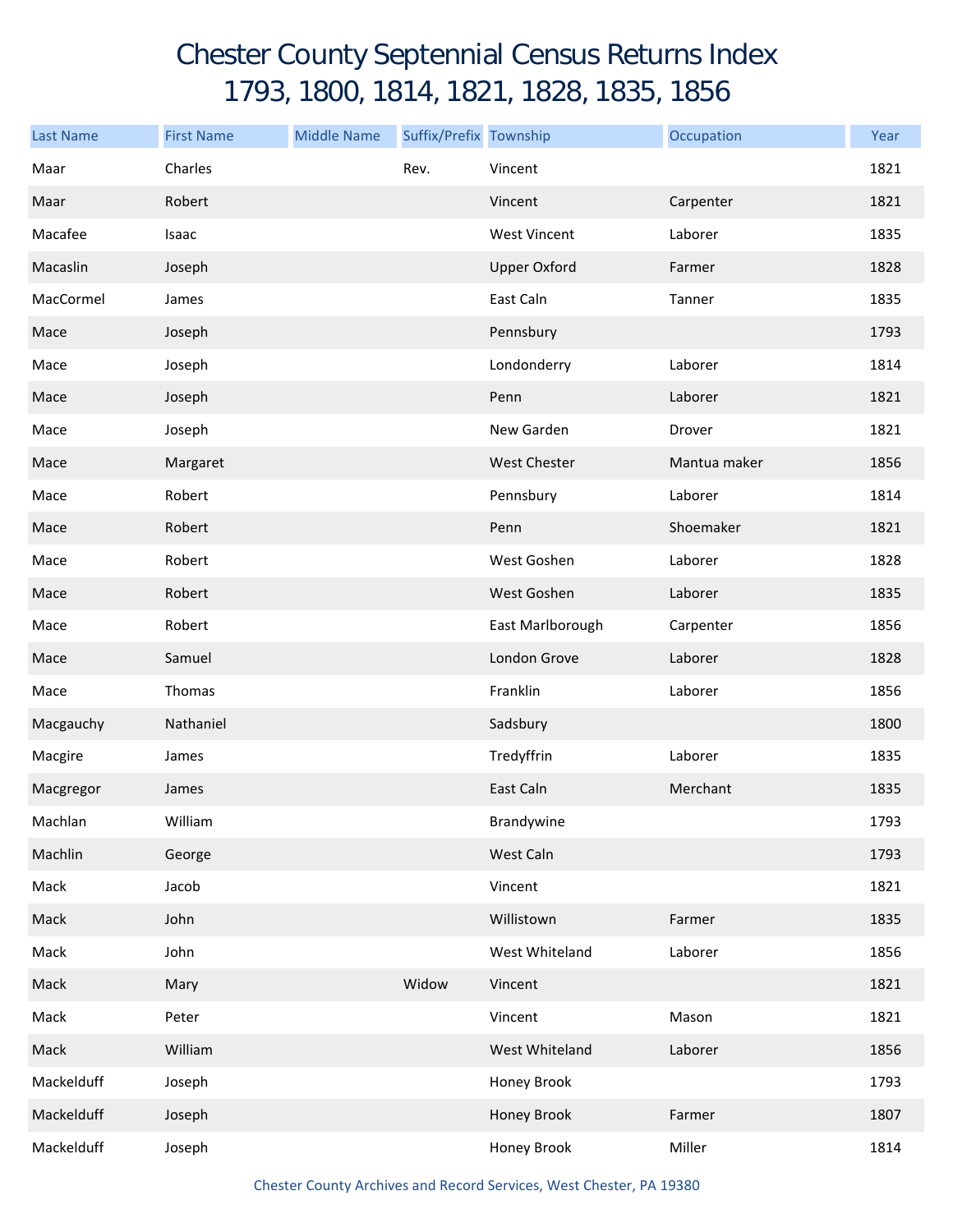| <b>Last Name</b> | <b>First Name</b> | <b>Middle Name</b> | Suffix/Prefix Township |                         | Occupation  | Year |
|------------------|-------------------|--------------------|------------------------|-------------------------|-------------|------|
| Mackelduff       | Joseph            |                    | Sr.                    | Honey Brook             |             | 1814 |
| Mackelduff       | Joseph            |                    |                        | Honey Brook             | Farmer      | 1835 |
| Mackelduff       | Samuel            |                    |                        | <b>West Nantmeal</b>    |             | 1793 |
| Mackelduff       | Samuel            |                    |                        | <b>West Nantmeal</b>    | Farmer      | 1814 |
| Macketire        | William           |                    |                        | Penn                    | Laborer     | 1821 |
| Mackey           | (Widow)           |                    |                        | West Caln               |             | 1828 |
| Mackey           | Andrew            |                    |                        | New London              |             | 1793 |
| Mackey           | Andrew            |                    |                        | New London              | Farmer      | 1800 |
| Mackey           | David             |                    | Esq.                   | London Grove            |             | 1793 |
| Mackey           | David             |                    | Esq.                   | London Grove            |             | 1800 |
| Mackey           | David             |                    | Esq.                   | London Grove            | Farmer      | 1807 |
| Mackey           | David             |                    | Esq.                   | London Grove            | Farmer      | 1814 |
| Mackey           | David             |                    |                        | New London              | Wheelwright | 1828 |
| Mackey           | David             |                    |                        | Franklin                | Farmer      | 1856 |
| Mackey           | Elizabeth         |                    |                        | <b>East Fallowfield</b> |             | 1821 |
| Mackey           | George            |                    |                        | London Grove            |             | 1800 |
| Mackey           | George            |                    |                        | London Grove            | Farmer      | 1807 |
| Mackey           | George            |                    |                        | London Grove            | Farmer      | 1814 |
| Mackey           | George            |                    |                        | London Grove            | Farmer      | 1821 |
| Mackey           | George            |                    |                        | London Grove            | Farmer      | 1828 |
| Mackey           | George            |                    |                        | London Grove            | Farmer      | 1835 |
| Mackey           | George            |                    |                        | New London              | Farmer      | 1856 |
| Mackey           | Henry             |                    |                        | Westtown                | Farmer      | 1856 |
| Mackey           | Hugh              |                    |                        | New London              |             | 1793 |
| Mackey           | Hugh              |                    |                        | New London              | Farmer      | 1800 |
| Mackey           | James             |                    |                        | New London              | Tailor      | 1800 |
| Mackey           | James             |                    |                        | West Nottingham         | Laborer     | 1828 |
| Mackey           | James             |                    |                        | West Nottingham         | Jobber      | 1835 |
| Mackey           | James             |                    |                        | New London              | Augermaker  | 1835 |
| Mackey           | James             |                    |                        | West Nottingham         |             | 1856 |
| Mackey           | Jane              |                    | Widow                  | New London              |             | 1800 |
| Mackey           | Jane              |                    |                        | East Fallowfield        | Seamstress  | 1807 |
| Mackey           | Jane              |                    |                        | East Fallowfield        |             | 1814 |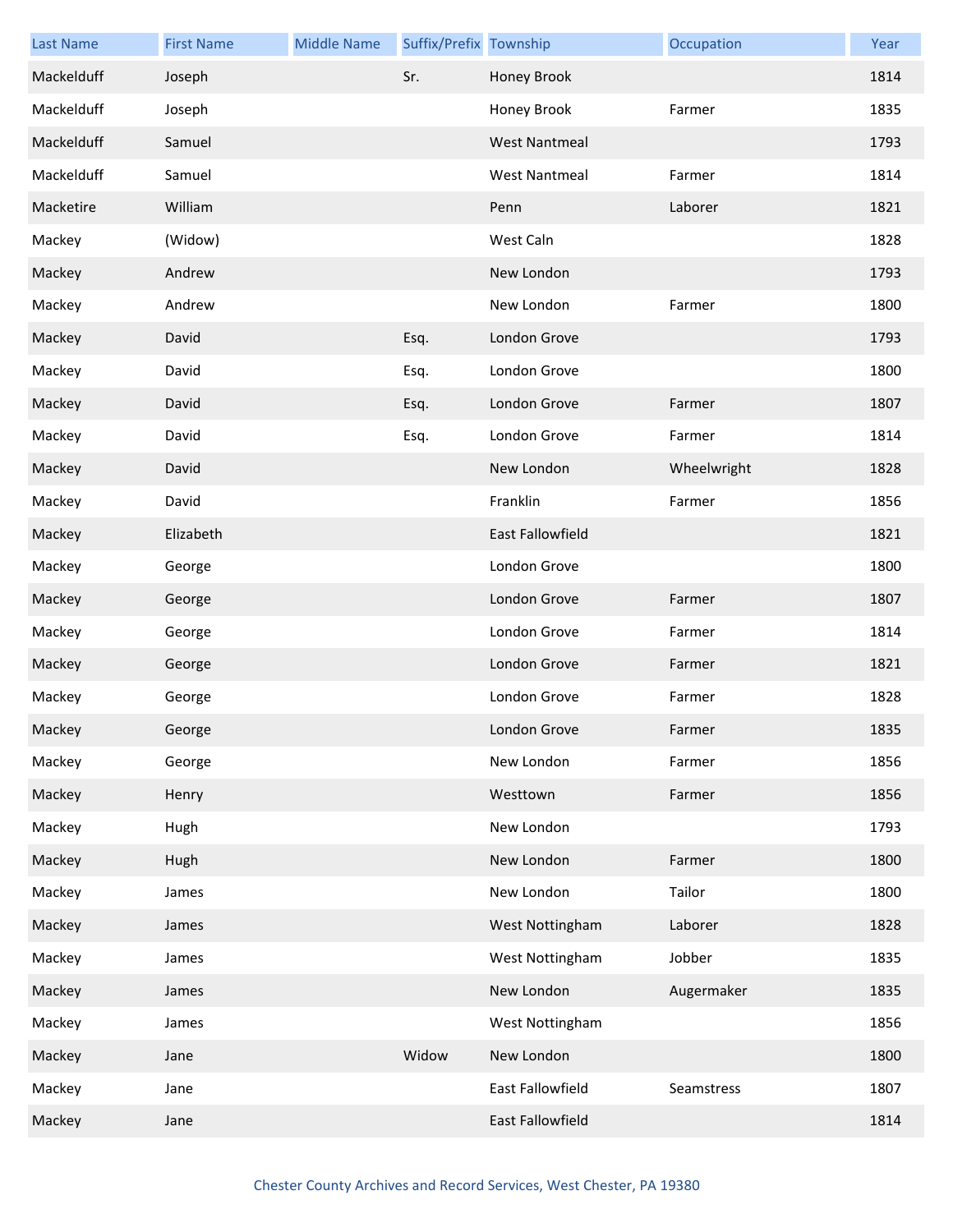| <b>Last Name</b> | <b>First Name</b> | <b>Middle Name</b> | Suffix/Prefix Township |                         | Occupation    | Year |
|------------------|-------------------|--------------------|------------------------|-------------------------|---------------|------|
| Mackey           | Jane              |                    |                        | New London              | Tavern Keeper | 1821 |
| Mackey           | Jane              |                    |                        | <b>East Fallowfield</b> |               | 1821 |
| Mackey           | Jane              |                    |                        | West Caln               |               | 1835 |
| Mackey           | John              |                    |                        | London Grove            |               | 1793 |
| Mackey           | John              |                    |                        | London Grove            |               | 1800 |
| Mackey           | John              |                    |                        | Londonderry             | Farmer        | 1807 |
| Mackey           | John              |                    |                        | Londonderry             | Farmer        | 1814 |
| Mackey           | John              |                    |                        | <b>West Fallowfield</b> | Manufacturer  | 1821 |
| Mackey           | John              |                    |                        | Penn                    | Farmer        | 1821 |
| Mackey           | John              |                    |                        | New London              | Augermaker    | 1828 |
| Mackey           | John              |                    |                        | West Caln               | Factory       | 1828 |
| Mackey           | John              | $\mathsf K$        |                        | London Britain          | Augermaker    | 1835 |
| Mackey           | John              | К                  |                        | London Britain          | Farmer        | 1856 |
| Mackey           | John              | W                  |                        | <b>Upper Oxford</b>     | Farmer        | 1856 |
| Mackey           | Joseph            |                    |                        | West Chester            | Pensioner     | 1835 |
| Mackey           | Letitia           |                    |                        | London Grove            | Housekeeper   | 1835 |
| Mackey           | Martha            |                    |                        | East Fallowfield        |               | 1793 |
| Mackey           | Mary              |                    |                        | West Nottingham         | Laborer       | 1828 |
| Mackey           | Robert            |                    |                        | Londonderry             |               | 1793 |
| Mackey           | Robert            |                    |                        | London Grove            |               | 1793 |
| Mackey           | Robert            |                    |                        | London Grove            |               | 1800 |
| Mackey           | Robert            |                    |                        | New London              | Farmer        | 1814 |
| Mackey           | Ruth              |                    |                        | West Caln               |               | 1856 |
| Mackey           | Samuel            |                    |                        | East Nottingham         | Farmer        | 1856 |
| Mackey           | Thomas            |                    |                        | Penn                    | Farmer        | 1856 |
| Mackey           | William           |                    |                        | East Nottingham         |               | 1793 |
| Mackey           | William           |                    |                        | <b>West Nantmeal</b>    | Forgeman      | 1835 |
| Mackintire       | Alex              |                    |                        | East Goshen             | Laborer       | 1835 |
| Mackleduff       | Joseph            |                    | Sr.                    | Honeybrook              | Farmer        | 1856 |
| Mackleduff       | Joseph            | D                  |                        | Honeybrook              | Miller        | 1856 |
| Macklin          | John              |                    |                        | London Britain          |               | 1793 |
| Macklin          | Samuel            |                    |                        | London Britain          |               | 1793 |
| Macklin          | William           |                    | Jr.                    | London Britain          |               | 1793 |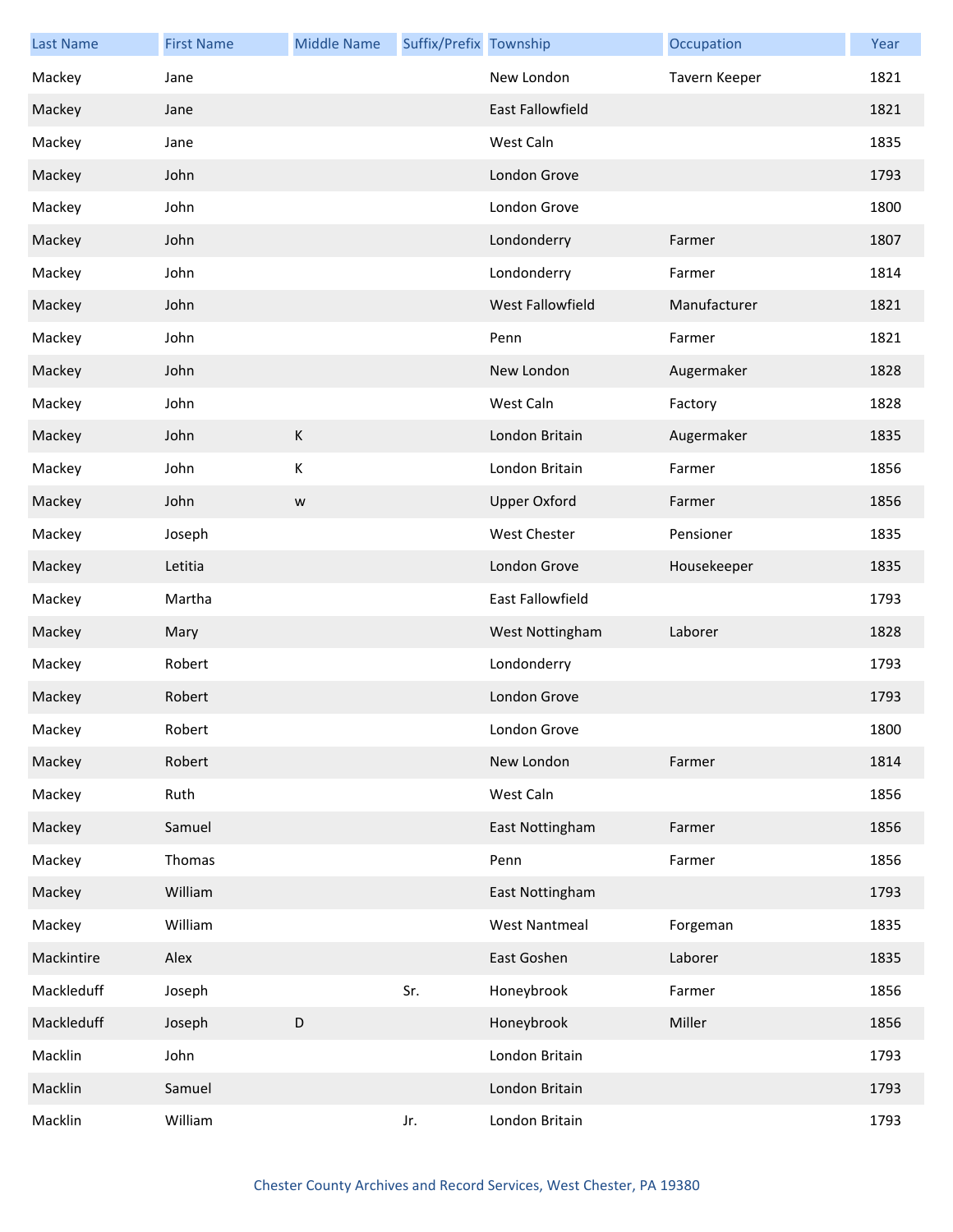| <b>Last Name</b> | <b>First Name</b> | <b>Middle Name</b> | Suffix/Prefix Township |                      | Occupation   | Year |
|------------------|-------------------|--------------------|------------------------|----------------------|--------------|------|
| Macklin          | William           |                    | Sr.                    | London Britain       |              | 1793 |
| Macky            | David             |                    |                        | Penn                 | Farmer       | 1828 |
| Macky            | David             |                    |                        | Penn                 | Farmer       | 1835 |
| Macky            | David             |                    |                        | Penn                 | Farmer       | 1856 |
| Macky            | James             |                    |                        | Penn                 | Farmer       | 1856 |
| Macky            | John              |                    |                        | New London           | Farmer       | 1807 |
| Macky            | John              |                    |                        | Penn                 | Blacksmith   | 1835 |
| Macky            | John              |                    |                        | Penn                 | Farmer       | 1856 |
| Macky            | Robert            |                    |                        | New London           | Farmer       | 1807 |
| Macky            | Thomas            |                    |                        | Penn                 | Wheelwright  | 1835 |
| Macky            | William           |                    |                        | Charlestown          | Laborer      | 1814 |
| Macleduff        | Samuel            |                    |                        | <b>West Nantmeal</b> | Laborer      | 1835 |
| Maconkey         | Sarah             | B                  |                        | <b>West Chester</b>  | Lady         | 1856 |
| Macy             | Alberd            |                    |                        | <b>East Vincent</b>  |              | 1856 |
| Madden           | Ellis             |                    |                        | Sadsbury             |              | 1835 |
| Madden           | James             |                    |                        | New Garden           | Manufacturer | 1835 |
| Madden           | John              |                    |                        | Pennsbury            | Laborer      | 1814 |
| Madden           | John              |                    |                        | Phoenixville         | Laborer      | 1856 |
| Madden           | John              |                    |                        | West Marlborough     | Laborer      | 1856 |
| Madden           | Jonathan          |                    |                        | <b>West Bradford</b> | Smith        | 1807 |
| Madden           | Jonathan          |                    |                        | Sadsbury             | Blacksmith   | 1814 |
| Madden           | Martin            |                    |                        | Highland             | Laborer      | 1856 |
| Madden           | Patrick           |                    |                        | West Marlborough     | Laborer      | 1856 |
| Madden           | Thomas            |                    |                        | Phoenixville         | Laborer      | 1856 |
| Madden           | William           |                    |                        | Phoenixville         | Laborer      | 1856 |
| Madole           | William           |                    |                        | Sadsbury             | Carpenter    | 1856 |
| Mafell           | James             |                    |                        | Newlin               |              | 1793 |
| Maffat           | George            |                    |                        | West Marlborough     |              | 1800 |
| Maffit           | James             |                    |                        | Sadsbury             |              | 1800 |
| Maffit           | John              |                    |                        | <b>West Chester</b>  | Laborer      | 1856 |
| Maffitt          | George            |                    |                        | New London           | Tailor       | 1814 |
| Magee            | Patrick           |                    |                        | Lower Oxford         | Shoemaker    | 1821 |
| Mager            | John              |                    |                        | Coventry             | Cordwainer   | 1828 |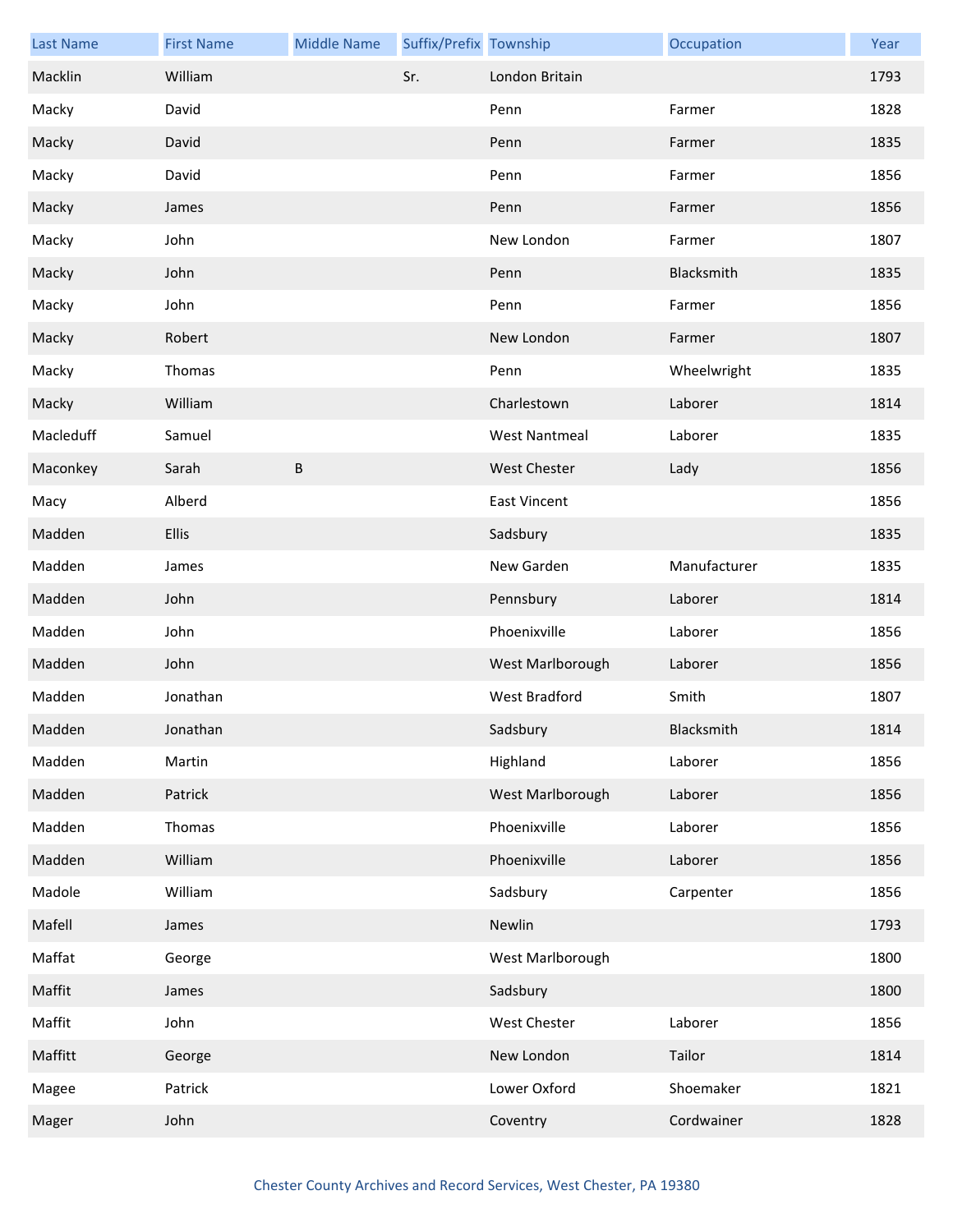| <b>Last Name</b> | <b>First Name</b> | <b>Middle Name</b> | Suffix/Prefix Township |                     | Occupation   | Year |
|------------------|-------------------|--------------------|------------------------|---------------------|--------------|------|
| Mager            | William           |                    |                        | Coventry            | Cordwainer   | 1828 |
| Magginness       | Edmund            | $\overline{A}$     |                        | <b>West Chester</b> | Druggist     | 1835 |
| Magill           | Eliza             |                    |                        | West Marlborough    |              | 1835 |
| Magill           | Thomas            |                    |                        | London Grove        | Smith        | 1828 |
| Maginis          | John              |                    |                        | East Bradford       |              | 1821 |
| Maglahon         | James             |                    |                        | East Whiteland      | Laborer      | 1856 |
| Magoben          | Thomas            |                    |                        | East Whiteland      | Laborer      | 1856 |
| Magowen          | Patrick           |                    |                        | Kennett             | Laborer      | 1856 |
| Magroty          | James             |                    |                        | East Whiteland      | Laborer      | 1856 |
| Maguire          | Andrew            |                    |                        | Londonderry         |              | 1793 |
| Maguire          | George            |                    |                        | Londonderry         | Mason        | 1835 |
| Maguire          | Hugh              |                    |                        | Londonderry         |              | 1793 |
| Maguire          | James             |                    |                        | Londonderry         | Farmer       | 1835 |
| Maguire          | John              |                    |                        | Londonderry         | Mason        | 1835 |
| Maguire          | John              |                    |                        | West Chester        | Laborer      | 1856 |
| Maguire          | William           |                    |                        | <b>West Chester</b> | Laborer      | 1856 |
| Magur            | John              |                    |                        | Honey Brook         |              | 1800 |
| Mahan            | John              |                    |                        | East Nottingham     | Laborer      | 1835 |
| Mahan            | John              |                    |                        | East Nottingham     | Farmer       | 1856 |
| Mahan            | John              |                    |                        | East Bradford       | Laborer      | 1856 |
| Mahan            | Reece             |                    |                        | West Nottingham     | Shoemaker    | 1856 |
| Mahan            | Richard           |                    |                        | East Nottingham     | Laborer      | 1835 |
| Mahan            | Thomas            |                    |                        | East Nottingham     | Farmer       | 1835 |
| Mahan            | Thomas            |                    |                        | Lower Oxford        | Farmer       | 1856 |
| Mahan            | Thomas            |                    |                        | Lower Oxford        | Laborer      | 1856 |
| Mahan            | William           |                    |                        | Lower Oxford        | Laborer      | 1835 |
| Mahan            | William           |                    |                        | West Nottingham     | Farmer       | 1856 |
| Mahann           | Jason             |                    |                        | <b>Upper Oxford</b> | Dyer         | 1828 |
| Mahany           | Jeremiah          |                    |                        | East Bradford       | Laborer      | 1856 |
| Mahard           | James             |                    |                        | Lower Oxford        | Factory boss | 1856 |
| Maharg           | James             |                    |                        | West Fallowfield    |              | 1828 |
| Maharg           | Samuel            |                    |                        | <b>Upper Oxford</b> | Weaver       | 1828 |
| Maharg           | William           |                    |                        | West Fallowfield    | Laborer      | 1828 |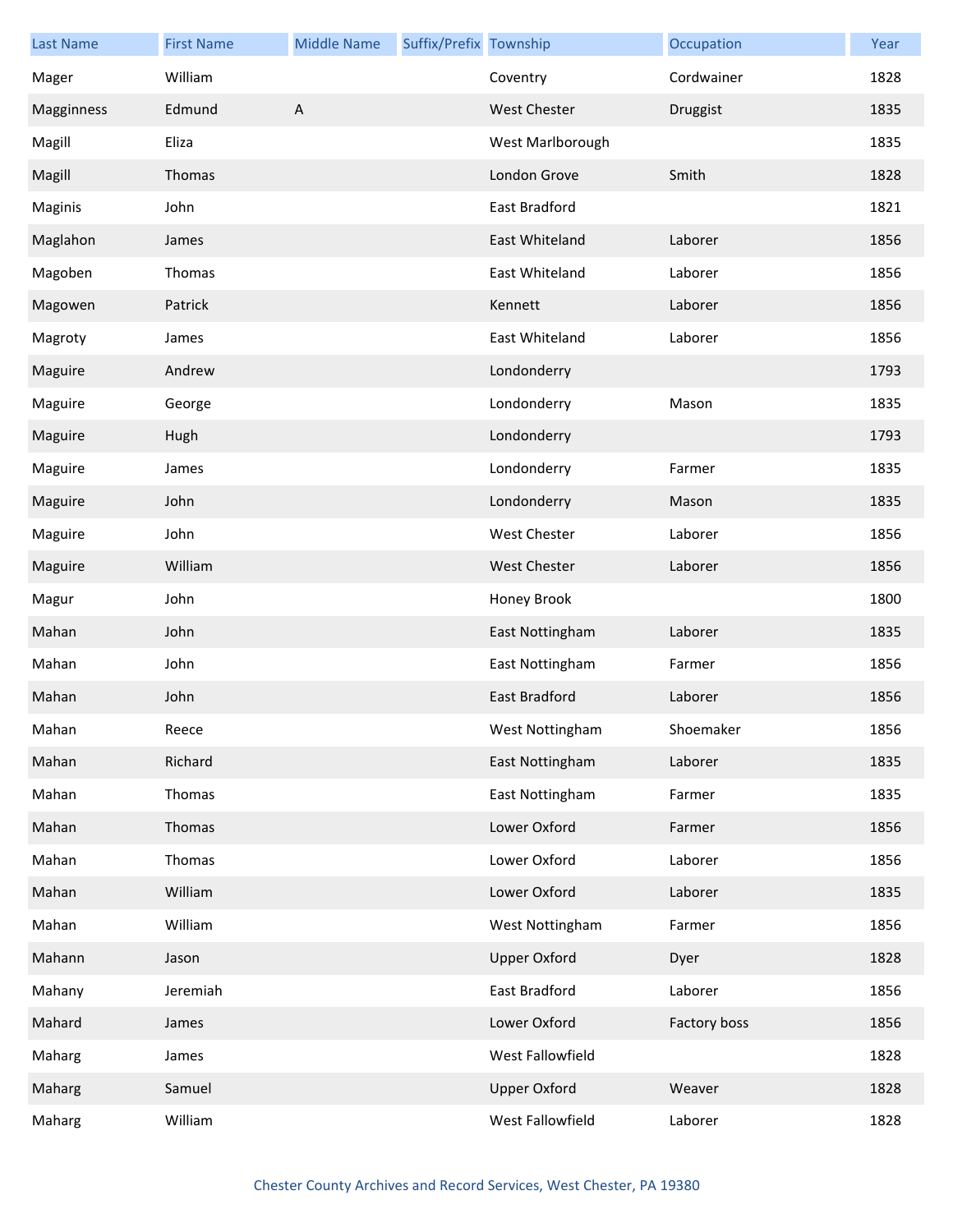| <b>Last Name</b> | <b>First Name</b> | <b>Middle Name</b> | Suffix/Prefix Township |                      | Occupation   | Year |
|------------------|-------------------|--------------------|------------------------|----------------------|--------------|------|
| Maharg           | William           |                    |                        | West Fallowfield     | Laborer      | 1835 |
| Maharg           | William           |                    |                        | West Fallowfield     | Laborer      | 1835 |
| Maharry          | Alexander         |                    |                        | Charlestown          | Miller       | 1814 |
| Maheny           | William           |                    |                        | Westtown             | Laborer      | 1828 |
| Maher            | John              |                    |                        | <b>West Chester</b>  | Laborer      | 1856 |
| Mahew            | Joseph            |                    |                        | London Grove         | Laborer      | 1828 |
| Mahew            | Nelson            |                    |                        | New London           | Laborer      | 1856 |
| Mahlen           | Joanna            |                    | Widow                  | Goshen               |              | 1807 |
| Mahlon           | Chamberlin        |                    |                        | New Garden           | Wheelwright  | 1856 |
| Mahlon           | David             |                    |                        | Willistown           | Constable    | 1821 |
| Mahlon           | Enoch             |                    |                        | Willistown           | Farmer       | 1821 |
| Mahlon           | Isaac             |                    |                        | Willistown           | Farmer       | 1821 |
| Mahlon           | John              |                    |                        | Highland             | Laborer      | 1856 |
| Mahlon           | Lorenza           |                    |                        | New Garden           | Mason        | 1856 |
| Mahlon           | Mahlon            |                    |                        | New Garden           | Mason        | 1856 |
| Mahlon           | Thomas            |                    |                        | New Garden           | Mason        | 1856 |
| Maholn           | John              |                    |                        | New Garden           | Farmer       | 1856 |
| Mahon            | Richard           |                    |                        | East Nottingham      | Collier      | 1828 |
| Mahon            | Thomas            |                    |                        | East Nottingham      | Collier      | 1828 |
| Mahon            | William           |                    |                        | East Nottingham      | Collier      | 1828 |
| Mahoney          | Timothy           |                    |                        | Phoenixville         | Laborer      | 1856 |
| Mahony           | Michael           |                    |                        | Pikeland             | Laborer      | 1814 |
| Mailan           | Alexander         |                    |                        | <b>West Nantmeal</b> | Farmer       | 1821 |
| Maires           | David             |                    |                        | Charlestown          | Farmer       | 1814 |
| Maires           | David             |                    |                        | Brandywine           | Weaver       | 1821 |
| Maires           | David             |                    |                        | Brandywine           | Laborer      | 1828 |
| Maires           | John              |                    |                        | Charlestown          | Laborer      | 1807 |
| Maires           | John              |                    |                        | Charlestown          | Laborer      | 1814 |
| Maires           | Samuel            |                    |                        | Charlestown          | Mason        | 1807 |
| Mairs            | Robert            |                    |                        | Willistown           | Farmer       | 1856 |
| Mais             | James             |                    |                        | West Caln            | Laborer      | 1835 |
| Maison           | William           |                    |                        | Thornbury            | Wheelwright  | 1856 |
| Maitlan          | William           |                    |                        | Wallace              | Commissioner | 1856 |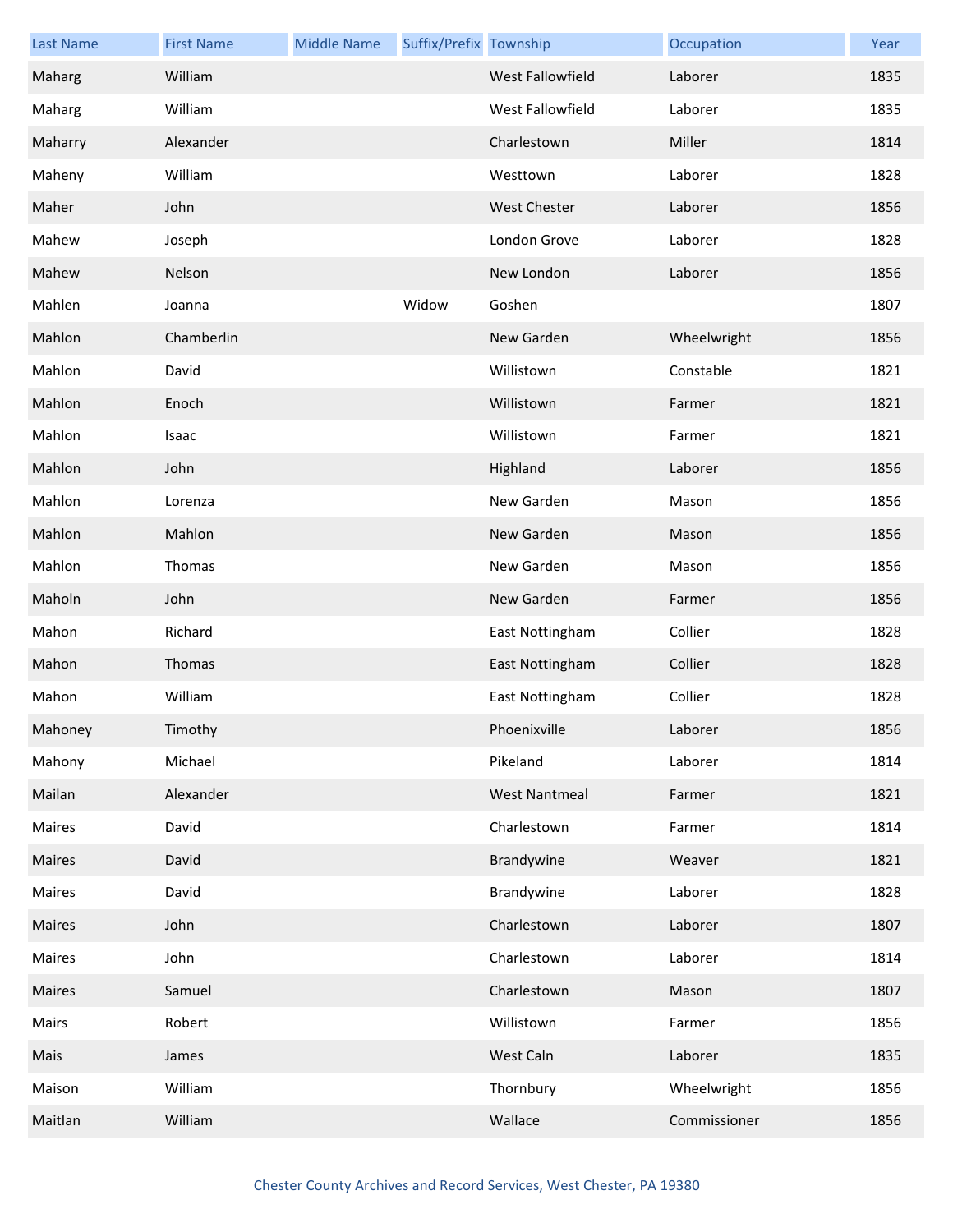| <b>Last Name</b> | <b>First Name</b> | <b>Middle Name</b> | Suffix/Prefix Township |                      | Occupation  | Year |
|------------------|-------------------|--------------------|------------------------|----------------------|-------------|------|
| Maitland         | Alexander         |                    |                        | West Caln            | Farmer      | 1807 |
| Maitland         | Alexander         |                    | Esq.                   | West Caln            |             | 1814 |
| Maitland         | Alexander         |                    |                        | East Caln            | Laborer     | 1835 |
| Maitland         | Alexander         |                    | Esq.                   | East Caln            | Bookseller  | 1835 |
| Maitland         | Alexander         |                    |                        | East Fallowfield     | Farmer      | 1856 |
| Maitland         | Allen             |                    |                        | West Caln            | Teacher     | 1828 |
| Maitland         | J                 | Grier              |                        | Valley               | Farmer      | 1856 |
| Maitland         | James             |                    |                        | West Caln            | Farmer      | 1814 |
| Maitland         | James             |                    |                        | East Caln            | Laborer     | 1828 |
| Maitland         | James             | G                  |                        | Valley               | Farmer      | 1856 |
| Maitland         | John              |                    |                        | Sadsbury             |             | 1807 |
| Maitland         | John              |                    |                        | East Whiteland       | Farmer      | 1814 |
| Maitland         | John              |                    |                        | Sadsbury             | Farmer      | 1821 |
| Maitland         | John              |                    |                        | Valley               | Screwman    | 1856 |
| Maitland         | Patrick           |                    |                        | East Caln            | Farmer      | 1821 |
| Maitland         | Patrick           |                    |                        | East Caln            | Farmer      | 1828 |
| Maitland         | Patrick           |                    |                        | Brandywine           | Farmer      | 1835 |
| Maitland         | Thomas            |                    |                        | West Caln            | Farmer      | 1807 |
| Maitland         | Thomas            |                    |                        | West Caln            | Laborer     | 1814 |
| Maitland         | Thomas            |                    |                        | West Caln            | Farmer      | 1821 |
| Maitland         | Thomas            |                    |                        | West Fallowfield     | Farmer      | 1828 |
| Maitland         | Thomas            |                    |                        | West Caln            | Farmer      | 1835 |
| Maitland         | Thomas            |                    |                        | West Caln            | Farmer      | 1856 |
| Maitland         | William           |                    |                        | West Caln            | Farmer      | 1814 |
| Maitland         | William           |                    |                        | West Fallowfield     | Laborer     | 1828 |
| Maitland         | William           |                    |                        | East Caln            | Wheelwright | 1835 |
| Maitland         | William           |                    |                        | West Caln            | Laborer     | 1856 |
| Maitland         | Wilson            | В                  |                        | West Caln            | Farmer      | 1856 |
| Majer            | Thomas            |                    |                        | East Bradford        |             | 1821 |
| Major            | Allen             |                    |                        | <b>East Coventry</b> | Laborer     | 1856 |
| Major            | Benjamin          |                    |                        | Coventry             | Laborer     | 1807 |
| Major            | Daniel            |                    |                        | Charlestown          | Smith       | 1807 |
| Major            | Daniel            |                    |                        | Charlestown          | Farmer      | 1814 |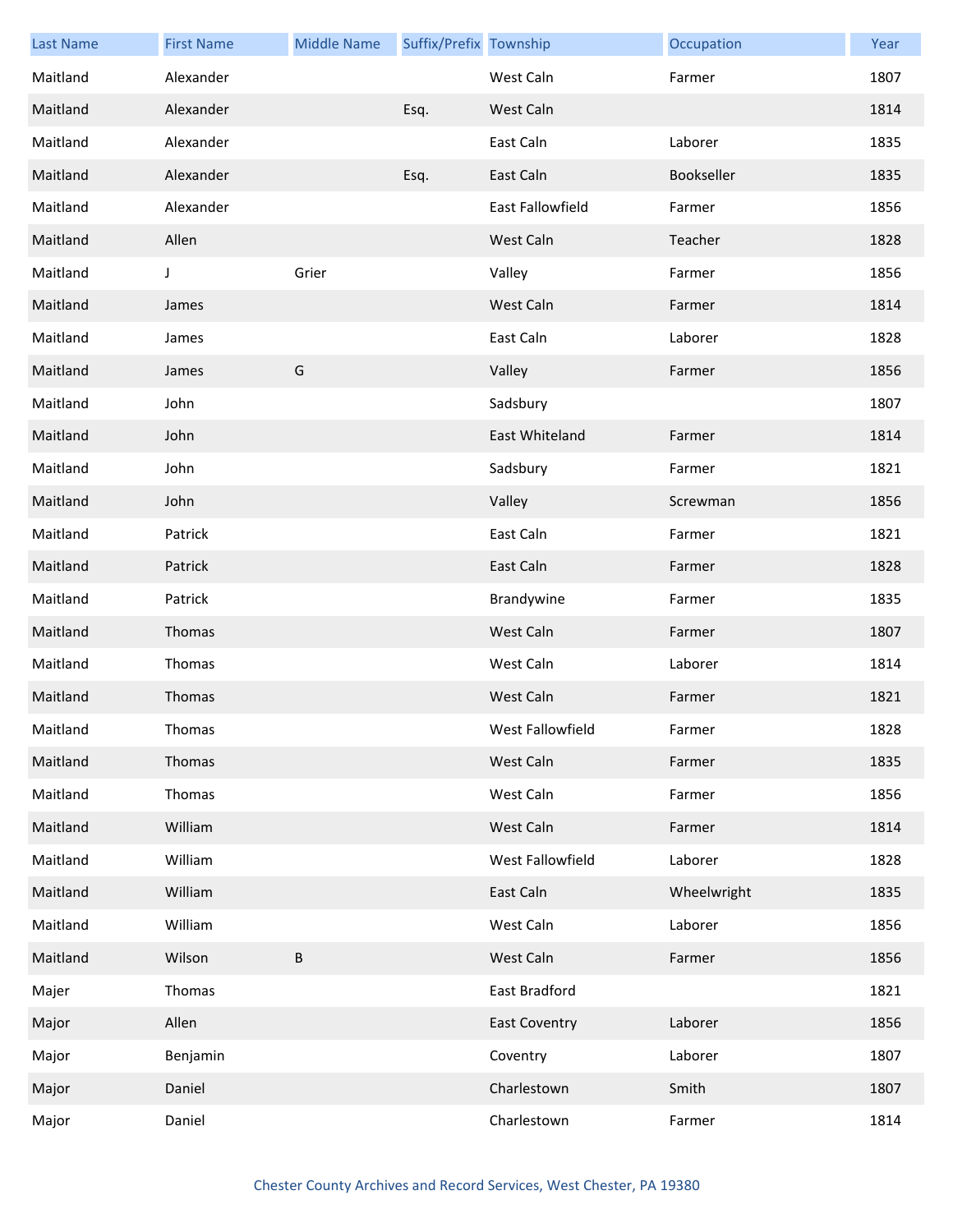| <b>Last Name</b> | <b>First Name</b> | <b>Middle Name</b> | Suffix/Prefix Township |                      | Occupation  | Year |
|------------------|-------------------|--------------------|------------------------|----------------------|-------------|------|
| Major            | Daniel            |                    |                        | Charlestown          | Distiller   | 1821 |
| Major            | Daniel            |                    |                        | Pikeland             | Laborer     | 1828 |
| Major            | Daniel            |                    |                        | Charlestown          | Laborer     | 1835 |
| Major            | Daniel            | $\mathsf{H}%$      |                        | Charlestown          | Mason       | 1835 |
| Major            | Elizabeth         |                    |                        | Willistown           |             | 1800 |
| Major            | Elizabeth         |                    | Widow                  | Willistown           |             | 1807 |
| Major            | Elizabeth         |                    |                        | Willistown           | Widow       | 1821 |
| Major            | James             |                    |                        | East Whiteland       | Shoemaker   | 1828 |
| Major            | James             |                    |                        | Willistown           | Laborer     | 1828 |
| Major            | John              |                    |                        | Honey Brook          |             | 1814 |
| Major            | John              |                    |                        | <b>East Coventry</b> | Farmer      | 1856 |
| Major            | Jonathan          |                    |                        | Willistown           |             | 1800 |
| Major            | Jonathan          |                    |                        | Charlestown          | Farmer      | 1856 |
| Major            | Kenworthey        |                    |                        | Charlestown          | Carpenter   | 1835 |
| Major            | Kenworthy         |                    |                        | Willistown           | Carpenter   | 1807 |
| Major            | Kenworthy         |                    |                        | Charlestown          | Carpenter   | 1814 |
| Major            | Kenworthy         |                    |                        | Willistown           | Carpenter   | 1821 |
| Major            | Kenworthy         |                    |                        | Willistown           | Carpenter   | 1828 |
| Major            | Rebecca           |                    |                        | Vincent              |             | 1828 |
| Major            | Robert            |                    |                        | Willistown           |             | 1793 |
| Major            | Robert            |                    |                        | Willistown           | Carpenter   | 1807 |
| Major            | William           |                    |                        | Brandywine           |             | 1793 |
| Major            | William           |                    |                        | <b>West Nantmeal</b> | Wheelmaker  | 1821 |
| Major            | William           |                    |                        | Vincent              | Farmer      | 1828 |
| Major            | William           |                    |                        | Kennett              | Laborer     | 1856 |
| Makey            | James             |                    |                        | West Nottingham      | Farmer      | 1821 |
| Malaney          | Jonathan          |                    |                        | Penn                 | Tailor      | 1828 |
| Malaney          | William           | L                  |                        | <b>West Chester</b>  | Physician   | 1856 |
| Malany           | James             | $\mathsf D$        |                        | West Marlborough     | Storekeeper | 1856 |
| Malany           | Jonathan          |                    |                        | New London           | Tailor      | 1814 |
| Malany           | Jonathan          |                    |                        | Penn                 | Tailor      | 1821 |
| Malany           | Joseph            |                    |                        | Penn                 | Farmer      | 1856 |
| Malany           | Smith             |                    |                        | London Grove         | Painter     | 1856 |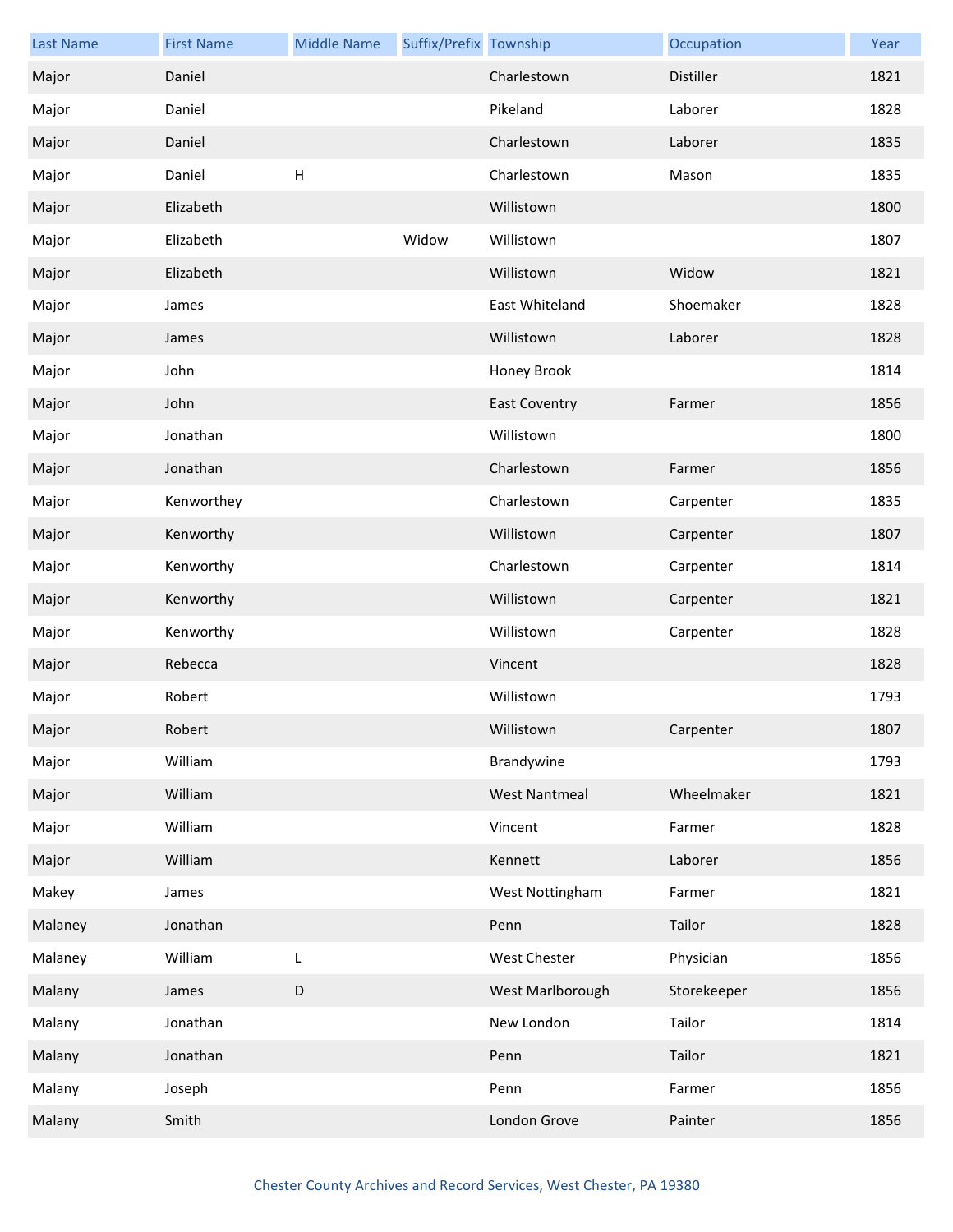| <b>Last Name</b> | <b>First Name</b> | <b>Middle Name</b> | Suffix/Prefix Township |                  | Occupation  | Year |
|------------------|-------------------|--------------------|------------------------|------------------|-------------|------|
| Malden           | David             |                    |                        | West Goshen      | Laborer     | 1856 |
| Male             | Thomas            |                    |                        | East Marlborough | Laborer     | 1821 |
| Malen            | John              |                    |                        | New Garden       | Shoemaker   | 1835 |
| Maley            | John              |                    |                        | Wallace          | Laborer     | 1856 |
| Malin            | Albin             |                    |                        | Westtown         | Farmer      | 1856 |
| Malin            | Augden            | $\mathsf C$        |                        | East Goshen      | Grinder     | 1856 |
| Malin            | Caroline          |                    |                        | East Whiteland   | Farmer      | 1856 |
| Malin            | David             |                    |                        | Goshen           | Mason       | 1814 |
| Malin            | Elisha            |                    |                        | New Garden       | Shoemaker   | 1835 |
| Malin            | Elizabeth         |                    |                        | East Whiteland   | Farmer      | 1856 |
| Malin            | Enoch             |                    |                        | Willistown       |             | 1793 |
| Malin            | Enoch             |                    |                        | Willistown       |             | 1800 |
| Malin            | Enoch             |                    |                        | Willistown       | Farmer      | 1807 |
| Malin            | Enoch             |                    |                        | Willistown       | Farmer      | 1814 |
| Malin            | Enoch             |                    |                        | Willistown       | Farmer      | 1828 |
| Malin            | Enoch             |                    |                        | Willistown       | Farmer      | 1835 |
| Malin            | George            |                    |                        | East Whiteland   |             | 1800 |
| Malin            | George            |                    |                        | East Whiteland   | Tanner      | 1807 |
| Malin            | George            |                    |                        | East Whiteland   | Tanner      | 1814 |
| Malin            | George            |                    |                        | East Whiteland   | Tanner      | 1821 |
| Malin            | George            |                    |                        | East Whiteland   | Farmer      | 1828 |
| Malin            | George            |                    |                        | East Whiteland   | Tanner      | 1835 |
| Malin            | George            |                    |                        | East Whiteland   | Farmer      | 1856 |
| Malin            | Gideon            |                    |                        | West Whiteland   |             | 1793 |
| Malin            | Hannah            |                    |                        | East Whiteland   | Farmer      | 1856 |
| Malin            | Harvy             |                    |                        | Willistown       | Laborer     | 1828 |
| Malin            | Hollan            | G                  |                        | Tredyffrin       | Storekeeper | 1856 |
| Malin            | Isaac             |                    |                        | West Whiteland   | Blacksmith  | 1800 |
| Malin            | Isaac             |                    |                        | West Whiteland   | Smith       | 1807 |
| Malin            | Isaac             |                    |                        | Willistown       | Farmer      | 1814 |
| Malin            | Isaac             |                    |                        | Willistown       | Laborer     | 1828 |
| Malin            | Isaac             |                    |                        | Willistown       | Farmer      | 1835 |
| Malin            | James             |                    |                        | East Whiteland   |             | 1800 |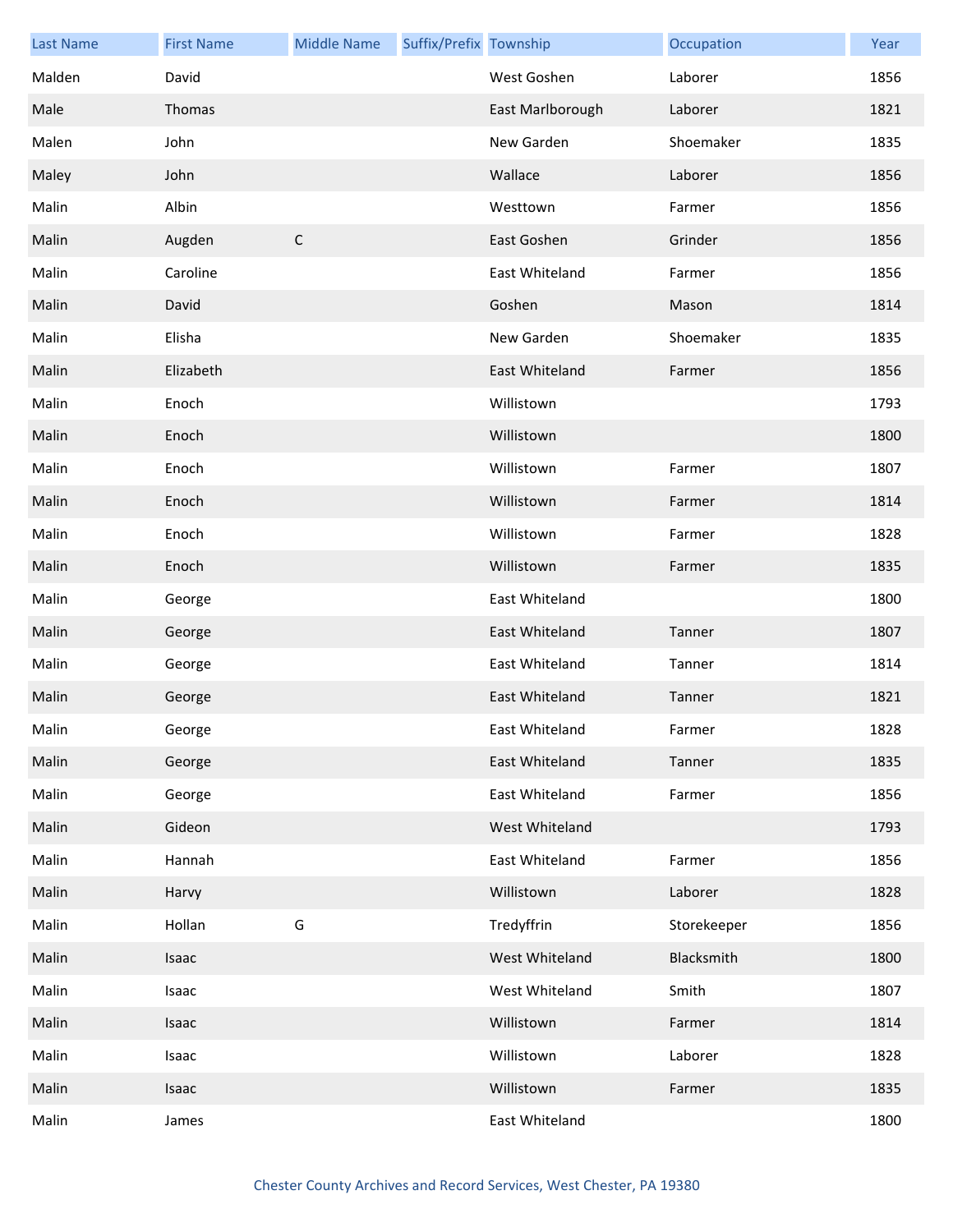| <b>Last Name</b> | <b>First Name</b> | <b>Middle Name</b> | Suffix/Prefix Township |                | Occupation    | Year |
|------------------|-------------------|--------------------|------------------------|----------------|---------------|------|
| Malin            | James             |                    |                        | East Whiteland | Farmer        | 1807 |
| Malin            | James             |                    |                        | East Whiteland | Farmer        | 1814 |
| Malin            | James             |                    |                        | East Whiteland | Farmer        | 1821 |
| Malin            | James             |                    |                        | East Whiteland | Farmer        | 1828 |
| Malin            | James             |                    |                        | East Whiteland | Farmer        | 1835 |
| Malin            | James             |                    |                        | East Whiteland | Farmer        | 1856 |
| Malin            | Jesse             |                    |                        | West Whiteland | Carpenter     | 1807 |
| Malin            | Joel              |                    |                        | East Whiteland | Cooper        | 1821 |
| Malin            | Joel              |                    |                        | Willistown     | Weaver        | 1828 |
| Malin            | John              |                    |                        | East Whiteland |               | 1800 |
| Malin            | John              |                    |                        | East Whiteland | Farmer        | 1807 |
| Malin            | John              |                    |                        | East Whiteland | Farmer        | 1814 |
| Malin            | John              |                    | Jr.                    | East Whiteland | Farmer        | 1814 |
| Malin            | John              |                    | Jr.                    | East Whiteland | Farmer        | 1821 |
| Malin            | John              |                    |                        | East Whiteland | Farmer        | 1821 |
| Malin            | John              |                    |                        | New Garden     | Cotton winder | 1828 |
| Malin            | John              |                    |                        | East Whiteland | Farmer        | 1828 |
| Malin            | John              |                    | Jr.                    | East Whiteland | Farmer        | 1828 |
| Malin            | John              |                    | Jr.                    | East Whiteland | Farmer        | 1835 |
| Malin            | John              |                    |                        | East Whiteland | Farmer        | 1835 |
| Malin            | John              |                    |                        | East Whiteland | Farmer        | 1856 |
| Malin            | John              |                    |                        | East Whiteland | Farmer        | 1856 |
| Malin            | John              |                    |                        | East Whiteland | Farmer        | 1856 |
| Malin            | Joseph            |                    |                        | East Whiteland |               | 1800 |
| Malin            | Joseph            |                    | Jr.                    | East Whiteland | Farmer        | 1807 |
| Malin            | Joseph            |                    |                        | East Whiteland | Farmer        | 1807 |
| Malin            | Joseph            |                    | Jr.                    | East Whiteland | Farmer        | 1814 |
| Malin            | Joseph            |                    |                        | East Whiteland | Farmer        | 1814 |
| Malin            | Joseph            |                    |                        | East Whiteland | Farmer        | 1821 |
| Malin            | Joseph            |                    | Jr.                    | East Whiteland | Farmer        | 1821 |
| Malin            | Joseph            |                    |                        | East Whiteland | Farmer        | 1828 |
| Malin            | Joseph            |                    |                        | East Whiteland | Farmer        | 1835 |
| Malin            | Joseph            | $\mathsf A$        |                        | East Whiteland | Farmer        | 1856 |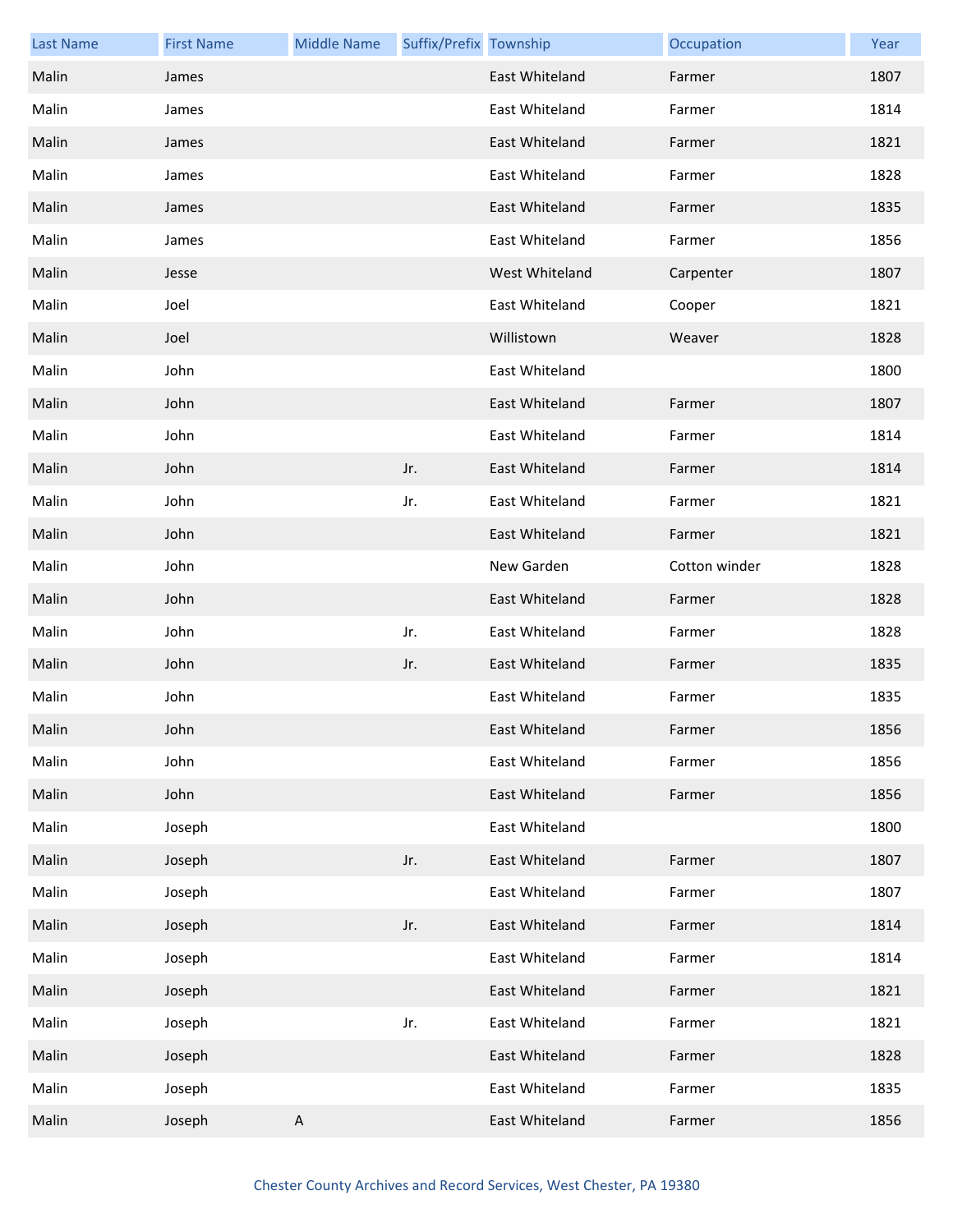| <b>Last Name</b> | <b>First Name</b> | <b>Middle Name</b> | Suffix/Prefix Township |                      | Occupation | Year |
|------------------|-------------------|--------------------|------------------------|----------------------|------------|------|
| Malin            | Levi              |                    |                        | Wallace              | Stonemason | 1856 |
| Malin            | Mahlon            |                    |                        | Kennett              | Mason      | 1835 |
| Malin            | Mary              |                    |                        | East Whiteland       | Farmer     | 1856 |
| Malin            | Pusey             |                    |                        | East Bradford        | Laborer    | 1835 |
| Malin            | Randal            |                    |                        | <b>East Nantmeal</b> |            | 1793 |
| Malin            | Randal            |                    |                        | East Whiteland       | Farmer     | 1807 |
| Malin            | Randal            |                    |                        | East Whiteland       | Farmer     | 1814 |
| Malin            | Randal            |                    | Jr.                    | East Whiteland       | Farmer     | 1814 |
| Malin            | Randal            |                    |                        | East Whiteland       | Farmer     | 1821 |
| Malin            | Randal            |                    |                        | East Whiteland       | Farmer     | 1828 |
| Malin            | Randal            |                    |                        | East Whiteland       | Farmer     | 1835 |
| Malin            | Randal            |                    |                        | East Whiteland       | Farmer     | 1856 |
| Malin            | Randle            |                    |                        | East Whiteland       |            | 1800 |
| Malin            | Rebecca           |                    |                        | Willistown           | Innkeeper  | 1828 |
| Malin            | Sarah             |                    |                        | East Whiteland       | Farmer     | 1856 |
| Malin            | Susan             |                    |                        | East Whiteland       | Farmer     | 1856 |
| Malin            | Thomas            |                    |                        | East Marlborough     | Laborer    | 1835 |
| Malin            | Thomas            |                    |                        | Pennsbury            | Tailor     | 1835 |
| Malin            | Thomas            |                    |                        | <b>West Chester</b>  | Clerk      | 1856 |
| Maller           | Samuel            |                    |                        | West Pikeland        | Farmer     | 1856 |
| Mallilne         | George            |                    |                        | West Caln            | Laborer    | 1856 |
| Mallin           | Enoch             |                    |                        | East Whiteland       |            | 1793 |
| Mallin           | John              |                    |                        | East Whiteland       |            | 1793 |
| Mallin           | John              |                    |                        | West Whiteland       | Laborer    | 1856 |
| Mallin           | Joseph            |                    |                        | East Whiteland       |            | 1793 |
| Mallin           | Patrick           |                    |                        | West Whiteland       | Laborer    | 1856 |
| Mallin           | Randle            |                    |                        | East Whiteland       |            | 1793 |
| Mallon           | John              |                    |                        | Brandywine           | Cordwainer | 1828 |
| Mallon           | John              |                    |                        | West Bradford        | Laborer    | 1856 |
| Mallseed         | Charles           |                    |                        | West Caln            | Laborer    | 1856 |
| Malon            | Elijah            |                    |                        | <b>West Nantmeal</b> | Stonemason | 1828 |
| Malone           | Daniel            |                    |                        | Valley               | Laborer    | 1856 |
| Malone           | James             |                    |                        | Goshen               | Farmer     | 1807 |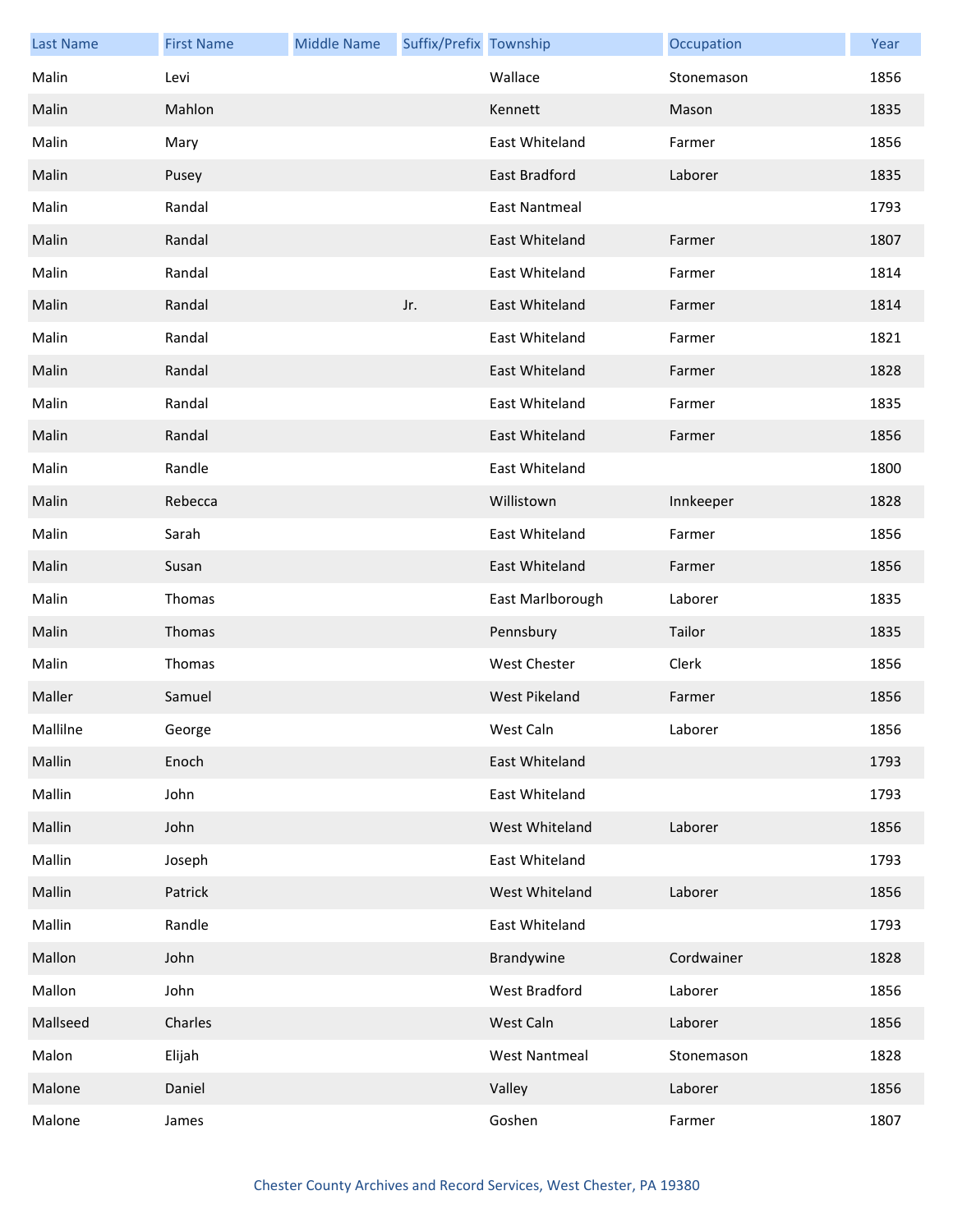| <b>Last Name</b> | <b>First Name</b> | <b>Middle Name</b> | Suffix/Prefix Township |                      | Occupation          | Year |
|------------------|-------------------|--------------------|------------------------|----------------------|---------------------|------|
| Malone           | James             |                    |                        | <b>West Bradford</b> | Laborer             | 1856 |
| Malone           | John              | К                  |                        | Sadsbury             | Forwarding merchant | 1856 |
| Malone           | Marshall          |                    |                        | West Goshen          | Farmer              | 1835 |
| Malone           | Mary              |                    | Widow                  | West Goshen          |                     | 1828 |
| Maloney          | Archibald         |                    |                        | Lower Oxford         | Laborer             | 1821 |
| Maloney          | Daniel            |                    |                        | Lower Oxford         | Tailor              | 1856 |
| Maloney          | Hugh              |                    |                        | Willistown           | Carpenter           | 1835 |
| Maloney          | James             |                    |                        | Lower Oxford         | Laborer             | 1821 |
| Maloney          | John              |                    |                        | Birmingham           | Tailor              | 1856 |
| Maloney          | Jonathan          |                    |                        | London Grove         | Tailor              | 1856 |
| Maloney          | Washington        |                    |                        | Lower Oxford         | Factory boss        | 1856 |
| Malony           | John              |                    |                        | Tredyffrin           | Laborer             | 1835 |
| Malony           | Thomas            |                    |                        | East Whiteland       | Farmer              | 1856 |
| Maltstiller      | George            |                    |                        | Charlestown          | Laborer             | 1814 |
| Man              | Isacher           |                    |                        | West Marlborough     | Farmer              | 1821 |
| Man              | Jane              |                    |                        | Sadsbury             |                     | 1807 |
| Man              | John              |                    |                        | West Marlborough     |                     | 1793 |
| Man              | John              |                    |                        | West Marlborough     | Farmer              | 1807 |
| Man              | John              |                    | Jr.                    | West Marlborough     | Farmer              | 1807 |
| Man              | John              |                    |                        | East Fallowfield     | Mason               | 1814 |
| Man              | John              |                    | Jr.                    | West Marlborough     | Farmer              | 1814 |
| Man              | John              |                    |                        | West Marlborough     | Yeoman              | 1814 |
| Man              | John              |                    |                        | West Marlborough     | Farmer              | 1821 |
| Man              | Joseph            |                    |                        | Sadsbury             |                     | 1807 |
| Man              | Nancy             |                    |                        | Vincent              |                     | 1814 |
| Man              | Samuel            |                    |                        | Sadsbury             | Miller              | 1807 |
| Man              | Samuel            |                    |                        | West Caln            | Miller              | 1807 |
| Man              | William           |                    |                        | West Bradford        |                     | 1793 |
| Man              | William           |                    |                        | Sadsbury             |                     | 1800 |
| Man              | William           |                    |                        | Sadsbury             |                     | 1807 |
| Manary           | Joseph            |                    |                        | Tredyffrin           | Farmer              | 1835 |
| Manary           | Joseph            |                    |                        | Willistown           | Farmer              | 1856 |
| Mancefield       | William           |                    |                        | Kennett              |                     | 1793 |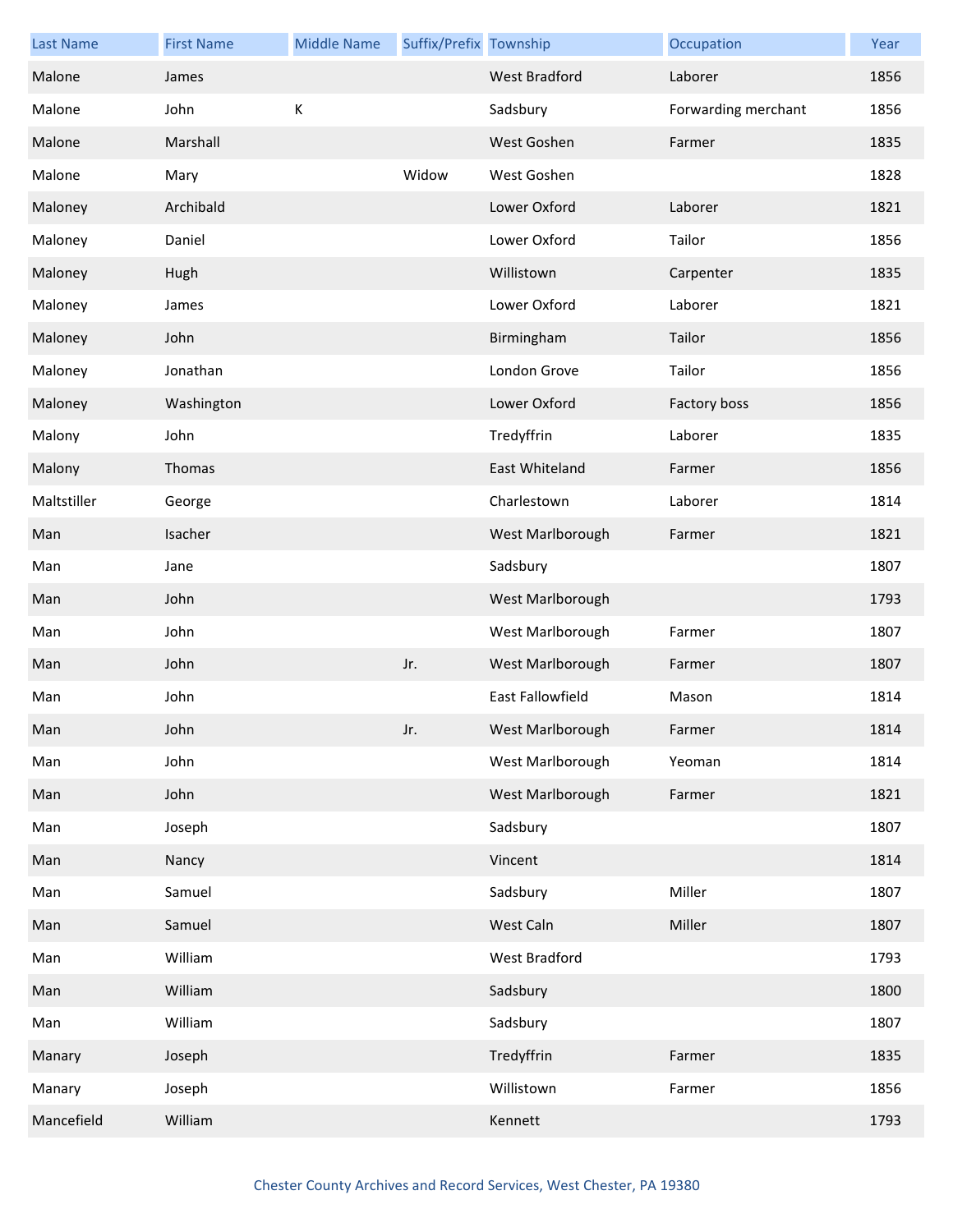| <b>Last Name</b> | <b>First Name</b> | <b>Middle Name</b> | Suffix/Prefix Township |                      | Occupation | Year |
|------------------|-------------------|--------------------|------------------------|----------------------|------------|------|
| Mandell          | James             |                    |                        | London Grove         | Potter     | 1835 |
| Mandenhall       | Samuel            |                    |                        | Wallace              | Laborer    | 1856 |
| Maney            | James             |                    |                        | Uwchlan              | Laborer    | 1835 |
| Maney            | James             |                    |                        | Uwchlan              | Laborer    | 1856 |
| Maney            | James             |                    |                        | Wallace              | Laborer    | 1856 |
| Manger           | Elizabeth         |                    |                        | <b>East Nantmeal</b> |            | 1835 |
| Manger           | Fredrick          |                    |                        | South Coventry       | Shoemaker  | 1856 |
| Manger           | Jacob             |                    |                        | <b>West Coventry</b> | Laborer    | 1856 |
| Manger           | John              |                    |                        | <b>West Coventry</b> | Farmer     | 1856 |
| Manhart          | Daniel            |                    |                        | Phoenixville         | Pudler     | 1856 |
| Manist           | John              |                    |                        | Tredyffrin           | Laborer    | 1856 |
| Manley           | Benjamin          |                    |                        | Willistown           | Tailor     | 1821 |
| Manley           | Charles           |                    |                        | Easttown             | Shoemaker  | 1828 |
| Manley           | Edmund            | $\sf S$            |                        | West Goshen          | Carpenter  | 1856 |
| Manley           | Richard           |                    |                        | Valley               | Laborer    | 1856 |
| Manley           | Rudolph           | J                  |                        | West Goshen          | Carpenter  | 1856 |
| Manley           | Thomas            |                    |                        | Easttown             | Carpenter  | 1814 |
| Manly            | William           |                    |                        | Kennett              | Miller     | 1828 |
| Mann             | Andrew            |                    |                        | Sadsbury             | Laborer    | 1856 |
| Mann             | Davis             |                    |                        | West Whiteland       | Limeburner | 1856 |
| Mann             | Eli               |                    |                        | Sadsbury             | Laborer    | 1814 |
| Mann             | Eli               |                    |                        | Sadsbury             | Laborer    | 1821 |
| Mann             | Eli               |                    |                        | Sadsbury             | Laborer    | 1828 |
| Mann             | Eli               |                    |                        | Sadsbury             | Farmer     | 1835 |
| Mann             | Ezekiel           |                    |                        | Sadsbury             | Farmer     | 1814 |
| Mann             | Ezekiel           |                    |                        | Sadsbury             | Constable  | 1821 |
| Mann             | Ezekiel           |                    |                        | Sadsbury             | Mason      | 1828 |
| Mann             | Ezekiel           |                    |                        | Valley               | Millwright | 1856 |
| Mann             | Isachar           |                    |                        | London Grove         | Tanner     | 1828 |
| Mann             | James             |                    |                        | West Bradford        | Laborer    | 1807 |
| Mann             | James             |                    |                        | West Bradford        | Carpenter  | 1814 |
| Mann             | James             |                    |                        | West Bradford        | Farmer     | 1821 |
| Mann             | James             |                    |                        | West Bradford        | Carpenter  | 1828 |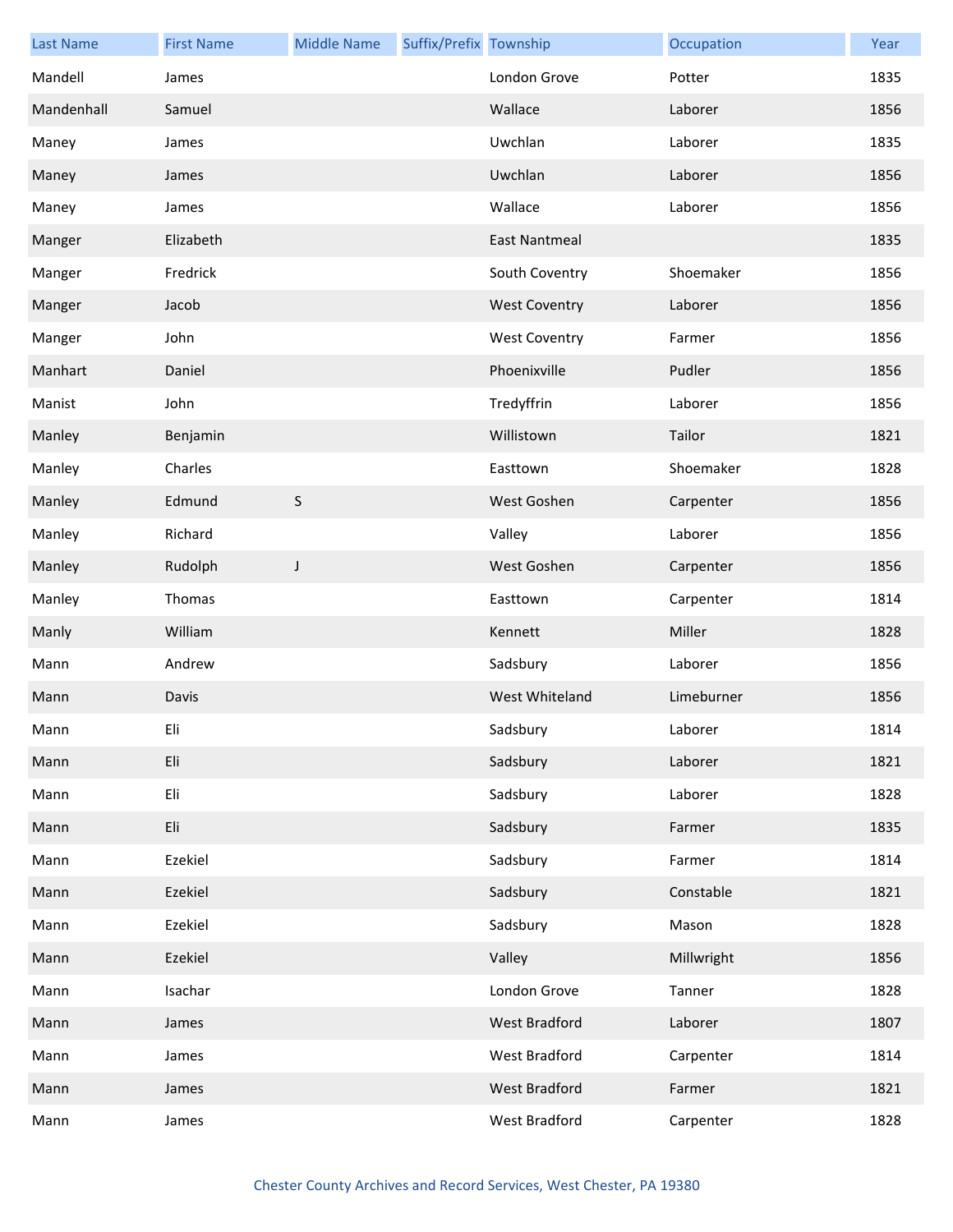| <b>Last Name</b> | <b>First Name</b> | <b>Middle Name</b> | Suffix/Prefix Township |                      | Occupation   | Year |
|------------------|-------------------|--------------------|------------------------|----------------------|--------------|------|
| Mann             | James             |                    |                        | East Caln            | Mason        | 1835 |
| Mann             | John              |                    |                        | West Marlborough     |              | 1800 |
| Mann             | John              |                    | Jr.                    | London Grove         | Schoolmaster | 1821 |
| Mann             | John              |                    |                        | Newlin               | Laborer      | 1828 |
| Mann             | John              |                    |                        | West Marlborough     | Farmer       | 1828 |
| Mann             | John              |                    |                        | West Bradford        | Carpenter    | 1835 |
| Mann             | Jonathan          |                    |                        | Sadsbury             | Laborer      | 1814 |
| Mann             | Jonathan          |                    |                        | West Fallowfield     | Farmer       | 1821 |
| Mann             | Jonathan          |                    |                        | West Bradford        | Farmer       | 1828 |
| Mann             | Jonathan          |                    |                        | <b>West Bradford</b> | Farmer       | 1835 |
| Mann             | Joseph            |                    |                        | <b>West Bradford</b> | Laborer      | 1807 |
| Mann             | Joseph            |                    |                        | Sadsbury             | Laborer      | 1814 |
| Mann             | Joseph            |                    |                        | Sadsbury             | Laborer      | 1821 |
| Mann             | Joseph            |                    |                        | Sadsbury             | Laborer      | 1821 |
| Mann             | Joseph            |                    |                        | Sadsbury             | Laborer      | 1828 |
| Mann             | Joshua            |                    |                        | <b>West Bradford</b> | Laborer      | 1828 |
| Mann             | Joshua            |                    |                        | Valley               | Stonemason   | 1856 |
| Mann             | Nancy             |                    |                        | Vincent              |              | 1821 |
| Mann             | Paschall          |                    |                        | Valley               | Stonemason   | 1856 |
| Mann             | Samuel            |                    |                        | Sadsbury             | Laborer      | 1814 |
| Mann             | Samuel            |                    |                        | Sadsbury             | Laborer      | 1821 |
| Mann             | Samuel            |                    |                        | Sadsbury             | Farmer       | 1828 |
| Mann             | Samuel            |                    |                        | East Caln            | Laborer      | 1835 |
| Mann             | Samuel            |                    |                        | Sadsbury             |              | 1835 |
| Mann             | Samuel            |                    |                        | Sadsbury             | Laborer      | 1856 |
| Mann             | Thomas            |                    |                        | Schuylkill           | Weaver       | 1856 |
| Mann             | William           |                    |                        | West Chester         | Carpenter    | 1807 |
| Mann             | William           |                    |                        | West Bradford        | Carpenter    | 1807 |
| Mann             | William           |                    |                        | West Bradford        | Carpenter    | 1814 |
| Mann             | William           |                    |                        | West Bradford        | Carpenter    | 1821 |
| Mann             | William           |                    |                        | West Bradford        | Carpenter    | 1828 |
| Mann             | William           |                    |                        | West Bradford        | Carpenter    | 1835 |
| Mann             | William           |                    |                        | East Bradford        | Carpenter    | 1856 |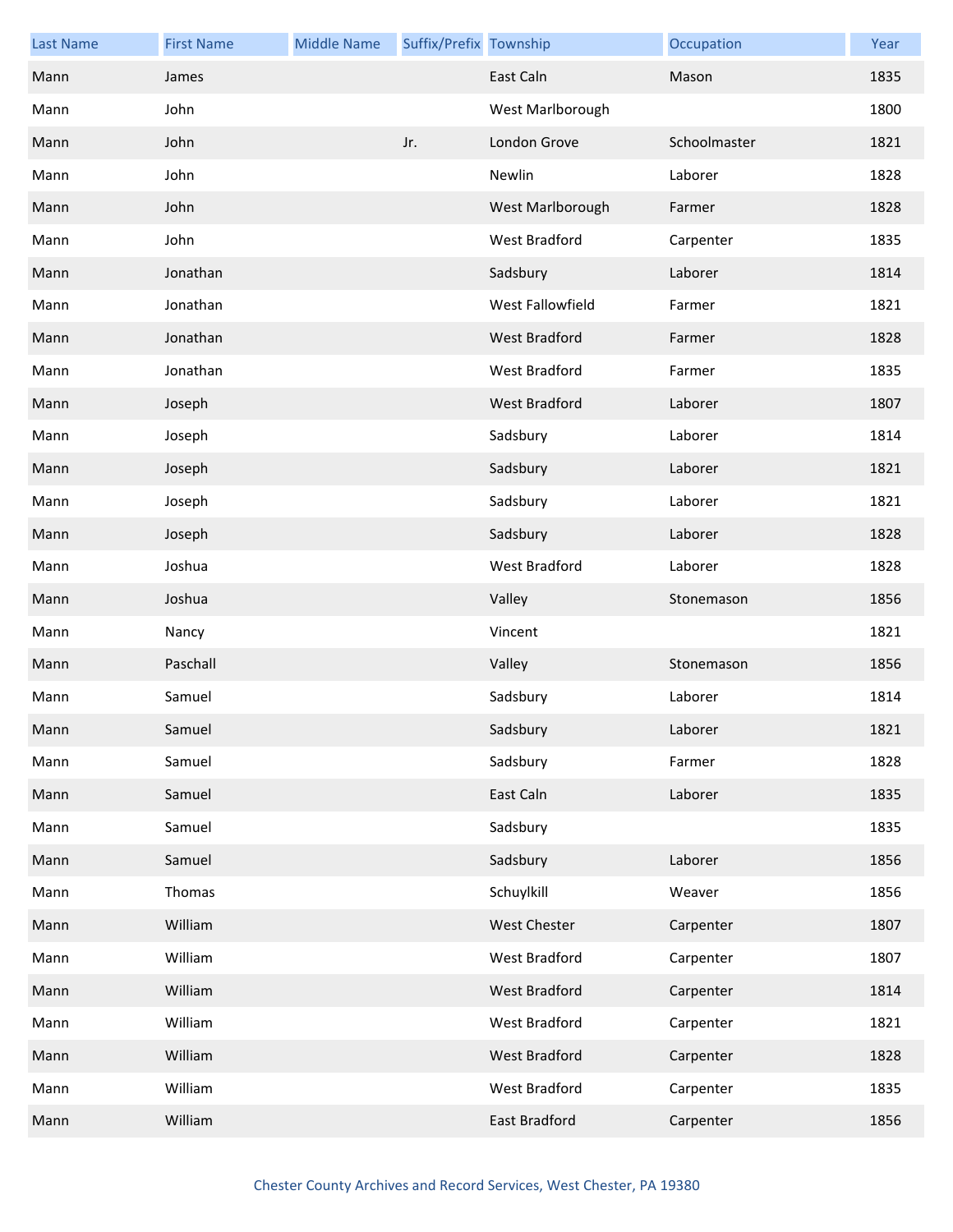| <b>Last Name</b> | <b>First Name</b> | <b>Middle Name</b> | Suffix/Prefix Township |                      | Occupation     | Year |
|------------------|-------------------|--------------------|------------------------|----------------------|----------------|------|
| Mann             | William           |                    |                        | Newlin               | Laborer        | 1856 |
| Mann             | Zekiel            |                    |                        | <b>West Bradford</b> | Stonemason     | 1835 |
| Manning          | Lewis             |                    |                        | Warwick              | Carter         | 1856 |
| Manning          | William           |                    |                        | Schuylkill           | Boatman        | 1856 |
| Mansel           | George            |                    |                        | Kennett              | Farmer         | 1814 |
| Mansel           | George            |                    |                        | Kennett              | Farmer         | 1821 |
| Mansel           | George            |                    |                        | Kennett              | Farmer         | 1828 |
| Mansel           | George            |                    |                        | Kennett              | Farmer         | 1835 |
| Mansel           | James             |                    |                        | Kennett              | Laborer        | 1807 |
| Mansel           | James             |                    |                        | Kennett              | Farmer         | 1821 |
| Mansel           | William           |                    |                        | Kennett              | Farmer         | 1807 |
| Mansel           | William           |                    |                        | Kennett              | Laborer        | 1807 |
| Mansel           | William           |                    |                        | Kennett              | Farmer         | 1814 |
| Mansel           | William           |                    |                        | Kennett              | Farmer         | 1821 |
| Mansell          | James             |                    |                        | Kennett              | Farmer         | 1828 |
| Mansell          | William           |                    |                        | Kennett              | Farmer         | 1800 |
| Manship          | Nathan            |                    |                        | Honeybrook           | Merchant       | 1856 |
| Mansil           | James             |                    |                        | Kennett              | Farmer         | 1814 |
| Mansil           | William           |                    |                        | Kennett              | Farmer         | 1814 |
| Manuel           | Samuel            |                    |                        | Honey Brook          |                | 1814 |
| Manuen           | Edward            |                    |                        | West Pikeland        | Miner          | 1856 |
| Manwell          | Samuel            |                    |                        | Brandywine           | Smith          | 1807 |
| Mapes            | Richard           |                    |                        | West Fallowfield     | Farmer         | 1807 |
| Maples           | Samuel            |                    |                        | East Bradford        | Hatter         | 1814 |
| Maples           | Samuel            |                    |                        | West Chester         | Deputy Sheriff | 1821 |
| Maples           | Samuel            |                    |                        | East Bradford        | Hatter         | 1828 |
| Maples           | Samuel            |                    |                        | East Bradford        | Hatter         | 1835 |
| Maples           | Samuel            |                    |                        | East Whiteland       | Laborer        | 1856 |
| Marble           | Peter             |                    |                        | New Garden           | Farmer         | 1835 |
| March            | Aaron             |                    |                        | Schuylkill           | Shoemaker      | 1856 |
| March            | Abraham           |                    |                        | West Caln            | Smith          | 1828 |
| March            | Barbara           |                    |                        | Pikeland             |                | 1821 |
| March            | Benjamin          |                    |                        | Pikeland             | Laborer        | 1835 |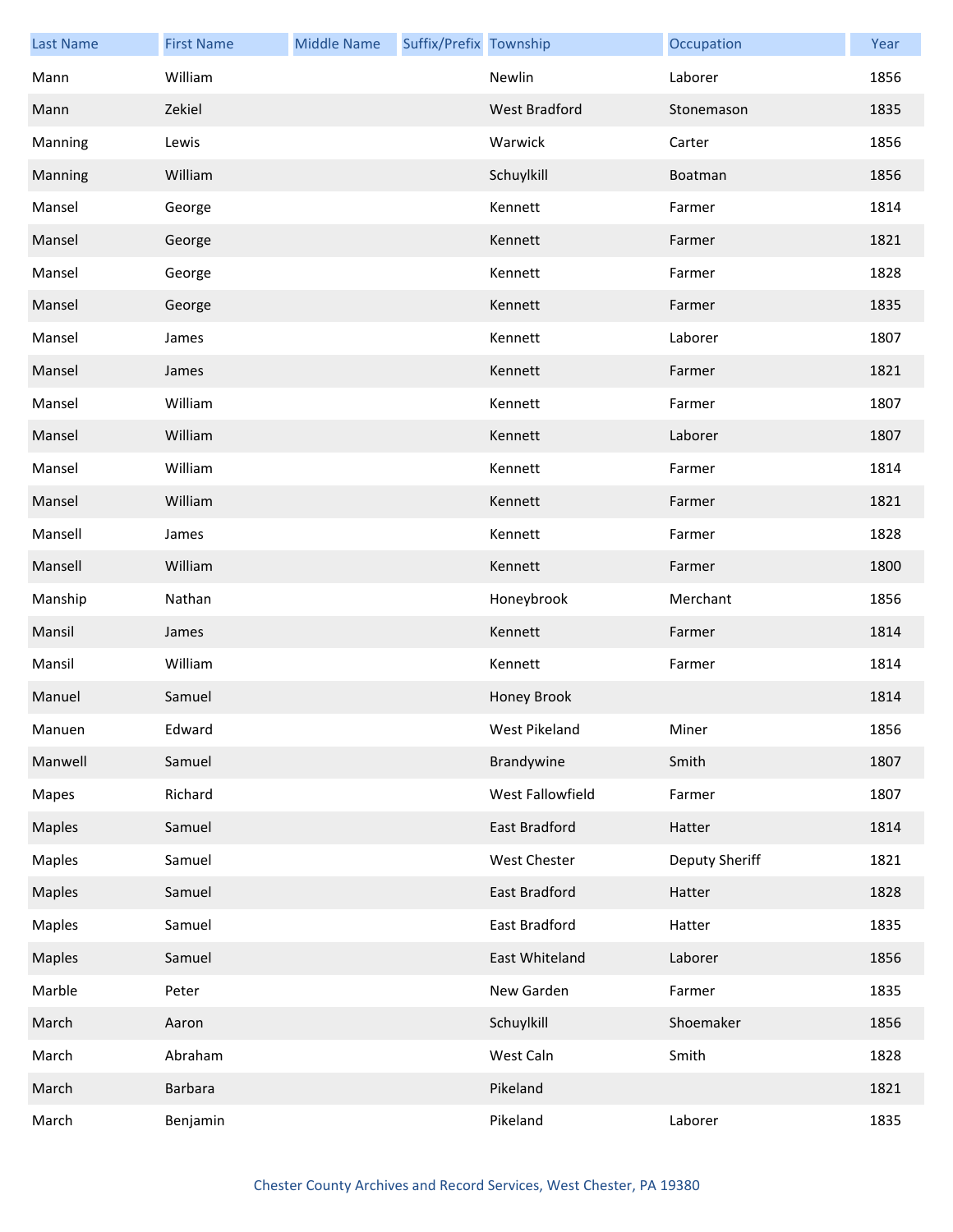| <b>Last Name</b> | <b>First Name</b> | <b>Middle Name</b> | Suffix/Prefix Township |                     | Occupation | Year |
|------------------|-------------------|--------------------|------------------------|---------------------|------------|------|
| March            | Benjamin          |                    |                        | East Pikeland       | Farmer     | 1856 |
| March            | Catharine         |                    |                        | Uwchlan             |            | 1814 |
| March            | Conrad            |                    |                        | Pikeland            | Farmer     | 1807 |
| March            | Conrad            |                    |                        | Pikeland            | Farmer     | 1814 |
| March            | Conrad            |                    |                        | Pikeland            | Farmer     | 1828 |
| March            | Conrad            |                    |                        | West Pikeland       | Gentleman  | 1856 |
| March            | Conrade           |                    |                        | Pikeland            |            | 1821 |
| March            | Daniel            |                    |                        | Willistown          | Carpenter  | 1828 |
| March            | Daniel            |                    |                        | Schuylkill          | Roller     | 1835 |
| March            | Daniel            |                    |                        | Phoenixville        | Machinist  | 1856 |
| March            | Elizabeth         |                    |                        | Charlestown         | Farmer     | 1828 |
| March            | Frederick         |                    |                        | Coventry            | Carpenter  | 1807 |
| March            | Frederick         |                    |                        | Coventry            | Carpenter  | 1814 |
| March            | Frederick         |                    |                        | Coventry            | Carpenter  | 1821 |
| March            | Frederick         |                    |                        | Coventry            | Carpenter  | 1828 |
| March            | Frederick         |                    |                        | Coventry            | Farmer     | 1835 |
| March            | Frederick         |                    | Jr.                    | Coventry            | Laborer    | 1835 |
| March            | George            |                    |                        | Pikeland            | Farmer     | 1807 |
| March            | George            |                    |                        | Willistown          | Smith      | 1807 |
| March            | George            |                    |                        | Pikeland            | Farmer     | 1814 |
| March            | George            |                    |                        | Pikeland            |            | 1821 |
| March            | George            |                    |                        | Pikeland            | Farmer     | 1828 |
| March            | George            |                    |                        | Charlestown         | Farmer     | 1835 |
| March            | George            |                    |                        | West Whiteland      | Farmer     | 1856 |
| March            | George            |                    |                        | Charlestown         | Laborer    | 1856 |
| March            | George            | D                  |                        | West Pikeland       | Farmer     | 1856 |
| March            | Henry             |                    |                        | Coventry            | Carpenter  | 1807 |
| March            | Henry             |                    |                        | Vincent             | Carpenter  | 1814 |
| March            | Henry             |                    |                        | Coventry            | Carpenter  | 1814 |
| March            | Henry             |                    |                        | Vincent             |            | 1821 |
| March            | Henry             |                    |                        | Vincent             | Farmer     | 1828 |
| March            | Henry             |                    |                        | <b>West Vincent</b> | Farmer     | 1835 |
| March            | Henry             |                    |                        | Uwchlan             | Gentleman  | 1856 |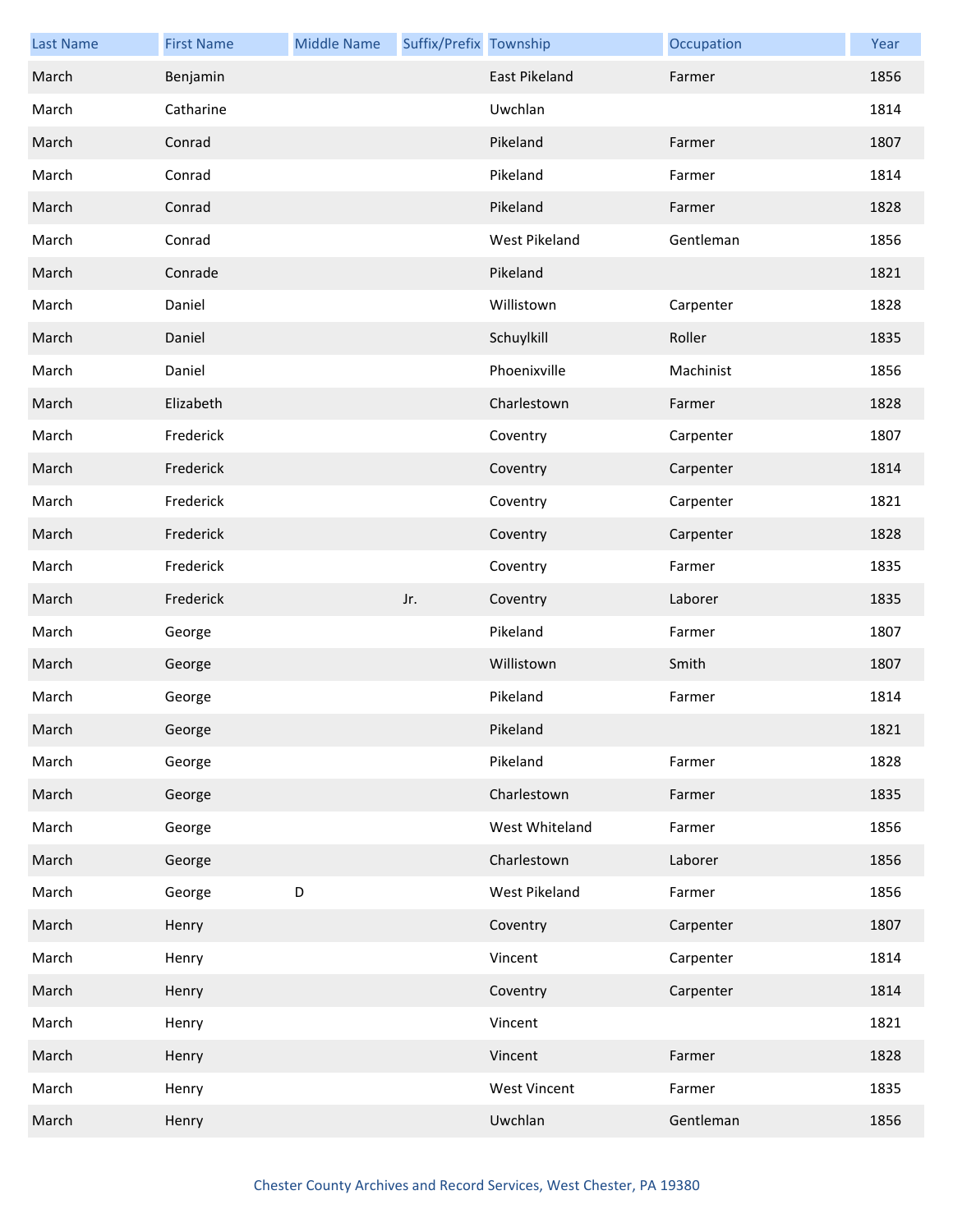| <b>Last Name</b> | <b>First Name</b> | <b>Middle Name</b> | Suffix/Prefix Township |                      | Occupation | Year |
|------------------|-------------------|--------------------|------------------------|----------------------|------------|------|
| March            | Isaac             |                    |                        | East Whiteland       | Painter    | 1828 |
| March            | Isaac             |                    |                        | Coventry             | Forgeman   | 1835 |
| March            | Isaiah            |                    |                        | West Pikeland        | Farmer     | 1856 |
| March            | Israel            |                    |                        | West Pikeland        | Laborer    | 1856 |
| March            | Jacob             |                    |                        | Coventry             | Cordwainer | 1828 |
| March            | Jacob             |                    |                        | Coventry             | Shoemaker  | 1835 |
| March            | Jacob             |                    |                        | Honeybrook           | Laborer    | 1856 |
| March            | Jacob             |                    |                        | Schuylkill           | Shoemaker  | 1856 |
| March            | Jerome            |                    |                        | Uwchlan              | Farmer     | 1856 |
| March            | John              |                    |                        | Pikeland             |            | 1793 |
| March            | John              |                    |                        | Pikeland             |            | 1800 |
| March            | John              |                    |                        | Pikeland             |            | 1800 |
| March            | John              |                    |                        | East Fallowfield     | Husbandman | 1807 |
| March            | John              |                    |                        | West Caln            | Farmer     | 1814 |
| March            | John              |                    |                        | West Caln            | Innkeeper  | 1821 |
| March            | John              |                    |                        | West Caln            | Innkeeper  | 1828 |
| March            | John              |                    |                        | Coventry             | Carpenter  | 1828 |
| March            | John              |                    |                        | Pikeland             | Laborer    | 1835 |
| March            | John              |                    |                        | <b>East Nantmeal</b> | Farmer     | 1856 |
| March            | John              |                    |                        | <b>West Vincent</b>  | Farmer     | 1856 |
| March            | John              |                    |                        | East Coventry        | Carpenter  | 1856 |
| March            | Joseph            |                    |                        | West Caln            | Farmer     | 1835 |
| March            | Joseph            |                    |                        | West Pikeland        | Farmer     | 1856 |
| March            | Lafayette         |                    |                        | <b>West Pikeland</b> | Farmer     | 1856 |
| March            | Magdalene         |                    |                        | Charlestown          | Farmer     | 1828 |
| March            | Mark              |                    |                        | Coventry             | Laborer    | 1835 |
| March            | Michael           |                    |                        | <b>East Coventry</b> | Farmer     | 1856 |
| March            | michal            |                    |                        | Coventry             | Farmer     | 1835 |
| March            | Nicholas          |                    |                        | Pikeland             | Farmer     | 1807 |
| March            | Nicholas          |                    |                        | Pikeland             | Farmer     | 1814 |
| March            | Nicholas          |                    |                        | Pikeland             |            | 1821 |
| March            | Nicholas          |                    |                        | Pikeland             | Farmer     | 1828 |
| March            | Nicholas          |                    |                        | Pikeland             | Farmer     | 1835 |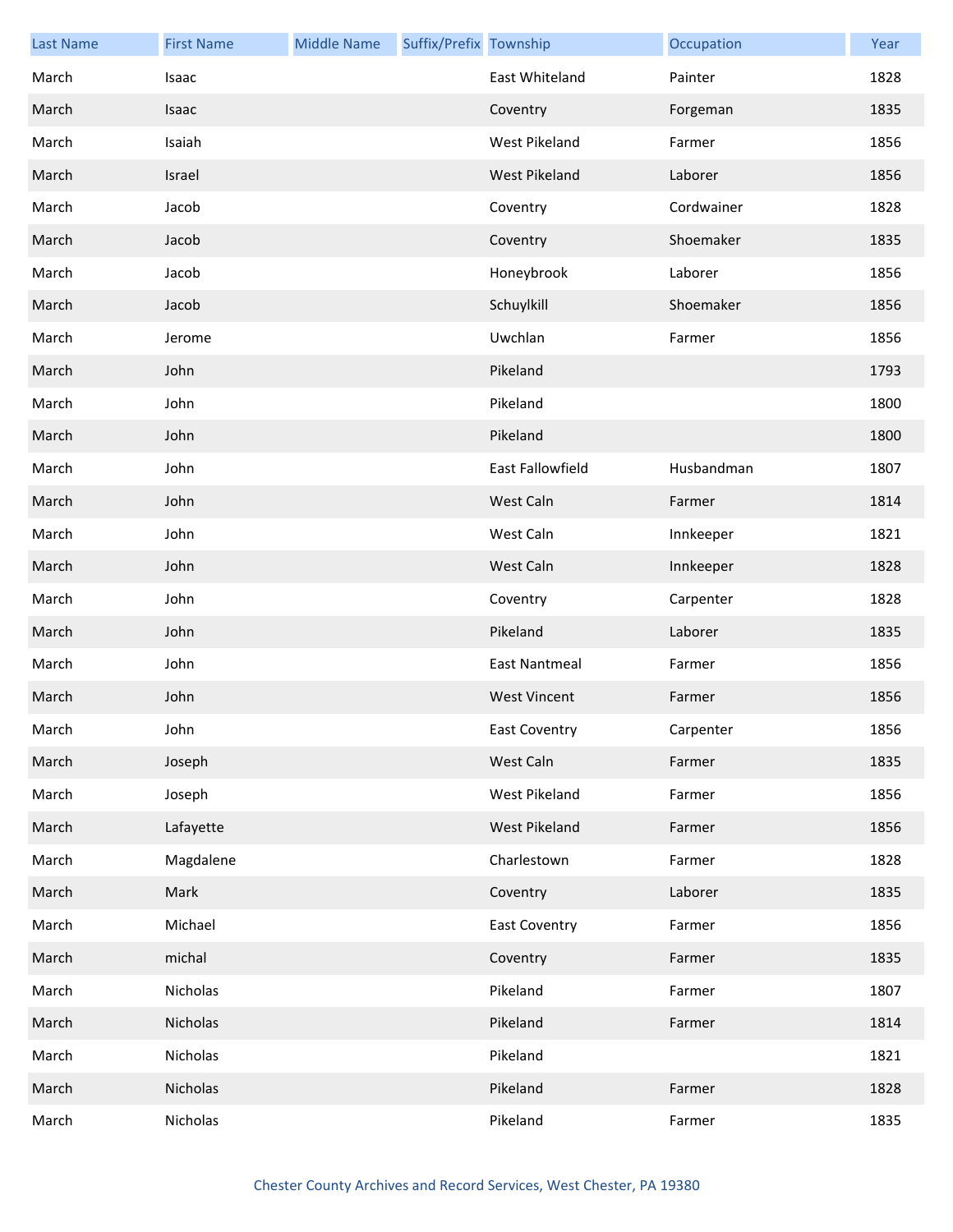| <b>Last Name</b> | <b>First Name</b> | <b>Middle Name</b> | Suffix/Prefix Township |                         | Occupation   | Year |
|------------------|-------------------|--------------------|------------------------|-------------------------|--------------|------|
| March            | Peter             |                    |                        | <b>East Fallowfield</b> | Husbandman   | 1807 |
| March            | Peter             |                    |                        | East Whiteland          | Farmer       | 1814 |
| March            | Peter             |                    |                        | Charlestown             | Farmer       | 1821 |
| March            | Peter             |                    |                        | East Whiteland          | Farmer       | 1828 |
| March            | Samuel            |                    |                        | Pikeland                | Blacksmith   | 1835 |
| March            | Samuel            |                    |                        | West Pikeland           | Farmer       | 1856 |
| March            | Sidney            |                    |                        | New Garden              | Innkeeper    | 1828 |
| March            | William           |                    |                        | West Marlborough        | Smith        | 1814 |
| March            | William           |                    |                        | Coventry                | Shoemaker    | 1835 |
| Marchbank        | David             |                    |                        | <b>Upper Oxford</b>     | Blacksmith   | 1814 |
| Marchbank        | David             |                    |                        | West Fallowfield        | Blacksmith   | 1821 |
| Marchbank        | Jeane             |                    |                        | Upper Oxford            |              | 1807 |
| Marchbank        | John              |                    |                        | Lower Oxford            | Carpenter    | 1835 |
| Marchbank        | Robert            |                    |                        | <b>Upper Oxford</b>     | Schoolmaster | 1807 |
| Marchbank        | Robert            |                    |                        | <b>Upper Oxford</b>     | Farmer       | 1814 |
| Marchbank        | Robert            |                    |                        | <b>Upper Oxford</b>     | Yeoman       | 1821 |
| Marche           | Gavin             |                    |                        | Easttown                |              | 1814 |
| Marchee          | Gavin             |                    |                        | Charlestown             | Laborer      | 1821 |
| Marck            | Benjamin          | F                  |                        | <b>East Coventry</b>    | Printer      | 1856 |
| Marck            | John              |                    |                        | Vincent                 |              | 1800 |
| Marckley         | <b>Isaac</b>      |                    |                        | East Nantmeal           | Cordwainer   | 1800 |
| Marclay          | Daniel            |                    |                        | Tredyffrin              |              | 1793 |
| Mardock          | Alexander         |                    |                        | <b>West Nantmeal</b>    | Schoolmaster | 1807 |
| Mardock          | James             |                    |                        | <b>West Nantmeal</b>    | Wheelmaker   | 1828 |
| Mardock          | Robert            |                    |                        | <b>West Nantmeal</b>    | Farmer       | 1828 |
| Mardock          | Sarah             |                    |                        | <b>West Nantmeal</b>    | Farmer       | 1828 |
| Maredeth         | Jesse             |                    |                        | Coventry                | Farmer       | 1835 |
| Maredeth         | John              |                    |                        | Coventry                | Teacher      | 1835 |
| Maredeth         | Stephen           |                    |                        | Coventry                | Doctor       | 1835 |
| Mares            | David             |                    |                        | Brandywine              | Farmer       | 1835 |
| Margeram         | Richard           |                    |                        | <b>Upper Oxford</b>     | Blacksmith   | 1828 |
| Margerim         | Richard           |                    |                        | London Grove            | Blacksmith   | 1814 |
| Marine           | John              |                    |                        | Schuylkill              | Laborer      | 1835 |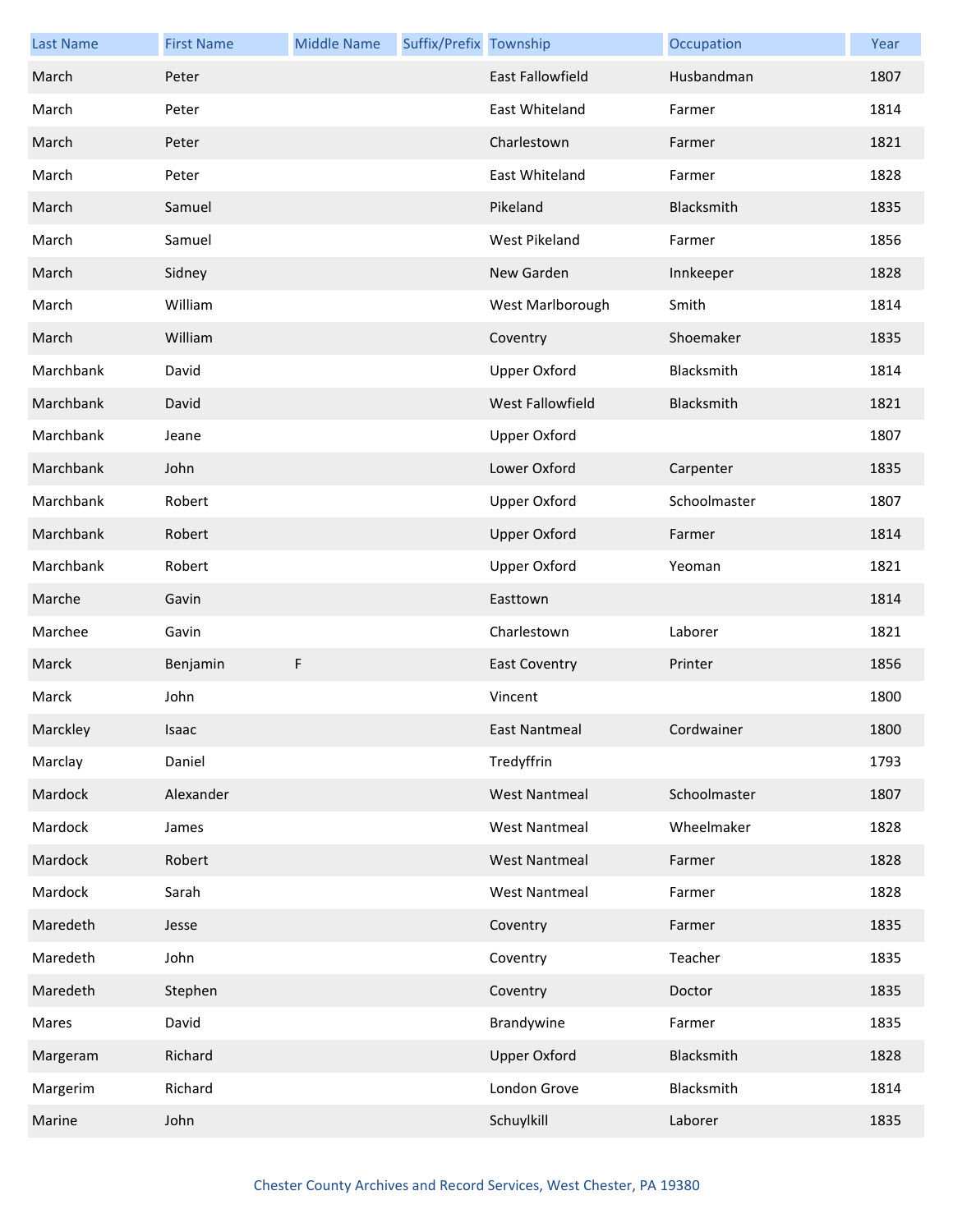| <b>Last Name</b> | <b>First Name</b> | <b>Middle Name</b> | Suffix/Prefix Township |                     | Occupation | Year |
|------------------|-------------------|--------------------|------------------------|---------------------|------------|------|
| Maris            | Benjamin          |                    |                        | <b>West Vincent</b> | Laborer    | 1856 |
| Maris            | Caleb             |                    |                        | Willistown          |            | 1793 |
| Maris            | Caleb             |                    |                        | Willistown          |            | 1800 |
| Maris            | Caleb             |                    |                        | Willistown          | Farmer     | 1807 |
| Maris            | Caleb             |                    | Jr.                    | Willistown          | Miller     | 1814 |
| Maris            | Caleb             |                    |                        | Willistown          | Farmer     | 1814 |
| Maris            | Caleb             |                    |                        | Willistown          | Farmer     | 1821 |
| Maris            | Caleb             |                    | Jr.                    | Willistown          | Miller     | 1821 |
| Maris            | Caleb             |                    | Jr.                    | Willistown          | Miller     | 1828 |
| Maris            | Caleb             |                    |                        | Willistown          | Farmer     | 1828 |
| Maris            | Caleb             |                    |                        | Willistown          | Private    | 1835 |
| Maris            | Caleb             |                    | Jr.                    | Willistown          | Miller     | 1835 |
| Maris            | Caleb             | $\sf S$            |                        | Willistown          | Farmer     | 1856 |
| Maris            | Christ.           |                    |                        | Charlestown         |            | 1793 |
| Maris            | David             |                    |                        | Vincent             |            | 1821 |
| Maris            | David             |                    |                        | Vincent             | Farmer     | 1828 |
| Maris            | David             |                    |                        | Tredyffrin          | Laborer    | 1856 |
| Maris            | George            |                    |                        | Willistown          |            | 1793 |
| Maris            | George            |                    |                        | Willistown          |            | 1800 |
| Maris            | George            |                    |                        | Willistown          |            | 1800 |
| Maris            | George            |                    |                        | Willistown          | Farmer     | 1807 |
| Maris            | George            |                    |                        | Pikeland            | Farmer     | 1807 |
| Maris            | George            |                    |                        | Pikeland            | Farmer     | 1814 |
| Maris            | George            |                    |                        | Willistown          | Farmer     | 1814 |
| Maris            | George            |                    |                        | Pikeland            | Sawyer     | 1828 |
| Maris            | George            |                    |                        | Pikeland            | Trade      | 1835 |
| Maris            | George            |                    |                        | West Pikeland       | Farmer     | 1856 |
| Maris            | Jane              |                    | Widow                  | Willistown          |            | 1814 |
| Maris            | Jesse             |                    |                        | Willistown          |            | 1793 |
| Maris            | Jesse             |                    |                        | Willistown          |            | 1800 |
| Maris            | Jesse             |                    |                        | Willistown          | Farmer     | 1807 |
| Maris            | John              |                    |                        | Pikeland            | Farmer     | 1835 |
| Maris            | John              |                    |                        | West Pikeland       | Farmer     | 1856 |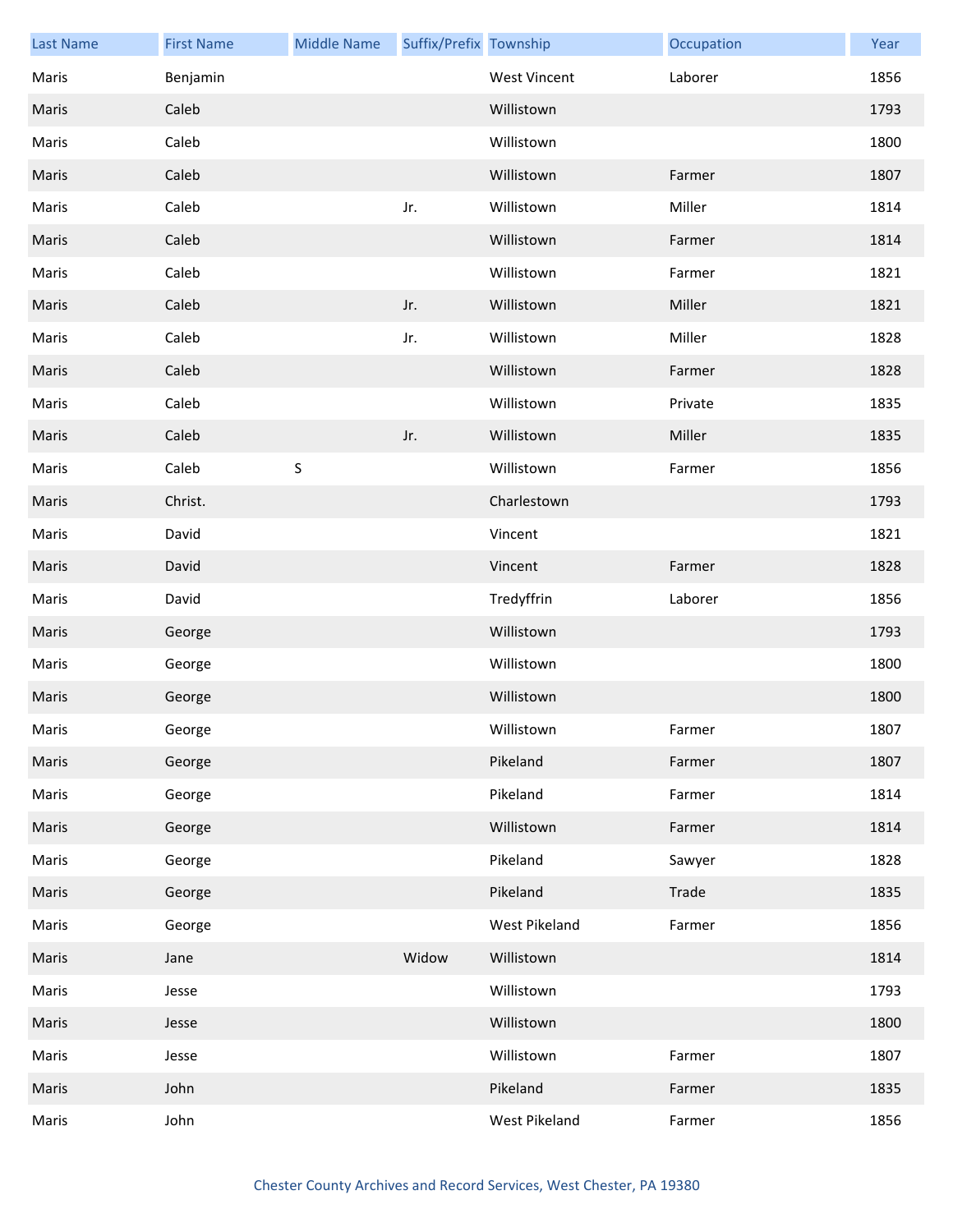| <b>Last Name</b> | <b>First Name</b> | <b>Middle Name</b> | Suffix/Prefix Township |                      | Occupation   | Year |
|------------------|-------------------|--------------------|------------------------|----------------------|--------------|------|
| Maris            | Jonathan          |                    |                        | Willistown           | Farmer       | 1814 |
| Maris            | Jonathan          |                    |                        | Willistown           | Farmer       | 1821 |
| Maris            | Jonathan          |                    |                        | Willistown           | Farmer       | 1828 |
| Maris            | Jonathan          |                    |                        | Willistown           | Farmer       | 1835 |
| Maris            | Norris            |                    |                        | Pikeland             | Farmer       | 1828 |
| Maris            | Norris            |                    |                        | <b>West Vincent</b>  | Farmer       | 1856 |
| Maris            | Owen              |                    |                        | Willistown           |              | 1793 |
| Maris            | Owen              |                    |                        | Willistown           |              | 1800 |
| Maris            | $\mathsf{R}$      | Frame              |                        | <b>West Chester</b>  | Clerk        | 1856 |
| Maris            | Richard           |                    |                        | Willistown           | Farmer       | 1814 |
| Maris            | Richard           |                    |                        | Willistown           | Farmer       | 1821 |
| Maris            | Richard           |                    |                        | Willistown           | Laborer      | 1828 |
| Maris            | Richard           |                    |                        | Willistown           | Farmer       | 1835 |
| Maris            | Robert            |                    |                        | Willistown           | Farmer       | 1856 |
| Maris            | William           |                    |                        | <b>West Chester</b>  | Confectioner | 1856 |
| Mark             | John              |                    |                        | <b>East Nantmeal</b> |              | 1793 |
| Markee           | <b>Burn</b>       |                    |                        | East Bradford        | Laborer      | 1856 |
| Markle           | Jacob             | $\mathsf C$        |                        | Brandywine           | Papermaker   | 1835 |
| Markle           | William           |                    |                        | Brandywine           | Papermaker   | 1835 |
| Markley          | Christian         |                    |                        | Sadsbury             | Laborer      | 1821 |
| Markley          | Christian         |                    |                        | Sadsbury             | Laborer      | 1828 |
| Markley          | Curtis            |                    |                        | <b>West Chester</b>  | Laborer      | 1856 |
| Markley          | Daniel            |                    |                        | Tredyffrin           |              | 1800 |
| Markley          | Daniel            |                    |                        | Tredyffrin           | Farmer       | 1814 |
| Markley          | Edmund            |                    |                        | Willistown           | Laborer      | 1835 |
| Markley          | Elizabeth         |                    |                        | Tredyffrin           |              | 1821 |
| Markley          | Hannah            |                    |                        | <b>East Nantmeal</b> |              | 1828 |
| Markley          | Hannah            |                    |                        | <b>East Nantmeal</b> |              | 1835 |
| Markley          | Hannah            |                    |                        | <b>East Nantmeal</b> | Farmer       | 1856 |
| Markley          | Isaac             |                    |                        | <b>East Nantmeal</b> | Farmer       | 1807 |
| Markley          | Isaac             |                    |                        | <b>East Nantmeal</b> | Farmer       | 1814 |
| Markley          | Isaac             |                    |                        | <b>East Nantmeal</b> | Millwright   | 1856 |
| Markley          | Joseph            |                    |                        | <b>East Nantmeal</b> | Farmer       | 1835 |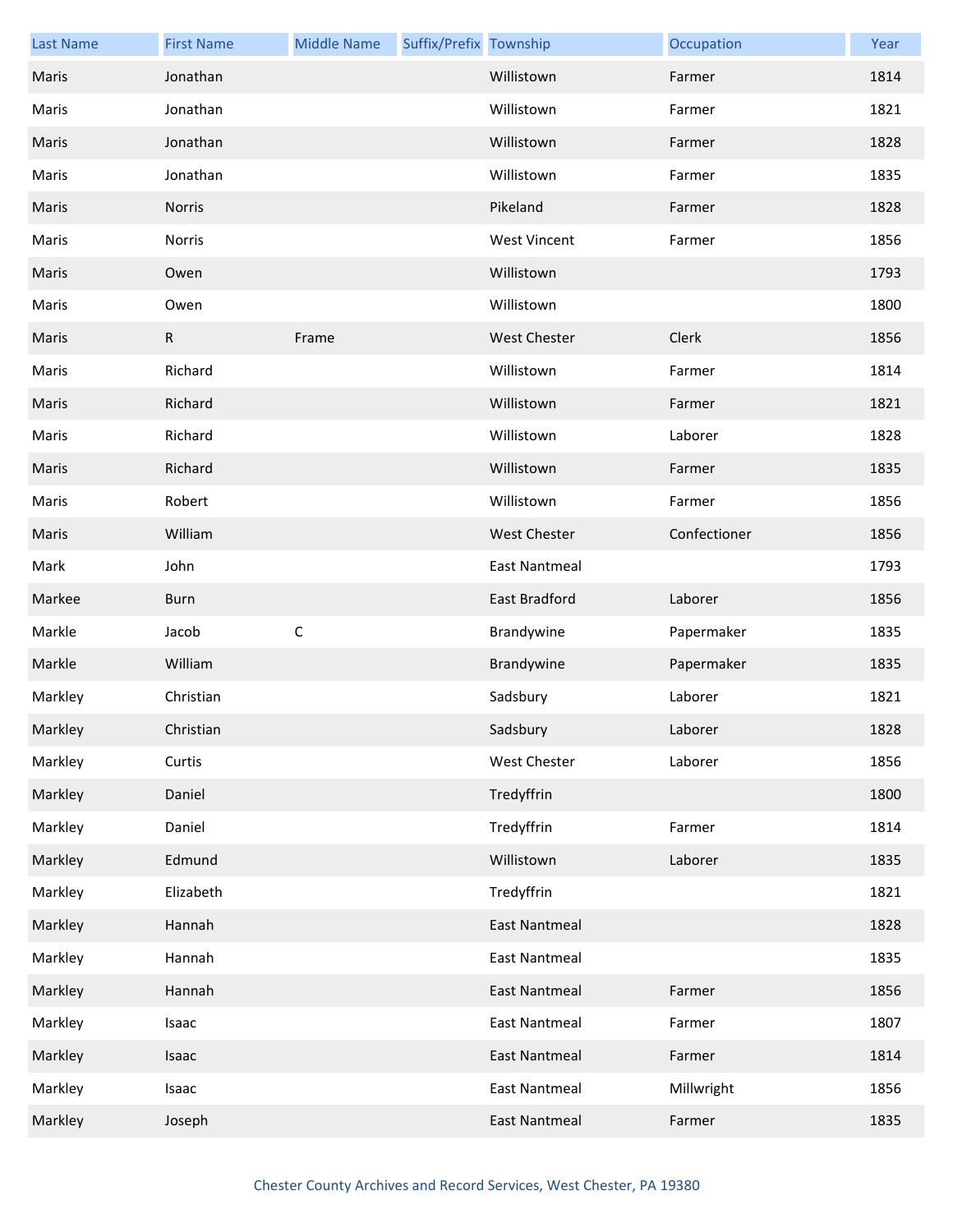| <b>Last Name</b> | <b>First Name</b> | <b>Middle Name</b> | Suffix/Prefix Township |                      | Occupation  | Year |
|------------------|-------------------|--------------------|------------------------|----------------------|-------------|------|
| Markley          | Joseph            |                    |                        | <b>East Nantmeal</b> | Farmer      | 1856 |
| Markley          | N                 | B                  |                        | <b>East Nantmeal</b> | Farmer      | 1856 |
| Markley          | Napoleon          |                    |                        | <b>East Nantmeal</b> | Farmer      | 1835 |
| Markley          | Nathaniel         |                    |                        | Tredyffrin           | Laborer     | 1814 |
| Markley          | Peter             |                    |                        | East Nantmeal        | Millwright  | 1835 |
| Markood          | John              |                    |                        | Easttown             |             | 1856 |
| Marks            | George            |                    |                        | Coventry             | Yeoman      | 1807 |
| Marks            | George            |                    |                        | Coventry             | Yeoman      | 1814 |
| Marks            | George            |                    |                        | Coventry             | Farmer      | 1821 |
| Marks            | George            |                    |                        | Pikeland             |             | 1821 |
| Marks            | George            |                    |                        | Coventry             | Stonecutter | 1835 |
| Markwert         | Philip            |                    |                        | <b>East Nantmeal</b> | Farmer      | 1835 |
| Marley           | Charles           |                    |                        | Willistown           |             | 1800 |
| Maroney          | James             |                    |                        | Birmingham           | Laborer     | 1856 |
| Marpel           | Benjamin          |                    |                        | Honey Brook          |             | 1814 |
| Marpel           | John              |                    |                        | Honey Brook          |             | 1814 |
| Marpel           | Joseph            |                    |                        | Honey Brook          | Tanner      | 1814 |
| Marpel           | Thomas            |                    |                        | <b>West Nantmeal</b> | Farmer      | 1821 |
| Marple           | Benjamin          |                    |                        | Honey Brook          |             | 1800 |
| Marple           | Benjamin          |                    |                        | Honey Brook          | Farmer      | 1807 |
| Marple           | Benjamin          |                    |                        | Honey Brook          | Farmer      | 1821 |
| Marple           | Joseph            |                    |                        | Honey Brook          |             | 1800 |
| Marple           | Joseph            |                    |                        | Honey Brook          | Tanner      | 1807 |
| Marple           | Joseph            |                    |                        | Honey Brook          | Tanner      | 1821 |
| Marple           | Joseph            |                    |                        | Honey Brook          | Farmer      | 1828 |
| Marple           | Joseph            |                    |                        | Honey Brook          | Farmer      | 1835 |
| Marple           | Joseph            |                    | Sr.                    | Honeybrook           | Farmer      | 1856 |
| Marple           | Joseph            | J                  |                        | Honeybrook           | Farmer      | 1856 |
| Marple           | Thomas            |                    |                        | <b>West Nantmeal</b> | Farmer      | 1828 |
| Marple           | Thomas            |                    |                        | <b>West Nantmeal</b> | Gentleman   | 1835 |
| Marpole          | Benjamin          |                    |                        | Honey Brook          |             | 1793 |
| Marris           | Stacy             |                    |                        | West Marlborough     | Jobber      | 1807 |
| Marrs            | Samuel            |                    |                        | Goshen               | Laborer     | 1814 |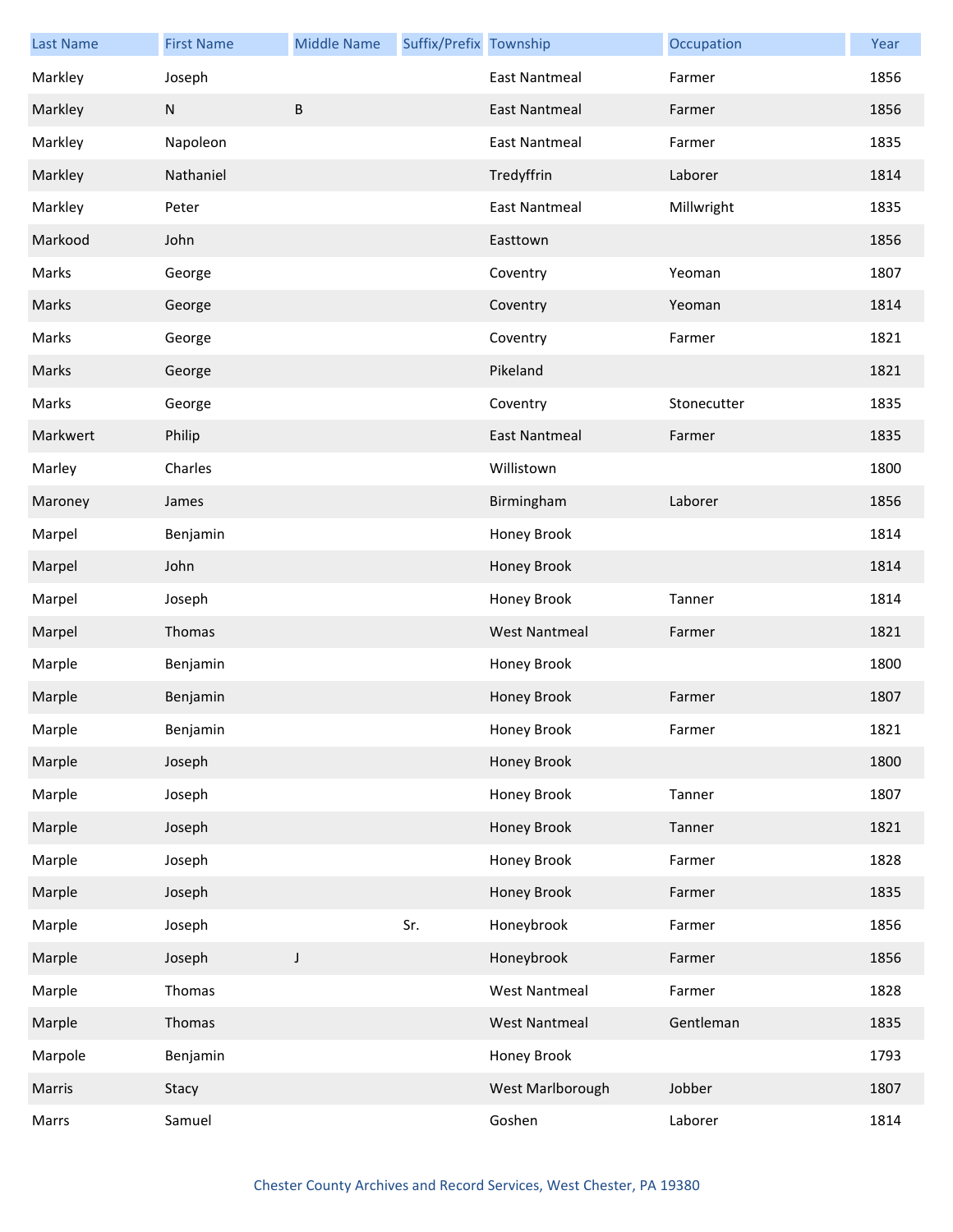| <b>Last Name</b> | <b>First Name</b> | <b>Middle Name</b> | Suffix/Prefix Township |                         | Occupation | Year |
|------------------|-------------------|--------------------|------------------------|-------------------------|------------|------|
| Marsall          | Robert            |                    |                        | Kennett                 | Farmer     | 1835 |
| Marsel           | David             |                    |                        | South Coventry          | Laborer    | 1856 |
| Marsel           | William           |                    |                        | Wallace                 | Farmer     | 1856 |
| Marsh            | Abner             |                    |                        | West Bradford           | Farmer     | 1814 |
| Marsh            | Abner             |                    |                        | <b>West Bradford</b>    | Gentleman  | 1856 |
| Marsh            | Abner             | B                  |                        | Sadsbury                | Tinner     | 1856 |
| Marsh            | Amor              |                    |                        | East Caln               | Laborer    | 1821 |
| Marsh            | Emer              |                    |                        | Brandywine              | Teacher    | 1828 |
| Marsh            | Emmor             |                    |                        | <b>West Bradford</b>    | Farmer     | 1814 |
| Marsh            | Emmor             |                    |                        | West Bradford           | Laborer    | 1828 |
| Marsh            | Emmor             |                    |                        | <b>West Bradford</b>    | Laborer    | 1835 |
| Marsh            | Emmor             |                    |                        | West Bradford           | Laborer    | 1856 |
| Marsh            | Ezekiel           |                    |                        | Sadsbury                | Tailor     | 1807 |
| Marsh            | Gravener          |                    | Jr.                    | West Bradford           | Laborer    | 1807 |
| Marsh            | Gravener          |                    |                        | West Bradford           | Laborer    | 1807 |
| Marsh            | Gravener          |                    |                        | West Bradford           | Farmer     | 1814 |
| Marsh            | Gravener          |                    |                        | Sadsbury                | Farmer     | 1821 |
| Marsh            | Gravenor          |                    |                        | West Bradford           |            | 1793 |
| Marsh            | Gravenor          |                    |                        | East Caln               | Farmer     | 1828 |
| Marsh            | Gravner           |                    |                        | East Caln               | Wheelmaker | 1800 |
| Marsh            | Henry             |                    |                        | Sadsbury                |            | 1793 |
| Marsh            | Henry             |                    |                        | Sadsbury                |            | 1793 |
| Marsh            | Henry             |                    | Sr.                    | Sadsbury                |            | 1800 |
| Marsh            | Henry             |                    | Jr.                    | Sadsbury                |            | 1800 |
| Marsh            | Henry             |                    |                        | <b>East Fallowfield</b> | Mason      | 1807 |
| Marsh            | Henry             |                    |                        | Sadsbury                | Farmer     | 1814 |
| Marsh            | Henry             |                    |                        | Sadsbury                | Farmer     | 1821 |
| Marsh            | Henry             |                    |                        | Sadsbury                | Farmer     | 1828 |
| Marsh            | Hollingsworth     |                    |                        | Sadsbury                |            | 1800 |
| Marsh            | Humphrey          |                    |                        | West Bradford           | Farmer     | 1814 |
| Marsh            | James             |                    |                        | West Marlborough        |            | 1793 |
| Marsh            | James             |                    |                        | Sadsbury                |            | 1793 |
| Marsh            | James             |                    |                        | Sadsbury                |            | 1800 |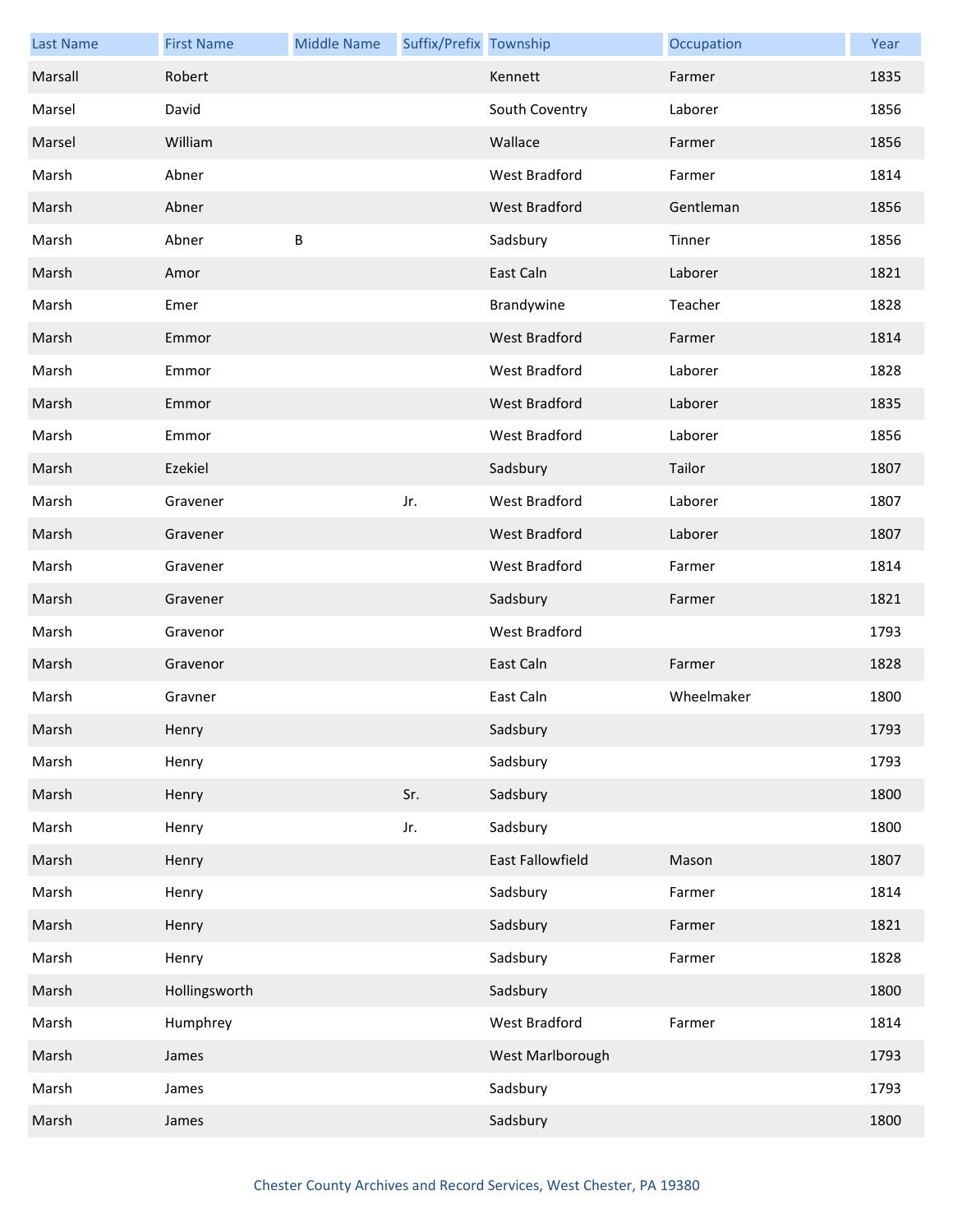| <b>Last Name</b> | <b>First Name</b> | <b>Middle Name</b> | Suffix/Prefix Township |                         | Occupation          | Year |
|------------------|-------------------|--------------------|------------------------|-------------------------|---------------------|------|
| Marsh            | James             |                    |                        | Sadsbury                |                     | 1807 |
| Marsh            | James             |                    |                        | <b>East Fallowfield</b> | Shoemaker           | 1807 |
| Marsh            | James             |                    |                        | Sadsbury                | Farmer              | 1814 |
| Marsh            | James             |                    |                        | <b>East Fallowfield</b> | Shoemaker           | 1814 |
| Marsh            | James             |                    |                        | <b>East Fallowfield</b> | Shoemaker           | 1821 |
| Marsh            | James             |                    |                        | Sadsbury                | Farmer              | 1828 |
| Marsh            | Jefferie          |                    |                        | Sadsbury                | Mason               | 1821 |
| Marsh            | Jefferies         |                    |                        | Sadsbury                |                     | 1793 |
| Marsh            | Jefferson         |                    |                        | Sadsbury                | Laborer             | 1828 |
| Marsh            | Jeffrys           |                    |                        | Sadsbury                |                     | 1800 |
| Marsh            | Jefrys            |                    |                        | Sadsbury                | Mason               | 1807 |
| Marsh            | Jesse             |                    |                        | West Marlborough        |                     | 1793 |
| Marsh            | Joel              |                    |                        | Newlin                  | Laborer             | 1814 |
| Marsh            | John              |                    |                        | <b>East Fallowfield</b> | Shoemaker           | 1828 |
| Marsh            | John              |                    |                        | <b>West Chester</b>     | Shoemaker           | 1835 |
| Marsh            | John              |                    |                        | <b>East Fallowfield</b> | Innkeeper           | 1856 |
| Marsh            | Joseph            |                    |                        | Sadsbury                | Inmate              | 1821 |
| Marsh            | Joseph            |                    |                        | Sadsbury                | Inmate              | 1821 |
| Marsh            | Matson            |                    |                        | East Caln               | Farmer              | 1814 |
| Marsh            | Matson            |                    |                        | West Caln               | <b>Stage Driver</b> | 1828 |
| Marsh            | Rachel            |                    |                        | West Marlborough        | Farmer              | 1828 |
| Marsh            | Rachel            |                    |                        | West Marlborough        | Farmer              | 1835 |
| Marsh            | Rolph             |                    |                        | New Garden              | Farmer              | 1856 |
| Marsh            | Rolph             | C.                 |                        | East Marlborough        | Physician           | 1807 |
| Marsh            | Samuel            |                    |                        | West Bradford           | Farmer              | 1814 |
| Marsh            | Sidney            |                    |                        | New Garden              | Miller              | 1807 |
| Marsh            | Sidney            |                    |                        | New Garden              | Carder              | 1814 |
| Marsh            | Sidney            |                    |                        | New Garden              | <b>Wool Carder</b>  | 1821 |
| Marsh            | Sidney            |                    |                        | New Garden              | Innkeeper           | 1835 |
| Marsh            | Sidney            |                    |                        | New Garden              | Farmer              | 1856 |
| Marsh            | Thomas            |                    |                        | Sadsbury                | Mason               | 1821 |
| Marsh            | Thomas            |                    |                        | Sadsbury                | Mason               | 1821 |
| Marsh            | Thomas            |                    |                        | Sadsbury                | Stage driver        | 1828 |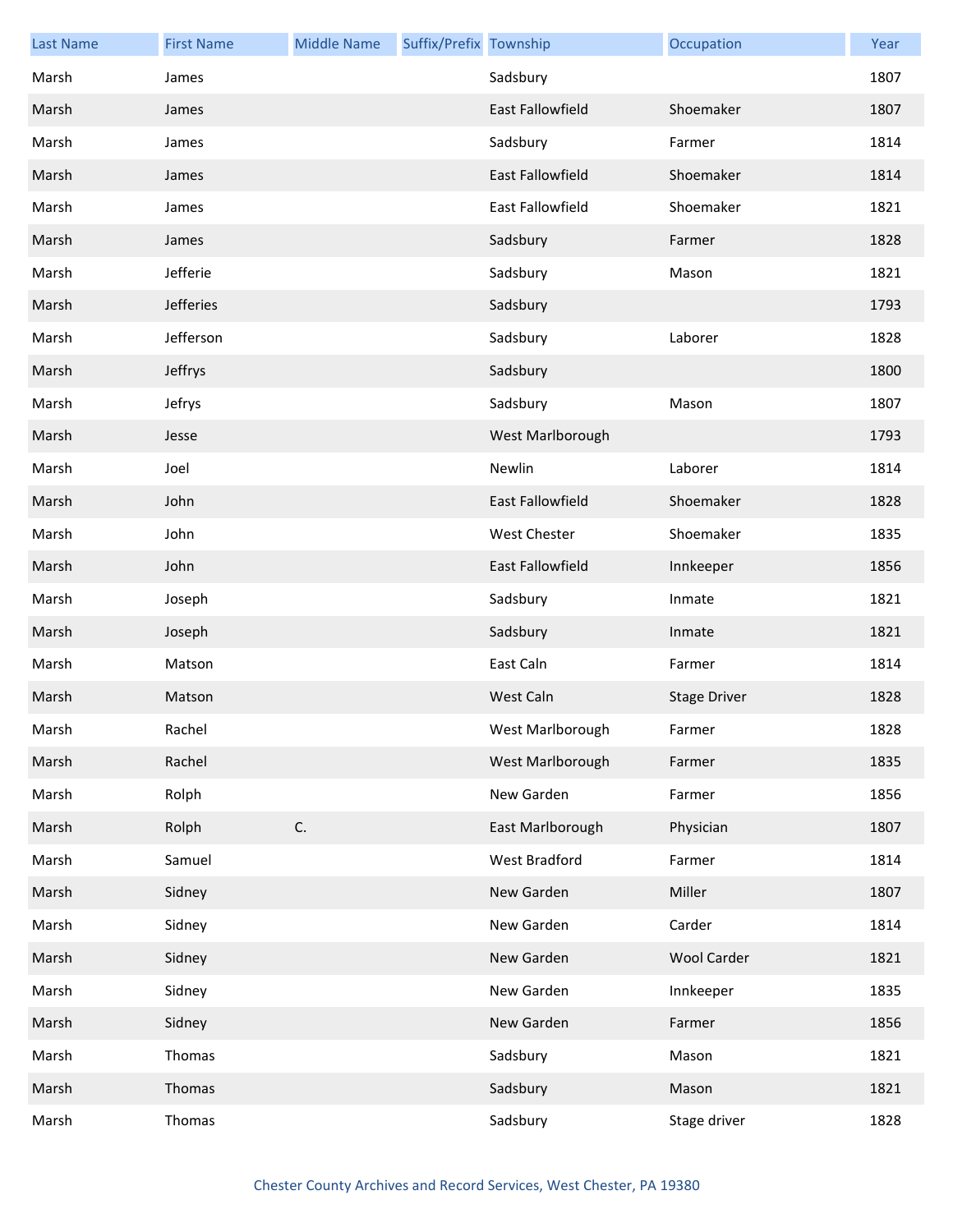| <b>Last Name</b> | <b>First Name</b> | <b>Middle Name</b> | Suffix/Prefix Township |                      | Occupation   | Year |
|------------------|-------------------|--------------------|------------------------|----------------------|--------------|------|
| Marsh            | Thomas            |                    |                        | Sadsbury             |              | 1835 |
| Marsh            | Thomas            | B                  |                        | West Bradford        | Cabinetmaker | 1835 |
| Marsh            | William           |                    |                        | Sadsbury             |              | 1793 |
| Marsh            | William           |                    |                        | Sadsbury             |              | 1800 |
| Marsh            | William           |                    |                        | Sadsbury             |              | 1807 |
| Marsh            | William           |                    |                        | West Bradford        | Laborer      | 1807 |
| Marsh            | William           |                    |                        | Sadsbury             | Farmer       | 1821 |
| Marsh            | William           |                    | Jr.                    | Sadsbury             | Farmer       | 1828 |
| Marsh            | William           |                    |                        | West Caln            | Storekeeper  | 1828 |
| Marsh            | William           |                    |                        | Sadsbury             | Farmer       | 1828 |
| Marsh            | William           |                    |                        | Sadsbury             | Farmer       | 1835 |
| Marsh            | William           |                    |                        | Sadsbury             | Plasterer    | 1856 |
| Marshal          | Alexander         |                    |                        | <b>West Nantmeal</b> | Farmer       | 1835 |
| Marshal          | James             |                    |                        | Schuylkill           | Laborer      | 1835 |
| Marshal          | John              |                    |                        | West Caln            | Weaver       | 1835 |
| Marshal          | Stephen           |                    |                        | <b>West Chester</b>  | Clerk        | 1814 |
| Marshall         | A                 |                    |                        | Sadsbury             | Farmer       | 1856 |
| Marshall         | Abner             |                    |                        | Kennett              | Farmer       | 1835 |
| Marshall         | Abner             |                    |                        | West Bradford        | Trader       | 1835 |
| Marshall         | Abraham           |                    |                        | <b>West Bradford</b> |              | 1793 |
| Marshall         | Abraham           |                    |                        | East Marlborough     | Farmer       | 1807 |
| Marshall         | Abraham           |                    |                        | Newlin               | Farmer       | 1807 |
| Marshall         | Abraham           |                    |                        | East Marlborough     | Farmer       | 1814 |
| Marshall         | Abraham           |                    |                        | West Bradford        | Farmer       | 1814 |
| Marshall         | Abraham           |                    |                        | West Chester         | Student      | 1821 |
| Marshall         | Abraham           |                    |                        | East Marlborough     | Farmer       | 1821 |
| Marshall         | Abraham           |                    |                        | <b>West Bradford</b> | Farmer       | 1821 |
| Marshall         | Abraham           |                    |                        | West Bradford        | Farmer       | 1828 |
| Marshall         | Abraham           |                    |                        | East Marlborough     | Farmer       | 1828 |
| Marshall         | Abraham           |                    |                        | West Chester         | Lawyer       | 1828 |
| Marshall         | Abraham           |                    | Jr.                    | Newlin               | Gentleman    | 1856 |
| Marshall         | Abraham           |                    | Jr.                    | West Bradford        | Farmer       | 1856 |
| Marshall         | Abraham           |                    | Sr.                    | West Bradford        | Gentleman    | 1856 |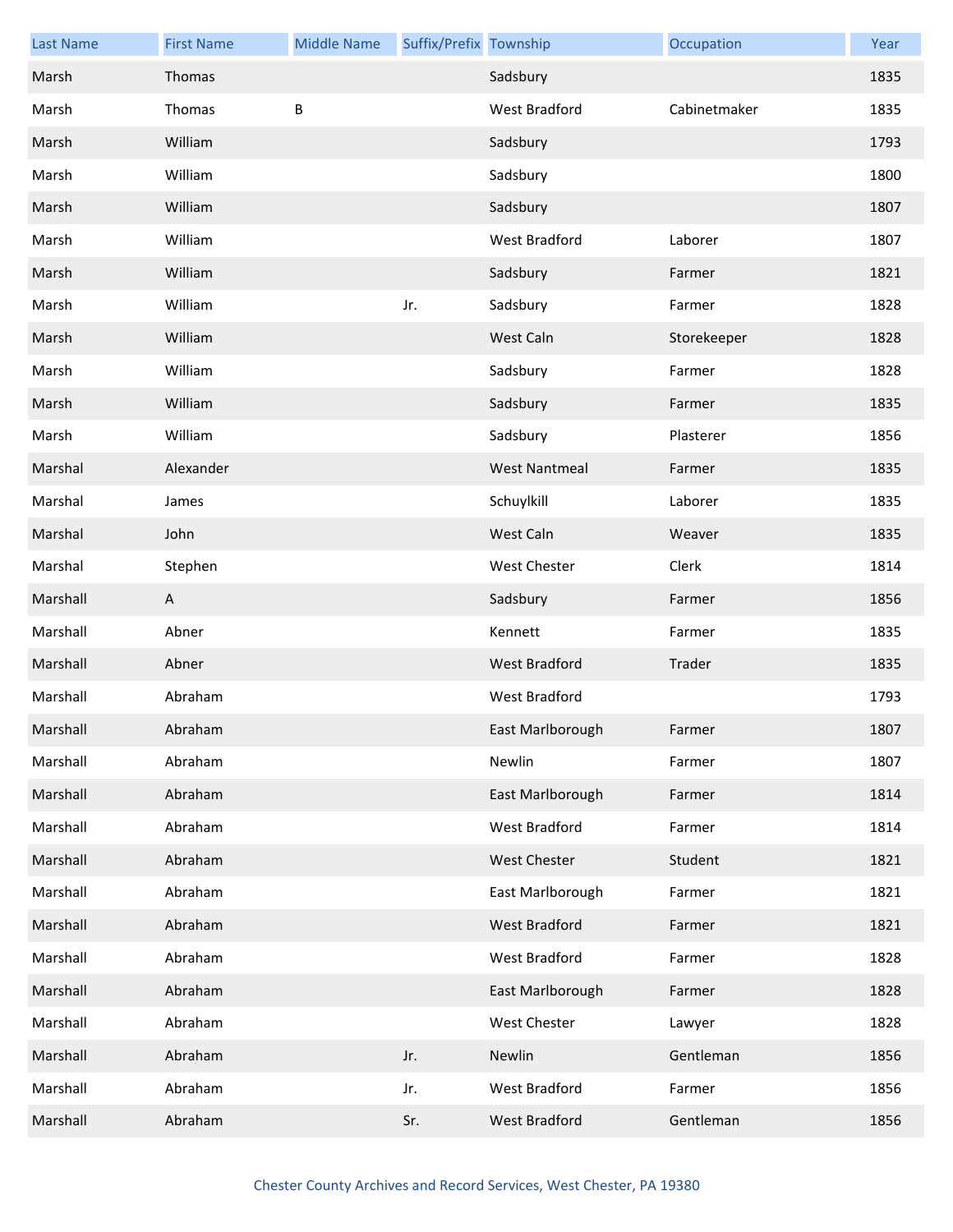| <b>Last Name</b> | <b>First Name</b> | <b>Middle Name</b> | Suffix/Prefix Township |                      | Occupation        | Year |
|------------------|-------------------|--------------------|------------------------|----------------------|-------------------|------|
| Marshall         | Abram             |                    | Jr.                    | <b>West Bradford</b> | Farmer            | 1835 |
| Marshall         | Abram             |                    |                        | West Bradford        | Farmer            | 1835 |
| Marshall         | Alben             |                    |                        | Kennett              | Mason             | 1856 |
| Marshall         | Alex              |                    |                        | <b>West Chester</b>  | <b>Brickmaker</b> | 1856 |
| Marshall         | Alexander         |                    |                        | <b>West Nantmeal</b> |                   | 1793 |
| Marshall         | Alexander         |                    |                        | <b>West Nantmeal</b> |                   | 1800 |
| Marshall         | Alexander         |                    |                        | <b>West Nantmeal</b> | Farmer            | 1807 |
| Marshall         | Alexander         |                    |                        | <b>West Nantmeal</b> | Farmer            | 1814 |
| Marshall         | Alexander         |                    |                        | East Caln            | Saddler           | 1821 |
| Marshall         | Alexander         |                    |                        | <b>West Nantmeal</b> | Farmer            | 1821 |
| Marshall         | Alexander         |                    | Esq.                   | Pikeland             | Saddler & Justice | 1828 |
| Marshall         | Alexander         |                    |                        | <b>West Nantmeal</b> | Farmer            | 1828 |
| Marshall         | Alexander         |                    | Esq.                   | Pikeland             |                   | 1835 |
| Marshall         | Alice             |                    |                        | <b>West Bradford</b> | Farmer            | 1814 |
| Marshall         | Alice             |                    |                        | West Bradford        | Housekeeper       | 1821 |
| Marshall         | Alice             |                    |                        | West Bradford        | Farmer            | 1828 |
| Marshall         | Andrew            |                    |                        | Honey Brook          | Laborer           | 1807 |
| Marshall         | Ann               |                    |                        | <b>West Chester</b>  | Teacher           | 1856 |
| Marshall         | Aquilla           |                    |                        | West Bradford        | Farmer            | 1828 |
| Marshall         | Aquilla           |                    |                        | <b>West Bradford</b> | Farmer            | 1835 |
| Marshall         | Aquilla           |                    |                        | West Caln            | Farmer            | 1856 |
| Marshall         | Armet             |                    |                        | <b>East Bradford</b> | Farmer            | 1814 |
| Marshall         | Armit             |                    |                        | Sadsbury             | Farmer            | 1821 |
| Marshall         | Armit             |                    |                        | Sadsbury             | Farmer            | 1828 |
| Marshall         | Armit             |                    |                        | Sadsbury             | Farmer            | 1835 |
| Marshall         | Bennet            |                    |                        | West Brandywine      | Farmer            | 1856 |
| Marshall         | Caleb             |                    |                        | Newlin               |                   | 1793 |
| Marshall         | Caleb             |                    |                        | Kennett              | Miller            | 1828 |
| Marshall         | Caleb             |                    |                        | Kennett              | Miller            | 1835 |
| Marshall         | Caleb             |                    |                        | Newlin               | Farmer            | 1856 |
| Marshall         | Carpenter         |                    |                        | Kennett              | Mason             | 1835 |
| Marshall         | Carpenter         |                    |                        | Kennett              | Mason             | 1856 |
| Marshall         | Cloud             |                    |                        | West Bradford        | Farmer            | 1835 |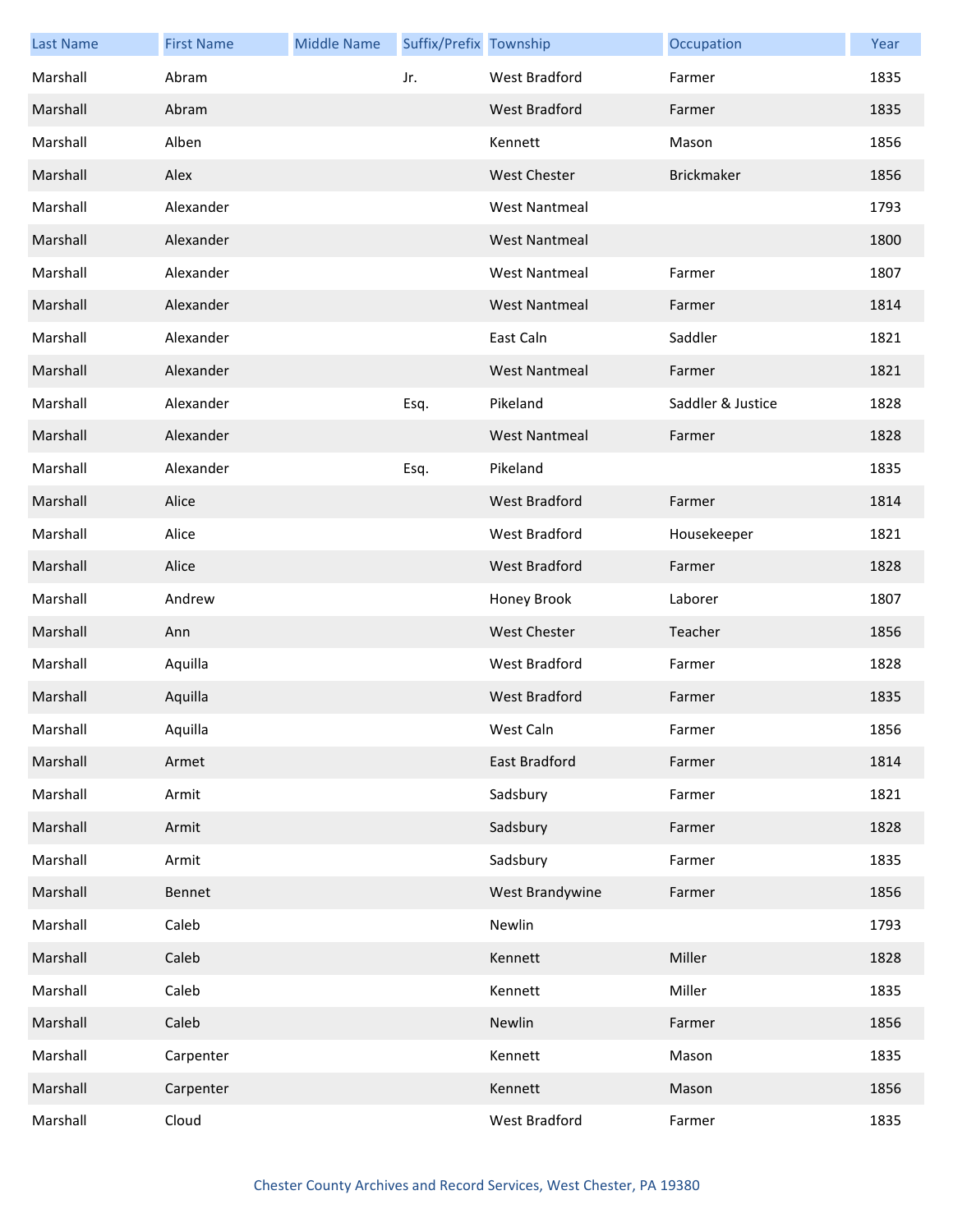| <b>Last Name</b> | <b>First Name</b> | <b>Middle Name</b> | Suffix/Prefix Township |                         | Occupation  | Year |
|------------------|-------------------|--------------------|------------------------|-------------------------|-------------|------|
| Marshall         | Cloud             |                    |                        | <b>West Bradford</b>    | Drover      | 1856 |
| Marshall         | David             |                    |                        | West Bradford           |             | 1793 |
| Marshall         | David             |                    |                        | <b>West Bradford</b>    | Farmer      | 1807 |
| Marshall         | David             |                    |                        | West Bradford           | Farmer      | 1814 |
| Marshall         | David             |                    | Jr.                    | West Bradford           | Farmer      | 1814 |
| Marshall         | David             |                    |                        | West Bradford           | Farmer      | 1821 |
| Marshall         | David             |                    | Jr.                    | <b>West Bradford</b>    | Farmer      | 1821 |
| Marshall         | David             |                    |                        | Brandywine              | Papermaker  | 1828 |
| Marshall         | David             |                    |                        | West Bradford           | Farmer      | 1828 |
| Marshall         | David             |                    |                        | <b>East Fallowfield</b> | Laborer     | 1856 |
| Marshall         | Eliza             | $\mathsf C$        |                        | <b>West Bradford</b>    | Storekeeper | 1835 |
| Marshall         | Elizabeth         |                    | Widow                  | West Caln               |             | 1807 |
| Marshall         | Elizabeth         |                    |                        | East Marlborough        | Storekeeper | 1821 |
| Marshall         | Ezra              |                    |                        | Pocopson                | Farmer      | 1856 |
| Marshall         | George            |                    |                        | Newlin                  | Laborer     | 1856 |
| Marshall         | George            |                    |                        | West Bradford           | Farmer      | 1856 |
| Marshall         | George            | W                  |                        | West Brandywine         | Stonemason  | 1856 |
| Marshall         | Gravener          |                    |                        | East Caln               | Farmer      | 1835 |
| Marshall         | Hannah            |                    |                        | <b>West Bradford</b>    | Farmer      | 1835 |
| Marshall         | Hoops             |                    |                        | Westtown                | Farmer      | 1856 |
| Marshall         | Hues              |                    |                        | Newlin                  | Laborer     | 1856 |
| Marshall         | Humphrey          |                    |                        | West Bradford           |             | 1793 |
| Marshall         | Humphrey          |                    |                        | West Bradford           | Farmer      | 1807 |
| Marshall         | Humphrey          |                    |                        | West Bradford           | Farmer      | 1828 |
| Marshall         | Humphrey          |                    |                        | West Bradford           | Farmer      | 1828 |
| Marshall         | Humphrey          |                    |                        | West Bradford           | Farmer      | 1835 |
| Marshall         | Humphrey          |                    | Jr.                    | West Bradford           | Farmer      | 1835 |
| Marshall         | Humphrey          |                    |                        | West Bradford           | Laborer     | 1856 |
| Marshall         | Humphrey          |                    |                        | West Bradford           | Farmer      | 1856 |
| Marshall         | Humphrey          |                    |                        | Newlin                  | Farmer      | 1856 |
| Marshall         | Isaac             |                    |                        | West Bradford           |             | 1793 |
| Marshall         | Isaac             |                    |                        | West Bradford           | Pumpmaker   | 1807 |
| Marshall         | Isaac             |                    |                        | West Bradford           | Pumpmaker   | 1814 |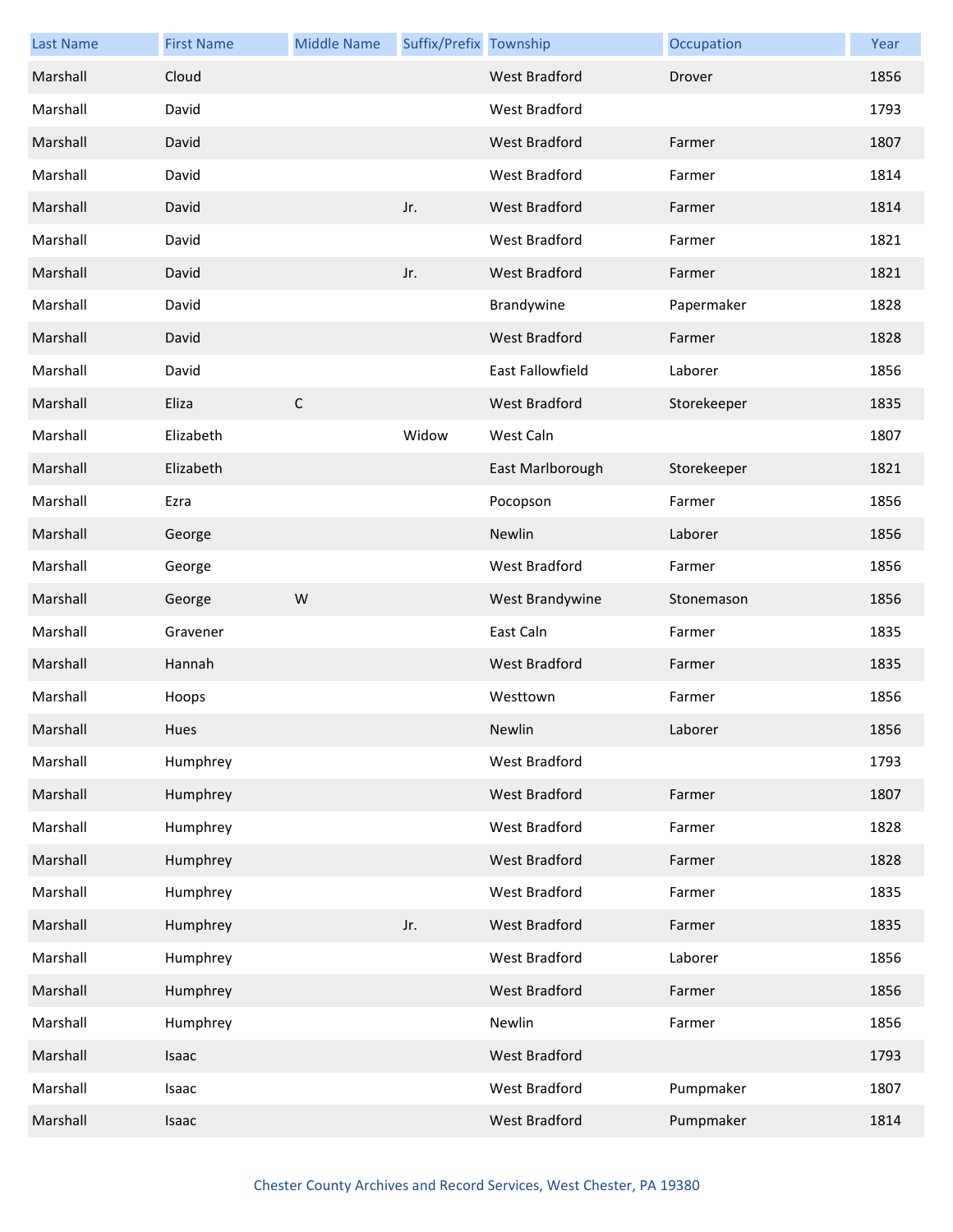| <b>Last Name</b> | <b>First Name</b> | <b>Middle Name</b> | Suffix/Prefix Township |                      | Occupation           | Year |
|------------------|-------------------|--------------------|------------------------|----------------------|----------------------|------|
| Marshall         | Isaac             |                    |                        | West Bradford        | Farmer               | 1821 |
| Marshall         | Isaac             |                    |                        | Westtown             | Farmer               | 1856 |
| Marshall         | Jackson           |                    |                        | East Brandywine      | Farmer               | 1856 |
| Marshall         | Jacob             |                    |                        | <b>West Bradford</b> |                      | 1793 |
| Marshall         | Jacob             |                    |                        | West Bradford        | Watch and clockmaker | 1835 |
| Marshall         | Jacob             |                    |                        | Sadsbury             | Farmer               | 1856 |
| Marshall         | James             |                    |                        | Newlin               |                      | 1793 |
| Marshall         | James             |                    |                        | Uwchlan              | Weaver               | 1800 |
| Marshall         | James             |                    |                        | East Marlborough     | Farmer               | 1807 |
| Marshall         | James             |                    |                        | Brandywine           | Weaver               | 1814 |
| Marshall         | James             |                    |                        | East Marlborough     | Farmer               | 1814 |
| Marshall         | James             |                    |                        | West Marlborough     | Laborer              | 1821 |
| Marshall         | James             |                    |                        | Brandywine           | Weaver               | 1821 |
| Marshall         | James             |                    |                        | Brandywine           | Weaver               | 1828 |
| Marshall         | James             |                    |                        | <b>West Nantmeal</b> | Farmer               | 1828 |
| Marshall         | James             |                    |                        | Newlin               | Laborer              | 1828 |
| Marshall         | James             |                    |                        | Sadsbury             | Farmer               | 1835 |
| Marshall         | James             |                    |                        | Uwchlan              | Weaver               | 1835 |
| Marshall         | James             |                    |                        | Brandywine           | Laborer              | 1835 |
| Marshall         | Jesse             | K                  |                        | West Bradford        | Farmer               | 1835 |
| Marshall         | Jesse             | К.                 |                        | West Bradford        | Farmer               | 1828 |
| Marshall         | Job               |                    |                        | West Bradford        | Smith                | 1814 |
| Marshall         | Job               |                    |                        | West Bradford        | Blacksmith           | 1821 |
| Marshall         | John              |                    |                        | Thornbury            |                      | 1793 |
| Marshall         | John              |                    |                        | Kennett              |                      | 1793 |
| Marshall         | John              |                    |                        | West Caln            |                      | 1793 |
| Marshall         | John              |                    |                        | West Bradford        |                      | 1793 |
| Marshall         | John              |                    |                        | Kennett              | Sawyer               | 1800 |
| Marshall         | John              |                    |                        | Kennett              | Farmer               | 1807 |
| Marshall         | John              |                    |                        | West Bradford        | Farmer               | 1807 |
| Marshall         | John              |                    |                        | West Bradford        | Smith                | 1807 |
| Marshall         | John              |                    |                        | Goshen               | Farmer               | 1807 |
| Marshall         | John              |                    |                        | Kennett              | Farmer               | 1814 |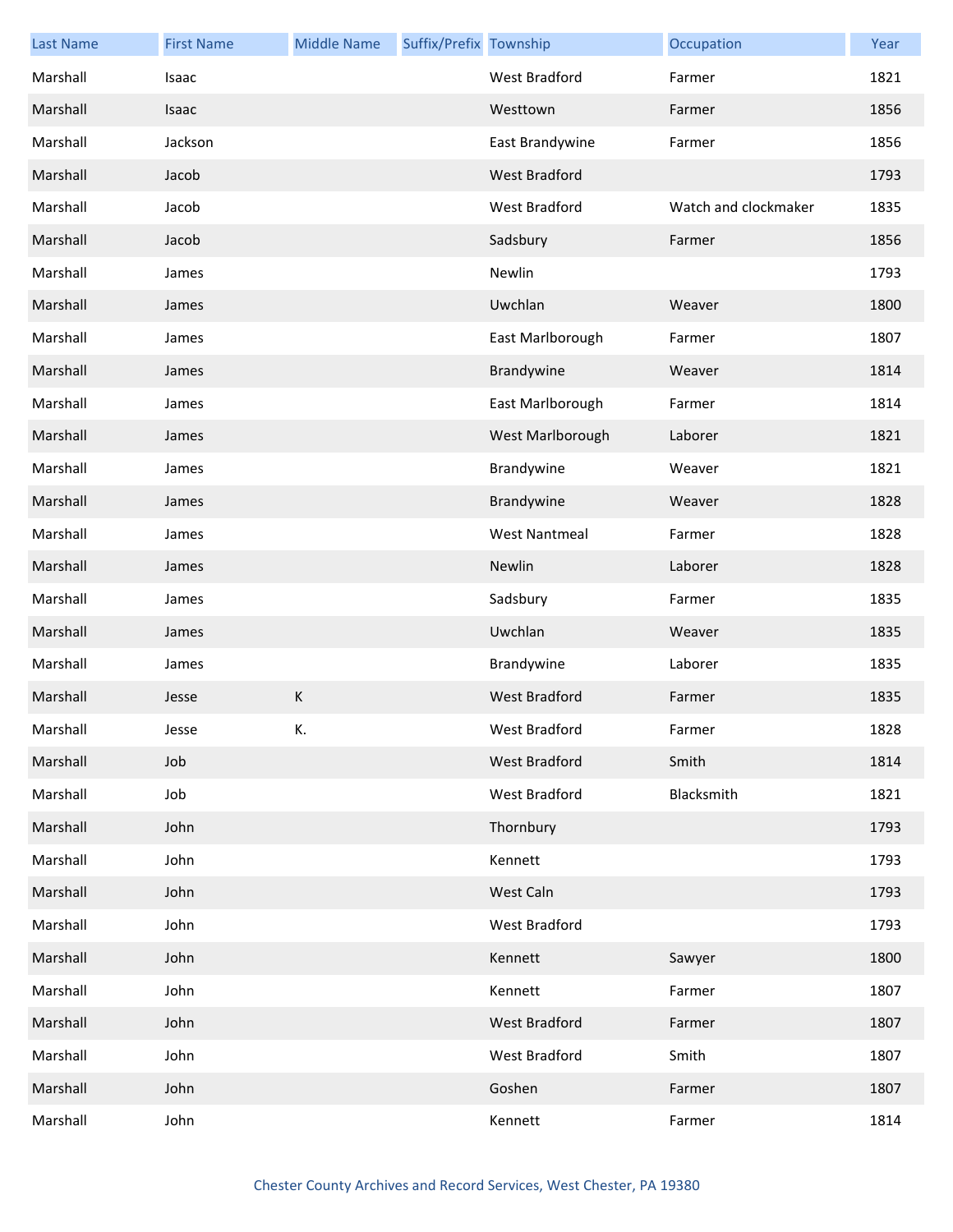| <b>Last Name</b> | <b>First Name</b> | <b>Middle Name</b> | Suffix/Prefix Township |                         | Occupation | Year |
|------------------|-------------------|--------------------|------------------------|-------------------------|------------|------|
| Marshall         | John              |                    |                        | Kennett                 | Cordwainer | 1814 |
| Marshall         | John              |                    |                        | Goshen                  | Farmer     | 1814 |
| Marshall         | John              |                    |                        | Kennett                 | Jobber     | 1814 |
| Marshall         | John              |                    |                        | Brandywine              | Weaver     | 1821 |
| Marshall         | John              |                    |                        | East Goshen             | Farmer     | 1821 |
| Marshall         | John              |                    |                        | East Goshen             | Farmer     | 1828 |
| Marshall         | John              |                    |                        | East Marlborough        | Farmer     | 1828 |
| Marshall         | John              |                    |                        | Sadsbury                | Weaver     | 1828 |
| Marshall         | John              |                    |                        | <b>West Nantmeal</b>    | Cordwainer | 1828 |
| Marshall         | John              |                    |                        | <b>West Chester</b>     | Druggist   | 1828 |
| Marshall         | John              |                    |                        | <b>West Chester</b>     | Druggist   | 1835 |
| Marshall         | John              |                    |                        | East Marlborough        | Farmer     | 1835 |
| Marshall         | John              |                    |                        | East Goshen             | Farmer     | 1835 |
| Marshall         | John              |                    |                        | East Nantmeal           | Farmer     | 1835 |
| Marshall         | John              |                    |                        | West Caln               | Mason      | 1856 |
| Marshall         | John              |                    |                        | East Brandywine         | Farmer     | 1856 |
| Marshall         | John              |                    |                        | <b>West Chester</b>     | Druggist   | 1856 |
| Marshall         | John              |                    |                        | Westtown                | Farmer     | 1856 |
| Marshall         | John              | B                  |                        | West Bradford           | Gentleman  | 1856 |
| Marshall         | John              | D                  |                        | <b>East Fallowfield</b> | Laborer    | 1856 |
| Marshall         | John              | W                  |                        | East Marlborough        | Farmer     | 1856 |
| Marshall         | Johnson           |                    |                        | West Marlborough        | Gentleman  | 1828 |
| Marshall         | Johnson           |                    |                        | West Marlborough        | Farmer     | 1835 |
| Marshall         | johnson           |                    |                        | West Marlborough        | Farmer     | 1856 |
| Marshall         | Jonathan          |                    |                        | East Bradford           | Smith      | 1821 |
| Marshall         | Joseph            |                    |                        | Pennsbury               |            | 1800 |
| Marshall         | Joseph            |                    |                        | West Bradford           | Mason      | 1807 |
| Marshall         | Joseph            |                    |                        | West Bradford           | Farmer     | 1814 |
| Marshall         | Joseph            |                    |                        | West Bradford           | Merchant   | 1821 |
| Marshall         | Joseph            |                    |                        | West Bradford           | Farmer     | 1828 |
| Marshall         | Joshua            |                    |                        | West Bradford           |            | 1793 |
| Marshall         | Joshua            |                    |                        | West Bradford           | Farmer     | 1807 |
| Marshall         | Joshua            |                    |                        | West Bradford           | Farmer     | 1814 |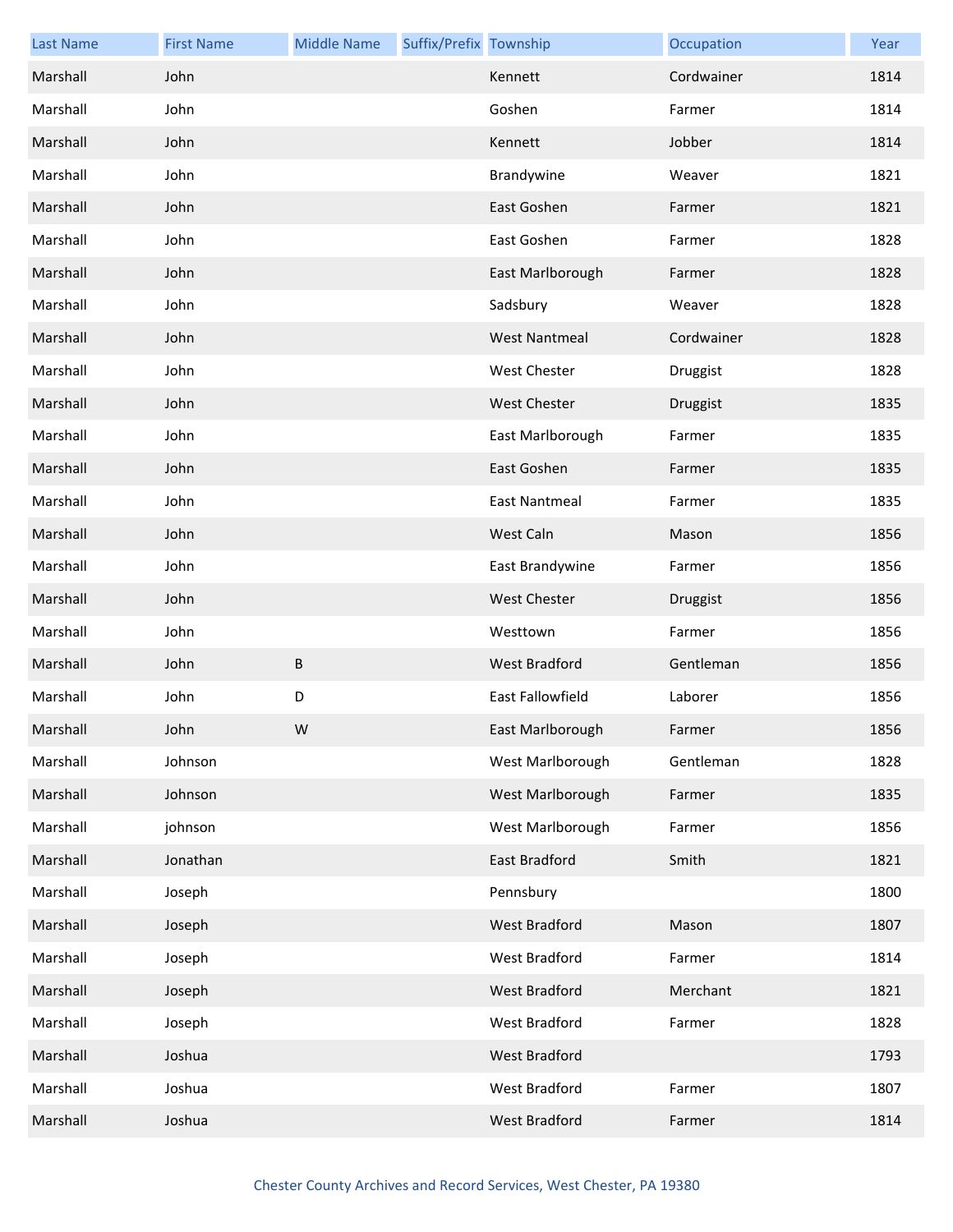| <b>Last Name</b> | <b>First Name</b> | <b>Middle Name</b> | Suffix/Prefix Township |                      | Occupation   | Year |
|------------------|-------------------|--------------------|------------------------|----------------------|--------------|------|
| Marshall         | Joshua            |                    |                        | West Bradford        | Gentleman    | 1821 |
| Marshall         | Joshua            |                    |                        | <b>West Bradford</b> | Farmer       | 1828 |
| Marshall         | Junius            |                    |                        | West Marlborough     | Merchant     | 1835 |
| Marshall         | Lewis             |                    |                        | <b>West Chester</b>  | Gentleman    | 1856 |
| Marshall         | Margaret          |                    |                        | West Bradford        | Gentlewoman  | 1814 |
| Marshall         | Matson            |                    |                        | Valley               | Gentleman    | 1856 |
| Marshall         | Milton            |                    |                        | East Marlborough     | Farmer       | 1828 |
| Marshall         | Milton            |                    |                        | East Marlborough     | Farmer       | 1835 |
| Marshall         | Milton            |                    |                        | East Marlborough     | Farmer       | 1856 |
| Marshall         | Moses             |                    |                        | <b>West Bradford</b> |              | 1793 |
| Marshall         | Moses             |                    | Esq.                   | West Bradford        | Farmer       | 1807 |
| Marshall         | Moses             |                    |                        | West Bradford        | Doctor       | 1835 |
| Marshall         | Moses             |                    |                        | West Bradford        | Doctor       | 1856 |
| Marshall         | Pennock           |                    |                        | East Marlborough     | Farmer       | 1828 |
| Marshall         | Pennock           |                    |                        | <b>West Bradford</b> | Farmer       | 1835 |
| Marshall         | Pennock           |                    |                        | Kennett Square       | Innkeeper    | 1856 |
| Marshall         | Pennock           |                    |                        | West Marlborough     | Farmer       | 1856 |
| Marshall         | Priscilla         |                    |                        | Tredyffrin           |              | 1856 |
| Marshall         | Robert            |                    |                        | Kennett              |              | 1793 |
| Marshall         | Robert            |                    |                        | Kennett              |              | 1800 |
| Marshall         | Robert            |                    |                        | Kennett              | Farmer       | 1807 |
| Marshall         | Robert            |                    |                        | Kennett              | Farmer       | 1814 |
| Marshall         | Robert            |                    |                        | East Caln            | Laborer      | 1814 |
| Marshall         | Robert            |                    |                        | East Caln            | Laborer      | 1821 |
| Marshall         | Robert            |                    |                        | Kennett              | Farmer       | 1821 |
| Marshall         | Robert            |                    |                        | Kennett              | Farmer       | 1828 |
| Marshall         | Robert            |                    |                        | <b>West Nantmeal</b> | Laborer      | 1828 |
| Marshall         | Robert            |                    |                        | Uwchlan              | Farmer       | 1828 |
| Marshall         | Robert            |                    |                        | Uwchlan              | Farmer       | 1835 |
| Marshall         | Robert            |                    |                        | <b>West Nantmeal</b> | Farmer       | 1835 |
| Marshall         | Robert            |                    |                        | Kennett              | Farmer       | 1856 |
| Marshall         | Samuel            |                    |                        | <b>West Bradford</b> |              | 1793 |
| Marshall         | Samuel            |                    |                        | Kennett              | Schoolmaster | 1800 |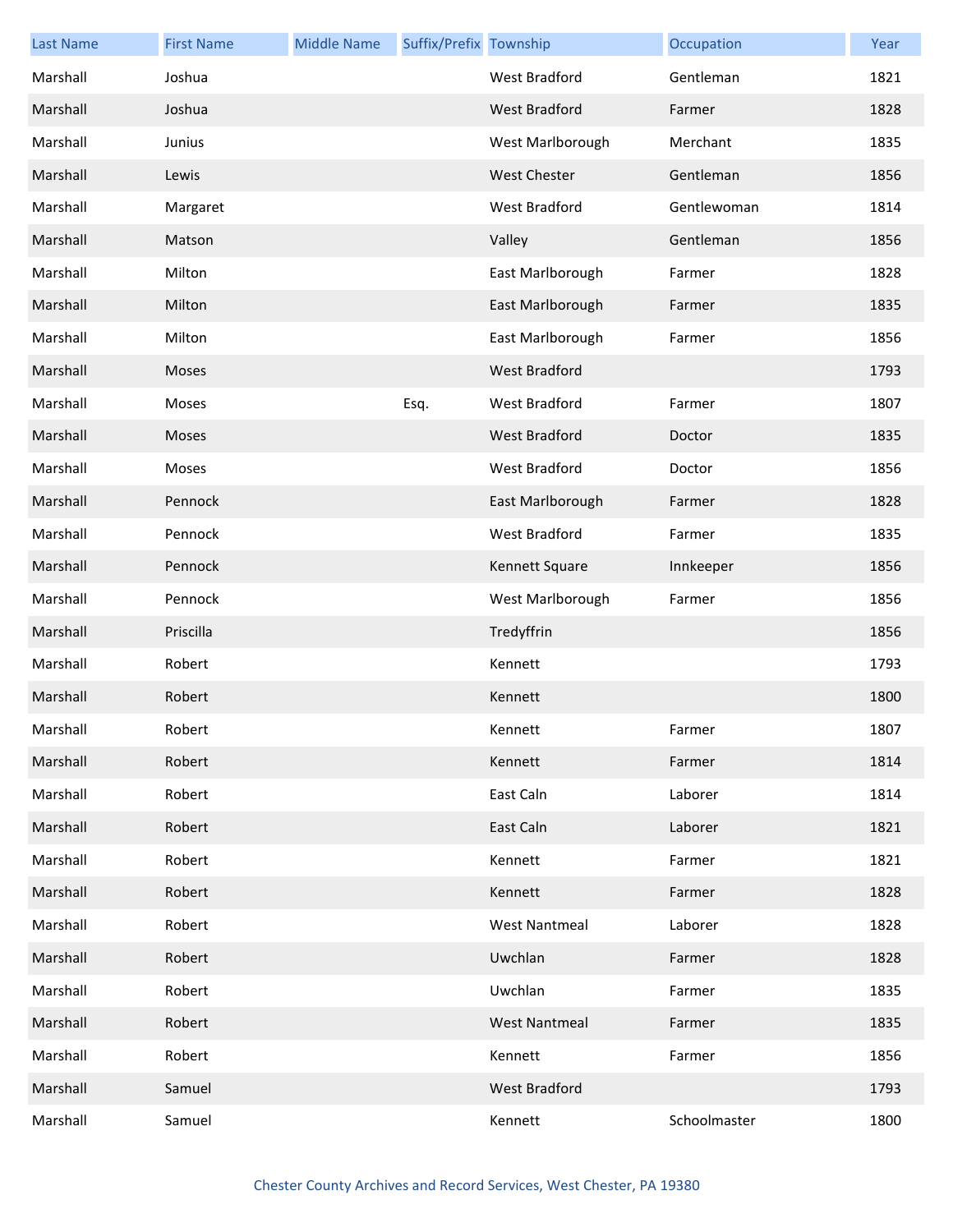| <b>Last Name</b> | <b>First Name</b> | <b>Middle Name</b> | Suffix/Prefix Township |                      | Occupation        | Year |
|------------------|-------------------|--------------------|------------------------|----------------------|-------------------|------|
| Marshall         | Samuel            |                    |                        | <b>West Bradford</b> | Farmer            | 1807 |
| Marshall         | Samuel            |                    |                        | Kennett              | Farmer            | 1814 |
| Marshall         | Samuel            |                    |                        | <b>West Bradford</b> | Farmer            | 1821 |
| Marshall         | Samuel            |                    |                        | West Bradford        | Farmer            | 1828 |
| Marshall         | Samuel            |                    |                        | West Bradford        | Farmer            | 1835 |
| Marshall         | Sarah             |                    |                        | West Bradford        | Farmer            | 1814 |
| Marshall         | Sarah             |                    |                        | West Bradford        | Housekeeper       | 1821 |
| Marshall         | Sarah             |                    |                        | West Bradford        | Farmer            | 1828 |
| Marshall         | Stephen           |                    |                        | <b>West Chester</b>  | Gentleman         | 1821 |
| Marshall         | Stephen           |                    |                        | <b>West Chester</b>  | Recorder of Deeds | 1828 |
| Marshall         | T                 |                    |                        | Sadsbury             | Farmer            | 1856 |
| Marshall         | Thomas            |                    |                        | Pennsbury            |                   | 1793 |
| Marshall         | Thomas            |                    |                        | Kennett              |                   | 1793 |
| Marshall         | Thomas            |                    |                        | Pennsbury            |                   | 1800 |
| Marshall         | Thomas            |                    |                        | Kennett              | Miller            | 1800 |
| Marshall         | Thomas            |                    |                        | Kennett              | Farmer            | 1807 |
| Marshall         | Thomas            |                    |                        | Pennsbury            | Farmer            | 1807 |
| Marshall         | Thomas            |                    |                        | Sadsbury             | Storekeeper       | 1814 |
| Marshall         | Thomas            |                    |                        | Kennett              | Miller            | 1814 |
| Marshall         | Thomas            |                    |                        | Londonderry          | Gentleman         | 1814 |
| Marshall         | <b>Thomas</b>     |                    |                        | Kennett              | Farmer            | 1821 |
| Marshall         | Thomas            |                    |                        | Sadsbury             | Farmer            | 1821 |
| Marshall         | Thomas            |                    |                        | Kennett              | Farmer            | 1828 |
| Marshall         | Thomas            |                    |                        | Sadsbury             | Farmer            | 1828 |
| Marshall         | Thomas            |                    |                        | Newlin               | Blacksmith        | 1828 |
| Marshall         | Thomas            |                    |                        | Kennett              | Farmer            | 1835 |
| Marshall         | Thomas            |                    |                        | Newlin               | Blacksmith        | 1835 |
| Marshall         | Thomas            |                    |                        | Sadsbury             | Farmer            | 1835 |
| Marshall         | Thomas            |                    | Jr.                    | Kennett              | Farmer            | 1835 |
| Marshall         | Thomas            |                    |                        | Kennett              | Farmer            | 1856 |
| Marshall         | Thomas            |                    |                        | West Bradford        | Smith             | 1856 |
| Marshall         | Thomas            |                    |                        | West Bradford        | Cabinetmaker      | 1856 |
| Marshall         | Thomas            |                    |                        | Kennett              | Farmer            | 1856 |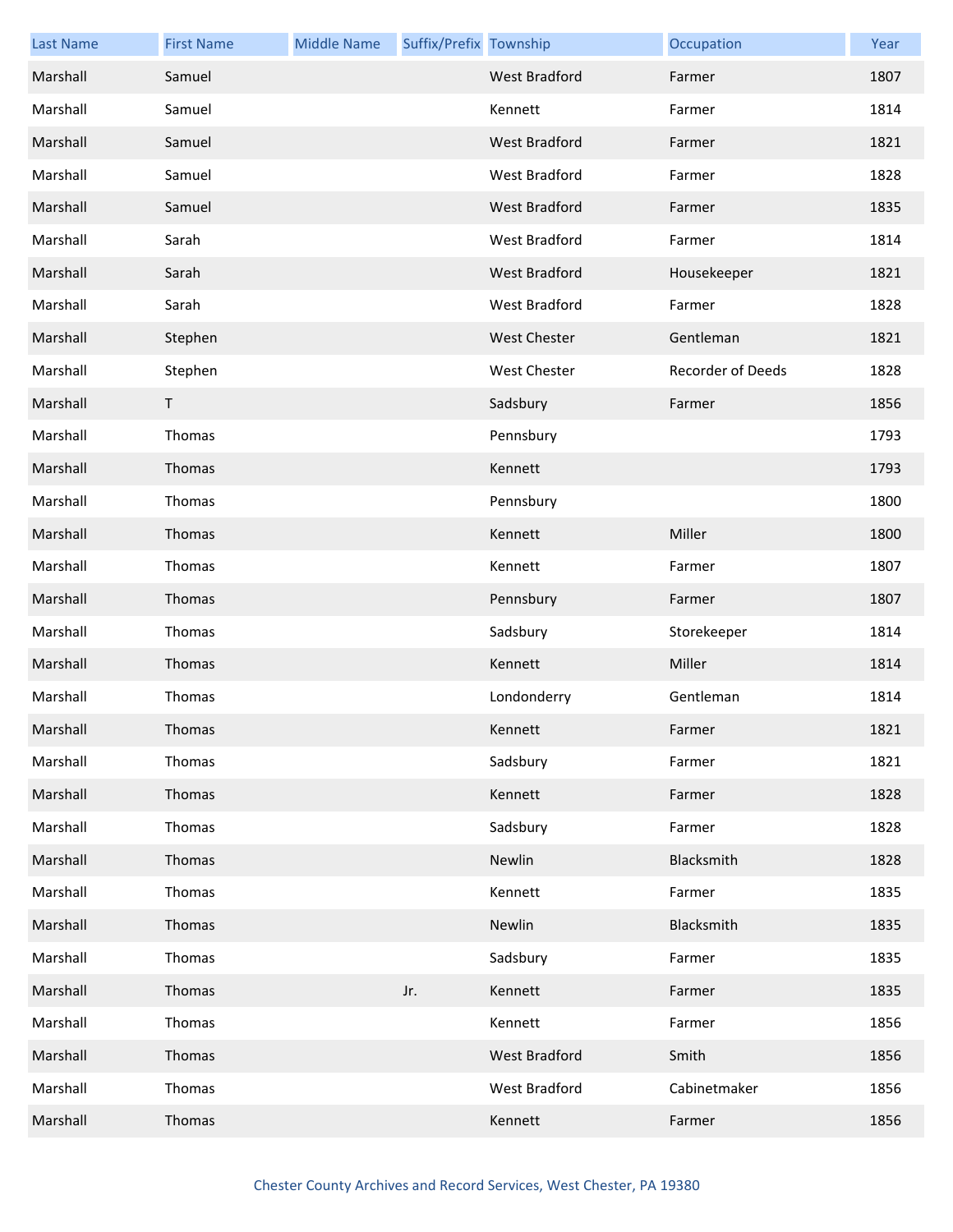| <b>Last Name</b> | <b>First Name</b> | <b>Middle Name</b> | Suffix/Prefix Township |                      | Occupation            | Year |
|------------------|-------------------|--------------------|------------------------|----------------------|-----------------------|------|
| Marshall         | Thomas            | B                  |                        | Sadsbury             | Farmer                | 1856 |
| Marshall         | Vincent           |                    |                        | East Marlborough     | Farmer                | 1814 |
| Marshall         | William           |                    |                        | Kennett              | Laborer               | 1807 |
| Marshall         | William           |                    |                        | Sadsbury             | Laborer               | 1814 |
| Marshall         | William           |                    |                        | Kennett              | Miller                | 1814 |
| Marshall         | William           |                    |                        | Kennett              | Farmer                | 1821 |
| Marshall         | William           |                    |                        | Kennett              | Laborer               | 1828 |
| Marshall         | William           |                    |                        | <b>West Nantmeal</b> | Farmer                | 1828 |
| Marshall         | William           |                    | Jr.                    | Kennett              | Farmer                | 1835 |
| Marshall         | William           |                    |                        | Kennett              | Miller                | 1835 |
| Marshall         | William           |                    |                        | <b>West Nantmeal</b> | Farmer                | 1835 |
| Marshall         | William           |                    |                        | <b>West Bradford</b> | Farmer                | 1856 |
| Marshall         | William           |                    |                        | Kennett              | Farmer                | 1856 |
| Marshall         | William           |                    |                        | Warwick              | Moulder               | 1856 |
| Marshall         | William           |                    |                        | East Fallowfield     | Laborer               | 1856 |
| Marshall         | William           |                    |                        | Kennett              | Miller                | 1856 |
| Marshall         | William           | J.                 |                        | East Caln            | Printer               | 1821 |
| Marshall         | William           | P                  |                        | West Goshen          | Farmer                | 1856 |
| Marshbank        | David             |                    |                        | <b>Upper Oxford</b>  | Yeoman                | 1800 |
| Marshbank        | Robert            |                    |                        | New London           | Storekeeper           | 1856 |
| Marshel          | James             |                    |                        | Uwchlan              | Weaver                | 1807 |
| Marshell         | David             |                    |                        | Brandywine           | Papermaker            | 1835 |
| Marshell         | George            |                    |                        | Brandywine           | Laborer               | 1835 |
| Marshell         | Stephen           |                    |                        | Brandywine           | Farmer                | 1835 |
| Marshman         | James             |                    |                        | East Goshen          | <b>Cotton Spinner</b> | 1821 |
| Marshman         | John              |                    |                        | Thornbury            | Laborer               | 1814 |
| Martain          | Aaron             |                    |                        | West Marlborough     |                       | 1793 |
| Martain          | William           |                    |                        | Willistown           | Schoolmaster          | 1835 |
| Marten           | Benjamin          |                    |                        | New Garden           | Farmer                | 1821 |
| Marthers         | John              |                    |                        | West Marlborough     |                       | 1793 |
| Martian          | Henry             |                    |                        | <b>West Nantmeal</b> | Laborer               | 1835 |
| Martin           | Aaron             |                    |                        | West Marlborough     |                       | 1800 |
| Martin           | Aaron             |                    |                        | West Marlborough     | Farmer                | 1807 |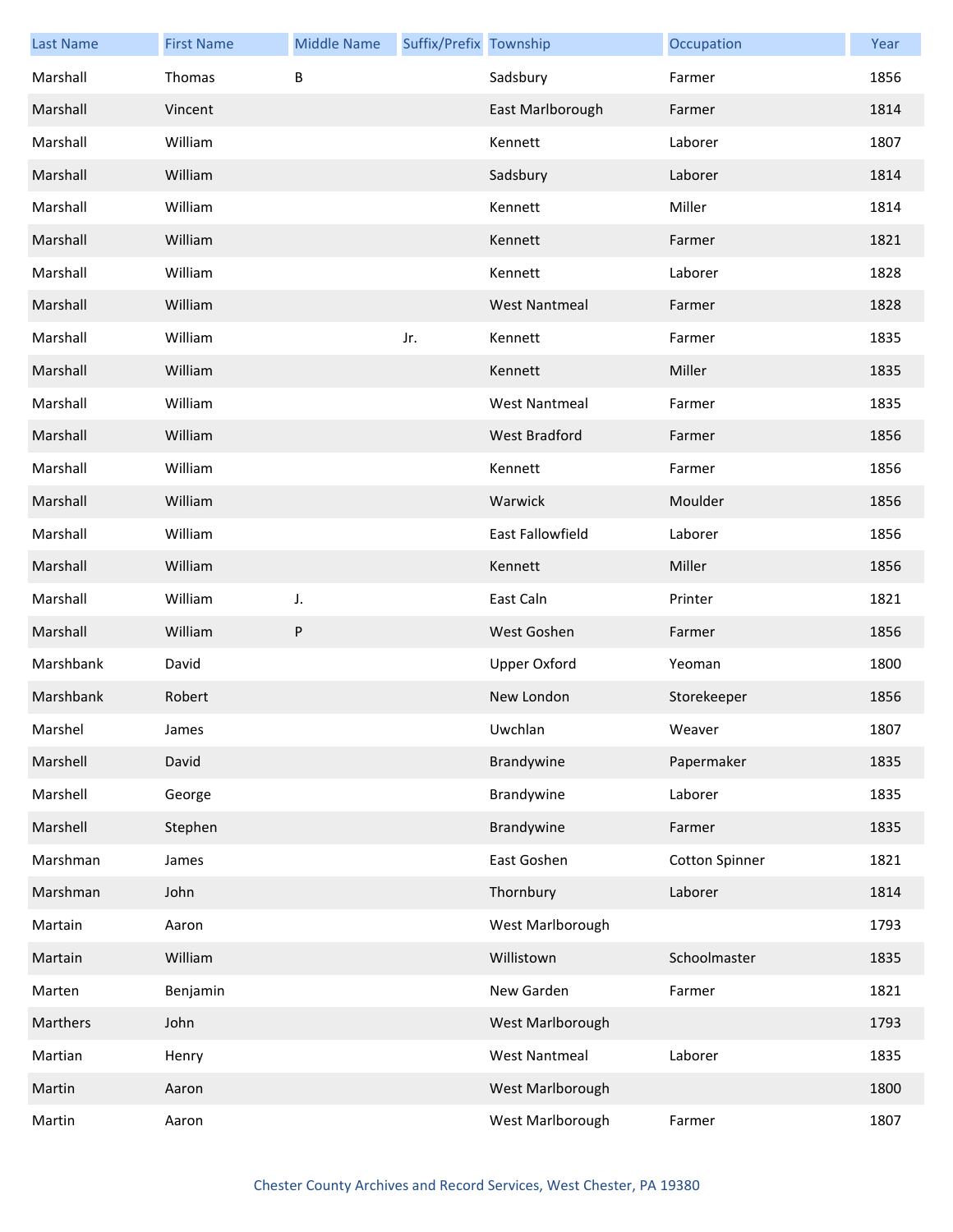| <b>Last Name</b> | <b>First Name</b> | <b>Middle Name</b> | Suffix/Prefix Township |                      | Occupation  | Year |
|------------------|-------------------|--------------------|------------------------|----------------------|-------------|------|
| Martin           | Aaron             |                    |                        | West Marlborough     | Yeoman      | 1814 |
| Martin           | Aaron             |                    |                        | West Marlborough     | Farmer      | 1828 |
| Martin           | Abener            |                    |                        | West Caln            | Mason       | 1835 |
| Martin           | Abner             |                    |                        | West Bradford        | Innkeeper   | 1828 |
| Martin           | Abner             |                    |                        | West Bradford        | Innkeeper   | 1835 |
| Martin           | Abner             |                    |                        | <b>West Bradford</b> | Farmer      | 1856 |
| Martin           | Abraham           |                    |                        | East Bradford        |             | 1793 |
| Martin           | Abraham           |                    |                        | West Bradford        | Storekeeper | 1807 |
| Martin           | Abraham           |                    |                        | West Bradford        | Storekeeper | 1814 |
| Martin           | Abraham           |                    |                        | <b>West Bradford</b> | Laborer     | 1856 |
| Martin           | Alex              |                    |                        | West Caln            | Farmer      | 1856 |
| Martin           | Allen             |                    |                        | West Caln            | Mason       | 1828 |
| Martin           | Augustus          |                    |                        | Schuylkill           | Tailor      | 1835 |
| Martin           | Benjamin          |                    |                        | Westtown             | Shoemaker   | 1807 |
| Martin           | Benjamin          |                    |                        | New Garden           | Farmer      | 1814 |
| Martin           | Benjamin          |                    |                        | <b>East Nantmeal</b> | Laborer     | 1828 |
| Martin           | Benjamin          |                    |                        | New Garden           | Farmer      | 1828 |
| Martin           | Benjamin          |                    |                        | <b>East Nantmeal</b> | Teacher     | 1835 |
| Martin           | Benjamin          |                    |                        | <b>East Nantmeal</b> | Farmer      | 1835 |
| Martin           | Benjamin          |                    |                        | West Marlborough     | Laborer     | 1856 |
| Martin           | Benjamin          |                    |                        | East Caln            | Farmer      | 1856 |
| Martin           | Benjamin          |                    |                        | Uwchlan              | Farmer      | 1856 |
| Martin           | Benjamin          | F                  |                        | West Goshen          | Farmer      | 1856 |
| Martin           | Benjamin          | ${\sf W}$          |                        | Highland             | Farmer      | 1856 |
| Martin           | Caleb             |                    |                        | <b>West Bradford</b> | Stonemason  | 1828 |
| Martin           | Caleb             |                    |                        | West Bradford        | Stonemason  | 1835 |
| Martin           | Caleb             |                    |                        | West Chester         | Farmer      | 1856 |
| Martin           | Cartes            |                    |                        | West Fallowfield     | Farmer      | 1835 |
| Martin           | Cheyney           |                    |                        | West Bradford        | Farmer      | 1856 |
| Martin           | Chrisley          |                    |                        | West Fallowfield     | Distiller   | 1821 |
| Martin           | Curtis            |                    |                        | West Fallowfield     | Laborer     | 1821 |
| Martin           | Curtis            |                    |                        | West Fallowfield     | Farmer      | 1828 |
| Martin           | Curtis            |                    |                        | Highland             | Farmer      | 1856 |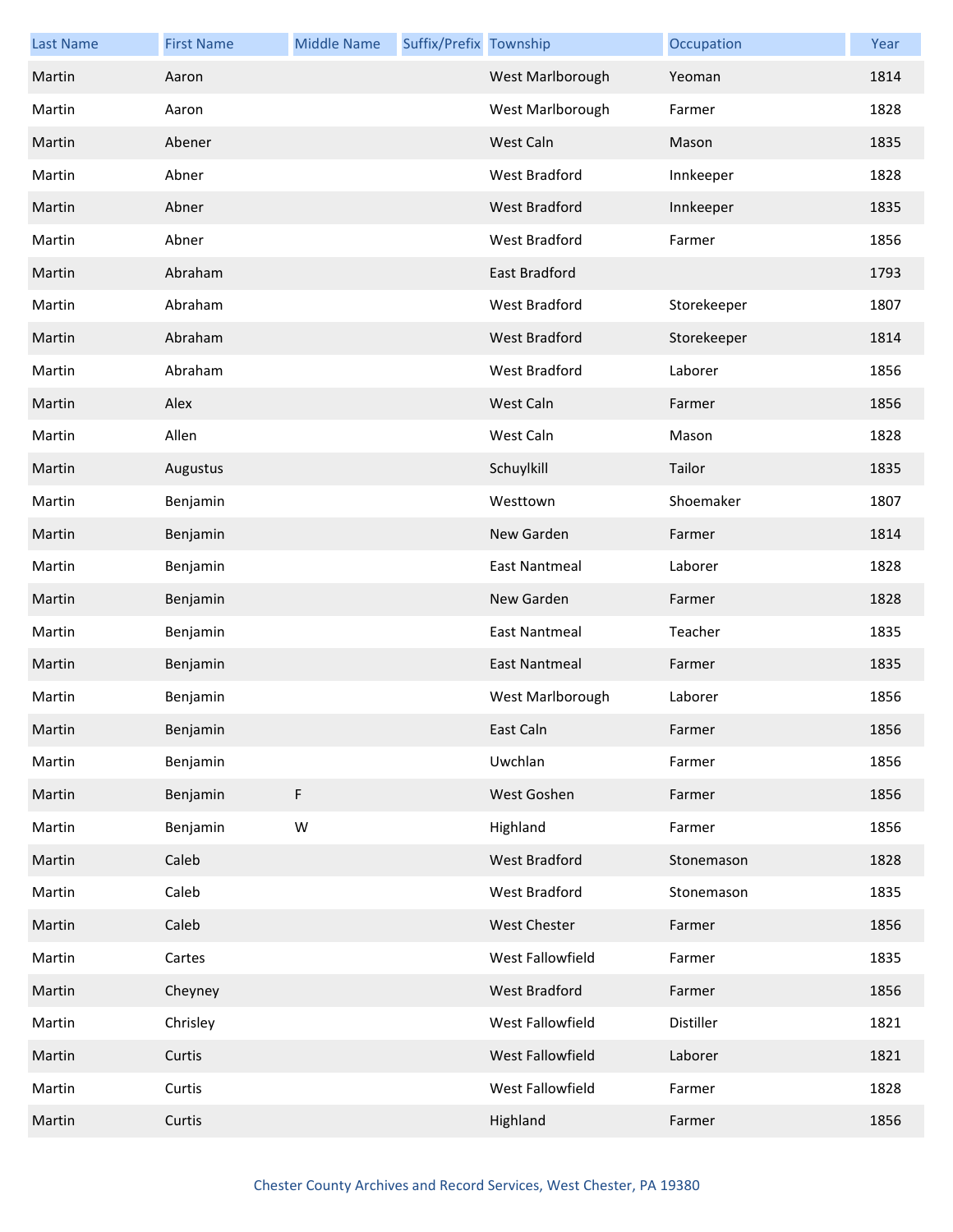| <b>Last Name</b> | <b>First Name</b> | <b>Middle Name</b> | Suffix/Prefix Township |                      | Occupation   | Year |
|------------------|-------------------|--------------------|------------------------|----------------------|--------------|------|
| Martin           | Daniel            |                    |                        | <b>East Nantmeal</b> | Laborer      | 1835 |
| Martin           | Daniel            |                    |                        | Highland             | Laborer      | 1856 |
| Martin           | David             |                    |                        | West Fallowfield     |              | 1793 |
| Martin           | David             |                    |                        | <b>West Nantmeal</b> | Farmer       | 1807 |
| Martin           | David             |                    |                        | <b>West Nantmeal</b> | Laborer      | 1814 |
| Martin           | David             |                    |                        | Kennett              | Blacksmith   | 1821 |
| Martin           | David             |                    |                        | <b>West Nantmeal</b> | Collier      | 1821 |
| Martin           | David             |                    |                        | <b>West Chester</b>  | Blacksmith   | 1828 |
| Martin           | David             |                    |                        | West Caln            | Wagonmaker   | 1856 |
| Martin           | E                 | Passmore           |                        | Thornbury            | Blacksmith   | 1856 |
| Martin           | Elic              |                    |                        | Easttown             |              | 1821 |
| Martin           | Elizabeth         |                    |                        | West Marlborough     |              | 1835 |
| Martin           | George            |                    |                        | East Bradford        |              | 1793 |
| Martin           | George            |                    |                        | Newlin               | Farmer       | 1807 |
| Martin           | George            |                    |                        | West Fallowfield     | Farmer       | 1814 |
| Martin           | George            |                    |                        | <b>West Bradford</b> | Schoolmaster | 1821 |
| Martin           | George            |                    |                        | West Fallowfield     | Laborer      | 1821 |
| Martin           | George            |                    | Jr.                    | West Fallowfield     | Laborer      | 1821 |
| Martin           | George            |                    |                        | West Bradford        | Storekeeper  | 1828 |
| Martin           | George            |                    |                        | Pennsbury            | Laborer      | 1828 |
| Martin           | George            |                    |                        | West Fallowfield     | Farmer       | 1828 |
| Martin           | George            |                    | Jr.                    | West Fallowfield     | Farmer       | 1828 |
| Martin           | George            |                    |                        | West Fallowfield     | Farmer       | 1835 |
| Martin           | George            |                    |                        | Pennsbury            | Farmer       | 1835 |
| Martin           | George            |                    |                        | West Bradford        | Storekeeper  | 1835 |
| Martin           | George            |                    |                        | West Fallowfield     | Farmer       | 1835 |
| Martin           | George            |                    |                        | Newlin               | Farmer       | 1835 |
| Martin           | George            |                    |                        | East Marlborough     | Farmer       | 1856 |
| Martin           | George            |                    |                        | Pocopson             | Farmer       | 1856 |
| Martin           | George            |                    |                        | Highland             | Farmer       | 1856 |
| Martin           | George            |                    |                        | West Bradford        | Storekeeper  | 1856 |
| Martin           | George            | $\mathsf C$        |                        | West Bradford        | Carpenter    | 1856 |
| Martin           | Hannah            |                    |                        | Westtown             |              | 1828 |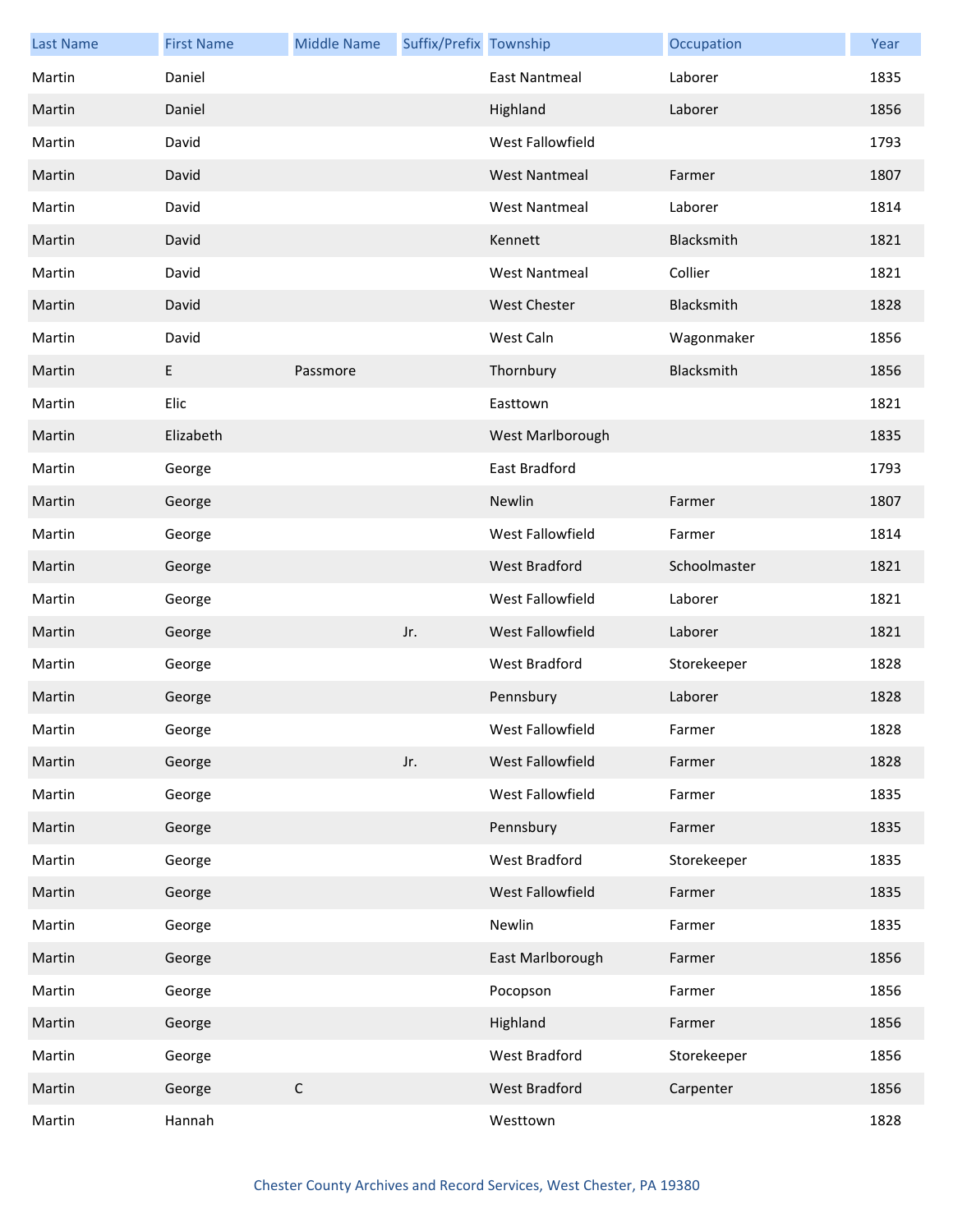| <b>Last Name</b> | <b>First Name</b> | <b>Middle Name</b> | Suffix/Prefix Township |                      | Occupation   | Year |
|------------------|-------------------|--------------------|------------------------|----------------------|--------------|------|
| Martin           | Harvy             |                    |                        | New Garden           | Farmer       | 1856 |
| Martin           | Hugh              |                    |                        | Sadsbury             | Shoemaker    | 1856 |
| Martin           | Isaac             |                    |                        | West Fallowfield     | Teacher      | 1828 |
| Martin           | Isaac             |                    |                        | East Marlborough     | Schoolmaster | 1835 |
| Martin           | Isaac             |                    |                        | East Marlborough     | Farmer       | 1856 |
| Martin           | Jacob             |                    |                        | Westtown             |              | 1793 |
| Martin           | Jacob             |                    |                        | Westtown             | Laborer      | 1807 |
| Martin           | Jacob             |                    |                        | Westtown             | Dealer       | 1814 |
| Martin           | James             |                    |                        | East Nottingham      | Weaver       | 1821 |
| Martin           | James             |                    |                        | West Marlborough     | Farmer       | 1856 |
| Martin           | James             |                    |                        | Phoenixville         | Roler        | 1856 |
| Martin           | James             |                    |                        | West Caln            | Wagonmaker   | 1856 |
| Martin           | James             | W                  |                        | Sadsbury             | Tinner       | 1856 |
| Martin           | Joel              |                    |                        | <b>West Bradford</b> | Shoemaker    | 1807 |
| Martin           | Joel              |                    |                        | <b>West Bradford</b> | Shoemaker    | 1814 |
| Martin           | Joel              |                    |                        | West Bradford        | Farmer       | 1821 |
| Martin           | Joel              |                    |                        | West Bradford        | Farmer       | 1828 |
| Martin           | Joel              |                    |                        | West Bradford        | Farmer       | 1835 |
| Martin           | Joel              |                    |                        | West Bradford        | Gentleman    | 1856 |
| Martin           | John              |                    |                        | Uwchlan              |              | 1793 |
| Martin           | John              |                    |                        | Uwchlan              | Weaver       | 1800 |
| Martin           | John              |                    |                        | <b>East Nantmeal</b> | Tailor       | 1807 |
| Martin           | John              |                    |                        | Uwchlan              | Farmer       | 1807 |
| Martin           | John              |                    |                        | West Marlborough     | Laborer      | 1814 |
| Martin           | John              |                    |                        | Uwchlan              | Farmer       | 1814 |
| Martin           | John              |                    |                        | <b>East Nantmeal</b> | Tailor       | 1814 |
| Martin           | John              |                    |                        | <b>East Nantmeal</b> | Farmer       | 1821 |
| Martin           | John              |                    |                        | Uwchlan              | Farmer       | 1821 |
| Martin           | John              |                    |                        | Uwchlan              | Gentleman    | 1828 |
| Martin           | John              |                    |                        | <b>East Nantmeal</b> | Farmer       | 1828 |
| Martin           | John              |                    |                        | New London           | Farmer       | 1828 |
| Martin           | John              |                    |                        | West Marlborough     | Farmer       | 1828 |
| Martin           | John              |                    |                        | Uwchlan              |              | 1835 |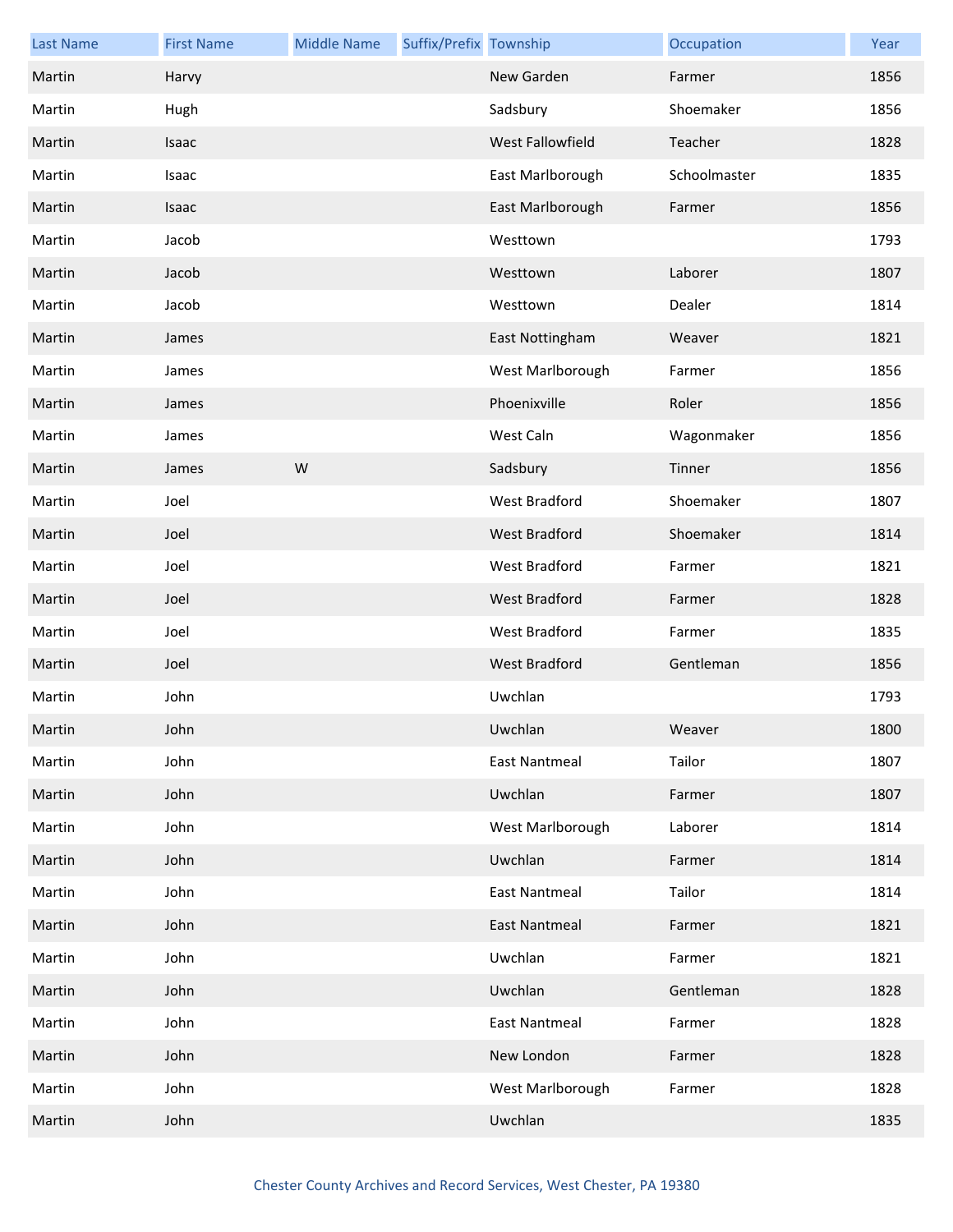| <b>Last Name</b> | <b>First Name</b> | <b>Middle Name</b> | Suffix/Prefix Township |                      | Occupation                   | Year |
|------------------|-------------------|--------------------|------------------------|----------------------|------------------------------|------|
| Martin           | John              |                    |                        | West Marlborough     | Gentleman                    | 1835 |
| Martin           | John              |                    |                        | East Nantmeal        | Farmer                       | 1835 |
| Martin           | John              |                    |                        | New London           | Farmer                       | 1835 |
| Martin           | John              |                    |                        | West Caln            | Farmer                       | 1856 |
| Martin           | John              |                    |                        | East Caln            | Farmer                       | 1856 |
| Martin           | John              |                    |                        | West Marlborough     | Gentleman                    | 1856 |
| Martin           | John              |                    |                        | West Bradford        | Laborer                      | 1856 |
| Martin           | Joseph            |                    | Jr.                    | West Bradford        |                              | 1793 |
| Martin           | Joseph            |                    |                        | West Bradford        |                              | 1793 |
| Martin           | Joseph            |                    |                        | <b>West Bradford</b> | Shoemaker                    | 1807 |
| Martin           | Joseph            |                    |                        | <b>West Bradford</b> | Shoemaker                    | 1814 |
| Martin           | Joseph            |                    |                        | Brandywine           | Merchant                     | 1814 |
| Martin           | Joseph            |                    |                        | West Bradford        | Shoemaker                    | 1821 |
| Martin           | Joseph            |                    |                        | West Caln            | Innkeeper                    | 1821 |
| Martin           | Joseph            |                    |                        | West Bradford        | Shoemaker                    | 1828 |
| Martin           | Joseph            |                    | Jr.                    | West Caln            | Smith                        | 1828 |
| Martin           | Joseph            |                    |                        | West Caln            | Farmer                       | 1828 |
| Martin           | Joseph            |                    |                        | West Caln            | Farmer                       | 1835 |
| Martin           | Joseph            |                    |                        | Honey Brook          | Blacksmith                   | 1835 |
| Martin           | Joseph            |                    |                        | <b>West Bradford</b> | Jobber                       | 1835 |
| Martin           | Joshua            |                    |                        | West Bradford        | Cartwright                   | 1807 |
| Martin           | Joshua            |                    |                        | West Bradford        | Wheelwright                  | 1814 |
| Martin           | Joshua            |                    |                        | West Bradford        | Quaryer                      | 1821 |
| Martin           | Joshua            |                    |                        | West Bradford        | Laborer                      | 1828 |
| Martin           | Joshua            |                    |                        | West Bradford        | Laborer                      | 1835 |
| Martin           | Joshua            |                    |                        | West Caln            | Farmer                       | 1856 |
| Martin           | Joshua            |                    |                        | West Bradford        | Gentleman                    | 1856 |
| Martin           | Jrenice           |                    |                        | Kennett              | Farmer                       | 1856 |
| Martin           | Leonard           |                    |                        | Phoenixville         | Laborer                      | 1856 |
| Martin           | Lewis             |                    |                        | Sadsbury             | <b>Scythemaker Tiltworks</b> | 1821 |
| Martin           | Lewis             |                    |                        | London Britain       | Blacksmith                   | 1828 |
| Martin           | Lewis             |                    |                        | London Britain       | Blacksmith                   | 1835 |
| Martin           | Lewis             |                    |                        | West Marlborough     | Farmer                       | 1856 |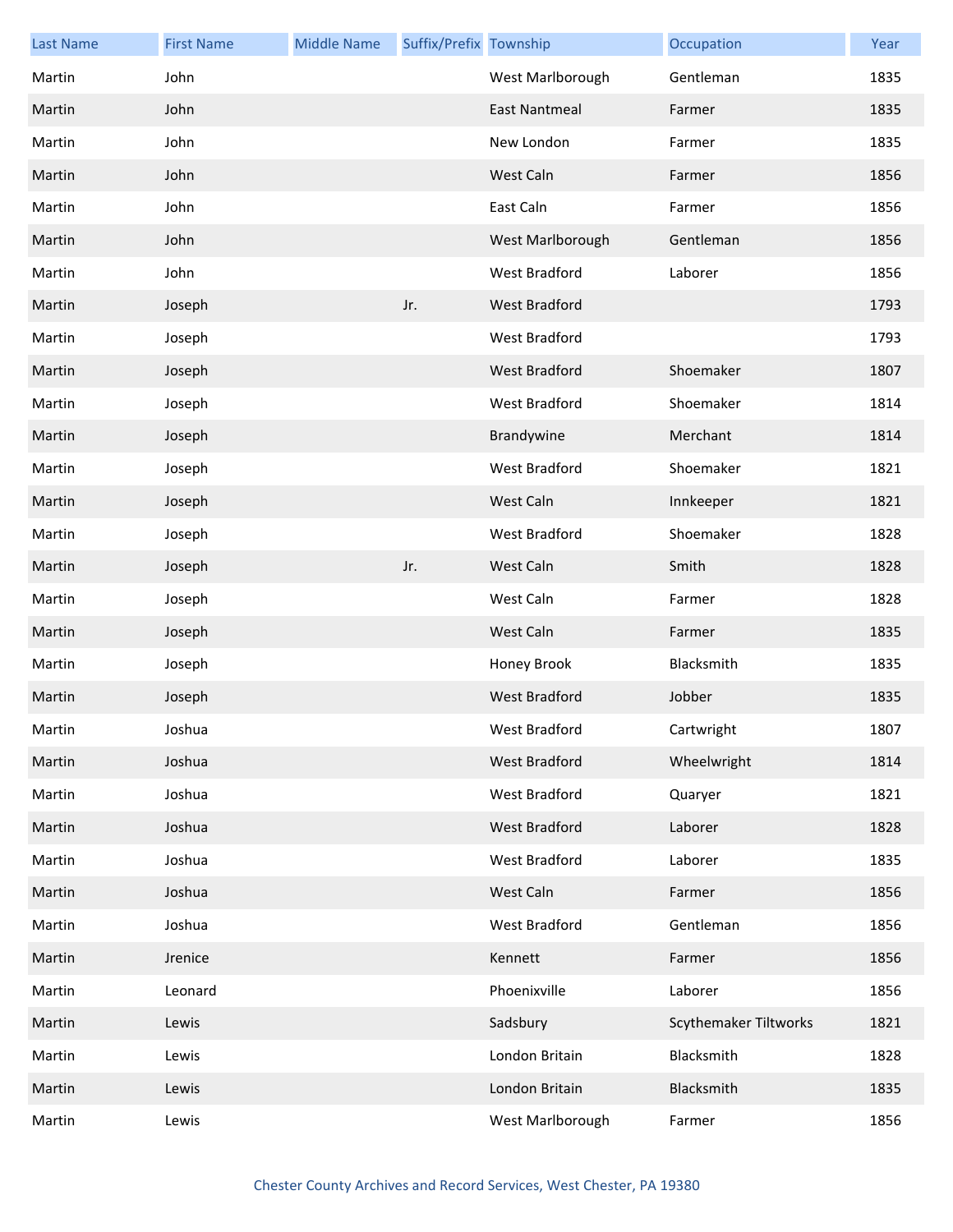| <b>Last Name</b> | <b>First Name</b> | <b>Middle Name</b> | Suffix/Prefix Township |                      | Occupation     | Year |
|------------------|-------------------|--------------------|------------------------|----------------------|----------------|------|
| Martin           | Lewis             |                    |                        | London Britain       | Farmer         | 1856 |
| Martin           | Lewis             |                    |                        | West Bradford        | Farmer         | 1856 |
| Martin           | Marshall          |                    |                        | West Bradford        | Gentleman      | 1856 |
| Martin           | Martha            |                    |                        | West Bradford        | Lady           | 1856 |
| Martin           | Michael           |                    |                        | West Caln            | Fuller         | 1835 |
| Martin           | Moses             |                    |                        | Westtown             | Tailor         | 1814 |
| Martin           | Moses             |                    |                        | Birmingham           | Farmer         | 1821 |
| Martin           | Moses             |                    |                        | West Whiteland       | Farmer         | 1828 |
| Martin           | Moses             |                    |                        | West Whiteland       | Farmer         | 1835 |
| Martin           | Nathan            |                    |                        | <b>East Nantmeal</b> | Laborer        | 1835 |
| Martin           | Owen              |                    |                        | Phoenixville         | Roler          | 1856 |
| Martin           | Patrick           |                    |                        | West Bradford        | Laborer        | 1856 |
| Martin           | Pennock           |                    |                        | Pocopson             | <b>Butcher</b> | 1856 |
| Martin           | Peter             |                    |                        | West Marlborough     | Tailor         | 1835 |
| Martin           | Phebe             |                    |                        | East Marlborough     |                | 1856 |
| Martin           | Rachel            |                    |                        | Charlestown          |                | 1793 |
| Martin           | Robert            |                    |                        | Pennsbury            | Laborer        | 1807 |
| Martin           | Rufus             | T.                 |                        | West Bradford        | Farmer         | 1821 |
| Martin           | Samuel            |                    |                        | Honey Brook          |                | 1793 |
| Martin           | Samuel            |                    |                        | Coventry             | Weaver         | 1814 |
| Martin           | Samuel            |                    |                        | West Caln            | Factory        | 1828 |
| Martin           | Samuel            |                    |                        | Kennett              | Schoolmaster   | 1835 |
| Martin           | Samuel            |                    |                        | West Caln            | Fuller         | 1835 |
| Martin           | Samuel            |                    |                        | Kennett Square       | Farmer         | 1856 |
| Martin           | Samuel            |                    |                        | West Caln            | Farmer         | 1856 |
| Martin           | Samuel            |                    |                        | Tredyffrin           | Laborer        | 1856 |
| Martin           | Samuel            |                    |                        | West Caln            | Laborer        | 1856 |
| Martin           | Samuel            |                    |                        | West Bradford        | Farmer         | 1856 |
| Martin           | Samuel            |                    |                        | East Bradford        | Laborer        | 1856 |
| Martin           | Sarah             |                    |                        | East Marlborough     |                | 1856 |
| Martin           | Simon             |                    |                        | Pennsbury            | Laborer        | 1828 |
| Martin           | Simon             |                    |                        | East Marlborough     | Farmer         | 1835 |
| Martin           | Simon             |                    |                        | Kennett              | Farmer         | 1856 |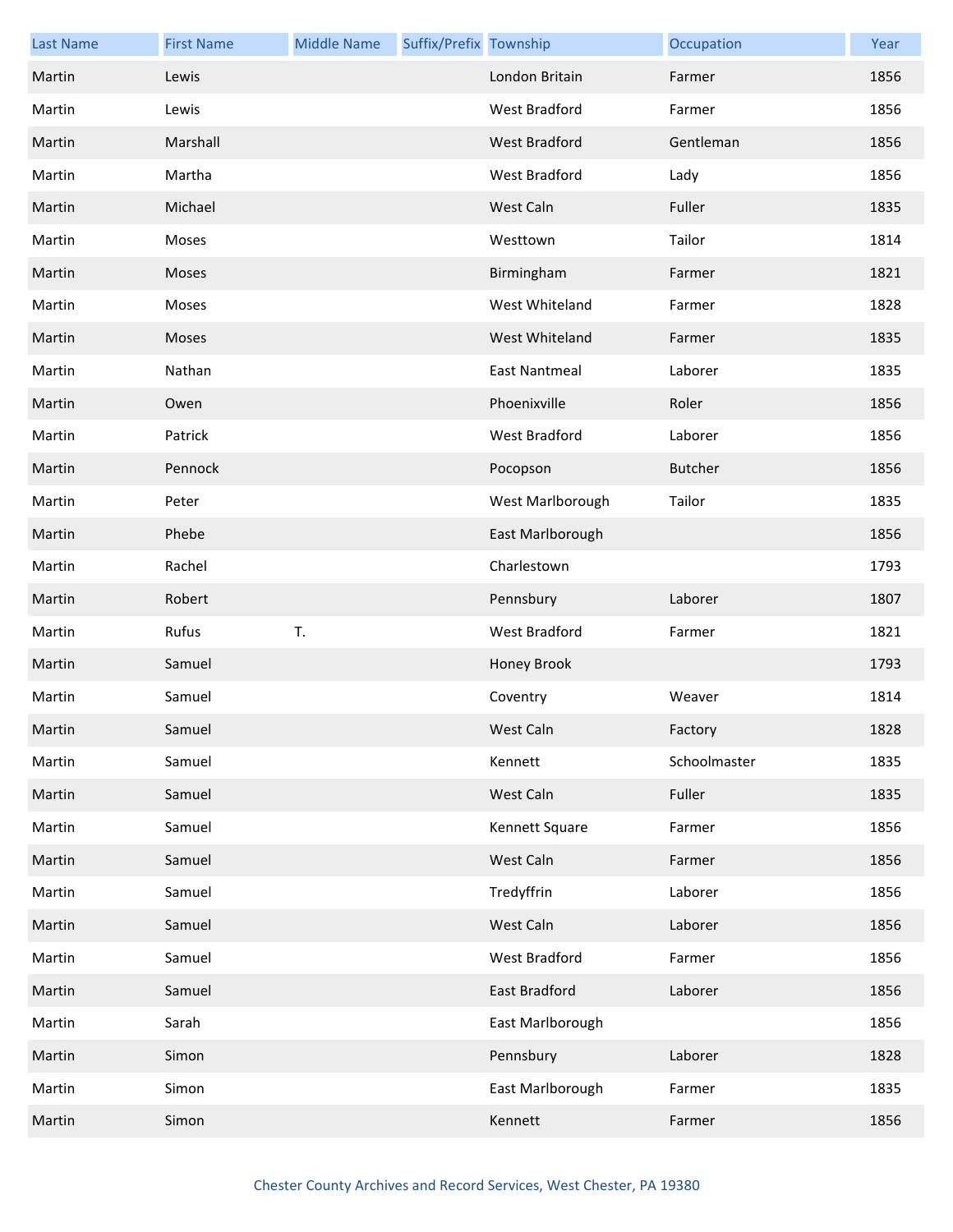| <b>Last Name</b> | <b>First Name</b> | <b>Middle Name</b> | Suffix/Prefix Township |                         | Occupation     | Year |
|------------------|-------------------|--------------------|------------------------|-------------------------|----------------|------|
| Martin           | Thomas            |                    |                        | <b>East Bradford</b>    |                | 1793 |
| Martin           | Thomas            |                    |                        | East Caln               |                | 1793 |
| Martin           | Thomas            |                    |                        | Pennsbury               |                | 1800 |
| Martin           | Thomas            |                    |                        | <b>East Fallowfield</b> | Papermaker     | 1807 |
| Martin           | Thomas            |                    |                        | Pennsbury               | Farmer         | 1807 |
| Martin           | Thomas            |                    |                        | Pennsbury               | Farmer         | 1814 |
| Martin           | Thomas            |                    |                        | West Marlborough        | Laborer        | 1814 |
| Martin           | Thomas            |                    |                        | Pennsbury               | Farmer         | 1821 |
| Martin           | Thomas            |                    |                        | Sadsbury                | Laborer        | 1821 |
| Martin           | Thomas            |                    |                        | West Marlborough        | Farmer         | 1828 |
| Martin           | Thomas            |                    |                        | West Bradford           | Miller         | 1828 |
| Martin           | Thomas            |                    | Jr.                    | Pennsbury               | Laborer        | 1828 |
| Martin           | Thomas            |                    |                        | Pennsbury               | Farmer         | 1828 |
| Martin           | Thomas            |                    |                        | <b>East Fallowfield</b> | Miller         | 1835 |
| Martin           | Thomas            |                    |                        | West Marlborough        | Farmer         | 1835 |
| Martin           | Thomas            |                    | Jr.                    | Pennsbury               | Farmer         | 1835 |
| Martin           | Thomas            |                    |                        | Pennsbury               | Farmer         | 1835 |
| Martin           | Thomas            |                    |                        | Kennett                 | Laborer        | 1856 |
| Martin           | Thomas            |                    |                        | West Fallowfield        | Shoemaker      | 1856 |
| Martin           | Thomas            |                    |                        | New Garden              | Farmer         | 1856 |
| Martin           | Thomas            |                    |                        | West Marlborough        | Farmer         | 1856 |
| Martin           | Walter            |                    |                        | Schuylkill              | Carpenter      | 1835 |
| Martin           | Warwick           |                    |                        | West Bradford           | Superintendant | 1807 |
| Martin           | Warwick           |                    |                        | <b>West Bradford</b>    | Farmer         | 1814 |
| Martin           | Warwick           |                    |                        | West Bradford           | Farmer         | 1821 |
| Martin           | Warwick           |                    |                        | <b>West Bradford</b>    | Farmer         | 1828 |
| Martin           | Warwick           |                    |                        | West Bradford           | Farmer         | 1835 |
| Martin           | William           |                    |                        | Charlestown             | Distiller      | 1814 |
| Martin           | William           |                    |                        | West Caln               | Carpenter      | 1828 |
| Martin           | William           |                    |                        | West Bradford           | Laborer        | 1828 |
| Martin           | William           |                    |                        | West Caln               | Farmer         | 1828 |
| Martin           | William           |                    |                        | West Bradford           | Laborer        | 1835 |
| Martin           | William           |                    |                        | West Caln               | Fuller         | 1835 |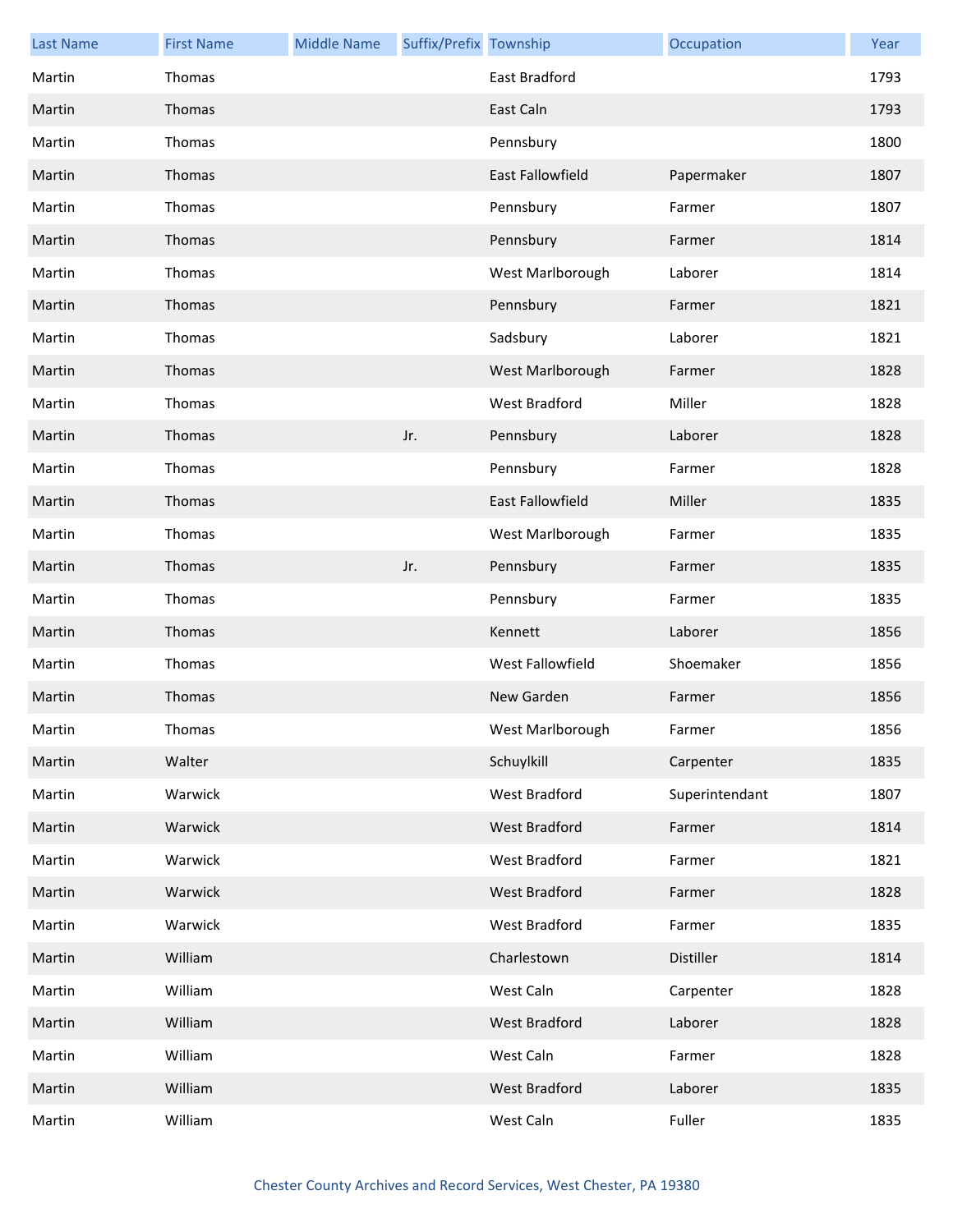| <b>Last Name</b> | <b>First Name</b> | <b>Middle Name</b> | Suffix/Prefix Township |                      | Occupation    | Year |
|------------------|-------------------|--------------------|------------------------|----------------------|---------------|------|
| Martin           | William           |                    |                        | West Caln            | Farmer        | 1835 |
| Martin           | William           |                    |                        | Coventry             | Laborer       | 1835 |
| Martin           | William           |                    |                        | <b>East Nantmeal</b> | Teacher       | 1835 |
| Martin           | William           |                    |                        | Kennett              | Innkeeper     | 1835 |
| Martin           | William           |                    |                        | Highland             | Laborer       | 1856 |
| Martin           | William           |                    |                        | Sadsbury             | Laborer       | 1856 |
| Martin           | William           |                    |                        | Valley               | Farmer        | 1856 |
| Martin           | William           |                    |                        | Valley               | Storetender   | 1856 |
| Martin           | William           | $\sf S$            |                        | East Marlborough     | Farmer        | 1856 |
| Marton           | Aaron             |                    |                        | West Marlborough     | Farmer        | 1821 |
| Marton           | George            |                    |                        | West Bradford        | Smith         | 1856 |
| Marton           | James             |                    |                        | East Marlborough     | Weaver        | 1807 |
| Marton           | James             |                    |                        | <b>Upper Oxford</b>  | Weaver        | 1828 |
| Marton           | John              |                    |                        | West Marlborough     | Farmer        | 1821 |
| Marton           | Samuel            |                    |                        | <b>Upper Oxford</b>  | Manufacturer  | 1828 |
| Marton           | Thomas            |                    |                        | West Marlborough     | Farmer        | 1821 |
| Marts            | John              |                    |                        | <b>West Nantmeal</b> | Weaver        | 1807 |
| Marvel           | Peter             |                    |                        | New Garden           | Farmer        | 1856 |
| Marvel           | Thomas            |                    |                        | New Garden           | Laborer       | 1856 |
| Mary             | David             |                    |                        | <b>East Vincent</b>  | Farmer        | 1835 |
| Mary             | Eavenson          |                    |                        | East Bradford        |               | 1835 |
| Marys            | Jacob             |                    |                        | Charlestown          | Farmer        | 1828 |
| Mase             | William           |                    |                        | Easttown             | Mason         | 1828 |
| Masey            | George            |                    |                        | West Whiteland       |               | 1793 |
| Masey            | Israel            |                    |                        | Easttown             |               | 1793 |
| Mash             | Abner             |                    |                        | East Caln            | Shoemaker     | 1807 |
| Mash             | James             |                    |                        | West Marlborough     |               | 1800 |
| Mashman          | John              |                    |                        | Newlin               | Laborer       | 1807 |
| Mashman          | John              |                    |                        | East Goshen          | Laborer       | 1821 |
| Mashmon          | Joseph            |                    |                        | Phoenixville         | Laborer       | 1856 |
| Mason            | Aaron             |                    |                        | Westtown             | Tobacconist   | 1828 |
| Mason            | Ann               |                    |                        | <b>West Chester</b>  | Innkeeper     | 1828 |
| Mason            | Ann               |                    |                        | <b>West Nantmeal</b> | Tavern Keeper | 1835 |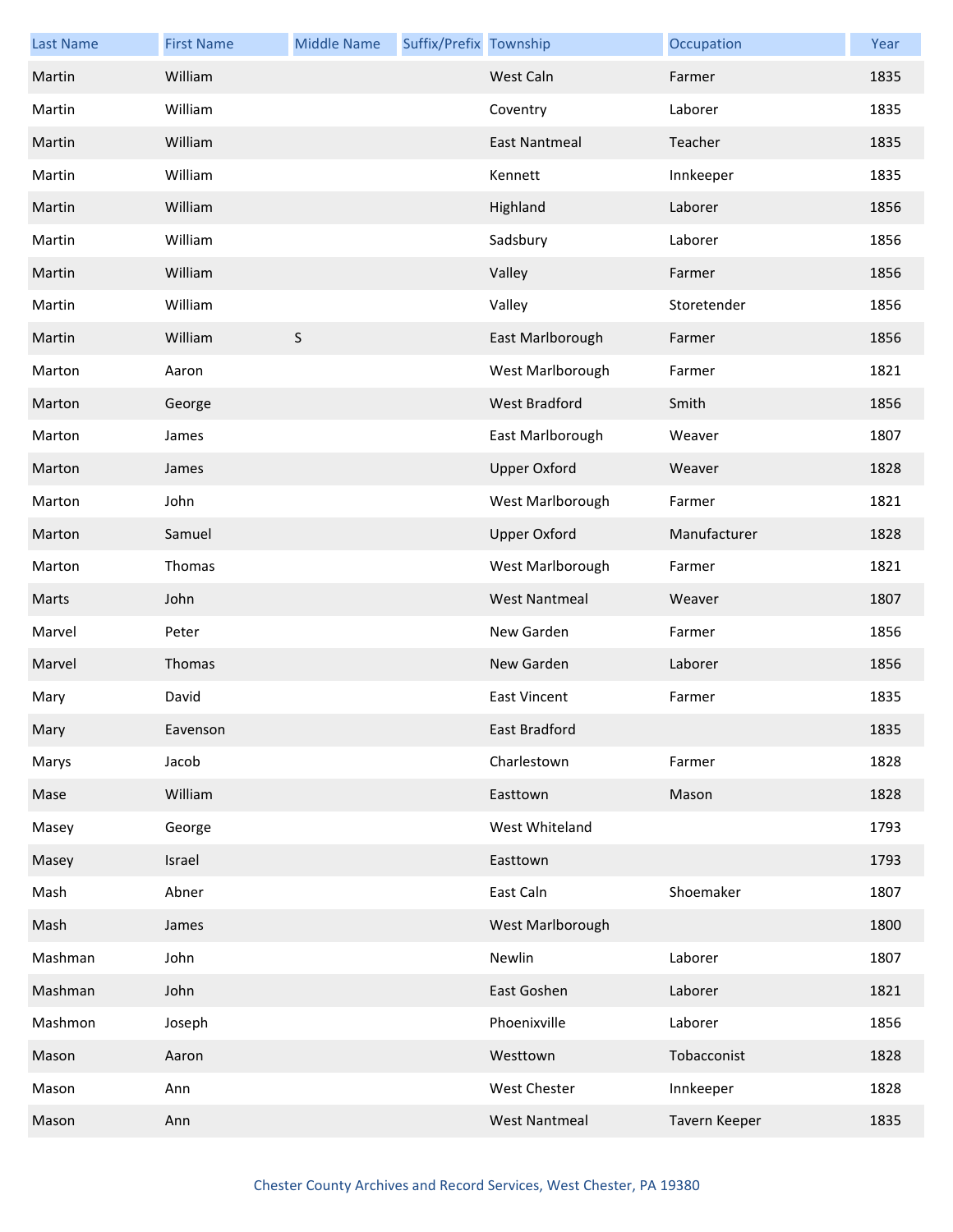| <b>Last Name</b> | <b>First Name</b> | <b>Middle Name</b> | Suffix/Prefix Township |                      | Occupation   | Year |
|------------------|-------------------|--------------------|------------------------|----------------------|--------------|------|
| Mason            | Benjamin          |                    |                        | New Garden           |              | 1793 |
| Mason            | Benjamin          |                    |                        | Uwchlan              | Mason        | 1800 |
| Mason            | Benjamin          |                    | Jr.                    | Newlin               | Farmer       | 1814 |
| Mason            | Benjamin          |                    | Sr.                    | Newlin               | Farmer       | 1814 |
| Mason            | Benjamin          |                    | Jr.                    | Newlin               | Farmer       | 1821 |
| Mason            | Benjamin          |                    |                        | Newlin               |              | 1821 |
| Mason            | Benjamin          |                    |                        | Newlin               | Farmer       | 1828 |
| Mason            | Benjamin          |                    |                        | East Nottingham      | Cabinetmaker | 1835 |
| Mason            | Benjamin          |                    |                        | East Nottingham      | Farmer       | 1856 |
| Mason            | George            |                    |                        | Kennett              |              | 1793 |
| Mason            | George            |                    |                        | West Fallowfield     | Farmer       | 1821 |
| Mason            | George            |                    |                        | East Nottingham      | Cabinetmaker | 1828 |
| Mason            | George            |                    |                        | West Fallowfield     | Turner       | 1828 |
| Mason            | George            |                    |                        | East Nottingham      | Cabinetmaker | 1835 |
| Mason            | Isaac             |                    |                        | Newlin               |              | 1793 |
| Mason            | Jacob             |                    |                        | Easttown             |              | 1821 |
| Mason            | Jacob             |                    |                        | Easttown             | Laborer      | 1828 |
| Mason            | James             |                    |                        | West Caln            | Laborer      | 1821 |
| Mason            | James             |                    |                        | West Caln            | Distiller    | 1828 |
| Mason            | James             |                    |                        | West Caln            | Laborer      | 1835 |
| Mason            | James             |                    |                        | West Nantmeal        | Laborer      | 1835 |
| Mason            | John              |                    |                        | Uwchlan              |              | 1793 |
| Mason            | John              |                    |                        | Pennsbury            |              | 1793 |
| Mason            | John              |                    |                        | Uwchlan              |              | 1800 |
| Mason            | John              |                    |                        | Uwchlan              | Farmer       | 1807 |
| Mason            | John              |                    |                        | Uwchlan              | Farmer       | 1814 |
| Mason            | John              |                    |                        | <b>East Nantmeal</b> | Cordwainer   | 1821 |
| Mason            | John              |                    |                        | Uwchlan              | Farmer       | 1821 |
| Mason            | John              |                    |                        | Londonderry          |              | 1856 |
| Mason            | John              |                    |                        | East Caln            | Laborer      | 1856 |
| Mason            | John              | D                  |                        | Uwchlan              | Laborer      | 1835 |
| Mason            | John              | D.                 |                        | Uwchlan              | Farmer       | 1828 |
| Mason            | John              | $\mathsf F$        |                        | East Caln            | Teacher      | 1835 |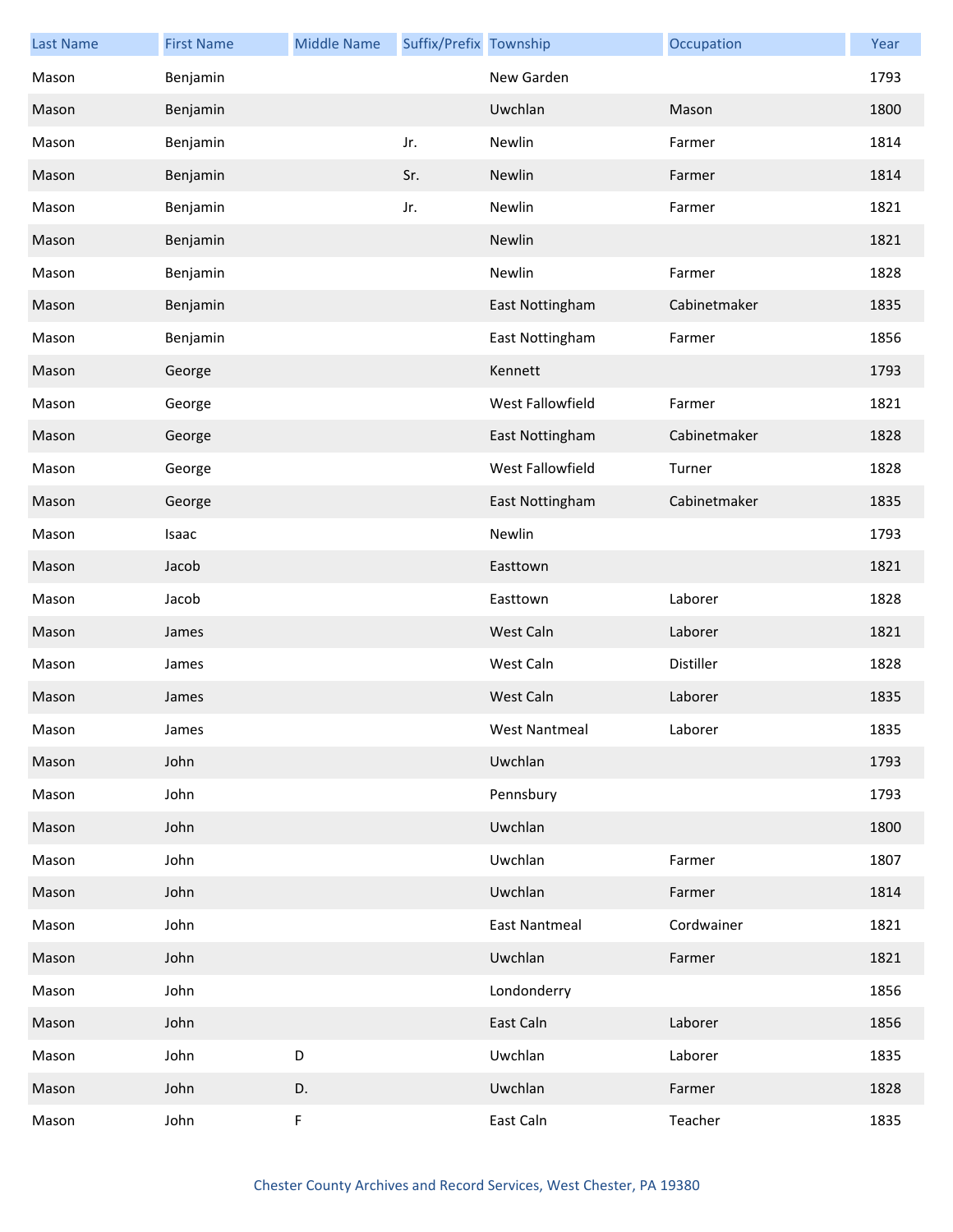| <b>Last Name</b> | <b>First Name</b> | <b>Middle Name</b> | Suffix/Prefix Township |                      | Occupation    | Year |
|------------------|-------------------|--------------------|------------------------|----------------------|---------------|------|
| Mason            | John              | $\mathsf T$        |                        | Valley               | Farmer        | 1856 |
| Mason            | John              | T.                 |                        | <b>West Bradford</b> | Schoolmaster  | 1821 |
| Mason            | John              | T.                 |                        | <b>West Bradford</b> | Schoolmaster  | 1828 |
| Mason            | Joseph            |                    | Esq.                   | Willistown           | Farmer        | 1828 |
| Mason            | Rebecca           |                    |                        | <b>West Vincent</b>  |               | 1835 |
| Mason            | Richard           |                    |                        | East Brandywine      | Spinner       | 1856 |
| Mason            | Richard           |                    |                        | East Nottingham      | Preacher      | 1856 |
| Mason            | Thomas            |                    |                        | Charlestown          | Innkeeper     | 1814 |
| Mason            | Thomas            |                    |                        | Charlestown          | Innkeeper     | 1821 |
| Mason            | William           |                    |                        | East Marlborough     |               | 1793 |
| Mason            | William           |                    |                        | Brandywine           | Distiller     | 1814 |
| Mason            | William           |                    |                        | Coventry             | Tanner        | 1828 |
| Mason            | William           | B                  |                        | Kennett Square       | Harness maker | 1856 |
| Mason            | William           | P                  |                        | Valley               | Farmer        | 1856 |
| Massee           | William           |                    |                        | Lower Oxford         | Farmer        | 1821 |
| Massewell        | Samuel            |                    |                        | West Whiteland       | Quarryman     | 1835 |
| Massey           | Benjamin          |                    |                        | Uwchlan              | Laborer       | 1856 |
| Massey           | Benjamin          |                    |                        | West Whiteland       | Fencemaker    | 1856 |
| Massey           | Charles           |                    |                        | Tredyffrin           | Farmer        | 1856 |
| Massey           | Daniel            |                    |                        | Willistown           |               | 1800 |
| Massey           | Daniel            |                    |                        | Goshen               | Laborer       | 1814 |
| Massey           | Daniel            |                    |                        | Willistown           | Laborer       | 1821 |
| Massey           | Daniel            |                    |                        | Willistown           | Laborer       | 1828 |
| Massey           | Daniel            |                    |                        | Uwchlan              | Miller        | 1835 |
| Massey           | Daniel            |                    |                        | West Fallowfield     | Miller        | 1835 |
| Massey           | Daniel            |                    |                        | West Fallowfield     | Miller        | 1835 |
| Massey           | Daniel            |                    |                        | West Fallowfield     | Miller        | 1856 |
| Massey           | Eli               |                    |                        | Tredyffrin           | Laborer       | 1835 |
| Massey           | Evinson           |                    |                        | Willistown           | Cordwainer    | 1828 |
| Massey           | Evison            |                    |                        | Willistown           | Shoemaker     | 1835 |
| Massey           | George            |                    |                        | Willistown           |               | 1800 |
| Massey           | George            |                    |                        | West Whiteland       | Tanner        | 1800 |
| Massey           | George            |                    |                        | Willistown           | Saddler       | 1807 |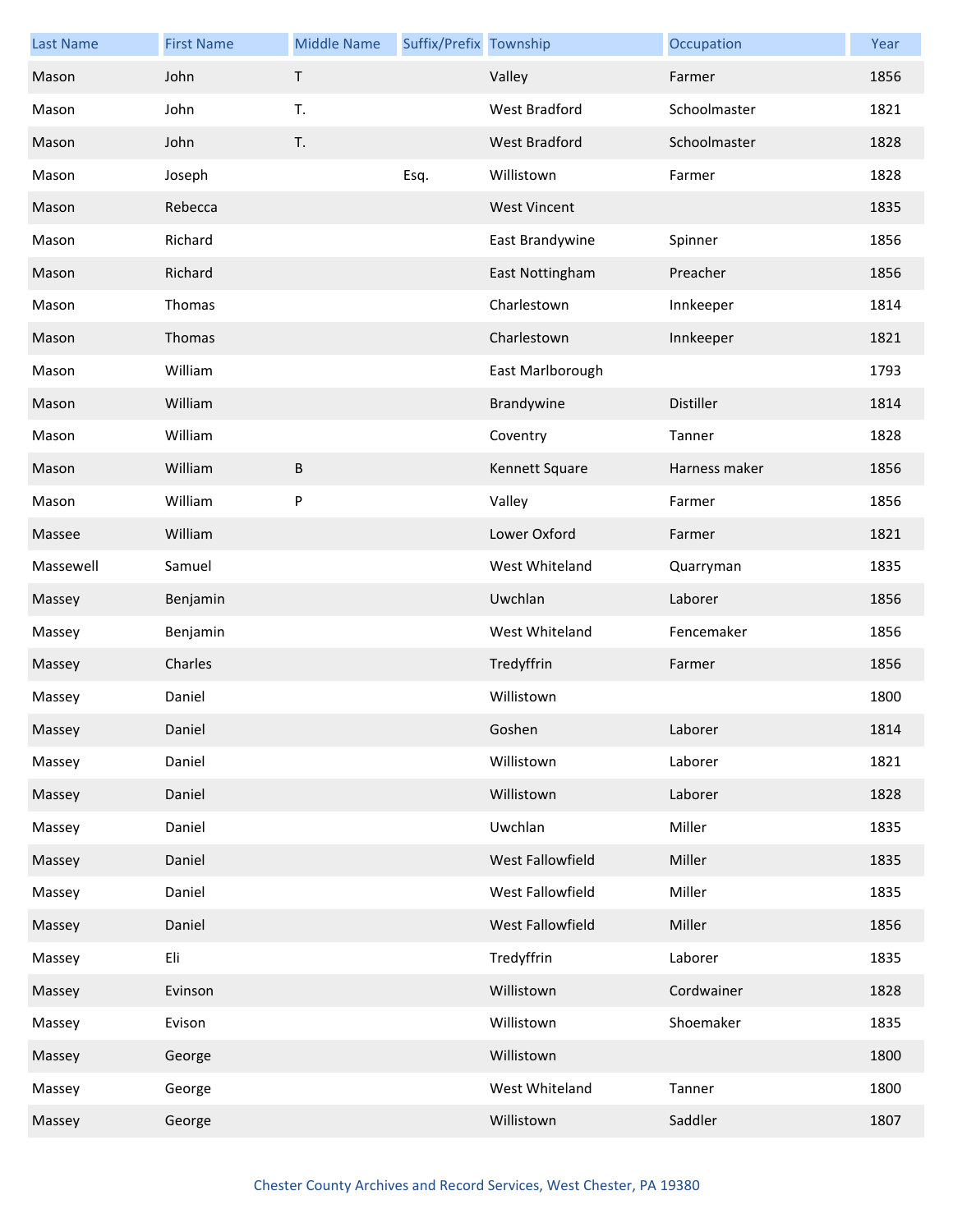| <b>Last Name</b> | <b>First Name</b> | <b>Middle Name</b> | Suffix/Prefix Township |                         | Occupation      | Year |
|------------------|-------------------|--------------------|------------------------|-------------------------|-----------------|------|
| Massey           | George            |                    |                        | West Whiteland          | Tanner          | 1807 |
| Massey           | George            |                    |                        | West Whiteland          | Tanner          | 1814 |
| Massey           | George            |                    |                        | West Whiteland          |                 | 1821 |
| Massey           | George            |                    | Jr.                    | West Whiteland          |                 | 1821 |
| Massey           | George            |                    |                        | West Whiteland          | Farmer & Tanner | 1828 |
| Massey           | George            |                    |                        | West Whiteland          | Farmer          | 1835 |
| Massey           | Hampton           |                    |                        | East Bradford           | Miller          | 1828 |
| Massey           | Hampton           | ${\sf R}$          |                        | Uwchlan                 | Miller          | 1835 |
| Massey           | Isaac             |                    |                        | Easttown                | Shoemaker       | 1807 |
| Massey           | Isaac             |                    |                        | Easttown                | Cordwainer      | 1814 |
| Massey           | Isaac             |                    |                        | East Bradford           | Laborer         | 1828 |
| Massey           | Isaac             |                    |                        | Tredyffrin              | Laborer         | 1835 |
| Massey           | Isaac             |                    |                        | West Whiteland          | Tanner          | 1835 |
| Massey           | Isaac             |                    |                        | Londonderry             | Farmer          | 1856 |
| Massey           | Isaac             |                    |                        | East Goshen             | Teacher         | 1856 |
| Massey           | Isaac             | B                  |                        | <b>West Fallowfield</b> | Miller          | 1835 |
| Massey           | Isaac             | B                  |                        | Highland                | Farmer          | 1856 |
| Massey           | Israel            |                    |                        | Willistown              |                 | 1800 |
| Massey           | Israel            |                    |                        | Willistown              | Farmer          | 1807 |
| Massey           | Israel            |                    |                        | Easttown                | Farmer          | 1814 |
| Massey           | Israel            |                    |                        | Easttown                |                 | 1821 |
| Massey           | Israel            |                    |                        | Tredyffrin              | Farmer          | 1835 |
| Massey           | Israel            |                    |                        | Tredyffrin              | Farmer          | 1835 |
| Massey           | Jacob             |                    |                        | Tredyffrin              | Farmer          | 1828 |
| Massey           | Jacob             |                    |                        | Tredyffrin              | Farmer          | 1835 |
| Massey           | Jacob             |                    |                        | Tredyffrin              | Farmer          | 1856 |
| Massey           | James             |                    |                        | Willistown              |                 | 1793 |
| Massey           | James             |                    |                        | Willistown              |                 | 1800 |
| Massey           | James             |                    |                        | Willistown              | Farmer          | 1807 |
| Massey           | James             |                    |                        | Willistown              | Farmer          | 1814 |
| Massey           | John              |                    |                        | Willistown              | Saddletreemaker | 1807 |
| Massey           | John              |                    |                        | Willistown              | Farmer          | 1814 |
| Massey           | John              |                    |                        | Willistown              | Farmer          | 1821 |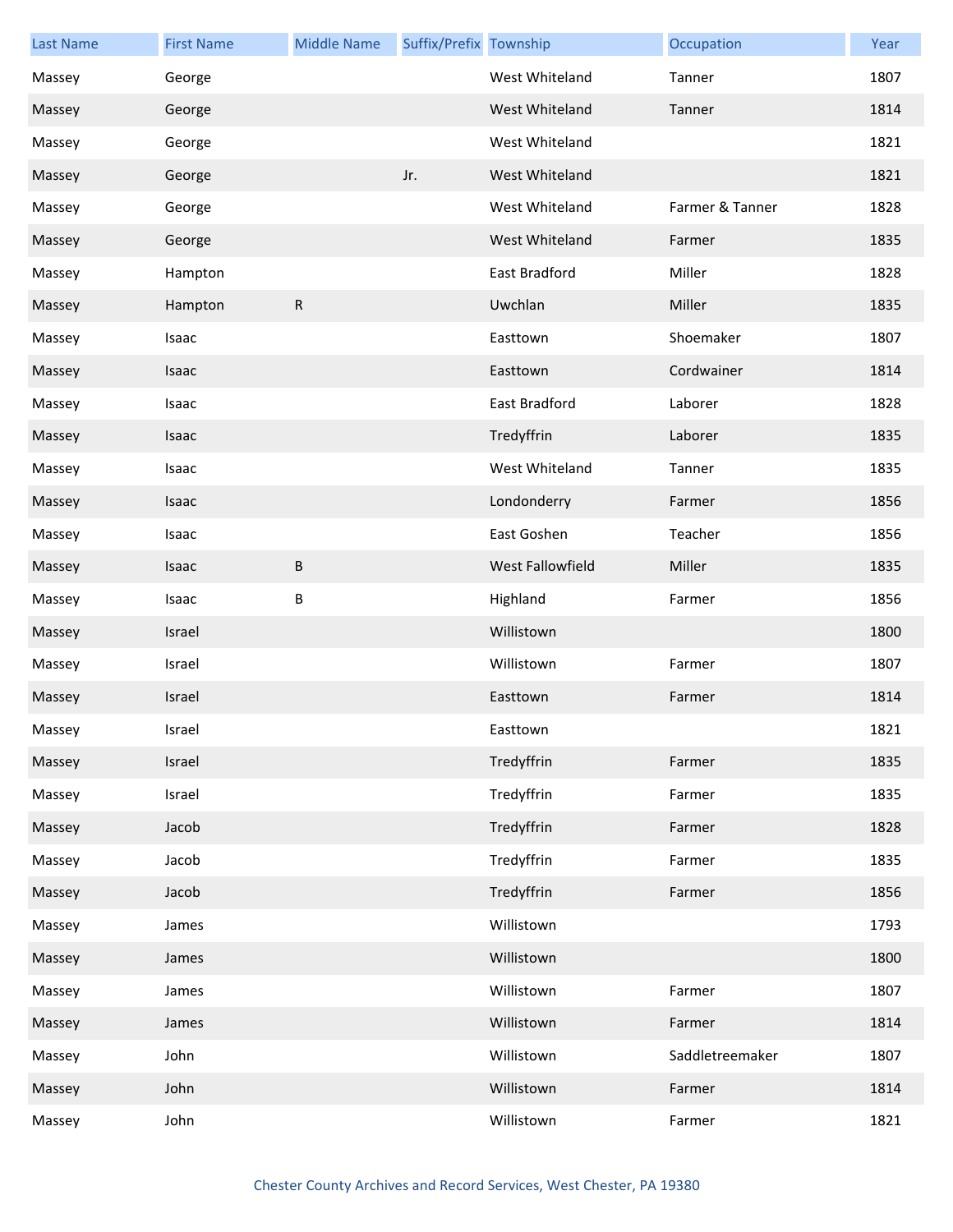| <b>Last Name</b> | <b>First Name</b> | <b>Middle Name</b> | Suffix/Prefix Township |                     | Occupation      | Year |
|------------------|-------------------|--------------------|------------------------|---------------------|-----------------|------|
| Massey           | John              |                    |                        | Willistown          | Miller          | 1821 |
| Massey           | John              |                    |                        | East Goshen         | Miller          | 1828 |
| Massey           | John              |                    |                        | Willistown          | Farmer          | 1828 |
| Massey           | John              |                    |                        | Uwchlan             | Laborer         | 1856 |
| Massey           | John              |                    |                        | East Goshen         | Farmer          | 1856 |
| Massey           | John              | $\mathsf J$        |                        | West Goshen         | Miller          | 1835 |
| Massey           | Joseph            |                    |                        | Easttown            |                 | 1793 |
| Massey           | Joseph            |                    |                        | Easttown            | Farmer          | 1807 |
| Massey           | Joseph            |                    | Jr.                    | Easttown            | Farmer          | 1807 |
| Massey           | Joseph            |                    |                        | West Whiteland      |                 | 1814 |
| Massey           | Joseph            |                    |                        | Easttown            | Farmer          | 1814 |
| Massey           | Joseph            |                    |                        | Easttown            |                 | 1821 |
| Massey           | Joseph            |                    |                        | Willistown          | Laborer         | 1828 |
| Massey           | Joseph            |                    |                        | Easttown            | Carpenter       | 1856 |
| Massey           | Levi              |                    |                        | Willistown          |                 | 1793 |
| Massey           | Levi              |                    |                        | Willistown          |                 | 1800 |
| Massey           | Levi              |                    |                        | Willistown          | Saddler         | 1807 |
| Massey           | Lewis             |                    |                        | Westtown            | Farmer          | 1856 |
| Massey           | Mary              |                    |                        | <b>West Chester</b> | Lady            | 1856 |
| Massey           | Morgan            |                    |                        | West Goshen         | Laborer         | 1828 |
| Massey           | Morgan            |                    |                        | West Goshen         | Farmer          | 1835 |
| Massey           | Morgan            |                    |                        | Uwchlan             | Farmer          | 1856 |
| Massey           | Phineas           |                    |                        | Goshen              |                 | 1793 |
| Massey           | Robert            |                    |                        | West Whiteland      |                 | 1821 |
| Massey           | Robert            |                    |                        | Phoenixville        | Miller          | 1856 |
| Massey           | Samuel            |                    |                        | Willistown          | Miller          | 1821 |
| Massey           | Samuel            |                    |                        | <b>West Chester</b> | Coachmaker      | 1821 |
| Massey           | Samuel            |                    |                        | East Goshen         | Miller          | 1828 |
| Massey           | Samuel            |                    |                        | East Whiteland      | Miller          | 1856 |
| Massey           | Thomas            |                    |                        | Willistown          |                 | 1800 |
| Massey           | Thomas            |                    |                        | Willistown          | Saddletreemaker | 1807 |
| Massey           | Thomas            |                    |                        | Willistown          | Farmer          | 1814 |
| Massey           | Thomas            |                    |                        | Willistown          | Farmer          | 1821 |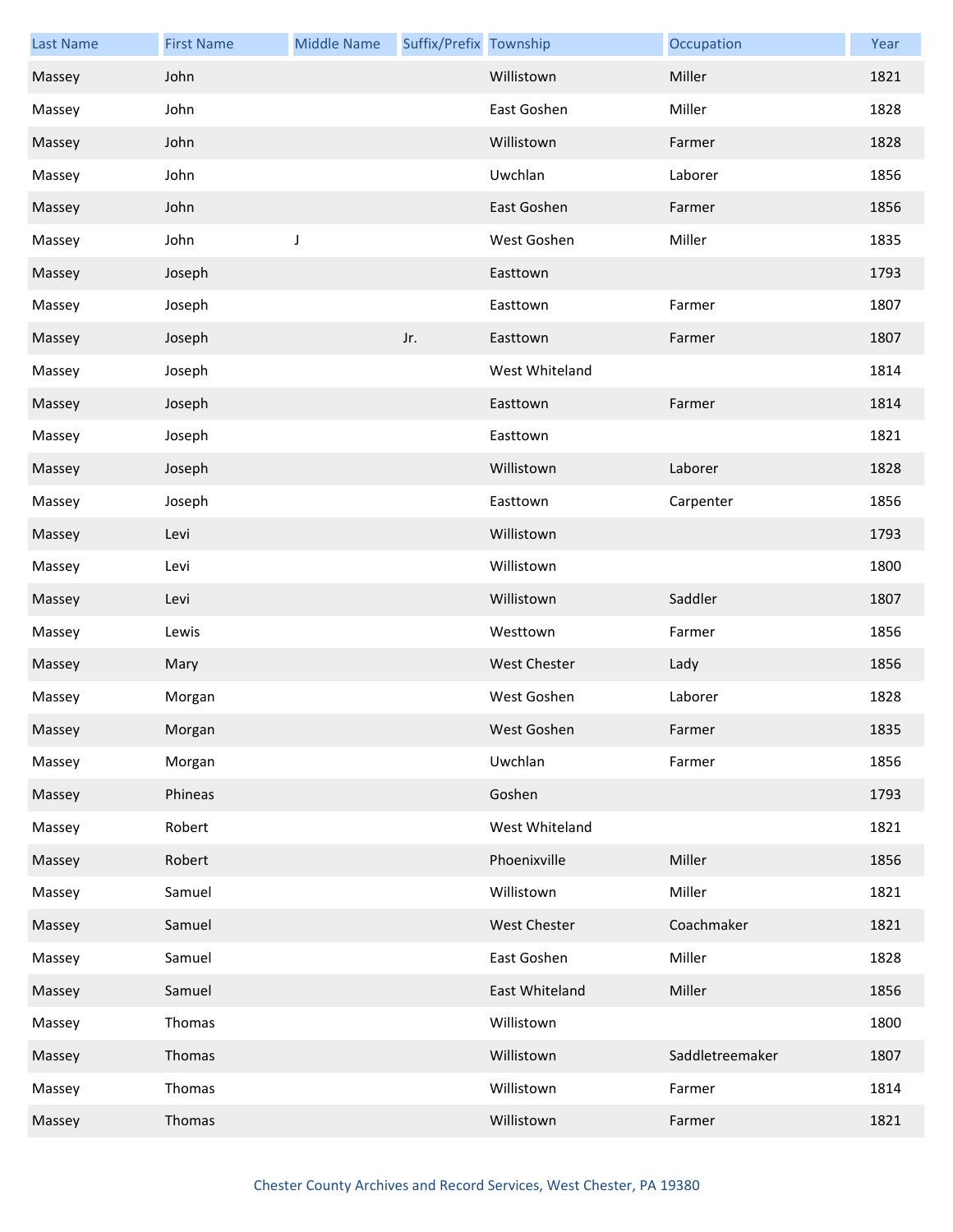| <b>Last Name</b> | <b>First Name</b> | <b>Middle Name</b> | Suffix/Prefix Township |                      | Occupation  | Year |
|------------------|-------------------|--------------------|------------------------|----------------------|-------------|------|
| Massey           | Thomas            |                    |                        | Willistown           | Farmer      | 1828 |
| Massey           | Thomas            |                    |                        | Willistown           | Farmer      | 1835 |
| Massey           | Thomas            |                    | Jr.                    | Willistown           | Farmer      | 1835 |
| Massey           | Thomas            |                    | Sr.                    | Willistown           | Farmer      | 1856 |
| Massey           | Thomas            |                    | Jr.                    | Willistown           | Farmer      | 1856 |
| Massey           | William           |                    |                        | Willistown           | Saddler     | 1807 |
| Massey           | William           |                    |                        | Willistown           | Storekeeper | 1814 |
| Massey           | William           |                    |                        | Tredyffrin           | Laborer     | 1835 |
| Massey           | William           | G                  |                        | East Goshen          | Farmer      | 1856 |
| Massieu          | Charles           |                    |                        | <b>West Chester</b>  | Student     | 1828 |
| Massy            | John              | L                  |                        | West Bradford        | Miller      | 1835 |
| Massy            | Joshua            |                    |                        | <b>West Nantmeal</b> | Farmer      | 1835 |
| Massy            | Samuel            |                    |                        | West Fallowfield     | Farmer      | 1856 |
| Mast             | Christian         |                    |                        | <b>West Nantmeal</b> | Farmer      | 1856 |
| Mast             | Daniel            |                    |                        | <b>West Nantmeal</b> | Farmer      | 1828 |
| Mast             | Jacob             |                    |                        | <b>West Nantmeal</b> | Farmer      | 1856 |
| Mast             | Jacob             |                    |                        | Honeybrook           | Farmer      | 1856 |
| Mast             | John              |                    |                        | West Whiteland       | Laborer     | 1835 |
| Masteller        | Daniel            |                    |                        | Coventry             | Weaver      | 1821 |
| Masteller        | Frederick         |                    |                        | Coventry             | Blacksmith  | 1807 |
| Masteller        | Frederick         |                    |                        | Coventry             | Blacksmith  | 1814 |
| Masteller        | Frederick         |                    |                        | <b>East Nantmeal</b> | Blacksmith  | 1828 |
| Masteller        | Isaac             |                    |                        | Coventry             | Blacksmith  | 1828 |
| Masteller        | John              |                    |                        | Coventry             | Blacksmith  | 1807 |
| Masters          | Christopher       |                    |                        | Honey Brook          | Farmer      | 1807 |
| Masters          | Christopher       |                    |                        | Honey Brook          | Cutler      | 1814 |
| Masters          | John              |                    |                        | Honey Brook          | Cordwainer  | 1814 |
| Masterson        | Alexander         |                    |                        | Kennett              | Jobber      | 1814 |
| Masterson        | John              |                    |                        | West Marlborough     | Farmer      | 1856 |
| Masterson        | Levi              |                    |                        | Kennett              | Jobber      | 1814 |
| Masterson        | William           |                    |                        | West Marlborough     | Farmer      | 1856 |
| Masterstor       | John              |                    |                        | West Bradford        | Laborer     | 1856 |
| Matcalf          | James             |                    |                        | West Bradford        | Farmer      | 1835 |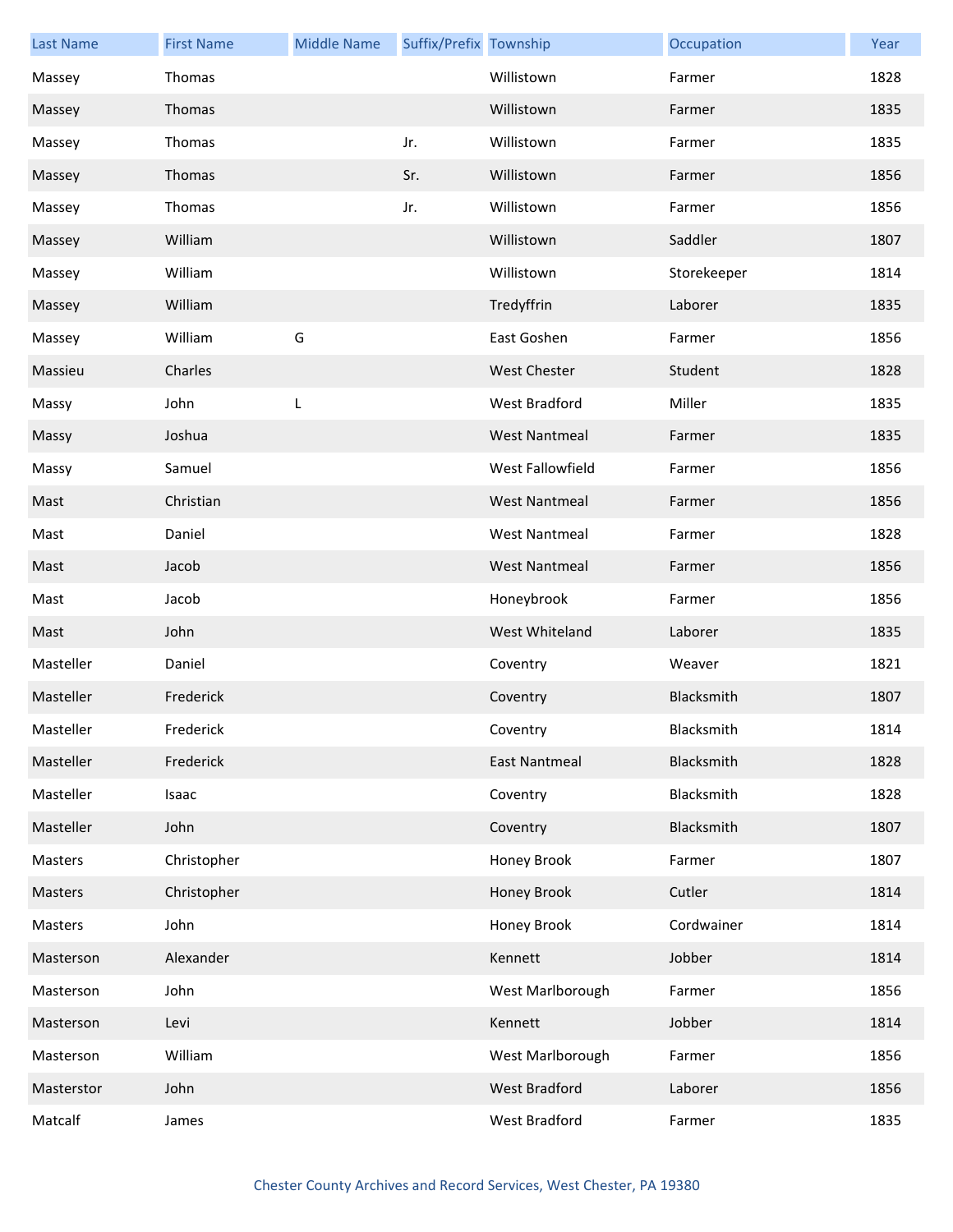| <b>Last Name</b> | <b>First Name</b> | <b>Middle Name</b> | Suffix/Prefix Township |                  | Occupation  | Year |
|------------------|-------------------|--------------------|------------------------|------------------|-------------|------|
| Mate             | George            |                    |                        | East Marlborough | Laborer     | 1856 |
| Mather           | John              |                    |                        | Honey Brook      | Tailor      | 1828 |
| Mathers          | John              |                    |                        | Brandywine       |             | 1793 |
| Mathers          | John              |                    |                        | East Caln        | Gatekeeper  | 1800 |
| Mathers          | John              |                    |                        | East Caln        | Gatekeeper  | 1807 |
| Mathers          | John              |                    |                        | East Caln        | Gatekeeper  | 1814 |
| Mathers          | Joseph            |                    |                        | Willistown       | Miller      | 1835 |
| Mathesler        | William           |                    |                        | Sadsbury         | Laborer     | 1856 |
| Mathew           | John              |                    |                        | West Caln        | Laborer     | 1821 |
| Mathews          | Charles           |                    |                        | West Nottingham  | Farmer      | 1828 |
| Mathews          | Charles           |                    |                        | West Nottingham  | Farmer      | 1835 |
| Mathews          | Henry             |                    |                        | Honey Brook      | Laborer     | 1828 |
| Mathews          | Isaac             |                    |                        | Franklin         | Laborer     | 1856 |
| Mathews          | James             |                    |                        | East Nottingham  | Blacksmith  | 1821 |
| Mathews          | James             |                    |                        | Lower Oxford     | Tailor      | 1821 |
| Mathews          | James             |                    |                        | Lower Oxford     | Blacksmith  | 1835 |
| Mathews          | James             |                    |                        | Charlestown      | Laborer     | 1856 |
| Mathews          | James             |                    |                        | New London       | Stagedriver | 1856 |
| Mathews          | Jesse             |                    |                        | Brandywine       | Farmer      | 1807 |
| Mathews          | Jesse             |                    |                        | London Grove     | Laborer     | 1835 |
| Mathews          | Jesse             |                    |                        | West Nottingham  | Wheelwright | 1856 |
| Mathews          | John              |                    |                        | Lower Oxford     | Laborer     | 1856 |
| Mathews          | Levi              |                    |                        | Brandywine       | Miller      | 1807 |
| Mathews          | Thomas            |                    |                        | West Nottingham  | Farmer      | 1835 |
| Mathews          | William           |                    |                        | East Nottingham  | Farmer      | 1835 |
| Mathews          | William           |                    |                        | East Nottingham  | Papermaker  | 1835 |
| Matheys          | William           |                    |                        | Tredyffrin       |             | 1793 |
| Mathias          | Amos              | G.                 |                        | West Caln        | Doctor      | 1821 |
| Mathias          | John              |                    |                        | West Caln        | Laborer     | 1807 |
| Mathias          | John              |                    |                        | Brandywine       | Laborer     | 1814 |
| Mathias          | John              |                    |                        | West Caln        | Farmer      | 1821 |
| Mathis           | Joseph            |                    |                        | London Britain   |             | 1807 |
| Matlack          | Anna              | ${\sf M}$          |                        | West Goshen      | Farmer      | 1856 |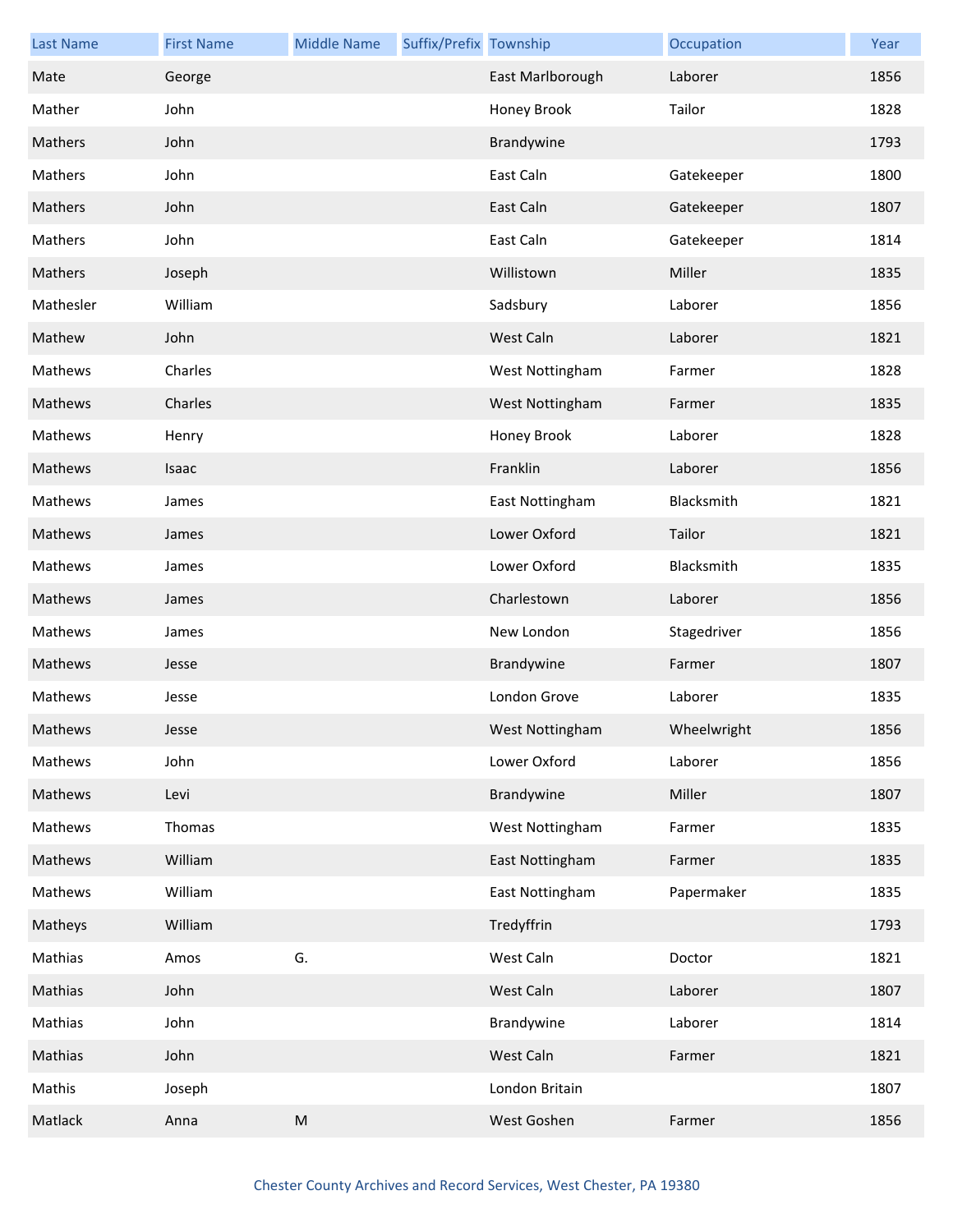| <b>Last Name</b> | <b>First Name</b> | <b>Middle Name</b> | Suffix/Prefix Township |                | Occupation         | Year |
|------------------|-------------------|--------------------|------------------------|----------------|--------------------|------|
| Matlack          | Anna              | Mary               |                        | West Goshen    | Farmer             | 1835 |
| Matlack          | Anna              | Mary               |                        | West Goshen    | Lady               | 1856 |
| Matlack          | Benjamin          |                    |                        | Goshen         |                    | 1793 |
| Matlack          | Benjamin          |                    |                        | West Whiteland |                    | 1821 |
| Matlack          | Benjamin          |                    |                        | West Whiteland | Farmer             | 1828 |
| Matlack          | Caleb             |                    |                        | Goshen         | Farmer             | 1807 |
| Matlack          | Caleb             |                    |                        | Goshen         | Farmer             | 1814 |
| Matlack          | Caleb             |                    |                        | West Goshen    |                    | 1821 |
| Matlack          | Caleb             |                    |                        | West Goshen    |                    | 1821 |
| Matlack          | Caleb             |                    |                        | West Goshen    |                    | 1821 |
| Matlack          | Caleb             |                    |                        | West Goshen    | Farmer             | 1828 |
| Matlack          | Caleb             | J                  |                        | West Goshen    | Farmer             | 1856 |
| Matlack          | Elizabeth         |                    |                        | West Goshen    | Farmer             | 1835 |
| Matlack          | Enoch             |                    |                        | Charlestown    | Farmer             | 1828 |
| Matlack          | George            |                    |                        | Goshen         |                    | 1793 |
| Matlack          | George            |                    |                        | Goshen         | Farmer             | 1807 |
| Matlack          | George            |                    |                        | West Goshen    |                    | 1821 |
| Matlack          | George            | В                  |                        | West Goshen    | Farmer             | 1835 |
| Matlack          | George            | В                  |                        | West Goshen    | Farmer             | 1856 |
| Matlack          | George            | L.                 |                        | West Goshen    |                    | 1821 |
| Matlack          | Hoopes            |                    |                        | West Chester   | Gentleman          | 1856 |
| Matlack          | Isaiah            |                    |                        | Goshen         |                    | 1793 |
| Matlack          | Isaiah            |                    |                        | Goshen         | Farmer             | 1814 |
| Matlack          | Isaiah            |                    |                        | East Goshen    | Farmer & Innkeeper | 1821 |
| Matlack          | Isaiah            |                    |                        | East Goshen    | Tavern Keeper      | 1828 |
| Matlack          | Isaiah            |                    |                        | Tredyffrin     | Physician          | 1835 |
| Matlack          | Isaiah            | ${\sf R}$          |                        | West Goshen    | Gentleman          | 1856 |
| Matlack          | Isiah             | $\mathsf J$        |                        | Westtown       | Sawyer             | 1856 |
| Matlack          | Jesse             |                    |                        | Goshen         | Farmer             | 1807 |
| Matlack          | Jesse             |                    |                        | East Goshen    | Farmer             | 1821 |
| Matlack          | Jesse             |                    |                        | East Goshen    | Farmer             | 1828 |
| Matlack          | Jesse             |                    |                        | East Goshen    | Farmer             | 1835 |
| Matlack          | Joel              |                    |                        | West Goshen    | Farmer             | 1828 |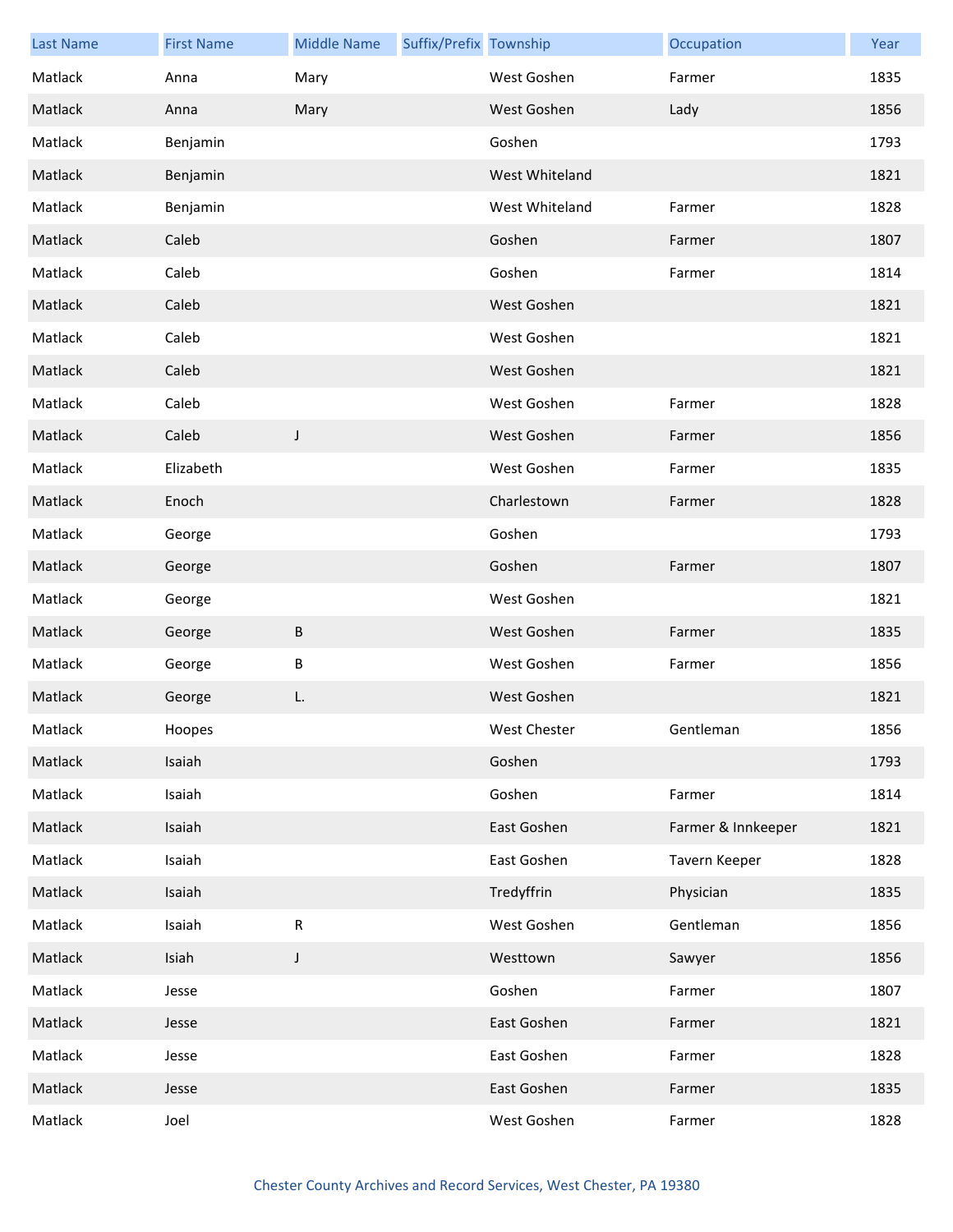| <b>Last Name</b> | <b>First Name</b> | <b>Middle Name</b> | Suffix/Prefix Township |                     | Occupation   | Year |
|------------------|-------------------|--------------------|------------------------|---------------------|--------------|------|
| Matlack          | Joel              |                    |                        | West Chester        | Innkeeper    | 1835 |
| Matlack          | John              | К                  |                        | West Goshen         | Farmer       | 1856 |
| Matlack          | John              | S.                 |                        | Brandywine          | Farmer       | 1821 |
| Matlack          | Jonathan          |                    | Jr.                    | Goshen              |              | 1793 |
| Matlack          | Jonathan          |                    |                        | Goshen              |              | 1793 |
| Matlack          | Jonathan          |                    |                        | Goshen              | Farmer       | 1807 |
| Matlack          | Jonathan          |                    | Jr.                    | West Goshen         |              | 1821 |
| Matlack          | Jonathan          |                    |                        | West Goshen         |              | 1821 |
| Matlack          | Jonathan          |                    |                        | West Goshen         | Farmer       | 1828 |
| Matlack          | Jonathan          |                    |                        | Thornbury           |              | 1835 |
| Matlack          | Jonathan          |                    |                        | Uwchlan             | Laborer      | 1856 |
| Matlack          | Joseph            |                    |                        | Goshen              | Farmer       | 1807 |
| Matlack          | Joseph            |                    |                        | Westtown            | Farmer       | 1814 |
| Matlack          | Joseph            |                    |                        | Westtown            | Farmer       | 1821 |
| Matlack          | Joseph            |                    |                        | West Goshen         |              | 1821 |
| Matlack          | Joseph            |                    |                        | West Goshen         | Farmer       | 1828 |
| Matlack          | Joseph            |                    |                        | West Goshen         | Farmer       | 1835 |
| Matlack          | Mary              | M                  |                        | West Goshen         | Lady         | 1856 |
| Matlack          | Nathan            |                    |                        | Willistown          | Innkeeper    | 1807 |
| Matlack          | Nathan            |                    |                        | Westtown            | Laborer      | 1821 |
| Matlack          | Phebe             |                    |                        | East Goshen         | Innkeeper    | 1835 |
| Matlack          | Phebe             |                    |                        | West Chester        | Lady         | 1856 |
| Matlack          | Rebeca            |                    |                        | West Goshen         | Householder  | 1835 |
| Matlack          | Robert            |                    |                        | East Goshen         | Farmer       | 1821 |
| Matlack          | Robert            |                    |                        | <b>West Chester</b> | Innkeeper    | 1828 |
| Matlack          | Ruben             |                    |                        | Penn                | Cabinetmaker | 1835 |
| Matlack          | Ruth              |                    |                        | West Goshen         | Householder  | 1835 |
| Matlack          | Thomas            |                    |                        | Charlestown         | Farmer       | 1814 |
| Matlack          | Thomas            |                    |                        | Charlestown         | Storekeeper  | 1821 |
| Matlack          | Thomas            |                    |                        | Brandywine          | Farmer       | 1835 |
| Matlack          | Thomas            |                    |                        | Uwchlan             | Farmer       | 1856 |
| Matlack          | Washington        |                    |                        | East Goshen         | Farmer       | 1821 |
| Matlack          | Washington        |                    |                        | East Goshen         | Farmer       | 1828 |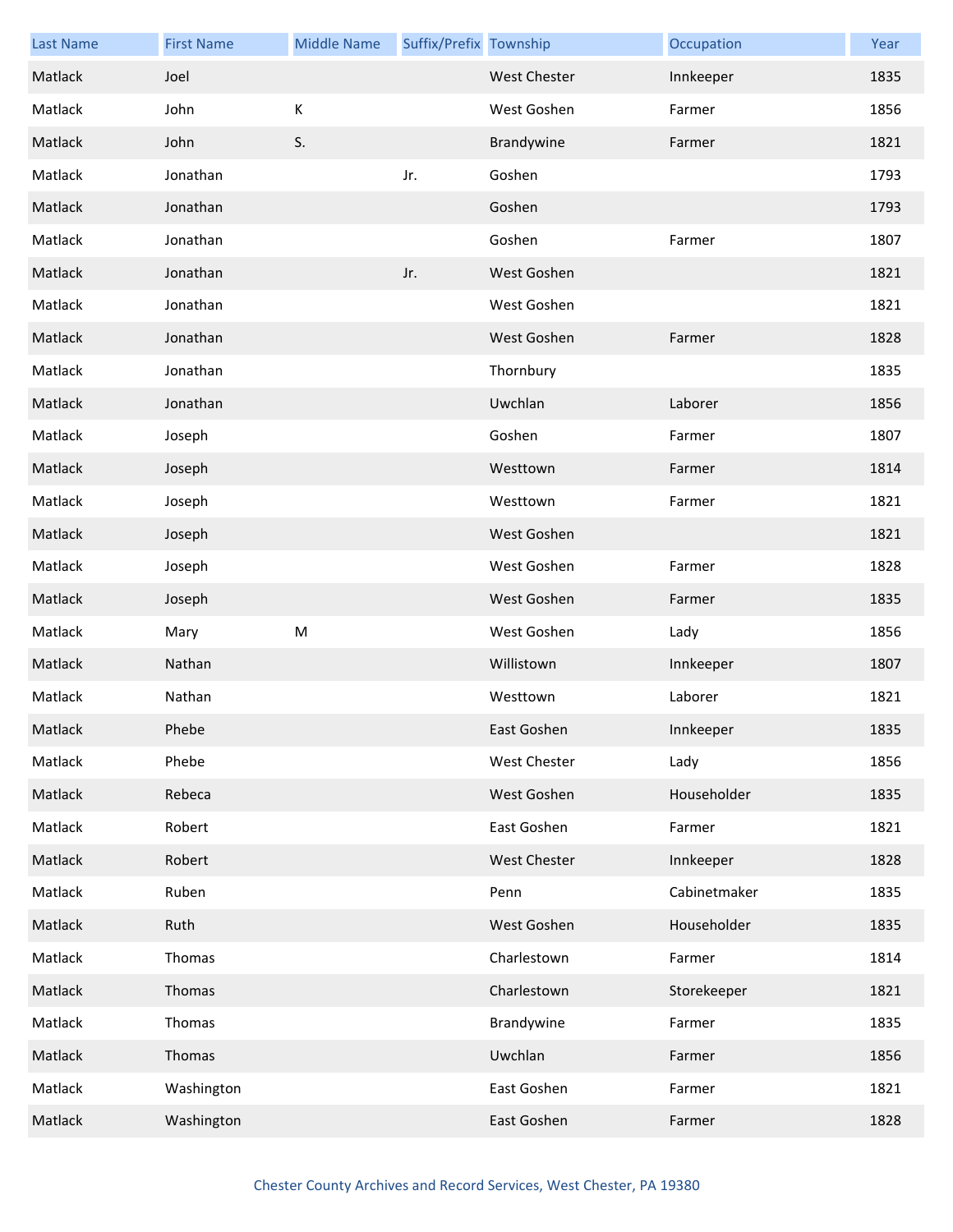| <b>Last Name</b> | <b>First Name</b> | <b>Middle Name</b> | Suffix/Prefix Township |                     | Occupation   | Year |
|------------------|-------------------|--------------------|------------------------|---------------------|--------------|------|
| Matlack          | Washington        |                    |                        | <b>West Chester</b> | Farmer       | 1835 |
| Matlack          | William           |                    |                        | West Goshen         | Farmer       | 1828 |
| Matlack          | William           | ${\sf P}$          |                        | West Goshen         | Farmer       | 1835 |
| Matlack          | William           | $\sf P$            |                        | West Goshen         | Farmer       | 1856 |
| Matlack          | William           | $\sf T$            |                        | West Goshen         | Farmer       | 1856 |
| Matlen           | John              | $\, {\sf B}$       |                        | East Brandywine     | Carpenter    | 1856 |
| Matlick          | George            |                    |                        | Willistown          | Farmer       | 1835 |
| Matloc           | Thomas            |                    |                        | Schuylkill          | Merchant     | 1828 |
| Matlock          | Benjamin          |                    |                        | Goshen              | Innkeeper    | 1814 |
| Matlock          | Caleb             |                    |                        | Goshen              | Farmer       | 1814 |
| Matlock          | George            |                    |                        | Willistown          | Farmer       | 1828 |
| Matlock          | Isaiah            |                    |                        | Sadsbury            | Merchant     | 1856 |
| Matlock          | Jesse             |                    |                        | Goshen              | Farmer       | 1814 |
| Matlock          | Jesse             |                    |                        | East Goshen         | Innkeeper    | 1856 |
| Matlock          | Jonathan          |                    |                        | Goshen              | Farmer       | 1814 |
| Matlock          | Reuben            |                    |                        | Willistown          | Cabinetmaker | 1828 |
| Matlock          | Rheuben           |                    |                        | Willistown          | Cabinetmaker | 1821 |
| Matlock          | Thomas            |                    |                        | Charlestown         | Miller       | 1807 |
| Matlock          | Thomas            |                    |                        | Brandywine          | Farmer       | 1828 |
| Matlock          | Thomas            |                    |                        | East Brandywine     | Farmer       | 1856 |
| Matlock          | William           |                    |                        | Schuylkill          | Millwright   | 1835 |
| Matsinger        | Philip            |                    |                        | Lower Oxford        | Basketmaker  | 1828 |
| Matson           | Ann               |                    |                        | Willistown          |              | 1835 |
| Matson           | Charles           |                    |                        | Tredyffrin          | Shoemaker    | 1807 |
| Matson           | Eli               |                    |                        | Willistown          | Cabinetmaker | 1828 |
| Matson           | Eli               |                    |                        | Willistown          | Cabinetmaker | 1835 |
| Matson           | Elijah            |                    |                        | Tredyffrin          |              | 1800 |
| Matson           | Jacob             |                    |                        | Willistown          |              | 1793 |
| Matson           | Jacob             |                    |                        | Willistown          |              | 1800 |
| Matson           | Jacob             |                    |                        | Willistown          | Farmer       | 1807 |
| Matson           | Jacob             |                    |                        | Willistown          | Farmer       | 1814 |
| Matson           | James             |                    |                        | Pikeland            | Tailor       | 1814 |
| Matson           | James             |                    |                        | Westtown            | Laborer      | 1814 |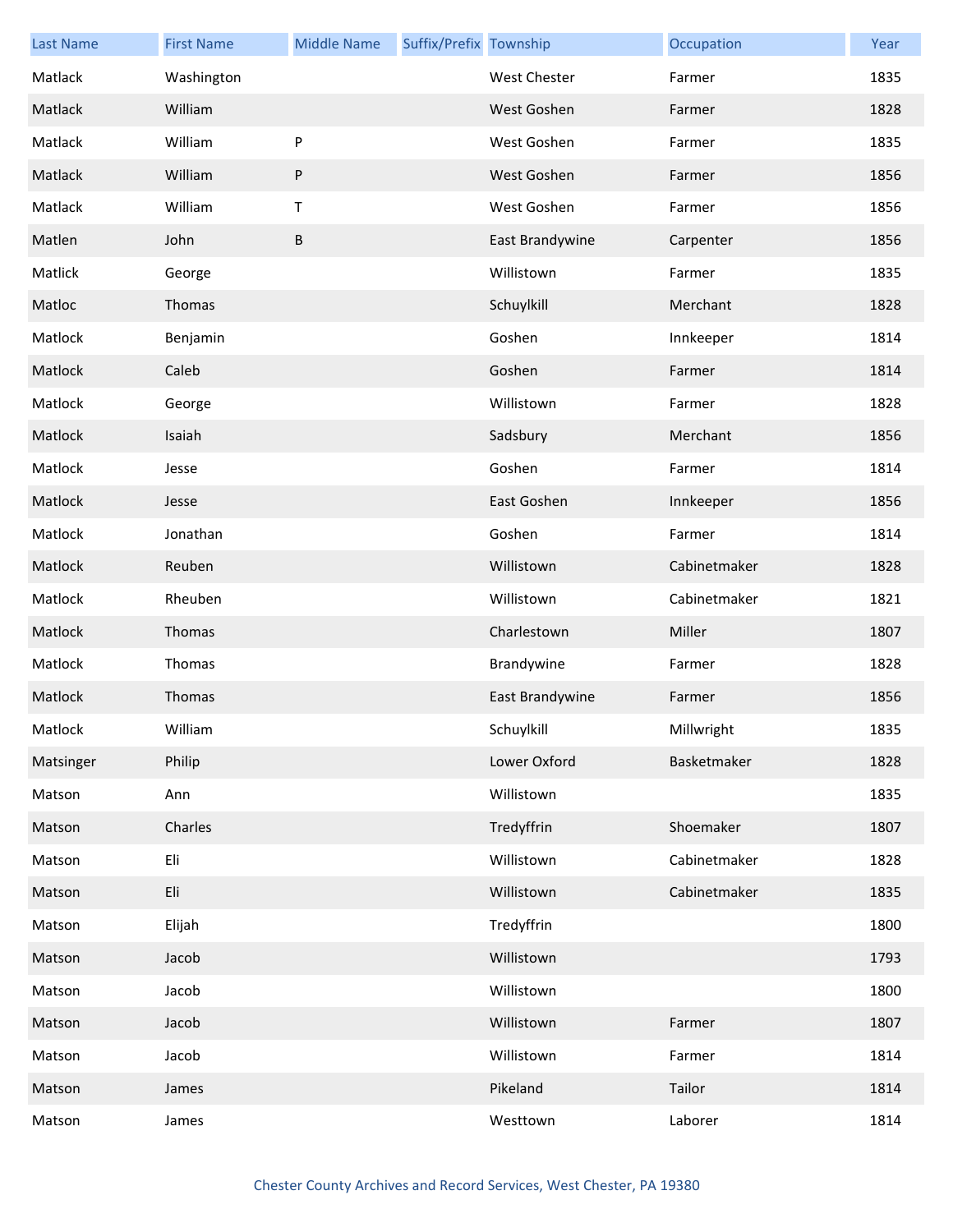| <b>Last Name</b> | <b>First Name</b> | <b>Middle Name</b> | Suffix/Prefix Township |                         | Occupation | Year |
|------------------|-------------------|--------------------|------------------------|-------------------------|------------|------|
| Matson           | James             |                    |                        | Westtown                | Laborer    | 1821 |
| Matson           | Joel              |                    |                        | Charlestown             | Cordwainer | 1821 |
| Matson           | Joel              |                    |                        | Schuylkill              | Shoemaker  | 1828 |
| Matson           | Joel              |                    |                        | Schuylkill              | Shoemaker  | 1835 |
| Matson           | John              |                    |                        | West Whiteland          | Laborer    | 1828 |
| Matson           | Jonathan          |                    |                        | Willistown              | Cordwainer | 1807 |
| Matson           | Jonathan          |                    |                        | Willistown              | Shoemaker  | 1814 |
| Matson           | Mary              |                    | Widow                  | Willistown              |            | 1814 |
| Matson           | Mary              |                    |                        | Willistown              | Widow      | 1821 |
| Matson           | Moses             |                    |                        | Willistown              |            | 1800 |
| Matson           | Moses             |                    |                        | West Whiteland          | Shoemaker  | 1814 |
| Matson           | Moses             |                    |                        | Sadsbury                | Shoemaker  | 1821 |
| Matson           | Moses             |                    |                        | <b>West Fallowfield</b> | Cordwainer | 1828 |
| Matson           | William           |                    |                        | Willistown              | Laborer    | 1807 |
| Matson           | William           |                    |                        | Willistown              | Laborer    | 1814 |
| Matson           | William           |                    |                        | Willistown              | Laborer    | 1821 |
| Matson           | William           |                    |                        | Newlin                  | Laborer    | 1856 |
| Matteman         | Enoch             |                    |                        | <b>East Coventry</b>    | Laborer    | 1856 |
| Matterson        | Garrett           |                    |                        | West Whiteland          | Constable  | 1828 |
| Matterson        | Moses             |                    |                        | West Whiteland          | Farmer     | 1828 |
| Matthew          | James             |                    |                        | Pikeland                | Carpenter  | 1835 |
| Matthew          | Susan             | C.                 |                        | Brandywine              | Farmer     | 1821 |
| Matthews         | Jesse             |                    |                        | Brandywine              | Farmer     | 1814 |
| Matthews         | John              |                    |                        | East Nottingham         | Laborer    | 1828 |
| Matthews         | John              |                    |                        | Lower Oxford            | Laborer    | 1835 |
| Matthews         | Joseph            |                    |                        | London Britain          | Yeoman     | 1814 |
| Matthews         | Nobb              |                    |                        | West Caln               | Mason      | 1821 |
| Matthews         | Noble             |                    |                        | West Caln               | Mason      | 1828 |
| Matthews         | Noble             |                    |                        | West Caln               | Mason      | 1835 |
| Matthews         | Patrick           |                    |                        | Charlestown             | Laborer    | 1814 |
| Matthews         | Sarah             |                    |                        | West Caln               |            | 1835 |
| Matthews         | Thomas            |                    |                        | Lower Oxford            | Farmer     | 1807 |
| Matthews         | William           |                    |                        | New London              | Papermaker | 1828 |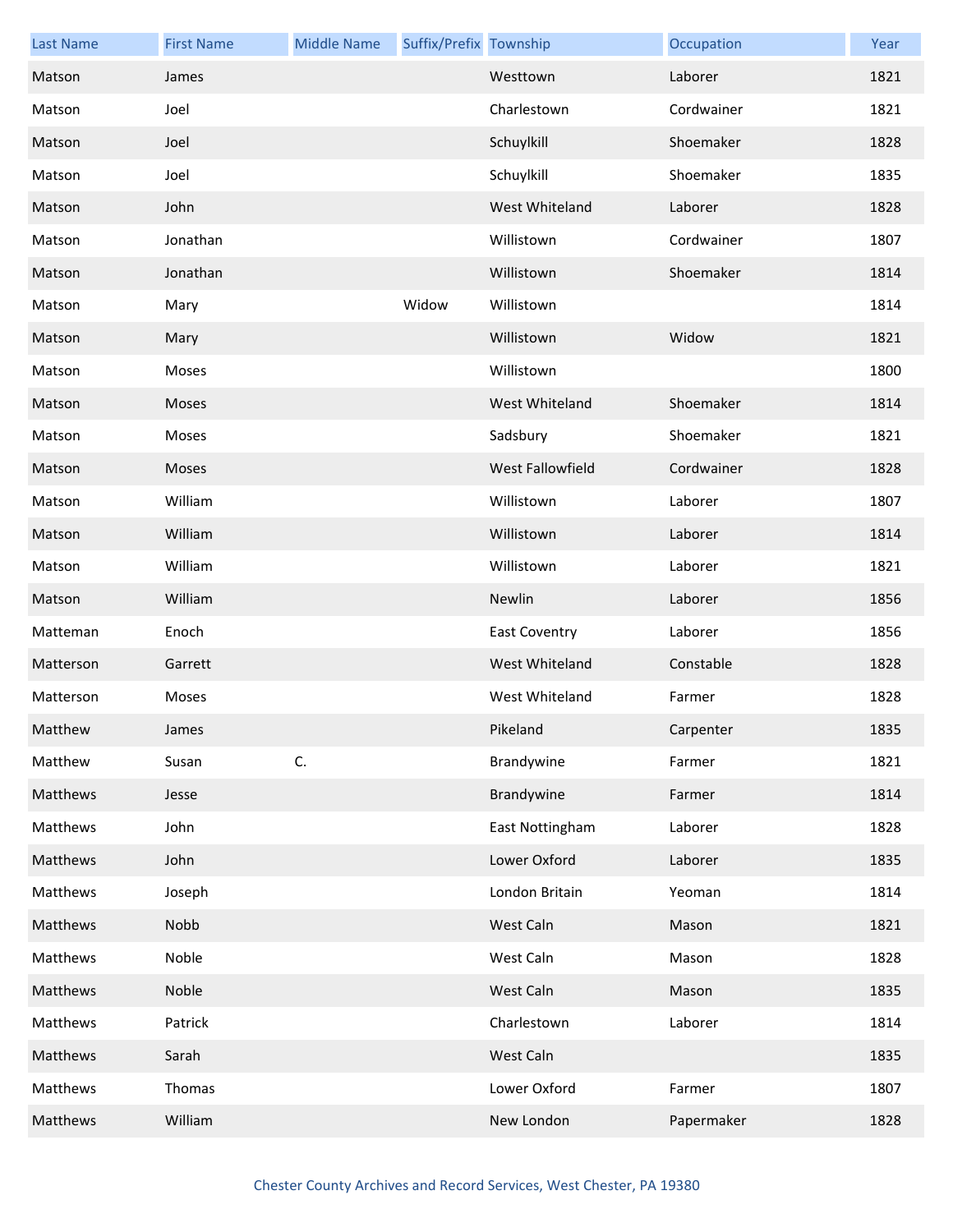| <b>Last Name</b> | <b>First Name</b> | <b>Middle Name</b> | Suffix/Prefix Township |                      | Occupation   | Year |
|------------------|-------------------|--------------------|------------------------|----------------------|--------------|------|
| Matthews         | William           |                    |                        | Highland             | Laborer      | 1856 |
| Matthias         | John              |                    |                        | East Caln            | Farmer       | 1828 |
| Mattis           | Ephraim           |                    |                        | <b>West Coventry</b> | Saddler      | 1856 |
| Mattis           | John              |                    |                        | <b>East Coventry</b> | Shoemaker    | 1856 |
| Mattson          | Anthony           |                    |                        | Phoenixville         | Pudler       | 1856 |
| Mattson          | David             |                    |                        | Schuylkill           | Laborer      | 1856 |
| Mattson          | James             |                    |                        | Vincent              | Tailor       | 1821 |
| Mattson          | Jesse             |                    |                        | Schuylkill           | Laborer      | 1856 |
| Mattson          | Joel              |                    |                        | Schuylkill           | Shoemaker    | 1856 |
| Mattson          | John              |                    |                        | Phoenixville         | Pudler       | 1856 |
| Mauck            | Oliver            |                    |                        | Warwick              | Laborer      | 1856 |
| Mauery           | Daniel            |                    |                        | <b>West Nantmeal</b> | Farmer       | 1835 |
| Mauery           | Owen              |                    |                        | <b>West Nantmeal</b> | Carpenter    | 1835 |
| Mauger           | Daniel            |                    |                        | Warwick              | Farmer       | 1856 |
| Mauger           | John              |                    |                        | Honey Brook          | Farmer       | 1807 |
| Mauger           | John              |                    |                        | <b>East Nantmeal</b> | Farmer       | 1828 |
| Mauger           | John              |                    |                        | Uwchlan              | Carter       | 1828 |
| Mauger           | John              |                    |                        | Honey Brook          | Carpenter    | 1835 |
| Mauger           | John              |                    |                        | Warwick              | Laborer      | 1856 |
| Mauger           | Jonathan          |                    |                        | Warwick              | Farmer       | 1856 |
| Mauger           | Michael           |                    |                        | East Nantmeal        | Wheelwright  | 1835 |
| Maughen          | William           |                    |                        | East Nottingham      |              | 1800 |
| Maugur           | John              |                    |                        | <b>East Nantmeal</b> | Farmer       | 1821 |
| Maul             | Benjamin          |                    |                        | West Marlborough     | Farmer       | 1856 |
| Maul             | Ebenezer          |                    |                        | West Fallowfield     | Scythe Maker | 1828 |
| maul             | Ebenezer          |                    |                        | West Fallowfield     | Farmer       | 1835 |
| maul             | Jacob             |                    |                        | Londonderry          | Farmer       | 1835 |
| Maul             | John              |                    |                        | Tredyffrin           |              | 1793 |
| Maul             | Joshua            |                    |                        | Schuylkill           | Wheelwright  | 1856 |
| Maul             | Samuel            |                    |                        | West Fallowfield     | Scythemaker  | 1828 |
| Maulden          | John              |                    |                        | Westtown             | Farmer       | 1821 |
| Mauldin          | James             |                    |                        | Westtown             | Farmer       | 1856 |
| Mauldin          | John              |                    |                        | Westtown             | Laborer      | 1835 |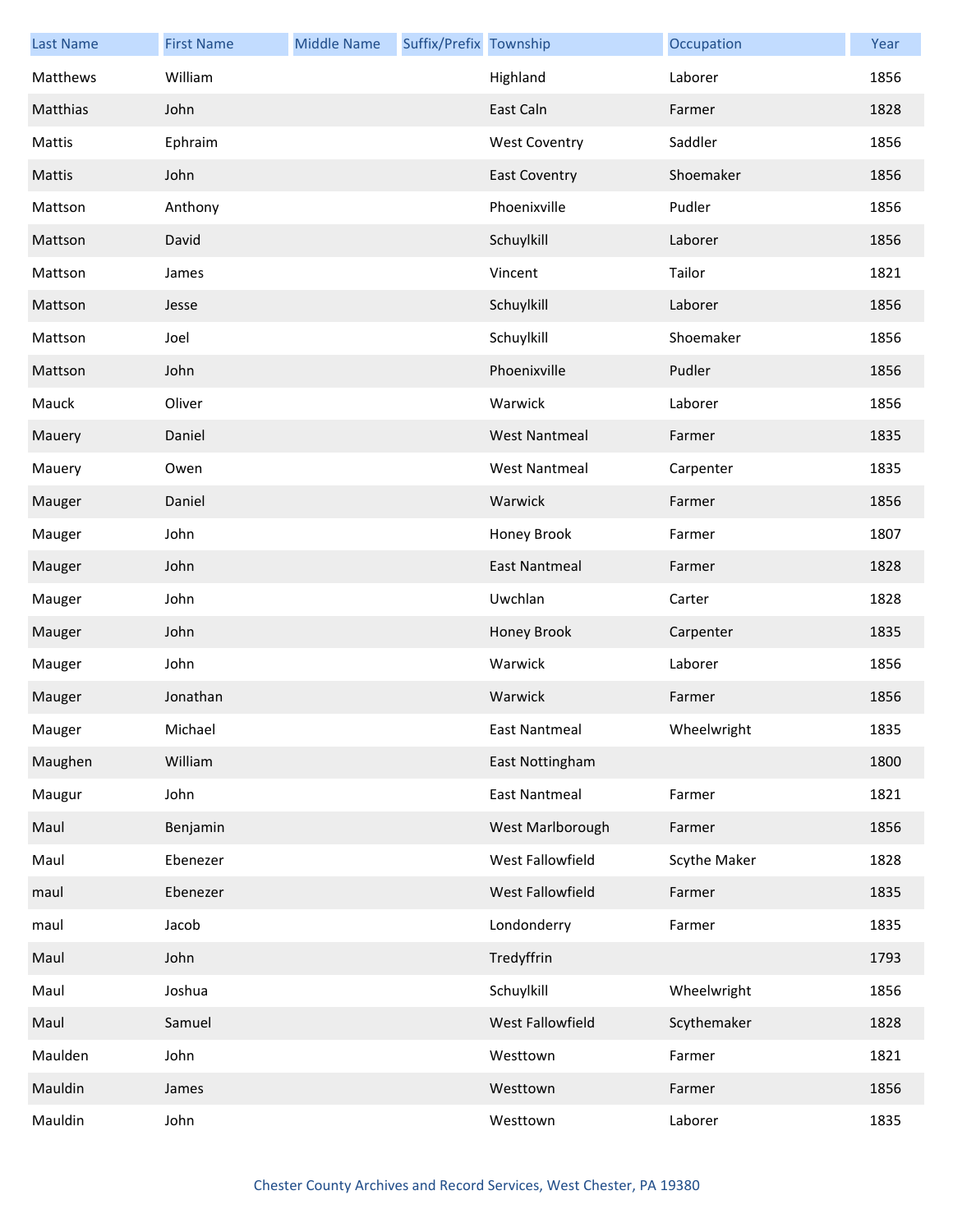| <b>Last Name</b> | <b>First Name</b> | <b>Middle Name</b> | Suffix/Prefix Township |                      | Occupation       | Year |
|------------------|-------------------|--------------------|------------------------|----------------------|------------------|------|
| Mauldon          | John              |                    |                        | Westtown             | Laborer          | 1828 |
| Maule            | Benjamin          |                    |                        | Londonderry          | Farmer           | 1856 |
| Maule            | Ebenezer          |                    |                        | Highland             | Farmer           | 1856 |
| Maule            | J                 | Comly              |                        | Highland             | Laborer          | 1856 |
| Maule            | Nathan            |                    |                        | Highland             | Farmer           | 1856 |
| Maxfield         | Alexander         |                    |                        | Londonderry          |                  | 1793 |
| Maxfield         | Israel            |                    |                        | Kennett              | Mason            | 1800 |
| Maxfield         | James             |                    |                        | Kennett              |                  | 1800 |
| Maxfield         | Robert            |                    |                        | Kennett              | Saddletree Maker | 1800 |
| Maxin            | James             | $\mathsf{H}%$      |                        | South Coventry       | Laborer          | 1856 |
| Maxon            | James             |                    |                        | West Marlborough     | Farmer           | 1828 |
| Maxon            | Lewis             |                    |                        | West Marlborough     | Farmer           | 1828 |
| Maxon            | Milton            |                    |                        | <b>West Vincent</b>  | Farmer           | 1856 |
| Maxton           | George            |                    |                        | West Bradford        | Laborer          | 1807 |
| Maxton           | James             |                    |                        | West Caln            |                  | 1793 |
| Maxton           | James             |                    |                        | East Caln            | Blacksmith       | 1800 |
| Maxton           | James             |                    |                        | East Caln            | Blacksmith       | 1807 |
| Maxton           | James             |                    |                        | East Caln            | Blacksmith       | 1814 |
| Maxton           | James             |                    |                        | East Caln            | Blacksmith       | 1821 |
| Maxton           | James             |                    |                        | <b>West Bradford</b> | Farmer           | 1835 |
| Maxton           | John              |                    |                        | West Caln            |                  | 1793 |
| Maxton           | John              |                    |                        | East Fallowfield     | Wheelwright      | 1814 |
| Maxton           | John              |                    |                        | West Caln            | Wheelwright      | 1821 |
| Maxton           | Lewis             |                    |                        | West Marlborough     | Farmer           | 1835 |
| Maxton           | Milton            |                    |                        | Uwchlan              | Farmer           | 1856 |
| Maxton           | Percerfer         |                    |                        | Uwchlan              | Wheelwright      | 1856 |
| Maxton           | Percifer          |                    |                        | Uwchlan              | Wheelwright      | 1828 |
| Maxton           | Percifer          | L                  |                        | Uwchlan              | Wheelwright      | 1835 |
| Maxton           | Robert            |                    |                        | Uwchlan              | Blacksmith       | 1835 |
| Maxton           | Robert            |                    |                        | Uwchlan              | Blacksmith       | 1856 |
| Maxton           | William           |                    |                        | West Bradford        | Carpenter        | 1807 |
| Maxton           | William           |                    |                        | East Caln            | Carpenter        | 1814 |
| Maxwell          | Abraham           |                    |                        | London Grove         | Blacksmith       | 1814 |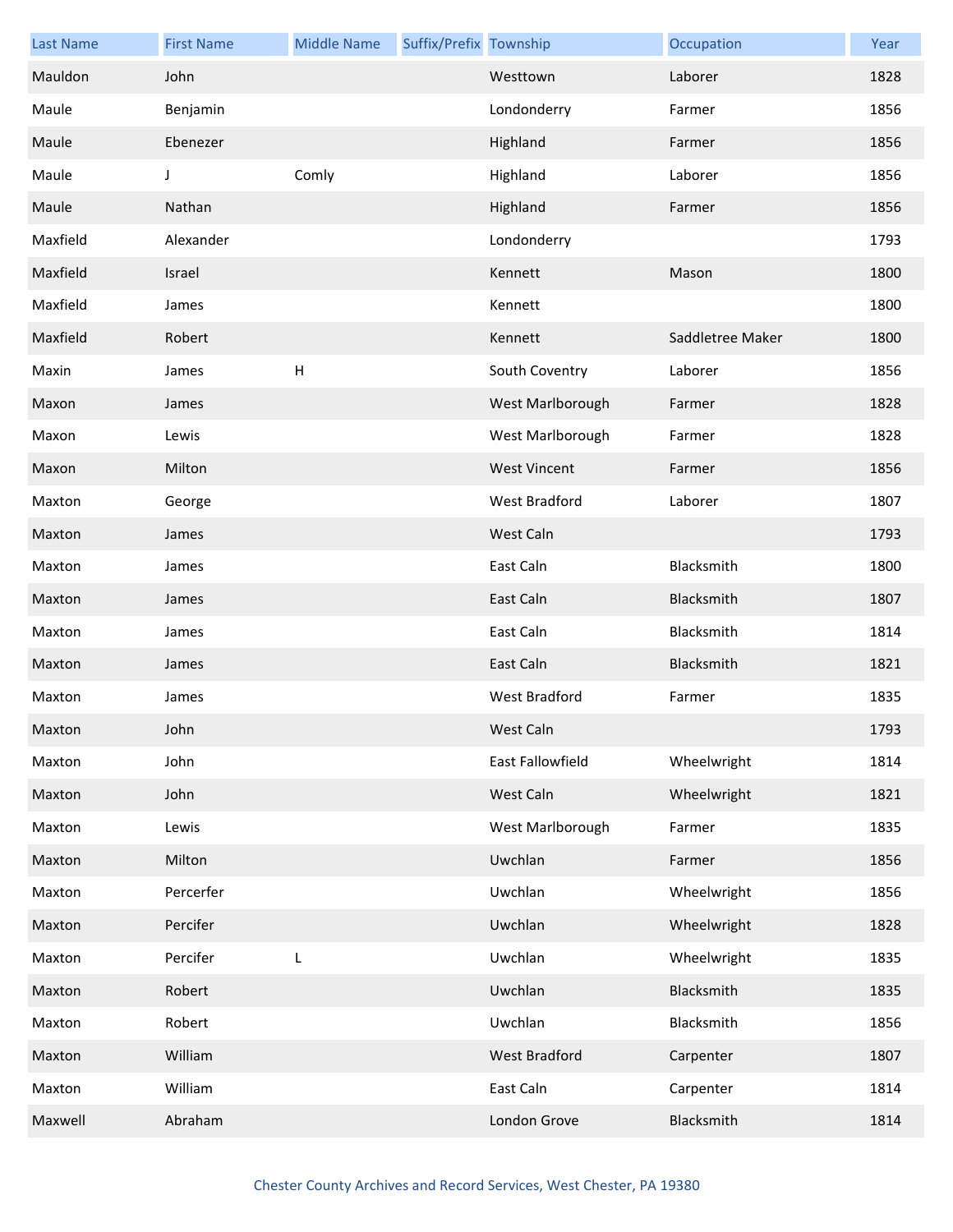| <b>Last Name</b> | <b>First Name</b> | <b>Middle Name</b> | Suffix/Prefix Township |                      | Occupation   | Year |
|------------------|-------------------|--------------------|------------------------|----------------------|--------------|------|
| Maxwell          | Abraham           |                    |                        | London Grove         | Blacksmith   | 1821 |
| Maxwell          | Abraham           |                    |                        | London Grove         | Smith        | 1828 |
| Maxwell          | Alexander         |                    |                        | Londonderry          | Schoolmaster | 1814 |
| Maxwell          | Alexander         |                    |                        | Penn                 | Schoolmaster | 1821 |
| Maxwell          | David             |                    |                        | Tredyffrin           |              | 1793 |
| Maxwell          | David             |                    |                        | Tredyffrin           |              | 1800 |
| Maxwell          | David             |                    |                        | Tredyffrin           | Farmer       | 1807 |
| Maxwell          | David             |                    |                        | New Garden           | Tailor       | 1814 |
| Maxwell          | David             |                    |                        | Tredyffrin           |              | 1828 |
| Maxwell          | Elizabeth         |                    |                        | Tredyffrin           | Farmer       | 1821 |
| Maxwell          | Henry             |                    |                        | East Whiteland       |              | 1800 |
| Maxwell          | Israel            |                    |                        | Kennett              | Stonemason   | 1807 |
| Maxwell          | Israel            |                    |                        | Kennett              | Jobber       | 1814 |
| Maxwell          | James             |                    |                        | Kennett              | Laborer      | 1807 |
| Maxwell          | James             |                    |                        | Kennett              | Jobber       | 1814 |
| Maxwell          | James             |                    |                        | <b>East Nantmeal</b> | Farmer       | 1828 |
| Maxwell          | James             |                    |                        | Pennsbury            | Cordwainer   | 1835 |
| Maxwell          | John              |                    |                        | Tredyffrin           |              | 1793 |
| Maxwell          | John              |                    |                        | Tredyffrin           |              | 1800 |
| Maxwell          | John              |                    |                        | East Nottingham      | Blacksmith   | 1814 |
| Maxwell          | John              |                    |                        | Tredyffrin           | Butcher      | 1821 |
| Maxwell          | Samuel            |                    |                        | West Marlborough     | Laborer      | 1828 |
| Maxwell          | Thomas            |                    |                        | Tredyffrin           | Farmer       | 1821 |
| Maxwell          | Thomas            | J.                 |                        | Tredyffrin           | Farmer       | 1828 |
| Maxwell          | William           |                    |                        | West Fallowfield     | Doctor       | 1835 |
| May              | Addison           |                    |                        | South Coventry       |              | 1856 |
| May              | Benjamin          |                    |                        | Sadsbury             | Farmer       | 1856 |
| May              | Robert            |                    |                        | Coventry             |              | 1793 |
| May              | Robert            |                    |                        | Coventry             | Yeoman       | 1807 |
| May              | Robert            |                    |                        | <b>East Nantmeal</b> | Doctor       | 1828 |
| May              | Robert            |                    |                        | <b>East Nantmeal</b> | Physician    | 1835 |
| May              | Robert            |                    |                        | <b>West Coventry</b> | Doctor       | 1856 |
| May              | Ruth              |                    |                        | Coventry             | Tailor       | 1814 |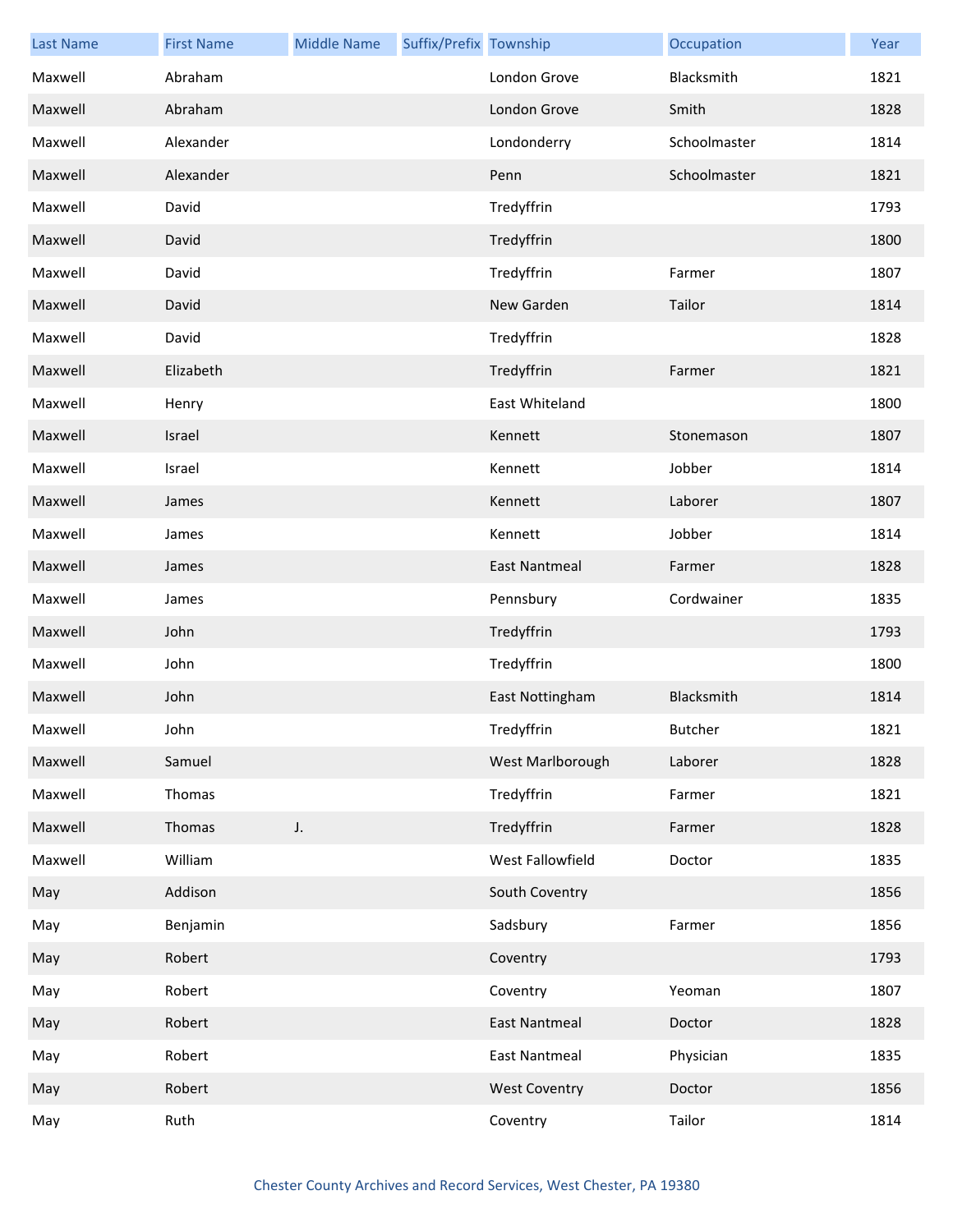| <b>Last Name</b> | <b>First Name</b> | <b>Middle Name</b> | Suffix/Prefix Township |                      | Occupation   | Year |
|------------------|-------------------|--------------------|------------------------|----------------------|--------------|------|
| May              | William           |                    |                        | Kennett              |              | 1793 |
| Mayberry         | John              |                    |                        | Sadsbury             |              | 1793 |
| Mayberry         | Joseph            |                    |                        | Vincent              | Stonemason   | 1807 |
| Mayberry         | Levi              |                    |                        | Lower Oxford         | Farmer       | 1821 |
| Mayberry         | Richard           |                    |                        | East Marlborough     | Jobber       | 1807 |
| Mayberry         | Richard           |                    |                        | East Marlborough     | Laborer      | 1814 |
| Maybery          | William           |                    |                        | West Caln            | Farmer       | 1821 |
| Mayer            | Henry             |                    |                        | Uwchlan              | Cordwainer   | 1821 |
| Mayer            | Phillip           | John               |                        | East Whiteland       | Manufacturer | 1828 |
| Mayer            | Samuel            |                    |                        | <b>East Nantmeal</b> | Collier      | 1800 |
| Mayers           | Samuel            |                    |                        | West Goshen          |              | 1821 |
| Mayhew           | Martin            |                    |                        | Lower Oxford         | Laborer      | 1856 |
| Mayhugh          | Moses             |                    |                        | Sadsbury             |              | 1856 |
| Maylerry         | James             |                    |                        | Charlestown          | Mechanic     | 1856 |
| Maylon           | John              |                    |                        | New Garden           | Shoemaker    | 1821 |
| Mayres           | David             |                    |                        | Brandywine           | Laborer      | 1814 |
| Mayris           | Norris            |                    |                        | <b>West Vincent</b>  | Farmer       | 1835 |
| Mays             | Charles           |                    |                        | Sadsbury             |              | 1835 |
| Mays             | James             |                    |                        | Sadsbury             |              | 1835 |
| Mayson           | Joseph            |                    | Esq.                   | Willistown           | Farmer       | 1835 |
| Mc               | James             |                    |                        | Tredyffrin           | Weaver       | 1835 |
| McAbee           | John              |                    |                        | Penn                 | Carpenter    | 1856 |
| McAdams          | George            |                    |                        | Honey Brook          |              | 1800 |
| McAdams          | George            |                    |                        | Brandywine           | Farmer       | 1835 |
| McAdams          | Thomas            |                    |                        | Brandywine           | Carpenter    | 1835 |
| McAdams          | Thomas            |                    |                        | West Brandywine      | Farmer       | 1856 |
| McAdory          | John              |                    |                        | East Goshen          | Laborer      | 1856 |
| McAfee           | George            | W                  |                        | <b>West Vincent</b>  | Plasterer    | 1856 |
| McAfee           | Isaac             |                    |                        | Easttown             | Laborer      | 1828 |
| McAfee           | Jacob             |                    |                        | Willistown           | Laborer      | 1828 |
| McAfee           | Jacob             |                    |                        | Charlestown          | Farmer       | 1835 |
| McAfee           | James             |                    |                        | East Whiteland       |              | 1793 |
| McAfee           | John              |                    |                        | Tredyffrin           |              | 1793 |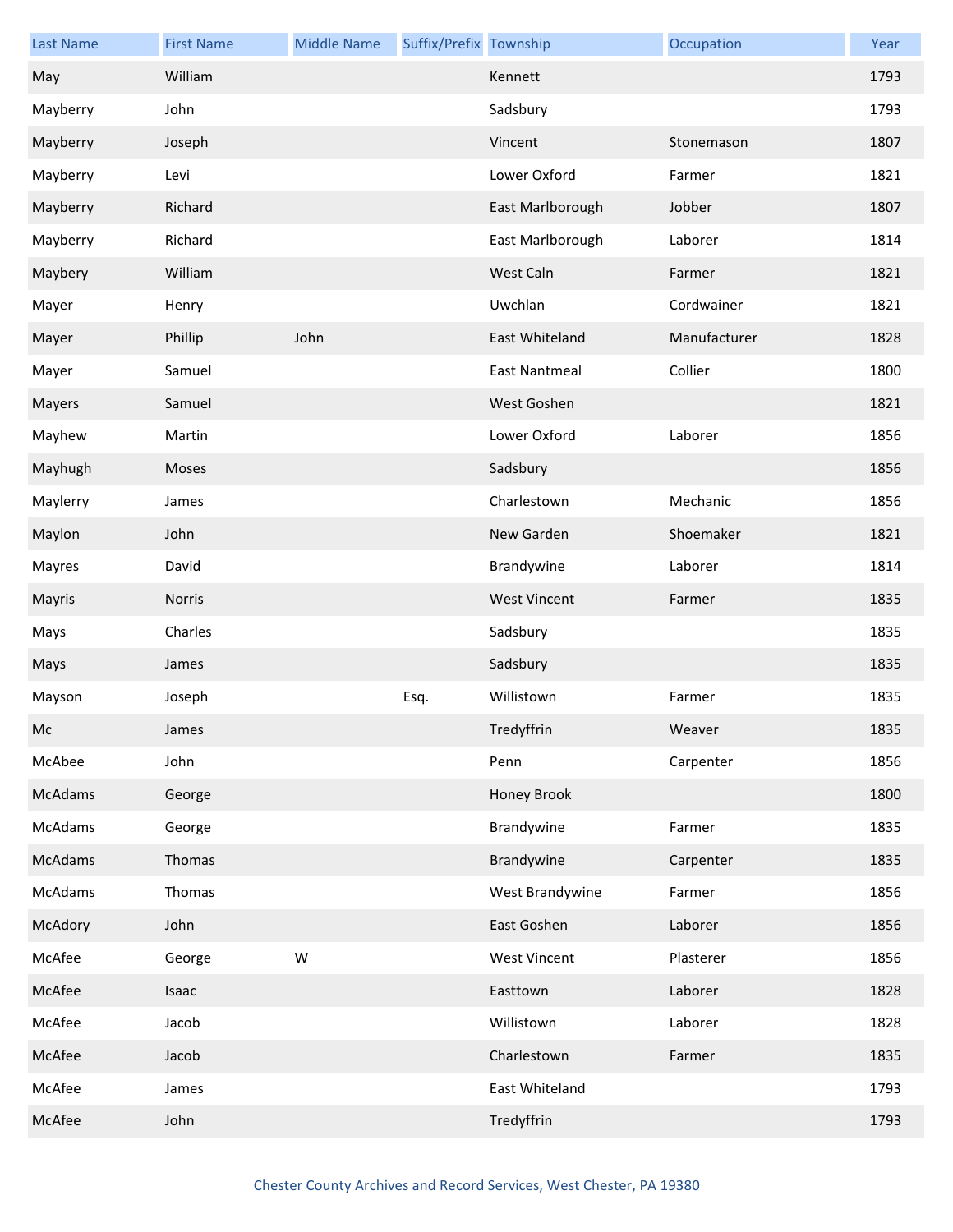| <b>Last Name</b> | <b>First Name</b> | <b>Middle Name</b> | Suffix/Prefix Township |                     | Occupation | Year |
|------------------|-------------------|--------------------|------------------------|---------------------|------------|------|
| McAfee           | John              |                    |                        | Tredyffrin          |            | 1800 |
| McAfee           | John              |                    |                        | Easttown            |            | 1821 |
| McAfee           | John              |                    | Jr.                    | Easttown            | Farmer     | 1828 |
| McAfee           | John              |                    | Sr.                    | Easttown            | Farmer     | 1828 |
| McAfee           | Joseph            |                    |                        | Willistown          | Laborer    | 1828 |
| McAfee           | Joseph            |                    | Jr.                    | Willistown          | Cordwainer | 1828 |
| McAfee           | Samuel            |                    |                        | Easttown            | Blacksmith | 1828 |
| McAferty         | John              |                    |                        | Westtown            | Farmer     | 1856 |
| McAffee          | Andrew            |                    |                        | West Whiteland      | Laborer    | 1856 |
| McAffee          | Cornelius         |                    |                        | West Whiteland      | Quarryman  | 1835 |
| McAffee          | Davis             |                    |                        | Easttown            | Blacksmith | 1835 |
| McAffee          | Davis             |                    |                        | Easttown            | Farmer     | 1856 |
| McAffee          | John              |                    |                        | Charlestown         | Laborer    | 1821 |
| McAffee          | John              |                    |                        | Easttown            | Stonemason | 1856 |
| McAffee          | Joseph            |                    | Sr.                    | Easttown            | Farmer     | 1835 |
| McAffee          | Joseph            |                    |                        | Phoenixville        | Blacksmith | 1856 |
| McAffee          | Joshua            |                    |                        | Easttown            | Lawyer     | 1835 |
| McAffee          | Samuel            |                    |                        | Easttown            | Farmer     | 1835 |
| McAffee          | William           |                    |                        | Phoenixville        | Painter    | 1856 |
| McAfferty        | Joshua            |                    |                        | Penn                | Laborer    | 1856 |
| McAlester        | William           |                    |                        | Sadsbury            | Laborer    | 1821 |
| McAlister        | Cornelius         |                    |                        | <b>Upper Oxford</b> | Carpenter  | 1835 |
| McAlister        | Cornelius         |                    |                        | <b>Upper Oxford</b> | Carpenter  | 1856 |
| McAlister        | James             |                    |                        | New London          | Carpenter  | 1856 |
| McAlister        | Jehu              |                    |                        | New London          | Carpenter  | 1856 |
| McAlister        | John              |                    |                        | East Nottingham     | Carpenter  | 1828 |
| McAlister        | John              |                    |                        | New London          | Carpenter  | 1856 |
| McAlister        | Richard           |                    |                        | <b>Upper Oxford</b> | Laborer    | 1856 |
| McAllear         | Patrick           |                    |                        | Phoenixville        | Laborer    | 1856 |
| McAllister       | Anthony           |                    |                        | West Goshen         |            | 1821 |
| McAllister       | Charles           |                    |                        | Schuylkill          | Laborer    | 1856 |
| McAllister       | Edward            |                    |                        | Phoenixville        | Pudler     | 1856 |
| McAllister       | George            |                    |                        | London Grove        |            | 1800 |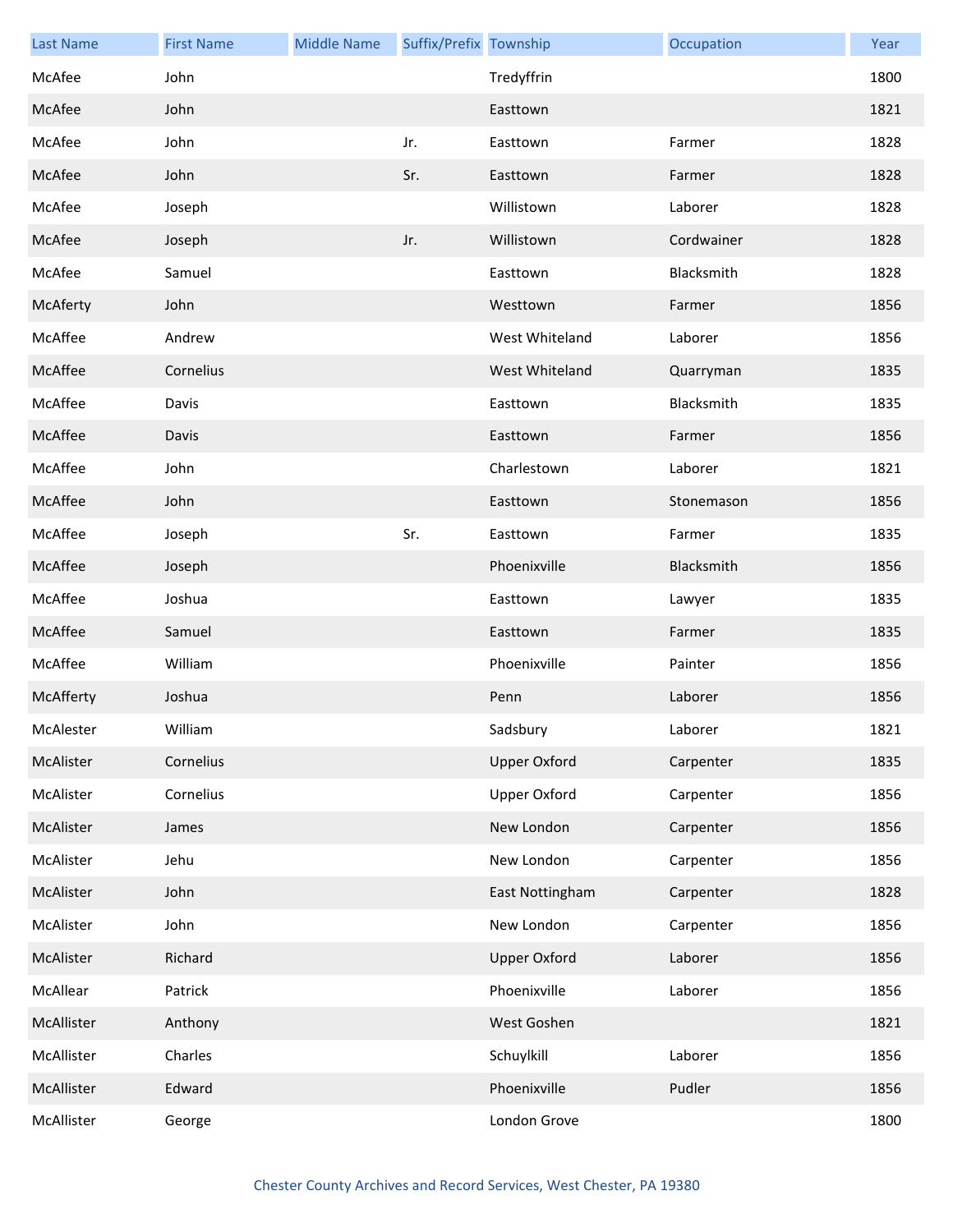| <b>Last Name</b> | <b>First Name</b> | <b>Middle Name</b> | Suffix/Prefix Township |                     | Occupation       | Year |
|------------------|-------------------|--------------------|------------------------|---------------------|------------------|------|
| McAllister       | James             | R                  |                        | East Nottingham     | Papermaker       | 1856 |
| McAllister       | John              |                    |                        | East Nottingham     | Carpenter        | 1835 |
| McAllister       | John              |                    |                        | East Caln           | Laborer          | 1835 |
| Mcallister       | John              |                    |                        | Phoenixville        | Laborer          | 1856 |
| McAllister       | Joseph            | B                  |                        | Phoenixville        | Clerk            | 1856 |
| McAllister       | Robert            |                    |                        | East Nottingham     | Papermaker       | 1835 |
| McAllister       | Thomas            |                    |                        | East Nottingham     | Carpenter        | 1835 |
| McAllister       | Thomas            |                    |                        | East Nottingham     | Farmer           | 1856 |
| McAmry           | James             |                    |                        | Phoenixville        | Pudler           | 1856 |
| McAmry           | Patrick           |                    |                        | Phoenixville        | Pudler           | 1856 |
| McAmry           | Thomas            |                    |                        | Phoenixville        | Pudler           | 1856 |
| McAnal           | James             |                    |                        | Tredyffrin          | Laborer          | 1835 |
| McAnally         | Thomas            |                    |                        | London Grove        | Weaver           | 1807 |
| McAnelly         | Owen              |                    |                        | <b>West Chester</b> | Laborer          | 1856 |
| McAnnely         | Barnard           |                    |                        | West Whiteland      | Laborer          | 1807 |
| McAntire         | Daniel            |                    |                        | Tredyffrin          | Laborer          | 1821 |
| McAraher         | James             |                    |                        | Brandywine          | Miller           | 1835 |
| McArnon          | John              |                    |                        | East Whiteland      | Railroad         | 1835 |
| McAshee          | Andrew            |                    |                        | East Caln           | Laborer          | 1856 |
| McAuld           | William           |                    |                        | Phoenixville        | Pudler           | 1856 |
| <b>McAuley</b>   | Charles           |                    |                        | West Marlborough    | Dram seller      | 1814 |
| McAvory          | James             |                    |                        | East Whiteland      |                  | 1856 |
| McAwee           | Roger             |                    |                        | East Fallowfield    | Laborer          | 1807 |
| McBath           | Joseph            |                    |                        | Willistown          | Laborer          | 1828 |
| McBeath          | John              |                    |                        | East Nottingham     |                  | 1793 |
| McBride          | Alexander         |                    |                        | West Caln           | Weaver           | 1807 |
| McBride          | Alexander         |                    |                        | West Caln           | <b>Blue Dyer</b> | 1814 |
| McBride          | Barney            |                    |                        | Charlestown         | Weaver           | 1828 |
| McBride          | Daniel            |                    |                        | Pennsbury           | Laborer          | 1828 |
| McBride          | George            |                    |                        | Westtown            | Laborer          | 1835 |
| McBride          | Hugh              |                    |                        | Phoenixville        | Laborer          | 1856 |
| McBride          | James             |                    |                        | East Nottingham     | Nailer           | 1807 |
| McBride          | James             |                    |                        | New Garden          | Wheelmaker       | 1814 |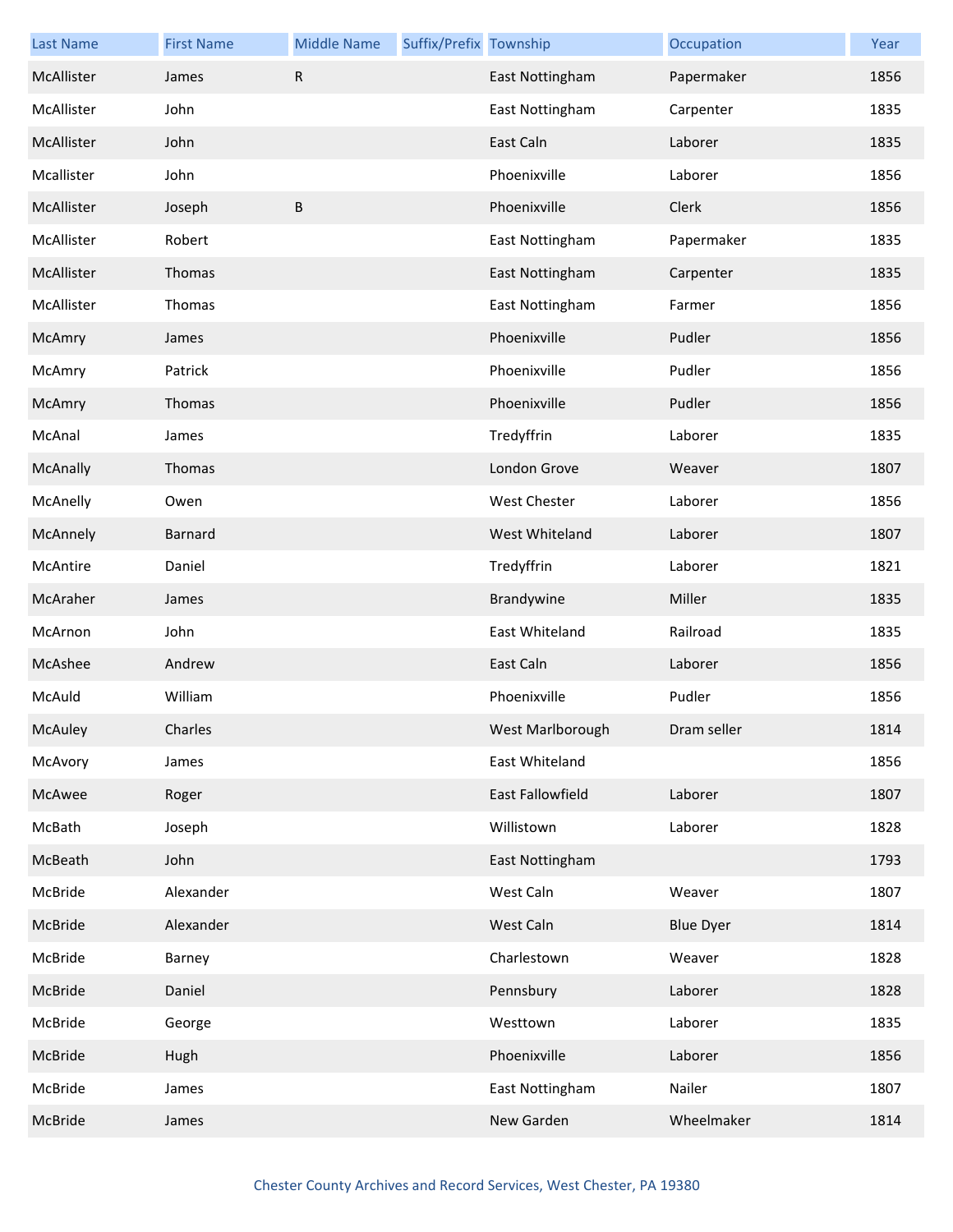| <b>Last Name</b> | <b>First Name</b> | <b>Middle Name</b> | Suffix/Prefix Township |                      | Occupation  | Year |
|------------------|-------------------|--------------------|------------------------|----------------------|-------------|------|
| McBride          | James             |                    |                        | Phoenixville         | Laborer     | 1856 |
| McBride          | Jane              |                    |                        | Sadsbury             |             | 1807 |
| McBride          | Jane              |                    |                        | Sadsbury             |             | 1814 |
| McBride          | Jane              |                    |                        | Sadsbury             | Landholder  | 1821 |
| McBride          | Jane              |                    |                        | Sadsbury             |             | 1828 |
| McBride          | Jane              |                    |                        | Sadsbury             |             | 1835 |
| Mcbride          | Job               |                    |                        | Westtown             | Farmer      | 1856 |
| McBride          | John              |                    |                        | Honey Brook          | Laborer     | 1807 |
| McBride          | John              |                    |                        | <b>West Nantmeal</b> | Laborer     | 1814 |
| McBride          | John              |                    |                        | <b>West Vincent</b>  | Laborer     | 1835 |
| McBride          | John              |                    |                        | West Bradford        | Laborer     | 1856 |
| McBride          | John              |                    |                        | West Pikeland        | Mason       | 1856 |
| McBride          | Jonathan          |                    |                        | Willistown           | Wheelwright | 1807 |
| McBride          | Michael           |                    |                        | Phoenixville         | Pudler      | 1856 |
| McBride          | Patrick           |                    |                        | Charlestown          | Weaver      | 1821 |
| McBride          | Patrick           |                    |                        | Charlestown          | Weaver      | 1828 |
| McBride          | Patrick           |                    |                        | Charlestown          | Farmer      | 1835 |
| McBride          | Patrick           |                    |                        | Charlestown          | Farmer      | 1856 |
| McBride          | Patrick           |                    |                        | Phoenixville         | Pudler      | 1856 |
| McBride          | Samuel            |                    |                        | Sadsbury             | Weaver      | 1800 |
| McBride          | William           |                    |                        | New Garden           | Laborer     | 1807 |
| McBride          | William           |                    |                        | East Nottingham      | Tailor      | 1807 |
| McBride          | William           |                    |                        | Lower Oxford         | Tailor      | 1814 |
| McBride          | William           |                    |                        | Lower Oxford         | Papermaker  | 1856 |
| McBrien          | James             |                    |                        | Willistown           | Tailor      | 1835 |
| McBrien          | Patrick           |                    |                        | Pikeland             | Weaver      | 1807 |
| McBright         | John              |                    |                        | <b>East Vincent</b>  | Laborer     | 1856 |
| McBroom          | John              |                    |                        | Newlin               | Weaver      | 1807 |
| McBroom          | John              |                    |                        | Newlin               | Weaver      | 1814 |
| McCaa            | John              |                    |                        | <b>West Nantmeal</b> | Laborer     | 1821 |
| McCabe           | Edward            |                    |                        | Uwchlan              | Tailor      | 1800 |
| McCabe           | Edward            |                    |                        | Phoenixville         | Pudler      | 1856 |
| McCabe           | M.                |                    |                        | East Caln            | Farmer      | 1807 |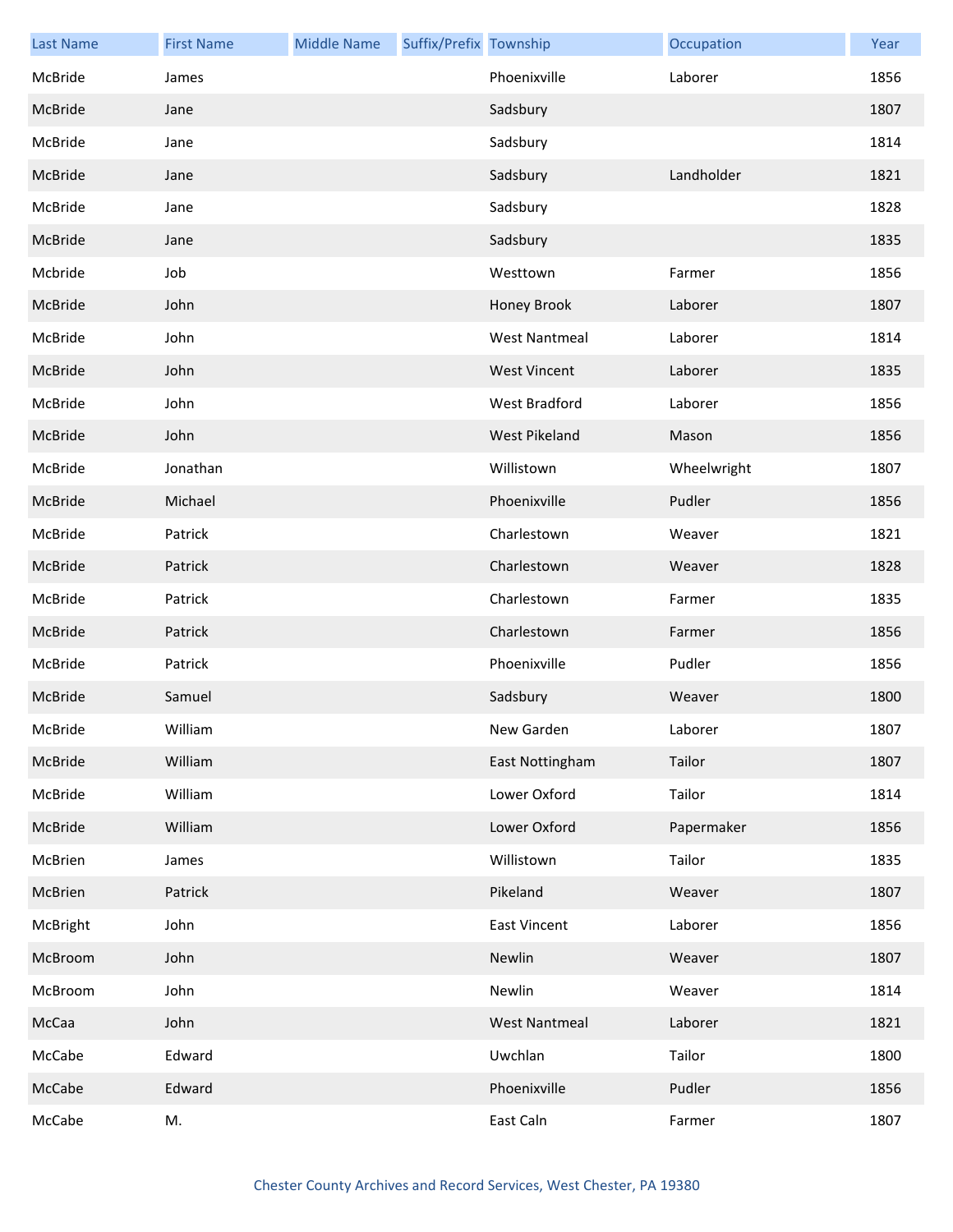| <b>Last Name</b> | <b>First Name</b> | <b>Middle Name</b> | Suffix/Prefix Township |                      | Occupation  | Year |
|------------------|-------------------|--------------------|------------------------|----------------------|-------------|------|
| McCabe           | Patrick           |                    |                        | <b>West Chester</b>  | Laborer     | 1856 |
| McCachan         | Archibald         |                    |                        | New London           |             | 1793 |
| McCachern        | James             |                    | Jr.                    | <b>West Nantmeal</b> |             | 1793 |
| McCachran        | James             |                    |                        | <b>West Nantmeal</b> |             | 1793 |
| McCachran        | James             |                    | Sr.                    | Honey Brook          |             | 1814 |
| McCachran        | Robert            |                    |                        | Honey Brook          | Farmer      | 1807 |
| McCachran        | Robert            |                    |                        | Honey Brook          | Wheelwright | 1814 |
| McCachren        | James             |                    |                        | <b>West Nantmeal</b> |             | 1800 |
| McCachren        | James             |                    | Sr.                    | <b>West Nantmeal</b> |             | 1800 |
| McCachren        | James             |                    | Jr.                    | Honey Brook          | Carpenter   | 1821 |
| McCachren        | James             |                    |                        | Brandywine           | Farmer      | 1835 |
| McCachren        | John              |                    |                        | <b>West Nantmeal</b> |             | 1800 |
| McCachren        | John              |                    |                        | Honey Brook          | Laborer     | 1807 |
| McCachren        | John              |                    |                        | Brandywine           | Saddler     | 1835 |
| McCachren        | Robert            |                    |                        | Honey Brook          | Wheelwright | 1821 |
| McCachren        | Robert            |                    | Jr.                    | Honey Brook          | Carpenter   | 1821 |
| McCachren        | Robert            |                    |                        | Westtown             | Clergyman   | 1828 |
| McCachren        | Robert            |                    |                        | Honey Brook          | Wheelwright | 1835 |
| McCachrin        | James             |                    |                        | Honey Brook          | Cartwright  | 1828 |
| McCachrin        | Robert            |                    |                        | Honey Brook          | Cartwright  | 1828 |
| McCachron        | James             |                    |                        | West Nantmeal        | Farmer      | 1807 |
| McCadams         | Robert            |                    |                        | Londonderry          | Laborer     | 1807 |
| McCadan          | George            |                    |                        | Brandywine           | Weaver      | 1814 |
| McCaddan         | Robert            |                    |                        | Londonderry          |             | 1793 |
| McCadden         | George            |                    |                        | Brandywine           | Laborer     | 1807 |
| McCadden         | James             |                    |                        | West Whiteland       | Carpenter   | 1807 |
| McCadden         | James             |                    |                        | West Whiteland       | Carpenter   | 1814 |
| McCaddon         | George            |                    |                        | Brandywine           | Farmer      | 1828 |
| McCadon          | George            |                    |                        | Brandywine           | Weaver      | 1821 |
| McCafferty       | Cornelius         |                    |                        | West Fallowfield     | Laborer     | 1821 |
| McCafferty       | Dennis            |                    |                        | Brandywine           |             | 1793 |
| McCafferty       | James             |                    |                        | Penn                 | Laborer     | 1856 |
| McCaffrey        | James             |                    |                        | Phoenixville         | Laborer     | 1856 |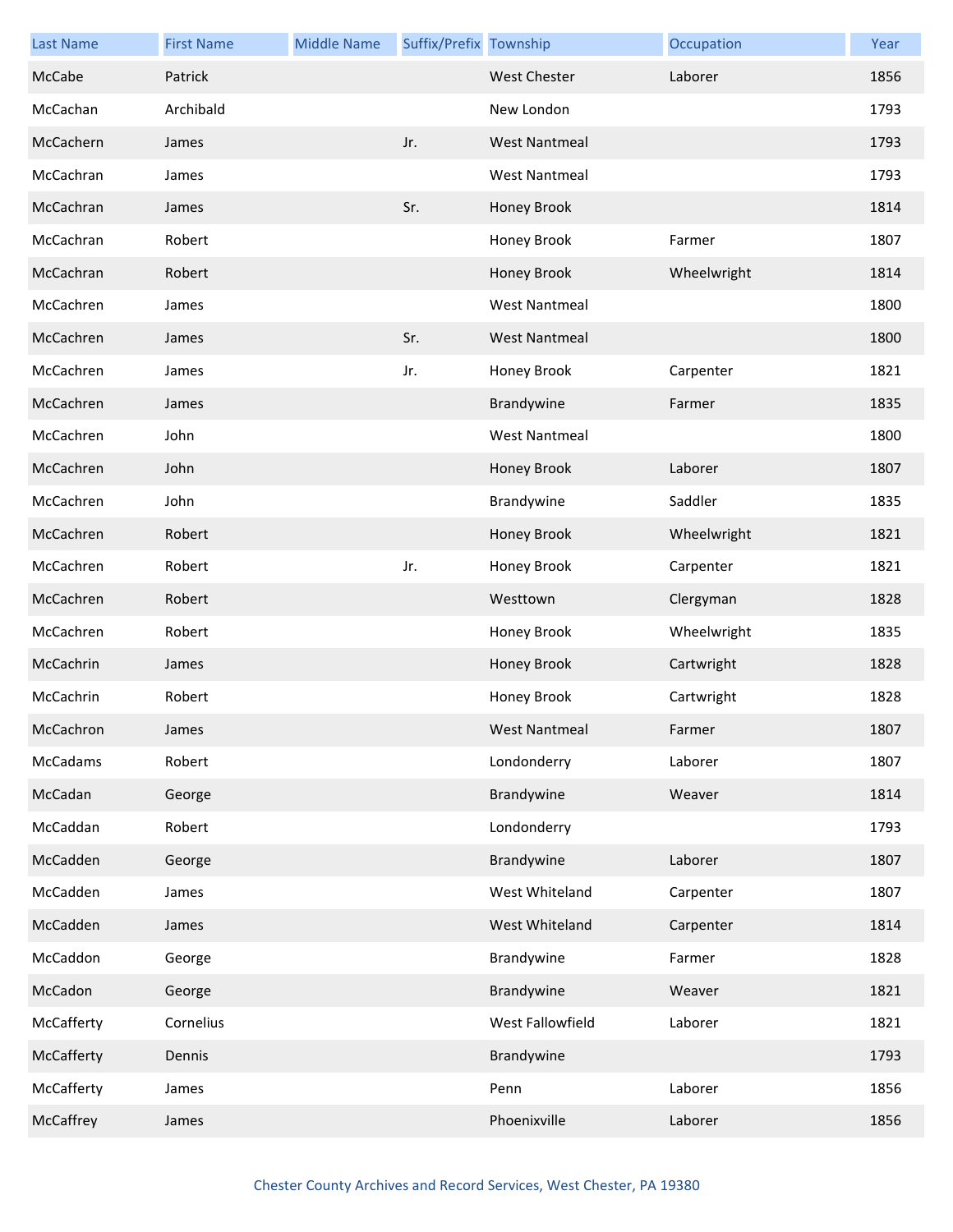| <b>Last Name</b> | <b>First Name</b> | <b>Middle Name</b> | Suffix/Prefix Township |                      | Occupation   | Year |
|------------------|-------------------|--------------------|------------------------|----------------------|--------------|------|
| McCaffrey        | Patrick           |                    |                        | Phoenixville         | Laborer      | 1856 |
| McCaghran        | John              |                    |                        | East Nantmeal        |              | 1793 |
| McCahen          | Daniel            |                    |                        | Easttown             |              | 1793 |
| McCahen          | John              |                    |                        | <b>Upper Oxford</b>  | Farmer       | 1807 |
| McCahen          | Robert            |                    |                        | <b>Upper Oxford</b>  | Weaver       | 1807 |
| McCain           | Andrew            |                    |                        | Willistown           | Laborer      | 1828 |
| McCain           | Charles           |                    |                        | <b>West Nantmeal</b> | Clerk        | 1800 |
| McCain           | Hannah            |                    |                        | Tredyffrin           |              | 1821 |
| McCain           | John              |                    |                        | <b>West Nantmeal</b> | Schoolmaster | 1800 |
| McCain           | John              |                    |                        | Willistown           | Laborer      | 1828 |
| McCaither        | John              |                    |                        | <b>East Nantmeal</b> | Mason        | 1835 |
| McCalaher        | Alexander         |                    |                        | <b>West Nantmeal</b> | Laborer      | 1821 |
| McCalaher        | Dennis            |                    |                        | Tredyffrin           | Laborer      | 1814 |
| McCale           | John              |                    |                        | Phoenixville         | Pudler       | 1856 |
| McCale           | Patrick           |                    |                        | Phoenixville         | Pudler       | 1856 |
| McCalep          | James             |                    |                        | New Garden           |              | 1793 |
| McCalep          | Thomas            |                    |                        | Phoenixville         | Pudler       | 1856 |
| McCalester       | John              |                    |                        | Sadsbury             | Laborer      | 1856 |
| McCalester       | William           |                    |                        | Sadsbury             | Laborer      | 1856 |
| McCalgen         | Mark              |                    |                        | East Fallowfield     | Farmer       | 1828 |
| McCalgen         | William           |                    |                        | East Fallowfield     | Farmer       | 1828 |
| McCaliker        | Alexander         |                    |                        | East Nantmeal        | Laborer      | 1828 |
| McCaliker        | Alexander         |                    |                        | <b>East Nantmeal</b> | Miner        | 1835 |
| McCaliker        | Alexander         |                    |                        | Warwick              | Laborer      | 1856 |
| McCaliker        | Daniel            |                    |                        | Warwick              | Laborer      | 1856 |
| McCaliker        | John              |                    |                        | Warwick              | Mine digger  | 1856 |
| McCaliker        | Samuel            |                    |                        | Warwick              | Laborer      | 1856 |
| McCalister       | Cornelious        |                    |                        | East Nottingham      | Carpenter    | 1807 |
| McCalister       | Cornelius         |                    |                        | East Nottingham      | Carpenter    | 1814 |
| McCalister       | James             |                    |                        | Sadsbury             |              | 1793 |
| McCalister       | James             |                    |                        | East Nottingham      |              | 1800 |
| McCall           | Alexander         |                    |                        | New London           | Papermaker   | 1835 |
| McCall           | Hoopes            |                    |                        | West Goshen          | Miller       | 1828 |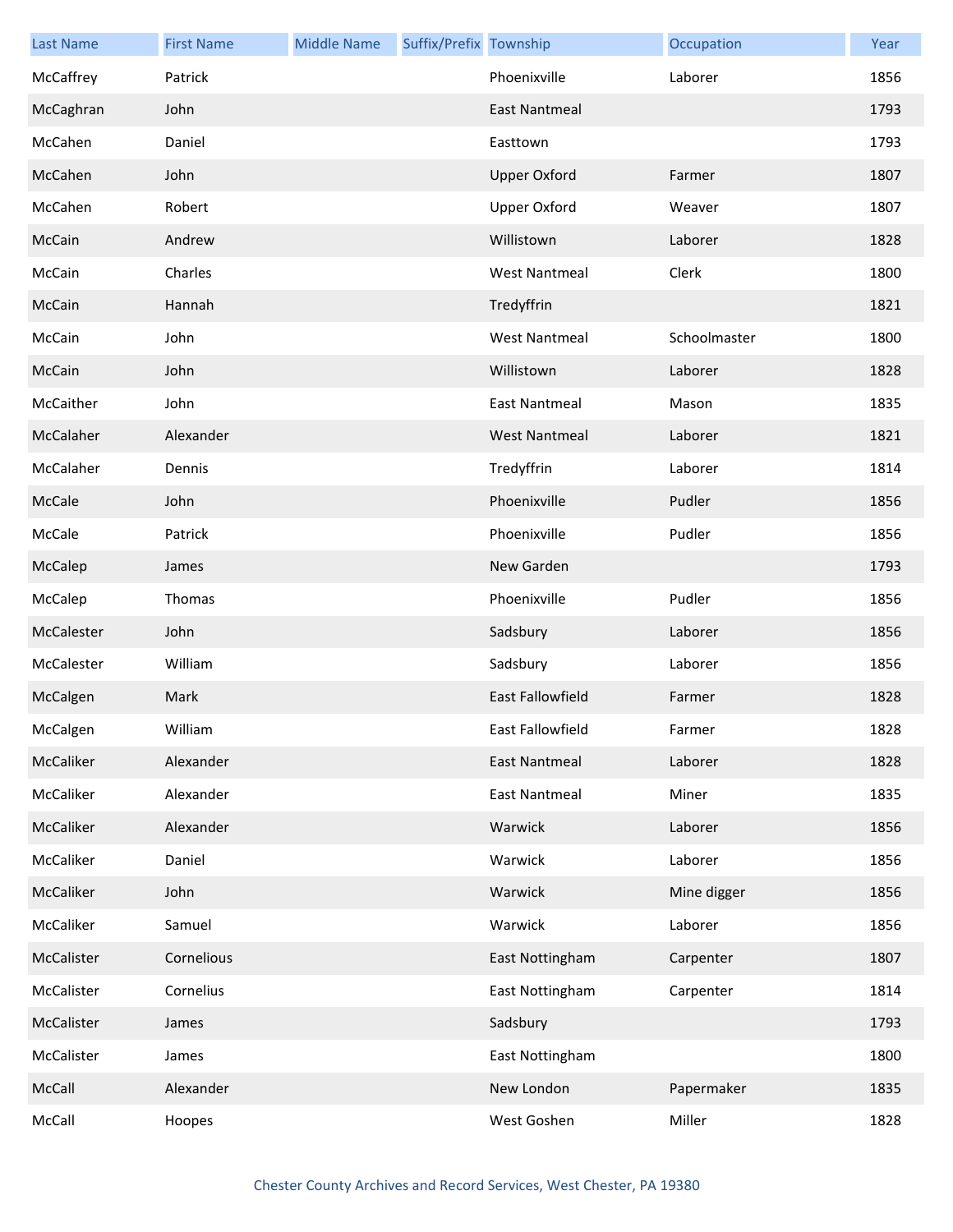| <b>Last Name</b> | <b>First Name</b> | <b>Middle Name</b> | Suffix/Prefix Township |                  | Occupation                 | Year |
|------------------|-------------------|--------------------|------------------------|------------------|----------------------------|------|
| McCall           | Hoopes            |                    |                        | West Goshen      | Miller                     | 1835 |
| McCall           | Isaac             |                    |                        | London Britain   |                            | 1793 |
| McCall           | James             |                    |                        | Kennett          | Painter                    | 1856 |
| McCall           | Jesse             |                    |                        | Goshen           | Farmer                     | 1807 |
| McCall           | Jesse             |                    |                        | Goshen           | Farmer                     | 1814 |
| McCall           | Jesse             |                    |                        | West Goshen      |                            | 1821 |
| McCall           | Jesse             |                    | Esq.                   | West Goshen      | Farmer                     | 1828 |
| McCall           | Jesse             |                    | Esq.                   | West Goshen      | Farmer                     | 1835 |
| McCall           | John              |                    |                        | Phoenixville     | Furnaceman                 | 1856 |
| McCall           | Josiah            |                    |                        | Kennett          | Carpenter                  | 1856 |
| McCalla          | Carrol            |                    |                        | Londonderry      | Farmer                     | 1835 |
| McCalla          | James             |                    |                        | Londonderry      | Farmer                     | 1814 |
| McCalla          | John              |                    |                        | Londonderry      | Laborer                    | 1835 |
| McCalla          | Mary              |                    |                        | Easttown         |                            | 1807 |
| McCallaher       | John              |                    |                        | Sadsbury         |                            | 1835 |
| McCalley         | James             |                    |                        | West Marlborough | Farmer                     | 1807 |
| McCalley         | James             |                    |                        | Sadsbury         | <b>Woolenfactor Weaver</b> | 1821 |
| McCalley         | John              |                    |                        | East Goshen      | Laborer                    | 1828 |
| McCalliher       | John              |                    |                        | Sadsbury         | Laborer                    | 1828 |
| McCallin         | Francis           |                    |                        | Penn             | Laborer                    | 1856 |
| McCallister      | James             |                    |                        | New London       | Carpenter                  | 1807 |
| McCallister      | James             |                    |                        | New London       | Carpenter                  | 1814 |
| McCallister      | James             |                    |                        | New London       | Carpenter                  | 1821 |
| McCallister      | William           |                    |                        | Sadsbury         |                            | 1835 |
| McCally          | Carle             |                    |                        | Londonderry      | Laborer                    | 1828 |
| McCally          | John              |                    |                        | Londonderry      | Laborer                    | 1828 |
| McCalmont        | James             |                    |                        | Honey Brook      |                            | 1793 |
| McCalne          | Mary              |                    |                        | Wallace          | Farmer                     | 1856 |
| McCamant         | James             |                    |                        | Honey Brook      |                            | 1800 |
| McCamant         | James             |                    |                        | Honey Brook      | Farmer                     | 1821 |
| McCamant         | James             |                    | Jr.                    | Honey Brook      | Farmer                     | 1821 |
| McCamant         | James             |                    |                        | Honey Brook      | Farmer                     | 1835 |
| McCamant         | John              |                    | Dr.                    | Honey Brook      | Physician                  | 1835 |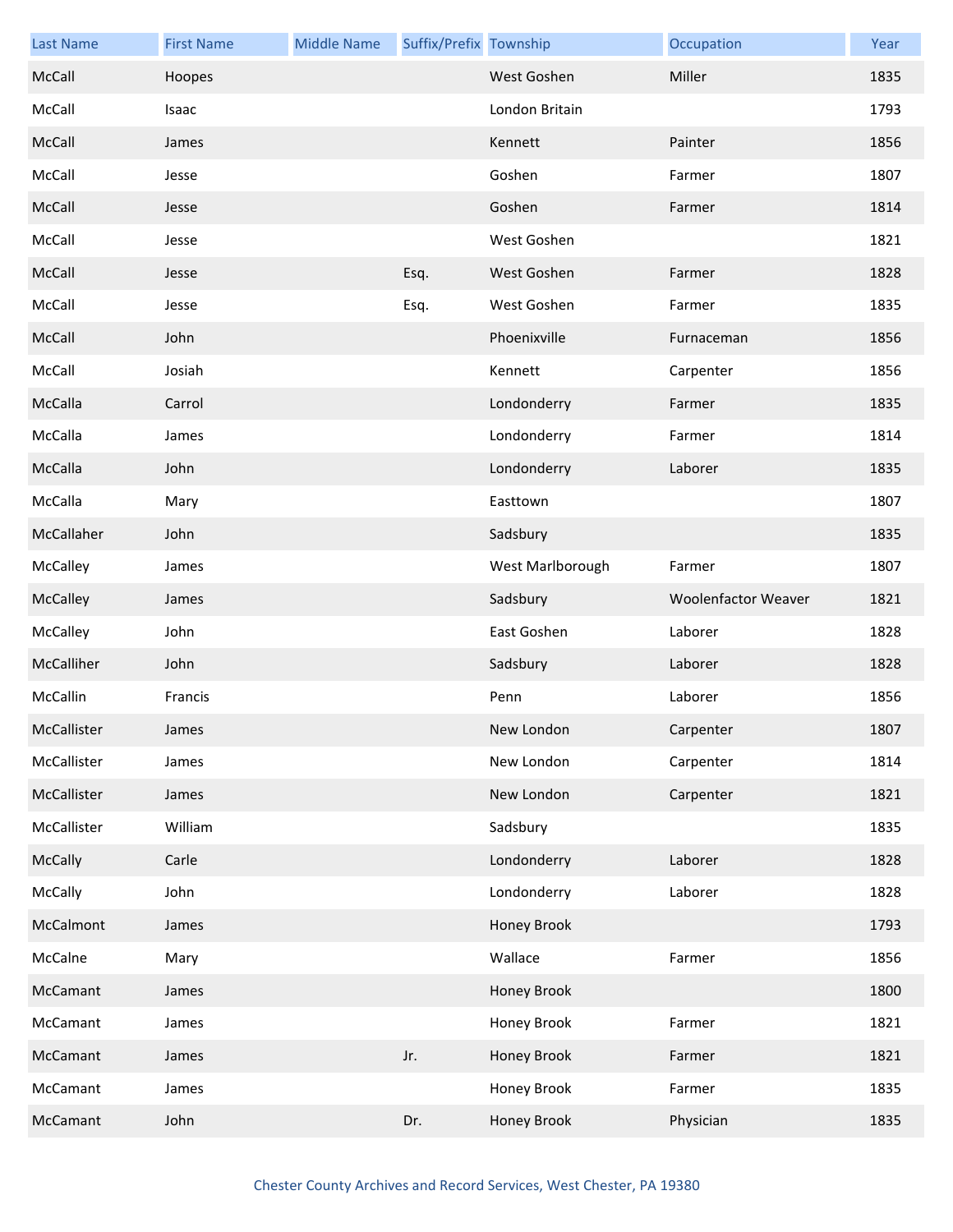| <b>Last Name</b> | <b>First Name</b> | <b>Middle Name</b> | Suffix/Prefix Township |                     | Occupation  | Year |
|------------------|-------------------|--------------------|------------------------|---------------------|-------------|------|
| McCament         | James             |                    |                        | Honeybrook          | Gentleman   | 1856 |
| McCammant        | James             |                    |                        | Honey Brook         | Farmer      | 1828 |
| McCammant        | William           |                    |                        | Honey Brook         |             | 1800 |
| McCammon         | Richard           |                    |                        | Goshen              | Gentleman   | 1814 |
| McCammont        | James             |                    | Sr.                    | Honey Brook         |             | 1814 |
| McCammont        | James             |                    |                        | Honey Brook         |             | 1814 |
| McCamont         | James             |                    | Jr.                    | Honey Brook         | Farmer      | 1807 |
| McCamont         | James             |                    |                        | Honey Brook         | Farmer      | 1807 |
| McCan            | Fletcher          |                    |                        | East Nottingham     | Farmer      | 1856 |
| McCan            | John              |                    |                        | <b>East Vincent</b> | Laborer     | 1856 |
| McCan            | Thomas            |                    |                        | Kennett             | Laborer     | 1807 |
| McCanan          | Mary              |                    |                        | East Marlborough    | Housekeeper | 1835 |
| McCann           | Charles           |                    |                        | East Brandywine     | Blacksmith  | 1856 |
| McCann           | Daniel            |                    |                        | Birmingham          | Laborer     | 1807 |
| McCann           | Eli               |                    |                        | West Bradford       | Mason       | 1821 |
| McCann           | Eli               |                    |                        | East Bradford       | Mason       | 1828 |
| McCann           | Eli               |                    |                        | East Bradford       | Mason       | 1856 |
| McCann           | Elizabeth         |                    |                        | East Caln           | Laborer     | 1835 |
| McCann           | Henry             |                    |                        | Phoenixville        | Pudler      | 1856 |
| McCann           | James             |                    |                        | West Whiteland      | Farmer      | 1856 |
| McCann           | John              |                    |                        | West Bradford       | Laborer     | 1814 |
| McCann           | John              |                    |                        | West Bradford       | Laborer     | 1828 |
| McCann           | John              |                    |                        | West Bradford       | Farmer      | 1835 |
| McCann           | John              |                    |                        | Phoenixville        | Pudler      | 1856 |
| McCann           | John              |                    |                        | West Bradford       |             | 1856 |
| McCann           | Michael           |                    |                        | Phoenixville        | Pudler      | 1856 |
| McCann           | Michael           |                    |                        | Phoenixville        | Pudler      | 1856 |
| McCann           | Patrick           |                    |                        | Phoenixville        | Pudler      | 1856 |
| McCann           | Peter             |                    |                        | Phoenixville        | Laborer     | 1856 |
| MCCann           | Rodger            |                    |                        | East Caln           |             | 1856 |
| McCann           | Roger             |                    |                        | East Caln           | Laborer     | 1856 |
| McCann           | Thomas            |                    |                        | West Bradford       | Smith       | 1814 |
| McCann           | Thomas            |                    |                        | West Bradford       | Blacksmith  | 1821 |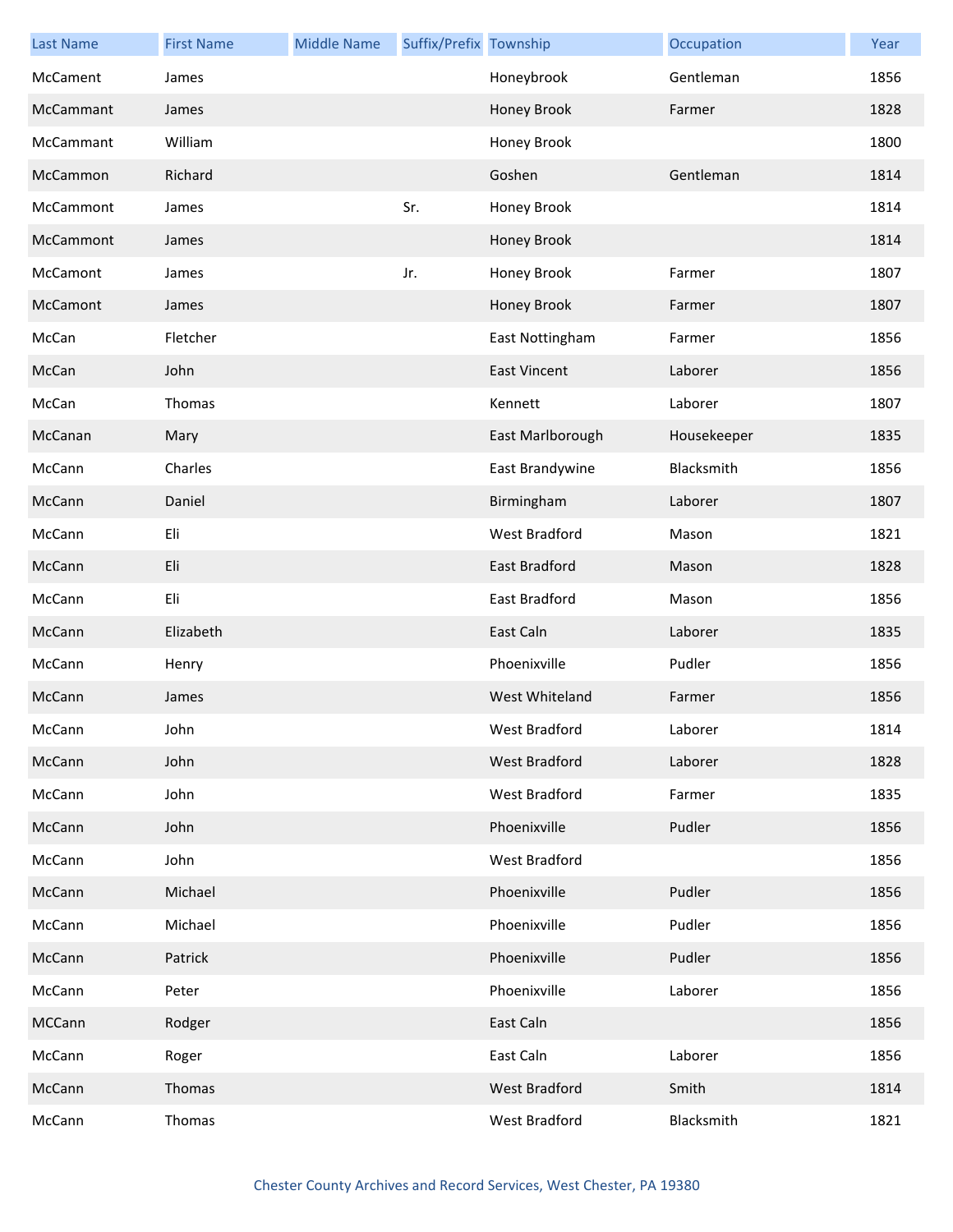| <b>Last Name</b> | <b>First Name</b> | <b>Middle Name</b> | Suffix/Prefix Township |                         | Occupation   | Year |
|------------------|-------------------|--------------------|------------------------|-------------------------|--------------|------|
| McCann           | Thomas            |                    |                        | <b>West Bradford</b>    | Blacksmith   | 1828 |
| McCanna          | Peter             |                    |                        | East Whiteland          | Farmer       | 1856 |
| McCanna          | Robert            |                    |                        | Newlin                  | Laborer      | 1814 |
| McCannah         | William           |                    |                        | Sadsbury                | Merchant     | 1856 |
| McCannon         | <b>Barnabas</b>   |                    |                        | East Caln               |              | 1793 |
| McCannon         | John              |                    |                        | Uwchlan                 | Laborer      | 1814 |
| McCannon         | John              |                    |                        | New Garden              | Farmer       | 1856 |
| McCannon         | John              |                    |                        | West Bradford           | Wood chopper | 1856 |
| McCannon         | Miton             |                    |                        | West Fallowfield        | Tailor       | 1835 |
| McCannon         | Patrick           |                    |                        | East Marlborough        | Weaver       | 1814 |
| McCanny          | William           |                    |                        | New Garden              | Laborer      | 1807 |
| McCanty          | Robert            |                    |                        | East Whiteland          | Laborer      | 1835 |
| McCaragan        | William           |                    |                        | East Nottingham         | Farmer       | 1835 |
| McCaraghan       | Robert            |                    |                        | Oxford                  | Merchant     | 1856 |
| McCarahar        | James             |                    |                        | Brandywine              | Miller       | 1807 |
| McCaraher        | Alexander         |                    |                        | <b>East Nantmeal</b>    | Mason        | 1821 |
| McCaraher        | Charles           |                    |                        | Charlestown             |              | 1793 |
| McCaraher        | Charles           |                    |                        | East Nantmeal           | Weaver       | 1807 |
| McCaraher        | Denis             |                    |                        | Tredyffrin              |              | 1793 |
| McCaraher        | Dennis            |                    |                        | Tredyffrin              | Laborer      | 1807 |
| McCaraher        | James             |                    |                        | West Caln               | Laborer      | 1807 |
| McCaraher        | James             |                    |                        | Brandywine              | Sawyer       | 1821 |
| McCarcle         | John              |                    |                        | <b>East Fallowfield</b> | Farmer       | 1835 |
| McCareher        | Eaven             |                    |                        | Sadsbury                | Forgeman     | 1856 |
| McCariker        | Alexander         |                    |                        | <b>East Nantmeal</b>    | Mason        | 1835 |
| McCariker        | James             |                    |                        | <b>East Nantmeal</b>    | Laborer      | 1835 |
| McCarl           | Thomas            |                    |                        | Newlin                  | Weaver       | 1828 |
| McCarly          | James             |                    |                        | Uwchlan                 | Paperman     | 1800 |
| McCarman         | Milton            |                    |                        | Highland                | Tailor       | 1856 |
| McCarn           | Archibald         |                    |                        | <b>West Nantmeal</b>    |              | 1793 |
| McCarnes         | James             |                    |                        | East Nottingham         | Mason        | 1856 |
| McCarragan       | Michael           |                    |                        | East Whiteland          | Laborer      | 1856 |
| McCarrahar       | Alexander         |                    |                        | <b>West Nantmeal</b>    |              | 1814 |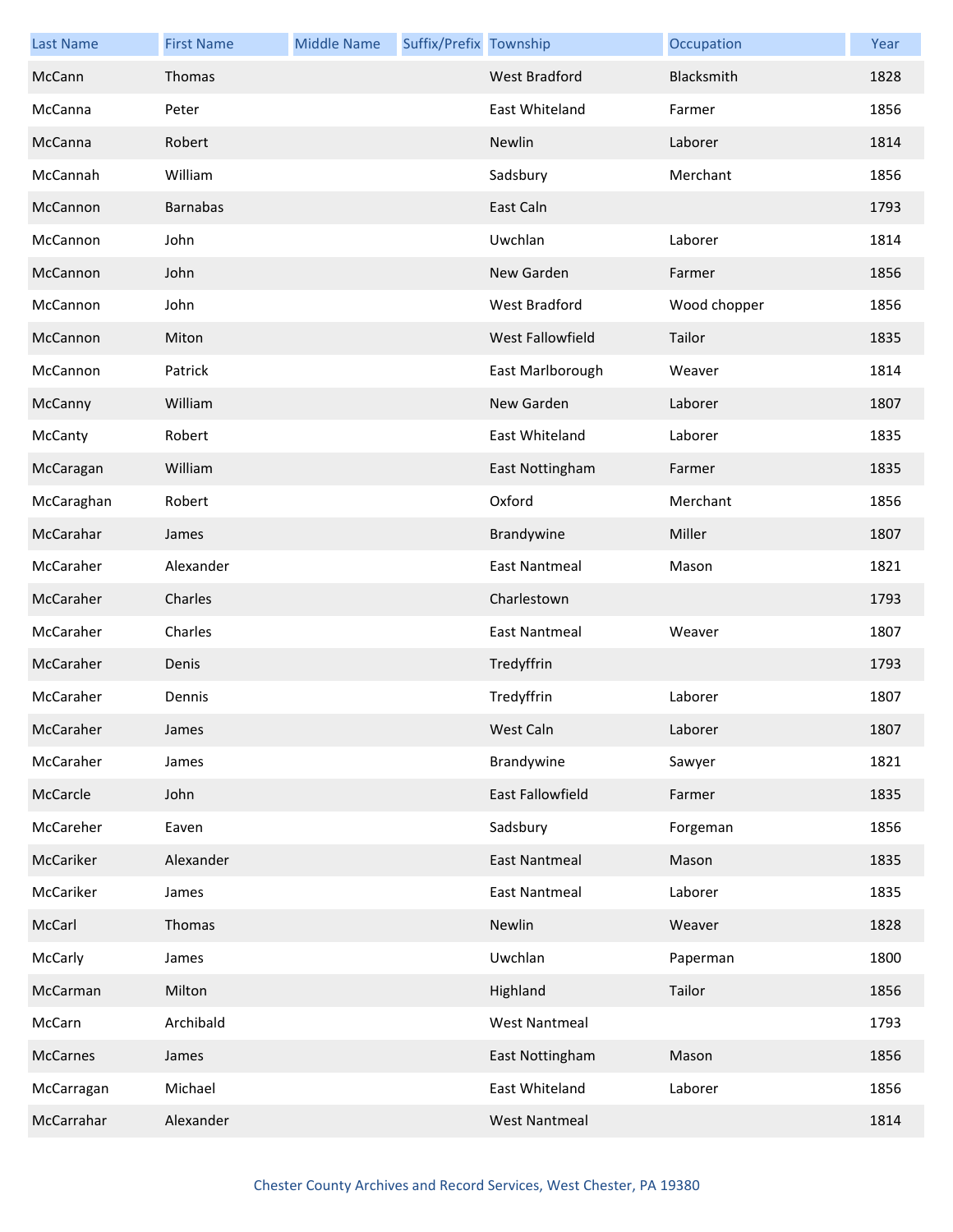| <b>Last Name</b> | <b>First Name</b> | <b>Middle Name</b> | Suffix/Prefix Township |                      | Occupation            | Year |
|------------------|-------------------|--------------------|------------------------|----------------------|-----------------------|------|
| McCarrahar       | Dennis            |                    |                        | Tredyffrin           |                       | 1800 |
| McCarraher       | Alexander         |                    |                        | <b>East Nantmeal</b> | Mason                 | 1814 |
| McCarraher       | Charles           |                    |                        | <b>East Nantmeal</b> | Weaver                | 1814 |
| McCarraher       | James             |                    |                        | Brandywine           | Miller                | 1828 |
| McCarraher       | James             |                    | Sr.                    | East Brandywine      | Carpenter             | 1856 |
| McCarraher       | James             |                    | Jr.                    | East Brandywine      | Carpenter             | 1856 |
| McCarraher       | John              |                    |                        | West Whiteland       | Quarryman             | 1835 |
| McCarraher       | William           |                    |                        | East Brandywine      | Tailor                | 1856 |
| McCarrichar      | Charles           |                    |                        | Vincent              |                       | 1793 |
| McCarrier        | Elisha            | P                  |                        | Uwchlan              | Laborer               | 1856 |
| McCarrigan       | Daniel            |                    |                        | West Fallowfield     |                       | 1821 |
| McCarroll        | John              |                    |                        | Newlin               | Weaver                | 1807 |
| McCarroll        | John              |                    |                        | Newlin               | Weaver                | 1814 |
| McCarroll        | John              |                    |                        | Newlin               | Weaver                | 1821 |
| McCarroll        | Thomas            |                    |                        | Newlin               | Weaver                | 1821 |
| McCarron         | John              |                    |                        | <b>West Vincent</b>  | Miner                 | 1856 |
| McCarry          | Patrick           |                    |                        | West Whiteland       | Quarryman             | 1835 |
| McCarte          | Alexander         |                    |                        | <b>East Bradford</b> | Laborer               | 1835 |
| McCarter         | Alexander         |                    |                        | <b>Upper Oxford</b>  | Carpenter             | 1856 |
| McCarter         | Andrew            |                    |                        | Lower Oxford         | Laborer               | 1856 |
| McCarter         | David             |                    |                        | Upper Oxford         | Presbyterian minister | 1835 |
| McCarter         | David             | $\mathsf{T}$       |                        | <b>Upper Oxford</b>  | Farmer                | 1856 |
| McCarter         | Isaac             |                    |                        | East Marlborough     | Schoolmaster          | 1821 |
| McCarter         | James             |                    |                        | Penn                 | Jobber                | 1828 |
| McCarter         | John              |                    |                        | East Nottingham      | Farmer                | 1828 |
| McCarter         | John              |                    |                        | <b>Upper Oxford</b>  | Farmer                | 1835 |
| McCarter         | John              |                    |                        | Lower Oxford         | Farmer                | 1856 |
| McCarter         | Robert            |                    |                        | Lower Oxford         | Farmer                | 1807 |
| McCarter         | Robert            |                    |                        | Lower Oxford         | Laborer               | 1814 |
| McCarter         | Samuel            |                    |                        | West Caln            | Factoryman            | 1835 |
| McCarter         | Thomas            |                    |                        | East Caln            | Laborer               | 1856 |
| <b>McCartly</b>  | James             |                    |                        | Willistown           | Laborer               | 1835 |
| McCartney        | Bartholomew       |                    |                        | East Brandywine      | Laborer               | 1856 |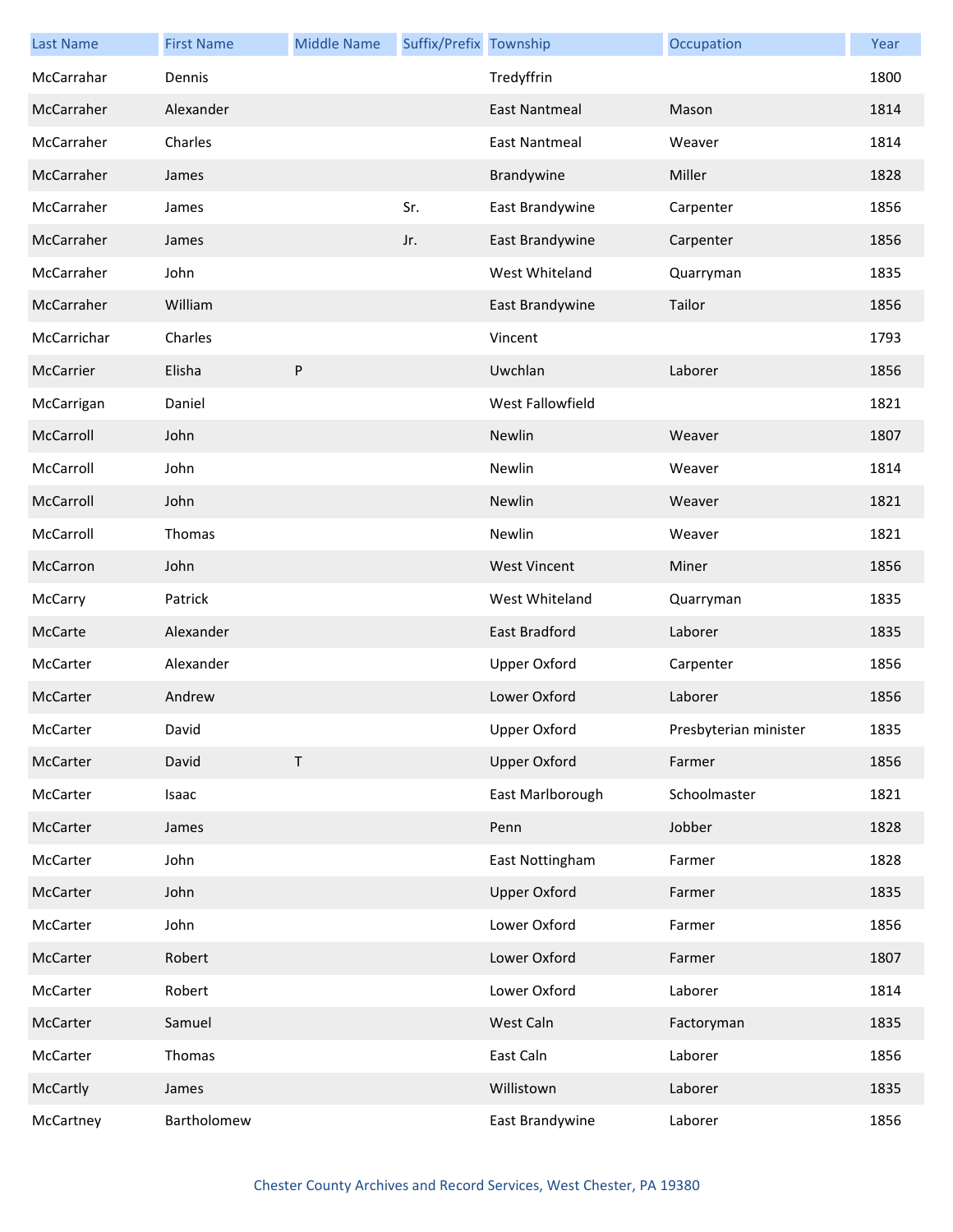| <b>Last Name</b> | <b>First Name</b> | <b>Middle Name</b> | Suffix/Prefix Township |                     | Occupation   | Year |
|------------------|-------------------|--------------------|------------------------|---------------------|--------------|------|
| McCartney        | Cormack           |                    |                        | London Britain      | Laborer      | 1814 |
| McCartney        | Cormick           |                    |                        | London Britain      |              | 1807 |
| McCartney        | G                 | A                  |                        | West Chester        | Auctioneer   | 1856 |
| McCartney        | James             |                    |                        | East Nottingham     | Papermaker   | 1821 |
| McCartney        | John              |                    |                        | East Nottingham     | Farmer       | 1814 |
| McCartney        | John              |                    |                        | Pocopson            | Laborer      | 1856 |
| McCartney        | John              |                    |                        | Birmingham          | Laborer      | 1856 |
| McCartney        | Joseph            |                    |                        | East Caln           | Clerk        | 1835 |
| McCartney        | Patrick           |                    |                        | East Brandywine     | Laborer      | 1856 |
| McCartney        | William           |                    |                        | East Goshen         | Weaver       | 1821 |
| <b>McCarty</b>   | Bartholomew       |                    |                        | Brandywine          | Laborer      | 1828 |
| McCarty          | Daniel            |                    |                        | East Marlborough    |              | 1793 |
| <b>McCarty</b>   | Dennis            |                    |                        | Penn                | Laborer      | 1856 |
| McCarty          | Isaiah            |                    |                        | Honey Brook         | Laborer      | 1807 |
| McCarty          | James             |                    |                        | East Caln           | Tailor       | 1807 |
| McCarty          | James             |                    |                        | Lower Oxford        | Laborer      | 1814 |
| McCarty          | Jeremiah          |                    |                        | Honey Brook         |              | 1793 |
| McCarty          | John              |                    |                        | East Bradford       | Laborer      | 1835 |
| McCarty          | John              |                    | Jr.                    | Lower Oxford        | Laborer      | 1856 |
| McCarty          | Jonathan          |                    |                        | Sadsbury            |              | 1800 |
| McCarty          | Joseph            |                    |                        | East Whiteland      | Laborer      | 1807 |
| McCarty          | Thomas            |                    |                        | East Fallowfield    | Shoemaker    | 1814 |
| <b>McCarty</b>   | William           |                    |                        | Sadsbury            | Schoolmaster | 1828 |
| McCarty          | William           |                    |                        | Pennsbury           | Laborer      | 1856 |
| McCashlan        | James             |                    |                        | East Nottingham     | Nailer       | 1807 |
| McCashlin        | Henry             |                    |                        | <b>Upper Oxford</b> | Mason        | 1800 |
| McCaskey         | Gilbreath         |                    |                        | Sadsbury            | Stonemason   | 1856 |
| McCaslin         | Francis           |                    | Jr.                    | West Bradford       | Foriner      | 1856 |
| McCaslin         | Francis           |                    |                        | West Bradford       | Foriner      | 1856 |
| McCaslin         | James             |                    |                        | Willistown          | Farmer       | 1856 |
| McCaslin         | Robert            |                    |                        | West Bradford       | Foriner      | 1856 |
| McCaslin         | Thomas            |                    |                        | East Nottingham     | Farmer       | 1856 |
| McCathren        | Jabez             |                    |                        | East Marlborough    | Laborer      | 1835 |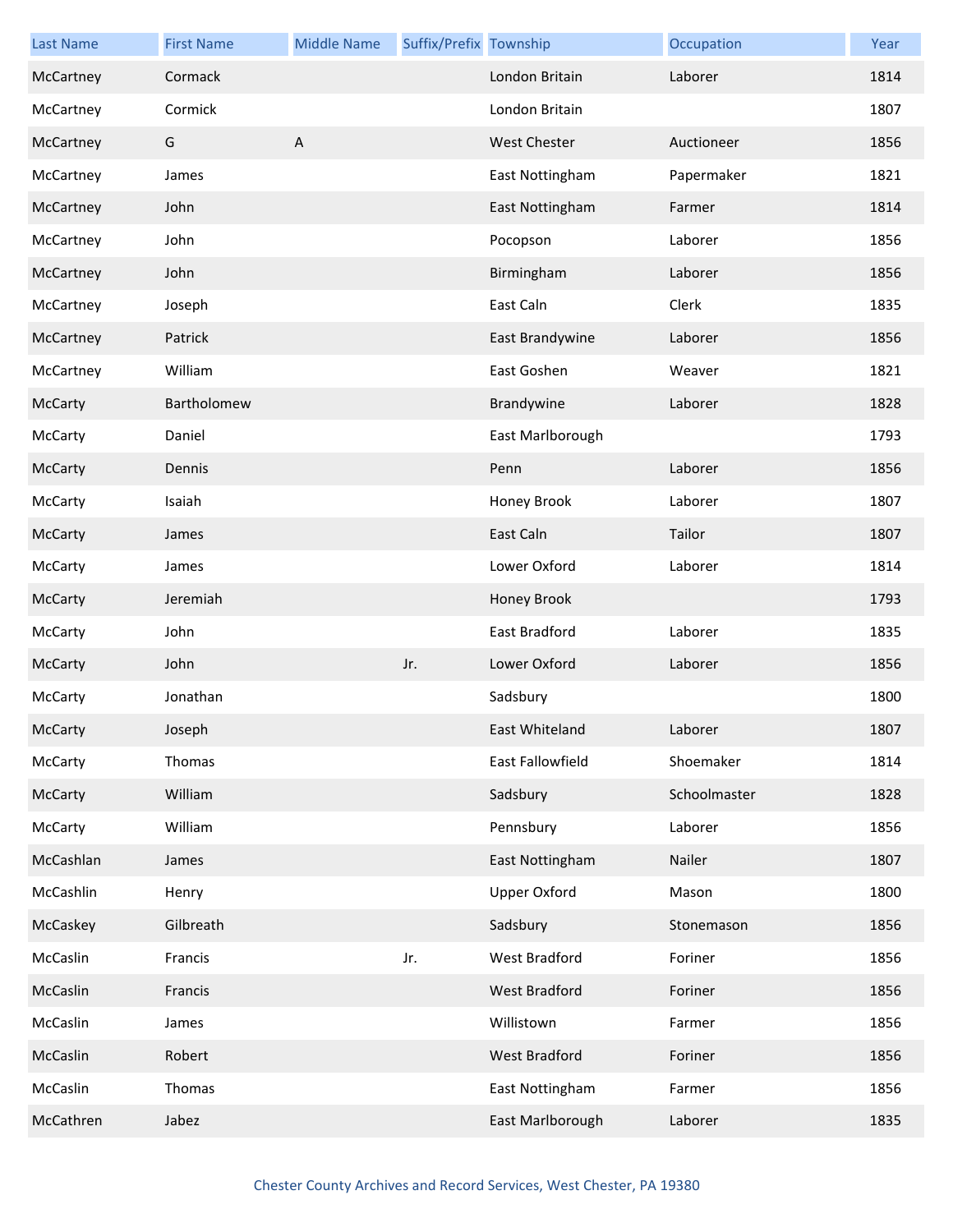| <b>Last Name</b> | <b>First Name</b> | <b>Middle Name</b> | Suffix/Prefix Township |                      | Occupation          | Year |
|------------------|-------------------|--------------------|------------------------|----------------------|---------------------|------|
| McCauclen        | James             |                    |                        | Uwchlan              | Laborer             | 1856 |
| McCaugh          | James             |                    |                        | East Whiteland       | Railroad            | 1835 |
| McCaughan        | William           |                    |                        | East Nottingham      | Farmer              | 1856 |
| McCaughey        | E                 | $\sf S$            |                        | Valley               | Farmer              | 1856 |
| McCaughey        | George            |                    |                        | East Caln            | Laborer             | 1800 |
| McCaughey        | James             |                    |                        | East Caln            | Laborer             | 1800 |
| McCaughey        | N                 |                    |                        | Sadsbury             | Weaver              | 1856 |
| McCaughey        | Reuben            |                    |                        | Sadsbury             | Weaver              | 1856 |
| McCaughey        | Robert            |                    |                        | <b>Upper Oxford</b>  | Yeoman              | 1800 |
| McCaughey        | William           |                    |                        | <b>Upper Oxford</b>  | Yeoman              | 1800 |
| McCaughy         | Nathaniel         |                    |                        | Sadsbury             |                     | 1835 |
| McCauley         | George            |                    |                        | East Nottingham      | Farmer              | 1856 |
| McCauley         | James             |                    |                        | Lower Oxford         | Collier             | 1828 |
| McCauley         | James             |                    |                        | Phoenixville         | Laborer             | 1856 |
| McCauley         | John              |                    |                        | East Nottingham      | Laborer             | 1856 |
| McCauley         | John              |                    |                        | East Nottingham      | Farmer              | 1856 |
| McCauley         | Joseph            | F                  |                        | Londonderry          | Carpenter           | 1856 |
| McCauley         | Robert            |                    |                        | East Nottingham      | Farmer              | 1856 |
| McCaulley        | John              |                    |                        | Schuylkill           | Cotton manufacturer | 1835 |
| McCaully         | John              |                    |                        | West Whiteland       | Farmer              | 1835 |
| McCaully         | John              |                    |                        | Birmingham           | Laborer             | 1856 |
| McCaully         | Joseph            |                    |                        | Easttown             | Farmer              | 1835 |
| McCauly          | Carrol            |                    |                        | Londonderry          | Farmer              | 1856 |
| <b>McCemmins</b> | Charles           |                    |                        | Willistown           | Farmer              | 1814 |
| McChesney        | Thomas            |                    |                        | Sadsbury             |                     | 1793 |
| McCiferty        | John              |                    |                        | Westtown             | Farmer              | 1856 |
| McCinley         | Robert            |                    |                        | West Marlborough     | Laborer             | 1814 |
| McCisick         | Isaac             |                    |                        | Charlestown          | Laborer             | 1835 |
| McCissack        | Archibald         |                    |                        | Lower Oxford         | Miller              | 1814 |
| McCissick        | Elijah            |                    |                        | Lower Oxford         | Miller              | 1835 |
| McCissick        | Elizabeth         |                    |                        | Lower Oxford         | Farmer              | 1835 |
| McClacran        | Ebisiah           |                    |                        | <b>West Nantmeal</b> | Laborer             | 1835 |
| McClain          | Alexander         |                    |                        | <b>West Nantmeal</b> | Cordwainer          | 1800 |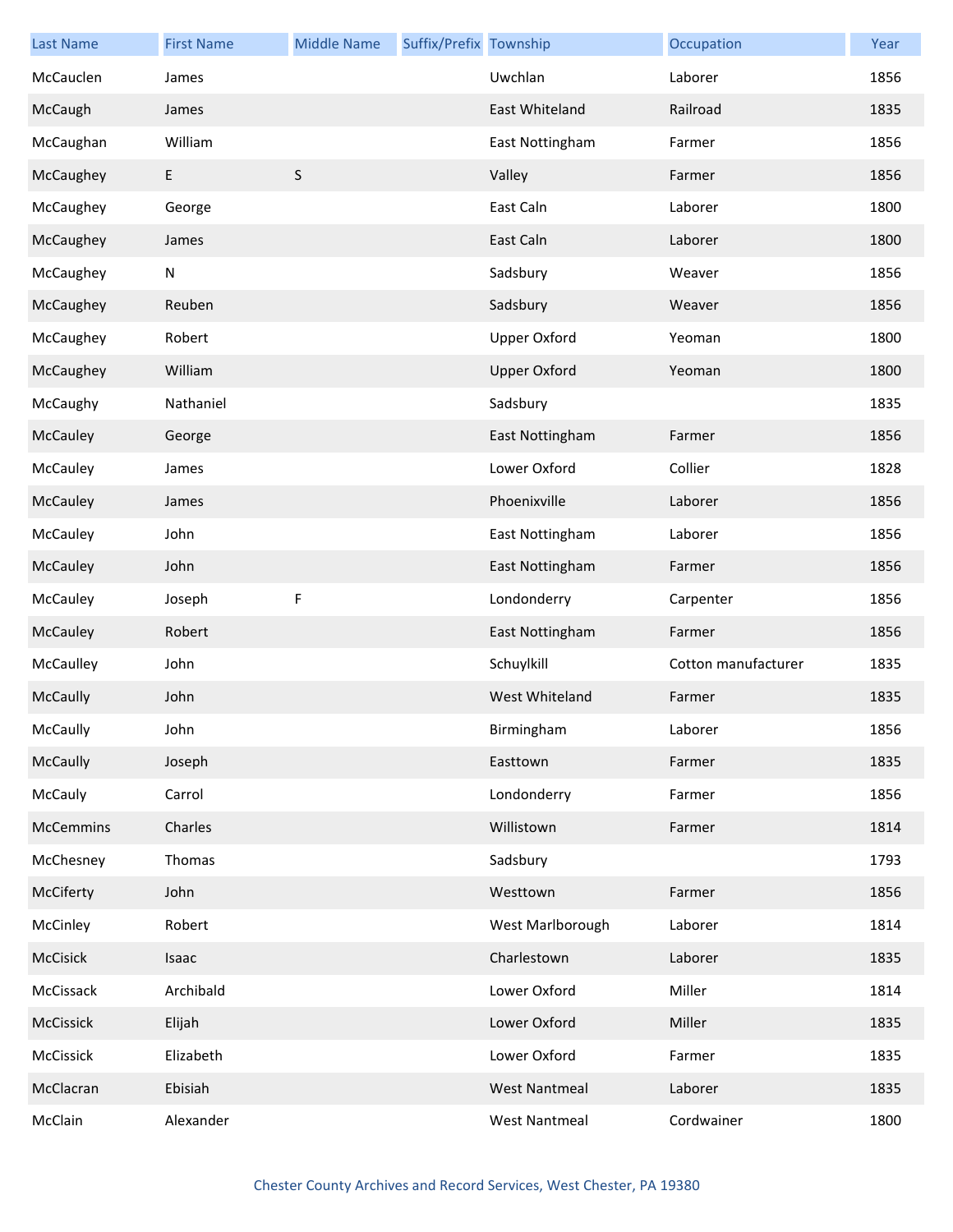| <b>Last Name</b> | <b>First Name</b> | <b>Middle Name</b> | Suffix/Prefix Township |                     | Occupation | Year |
|------------------|-------------------|--------------------|------------------------|---------------------|------------|------|
| McClain          | Andrew            |                    |                        | Tredyffrin          | Laborer    | 1856 |
| McClain          | Archey            |                    |                        | Tredyffrin          | Laborer    | 1856 |
| McClain          | Archibald         |                    |                        | Pikeland            |            | 1821 |
| McClain          | Archibald         |                    |                        | East Nottingham     | Shoemaker  | 1821 |
| McClain          | George            |                    |                        | Sadsbury            |            | 1793 |
| McClain          | James             |                    |                        | Sadsbury            |            | 1793 |
| McClain          | James             |                    |                        | Uwchlan             | Laborer    | 1814 |
| McClain          | John              |                    |                        | East Nottingham     | Shoemaker  | 1821 |
| McClaine         | James             |                    |                        | Highland            | Laborer    | 1856 |
| McClaive         | Robert            |                    |                        | <b>Upper Oxford</b> | Yeoman     | 1800 |
| McClam           | William           |                    |                        | New Garden          | Laborer    | 1807 |
| McClanahen       | Robert            |                    |                        | Easttown            |            | 1793 |
| McClane          | Andrew            |                    |                        | East Bradford       | Farmer     | 1835 |
| McClane          | Benjamin          |                    |                        | West Whiteland      | Quarryman  | 1835 |
| McClane          | Henry             |                    |                        | Tredyffrin          |            | 1828 |
| McClane          | Henry             |                    |                        | East Whiteland      | Laborer    | 1835 |
| McClane          | James             |                    |                        | Uwchlan             | Laborer    | 1821 |
| McClane          | Joseph            |                    |                        | New London          | Miller     | 1800 |
| McClane          | Joseph            |                    |                        | New London          | Gentleman  | 1807 |
| McClane          | Joseph            |                    |                        | East Whiteland      | Laborer    | 1835 |
| McClane          | Samuel            |                    | Dr.                    | East Fallowfield    | Doctor     | 1828 |
| McClane          | Stephen           |                    |                        | London Grove        | Shoemaker  | 1828 |
| McClane          | Stephen           |                    |                        | <b>Upper Oxford</b> |            | 1856 |
| McClane          | William           |                    |                        | West Fallowfield    | Collier    | 1814 |
| McClaney         | Henry             |                    |                        | East Bradford       |            | 1821 |
| McClarren        | James             |                    |                        | Willistown          | Laborer    | 1835 |
| McClaskey        | James             |                    |                        | Kennett             | Laborer    | 1835 |
| McClaskey        | James             |                    |                        | West Pikeland       | Miner      | 1856 |
| McClasky         | Charles           |                    |                        | Willistown          |            | 1793 |
| McClasky         | Edward            |                    |                        | Goshen              |            | 1793 |
| McClasky         | Edward            |                    |                        | Westtown            | Dealer     | 1814 |
| McClasky         | Patrick           |                    |                        | Westtown            | Dealer     | 1814 |
| McClauchy        | George            |                    |                        | Sadsbury            |            | 1800 |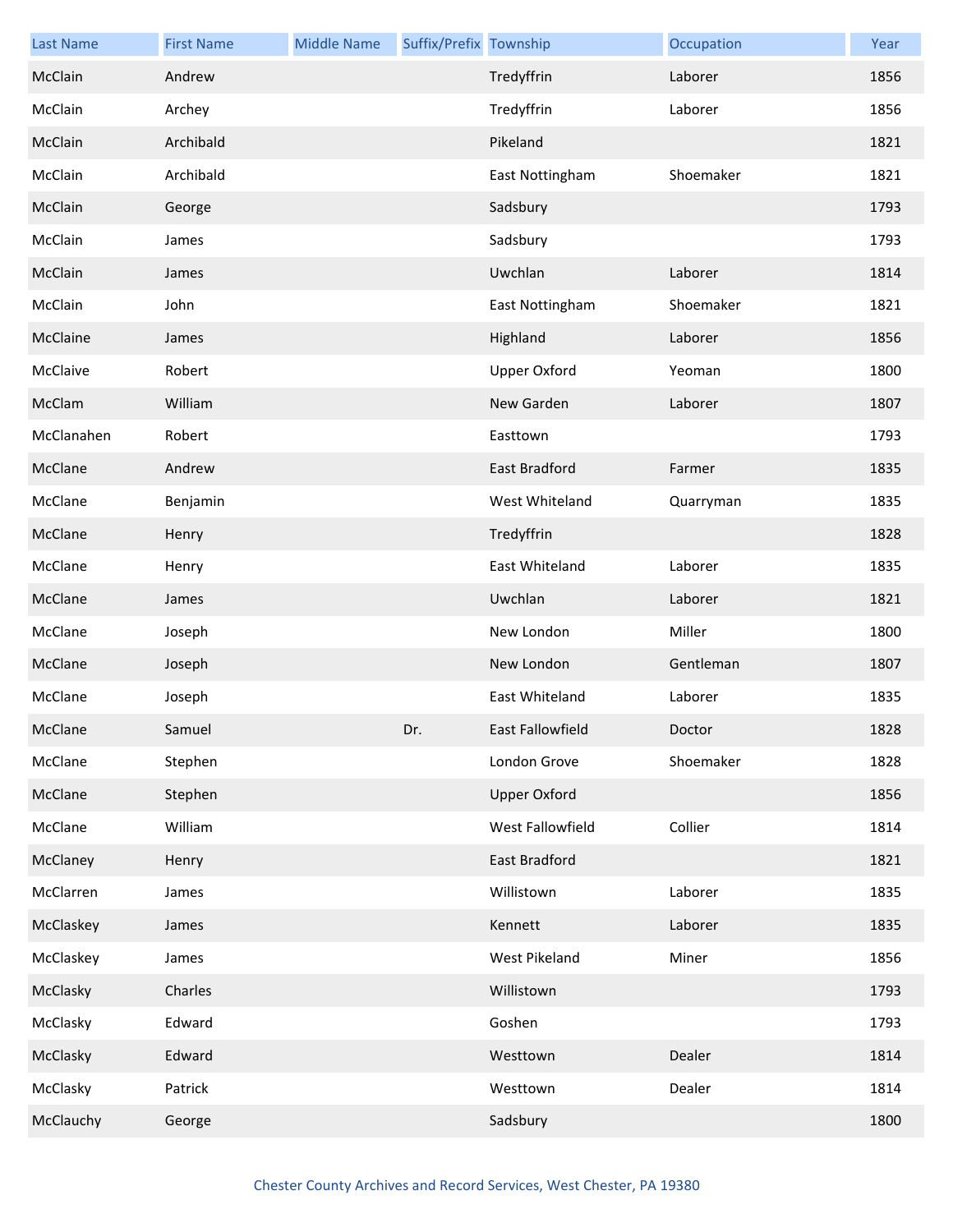| <b>Last Name</b> | <b>First Name</b> | <b>Middle Name</b> | Suffix/Prefix Township |                     | Occupation   | Year |
|------------------|-------------------|--------------------|------------------------|---------------------|--------------|------|
| McClauchy        | Samuel            |                    |                        | Sadsbury            |              | 1800 |
| McClave          | George            |                    |                        | London Britain      |              | 1793 |
| McClave          | James             |                    |                        | New Garden          |              | 1793 |
| McClave          | Robert            |                    |                        | London Britain      |              | 1793 |
| McClaverdy       | John              |                    |                        | Goshen              |              | 1793 |
| McClay           | Benjamin          |                    |                        | Sadsbury            | Weaver       | 1807 |
| McClay           | John              |                    |                        | Goshen              |              | 1793 |
| McClay           | John              |                    |                        | East Whiteland      |              | 1800 |
| McClay           | John              |                    |                        | <b>West Chester</b> | Laborer      | 1807 |
| McClay           | Samuel            |                    |                        | Goshen              |              | 1793 |
| McClay           | Samuel            |                    |                        | East Whiteland      |              | 1800 |
| McClay           | Samuel            |                    |                        | Goshen              | Farmer       | 1807 |
| McClay           | Samuel            |                    |                        | London Britain      | Augermaker   | 1835 |
| McClay           | Thomas            |                    |                        | East Marlborough    | Weaver       | 1814 |
| McClay           | Thomas            |                    |                        | East Marlborough    | Weaver       | 1821 |
| McClay           | Thomas            |                    |                        | New London          | Weaver       | 1828 |
| McClay           | Thomas            |                    |                        | New London          | Weaver       | 1835 |
| McClay           | Wilson            |                    |                        | New London          | Weaver       | 1835 |
| McClea           | John              |                    |                        | West Fallowfield    | Farmer       | 1835 |
| McClean          | Archibald         |                    |                        | Willistown          |              | 1800 |
| McClean          | George            |                    |                        | Sadsbury            |              | 1807 |
| McClean          | Hannah            |                    |                        | Tredyffrin          | Farmer       | 1807 |
| McClean          | Henry             |                    |                        | West Caln           |              | 1793 |
| McClean          | Henry             |                    |                        | West Caln           | Cabinetmaker | 1807 |
| McClean          | John              |                    |                        | Sadsbury            |              | 1835 |
| McClean          | Joseph            |                    |                        | Tredyffrin          | Laborer      | 1807 |
| McClean          | Robert            |                    |                        | East Nottingham     |              | 1793 |
| McClean          | Samuel            |                    |                        | Sadsbury            | Storekeeper  | 1807 |
| McClean          | Samuel            |                    |                        | Honey Brook         | Laborer      | 1828 |
| McClean          | William           |                    |                        | East Nottingham     |              | 1793 |
| McCleaning       | James             |                    |                        | Honey Brook         |              | 1800 |
| McCleanly        | Daniel            |                    |                        | Schuylkill          | Laborer      | 1856 |
| McCleary         | Archibald         |                    |                        | Lower Oxford        | Farmer       | 1814 |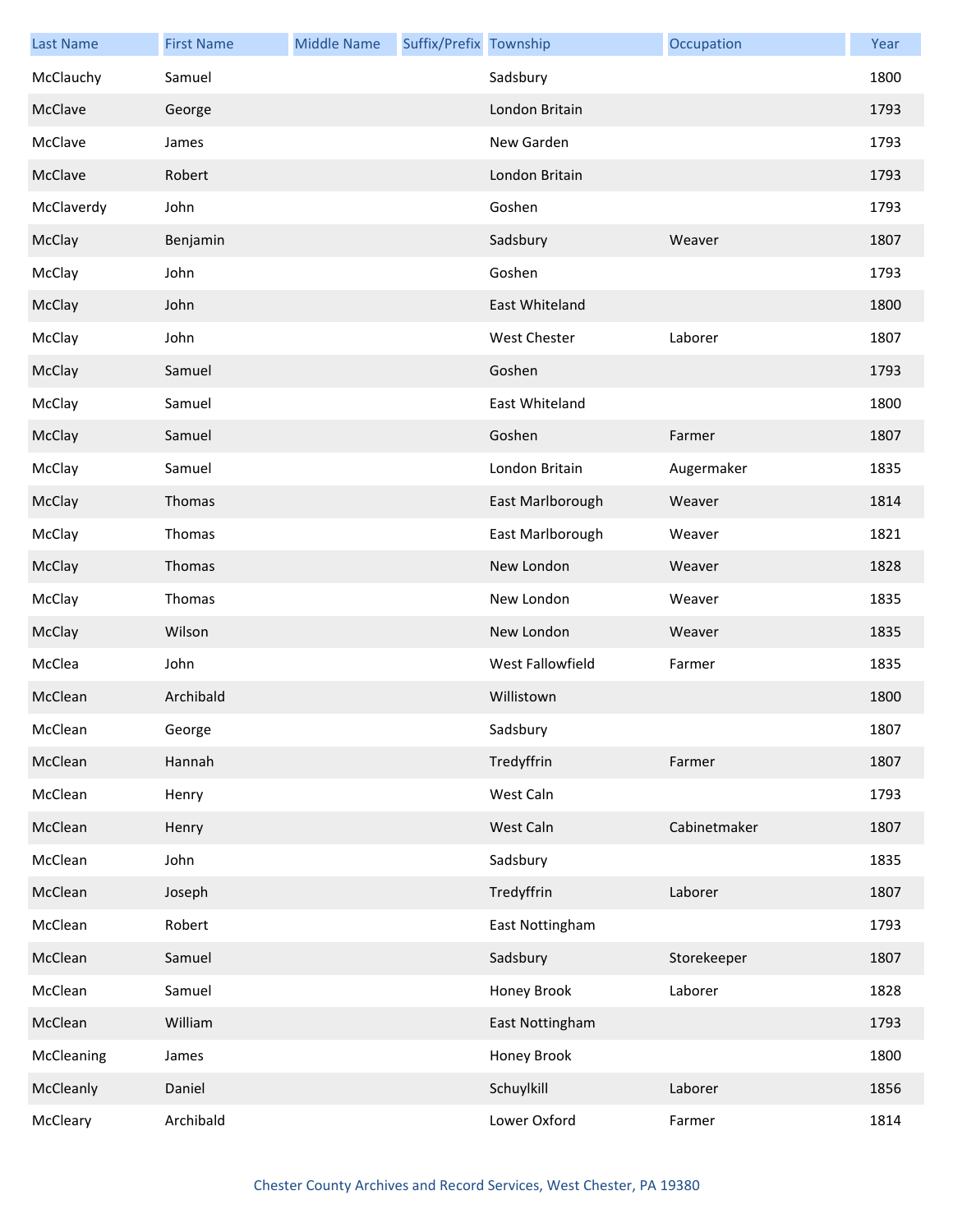| <b>Last Name</b> | <b>First Name</b> | <b>Middle Name</b> | Suffix/Prefix Township |                     | Occupation | Year |
|------------------|-------------------|--------------------|------------------------|---------------------|------------|------|
| McCleary         | Archibald         |                    |                        | Lower Oxford        | Farmer     | 1821 |
| McCleary         | Isaac             |                    |                        | East Nottingham     | Carpenter  | 1856 |
| McCleary         | Jacob             |                    |                        | West Nottingham     | Farmer     | 1821 |
| McCleary         | James             |                    |                        | <b>Upper Oxford</b> | Yeoman     | 1800 |
| McCleary         | William           |                    |                        | <b>Upper Oxford</b> | Yeoman     | 1800 |
| McCleary         | William           |                    |                        | Franklin            | Laborer    | 1856 |
| McCleas          | James             |                    |                        | West Marlborough    | Cordwainer | 1821 |
| McClease         | W                 |                    |                        | East Goshen         | Factoryman | 1856 |
| McCleave         | ropb              |                    |                        | Easttown            | Farmer     | 1835 |
| McCleery         | Archibald         |                    |                        | Lower Oxford        | Farmer     | 1828 |
| McCleery         | James             |                    |                        | Westtown            | Laborer    | 1807 |
| McClees          | James             |                    |                        | East Bradford       | Shoemaker  | 1814 |
| McClees          | James             |                    |                        | West Fallowfield    | Cordwainer | 1828 |
| McClees          | John              |                    |                        | Honey Brook         | Farmer     | 1821 |
| McClees          | John              |                    |                        | Willistown          | Farmer     | 1821 |
| McClees          | John              |                    |                        | Honey Brook         | Cooper     | 1828 |
| McClees          | John              |                    |                        | Honey Brook         | Farmer     | 1828 |
| McClees          | John              |                    |                        | Willistown          | Farmer     | 1828 |
| Mcclees          | John              |                    |                        | Honey Brook         | Farmer     | 1835 |
| McClees          | John              |                    | Jr.                    | Honey Brook         | Cooper     | 1835 |
| McClees          | Michael           |                    |                        | Tredyffrin          |            | 1793 |
| McClees          | Michael           |                    |                        | Willistown          |            | 1800 |
| McClees          | Michael           |                    |                        | Willistown          | Farmer     | 1807 |
| McClees          | Michael           |                    |                        | Tredyffrin          | Farmer     | 1821 |
| McClees          | Samuel            |                    |                        | Honey Brook         | Farmer     | 1835 |
| McClees          | Samuel            |                    |                        | Honeybrook          | Dentist    | 1856 |
| McClees          | William           |                    |                        | Honey Brook         | Farmer     | 1821 |
| McCleese         | Joseph            |                    |                        | East Caln           | Laborer    | 1814 |
| McCleese         | Manassa           |                    |                        | Willistown          | Tailor     | 1835 |
| McClelan         | Joseph            |                    |                        | West Chester        | Farmer     | 1807 |
| McClelan         | William           |                    |                        | West Chester        | Farmer     | 1807 |
| McCleland        | James             |                    |                        | Upper Oxford        | Farmer     | 1807 |
| McCleland        | James             |                    |                        | Londonderry         | Blacksmith | 1807 |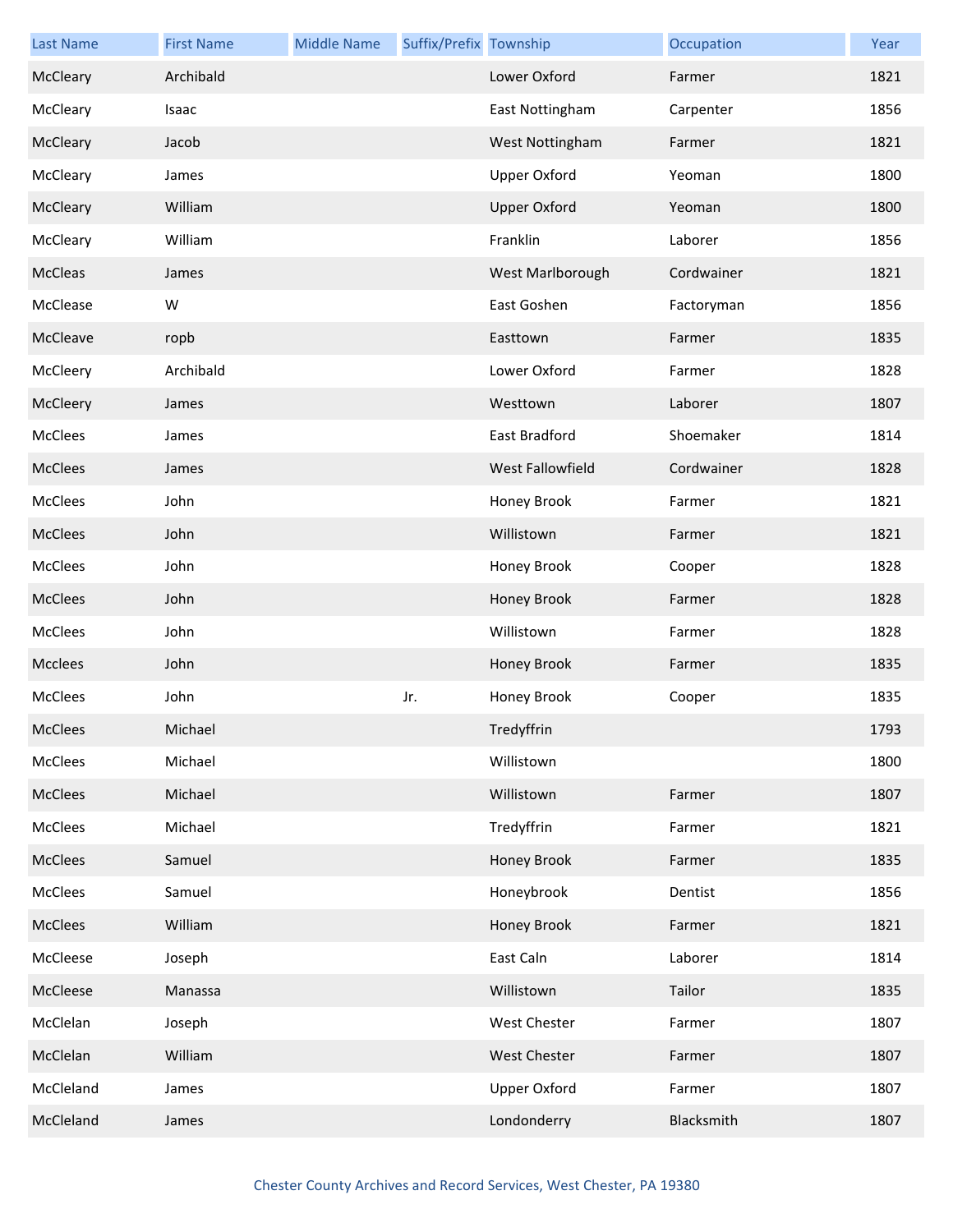| <b>Last Name</b> | <b>First Name</b> | <b>Middle Name</b> | Suffix/Prefix Township |                     | Occupation     | Year |
|------------------|-------------------|--------------------|------------------------|---------------------|----------------|------|
| McClellagan      | James             |                    |                        | Schuylkill          | Nailer         | 1835 |
| McClellam        | James             |                    |                        | Pennsbury           |                | 1800 |
| McClellan        |                   |                    | Mrs.                   | Brandywine          |                | 1821 |
| McClellan        | Alice             |                    |                        | Sadsbury            | Landholder     | 1821 |
| McClellan        | Archibald         |                    |                        | Sadsbury            |                | 1800 |
| McClellan        | Archibald         |                    |                        | Sadsbury            | Weaver         | 1807 |
| McClellan        | Cheziah           |                    |                        | Brandywine          | Housewifery    | 1835 |
| McClellan        | E                 | Pierce             |                        | West Brandywine     | Farmer         | 1856 |
| McClellan        | Elizabeth         |                    |                        | West Fallowfield    |                | 1856 |
| McClellan        | George            |                    |                        | Phoenixville        | <b>Boatman</b> | 1856 |
| McClellan        | Henry             |                    |                        | Sadsbury            |                | 1793 |
| McClellan        | Henry             |                    |                        | Sadsbury            |                | 1800 |
| McClellan        | Henry             |                    |                        | Sadsbury            |                | 1807 |
| McClellan        | Henry             |                    |                        | Sadsbury            | Farmer         | 1814 |
| McClellan        | Henry             |                    |                        | Highland            | Farmer         | 1856 |
| McClellan        | Hugh              |                    |                        | Tredyffrin          |                | 1793 |
| McClellan        | Israel            |                    |                        | Sadsbury            | Farmer         | 1828 |
| McClellan        | Israel            |                    |                        | Sadsbury            | Farmer         | 1835 |
| McClellan        | Israel            |                    |                        | Highland            | Farmer         | 1856 |
| McClellan        | James             |                    |                        | West Caln           |                | 1793 |
| McClellan        | James             |                    |                        | Upper Oxford        | Yeoman         | 1800 |
| McClellan        | James             |                    | Esq.                   | West Caln           | Farmer         | 1807 |
| McClellan        | James             |                    | Jr.                    | Sadsbury            | Laborer        | 1814 |
| McClellan        | James             |                    | Esq.                   | Sadsbury            |                | 1814 |
| McClellan        | James             |                    |                        | Sadsbury            | Saddler        | 1821 |
| McClellan        | James             |                    | Jr.                    | <b>Upper Oxford</b> | Blacksmith     | 1821 |
| McClellan        | James             |                    |                        | <b>Upper Oxford</b> | Yeoman         | 1821 |
| McClellan        | James             |                    |                        | <b>Upper Oxford</b> | Farmer         | 1828 |
| McClellan        | James             |                    |                        | <b>Upper Oxford</b> | Farmer         | 1835 |
| McClellan        | James             | D                  |                        | East Caln           | Farmer         | 1856 |
| McClellan        | Jefferson         |                    |                        | East Fallowfield    | Miller         | 1828 |
| McClellan        | John              |                    |                        | Sadsbury            |                | 1793 |
| McClellan        | John              |                    |                        | Sadsbury            |                | 1800 |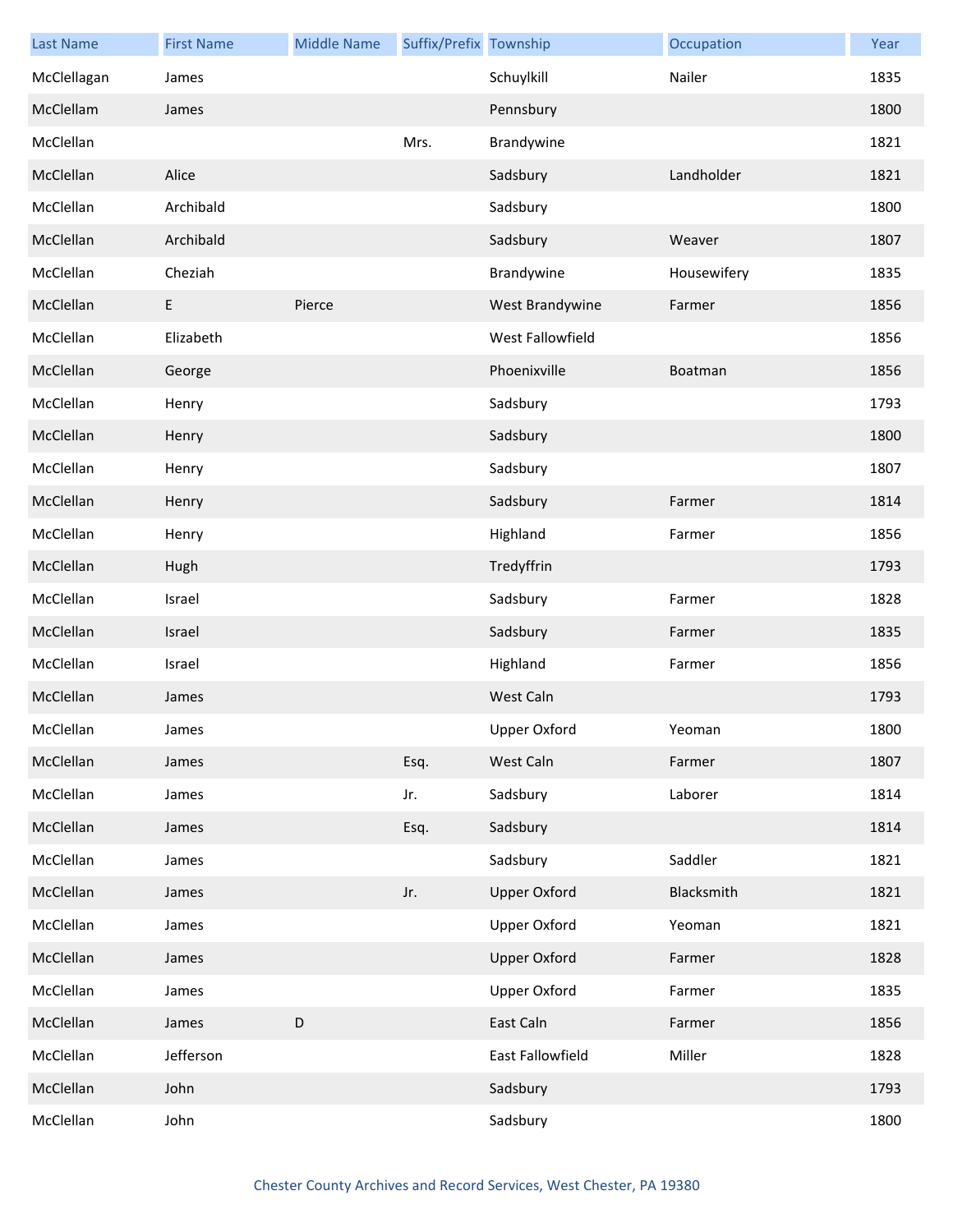| <b>Last Name</b> | <b>First Name</b> | <b>Middle Name</b> | Suffix/Prefix Township |                     | Occupation  | Year |
|------------------|-------------------|--------------------|------------------------|---------------------|-------------|------|
| McClellan        | John              |                    |                        | Sadsbury            | Tailor      | 1807 |
| McClellan        | John              |                    |                        | Sadsbury            |             | 1807 |
| McClellan        | John              |                    |                        | Sadsbury            | Tailor      | 1814 |
| McClellan        | John              |                    |                        | Brandywine          | Storekeeper | 1835 |
| McClellan        | John              |                    |                        | Schuylkill          | Teacher     | 1835 |
| McClellan        | Joseph            |                    |                        | Goshen              |             | 1793 |
| McClellan        | Joseph            |                    |                        | Brandywine          | Farmer      | 1821 |
| McClellan        | Joseph            | ${\sf P}.$         |                        | Brandywine          | Farmer      | 1821 |
| McClellan        | Martha            |                    |                        | Sadsbury            | Landholder  | 1821 |
| McClellan        | Mary              |                    |                        | Sadsbury            |             | 1814 |
| McClellan        | Mary              |                    |                        | Sadsbury            | Landholder  | 1821 |
| McClellan        | Mary              |                    |                        | Sadsbury            |             | 1828 |
| McClellan        | Nathaniel         |                    |                        | Sadsbury            | Cordwainer  | 1807 |
| McClellan        | Park              |                    |                        | Sadsbury            | Farmer      | 1814 |
| McClellan        | Parke             |                    |                        | Sadsbury            | Farmer      | 1821 |
| McClellan        | Robert            |                    |                        | Sadsbury            |             | 1793 |
| McClellan        | Robert            |                    | Sr.                    | Sadsbury            |             | 1793 |
| McClellan        | Robert            |                    |                        | Sadsbury            |             | 1793 |
| McClellan        | Robert            |                    | Sr.                    | Sadsbury            |             | 1800 |
| McClellan        | Robert            |                    |                        | Brandywine          | Farmer      | 1807 |
| McClellan        | Robert            |                    |                        | Brandywine          | Farmer      | 1814 |
| McClellan        | Robert            |                    |                        | West Fallowfield    | Weaver      | 1828 |
| McClellan        | Robert            |                    |                        | West Fallowfield    | Dentist     | 1856 |
| McClellan        | Samuel            |                    |                        | Sadsbury            |             | 1793 |
| McClellan        | Samuel            |                    |                        | Sadsbury            |             | 1793 |
| McClellan        | Samuel            |                    |                        | West Caln           |             | 1793 |
| McClellan        | Samuel            |                    |                        | Sadsbury            |             | 1800 |
| McClellan        | Samuel            |                    | Jr.                    | Sadsbury            |             | 1800 |
| McClellan        | Samuel            |                    |                        | Sadsbury            |             | 1807 |
| McClellan        | Samuel            |                    |                        | Brandywine          | Farmer      | 1821 |
| McClellan        | Samuel            |                    |                        | <b>Upper Oxford</b> | Yeoman      | 1821 |
| McClellan        | Samuel            |                    |                        | <b>Upper Oxford</b> |             | 1828 |
| McClellan        | Samuel            |                    |                        | Brandywine          | Farmer      | 1835 |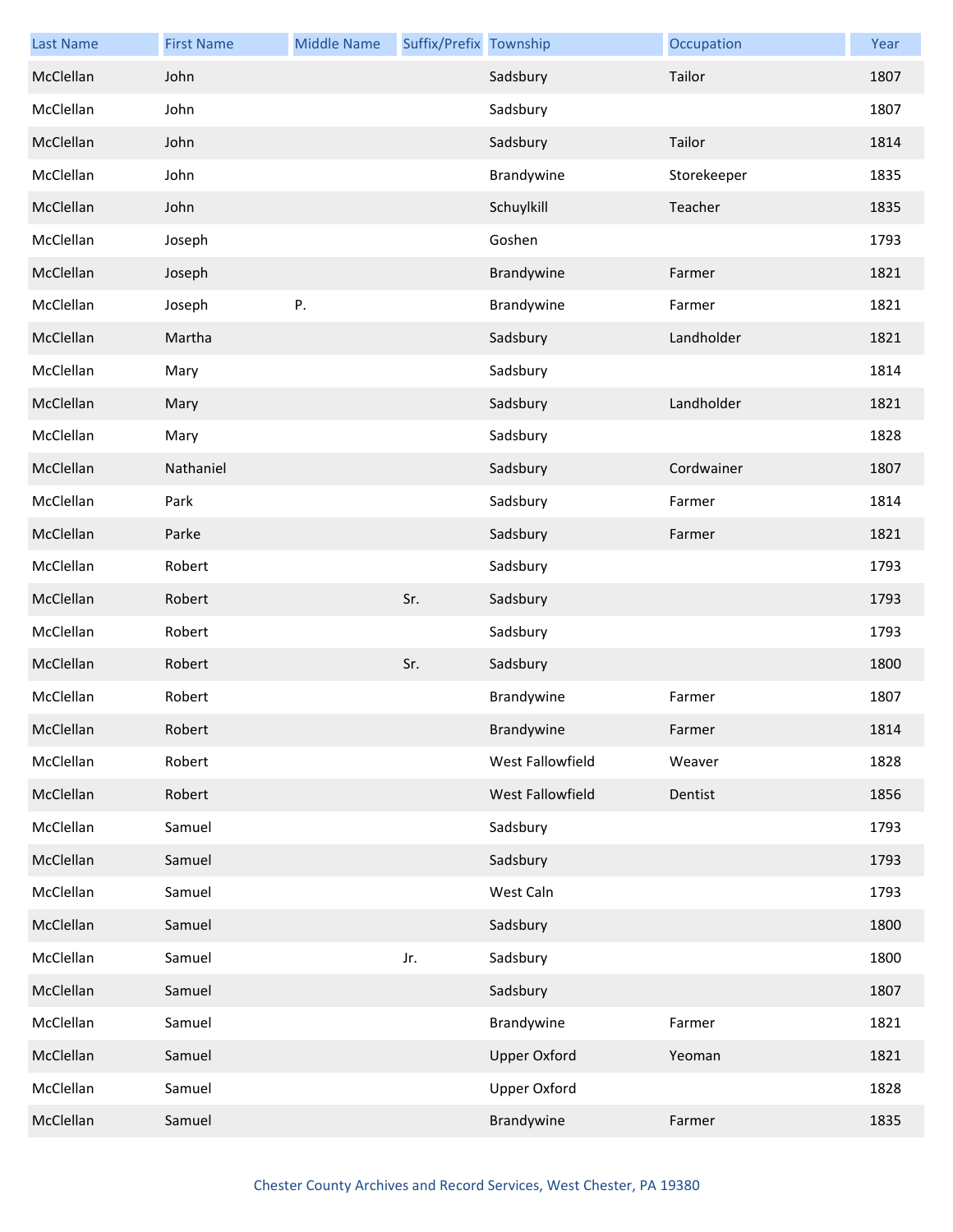| <b>Last Name</b> | <b>First Name</b> | <b>Middle Name</b> | Suffix/Prefix Township |                     | Occupation       | Year |
|------------------|-------------------|--------------------|------------------------|---------------------|------------------|------|
| McClellan        | Samuel            |                    |                        | <b>Upper Oxford</b> | Cooper           | 1835 |
| McClellan        | Samuel            | P                  |                        | Sadsbury            | Farmer           | 1835 |
| McClellan        | Samuel            | Ρ.                 |                        | Sadsbury            | Farmer           | 1828 |
| McClellan        | Thomas            |                    |                        | Sadsbury            |                  | 1800 |
| McClellan        | Thomas            |                    |                        | Sadsbury            |                  | 1807 |
| McClellan        | Thomas            |                    |                        | Sadsbury            | Farmer           | 1814 |
| McClellan        | Thomas            |                    |                        | East Caln           | Laborer          | 1821 |
| McClellan        | Thomas            |                    |                        | Sadsbury            | Farmer           | 1821 |
| McClellan        | Thomas            |                    |                        | Sadsbury            | Farmer           | 1828 |
| McClellan        | Thomas            |                    |                        | Schuylkill          | Lock tender      | 1835 |
| McClellan        | William           |                    |                        | Sadsbury            |                  | 1800 |
| McClellan        | William           |                    |                        | Sadsbury            |                  | 1807 |
| McClellan        | William           |                    |                        | <b>Upper Oxford</b> | Yeoman           | 1821 |
| McClellan        | William           |                    |                        | <b>Upper Oxford</b> | Blacksmith       | 1828 |
| McClellan        | William           |                    |                        | <b>Upper Oxford</b> | Blacksmith       | 1835 |
| McClelland       | James             |                    | Jr.                    | <b>Upper Oxford</b> | Blacksmith       | 1814 |
| McClelland       | James             |                    |                        | <b>Upper Oxford</b> | Farmer           | 1814 |
| McClelland       | Jefferson         |                    |                        | West Caln           | Miller           | 1856 |
| McClelland       | Samuel            |                    |                        | <b>Upper Oxford</b> | Cooper           | 1814 |
| McClellen        | James             |                    |                        | Kennett             | Shoemaker        | 1828 |
| McClellen        | James             |                    |                        | Sadsbury            | Farmer           | 1835 |
| McClellen        | James             | L                  |                        | Sadsbury            | Farmer           | 1856 |
| McClellen        | Jefferson         |                    |                        | Sadsbury            |                  | 1835 |
| McClellen        | John              |                    |                        | Brandywine          | Farmer           | 1828 |
| McClellen        | John              |                    |                        | East Caln           | Sculpter         | 1856 |
| McClellen        | Joseph            |                    |                        | West Chester        | President (Bank) | 1814 |
| McClellen        | Joseph            |                    |                        | Brandywine          | Farmer           | 1828 |
| McClellen        | Joseph            |                    |                        | Sadsbury            |                  | 1835 |
| McClellen        | Joseph            | Ρ.                 |                        | Brandywine          | Farmer           | 1828 |
| McClellen        | Mariah            |                    |                        | Sadsbury            | Farmer           | 1856 |
| McClellen        | Samuel            |                    |                        | Sadsbury            | Farmer           | 1835 |
| McClellen        | Samuel            | D                  |                        | Sadsbury            | Farmer           | 1856 |
| McClellen        | Samuel            | W.                 |                        | Brandywine          | Farmer           | 1828 |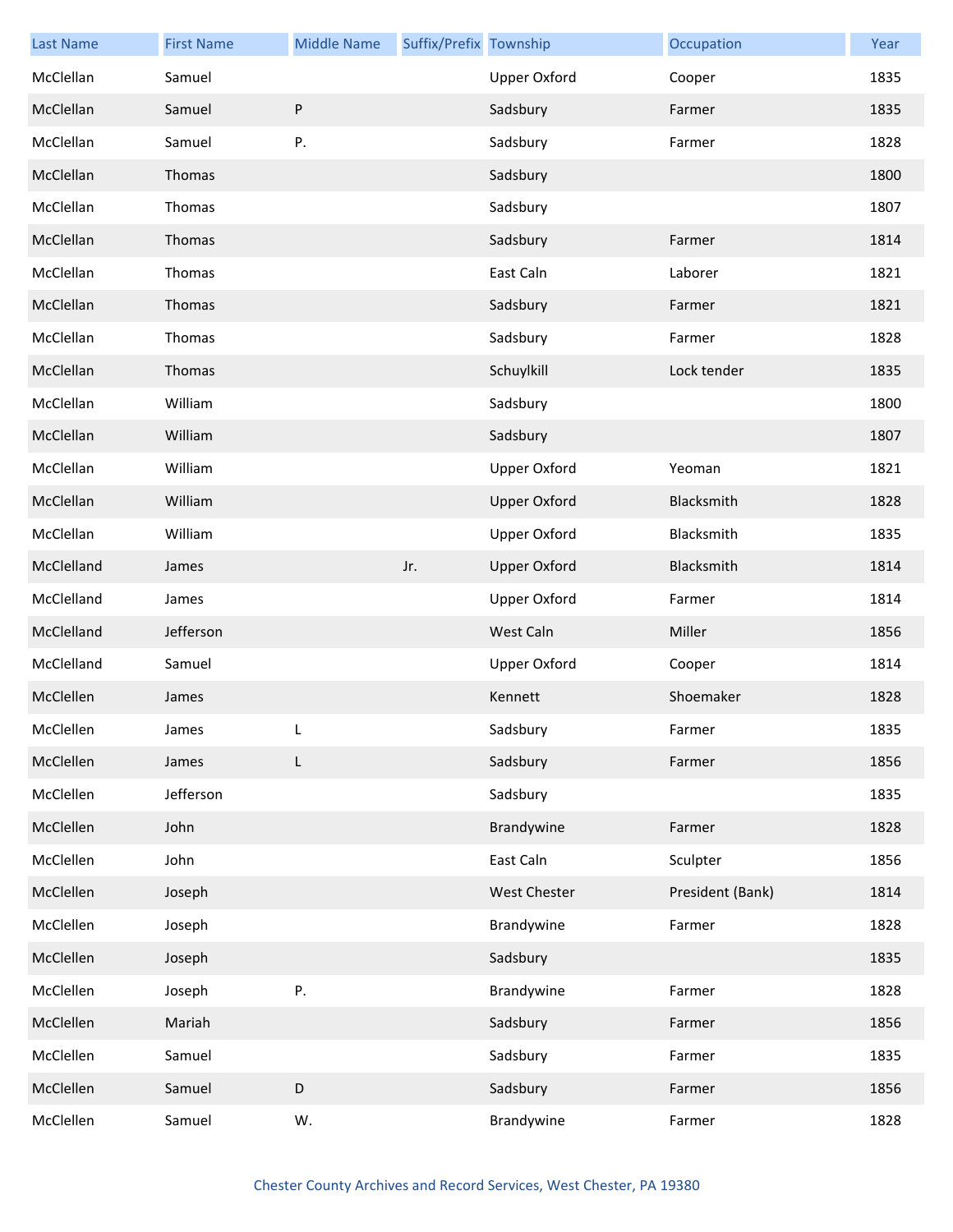| <b>Last Name</b>  | <b>First Name</b> | <b>Middle Name</b> | Suffix/Prefix Township |                     | Occupation | Year |
|-------------------|-------------------|--------------------|------------------------|---------------------|------------|------|
| McClellen         | Thomas            |                    |                        | Sadsbury            | Millwright | 1856 |
| McClemmon         | James             |                    |                        | Willistown          | Laborer    | 1821 |
| McClemmon         | Robert            |                    |                        | Willistown          | Farmer     | 1821 |
| McClemmons        | John              |                    |                        | West Fallowfield    | Mason      | 1828 |
| McClemmons        | John              |                    |                        | West Fallowfield    | Farmer     | 1835 |
| <b>McClemmons</b> | John              |                    | Jr.                    | West Fallowfield    | Mason      | 1835 |
| McClemmons        | Robert            |                    |                        | Willistown          | Farmer     | 1814 |
| McClemmons        | Samuel            |                    |                        | West Fallowfield    | Cordwainer | 1828 |
| McClemmons        | Thomas            |                    |                        | West Fallowfield    | Farmer     | 1835 |
| <b>McClemons</b>  | James             |                    |                        | West Fallowfield    | Shoemaker  | 1814 |
| McClemons         | John              |                    |                        | Londonderry         | Mason      | 1821 |
| McClenachan       | Elijah            |                    | Jr.                    | Londonderry         |            | 1793 |
| McClenachan       | Elijah            |                    |                        | Londonderry         |            | 1793 |
| McClenagan        | Samuel            | <b>B.</b>          |                        | Penn                | Farmer     | 1821 |
| McClenaghan       | James             |                    |                        | Lower Oxford        | Farmer     | 1828 |
| McClenaghan       | William           |                    |                        | Schuylkill          | Laborer    | 1856 |
| McClenaghan       | William           |                    |                        | Franklin            | Laborer    | 1856 |
| McClenahan        | James             |                    |                        | Lower Oxford        | Printer    | 1821 |
| McClenechen       | Elijah            |                    |                        | Londonderry         | Farmer     | 1807 |
| McClenechen       | Samuel            | <b>B.</b>          |                        | Londonderry         | Farmer     | 1807 |
| McCleneghan       | Samuel            | В.                 |                        | Londonderry         | Farmer     | 1814 |
| McClenehan        | Elijah            |                    |                        | <b>Upper Oxford</b> | Miller     | 1856 |
| McClenehan        | Thomas            |                    |                        | Lower Oxford        | Laborer    | 1835 |
| McClenghan        | James             |                    |                        | Lower Oxford        | Laborer    | 1856 |
| McClennan         | John              |                    |                        | Phoenixville        | Roler      | 1856 |
| McClennen         | Hugh              |                    |                        | Easttown            | Mason      | 1807 |
| McClennen         | William           |                    |                        | Easttown            | Carpenter  | 1856 |
| McClentic         | Samuel            |                    |                        | Charlestown         | Laborer    | 1821 |
| McClentic         | Samuel            |                    |                        | Schuylkill          | Weaver     | 1828 |
| McClentic         | Samuel            |                    |                        | Schuylkill          | Laborer    | 1835 |
| McClerg           | John              |                    |                        | Lower Oxford        | Laborer    | 1835 |
| McClery           | James             |                    |                        | <b>Upper Oxford</b> | Farmer     | 1807 |
| McClery           | William           |                    |                        | <b>Upper Oxford</b> | Farmer     | 1807 |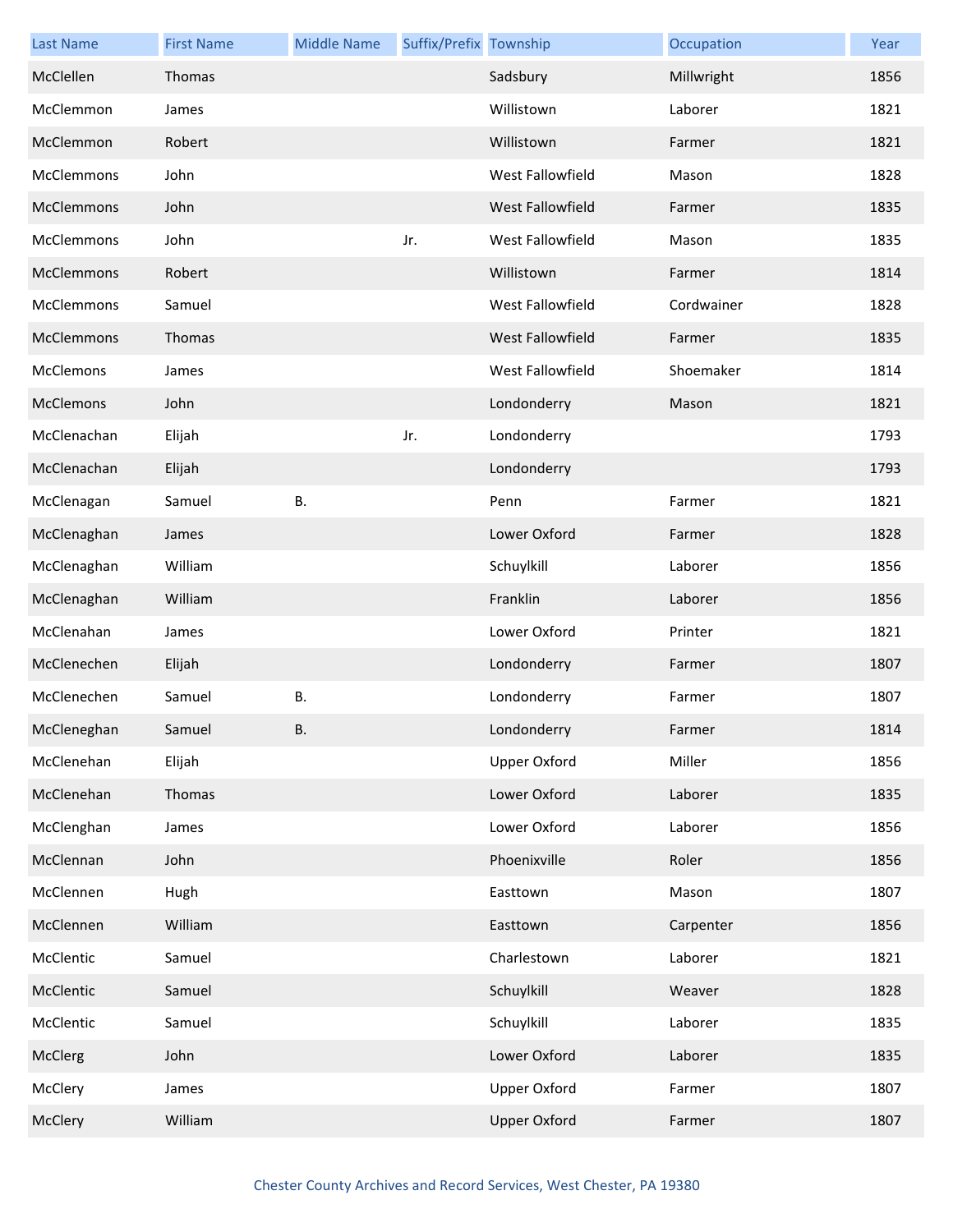| <b>Last Name</b> | <b>First Name</b> | <b>Middle Name</b> | Suffix/Prefix Township |                         | Occupation           | Year |
|------------------|-------------------|--------------------|------------------------|-------------------------|----------------------|------|
| McClese          | John              |                    |                        | Warwick                 | Laborer              | 1856 |
| McClese          | Jones             |                    |                        | Warwick                 | Drover               | 1856 |
| McCleuchlan      | Abisha            |                    |                        | Wallace                 | Laborer              | 1856 |
| <b>McClimans</b> | Elisiah           |                    |                        | West Fallowfield        | Farmer               | 1856 |
| <b>McClimans</b> | John              |                    |                        | West Marlborough        | Mason                | 1807 |
| <b>McClimans</b> | Mikel             |                    |                        | <b>West Fallowfield</b> | Mason                | 1856 |
| <b>McClimans</b> | William           |                    |                        | West Fallowfield        | Farmer               | 1856 |
| McClimens        | John              |                    |                        | Londonderry             | Mason                | 1814 |
| McClinchey       | Andrew            |                    |                        | New Garden              | Weaver               | 1828 |
| McClintick       | Francis           |                    |                        | New London              | Laborer              | 1807 |
| McClintick       | Hugh              |                    |                        | Honey Brook             | Farmer               | 1828 |
| McClintick       | James             |                    |                        | Honey Brook             | Laborer              | 1807 |
| McClintick       | James             |                    |                        | Honey Brook             |                      | 1814 |
| McClintock       | Alexander         |                    |                        | East Bradford           | Farmer               | 1856 |
| McClintock       | John              |                    |                        | Willistown              | Laborer              | 1828 |
| McClintock       | John              | $\sf B$            |                        | West Whiteland          | Carpenter            | 1835 |
| McClintock       | Samuel            |                    |                        | Schuylkill              | Farmer               | 1856 |
| McClintock       | Thomas            |                    |                        | Schuylkill              | Laborer              | 1856 |
| McClintock       | William           |                    |                        | New London              | Laborer              | 1800 |
| McClintock       | William           |                    |                        | Schuylkill              | Farmer               | 1856 |
| McClintuck       | James             |                    |                        | Coventry                | Storekeeper          | 1807 |
| McClintuck       | William           |                    |                        | <b>Upper Oxford</b>     | Laborer              | 1807 |
| McCloskey        | Andrew            |                    |                        | West Whiteland          | Laborer              | 1856 |
| McCloskey        | Daniel            |                    |                        | West Chester            | Laborer              | 1856 |
| McCloskey        | Edward            |                    |                        | Tredyffrin              | Laborer              | 1835 |
| McCloskey        | John              |                    |                        | Phoenixville            | Carpenter            | 1856 |
| McCloskey        | Moses             |                    |                        | Westtown                | Shoemaker            | 1835 |
| McCloskey        | Robert            |                    |                        | Phoenixville            | Justice of the Peace | 1856 |
| McClosky         | Edward            |                    |                        | Westtown                | Laborer              | 1807 |
| McClosky         | Edward            |                    |                        | Westtown                | Laborer              | 1828 |
| McClosky         | James             |                    |                        | Phoenixville            | Laborer              | 1856 |
| McClosky         | Patrick           |                    |                        | Westtown                | Laborer              | 1807 |
| McClosky         | Patrick           |                    |                        | Westtown                | Farmer               | 1821 |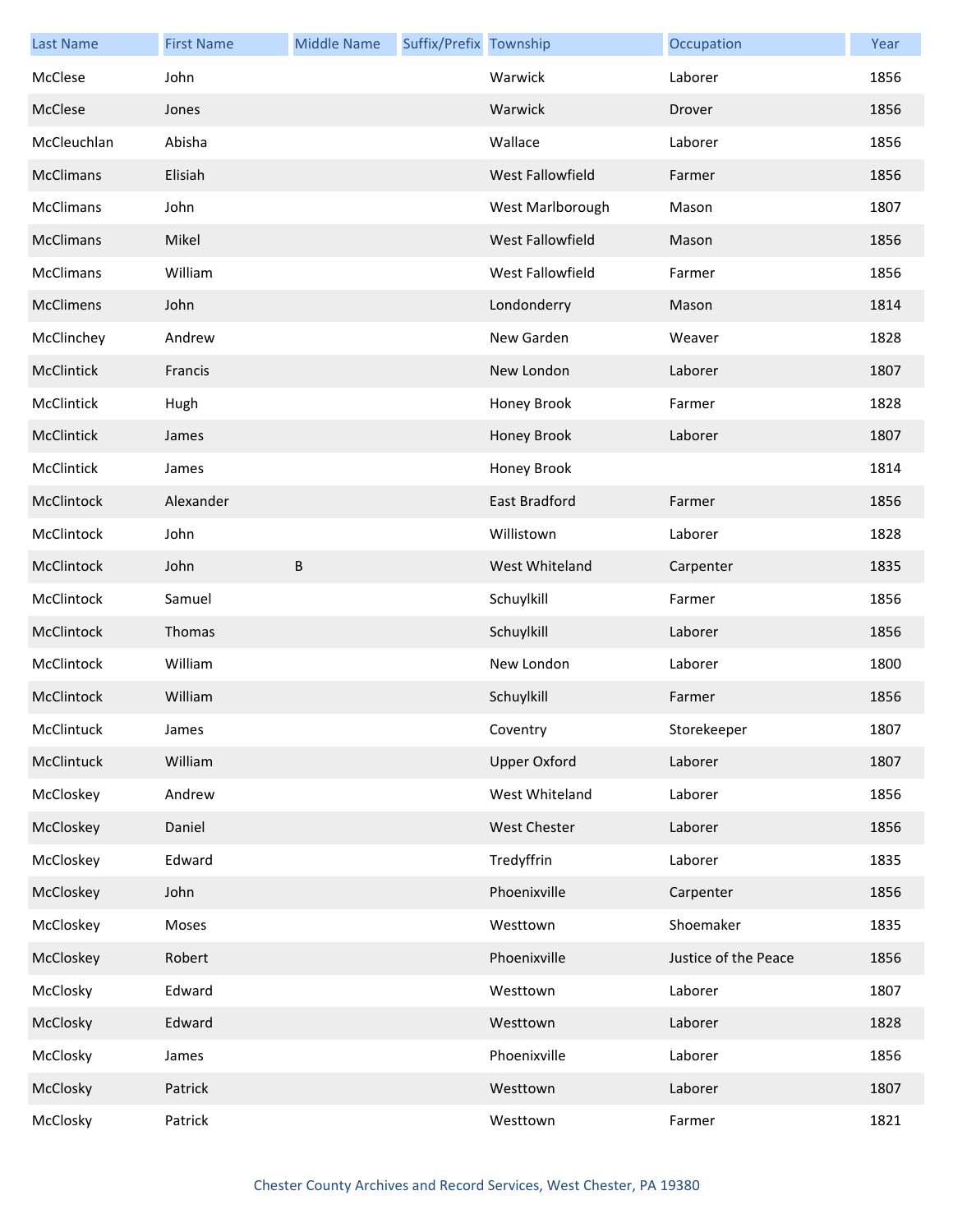| <b>Last Name</b> | <b>First Name</b> | <b>Middle Name</b> | Suffix/Prefix Township |                      | Occupation   | Year |
|------------------|-------------------|--------------------|------------------------|----------------------|--------------|------|
| McClosky         | Patrick           |                    |                        | Westtown             | Farmer       | 1828 |
| McClosky         | Patrick           |                    |                        | Westtown             | Farmer       | 1835 |
| McCloud          | Christopher       |                    |                        | Sadsbury             |              | 1793 |
| McCluag          | Archibald         |                    |                        | Lower Oxford         | Farmer       | 1835 |
| McClucken        | William           |                    |                        | East Goshen          | Laborer      | 1835 |
| McCluen          | James             |                    |                        | Schuylkill           | Miller       | 1856 |
| McCluen          | John              |                    |                        | Goshen               | Laborer      | 1814 |
| McCluen          | William           | D                  |                        | West Brandywine      | Farmer       | 1856 |
| McCluer          | William           |                    | Jr.                    | Easttown             |              | 1856 |
| McCluer          | William           |                    |                        | Easttown             | Farmer       | 1856 |
| McClugan         | James             |                    |                        | East Whiteland       | Laborer      | 1835 |
| McClugan         | John              |                    |                        | East Whiteland       | Laborer      | 1835 |
| McClugen         | John              |                    |                        | Tredyffrin           | Laborer      | 1821 |
| McClughan        | John              |                    |                        | East Whiteland       | Laborer      | 1828 |
| McClun           | John              |                    |                        | East Caln            | Laborer      | 1814 |
| McClune          | (Widow)           |                    |                        | <b>West Nantmeal</b> | Farmer       | 1807 |
| McClune          | (Widow)           |                    |                        | <b>West Nantmeal</b> |              | 1814 |
| McClune          | Charles           |                    |                        | Sadsbury             | Millwright   | 1821 |
| McClune          | James             |                    |                        | <b>East Nantmeal</b> | Miller       | 1800 |
| McClune          | James             |                    |                        | <b>West Nantmeal</b> |              | 1800 |
| McClune          | James             |                    |                        | <b>West Nantmeal</b> | Farmer       | 1828 |
| McClune          | James             |                    |                        | <b>West Nantmeal</b> | Schoolmaster | 1828 |
| McClune          | John              |                    |                        | Honey Brook          |              | 1814 |
| McClune          | John              |                    |                        | Sadsbury             | Millwright   | 1821 |
| McClune          | Mary              |                    | Widow                  | <b>West Nantmeal</b> | Farmer       | 1821 |
| McClune          | Robert            |                    |                        | Honey Brook          | Blacksmith   | 1814 |
| McClune          | Thomas            |                    |                        | <b>West Nantmeal</b> | Cordwainer   | 1814 |
| McClune          | Thomas            |                    |                        | <b>West Nantmeal</b> | Farmer       | 1821 |
| McClune          | Thomas            |                    |                        | <b>West Nantmeal</b> | Farmer       | 1828 |
| McCLune          | Thomas            |                    |                        | <b>West Nantmeal</b> | Farmer       | 1835 |
| McClune          | Thomas            |                    |                        | Wallace              | Farmer       | 1856 |
| McClune          | Thomas            | S.                 |                        | <b>West Nantmeal</b> | Farmer       | 1828 |
| McClune          | William           |                    |                        | Uwchlan              | Paperman     | 1800 |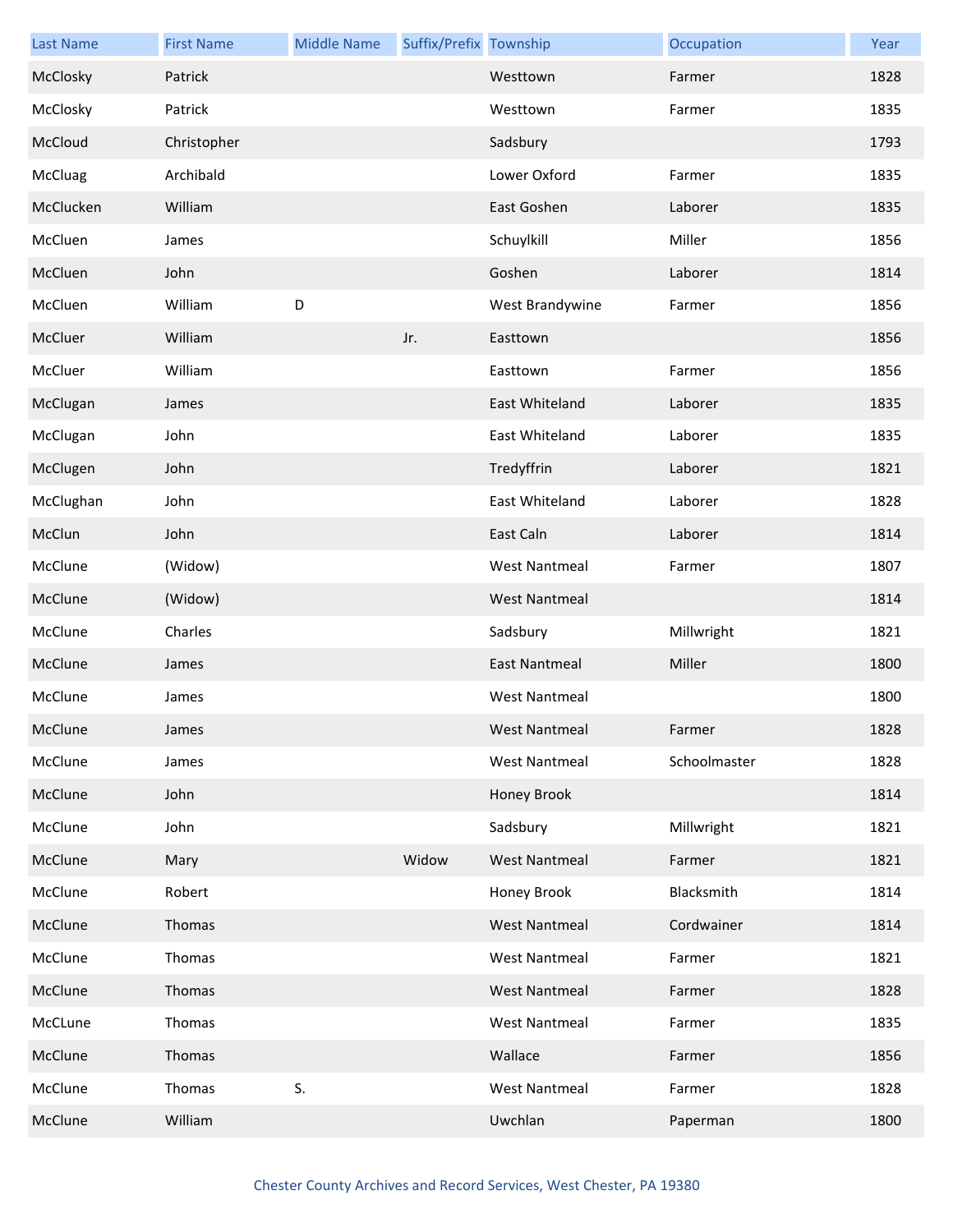| <b>Last Name</b> | <b>First Name</b> | <b>Middle Name</b> | Suffix/Prefix Township |                      | Occupation               | Year |
|------------------|-------------------|--------------------|------------------------|----------------------|--------------------------|------|
| McClure          | Alexander         |                    |                        | Sadsbury             | Farmer                   | 1821 |
| McClure          | Arthur            |                    | Jr.                    | New London           |                          | 1793 |
| McClure          | Arthur            |                    |                        | New London           |                          | 1793 |
| McClure          | Benjamin          |                    |                        | Uwchlan              |                          | 1793 |
| McClure          | Benjamin          |                    |                        | Uwchlan              | Distiller                | 1800 |
| McClure          | Benjamin          |                    |                        | Uwchlan              | Farmer                   | 1807 |
| McClure          | Benjamin          |                    |                        | Uwchlan              | Farmer                   | 1814 |
| McClure          | Benjamin          |                    |                        | East Brandywine      | Farmer                   | 1856 |
| McClure          | Daniel            |                    |                        | West Pikeland        | Farmer                   | 1856 |
| McClure          | Isaac             |                    | Esq.                   | East Brandywine      | Farmer                   | 1856 |
| McClure          | James             |                    |                        | <b>West Nantmeal</b> |                          | 1793 |
| McClure          | James             |                    |                        | <b>West Nantmeal</b> |                          | 1793 |
| McClure          | James             |                    |                        | <b>West Nantmeal</b> |                          | 1800 |
| McClure          | James             |                    |                        | <b>West Nantmeal</b> | Farmer                   | 1807 |
| McClure          | James             |                    |                        | <b>West Nantmeal</b> | Farmer                   | 1807 |
| McClure          | James             |                    |                        | <b>West Nantmeal</b> | Farmer                   | 1814 |
| McClure          | James             |                    |                        | Uwchlan              | Farmer                   | 1821 |
| McClure          | James             |                    |                        | West Caln            | Laborer                  | 1828 |
| McClure          | James             |                    |                        | Brandywine           | Farmer                   | 1835 |
| McClure          | James             |                    | Sr.                    | East Brandywine      | Farmer                   | 1856 |
| McClure          | James             |                    |                        | Wallace              | Farmer                   | 1856 |
| McClure          | James             |                    | Jr.                    | East Brandywine      | Spinner                  | 1856 |
| McClure          | John              |                    |                        | New London           |                          | 1793 |
| McClure          | John              |                    |                        | Uwchlan              | Farmer                   | 1814 |
| McClure          | John              |                    |                        | Uwchlan              | Farmer                   | 1814 |
| McClure          | John              |                    |                        | Brandywine           | Farmer                   | 1821 |
| McClure          | John              |                    |                        | Brandywine           | Farmer                   | 1828 |
| McClure          | John              |                    |                        | Brandywine           | Farmer                   | 1835 |
| McClure          | John              |                    | Sr.                    | East Brandywine      | Farmer                   | 1856 |
| McClure          | John              |                    | Jr.                    | East Brandywine      | Cotton and wool manufact | 1856 |
| McClure          | Joseph            |                    |                        | Uwchlan              |                          | 1793 |
| McClure          | Joseph            |                    |                        | Uwchlan              |                          | 1800 |
| McClure          | Joseph            |                    |                        | Uwchlan              | Farmer                   | 1807 |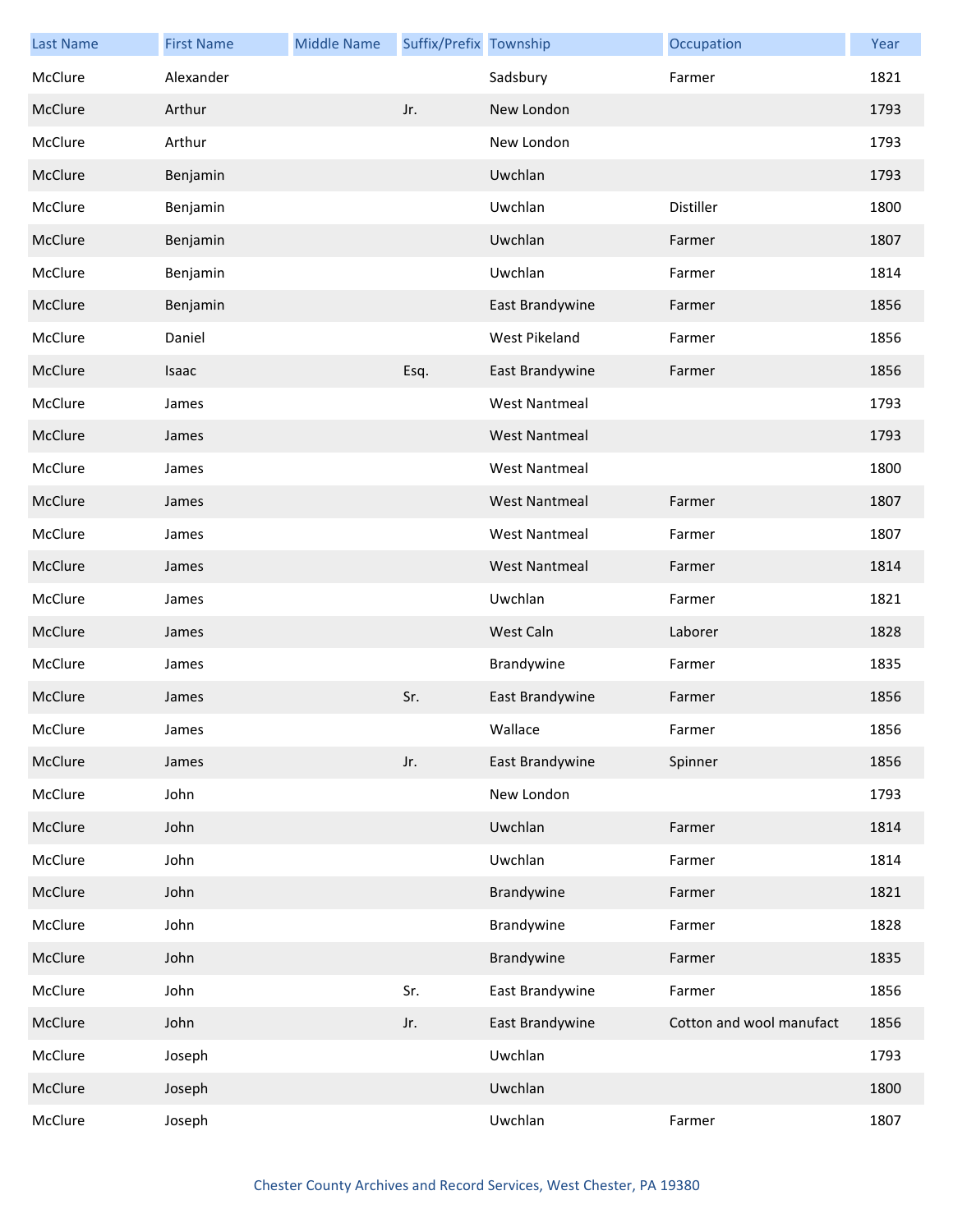| <b>Last Name</b> | <b>First Name</b> | <b>Middle Name</b> | Suffix/Prefix Township |                      | Occupation   | Year |
|------------------|-------------------|--------------------|------------------------|----------------------|--------------|------|
| McClure          | Joseph            |                    |                        | Uwchlan              | Farmer       | 1807 |
| McClure          | Joseph            |                    |                        | Uwchlan              | Farmer       | 1814 |
| McClure          | Joseph            |                    |                        | Uwchlan              | Distiller    | 1814 |
| McClure          | Joseph            |                    |                        | Uwchlan              | Farmer       | 1821 |
| McClure          | Joseph            |                    |                        | Uwchlan              | Farmer       | 1821 |
| McClure          | Joseph            |                    |                        | Uwchlan              | Farmer       | 1828 |
| McClure          | Joseph            |                    |                        | Uwchlan              | Farmer       | 1835 |
| McClure          | Joseph            |                    |                        | Tredyffrin           | Farmer       | 1856 |
| McClure          | Joseph            |                    |                        | Uwchlan              | Manufacturer | 1856 |
| McClure          | Patrick           |                    |                        | Honey Brook          | Weaver       | 1835 |
| McClure          | Richard           |                    |                        | Sadsbury             |              | 1800 |
| McClure          | Richard           |                    |                        | Sadsbury             |              | 1807 |
| McClure          | Richard           |                    |                        | Sadsbury             | Farmer       | 1814 |
| McClure          | Richard           |                    |                        | Sadsbury             | Farmer       | 1821 |
| McClure          | Robert            |                    |                        | Uwchlan              | Farmer       | 1807 |
| McClure          | Robert            |                    |                        | Uwchlan              | Farmer       | 1814 |
| McClure          | Robert            |                    |                        | Pikeland             |              | 1821 |
| McClure          | Robert            |                    |                        | Pikeland             | Farmer       | 1828 |
| McClure          | Robert            |                    |                        | Pikeland             | Farmer       | 1835 |
| McClure          | Robert            |                    |                        | <b>West Pikeland</b> | Farmer       | 1856 |
| McClure          | Samuel            |                    |                        | East Brandywine      | Finisher     | 1856 |
| McClure          | Sarah             |                    |                        | Sadsbury             |              | 1835 |
| McClure          | Silas             |                    |                        | <b>West Nantmeal</b> | Farmer       | 1807 |
| McClure          | Silas             |                    |                        | <b>West Nantmeal</b> | Farmer       | 1814 |
| McClure          | Silas             |                    |                        | <b>West Nantmeal</b> | Farmer       | 1821 |
| McClure          | Silas             |                    |                        | <b>West Nantmeal</b> | Farmer       | 1828 |
| McClure          | Thomas            |                    |                        | West Caln            |              | 1793 |
| McClure          | Thomas            |                    |                        | <b>West Nantmeal</b> | Farmer       | 1807 |
| McClure          | William           |                    |                        | Uwchlan              | Papermaker   | 1807 |
| McClure          | William           |                    |                        | <b>West Nantmeal</b> | Storekeeper  | 1814 |
| McClure          | William           |                    |                        | Uwchlan              | Farmer       | 1821 |
| McClure          | William           |                    |                        | Sadsbury             | Farmer       | 1828 |
| McClure          | William           |                    |                        | <b>West Nantmeal</b> | Storekeeper  | 1828 |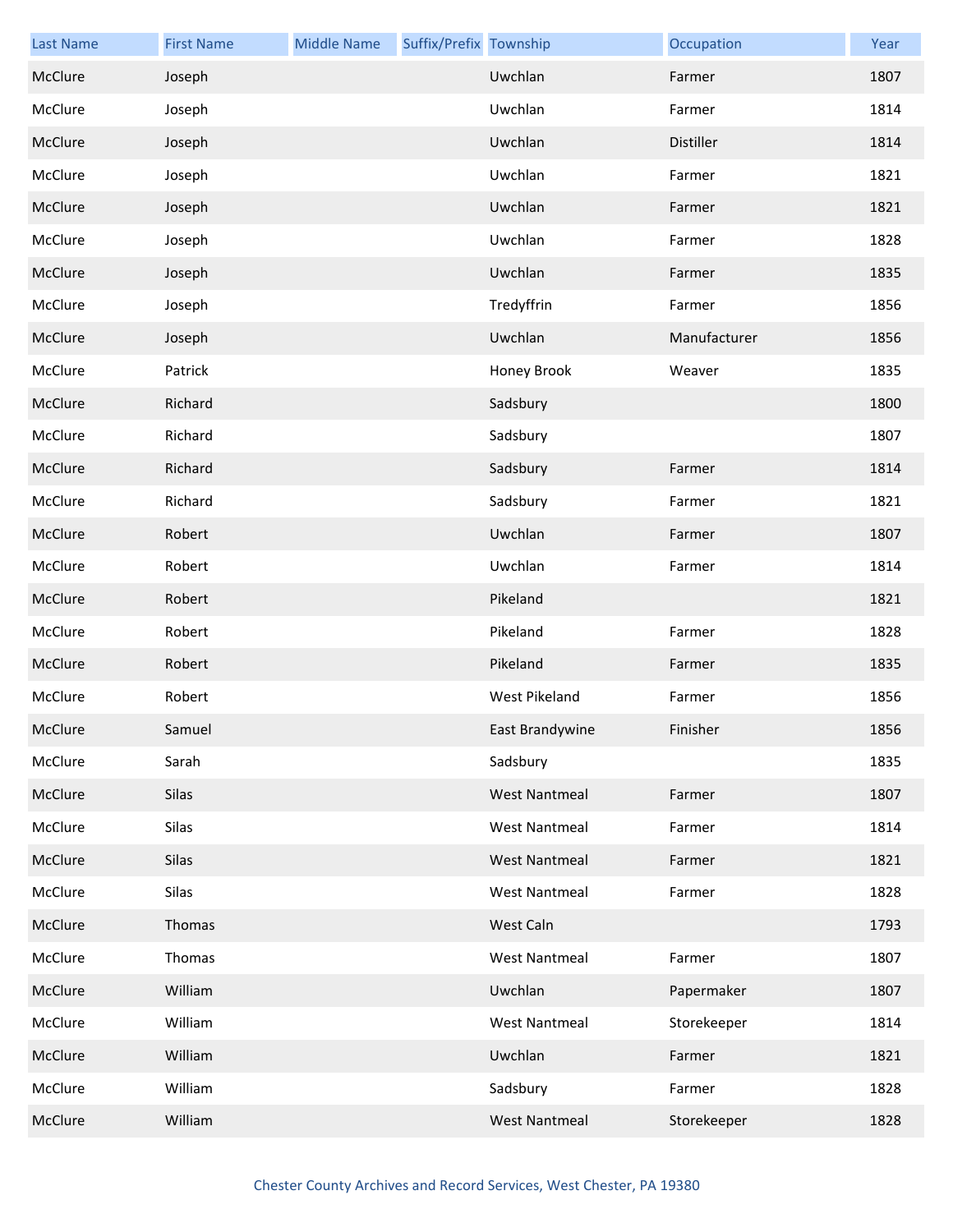| <b>Last Name</b> | <b>First Name</b> | <b>Middle Name</b> | Suffix/Prefix Township |                         | Occupation   | Year |
|------------------|-------------------|--------------------|------------------------|-------------------------|--------------|------|
| McClure          | William           |                    |                        | Sadsbury                | Farmer       | 1835 |
| McClure          | William           |                    |                        | Birmingham              | Laborer      | 1856 |
| McClure          | William           |                    |                        | Wallace                 | Storekeeper  | 1856 |
| McClurg          | Archibald         |                    |                        | Lower Oxford            | Carpenter    | 1821 |
| McClurg          | Archibald         |                    |                        | Lower Oxford            | Farmer       | 1828 |
| McClurg          | John              |                    |                        | Lower Oxford            | Manufacturer | 1828 |
| McClurg          | John              |                    |                        | Lower Oxford            | Carpenter    | 1856 |
| McClurg          | John              |                    |                        | Lower Oxford            | Farmer       | 1856 |
| McClurg          | John              | $\mathsf{R}$       | MD                     | New Garden              | Doctor       | 1856 |
| McClurg          | Samuel            | J                  |                        | Lower Oxford            | Laborer      | 1856 |
| McClury          | Archibald         |                    |                        | West Nottingham         | Farmer       | 1856 |
| McClury          | John              |                    |                        | Kennett                 | Laborer      | 1807 |
| McClusky         | Edward            |                    |                        | Highland                | Laborer      | 1856 |
| McColerake       | Peter             |                    |                        | East Caln               | Blacksmith   | 1814 |
| McColgin         | William           |                    |                        | East Fallowfield        | Husbandman   | 1807 |
| McColgin         | William           |                    |                        | <b>East Fallowfield</b> | Farmer       | 1814 |
| McColgin         | William           |                    |                        | East Fallowfield        | Farmer       | 1821 |
| McColister       | William           |                    |                        | Sadsbury                | Farmer       | 1828 |
| McCollester      | Cornelius         |                    |                        | East Nottingham         | Carpenter    | 1821 |
| McColley         | James             |                    |                        | Lower Oxford            | Laborer      | 1835 |
| McColligan       | Barnett           |                    |                        | Phoenixville            | Laborer      | 1856 |
| <b>McCollins</b> | James             |                    |                        | New London              | Cordwainer   | 1835 |
| McCollister      | James             |                    |                        | New London              | Carpenter    | 1828 |
| McColloth        | Charles           |                    |                        | East Whiteland          | Laborer      | 1821 |
| Mccollough       | Charles           |                    |                        | Phoenixville            | Pudler       | 1856 |
| McCollough       | James             |                    |                        | West Goshen             | Farmer       | 1856 |
| McCollough       | John              |                    |                        | Charlestown             | Laborer      | 1814 |
| McCollough       | John              |                    |                        | Phoenixville            | Laborer      | 1856 |
| McCollough       | John              |                    |                        | Lower Oxford            | Farmer       | 1856 |
| McCollough       | Mary              |                    |                        | Easttown                | Housekeeper  | 1828 |
| McCollough       | Patrick           |                    |                        | Phoenixville            | Pudler       | 1856 |
| McCollough       | Penrose           |                    |                        | Westtown                | Carpenter    | 1835 |
| McCollough       | Simon             |                    |                        | Phoenixville            | Tailor       | 1856 |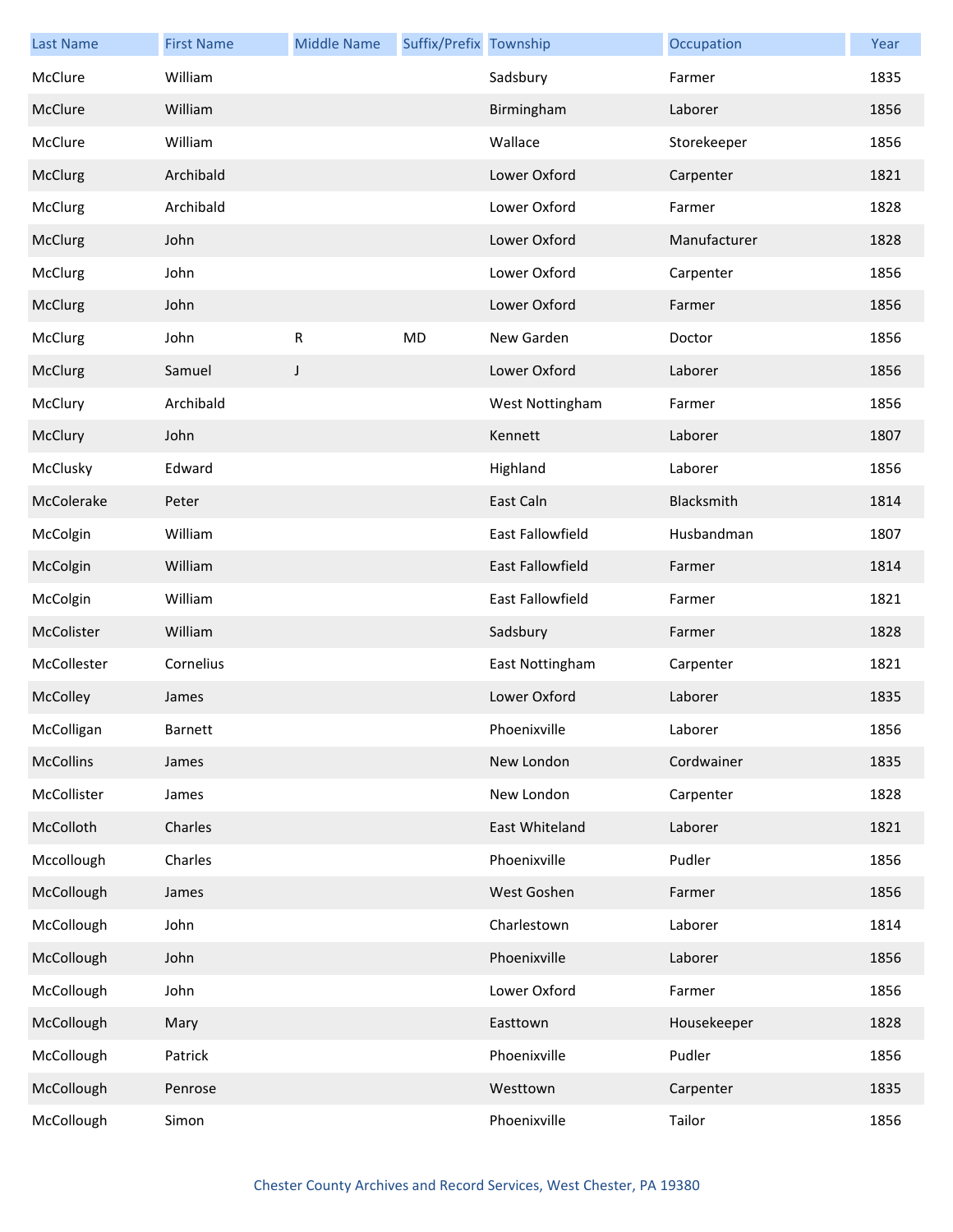| <b>Last Name</b> | <b>First Name</b> | <b>Middle Name</b> | Suffix/Prefix Township |                     | Occupation   | Year |
|------------------|-------------------|--------------------|------------------------|---------------------|--------------|------|
| McCollough       | Thomas            |                    |                        | Charlestown         | Laborer      | 1814 |
| McCollum         | Charles           |                    |                        | Sadsbury            |              | 1793 |
| McColly          | James             |                    |                        | West Marlborough    | Jobber       | 1807 |
| McColough        | David             |                    |                        | Oxford              | Tailor       | 1856 |
| McCombs          | James             |                    |                        | East Nottingham     | Merchant     | 1835 |
| McConagey        | Enoch             |                    |                        | Sadsbury            | Laborer      | 1856 |
| McConaghey       | Enoch             |                    |                        | Sadsbury            | Laborer      | 1828 |
| McConaghey       | James             |                    |                        | Sadsbury            | Tailor       | 1828 |
| McConaghy        | Alexander         |                    |                        | Sadsbury            |              | 1793 |
| McConaghy        | Enoch             |                    |                        | Sadsbury            |              | 1835 |
| McConaghy        | James             |                    |                        | West Caln           |              | 1793 |
| McConaghy        | James             |                    |                        | Sadsbury            | Tailor       | 1835 |
| McConahay        | James             |                    |                        | East Caln           | Gentleman    | 1856 |
| McConahay        | William           |                    |                        | East Caln           | Gentleman    | 1856 |
| McConahy         | John              |                    |                        | Charlestown         | Farmer       | 1856 |
| McConaughery     | William           |                    |                        | New Garden          | Blacksmith   | 1821 |
| McConaughey      | David             |                    |                        | Honey Brook         |              | 1793 |
| McConaughey      | Edward            |                    |                        | Londonderry         | Farmer       | 1807 |
| McConaughey      | William           |                    |                        | New Garden          | Blacksmith   | 1828 |
| McConegha        | Thomas            |                    |                        | Hopewell            | Wool spinner | 1856 |
| McConeghy        | James             |                    |                        | Sadsbury            | Tailor       | 1821 |
| McConeghy        | John              |                    |                        | Sadsbury            | Laborer      | 1821 |
| McConeghy        | Joseph            |                    |                        | West Caln           | Farmer       | 1835 |
| McConehy         | <b>Ellis</b>      |                    |                        | Highland            | Saddler      | 1856 |
| McConehy         | James             |                    |                        | Sadsbury            | Tailor       | 1814 |
| McConehy         | Joseph            |                    |                        | East Fallowfield    | Laborer      | 1828 |
| McConell         | James             |                    |                        | East Brandywine     | Gentleman    | 1856 |
| McConethy        | Joseph            |                    |                        | West Caln           | Collier      | 1828 |
| McConkey         | David             |                    |                        | <b>West Chester</b> | Clerk        | 1828 |
| McConkey         | David             |                    |                        | West Chester        | Conveyancer  | 1856 |
| McConkey         | Theadore          |                    |                        | West Caln           | Laborer      | 1856 |
| McConkey         | William           |                    |                        | West Caln           | Laborer      | 1856 |
| McConley         | Richard           |                    |                        | Lower Oxford        | Laborer      | 1821 |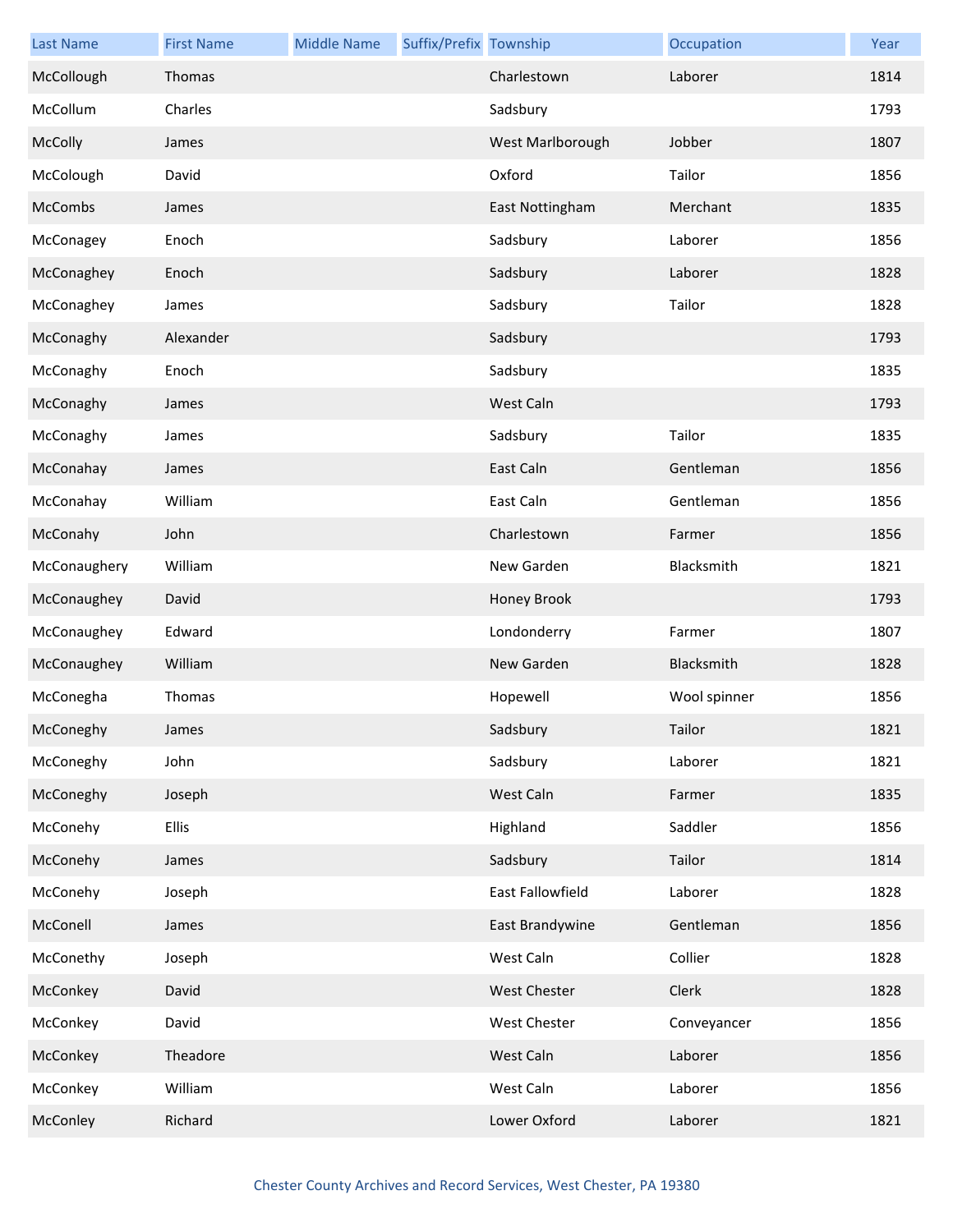| <b>Last Name</b> | <b>First Name</b> | <b>Middle Name</b> | Suffix/Prefix Township |                      | Occupation | Year |
|------------------|-------------------|--------------------|------------------------|----------------------|------------|------|
| McConnagee       | John              |                    |                        | East Whiteland       | Laborer    | 1814 |
| McConnagey       | Ellis             |                    |                        | Sadsbury             | Laborer    | 1856 |
| McConnal         | James             |                    |                        | <b>Upper Oxford</b>  | Farmer     | 1828 |
| McConnal         | Martha            |                    |                        | Honey Brook          | Lady       | 1828 |
| McConnal         | Michael           |                    |                        | East Whiteland       | Laborer    | 1821 |
| McConnall        | Aaron             |                    |                        | <b>West Bradford</b> | Laborer    | 1856 |
| McConnall        | Davis             |                    |                        | Honey Brook          | Laborer    | 1828 |
| McConnall        | Jacob             |                    |                        | Honey Brook          | Farmer     | 1828 |
| McConnall        | James             |                    |                        | Honey Brook          |            | 1814 |
| McConnall        | John              |                    |                        | Willistown           | Farmer     | 1856 |
| McConnall        | Samuel            |                    |                        | Honey Brook          |            | 1814 |
| McConnaughy      | Joseph            |                    |                        | Willistown           | Farmer     | 1807 |
| McConnehee       | William           |                    |                        | New Garden           | Blacksmith | 1807 |
| McConnel         | Forbes            |                    |                        | West Fallowfield     | Farmer     | 1835 |
| McConnel         | Isaac             |                    |                        | Kennett              | Cordwainer | 1800 |
| McConnel         | James             |                    |                        | <b>East Bradford</b> |            | 1793 |
| McConnel         | James             |                    |                        | Honey Brook          |            | 1800 |
| McConnel         | James             |                    |                        | Honey Brook          | Farmer     | 1807 |
| McConnel         | James             |                    |                        | East Bradford        | Farmer     | 1814 |
| McConnel         | James             |                    |                        | <b>Upper Oxford</b>  | Yeoman     | 1821 |
| McConnel         | James             |                    |                        | New London           | Cooper     | 1821 |
| McConnel         | James             |                    |                        | West Fallowfield     | Cooper     | 1821 |
| McConnel         | James             |                    |                        | West Fallowfield     | Laborer    | 1821 |
| McConnel         | James             |                    |                        | West Fallowfield     | Laborer    | 1828 |
| McConnel         | James             |                    |                        | East Nottingham      | Laborer    | 1828 |
| McConnel         | James             |                    |                        | <b>Upper Oxford</b>  | Farmer     | 1835 |
| McConnel         | John              |                    |                        | Tredyffrin           |            | 1793 |
| McConnel         | John              |                    |                        | Willistown           | Farmer     | 1814 |
| McConnel         | John              |                    |                        | Londonderry          | Blacksmith | 1828 |
| McConnel         | Joseph            |                    |                        | Easttown             | Laborer    | 1807 |
| McConnel         | Joseph            |                    |                        | East Goshen          | Laborer    | 1835 |
| McConnel         | Michael           |                    |                        | East Whiteland       | Laborer    | 1828 |
| McConnel         | Michiel           |                    |                        | East Goshen          | Farmer     | 1835 |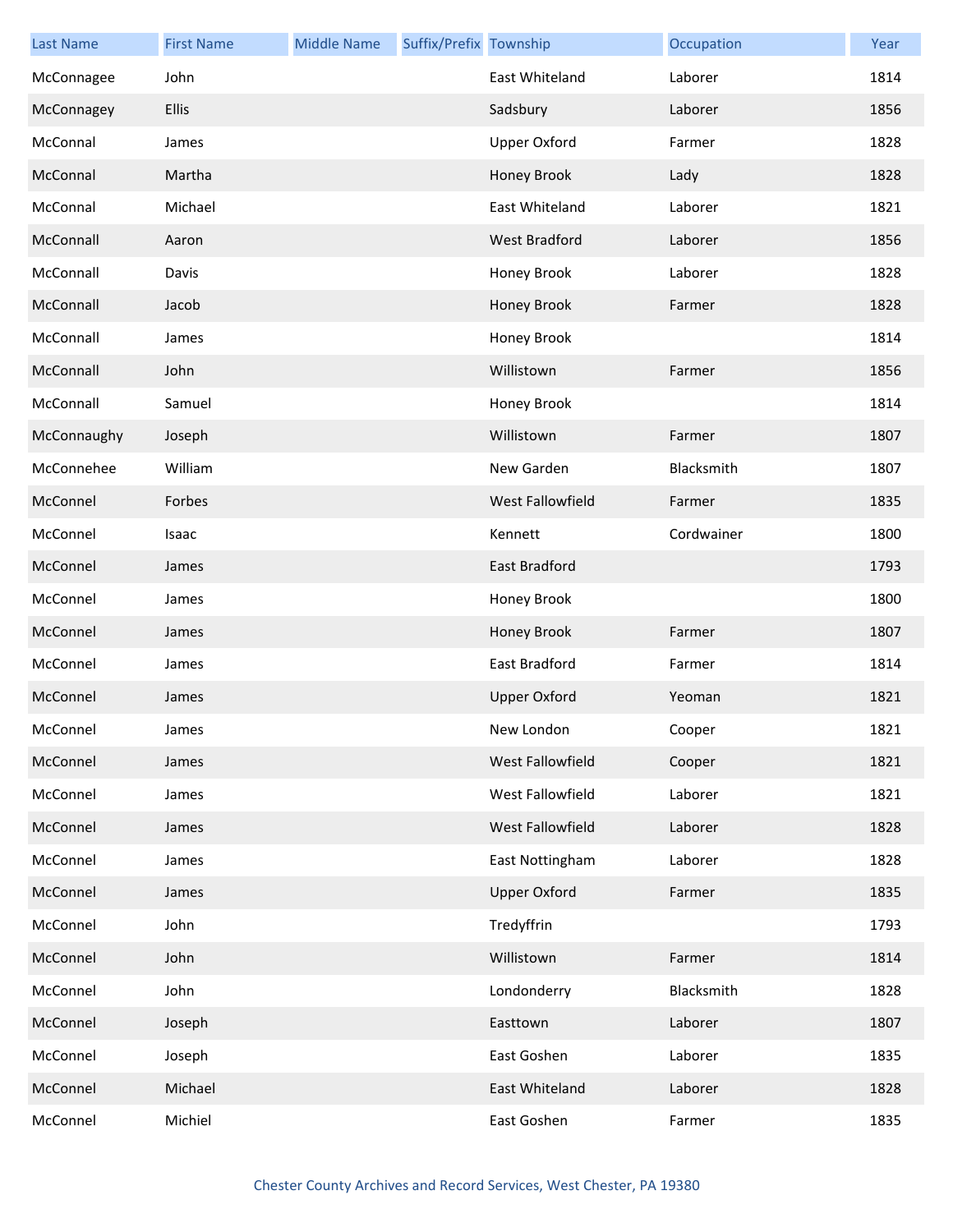| <b>Last Name</b> | <b>First Name</b> | <b>Middle Name</b> | Suffix/Prefix Township |                     | Occupation  | Year |
|------------------|-------------------|--------------------|------------------------|---------------------|-------------|------|
| Mcconnel         | Rebecca           |                    |                        | West Fallowfield    | Landholder  | 1835 |
| McConnel         | Samuel            |                    |                        | Honey Brook         | Farmer      | 1807 |
| McConnel         | Samuel            |                    |                        | West Fallowfield    | Laborer     | 1828 |
| McConnel         | Samuel            |                    |                        | <b>Upper Oxford</b> | Laborer     | 1835 |
| McConnel         | Thomas            |                    |                        | East Nottingham     | Laborer     | 1828 |
| McConnel         | William           |                    |                        | New Garden          |             | 1793 |
| McConnel         | William           |                    |                        | <b>Upper Oxford</b> | Laborer     | 1835 |
| McConnell        | (Widow)           |                    |                        | Honey Brook         |             | 1821 |
| McConnell        | Charles           |                    |                        | West Marlborough    | Farmer      | 1856 |
| McConnell        | David             |                    |                        | Honey Brook         |             | 1821 |
| McConnell        | Forbes            |                    |                        | London Grove        | Laborer     | 1828 |
| McConnell        | Jacob             |                    |                        | Honey Brook         | Farmer      | 1821 |
| McConnell        | Jacob             |                    |                        | Honey Brook         | Farmer      | 1835 |
| McConnell        | Jacob             |                    |                        | Honeybrook          | Farmer      | 1856 |
| McConnell        | Jacob             | $\mathsf{C}$       |                        | Honeybrook          | Farmer      | 1856 |
| McConnell        | James             |                    |                        | West Chester        | Laborer     | 1807 |
| McConnell        | James             |                    |                        | West Fallowfield    | Laborer     | 1835 |
| McConnell        | James             |                    |                        | West Fallowfield    | Laborer     | 1835 |
| McConnell        | James             |                    |                        | Phoenixville        | Laborer     | 1856 |
| McConnell        | James             |                    |                        | Upper Oxford        | Farmer      | 1856 |
| McConnell        | <b>Jefferies</b>  |                    |                        | East Fallowfield    | Carpenter   | 1856 |
| McConnell        | John              |                    |                        | Willistown          |             | 1800 |
| McConnell        | John              |                    |                        | Willistown          | Farmer      | 1807 |
| McConnell        | John              |                    |                        | West Fallowfield    | Blacksmith  | 1835 |
| McConnell        | John              |                    |                        | West Fallowfield    | Blacksmith  | 1835 |
| McConnell        | John              |                    |                        | Honeybrook          | Merchant    | 1856 |
| McConnell        | Martha            |                    |                        | Honey Brook         | Farmer      | 1821 |
| McConnell        | Mary              |                    |                        | Easttown            | Storekeeper | 1828 |
| McConnell        | Mary              | $\mathsf{A}$       |                        | <b>West Chester</b> | Seamstress  | 1856 |
| McConnell        | Nancy             |                    |                        | Easttown            | Nurse       | 1856 |
| mcConnell        | Samuel            |                    |                        | Highland            | Farmer      | 1856 |
| McConnell        | Samuel            | $\sf H$            |                        | Honeybrook          | Farmer      | 1856 |
| McConnell        | William           |                    |                        | Honey Brook         | Farmer      | 1835 |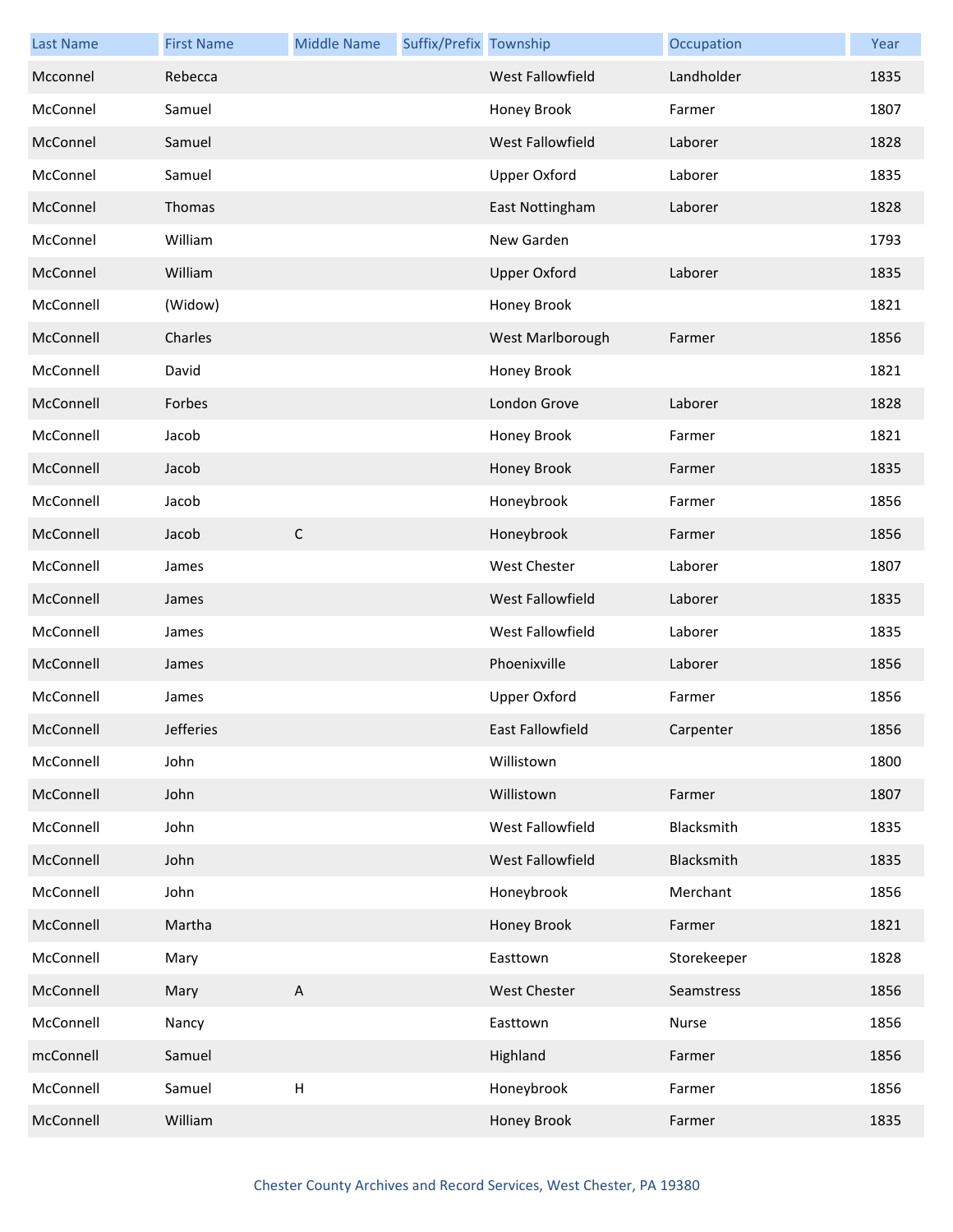| <b>Last Name</b> | <b>First Name</b> | <b>Middle Name</b> | Suffix/Prefix Township |                         | Occupation    | Year |
|------------------|-------------------|--------------------|------------------------|-------------------------|---------------|------|
| McConnell        | William           |                    |                        | <b>Upper Oxford</b>     | Farmer        | 1856 |
| McConnell        | William           |                    |                        | Honeybrook              | Farmer        | 1856 |
| mcConnell        | William           |                    |                        | West Chester            | Painter       | 1856 |
| McConnil         | James             |                    |                        | <b>Upper Oxford</b>     | Farmer        | 1814 |
| McConnon         | Peter             |                    |                        | Phoenixville            | Laborer       | 1856 |
| McConohey        | Joseph            |                    |                        | <b>West Fallowfield</b> | Collier       | 1814 |
| McConoughy       | Daniel            |                    |                        | Birmingham              | Collier       | 1807 |
| McConoughy       | Hugh              |                    |                        | Birmingham              | Laborer       | 1807 |
| McConughy        | Edward            |                    |                        | West Caln               | Laborer       | 1856 |
| McConughy        | Joseph            |                    |                        | West Caln               | Farmer        | 1856 |
| McCool           | James             |                    |                        | Schuylkill              | Laborer       | 1835 |
| McCool           | John              |                    |                        | Schuylkill              | Laborer       | 1835 |
| McCool           | John              |                    |                        | Phoenixville            | Laborer       | 1856 |
| McCool           | William           |                    |                        | Londonderry             |               | 1793 |
| McCool           | William           |                    |                        | Newlin                  |               | 1793 |
| McCool           | William           |                    |                        | London Grove            |               | 1800 |
| McCool           | William           |                    |                        | London Grove            | Farmer        | 1807 |
| McCool           | William           |                    |                        | London Grove            | Farmer        | 1814 |
| McCool           | William           |                    |                        | London Grove            | Farmer        | 1821 |
| McCoole          | William           |                    |                        | London Grove            |               | 1793 |
| McCopnnell       | Davis             |                    |                        | Honey Brook             | Laborer       | 1835 |
| mcCorckle        | John              |                    |                        | Highland                | Farmer        | 1856 |
| McCorckle        | William           |                    |                        | Highland                | Laborer       | 1856 |
| McCorcle         | Ann               |                    |                        | East Fallowfield        | Private liver | 1835 |
| McCorcle         | George            |                    |                        | East Fallowfield        | Farmer        | 1835 |
| McCorcle         | Joseph            |                    |                        | East Fallowfield        | Laborer       | 1835 |
| McCorcle         | William           |                    |                        | West Fallowfield        | Blacksmith    | 1807 |
| McCord           | Benjamin          |                    |                        | <b>West Nantmeal</b>    | Carpenter     | 1814 |
| McCord           | Benjamin          |                    |                        | <b>West Nantmeal</b>    | Carpenter     | 1821 |
| McCord           | Benjamin          |                    |                        | <b>West Nantmeal</b>    | Carpenter     | 1828 |
| McCord           | Benjamin          |                    |                        | <b>West Nantmeal</b>    | Laborer       | 1835 |
| McCord           | Benjamin          |                    |                        | West Nantmeal           | Miner         | 1856 |
| McCord           | Cyrus             |                    |                        | <b>West Nantmeal</b>    | Miner         | 1856 |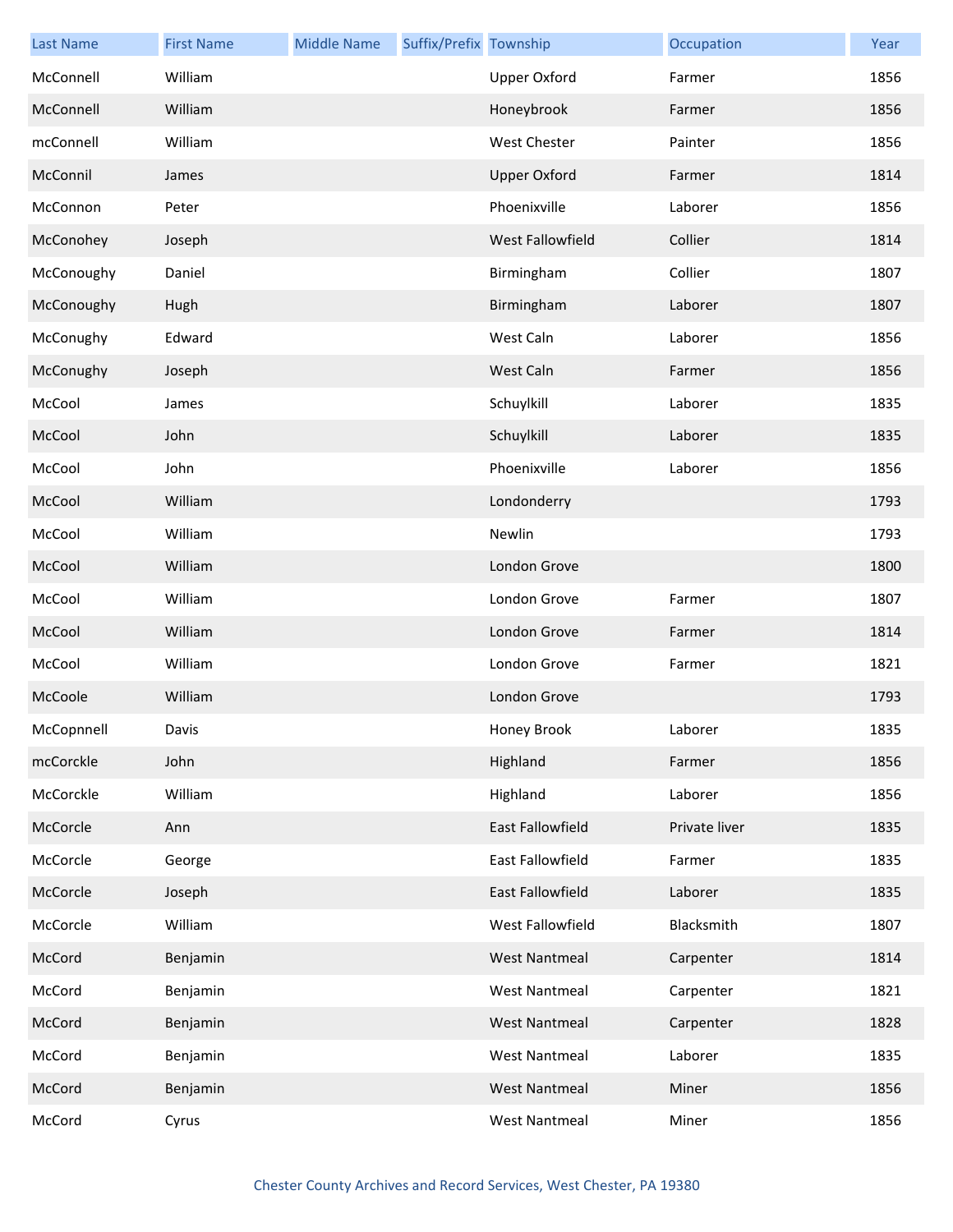| <b>Last Name</b> | <b>First Name</b> | <b>Middle Name</b> | Suffix/Prefix Township |                         | Occupation   | Year |
|------------------|-------------------|--------------------|------------------------|-------------------------|--------------|------|
| McCord           | John              |                    |                        | <b>West Nantmeal</b>    | Mason        | 1800 |
| McCord           | John              |                    |                        | <b>West Nantmeal</b>    | Weaver       | 1807 |
| McCord           | John              |                    |                        | <b>West Nantmeal</b>    | Weaver       | 1814 |
| McCord           | John              |                    |                        | <b>West Nantmeal</b>    | Mason        | 1821 |
| McCord           | John              |                    |                        | <b>West Nantmeal</b>    | Weaver       | 1828 |
| McCord           | John              |                    |                        | <b>West Nantmeal</b>    | Laborer      | 1835 |
| McCord           | John              | P                  |                        | <b>West Nantmeal</b>    | Farmer       | 1856 |
| McCord           | John              | Ρ.                 |                        | <b>West Nantmeal</b>    | Carpenter    | 1814 |
| McCord           | Joseph            |                    |                        | Lower Oxford            | Schoolmaster | 1821 |
| McCord           | Joseph            |                    |                        | Phoenixville            | Agent        | 1856 |
| McCord           | Pearson           |                    |                        | <b>East Nantmeal</b>    | Laborer      | 1835 |
| McCordick        | Neal              |                    |                        | New Garden              | Laborer      | 1800 |
| McCordick        | William           |                    |                        | Pennsbury               |              | 1800 |
| McCordick        | William           |                    |                        | Kennett                 | Cabinetmaker | 1807 |
| McCordick        | William           |                    |                        | Kennett                 | Cabinetmaker | 1814 |
| McCordick        | William           |                    |                        | Kennett                 | Turner       | 1828 |
| McCordy          | John              |                    |                        | Wallace                 | Laborer      | 1856 |
| McCordy          | Joseph            |                    |                        | Wallace                 | Shoemaker    | 1856 |
| McCordy          | William           |                    |                        | Kennett                 | Jobber       | 1814 |
| McCorkel         | George            |                    |                        | <b>West Chester</b>     | Plasterer    | 1856 |
| McCorkel         | William           |                    |                        | East Nottingham         |              | 1793 |
| McCorkhil        | John              |                    |                        | West Marlborough        | Laborer      | 1828 |
| McCorkhil        | Joseph            |                    |                        | West Marlborough        | Laborer      | 1828 |
| McCorkhill       | James             |                    |                        | West Bradford           |              | 1793 |
| McCorkil         | Joseph            |                    |                        | <b>East Fallowfield</b> | Laborer      | 1807 |
| McCorkle         | Alexander         |                    |                        | East Fallowfield        | Laborer      | 1856 |
| McCorkle         | Catharine         |                    |                        | East Fallowfield        |              | 1814 |
| McCorkle         | Catharine         |                    |                        | East Fallowfield        |              | 1821 |
| McCorkle         | Catharine         |                    | Widow                  | East Fallowfield        |              | 1828 |
| McCorkle         | Charles           |                    |                        | East Nottingham         | Laborer      | 1835 |
| McCorkle         | Douglas           |                    |                        | Sadsbury                | Blacksmith   | 1814 |
| McCorkle         | Douglas           |                    |                        | East Fallowfield        | Smith        | 1814 |
| McCorkle         | George            |                    |                        | East Fallowfield        | Cryer        | 1807 |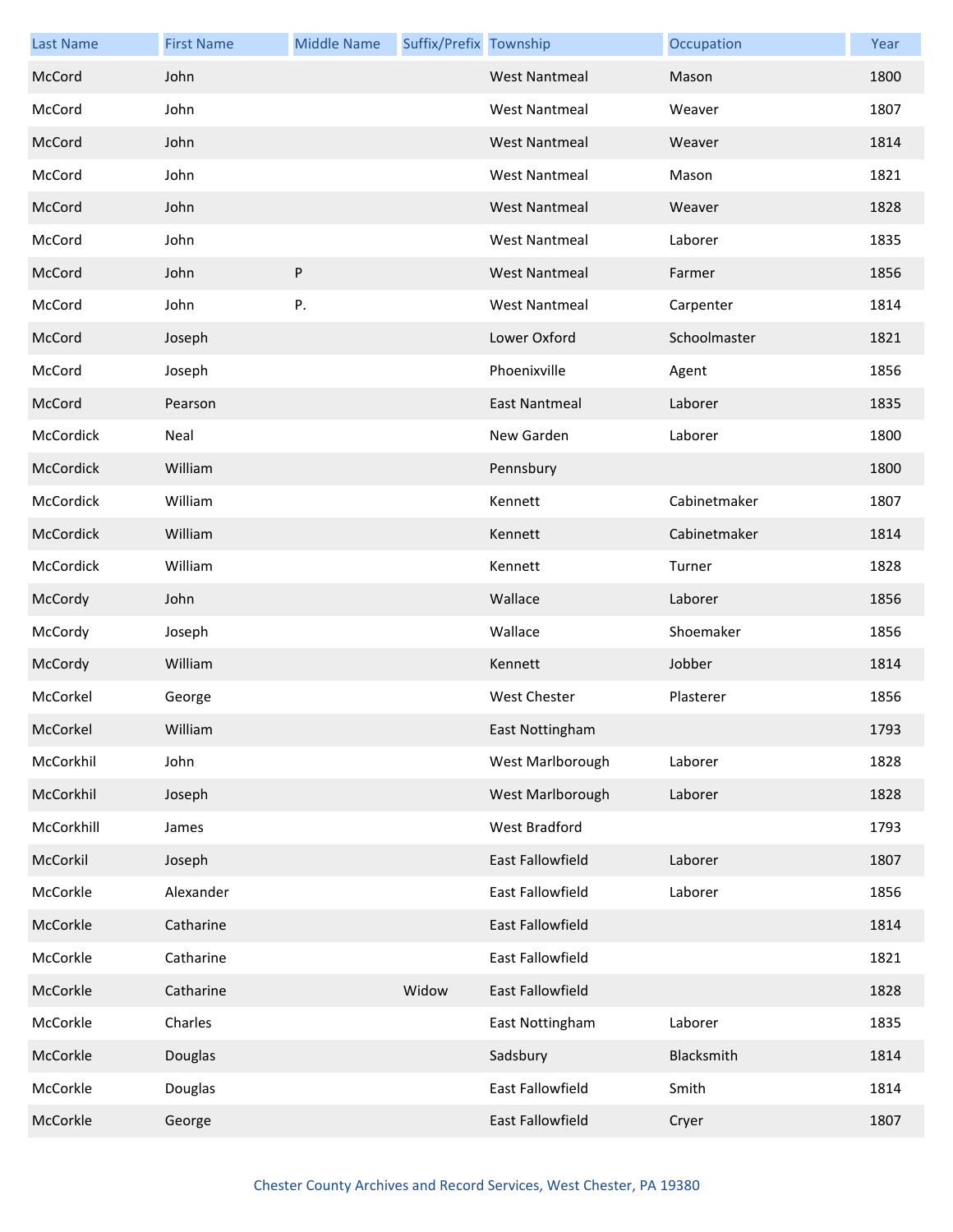| <b>Last Name</b> | <b>First Name</b> | <b>Middle Name</b> | Suffix/Prefix Township |                         | Occupation          | Year |
|------------------|-------------------|--------------------|------------------------|-------------------------|---------------------|------|
| McCorkle         | George            |                    |                        | Valley                  | Plasterer           | 1856 |
| McCorkle         | Hannah            |                    | Widow                  | <b>East Fallowfield</b> |                     | 1828 |
| McCorkle         | Hugh              |                    |                        | East Nottingham         |                     | 1800 |
| mcCorkle         | Hugh              |                    |                        | Hopewell                | Farmer              | 1856 |
| McCorkle         | James             |                    |                        | West Bradford           | Farmer              | 1807 |
| McCorkle         | James             |                    |                        | East Nottingham         | Carpenter           | 1814 |
| McCorkle         | James             |                    |                        | East Nottingham         | Farmer              | 1821 |
| McCorkle         | James             |                    |                        | East Nottingham         | Farmer              | 1828 |
| McCorkle         | James             |                    |                        | East Nottingham         | Farmer              | 1835 |
| McCorkle         | James             |                    |                        | Hopewell                | Farmer              | 1856 |
| McCorkle         | John              |                    |                        | East Nottingham         | Carpenter           | 1807 |
| McCorkle         | John              |                    |                        | West Marlborough        | Laborer             | 1835 |
| McCorkle         | John              |                    |                        | East Fallowfield        | Farmer              | 1856 |
| Mccorkle         | John              |                    |                        | Sadsbury                | Shoemaker           | 1856 |
| McCorkle         | Joseph            |                    |                        | East Fallowfield        | Farmer              | 1814 |
| McCorkle         | Joseph            |                    |                        | East Fallowfield        |                     | 1821 |
| McCorkle         | Joseph            |                    |                        | East Fallowfield        | Laborer             | 1828 |
| McCorkle         | Robert            |                    |                        | <b>West Chester</b>     | Laborer             | 1828 |
| McCorkle         | Robert            |                    |                        | Valley                  | Furnace heater      | 1856 |
| McCorkle         | William           |                    |                        | East Nottingham         |                     | 1800 |
| McCorkle         | William           |                    |                        | East Nottingham         | Farmer              | 1807 |
| McCorkle         | William           |                    |                        | <b>East Fallowfield</b> | Smith               | 1814 |
| McCorkle         | William           |                    |                        | East Fallowfield        | Farmer              | 1856 |
| McCormac         | Daniel            |                    |                        | East Goshen             | Laborer             | 1856 |
| McCormac         | John              |                    |                        | East Caln               |                     | 1793 |
| McCormack        | Jesse             |                    |                        | Lower Oxford            | Hatter              | 1821 |
| McCormack        | John              |                    |                        | East Caln               | Tailor              | 1800 |
| McCormack        | John              |                    |                        | Kennett                 | Cordwainer          | 1800 |
| McCormic         | John              |                    |                        | East Bradford           | Tailor              | 1821 |
| McCormick        | Andrew            |                    |                        | Schuylkill              | Cotton manufacturer | 1835 |
| McCormick        | Charles           |                    |                        | Sadsbury                |                     | 1793 |
| McCormick        | Charles           |                    |                        | West Marlborough        | Laborer             | 1856 |
| McCormick        | Charles           |                    |                        | West Bradford           | Foriner             | 1856 |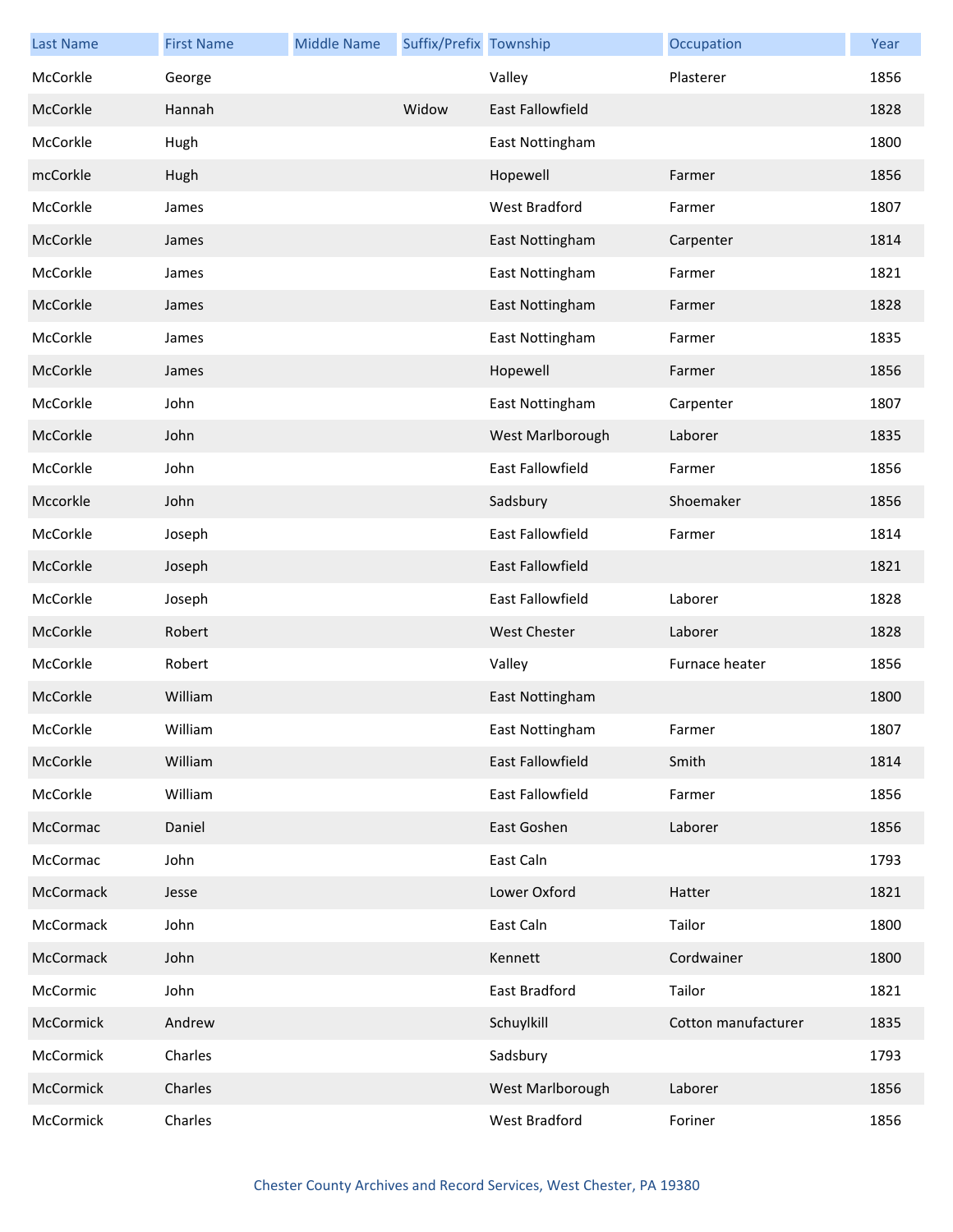| <b>Last Name</b> | <b>First Name</b> | <b>Middle Name</b> | Suffix/Prefix Township |                      | Occupation          | Year |
|------------------|-------------------|--------------------|------------------------|----------------------|---------------------|------|
| McCormick        | Francis           |                    |                        | Schuylkill           | Cotton manufacturer | 1835 |
| McCormick        | Henry             |                    |                        | East Nottingham      |                     | 1793 |
| McCormick        | Henry             |                    |                        | East Caln            | Laborer             | 1856 |
| McCormick        | James             |                    |                        | East Fallowfield     |                     | 1793 |
| McCormick        | James             |                    |                        | East Nottingham      |                     | 1793 |
| McCormick        | James             |                    |                        | Uwchlan              | Papermaker          | 1821 |
| McCormick        | Jesse             |                    |                        | East Nottingham      | Farmer              | 1807 |
| McCormick        | Jesse             |                    |                        | East Nottingham      | Hatter              | 1814 |
| McCormick        | Jesse             |                    |                        | East Nottingham      | Innkeeper           | 1828 |
| McCormick        | Jesse             |                    |                        | East Nottingham      | Hatter              | 1835 |
| McCormick        | John              |                    |                        | East Fallowfield     |                     | 1793 |
| McCormick        | John              |                    |                        | Kennett              |                     | 1793 |
| McCormick        | John              |                    |                        | East Nottingham      |                     | 1800 |
| McCormick        | John              |                    |                        | Brandywine           | Tailor              | 1814 |
| McCormick        | John              |                    |                        | <b>East Bradford</b> | Tailor              | 1828 |
| McCormick        | John              |                    |                        | <b>West Nantmeal</b> | Tanner              | 1828 |
| McCormick        | John              |                    |                        | East Nottingham      | Tailor              | 1835 |
| McCormick        | John              | Α                  |                        | <b>West Chester</b>  | Bricklayer          | 1856 |
| McCormick        | Levi              |                    |                        | East Nottingham      | Farmer              | 1814 |
| McCormick        | Levi              |                    |                        | West Fallowfield     | Innkeeper           | 1821 |
| McCormick        | Levi              |                    |                        | West Fallowfield     | Innkeeper           | 1828 |
| McCormick        | Levi              |                    |                        | West Fallowfield     | Farmer              | 1835 |
| McCormick        | Mary              |                    |                        | Birmingham           |                     | 1814 |
| McCormick        | Michael           |                    |                        | Westtown             | Laborer             | 1821 |
| McCormick        | Patrick           |                    |                        | West Marlborough     | Laborer             | 1856 |
| McCormick        | Peter             |                    |                        | Birmingham           | Laborer             | 1807 |
| McCormick        | Philip            |                    |                        | Brandywine           | Tanner              | 1828 |
| McCormick        | Philip            |                    |                        | Uwchlan              | Tanner              | 1835 |
| McCormick        | Richard           |                    |                        | East Marlborough     | Laborer             | 1835 |
| McCormick        | Robert            |                    |                        | Uwchlan              |                     | 1793 |
| McCormick        | Robert            |                    |                        | East Goshen          | Laborer             | 1828 |
| McCormick        | Robert            |                    |                        | East Bradford        | Farmer              | 1835 |
| McCormick        | Robert            |                    |                        | West Chester         | Innkeeper           | 1856 |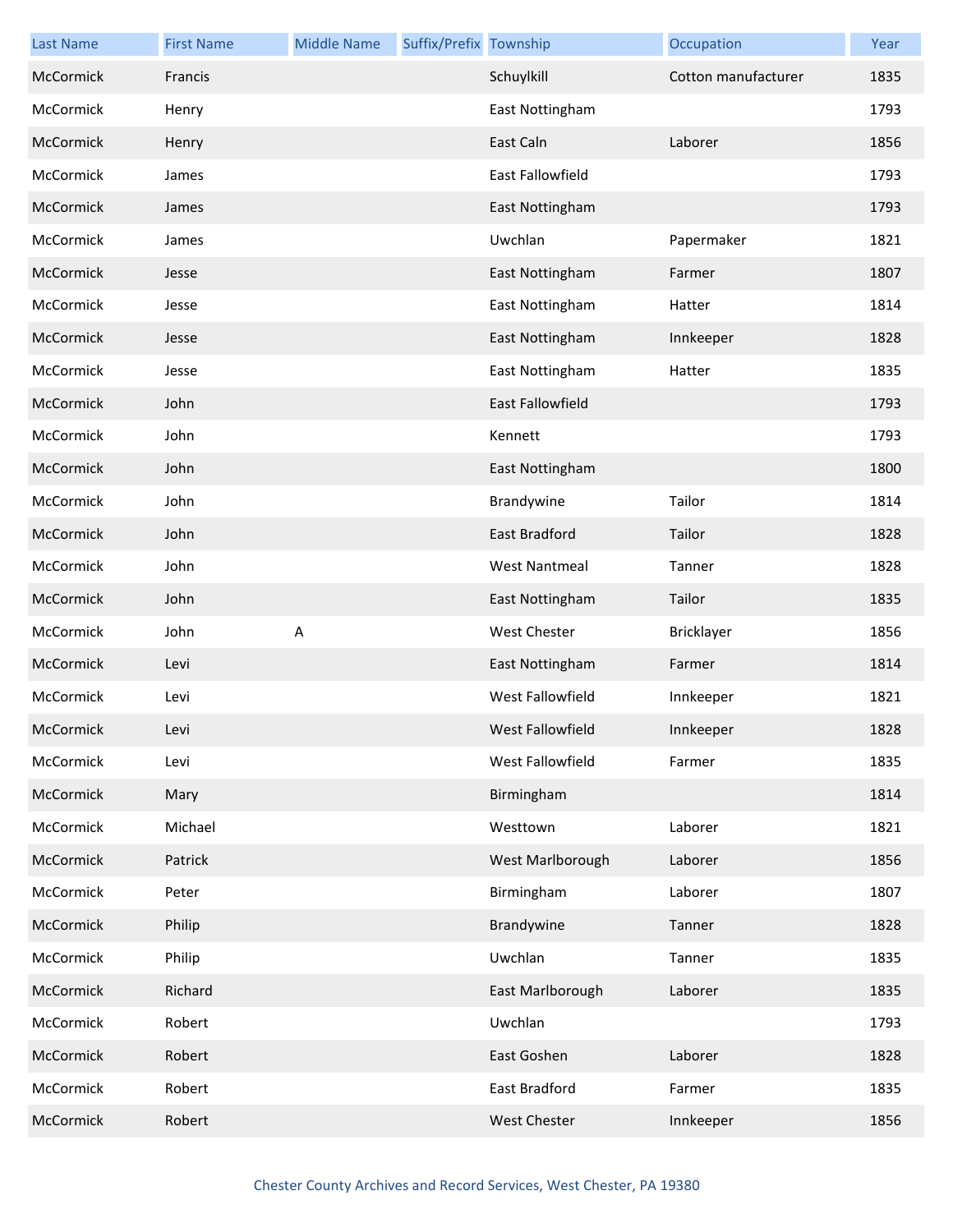| <b>Last Name</b> | <b>First Name</b> | <b>Middle Name</b> | Suffix/Prefix Township |                      | Occupation          | Year |
|------------------|-------------------|--------------------|------------------------|----------------------|---------------------|------|
| McCormick        | Thomas            |                    |                        | East Nottingham      |                     | 1800 |
| McCormick        | William           |                    |                        | East Nottingham      |                     | 1800 |
| McCormick        | William           |                    |                        | Kennett              | Laborer             | 1835 |
| McCormick        | William           |                    |                        | West Whiteland       | Laborer             | 1856 |
| McCormick        | William           |                    |                        | West Chester         | <b>Butcher</b>      | 1856 |
| McCornock        | William           |                    |                        | Kennett              | <b>Block turner</b> | 1821 |
| McCortal         | Archibald         |                    |                        | West Caln            |                     | 1793 |
| McCortle         | James             |                    |                        | West Marlborough     |                     | 1800 |
| McCortney        | Gustavius         |                    |                        | <b>West Chester</b>  | Shoemaker           | 1835 |
| McCotter         | Samuel            |                    |                        | Newlin               | Weaver              | 1814 |
| McCouch          | Patrick           |                    |                        | East Whiteland       | Farmer              | 1856 |
| McCoul           | Patrick           |                    |                        | Phoenixville         | Laborer             | 1856 |
| McCowan          |                   |                    | Mr.                    | East Nottingham      | Schoolmaster        | 1807 |
| McCowan          | Daniel            |                    |                        | Charlestown          | Weaver              | 1821 |
| Mccowan          | Thomas            |                    |                        | East Goshen          | Edge tool maker     | 1856 |
| McCowen          | Daniel            |                    |                        | East Whiteland       |                     | 1800 |
| McCowen          | Daniel            |                    |                        | Charlestown          | Weaver              | 1814 |
| McCowen          | David             |                    |                        | New London           | Laborer             | 1835 |
| McCowen          | Edward            |                    |                        | Charlestown          | Laborer             | 1821 |
| McCowen          | Edward            |                    |                        | Charlestown          | Laborer             | 1828 |
| McCowen          | Edward            |                    |                        | Schuylkill           | Laborer             | 1835 |
| McCowen          | James             |                    |                        | <b>East Nantmeal</b> | Cordwainer          | 1800 |
| McCowen          | James             |                    |                        | <b>East Nantmeal</b> | Cordwainer          | 1821 |
| McCowen          | John              |                    |                        | West Whiteland       | Weaver              | 1800 |
| McCowen          | John              |                    |                        | West Whiteland       | Weaver              | 1814 |
| McCowen          | John              |                    |                        | Tredyffrin           | Laborer             | 1835 |
| McCowen          | William           |                    |                        | New Garden           | Laborer             | 1821 |
| McCown           | John              |                    |                        | West Whiteland       | Laborer             | 1807 |
| McCown           | William           |                    |                        | Upper Oxford         | Yeoman              | 1800 |
| McCoy            | Alexander         |                    |                        | London Grove         |                     | 1793 |
| McCoy            | Alexander         |                    |                        | London Grove         |                     | 1800 |
| McCoy            | Alexander         |                    |                        | London Grove         | Farmer              | 1807 |
| McCoy            | Alexander         |                    |                        | London Grove         | Farmer              | 1814 |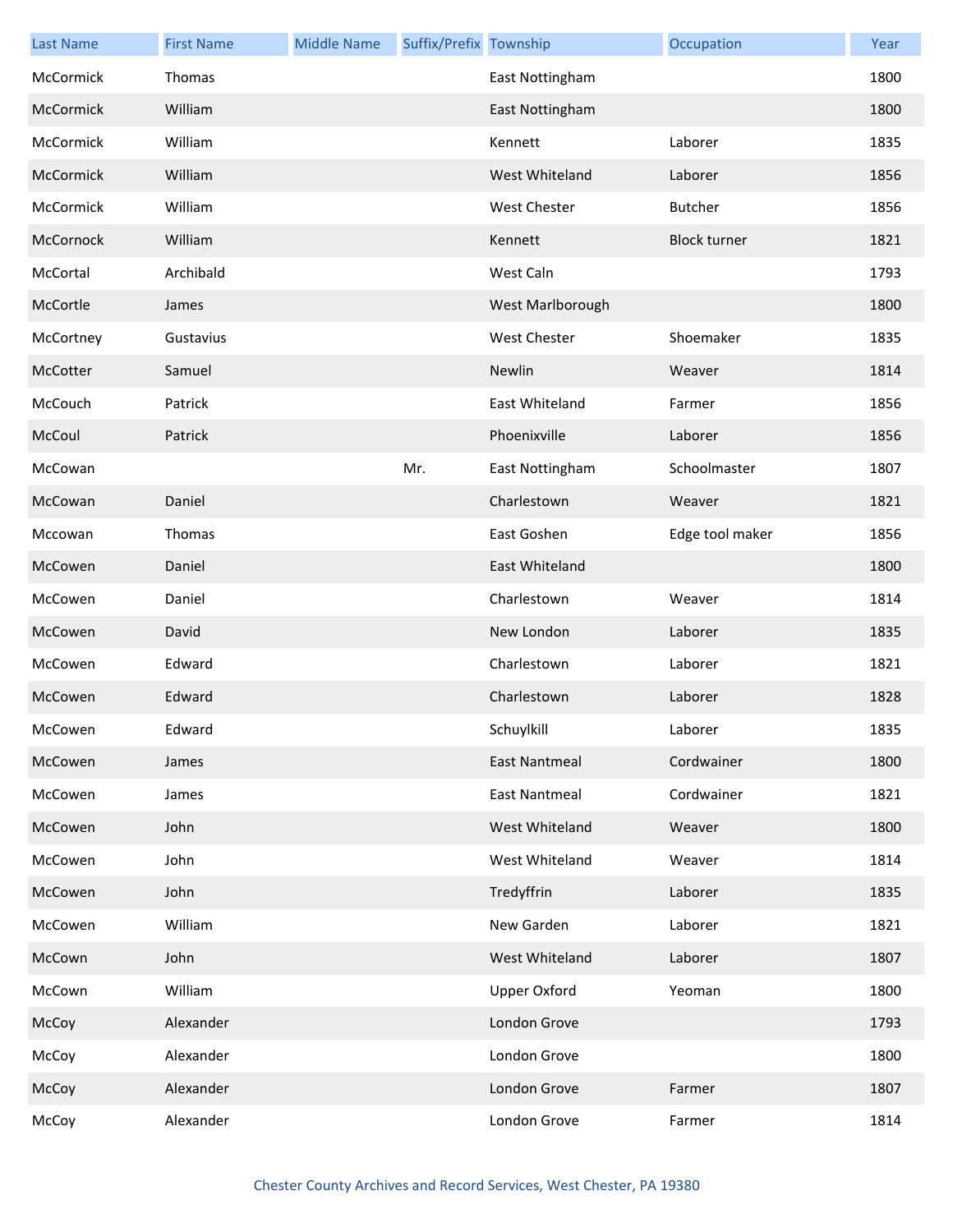| <b>Last Name</b> | <b>First Name</b> | <b>Middle Name</b> | Suffix/Prefix Township |                      | Occupation  | Year |
|------------------|-------------------|--------------------|------------------------|----------------------|-------------|------|
| McCoy            | Alexander         |                    |                        | London Grove         | Farmer      | 1821 |
| McCoy            | Alexander         |                    |                        | London Grove         | Farmer      | 1828 |
| McCoy            | Charles           |                    |                        | Tredyffrin           | Miller      | 1856 |
| McCoy            | Christopher       |                    |                        | London Britain       | Laborer     | 1814 |
| McCoy            | David             |                    |                        | Phoenixville         | Laborer     | 1856 |
| McCoy            | Dennis            |                    |                        | East Goshen          | Shoemaker   | 1821 |
| McCoy            | Emmor             | E                  |                        | Honeybrook           | Laborer     | 1856 |
| McCoy            | George            |                    |                        | Goshen               |             | 1793 |
| McCoy            | George            |                    |                        | East Whiteland       |             | 1800 |
| McCoy            | Hannah            |                    | Widow                  | East Goshen          |             | 1828 |
| McCoy            | Hugh              |                    |                        | East Bradford        |             | 1793 |
| McCoy            | Hugh              |                    |                        | Goshen               |             | 1793 |
| McCoy            | James             |                    |                        | East Goshen          | Laborer     | 1821 |
| McCoy            | James             |                    |                        | East Goshen          | Laborer     | 1828 |
| McCoy            | James             |                    |                        | Willistown           | Laborer     | 1828 |
| McCoy            | James             |                    |                        | East Goshen          | Laborer     | 1835 |
| McCoy            | James             |                    |                        | Phoenixville         | Pudler      | 1856 |
| McCoy            | John              |                    |                        | East Whiteland       |             | 1793 |
| McCoy            | John              |                    |                        | Uwchlan              |             | 1793 |
| McCoy            | John              |                    |                        | Willistown           |             | 1793 |
| McCoy            | John              |                    |                        | West Fallowfield     | Farmer      | 1821 |
| McCoy            | John              |                    |                        | Honey Brook          | Watchmaker  | 1821 |
| McCoy            | John              |                    |                        | <b>Upper Oxford</b>  | Papermaker  | 1835 |
| McCoy            | John              |                    |                        | Valley               | Laborer     | 1856 |
| McCoy            | John              |                    |                        | <b>East Bradford</b> | Laborer     | 1856 |
| McCoy            | John              | N.                 |                        | East Whiteland       | Laborer     | 1828 |
| McCoy            | Joseph            |                    |                        | New London           | Papermaker  | 1835 |
| McCoy            | Margaret          |                    |                        | West Fallowfield     |             | 1828 |
| McCoy            | Matthew           |                    |                        | Vincent              | Well digger | 1807 |
| McCoy            | Moses             |                    |                        | East Whiteland       | Laborer     | 1821 |
| McCoy            | Moses             |                    |                        | East Goshen          | Laborer     | 1828 |
| McCoy            | Patrick           |                    |                        | West Chester         | Laborer     | 1856 |
| McCoy            | Patrick           |                    |                        | Valley               | Laborer     | 1856 |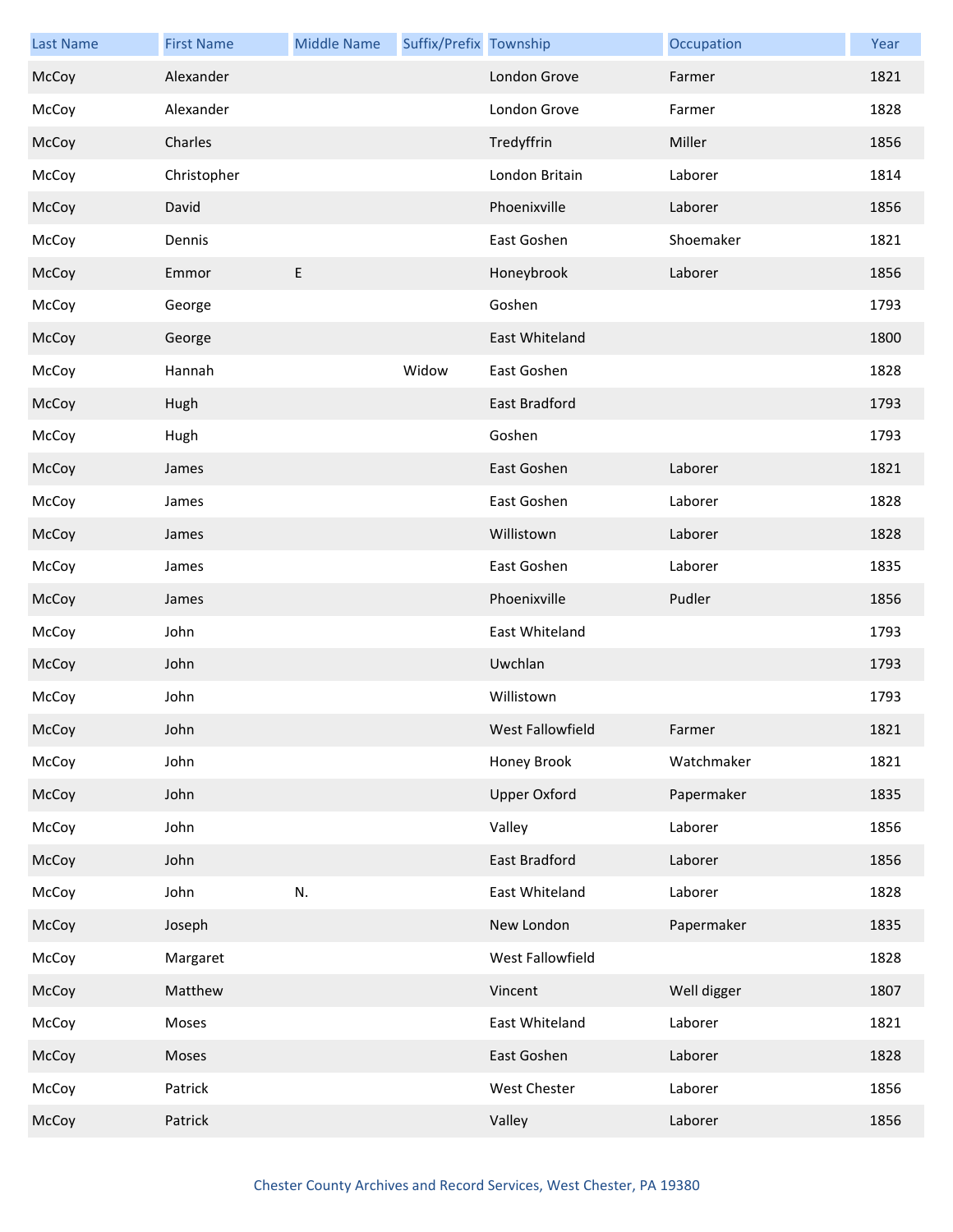| <b>Last Name</b> | <b>First Name</b> | <b>Middle Name</b> | Suffix/Prefix Township |                         | Occupation   | Year |
|------------------|-------------------|--------------------|------------------------|-------------------------|--------------|------|
| McCoy            | Peter             |                    |                        | West Chester            | Laborer      | 1856 |
| McCoy            | Robert            |                    |                        | Goshen                  | Laborer      | 1807 |
| McCoy            | Robert            |                    |                        | Goshen                  | Laborer      | 1814 |
| McCoy            | Robert            |                    |                        | East Goshen             | Laborer      | 1821 |
| McCoy            | Samuel            |                    | Jr.                    | <b>Upper Oxford</b>     | Laborer      | 1814 |
| McCoy            | Samuel            |                    |                        | <b>Upper Oxford</b>     | Farmer       | 1814 |
| McCoy            | Samuel            |                    |                        | <b>Upper Oxford</b>     | Yeoman       | 1821 |
| McCoy            | Samuel            |                    |                        | East Fallowfield        | Papermaker   | 1821 |
| McCoy            | Samuel            |                    |                        | East Fallowfield        | Papermaker   | 1828 |
| McCoy            | Samuel            |                    |                        | <b>East Fallowfield</b> | Papermaker   | 1835 |
| McCoy            | Thomas            |                    |                        | Goshen                  |              | 1793 |
| McCoy            | Thomas            |                    |                        | Willistown              | Mason        | 1807 |
| McCoy            | Thomas            |                    |                        | Goshen                  | Mason        | 1807 |
| McCoy            | Thomas            |                    |                        | Goshen                  | Mason        | 1814 |
| McCoy            | Thomas            |                    |                        | East Whiteland          | Carpenter    | 1821 |
| McCoy            | Thomas            |                    |                        | East Goshen             | Farmer       | 1821 |
| McCoy            | Thomas            |                    |                        | West Pikeland           | Hired farmer | 1856 |
| McCoy            | William           |                    |                        | East Bradford           | Laborer      | 1856 |
| McCoyl           | John              |                    |                        | New Garden              | Weaver       | 1828 |
| McCracken        | James             |                    | Jr.                    | East Nottingham         | Farmer       | 1807 |
| McCracken        | James             |                    |                        | East Nottingham         | Farmer       | 1807 |
| McCracken        | James             |                    |                        | East Nottingham         | Farmer       | 1821 |
| McCracken        | James             |                    |                        | East Nottingham         | Farmer       | 1828 |
| McCracken        | James             |                    |                        | East Nottingham         | Farmer       | 1835 |
| McCracken        | John              |                    |                        | East Nottingham         |              | 1793 |
| McCracken        | John              |                    |                        | Vincent                 |              | 1793 |
| McCracken        | John              |                    |                        | Vincent                 |              | 1800 |
| McCracken        | Joshua            |                    |                        | East Nottingham         | Papermaker   | 1807 |
| McCracken        | Martha            |                    |                        | East Nottingham         |              | 1800 |
| McCracken        | Penniah           |                    |                        | Vincent                 |              | 1821 |
| McCracken        | Penninah          |                    | Widow                  | Vincent                 |              | 1807 |
| McCracken        | Pernia            |                    |                        | Vincent                 |              | 1814 |
| McCracken        | Thomas            |                    |                        | East Nottingham         |              | 1793 |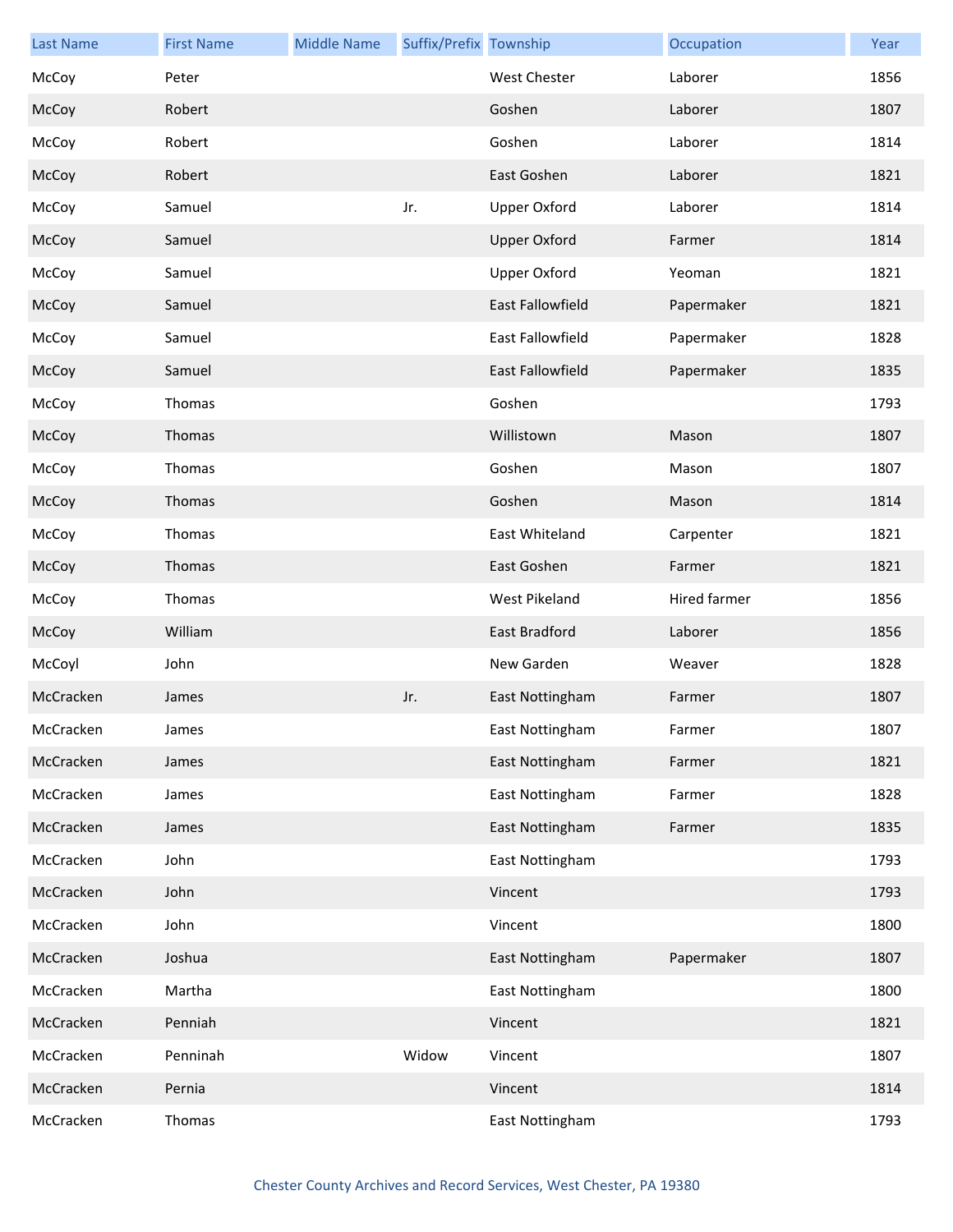| <b>Last Name</b> | <b>First Name</b> | <b>Middle Name</b> | Suffix/Prefix Township |                         | Occupation           | Year |
|------------------|-------------------|--------------------|------------------------|-------------------------|----------------------|------|
| McCracken        | Thomas            |                    |                        | East Nottingham         |                      | 1800 |
| McCracken        | Thomas            |                    |                        | East Nottingham         | Farmer               | 1807 |
| McCracken        | William           |                    |                        | East Nottingham         |                      | 1793 |
| McCracken        | William           |                    |                        | East Nottingham         |                      | 1800 |
| McCracken        | William           |                    |                        | East Nottingham         | Farmer               | 1807 |
| McCrackin        | James             |                    |                        | East Nottingham         | Farmer               | 1814 |
| McCrackin        | William           |                    |                        | East Nottingham         |                      | 1814 |
| McCrady          | Daniel            |                    |                        | Charlestown             | Carder               | 1814 |
| McCrady          | John              |                    |                        | London Britain          | Laborer              | 1835 |
| McCraher         | James             |                    |                        | <b>East Nantmeal</b>    | Laborer              | 1807 |
| McCraher         | Stephen           |                    |                        | <b>East Nantmeal</b>    | Mason                | 1807 |
| McCraig          | Henry             |                    |                        | Sadsbury                | Laborer              | 1828 |
| McCraken         | James             |                    |                        | Tredyffrin              | Carpenter            | 1814 |
| McCraken         | James             |                    |                        | New London              | Laborer              | 1856 |
| McCray           | Alexander         |                    |                        | Tredyffrin              | Laborer              | 1835 |
| McCray           | David             |                    |                        | Newlin                  | Weaver               | 1814 |
| McCray           | Joseph            |                    |                        | Lower Oxford            | Farmer               | 1828 |
| McCray           | Joseph            |                    |                        | East Nottingham         | Laborer              | 1856 |
| McCrea           | David             |                    |                        | West Fallowfield        | Laborer              | 1828 |
| McCrea           | David             |                    |                        | <b>West Fallowfield</b> | Laborer              | 1835 |
| McCrea           | Jesse             |                    |                        | <b>Upper Oxford</b>     | Yeoman               | 1821 |
| McCrea           | John              |                    |                        | Lower Oxford            | Spinning wheel maker | 1807 |
| McCrea           | John              | S                  |                        | London Britain          | Schoolmaster         | 1835 |
| McCrea           | Joseph            |                    |                        | Upper Oxford            | Yeoman               | 1821 |
| McCrea           | William           |                    |                        | Tredyffrin              | Shoemaker            | 1807 |
| McCready         | Enos              |                    |                        | Lower Oxford            | Storekeeper          | 1814 |
| McCreaf          | Hugh              |                    |                        | Phoenixville            | Furnaceman           | 1856 |
| McCreary         | Andrew            |                    |                        | Honeybrook              | Laborer              | 1856 |
| McCreary         | Archibald         |                    |                        | Lower Oxford            | Farmer               | 1807 |
| McCreary         | George            |                    |                        | East Nottingham         | Farmer               | 1856 |
| McCreary         | Jesse             |                    |                        | West Nottingham         | Miller               | 1856 |
| McCreary         | William           |                    |                        | Franklin                | Tailor               | 1856 |
| McCreary         | William           |                    |                        | Lower Oxford            | Farmer               | 1856 |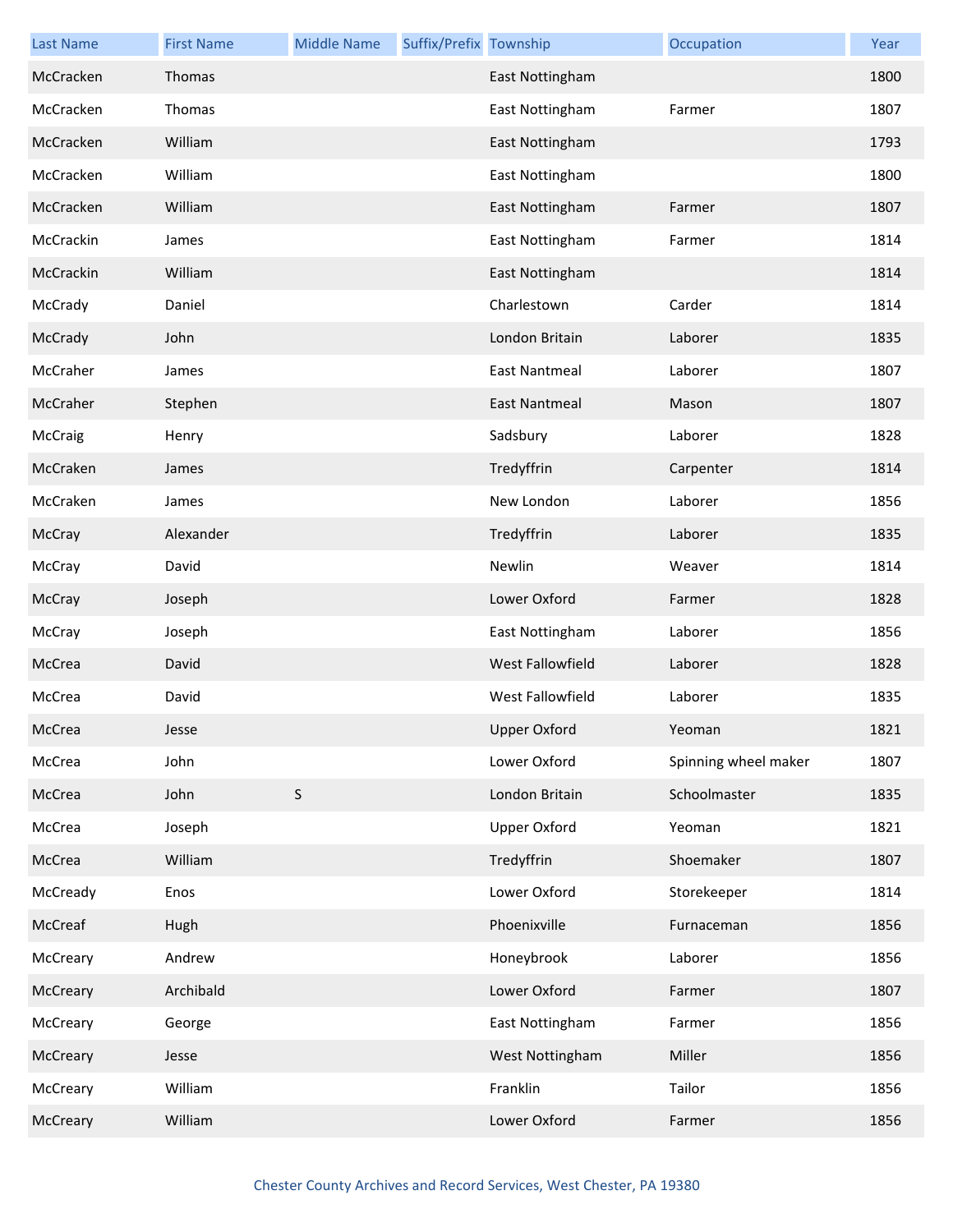| <b>Last Name</b> | <b>First Name</b> | <b>Middle Name</b> | Suffix/Prefix Township |                     | Occupation | Year |
|------------------|-------------------|--------------------|------------------------|---------------------|------------|------|
| McCree           | Henry             |                    |                        | West Fallowfield    | Laborer    | 1807 |
| McCreelus        | Thomas            |                    |                        | Kennett             | Laborer    | 1807 |
| McCreery         | James             |                    |                        | Sadsbury            |            | 1793 |
| McCreery         | Jesse             |                    |                        | East Nottingham     | Carpenter  | 1835 |
| McCrory          | David             |                    |                        | West Caln           |            | 1793 |
| McCroskey        | Ann               |                    |                        | Brandywine          | Farmer     | 1814 |
| McCruddy         | Daniel            |                    |                        | Charlestown         | Miller     | 1814 |
| McCrum           | John              |                    |                        | West Nottingham     |            | 1793 |
| McCuchen         | William           |                    |                        | East Caln           | Tailor     | 1835 |
| McCudy           | Ann               |                    |                        | Charlestown         |            | 1856 |
| McCue            | James             |                    |                        | Phoenixville        | Laborer    | 1856 |
| McCue            | James             |                    |                        | East Caln           | Laborer    | 1856 |
| McCue            | Patrick           |                    |                        | East Caln           | Blacksmith | 1821 |
| McCue            | Patrick           |                    |                        | East Bradford       | Blacksmith | 1828 |
| McCue            | Patrick           |                    |                        | East Caln           | Smith      | 1835 |
| McCue            | Patrick           |                    |                        | Phoenixville        | Laborer    | 1856 |
| McCue            | Patrick           |                    |                        | Phoenixville        | Laborer    | 1856 |
| McCuen           | James             |                    |                        | <b>West Chester</b> | Laborer    | 1856 |
| McCugh           | Arthur            |                    |                        | East Bradford       |            | 1821 |
| McCugh           | William           |                    |                        | Thornbury           | Laborer    | 1856 |
| McCullah         | Charles           |                    |                        | East Caln           | Laborer    | 1856 |
| McCullah         | Henry             |                    |                        | Uwchlan             | Laborer    | 1856 |
| McCulley         | Enoch             |                    |                        | London Britain      | Weaver     | 1807 |
| McCulley         | Enoch             |                    |                        | East Nottingham     | Weaver     | 1814 |
| McCulley         | James             |                    |                        | Warwick             | Laborer    | 1856 |
| McCulley         | Patrick           |                    |                        | East Goshen         | Laborer    | 1828 |
| McCulley         | Phillip           |                    |                        | Warwick             | Laborer    | 1856 |
| McCulloch        | Adam              |                    |                        | East Marlborough    | Farmer     | 1807 |
| McCulloch        | James             |                    |                        | Goshen              | Miller     | 1814 |
| McCulloch        | John              |                    |                        | East Marlborough    | Weaver     | 1807 |
| McCulloch        | John              |                    |                        | Goshen              | Weaver     | 1807 |
| McCulloch        | John              |                    |                        | Goshen              | Farmer     | 1814 |
| McCulloch        | Mary              |                    |                        | Easttown            |            | 1814 |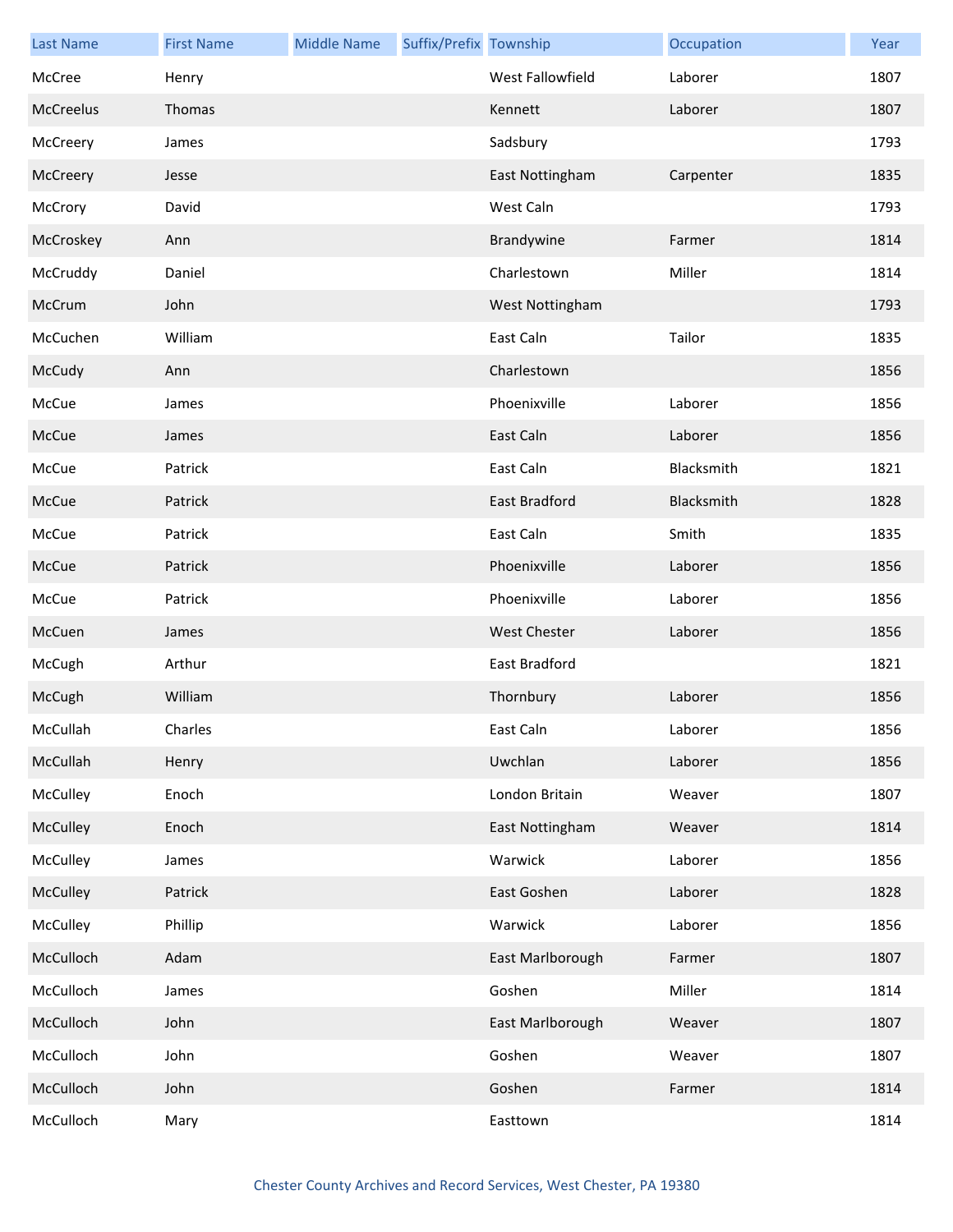| <b>Last Name</b> | <b>First Name</b> | <b>Middle Name</b> | Suffix/Prefix Township |                     | Occupation  | Year |
|------------------|-------------------|--------------------|------------------------|---------------------|-------------|------|
| McCulloch        | Thomas            |                    |                        | Uwchlan             | Laborer     | 1807 |
| McCullogh        | James             |                    |                        | East Caln           | Laborer     | 1856 |
| McCullough       | Adam              |                    |                        | New London          | Weaver      | 1814 |
| McCullough       | Addison           |                    |                        | West Goshen         | Weaver      | 1828 |
| McCullough       | Addison           |                    |                        | West Goshen         | Farmer      | 1835 |
| McCullough       | Addisson          |                    |                        | West Chester        | Laborer     | 1856 |
| McCullough       | Andrew            |                    |                        | Honey Brook         | Weaver      | 1807 |
| McCullough       | Chalkley          |                    |                        | West Goshen         | Mason       | 1835 |
| McCullough       | Edward            |                    |                        | Sadsbury            | Farmer      | 1856 |
| McCullough       | Eleanor           |                    |                        | East Nottingham     |             | 1835 |
| McCullough       | Franklin          |                    |                        | Sadsbury            | Farmer      | 1856 |
| McCullough       | George            |                    |                        | Lower Oxford        | Farmer      | 1828 |
| McCullough       | George            |                    |                        | West Marlborough    | Quarrier    | 1828 |
| McCullough       | George            |                    |                        | Schuylkill          | Stonecutter | 1835 |
| McCullough       | J                 | Wilmer             |                        | <b>West Chester</b> | Carpenter   | 1856 |
| McCullough       | James             |                    |                        | West Goshen         |             | 1821 |
| McCullough       | James             |                    |                        | Honey Brook         | Laborer     | 1821 |
| McCullough       | James             |                    |                        | East Nottingham     | Farmer      | 1828 |
| McCullough       | James             |                    |                        | West Goshen         | Mason       | 1835 |
| Mccullough       | James             |                    |                        | Pennsbury           | Blacksmith  | 1856 |
| McCullough       | James             |                    |                        | West Chester        | Laborer     | 1856 |
| McCullough       | John              |                    |                        | Lower Oxford        |             | 1800 |
| McCullough       | John              |                    | Esq.                   | Lower Oxford        |             | 1807 |
| McCullough       | John              |                    |                        | New London          | Weaver      | 1814 |
| McCullough       | John              |                    |                        | East Nottingham     | Turner      | 1821 |
| McCullough       | John              |                    |                        | West Goshen         |             | 1821 |
| McCullough       | John              |                    |                        | West Goshen         |             | 1821 |
| McCullough       | John              |                    |                        | Lower Oxford        | Farmer      | 1828 |
| McCullough       | John              |                    |                        | West Goshen         | Farmer      | 1828 |
| McCullough       | John              |                    | Jr.                    | West Goshen         | Weaver      | 1828 |
| McCullough       | John              |                    |                        | East Nottingham     | Chairmaker  | 1828 |
| McCullough       | John              |                    |                        | New London          | Laborer     | 1835 |
| McCullough       | John              |                    |                        | Lower Oxford        | Farmer      | 1835 |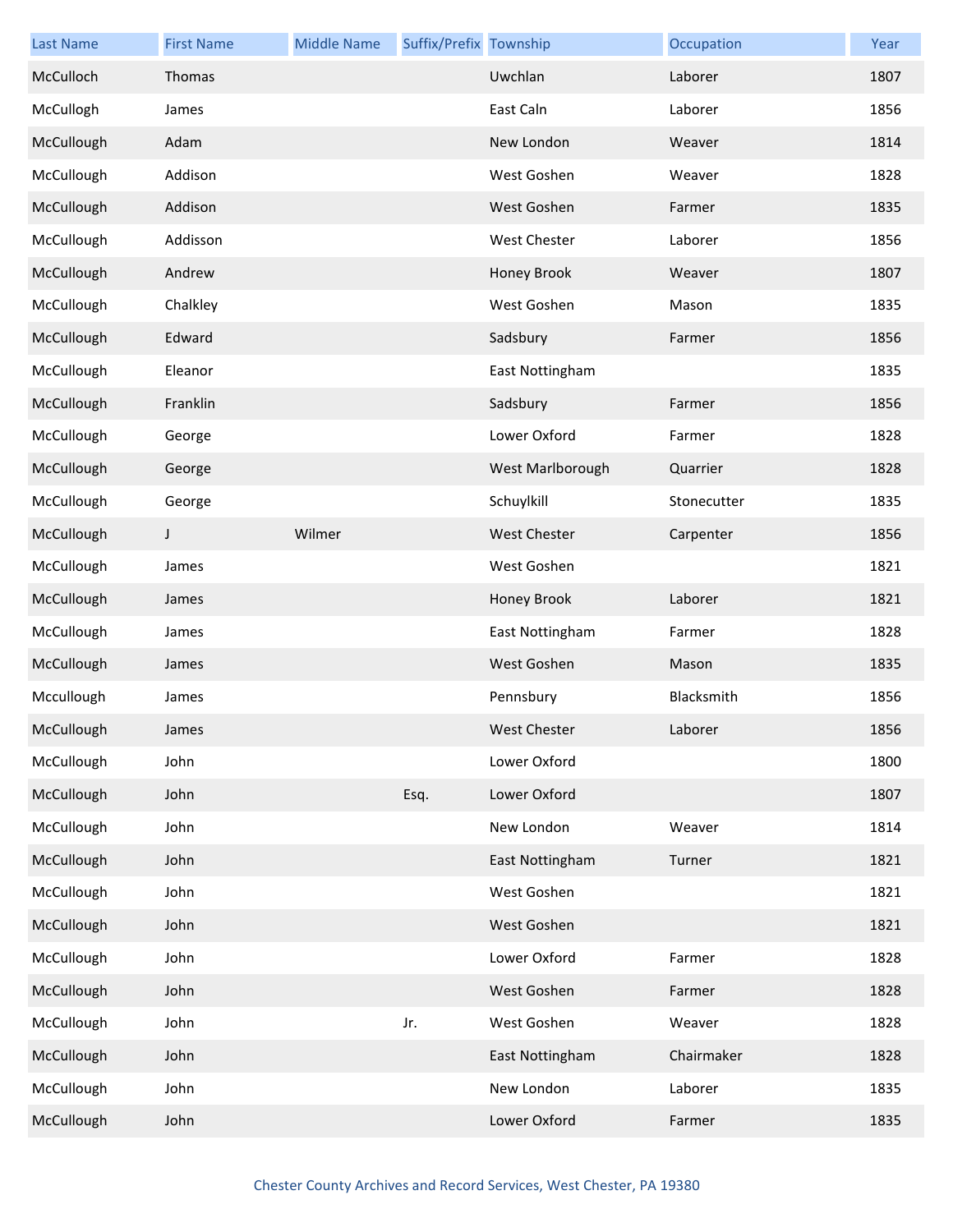| <b>Last Name</b> | <b>First Name</b> | <b>Middle Name</b> | Suffix/Prefix Township |                      | Occupation   | Year |
|------------------|-------------------|--------------------|------------------------|----------------------|--------------|------|
| McCullough       | John              |                    |                        | West Goshen          | Farmer       | 1835 |
| McCullough       | Joseph            |                    |                        | East Nottingham      | Farmer       | 1828 |
| McCullough       | Joseph            |                    |                        | East Nottingham      | Farmer       | 1835 |
| McCullough       | Joseph            |                    |                        | East Nottingham      | Farmer       | 1856 |
| McCullough       | Joshua            |                    |                        | New Garden           | Laborer      | 1828 |
| McCullough       | Joshua            |                    |                        | New Garden           | Farmer       | 1835 |
| McCullough       | Lewis             |                    |                        | <b>West Chester</b>  | Storekeeper  | 1856 |
| McCullough       | William           |                    |                        | Lower Oxford         |              | 1800 |
| McCullough       | William           |                    |                        | Lower Oxford         | Schoolmaster | 1807 |
| McCullough       | William           |                    |                        | Lower Oxford         | Farmer       | 1814 |
| McCullough       | William           |                    |                        | West Goshen          |              | 1821 |
| McCullough       | William           |                    |                        | Lower Oxford         | Farmer       | 1821 |
| McCullough       | William           |                    |                        | East Nottingham      | Carpenter    | 1828 |
| McCullough       | William           |                    | Esq.                   | Lower Oxford         | Farmer       | 1828 |
| McCullough       | William           |                    |                        | West Goshen          | Weaver       | 1828 |
| McCullough       | William           |                    | Esq.                   | Lower Oxford         | Farmer       | 1835 |
| McCullough       | William           |                    | Jr.                    | Lower Oxford         | Laborer      | 1835 |
| McCullough       | William           |                    |                        | <b>West Chester</b>  | Clerk        | 1856 |
| McCulluck        | William           |                    |                        | Honey Brook          |              | 1793 |
| McCully          | Jethro            |                    |                        | London Britain       | Millwright   | 1835 |
| McCully          | Oliver            |                    |                        | New London           | Weaver       | 1835 |
| McCully          | Samuel            |                    |                        | <b>East Nantmeal</b> |              | 1793 |
| McCully          | Thomas            |                    |                        | New Garden           | Laborer      | 1828 |
| McCulough        | John              |                    |                        | West Bradford        | Weaver       | 1821 |
| McCummons        | William           |                    |                        | Lower Oxford         | Laborer      | 1835 |
| McCune           | Bryan             |                    |                        | Honey Brook          |              | 1793 |
| McCune           | Daniel            |                    |                        | Charlestown          |              | 1793 |
| McCunney         | Michael           |                    |                        | West Caln            |              | 1793 |
| McCurdey         | Charles           |                    |                        | West Caln            | Laborer      | 1807 |
| McCurdy          | Alexander         |                    |                        | Uwchlan              |              | 1793 |
| McCurdy          | Alexander         |                    |                        | Brandywine           |              | 1793 |
| McCurdy          | Alexander         |                    |                        | Charlestown          | Millwright   | 1821 |
| McCurdy          | Alexander         |                    |                        | Schuylkill           | Millwright   | 1835 |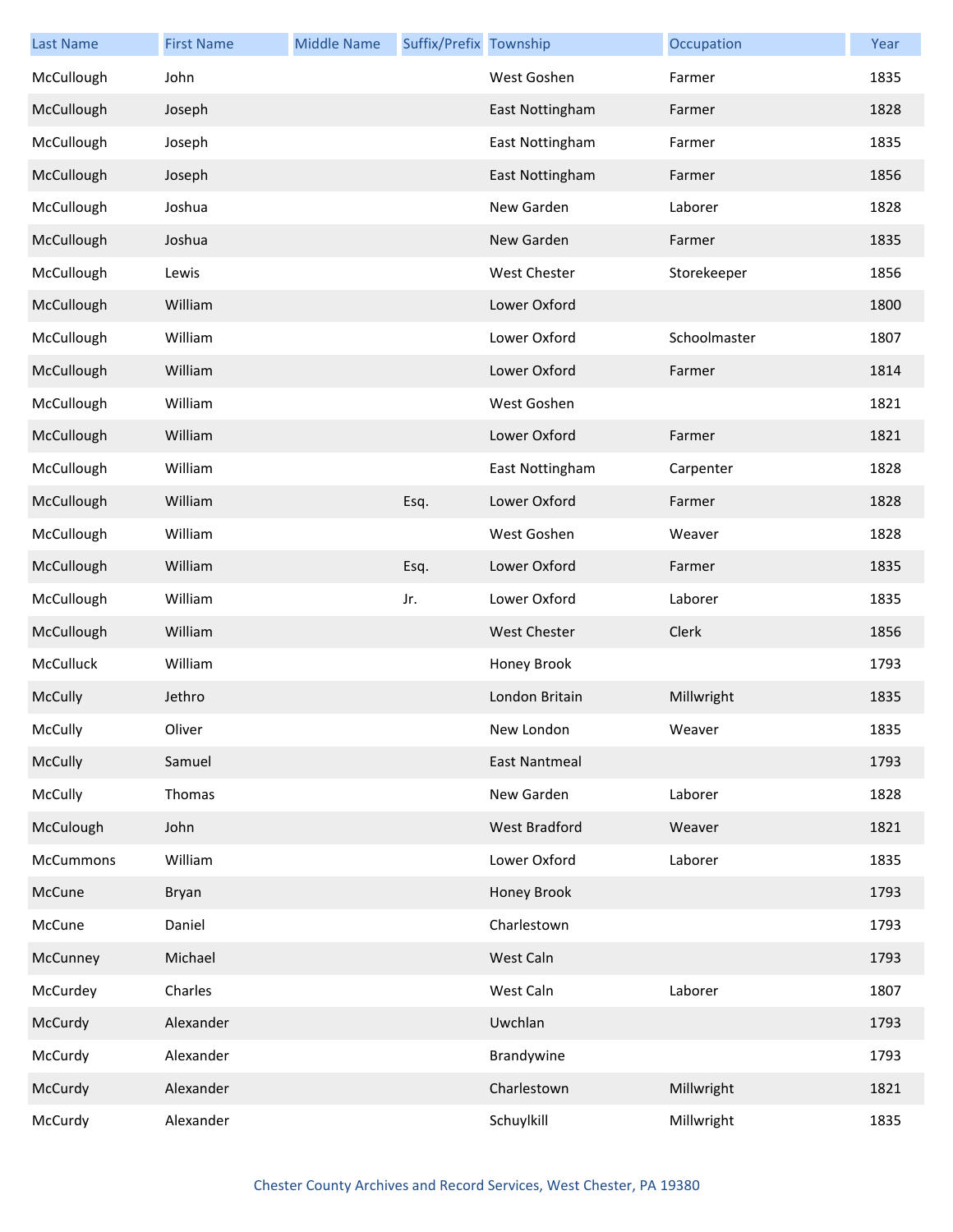| <b>Last Name</b> | <b>First Name</b> | <b>Middle Name</b> | Suffix/Prefix Township |                      | Occupation     | Year |
|------------------|-------------------|--------------------|------------------------|----------------------|----------------|------|
| McCurdy          | Alexander         |                    |                        | Schuylkill           | Millwright     | 1856 |
| McCurdy          | Charles           |                    |                        | West Marlborough     | Wagoner        | 1814 |
| McCurdy          | Daniel            |                    |                        | <b>West Bradford</b> | Laborer        | 1807 |
| McCurdy          | Daniel            |                    |                        | Charlestown          | Farmer         | 1821 |
| McCurdy          | Daniel            |                    | Esq.                   | Charlestown          | Farmer         | 1828 |
| McCurdy          | Daniel            |                    |                        | Honey Brook          | Laborer        | 1835 |
| McCurdy          | Daniel            |                    | Esq.                   | Charlestown          |                | 1835 |
| McCurdy          | Hugh              |                    |                        | New Garden           |                | 1793 |
| McCurdy          | James             |                    |                        | <b>East Bradford</b> | Farmer         | 1814 |
| McCurdy          | John              | W                  |                        | Charlestown          | Schoolmaster   | 1835 |
| McCurdy          | John              | W                  |                        | Charlestown          | Farmer         | 1856 |
| McCurdy          | Joseph            |                    |                        | <b>West Nantmeal</b> | Shoemaker      | 1835 |
| McCurdy          | Nale              |                    |                        | East Caln            | Laborer        | 1800 |
| McCurdy          | Roland            |                    |                        | <b>East Nantmeal</b> | Laborer        | 1814 |
| McCurdy          | William           |                    |                        | Kennett              |                | 1800 |
| McCurdy          | William           |                    |                        | East Bradford        | Farmer         | 1814 |
| McCurdy          | William           |                    |                        | Kennett              | Farmer         | 1821 |
| McCurry          | Patrick           |                    |                        | <b>West Vincent</b>  | Laborer        | 1835 |
| McCurtle         | Robert            |                    |                        | West Fallowfield     |                | 1793 |
| McCuskum         | John              |                    |                        | Phoenixville         | Laborer        | 1856 |
| McCutchen        | David             |                    |                        | Londonderry          | Shoemaker      | 1807 |
| McCutchen        | Joseph            |                    |                        | Sadsbury             | Clerk          | 1856 |
| McDade           | Hugh              |                    |                        | East Marlborough     | Jobber         | 1807 |
| McDade           | Hugh              |                    |                        | Pennsbury            | Laborer        | 1814 |
| McDade           | Jeremiah          |                    |                        | Schuylkill           | Farmer         | 1856 |
| McDade           | John              |                    |                        | Sadsbury             | Laborer        | 1856 |
| McDade           | Patrick           |                    |                        | <b>Upper Oxford</b>  | Weaver         | 1828 |
| McDade           | Patrick           |                    |                        | West Marlborough     | Cotton spinner | 1835 |
| McDanel          | Thomas            |                    |                        | Sadsbury             |                | 1835 |
| McDaniel         | Anderson          |                    |                        | East Fallowfield     | Stonemason     | 1835 |
| McDaniel         | Benjamin          |                    |                        | West Whiteland       |                | 1821 |
| McDaniel         | Benjamin          |                    |                        | London Britain       | Laborer        | 1828 |
| McDaniel         | Benjamin          |                    |                        | West Whiteland       | Laborer        | 1835 |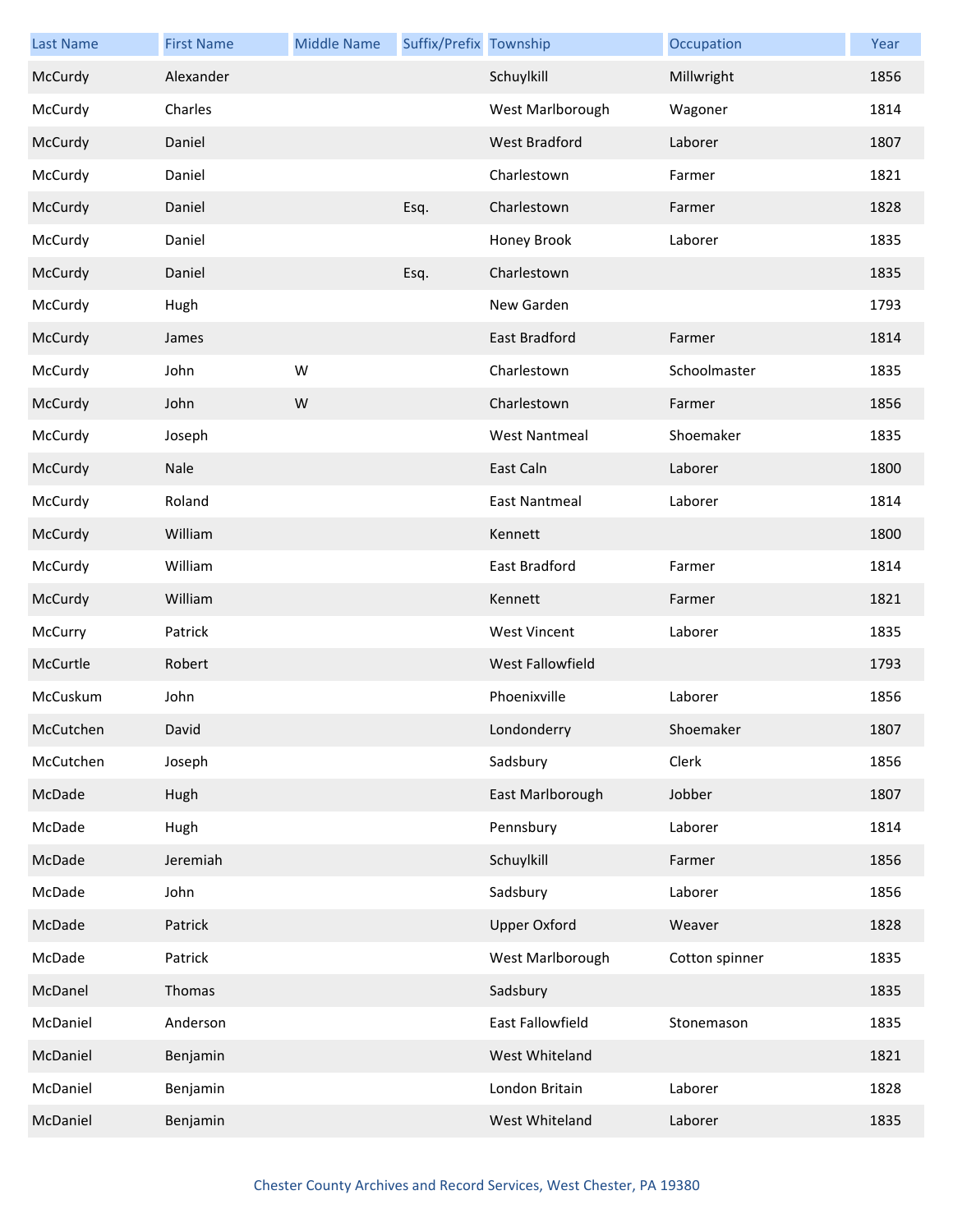| <b>Last Name</b> | <b>First Name</b> | <b>Middle Name</b> | Suffix/Prefix Township |                      | Occupation | Year |
|------------------|-------------------|--------------------|------------------------|----------------------|------------|------|
| McDaniel         | James             |                    |                        | East Caln            |            | 1793 |
| McDaniel         | Jeremiah          |                    |                        | East Caln            | Laborer    | 1800 |
| McDaniel         | John              |                    |                        | West Whiteland       | Laborer    | 1800 |
| McDaniel         | John              |                    |                        | New London           | Cooper     | 1814 |
| McDaniel         | Joseph            |                    |                        | West Whiteland       | Laborer    | 1800 |
| McDaniel         | Mark              |                    |                        | West Whiteland       | Laborer    | 1800 |
| McDaniel         | Robert            |                    |                        | East Fallowfield     | Farmer     | 1835 |
| McDaniel         | Samuel            |                    |                        | West Whiteland       | Laborer    | 1800 |
| McDaniel         | Thomas            |                    |                        | West Bradford        | Laborer    | 1821 |
| McDaniel         | Thomas            |                    |                        | <b>West Bradford</b> | Cripple    | 1828 |
| McDaniel         | William           |                    |                        | West Whiteland       | Farmer     | 1800 |
| McDannald        | Benjamin          |                    | Jr.                    | East Nottingham      | Nailer     | 1814 |
| McDannald        | Benjamin          |                    |                        | East Nottingham      | Farmer     | 1814 |
| McDannald        | Richard           |                    |                        | East Nottingham      | Plasterer  | 1814 |
| McDannald        | William           |                    |                        | East Nottingham      | Laborer    | 1814 |
| McDannel         | Benjamin          |                    |                        | East Caln            | Laborer    | 1835 |
| McDannel         | John              |                    |                        | Lower Oxford         | Cooper     | 1828 |
| McDannel         | John              |                    |                        | Sadsbury             |            | 1835 |
| McDannel         | Joseph            |                    |                        | Sadsbury             |            | 1835 |
| McDannel         | Samuel            |                    |                        | Uwchlan              |            | 1793 |
| McDannel         | Thomas            |                    |                        | New Garden           |            | 1793 |
| McDarmat         | Cornelius         |                    |                        | Lower Oxford         | Laborer    | 1835 |
| McDerman         | George            |                    |                        | Brandywine           | Papermaker | 1835 |
| McDerman         | Griffith          |                    |                        | Tredyffrin           | Laborer    | 1821 |
| McDerman         | James             |                    |                        | Uwchlan              | Laborer    | 1828 |
| McDermend        | James             |                    |                        | <b>East Nantmeal</b> | Farmer     | 1856 |
| McDermin         | Abner             |                    |                        | Easttown             |            | 1821 |
| McDermin         | Elizabeth         |                    |                        | Easttown             |            | 1821 |
| McDermin         | John              |                    |                        | Tredyffrin           | Laborer    | 1835 |
| McDermon         | Abner             |                    |                        | Easttown             | Farmer     | 1814 |
| McDermon         | William           |                    |                        | Tredyffrin           |            | 1828 |
| McDermond        | James             |                    |                        | <b>West Vincent</b>  | Shoemaker  | 1856 |
| McDermond        | Joel              |                    |                        | Easttown             |            | 1793 |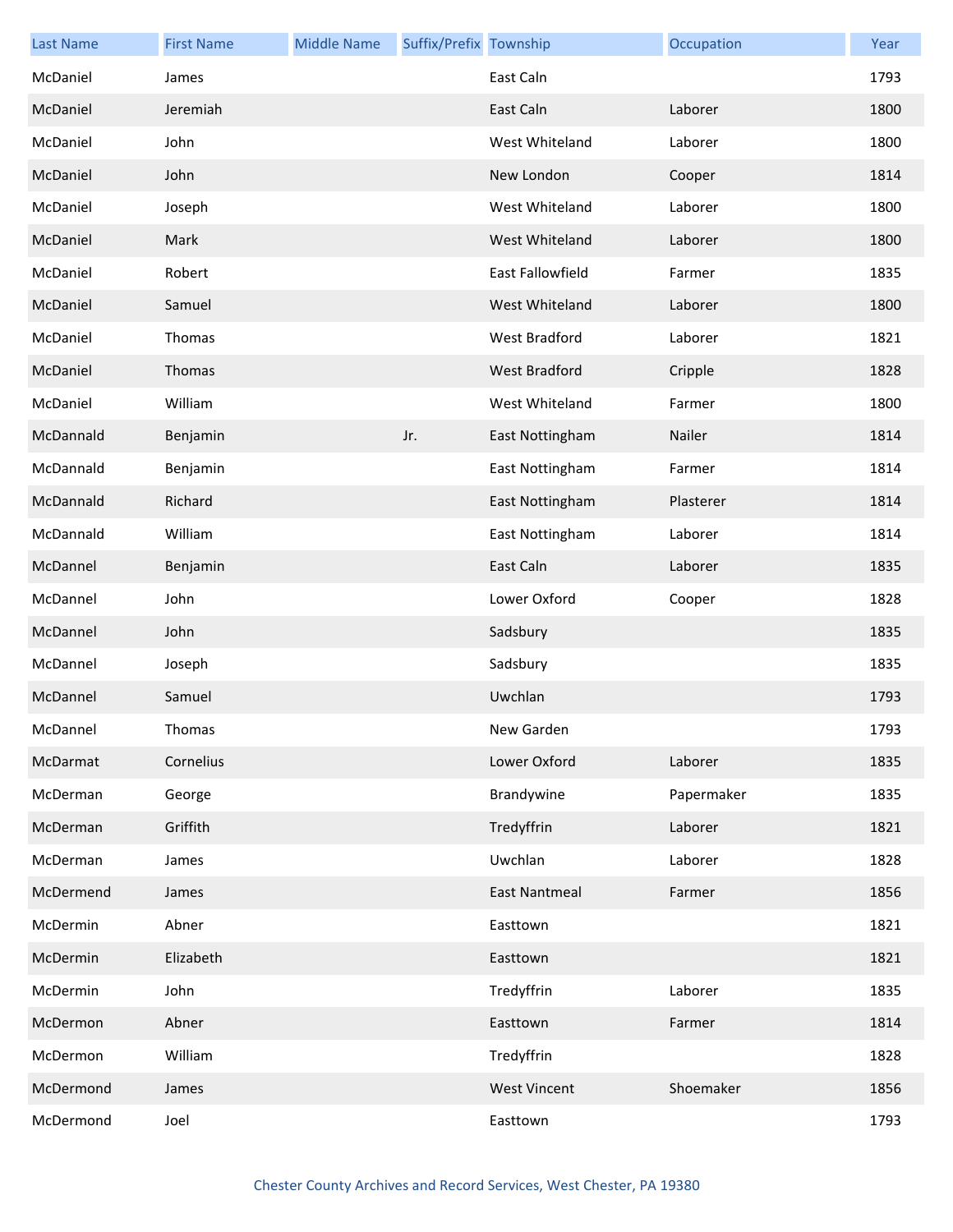| <b>Last Name</b> | <b>First Name</b> | <b>Middle Name</b> | Suffix/Prefix Township |                     | Occupation | Year |
|------------------|-------------------|--------------------|------------------------|---------------------|------------|------|
| McDermond        | John              |                    |                        | East Caln           |            | 1793 |
| McDermond        | John              |                    |                        | Wallace             | Coachmaker | 1856 |
| McDermond        | Joseph            |                    |                        | Uwchlan             | Jobber     | 1835 |
| McDermont        | Abner             |                    |                        | Tredyffrin          |            | 1800 |
| McDermot         | Abner             |                    |                        | Easttown            | Laborer    | 1807 |
| McDermot         | Charles           |                    |                        | London Grove        | Laborer    | 1807 |
| McDermot         | Joel              |                    |                        | Easttown            | Shoemaker  | 1807 |
| McDermot         | Peter             |                    |                        | <b>West Chester</b> | Shoemaker  | 1856 |
| McDermott        | Andrew            |                    |                        | Phoenixville        | Laborer    | 1856 |
| McDermott        | Francis           |                    |                        | Phoenixville        | Laborer    | 1856 |
| McDermott        | James             |                    |                        | Willistown          | Laborer    | 1835 |
| McDermott        | Michael           |                    |                        | Phoenixville        | Laborer    | 1856 |
| McDernell        | Elizabeth         |                    |                        | <b>Upper Oxford</b> |            | 1835 |
| McDevit          | Benjamin          |                    |                        | West Whiteland      | Quarryman  | 1835 |
| McDevit          | Charles           |                    |                        | East Caln           | Laborer    | 1856 |
| McDevitt         | James             |                    |                        | Tredyffrin          | Laborer    | 1856 |
| McDevitt         | William           |                    |                        | West Whiteland      | Laborer    | 1856 |
| McDide           | Hugh              |                    |                        | Pennsbury           |            | 1800 |
| McDivett         | Patrick           |                    |                        | Valley              | Laborer    | 1856 |
| McDivit          | James             |                    |                        | <b>West Chester</b> | Laborer    | 1856 |
| McDivit          | John              |                    |                        | <b>West Chester</b> | Laborer    | 1856 |
| McDole           | John              |                    |                        | West Whiteland      | Laborer    | 1828 |
| McDole           | John              |                    |                        | Uwchlan             | Laborer    | 1835 |
| McDole           | Samuel            |                    |                        | East Fallowfield    | Weaver     | 1835 |
| McDole           | Samuel            |                    |                        | West Bradford       | Laborer    | 1856 |
| McDollin         | Thomas            |                    |                        | West Nottingham     | Farmer     | 1821 |
| McDonagal        | D                 |                    |                        | East Nottingham     | Farmer     | 1856 |
| McDonah          | Michael           |                    |                        | West Bradford       | Farmer     | 1856 |
| McDonal          | Archibald         |                    |                        | East Fallowfield    | Weaver     | 1807 |
| McDonald         | Adam              |                    |                        | East Nottingham     | Farmer     | 1807 |
| McDonald         | Archibald         |                    |                        | East Fallowfield    | Weaver     | 1821 |
| McDonald         | Archibald         |                    |                        | East Fallowfield    | Farmer     | 1828 |
| McDonald         | Archibald         |                    |                        | West Caln           | Mason      | 1856 |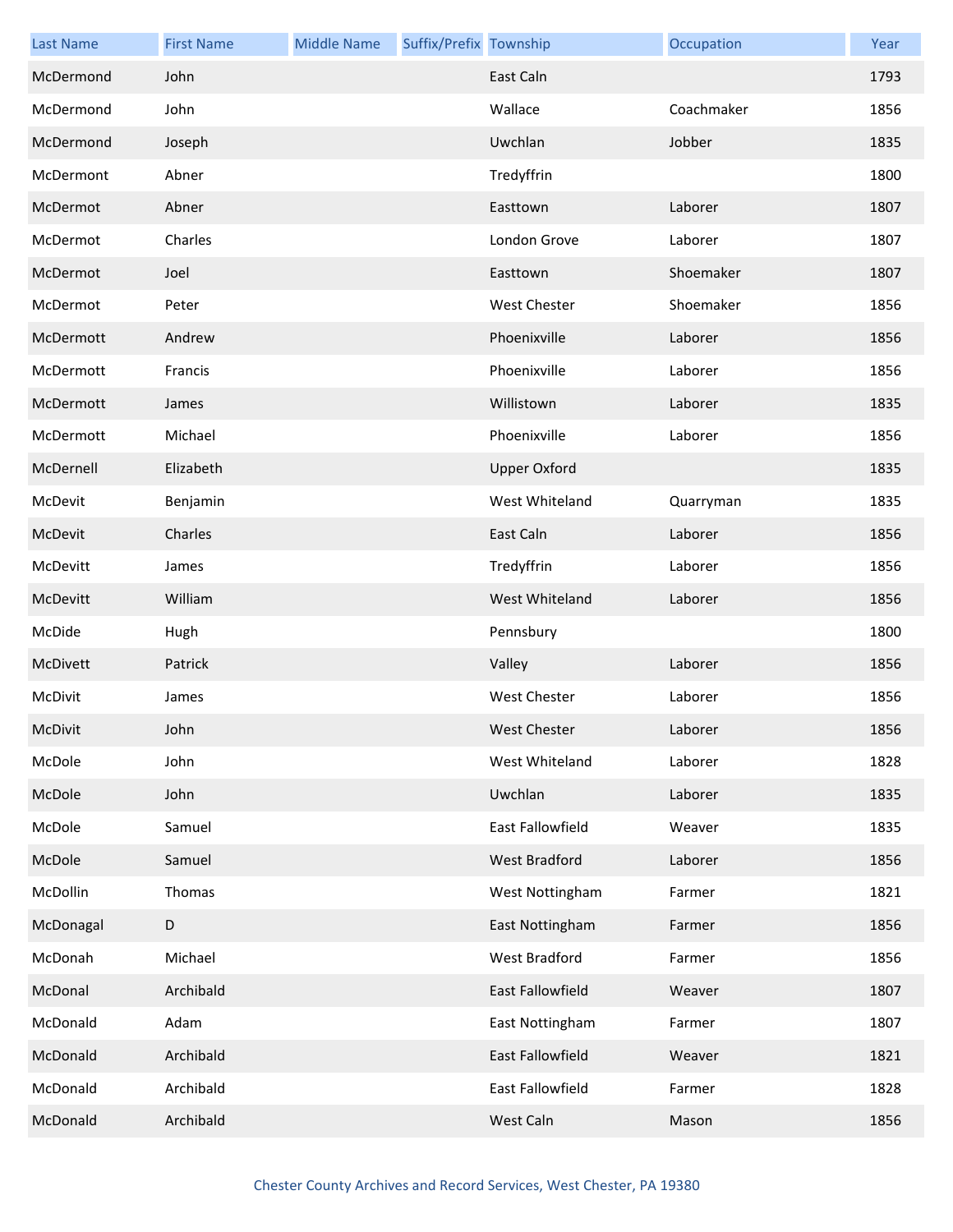| <b>Last Name</b> | <b>First Name</b> | <b>Middle Name</b> | Suffix/Prefix Township |                         | Occupation        | Year |
|------------------|-------------------|--------------------|------------------------|-------------------------|-------------------|------|
| McDonald         | В                 | F                  |                        | East Nottingham         | Farmer            | 1856 |
| McDonald         | <b>Barnabas</b>   |                    |                        | Charlestown             | Laborer           | 1814 |
| McDonald         | Benjamin          |                    |                        | Londonderry             |                   | 1793 |
| McDonald         | Benjamin          |                    |                        | East Nottingham         | Farmer            | 1807 |
| McDonald         | Benjamin          |                    |                        | East Nottingham         | Farmer            | 1821 |
| McDonald         | Benjamin          |                    |                        | East Nottingham         | <b>Bricklayer</b> | 1835 |
| McDonald         | $\mathsf C$       | К                  |                        | East Nottingham         | Farmer            | 1856 |
| McDonald         | Charles           |                    |                        | East Nottingham         | Mason             | 1821 |
| McDonald         | Charles           |                    |                        | East Nottingham         | Farmer            | 1828 |
| McDonald         | Charles           |                    |                        | East Nottingham         | Farmer            | 1835 |
| McDonald         | Francis           |                    |                        | East Nottingham         | Plasterer         | 1856 |
| McDonald         | J                 | $\mathsf C$        |                        | East Nottingham         | Farmer            | 1856 |
| McDonald         | James             |                    |                        | Coventry                | Weaver            | 1814 |
| McDonald         | John              |                    |                        | <b>East Nantmeal</b>    | Laborer           | 1814 |
| McDonald         | John              |                    |                        | West Nottingham         | Laborer           | 1828 |
| McDonald         | John              |                    |                        | Sadsbury                | Hatter            | 1828 |
| McDonald         | John              |                    |                        | Highland                | Farmer            | 1856 |
| McDonald         | Jonathan          |                    |                        | Penn                    | Mason             | 1856 |
| McDonald         | Joseph            |                    |                        | East Fallowfield        | Laborer           | 1828 |
| McDonald         | Joseph            |                    |                        | <b>West Fallowfield</b> | Farmer            | 1835 |
| McDonald         | Joseph            |                    |                        | West Fallowfield        | Farmer            | 1835 |
| McDonald         | Levi              |                    |                        | Lower Oxford            | Farmer            | 1856 |
| McDonald         | Mordecai          |                    |                        | Willistown              | Shoemaker         | 1814 |
| McDonald         | Richard           |                    |                        | East Nottingham         | <b>Bricklayer</b> | 1835 |
| McDonald         | Richard           |                    |                        | Oxford                  | Bricklayer        | 1856 |
| McDonald         | Richard           |                    |                        | New London              | Farmer            | 1856 |
| McDonald         | Robert            |                    |                        | East Fallowfield        | Laborer           | 1828 |
| McDonald         | Robert            |                    |                        | Highland                | Laborer           | 1856 |
| McDonald         | Thomas            |                    |                        | East Nottingham         | Laborer           | 1828 |
| McDonald         | Thomas            |                    |                        | New London              | Laborer           | 1835 |
| McDonald         | Thomas            |                    |                        | East Nottingham         | Collier           | 1835 |
| McDonald         | Thomas            |                    |                        | East Nottingham         | Farmer            | 1856 |
| McDonald         | William           |                    |                        | East Nottingham         | Farmer            | 1807 |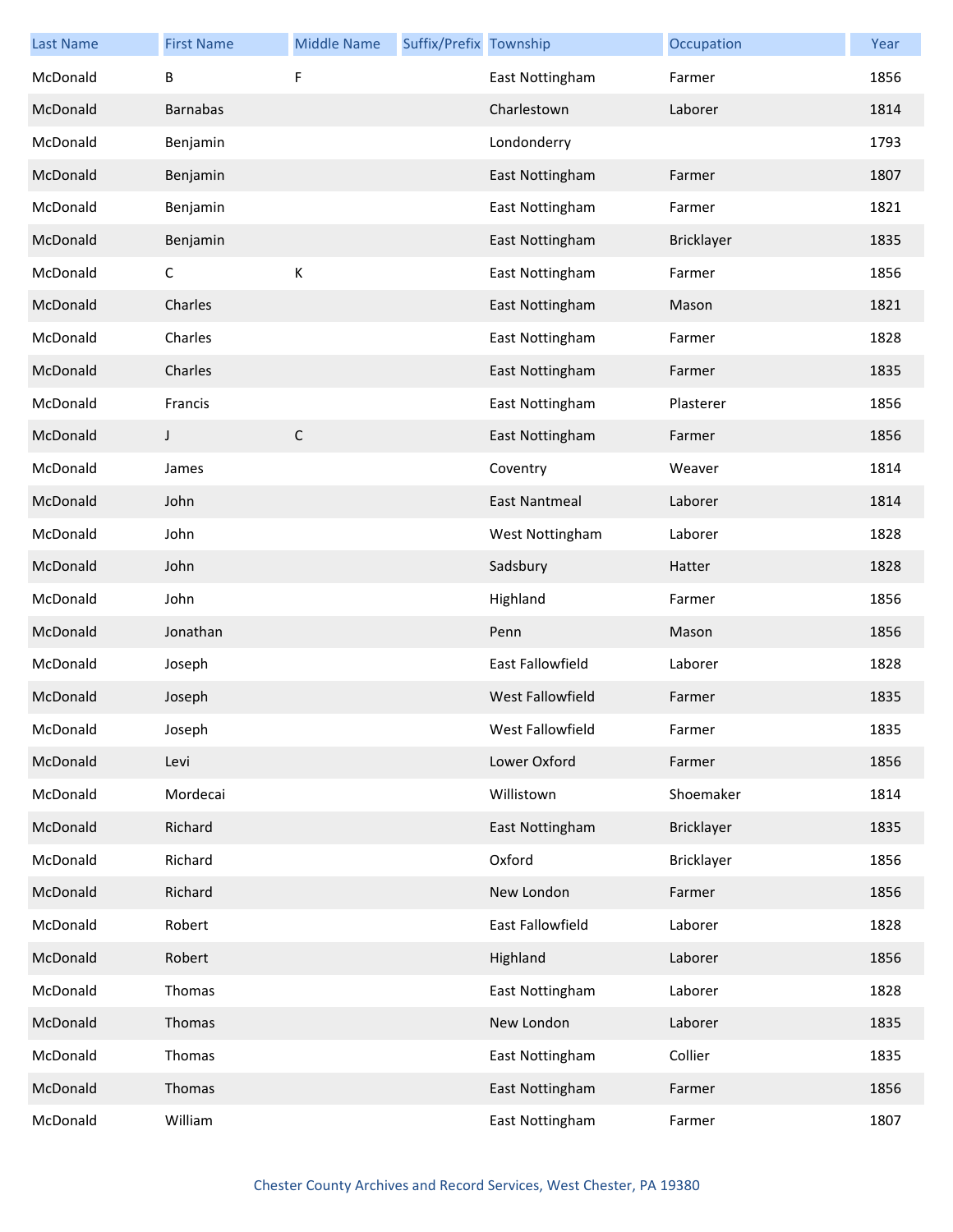| <b>Last Name</b> | <b>First Name</b> | <b>Middle Name</b> | Suffix/Prefix Township |                      | Occupation   | Year |
|------------------|-------------------|--------------------|------------------------|----------------------|--------------|------|
| McDonald         | William           |                    |                        | Sadsbury             | Saddler      | 1828 |
| McDonald         | William           |                    |                        | East Nottingham      | Farmer       | 1835 |
| McDonald         | William           |                    |                        | Easttown             | Laborer      | 1835 |
| McDonel          | David             |                    |                        | London Britain       | Laborer      | 1821 |
| McDonell         | James             |                    |                        | <b>West Chester</b>  | Shoemaker    | 1835 |
| McDonell         | John              |                    |                        | Brandywine           | Schoolmaster | 1835 |
| McDonell         | Joseph            |                    |                        | West Marlborough     |              | 1793 |
| McDonley         | John              |                    |                        | <b>West Chester</b>  | Laborer      | 1835 |
| McDonnal         | Archibald         |                    |                        | West Marlborough     |              | 1800 |
| McDonnal         | Joseph            |                    |                        | West Whiteland       | Cooper       | 1807 |
| McDonnal         | William           |                    |                        | East Nottingham      | Sawyer       | 1856 |
| McDonnald        | Archibald         |                    |                        | East Fallowfield     | Farmer       | 1814 |
| McDonnald        | Benjamin          |                    |                        | East Nottingham      |              | 1800 |
| McDonnald        | Benjamin          |                    |                        | Lower Oxford         | Shoemaker    | 1821 |
| McDonnald        | John              |                    |                        | Honey Brook          | Laborer      | 1807 |
| McDonnald        | John              |                    |                        | Lower Oxford         | Farmer       | 1821 |
| McDonnald        | John              |                    |                        | Sadsbury             | Schoolmaster | 1828 |
| McDonnald        | Samuel            |                    |                        | <b>West Chester</b>  | Coachmaker   | 1856 |
| McDonnald        | William           |                    |                        | Honey Brook          | Innkeeper    | 1807 |
| McDonnald        | William           |                    |                        | Lower Oxford         | Farmer       | 1821 |
| McDonnel         | David             |                    |                        | New London           | Cooper       | 1821 |
| McDonnel         | John              |                    |                        | Pikeland             | Blacksmith   | 1807 |
| Mcdonnel         | John              |                    |                        | East Goshen          | Laborer      | 1856 |
| McDonnel         | Mordecai          |                    |                        | Willistown           | Shoemaker    | 1821 |
| McDonnel         | William           |                    |                        | Willistown           | Farmer       | 1856 |
| McDonnell        | Benjamin          |                    |                        | Willistown           | Stonebraker  | 1828 |
| McDonnell        | Francis           |                    |                        | Honey Brook          | Laborer      | 1835 |
| McDonnell        | Thomas            |                    |                        | New London           | Laborer      | 1800 |
| McDonnough       | Com               |                    |                        | Phoenixville         | Laborer      | 1856 |
| McDonough        | Mathew            |                    |                        | Uwchlan              | Laborer      | 1828 |
| McDonouh         | Owen              |                    |                        | Willistown           | Farmer       | 1856 |
| McDormick        | Peter             |                    |                        | <b>West Nantmeal</b> | Laborer      | 1814 |
| McDorthy         | Benjamin          |                    |                        | East Caln            | Laborer      | 1807 |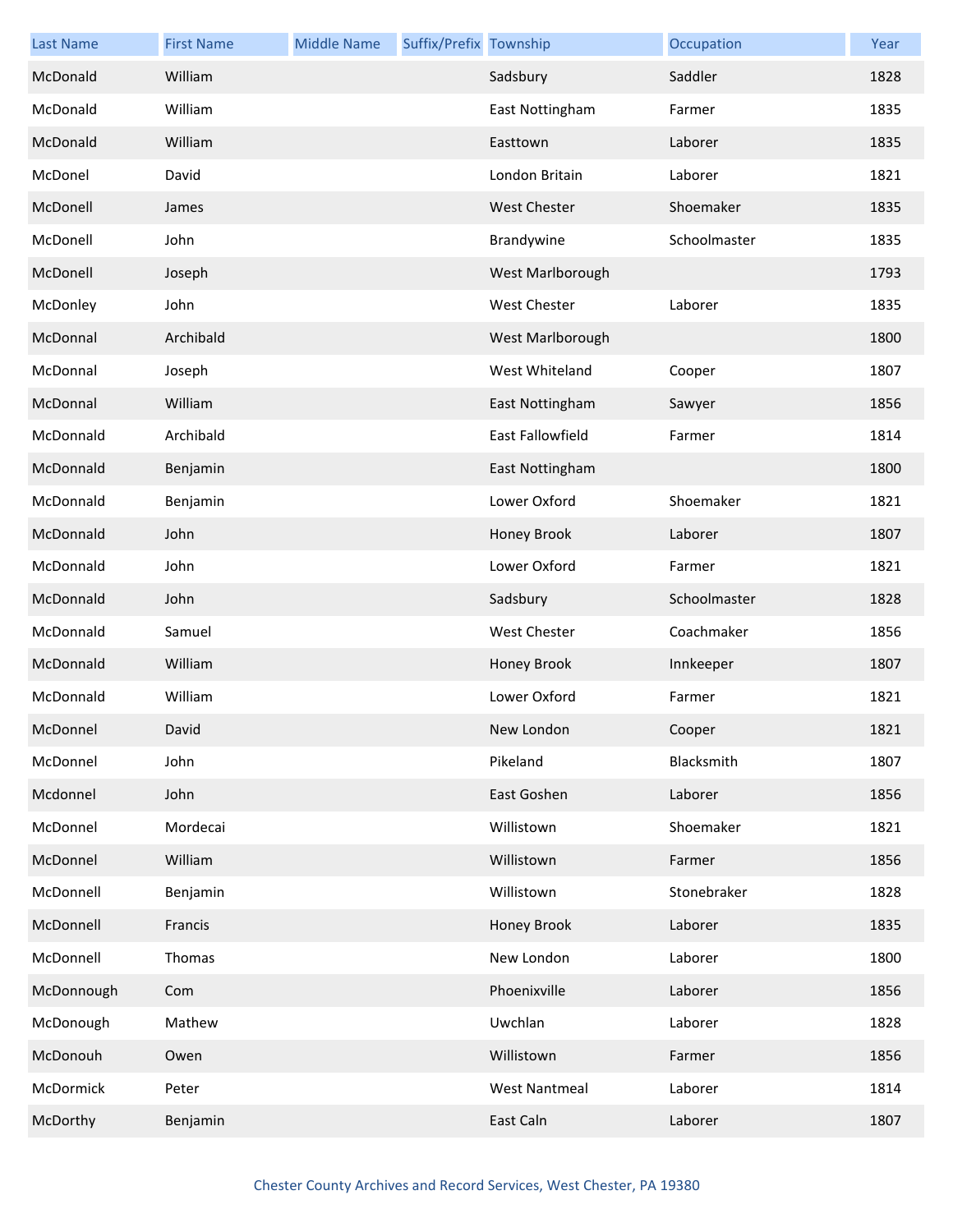| <b>Last Name</b> | <b>First Name</b> | <b>Middle Name</b> | Suffix/Prefix Township |                     | Occupation           | Year |
|------------------|-------------------|--------------------|------------------------|---------------------|----------------------|------|
| McDougal         | John              |                    |                        | Sadsbury            | Tailor               | 1835 |
| McDowel          | George            |                    |                        | East Whiteland      |                      | 1793 |
| McDowel          | George            |                    |                        | Lower Oxford        | Tailor               | 1807 |
| McDowel          | George            |                    |                        | Lower Oxford        | Tailor               | 1814 |
| McDowel          | George            |                    |                        | Lower Oxford        | Farmer               | 1821 |
| McDowel          | Jacob             |                    |                        | East Whiteland      | Laborer              | 1835 |
| McDowel          | James             |                    |                        | West Caln           |                      | 1793 |
| McDowel          | James             |                    |                        | <b>Upper Oxford</b> | Storekeeper          | 1807 |
| McDowel          | James             |                    |                        | New Garden          | Blacksmith           | 1828 |
| McDowel          | James             |                    | Jr.                    | New London          | Farmer               | 1856 |
| McDowel          | John              |                    |                        | <b>Upper Oxford</b> | Miller               | 1807 |
| McDowel          | John              |                    |                        | West Marlborough    | Weaver               | 1807 |
| McDowel          | Joseph            |                    |                        | West Marlborough    |                      | 1800 |
| McDowel          | Thomas            |                    |                        | Kennett             |                      | 1793 |
| McDowel          | Thomas            |                    |                        | Kennett             | Weaver               | 1800 |
| McDowel          | Thomas            |                    |                        | East Nottingham     | Laborer              | 1814 |
| McDowel          | Thomas            |                    |                        | East Nottingham     | Papermaker           | 1828 |
| McDowell         | A                 | Henderson          |                        | Lower Oxford        | Farmer               | 1856 |
| McDowell         | Andrew            |                    |                        | <b>Upper Oxford</b> | Farmer               | 1828 |
| McDowell         | Andrew            | $\sf B$            |                        | <b>Upper Oxford</b> | Farmer               | 1835 |
| McDowell         | George            |                    |                        | Lower Oxford        | Farmer               | 1828 |
| McDowell         | George            |                    |                        | Lower Oxford        | Farmer               | 1835 |
| McDowell         | Henry             | ${\sf W}$          |                        | <b>Upper Oxford</b> | Farmer               | 1835 |
| McDowell         | James             |                    |                        | <b>Upper Oxford</b> | Miller & Storekeeper | 1800 |
| McDowell         | James             |                    |                        | <b>Upper Oxford</b> | Farmer               | 1814 |
| McDowell         | James             |                    |                        | <b>Upper Oxford</b> | Miller               | 1821 |
| McDowell         | James             |                    |                        | <b>Upper Oxford</b> | Miller               | 1828 |
| McDowell         | James             |                    |                        | <b>Upper Oxford</b> | Miller               | 1835 |
| McDowell         | John              |                    |                        | New London          |                      | 1793 |
| McDowell         | John              |                    |                        | <b>Upper Oxford</b> | Miller               | 1800 |
| McDowell         | John              |                    |                        | New London          | Physician            | 1800 |
| McDowell         | John              |                    |                        | <b>Upper Oxford</b> | Miller               | 1814 |
| McDowell         | John              |                    | Jr.                    | <b>Upper Oxford</b> | Yeoman               | 1821 |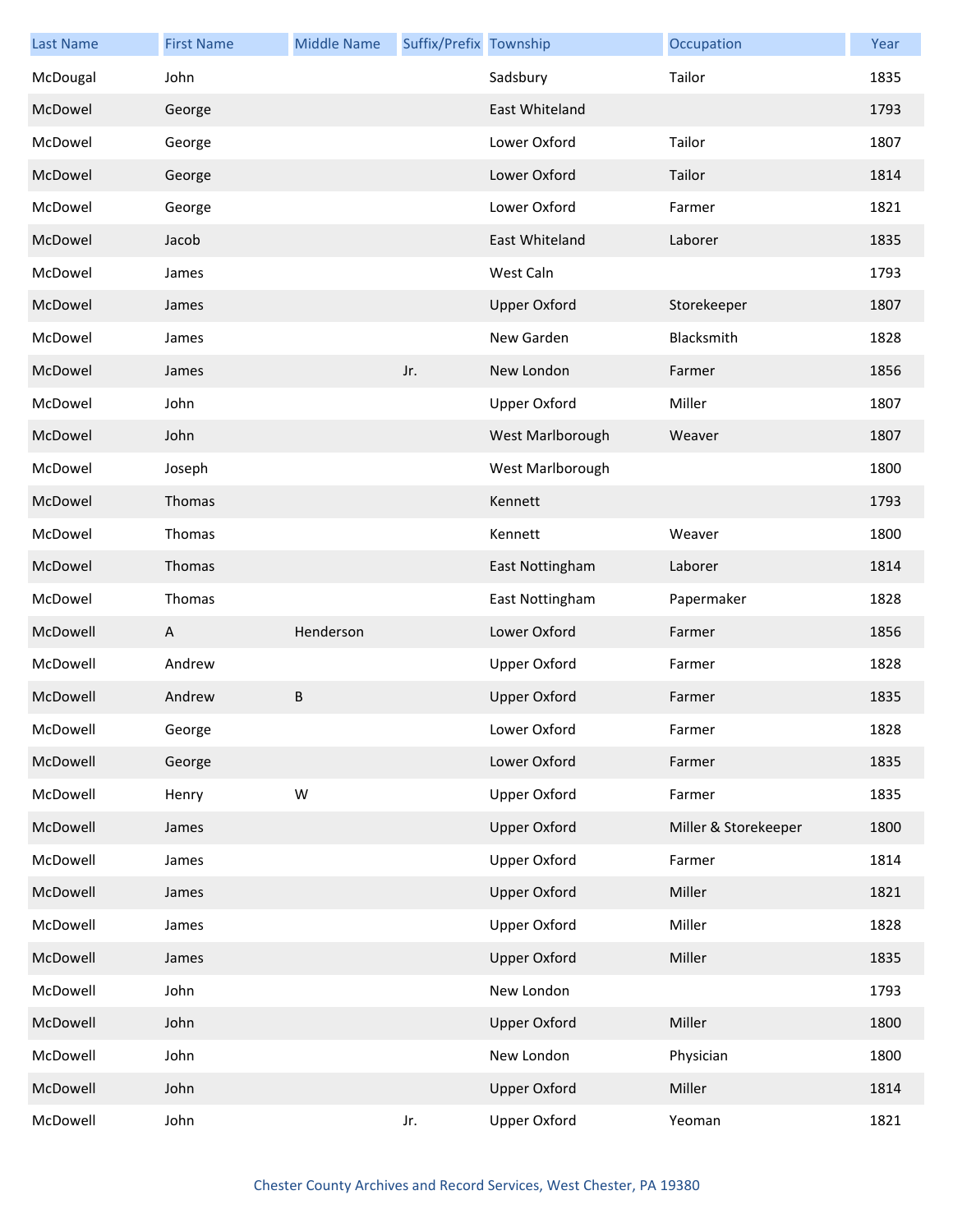| <b>Last Name</b> | <b>First Name</b> | <b>Middle Name</b> | Suffix/Prefix Township |                      | Occupation  | Year |
|------------------|-------------------|--------------------|------------------------|----------------------|-------------|------|
| McDowell         | John              |                    |                        | <b>Upper Oxford</b>  | Miller      | 1821 |
| McDowell         | John              |                    |                        | Lower Oxford         | Farmer      | 1828 |
| McDowell         | John              |                    |                        | <b>Upper Oxford</b>  | Farmer      | 1828 |
| McDowell         | John              |                    |                        | <b>Upper Oxford</b>  | Miller      | 1835 |
| Mcdowell         | John              |                    |                        | Lower Oxford         | Farmer      | 1835 |
| McDowell         | John              |                    | Jr.                    | Lower Oxford         | Farmer      | 1835 |
| McDowell         | John              |                    |                        | Tredyffrin           | Laborer     | 1856 |
| McDowell         | John              |                    |                        | Lower Oxford         | Farmer      | 1856 |
| McDowell         | Samuel            |                    |                        | West Whiteland       | Plasterer   | 1835 |
| McDowell         | Thomas            | ${\sf M}$          |                        | Lower Oxford         | Farmer      | 1856 |
| McDowell         | William           |                    |                        | London Britain       | Laborer     | 1856 |
| McDowl           | James             |                    |                        | West Fallowfield     | Tailor      | 1856 |
| McDowle          | Andrew            |                    |                        | <b>Upper Oxford</b>  | Farmer      | 1856 |
| McDowle          | Henry             | W                  |                        | <b>Upper Oxford</b>  | Miller      | 1856 |
| McDowle          | James             |                    |                        | <b>Upper Oxford</b>  | Farmer      | 1856 |
| McDowle          | William           |                    |                        | Upper Oxford         | Sea captain | 1856 |
| McDown           | Patrick           |                    |                        | East Caln            | Laborer     | 1856 |
| McDrough         | Daniel            |                    |                        | East Caln            | Laborer     | 1821 |
| McDrudder        | John              |                    |                        | Phoenixville         | Pudler      | 1856 |
| McDugal          | John              |                    |                        | West Caln            | Laborer     | 1814 |
| McDurman         | James             |                    |                        | West Vincent         | Farmer      | 1835 |
| McDurmet         | John              |                    |                        | <b>West Bradford</b> | Laborer     | 1856 |
| McEldock         | John              |                    |                        | Honey Brook          |             | 1800 |
| McEldue          | Barne             |                    |                        | Willistown           | Laborer     | 1821 |
| McElduff         | Joseph            |                    |                        | Honey Brook          |             | 1800 |
| McElduff         | Joseph            |                    |                        | Honey Brook          | Farmer      | 1828 |
| McElduff         | Samuel            |                    |                        | <b>West Nantmeal</b> |             | 1800 |
| McElduff         | Samuel            |                    |                        | <b>West Nantmeal</b> | Farmer      | 1807 |
| McElduff         | Samuel            |                    |                        | <b>West Nantmeal</b> | Farmer      | 1821 |
| McElduff         | Samuel            |                    |                        | <b>West Nantmeal</b> | Farmer      | 1828 |
| Mcelduff         | Samuel            |                    |                        | East Brandywine      | Laborer     | 1856 |
| McElgrue         | Michael           |                    |                        | Willistown           | Laborer     | 1821 |
| McElgrue         | Michael           |                    |                        | East Whiteland       | Laborer     | 1828 |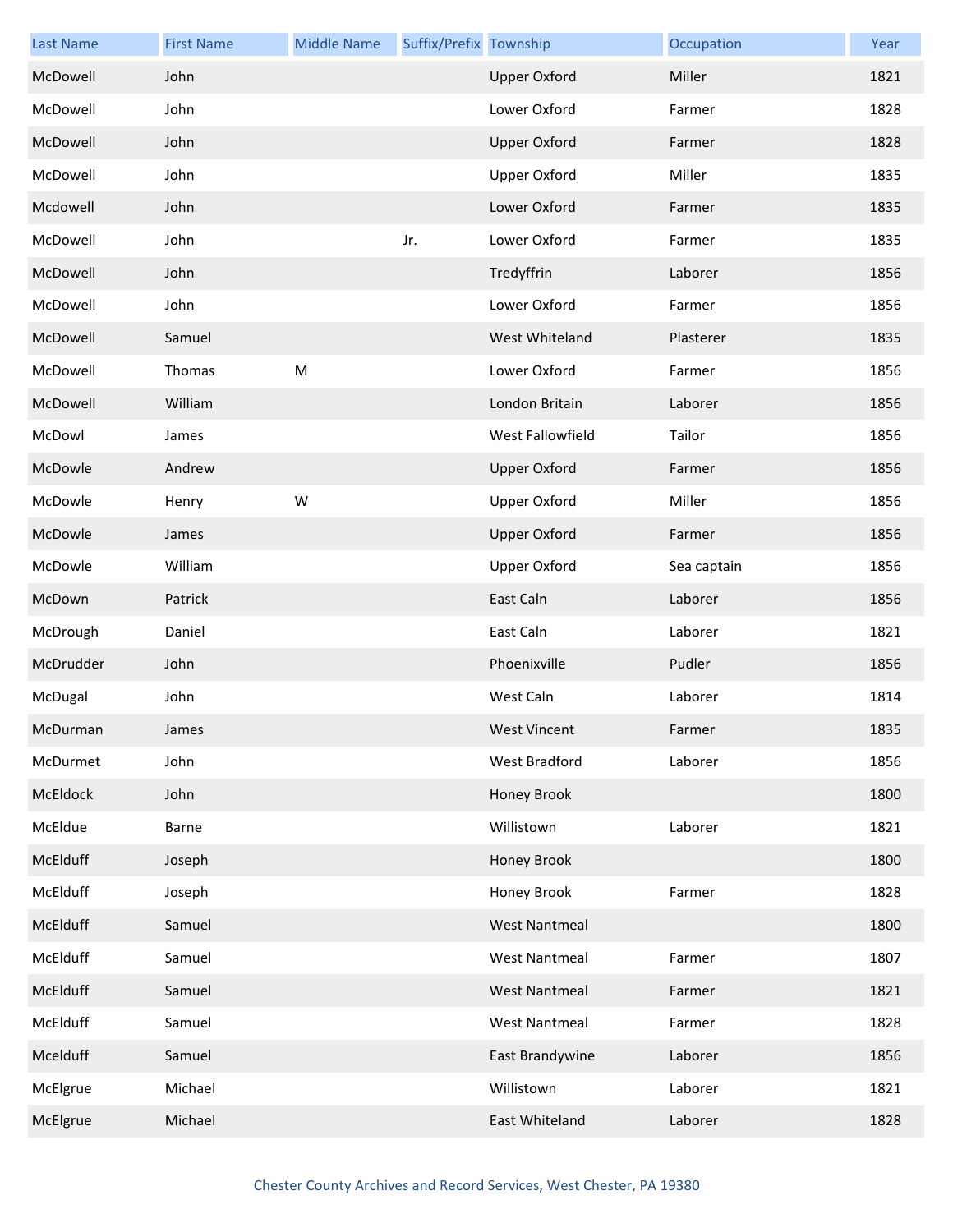| <b>Last Name</b> | <b>First Name</b> | <b>Middle Name</b> | Suffix/Prefix Township |                      | Occupation | Year |
|------------------|-------------------|--------------------|------------------------|----------------------|------------|------|
| McElhaney        | Samuel            |                    |                        | East Fallowfield     | Shoemaker  | 1828 |
| McElhany         | Samuel            |                    |                        | East Caln            | Shoemaker  | 1807 |
| McElhany         | Samuel            |                    |                        | East Fallowfield     | Shoemaker  | 1828 |
| McElhany         | William           |                    |                        | East Goshen          | Laborer    | 1828 |
| McElheney        | George            |                    |                        | Vincent              | Yeoman     | 1807 |
| McElheney        | Henry             |                    |                        | Westtown             | Laborer    | 1807 |
| McElheney        | James             |                    |                        | Honey Brook          | Laborer    | 1835 |
| McElheney        | John              |                    |                        | West Nottingham      |            | 1793 |
| McElheny         | George            |                    |                        | Coventry             |            | 1793 |
| McElheny         | Henry             |                    |                        | Westtown             | Laborer    | 1814 |
| McElheny         | James             |                    |                        | West Caln            | Laborer    | 1828 |
| McElheny         | John              |                    |                        | Honey Brook          | Laborer    | 1835 |
| McElheny         | William           |                    |                        | West Fallowfield     |            | 1793 |
| McElhoun         | Barney            |                    |                        | West Whiteland       |            | 1821 |
| McEllduff        | Joseph            |                    |                        | Wallace              | Farmer     | 1856 |
| McEllery         | James             |                    |                        | <b>West Chester</b>  | Carpenter  | 1856 |
| McEllhaney       | Robert            |                    |                        | Phoenixville         | Laborer    | 1856 |
| McEllhatten      | John              |                    |                        | Phoenixville         | Roler      | 1856 |
| McEllheny        | Henry             |                    |                        | Thornbury            |            | 1800 |
| McEllree         | William           |                    |                        | Thornbury            | Weaver     | 1800 |
| McEllree         | William           |                    |                        | Thornbury            | Weaver     | 1807 |
| McEllroy         | John              |                    |                        | Phoenixville         | Pudler     | 1856 |
| McElree          | John              |                    |                        | Willistown           | Weaver     | 1807 |
| McElree          | Matthew           |                    |                        | Willistown           | Weaver     | 1807 |
| McElroy          | John              |                    |                        | Easttown             | Laborer    | 1807 |
| McElroy          | John              |                    |                        | <b>East Bradford</b> | Laborer    | 1835 |
| McElroy          | Patrick           |                    |                        | Phoenixville         | Pudler     | 1856 |
| McElvayne        | Arthur            |                    |                        | West Whiteland       | Laborer    | 1856 |
| McElwee          | Daniel            |                    |                        | West Goshen          | Laborer    | 1821 |
| McElwee          | David             |                    |                        | Newlin               | Forgeman   | 1807 |
| McElwee          | David             |                    |                        | West Fallowfield     | Laborer    | 1828 |
| McElwee          | James             |                    |                        | Willistown           |            | 1800 |
| McElwee          | James             |                    |                        | Newlin               | Forgeman   | 1807 |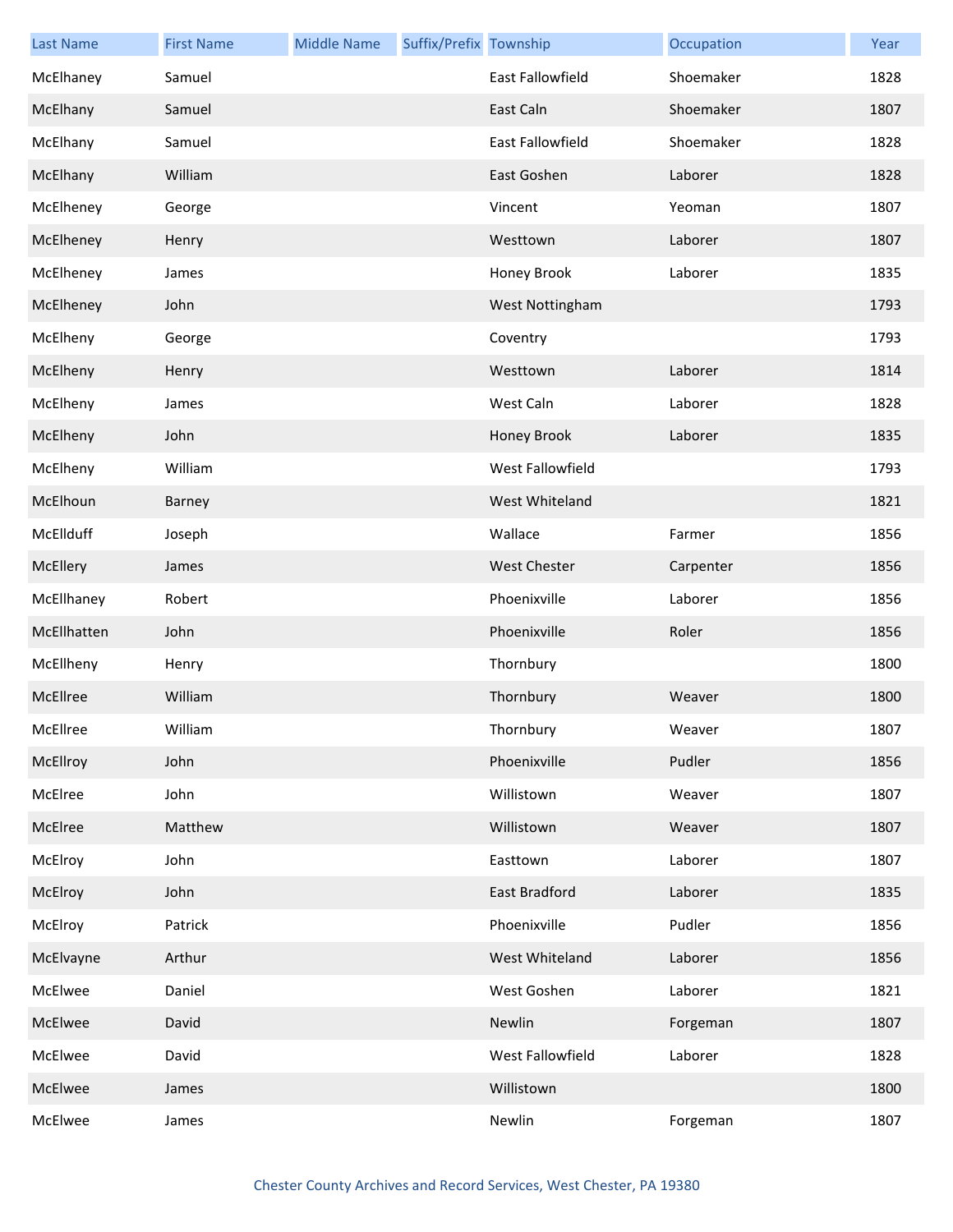| <b>Last Name</b> | <b>First Name</b> | <b>Middle Name</b> | Suffix/Prefix Township |                      | Occupation | Year |
|------------------|-------------------|--------------------|------------------------|----------------------|------------|------|
| McElwee          | William           |                    |                        | Newlin               | Forgeman   | 1807 |
| McEntire         | Alexander         |                    |                        | New Garden           |            | 1793 |
| McEntire         | Daniel            |                    |                        | Tredyffrin           |            | 1814 |
| McEntire         | Henry             |                    |                        | Schuylkill           | Carpenter  | 1835 |
| McEntire         | Peter             |                    |                        | Tredyffrin           | Laborer    | 1807 |
| McEntire         | Samuel            |                    |                        | New Garden           |            | 1793 |
| McEntyre         | Frank             |                    |                        | Phoenixville         | Laborer    | 1856 |
| McErving         | John              |                    |                        | Warwick              | Laborer    | 1856 |
| McEwan           | James             |                    |                        | <b>East Nantmeal</b> | Laborer    | 1835 |
| McEwen           | James             |                    |                        | <b>East Nantmeal</b> | Laborer    | 1814 |
| McEwen           | James             |                    |                        | <b>East Nantmeal</b> | Laborer    | 1835 |
| McEwen           | Jonathan          |                    |                        | <b>East Nantmeal</b> | Farmer     | 1835 |
| McEwen           | Joseph            |                    |                        | <b>East Nantmeal</b> | Farmer     | 1835 |
| McEwing          | James             |                    |                        | Warwick              | Miller     | 1856 |
| McEwing          | James             |                    |                        | Warwick              | Farmer     | 1856 |
| McEwing          | Jonathan          |                    |                        | Warwick              | Farmer     | 1856 |
| McEwing          | Joseph            |                    |                        | Warwick              | Farmer     | 1856 |
| McFadded         | James             |                    |                        | Kennett              | Farmer     | 1856 |
| McFadden         | Abner             |                    |                        | East Nottingham      | Farmer     | 1856 |
| McFadden         | James             |                    |                        | New Garden           | Farmer     | 1835 |
| McFadden         | James             |                    |                        | New Garden           | Farmer     | 1856 |
| McFadden         | James             |                    |                        | <b>West Chester</b>  | Laborer    | 1856 |
| McFadden         | Jesse             |                    |                        | New London           | Cordwainer | 1821 |
| McFadden         | Jesse             |                    |                        | East Nottingham      | Farmer     | 1856 |
| McFadden         | John              |                    |                        | Sadsbury             | Weaver     | 1807 |
| McFadden         | Joseph            | $\mathsf J$        |                        | New Garden           | Miller     | 1856 |
| McFadden         | Michael           |                    |                        | East Caln            | Innkeeper  | 1856 |
| McFadden         | Thomas            |                    |                        | Kennett              | Laborer    | 1856 |
| McFaddion        | John              |                    |                        | Kennett              | Laborer    | 1856 |
| McFaden          | John              |                    |                        | London Grove         | Farmer     | 1835 |
| McFaden          | Michael           |                    |                        | West Whiteland       | Quarryman  | 1835 |
| McFadeon         | James             |                    |                        | Kennett              | Farmer     | 1800 |
| McFadgen         | Israel            |                    |                        | Kennett              | Yeoman     | 1835 |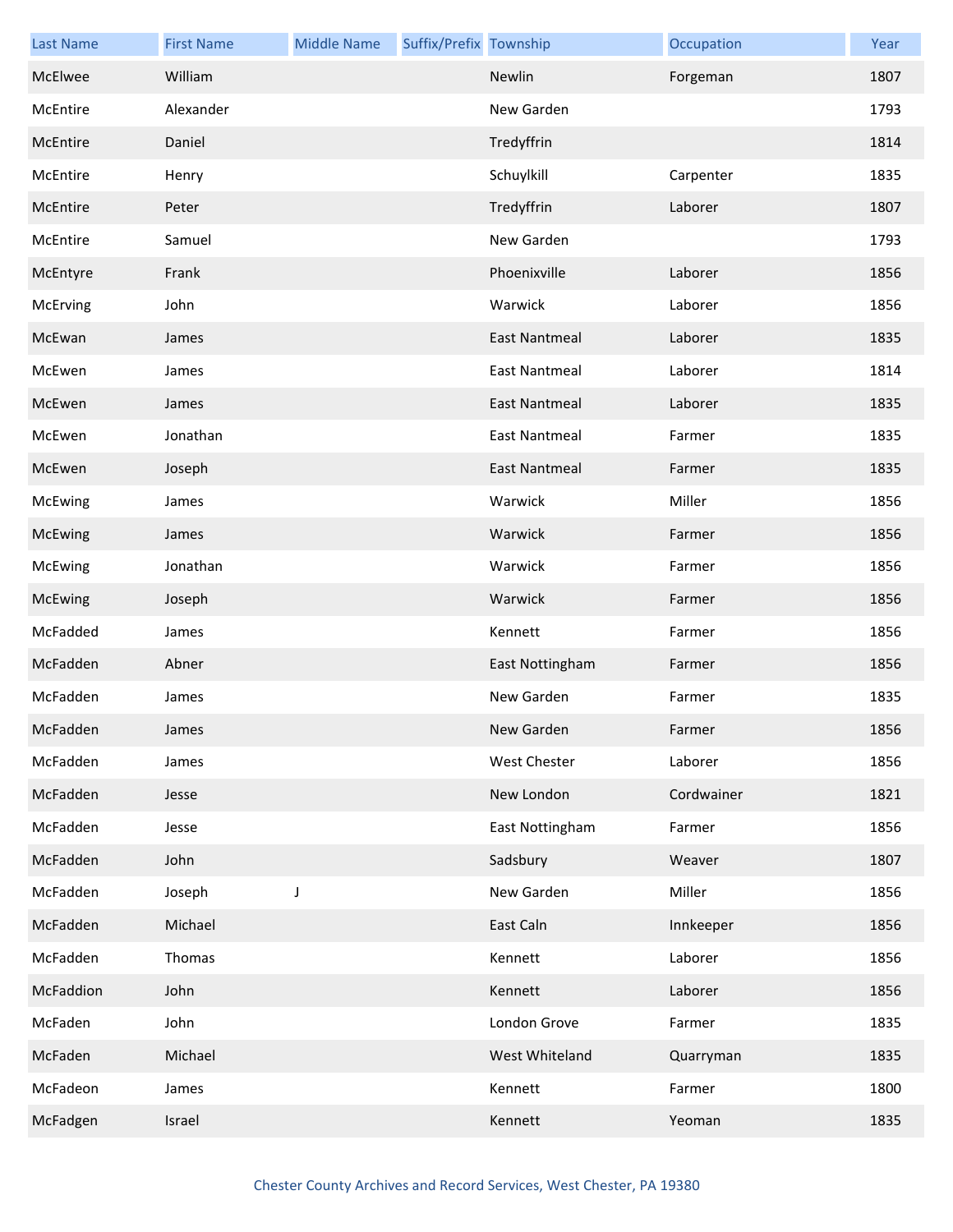| <b>Last Name</b> | <b>First Name</b> | <b>Middle Name</b> | Suffix/Prefix Township |                     | Occupation | Year |
|------------------|-------------------|--------------------|------------------------|---------------------|------------|------|
| McFadgen         | James             |                    |                        | Kennett             |            | 1793 |
| McFadgen         | James             |                    |                        | Kennett             | Farmer     | 1807 |
| McFadgen         | James             |                    |                        | Kennett             | Farmer     | 1814 |
| McFadgen         | James             |                    |                        | Kennett             | Farmer     | 1814 |
| McFadgen         | James             |                    | Jr.                    | Kennett             | Farmer     | 1821 |
| McFadgen         | James             |                    |                        | Kennett             | Farmer     | 1821 |
| McFadgen         | James             |                    | Esq.                   | Kennett             |            | 1828 |
| McFadgen         | James             |                    | Jr.                    | Kennett             | Farmer     | 1828 |
| McFadgen         | James             |                    | Esq.                   | Kennett             |            | 1835 |
| McFadgen         | James             |                    | Jr.                    | Kennett             | Yeoman     | 1835 |
| McFadgen         | Joseph            |                    |                        | Kennett             | Jobber     | 1814 |
| McFadgen         | Joseph            |                    |                        | Kennett             | Laborer    | 1821 |
| McFadgen         | Manasses          |                    |                        | West Goshen         | Laborer    | 1821 |
| McFadgin         | James             |                    |                        | Kennett             | Laborer    | 1807 |
| McFadian         | Jesse             |                    |                        | New London          | Shoemaker  | 1828 |
| McFadian         | John              |                    |                        | New London          | Laborer    | 1828 |
| McFadien         | Abner             |                    |                        | New London          | Laborer    | 1835 |
| McFadien         | Joseph            |                    |                        | East Marlborough    |            | 1793 |
| McFadien         | Thomas            |                    |                        | New London          | Carpenter  | 1835 |
| McFagion         | Joseph            |                    |                        | Pennsbury           | Laborer    | 1807 |
| McFairland       | William           |                    |                        | East Nantmeal       |            | 1793 |
| McFall           | Jane              |                    |                        | <b>West Chester</b> | Seamstress | 1856 |
| McFall           | John              |                    |                        | Willistown          | Laborer    | 1821 |
| McFall           | John              |                    |                        | Tredyffrin          | Laborer    | 1828 |
| McFalls          | Isaac             |                    |                        | East Nottingham     | Farmer     | 1856 |
| McFann           | George            |                    |                        | East Whiteland      | Laborer    | 1828 |
| McFarlan         | Alfred            |                    |                        | New Garden          | Farmer     | 1856 |
| McFarlan         | Andrew            |                    |                        | East Fallowfield    | Laborer    | 1814 |
| McFarlan         | Andrew            |                    |                        | New Garden          | Farmer     | 1856 |
| McFarlan         | Archibald         |                    |                        | Uwchlan             |            | 1793 |
| McFarlan         | Edward            |                    |                        | East Marlborough    | Farmer     | 1856 |
| McFarlan         | Elizabeth         |                    |                        | Brandywine          |            | 1793 |
| McFarlan         | Elizabeth         | T                  |                        | West Marlborough    |            | 1856 |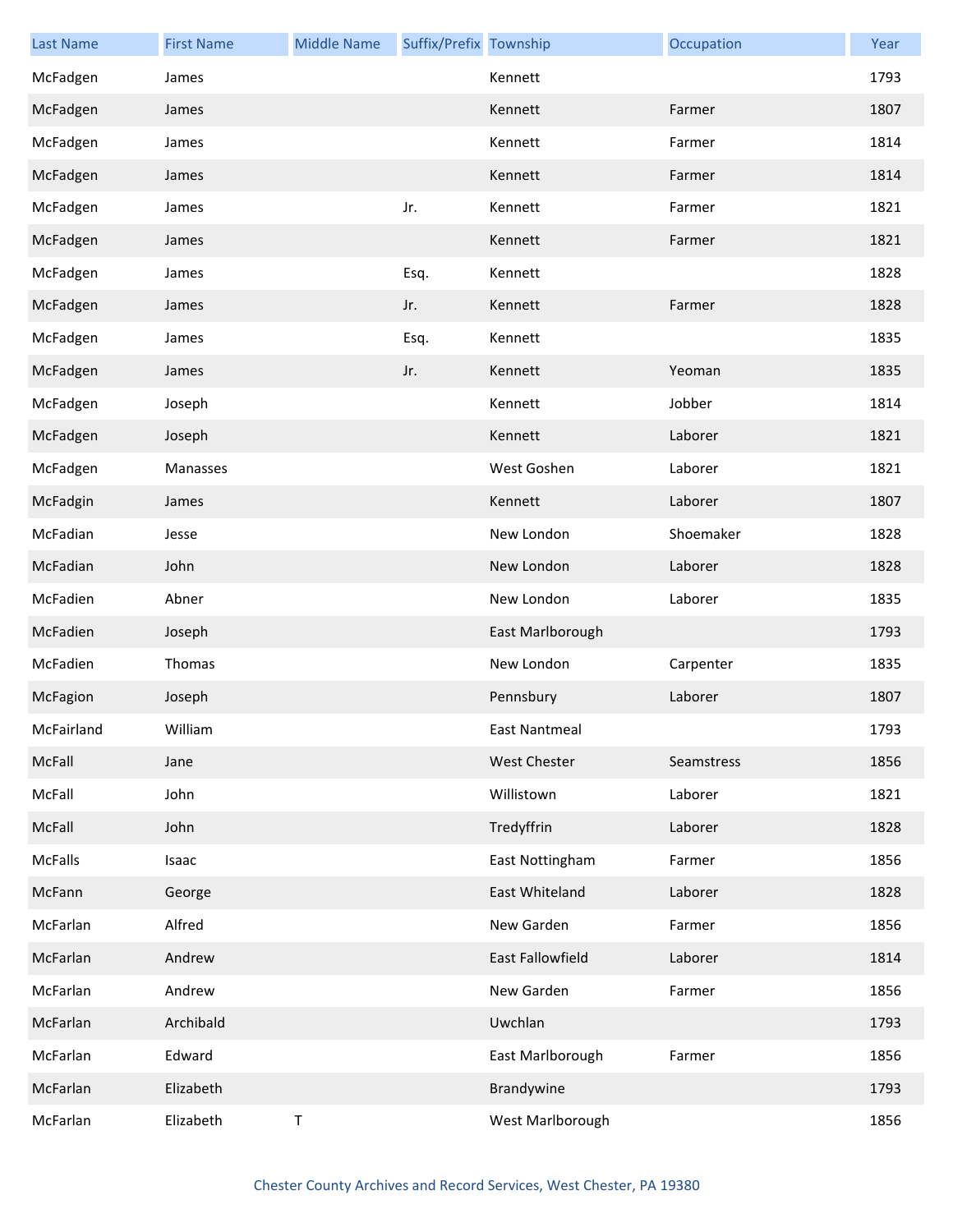| <b>Last Name</b> | <b>First Name</b> | <b>Middle Name</b> | Suffix/Prefix Township |                  | Occupation    | Year |
|------------------|-------------------|--------------------|------------------------|------------------|---------------|------|
| McFarlan         | George            |                    |                        | East Marlborough | Pumpmaker     | 1821 |
| McFarlan         | George            |                    |                        | East Marlborough | Pumpmaker     | 1828 |
| McFarlan         | George            |                    |                        | East Fallowfield | Laborer       | 1828 |
| McFarlan         | George            |                    |                        | East Marlborough | Pumpmaker     | 1835 |
| McFarlan         | George            |                    |                        | Brandywine       | Laborer       | 1835 |
| McFarlan         | George            |                    | Jr.                    | East Brandywine  | Spinner       | 1856 |
| McFarlan         | George            | P                  |                        | East Brandywine  | Tavern Keeper | 1856 |
| McFarlan         | Isaac             |                    |                        | East Caln        |               | 1793 |
| McFarlan         | Isaac             |                    |                        | East Caln        | Carpenter     | 1800 |
| McFarlan         | Isaac             |                    |                        | Brandywine       |               | 1807 |
| McFarlan         | Isaac             | P                  |                        | Kennett          | Farmer        | 1856 |
| McFarlan         | James             |                    |                        | Brandywine       | Farmer        | 1807 |
| McFarlan         | James             |                    |                        | West Caln        | Carpenter     | 1814 |
| McFarlan         | James             |                    | Esq.                   | Brandywine       | Farmer        | 1821 |
| McFarlan         | James             |                    | Esq.                   | Brandywine       | Farmer        | 1828 |
| McFarlan         | James             |                    |                        | Uwchlan          | Farmer        | 1828 |
| McFarlan         | James             |                    |                        | East Fallowfield | Laborer       | 1828 |
| McFarlan         | James             |                    |                        | Brandywine       | Farmer        | 1835 |
| McFarlan         | James             |                    |                        | East Brandywine  | Farmer        | 1856 |
| McFarlan         | James             | B                  |                        | East Brandywine  |               | 1856 |
| McFarlan         | James             | B.                 |                        | East Brandywine  | Farmer        | 1856 |
| McFarlan         | James             | es                 |                        | Brandywine       | Farmer        | 1835 |
| McFarlan         | Jesse             |                    |                        | West Marlborough | Farmer        | 1821 |
| McFarlan         | Jesse             |                    |                        | West Marlborough | Farmer        | 1828 |
| McFarlan         | Jesse             |                    |                        | West Marlborough | Innkeeper     | 1835 |
| McFarlan         | John              |                    |                        | West Caln        |               | 1793 |
| McFarlan         | John              |                    |                        | Brandywine       |               | 1793 |
| McFarlan         | John              |                    |                        | West Marlborough |               | 1793 |
| McFarlan         | John              |                    |                        | West Caln        | Laborer       | 1814 |
| McFarlan         | John              |                    |                        | Newlin           | Farmer        | 1821 |
| McFarlan         | John              |                    |                        | Newlin           | Farmer        | 1828 |
| McFarlan         | John              |                    |                        | Newlin           | Farmer        | 1835 |
| McFarlan         | Joseph            |                    |                        | East Marlborough | Farmer        | 1828 |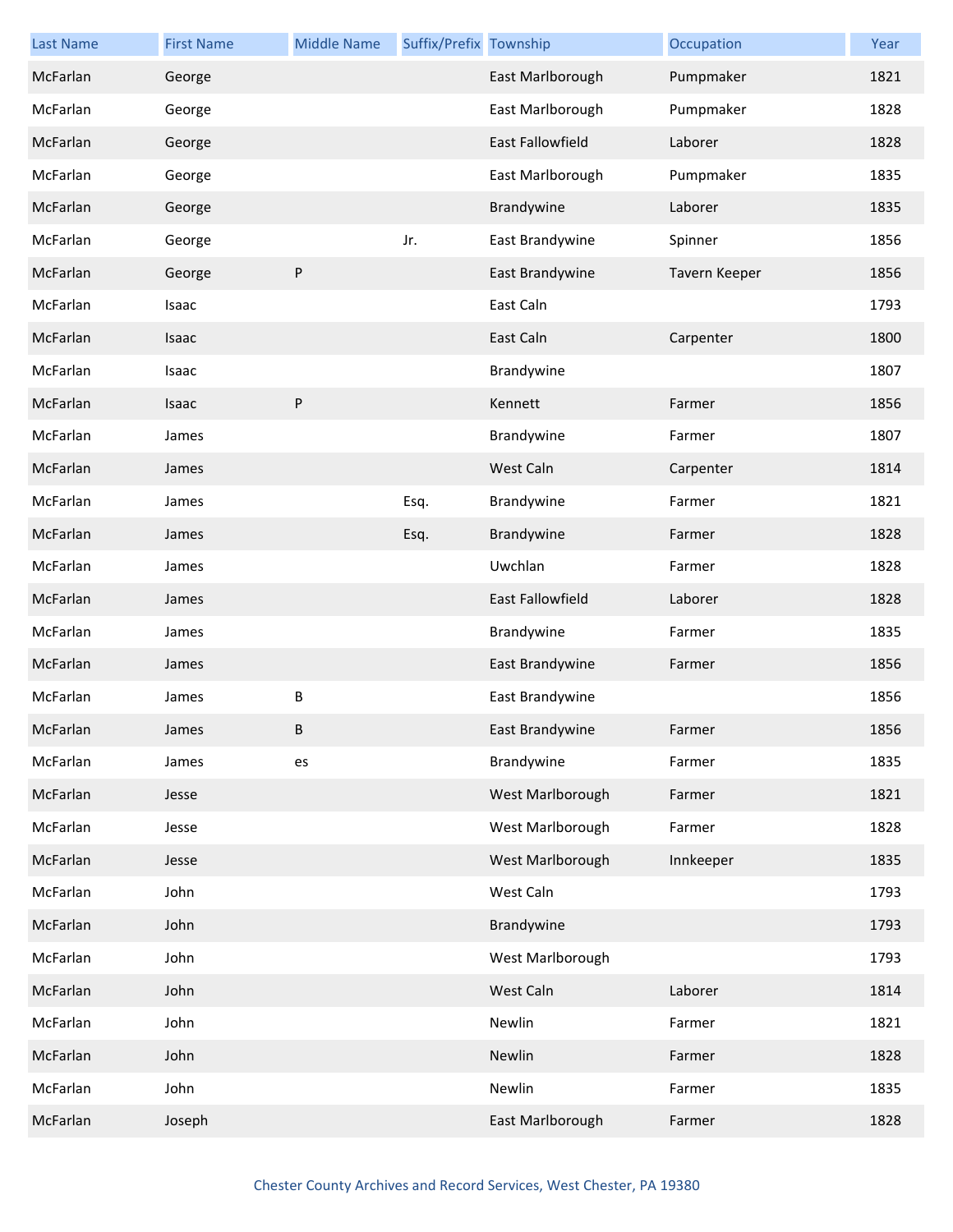| <b>Last Name</b> | <b>First Name</b> | <b>Middle Name</b> | Suffix/Prefix Township |                      | Occupation  | Year |
|------------------|-------------------|--------------------|------------------------|----------------------|-------------|------|
| McFarlan         | Joseph            |                    |                        | East Marlborough     | Farmer      | 1835 |
| McFarlan         | Joseph            |                    |                        | East Marlborough     | Farmer      | 1856 |
| McFarlan         | Joseph            |                    |                        | Kennett              | Farmer      | 1856 |
| McFarlan         | Mary              |                    |                        | West Marlborough     |             | 1835 |
| McFarlan         | Milton            |                    |                        | West Goshen          | Farmer      | 1828 |
| McFarlan         | Milton            |                    |                        | West Goshen          | Farmer      | 1835 |
| McFarlan         | Morris            | $\mathsf C$        |                        | West Marlborough     | Farmer      | 1856 |
| McFarlan         | Richard           | В                  |                        | East Brandywine      | Farmer      | 1856 |
| McFarlan         | Samuel            |                    |                        | Brandywine           | Turner      | 1807 |
| McFarlan         | Samuel            |                    |                        | <b>West Nantmeal</b> | Cooper      | 1814 |
| McFarlan         | Thomas            |                    |                        | West Marlborough     | Cordwainer  | 1821 |
| McFarlan         | Thomas            |                    |                        | West Marlborough     | Shoemaker   | 1828 |
| McFarlan         | Thomas            |                    |                        | West Marlborough     | Laborer     | 1835 |
| McFarlan         | Thomas            |                    |                        | East Marlborough     | Gentleman   | 1856 |
| McFarlan         | William           |                    |                        | West Marlborough     |             | 1793 |
| McFarlan         | William           |                    |                        | West Marlborough     | Farmer      | 1807 |
| McFarlan         | William           |                    |                        | Brandywine           | Farmer      | 1807 |
| McFarlan         | William           |                    |                        | West Marlborough     | Yeoman      | 1814 |
| McFarlan         | William           |                    | Jr.                    | West Marlborough     | Farmer      | 1821 |
| McFarlan         | William           |                    |                        | West Marlborough     | Farmer      | 1821 |
| McFarlan         | William           |                    |                        | Vincent              | Farmer      | 1828 |
| McFarlan         | William           |                    |                        | Brandywine           | Farmer      | 1828 |
| McFarlan         | William           |                    |                        | Kennett              | Farmer      | 1828 |
| McFarlan         | William           |                    |                        | West Marlborough     | Farmer      | 1828 |
| McFarlan         | William           |                    |                        | Kennett              | Yeoman      | 1835 |
| McFarlan         | William           |                    |                        | West Marlborough     | Farmer      | 1835 |
| McFarlan         | William           |                    |                        | Uwchlan              | Storekeeper | 1856 |
| McFarlan         | William           |                    |                        | West Marlborough     | Farmer      | 1856 |
| McFarlan         | William           | D                  |                        | Brandywine           | Storekeeper | 1835 |
| McFarlan         | William           | D                  |                        | East Brandywine      | Farmer      | 1856 |
| McFarland        | Archibald         |                    |                        | Brandywine           |             | 1793 |
| McFarland        | Benjamin          | F                  |                        | West Whiteland       | Farmer      | 1856 |
| McFarland        | Daniel            |                    |                        | Coventry             | Laborer     | 1821 |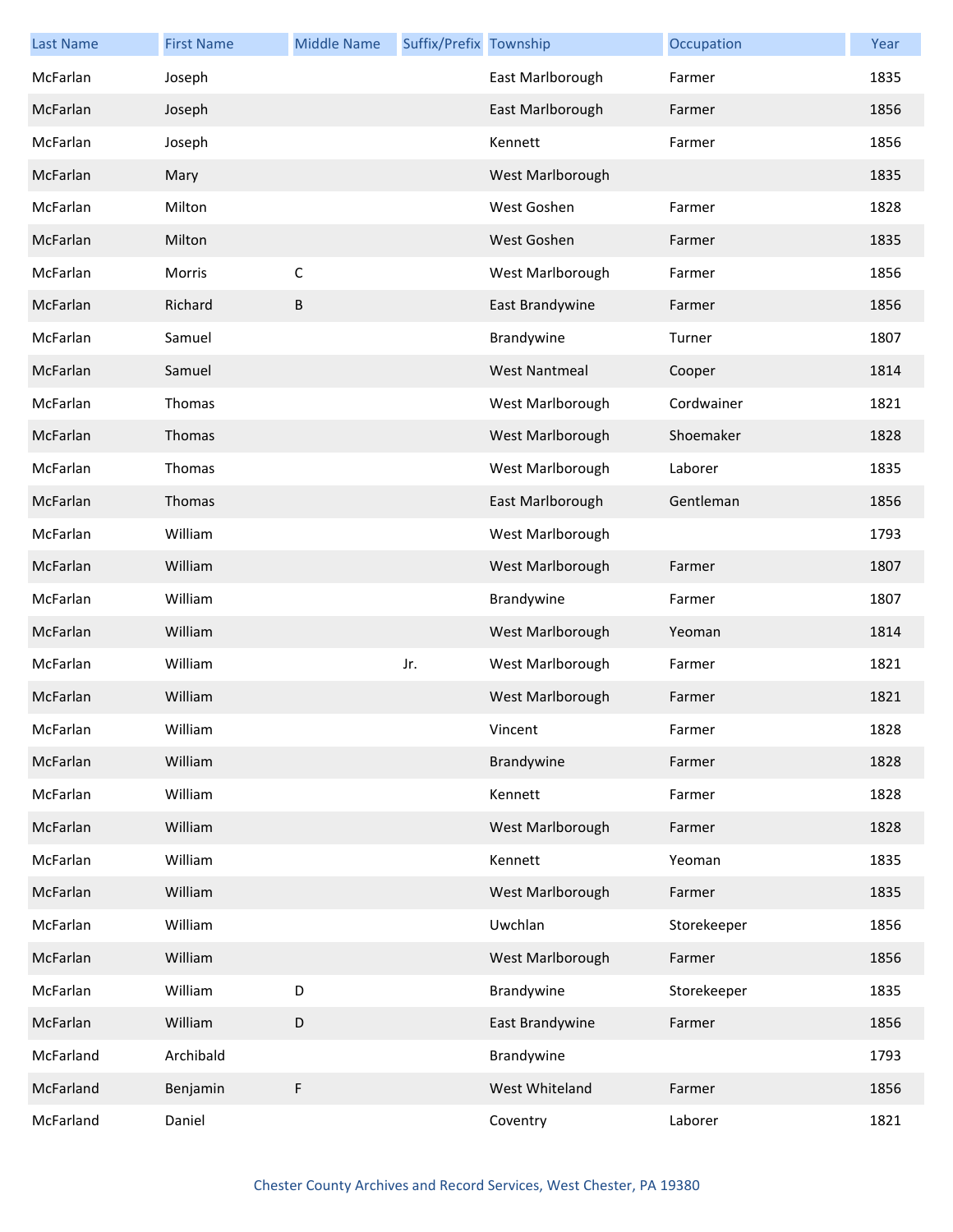| <b>Last Name</b> | <b>First Name</b> | <b>Middle Name</b> | Suffix/Prefix Township |                      | Occupation          | Year |
|------------------|-------------------|--------------------|------------------------|----------------------|---------------------|------|
| McFarland        | Daniel            |                    |                        | Coventry             | Laborer             | 1828 |
| McFarland        | Daniel            |                    |                        | <b>West Coventry</b> | Farmer              | 1856 |
| McFarland        | Daniel            | B                  |                        | <b>West Coventry</b> | Farmer              | 1856 |
| McFarland        | David             |                    |                        | Sadsbury             | Wagonmaker          | 1821 |
| McFarland        | David             |                    |                        | West Caln            | Wheelwright         | 1828 |
| McFarland        | David             |                    |                        | West Caln            | Carpenter           | 1835 |
| McFarland        | David             |                    |                        | West Caln            | Carpenter           | 1835 |
| McFarland        | David             |                    |                        | West Caln            | Farmer              | 1856 |
| McFarland        | Enoch             |                    |                        | New London           | Farmer              | 1814 |
| McFarland        | Enoch             |                    |                        | New London           | Pumpmaker           | 1821 |
| McFarland        | George            |                    |                        | Sadsbury             |                     | 1835 |
| McFarland        | George            |                    |                        | West Caln            | Laborer             | 1856 |
| McFarland        | J                 | Lybrand            |                        | Valley               | Farmer              | 1856 |
| McFarland        | James             |                    |                        | London Grove         | Laborer             | 1807 |
| McFarland        | James             |                    |                        | Brandywine           | Farmer              | 1814 |
| McFarland        | James             |                    |                        | Sadsbury             | Laborer             | 1814 |
| McFarland        | James             |                    |                        | West Caln            | Carpenter           | 1821 |
| McFarland        | James             |                    |                        | West Fallowfield     | Laborer             | 1821 |
| McFarland        | James             |                    |                        | West Caln            | <b>Stage Driver</b> | 1828 |
| McFarland        | James             |                    |                        | West Caln            | Farmer              | 1835 |
| McFarland        | James             |                    |                        | Sadsbury             | Carpenter           | 1856 |
| McFarland        | John              |                    |                        | <b>West Nantmeal</b> |                     | 1793 |
| McFarland        | John              |                    |                        | West Caln            | Farmer              | 1821 |
| McFarland        | John              |                    | Jr.                    | West Caln            | Farmer              | 1821 |
| McFarland        | John              |                    |                        | West Caln            | Farmer              | 1828 |
| McFarland        | John              |                    |                        | Coventry             | Farmer              | 1828 |
| McFarland        | John              |                    |                        | West Caln            | Farmer              | 1856 |
| McFarland        | Joseph            |                    |                        | West Caln            | Laborer             | 1835 |
| McFarland        | Lewis             | B                  |                        | <b>West Coventry</b> | Laborer             | 1856 |
| McFarland        | Patience          |                    |                        | West Caln            |                     | 1835 |
| McFarland        | Robert            |                    |                        | East Fallowfield     | Tanner              | 1856 |
| McFarland        | Samuel            |                    |                        | Coventry             | Cordwainer          | 1821 |
| McFarland        | Thomas            |                    |                        | Willistown           | Laborer             | 1835 |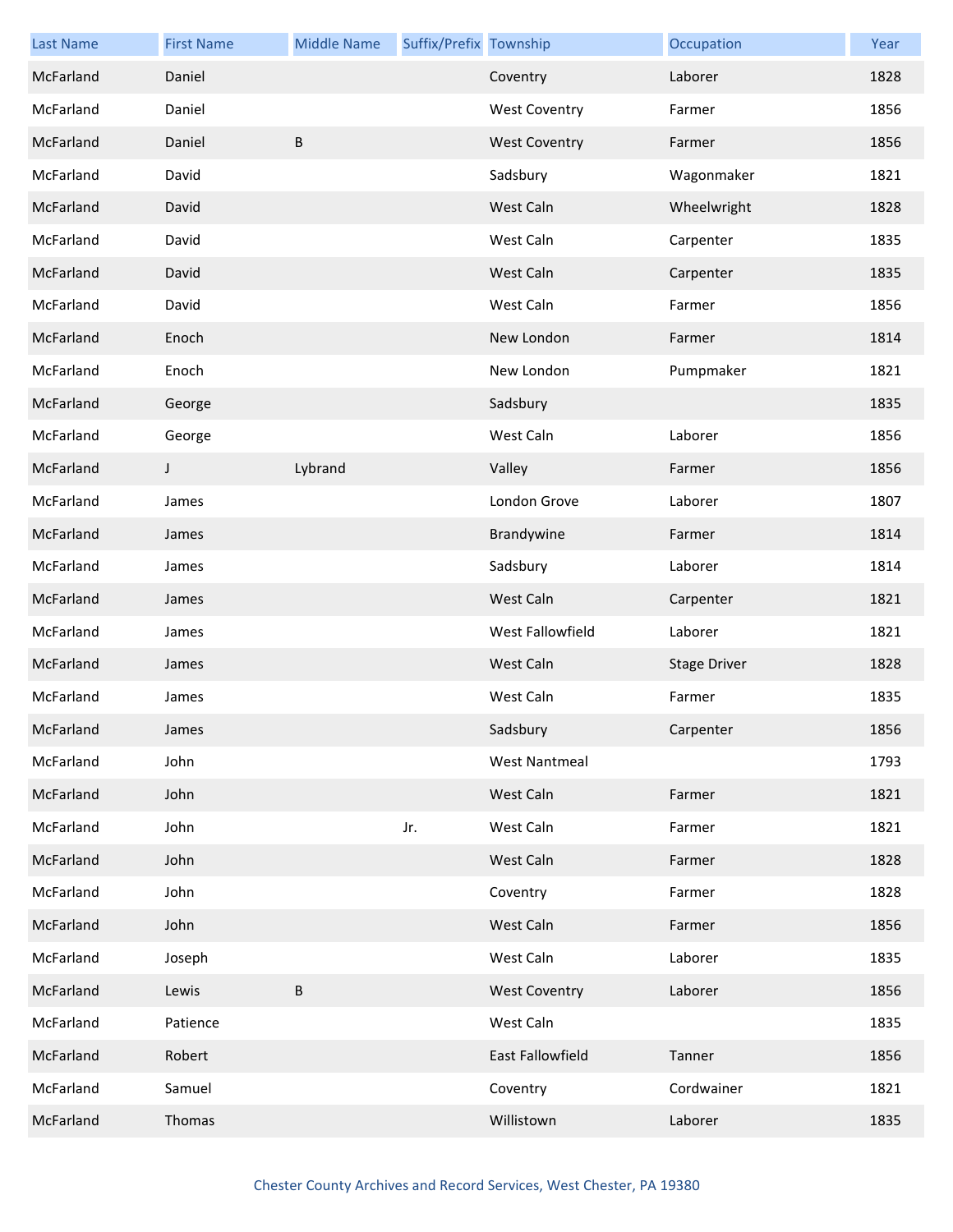| <b>Last Name</b> | <b>First Name</b> | <b>Middle Name</b> | Suffix/Prefix Township |                      | Occupation | Year |
|------------------|-------------------|--------------------|------------------------|----------------------|------------|------|
| McFarland        | Thomas            |                    |                        | Warwick              | Farmer     | 1856 |
| McFarland        | William           |                    |                        | Vincent              | Carpenter  | 1807 |
| McFarland        | William           |                    |                        | Coventry             | Yeoman     | 1807 |
| McFarland        | William           |                    |                        | Brandywine           | Farmer     | 1814 |
| McFarland        | William           |                    |                        | Vincent              | Carpenter  | 1814 |
| McFarland        | William           |                    |                        | Brandywine           | Farmer     | 1821 |
| McFarland        | William           |                    |                        | Coventry             | Farmer     | 1821 |
| McFarland        | William           |                    |                        | Vincent              |            | 1821 |
| McFarland        | William           |                    |                        | Pikeland             |            | 1821 |
| McFarland        | William           |                    |                        | <b>East Nantmeal</b> | Merchant   | 1835 |
| McFarland        | William           |                    |                        | <b>West Vincent</b>  | Farmer     | 1835 |
| McFarland        | William           |                    |                        | Warwick              | Farmer     | 1856 |
| McFarland        | William           |                    |                        | <b>West Coventry</b> | Laborer    | 1856 |
| McFarlen         | Enoch             |                    |                        | New London           | Farmer     | 1807 |
| McFarlen         | John              |                    |                        | Sadsbury             | Laborer    | 1828 |
| McFarlen         | William           |                    |                        | Vincent              |            | 1800 |
| McFarlin         | Andrew            |                    |                        | East Marlborough     | Carpenter  | 1821 |
| McFarlin         | Ann               |                    |                        | West Bradford        | Lady       | 1856 |
| McFarlin         | Ann               |                    |                        | West Bradford        | Lady       | 1856 |
| McFarlin         | Daniel            |                    |                        | Coventry             | Collier    | 1835 |
| McFarlin         | Enoch             |                    |                        | New London           | Farmer     | 1828 |
| McFarlin         | George            |                    |                        | East Marlborough     | Carpenter  | 1807 |
| McFarlin         | George            |                    |                        | East Marlborough     | Pumpmaker  | 1814 |
| McFarlin         | George            |                    |                        | <b>West Bradford</b> | Farmer     | 1856 |
| McFarlin         | James             |                    |                        | East Fallowfield     | Laborer    | 1835 |
| McFarlin         | John              |                    |                        | West Caln            | Farmer     | 1807 |
| McFarlin         | John              |                    |                        | Coventry             | Farmer     | 1835 |
| McFarlin         | Mary              |                    |                        | Brandywine           |            | 1793 |
| McFarlin         | Samuel            |                    |                        | Brandywine           |            | 1793 |
| McFarlin         | William           |                    |                        | Sadsbury             | Distiller  | 1828 |
| McFarlin         | William           |                    |                        | South Coventry       | Teacher    | 1856 |
| <b>McFarling</b> | James             |                    |                        | London Grove         |            | 1793 |
| <b>McFarling</b> | James             |                    |                        | London Grove         | Laborer    | 1814 |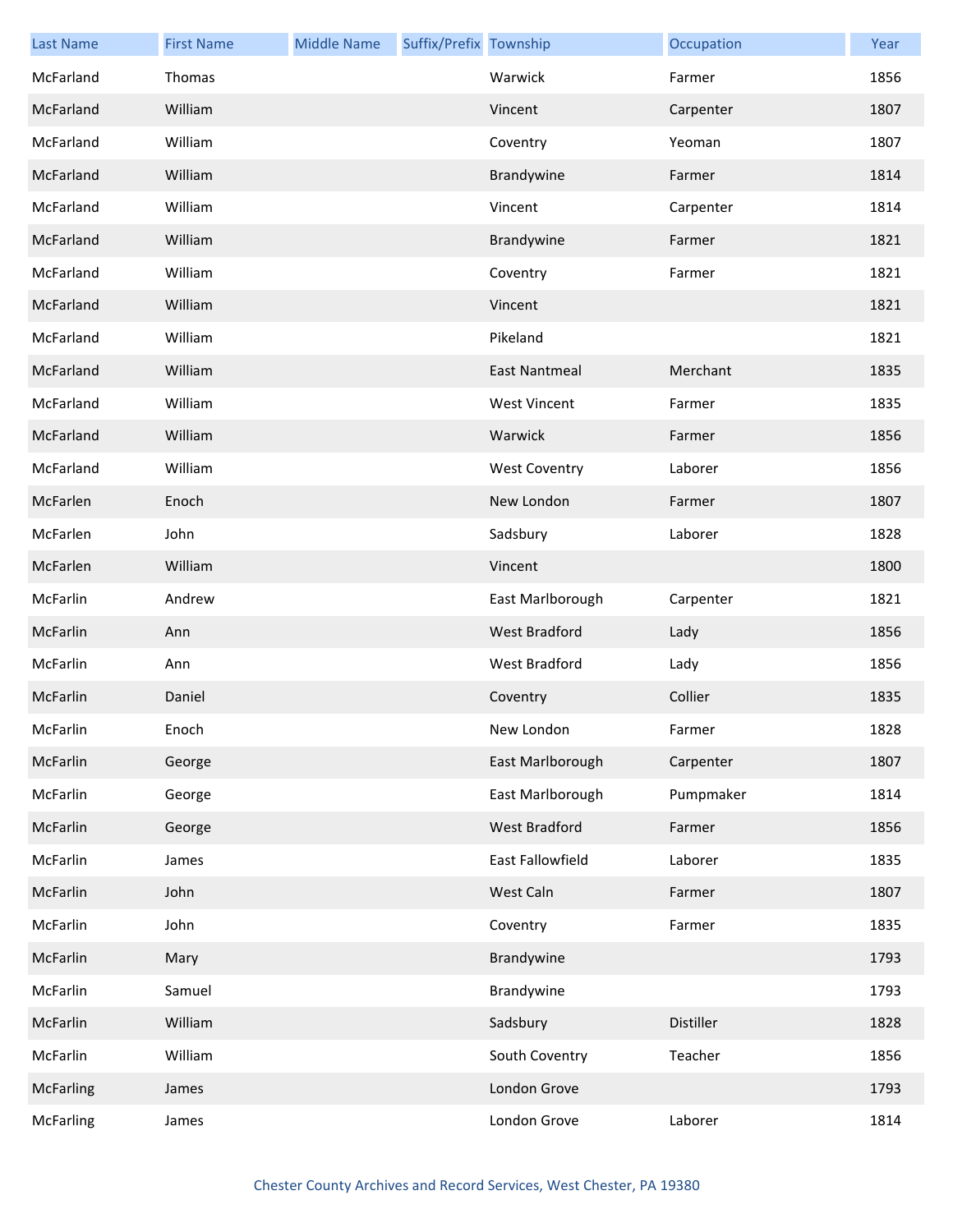| <b>Last Name</b> | <b>First Name</b> | <b>Middle Name</b> | Suffix/Prefix Township |                         | Occupation  | Year |
|------------------|-------------------|--------------------|------------------------|-------------------------|-------------|------|
| McFarson         | James             |                    |                        | Tredyffrin              | Weaver      | 1814 |
| McFarson         | James             |                    |                        | Tredyffrin              | Drover      | 1821 |
| McFarson         | Robert            |                    |                        | Sadsbury                | Farmer      | 1828 |
| McFee            | Joseph            |                    |                        | West Nottingham         |             | 1793 |
| McFee            | Patrick           |                    |                        | Honey Brook             |             | 1793 |
| McFeely          | Thomas            |                    |                        | New Garden              | Laborer     | 1807 |
| <b>McFeeters</b> | Andrew            |                    |                        | Willistown              |             | 1800 |
| McFeeters        | Moses             |                    |                        | Brandywine              | Laborer     | 1835 |
| <b>McFeeters</b> | Robert            |                    |                        | Willistown              |             | 1800 |
| McFerson         | Alexander         |                    |                        | Sadsbury                | Farmer      | 1828 |
| McFerson         | William           |                    |                        | <b>East Fallowfield</b> |             | 1793 |
| McFetridge       | James             |                    |                        | Honeybrook              | Weaver      | 1856 |
| McFillen         | James             |                    |                        | Sadsbury                | Drover      | 1828 |
| McFillen         | James             |                    |                        | Sadsbury                | Farmer      | 1856 |
| McFillen         | James             |                    |                        | Sadsbury                | Farmer      | 1856 |
| McFillen         | John              |                    |                        | Sadsbury                | Farmer      | 1856 |
| McFillin         | John              |                    |                        | Sadsbury                | Farmer      | 1828 |
| McFiltein        | James             |                    |                        | East Fallowfield        | Laborer     | 1856 |
| <b>McFitors</b>  | Patrick           |                    |                        | West Nottingham         |             | 1793 |
| McFurson         | John              |                    |                        | Lower Oxford            | Sicklemaker | 1835 |
| McGahen          | Joseph            |                    |                        | Lower Oxford            |             | 1800 |
| McGahey          | Nathaniel         |                    |                        | Sadsbury                | Weaver      | 1821 |
| McGahy           | Nathaniel         |                    |                        | Sadsbury                | Weaver      | 1814 |
| McGarckle        | James             |                    |                        | Tredyffrin              | Laborer     | 1821 |
| McGargee         | Abner             |                    |                        | East Marlborough        | Farmer      | 1807 |
| McGargle         | James             |                    |                        | <b>East Nantmeal</b>    | Laborer     | 1828 |
| McGarguy         | Franklin          |                    |                        | East Fallowfield        | Blacksmith  | 1856 |
| McGarigle        | James             |                    |                        | Tredyffrin              | Laborer     | 1835 |
| McGarrigan       | Patrick           |                    |                        | Phoenixville            | Pudler      | 1856 |
| McGarrigle       | Robert            |                    |                        | Goshen                  | Weaver      | 1807 |
| McGarvey         | Daniel            |                    |                        | West Goshen             | Laborer     | 1828 |
| McGarvey         | William           |                    |                        | West Chester            | Laborer     | 1807 |
| McGarvy          | James             |                    |                        | Sadsbury                |             | 1800 |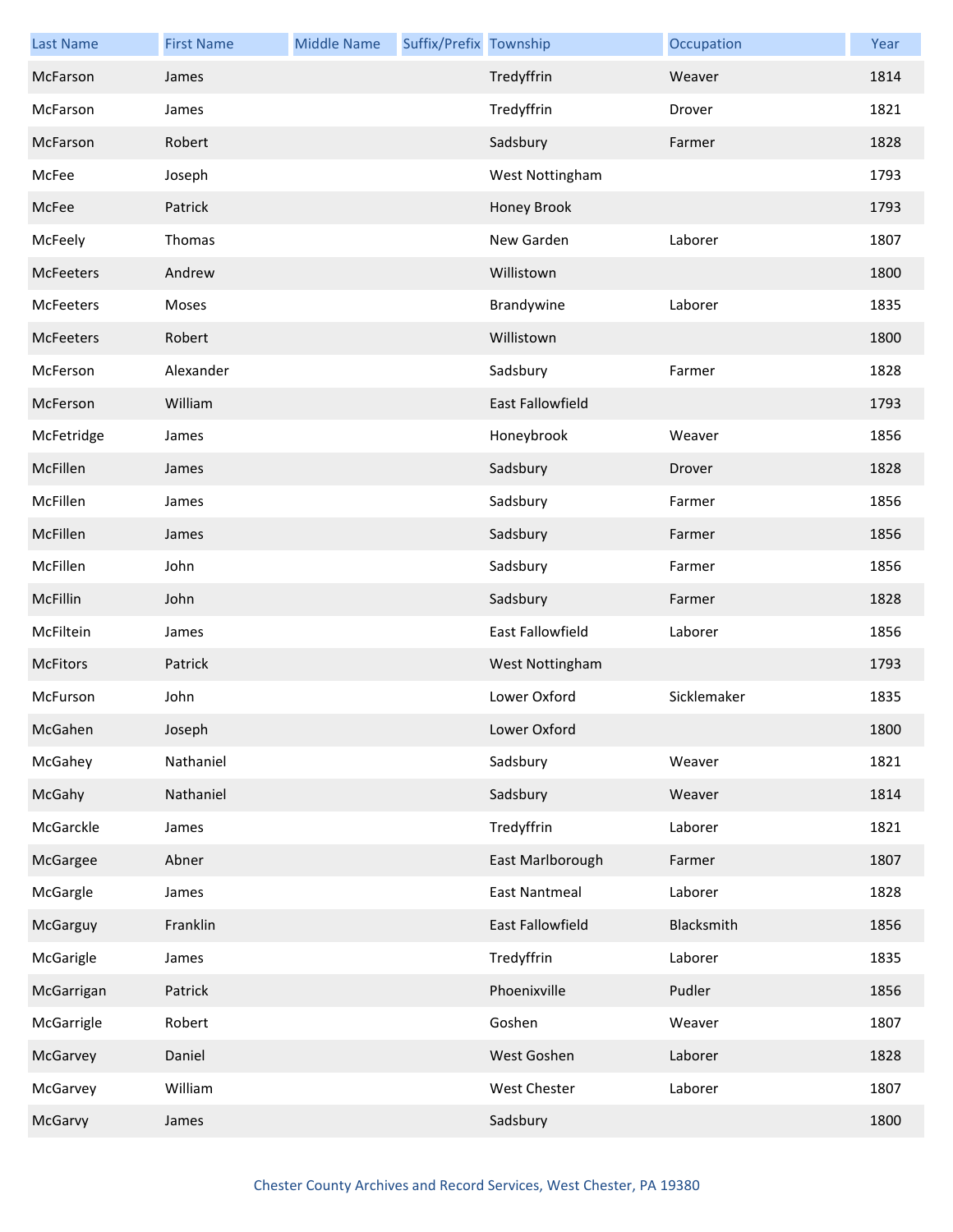| <b>Last Name</b> | <b>First Name</b> | <b>Middle Name</b> | Suffix/Prefix Township |                     | Occupation          | Year |
|------------------|-------------------|--------------------|------------------------|---------------------|---------------------|------|
| McGarvy          | Sarah             |                    |                        | <b>West Chester</b> |                     | 1814 |
| McGauchey        | Nathaniel         |                    |                        | Sadsbury            | Weaver              | 1807 |
| McGauchy         | Nathaniel         |                    |                        | Sadsbury            | Weaver              | 1828 |
| McGaughern       | Henry             |                    |                        | Penn                | Railroad contractor | 1856 |
| McGaughern       | John              |                    |                        | Penn                | Railroad contractor | 1856 |
| McGaw            | Alexander         |                    |                        | East Nottingham     | Shoemaker           | 1835 |
| McGaw            | James             |                    |                        | East Nottingham     | Weaver              | 1828 |
| McGaw            | James             |                    |                        | East Nottingham     | Shoemaker           | 1835 |
| McGaw            | Sarah             |                    |                        | Easttown            |                     | 1807 |
| McGaw            | Sarah             |                    |                        | Easttown            |                     | 1814 |
| McGaw            | Sarah             |                    |                        | Easttown            |                     | 1821 |
| McGaw            | Sarah             |                    |                        | Easttown            | Housekeeper         | 1828 |
| McGaw            | Sarah             |                    |                        | Easttown            | Home manager        | 1835 |
| McGaw            | William           |                    |                        | East Caln           |                     | 1793 |
| McGawn           | John              |                    |                        | West Marlborough    |                     | 1800 |
| McGee            | <b>Barned</b>     |                    |                        | Phoenixville        | Heater              | 1856 |
| McGee            | Edward            |                    |                        | East Nottingham     | Cooper              | 1821 |
| McGee            | Edward            |                    |                        | East Nottingham     | Cooper              | 1835 |
| McGee            | Edward            |                    |                        | East Goshen         | Laborer             | 1835 |
| McGee            | James             |                    |                        | West Marlborough    |                     | 1800 |
| McGee            | James             |                    |                        | Kennett             | Farmer              | 1807 |
| McGee            | James             |                    |                        | Tredyffrin          | Innkeeper           | 1821 |
| McGee            | James             |                    |                        | Kennett             | Farmer              | 1821 |
| McGee            | John              |                    |                        | New London          |                     | 1793 |
| McGee            | John              |                    |                        | Charlestown         | Cordwainer          | 1807 |
| McGee            | John              |                    |                        | Brandywine          | Laborer             | 1807 |
| McGee            | John              |                    |                        | Sadsbury            | Weaver              | 1856 |
| McGee            | Patrick           |                    |                        | <b>Upper Oxford</b> | Shoemaker           | 1807 |
| McGee            | Patrick           |                    |                        | Pennsbury           | Weaver              | 1807 |
| McGee            | Patrick           |                    |                        | Lower Oxford        | Shoemaker           | 1814 |
| McGee            | Patrick           |                    |                        | Lower Oxford        | Farmer              | 1828 |
| McGee            | Patrick           |                    |                        | Lower Oxford        | Farmer              | 1835 |
| McGee            | Patrick           |                    |                        | Londonderry         | Yeoman              | 1856 |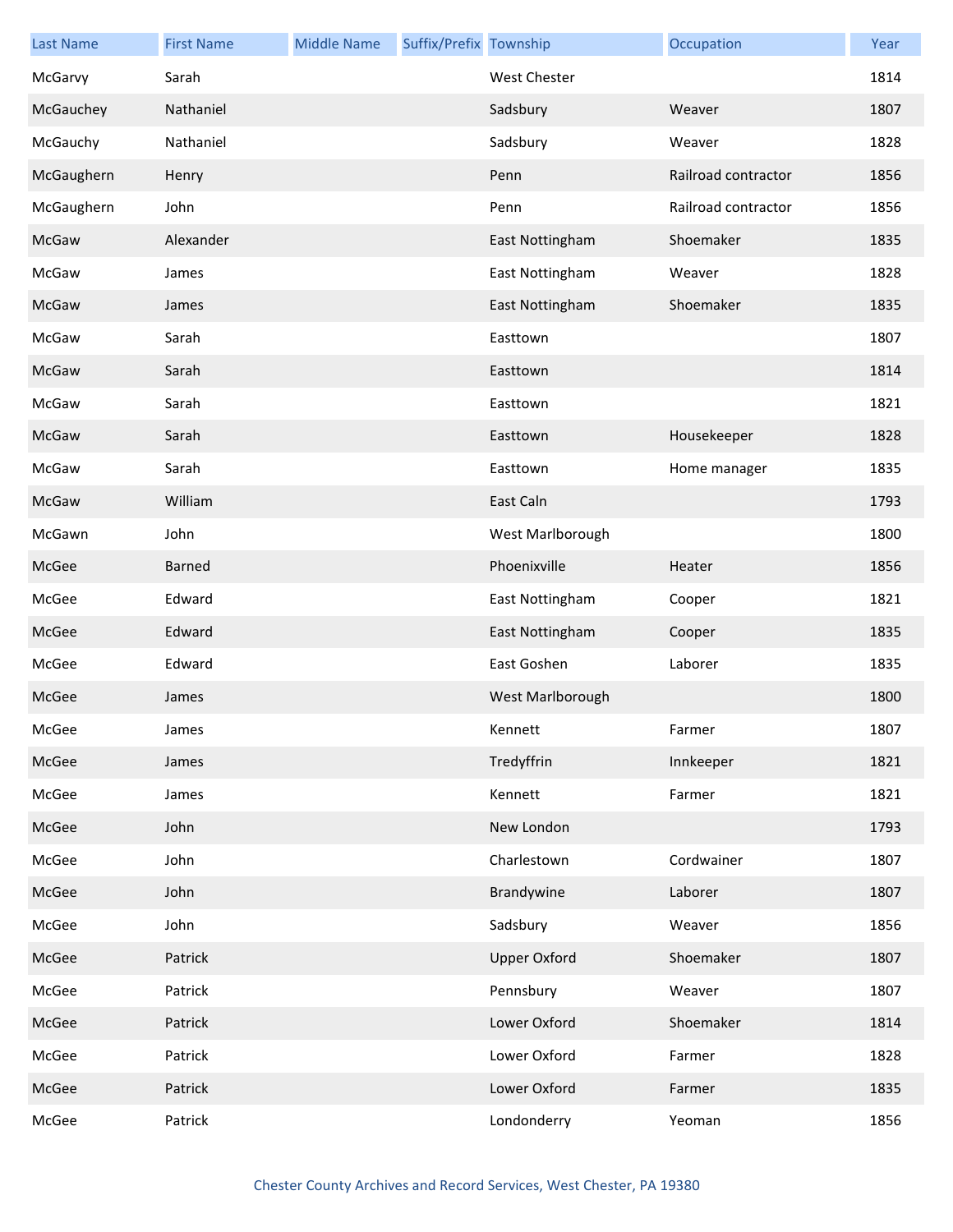| <b>Last Name</b> | <b>First Name</b> | <b>Middle Name</b> | Suffix/Prefix Township |                      | Occupation | Year |
|------------------|-------------------|--------------------|------------------------|----------------------|------------|------|
| McGee            | Richard           |                    |                        | <b>Upper Oxford</b>  | Yeoman     | 1800 |
| McGeever         | Anthony           |                    |                        | Phoenixville         | Pudler     | 1856 |
| McGeneys         | Hiram             |                    |                        | Sadsbury             | Laborer    | 1856 |
| McGergel         | James             |                    |                        | Vincent              |            | 1800 |
| McGerrigle       | James             |                    |                        | Vincent              | Laborer    | 1807 |
| McGeuken         | James             |                    |                        | <b>West Nantmeal</b> | Tailor     | 1814 |
| McGill           | Adley             |                    |                        | East Caln            | Laborer    | 1821 |
| McGill           | <b>Barnabas</b>   |                    |                        | West Chester         | Laborer    | 1807 |
| McGill           | Barney            |                    |                        | Birmingham           | Laborer    | 1814 |
| McGill           | Cornelius         |                    |                        | Sadsbury             | Laborer    | 1828 |
| McGill           | James             |                    |                        | East Caln            | Laborer    | 1821 |
| McGill           | James             |                    |                        | <b>West Nantmeal</b> | Laborer    | 1821 |
| McGill           | James             |                    |                        | <b>West Nantmeal</b> | Farmer     | 1828 |
| McGill           | James             |                    |                        | <b>West Nantmeal</b> | Drover     | 1835 |
| McGill           | James             |                    |                        | <b>West Nantmeal</b> | Farmer     | 1856 |
| McGill           | James             |                    |                        | Phoenixville         | Laborer    | 1856 |
| McGill           | John              |                    |                        | East Caln            | Laborer    | 1800 |
| McGill           | John              |                    |                        | <b>West Nantmeal</b> | Farmer     | 1821 |
| McGill           | John              |                    |                        | <b>West Nantmeal</b> | Farmer     | 1828 |
| McGill           | John              |                    |                        | <b>West Nantmeal</b> | Farmer     | 1835 |
| McGill           | John              |                    |                        | Charlestown          | Teacher    | 1856 |
| McGill           | Nail              |                    |                        | East Bradford        |            | 1793 |
| McGill           | Patrick           |                    |                        | Phoenixville         | Pudler     | 1856 |
| McGill           | William           |                    |                        | New London           | Papermaker | 1828 |
| McGin            | John              |                    |                        | Phoenixville         | Pudler     | 1856 |
| McGinley         | Cornelius         |                    |                        | East Caln            | Laborer    | 1828 |
| McGinley         | Daulty            |                    |                        | Pennsbury            | Laborer    | 1828 |
| McGinley         | John              |                    |                        | East Bradford        | Millwright | 1807 |
| McGinley         | John              |                    |                        | New Garden           | Millwright | 1814 |
| McGinley         | John              |                    |                        | New Garden           | Millwright | 1821 |
| McGinley         | John              |                    |                        | East Bradford        | Tailor     | 1828 |
| McGinley         | John              |                    |                        | Uwchlan              | Retailer   | 1835 |
| McGinley         | Neal              |                    |                        | West Caln            | Cooper     | 1814 |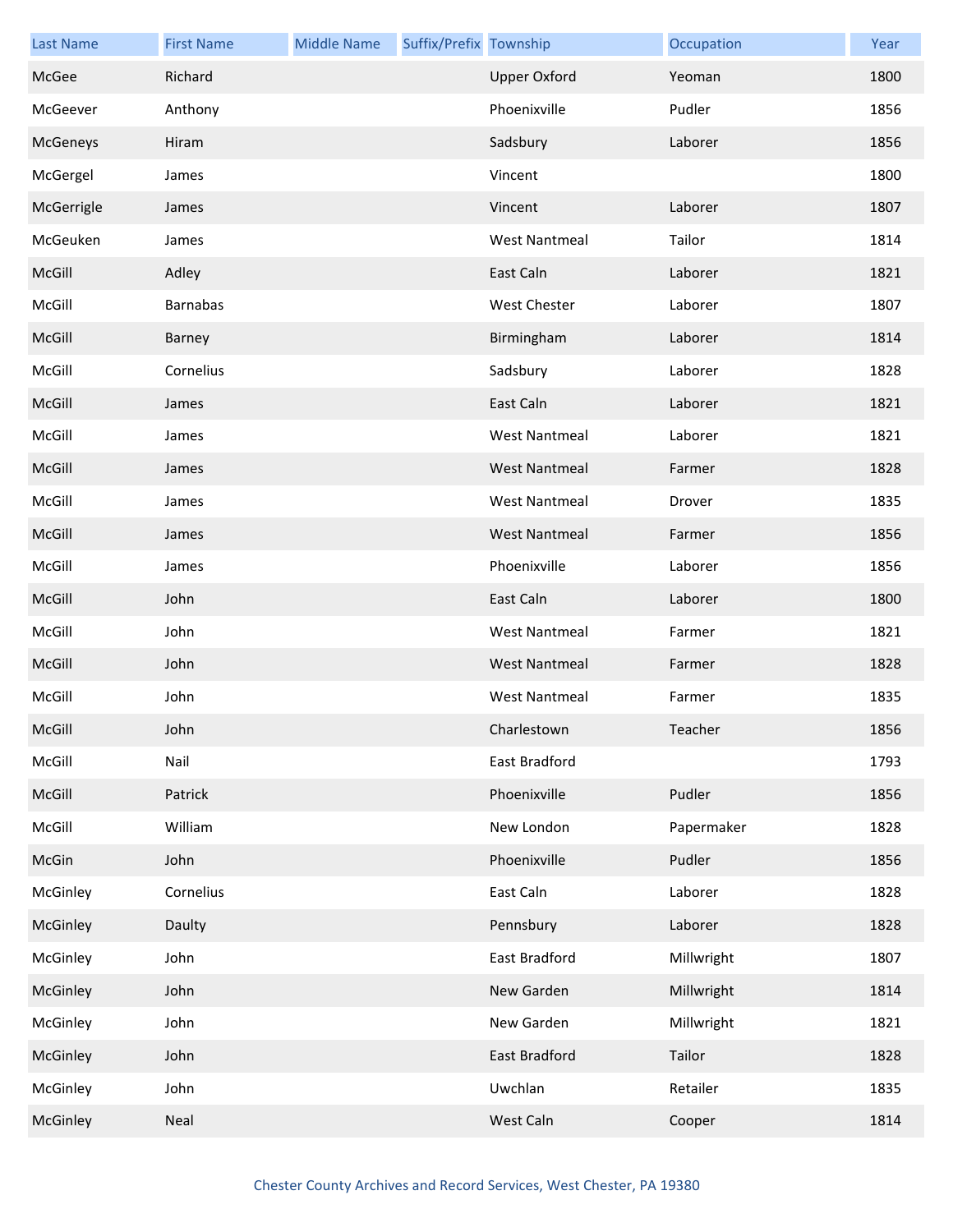| <b>Last Name</b> | <b>First Name</b> | <b>Middle Name</b> | Suffix/Prefix Township |                         | Occupation | Year |
|------------------|-------------------|--------------------|------------------------|-------------------------|------------|------|
| McGinley         | Neal              |                    |                        | West Caln               | Cooper     | 1821 |
| McGinley         | Neale             |                    |                        | East Caln               | Cooper     | 1835 |
| McGinley         | Patrick           |                    |                        | London Grove            | Laborer    | 1807 |
| McGinley         | Patrick           |                    |                        | New Garden              | Laborer    | 1814 |
| McGinly          | Dolty             |                    |                        | East Marlborough        | Laborer    | 1814 |
| McGinly          | Dolty             |                    |                        | Newlin                  | Laborer    | 1835 |
| McGinn           | Peter             |                    |                        | Newlin                  | Laborer    | 1821 |
| McGinnas         | Hyram             |                    |                        | Sadsbury                |            | 1835 |
| <b>McGinnes</b>  | John              |                    |                        | Pennsbury               | Laborer    | 1814 |
| <b>McGinnes</b>  | Joseph            |                    |                        | Sadsbury                | Laborer    | 1814 |
| <b>McGinness</b> | Johnston          |                    |                        | Lower Oxford            | Farmer     | 1821 |
| <b>McGinness</b> | Samuel            |                    |                        | Lower Oxford            | Farmer     | 1821 |
| McGinness        | Samuel            |                    |                        | Lower Oxford            | Farmer     | 1828 |
| McGinness        | Samuel            |                    |                        | Lower Oxford            | Farmer     | 1835 |
| McGinness        | William           |                    |                        | Lower Oxford            | Farmer     | 1828 |
| McGinness        | William           |                    |                        | Lower Oxford            | Farmer     | 1835 |
| McGinnis         | James             |                    |                        | East Whiteland          | Laborer    | 1856 |
| McGinnis         | John              |                    |                        | East Bradford           | Laborer    | 1807 |
| McGinnis         | John              |                    |                        | West Bradford           | Laborer    | 1828 |
| <b>McGinnis</b>  | John              |                    |                        | <b>West Bradford</b>    | Laborer    | 1856 |
| McGinnis         | Johnston          |                    |                        | Lower Oxford            |            | 1800 |
| McGinnis         | johnston          |                    |                        | <b>Upper Oxford</b>     | Farmer     | 1835 |
| McGinnis         | Joseph            |                    |                        | <b>West Fallowfield</b> | Laborer    | 1835 |
| McGinnis         | Samuel            |                    |                        | Lower Oxford            |            | 1800 |
| McGinnis         | Thomas            |                    |                        | East Nottingham         | Laborer    | 1828 |
| McGinnis         | Thomas            |                    |                        | West Fallowfield        | Laborer    | 1835 |
| <b>McGinniss</b> | Johnston          |                    |                        | Lower Oxford            | Farmer     | 1807 |
| <b>McGinniss</b> | Samuel            |                    |                        | Lower Oxford            | Farmer     | 1807 |
| McGinshery       | Charles           |                    |                        | London Grove            | Laborer    | 1856 |
| McGirigal        | James             |                    |                        | Vincent                 |            | 1821 |
| McGlachan        | Robert            |                    |                        | Goshen                  |            | 1793 |
| McGlachlan       | Daniel            |                    |                        | West Fallowfield        | Laborer    | 1807 |
| McGlahlin        | Andrew            |                    |                        | Honey Brook             | Laborer    | 1807 |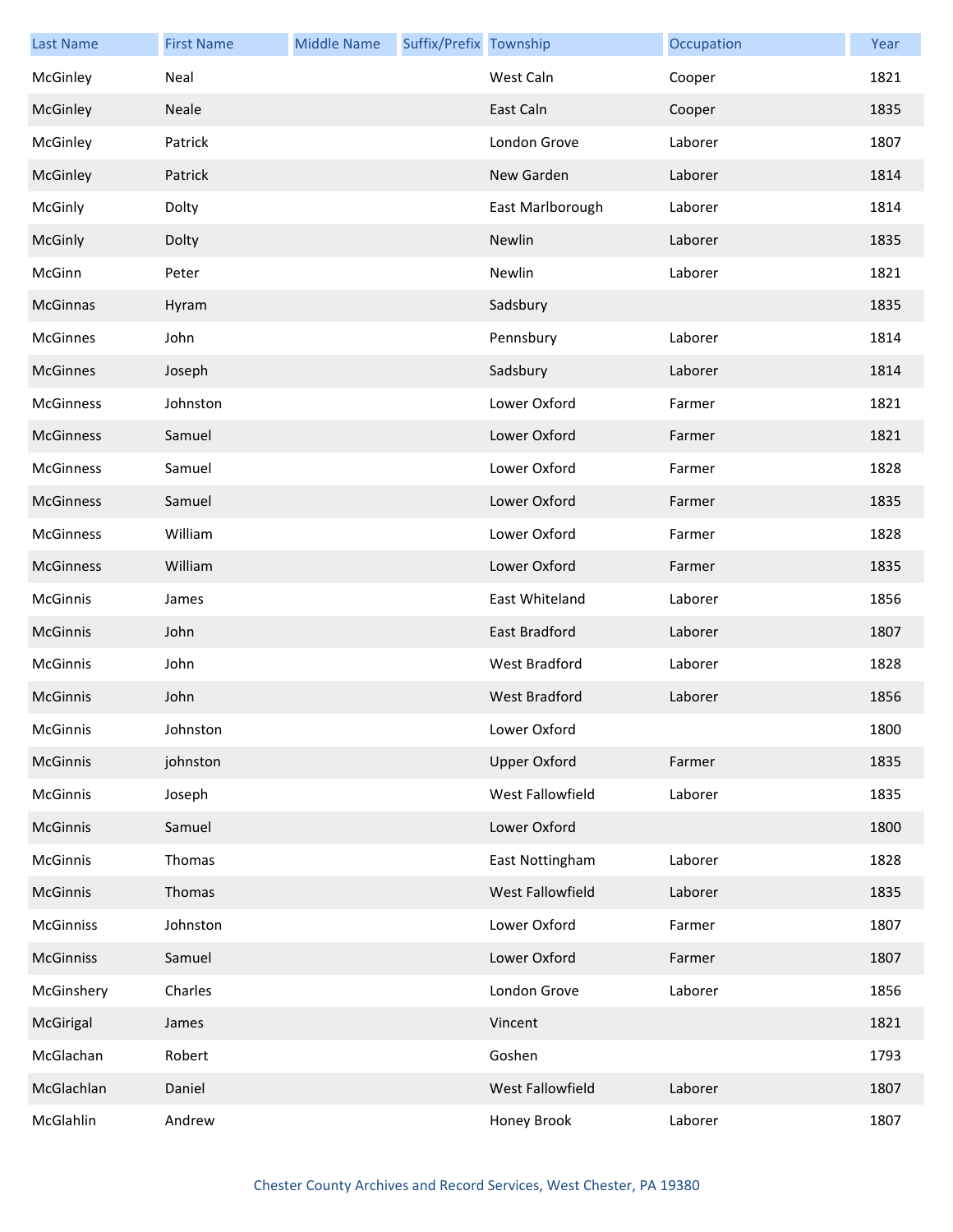| <b>Last Name</b> | <b>First Name</b> | <b>Middle Name</b> | Suffix/Prefix Township |                      | Occupation | Year |
|------------------|-------------------|--------------------|------------------------|----------------------|------------|------|
| McGlaskey        | John              |                    |                        | Pennsbury            | Laborer    | 1807 |
| McGlathlin       | Alexander         |                    |                        | Phoenixville         | Laborer    | 1856 |
| McGlaughlan      | James             |                    |                        | East Caln            | Laborer    | 1807 |
| McGlaughlan      | Nale              |                    |                        | East Caln            | Laborer    | 1800 |
| McGlaughlin      | Amos              |                    |                        | East Fallowfield     | Nailer     | 1814 |
| McGlaughlin      | John              |                    |                        | Sadsbury             |            | 1793 |
| McGlaughlin      | John              |                    |                        | Brandywine           | Cooper     | 1814 |
| McGlaughlin      | John              |                    |                        | <b>East Nantmeal</b> | Mason      | 1828 |
| McGlaughlin      | John              |                    |                        | <b>East Nantmeal</b> | Miller     | 1835 |
| McGlaughlin      | Neal              |                    |                        | Sadsbury             |            | 1793 |
| McGlaughlin      | Owen              |                    |                        | Londonderry          | Farmer     | 1814 |
| McGlaulen        | Benjamin          |                    |                        | West Caln            | Wagoner    | 1821 |
| McGlaulen        | John              |                    |                        | West Caln            | Cooper     | 1821 |
| McGleam          | James             |                    |                        | Phoenixville         | Laborer    | 1856 |
| McGlehlan        | Charles           |                    |                        | <b>East Nantmeal</b> | Cordwainer | 1800 |
| McGlenigen       | John              |                    |                        | <b>East Nantmeal</b> | Laborer    | 1821 |
| McGlinchey       | John              |                    |                        | Pocopson             | Laborer    | 1856 |
| McGlinchey       | Patrick           |                    |                        | Phoenixville         | Pudler     | 1856 |
| McGlochlen       | Charles           |                    |                        | <b>East Nantmeal</b> | Cordwainer | 1807 |
| McGlochlin       | Peter             |                    |                        | West Marlborough     |            | 1800 |
| McGlocklan       | John              |                    |                        | Uwchlan              | Cooper     | 1828 |
| McGlohlan        | George            |                    |                        | London Britain       | Weaver     | 1807 |
| McGlorey         | Patrick           |                    |                        | Kennett Square       | Laborer    | 1856 |
| McGloskey        | John              |                    |                        | Kennett Square       | Blacksmith | 1856 |
| McGlouchlain     | Russel            |                    |                        | Uwchlan              | Millwright | 1814 |
| McGloughlan      | James             |                    |                        | Brandywine           | Miller     | 1807 |
| McGloughlan      | Robert            |                    |                        | East Caln            | Tanner     | 1814 |
| McGloughlan      | Russel            |                    |                        | Brandywine           | Miller     | 1807 |
| McGloughlen      | Elizabeth         |                    | Widow                  | Brandywine           |            | 1807 |
| McGloughlen      | Isaac             |                    |                        | Brandywine           | Miller     | 1807 |
| McGloughlen      | William           |                    |                        | Brandywine           | Miller     | 1807 |
| McGloughlin      | Owen              |                    |                        | London Grove         | Farmer     | 1807 |
| McGloune         | John              |                    |                        | Phoenixville         | Pudler     | 1856 |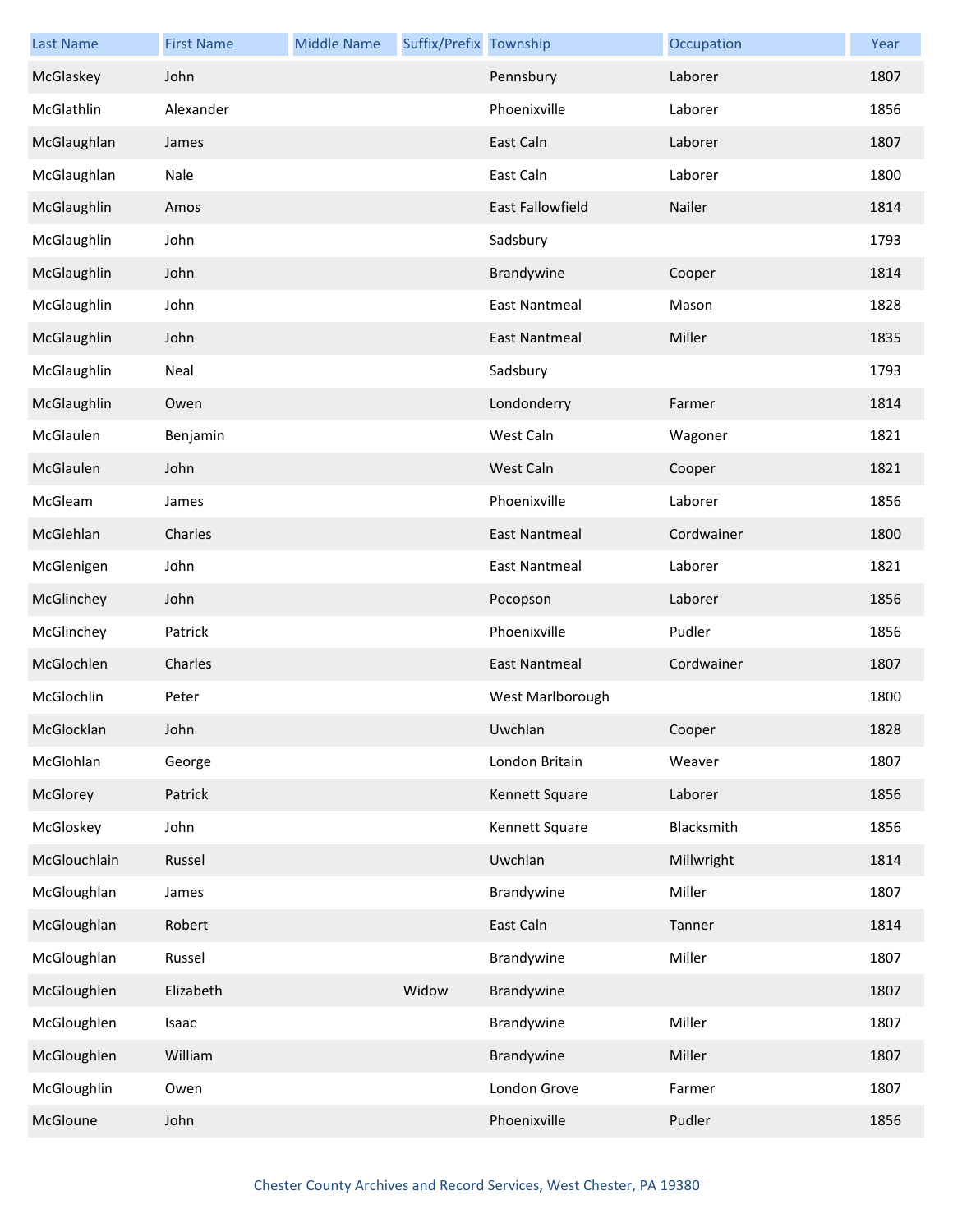| <b>Last Name</b> | <b>First Name</b> | <b>Middle Name</b> | Suffix/Prefix Township |                      | Occupation  | Year |
|------------------|-------------------|--------------------|------------------------|----------------------|-------------|------|
| McGofrey         | Patrick           |                    |                        | Penn                 | Laborer     | 1856 |
| McGogan          | Patrick           |                    |                        | Easttown             | Wheelmaker  | 1807 |
| McGoldrake       | Thomas            |                    |                        | <b>West Nantmeal</b> | Laborer     | 1835 |
| McGoldric        | John              |                    |                        | West Nottingham      |             | 1835 |
| McGoldrick       | James             |                    |                        | Lower Oxford         | Farmer      | 1807 |
| McGoldrick       | James             |                    |                        | Lower Oxford         | Laborer     | 1814 |
| McGoldrick       | James             |                    |                        | Lower Oxford         | Farmer      | 1821 |
| McGoldrick       | John              |                    |                        | <b>West Nantmeal</b> | Laborer     | 1807 |
| McGoldrick       | Thomas            |                    |                        | <b>West Nantmeal</b> | Blacksmith  | 1828 |
| McGolerake       | Thomas            |                    |                        | <b>West Nantmeal</b> | Gentleman   | 1856 |
| McGomery         | William           |                    |                        | Honey Brook          |             | 1800 |
| McGonegal        | Hugh              |                    |                        | New London           | Stonemason  | 1856 |
| McGonegal        | William           |                    |                        | New London           | Laborer     | 1856 |
| McGonegil        | J                 | B                  |                        | West Caln            | Teacher     | 1856 |
| McGonigle        | John              |                    |                        | London Grove         | Cooper      | 1828 |
| McGoogan         | James             |                    |                        | <b>West Nantmeal</b> | Tailor      | 1800 |
| McGoogen         | James             |                    |                        | <b>West Nantmeal</b> | Farmer      | 1807 |
| McGoogin         | Alexander         |                    |                        | Pennsbury            | Laborer     | 1807 |
| McGoogin         | Patrick           |                    |                        | Easttown             | Tobacconist | 1828 |
| McGougan         | James             |                    |                        | West Caln            |             | 1793 |
| McGouse          | James             |                    |                        | West Whiteland       | Laborer     | 1856 |
| McGoven          | Thomas            |                    |                        | <b>West Nantmeal</b> | Peddler     | 1821 |
| McGovern         | Franklin          |                    |                        | West Marlborough     | Drover      | 1856 |
| McGovern         | Thomas            |                    |                        | Franklin             | Laborer     | 1856 |
| McGowan          | Alexander         |                    |                        | <b>West Nantmeal</b> | Plasterer   | 1814 |
| McGowan          | Alexander         |                    |                        | <b>West Nantmeal</b> | Plasterer   | 1828 |
| McGowan          | George            |                    |                        | West Nottingham      | Cordwainer  | 1821 |
| McGowan          | James             |                    |                        | London Grove         | Laborer     | 1828 |
| McGowan          | John              |                    |                        | London Grove         | Weaver      | 1828 |
| McGowen          | Alexander         |                    |                        | <b>West Nantmeal</b> | Plasterer   | 1821 |
| McGowen          | Alexander         |                    |                        | <b>West Nantmeal</b> | Plasterer   | 1835 |
| McGowen          | Alexander         |                    |                        | <b>West Nantmeal</b> | Farmer      | 1856 |
| McGowen          | Charles           |                    |                        | Uwchlan              | Laborer     | 1856 |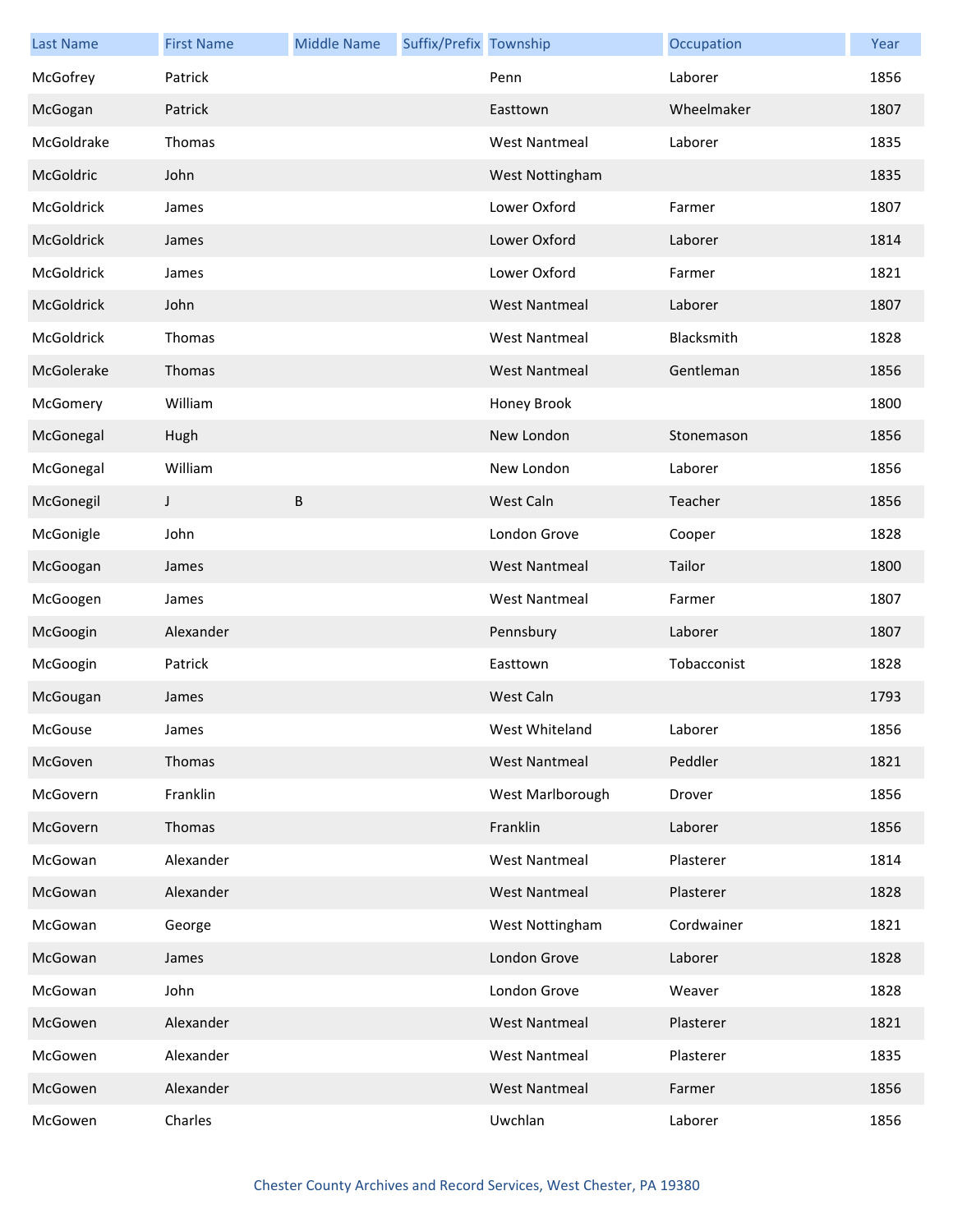| <b>Last Name</b> | <b>First Name</b> | <b>Middle Name</b> | Suffix/Prefix Township |                      | Occupation   | Year |
|------------------|-------------------|--------------------|------------------------|----------------------|--------------|------|
| McGowen          | Daniel            |                    |                        | Pikeland             | Weaver       | 1807 |
| McGowen          | Edward            |                    |                        | West Goshen          | Laborer      | 1856 |
| McGowen          | George            |                    |                        | West Nottingham      | Shoemaker    | 1814 |
| McGowen          | James             |                    |                        | <b>East Nantmeal</b> | Cordwainer   | 1807 |
| McGowen          | James             |                    |                        | <b>East Nantmeal</b> | Laborer      | 1814 |
| McGowen          | James             |                    |                        | Willistown           | Weaver       | 1814 |
| McGowen          | Michael           |                    |                        | Pikeland             | Manufacturer | 1835 |
| McGown           | John              |                    |                        | <b>East Nantmeal</b> | Farmer       | 1800 |
| McGown           | John              |                    |                        | West Fallowfield     | Weaver       | 1814 |
| McGraft          | Henry             |                    |                        | Phoenixville         | Laborer      | 1856 |
| McGranehan       | William           |                    |                        | West Whiteland       | Laborer      | 1835 |
| McGrange         | George            |                    |                        | New Garden           | Manufacturer | 1835 |
| McGrann          | A                 | M                  |                        | Sadsbury             | Machinist    | 1856 |
| McGrannakan      | John              |                    |                        | London Grove         |              | 1793 |
| McGrath          | James             |                    |                        | Tredyffrin           | Laborer      | 1821 |
| McGrath          | John              |                    |                        | <b>West Chester</b>  | Laborer      | 1856 |
| McGrath          | Michael           |                    |                        | Tredyffrin           | Laborer      | 1821 |
| McGraw           | George            |                    |                        | Sadsbury             | Farmer       | 1835 |
| McGraw           | James             |                    |                        | Sadsbury             |              | 1807 |
| McGraw           | James             |                    |                        | Sadsbury             | Farmer       | 1814 |
| McGraw           | James             |                    |                        | Sadsbury             | Farmer       | 1821 |
| McGraw           | James             |                    |                        | Sadsbury             | Farmer       | 1828 |
| McGraw           | James             |                    |                        | Sadsbury             | Farmer       | 1835 |
| McGraw           | John              |                    |                        | East Caln            | Laborer      | 1856 |
| McGraw           | Mark              |                    |                        | East Nottingham      | Nailer       | 1807 |
| McGraw           | Thomas            |                    |                        | West Caln            | Laborer      | 1807 |
| McGraw           | Thomas            |                    |                        | Coventry             | Laborer      | 1835 |
| McGreggor        | Duncan            |                    |                        | West Fallowfield     | Teacher      | 1828 |
| McGreggor        | Jane              |                    |                        | Franklin             | Housekeeper  | 1856 |
| McGregor         | John              |                    |                        | New Garden           |              | 1793 |
| McGregory        | John              |                    |                        | Goshen               |              | 1793 |
| McGregory        | Patrick           |                    |                        | Goshen               |              | 1793 |
| McGriger         | James             |                    |                        | East Brandywine      | Gentleman    | 1856 |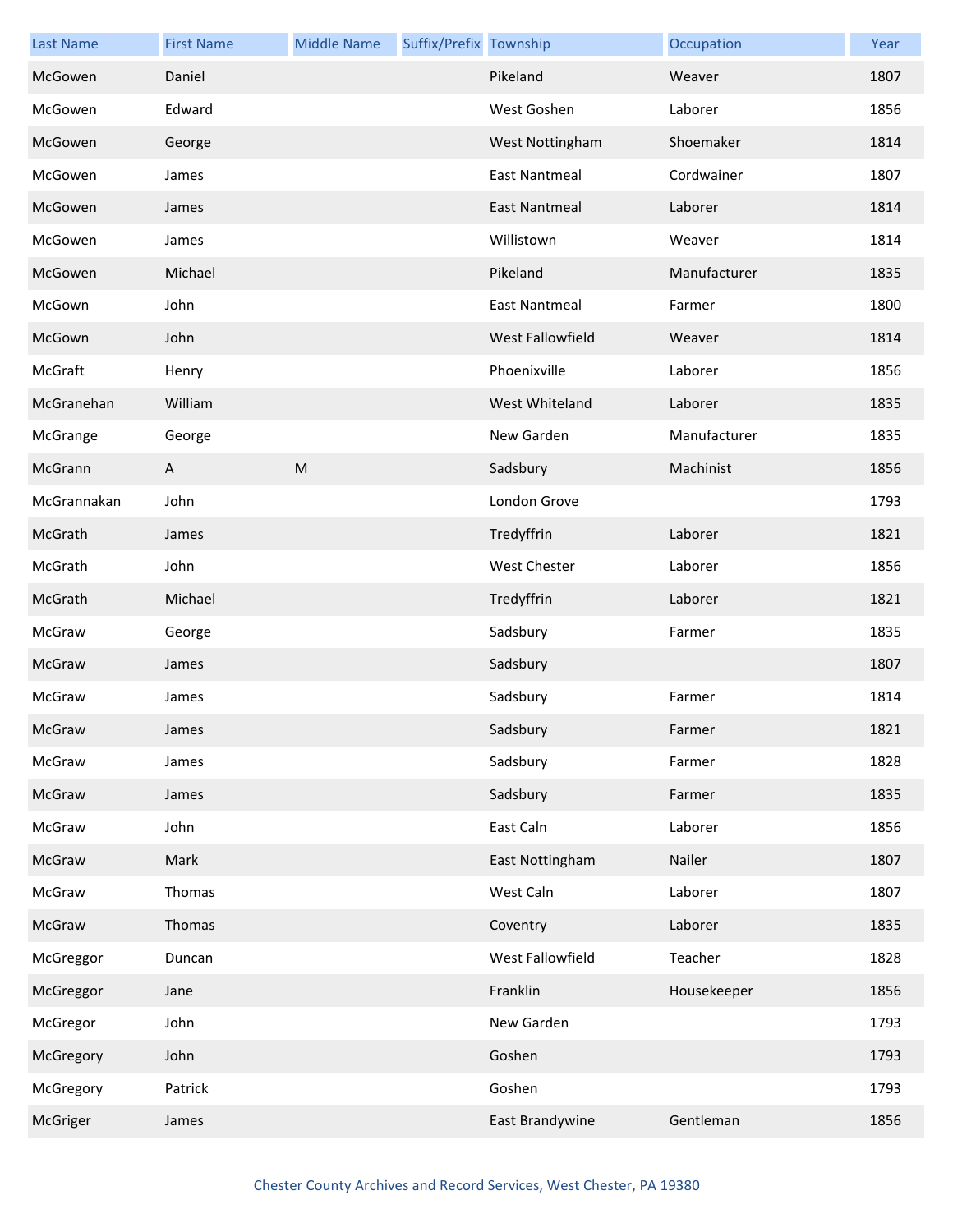| <b>Last Name</b> | <b>First Name</b> | <b>Middle Name</b> | Suffix/Prefix Township |                         | Occupation  | Year |
|------------------|-------------------|--------------------|------------------------|-------------------------|-------------|------|
| McGrory          | Barney            |                    |                        | New London              | Laborer     | 1800 |
| McGroty          | John              |                    |                        | Brandywine              | Laborer     | 1807 |
| McGroty          | John              |                    |                        | Brandywine              | Laborer     | 1814 |
| McGuagan         | Charles           |                    |                        | Easttown                |             | 1821 |
| McGuagan         | Patrick           |                    |                        | Easttown                | Tobacconist | 1821 |
| McGuagan         | Patrick           |                    | Jr.                    | Easttown                |             | 1821 |
| McGudgon         | Francis           |                    |                        | East Caln               |             | 1793 |
| McGuffen         | Richard           |                    |                        | Londonderry             | Farmer      | 1807 |
| McGuffin         | Richard           |                    |                        | London Grove            |             | 1793 |
| McGuffin         | Richard           |                    |                        | Londonderry             | Farmer      | 1814 |
| McGuffin         | Richard           |                    |                        | Penn                    | Weaver      | 1821 |
| McGuffin         | Richard           |                    |                        | Penn                    |             | 1828 |
| McGugan          | Daniel            |                    |                        | East Bradford           | Laborer     | 1807 |
| McGugan          | James             |                    |                        | <b>West Nantmeal</b>    | Farmer      | 1821 |
| McGugan          | John              |                    | Jr.                    | West Fallowfield        | Cooper      | 1814 |
| McGugan          | John              |                    |                        | <b>West Fallowfield</b> | Laborer     | 1814 |
| McGuichan        | Andrew            |                    |                        | Phoenixville            | Laborer     | 1856 |
| McGuichan        | Henry             |                    |                        | Phoenixville            | Carter      | 1856 |
| McGuichan        | Henry             |                    | Jr.                    | Phoenixville            | Laborer     | 1856 |
| McGuichan        | Patrick           |                    |                        | Phoenixville            | Pudler      | 1856 |
| McGuichan        | Patrick           |                    |                        | Phoenixville            | Pudler      | 1856 |
| McGuigan         | Andrew            |                    |                        | New London              | Laborer     | 1856 |
| McGuigan         | Arthur            |                    |                        | West Fallowfield        | Laborer     | 1821 |
| McGuigan         | Charles           |                    |                        | Phoenixville            | Laborer     | 1856 |
| McGuigan         | Francis           |                    |                        | London Grove            | Farmer      | 1807 |
| McGuigan         | Francis           |                    |                        | West Fallowfield        | Laborer     | 1835 |
| McGuigan         | Francis           |                    |                        | <b>West Chester</b>     | Carpenter   | 1856 |
| McGuigan         | James             |                    | Jr.                    | <b>West Nantmeal</b>    | Farmer      | 1828 |
| McGuigan         | James             |                    |                        | <b>West Nantmeal</b>    | Farmer      | 1828 |
| McGuigan         | John              |                    |                        | <b>Upper Oxford</b>     | Weaver      | 1800 |
| McGuigan         | John              |                    |                        | Sadsbury                | Weaver      | 1821 |
| McGuigan         | John              |                    |                        | West Goshen             |             | 1821 |
| McGuigan         | John              |                    |                        | West Fallowfield        | Weaver      | 1828 |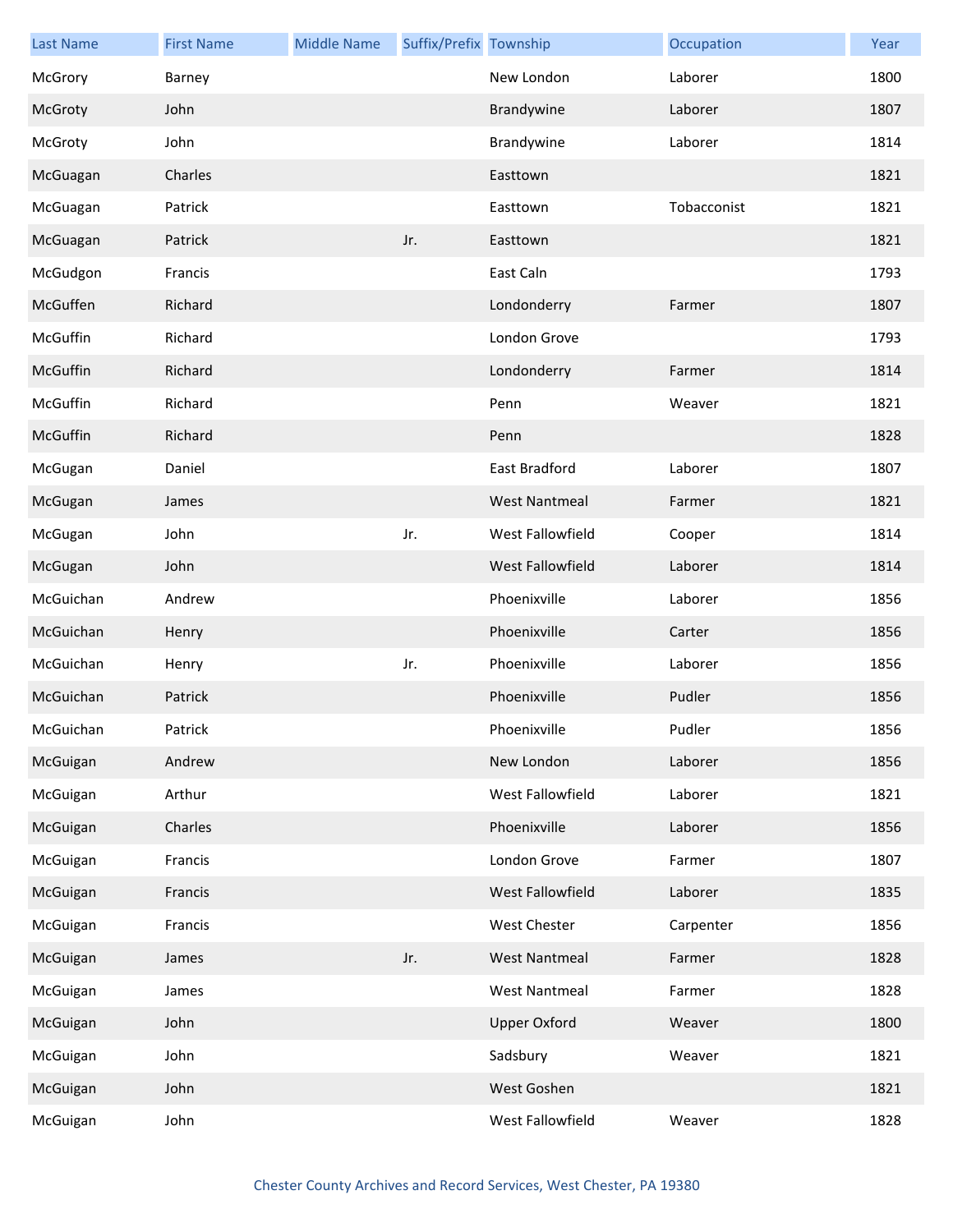| <b>Last Name</b> | <b>First Name</b> | <b>Middle Name</b> | Suffix/Prefix Township |                         | Occupation      | Year |
|------------------|-------------------|--------------------|------------------------|-------------------------|-----------------|------|
| McGuigan         | John              |                    | Jr.                    | <b>West Fallowfield</b> | Cooper          | 1828 |
| McGuigan         | Mary              |                    |                        | East Nantmeal           | Farmer          | 1856 |
| McGuigan         | Patrick           |                    |                        | West Fallowfield        | Laborer         | 1807 |
| McGuigan         | Patrick           |                    | Sr.                    | Easttown                |                 | 1835 |
| McGuigan         | Patrick           |                    | Jr.                    | Easttown                | Turner          | 1835 |
| McGuigan         | Samuel            |                    |                        | New London              | Laborer         | 1856 |
| McGuigen         | John              |                    |                        | New London              | Farmer          | 1814 |
| McGuigen         | Patience          |                    |                        | West Chester            | Hostler         | 1835 |
| McGuigen         | William           |                    |                        | London Grove            | Laborer         | 1835 |
| McGuiggan        | Francis           |                    |                        | New London              | Laborer         | 1800 |
| McGuiggen        | Francis           |                    |                        | London Grove            | Farmer          | 1814 |
| McGuigin         | Francis           |                    |                        | Sadsbury                | Laborer         | 1828 |
| McGuiguen        | James             |                    |                        | Easttown                | Chairmaker      | 1814 |
| McGuiguen        | Patrick           |                    |                        | Easttown                | Chairmaker      | 1814 |
| McGuiguen        | Patrick           |                    | Jr.                    | Easttown                | Chairmaker      | 1814 |
| McGuikin         | James             |                    |                        | East Nantmeal           | Farmer          | 1835 |
| McGuilam         | Roger             |                    |                        | <b>West Nantmeal</b>    | Jobber          | 1856 |
| McGuin           | George            |                    |                        | West Fallowfield        | Mason           | 1821 |
| McGuin           | Patrick           |                    |                        | West Bradford           | Laborer         | 1835 |
| McGuire          | Andrew            |                    |                        | Londonderry             | Farmer & Weaver | 1807 |
| McGuire          | Andrew            |                    |                        | Londonderry             | Mason           | 1856 |
| McGuire          | Bernard           |                    |                        | West Whiteland          | Laborer         | 1856 |
| McGuire          | Edward            |                    |                        | West Whiteland          | Laborer         | 1856 |
| McGuire          | George            |                    |                        | Londonderry             | Carpenter       | 1814 |
| McGuire          | George            |                    |                        | Londonderry             | Mason           | 1828 |
| McGuire          | Hugh              |                    |                        | East Caln               | Laborer         | 1828 |
| McGuire          | Hugh              |                    |                        | East Caln               | Laborer         | 1835 |
| McGuire          | James             |                    |                        | Londonderry             | Laborer         | 1807 |
| McGuire          | James             |                    |                        | Londonderry             | Farmer          | 1821 |
| McGuire          | James             |                    |                        | Londonderry             | Farmer          | 1828 |
| McGuire          | John              |                    |                        | Londonderry             | Mason           | 1814 |
| McGuire          | John              |                    |                        | Londonderry             | Mason           | 1821 |
| McGuire          | John              |                    |                        | Londonderry             | Mason           | 1828 |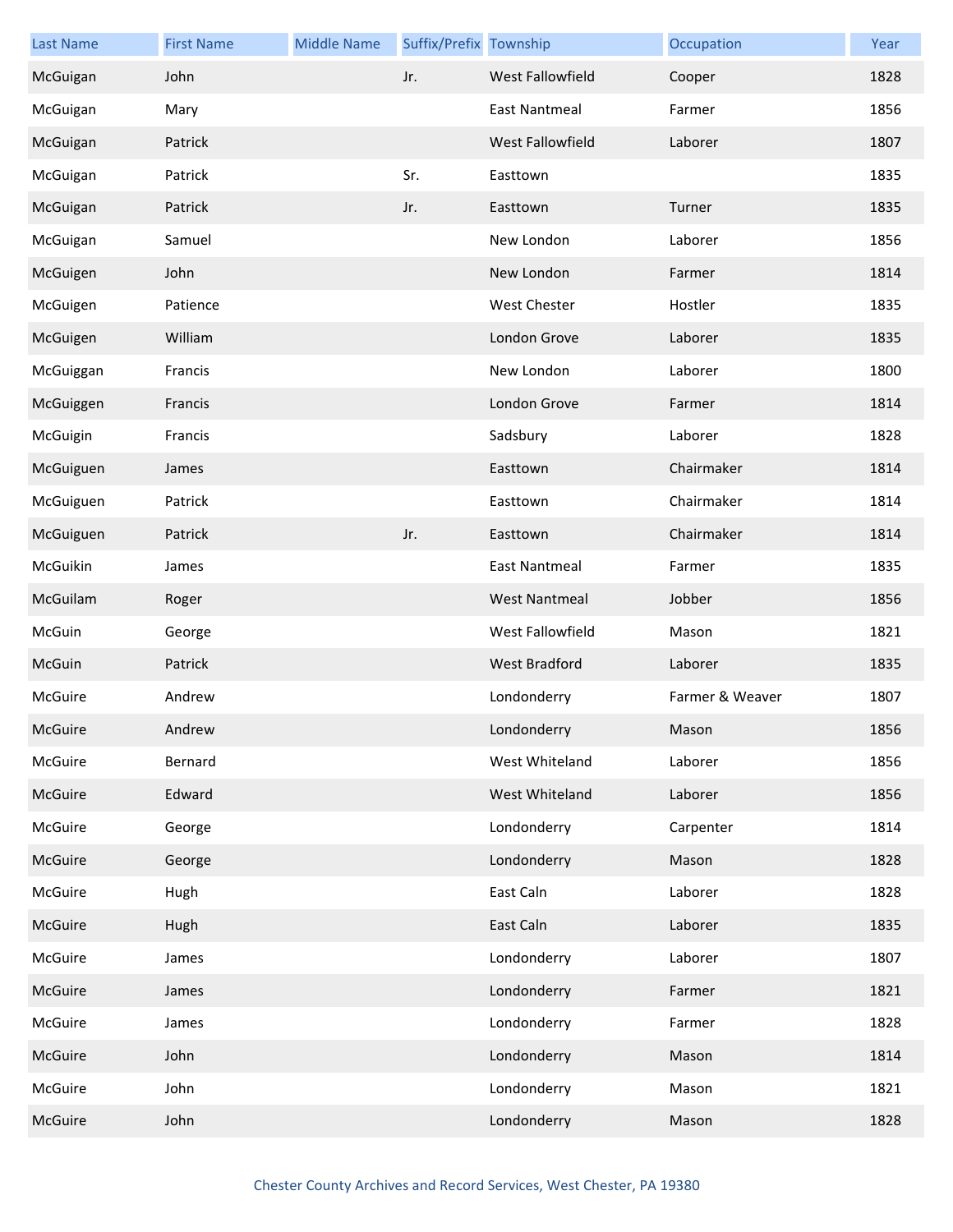| <b>Last Name</b> | <b>First Name</b> | <b>Middle Name</b> | Suffix/Prefix Township |                      | Occupation | Year |
|------------------|-------------------|--------------------|------------------------|----------------------|------------|------|
| McGuire          | John              |                    |                        | Phoenixville         | Laborer    | 1856 |
| McGuire          | Michael           |                    |                        | <b>East Nantmeal</b> | Turnpike   | 1814 |
| McGuire          | Patrick           |                    |                        | East Marlborough     | Jobber     | 1807 |
| McGuire          | Riley             |                    |                        | East Whiteland       | Laborer    | 1856 |
| McGuire          | Samuel            |                    |                        | East Caln            | Laborer    | 1821 |
| McGuire          | Thomas            |                    |                        | East Caln            |            | 1793 |
| McGuire          | Thomas            |                    |                        | East Caln            | Laborer    | 1800 |
| McGuire          | Thomas            |                    |                        | East Caln            | Farmer     | 1807 |
| McGuire          | Thomas            |                    |                        | East Caln            | Farmer     | 1814 |
| McGuire          | Thomas            |                    |                        | East Caln            | Farmer     | 1821 |
| McGuire          | William           |                    |                        | Newlin               | Laborer    | 1856 |
| McGuire          | William           |                    |                        | New Garden           | Tailor     | 1856 |
| <b>McGuleys</b>  | Cornelius         |                    |                        | East Caln            | Laborer    | 1835 |
| McGult           | Edwin             |                    |                        | East Whiteland       | Laborer    | 1856 |
| McGunegel        | Edward            |                    |                        | London Britain       | Laborer    | 1856 |
| McGunnagle       | John              |                    |                        | East Bradford        |            | 1793 |
| McGunnegin       | John              |                    |                        | East Marlborough     | Cooper     | 1821 |
| McGunness        | Johnston          |                    |                        | Lower Oxford         | Farmer     | 1814 |
| McGunness        | Samuel            |                    |                        | Lower Oxford         | Farmer     | 1814 |
| McGurk           | Patrick           |                    |                        | Phoenixville         | Laborer    | 1856 |
| McGurk           | Peter             |                    |                        | Goshen               |            | 1793 |
| McGurty          | James             |                    |                        | Sadsbury             |            | 1800 |
| McGuyer          | Patrick           |                    |                        | East Marlborough     | Laborer    | 1814 |
| McGuyre          | John              |                    |                        | East Bradford        |            | 1793 |
| McGuyre          | John              |                    |                        | West Bradford        | Laborer    | 1856 |
| McGwigan         | Andrew            |                    |                        | New London           | Laborer    | 1835 |
| McGwigan         | Francis           |                    |                        | New London           | Weaver     | 1835 |
| McGwigan         | Patrick           |                    |                        | Tredyffrin           | Turner     | 1828 |
| McGwigan         | Samuel            |                    |                        | New London           | Laborer    | 1835 |
| McHaffee         | James             |                    |                        | Kennett              | Weaver     | 1814 |
| McHaffy          | James             |                    |                        | Newlin               | Weaver     | 1821 |
| McHafy           | James             |                    |                        | Kennett              | Weaver     | 1828 |
| McHale           | Patrick           |                    |                        | West Chester         | Blacksmith | 1856 |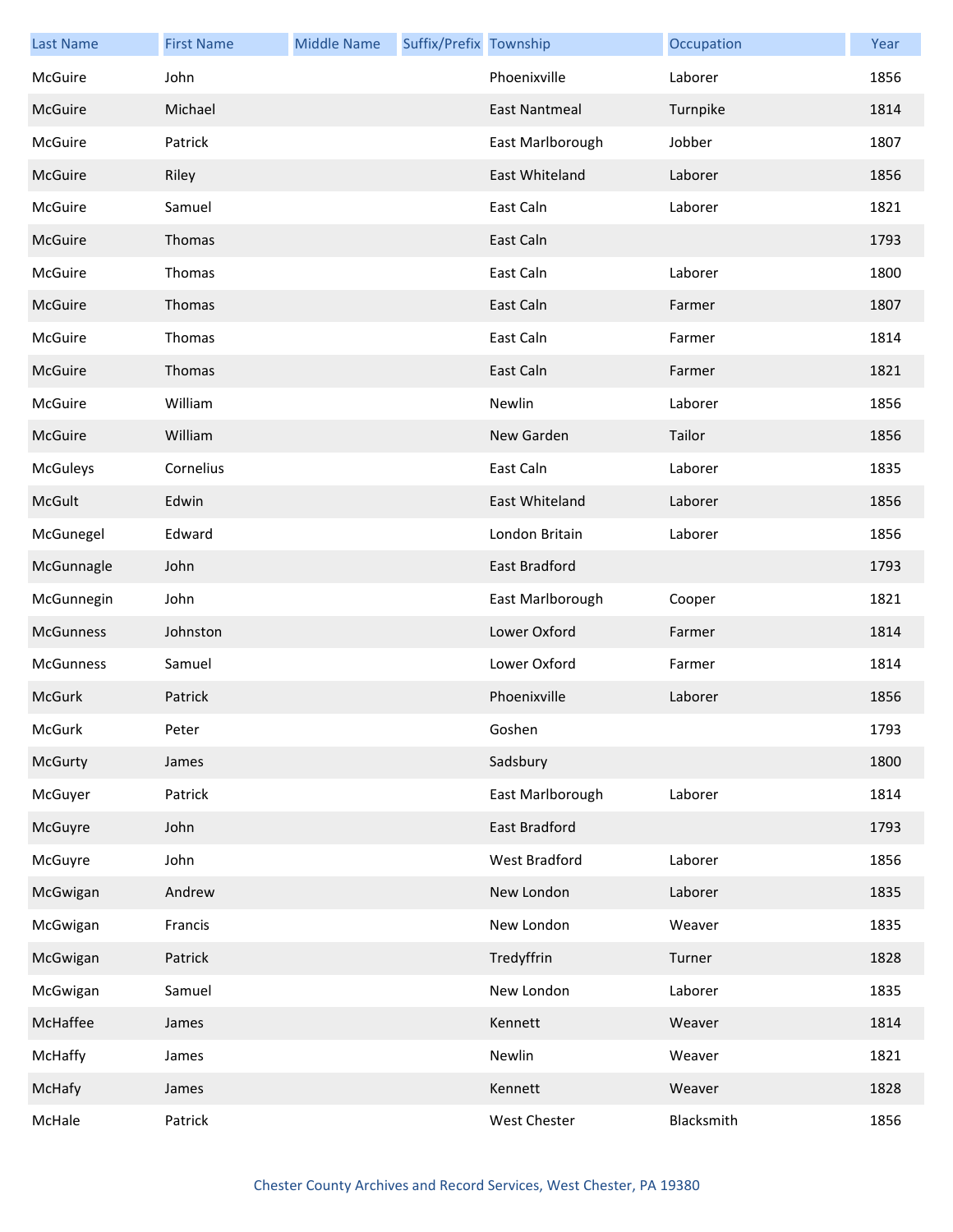| <b>Last Name</b> | <b>First Name</b> | <b>Middle Name</b> | Suffix/Prefix Township |                         | Occupation            | Year |
|------------------|-------------------|--------------------|------------------------|-------------------------|-----------------------|------|
| <b>McHaly</b>    | Thomas            |                    |                        | East Goshen             | <b>Cotton Spinner</b> | 1821 |
| McHaney          | Samuel            |                    |                        | East Caln               | Cordwainer            | 1814 |
| McHaney          | Samuel            |                    |                        | <b>East Fallowfield</b> | Shoemaker             | 1835 |
| McHaney          | William           |                    |                        | East Fallowfield        | Carpenter             | 1835 |
| McHaney          | William           |                    |                        | West Goshen             | Stagedriver           | 1835 |
| McHaney          | William           |                    |                        | East Fallowfield        | Farmer                | 1856 |
| McHara           | John              |                    |                        | London Grove            |                       | 1800 |
| McHarg           | James             |                    |                        | Lower Oxford            | Laborer               | 1835 |
| McHarg           | William           |                    |                        | East Fallowfield        | Collier               | 1814 |
| McHarg           | William           |                    |                        | West Fallowfield        | Laborer               | 1821 |
| McHarry          | William           |                    |                        | Phoenixville            | Pudler                | 1856 |
| McHenry          | Alexander         |                    |                        | East Nottingham         | Papermaker            | 1856 |
| McHenry          | John              |                    |                        | New London              | Laborer               | 1821 |
| McHenry          | John              |                    |                        | East Nottingham         | Papermaker            | 1835 |
| McHenry          | John              |                    |                        | East Nottingham         | Farmer                | 1856 |
| McHenry          | John              |                    |                        | East Nottingham         | Papermaker            | 1856 |
| McHenry          | Moses             |                    |                        | East Nottingham         | Papermaker            | 1835 |
| McHenry          | Moses             |                    |                        | New London              | Clerk                 | 1856 |
| McHenry          | Moses             |                    |                        | East Nottingham         | Papermaker            | 1856 |
| McHenry          | William           | F                  |                        | East Nottingham         | Papermaker            | 1856 |
| McHurson         | Peter             |                    |                        | Easttown                | Laborer               | 1835 |
| Mclever          | Alexander         |                    |                        | West Marlborough        |                       | 1800 |
| McIlhaney        | Henry             |                    |                        | Birmingham              | Laborer               | 1828 |
| McIlhatton       | Barney            |                    |                        | West Whiteland          | Laborer               | 1828 |
| McIllhatten      | Daniel            |                    |                        | Phoenixville            | Pudler                | 1856 |
| McIllhatten      | James             |                    |                        | Phoenixville            | Laborer               | 1856 |
| McIlroy          | Patrick           |                    |                        | Sadsbury                | Laborer               | 1814 |
| McIlroy          | Patrick           |                    |                        | Sadsbury                | Laborer               | 1821 |
| McIlvain         | Ann               |                    | Widow                  | West Caln               |                       | 1807 |
| McIlvaine        | Abraham           | R                  |                        | Wallace                 | Forgemaster           | 1856 |
| McIlvane         | Ann               |                    |                        | West Caln               |                       | 1814 |
| McIlwee          | John              |                    |                        | East Whiteland          | Laborer               | 1807 |
| McIlwee          | Roger             |                    |                        | West Caln               | Carter                | 1807 |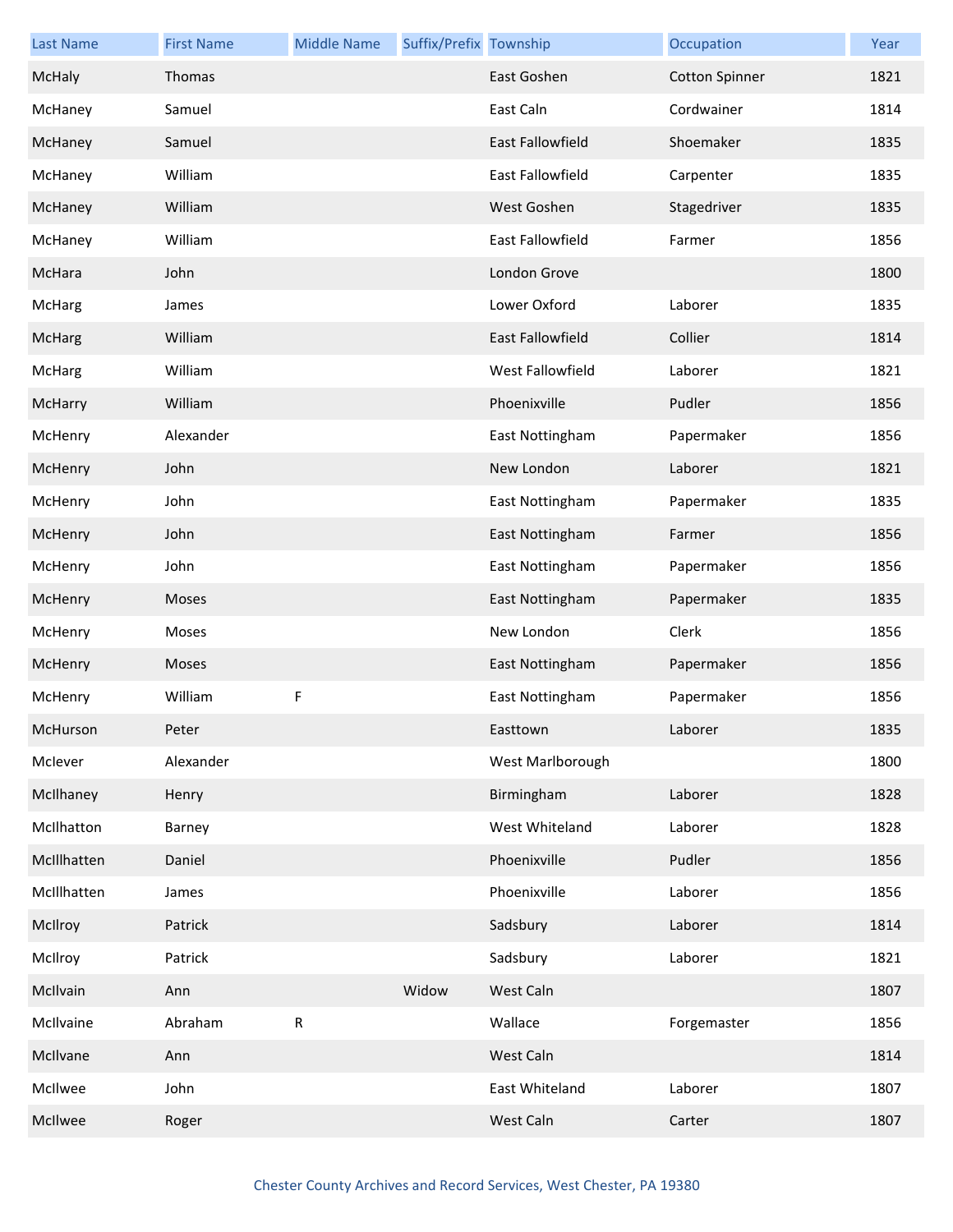| <b>Last Name</b> | <b>First Name</b> | <b>Middle Name</b>                                                                                         | Suffix/Prefix Township |                  | Occupation | Year |
|------------------|-------------------|------------------------------------------------------------------------------------------------------------|------------------------|------------------|------------|------|
| McInnelley       | Francis           |                                                                                                            |                        | Kennett          | Laborer    | 1807 |
| McIntier         | Wilson            |                                                                                                            |                        | East Brandywine  | Laborer    | 1856 |
| McIntire         | Albert            |                                                                                                            |                        | New Garden       | Farmer     | 1828 |
| McIntire         | Albert            | G                                                                                                          |                        | New Garden       | Farmer     | 1856 |
| McIntire         | Alexandria        |                                                                                                            |                        | Charlestown      | Farmer     | 1856 |
| McIntire         | Allen             |                                                                                                            |                        | New Garden       | Farmer     | 1814 |
| McIntire         | Allen             |                                                                                                            |                        | New Garden       |            | 1821 |
| McIntire         | Allen             |                                                                                                            |                        | New Garden       | Farmer     | 1828 |
| McIntire         | Allen             |                                                                                                            |                        | New Garden       | Farmer     | 1835 |
| McIntire         | Andrew            |                                                                                                            |                        | New Garden       | Farmer     | 1814 |
| McIntire         | Andrew            |                                                                                                            |                        | New Garden       |            | 1821 |
| McIntire         | Andrew            |                                                                                                            |                        | New Garden       | Farmer     | 1828 |
| McIntire         | Andrew            |                                                                                                            |                        | New Garden       | Farmer     | 1835 |
| McIntire         | <b>Barnabus</b>   |                                                                                                            |                        | West Marlborough | Laborer    | 1821 |
| McIntire         | Daniel            |                                                                                                            |                        | Easttown         | Laborer    | 1807 |
| McIntire         | Daniel            |                                                                                                            |                        | East Bradford    | Laborer    | 1828 |
| McIntire         | Eliza             | $\sf H$                                                                                                    |                        | New Garden       |            | 1856 |
| McIntire         | Franklin          |                                                                                                            |                        | East Brandywine  | Laborer    | 1856 |
| McIntire         | George            |                                                                                                            |                        | Lower Oxford     | Tailor     | 1856 |
| McIntire         | Henry             |                                                                                                            |                        | Willistown       | Laborer    | 1835 |
| McIntire         | Henry             | R.                                                                                                         |                        | Lower Oxford     | Shoemaker  | 1828 |
| McIntire         | James             |                                                                                                            |                        | London Grove     | Nailer     | 1807 |
| McIntire         | James             |                                                                                                            |                        | Brandywine       | Distiller  | 1814 |
| McIntire         | James             |                                                                                                            |                        | Lower Oxford     | Carpenter  | 1835 |
| McIntire         | James             |                                                                                                            |                        | Tredyffrin       | Shoemaker  | 1856 |
| McIntire         | James             | $\mathsf{M}% _{T}=\mathsf{M}_{T}\!\left( a,b\right) ,\ \mathsf{M}_{T}=\mathsf{M}_{T}\!\left( a,b\right) ,$ |                        | Hopewell         | Carpenter  | 1856 |
| McIntire         | John              |                                                                                                            |                        | New Garden       | Farmer     | 1800 |
| McIntire         | John              |                                                                                                            |                        | New Garden       | Farmer     | 1807 |
| McIntire         | John              |                                                                                                            |                        | New Garden       | Farmer     | 1814 |
| McIntire         | John              |                                                                                                            |                        | East Caln        | Laborer    | 1814 |
| McIntire         | John              |                                                                                                            |                        | New Garden       | Farmer     | 1821 |
| McIntire         | John              |                                                                                                            |                        | East Caln        | Laborer    | 1821 |
| McIntire         | John              |                                                                                                            |                        | West Marlborough | Laborer    | 1828 |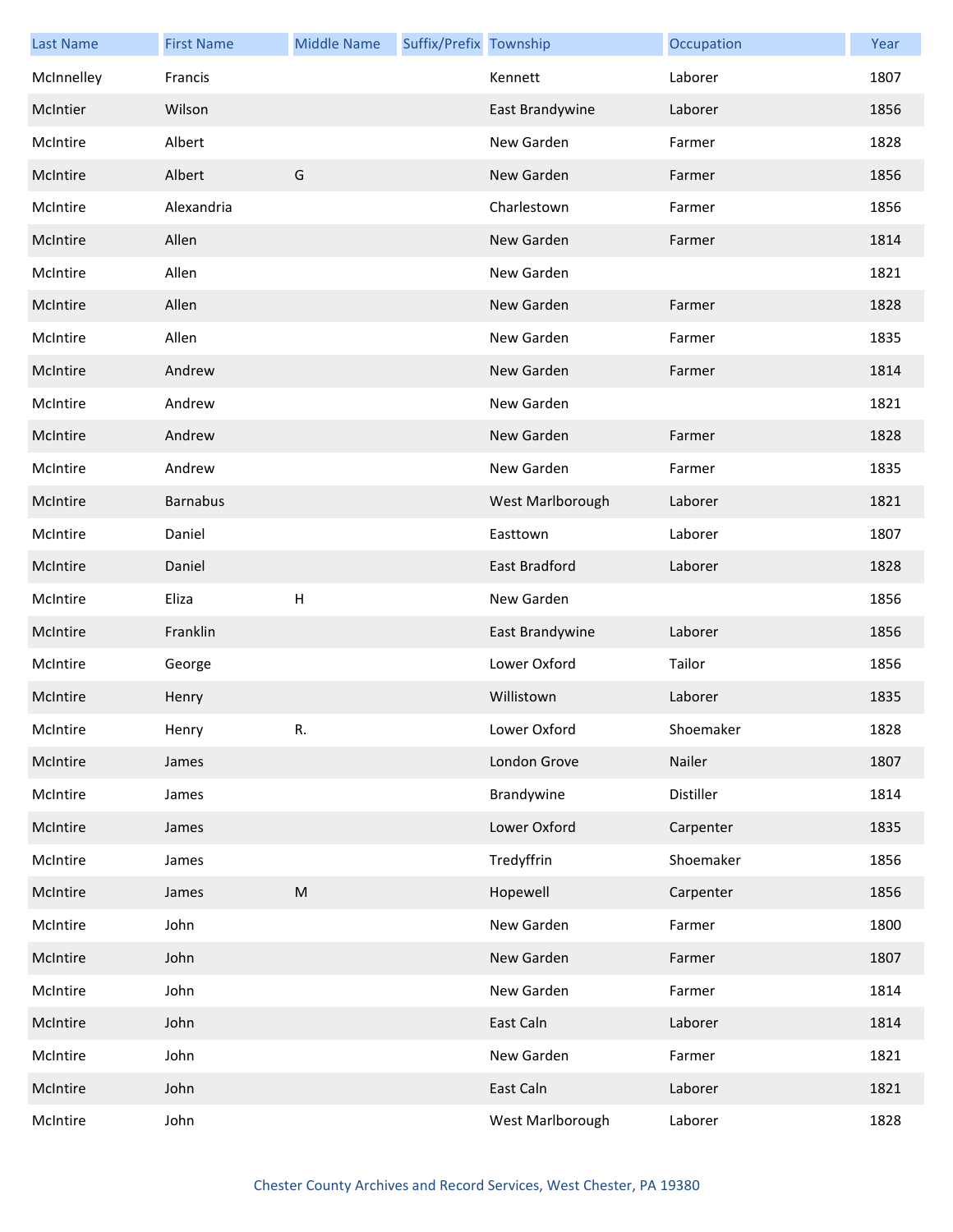| <b>Last Name</b> | <b>First Name</b> | <b>Middle Name</b> | Suffix/Prefix Township |                  | Occupation   | Year |
|------------------|-------------------|--------------------|------------------------|------------------|--------------|------|
| McIntire         | John              |                    |                        | New Garden       | Farmer       | 1828 |
| McIntire         | John              |                    |                        | East Nottingham  | Farmer       | 1828 |
| McIntire         | John              |                    |                        | Lower Oxford     | Laborer      | 1835 |
| McIntire         | John              |                    |                        | East Fallowfield | Laborer      | 1835 |
| McIntire         | John              |                    |                        | New Garden       | Farmer       | 1835 |
| McIntire         | John              |                    |                        | East Nottingham  | Farmer       | 1835 |
| McIntire         | John              |                    |                        | East Brandywine  | Laborer      | 1856 |
| McIntire         | John              |                    |                        | West Fallowfield | Farmer       | 1856 |
| McIntire         | John              |                    |                        | Lower Oxford     | Farmer       | 1856 |
| McIntire         | Joshua            |                    |                        | East Nottingham  | Farmer       | 1856 |
| McIntire         | Mathew            |                    |                        | Lower Oxford     |              | 1800 |
| McIntire         | Patrick           |                    |                        | West Whiteland   | Laborer      | 1856 |
| McIntire         | Robert            |                    |                        | West Caln        | Storekeeper  | 1807 |
| McIntire         | Robert            |                    |                        | Lower Oxford     | Nailer       | 1807 |
| McIntire         | Robert            |                    |                        | Lower Oxford     | Nailer       | 1814 |
| McIntire         | Robert            |                    |                        | Brandywine       | Merchant     | 1814 |
| McIntire         | Robert            |                    |                        | Brandywine       | Farmer       | 1821 |
| McIntire         | Robert            |                    |                        | East Nottingham  | Farmer       | 1821 |
| McIntire         | Robert            |                    |                        | Brandywine       | Farmer       | 1828 |
| McIntire         | Robert            |                    |                        | East Nottingham  | Farmer       | 1828 |
| McIntire         | Robert            |                    |                        | Lower Oxford     | Farmer       | 1828 |
| McIntire         | Robert            |                    |                        | Lower Oxford     | Laborer      | 1835 |
| McIntire         | Robert            |                    |                        | Brandywine       | Farmer       | 1835 |
| McIntire         | Robert            |                    |                        | East Nottingham  | Farmer       | 1835 |
| McIntire         | Robert            |                    |                        | Lower Oxford     | Farmer       | 1856 |
| McIntire         | Robert            |                    |                        | East Nottingham  | Wagoner      | 1856 |
| McIntire         | Samuel            |                    |                        | New Garden       | Farmer       | 1800 |
| McIntire         | Samuel            |                    |                        | East Nottingham  | Tailor       | 1807 |
| McIntire         | Samuel            |                    |                        | East Nottingham  | Tailor       | 1814 |
| McIntire         | Samuel            |                    |                        | New Garden       | Farmer       | 1814 |
| McIntire         | Samuel            |                    |                        | East Nottingham  | Shoemaker    | 1821 |
| McIntire         | Samuel            |                    |                        | East Nottingham  | Tailor       | 1821 |
| McIntire         | Samuel            |                    |                        | East Caln        | Cabinetmaker | 1821 |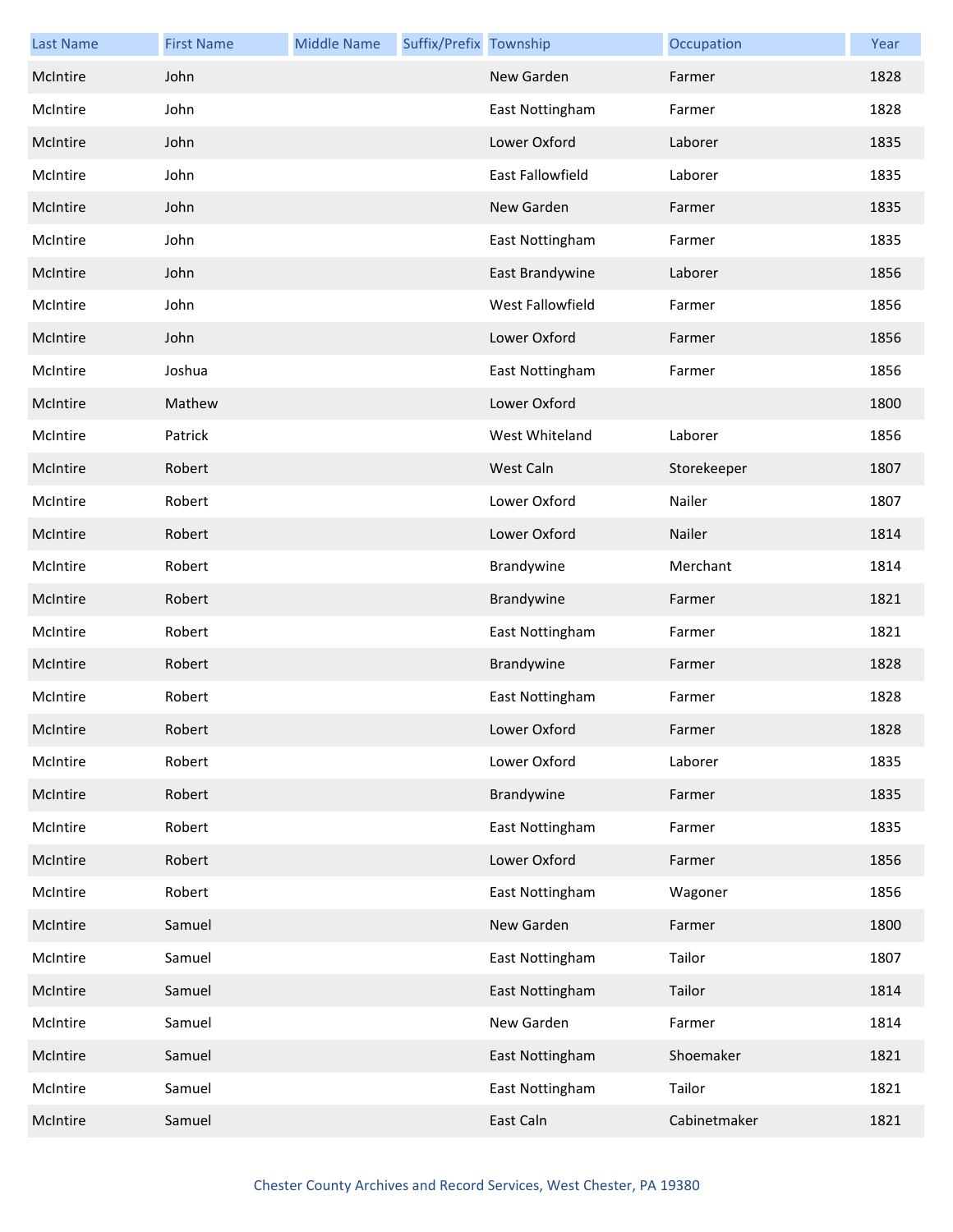| <b>Last Name</b> | <b>First Name</b> | <b>Middle Name</b> | Suffix/Prefix Township |                     | Occupation | Year |
|------------------|-------------------|--------------------|------------------------|---------------------|------------|------|
| McIntire         | Samuel            |                    |                        | West Nottingham     | Tailor     | 1828 |
| McIntire         | Samuel            |                    |                        | East Nottingham     | Tailor     | 1835 |
| McIntire         | Samuel            |                    |                        | Penn                | Gentleman  | 1856 |
| McIntire         | William           |                    |                        | Lower Oxford        | Farmer     | 1807 |
| McIntire         | William           |                    |                        | Lower Oxford        | Farmer     | 1814 |
| McIntire         | William           |                    |                        | Lower Oxford        | Farmer     | 1828 |
| McIntire         | William           |                    |                        | Lower Oxford        | Farmer     | 1835 |
| McIntire         | William           |                    |                        | East Nottingham     | Farmer     | 1835 |
| McIntire         | William           |                    |                        | West Fallowfield    | Farmer     | 1856 |
| McIntire         | William           |                    |                        | East Nottingham     | Farmer     | 1856 |
| McIntire         | Wilson            |                    |                        | Franklin            | Laborer    | 1856 |
| McIntosh         | Aaron             |                    |                        | Tredyffrin          |            | 1828 |
| McIntosh         | Alexander         |                    |                        | Goshen              | Laborer    | 1807 |
| McIntosh         | Alexander         |                    |                        | Willistown          | Laborer    | 1814 |
| McIntosh         | James             |                    |                        | Westtown            | Laborer    | 1828 |
| McIntosh         | James             |                    |                        | Tredyffrin          | Laborer    | 1856 |
| McIntosh         | John              |                    |                        | East Caln           | Laborer    | 1821 |
| McIntyre         | James             |                    |                        | West Marlborough    |            | 1800 |
| McIntyre         | Robert            |                    |                        | Londonderry         | Farmer     | 1856 |
| McJay            | James             |                    |                        | <b>West Vincent</b> | Miner      | 1856 |
| McJeffries       | Michael           |                    |                        | Kennett             | Laborer    | 1821 |
| McJunkin         | Samuel            |                    |                        | London Grove        |            | 1793 |
| McKalvey         | Daniel            |                    |                        | West Pikeland       | Miner      | 1856 |
| McKan            | Thomas            |                    |                        | East Bradford       | Farmer     | 1814 |
| McKane           | Thomas            |                    |                        | New London          | Laborer    | 1856 |
| McKaney          | William           |                    |                        | Easttown            |            | 1856 |
| McKannon         | Mary              |                    |                        | East Marlborough    |            | 1828 |
| McKanon          | Patrick           |                    |                        | East Marlborough    |            | 1793 |
| McKaoun          | Francis           |                    |                        | Phoenixville        | Mason      | 1856 |
| McKarahen        | Charles           |                    |                        | East Nantmeal       | Weaver     | 1800 |
| McKaraher        | James             |                    |                        | Uwchlan             | Miller     | 1814 |
| McKarnon         | Charles           |                    |                        | Tredyffrin          | Laborer    | 1856 |
| McKarns          | John              |                    |                        | Lower Oxford        | Farmer     | 1856 |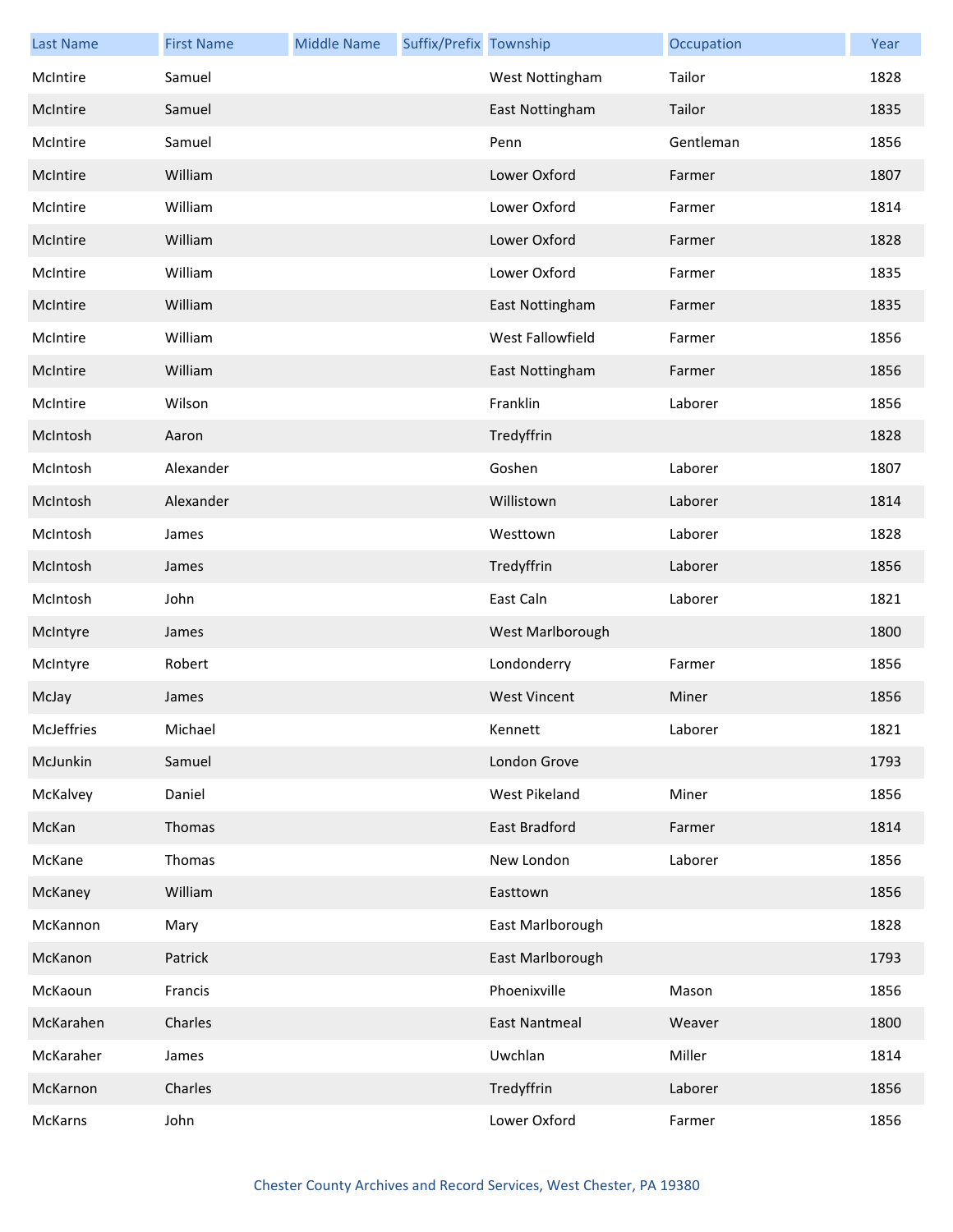| <b>Last Name</b> | <b>First Name</b> | <b>Middle Name</b> | Suffix/Prefix Township |                      | Occupation  | Year |
|------------------|-------------------|--------------------|------------------------|----------------------|-------------|------|
| McKay            | Angus             |                    |                        | <b>West Chester</b>  | Painter     | 1835 |
| McKeag           | James             |                    |                        | New London           | Cooper      | 1814 |
| McKeag           | John              |                    |                        | New London           | Cooper      | 1814 |
| McKeague         | John              |                    |                        | Tredyffrin           | Shoemaker   | 1807 |
| McKean           | James             |                    |                        | New London           | Blacksmith  | 1828 |
| McKean           | Jane              |                    | Widow                  | New London           | Farmer      | 1828 |
| McKean           | Jane              |                    |                        | New London           | Seamstress  | 1835 |
| McKean           | John              |                    |                        | <b>Upper Oxford</b>  | Yeoman      | 1821 |
| McKean           | Robert            |                    |                        | New London           | Farmer      | 1814 |
| McKean           | Robert            |                    |                        | New London           | Farmer      | 1821 |
| McKean           | William           |                    |                        | East Whiteland       | Laborer     | 1807 |
| McKeaver         | Clark             |                    |                        | Lower Oxford         | Farmer      | 1828 |
| McKeavey         | William           |                    |                        | Honey Brook          |             | 1793 |
| McKechnie        | William           |                    |                        | Kennett Square       | Moulder     | 1856 |
| McKee            | Abigail           |                    |                        | London Britain       |             | 1807 |
| McKee            | Abigail           |                    |                        | London Britain       | Housekeeper | 1814 |
| McKee            | Abigail           |                    |                        | London Britain       | Housekeeper | 1821 |
| McKee            | Andrew            |                    |                        | New Garden           |             | 1793 |
| McKee            | David             |                    |                        | <b>East Nantmeal</b> |             | 1793 |
| McKee            | Hugh              |                    |                        | Honey Brook          |             | 1793 |
| McKee            | Isaac             |                    |                        | West Marlborough     |             | 1800 |
| McKee            | James             |                    |                        | East Whiteland       |             | 1800 |
| McKee            | James             |                    |                        | East Whiteland       | Carpenter   | 1807 |
| McKee            | James             |                    |                        | East Whiteland       | Carpenter   | 1814 |
| McKee            | James             |                    |                        | London Grove         | Wheelwright | 1821 |
| McKee            | John              |                    |                        | West Marlborough     |             | 1793 |
| McKee            | Samuel            |                    |                        | <b>West Nantmeal</b> | Laborer     | 1814 |
| McKee            | Samuel            |                    |                        | West Fallowfield     | Laborer     | 1828 |
| McKee            | Samuel            |                    |                        | Honey Brook          | Teacher     | 1828 |
| McKee            | Samuel            |                    |                        | Wallace              | Forgeman    | 1856 |
| McKee            | William           |                    |                        | East Marlborough     | Weaver      | 1821 |
| McKeeman         | Charles           |                    |                        | Willistown           | Farmer      | 1807 |
| McKeever         | Alexander         |                    |                        | West Marlborough     |             | 1793 |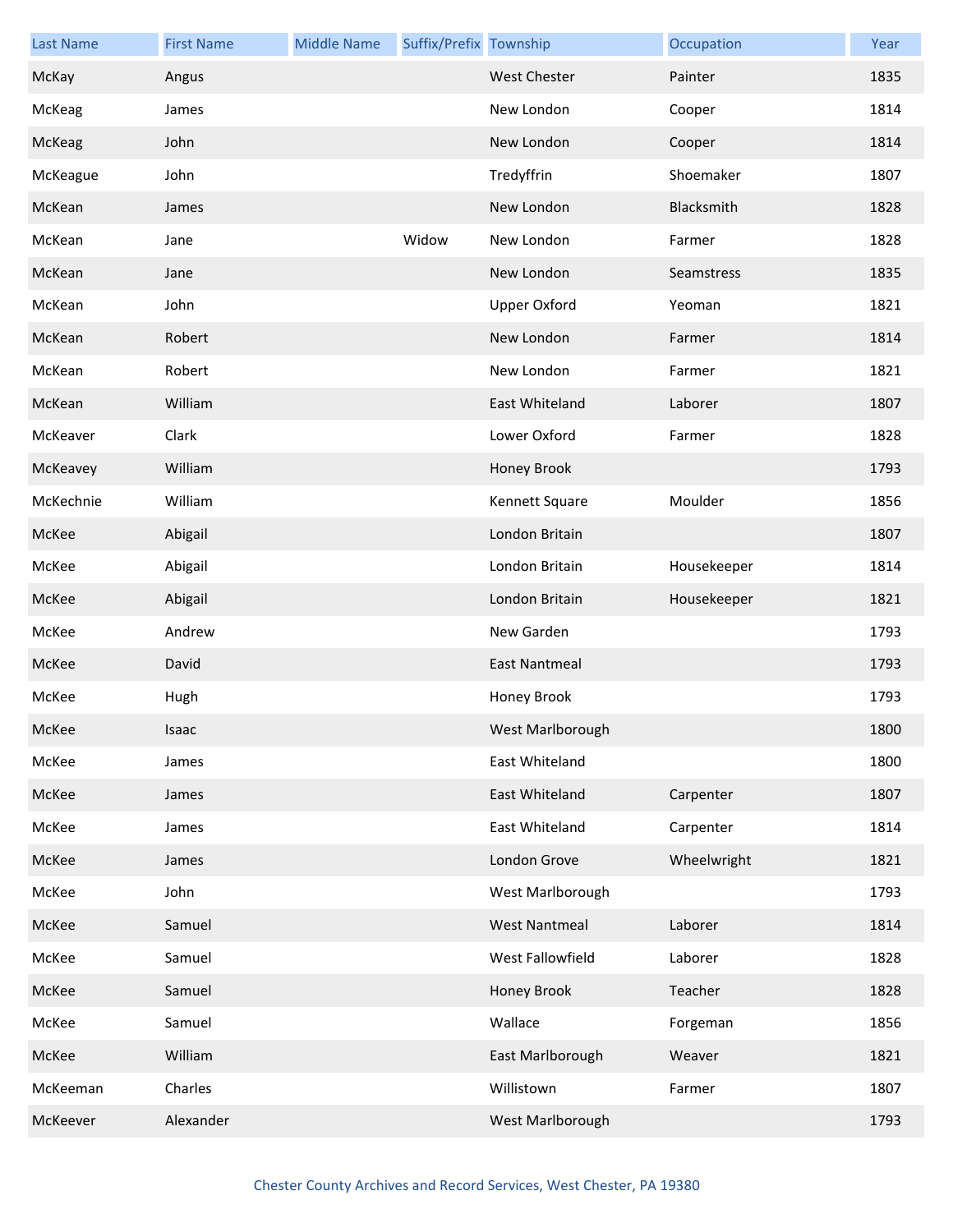| <b>Last Name</b> | <b>First Name</b> | <b>Middle Name</b> | Suffix/Prefix Township |                     | Occupation             | Year |
|------------------|-------------------|--------------------|------------------------|---------------------|------------------------|------|
| McKeever         | Alexander         |                    |                        | Pennsbury           | Schoolmaster           | 1821 |
| McKeever         | Charles           |                    |                        | Brandywine          | Carpenter              | 1828 |
| McKeever         | Charles           |                    |                        | Brandywine          | Farmer                 | 1835 |
| McKeever         | Elizabeth         |                    |                        | Tredyffrin          |                        | 1814 |
| McKeever         | Isaac             |                    |                        | West Fallowfield    | Laborer                | 1835 |
| McKeever         | James             |                    |                        | Easttown            |                        | 1835 |
| McKeever         | John              |                    |                        | Charlestown         | Tailor                 | 1821 |
| McKeever         | Michael           |                    |                        | Goshen              | Peddler                | 1807 |
| McKeever         | Rodney            |                    |                        | Tredyffrin          | Tailor                 | 1828 |
| McKeever         | Sarah             |                    |                        | Tredyffrin          |                        | 1856 |
| McKeever         | Thomas            |                    |                        | Easttown            | Weaver                 | 1835 |
| McKeiver         | Isaac             |                    |                        | Tredyffrin          | Weaver                 | 1807 |
| McKelduff        | Joseph            |                    |                        | Honey Brook         | Farmer                 | 1821 |
| McKelduff        | Joseph            |                    | Jr.                    | Honey Brook         | Miller                 | 1821 |
| McKelvey         | Charles           |                    |                        | London Grove        | Laborer                | 1856 |
| McKelvey         | Marshall          |                    |                        | Willistown          | Cordwainer             | 1828 |
| McKelvy          | Edward            |                    |                        | West Marlborough    | Laborer                | 1856 |
| McKelvy          | James             |                    |                        | West Marlborough    | Laborer                | 1856 |
| McKelvy          | John              |                    |                        | West Marlborough    | Laborer                | 1856 |
| McKelvy          | John              |                    |                        | Honeybrook          | Laborer                | 1856 |
| McKendrick       | Patrick           |                    |                        | East Nottingham     |                        | 1800 |
| McKenna          | Hugh              |                    |                        | West Whiteland      | Farmer                 | 1828 |
| McKennery        | John              |                    |                        | East Nottingham     | Papermaker             | 1828 |
| McKenney         | Hugh              |                    |                        | West Whiteland      | Farmer                 | 1835 |
| McKenney         | Hugh              |                    |                        | East Caln           | Laborer                | 1856 |
| McKenney         | James             |                    |                        | <b>West Chester</b> | Vendue Cryer           | 1807 |
| McKenney         | Joseph            |                    |                        | Tredyffrin          | Laborer                | 1856 |
| McKenney         | Patrick           |                    |                        | Kennett             | Laborer                | 1828 |
| McKenney         | Patrick           |                    |                        | Sadsbury            | Supervisor on railroad | 1856 |
| McKennon         | Matthew           |                    |                        | East Marlborough    | Stonemason             | 1821 |
| McKennon         | Patrick           |                    |                        | East Marlborough    | Weaver                 | 1807 |
| McKennon         | Patrick           |                    |                        | East Marlborough    | Weaver                 | 1821 |
| McKenny          | James             |                    |                        | East Brandywine     | Teacher                | 1856 |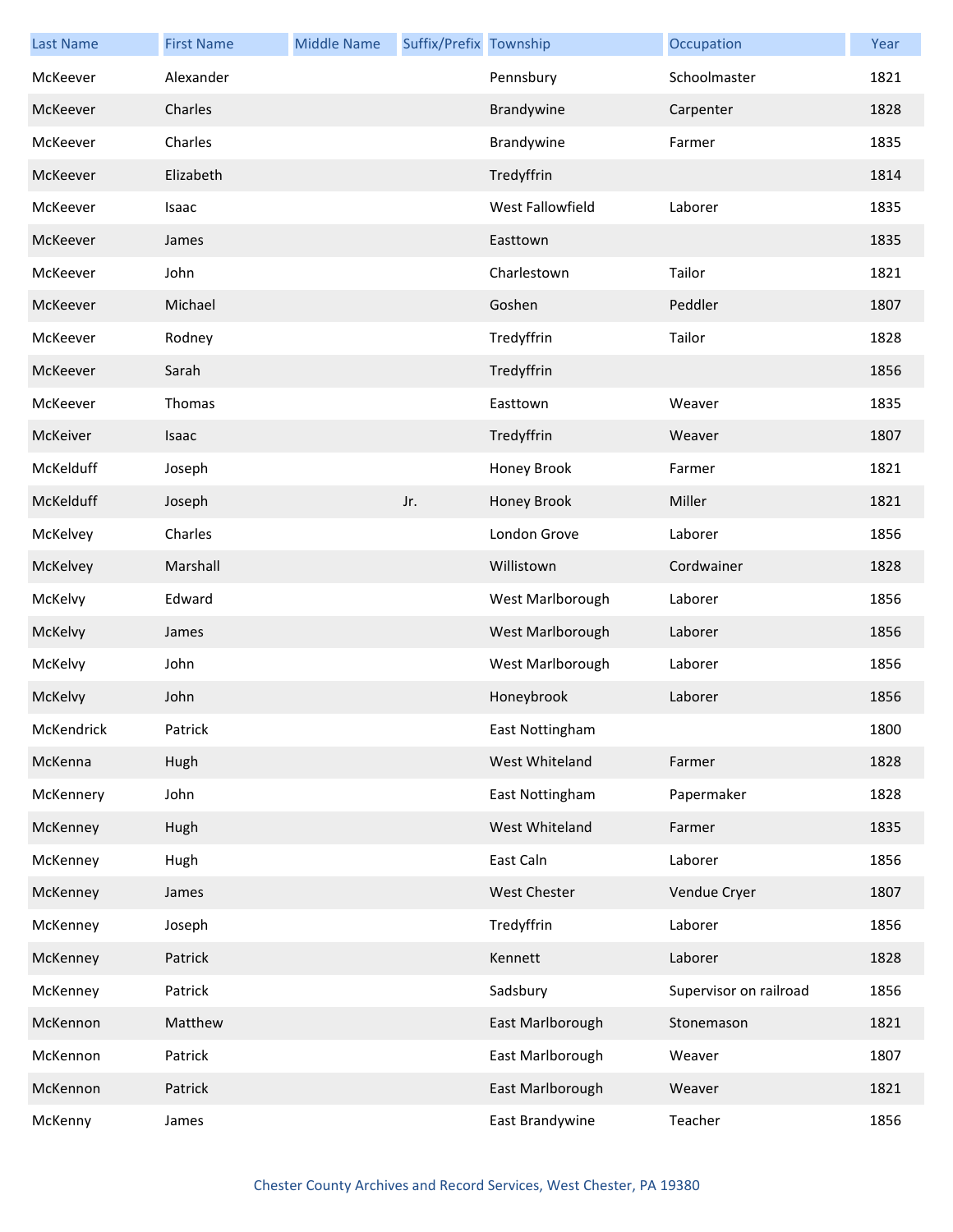| <b>Last Name</b> | <b>First Name</b> | <b>Middle Name</b> | Suffix/Prefix Township |                      | Occupation   | Year |
|------------------|-------------------|--------------------|------------------------|----------------------|--------------|------|
| McKenty          | William           |                    |                        | Coventry             | Storekeeper  | 1828 |
| McKenzie         | Thomas            | G                  |                        | Sadsbury             | Physician    | 1835 |
| McKeouen         | John              |                    |                        | London Britain       | Farmer       | 1856 |
| McKeown          | John              |                    |                        | East Whiteland       | Laborer      | 1814 |
| McKever          | Alexander         |                    |                        | Kennett              | Schoolmaster | 1814 |
| McKever          | William           |                    |                        | Kennett              | Shoemaker    | 1814 |
| McKibben         | James             |                    |                        | East Bradford        | Factoryman   | 1835 |
| <b>McKillips</b> | John              |                    |                        | Sadsbury             | Clerk        | 1856 |
| McKim            | Alice             |                    |                        | <b>West Nantmeal</b> | Lady         | 1856 |
| McKim            | David             |                    |                        | Sadsbury             |              | 1793 |
| McKim            | David             |                    |                        | Sadsbury             | Surveyor     | 1800 |
| McKim            | David             |                    |                        | Sadsbury             | Carpenter    | 1807 |
| McKim            | David             |                    | Sr.                    | Sadsbury             |              | 1814 |
| McKim            | David             |                    |                        | Sadsbury             | Inmate       | 1821 |
| McKim            | Jacob             |                    |                        | <b>West Nantmeal</b> | Wheelwright  | 1835 |
| McKim            | James             |                    |                        | Sadsbury             | Carpenter    | 1821 |
| McKim            | James             |                    | Jr.                    | Sadsbury             | Carpenter    | 1821 |
| McKim            | James             |                    |                        | Sadsbury             | Carpenter    | 1828 |
| McKim            | James             |                    |                        | West Marlborough     | Carpenter    | 1835 |
| McKim            | <b>Jefferies</b>  |                    |                        | Sadsbury             | Farmer       | 1856 |
| McKim            | Jefferson         |                    |                        | Sadsbury             | Farmer       | 1828 |
| McKim            | Jefferson         |                    |                        | Sadsbury             | Farmer       | 1835 |
| McKim            | John              |                    |                        | Sadsbury             | Laborer      | 1828 |
| McKim            | John              |                    |                        | Sadsbury             |              | 1835 |
| McKim            | John              |                    |                        | West Marlborough     | Laborer      | 1856 |
| McKim            | Joseph            |                    |                        | Sadsbury             | Carpenter    | 1807 |
| McKim            | Joseph            |                    |                        | West Caln            | Farmer       | 1814 |
| McKim            | Joseph            |                    |                        | <b>East Nantmeal</b> | Farmer       | 1828 |
| McKim            | Joseph            |                    |                        | <b>West Nantmeal</b> | Farmer       | 1835 |
| McKim            | Joseph            |                    |                        | <b>West Nantmeal</b> | Farmer       | 1835 |
| McKim            | Nathan            |                    |                        | Honeybrook           | Shoemaker    | 1856 |
| McKim            | Robert            |                    |                        | West Marlborough     | Laborer      | 1835 |
| McKim            | Russel            |                    |                        | Sadsbury             | Farmer       | 1835 |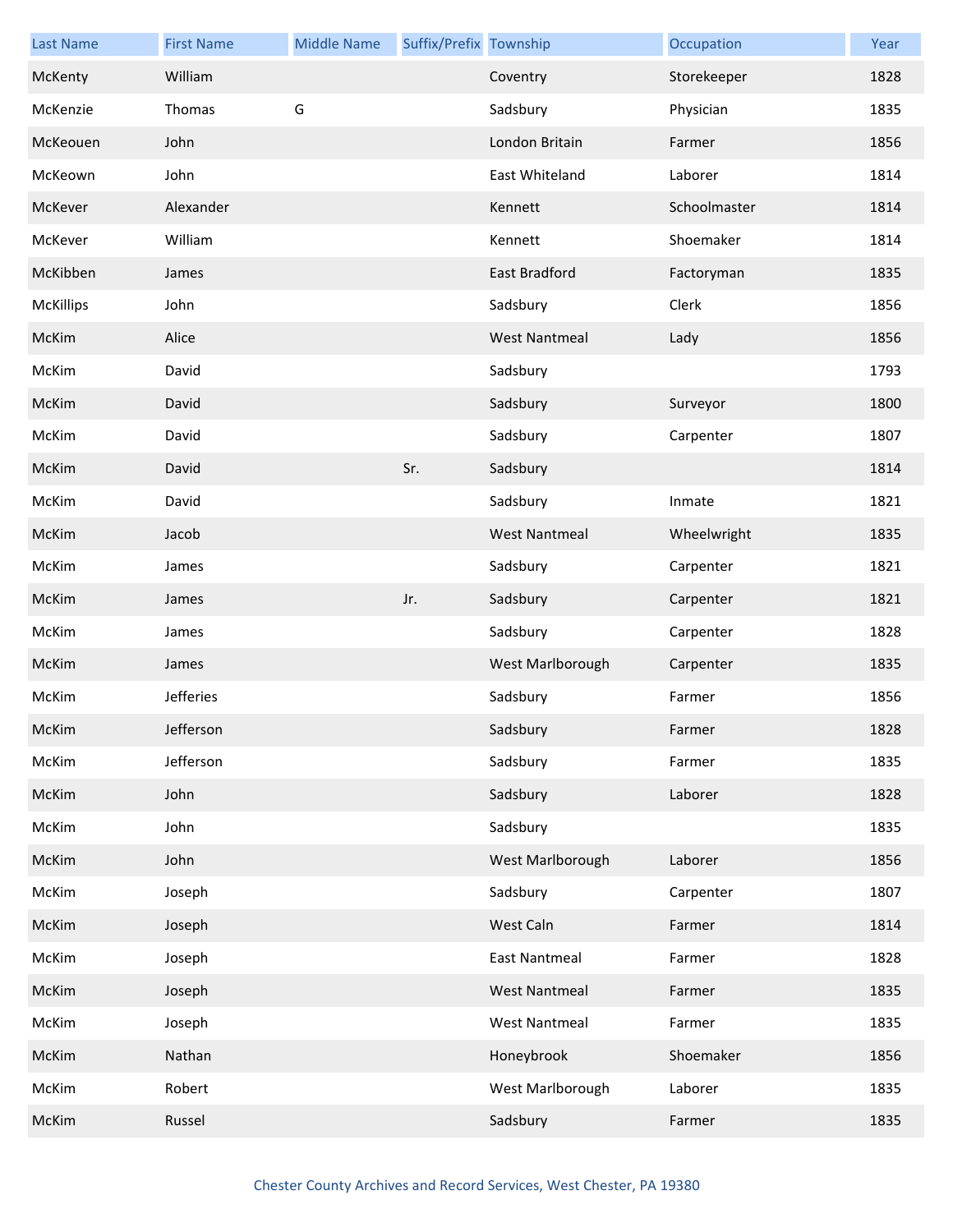| <b>Last Name</b> | <b>First Name</b> | <b>Middle Name</b> | Suffix/Prefix Township |                      | Occupation | Year |
|------------------|-------------------|--------------------|------------------------|----------------------|------------|------|
| McKim            | Russell           |                    |                        | Sadsbury             | Farmer     | 1821 |
| McKim            | Samuel            |                    |                        | <b>West Nantmeal</b> | Tailor     | 1828 |
| McKim            | Samuel            |                    |                        | West Brandywine      | Laborer    | 1856 |
| McKim            | Thomas            |                    |                        | Sadsbury             | Carpenter  | 1821 |
| McKim            | Thomas            |                    |                        | Sadsbury             | Carpenter  | 1828 |
| McKim            | Thomas            |                    |                        | Sadsbury             |            | 1835 |
| McKim            | William           |                    |                        | Sadsbury             |            | 1793 |
| McKim            | William           |                    |                        | Sadsbury             | Carpenter  | 1800 |
| McKim            | William           |                    |                        | Sadsbury             | Carpenter  | 1807 |
| McKim            | William           |                    |                        | Sadsbury             | Farmer     | 1814 |
| McKim            | William           |                    |                        | West Caln            | Farmer     | 1821 |
| McKim            | William           |                    |                        | Sadsbury             | Farmer     | 1821 |
| McKim            | William           |                    |                        | Honey Brook          | Cordwainer | 1828 |
| McKim            | William           |                    |                        | Sadsbury             | Farmer     | 1828 |
| McKim            | William           |                    |                        | West Caln            | Farmer     | 1828 |
| McKim            | William           |                    |                        | Sadsbury             | Farmer     | 1835 |
| McKimmin         | Charles           |                    |                        | Willistown           |            | 1800 |
| McKine           | George            |                    |                        | West Brandywine      | Farmer     | 1856 |
| McKinley         | Alexander         |                    |                        | Uwchlan              | Cordwainer | 1835 |
| McKinley         | Dolby             |                    |                        | East Marlborough     | Laborer    | 1821 |
| McKinley         | Dolty             |                    |                        | East Marlborough     | Jobber     | 1807 |
| McKinley         | Elizabeth         |                    |                        | Brandywine           |            | 1793 |
| McKinley         | Elizabeth         |                    | Widow                  | Brandywine           |            | 1807 |
| McKinley         | John              |                    |                        | Willistown           | Mason      | 1814 |
| McKinley         | John              |                    |                        | <b>West Nantmeal</b> | Gentleman  | 1835 |
| McKinley         | Joseph            |                    |                        | Brandywine           | Fuller     | 1807 |
| McKinley         | Joseph            |                    |                        | Brandywine           | Fuller     | 1814 |
| McKinley         | Joseph            |                    |                        | Brandywine           | Laborer    | 1835 |
| McKinley         | Neal              |                    |                        | East Bradford        | Laborer    | 1807 |
| McKinley         | Robert            |                    |                        | East Goshen          | Laborer    | 1821 |
| McKinley         | Samuel            |                    |                        | Brandywine           |            | 1793 |
| McKinley         | Samuel            |                    |                        | Brandywine           | Farmer     | 1807 |
| McKinley         | Samuel            |                    |                        | Brandywine           | Farmer     | 1814 |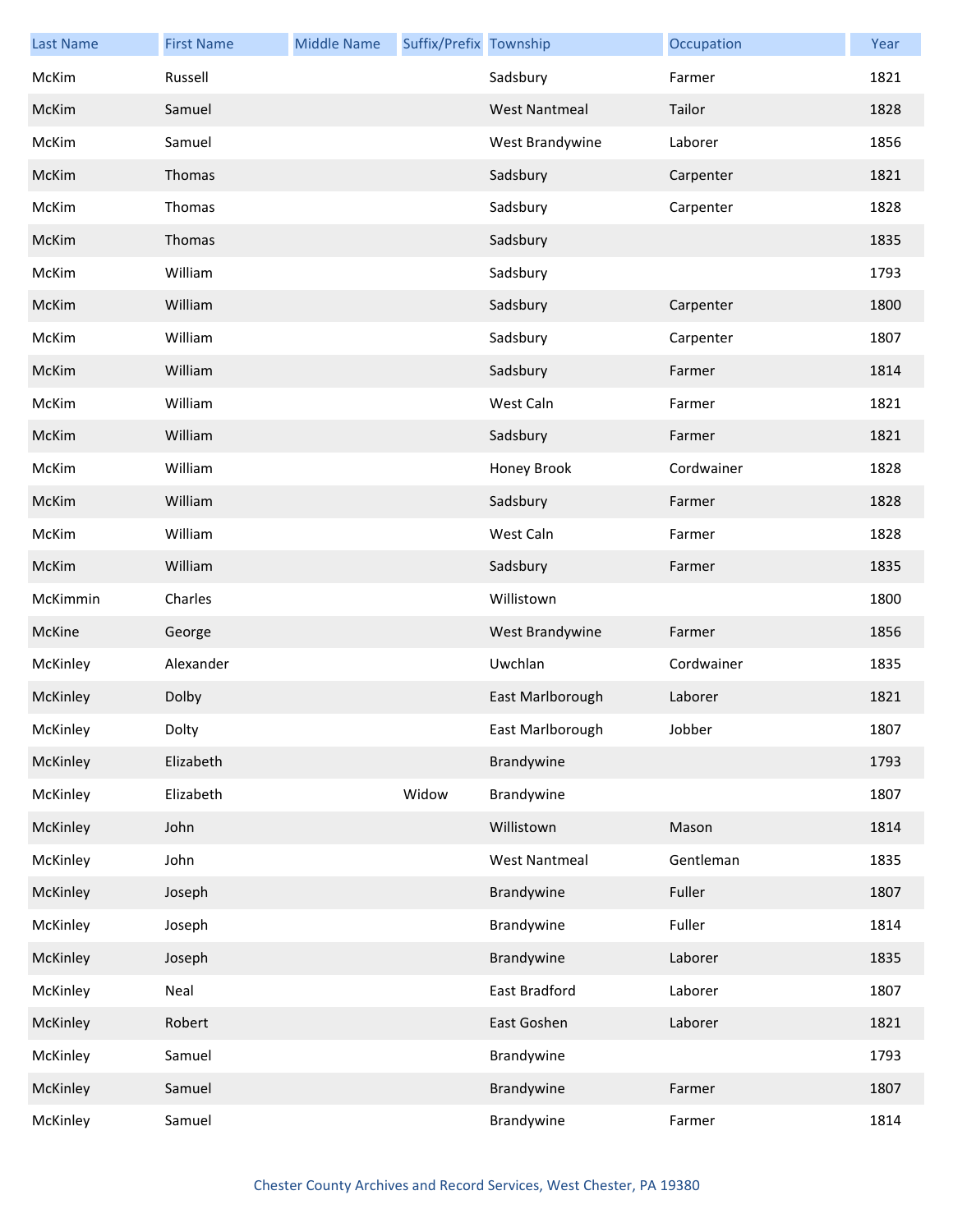| <b>Last Name</b> | <b>First Name</b> | <b>Middle Name</b> | Suffix/Prefix Township |                         | Occupation  | Year |
|------------------|-------------------|--------------------|------------------------|-------------------------|-------------|------|
| McKinly          | Dunkin            |                    |                        | <b>East Fallowfield</b> |             | 1793 |
| McKinna          | Patrick           |                    |                        | Phoenixville            | Pudler      | 1856 |
| McKinney         | James             |                    |                        | Pennsbury               |             | 1800 |
| McKinney         | John              |                    |                        | Willistown              |             | 1793 |
| McKinney         | John              |                    |                        | London Grove            | Laborer     | 1807 |
| McKinney         | Philip            |                    |                        | Birmingham              | Laborer     | 1807 |
| McKinny          | Benjamin          |                    |                        | West Nottingham         |             | 1835 |
| McKinny          | John              |                    |                        | West Nottingham         | Farmer      | 1828 |
| McKinny          | Philip            |                    |                        | Thornbury               |             | 1800 |
| McKinny          | Robert            |                    |                        | Newlin                  | Laborer     | 1807 |
| McKinsey         | Alexander         |                    |                        | Tredyffrin              | Blacksmith  | 1807 |
| McKinsey         | Kenneth           |                    |                        | Tredyffrin              |             | 1814 |
| McKinsey         | Roderick          |                    |                        | Tredyffrin              |             | 1800 |
| McKinsey         | Roderick          |                    |                        | Tredyffrin              | Tanner      | 1807 |
| McKinsey         | Roderick          |                    |                        | Tredyffrin              | Farmer      | 1814 |
| McKinsey         | Zebulon           |                    |                        | East Nottingham         | Miller      | 1856 |
| McKinster        | Jesse             |                    |                        | Willistown              | Tanner      | 1814 |
| McKinty          | Hugh              |                    |                        | Vincent                 |             | 1793 |
| McKinty          | Hugh              |                    |                        | Vincent                 |             | 1800 |
| McKinty          | William           |                    |                        | <b>East Vincent</b>     | Storekeeper | 1835 |
| McKinzie         | Kenith            |                    |                        | East Whiteland          | Gatekeeper  | 1807 |
| McKinzie         | Thomas            |                    |                        | Sadsbury                | Farmer      | 1828 |
| McKinzy          | Roderick          |                    |                        | Tredyffrin              |             | 1793 |
| McKissack        | Archibald         |                    |                        | Lower Oxford            |             | 1800 |
| McKissack        | Archibald         |                    |                        | Lower Oxford            | Farmer      | 1821 |
| McKissack        | James             |                    |                        | Lower Oxford            | Miller      | 1821 |
| McKissick        | Archibald         |                    |                        | Lower Oxford            | Farmer      | 1807 |
| McKissick        | Archibald         |                    |                        | Lower Oxford            | Farmer      | 1828 |
| McKissick        | Archibald         |                    |                        | East Nottingham         | Farmer      | 1835 |
| McKissick        | Eli               |                    |                        | Lower Oxford            | Farmer      | 1856 |
| McKissick        | Isaac             |                    |                        | Uwchlan                 | Farmer      | 1856 |
| McKissick        | James             |                    |                        | Lower Oxford            | Miller      | 1828 |
| McKissick        | James             |                    |                        | East Nottingham         | Farmer      | 1835 |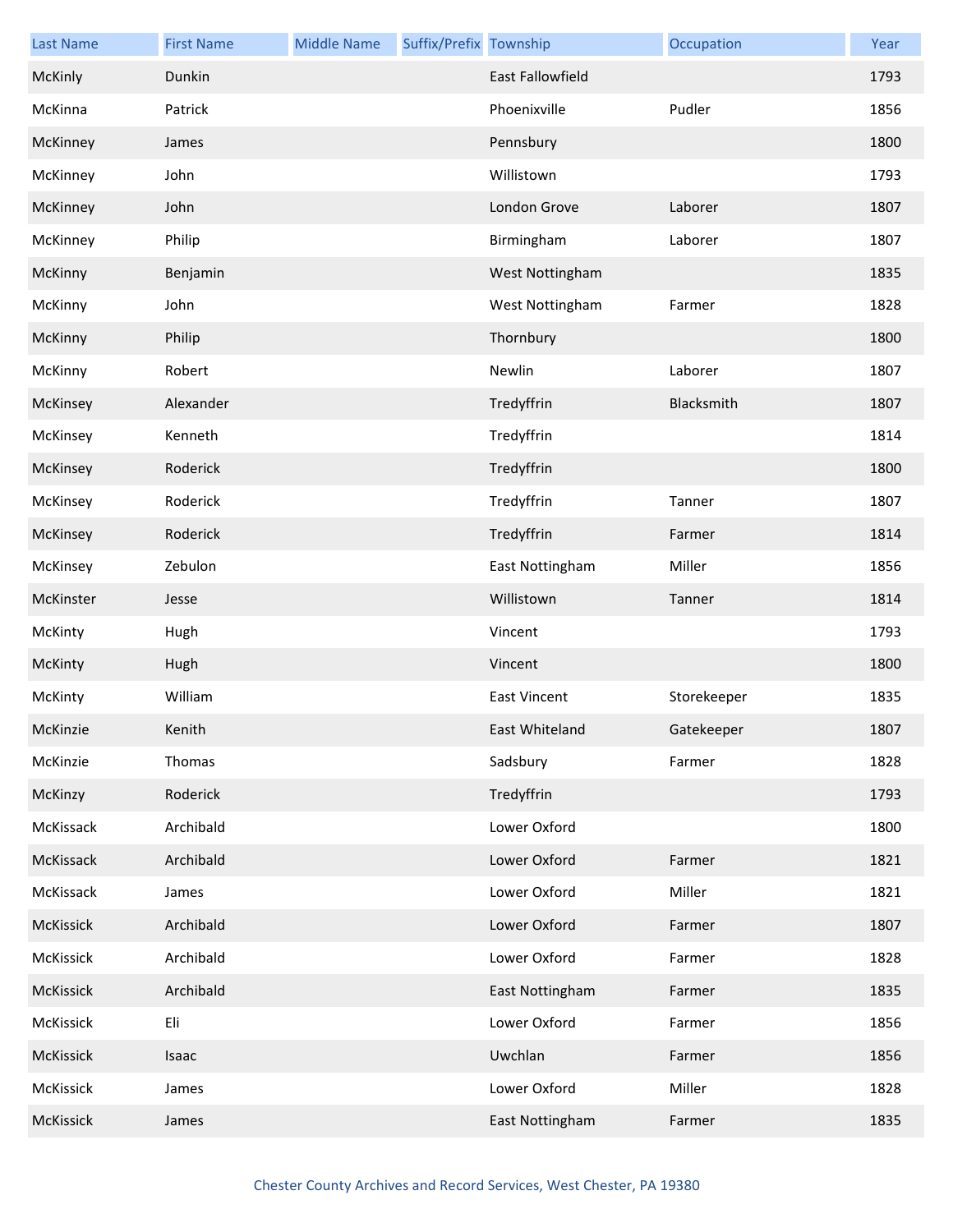| <b>Last Name</b> | <b>First Name</b> | <b>Middle Name</b> | Suffix/Prefix Township |                      | Occupation | Year |
|------------------|-------------------|--------------------|------------------------|----------------------|------------|------|
| McKissick        | John              |                    |                        | Lower Oxford         | Miller     | 1807 |
| McKissick        | John              |                    |                        | Uwchlan              | Laborer    | 1807 |
| McKissick        | John              |                    |                        | Sadsbury             | Dentist    | 1856 |
| McKissick        | Robert            |                    |                        | East Nottingham      | Farmer     | 1835 |
| McKissick        | Robert            |                    |                        | Sadsbury             | Dentist    | 1856 |
| McKisssick       | Elijah            |                    |                        | London Grove         | Miller     | 1856 |
| McKittrick       | Patrick           |                    |                        | London Grove         | Laborer    | 1807 |
| McKlehany        | John              |                    |                        | Honeybrook           | Laborer    | 1856 |
| McKnight         | David             |                    |                        | <b>West Nantmeal</b> |            | 1793 |
| McKnight         | David             |                    |                        | <b>West Nantmeal</b> |            | 1800 |
| McKnight         | David             |                    |                        | <b>West Nantmeal</b> | Innkeeper  | 1800 |
| McKnight         | David             |                    |                        | <b>West Nantmeal</b> | Innkeeper  | 1807 |
| McKnight         | David             |                    |                        | <b>West Nantmeal</b> | Innkeeper  | 1814 |
| McKnight         | David             |                    |                        | <b>West Nantmeal</b> | Farmer     | 1821 |
| McKnight         | David             |                    |                        | <b>West Nantmeal</b> | Innkeeper  | 1828 |
| McKnight         | Jesse             |                    |                        | <b>West Nantmeal</b> |            | 1800 |
| McKnight         | Jesse             |                    |                        | <b>West Nantmeal</b> | Innkeeper  | 1814 |
| McKnight         | Jesse             |                    |                        | <b>West Nantmeal</b> | Miller     | 1821 |
| McKnight         | John              |                    |                        | <b>West Nantmeal</b> |            | 1793 |
| McKnight         | John              |                    |                        | <b>West Nantmeal</b> |            | 1800 |
| McKnight         | Mary              |                    |                        | West Nantmeal        | Farmer     | 1835 |
| McKnight         | Paul              |                    |                        | <b>West Nantmeal</b> |            | 1793 |
| McKnight         | Paul              |                    |                        | <b>West Nantmeal</b> |            | 1800 |
| McKnight         | Paul              |                    |                        | <b>West Nantmeal</b> | Farmer     | 1807 |
| McKnight         | Thomas            |                    |                        | Tredyffrin           | Laborer    | 1807 |
| McKnut           | John              |                    |                        | East Whiteland       |            | 1793 |
| McKoarecr        | mathew            |                    |                        | Lower Oxford         | Weaver     | 1835 |
| McKorcle         | William           |                    |                        | East Nottingham      | Farmer     | 1856 |
| McKown           | James             |                    |                        | Sadsbury             | Weaver     | 1807 |
| McKown           | William           |                    |                        | Sadsbury             |            | 1807 |
| McKroskey        | Ann               |                    |                        | Brandywine           |            | 1807 |
| McLacklin        | William           |                    |                        | West Pikeland        | Mason      | 1856 |
| McLain           | Lewis             |                    |                        | Coventry             |            | 1835 |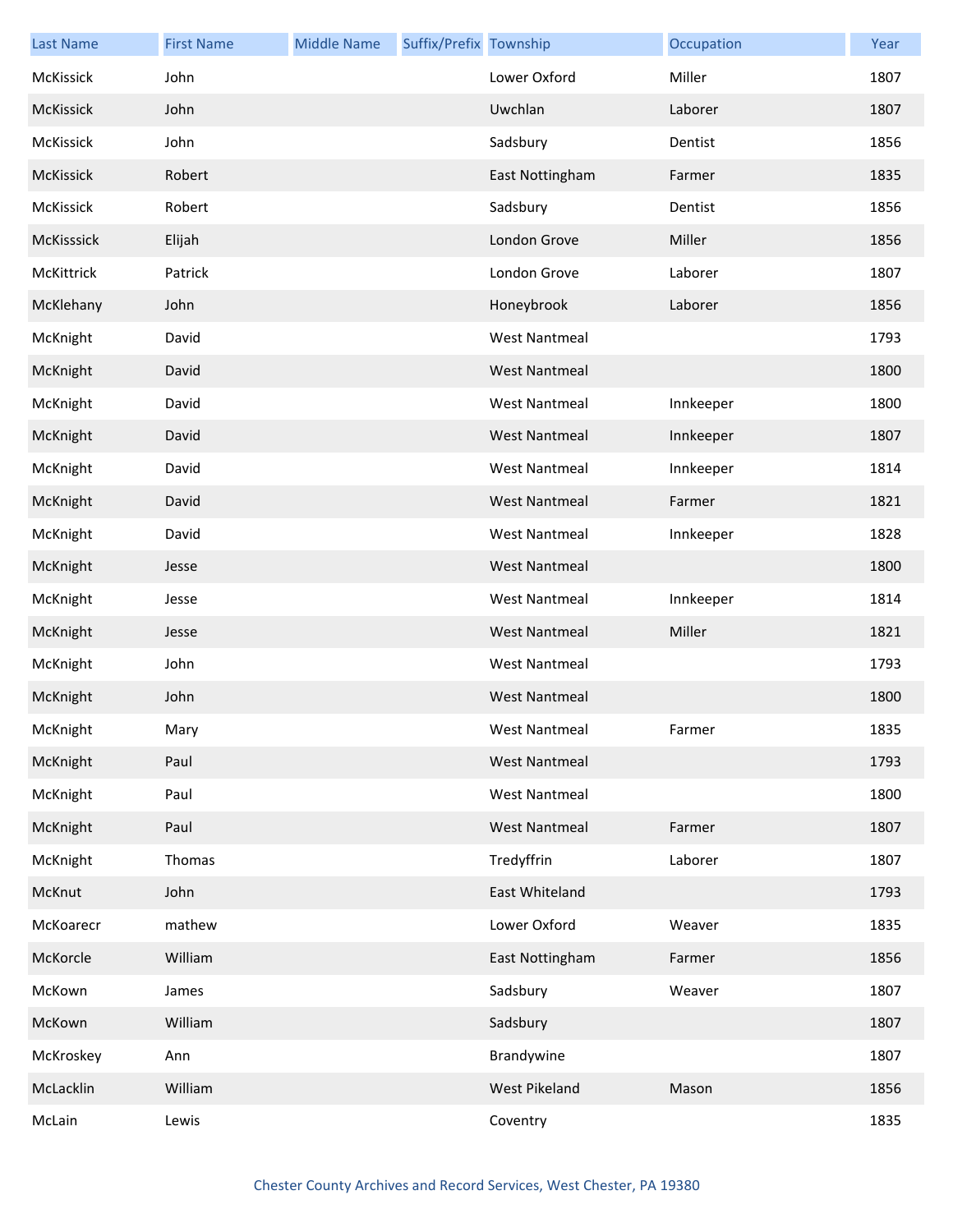| <b>Last Name</b> | <b>First Name</b> | <b>Middle Name</b> | Suffix/Prefix Township |                      | Occupation   | Year |
|------------------|-------------------|--------------------|------------------------|----------------------|--------------|------|
| McLalu           | John              |                    |                        | Londonderry          | Mason        | 1821 |
| McLanagan        | Elijah            |                    |                        | Penn                 | Farmer       | 1828 |
| McLanagan        | Samuel            | B.                 |                        | Penn                 | Farmer       | 1828 |
| McLane           | Archibald         |                    |                        | Goshen               | Laborer      | 1814 |
| McLane           | James             |                    |                        | West Whiteland       | Laborer      | 1800 |
| McLane           | James             |                    |                        | East Bradford        | Laborer      | 1807 |
| McLane           | James             |                    |                        | Vincent              | Laborer      | 1807 |
| Mclane           | James             |                    |                        | <b>West Nantmeal</b> | Schoolmaster | 1856 |
| McLane           | John              |                    |                        | East Whiteland       | Carpenter    | 1821 |
| McLane           | John              |                    |                        | Lower Oxford         | Shoemaker    | 1828 |
| McLane           | John              |                    |                        | West Marlborough     | Farmer       | 1828 |
| Mclane           | Samuel            |                    |                        | Honeybrook           | Laborer      | 1856 |
| McLaney          | Henry             |                    |                        | Westtown             | Laborer      | 1835 |
| McLany           | Archibald         |                    |                        | East Nottingham      | Farmer       | 1807 |
| Mclaskey         | Mary              | H                  |                        | Westtown             | Housekeeper  | 1856 |
| McLaughan        | Martin            |                    |                        | West Marlborough     | Shoemaker    | 1856 |
| McLaughan        | Michael           |                    |                        | West Marlborough     | Laborer      | 1856 |
| McLaughlan       | George            |                    |                        | London Britain       | Laborer      | 1814 |
| McLaughlan       | Joseph            |                    |                        | West Marlborough     | Laborer      | 1814 |
| McLaughlan       | Peter             |                    |                        | West Caln            | Carpenter    | 1814 |
| McLaughlan       | William           |                    |                        | West Bradford        | Wheelwright  | 1835 |
| McLaughlen       | Andrew            |                    |                        | West Fallowfield     |              | 1793 |
| McLaughlen       | John              |                    |                        | West Fallowfield     |              | 1793 |
| McLaughlin       | Abisha            |                    |                        | Brandywine           | Laborer      | 1828 |
| McLaughlin       | Adam              |                    |                        | <b>Upper Oxford</b>  | Schoolmaster | 1807 |
| McLaughlin       | Adam              |                    |                        | <b>Upper Oxford</b>  | Teacher      | 1821 |
| McLaughlin       | Alexander         |                    |                        | West Caln            |              | 1793 |
| McLaughlin       | Benjamin          |                    |                        | Newlin               |              | 1793 |
| McLaughlin       | Benjamin          |                    |                        | West Caln            | Waggoner     | 1828 |
| McLaughlin       | Cochran           |                    |                        | Phoenixville         | Laborer      | 1856 |
| McLaughlin       | Daniel            |                    |                        | West Whiteland       | Laborer      | 1856 |
| McLaughlin       | Daniel            |                    |                        | East Nottingham      | Millwright   | 1856 |
| McLaughlin       | David             |                    |                        | Sadsbury             | Laborer      | 1814 |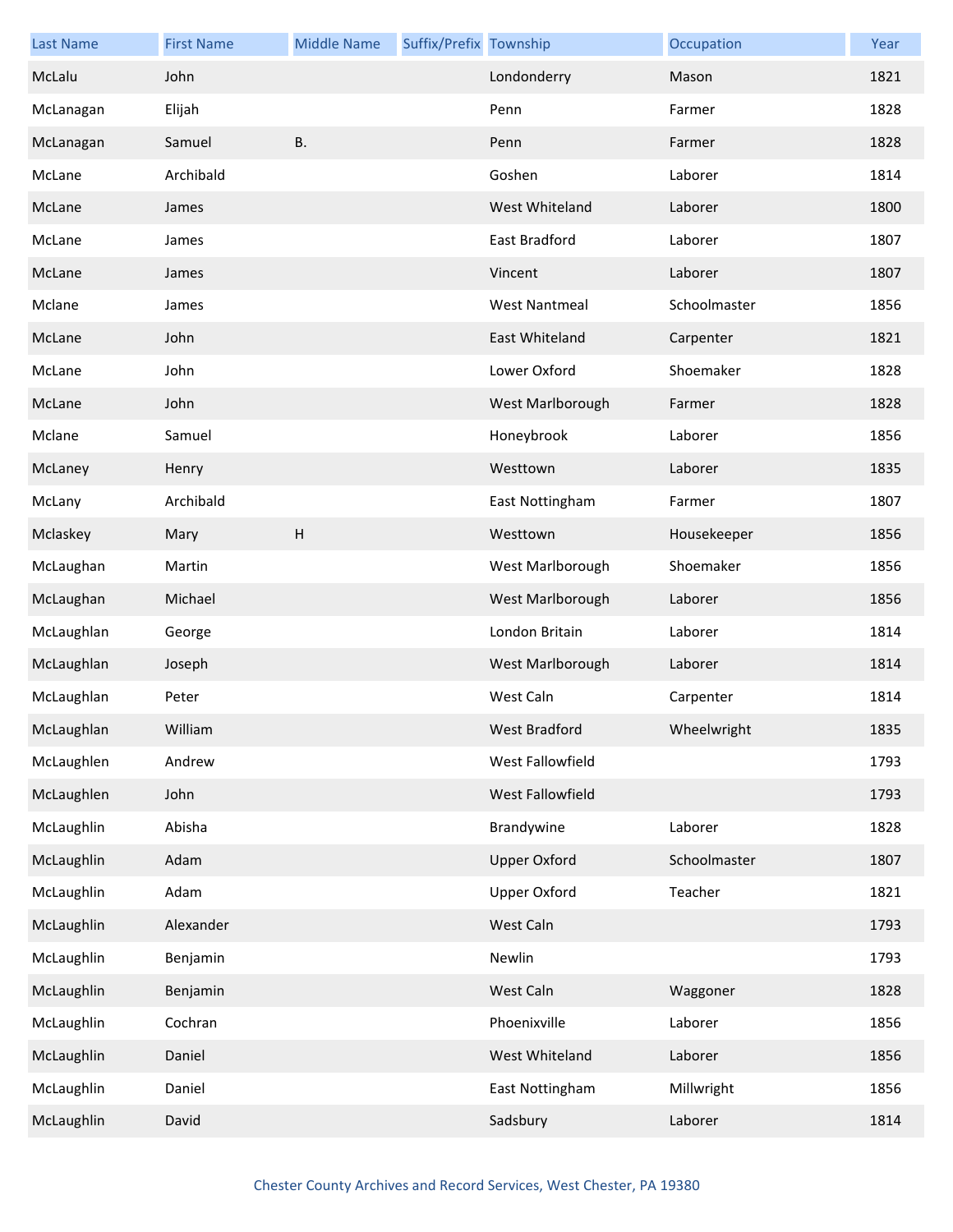| <b>Last Name</b> | <b>First Name</b> | <b>Middle Name</b> | Suffix/Prefix Township |                     | Occupation   | Year |
|------------------|-------------------|--------------------|------------------------|---------------------|--------------|------|
| McLaughlin       | David             |                    |                        | Sadsbury            | Laborer      | 1821 |
| McLaughlin       | David             |                    |                        | West Fallowfield    | Laborer      | 1828 |
| McLaughlin       | Edward            |                    |                        | Phoenixville        | Laborer      | 1856 |
| McLaughlin       | Elizabeth         |                    |                        | Brandywine          | Farmer       | 1814 |
| McLaughlin       | Francis           |                    |                        | Phoenixville        | Pudler       | 1856 |
| McLaughlin       | George            |                    |                        | Kennett             |              | 1800 |
| McLaughlin       | Isaac             |                    |                        | Brandywine          |              | 1793 |
| McLaughlin       | Isaac             |                    |                        | Brandywine          | Farmer       | 1814 |
| McLaughlin       | Isaac             |                    |                        | Brandywine          | Farmer       | 1821 |
| McLaughlin       | Isaac             |                    |                        | Brandywine          | Carpenter    | 1828 |
| McLaughlin       | Isaac             |                    |                        | Brandywine          | Laborer      | 1835 |
| McLaughlin       | Isaac             |                    | Jr.                    | Brandywine          | Farmer       | 1835 |
| McLaughlin       | Isaac             | L                  |                        | East Brandywine     | Farmer       | 1856 |
| McLaughlin       | Israel            |                    |                        | Brandywine          | Millwright   | 1814 |
| McLaughlin       | James             |                    |                        | West Caln           | Laborer      | 1828 |
| McLaughlin       | James             |                    |                        | Brandywine          | Laborer      | 1828 |
| McLaughlin       | James             |                    |                        | West Caln           | Smith        | 1828 |
| McLaughlin       | James             |                    |                        | West Caln           | Laborer      | 1828 |
| McLaughlin       | James             |                    |                        | Phoenixville        | Painter      | 1856 |
| McLaughlin       | James             |                    |                        | West Brandywine     | Farmer       | 1856 |
| McLaughlin       | John              |                    |                        | Brandywine          |              | 1793 |
| McLaughlin       | John              |                    |                        | <b>West Chester</b> | Schoolmaster | 1807 |
| McLaughlin       | John              |                    |                        | <b>Upper Oxford</b> | Weaver       | 1814 |
| McLaughlin       | John              |                    |                        | <b>Upper Oxford</b> | Weaver       | 1821 |
| McLaughlin       | John              |                    |                        | Charlestown         | Mechanic     | 1856 |
| McLaughlin       | John              |                    |                        | East Brandywine     | Farmer       | 1856 |
| McLaughlin       | Joseph            |                    |                        | East Marlborough    | Jobber       | 1807 |
| McLaughlin       | Joseph            |                    |                        | West Fallowfield    | Laborer      | 1828 |
| McLaughlin       | Joseph            |                    |                        | East Fallowfield    |              | 1835 |
| McLaughlin       | Michael           |                    |                        | Londonderry         | Reedmaker    | 1814 |
| McLaughlin       | Michael           |                    |                        | Phoenixville        | Pudler       | 1856 |
| McLaughlin       | Owen              |                    |                        | Penn                | Farmer       | 1821 |
| McLaughlin       | Patrick           |                    |                        | Phoenixville        | Laborer      | 1856 |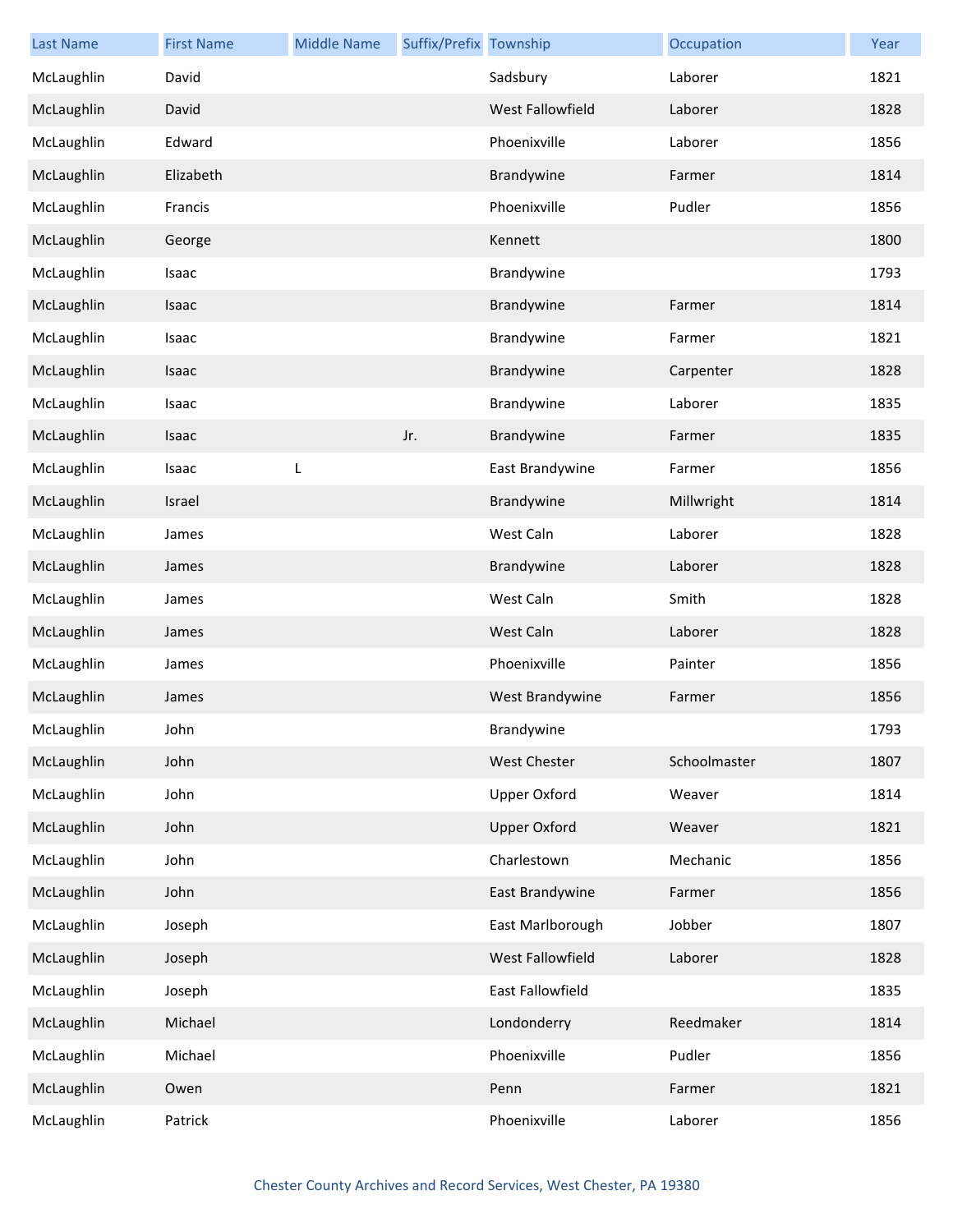| <b>Last Name</b> | <b>First Name</b> | <b>Middle Name</b> | Suffix/Prefix Township |                     | Occupation   | Year |
|------------------|-------------------|--------------------|------------------------|---------------------|--------------|------|
| McLaughlin       | Peter             |                    |                        | West Caln           | Carpenter    | 1807 |
| McLaughlin       | Peter             |                    |                        | Brandywine          | Laborer      | 1821 |
| McLaughlin       | Peter             |                    |                        | East Marlborough    | Carpenter    | 1835 |
| McLaughlin       | Robert            |                    |                        | Sadsbury            | Laborer      | 1814 |
| McLaughlin       | Robert            |                    |                        | Sadsbury            | Laborer      | 1821 |
| McLaughlin       | Russel            |                    |                        | Brandywine          | Farmer       | 1821 |
| McLaughlin       | Russel            |                    |                        | Brandywine          | Farmer       | 1828 |
| McLaughlin       | Russel            |                    |                        | East Brandywine     | Farmer       | 1856 |
| McLaughlin       | Russle            |                    |                        | Brandywine          | Farmer       | 1835 |
| McLaughlin       | William           |                    |                        | <b>Upper Oxford</b> | Laborer      | 1807 |
| McLaughlin       | William           |                    |                        | Brandywine          | Farmer       | 1814 |
| McLaughlin       | William           |                    |                        | Brandywine          | Farmer       | 1821 |
| McLaughlin       | William           |                    |                        | Brandywine          | Farmer       | 1828 |
| McLaughlin       | William           |                    |                        | London Grove        | Laborer      | 1828 |
| McLaughlin       | William           |                    |                        | Brandywine          | Laborer      | 1835 |
| McLaughlin       | William           |                    |                        | West Whiteland      | Laborer      | 1856 |
| McLaughlin       | William           |                    |                        | East Brandywine     | Farmer       | 1856 |
| McLaughlin       | William           | D                  |                        | East Brandywine     | Laborer      | 1856 |
| McLaughlin       | William           | H                  |                        | East Brandywine     | Cabinetmaker | 1856 |
| McLaulin         | Patrick           |                    |                        | East Marlborough    | Laborer      | 1814 |
| McLave           | James             |                    |                        | Newlin              | Ditcher      | 1814 |
| McLaverty        | Patrick           |                    |                        | New Garden          | Weaver       | 1807 |
| McLay            | Thomas            |                    |                        | East Marlborough    | Weaver       | 1807 |
| McLea            | Andrew            | $\mathsf J$        |                        | West Marlborough    | Shoemaker    | 1856 |
| McLea            | Forges            |                    |                        | Londonderry         | Farmer       | 1814 |
| McLea            | Forgus            |                    |                        | Londonderry         | Weaver       | 1835 |
| McLea            | John              |                    |                        | Londonderry         | Weaver       | 1814 |
| McLea            | William           |                    |                        | Londonderry         | Farmer       | 1835 |
| McLea            | William           |                    |                        | West Whiteland      | Laborer      | 1856 |
| McLea            | William           |                    |                        | Londonderry         | Farmer       | 1856 |
| McLean           | Archibald         |                    |                        | Tredyffrin          | Laborer      | 1835 |
| McLean           | Hannah            |                    |                        | Tredyffrin          |              | 1835 |
| McLean           | Henry             |                    |                        | East Whiteland      | Laborer      | 1807 |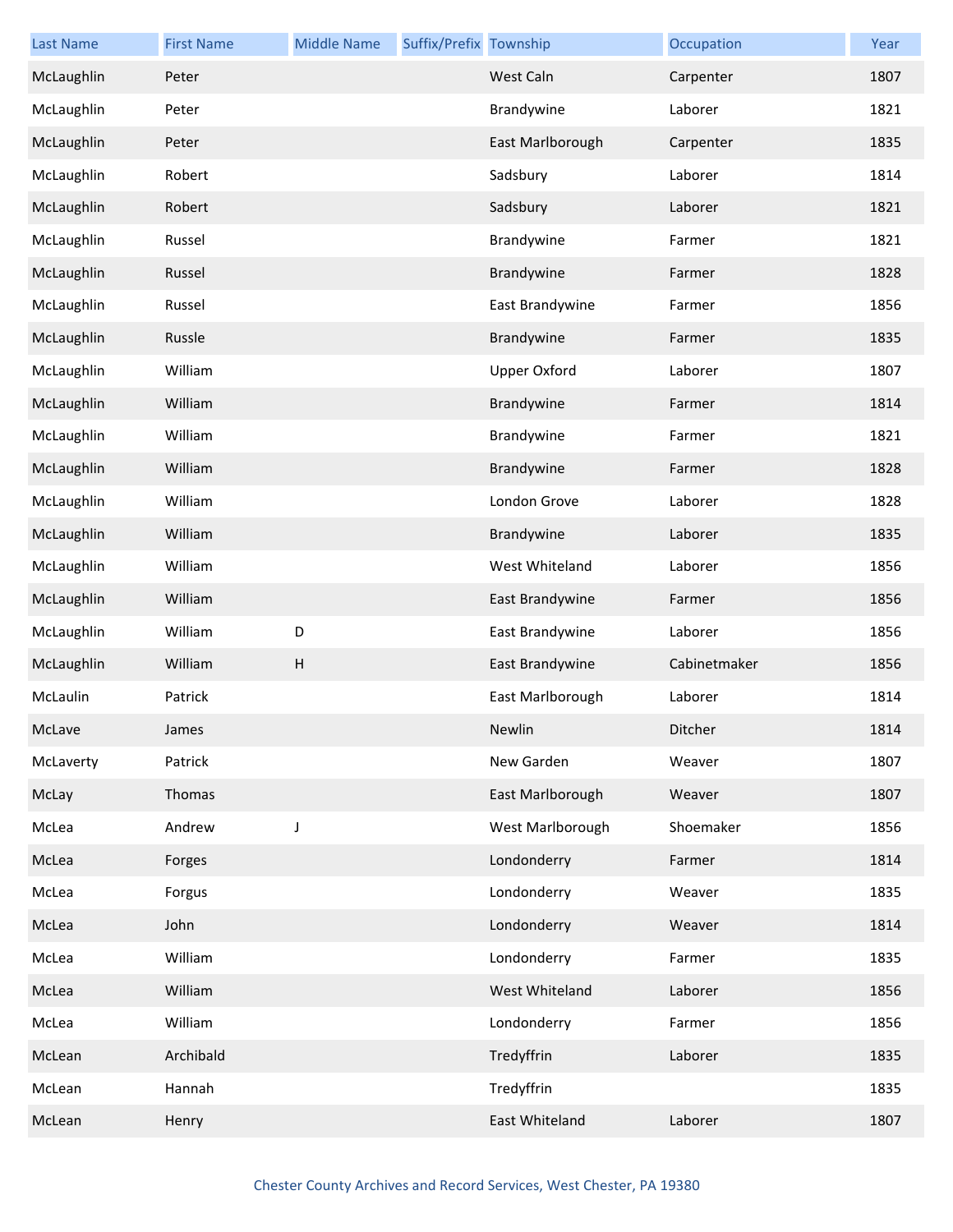| <b>Last Name</b> | <b>First Name</b> | <b>Middle Name</b> | Suffix/Prefix Township |                      | Occupation                 | Year |
|------------------|-------------------|--------------------|------------------------|----------------------|----------------------------|------|
| McLean           | James             |                    |                        | Tredyffrin           |                            | 1800 |
| McLease          | John              |                    |                        | Honey Brook          | Weaver                     | 1807 |
| McLease          | John              |                    |                        | Honey Brook          | Weaver                     | 1814 |
| McLease          | William           |                    |                        | Honey Brook          | Weaver                     | 1814 |
| McLeaster        | Archibald         |                    |                        | <b>West Nantmeal</b> |                            | 1793 |
| McLee            | Furgus            |                    |                        | Londonderry          | Farmer                     | 1828 |
| McLee            | John              |                    |                        | Londonderry          | Mason                      | 1828 |
| McLeer           | Charles           |                    |                        | Kennett              | Laborer                    | 1856 |
| McLeer           | George            |                    |                        | Willistown           | Blacksmith                 | 1856 |
| McLeer           | James             |                    |                        | Willistown           | Farmer                     | 1835 |
| McLeer           | James             |                    |                        | Willistown           | Coal yard                  | 1856 |
| McLeer           | Patrick           |                    |                        | Willistown           | Storekeeper                | 1807 |
| McLees           | David             |                    |                        | Warwick              | Farmer                     | 1856 |
| McLees           | John              |                    |                        | <b>West Nantmeal</b> | Farmer                     | 1835 |
| Mclees           | John              |                    |                        | Honeybrook           | Farmer                     | 1856 |
| Mcleese          | George            |                    |                        | Hopewell             | Dairyman                   | 1856 |
| McLeester        | Duncan            |                    |                        | West Caln            |                            | 1793 |
| Mclehaney        | James             |                    |                        | Honeybrook           | Farmer                     | 1856 |
| McLelan          | Robert            |                    |                        | West Fallowfield     |                            | 1793 |
| Mclelland        | Thomas            |                    |                        | Londonderry          | Farmer                     | 1856 |
| McLenaghan       | ς.                | B                  |                        | Penn                 | Farmer                     | 1856 |
| McLevein         | James             |                    |                        | <b>West Nantmeal</b> | Gentleman                  | 1835 |
| McLewin          | James             |                    |                        | Sadsbury             | <b>Woolenfactor Weaver</b> | 1821 |
| McLindley        | Robert            |                    |                        | West Marlborough     | Laborer                    | 1821 |
| McLine           | Philip            |                    |                        | <b>East Nantmeal</b> | Cordwainer                 | 1814 |
| McLochlin        | William           |                    |                        | New London           | Wheelwright                | 1828 |
| McLoud           | John              |                    |                        | West Marlborough     | Nailer                     | 1814 |
| McLoughlan       | George            |                    |                        | London Britain       | Laborer                    | 1821 |
| McLoughlan       | John              |                    |                        | East Whiteland       | Cooper                     | 1835 |
| McLoughlen       | Robert            |                    |                        | Newlin               | Tanner                     | 1807 |
| McLoughlin       | John              |                    |                        | East Bradford        | Laborer                    | 1807 |
| McLoughlin       | William           |                    |                        | East Caln            | Laborer                    | 1835 |
| McIrath          | Alexander         |                    |                        | West Nottingham      |                            | 1835 |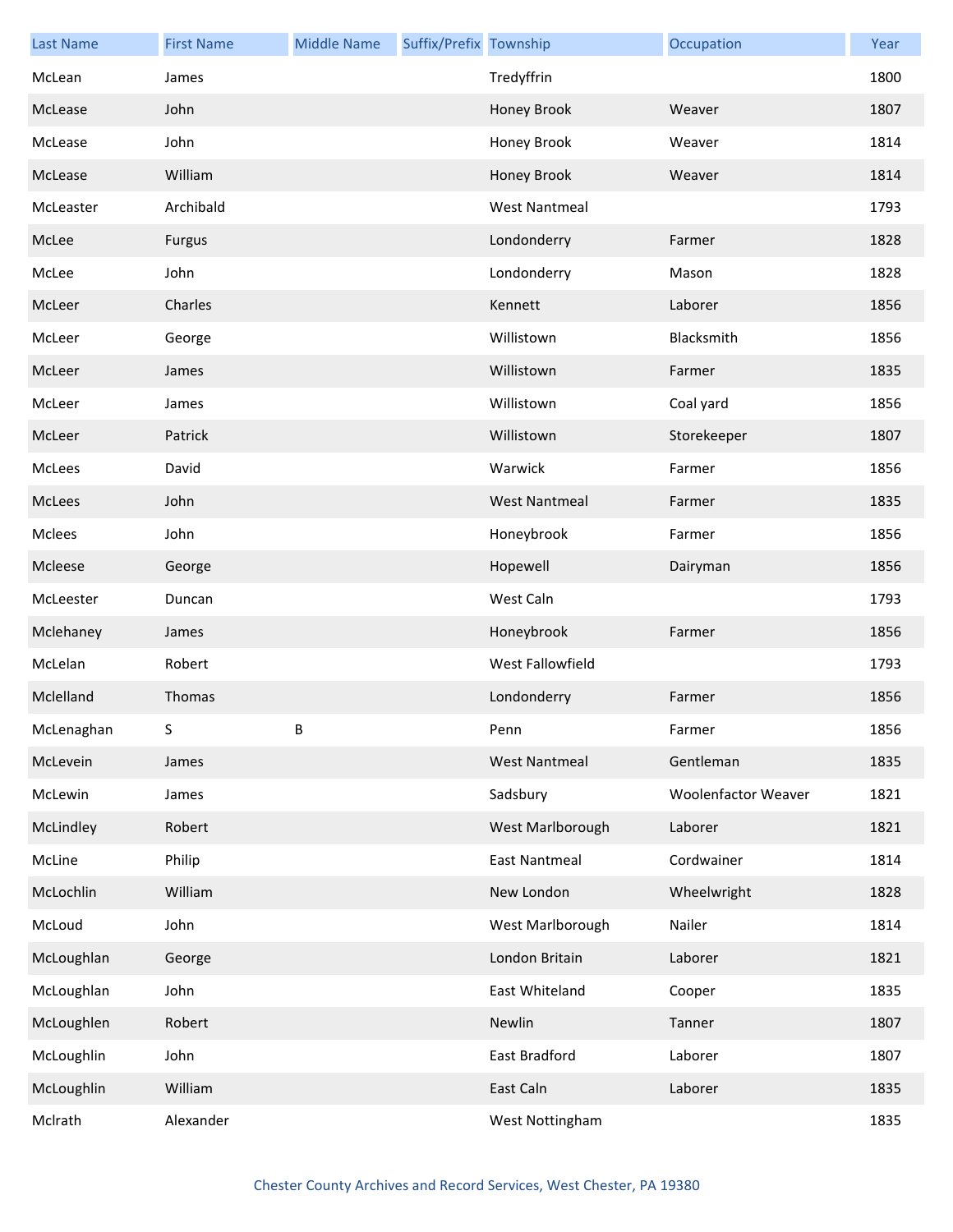| <b>Last Name</b> | <b>First Name</b> | <b>Middle Name</b> | Suffix/Prefix Township |                      | Occupation | Year |
|------------------|-------------------|--------------------|------------------------|----------------------|------------|------|
| McIrath          | Joseph            |                    |                        | West Nottingham      |            | 1835 |
| McIrath          | Lewis             |                    |                        | West Nottingham      |            | 1835 |
| McLune           | Siles             |                    |                        | <b>West Nantmeal</b> | Farmer     | 1835 |
| McLune           | Thomas            | S                  |                        | <b>West Nantmeal</b> | Farmer     | 1835 |
| McLune           | William           | W                  |                        | <b>West Nantmeal</b> | Farmer     | 1835 |
| McLure           | James             |                    |                        | West Fallowfield     |            | 1793 |
| McMacken         | <b>Brice</b>      |                    |                        | Londonderry          | Laborer    | 1835 |
| McMahan          | Arthur            |                    |                        | East Caln            | Laborer    | 1856 |
| McMahany         | John              |                    |                        | Kennett              | Laborer    | 1821 |
| McMahon          | James             |                    |                        | West Nottingham      |            | 1793 |
| McMamanemy       | John              |                    |                        | Kennett              | Laborer    | 1828 |
| McMan            | Michael           |                    |                        | Kennett              | Laborer    | 1856 |
| McMane           | William           |                    |                        | Birmingham           | Laborer    | 1856 |
| McMannah         | James             |                    |                        | East Caln            | Laborer    | 1856 |
| McMannas         | Samuel            |                    |                        | West Marlborough     | Ironsliter | 1807 |
| McManneman       | John              |                    |                        | East Bradford        | Laborer    | 1856 |
| McMannes         | Patrick           |                    |                        | Willistown           | Laborer    | 1828 |
| McManny          | Patrick           |                    |                        | East Marlborough     | Laborer    | 1814 |
| McManus          | Hugh              |                    |                        | West Fallowfield     | Laborer    | 1835 |
| McManus          | Hugh              |                    |                        | West Fallowfield     | Laborer    | 1835 |
| McManus          | Patrick           |                    |                        | London Grove         |            | 1800 |
| McMaster         | Andrew            |                    |                        | East Nottingham      | Laborer    | 1814 |
| McMaster         | Andrew            |                    |                        | East Nottingham      | Farmer     | 1821 |
| McMaster         | Andrew            |                    |                        | East Nottingham      | Farmer     | 1828 |
| McMaster         | Andrew            |                    |                        | East Nottingham      | Farmer     | 1835 |
| McMaster         | James             |                    |                        | West Nottingham      |            | 1793 |
| McMaster         | James             |                    |                        | West Nottingham      |            | 1800 |
| McMaster         | James             |                    |                        | West Nottingham      | Farmer     | 1814 |
| McMaster         | John              |                    |                        | Lower Oxford         | Weaver     | 1821 |
| McMaster         | John              |                    |                        | East Nottingham      | Farmer     | 1856 |
| McMaster         | Robert            |                    |                        | East Nottingham      | Farmer     | 1856 |
| McMaster         | William           |                    |                        | West Nottingham      |            | 1793 |
| McMasters        | James             |                    |                        | West Nottingham      | Farmer     | 1807 |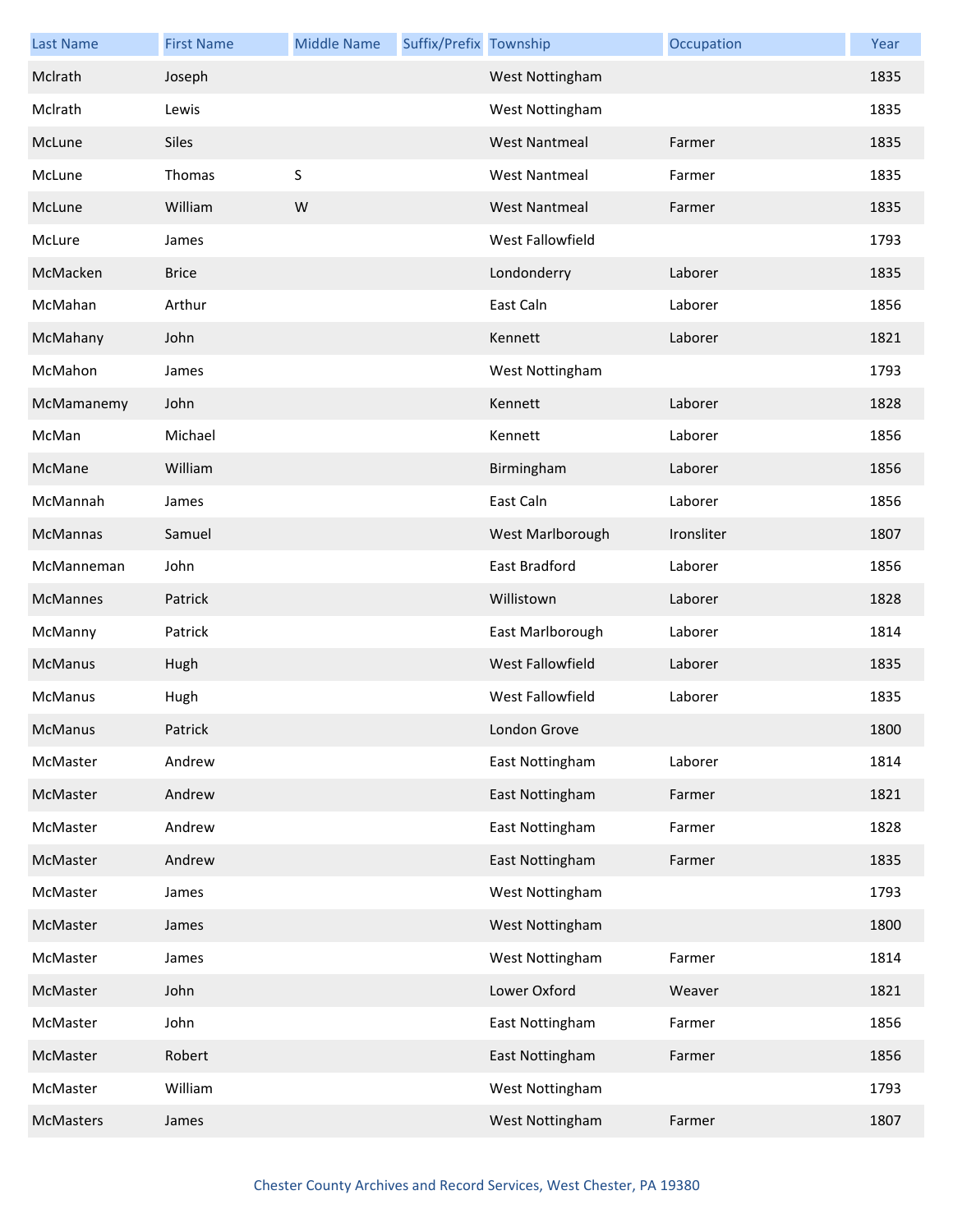| <b>Last Name</b> | <b>First Name</b> | <b>Middle Name</b> | Suffix/Prefix Township |                      | Occupation     | Year |
|------------------|-------------------|--------------------|------------------------|----------------------|----------------|------|
| <b>McMasters</b> | Matthew           |                    |                        | Sadsbury             |                | 1793 |
| McMein           | James             |                    |                        | Westtown             |                | 1793 |
| McMein           | John              |                    |                        | Westtown             |                | 1793 |
| McMenaman        | Edward            |                    |                        | Schuylkill           | Blacksmith     | 1856 |
| McMennis         | Patrick           |                    |                        | <b>West Chester</b>  | Laborer        | 1856 |
| McMican          | <b>Brice</b>      |                    |                        | Londonderry          | Laborer        | 1828 |
| McMichael        | Α                 | $\mathsf C$        |                        | <b>West Chester</b>  | Trimming store | 1856 |
| McMichael        | Elijah            |                    |                        | Lower Oxford         | Farmer         | 1856 |
| McMichael        | Enoch             |                    |                        | Lower Oxford         | Carpenter      | 1856 |
| McMichael        | James             |                    |                        | Schuylkill           | Laborer        | 1835 |
| McMichael        | James             |                    |                        | Honeybrook           | Farmer         | 1856 |
| McMichael        | Jesse             |                    |                        | Lower Oxford         | Farmer         | 1856 |
| McMichael        | John              |                    |                        | <b>West Nantmeal</b> | Carpenter      | 1807 |
| McMichael        | John              |                    |                        | Lower Oxford         | Laborer        | 1856 |
| McMichael        | Olive             |                    |                        | Lower Oxford         | Farmer         | 1856 |
| McMichael        | Thomas            |                    |                        | <b>West Chester</b>  | Gentleman      | 1856 |
| McMichael        | William           |                    |                        | Honeybrook           | Farmer         | 1856 |
| McMichaels       | James             |                    |                        | Schuylkill           | Blacksmith     | 1828 |
| McMicken         | <b>Brice</b>      |                    |                        | Londonderry          | Laborer        | 1856 |
| McMicken         | Samuel            |                    |                        | Brandywine           |                | 1793 |
| McMickin         | <b>Brice</b>      |                    |                        | London Grove         | Laborer        | 1821 |
| McMillen         | James             |                    |                        | <b>East Vincent</b>  | Laborer        | 1856 |
| McMillen         | Robert            |                    |                        | Franklin             | Farmer         | 1856 |
| McMillin         | John              |                    |                        | <b>East Nantmeal</b> | Miner          | 1807 |
| McMin            | Albin             |                    |                        | Easttown             |                | 1821 |
| McMin            | Andrew            |                    |                        | Willistown           |                | 1800 |
| McMin            | Christian         |                    |                        | Easttown             |                | 1821 |
| McMin            | Hugh              |                    |                        | Sadsbury             | Blacksmith     | 1807 |
| McMin            | James             |                    |                        | Westtown             | Gentleman      | 1814 |
| McMin            | John              |                    |                        | Westtown             | Farmer         | 1814 |
| McMin            | Joseph            |                    |                        | East Whiteland       | Farmer         | 1821 |
| McMin            | Joshua            |                    |                        | Westtown             | Farmer         | 1814 |
| McMin            | Reubin            |                    |                        | Sadsbury             |                | 1807 |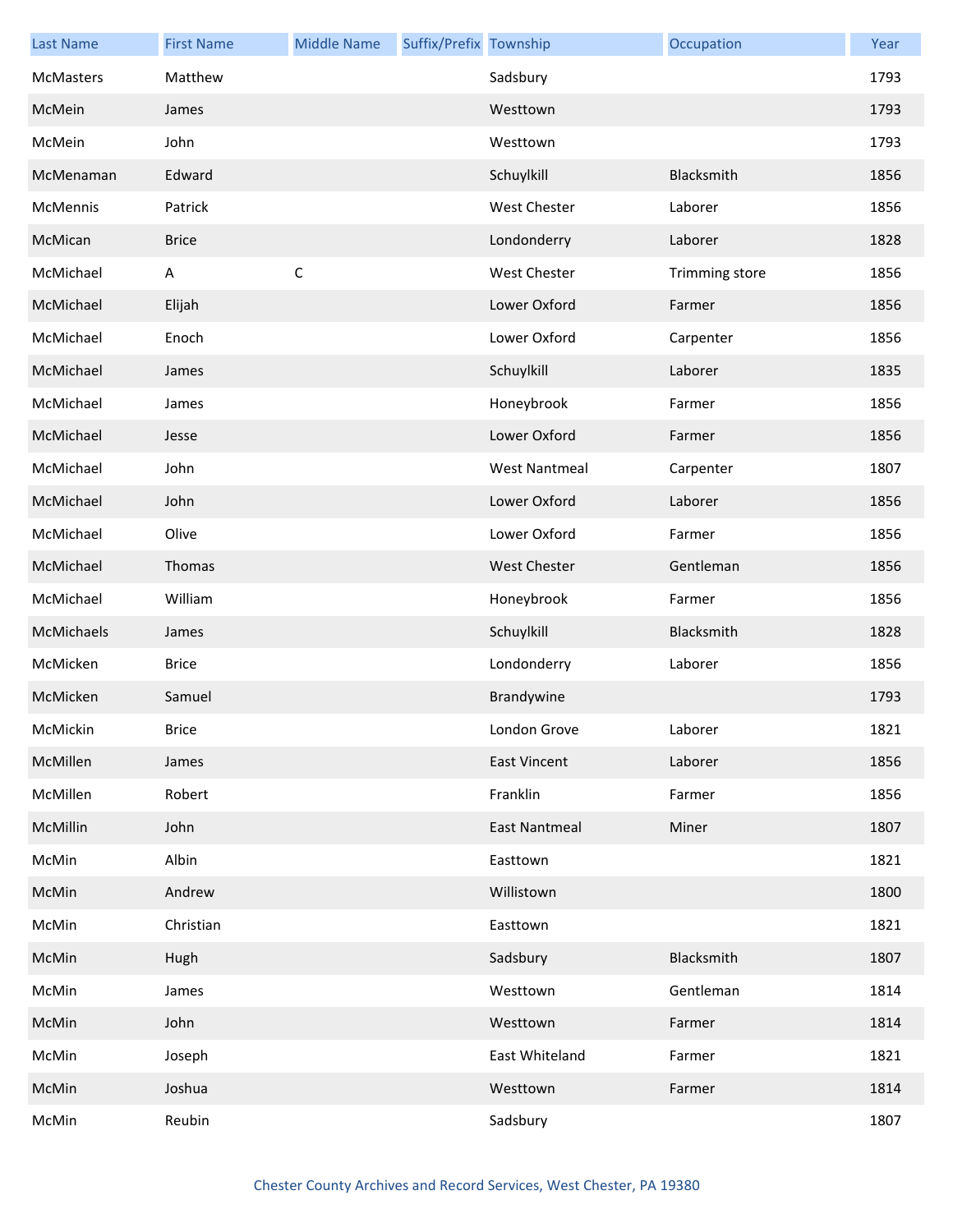| <b>Last Name</b> | <b>First Name</b> | <b>Middle Name</b> | Suffix/Prefix Township |                      | Occupation        | Year |
|------------------|-------------------|--------------------|------------------------|----------------------|-------------------|------|
| McMin            | Samuel            |                    |                        | Tredyffrin           |                   | 1800 |
| McMin            | Samuel            |                    |                        | Easttown             | Laborer           | 1807 |
| McMin            | Thomas            |                    |                        | Westtown             | Wheelmaker        | 1814 |
| McMin            | Thomas            |                    |                        | Tredyffrin           | Laborer           | 1835 |
| McMinn           | Alban             |                    |                        | West Whiteland       | Farmer            | 1856 |
| McMinn           | Albin             |                    |                        | Easttown             | Farmer            | 1814 |
| McMinn           | Albin             |                    |                        | Easttown             | Farmer            | 1835 |
| McMinn           | Carver            |                    |                        | West Whiteland       | Farmer            | 1856 |
| McMinn           | Christiana        |                    |                        | Easttown             |                   | 1814 |
| McMinn           | Henry             |                    |                        | Sadsbury             | Shoemaker         | 1856 |
| McMinn           | Hugh              |                    |                        | West Fallowfield     | Shoemaker         | 1856 |
| McMinn           | James             |                    |                        | Westtown             | Farmer            | 1807 |
| McMinn           | James             |                    |                        | Westtown             | Farmer            | 1821 |
| McMinn           | James             |                    |                        | Westtown             | Farmer            | 1828 |
| McMinn           | John              |                    |                        | Westtown             | Turner            | 1807 |
| McMinn           | John              |                    |                        | Westtown             | Farmer            | 1821 |
| McMinn           | John              |                    |                        | Westtown             | Springwheel maker | 1828 |
| McMinn           | John              |                    |                        | Westtown             | Farmer            | 1835 |
| McMinn           | John              |                    |                        | <b>East Bradford</b> | Miller            | 1835 |
| McMinn           | John              | R.                 |                        | East Bradford        | Miller            | 1828 |
| McMinn           | Joseph            |                    |                        | Goshen               | Storekeeper       | 1814 |
| McMinn           | Joseph            |                    |                        | East Whiteland       | Farmer            | 1814 |
| McMinn           | Joseph            |                    |                        | Pennsbury            | Schoolmaster      | 1821 |
| McMinn           | Joseph            |                    |                        | East Whiteland       | Farmer            | 1828 |
| McMinn           | Joseph            |                    |                        | Westtown             | Farmer            | 1835 |
| McMinn           | Joseph            |                    |                        | East Whiteland       | Farmer            | 1856 |
| McMinn           | Joshua            |                    |                        | Westtown             | Turner            | 1807 |
| McMinn           | Joshua            |                    |                        | Westtown             | Farmer            | 1821 |
| McMinn           | Joshua            |                    |                        | Westtown             | Farmer            | 1828 |
| McMinn           | Joshua            |                    |                        | Westtown             | Farmer            | 1835 |
| McMinn           | Joshua            |                    |                        | Westtown             | Farmer            | 1856 |
| McMinn           | Robert            |                    |                        | Uwchlan              |                   | 1793 |
| McMinn           | Samuel            |                    |                        | East Bradford        | Miller            | 1856 |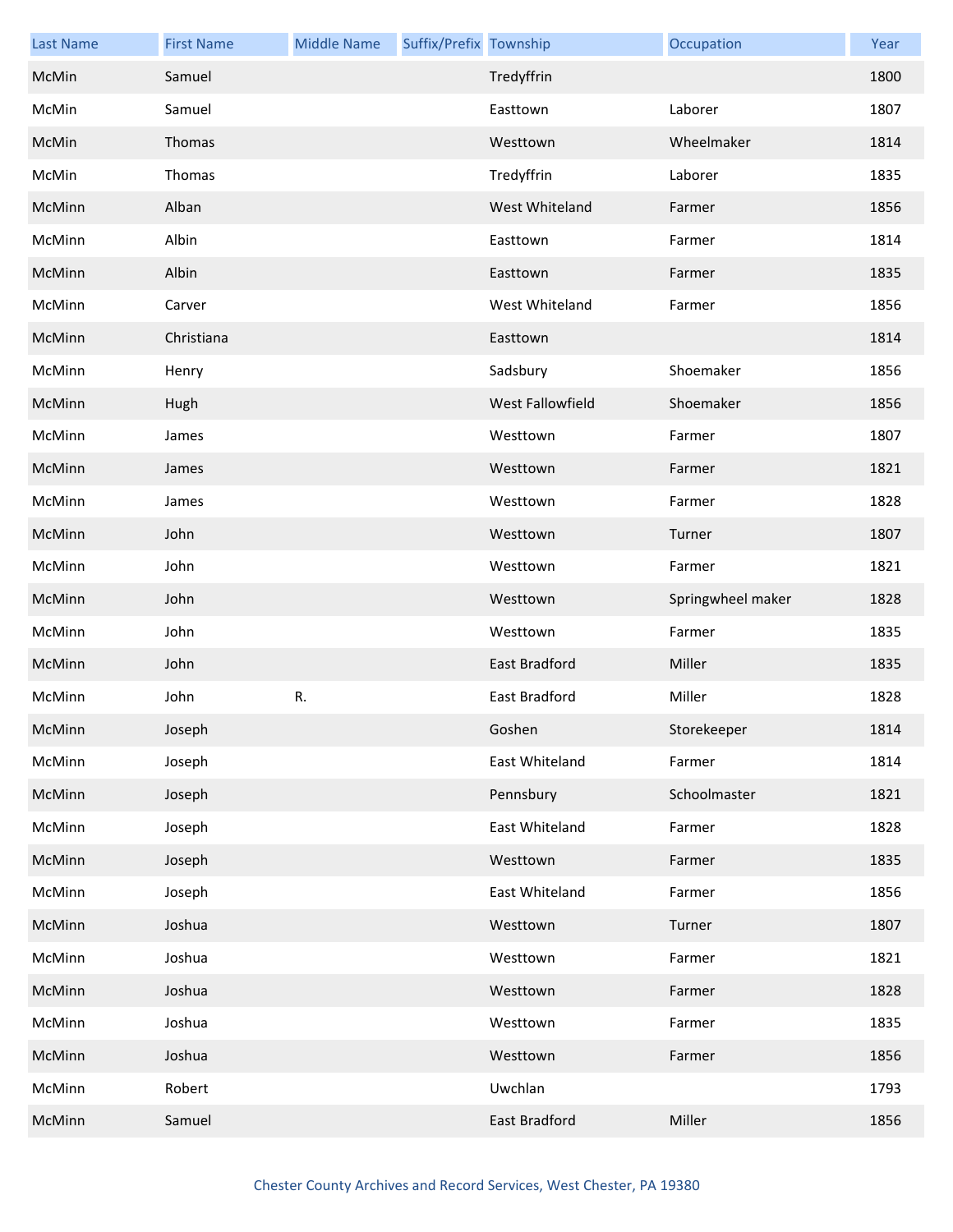| <b>Last Name</b> | <b>First Name</b> | <b>Middle Name</b> | Suffix/Prefix Township |                      | Occupation | Year |
|------------------|-------------------|--------------------|------------------------|----------------------|------------|------|
| McMinn           | Samuel            |                    |                        | West Whiteland       | Farmer     | 1856 |
| McMinn           | Thomas            |                    |                        | Willistown           |            | 1793 |
| McMinn           | Thomas            |                    |                        | Westtown             | Laborer    | 1807 |
| McMinn           | Thomas            |                    |                        | East Whiteland       | Farmer     | 1807 |
| McMinn           | Thomas            |                    |                        | East Whiteland       | Farmer     | 1814 |
| McMinn           | Thomas            |                    |                        | Westtown             | Farmer     | 1821 |
| McMinn           | Thomas            |                    |                        | Westtown             | Farmer     | 1828 |
| McMinn           | Thomas            |                    |                        | West Whiteland       | Laborer    | 1828 |
| McMinn           | Thomas            |                    |                        | Westtown             | Farmer     | 1835 |
| McMinn           | Thomas            |                    |                        | Westtown             | Farmer     | 1856 |
| McMinn           | Wilson            |                    |                        | West Fallowfield     | Tailor     | 1835 |
| McMinneman       | Philip            |                    |                        | East Marlborough     | Laborer    | 1856 |
| McMinney         | Edward            |                    |                        | Easttown             |            | 1856 |
| McMiterl         | Robert            |                    |                        | East Nottingham      | Farmer     | 1856 |
| McMullan         | James             |                    |                        | West Fallowfield     | Farmer     | 1814 |
| McMullen         | Alexander         |                    |                        | Kennett              | Farmer     | 1800 |
| McMullen         | Alexander         |                    |                        | Kennett              | Farmer     | 1807 |
| McMullen         | Alexander         |                    |                        | East Marlborough     | Jobber     | 1807 |
| McMullen         | Alexander         |                    |                        | Kennett              | Farmer     | 1814 |
| McMullen         | Alexander         |                    |                        | Kennett              | Farmer     | 1821 |
| McMullen         | Alexander         |                    |                        | Kennett              | Farmer     | 1828 |
| McMullen         | Alexander         |                    |                        | Kennett              | Farmer     | 1835 |
| McMullen         | Andrew            |                    |                        | East Marlborough     | Weaver     | 1807 |
| McMullen         | Charles           |                    |                        | <b>West Nantmeal</b> | Laborer    | 1814 |
| McMullen         | Jacob             |                    |                        | West Whiteland       | Laborer    | 1856 |
| McMullen         | James             |                    |                        | East Bradford        |            | 1793 |
| McMullen         | James             |                    |                        | Kennett              |            | 1800 |
| McMullen         | James             |                    |                        | Kennett              | Weaver     | 1807 |
| McMullen         | James             |                    |                        | Kennett              | Gentleman  | 1807 |
| McMullen         | James             |                    |                        | <b>West Nantmeal</b> | Laborer    | 1814 |
| McMullen         | James             |                    |                        | Kennett              | Weaver     | 1814 |
| McMullen         | James             |                    |                        | East Caln            | Laborer    | 1821 |
| McMullen         | James             |                    |                        | Kennett              | Farmer     | 1821 |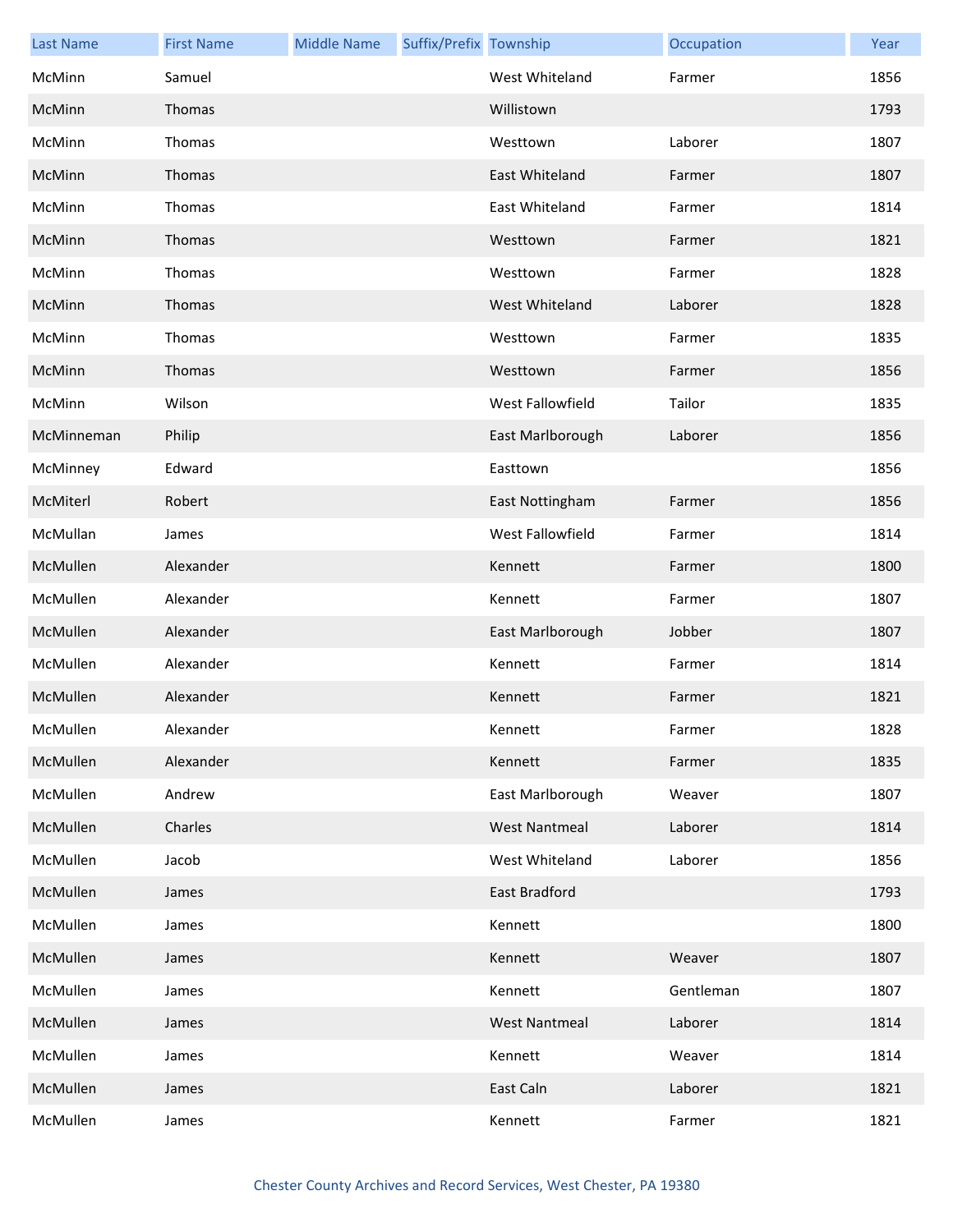| <b>Last Name</b> | <b>First Name</b> | <b>Middle Name</b> | Suffix/Prefix Township |                      | Occupation     | Year |
|------------------|-------------------|--------------------|------------------------|----------------------|----------------|------|
| McMullen         | James             |                    |                        | West Whiteland       | Carpenter      | 1821 |
| McMullen         | James             |                    |                        | Kennett              | Weaver         | 1821 |
| McMullen         | James             |                    |                        | Kennett              | Weaver         | 1828 |
| McMullen         | James             |                    |                        | Kennett              | Farmer         | 1828 |
| McMullen         | James             |                    |                        | Kennett              | Laborer        | 1835 |
| McMullen         | James             |                    |                        | Kennett              | Farmer         | 1835 |
| McMullen         | James             |                    |                        | East Caln            | Laborer        | 1856 |
| McMullen         | James             |                    |                        | Kennett              | Farmer         | 1856 |
| McMullen         | Jane              |                    | Widow                  | <b>West Nantmeal</b> |                | 1821 |
| McMullen         | Jefferson         |                    |                        | Kennett              | Farmer         | 1828 |
| McMullen         | Jefferson         |                    |                        | Kennett              | Farmer         | 1835 |
| McMullen         | Jefferson         |                    |                        | Kennett              | Farmer         | 1856 |
| McMullen         | John              |                    |                        | <b>East Nantmeal</b> | Miner          | 1800 |
| McMullen         | John              |                    |                        | New London           | Tailor         | 1800 |
| McMullen         | John              |                    |                        | New London           | Tailor         | 1807 |
| McMullen         | John              |                    |                        | Brandywine           | Farmer         | 1821 |
| McMullen         | John              |                    |                        | Kennett              | <b>Butcher</b> | 1821 |
| McMullen         | John              |                    |                        | East Caln            | Laborer        | 1821 |
| McMullen         | Joseph            |                    |                        | Kennett              |                | 1828 |
| McMullen         | Margaret          |                    |                        | New London           | Farmer         | 1821 |
| McMullen         | Robert            |                    |                        | Easttown             | Farmer         | 1814 |
| McMullen         | Robert            |                    |                        | East Nottingham      | Farmer         | 1835 |
| McMullen         | Robert            |                    |                        | East Nottingham      | Farmer         | 1856 |
| McMullen         | Thomas            |                    |                        | East Marlborough     | Farmer         | 1807 |
| McMullen         | Thomas            |                    |                        | West Whiteland       | Laborer        | 1856 |
| McMullen         | William           |                    |                        | Newlin               | Laborer        | 1828 |
| McMullen         | William           |                    |                        | West Marlborough     | Laborer        | 1835 |
| McMullen         | William           |                    |                        | West Marlborough     | Laborer        | 1856 |
| McMullin         | Alexander         |                    |                        | Kennett              |                | 1793 |
| McMullin         | Charles           |                    |                        | Brandywine           | Laborer        | 1807 |
| McMullin         | Charles           |                    |                        | Tredyffrin           | Laborer        | 1821 |
| McMullin         | George            |                    |                        | Uwchlan              | Cordwainer     | 1800 |
| McMullin         | James             |                    |                        | East Caln            |                | 1793 |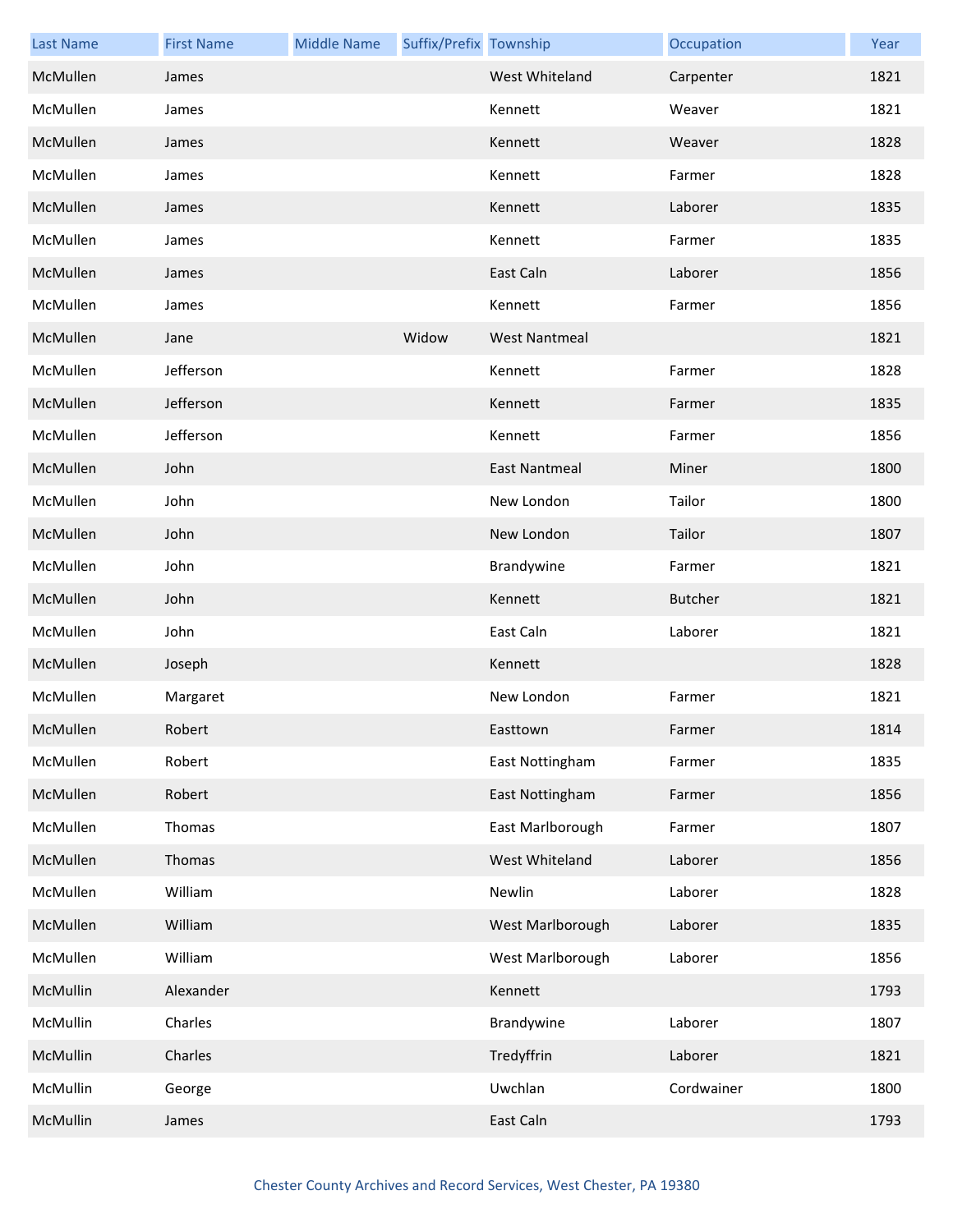| <b>Last Name</b> | <b>First Name</b> | <b>Middle Name</b> | Suffix/Prefix Township |                      | Occupation   | Year |
|------------------|-------------------|--------------------|------------------------|----------------------|--------------|------|
| McMullin         | James             |                    |                        | Kennett              |              | 1793 |
| McMullin         | James             |                    |                        | East Bradford        | Carpenter    | 1828 |
| McMullin         | James             |                    |                        | <b>West Nantmeal</b> | Carpenter    | 1835 |
| McMullin         | John              |                    |                        | Londonderry          | Nailer       | 1814 |
| McMullin         | John              |                    |                        | New London           | Tailor       | 1814 |
| McMullin         | Joseph            |                    |                        | Kennett Square       | Merchant     | 1856 |
| McMullin         | Patrick           |                    |                        | Goshen               |              | 1793 |
| McMullin         | Robert            |                    |                        | East Nottingham      | Dyer         | 1814 |
| McMullin         | Thomas            |                    |                        | West Marlborough     | Laborer      | 1828 |
| McMullin         | William           |                    |                        | West Marlborough     | Laborer      | 1821 |
| McMulty          | Enoch             |                    |                        | <b>West Vincent</b>  | Farmer       | 1835 |
| McMunnigale      | Alexander         |                    |                        | New Garden           |              | 1793 |
| McMurray         | Joseph            |                    |                        | East Whiteland       | Stage driver | 1828 |
| McMurray         | William           |                    |                        | Schuylkill           | Laborer      | 1835 |
| McMurray         | William           |                    |                        | Tredyffrin           | Weaver       | 1835 |
| McMurray         | William           |                    |                        | Schuylkill           | Laborer      | 1856 |
| McMurrey         | William           |                    |                        | Tredyffrin           | Weaver       | 1807 |
| McMurry          | James             |                    |                        | Tredyffrin           | Weaver       | 1821 |
| McMurry          | James             |                    |                        | Tredyffrin           | Weaver       | 1828 |
| McMurry          | Margaret          |                    |                        | Tredyffrin           |              | 1856 |
| McMurry          | William           |                    |                        | Tredyffrin           | Weaver       | 1814 |
| McMurry          | William           |                    |                        | Tredyffrin           | Weaver       | 1828 |
| McMury           | James             |                    |                        | Tredyffrin           | Farmer       | 1856 |
| McMury           | William           |                    |                        | Tredyffrin           | Laborer      | 1821 |
| McNabb           | Edward            |                    |                        | Charlestown          | Cordwainer   | 1821 |
| McNail           | Archibald         |                    |                        | West Marlborough     |              | 1793 |
| McNail           | Hector            |                    |                        | West Marlborough     |              | 1793 |
| McNail           | John              |                    |                        | West Fallowfield     | Farmer       | 1814 |
| McNail           | Thomas            |                    |                        | West Marlborough     | Mason        | 1814 |
| McNail           | William           |                    |                        | West Marlborough     |              | 1793 |
| McNail           | William           |                    |                        | West Marlborough     | Farmer       | 1807 |
| McNail           | William           |                    |                        | West Marlborough     | Laborer      | 1814 |
| McNail           | William           |                    |                        | West Marlborough     | Yeoman       | 1814 |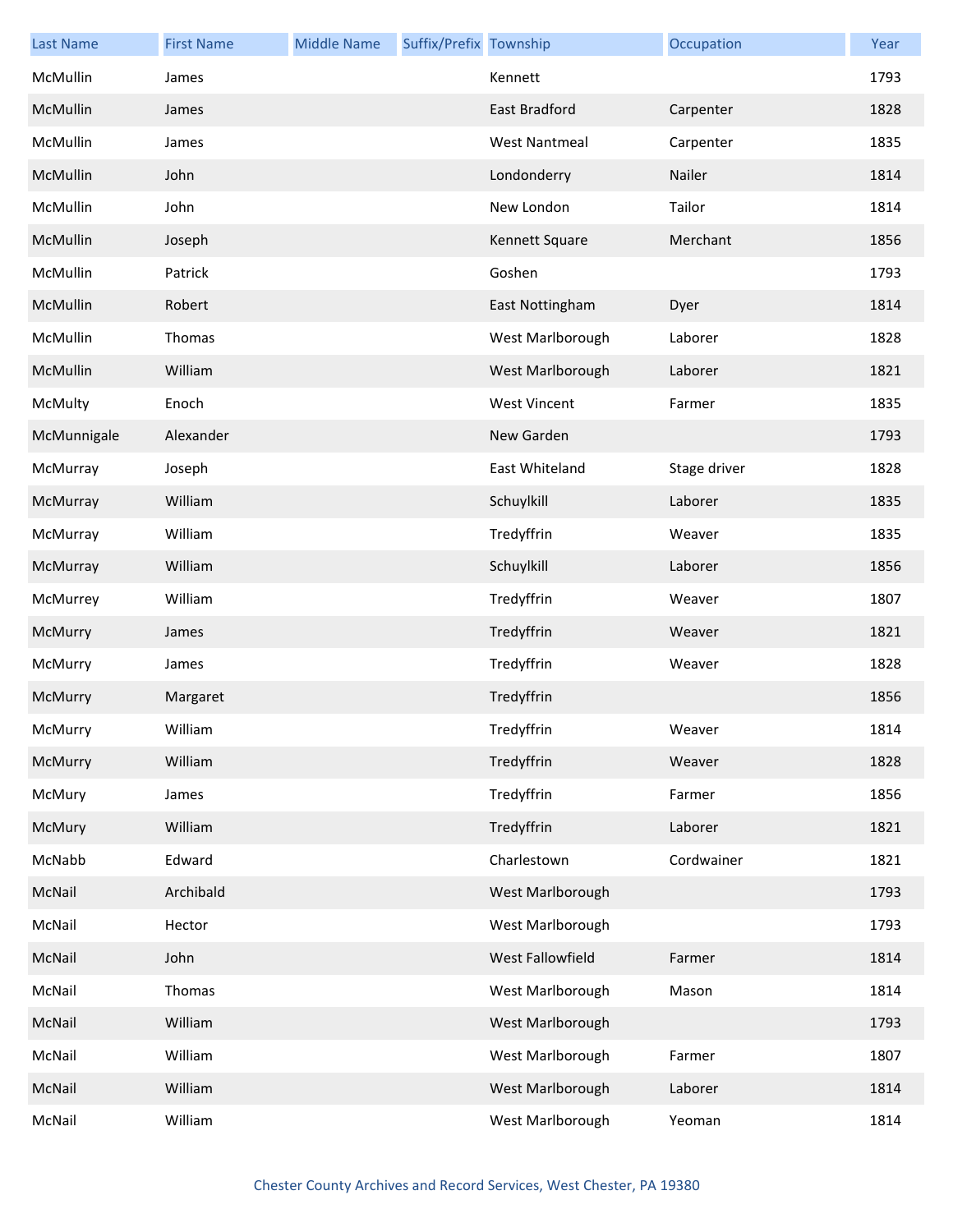| <b>Last Name</b> | <b>First Name</b> | <b>Middle Name</b> | Suffix/Prefix Township |                      | Occupation           | Year |
|------------------|-------------------|--------------------|------------------------|----------------------|----------------------|------|
| McNair           | William           |                    |                        | Sadsbury             |                      | 1793 |
| McNalley         | John              |                    |                        | West Bradford        | Farmer               | 1814 |
| McNalley         | John              |                    |                        | Schuylkill           | Cotton manufacturer  | 1835 |
| McNalley         | Robert            |                    |                        | Schuylkill           | Cotton manufacturer  | 1835 |
| Mcnalley         | William           |                    |                        | East Whiteland       | Farmer               | 1856 |
| McNaly           | William           |                    |                        | Phoenixville         | Pudler               | 1856 |
| McNamara         | Mathew            |                    |                        | West Bradford        | Laborer              | 1856 |
| McNamarrow       | Richard           |                    |                        | <b>West Chester</b>  | Laborer              | 1828 |
| McName           | Frederick         |                    |                        | New Garden           | Weaver               | 1835 |
| McNamee          | Charles           |                    |                        | East Bradford        | Laborer              | 1856 |
| McNamee          | Patrick           |                    |                        | West Whiteland       | Laborer              | 1835 |
| McNamee          | Patrick           |                    |                        | West Whiteland       | Laborer              | 1856 |
| McNaney          | Patrick           |                    |                        | West Whiteland       | Weaver               | 1807 |
| McNattan         | James             |                    |                        | East Fallowfield     | Shoemaker            | 1828 |
| McNaught         | George            |                    |                        | West Caln            | Farmer               | 1856 |
| McNaught         | James             |                    |                        | West Caln            | Engineer             | 1856 |
| McNaught         | James             |                    |                        | West Caln            | Farmer               | 1856 |
| McNaught         | James             |                    |                        | West Caln            | Farmer               | 1856 |
| McNaught         | John              |                    |                        | East Nottingham      |                      | 1800 |
| McNaught         | Samuel            |                    |                        | West Caln            | Carpenter            | 1856 |
| mcNaught         | William           |                    |                        | West Caln            | Farmer               | 1856 |
| McNaughton       | James             |                    |                        | <b>Upper Oxford</b>  | Shoemaker            | 1835 |
| McNaughton       | John              |                    |                        | East Nottingham      |                      | 1793 |
| McNaugth         | Alex              |                    |                        | West Caln            | Carpenter            | 1856 |
| McNea            | William           |                    |                        | Newlin               |                      | 1835 |
| McNeal           | Alexander         |                    |                        | <b>Upper Oxford</b>  | Farmer               | 1807 |
| McNeal           | Andrew            |                    |                        | <b>Upper Oxford</b>  | Blacksmith           | 1807 |
| McNeal           | Andrew            |                    |                        | Upper Oxford         | Blacksmith           | 1821 |
| Mcneal           | Andrew            |                    |                        | <b>Upper Oxford</b>  | Justice of the Peace | 1835 |
| McNeal           | Daniel            |                    |                        | Londonderry          |                      | 1793 |
| McNeal           | Daniel            |                    |                        | London Grove         |                      | 1800 |
| McNeal           | Henry             |                    |                        | <b>East Nantmeal</b> |                      | 1793 |
| McNeal           | James             |                    |                        | <b>Upper Oxford</b>  | Cabinetmaker         | 1835 |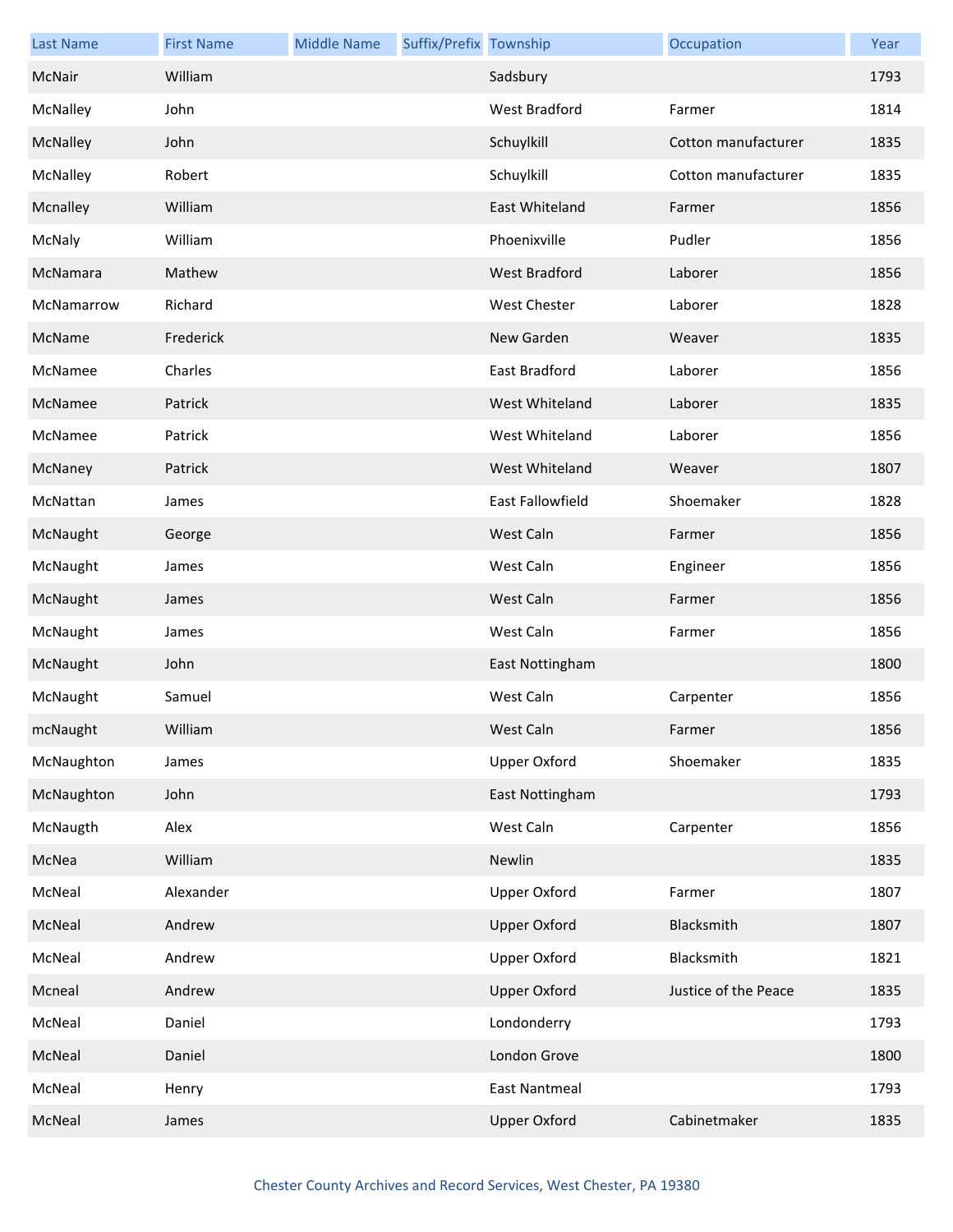| <b>Last Name</b> | <b>First Name</b> | <b>Middle Name</b> | Suffix/Prefix Township |                      | Occupation | Year |
|------------------|-------------------|--------------------|------------------------|----------------------|------------|------|
| McNeal           | Jamimah           |                    |                        | West Marlborough     |            | 1856 |
| McNeal           | John              |                    |                        | <b>East Nantmeal</b> |            | 1793 |
| McNeal           | John              |                    |                        | West Fallowfield     |            | 1793 |
| McNeal           | John              |                    |                        | West Fallowfield     | Farmer     | 1807 |
| McNeal           | John              |                    |                        | <b>Upper Oxford</b>  | Yeoman     | 1821 |
| McNeal           | John              |                    |                        | <b>Upper Oxford</b>  | Farmer     | 1835 |
| McNeal           | Lewis             |                    |                        | West Marlborough     | Farmer     | 1821 |
| McNeal           | Peter             |                    |                        | <b>West Vincent</b>  | Laborer    | 1856 |
| McNeal           | Samuel            |                    |                        | <b>Upper Oxford</b>  | Farmer     | 1807 |
| McNeal           | Samuel            |                    |                        | <b>Upper Oxford</b>  | Yeoman     | 1821 |
| McNeal           | William           |                    |                        | West Marlborough     |            | 1800 |
| McNeal           | William           |                    |                        | Lower Oxford         | Farmer     | 1814 |
| McNeal           | William           |                    |                        | West Marlborough     | Farmer     | 1821 |
| McNeal           | William           |                    | Jr.                    | West Marlborough     | Farmer     | 1821 |
| McNeal           | William           |                    |                        | Upper Oxford         | Yeoman     | 1821 |
| McNeal           | William           |                    |                        | <b>Upper Oxford</b>  | Farmer     | 1835 |
| McNeal           | William           |                    | Jr.                    | Upper Oxford         | Farmer     | 1835 |
| McNeal           | William           |                    |                        | Warwick              | Laborer    | 1856 |
| McNeale          | William           |                    |                        | East Caln            | Laborer    | 1800 |
| McNealey         | Robert            |                    |                        | London Grove         | Nailer     | 1807 |
| McNeely          | Francis           |                    |                        | East Marlborough     | Laborer    | 1814 |
| McNeely          | James             |                    |                        | Easttown             |            | 1793 |
| McNeely          | James             |                    |                        | Honey Brook          |            | 1814 |
| McNees           | Alexander         |                    |                        | <b>Upper Oxford</b>  | Farmer     | 1835 |
| McNeice          | James             |                    |                        | West Fallowfield     | Farmer     | 1856 |
| McNeil           | Alexander         |                    |                        | <b>Upper Oxford</b>  | Farmer     | 1814 |
| McNeil           | Alexander         |                    |                        | Upper Oxford         | Farmer     | 1814 |
| McNeil           | Andrew            |                    |                        | <b>Upper Oxford</b>  | Blacksmith | 1814 |
| McNeil           | Andrew            |                    |                        | <b>Upper Oxford</b>  | Farmer     | 1828 |
| McNeil           | Andrew            |                    |                        | <b>Upper Oxford</b>  | Farmer     | 1856 |
| McNeil           | Jemima            |                    |                        | West Marlborough     | Farmer     | 1828 |
| McNeil           | Jemima            |                    |                        | West Marlborough     |            | 1835 |
| McNeil           | John              |                    |                        | West Fallowfield     |            | 1821 |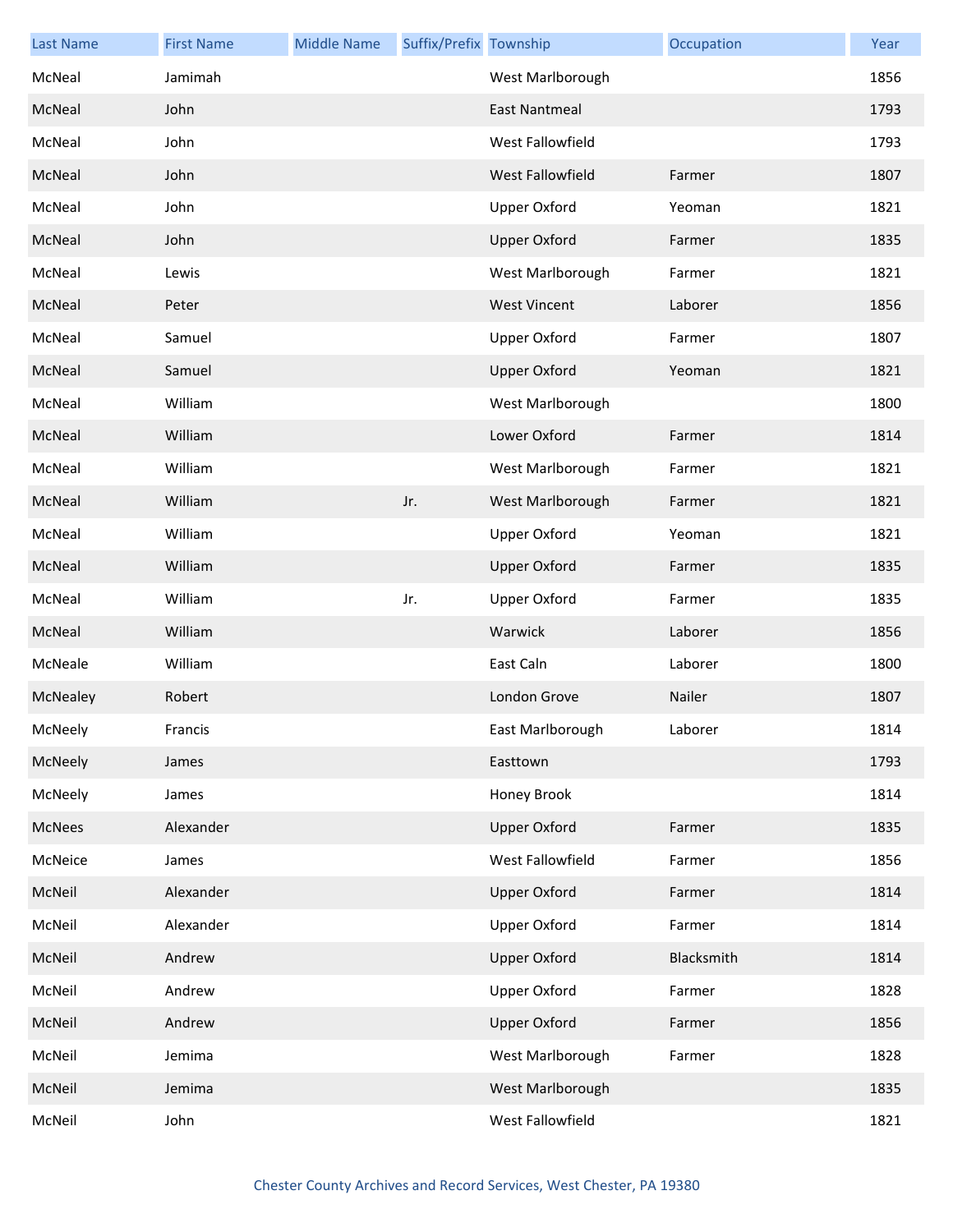| <b>Last Name</b> | <b>First Name</b> | <b>Middle Name</b> | Suffix/Prefix Township |                     | Occupation | Year |
|------------------|-------------------|--------------------|------------------------|---------------------|------------|------|
| McNeil           | John              |                    |                        | <b>Upper Oxford</b> | Farmer     | 1828 |
| McNeil           | John              | Υ                  |                        | <b>Upper Oxford</b> | Farmer     | 1856 |
| McNeil           | Lavinia           |                    |                        | West Marlborough    | Farmer     | 1828 |
| McNeil           | Lewis             |                    |                        | West Fallowfield    | Farmer     | 1828 |
| McNeil           | Lewis             |                    |                        | Kennett             | Farmer     | 1856 |
| McNeil           | Peter             |                    |                        | Pikeland            | Laborer    | 1828 |
| McNeil           | Rebecca           |                    |                        | <b>Upper Oxford</b> |            | 1856 |
| McNeil           | Samuel            |                    |                        | <b>Upper Oxford</b> | Farmer     | 1814 |
| McNeil           | Samuel            |                    |                        | <b>Upper Oxford</b> | Farmer     | 1828 |
| McNeil           | Sarah             |                    |                        | West Marlborough    | Farmer     | 1828 |
| McNeil           | Thomas            |                    |                        | Londonderry         | Mason      | 1807 |
| McNeil           | Thomas            |                    |                        | London Grove        | Laborer    | 1821 |
| McNeil           | Thomas            |                    | Jr.                    | West Fallowfield    | Laborer    | 1828 |
| McNeil           | Thomas            |                    |                        | London Grove        | Smith      | 1828 |
| McNeil           | Thomas            |                    |                        | West Fallowfield    | Mason      | 1828 |
| McNeil           | Thomas            |                    |                        | West Marlborough    | Laborer    | 1835 |
| McNeil           | William           |                    |                        | Lower Oxford        | Farmer     | 1807 |
| McNeil           | William           |                    | Jr.                    | Upper Oxford        | Farmer     | 1828 |
| McNeil           | William           |                    |                        | West Marlborough    | Gentleman  | 1828 |
| McNeil           | William           |                    |                        | <b>Upper Oxford</b> | Farmer     | 1828 |
| McNeil           | William           |                    |                        | West Marlborough    | Farmer     | 1835 |
| McNeil           | William           |                    |                        | <b>Upper Oxford</b> | Farmer     | 1856 |
| McNeil           | William           | ${\sf P}$          |                        | <b>Upper Oxford</b> | Farmer     | 1856 |
| McNeill          | Andrew            |                    |                        | <b>Upper Oxford</b> | Yeoman     | 1800 |
| McNeill          | Andrew            |                    |                        | <b>Upper Oxford</b> | Blacksmith | 1800 |
| McNeill          | John              |                    |                        | New London          | Laborer    | 1828 |
| McNeill          | Laughlin          |                    |                        | West Caln           | Smith      | 1807 |
| McNeill          | Lavina            |                    |                        | West Marlborough    | Teacher    | 1835 |
| McNeill          | Lewis             |                    |                        | West Marlborough    | Farmer     | 1835 |
| McNeill          | Peter             |                    |                        | Charlestown         | Laborer    | 1835 |
| McNeill          | Samuel            |                    |                        | <b>Upper Oxford</b> | Yeoman     | 1800 |
| McNeley          | Robert            |                    |                        | Londonderry         |            | 1814 |
| McNell           | Abraham           |                    |                        | West Fallowfield    | Teacher    | 1856 |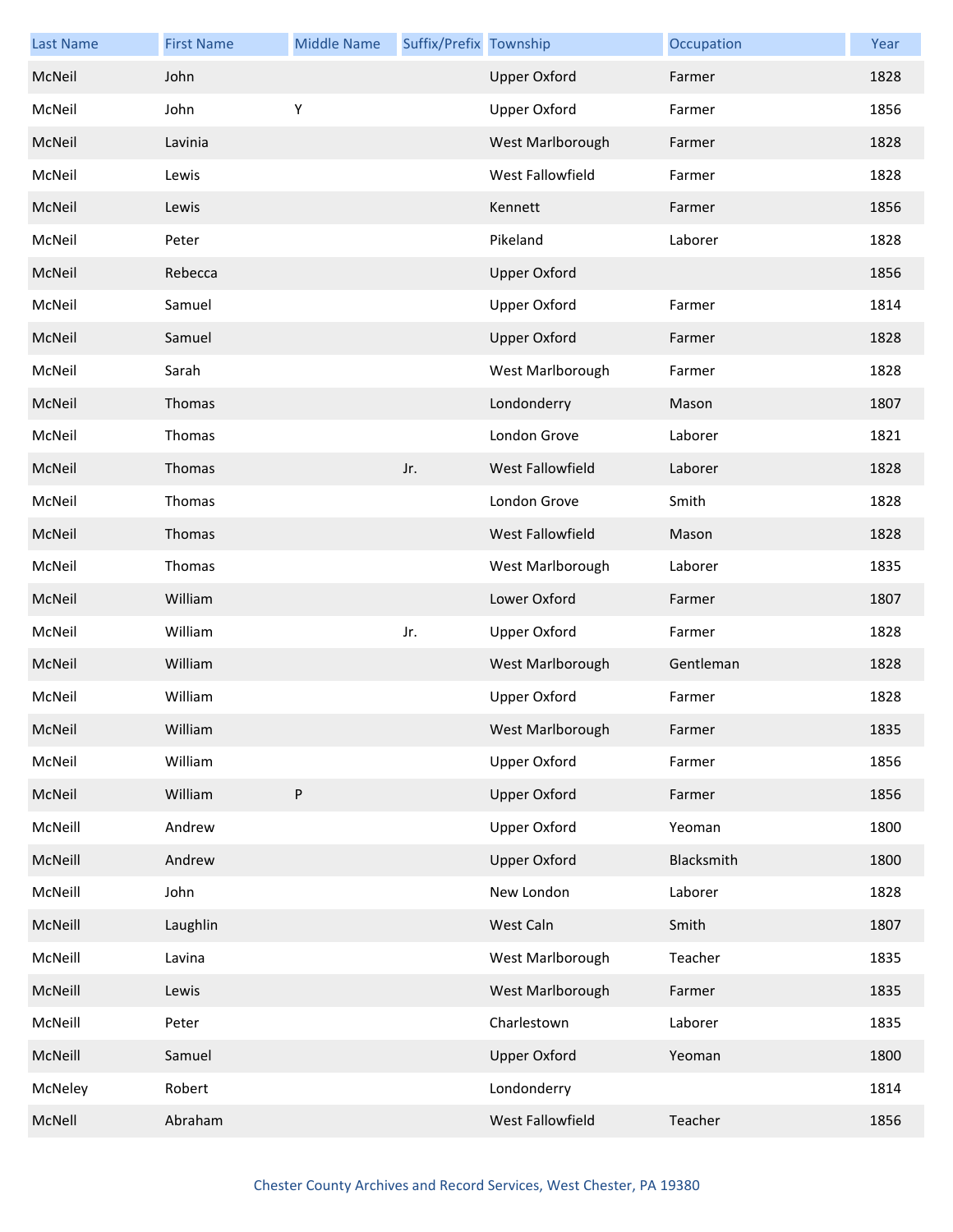| <b>Last Name</b> | <b>First Name</b> | <b>Middle Name</b> | Suffix/Prefix Township |                  | Occupation               | Year |
|------------------|-------------------|--------------------|------------------------|------------------|--------------------------|------|
| McNelley         | James             |                    |                        | Westtown         | Farmer                   | 1856 |
| McNelley         | Penn              |                    |                        | Valley           | Car agent                | 1856 |
| McNelly          | Amos              |                    |                        | East Bradford    | Farmer                   | 1856 |
| McNelly          | John              |                    |                        | West Bradford    | Laborer                  | 1807 |
| McNelly          | John              |                    |                        | West Marlborough | Laborer                  | 1814 |
| McNelly          | John              |                    |                        | West Marlborough | Laborer                  | 1835 |
| McNelly          | Lewis             |                    |                        | West Marlborough | Laborer                  | 1835 |
| McNelty          | Owen              |                    |                        | East Caln        | Laborer                  | 1856 |
| McNely           | Robert            |                    |                        | South Coventry   | Saddle and harness maker | 1856 |
| McNetty          | Patrick           |                    |                        | West Bradford    | Laborer                  | 1856 |
| McNickle         | Robert            |                    |                        | Willistown       | Laborer                  | 1828 |
| McNicole         | Robert            |                    |                        | Willistown       | Laborer                  | 1821 |
| McNiel           | John              | Υ                  |                        | Londonderry      | Blacksmith               | 1835 |
| McNiel           | Lewis             |                    |                        | Westtown         | Farmer                   | 1856 |
| McNiel           | Thomas            |                    |                        | West Fallowfield | Mason                    | 1821 |
| McNight          | George            |                    |                        | West Caln        | Farmer                   | 1835 |
| McNight          | James             |                    |                        | West Caln        | Farmer                   | 1835 |
| McNight          | John              |                    |                        | East Nottingham  | Weaver                   | 1807 |
| McNight          | Price             |                    |                        | East Marlborough | Shoemaker                | 1835 |
| McNight          | Thomas            |                    |                        | East Whiteland   |                          | 1800 |
| McNultey         | Owen              |                    |                        | Sadsbury         | Laborer                  | 1856 |
| McNulty          | Charles           |                    |                        | Phoenixville     | Pudler                   | 1856 |
| McNulty          | Cornelius         |                    |                        | New London       | Laborer                  | 1800 |
| McNulty          | Daniel            |                    |                        | Honey Brook      | Laborer                  | 1835 |
| McNulty          | John              |                    |                        | Phoenixville     | Pudler                   | 1856 |
| McNulty          | John              |                    |                        | East Whiteland   | Laborer                  | 1856 |
| McNulty          | Neil              |                    |                        | New London       |                          | 1793 |
| McNulty          | Terrence          |                    |                        | Charlestown      | Mason                    | 1814 |
| McNulty          | William           |                    |                        | Honey Brook      | Laborer                  | 1835 |
| McNut            | William           |                    |                        | West Nottingham  |                          | 1793 |
| McNutt           | David             |                    |                        | Newlin           | Mason                    | 1828 |
| McNutt           | David             |                    |                        | Newlin           | Constable                | 1835 |
| McNutt           | John              |                    |                        | East Marlborough |                          | 1793 |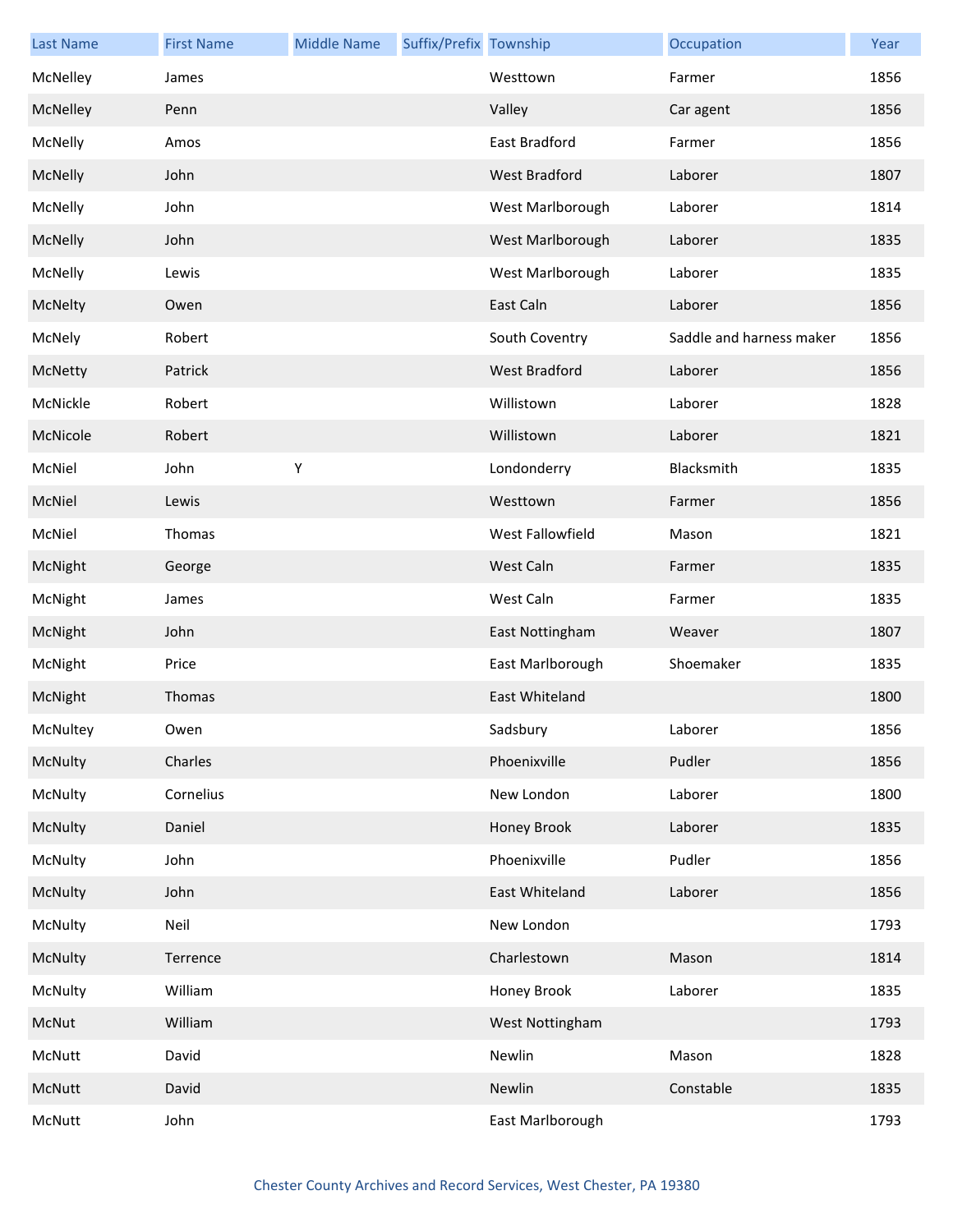| <b>Last Name</b> | <b>First Name</b> | <b>Middle Name</b> | Suffix/Prefix Township |                      | Occupation          | Year |
|------------------|-------------------|--------------------|------------------------|----------------------|---------------------|------|
| McNutt           | William           |                    |                        | East Nottingham      | Wagoner             | 1856 |
| McOwen           | John              |                    |                        | Uwchlan              |                     | 1793 |
| McPeck           | Patrick           |                    |                        | <b>West Bradford</b> | Laborer             | 1856 |
| McPherlan        | John              |                    |                        | West Caln            | Farmer              | 1814 |
| McPherson        | Alexander         |                    |                        | Sadsbury             |                     | 1793 |
| McPherson        | Alexander         |                    |                        | Sadsbury             | Blacksmith          | 1800 |
| McPherson        | Alexander         |                    |                        | Sadsbury             | Blacksmith          | 1807 |
| McPherson        | Alexander         |                    |                        | Sadsbury             | Farmer & Blacksmith | 1814 |
| McPherson        | Alexander         |                    |                        | Sadsbury             | Blacksmith          | 1821 |
| McPherson        | Alexander         |                    |                        | West Caln            | Wheelwright         | 1821 |
| McPherson        | Alexander         |                    | Jr.                    | Sadsbury             | Farmer              | 1821 |
| McPherson        | Alexander         |                    |                        | Sadsbury             | Farmer              | 1835 |
| McPherson        | Daniel            |                    |                        | East Nottingham      |                     | 1800 |
| McPherson        | Daniel            |                    |                        | East Nottingham      | Farmer              | 1814 |
| McPherson        | Daniel            |                    |                        | East Nottingham      | Farmer              | 1821 |
| McPherson        | Daniel            |                    |                        | East Nottingham      | Farmer              | 1828 |
| McPherson        | Daniel            |                    |                        | East Nottingham      | Farmer              | 1835 |
| McPherson        | Hiram             |                    |                        | West Caln            | Farmer              | 1821 |
| McPherson        | Hiram             |                    |                        | West Caln            | Farmer              | 1828 |
| McPherson        | Hiram             | S.                 |                        | West Caln            | Mason               | 1814 |
| McPherson        | John              |                    |                        | Sadsbury             |                     | 1793 |
| McPherson        | John              |                    |                        | West Caln            | Wagonmaker          | 1807 |
| McPherson        | John              |                    |                        | West Caln            | Farmer              | 1814 |
| McPherson        | John              |                    |                        | West Caln            | Wheelwright         | 1821 |
| McPherson        | John              |                    |                        | East Nottingham      | Farmer              | 1828 |
| McPherson        | John              |                    |                        | East Nottingham      | Farmer              | 1835 |
| McPherson        | John              |                    |                        | Sadsbury             | Blacksmith          | 1835 |
| McPherson        | John              |                    |                        | Valley               | Farmer              | 1856 |
| McPherson        | John              |                    |                        | East Nottingham      | Farmer              | 1856 |
| McPherson        | Richard           |                    |                        | Sadsbury             |                     | 1793 |
| McPherson        | Richard           |                    |                        | Sadsbury             |                     | 1800 |
| McPherson        | Richard           |                    |                        | Sadsbury             |                     | 1807 |
| McPherson        | Richard           |                    |                        | Sadsbury             | Farmer              | 1814 |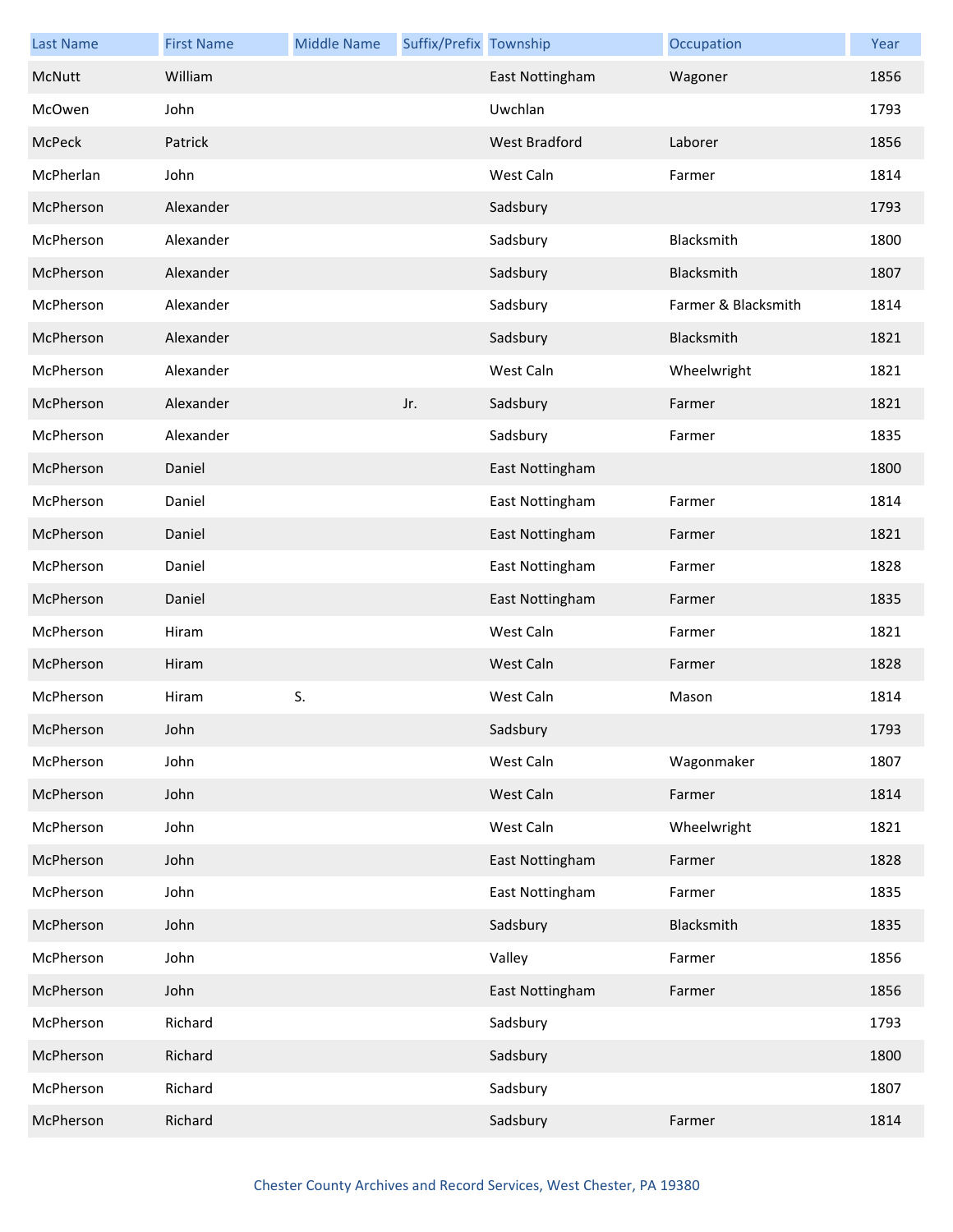| <b>Last Name</b> | <b>First Name</b> | <b>Middle Name</b> | Suffix/Prefix Township |                  | Occupation | Year |
|------------------|-------------------|--------------------|------------------------|------------------|------------|------|
| McPherson        | Richard           |                    |                        | Sadsbury         | Farmer     | 1821 |
| McPherson        | Richard           |                    |                        | West Caln        | Farmer     | 1828 |
| McPherson        | Richard           |                    |                        | West Caln        | Farmer     | 1835 |
| McPherson        | Richard           |                    |                        | West Caln        | Farmer     | 1856 |
| McPherson        | Robert            |                    |                        | East Fallowfield |            | 1793 |
| McPherson        | Robert            |                    |                        | Sadsbury         | Farmer     | 1821 |
| McPherson        | Robert            |                    |                        | West Caln        | Farmer     | 1835 |
| McPherson        | Robert            |                    |                        | West Caln        | Farmer     | 1856 |
| McPherson        | William           |                    |                        | East Nottingham  | Farmer     | 1828 |
| McPherson        | William           |                    |                        | East Nottingham  | Farmer     | 1835 |
| McPhile          | Dennis            |                    |                        | Sadsbury         | Tailor     | 1807 |
| McPile           | Dennis            |                    |                        | East Fallowfield |            | 1793 |
| McPoyle          | Dennis            |                    |                        | East Fallowfield | Tailor     | 1814 |
| McQuade          | Edward            |                    |                        | Phoenixville     | Pudler     | 1856 |
| McQuade          | Hugh              |                    |                        | Phoenixville     | Laborer    | 1856 |
| McQuade          | Michael           |                    |                        | Phoenixville     | Spinner    | 1856 |
| McQuade          | Sarah             |                    | Widow                  | West Goshen      |            | 1828 |
| McQuaid          |                   |                    |                        | Goshen           | Farmer     | 1814 |
|                  | George            |                    |                        |                  |            |      |
| McQuaid          | George            |                    |                        | West Goshen      |            | 1821 |
| McQuan           | William           |                    |                        | West Bradford    |            | 1856 |
| McQuay           | Roger             |                    |                        | Pikeland         |            | 1821 |
| McQuicker        | John              |                    |                        | Charlestown      | Laborer    | 1821 |
| McQuilla         | Isaac             |                    |                        | Charlestown      | Laborer    | 1807 |
| McQuilla         | Isaac             |                    |                        | Charlestown      | Laborer    | 1814 |
| McQuillin        | Franklin          |                    |                        | West Pikeland    | Engineer   | 1856 |
| McRay            | Forgas            |                    |                        | West Marlborough | Weaver     | 1807 |
| McRay            | Walter            |                    |                        | East Marlborough | Weaver     | 1807 |
| McReynolds       | James             |                    |                        | West Whiteland   | Laborer    | 1856 |
| McRorey          | David             |                    |                        | West Caln        | Weaver     | 1807 |
| McShane          | Edward            |                    |                        | Goshen           | Laborer    | 1807 |
| McShane          | Edward            |                    |                        | Goshen           | Laborer    | 1814 |
| McShane          | John              |                    |                        | East Nottingham  | Farmer     | 1856 |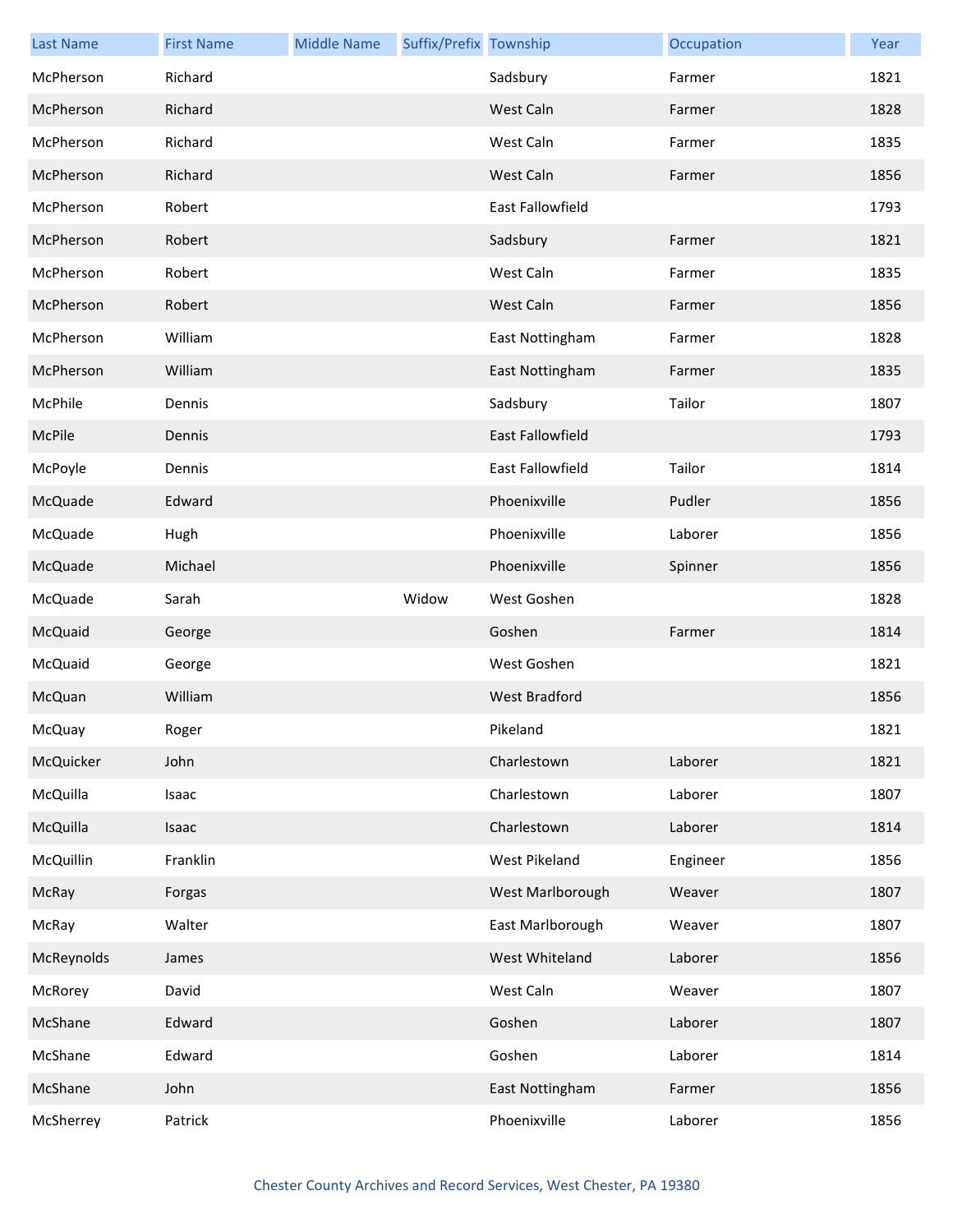| <b>Last Name</b> | <b>First Name</b> | <b>Middle Name</b>        | Suffix/Prefix Township |                     | Occupation       | Year |
|------------------|-------------------|---------------------------|------------------------|---------------------|------------------|------|
| McTrain          | William           |                           |                        | Easttown            |                  | 1856 |
| McVaigh          | Alexandrew        |                           |                        | Sadsbury            | Farmer           | 1856 |
| McVau            | Jacob             |                           |                        | West Caln           |                  | 1793 |
| McVaugh          | Jeremiah          |                           |                        | Pikeland            |                  | 1800 |
| McVaugh          | Jeremiah          |                           |                        | Pikeland            | Farmer           | 1807 |
| McVaugh          | Jeremiah          |                           |                        | Tredyffrin          | Gentleman        | 1814 |
| McVaugh          | John              |                           |                        | Charlestown         | Farmer           | 1821 |
| McVaugh          | Major             |                           |                        | Charlestown         | Smith            | 1807 |
| McVaugh          | Nathan            |                           |                        | Charlestown         | Smith            | 1807 |
| McVaugh          | William           |                           |                        | Honey Brook         |                  | 1793 |
| McVay            | Henry             |                           |                        | London Grove        | Farmer           | 1856 |
| McVay            | William           |                           |                        | Easttown            |                  | 1793 |
| McVeagh          | John              |                           |                        | Charlestown         | Farmer           | 1814 |
| McVeagh          | John              |                           |                        | Charlestown         | Farmer           | 1828 |
| McVeagh          | Major             |                           |                        | Charlestown         | Blacksmith       | 1814 |
| McVeagh          | Major             |                           | Esq.                   | Pikeland            | Farmer & Justice | 1828 |
| McVeagh          | Major             |                           |                        | Schuylkill          | Innkeeper        | 1835 |
| McVeagh          | Michael           |                           |                        | Phoenixville        | Pudler           | 1856 |
| McVeagh          | Nathan            |                           |                        | Charlestown         | Farmer           | 1814 |
| McVeagh          | Nathan            |                           |                        | Charlestown         | Farmer           | 1828 |
| McVeagh          | Nathan            | T.                        |                        | Phoenixville        | Landlord         | 1856 |
| McVeagh          | Samuel            |                           |                        | Schuylkill          | Nailer           | 1835 |
| McVeaugh         | James             |                           |                        | Charlestown         | Laborer          | 1821 |
| McVeaugh         | Nathan            |                           |                        | Charlestown         | Farmer           | 1821 |
| McVeay           | Roger             |                           |                        | Vincent             | Laborer          | 1807 |
| McVeigh          | J                 | Wayne                     |                        | <b>West Chester</b> | Laborer          | 1856 |
| McVeugh          | John              |                           |                        | Charlestown         | Farmer           | 1835 |
| McVeugh          | Nathan            |                           |                        | Charlestown         | Gentleman        | 1835 |
| McVey            | J                 | $\boldsymbol{\mathsf{H}}$ |                        | East Nottingham     | Farmer           | 1856 |
| McVey            | James             |                           |                        | Uwchlan             | Cordwainer       | 1800 |
| McVey            | Joseph            |                           |                        | Pennsbury           | Carpenter        | 1856 |
| McVickers        | William           |                           |                        | West Bradford       | Farmer           | 1821 |
| McWhortor        | John              |                           |                        | West Nottingham     |                  | 1793 |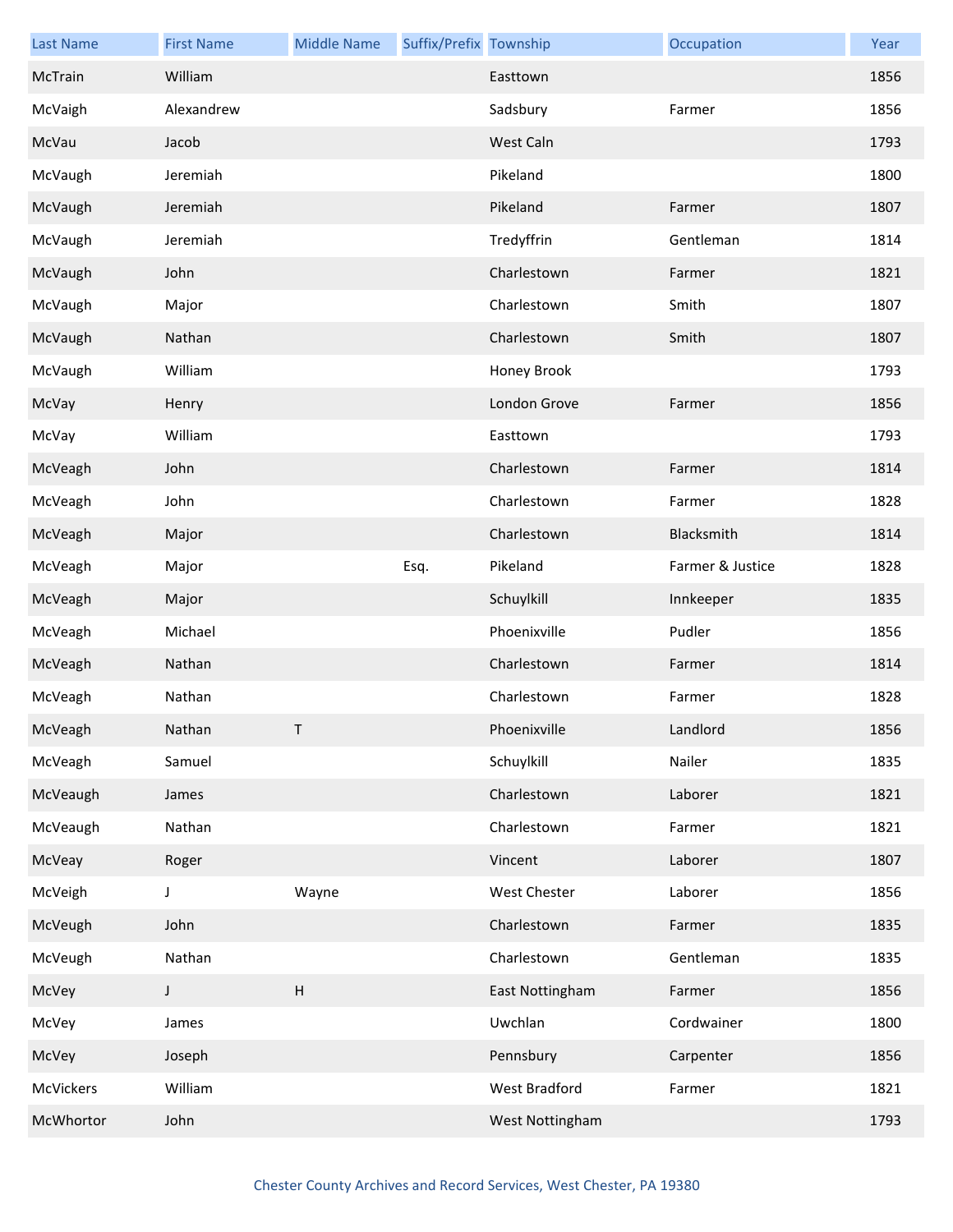| <b>Last Name</b>  | <b>First Name</b> | <b>Middle Name</b> | Suffix/Prefix Township |                         | Occupation   | Year |
|-------------------|-------------------|--------------------|------------------------|-------------------------|--------------|------|
| McWigen           | Woldren           | C                  |                        | Willistown              |              | 1856 |
| McWiggan          | Francis           |                    |                        | New London              | Weaver       | 1828 |
| McWiggan          | Samuel            |                    |                        | New London              | Laborer      | 1828 |
| McWilliams        | Amelia            |                    |                        | West Caln               |              | 1856 |
| McWilliams        | Andrew            |                    |                        | Schuylkill              | Roller       | 1828 |
| <b>McWilliams</b> | Andrew            |                    |                        | Schuylkill              | Farmer       | 1835 |
| McWilliams        | David             |                    |                        | Schuylkill              | Laborer      | 1835 |
| McWilliams        | George            |                    |                        | West Caln               | Weaver       | 1807 |
| McWilliams        | George            |                    |                        | West Caln               | Weaver       | 1814 |
| <b>McWilliams</b> | Hugh              |                    |                        | Schuylkill              | Roller       | 1828 |
| McWilliams        | Hugh              |                    |                        | Pikeland                | Farmer       | 1835 |
| McWilliams        | James             |                    |                        | West Caln               | Cooper       | 1821 |
| McWilliams        | James             |                    |                        | West Caln               | Farmer       | 1856 |
| McWilliams        | James             | P                  |                        | <b>East Fallowfield</b> | Farmer       | 1835 |
| McWilliams        | James             | Ρ.                 |                        | East Fallowfield        | Storekeeper  | 1828 |
| McWilliams        | Jesse             |                    |                        | East Fallowfield        | Weaver       | 1828 |
| McWilliams        | John              |                    |                        | West Whiteland          |              | 1793 |
| <b>McWilliams</b> | John              |                    |                        | <b>East Fallowfield</b> | Weaver       | 1807 |
| McWilliams        | John              |                    |                        | East Fallowfield        | Weaver       | 1814 |
| McWilliams        | John              |                    |                        | <b>East Fallowfield</b> | Weaver       | 1821 |
| McWilliams        | John              |                    |                        | Valley                  | Millwright   | 1856 |
| McWilliams        | John              | S.                 |                        | East Fallowfield        | Farmer       | 1828 |
| <b>McWilliams</b> | Michael           |                    |                        | Schuylkill              | Roller       | 1828 |
| McWilliams        | Patrick           |                    |                        | New Garden              | Laborer      | 1856 |
| McWilliams        | Prudence          |                    | Widow                  | East Fallowfield        |              | 1828 |
| McWilliams        | Robert            |                    |                        | Uwchlan                 | Storekeeper  | 1807 |
| McWilliams        | Robert            |                    |                        | East Whiteland          | Mason        | 1814 |
| McWilliams        | Robert            |                    |                        | West Bradford           | Farmer       | 1814 |
| McWilliams        | Robert            |                    |                        | West Caln               | Blacksmith   | 1821 |
| McWilliams        | Robert            |                    |                        | Pikeland                | Plasterer    | 1821 |
| McWilliams        | Robert            |                    |                        | Pikeland                | Storekeeper  | 1828 |
| McWilliams        | Robert            |                    |                        | East Fallowfield        | Cabinetmaker | 1828 |
| McWilliams        | Robert            |                    |                        | West Caln               | Smith        | 1828 |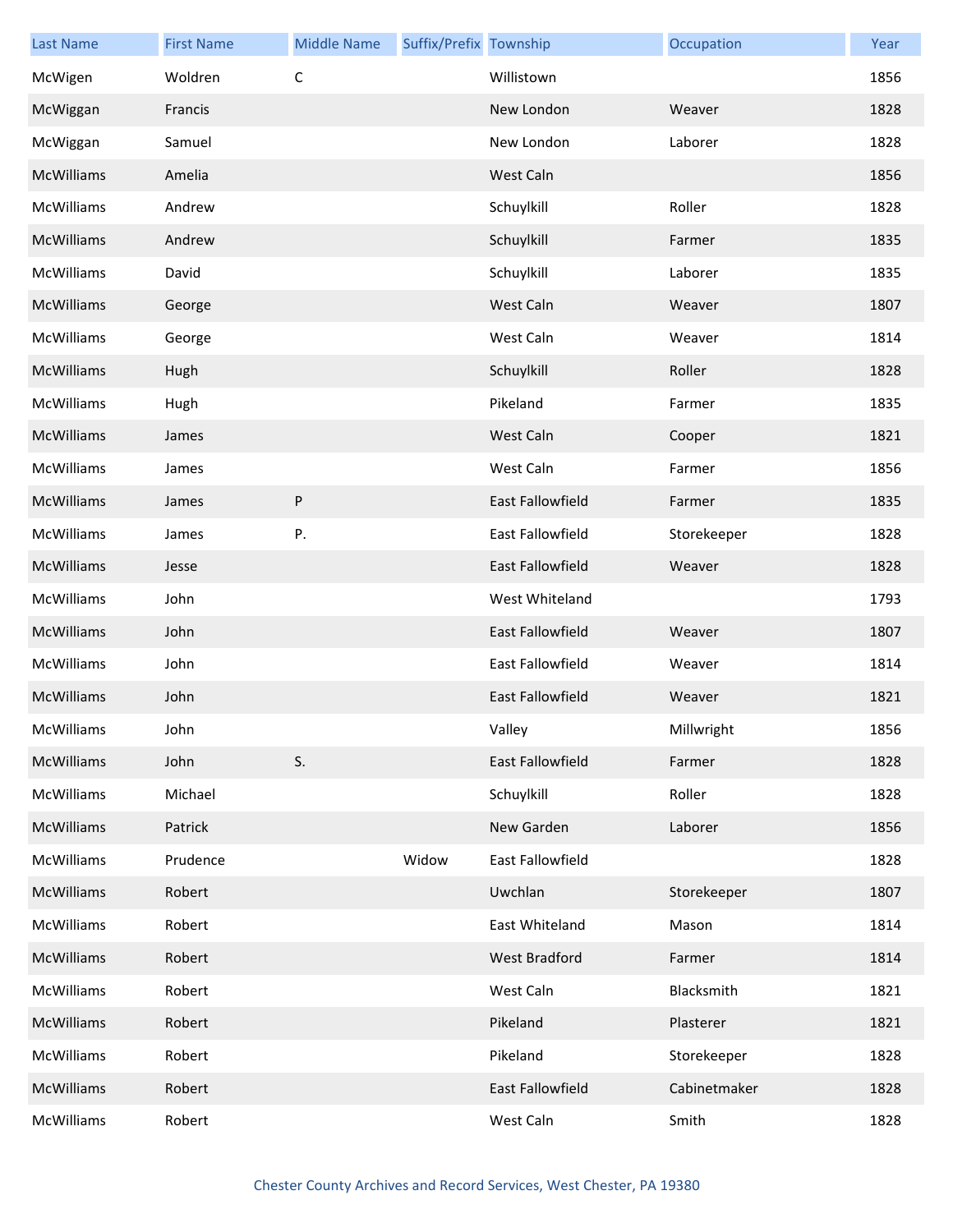| <b>Last Name</b>  | <b>First Name</b> | <b>Middle Name</b> | Suffix/Prefix Township |                         | Occupation  | Year |
|-------------------|-------------------|--------------------|------------------------|-------------------------|-------------|------|
| <b>McWilliams</b> | Robert            |                    |                        | Schuylkill              | Merchant    | 1835 |
| McWilliams        | Robert            |                    |                        | East Fallowfield        | Joiner      | 1835 |
| McWilliams        | Robert            |                    |                        | West Caln               | Smith       | 1835 |
| McWilliams        | Robert            |                    |                        | East Fallowfield        | Laborer     | 1835 |
| McWilliams        | Samuel            |                    |                        | <b>East Fallowfield</b> | Storekeeper | 1807 |
| McWilliams        | Samuel            |                    |                        | East Fallowfield        | Farmer      | 1814 |
| McWilliams        | Samuel            |                    |                        | East Fallowfield        | Farmer      | 1821 |
| McWilliams        | Samuel            |                    |                        | East Fallowfield        | Farmer      | 1828 |
| <b>McWilliams</b> | Samuel            |                    |                        | East Fallowfield        | Farmer      | 1856 |
| McWilliams        | Samuel            | ${\sf R}$          |                        | West Brandywine         | Forgeman    | 1856 |
| McWilliams        | Thomas            |                    |                        | London Grove            | Laborer     | 1828 |
| McWilliams        | William           |                    |                        | East Whiteland          |             | 1793 |
| <b>McWilliams</b> | William           |                    |                        | Tredyffrin              |             | 1800 |
| McWilliams        | William           |                    |                        | Schuylkill              | Tailor      | 1835 |
| McWilliams        | William           |                    |                        | <b>West Chester</b>     | Carpenter   | 1856 |
| McWilliamson      | John              |                    |                        | Pikeland                |             | 1821 |
| McZillen          | John              |                    |                        | Sadsbury                | Farmer      | 1835 |
| McZillen          | John              |                    |                        | Sadsbury                | Farmer      | 1856 |
| Meagher           | Thomas            | F                  |                        | Phoenixville            | Teacher     | 1856 |
| Mealey            | George            |                    |                        | West Caln               |             | 1793 |
| Mealy             | John              |                    |                        | New Garden              | Farmer      | 1856 |
| Mealy             | Patrick           |                    |                        | Phoenixville            | Laborer     | 1856 |
| Mealy             | Thomas            |                    |                        | Newlin                  | Laborer     | 1856 |
| Means             | Patrick           |                    |                        | East Marlborough        | Laborer     | 1856 |
| Means             | Tilman            |                    |                        | East Marlborough        | Laborer     | 1856 |
| Means             | William           |                    |                        | West Nottingham         | Laborer     | 1856 |
| Means             | William           |                    |                        | East Marlborough        | Laborer     | 1856 |
| Mearns            | Levi              |                    |                        | East Nottingham         | Merchant    | 1856 |
| Mears             | Susanna           |                    |                        | New London              |             | 1800 |
| Mechan            | James             |                    |                        | Uwchlan                 | Laborer     | 1856 |
| Mechem            | Francis           |                    |                        | East Bradford           |             | 1793 |
| Mechem            | George            |                    |                        | Pikeland                |             | 1800 |
| Mechem            | George            |                    |                        | East Bradford           | Miller      | 1821 |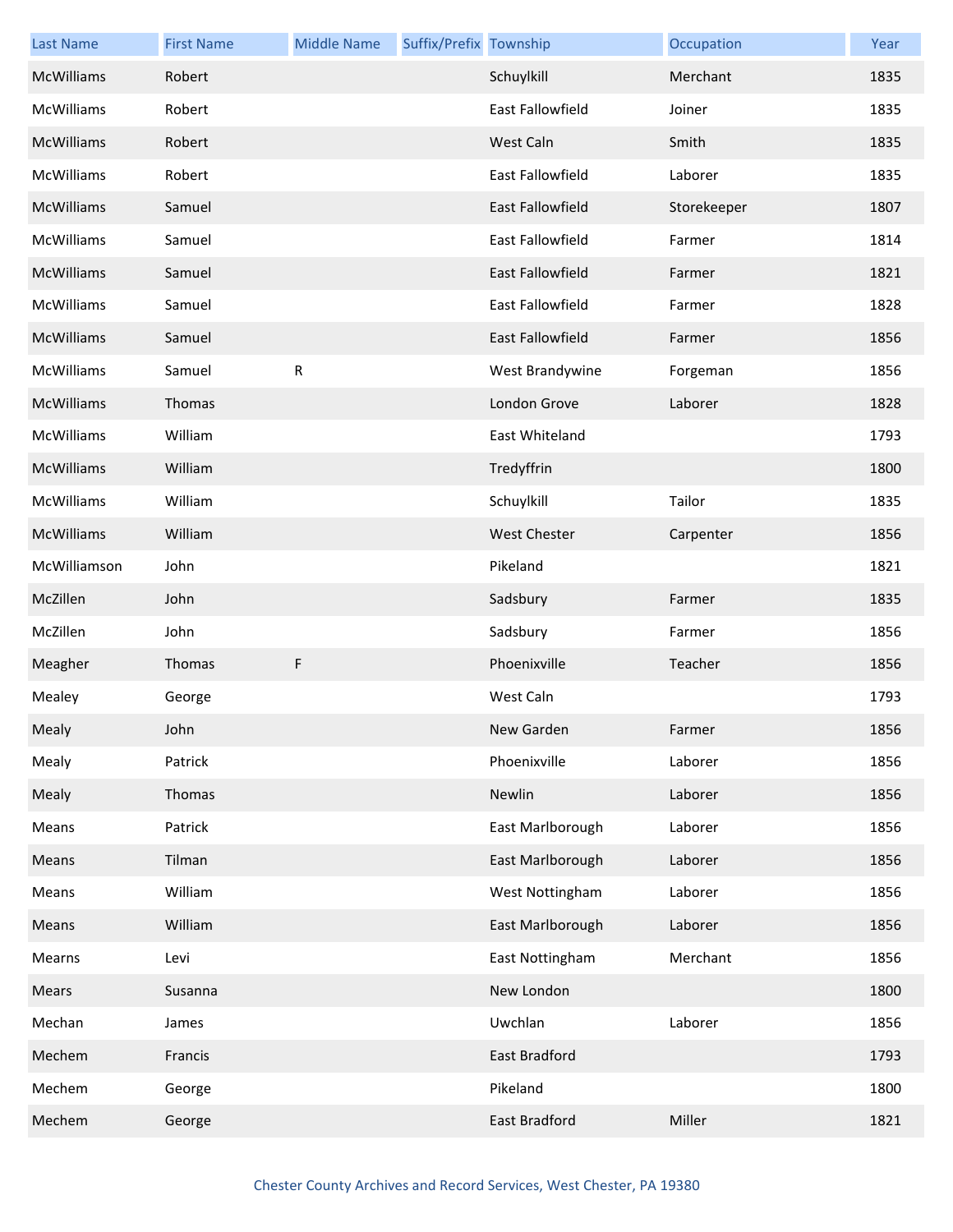| <b>Last Name</b> | <b>First Name</b> | <b>Middle Name</b> | Suffix/Prefix Township |                      | Occupation  | Year |
|------------------|-------------------|--------------------|------------------------|----------------------|-------------|------|
| Mechem           | John              |                    |                        | Goshen               |             | 1793 |
| Mechem           | John              |                    |                        | Pikeland             |             | 1800 |
| Mechem           | John              |                    |                        | Pikeland             | Farmer      | 1807 |
| Meckline         | Phillip           |                    |                        | Vincent              | Shoemaker   | 1807 |
| Meckrey          | James             |                    |                        | East Fallowfield     | Laborer     | 1856 |
| Mecleary         | Joseph            |                    |                        | West Nottingham      | Farmer      | 1856 |
| Meclurgh         | James             |                    |                        | West Nottingham      | Teacher     | 1856 |
| Mecomans         | Amos              |                    |                        | West Nottingham      | Farmer      | 1856 |
| Mecomans         | Levi              |                    |                        | West Nottingham      | Farmer      | 1856 |
| Meconahay        | Daniel            |                    |                        | Valley               | Iron roller | 1856 |
| Meconkey         | David             |                    |                        | <b>West Chester</b>  | Scrivener   | 1835 |
| Mecray           | David             | D                  |                        | West Nottingham      | Shoemaker   | 1856 |
| Medford          | Amy               |                    |                        | <b>West Chester</b>  | Washing     | 1856 |
| Mee              | John              |                    |                        | Coventry             |             | 1793 |
| Mee              | John              |                    |                        | Coventry             | Laborer     | 1807 |
| Mee              | John              |                    |                        | Coventry             | Yeoman      | 1814 |
| Mee              | John              |                    |                        | Coventry             | Laborer     | 1821 |
| Mee              | John              |                    |                        | Coventry             | Laborer     | 1828 |
| Mee              | Lydia             |                    |                        | Warwick              |             | 1856 |
| Mee              | Thomas            |                    |                        | <b>East Nantmeal</b> |             | 1793 |
| Mee              | Thomas            |                    |                        | Coventry             | Tailor      | 1807 |
| Mee              | Thomas            |                    |                        | West Caln            | Farmer      | 1814 |
| Mee              | Thomas            |                    |                        | Coventry             | Laborer     | 1828 |
| Mee              | Thomas            |                    |                        | Warwick              | Laborer     | 1856 |
| Meek             | Mathew            |                    |                        | East Nottingham      |             | 1793 |
| Meek             | Mathew            |                    |                        | East Nottingham      | Farmer      | 1807 |
| Meek             | Mathew            |                    |                        | East Nottingham      | Farmer      | 1821 |
| Meek             | Matthew           |                    |                        | East Nottingham      |             | 1800 |
| Meek             | Matthew           |                    |                        | East Nottingham      | Farmer      | 1814 |
| Meesar           | John              |                    |                        | Vincent              |             | 1821 |
| Meeser           | Davis             |                    |                        | Phoenixville         | Laborer     | 1856 |
| Meeser           | John              |                    |                        | Phoenixville         | Mason       | 1856 |
| Meeter           | Joshua            |                    |                        | East Fallowfield     | Papermaker  | 1856 |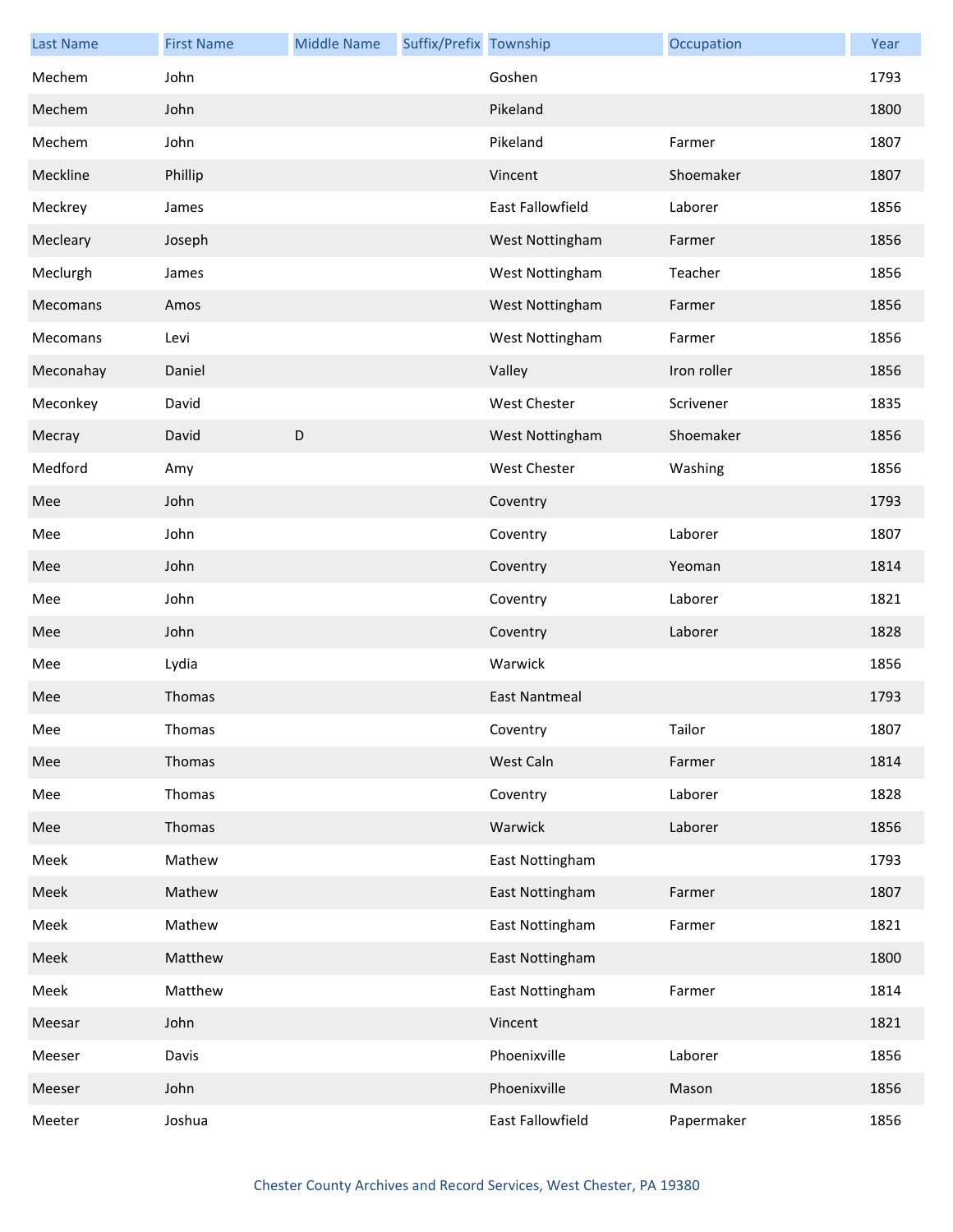| <b>Last Name</b> | <b>First Name</b> | <b>Middle Name</b> | Suffix/Prefix Township |                      | Occupation  | Year |
|------------------|-------------------|--------------------|------------------------|----------------------|-------------|------|
| Meetlen          | Joseph            |                    |                        | Brandywine           | Nailer      | 1807 |
| Meetlin          | Patrick           |                    |                        | Brandywine           | Farmer      | 1807 |
| Megalnegall      | John              |                    |                        | London Grove         | Cooper      | 1835 |
| Megarey          | Patrick           |                    |                        | <b>West Nantmeal</b> | Laborer     | 1835 |
| Megargee         | Jacob             |                    |                        | West Marlborough     | Smith       | 1828 |
| Megargy          | Jonathan          |                    |                        | West Marlborough     | Blacksmith  | 1835 |
| Megargy          | Jonathan          |                    |                        | Londonderry          | Farmer      | 1856 |
| Megaw            | Alexander         |                    |                        | East Nottingham      | Shoemaker   | 1856 |
| Megaw            | Benjamin          |                    |                        | East Nottingham      | Farmer      | 1856 |
| Megaw            | George            |                    |                        | East Nottingham      | Shoemaker   | 1856 |
| Megaw            | James             |                    |                        | East Nottingham      | Farmer      | 1856 |
| Megaw            | John              |                    |                        | East Nottingham      | Shoemaker   | 1856 |
| Megaw            | John              |                    |                        | East Nottingham      | Shoemaker   | 1856 |
| Megee            | James             |                    |                        | Kennett              | Farmer      | 1814 |
| Megee            | W                 | T.                 |                        | <b>West Nantmeal</b> | Preacher    | 1856 |
| Megetegan        | John              |                    |                        | Kennett              | Blacksmith  | 1828 |
| Meghns           | Patrick           |                    |                        | West Marlborough     | Laborer     | 1835 |
| Megilegan        | Samuel            |                    |                        | New Garden           | Smith       | 1856 |
| Megilligan       | John              |                    |                        | Kennett              | Blacksmith  | 1835 |
| Megilligan       | John              |                    |                        | Kennett              | Farmer      | 1856 |
| Megilligan       | Samuel            |                    |                        | Kennett              | Blacksmith  | 1835 |
| Megin            | Peter             |                    |                        | Kennett              | Laborer     | 1828 |
| Megin            | Peter             |                    |                        | Kennett              | Laborer     | 1835 |
| Meginness        | William           |                    |                        | Kennett              | Laborer     | 1835 |
| Meginnis         | Joseph            |                    |                        | Valley               | Laborer     | 1856 |
| Megrager         | John              |                    |                        | London Britain       |             | 1793 |
| Megran           | Peter             |                    |                        | Kennett              | Laborer     | 1835 |
| Megraw           | Thomas            |                    |                        | West Caln            | Laborer     | 1828 |
| Megreger         | Patrick           |                    |                        | New Garden           | Laborer     | 1807 |
| Megrigor         | D                 | L                  |                        | West Caln            | Farmer      | 1835 |
| Mehan            | Jason             |                    |                        | Sadsbury             |             | 1835 |
| Mehany           | John              |                    |                        | London Grove         | Storekeeper | 1807 |
| Meharg           | Samuel            |                    |                        | Valley               | Ditcher     | 1856 |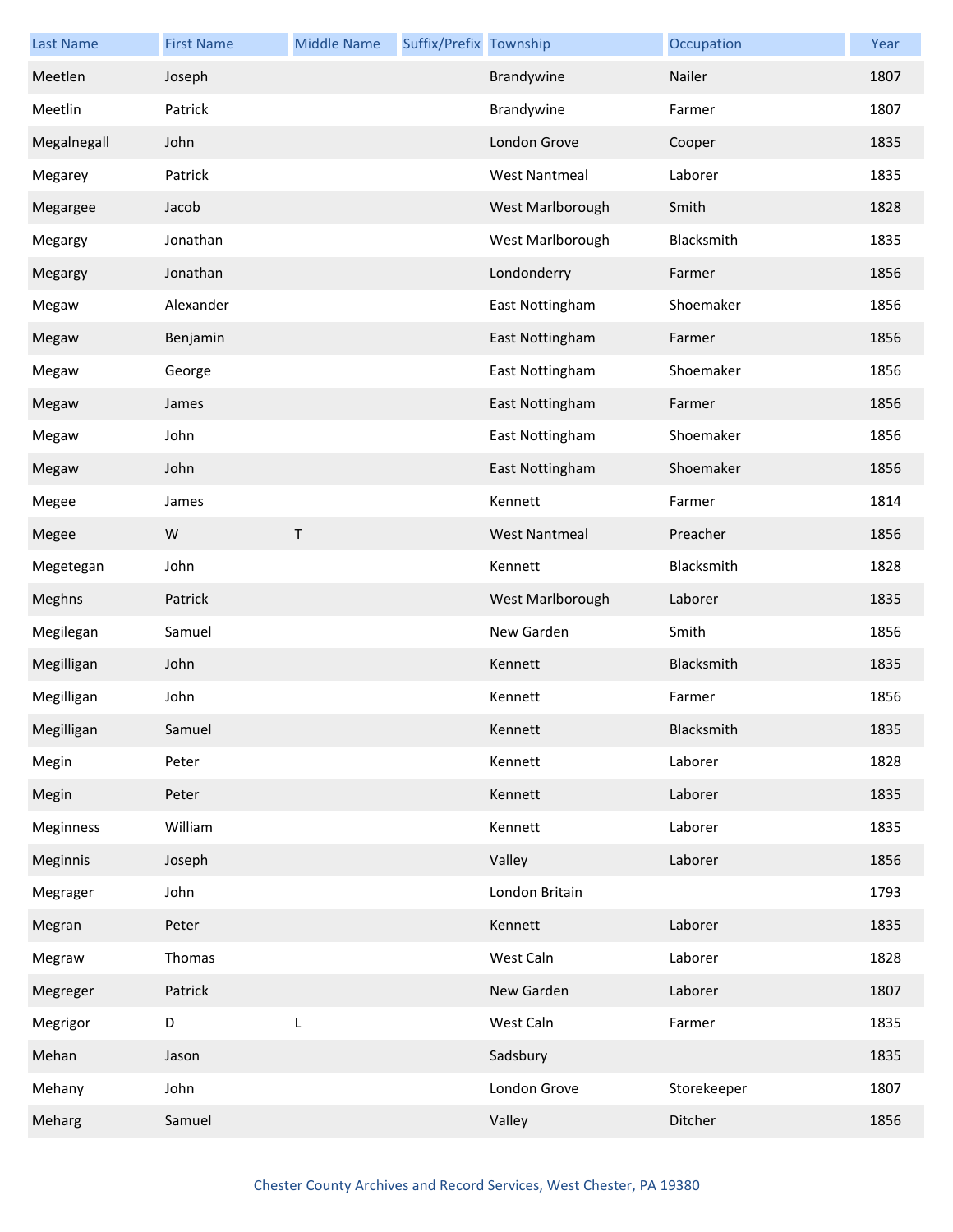| <b>Last Name</b> | <b>First Name</b> | <b>Middle Name</b> | Suffix/Prefix Township |                      | Occupation     | Year |
|------------------|-------------------|--------------------|------------------------|----------------------|----------------|------|
| Meharg           | William           |                    |                        | Valley               | <b>Butcher</b> | 1856 |
| Meighen          | Andrew            |                    |                        | Phoenixville         | Pudler         | 1856 |
| Meighen          | Thomas            |                    |                        | Phoenixville         | Pudler         | 1856 |
| Mekes            | Darius            |                    |                        | <b>East Bradford</b> | Laborer        | 1807 |
| Mekim            | David             |                    |                        | West Nottingham      | Plasterer      | 1856 |
| Melchior         | John              |                    |                        | Vincent              | Yeoman         | 1807 |
| Melcomb          | George            | T.                 |                        | Vincent              | Tailor         | 1828 |
| Melcombs         | George            |                    |                        | <b>West Vincent</b>  | Tailor         | 1835 |
| Melen            | Michael           |                    |                        | East Goshen          | Laborer        | 1856 |
| Melevein         | Abraham           | R                  |                        | <b>West Nantmeal</b> | Joiner         | 1835 |
| Melgher          | John              |                    |                        | Vincent              |                | 1800 |
| Meliath          | Alexander         |                    |                        | West Nottingham      | Shoemaker      | 1856 |
| Meliath          | Lewis             |                    |                        | West Nottingham      | Farmer         | 1856 |
| Meligan          | James             |                    |                        | Brandywine           | Laborer        | 1814 |
| Mell             | Jacob             |                    |                        | East Nottingham      | Millwright     | 1856 |
| Mellan           | Griffith          |                    |                        | <b>West Nantmeal</b> | Farmer         | 1835 |
| Melland          | Amos              |                    |                        | New London           | Carpenter      | 1814 |
| Mellen           | Elijah            |                    |                        | <b>West Nantmeal</b> | Mason          | 1814 |
| Mellen           | Elijah            |                    |                        | <b>West Nantmeal</b> | Farmer         | 1835 |
| Mellen           | Griffith          |                    |                        | <b>West Nantmeal</b> |                | 1814 |
| Mellen           | James             |                    |                        | Schuylkill           | Tailor         | 1835 |
| Mellen           | Levi              |                    |                        | <b>West Nantmeal</b> | Stonemason     | 1835 |
| Mellen           | Samuel            |                    |                        | <b>West Nantmeal</b> | Stonemason     | 1835 |
| Mellen           | Washington        |                    |                        | <b>West Nantmeal</b> | Stonemason     | 1835 |
| Mellengun        | Elijah            |                    |                        | <b>West Nantmeal</b> | Farmer         | 1835 |
| Mellin           | Griffith          |                    |                        | Vincent              | Stonemason     | 1807 |
| Mellin           | John              |                    |                        | Brandywine           | Shoemaker      | 1835 |
| Mellon           | Elijah            |                    |                        | <b>West Nantmeal</b> | Mason          | 1807 |
| Mellon           | Elisha            |                    |                        | <b>West Nantmeal</b> | Mason          | 1800 |
| Mellon           | Griffith          |                    |                        | Uwchlan              |                | 1793 |
| Mellon           | Jackson           |                    |                        | East Marlborough     | Mason          | 1856 |
| Mellon           | James             |                    |                        | New London           | Weaver         | 1800 |
| Mellon           | James             |                    |                        | Kennett Square       | Carpenter      | 1856 |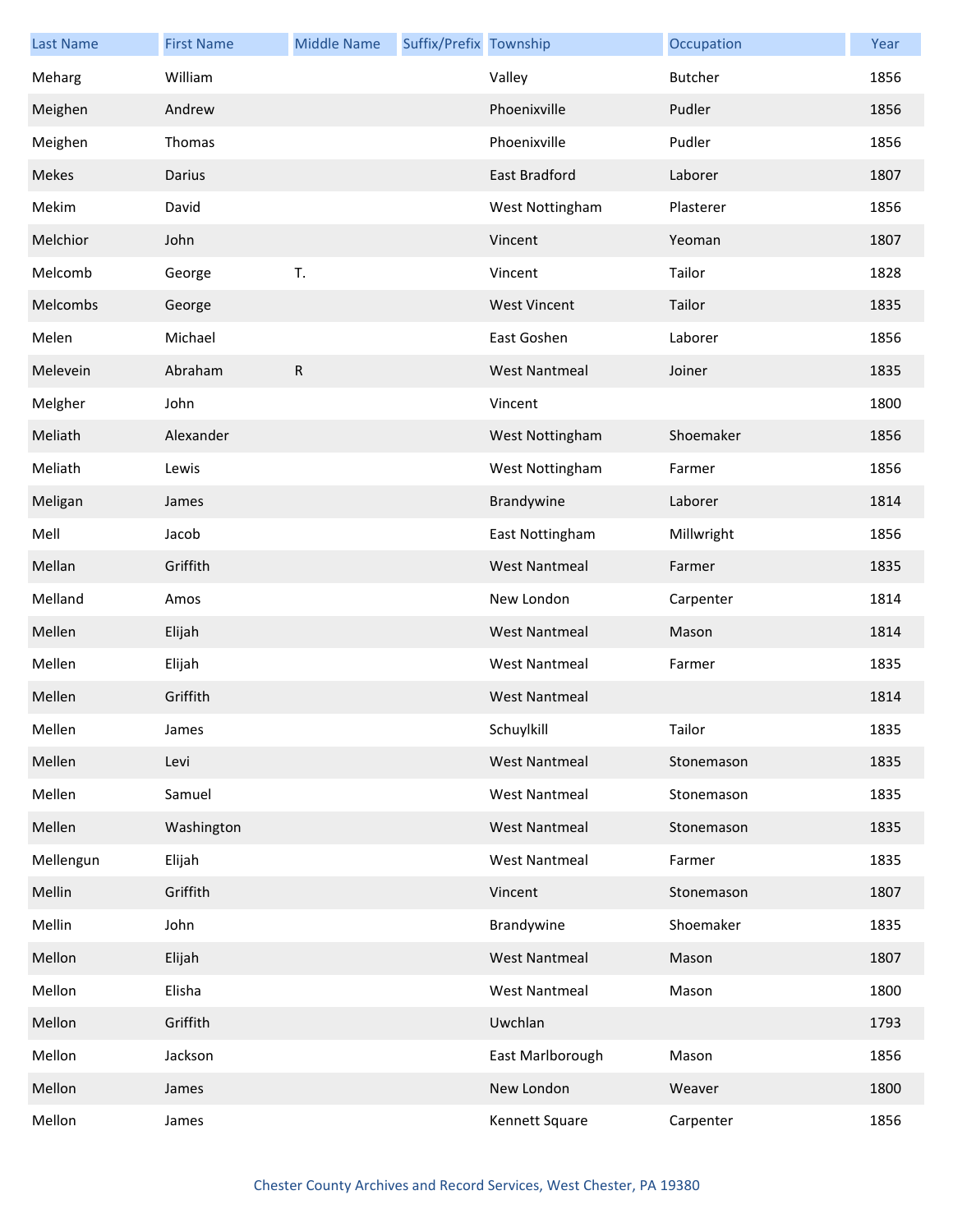| <b>Last Name</b> | <b>First Name</b> | <b>Middle Name</b> | Suffix/Prefix Township |                      | Occupation    | Year |
|------------------|-------------------|--------------------|------------------------|----------------------|---------------|------|
| Mellon           | James             |                    |                        | Schuylkill           | Tavern Keeper | 1856 |
| Mellon           | John              |                    |                        | New London           | Weaver        | 1800 |
| Mellon           | John              |                    |                        | East Marlborough     | Farmer        | 1814 |
| Mellon           | Mahlon            |                    |                        | Kennett              | Storekeeper   | 1828 |
| Mellon           | Thomas            |                    |                        | Uwchlan              |               | 1793 |
| Mellon           | Thomas            |                    |                        | Kennett              |               | 1793 |
| Mellon           | Thomas            |                    |                        | Kennett              | Tailor        | 1821 |
| Mellon           | Thomas            |                    |                        | Kennett              | Tailor        | 1828 |
| Mellone          | Archison          |                    |                        | New London           | Farmer        | 1821 |
| Mellone          | James             |                    |                        | New London           | Weaver        | 1807 |
| Mellone          | James             |                    |                        | New London           | Weaver        | 1814 |
| Mellone          | James             |                    |                        | New London           | Weaver        | 1821 |
| Mellone          | John              |                    |                        | New London           | Weaver        | 1814 |
| Mellone          | John              |                    |                        | New London           | Farmer        | 1821 |
| Mellone          | Michael           |                    |                        | New London           | Weaver        | 1821 |
| Melon            | Elijah            |                    |                        | <b>West Nantmeal</b> | Mason         | 1821 |
| Melon            | Griffith          |                    |                        | <b>West Nantmeal</b> | Farmer        | 1821 |
| Melon            | Thomas            |                    |                        | Uwchlan              | Mason         | 1800 |
| Melon            | William           |                    |                        | <b>West Nantmeal</b> | Mason         | 1821 |
| Melone           | James             |                    |                        | Goshen               | Farmer        | 1814 |
| Meloney          | John              |                    |                        | New Garden           | Manufacturer  | 1835 |
| Meloy            | Nancy             |                    |                        | East Nottingham      | Seamstress    | 1835 |
| Melrath          | Alexander         |                    |                        | West Nottingham      | Shoemaker     | 1828 |
| Melrath          | Lewis             |                    |                        | West Nottingham      | Farmer        | 1828 |
| Melrath          | Lewis             | P                  |                        | West Nottingham      | Carpenter     | 1856 |
| Melrath          | Morris            | ${\sf R}$          |                        | West Nottingham      | Farmer        | 1856 |
| Meltens          | James             |                    |                        | East Fallowfield     | Laborer       | 1835 |
| Melton           | Thomas            |                    |                        | Kennett Square       | Blacksmith    | 1856 |
| Melvin           | Jacob             |                    |                        | <b>West Chester</b>  | Laborer       | 1828 |
| Melvin           | Martin            |                    |                        | Phoenixville         | Laborer       | 1856 |
| Melvin           | William           |                    |                        | East Bradford        | Laborer       | 1828 |
| Melvin           | William           |                    |                        | East Bradford        | Laborer       | 1835 |
| Menagh           | Bowen             |                    |                        | West Chester         | Innkeeper     | 1856 |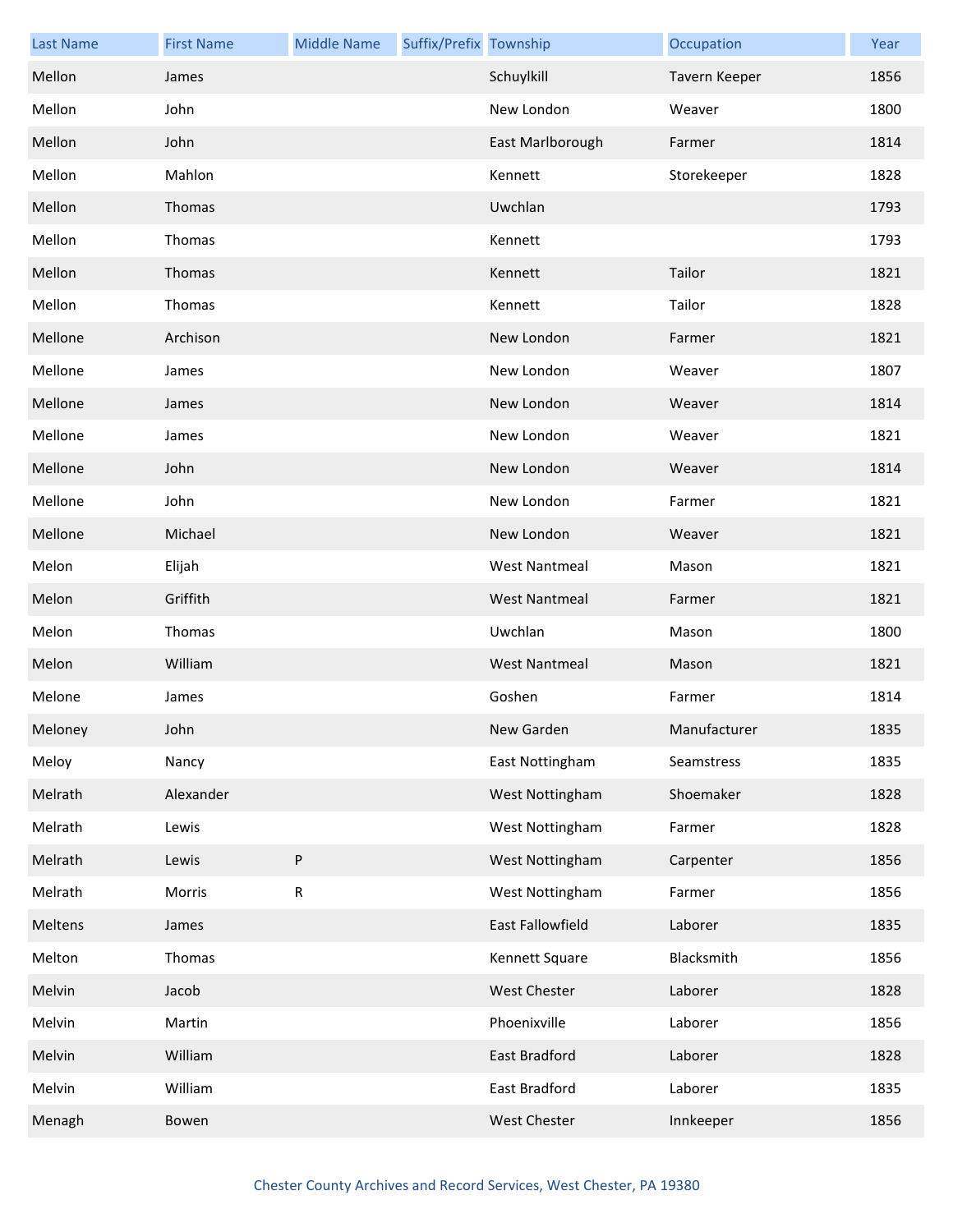| <b>Last Name</b> | <b>First Name</b> | <b>Middle Name</b> | Suffix/Prefix Township |                     | Occupation   | Year |
|------------------|-------------------|--------------------|------------------------|---------------------|--------------|------|
| Menagh           | Joseph            | R                  |                        | <b>West Vincent</b> | Miller       | 1856 |
| Menary           | Joseph            |                    |                        | Tredyffrin          | Storekeeper  | 1821 |
| Mendanall        | Joseph            |                    |                        | East Brandywine     | Laborer      | 1856 |
| Mendanall        | Lewis             |                    |                        | East Brandywine     | Farmer       | 1856 |
| Mendanall        | Moses             |                    |                        | East Brandywine     | Laborer      | 1856 |
| Mendenhall       | (Widow)           |                    |                        | Honey Brook         |              | 1821 |
| Mendenhall       | Aaron             |                    |                        | Pennsbury           |              | 1793 |
| Mendenhall       | Aaron             |                    |                        | Brandywine          |              | 1793 |
| Mendenhall       | Aaron             |                    |                        | East Caln           | Tanner       | 1800 |
| Mendenhall       | Aaron             |                    |                        | Pennsbury           | Farmer       | 1807 |
| Mendenhall       | Aaron             |                    |                        | Brandywine          | Farmer       | 1807 |
| Mendenhall       | Aaron             |                    |                        | Pennsbury           | Wheelwright  | 1807 |
| Mendenhall       | Aaron             |                    | Jr.                    | Pennsbury           | Farmer       | 1814 |
| Mendenhall       | Aaron             |                    |                        | Pennsbury           | Farmer       | 1814 |
| Mendenhall       | Aaron             |                    |                        | Pennsbury           | Farmer       | 1821 |
| Mendenhall       | Aaron             |                    |                        | Pennsbury           | Farmer       | 1856 |
| Mendenhall       | Abner             |                    |                        | Kennett             |              | 1793 |
| Mendenhall       | Alfred            |                    |                        | Kennett             | Farmer       | 1856 |
| Mendenhall       | Ann               |                    |                        | East Marlborough    |              | 1856 |
| Mendenhall       | Benjamin          |                    |                        | Pennsbury           | Farmer       | 1807 |
| Mendenhall       | Benjamin          |                    |                        | Brandywine          | Laborer      | 1814 |
| Mendenhall       | Benjamin          |                    |                        | Brandywine          | Laborer      | 1828 |
| Mendenhall       | Caleb             |                    |                        | Pennsbury           |              | 1793 |
| Mendenhall       | Caleb             |                    | Jr.                    | Pennsbury           | Farmer       | 1807 |
| Mendenhall       | Caleb             |                    |                        | Pennsbury           | Cabinetmaker | 1807 |
| Mendenhall       | Caleb             |                    |                        | Pennsbury           | Farmer       | 1807 |
| Mendenhall       | Caleb             |                    |                        | Pennsbury           | Farmer       | 1814 |
| Mendenhall       | Caleb             |                    |                        | Pennsbury           | Joiner       | 1814 |
| Mendenhall       | Caleb             |                    | Jr.                    | Pennsbury           | Farmer       | 1814 |
| Mendenhall       | Caleb             |                    |                        | Pennsbury           | Gentleman    | 1821 |
| Mendenhall       | Caleb             |                    |                        | Pennsbury           | Farmer       | 1821 |
| Mendenhall       | Caleb             |                    |                        | Pennsbury           | Joiner       | 1821 |
| Mendenhall       | Caleb             |                    |                        | Pennsbury           | Farmer       | 1828 |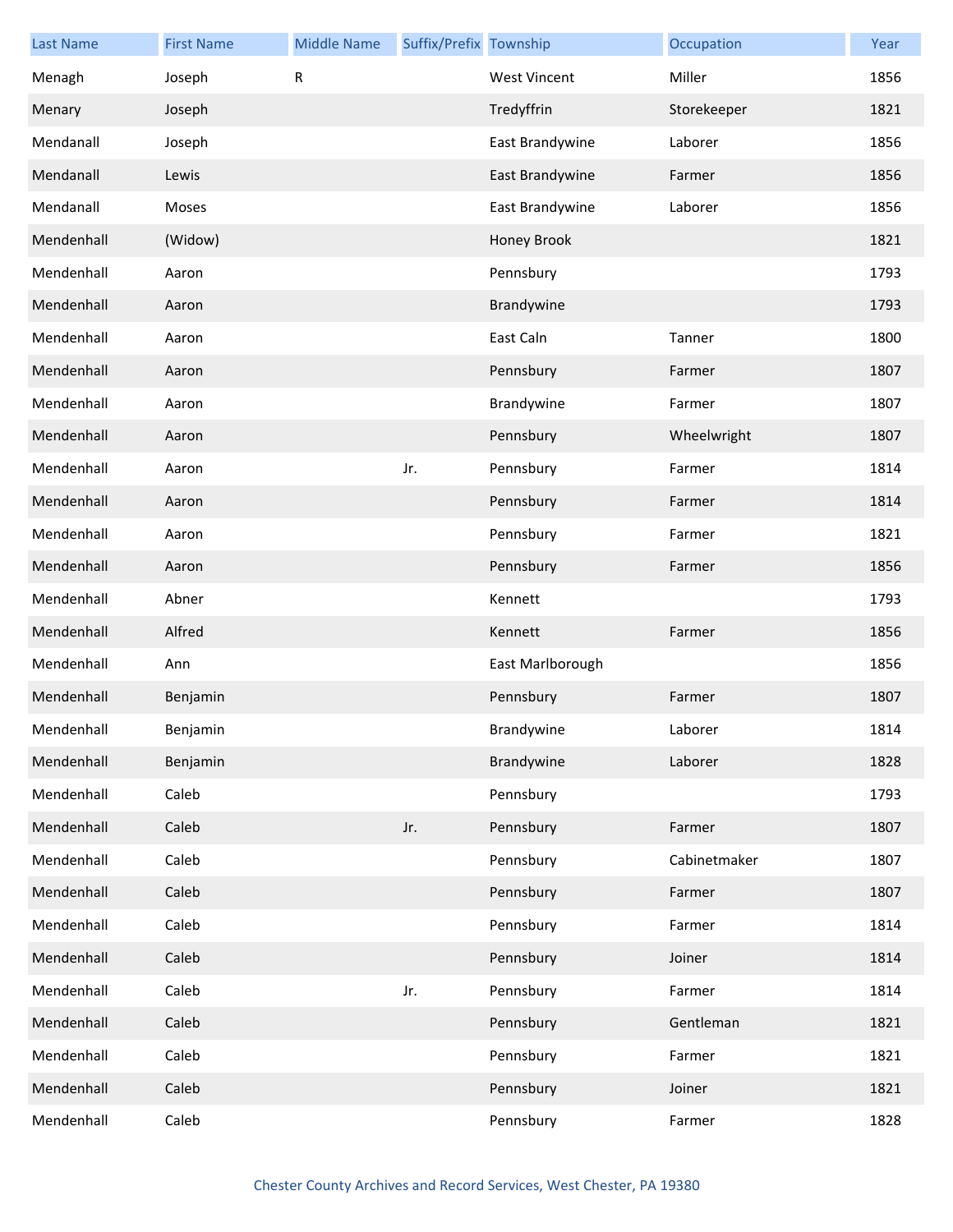| <b>Last Name</b> | <b>First Name</b> | <b>Middle Name</b> | Suffix/Prefix Township |                      | Occupation   | Year |
|------------------|-------------------|--------------------|------------------------|----------------------|--------------|------|
| Mendenhall       | Caleb             |                    |                        | Pennsbury            | Joiner       | 1828 |
| Mendenhall       | Caleb             |                    |                        | Pennsbury            | Farmer       | 1835 |
| Mendenhall       | Caleb             |                    |                        | Pennsbury            | Farmer       | 1835 |
| Mendenhall       | Charles           |                    |                        | East Goshen          | Blacksmith   | 1835 |
| Mendenhall       | Cookson           |                    |                        | East Caln            | Farmer       | 1856 |
| Mendenhall       | Cyrus             |                    |                        | Westtown             | Book keeper  | 1835 |
| Mendenhall       | David             |                    |                        | Brandywine           |              | 1793 |
| Mendenhall       | David             |                    |                        | Brandywine           | Weaver       | 1807 |
| Mendenhall       | David             |                    |                        | Brandywine           | Weaver       | 1814 |
| Mendenhall       | David             |                    |                        | Brandywine           | Weaver       | 1821 |
| Mendenhall       | David             |                    |                        | Brandywine           | Weaver       | 1828 |
| Mendenhall       | Edwin             |                    |                        | <b>West Nantmeal</b> | Schoolmaster | 1828 |
| Mendenhall       | Edwin             |                    |                        | <b>East Nantmeal</b> | Schoolmaster | 1828 |
| Mendenhall       | Edwin             |                    |                        | Honey Brook          | Hatter       | 1835 |
| Mendenhall       | Eli               |                    |                        | Kennett              | Wheelwright  | 1821 |
| Mendenhall       | Eliza             |                    |                        | <b>East Nantmeal</b> |              | 1828 |
| Mendenhall       | Elizabeth         |                    |                        | <b>West Nantmeal</b> |              | 1835 |
| Mendenhall       | Ellwood           |                    |                        | Pennsbury            | Farmer       | 1856 |
| Mendenhall       | Elwood            |                    |                        | Pennsbury            | Farmer       | 1835 |
| Mendenhall       | Emmor             |                    |                        | Brandywine           | Farmer       | 1835 |
| Mendenhall       | Emmor             |                    |                        | West Brandywine      | Weaver       | 1856 |
| Mendenhall       | Griffith          |                    |                        | East Caln            |              | 1793 |
| Mendenhall       | Isaac             |                    |                        | Brandywine           |              | 1793 |
| Mendenhall       | Isaac             |                    | Jr.                    | Pennsbury            |              | 1793 |
| Mendenhall       | Isaac             |                    |                        | Pennsbury            |              | 1793 |
| Mendenhall       | Isaac             |                    |                        | Pennsbury            | Farmer       | 1807 |
| Mendenhall       | Isaac             |                    |                        | Pennsbury            | Farmer       | 1828 |
| Mendenhall       | Isaac             |                    |                        | Pennsbury            | Farmer       | 1835 |
| Mendenhall       | Isaac             |                    |                        | Pennsbury            | Farmer       | 1856 |
| Mendenhall       | Israel            |                    |                        | Pennsbury            | Laborer      | 1807 |
| Mendenhall       | Israel            |                    |                        | Pennsbury            | Farmer       | 1814 |
| Mendenhall       | Jacob             |                    |                        | East Marlborough     | Blacksmith   | 1835 |
| Mendenhall       | Jacob             |                    |                        | Pennsbury            | Laborer      | 1856 |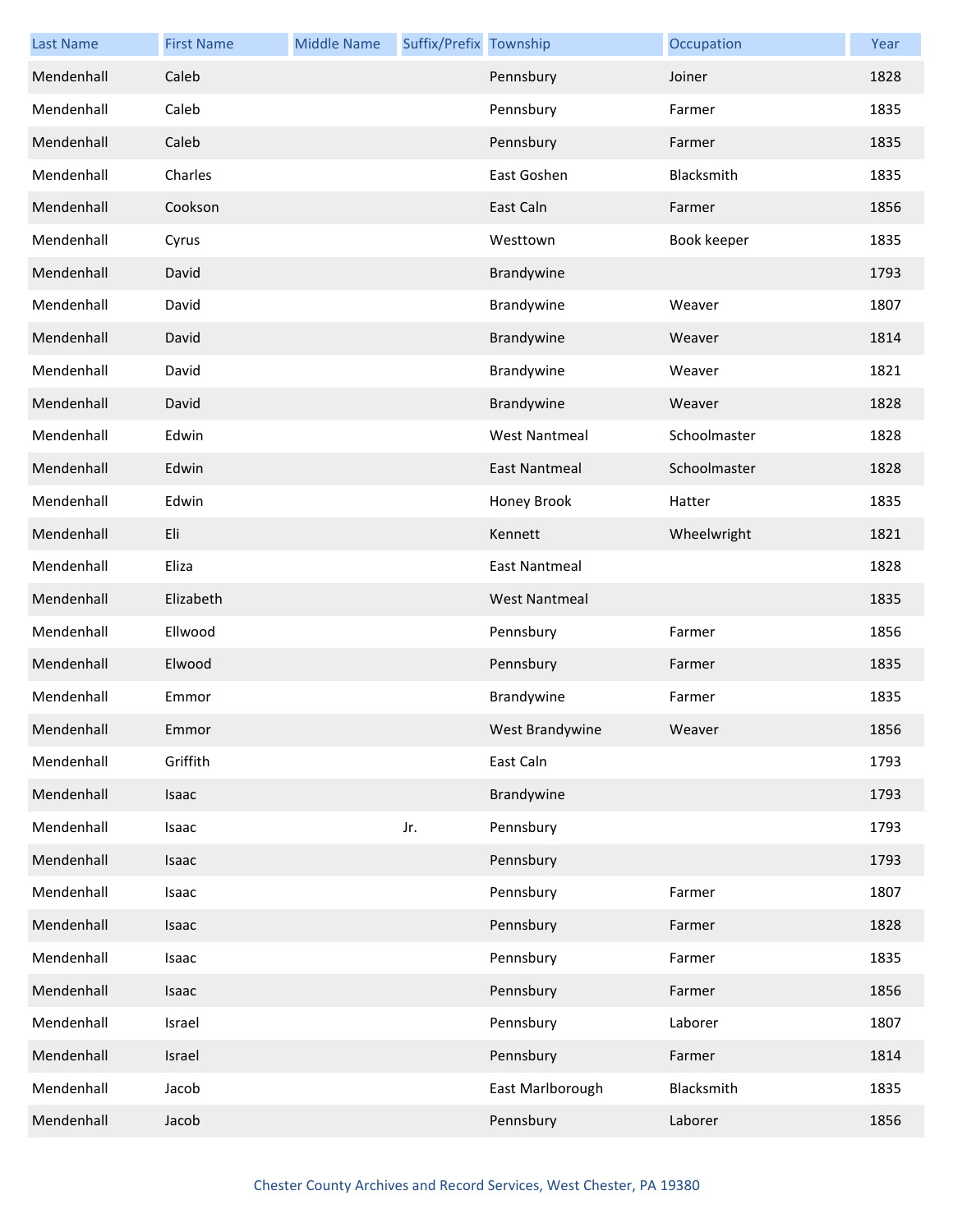| <b>Last Name</b> | <b>First Name</b> | <b>Middle Name</b> | Suffix/Prefix Township |                      | Occupation | Year |
|------------------|-------------------|--------------------|------------------------|----------------------|------------|------|
| Mendenhall       | Jacob             | Н                  |                        | Pennsbury            | Farmer     | 1856 |
| Mendenhall       | James             |                    |                        | Brandywine           |            | 1793 |
| Mendenhall       | James             |                    |                        | Brandywine           | Carpenter  | 1807 |
| Mendenhall       | James             |                    |                        | Brandywine           | Weaver     | 1814 |
| Mendenhall       | James             |                    |                        | Brandywine           | Weaver     | 1821 |
| Mendenhall       | James             |                    |                        | Brandywine           | Weaver     | 1828 |
| Mendenhall       | James             |                    |                        | <b>East Nantmeal</b> | Hatter     | 1828 |
| Mendenhall       | James             |                    |                        | Brandywine           | Laborer    | 1835 |
| Mendenhall       | James             |                    |                        | <b>West Chester</b>  | Bricklayer | 1835 |
| Mendenhall       | James             |                    |                        | Pennsbury            | Farmer     | 1835 |
| Mendenhall       | James             |                    |                        | Brandywine           | Laborer    | 1835 |
| Mendenhall       | James             |                    | Jr.                    | New Garden           | Farmer     | 1856 |
| Mendenhall       | James             |                    |                        | New Garden           | Farmer     | 1856 |
| Mendenhall       | James             | W                  |                        | Pennsbury            | Farmer     | 1856 |
| Mendenhall       | James             | Worrel             |                        | Pennsbury            | Farmer     | 1828 |
| Mendenhall       | Jehu              |                    |                        | West Marlborough     |            | 1793 |
| Mendenhall       | Jesse             |                    |                        | Pennsbury            |            | 1793 |
| Mendenhall       | Joel              |                    |                        | Kennett              | Farmer     | 1828 |
| Mendenhall       | Joel              |                    |                        | Kennett              | Farmer     | 1835 |
| Mendenhall       | Joel              |                    |                        | Kennett              | Gentleman  | 1856 |
| Mendenhall       | John              |                    |                        | East Caln            |            | 1793 |
| Mendenhall       | Jonathan          |                    |                        | Brandywine           |            | 1793 |
| Mendenhall       | Joseph            |                    |                        | Pennsbury            | Trader     | 1807 |
| Mendenhall       | Joseph            |                    |                        | Brandywine           | Laborer    | 1814 |
| Mendenhall       | Joseph            |                    |                        | Brandywine           | Weaver     | 1821 |
| Mendenhall       | Joseph            |                    |                        | Brandywine           | Weaver     | 1828 |
| Mendenhall       | Joseph            | ${\sf R}$          |                        | Kennett              | Farmer     | 1856 |
| Mendenhall       | Joshua            |                    |                        | Brandywine           |            | 1793 |
| Mendenhall       | Joshua            |                    |                        | Brandywine           |            | 1807 |
| Mendenhall       | Joshua            |                    |                        | Brandywine           | Farmer     | 1814 |
| Mendenhall       | Joshua            |                    |                        | Brandywine           | Laborer    | 1814 |
| Mendenhall       | Joshua            |                    |                        | West Bradford        | Laborer    | 1856 |
| Mendenhall       | Mary              |                    | Widow                  | Kennett              |            | 1807 |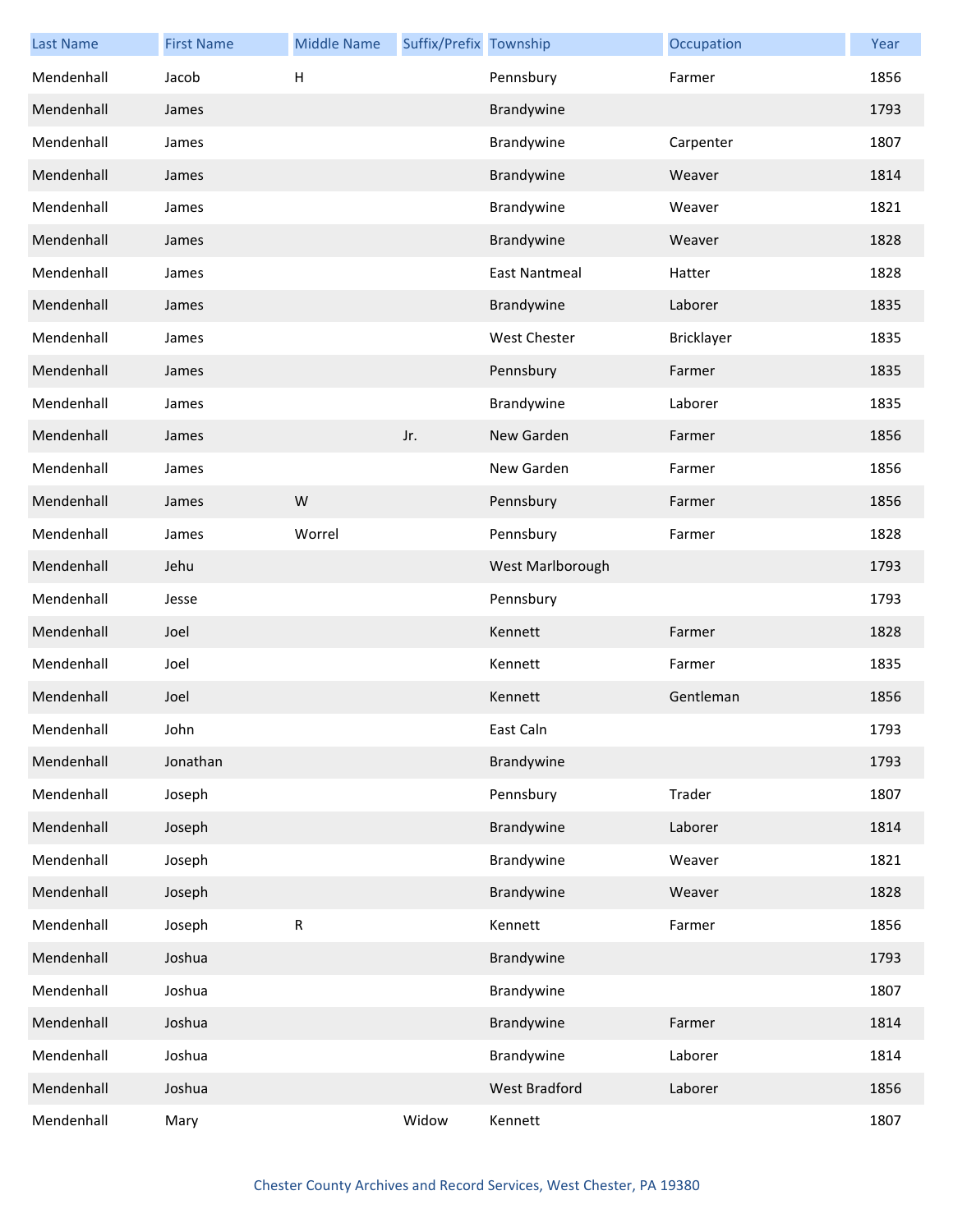| <b>Last Name</b> | <b>First Name</b> | <b>Middle Name</b> | Suffix/Prefix Township |                      | Occupation           | Year |
|------------------|-------------------|--------------------|------------------------|----------------------|----------------------|------|
| Mendenhall       | Milton            |                    |                        | Pennsbury            | Farmer               | 1856 |
| Mendenhall       | Moses             |                    |                        | Pennsbury            |                      | 1793 |
| Mendenhall       | Moses             |                    |                        | <b>East Bradford</b> |                      | 1793 |
| Mendenhall       | Moses             |                    |                        | Pennsbury            | Farmer               | 1807 |
| Mendenhall       | <b>Moses</b>      |                    |                        | East Marlborough     | Blacksmith           | 1807 |
| Mendenhall       | Moses             |                    | Jr.                    | Pennsbury            | Farmer               | 1807 |
| Mendenhall       | Moses             |                    |                        | Brandywine           | Weaver               | 1814 |
| Mendenhall       | Moses             |                    | Jr.                    | Pennsbury            | Farmer               | 1814 |
| Mendenhall       | Moses             |                    |                        | Pennsbury            | Farmer               | 1814 |
| Mendenhall       | Moses             |                    |                        | East Caln            | Blacksmith           | 1814 |
| Mendenhall       | <b>Moses</b>      |                    |                        | East Marlborough     | Blacksmith           | 1814 |
| Mendenhall       | Moses             |                    |                        | East Marlborough     | Blacksmith           | 1821 |
| Mendenhall       | Moses             |                    |                        | Kennett              | Mason                | 1821 |
| Mendenhall       | Moses             |                    |                        | Pennsbury            | Farmer               | 1821 |
| Mendenhall       | Moses             |                    |                        | Kennett              | Weaver               | 1821 |
| Mendenhall       | Moses             |                    |                        | East Caln            | <b>Bellows Maker</b> | 1821 |
| Mendenhall       | Moses             |                    |                        | Pennsbury            | Farmer               | 1828 |
| Mendenhall       | Moses             |                    |                        | East Marlborough     | Blacksmith           | 1828 |
| Mendenhall       | Moses             |                    |                        | Brandywine           | Weaver               | 1828 |
| Mendenhall       | Moses             |                    |                        | East Whiteland       | Laborer              | 1828 |
| Mendenhall       | Moses             |                    |                        | East Marlborough     | Blacksmith           | 1835 |
| Mendenhall       | Moses             |                    |                        | Pennsbury            | Farmer               | 1835 |
| Mendenhall       | Moses             |                    |                        | East Whiteland       |                      | 1835 |
| Mendenhall       | Moses             |                    |                        | Brandywine           | Laborer              | 1835 |
| Mendenhall       | Moses             |                    |                        | Valley               | Farmer               | 1856 |
| Mendenhall       | ${\sf N}$         |                    |                        | <b>West Chester</b>  | Farmer               | 1856 |
| Mendenhall       | Nicholas          |                    |                        | East Goshen          | Storekeeper          | 1828 |
| Mendenhall       | Noah              |                    |                        | Pennsbury            |                      | 1793 |
| Mendenhall       | Noah              |                    |                        | Pennsbury            | Blacksmith           | 1807 |
| Mendenhall       | Noah              |                    |                        | Pennsbury            | Farmer               | 1814 |
| Mendenhall       | Noah              |                    |                        | Newlin               | Roller (Iron)        | 1828 |
| Mendenhall       | Phineas           |                    |                        | Brandywine           | Farmer               | 1814 |
| Mendenhall       | Phinehas          |                    |                        | Brandywine           | Farmer               | 1821 |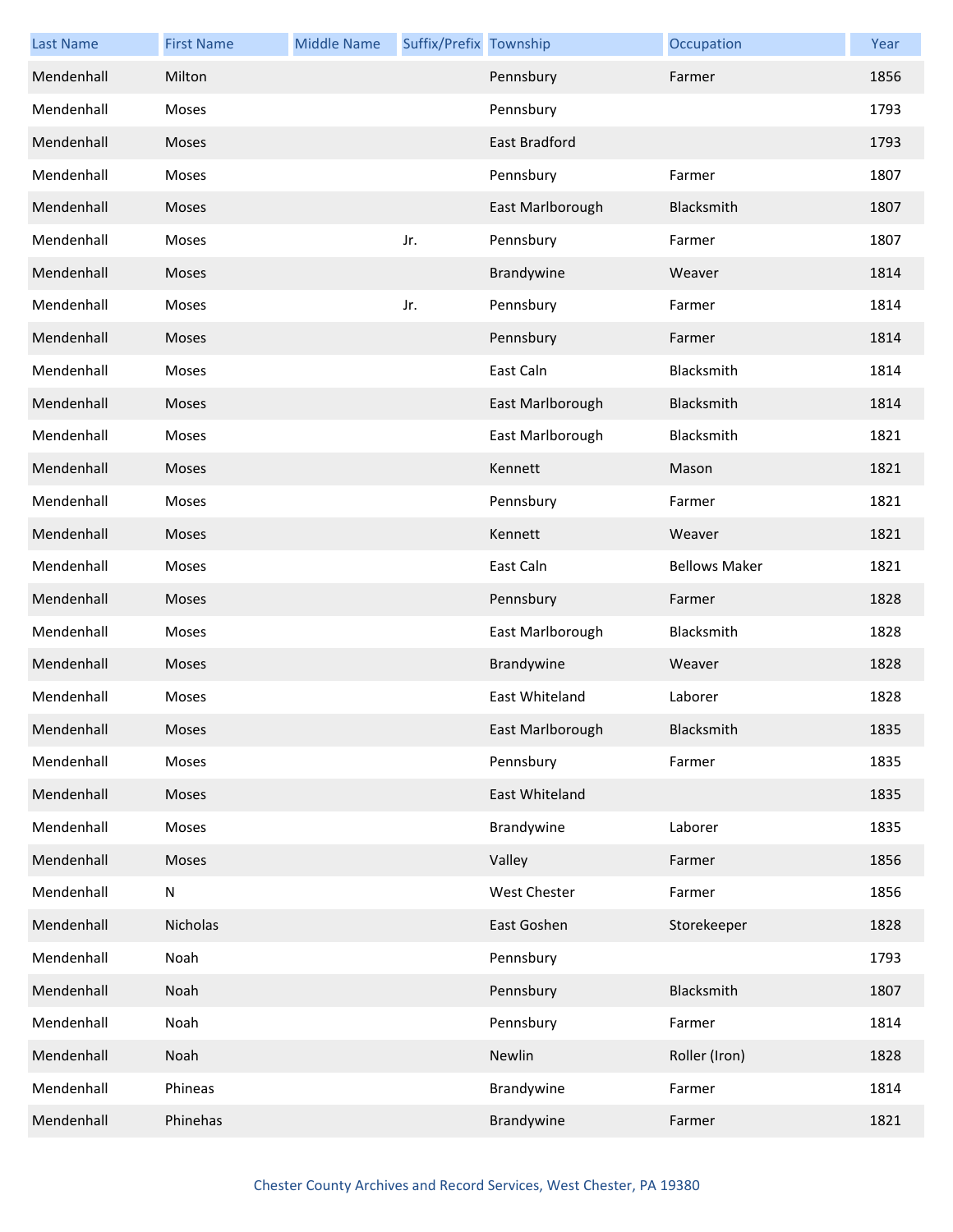| <b>Last Name</b> | <b>First Name</b> | <b>Middle Name</b> | Suffix/Prefix Township |                      | Occupation   | Year |
|------------------|-------------------|--------------------|------------------------|----------------------|--------------|------|
| Mendenhall       | Priscilla         |                    |                        | Pennsbury            |              | 1828 |
| Mendenhall       | Robert            |                    |                        | <b>Upper Oxford</b>  | Farmer       | 1856 |
| Mendenhall       | Robison           |                    |                        | Pennsbury            | Laborer      | 1835 |
| Mendenhall       | Samuel            |                    |                        | Pennsbury            | Joiner       | 1828 |
| Mendenhall       | Samuel            |                    |                        | Kennett              | Farmer       | 1835 |
| Mendenhall       | Stephen           |                    |                        | Pikeland             | Coachmaker   | 1828 |
| Mendenhall       | Thomas            |                    |                        | Pennsbury            | Farmer       | 1807 |
| Mendenhall       | Thomas            |                    |                        | Brandywine           | Tutor        | 1807 |
| Mendenhall       | Thomas            |                    |                        | Pennsbury            | Farmer       | 1814 |
| Mendenhall       | Thomas            |                    |                        | Brandywine           | Farmer       | 1821 |
| Mendenhall       | Thomas            |                    |                        | Pennsbury            | Farmer       | 1821 |
| Mendenhall       | Thomas            |                    |                        | Brandywine           | Farmer       | 1828 |
| Mendenhall       | Thomas            |                    |                        | Brandywine           | Laborer      | 1835 |
| Mendenhall       | Thomas            |                    |                        | Pennsbury            | Laborer      | 1856 |
| Mendenhall       | Thomas            |                    |                        | West Brandywine      | Weaver       | 1856 |
| Mendenhall       | Washington        | В                  |                        | Valley               | Merchant     | 1856 |
| Mendenhall       | William           |                    |                        | <b>West Nantmeal</b> | Farmer       | 1807 |
| Mendenhall       | William           |                    | Esq.                   | <b>West Nantmeal</b> | Hatter       | 1814 |
| Mendenhall       | William           |                    |                        | New Garden           |              | 1821 |
| Mendenhall       | William           |                    |                        | Brandywine           | Laborer      | 1835 |
| Mendenhall       | William           |                    |                        | West Brandywine      | Laborer      | 1856 |
| Mendenhall       | William           | L                  |                        | East Marlborough     | Farmer       | 1856 |
| Mendingall       | Benjamin          |                    |                        | <b>West Nantmeal</b> | Laborer      | 1835 |
| Mendingall       | James             | К                  |                        | <b>West Nantmeal</b> | Saddler      | 1835 |
| Mendinghall      | Cyrus             |                    |                        | Westtown             | Teacher      | 1856 |
| Mendinghall      | John              |                    |                        | East Caln            | Saddler      | 1800 |
| Mendinghall      | Moses             |                    |                        | East Caln            | Bellowsmaker | 1800 |
| Mendinghall      | Moses             |                    |                        | East Caln            | Bellowsmaker | 1807 |
| Mendinghall      | Nicholas          |                    |                        | London Grove         | Farmer       | 1835 |
| Mendinhall       | Aaron             |                    |                        | Pennsbury            |              | 1800 |
| Mendinhall       | Aaron             |                    |                        | Pennsbury            |              | 1800 |
| Mendinhall       | Caleb             |                    |                        | Pennsbury            |              | 1800 |
| Mendinhall       | Isaac             |                    |                        | Pennsbury            |              | 1800 |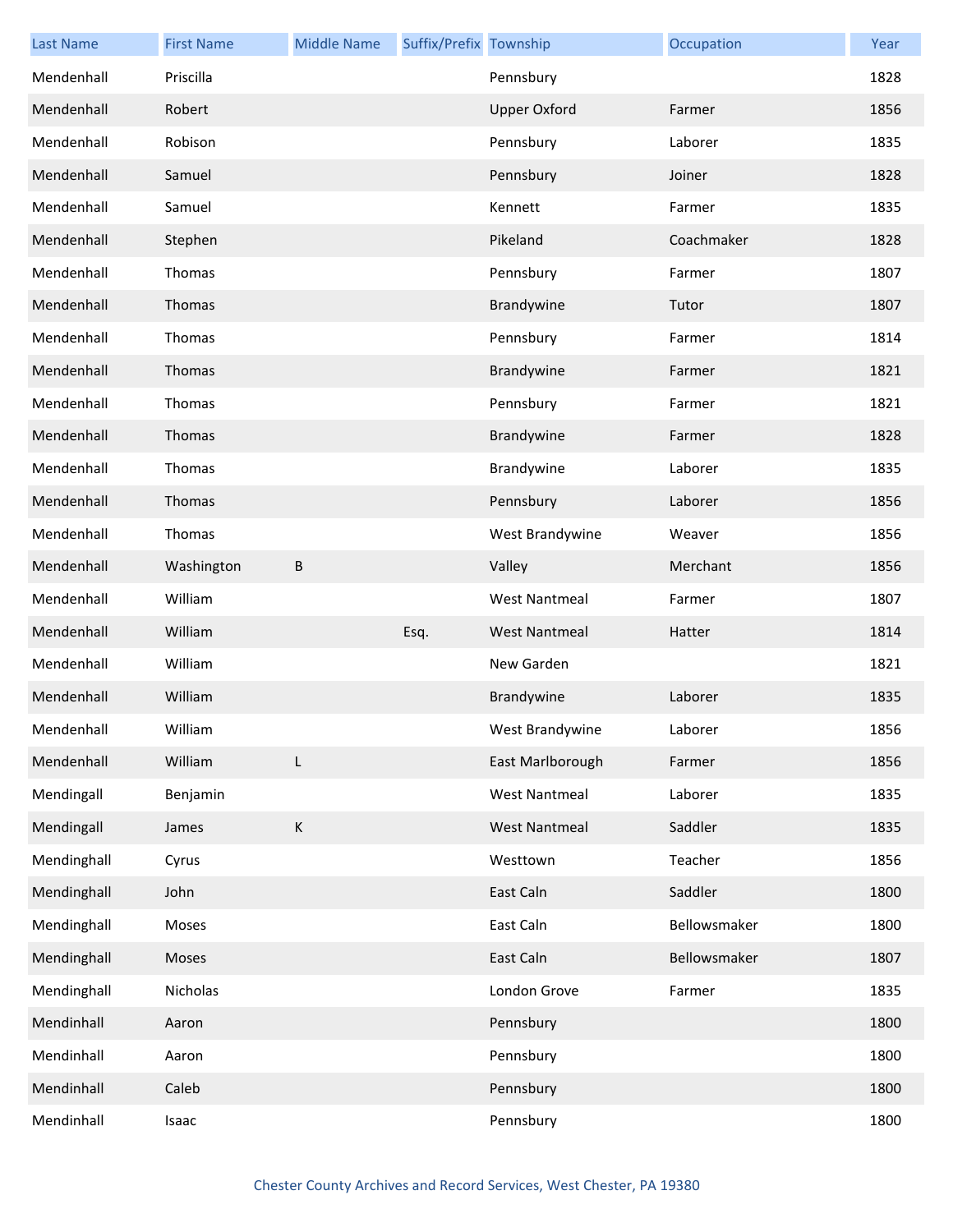| <b>Last Name</b> | <b>First Name</b> | <b>Middle Name</b> | Suffix/Prefix Township |                      | Occupation            | Year |
|------------------|-------------------|--------------------|------------------------|----------------------|-----------------------|------|
| Mendinhall       | Isaac             |                    |                        | Pennsbury            |                       | 1800 |
| Mendinhall       | Joseph            |                    |                        | Pennsbury            |                       | 1800 |
| Mendinhall       | Moses             |                    |                        | Pennsbury            |                       | 1800 |
| Mendinhall       | Moses             |                    |                        | Pennsbury            |                       | 1800 |
| Mendinhall       | Noah              |                    |                        | Pennsbury            |                       | 1800 |
| Mendinhall       | Thomas            |                    |                        | Pennsbury            |                       | 1800 |
| Meneely          | David             |                    |                        | West Caln            | Laborer               | 1828 |
| Meneely          | James             |                    |                        | Honey Brook          | Farmer                | 1807 |
| Mengal           | Henry             |                    |                        | <b>West Nantmeal</b> | Farmer                | 1856 |
| Menholand        | Henry             |                    |                        | West Caln            | Shoemaker             | 1828 |
| Menkens          | Henry             |                    |                        | Coventry             | Laborer               | 1821 |
| Menough          | John              |                    |                        | New London           |                       | 1793 |
| Menough          | John              |                    | Jr.                    | New London           |                       | 1793 |
| Menough          | John              |                    |                        | New London           |                       | 1800 |
| Menough          | John              |                    |                        | New London           | Farmer                | 1800 |
| Menough          | John              |                    |                        | New London           | Farmer                | 1807 |
| Menough          | John              |                    |                        | New London           | Tavern Keeper         | 1814 |
| Menough          | John              |                    |                        | East Caln            | Blacksmith            | 1821 |
| Menough          | John              |                    |                        | New London           | Farmer                | 1821 |
| Menough          | John              |                    | Jr.                    | New London           | Farmer                | 1828 |
| Menough          | John              |                    | Sr.                    | New London           | Farmer                | 1828 |
| Menough          | John              |                    |                        | New London           | Farmer                | 1835 |
| Menough          | John              |                    |                        | New London           | Farmer                | 1856 |
| Menough          | John              | B                  |                        | East Caln            | G. Keeper             | 1835 |
| Menough          | John              | W.                 |                        | East Caln            | <b>Toll Collector</b> | 1828 |
| Menough          | Joshua            |                    |                        | New London           | <b>Butcher</b>        | 1856 |
| Menough          | Samuel            |                    |                        | New London           | Farmer                | 1828 |
| Menough          | Samuel            |                    |                        | New London           | Farmer                | 1835 |
| Menough          | Samuel            |                    |                        | New London           | Farmer                | 1856 |
| Menstrell(?)     | Evan              |                    |                        | Goshen               |                       | 1793 |
| Mente            | Joseph            |                    |                        | South Coventry       | Tailor                | 1856 |
| Meomes           | Andrew            |                    |                        | Franklin             | Farmer                | 1856 |
| Meose            | Joseph            |                    |                        | West Nottingham      | Forgeman              | 1856 |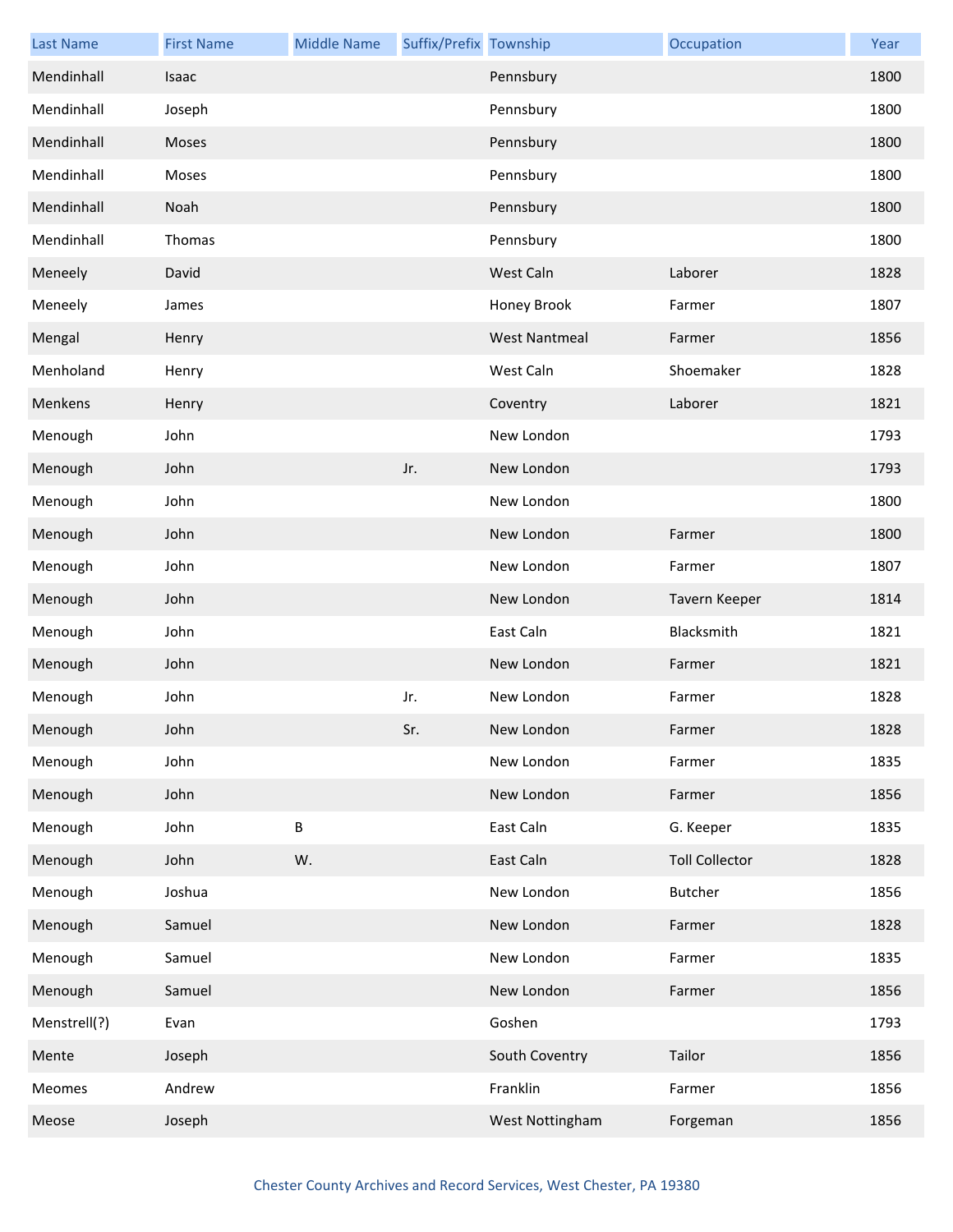| <b>Last Name</b> | <b>First Name</b> | <b>Middle Name</b> | Suffix/Prefix Township |                              | Occupation       | Year |
|------------------|-------------------|--------------------|------------------------|------------------------------|------------------|------|
| Meradith         | George            |                    |                        | West Caln                    | Farmer           | 1856 |
| Meradith         | J                 | E                  |                        | West Caln                    | Carpenter        | 1856 |
| Meradith         | Richard           |                    |                        | West Caln                    | Farmer           | 1856 |
| Mercer           | Abner             |                    |                        | Westtown                     | Laborer          | 1814 |
| Mercer           | Caleb             |                    |                        | Sadsbury                     |                  | 1800 |
| Mercer           | Caleb             |                    |                        | East Marlborough             | Farmer           | 1807 |
| Mercer           | Caleb             |                    |                        | East Marlborough             | Farmer           | 1814 |
| Mercer           | Caleb             |                    |                        | Sadsbury                     | Farmer           | 1821 |
| Mercer           | Caleb             |                    |                        | East Marlborough             | Farmer           | 1821 |
| Mercer           | Caleb             |                    | Jr.                    | Sadsbury                     | Carpenter        | 1821 |
| Mercer           | Caleb             |                    |                        | East Caln                    | Laborer          | 1821 |
| Mercer           | Caleb             |                    |                        | Sadsbury                     | Carpenter        | 1828 |
| Mercer           | Caleb             |                    |                        | West Whiteland               | Laborer          | 1828 |
| Mercer           | Caleb             |                    |                        | Sadsbury                     | Farmer           | 1835 |
| Mercer           | Caleb             |                    |                        | East Bradford                | Farmer           | 1835 |
| Mercer           | Caleb             |                    |                        | East Marlborough             | Farmer           | 1835 |
| Mercer           | Caleb             |                    |                        | Kennett Square               | Gentleman        | 1856 |
| Mercer           | Caleb             |                    |                        | <b>East Bradford</b>         | Farmer           | 1856 |
| Mercer           | Caleb             |                    |                        | New Garden                   | Farmer           | 1856 |
| Mercer           | Caleb             |                    |                        | Valley                       | Produce merchant | 1856 |
| Mercer           | Charles           |                    |                        | London Britain               | Miller           | 1856 |
| Mercer           | Cheyney           |                    |                        | East Bradford                | Farmer           | 1828 |
| Mercer           | Cheyney           |                    |                        | East Bradford                | Farmer           | 1835 |
| Mercer           | Cheyney           |                    |                        | East Bradford                | Farmer           | 1856 |
| Mercer           | Daniel            |                    |                        | the younger East Marlborough |                  | 1793 |
| Mercer           | Daniel            |                    | Sr.                    | East Marlborough             |                  | 1793 |
| Mercer           | Daniel            |                    | Jr.                    | East Marlborough             |                  | 1793 |
| Mercer           | Daniel            |                    |                        | West Bradford                | Farmer           | 1807 |
| Mercer           | Daniel            |                    |                        | East Marlborough             | Tailor           | 1807 |
| Mercer           | Daniel            |                    |                        | East Marlborough             | Hatter           | 1835 |
| Mercer           | Daniel            |                    |                        | Kennett                      | Laborer          | 1856 |
| Mercer           | David             |                    |                        | Westtown                     |                  | 1793 |
| Mercer           | David             |                    |                        | Westtown                     | Farmer           | 1807 |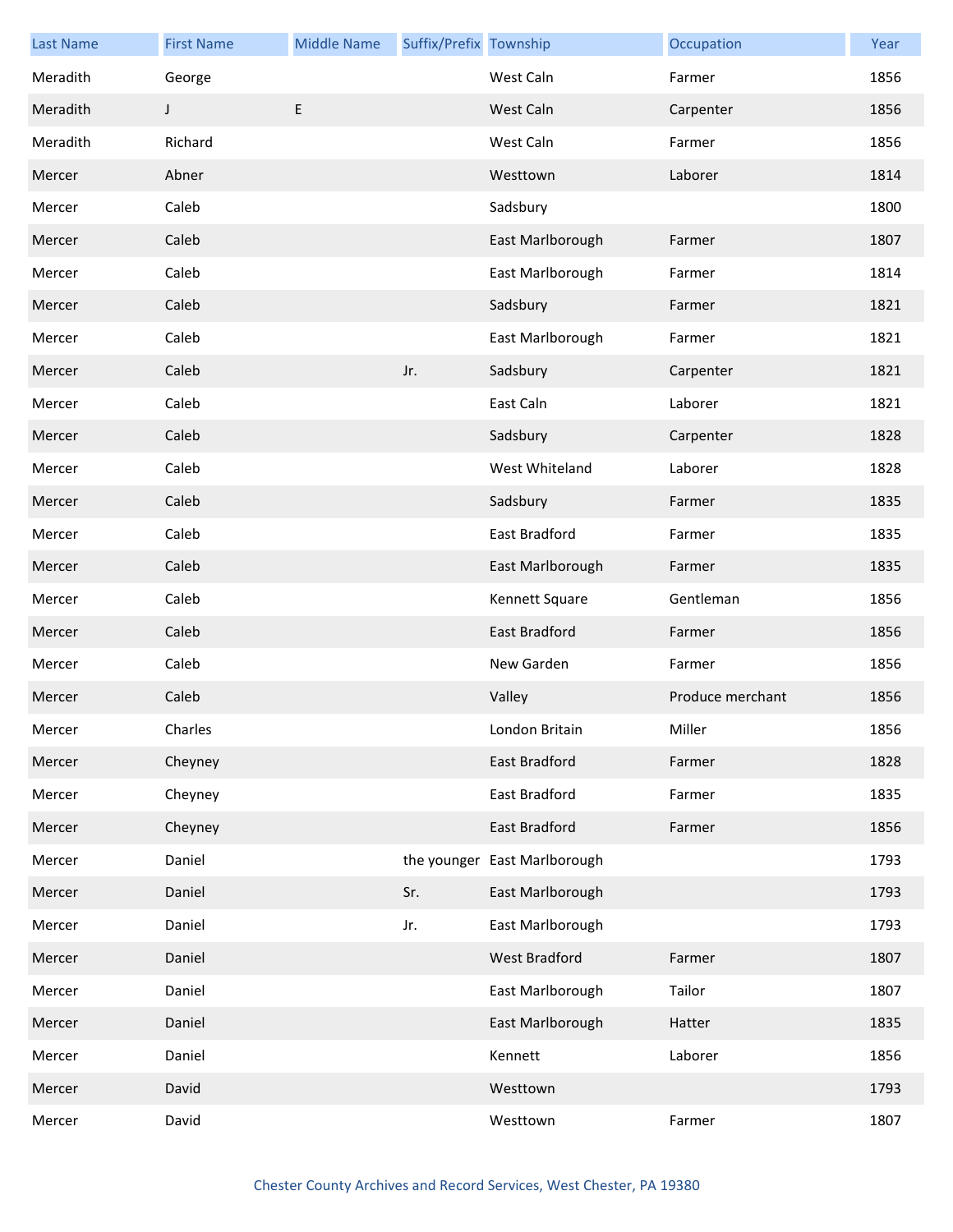| <b>Last Name</b> | <b>First Name</b> | <b>Middle Name</b>      | Suffix/Prefix Township |                      | Occupation | Year |
|------------------|-------------------|-------------------------|------------------------|----------------------|------------|------|
| Mercer           | David             |                         |                        | London Britain       | Yeoman     | 1814 |
| Mercer           | David             |                         |                        | London Britain       | Farmer     | 1821 |
| Mercer           | David             |                         |                        | London Britain       | Farmer     | 1828 |
| Mercer           | David             |                         |                        | West Goshen          | Carpenter  | 1835 |
| Mercer           | David             |                         |                        | London Britain       | Farmer     | 1835 |
| Mercer           | Eber              | $\sf T$                 |                        | Westtown             | Farmer     | 1856 |
| Mercer           | Esther            |                         |                        | East Bradford        | Lady       | 1856 |
| Mercer           | Fairlamb          |                         |                        | East Bradford        | Farmer     | 1835 |
| Mercer           | Fairlamb          |                         |                        | <b>West Bradford</b> | Farmer     | 1856 |
| Mercer           | Garett            |                         |                        | Willistown           | Mason      | 1835 |
| Mercer           | Garrett           |                         |                        | Westtown             | Mason      | 1856 |
| Mercer           | George            |                         |                        | Sadsbury             | Farmer     | 1828 |
| Mercer           | George            |                         |                        | Sadsbury             | Farmer     | 1856 |
| Mercer           | George            | $\overline{\mathsf{A}}$ |                        | West Chester         | Clerk      | 1856 |
| Mercer           | George            | W                       |                        | East Bradford        | Farmer     | 1856 |
| Mercer           | Hannah            |                         |                        | <b>East Bradford</b> | Matron     | 1828 |
| Mercer           | Hannah            |                         |                        | East Bradford        | Farmer     | 1835 |
| Mercer           | Hannah            |                         |                        | Westtown             | Farmer     | 1856 |
| Mercer           | Harlan            |                         |                        | Thornbury            |            | 1835 |
| Mercer           | Harlon            |                         |                        | Westtown             | Farmer     | 1835 |
| Mercer           | Hatton            |                         |                        | London Britain       | Farmer     | 1828 |
| Mercer           | Hatton            |                         |                        | London Britain       | Farmer     | 1835 |
| Mercer           | Hatton            |                         |                        | London Britain       | Farmer     | 1856 |
| Mercer           | James             |                         |                        | West Whiteland       | Laborer    | 1856 |
| Mercer           | Jefferson         |                         |                        | West Chester         | Shoemaker  | 1835 |
| Mercer           | Jesse             |                         |                        | Westtown             |            | 1793 |
| Mercer           | Jesse             |                         |                        | Goshen               | Laborer    | 1807 |
| Mercer           | Jesse             |                         |                        | Pennsbury            | Shoemaker  | 1807 |
| Mercer           | Jesse             |                         |                        | Westtown             | Farmer     | 1807 |
| Mercer           | Jesse             |                         |                        | Westtown             | Farmer     | 1814 |
| Mercer           | Jesse             |                         |                        | Willistown           | Tailor     | 1814 |
| Mercer           | Jesse             |                         |                        | West Goshen          |            | 1821 |
| Mercer           | Jesse             |                         |                        | Westtown             | Farmer     | 1821 |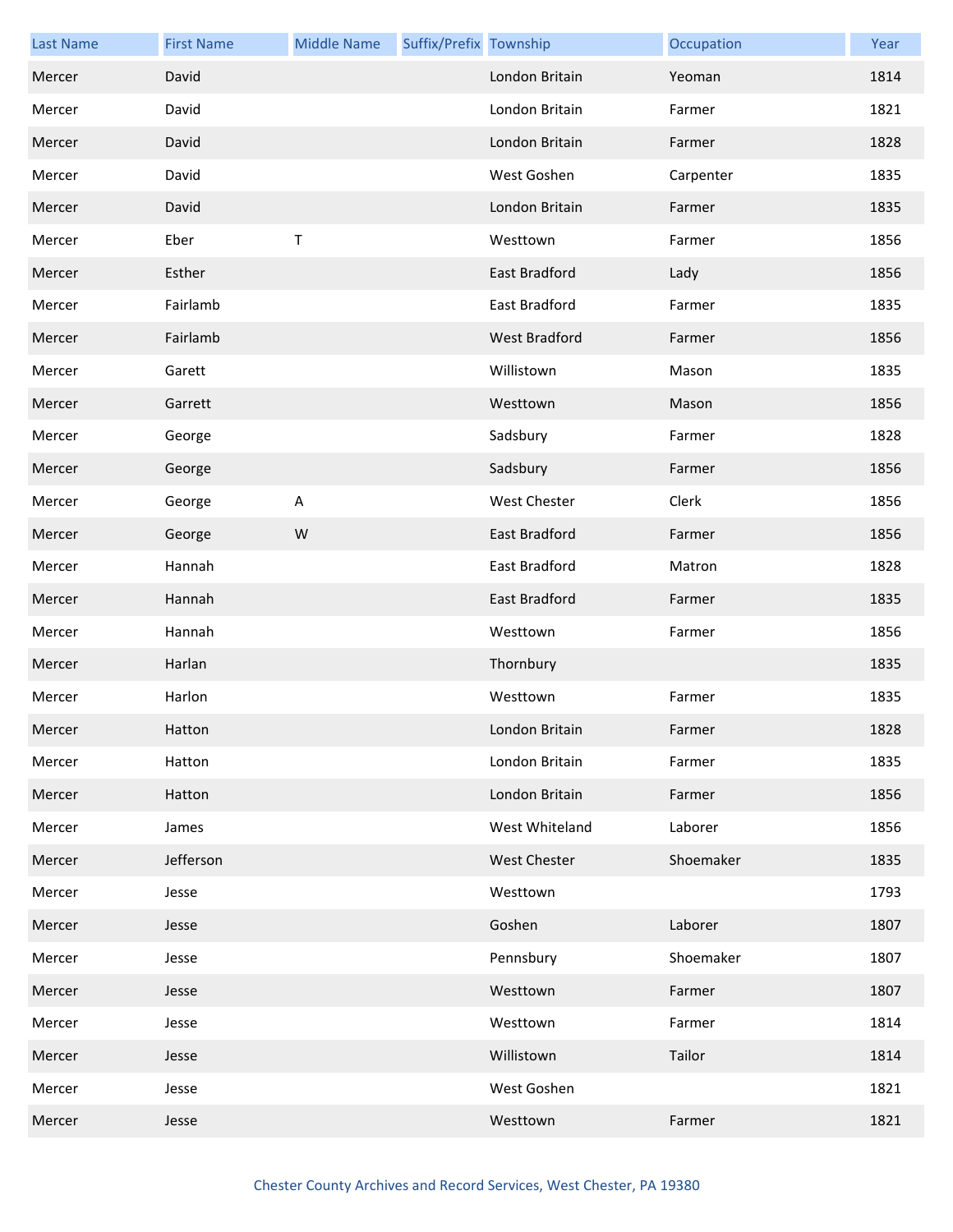| <b>Last Name</b> | <b>First Name</b> | <b>Middle Name</b> | Suffix/Prefix Township |                      | Occupation | Year |
|------------------|-------------------|--------------------|------------------------|----------------------|------------|------|
| Mercer           | Jesse             |                    |                        | Westtown             | Farmer     | 1828 |
| Mercer           | Jesse             |                    |                        | Westtown             | Farmer     | 1835 |
| Mercer           | John              |                    |                        | West Marlborough     | Jobber     | 1807 |
| Mercer           | John              |                    |                        | Birmingham           | Laborer    | 1814 |
| Mercer           | John              |                    |                        | Newlin               | Laborer    | 1821 |
| Mercer           | John              |                    |                        | East Bradford        | Shoemaker  | 1828 |
| Mercer           | John              |                    |                        | Westtown             | Carpenter  | 1835 |
| Mercer           | John              |                    |                        | East Bradford        | Laborer    | 1856 |
| Mercer           | John              | $\mathsf C$        |                        | Upper Oxford         | Farmer     | 1856 |
| Mercer           | Joseph            |                    |                        | Goshen               |            | 1793 |
| Mercer           | Joseph            |                    |                        | East Bradford        | Farmer     | 1814 |
| Mercer           | Joseph            |                    |                        | East Bradford        |            | 1821 |
| Mercer           | Joseph            |                    |                        | West Whiteland       | Farmer     | 1856 |
| Mercer           | Kersey            |                    |                        | East Bradford        | Farmer     | 1828 |
| Mercer           | Kersey            |                    |                        | East Bradford        | Farmer     | 1835 |
| Mercer           | Kersey            |                    |                        | East Bradford        | Farmer     | 1856 |
| Mercer           | Lorenza           |                    |                        | East Caln            | Mason      | 1856 |
| Mercer           | Lydia             |                    |                        | Westtown             | Farmer     | 1821 |
| Mercer           | Lydia             |                    |                        | Westtown             | Seamstress | 1828 |
| Mercer           | Mahlon            |                    |                        | Sadsbury             | Plasterer  | 1856 |
| Mercer           | Malin             |                    |                        | Sadsbury             |            | 1835 |
| Mercer           | Margaret          |                    |                        | West Chester         | Lady       | 1856 |
| Mercer           | Mordecai          |                    |                        | East Bradford        |            | 1793 |
| Mercer           | Mordecai          |                    |                        | <b>East Bradford</b> | Farmer     | 1814 |
| Mercer           | Mordecai          |                    |                        | East Bradford        |            | 1821 |
| Mercer           | Mordecai          |                    |                        | East Bradford        | Farmer     | 1828 |
| Mercer           | Morgan            |                    |                        | East Bradford        | Laborer    | 1856 |
| Mercer           | Nathaniel         |                    |                        | Willistown           |            | 1793 |
| Mercer           | Nathaniel         |                    |                        | Willistown           |            | 1800 |
| Mercer           | Nathaniel         |                    |                        | Willistown           | Tailor     | 1807 |
| Mercer           | Nathaniel         |                    |                        | Willistown           | Tailor     | 1814 |
| Mercer           | Nathaniel         |                    |                        | Willistown           | Tailor     | 1821 |
| Mercer           | Newlin            |                    |                        | Thornbury            |            | 1835 |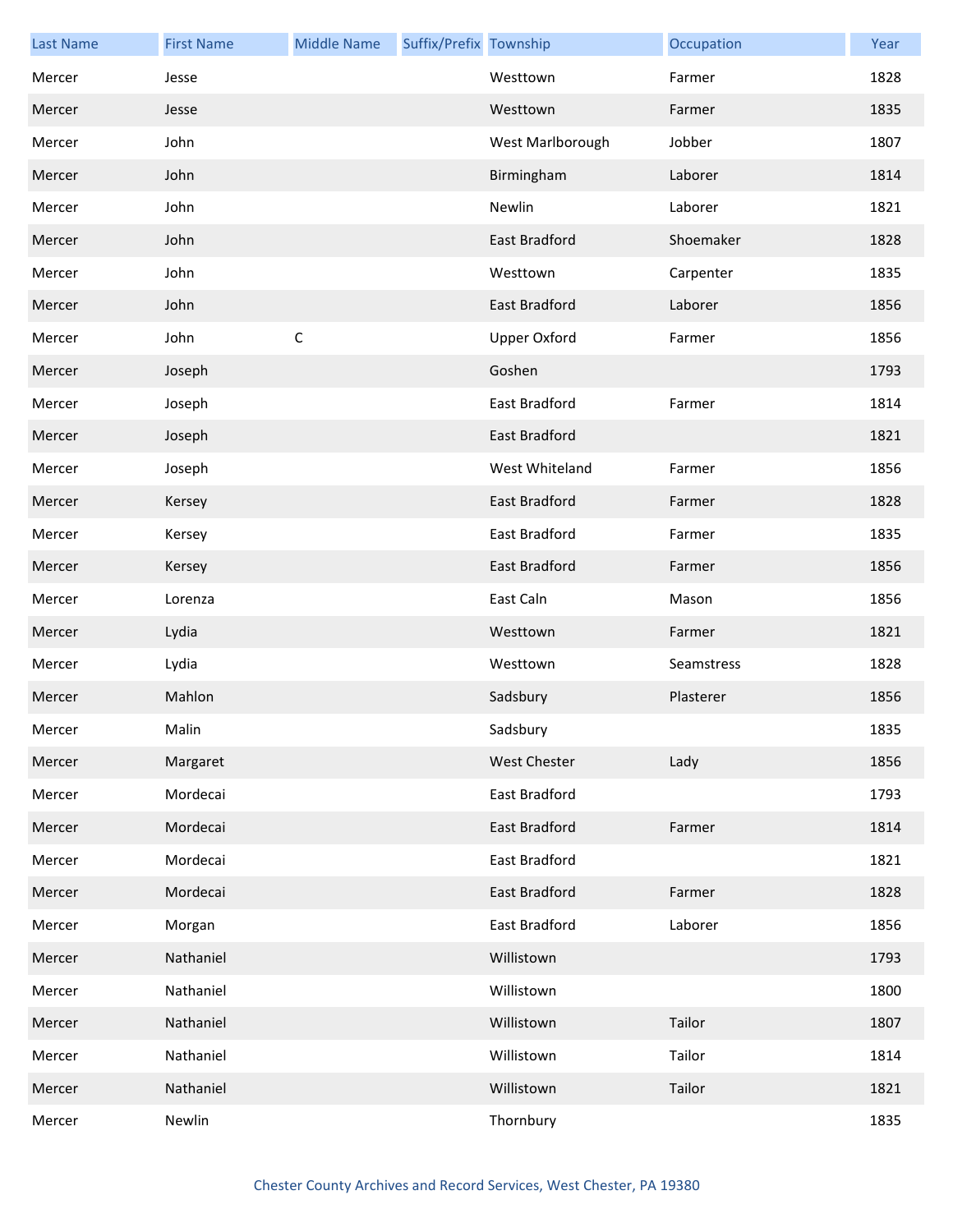| <b>Last Name</b> | <b>First Name</b> | <b>Middle Name</b> | Suffix/Prefix Township |                     | Occupation       | Year |
|------------------|-------------------|--------------------|------------------------|---------------------|------------------|------|
| Mercer           | Newlin            |                    |                        | <b>West Chester</b> | Carpenter        | 1856 |
| Mercer           | Pearson           |                    |                        | <b>West Chester</b> | Dentist          | 1856 |
| Mercer           | Pennock           |                    |                        | East Marlborough    | Farmer           | 1835 |
| Mercer           | Pennock           |                    |                        | East Marlborough    | Farmer           | 1856 |
| Mercer           | Robert            |                    |                        | Thornbury           | Mason            | 1800 |
| Mercer           | Robert            |                    |                        | Thornbury           | Mason            | 1807 |
| Mercer           | Robert            |                    |                        | <b>West Chester</b> | Shoemaker        | 1821 |
| Mercer           | Robert            |                    |                        | <b>West Chester</b> | Shoemaker        | 1828 |
| Mercer           | Robert            |                    |                        | <b>West Chester</b> | Shoemaker        | 1835 |
| Mercer           | Robert            |                    |                        | <b>West Chester</b> | Shoemaker        | 1856 |
| Mercer           | Samuel            |                    |                        | Westtown            | Farmer           | 1821 |
| Mercer           | Samuel            |                    |                        | Westtown            | Farmer           | 1828 |
| Mercer           | Samuel            |                    |                        | Westtown            | Farmer           | 1835 |
| Mercer           | Sharpless         |                    |                        | Kennett Square      | Merchant         | 1856 |
| Mercer           | Solomon           |                    |                        | East Marlborough    |                  | 1793 |
| Mercer           | Solomon           |                    |                        | East Marlborough    | Farmer           | 1807 |
| Mercer           | Solomon           |                    |                        | East Marlborough    | Farmer           | 1814 |
| Mercer           | Solomon           |                    |                        | East Marlborough    | Farmer           | 1821 |
| Mercer           | Solomon           |                    |                        | Kennett Square      | Tin plate worker | 1856 |
| Mercer           | Steward           |                    |                        | West Whiteland      | Farmer           | 1835 |
| Mercer           | Stewart           |                    |                        | West Whiteland      | Laborer          | 1828 |
| Mercer           | Stewart           |                    |                        | East Bradford       | Laborer          | 1856 |
| Mercer           | Thomas            |                    | Jr.                    | Thornbury           |                  | 1793 |
| Mercer           | Thomas            |                    |                        | Londonderry         |                  | 1793 |
| Mercer           | Thomas            |                    |                        | Westtown            |                  | 1793 |
| Mercer           | Thomas            |                    | Jr.                    | Thornbury           |                  | 1800 |
| Mercer           | Thomas            |                    |                        | East Marlborough    | Farmer           | 1807 |
| Mercer           | Thomas            |                    | Jr.                    | Thornbury           | Farmer           | 1807 |
| Mercer           | Thomas            |                    |                        | Westtown            | Gentleman        | 1807 |
| Mercer           | Thomas            |                    |                        | Thornbury           | Farmer           | 1814 |
| Mercer           | Thomas            |                    |                        | East Marlborough    | Farmer           | 1814 |
| Mercer           | Thomas            |                    |                        | Westtown            | Gentleman        | 1814 |
| Mercer           | Thomas            |                    |                        | East Bradford       | Farmer           | 1814 |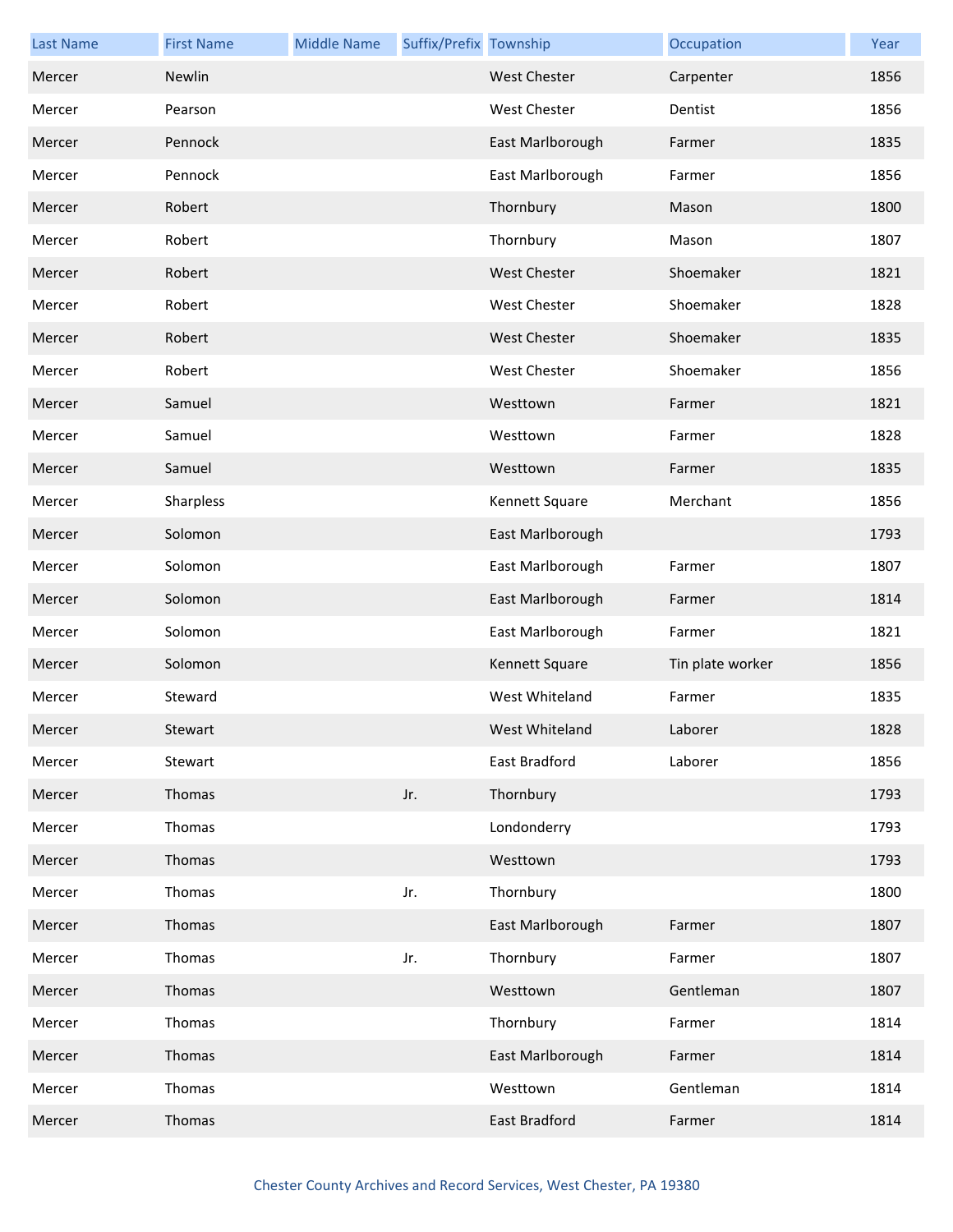| <b>Last Name</b> | <b>First Name</b> | <b>Middle Name</b> | Suffix/Prefix Township |                      | Occupation       | Year |
|------------------|-------------------|--------------------|------------------------|----------------------|------------------|------|
| Mercer           | Thomas            |                    |                        | East Bradford        |                  | 1821 |
| Mercer           | Thomas            |                    |                        | <b>West Nantmeal</b> | <b>Distiller</b> | 1821 |
| Mercer           | Thomas            |                    |                        | East Bradford        | Laborer          | 1828 |
| Mercer           | Thomas            |                    |                        | Thornbury            | Farmer           | 1828 |
| Mercer           | Thomas            |                    |                        | Westtown             | Mason            | 1828 |
| Mercer           | Thomas            |                    |                        | Westtown             | Farmer           | 1835 |
| Mercer           | Thomas            |                    |                        | Thornbury            |                  | 1835 |
| Mercer           | Thomas            |                    |                        | <b>East Bradford</b> | Farmer           | 1835 |
| Mercer           | Thomas            |                    |                        | London Britain       | Farmer           | 1856 |
| Mercer           | Thomas            |                    |                        | <b>East Bradford</b> | Laborer          | 1856 |
| Mercer           | Thomas            |                    |                        | Valley               | Iron moulder     | 1856 |
| Mercer           | Thomas            | <b>B.</b>          |                        | Westtown             | Gentleman        | 1821 |
| Mercer           | Thomas            | <b>B.</b>          |                        | East Bradford        | Farmer           | 1828 |
| Mercer           | Wayne             |                    |                        | East Goshen          | Laborer          | 1828 |
| Mercer           | Wayne             |                    |                        | West Chester         | Laborer          | 1835 |
| Mercer           | White             |                    |                        | West Whiteland       | Carpenter        | 1835 |
| Mercer           | White             |                    |                        | East Bradford        | Farmer           | 1856 |
| Mercer           | William           |                    | Jr.                    | East Bradford        |                  | 1793 |
| Mercer           | William           |                    |                        | East Bradford        |                  | 1793 |
| Mercer           | William           |                    |                        | Sadsbury             |                  | 1800 |
| Mercer           | William           |                    |                        | Thornbury            | Farmer           | 1807 |
| Mercer           | William           |                    |                        | Thornbury            | Farmer           | 1814 |
| Mercer           | William           |                    |                        | East Bradford        | Farmer           | 1814 |
| Mercer           | William           |                    |                        | Goshen               | Farmer           | 1814 |
| Mercer           | William           |                    |                        | East Bradford        | Farmer           | 1814 |
| Mercer           | William           |                    | Jr.                    | <b>East Bradford</b> |                  | 1821 |
| Mercer           | William           |                    |                        | Westtown             | Farmer           | 1821 |
| Mercer           | William           |                    | Sr.                    | East Bradford        |                  | 1821 |
| Mercer           | William           |                    |                        | West Whiteland       |                  | 1821 |
| Mercer           | William           |                    | Jr.                    | East Bradford        | Farmer           | 1828 |
| Mercer           | William           |                    |                        | Thornbury            | Farmer           | 1828 |
| Mercer           | William           |                    |                        | East Bradford        | Farmer           | 1828 |
| Mercer           | William           |                    |                        | West Chester         | Farmer           | 1828 |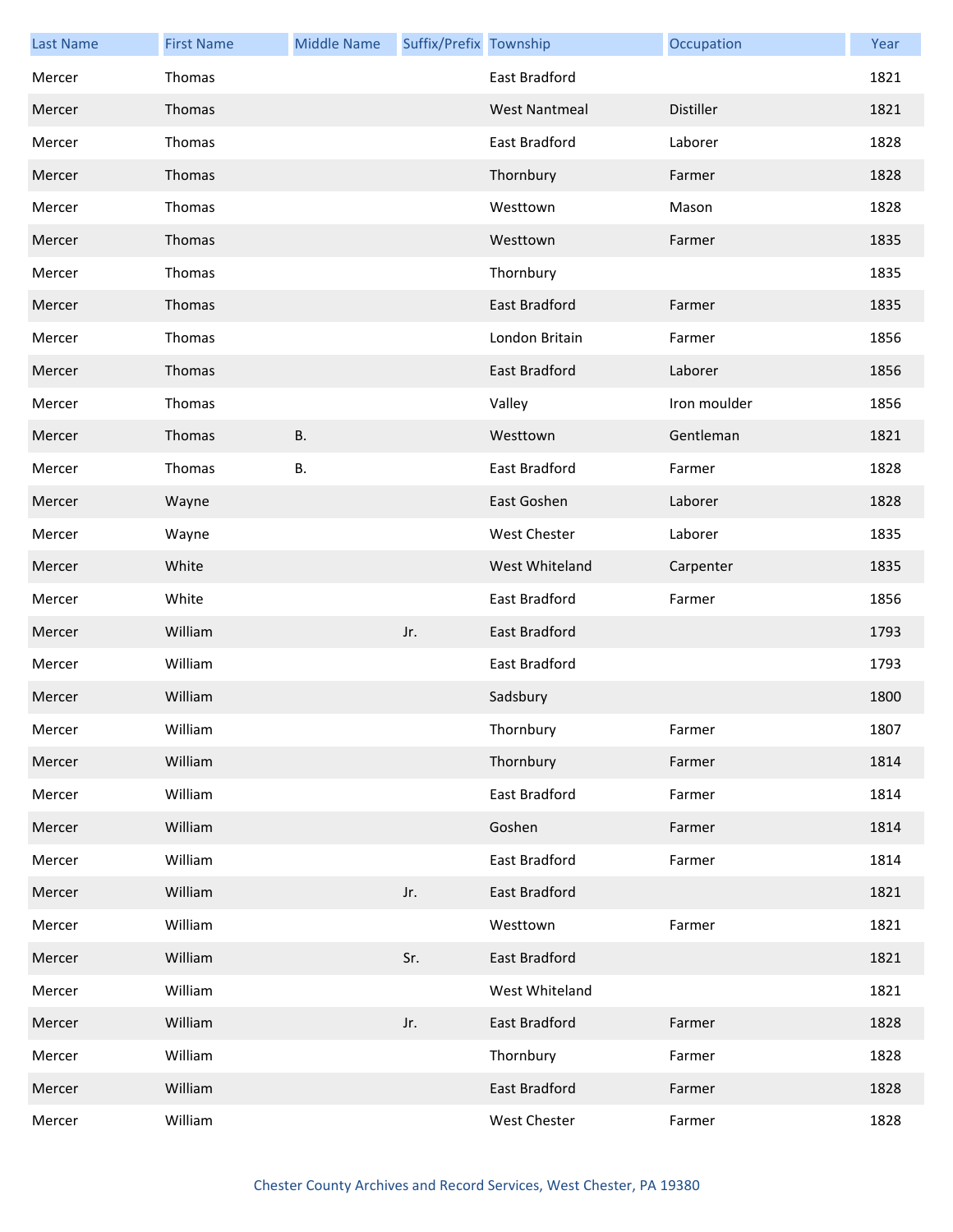| <b>Last Name</b> | <b>First Name</b> | <b>Middle Name</b> | Suffix/Prefix Township |                      | Occupation     | Year |
|------------------|-------------------|--------------------|------------------------|----------------------|----------------|------|
| Mercer           | William           |                    |                        | <b>West Chester</b>  | Gentleman      | 1835 |
| Mercer           | William           |                    | Sr.                    | East Bradford        | Farmer         | 1835 |
| Mercer           | William           |                    |                        | East Marlborough     | Farmer         | 1835 |
| Mercer           | William           |                    |                        | West Chester         | Agent          | 1856 |
| Mercer           | William           |                    |                        | East Bradford        | Thresher       | 1856 |
| Mercer           | William           |                    |                        | Valley               | Carter         | 1856 |
| Merchant         | John              |                    |                        | East Marlborough     | Drover         | 1856 |
| Merchant         | Thomas            |                    |                        | West Fallowfield     | Laborer        | 1835 |
| Merchant         | William           |                    |                        | East Nottingham      | Farmer         | 1835 |
| Merchon          | Henry             |                    |                        | Birmingham           | Hatter         | 1821 |
| Meredeth         | John              |                    |                        | <b>West Nantmeal</b> | Farmer         | 1821 |
| Meredith         | Able              |                    |                        | <b>East Nantmeal</b> | Weaver         | 1821 |
| Meredith         | Abraham           |                    |                        | <b>East Nantmeal</b> | Weaver         | 1828 |
| Meredith         | Abraham           |                    |                        | <b>West Vincent</b>  | Laborer        | 1835 |
| Meredith         | Abraham           |                    |                        | Uwchlan              | Farmer         | 1856 |
| Meredith         | Amos              |                    |                        | West Whiteland       | Laborer        | 1828 |
| Meredith         | Benjamin          |                    |                        | East Whiteland       |                | 1793 |
| Meredith         | Daniel            |                    |                        | West Whiteland       |                | 1793 |
| Meredith         | Daniel            |                    |                        | West Whiteland       | Farmer         | 1800 |
| Meredith         | Daniel            |                    |                        | West Whiteland       | Farmer         | 1807 |
| Meredith         | Daniel            |                    |                        | West Whiteland       | Farmer         | 1814 |
| Meredith         | Daniel            |                    |                        | West Whiteland       |                | 1821 |
| Meredith         | Daniel            |                    |                        | West Goshen          |                | 1821 |
| Meredith         | Daniel            |                    |                        | East Goshen          | Wheelwright    | 1828 |
| Meredith         | Daniel            |                    |                        | Uwchlan              | Laborer        | 1835 |
| Meredith         | Daniel            |                    |                        | West Whiteland       | Farmer         | 1856 |
| Meredith         | Daniel            | B                  |                        | <b>West Chester</b>  | <b>Butcher</b> | 1835 |
| Meredith         | Daniel            | B                  |                        | <b>West Chester</b>  | <b>Butcher</b> | 1856 |
| Meredith         | David             |                    |                        | <b>East Nantmeal</b> | Farmer         | 1821 |
| Meredith         | Elijah            |                    |                        | <b>West Nantmeal</b> |                | 1793 |
| Meredith         | Elizabeth         |                    |                        | Tredyffrin           | Seamstress     | 1828 |
| Meredith         | Elizabeth         | $\mathsf D$        |                        | East Caln            |                | 1856 |
| Meredith         | Enoch             |                    |                        | <b>East Nantmeal</b> |                | 1793 |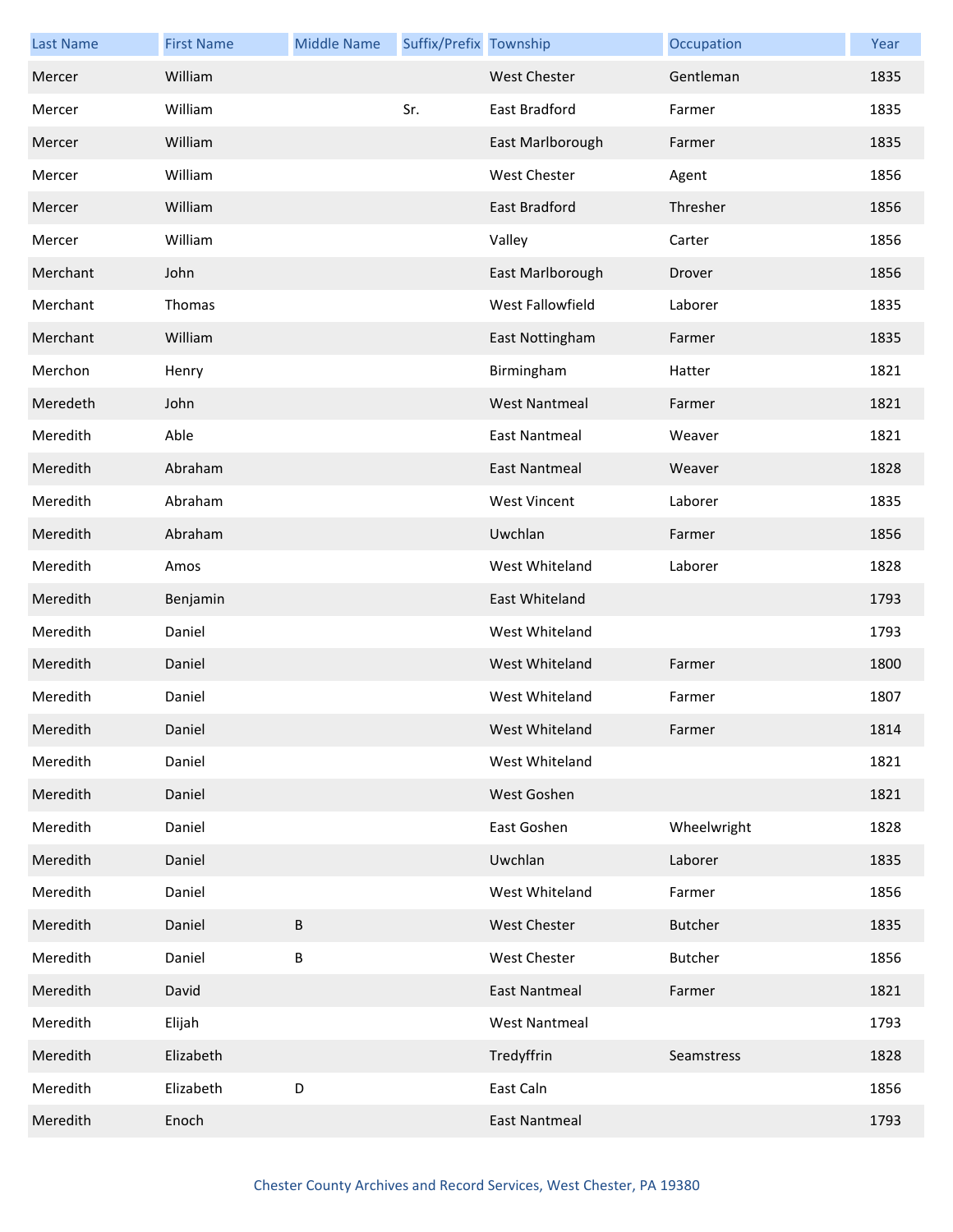| <b>Last Name</b> | <b>First Name</b> | <b>Middle Name</b> | Suffix/Prefix Township |                         | Occupation           | Year |
|------------------|-------------------|--------------------|------------------------|-------------------------|----------------------|------|
| Meredith         | Enoch             |                    |                        | <b>East Nantmeal</b>    | Farmer               | 1800 |
| Meredith         | Enoch             |                    |                        | <b>East Nantmeal</b>    | Farmer               | 1807 |
| Meredith         | Enoch             |                    |                        | Uwchlan                 | Weaver               | 1814 |
| Meredith         | Enoch             |                    |                        | East Nantmeal           | Weaver               | 1821 |
| Meredith         | Enoch             |                    |                        | <b>East Nantmeal</b>    | Weaver               | 1828 |
| Meredith         | Enoch             |                    |                        | <b>East Nantmeal</b>    | Farmer               | 1828 |
| Meredith         | Enoch             |                    |                        | East Nantmeal           | Weaver               | 1835 |
| Meredith         | Enoch             |                    |                        | Uwchlan                 | Farmer               | 1835 |
| Meredith         | Ezra              |                    |                        | <b>East Nantmeal</b>    | Farmer               | 1821 |
| Meredith         | Ezra              |                    |                        | <b>East Nantmeal</b>    | Laborer              | 1828 |
| Meredith         | George            |                    |                        | West Whiteland          | Mason                | 1800 |
| Meredith         | George            |                    |                        | West Whiteland          | Farmer               | 1807 |
| Meredith         | George            |                    |                        | West Whiteland          | Farmer               | 1814 |
| Meredith         | George            |                    |                        | West Whiteland          |                      | 1821 |
| Meredith         | George            |                    | Esq.                   | West Whiteland          | Farmer               | 1828 |
| Meredith         | George            |                    | Jr.                    | West Whiteland          | Blacksmith           | 1828 |
| Meredith         | George            |                    | Sr.                    | <b>West Chester</b>     | Justice of the peace | 1835 |
| Meredith         | George            |                    |                        | <b>West Chester</b>     | <b>Butcher</b>       | 1835 |
| Meredith         | George            |                    |                        | <b>West Chester</b>     | Gentleman            | 1856 |
| Meredith         | Hannah            |                    |                        | West Whiteland          |                      | 1821 |
| Meredith         | Hannah            |                    |                        | West Whiteland          |                      | 1828 |
| Meredith         | Harlan            |                    |                        | <b>East Fallowfield</b> | Farmer               | 1856 |
| Meredith         | Hugh              |                    |                        | Coventry                | Yeoman               | 1807 |
| Meredith         | Isaac             |                    |                        | West Whiteland          | Farmer               | 1800 |
| Meredith         | Isaac             |                    |                        | West Whiteland          | Laborer              | 1807 |
| Meredith         | Isaac             |                    |                        | West Whiteland          |                      | 1814 |
| Meredith         | Isaac             |                    |                        | <b>East Nantmeal</b>    | Farmer               | 1821 |
| Meredith         | Isaac             |                    |                        | West Whiteland          |                      | 1821 |
| Meredith         | Isaac             |                    |                        | <b>East Nantmeal</b>    | Weaver               | 1828 |
| Meredith         | Isaac             |                    |                        | West Goshen             | Plasterer            | 1828 |
| Meredith         | Isaac             |                    |                        | Kennett                 | Tanner               | 1828 |
| Meredith         | Isaac             |                    |                        | West Whiteland          | Farmer               | 1828 |
| Meredith         | Isaac             |                    |                        | Kennett                 | Tanner               | 1835 |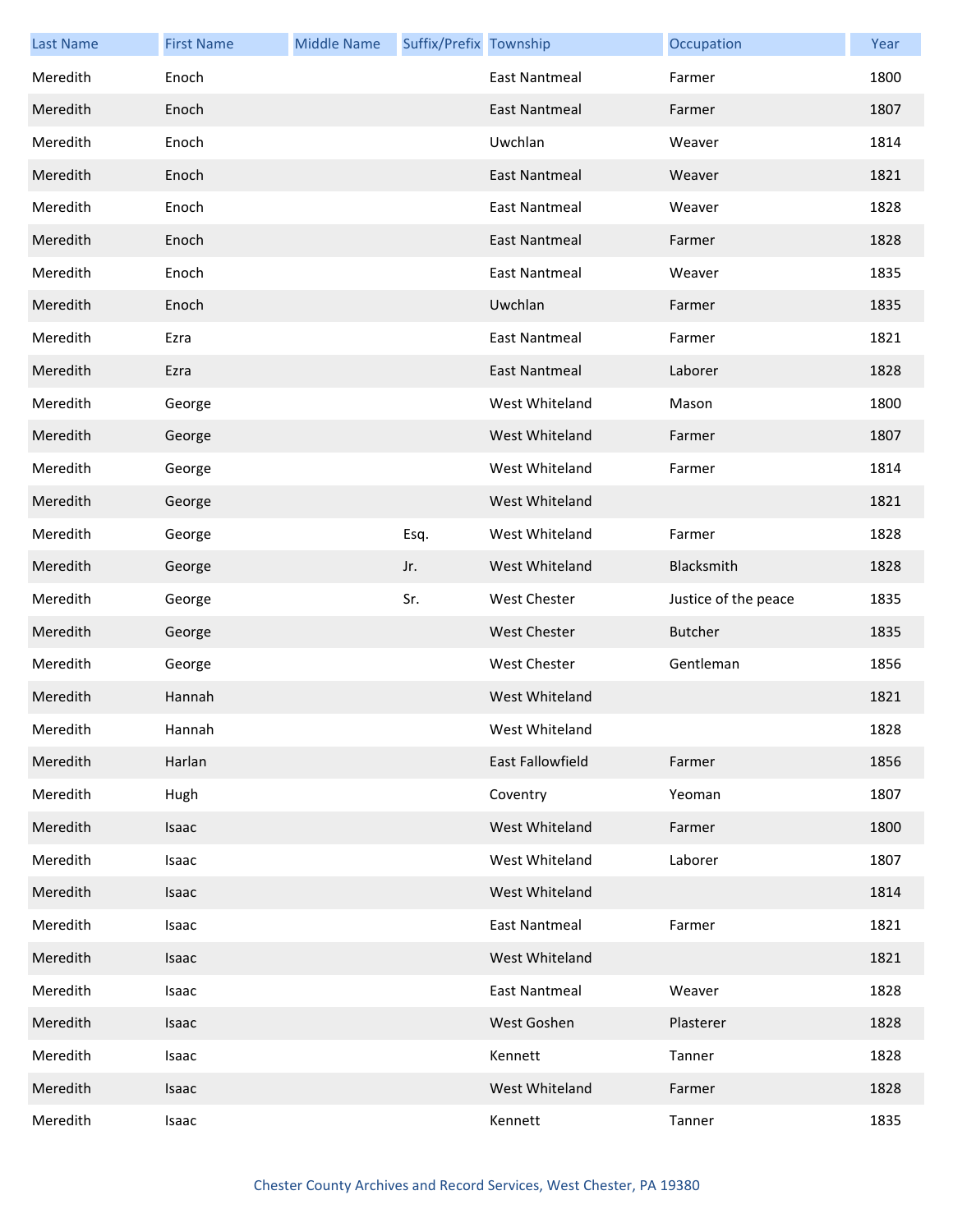| <b>Last Name</b> | <b>First Name</b> | <b>Middle Name</b> | Suffix/Prefix Township |                         | Occupation | Year |
|------------------|-------------------|--------------------|------------------------|-------------------------|------------|------|
| Meredith         | Isaac             |                    | Sr.                    | West Whiteland          | Farmer     | 1835 |
| Meredith         | Isaac             |                    | Jr.                    | West Whiteland          | Farmer     | 1835 |
| Meredith         | Isaac             |                    |                        | <b>East Nantmeal</b>    | Weaver     | 1835 |
| Meredith         | Isaac             |                    |                        | West Whiteland          | Farmer     | 1856 |
| Meredith         | Isaac             |                    |                        | Newlin                  | Farmer     | 1856 |
| Meredith         | Isaac             |                    | Jr.                    | West Whiteland          | Farmer     | 1856 |
| Meredith         | Isaac             |                    |                        | <b>East Nantmeal</b>    | Farmer     | 1856 |
| Meredith         | Isaac             | $\sf T$            |                        | West Whiteland          | Farmer     | 1856 |
| Meredith         | Isaiah            |                    |                        | East Fallowfield        | Farmer     | 1814 |
| Meredith         | Isaiah            |                    |                        | <b>East Fallowfield</b> | Shoemaker  | 1828 |
| Meredith         | Isaiah            |                    |                        | <b>East Nantmeal</b>    | Farmer     | 1828 |
| Meredith         | Isaiah            |                    |                        | <b>West Nantmeal</b>    | Farmer     | 1835 |
| Meredith         | Isaiah            |                    |                        | <b>West Nantmeal</b>    | Farmer     | 1856 |
| Meredith         | Israel            |                    |                        | Uwchlan                 |            | 1793 |
| Meredith         | James             |                    |                        | Coventry                |            | 1793 |
| Meredith         | James             |                    |                        | Uwchlan                 |            | 1793 |
| Meredith         | James             |                    |                        | Uwchlan                 |            | 1800 |
| Meredith         | James             |                    |                        | Kennett                 | Tanner     | 1807 |
| Meredith         | James             |                    |                        | Uwchlan                 | Farmer     | 1807 |
| Meredith         | James             |                    |                        | Uwchlan                 | Farmer     | 1814 |
| Meredith         | James             |                    |                        | Kennett                 | Tanner     | 1814 |
| Meredith         | James             |                    |                        | East Nantmeal           | Farmer     | 1821 |
| Meredith         | James             |                    |                        | Kennett                 | Tanner     | 1821 |
| Meredith         | James             |                    |                        | <b>East Nantmeal</b>    | Farmer     | 1828 |
| Meredith         | James             |                    |                        | Kennett                 | Farmer     | 1828 |
| Meredith         | James             |                    |                        | <b>East Nantmeal</b>    | Farmer     | 1835 |
| Meredith         | James             |                    |                        | <b>East Nantmeal</b>    |            | 1835 |
| Meredith         | James             |                    |                        | Kennett                 | Tanner     | 1835 |
| Meredith         | James             |                    |                        | Sadsbury                |            | 1835 |
| Meredith         | James             | ${\sf R}$          |                        | West Whiteland          | Farmer     | 1856 |
| Meredith         | Jesse             |                    |                        | Coventry                |            | 1793 |
| Meredith         | Jesse             |                    |                        | East Caln               | Merchant   | 1807 |
| Meredith         | Jesse             |                    |                        | East Caln               |            | 1814 |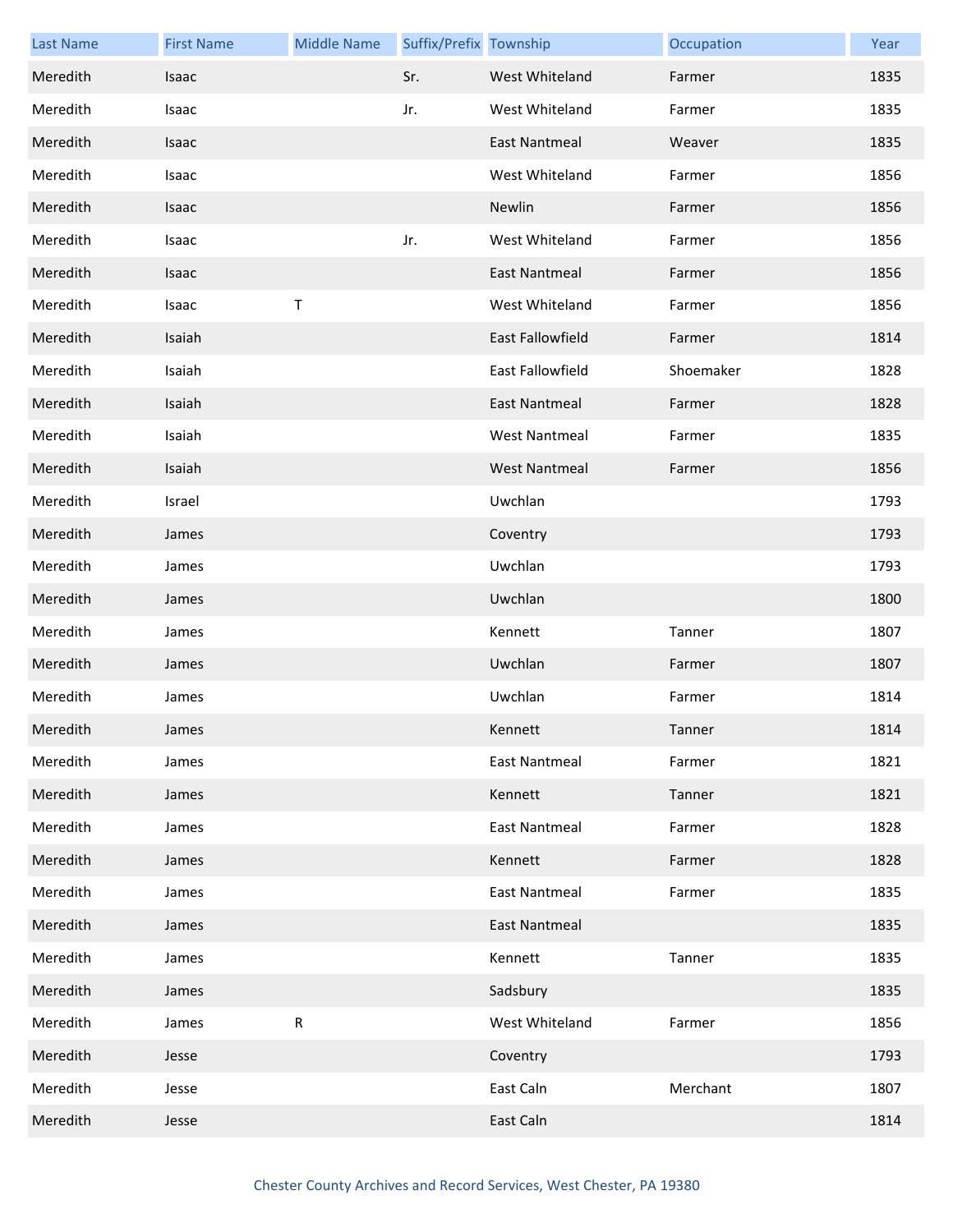| <b>Last Name</b> | <b>First Name</b> | <b>Middle Name</b> | Suffix/Prefix Township |                      | Occupation  | Year |
|------------------|-------------------|--------------------|------------------------|----------------------|-------------|------|
| Meredith         | Jesse             |                    |                        | East Caln            | Storekeeper | 1821 |
| Meredith         | Jesse             |                    |                        | East Caln            | Storekeeper | 1828 |
| Meredith         | Joel              |                    |                        | Coventry             |             | 1793 |
| Meredith         | Joel              |                    |                        | Coventry             | Yeoman      | 1807 |
| Meredith         | Joel              |                    |                        | Coventry             | Laborer     | 1814 |
| Meredith         | Joel              |                    |                        | Coventry             | Laborer     | 1821 |
| Meredith         | John              |                    |                        | Uwchlan              |             | 1793 |
| Meredith         | John              |                    |                        | Uwchlan              |             | 1800 |
| Meredith         | John              |                    |                        | West Whiteland       | Plasterer   | 1800 |
| Meredith         | John              |                    | Sr.                    | Tredyffrin           | Laborer     | 1807 |
| Meredith         | John              |                    | Jr.                    | Tredyffrin           | Carpenter   | 1807 |
| Meredith         | John              |                    |                        | <b>East Nantmeal</b> | Farmer      | 1807 |
| Meredith         | John              |                    |                        | West Whiteland       | Plasterer   | 1807 |
| Meredith         | John              |                    |                        | <b>East Nantmeal</b> | Farmer      | 1814 |
| Meredith         | John              |                    |                        | East Whiteland       | Miller      | 1814 |
| Meredith         | John              |                    |                        | <b>East Nantmeal</b> | Cooper      | 1814 |
| Meredith         | John              |                    |                        | Coventry             | Yeoman      | 1814 |
| Meredith         | John              |                    | Jr.                    | Tredyffrin           | Carpenter   | 1814 |
| Meredith         | John              |                    |                        | Tredyffrin           | Laborer     | 1814 |
| Meredith         | John              |                    |                        | West Whiteland       | Farmer      | 1814 |
| Meredith         | John              |                    | Sr.                    | Tredyffrin           | Laborer     | 1821 |
| Meredith         | John              |                    |                        | Tredyffrin           | Farmer      | 1821 |
| Meredith         | John              |                    |                        | <b>East Nantmeal</b> | Farmer      | 1821 |
| Meredith         | John              |                    |                        | West Whiteland       | Plasterer   | 1821 |
| Meredith         | John              |                    |                        | Coventry             | Teacher     | 1821 |
| Meredith         | John              |                    | Jr.                    | Tredyffrin           | Carpenter   | 1821 |
| Meredith         | John              |                    |                        | Uwchlan              | Farmer      | 1828 |
| Meredith         | John              |                    |                        | West Goshen          | Farmer      | 1828 |
| Meredith         | John              |                    |                        | Tredyffrin           | Carpenter   | 1828 |
| Meredith         | John              |                    |                        | Coventry             | Teacher     | 1828 |
| Meredith         | John              |                    |                        | Tredyffrin           | Carpenter   | 1835 |
| Meredith         | John              |                    |                        | Uwchlan              | Cooper      | 1835 |
| Meredith         | John              |                    |                        | West Whiteland       | Farmer      | 1835 |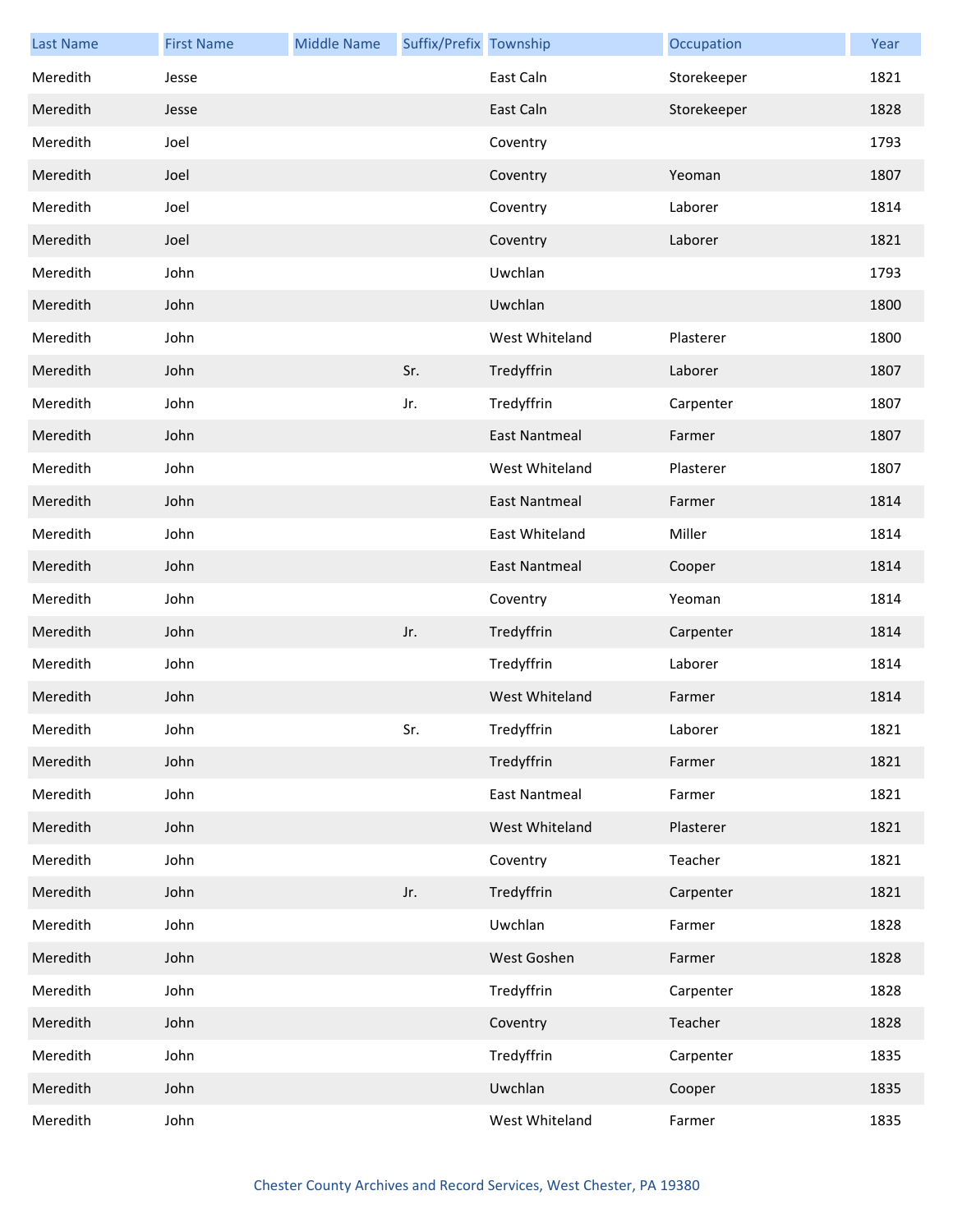| <b>Last Name</b> | <b>First Name</b> | <b>Middle Name</b> | Suffix/Prefix Township |                      | Occupation   | Year |
|------------------|-------------------|--------------------|------------------------|----------------------|--------------|------|
| Meredith         | John              |                    |                        | Uwchlan              | Farmer       | 1856 |
| Meredith         | Joseph            |                    |                        | West Whiteland       | Blacksmith   | 1800 |
| Meredith         | Joseph            |                    |                        | Goshen               | Blacksmith   | 1807 |
| Meredith         | Joseph            |                    |                        | West Whiteland       | Smith        | 1814 |
| Meredith         | Joseph            |                    |                        | West Whiteland       | Farmer       | 1856 |
| Meredith         | L.                | B                  |                        | <b>West Chester</b>  | Cabinetmaker | 1856 |
| Meredith         | Peter             |                    |                        | Uwchlan              | Farmer       | 1856 |
| Meredith         | Richard           |                    |                        | Pennsbury            |              | 1793 |
| Meredith         | Richard           |                    |                        | Pennsbury            |              | 1800 |
| Meredith         | Richard           |                    |                        | East Bradford        | Farmer       | 1828 |
| Meredith         | Richard           |                    |                        | West Caln            | Farmer       | 1835 |
| Meredith         | S                 | ${\sf M}$          |                        | South Coventry       | Doctor       | 1856 |
| Meredith         | Simon             |                    |                        | Coventry             |              | 1793 |
| Meredith         | Simon             |                    |                        | East Nantmeal        | Laborer      | 1807 |
| Meredith         | Simon             |                    |                        | Coventry             | Yeoman       | 1807 |
| Meredith         | Simon             |                    |                        | Easttown             | Laborer      | 1807 |
| Meredith         | Simon             |                    |                        | Coventry             | Yeoman       | 1814 |
| Meredith         | Simon             |                    |                        | East Nantmeal        | Farmer       | 1814 |
| Meredith         | Simon             |                    |                        | <b>East Nantmeal</b> | Farmer       | 1821 |
| Meredith         | Simon             |                    |                        | Coventry             | Farmer       | 1821 |
| Meredith         | Simon             |                    |                        | Vincent              | Laborer      | 1828 |
| Meredith         | Stephen           |                    |                        | Pikeland             | Miller       | 1821 |
| Meredith         | Stephen           |                    |                        | Coventry             | Doctor       | 1828 |
| Meredith         | Susannah          |                    |                        | <b>East Nantmeal</b> | Seamstress   | 1856 |
| Meredith         | Thomas            |                    |                        | Pennsbury            |              | 1793 |
| Meredith         | Thomas            |                    |                        | Uwchlan              | Farmer       | 1807 |
| Meredith         | Thomas            |                    |                        | Coventry             | Yeoman       | 1814 |
| Meredith         | Thomas            |                    |                        | Pennsbury            | "nothing"    | 1814 |
| Meredith         | Thomas            |                    |                        | <b>East Nantmeal</b> | Farmer       | 1821 |
| Meredith         | Thomas            |                    |                        | <b>East Nantmeal</b> | Weaver       | 1828 |
| Meredith         | Thomas            |                    |                        | Willistown           | Laborer      | 1828 |
| Meredith         | Thomas            |                    |                        | <b>West Vincent</b>  | Farmer       | 1835 |
| Meredith         | Thomas            |                    |                        | <b>West Vincent</b>  | Farmer       | 1856 |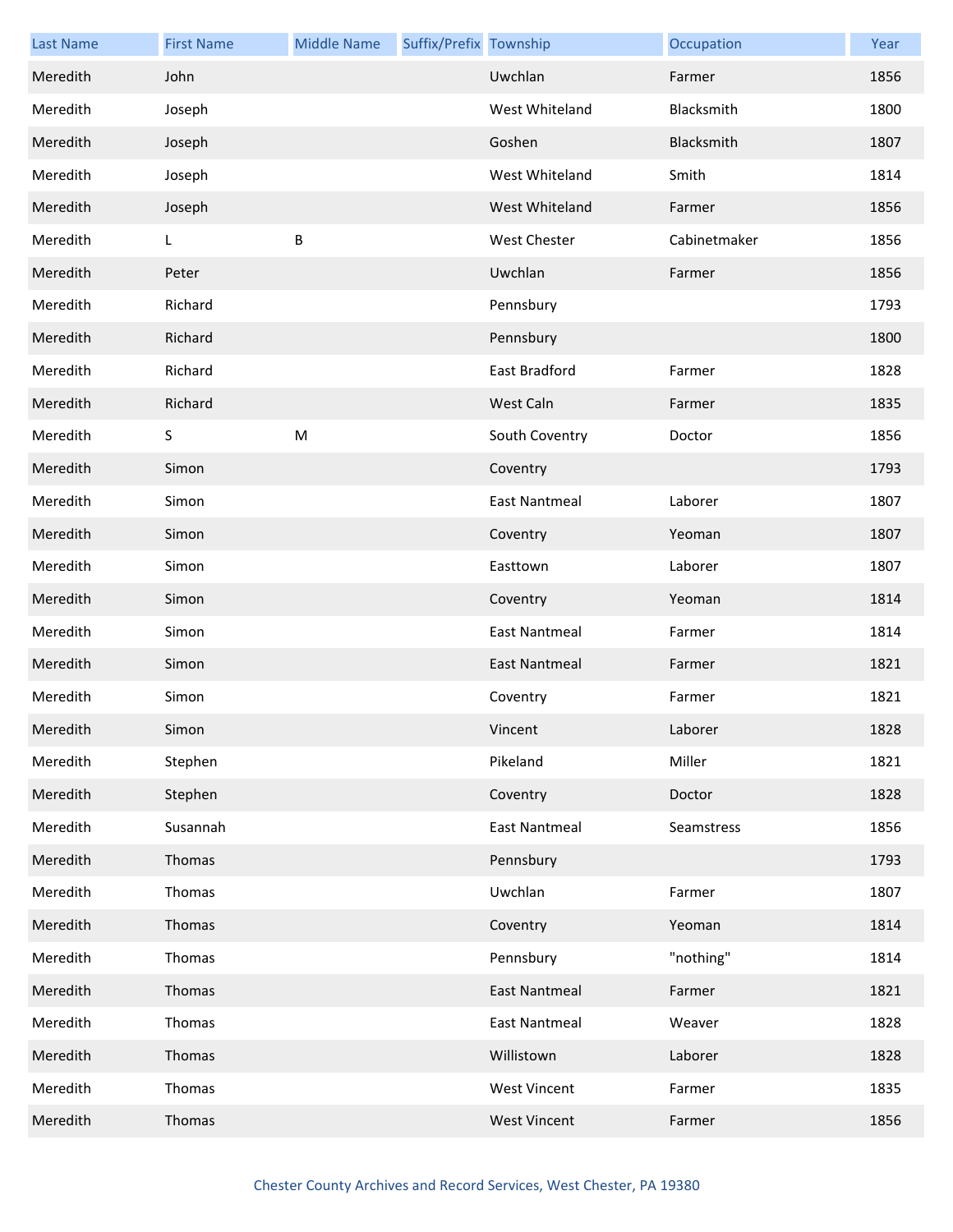| <b>Last Name</b> | <b>First Name</b> | <b>Middle Name</b> | Suffix/Prefix Township |                      | Occupation | Year |
|------------------|-------------------|--------------------|------------------------|----------------------|------------|------|
| Meredith         | William           |                    |                        | Coventry             | Shoemaker  | 1807 |
| Meredith         | William           |                    |                        | <b>East Nantmeal</b> | Cordwainer | 1814 |
| Meredith         | William           |                    |                        | East Nantmeal        | Farmer     | 1821 |
| Meredith         | William           |                    |                        | <b>East Nantmeal</b> | Farmer     | 1828 |
| Merem            | Charles           |                    |                        | Kennett              | Carpenter  | 1814 |
| Merideth         | James             |                    |                        | Newlin               | Laborer    | 1835 |
| Merideth         | William           |                    |                        | Newlin               | Weaver     | 1835 |
| Meris            | George            |                    |                        | Pikeland             |            | 1821 |
| Merit            | Joseph            |                    |                        | Pennsbury            | Laborer    | 1821 |
| Merkley          | Daniel            |                    |                        | Tredyffrin           | Tanner     | 1807 |
| Merkley          | Hannah            |                    |                        | East Nantmeal        | Farmer     | 1821 |
| Merkley          | Nathaniel         |                    |                        | Tredyffrin           | Tanner     | 1807 |
| Merritt          | William           | J                  |                        | London Grove         | Cooper     | 1856 |
| Merryman         | Levi              |                    |                        | South Coventry       | Laborer    | 1856 |
| Merser           | Caleb             |                    |                        | East Marlborough     | Farmer     | 1828 |
| Merser           | William           |                    |                        | East Marlborough     | Farmer     | 1828 |
| Mershon          | Henry             |                    |                        | <b>West Chester</b>  | Hatter     | 1814 |
| Mershon          | Henry             |                    |                        | Birmingham           | Hatter     | 1828 |
| Mershon          | Job               |                    |                        | Birmingham           | Shoemaker  | 1835 |
| Mersor           | Daniel            |                    |                        | Pennsbury            | Tailor     | 1814 |
| Mersor           | Jesse             |                    |                        | Pennsbury            | Laborer    | 1814 |
| Merter           | Bartholomew       |                    |                        | East Whiteland       | Laborer    | 1856 |
| Messenger        | Martin            |                    |                        | Westtown             | Laborer    | 1821 |
| Messer           | Joseph            |                    |                        | East Bradford        | Farmer     | 1807 |
| Messer           | Lorenzo           |                    |                        | Brandywine           | Stonemason | 1835 |
| Messer           | Mordecai          |                    |                        | East Bradford        | Farmer     | 1807 |
| Messer           | Thomas            |                    |                        | East Bradford        | Farmer     | 1807 |
| Messer           | William           |                    | Sr.                    | East Bradford        | Farmer     | 1807 |
| Messer           | William           |                    | Jr.                    | East Bradford        | Farmer     | 1807 |
| Messer           | William           |                    |                        | West Whiteland       |            | 1821 |
| Messersmith      | Jeremiah          |                    |                        | Pikeland             | Innkeeper  | 1814 |
| Messersmith      | Jeremiah          |                    |                        | Vincent              |            | 1821 |
| Messersmith      | Joshua            |                    |                        | East Whiteland       | Shoemaker  | 1821 |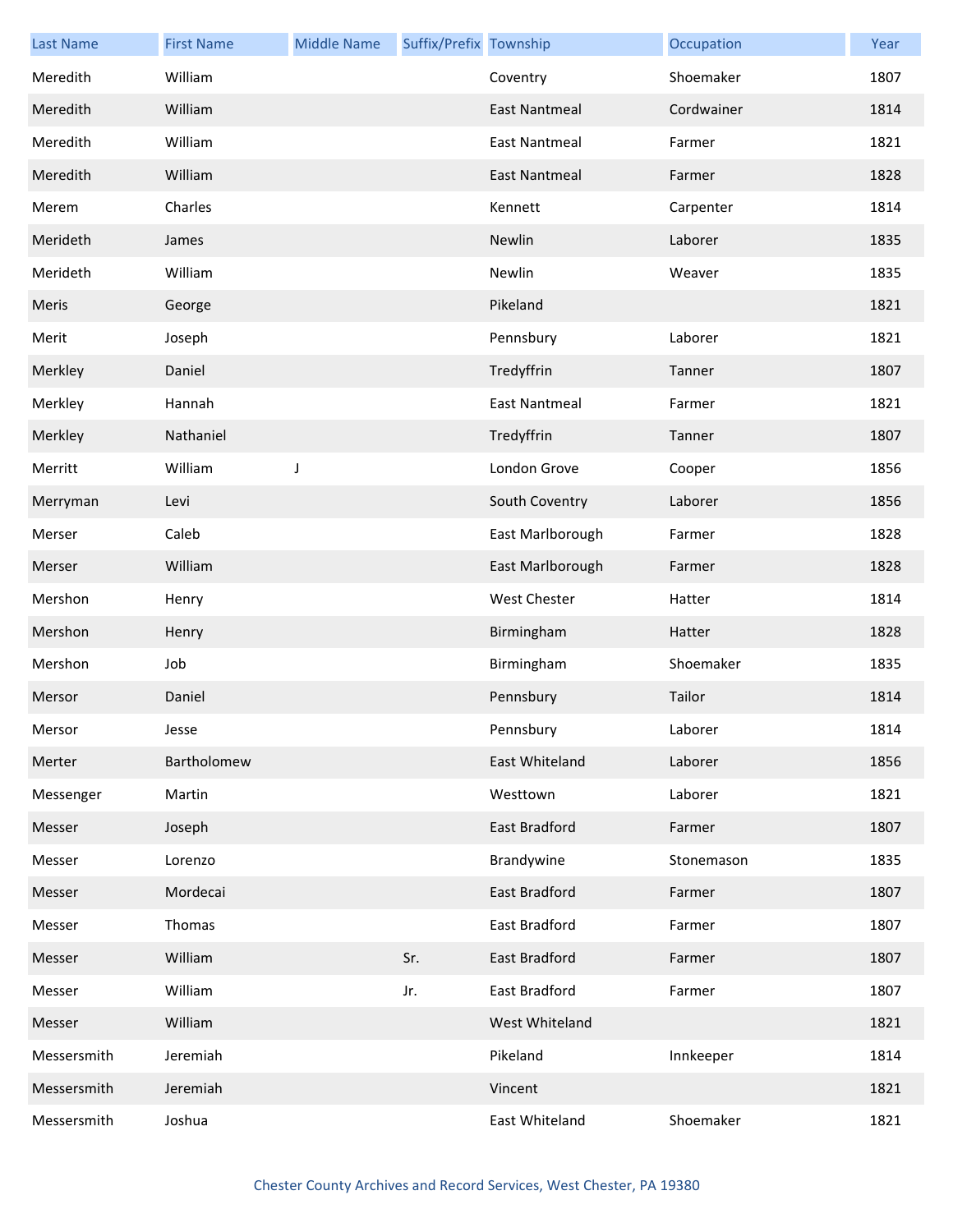| <b>Last Name</b> | <b>First Name</b> | <b>Middle Name</b> | Suffix/Prefix Township |                      | Occupation   | Year |
|------------------|-------------------|--------------------|------------------------|----------------------|--------------|------|
| Messersmith      | Yost              |                    |                        | East Whiteland       | Laborer      | 1807 |
| Messersmith      | Yost              |                    |                        | East Whiteland       | Shoemaker    | 1814 |
| Messimer         | John              |                    |                        | Franklin             | Laborer      | 1856 |
| Messorsmith      | Henry             | Frederick          |                        | Pikeland             | Schoolmaster | 1807 |
| Metcalf          | James             |                    |                        | Kennett              | Laborer      | 1856 |
| Meteer           | Henry             |                    |                        | Newlin               |              | 1793 |
| Meteer           | William           | Paul               |                        | East Marlborough     | Jobber       | 1807 |
| Metlan           | Patrick           |                    |                        | East Caln            | Farmer       | 1814 |
| Metland          | Joseph            |                    |                        | West Bradford        | Jobber       | 1821 |
| Metlen           | James             |                    |                        | Brandywine           | Laborer      | 1807 |
| Metlen           | William           |                    |                        | Brandywine           | Laborer      | 1807 |
| Metlin           | Amos              |                    |                        | East Nottingham      | Carpenter    | 1821 |
| Metlin           | Richard           |                    |                        | East Fallowfield     | Farmer       | 1835 |
| Metz             | Henry             |                    |                        | East Nantmeal        |              | 1793 |
| Metz             | Jesse             |                    |                        | Coventry             | Laborer      | 1835 |
| Metz             | Jesse             |                    |                        | <b>West Coventry</b> | Laborer      | 1856 |
| Metz             | John              |                    |                        | Vincent              | Blacksmith   | 1821 |
| Metz             | John              |                    |                        | Coventry             | Cordwainer   | 1828 |
| Metz             | John              |                    |                        | Coventry             |              | 1835 |
| Metz             | John              | Η.                 |                        | Vincent              | Blacksmith   | 1821 |
| Mewes            | John              |                    |                        | West Fallowfield     | Farmer       | 1821 |
| Mewes            | John              |                    |                        | West Fallowfield     | Farmer       | 1835 |
| Mewes            | Thomas            |                    |                        | West Fallowfield     | Farmer       | 1821 |
| Mewes            | Thomas            |                    | Jr.                    | West Fallowfield     | Farmer       | 1835 |
| Mewes            | Thomas            |                    |                        | West Fallowfield     | Farmer       | 1835 |
| Mewse            | David             |                    |                        | Highland             | Farmer       | 1856 |
| Mewse            | Franklin          |                    |                        | Highland             | Farmer       | 1856 |
| Mewse            | James             | L                  |                        | Highland             | Farmer       | 1856 |
| Mewse            | John              |                    |                        | West Fallowfield     | Farmer       | 1828 |
| Mewse            | John              | W                  |                        | Highland             | Farmer       | 1856 |
| Mewse            | John              | ${\sf W}$          |                        | Highland             | Farmer       | 1856 |
| Mewse            | Josiah            |                    |                        | Highland             | Farmer       | 1856 |
| Mewse            | Thomas            |                    |                        | West Fallowfield     | Farmer       | 1828 |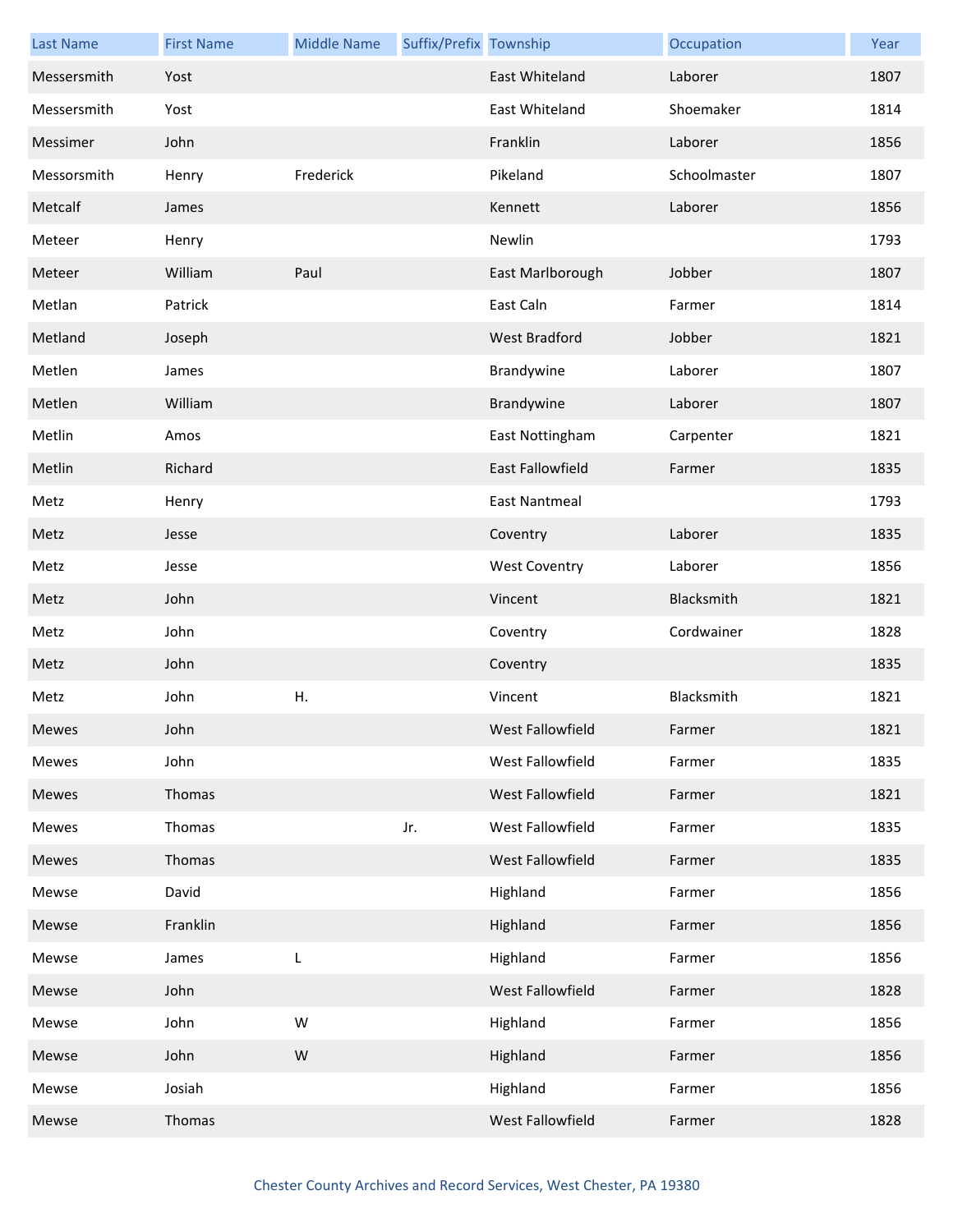| <b>Last Name</b> | <b>First Name</b> | <b>Middle Name</b> | Suffix/Prefix Township |                  | Occupation            | Year |
|------------------|-------------------|--------------------|------------------------|------------------|-----------------------|------|
| Mewse            | Thomas            |                    |                        | Highland         | Farmer                | 1856 |
| Meyers           | Frederick         |                    |                        | West Chester     | Shoemaker             | 1856 |
| Meyers           | Henry             |                    |                        | Honeybrook       | Laborer               | 1856 |
| Meyers           | John              |                    |                        | Honeybrook       | Undertaker            | 1856 |
| Meyers           | Michael           |                    |                        | East Caln        | Farmer                | 1835 |
| Meyres           | William           |                    |                        | West Fallowfield | Laborer               | 1856 |
| Michael          | George            |                    |                        | Vincent          | Yeoman                | 1807 |
| Michael          | George            |                    |                        | Vincent          |                       | 1814 |
| Michael          | George            |                    |                        | Vincent          |                       | 1821 |
| Michael          | George            |                    |                        | Vincent          | Farmer                | 1828 |
| Michael          | Henry             |                    |                        | East Nottingham  |                       | 1800 |
| Michael          | John              |                    |                        | London Grove     |                       | 1793 |
| Michael          | John              |                    |                        | Vincent          |                       | 1793 |
| Michael          | Philip            |                    |                        | Vincent          |                       | 1793 |
| Michael          | William           |                    |                        | East Nottingham  |                       | 1793 |
| Michael          | William           |                    |                        | East Nottingham  |                       | 1800 |
| Michael          | William           |                    |                        | East Nottingham  | Farmer                | 1814 |
| Michaner         | Rynard            |                    |                        | East Caln        | Carpenter             | 1807 |
| Michaner         | William           |                    |                        | East Caln        | Carpenter             | 1807 |
| Michel           | Joseph            | B                  |                        | London Grove     | Tanner                | 1856 |
| Michem           | George            |                    |                        | East Bradford    | Farmer                | 1814 |
| Michener         | Albert            |                    |                        | New Garden       | Farmer                | 1835 |
| Michener         | Albert            |                    |                        | New Garden       | Carpenter             | 1856 |
| Michener         | Albert            |                    |                        | New Garden       | Farmer                | 1856 |
| Michener         | <b>Barak</b>      |                    |                        | London Grove     |                       | 1793 |
| Michener         | Benjamin          |                    |                        | New Garden       | Farmer                | 1835 |
| Michener         | Ezra              |                    |                        | London Grove     | <b>Medical Doctor</b> | 1821 |
| Michener         | Ezra              |                    |                        | London Grove     | <b>Medical Doctor</b> | 1828 |
| Michener         | Ezra              |                    |                        | New Garden       | Physician             | 1835 |
| Michener         | Ezra              |                    | <b>MD</b>              | New Garden       | Doctor                | 1856 |
| Michener         | George            | $\mathsf C$        |                        | Phoenixville     | Laborer               | 1856 |
| Michener         | Israel            |                    |                        | New Garden       |                       | 1793 |
| Michener         | Jefferson         |                    |                        | Franklin         | Farmer                | 1856 |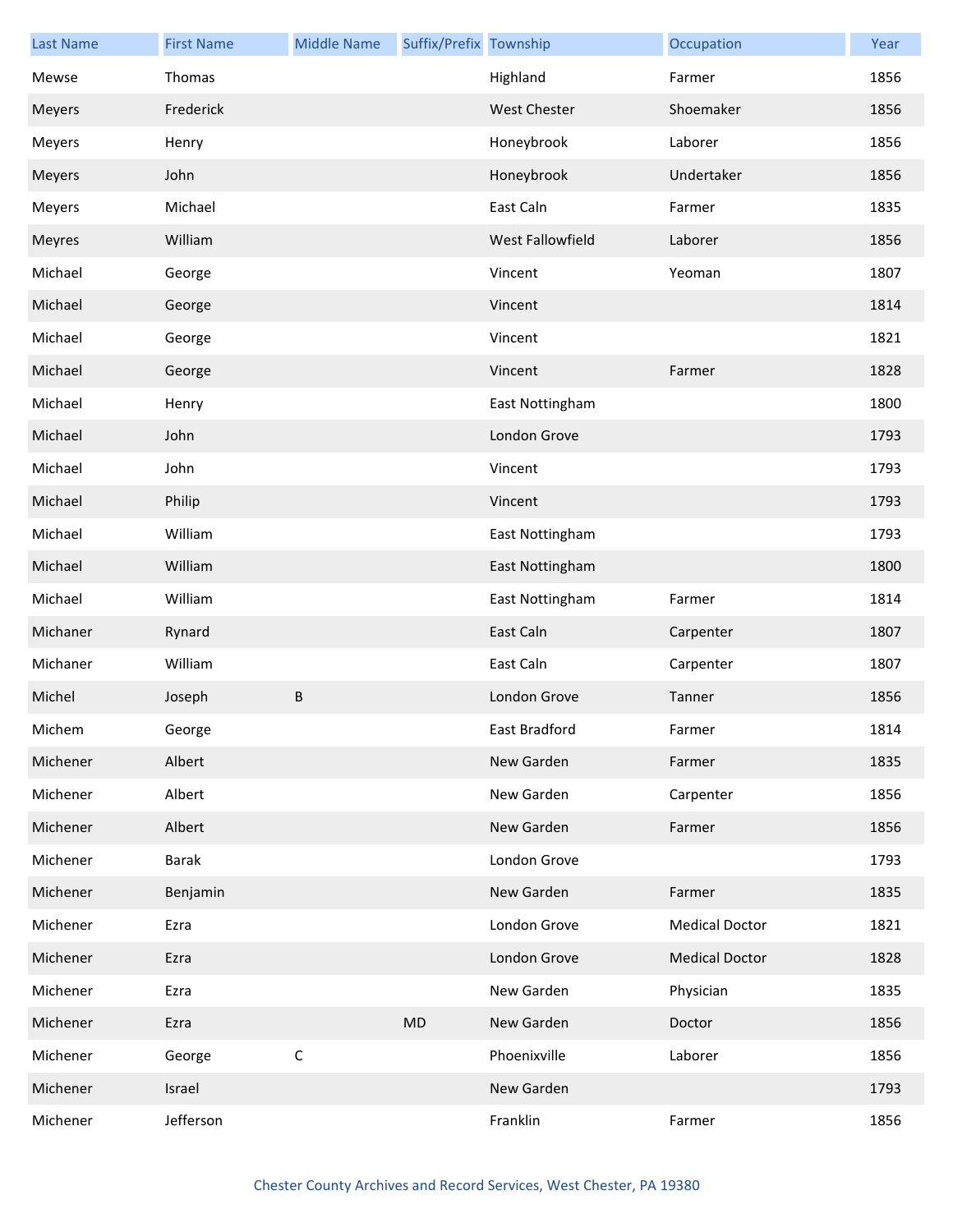| <b>Last Name</b> | <b>First Name</b> | <b>Middle Name</b> | Suffix/Prefix Township |                | Occupation | Year |
|------------------|-------------------|--------------------|------------------------|----------------|------------|------|
| Michener         | Jesse             |                    |                        | Penn           | Farmer     | 1821 |
| Michener         | Jesse             |                    |                        | Penn           | Farmer     | 1828 |
| Michener         | Jesse             |                    |                        | Londonderry    | Farmer     | 1835 |
| Michener         | John              |                    |                        | Londonderry    | Farmer     | 1814 |
| Michener         | John              |                    |                        | Penn           | Farmer     | 1821 |
| Michener         | John              |                    |                        | London Grove   | Laborer    | 1821 |
| Michener         | John              |                    |                        | Penn           | Farmer     | 1828 |
| Michener         | John              |                    |                        | London Britain | Farmer     | 1835 |
| Michener         | Joseph            |                    |                        | London Grove   |            | 1793 |
| Michener         | Joseph            |                    |                        | London Grove   | Farmer     | 1821 |
| Michener         | Joseph            |                    |                        | London Grove   | Farmer     | 1828 |
| Michener         | Joseph            |                    |                        | New Garden     | Farmer     | 1828 |
| Michener         | Joseph            |                    |                        | New Garden     | Farmer     | 1835 |
| Michener         | Joseph            |                    |                        | New Garden     | Farmer     | 1856 |
| Michener         | Lee               |                    |                        | New Garden     | Farmer     | 1856 |
| Michener         | Lewis             |                    |                        | London Grove   | Farmer     | 1856 |
| Michener         | Mordecai          |                    |                        | London Grove   |            | 1793 |
| Michener         | Mordecai          |                    |                        | London Grove   |            | 1793 |
| Michener         | Mordecai          |                    |                        | London Grove   | Farmer     | 1821 |
| Michener         | Mordecai          |                    |                        | London Grove   | Farmer     | 1828 |
| Michener         | Palmer            |                    |                        | New Garden     | Carpenter  | 1856 |
| Michener         | Rebecca           |                    |                        | London Grove   |            | 1856 |
| Michener         | Robert            |                    |                        | London Grove   | Farmer     | 1821 |
| Michener         | Robert            |                    |                        | London Grove   | Farmer     | 1828 |
| Michener         | Simmons           |                    |                        | London Grove   | Carpenter  | 1856 |
| Michener         | William           |                    |                        | Londonderry    | Farmer     | 1814 |
| Michener         | William           |                    |                        | Penn           | Farmer     | 1821 |
| Michener         | William           |                    |                        | New Garden     | Farmer     | 1828 |
| Michener         | William           |                    |                        | Penn           | Farmer     | 1828 |
| Michener         | William           |                    |                        | New Garden     | Farmer     | 1835 |
| Michener         | William           | $\mathsf S$        |                        | New Garden     | Farmer     | 1835 |
| Michenor         | <b>Barak</b>      |                    |                        | London Grove   | Farmer     | 1807 |
| Michenor         | James             |                    |                        | New London     | Farmer     | 1856 |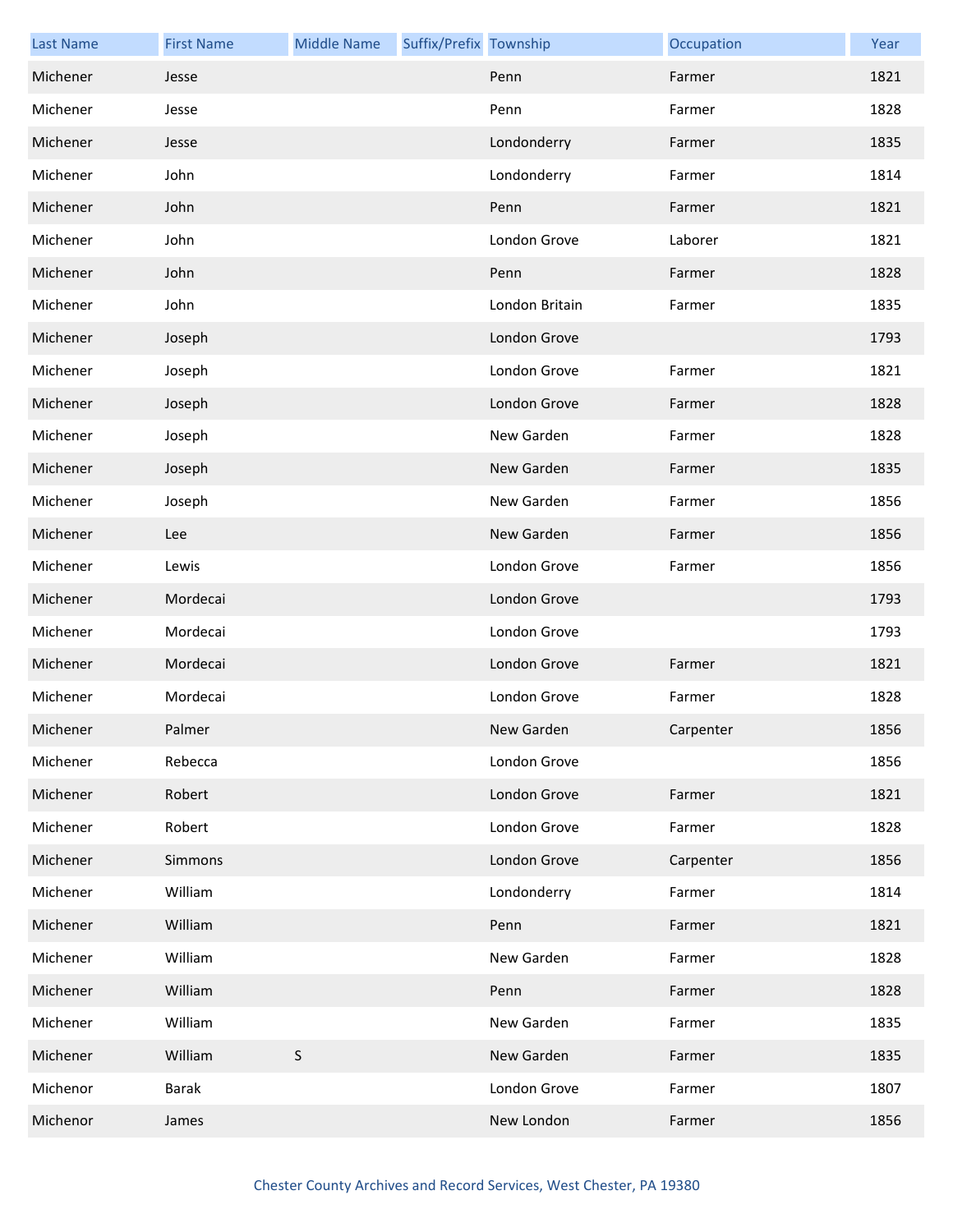| <b>Last Name</b> | <b>First Name</b> | <b>Middle Name</b> | Suffix/Prefix Township |                         | Occupation | Year |
|------------------|-------------------|--------------------|------------------------|-------------------------|------------|------|
| Michenor         | Jonathan          |                    |                        | West Nottingham         | Farmer     | 1821 |
| Michenor         | Joseph            |                    |                        | London Grove            | Farmer     | 1807 |
| Michenor         | Mordecai          |                    |                        | London Grove            | Farmer     | 1807 |
| Michenor         | Robert            |                    |                        | London Grove            | Farmer     | 1807 |
| Michenor         | William           |                    |                        | New London              | Farmer     | 1856 |
| Michland         | Patrick           |                    |                        | Brandywine              |            | 1793 |
| Michner          | Benjamin          |                    |                        | New Garden              | Farmer     | 1814 |
| Michner          | Joseph            |                    |                        | New Garden              | Farmer     | 1814 |
| Michner          | Joseph            |                    |                        | East Nottingham         | Farmer     | 1856 |
| Michner          | Mahlon            |                    |                        | Penn                    | Shoemaker  | 1856 |
| Michner          | Robert            |                    |                        | London Grove            | Farmer     | 1856 |
| Michner          | William           |                    |                        | New Garden              | Farmer     | 1814 |
| Michoner         | Israel            |                    |                        | New Garden              | Farmer     | 1800 |
| Mick             | Frederick         |                    |                        | <b>West Nantmeal</b>    |            | 1793 |
| Micka            | Michael           |                    |                        | <b>East Vincent</b>     | Laborer    | 1856 |
| Mickle           | Rachel            |                    |                        | <b>West Fallowfield</b> | Landholder | 1835 |
| Mickle           | Samuel            |                    |                        | East Fallowfield        | Laborer    | 1807 |
| Mickle           | Samuel            |                    |                        | West Fallowfield        | Farmer     | 1821 |
| Mickle           | Samuel            |                    |                        | West Fallowfield        | Farmer     | 1828 |
| Mictchener       | nelson            |                    |                        | East Caln               | Laborer    | 1835 |
| Midcalf          | Abraham           |                    |                        | Lower Oxford            | Wagonmaker | 1814 |
| Midcalf          | Joseph            |                    |                        | Lower Oxford            | Laborer    | 1814 |
| Midcalf          | Ruebin            |                    |                        | Lower Oxford            | Laborer    | 1814 |
| Midcelf          | Thomas            |                    |                        | East Nottingham         | Farmer     | 1814 |
| Midcelf          | Thomas            |                    |                        | East Nottingham         | Farmer     | 1828 |
| Midcuff          | Thomas            |                    |                        | East Nottingham         |            | 1800 |
| Middleton        | Elijah            |                    |                        | Sadsbury                | Stonemason | 1856 |
| Middleton        | James             |                    |                        | West Caln               | Cooper     | 1821 |
| Middleton        | James             |                    |                        | West Caln               | Mason      | 1828 |
| Middleton        | James             |                    |                        | Sadsbury                | Laborer    | 1856 |
| Middleton        | John              |                    |                        | Sadsbury                | Stonemason | 1856 |
| Middleton        | Joseph            |                    |                        | Sadsbury                | Carpenter  | 1856 |
| Middleton        | Samuel            |                    |                        | Sadsbury                | Stonemason | 1856 |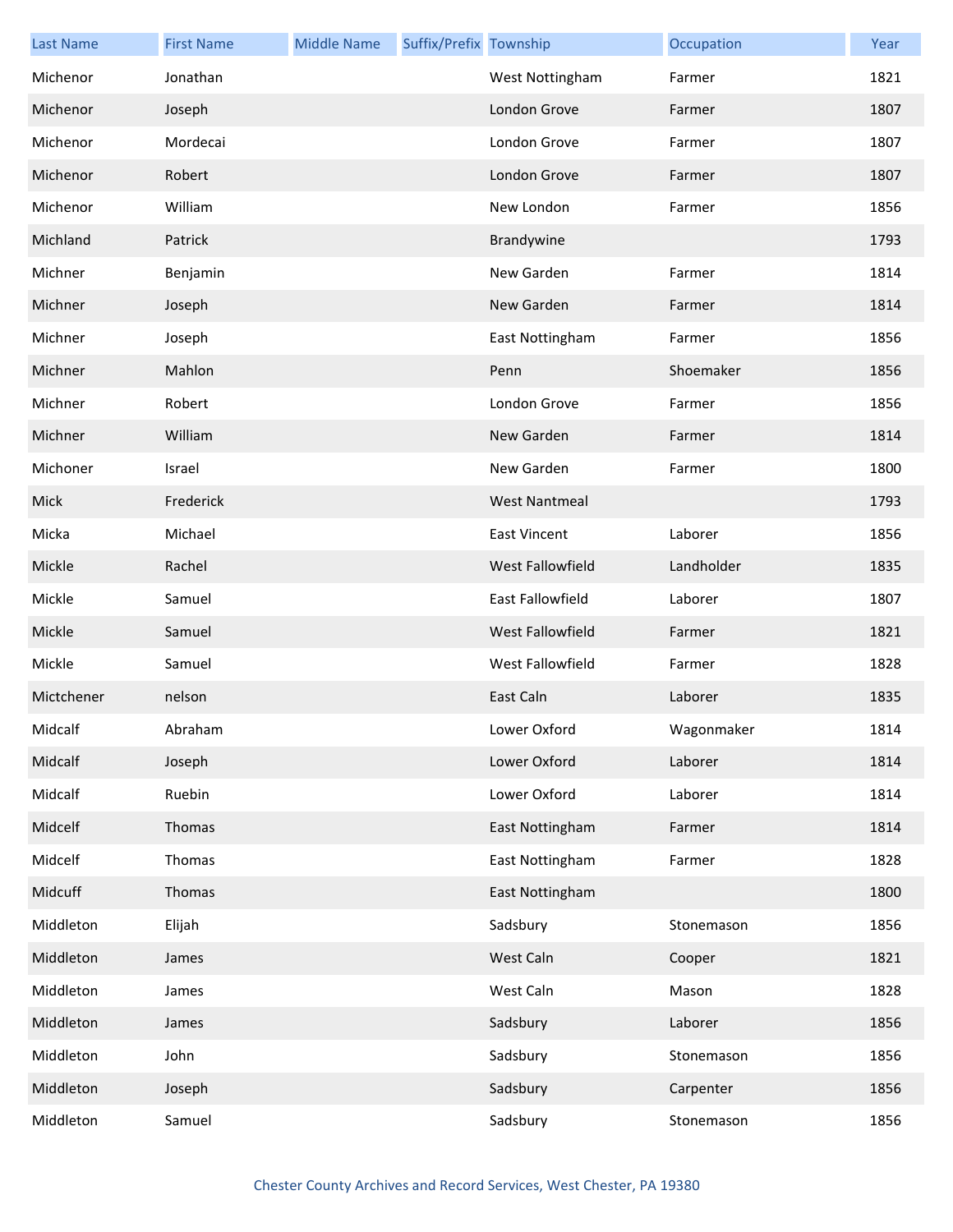| <b>Last Name</b> | <b>First Name</b> | <b>Middle Name</b> | Suffix/Prefix Township |                      | Occupation   | Year |
|------------------|-------------------|--------------------|------------------------|----------------------|--------------|------|
| Middleton        | Sarah             |                    |                        | Sadsbury             |              | 1856 |
| Middleton        | Thomas            |                    |                        | New London           | Weaver       | 1814 |
| Middleton        | Thomas            |                    |                        | New London           | Peddler      | 1821 |
| Middleton        | Thomas            |                    |                        | New London           | Teacher      | 1835 |
| Middock          | George            |                    |                        | Charlestown          | Laborer      | 1807 |
| Middton          | William           |                    |                        | Sadsbury             | Stonemason   | 1856 |
| Midkeif          | Abraham           |                    |                        | East Nottingham      | Cartwright   | 1807 |
| Midkeif          | Isaac             |                    |                        | East Nottingham      | Farmer       | 1807 |
| Midkeif          | Thomas            |                    |                        | East Nottingham      | Farmer       | 1807 |
| Midkelf          | Abraham           |                    |                        | East Nottingham      | Cartwright   | 1821 |
| Midkelf          | Reuben            |                    |                        | East Nottingham      | Farmer       | 1835 |
| Midkelf          | Thomas            |                    |                        | East Nottingham      | Farmer       | 1821 |
| Midkelf          | Thomas            |                    |                        | East Nottingham      | Farmer       | 1835 |
| Midkiff          | Moses             |                    |                        | East Nottingham      |              | 1793 |
| Midkiff          | Thomas            |                    |                        | East Nottingham      |              | 1793 |
| Miena            | Lewis             |                    |                        | Sadsbury             |              | 1835 |
| Miers            | Daniel            |                    |                        | <b>West Nantmeal</b> | Schoolmaster | 1856 |
| Miers            | Jacob             |                    |                        | Tredyffrin           | Farmer       | 1814 |
| Miers            | Joseph            | M                  |                        | Uwchlan              | Farmer       | 1856 |
| Mieure           | John              |                    |                        | <b>East Nantmeal</b> | Wheelwright  | 1800 |
| Mifen            | Henry             |                    |                        | East Vincent         | Farmer       | 1856 |
| Milcher          | John              |                    |                        | Vincent              |              | 1793 |
| Mildon           | Patrick           |                    |                        | <b>West Chester</b>  | Laborer      | 1856 |
| Milelr           | Andrew            |                    |                        | Phoenixville         | Laborer      | 1856 |
| Milelr           | Joseph            |                    |                        | Penn                 | Farmer       | 1835 |
| Milens           | John              |                    |                        | <b>West Nantmeal</b> | Gentleman    | 1835 |
| Miles            | Amer              |                    |                        | <b>West Chester</b>  | Blacksmith   | 1856 |
| Miles            | Amor              |                    |                        | New Garden           | Laborer      | 1821 |
| Miles            | Brinton           |                    |                        | East Caln            | Founder      | 1856 |
| Miles            | Carson            |                    |                        | New London           | Cordwainer   | 1821 |
| Miles            | Carson            |                    |                        | Pennsbury            | Laborer      | 1828 |
| Miles            | Carson            |                    |                        | <b>Upper Oxford</b>  | Laborer      | 1835 |
| Miles            | Carson            |                    |                        | West Bradford        | Laborer      | 1856 |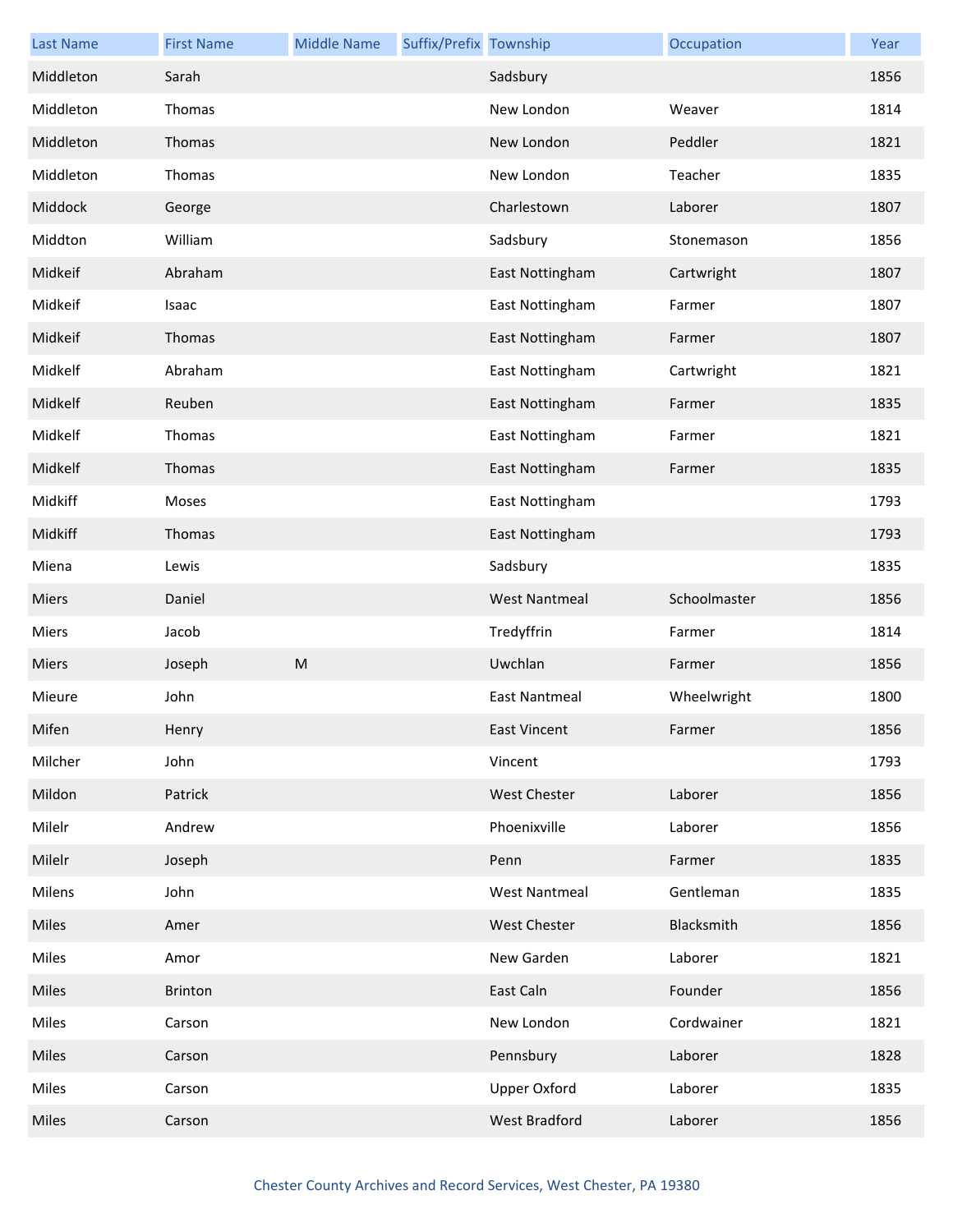| <b>Last Name</b> | <b>First Name</b> | <b>Middle Name</b> | Suffix/Prefix Township |                         | Occupation   | Year |
|------------------|-------------------|--------------------|------------------------|-------------------------|--------------|------|
| Miles            | Charles           |                    |                        | <b>East Fallowfield</b> | Carter       | 1814 |
| Miles            | Daniel            |                    |                        | East Marlborough        | Farmer       | 1835 |
| Miles            | Daniel            |                    |                        | East Marlborough        | Drover       | 1856 |
| Miles            | David             |                    |                        | West Bradford           | Laborer      | 1856 |
| Miles            | Davis             |                    |                        | Uwchlan                 |              | 1800 |
| Miles            | Eber              |                    |                        | <b>West Chester</b>     | Plasterer    | 1856 |
| Miles            | Emmor             |                    |                        | Kennett                 | Laborer      | 1828 |
| Miles            | Enos              |                    |                        | Uwchlan                 |              | 1793 |
| Miles            | Enos              |                    |                        | Uwchlan                 |              | 1800 |
| Miles            | Enos              |                    |                        | Uwchlan                 | Farmer       | 1814 |
| Miles            | Evan              |                    |                        | Brandywine              | Laborer      | 1821 |
| Miles            | Evan              |                    |                        | East Whiteland          | Laborer      | 1828 |
| Miles            | Evan              |                    |                        | West Whiteland          | Laborer      | 1835 |
| Miles            | Evan              |                    |                        | Uwchlan                 | Laborer      | 1856 |
| Miles            | George            |                    |                        | South Coventry          | Teacher      | 1856 |
| Miles            | George            | J                  |                        | <b>West Chester</b>     | Minister     | 1835 |
| Miles            | Gideon            |                    |                        | Westtown                | Plasterer    | 1807 |
| Miles            | Gideon            |                    |                        | Goshen                  | Plasterer    | 1814 |
| Miles            | Gideon            |                    |                        | West Goshen             |              | 1821 |
| Miles            | Gideon            |                    |                        | West Goshen             |              | 1821 |
| Miles            | Gideon            |                    |                        | West Goshen             | Plasterer    | 1828 |
| Miles            | Gideon            |                    |                        | West Goshen             | Farmer       | 1835 |
| Miles            | Gideon            |                    |                        | Westtown                | Plasterer    | 1835 |
| Miles            | Gideon            |                    | Sr.                    | West Goshen             | Gentleman    | 1856 |
| Miles            | Gideon            |                    |                        | West Chester            | Plasterer    | 1856 |
| Miles            | Jacob             |                    |                        | Vincent                 | Wheelwright  | 1821 |
| Miles            | Jacob             |                    |                        | Easttown                | Wheelwright  | 1828 |
| Miles            | Jacob             |                    |                        | Charlestown             | Schoolmaster | 1835 |
| Miles            | James             |                    |                        | West Fallowfield        |              | 1793 |
| Miles            | James             |                    |                        | West Fallowfield        | Weaver       | 1807 |
| Miles            | James             |                    |                        | West Fallowfield        | Cooper       | 1807 |
| Miles            | James             |                    |                        | New Garden              | Carpenter    | 1814 |
| Miles            | James             |                    |                        | Tredyffrin              | Weaver       | 1814 |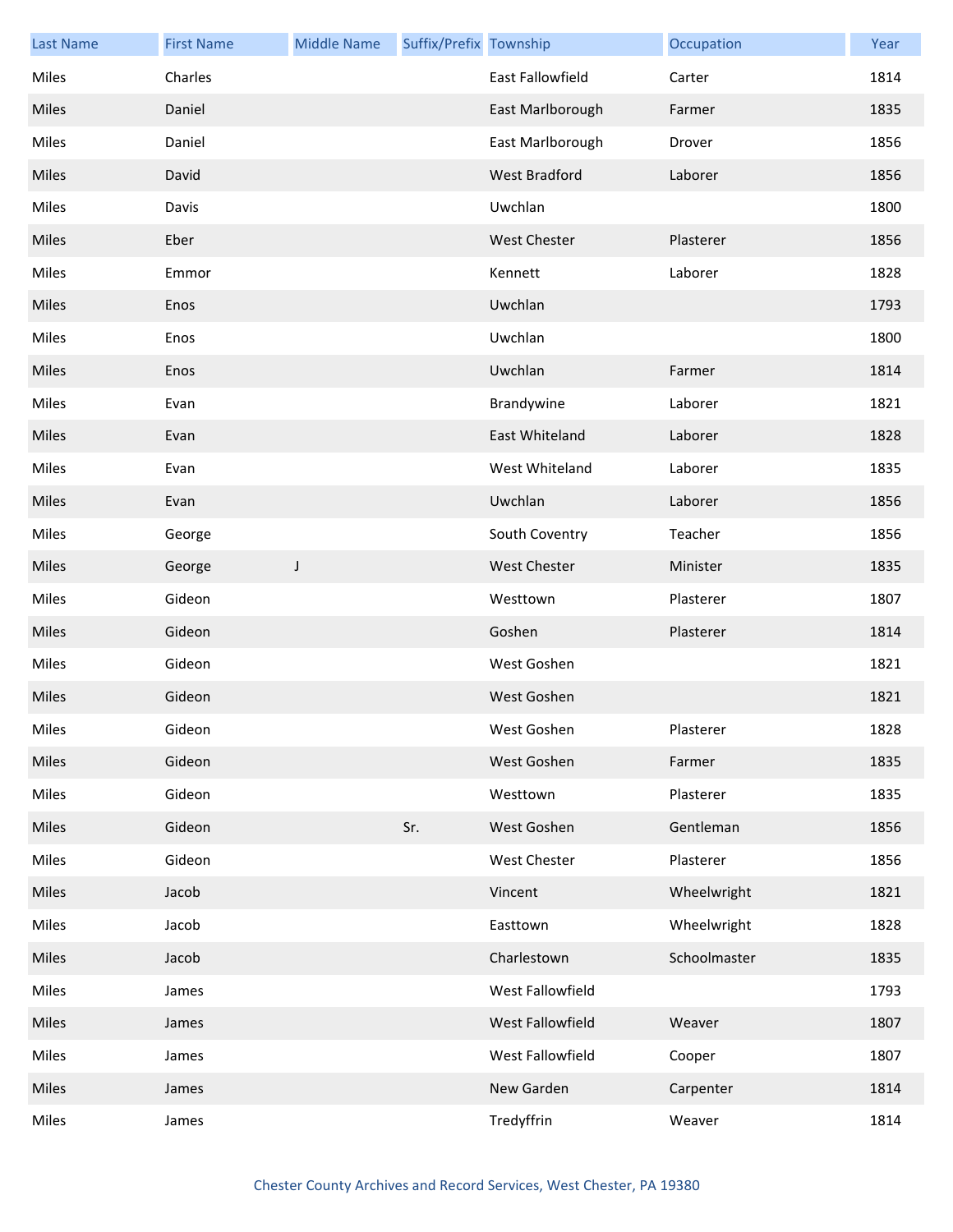| <b>Last Name</b> | <b>First Name</b> | <b>Middle Name</b> | Suffix/Prefix Township |                     | Occupation  | Year |
|------------------|-------------------|--------------------|------------------------|---------------------|-------------|------|
| Miles            | James             |                    |                        | East Marlborough    | Carpenter   | 1821 |
| Miles            | James             |                    | Jr.                    | West Fallowfield    | Teacher     | 1821 |
| Miles            | James             |                    |                        | Sadsbury            | Innkeeper   | 1821 |
| Miles            | James             |                    |                        | West Fallowfield    | Cooper      | 1821 |
| Miles            | James             |                    |                        | Kennett             | Farmer      | 1828 |
| Miles            | James             |                    |                        | Tredyffrin          |             | 1828 |
| Miles            | James             |                    |                        | Kennett             | Farmer      | 1835 |
| Miles            | James             |                    |                        | <b>Upper Oxford</b> | Teacher     | 1835 |
| Miles            | James             |                    |                        | Penn                | Laborer     | 1856 |
| Miles            | James             |                    |                        | Kennett             | Farmer      | 1856 |
| Miles            | John              |                    |                        | West Fallowfield    |             | 1793 |
| Miles            | John              |                    |                        | West Fallowfield    | Farmer      | 1807 |
| Miles            | John              |                    |                        | West Fallowfield    | Farmer      | 1814 |
| Miles            | John              |                    |                        | Tredyffrin          | Blacksmith  | 1821 |
| Miles            | John              |                    |                        | West Fallowfield    | Laborer     | 1821 |
| Miles            | John              |                    |                        | Easttown            | Blacksmith  | 1828 |
| Miles            | John              |                    |                        | London Grove        | Laborer     | 1828 |
| Miles            | Joseph            |                    |                        | Goshen              |             | 1793 |
| Miles            | Joseph            |                    |                        | London Britain      |             | 1807 |
| Miles            | Joseph            |                    |                        | East Caln           | Laborer     | 1821 |
| Miles            | Lindsey           |                    |                        | Tredyffrin          | Tanner      | 1807 |
| Miles            | Mordecai          |                    |                        | East Marlborough    | Carpenter   | 1821 |
| Miles            | Nathan            |                    |                        | West Goshen         | Plasterer   | 1828 |
| Miles            | Nathaniel         |                    |                        | Tredyffrin          |             | 1793 |
| Miles            | Nathaniel         |                    |                        | Vincent             | Blacksmith  | 1807 |
| Miles            | Nathaniel         |                    |                        | Vincent             |             | 1821 |
| Miles            | Nathaniel         |                    |                        | Tredyffrin          | Blacksmith  | 1821 |
| Miles            | Nathaniel         |                    |                        | Vincent             | Laborer     | 1828 |
| Miles            | Nathaniel         |                    |                        | Tredyffrin          | Blacksmith  | 1828 |
| Miles            | Nathaniel         |                    |                        | Tredyffrin          | Farmer      | 1835 |
| Miles            | Nathaniel         |                    |                        | <b>West Vincent</b> | Storekeeper | 1835 |
| Miles            | Robert            |                    |                        | West Goshen         | Laborer     | 1828 |
| Miles            | Robert            | S                  |                        | Willistown          | Carpenter   | 1856 |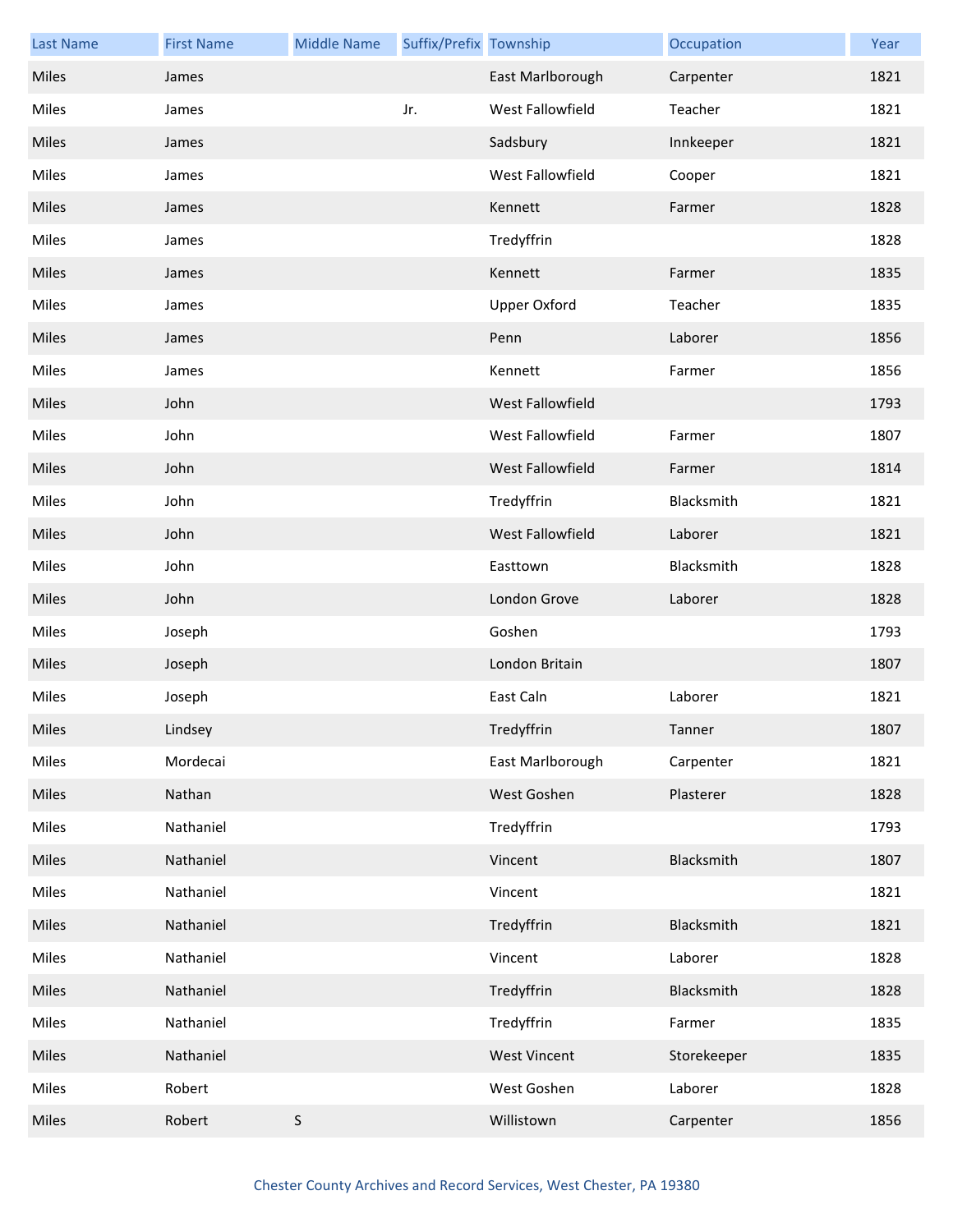| <b>Last Name</b> | <b>First Name</b> | <b>Middle Name</b> | Suffix/Prefix Township |                         | Occupation               | Year |
|------------------|-------------------|--------------------|------------------------|-------------------------|--------------------------|------|
| Miles            | Samuel            |                    |                        | West Fallowfield        |                          | 1814 |
| Miles            | Samuel            |                    |                        | New Garden              | Laborer                  | 1814 |
| Miles            | Samuel            |                    |                        | West Fallowfield        | Laborer                  | 1821 |
| Miles            | Samuel            |                    |                        | Pennsbury               | Laborer                  | 1828 |
| Miles            | Samuel            |                    |                        | <b>Upper Oxford</b>     | Laborer                  | 1828 |
| Miles            | Samuel            |                    |                        | East Marlborough        | Laborer                  | 1828 |
| Miles            | Samuel            |                    |                        | East Marlborough        | Laborer                  | 1835 |
| Miles            | Samuel            |                    |                        | Pennsbury               | Laborer                  | 1856 |
| Miles            | Samuel            | G                  |                        | East Nottingham         | Miller                   | 1856 |
| Miles            | Thomas            |                    |                        | West Goshen             |                          | 1821 |
| Miles            | Thomas            |                    |                        | Willistown              | Laborer                  | 1835 |
| Miles            | William           |                    |                        | West Fallowfield        | Cooper                   | 1814 |
| Miles            | William           |                    |                        | West Fallowfield        | Cooper                   | 1821 |
| Miles            | William           |                    |                        | <b>West Bradford</b>    | Laborer                  | 1856 |
| Miles            | Yearsley          |                    |                        | West Goshen             | Schoolmaster             | 1828 |
| Miles            | Yearsley          |                    |                        | West Goshen             | Plasterer                | 1835 |
| Miles            | Yearsley          |                    |                        | <b>West Chester</b>     | Gentleman                | 1856 |
| Miles            | Yearsly           |                    |                        | Westtown                | Teacher                  | 1828 |
| Miley            | Charles           |                    |                        | East Whiteland          | Farmer                   | 1856 |
| Miley            | Samuel            |                    |                        | East Whiteland          | Farmer                   | 1856 |
| Miley            | William           |                    |                        | East Whiteland          | Farmer                   | 1856 |
| Milhouse         | Amos              |                    |                        | <b>East Fallowfield</b> | Blacksmith               | 1807 |
| Milhouse         | Amos              |                    |                        | East Fallowfield        | Smith                    | 1814 |
| Milhouse         | Jesse             |                    |                        | New Garden              | Smith                    | 1856 |
| Milhouse         | John              |                    |                        | West Nottingham         |                          | 1793 |
| Milhouse         | Thomas            |                    |                        | New Garden              |                          | 1856 |
| Milhouse         | Thomas            |                    |                        | Kennett Square          | Clock and watch repairer | 1856 |
| Milhouse         | William           |                    |                        | Uwchlan                 |                          | 1800 |
| Milhouse         | William           |                    |                        | Willistown              | Wheelwright              | 1856 |
| Milington        | Isaac             |                    |                        | Lower Oxford            | Watchmaker               | 1856 |
| Milison          | Richard           |                    |                        | West Bradford           | Farmer                   | 1828 |
| Millar           | Benjamin          |                    |                        | Honey Brook             | Carpenter                | 1828 |
| Millar           | Daniel            |                    |                        | Honey Brook             | Carpenter                | 1828 |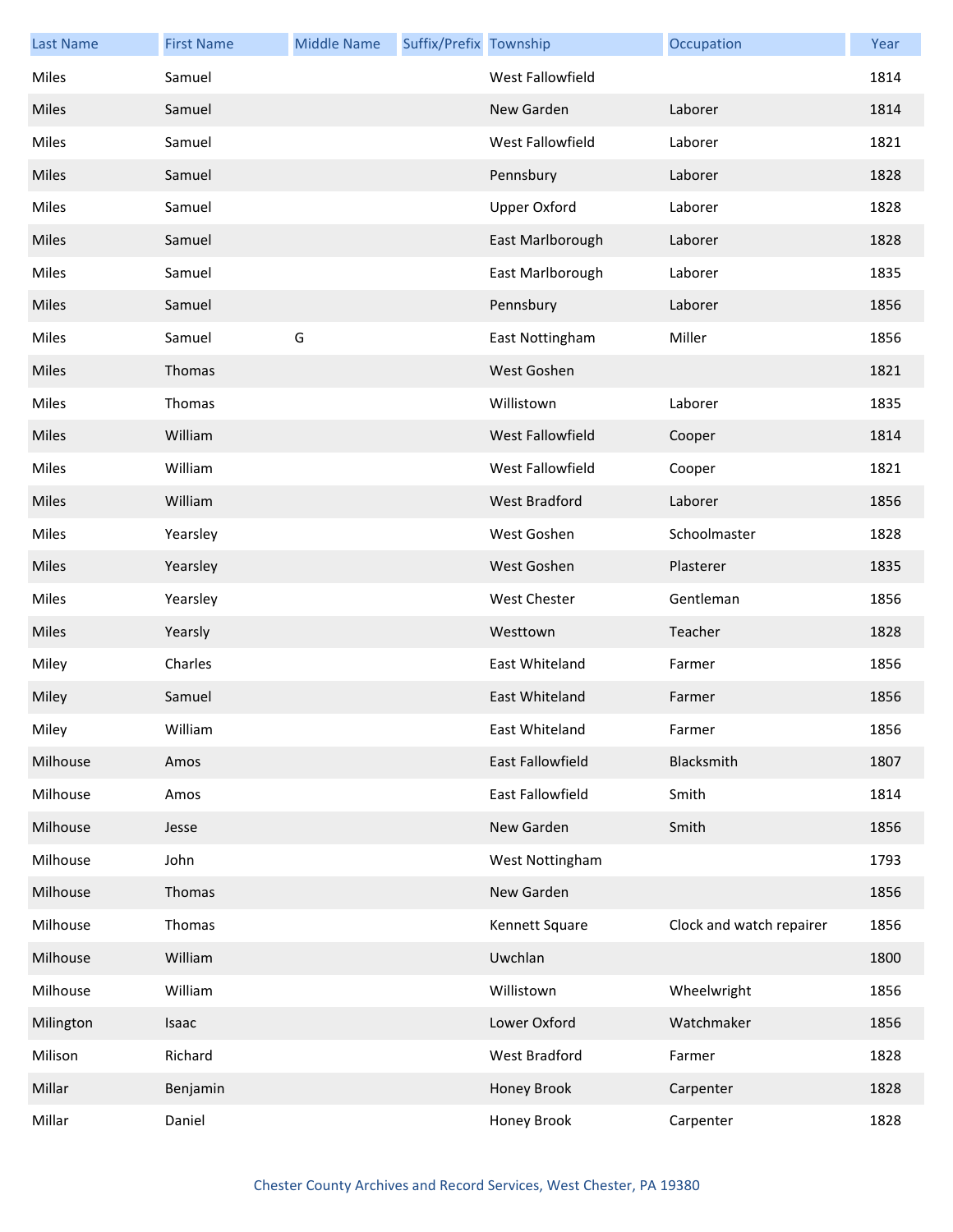| <b>Last Name</b> | <b>First Name</b> | <b>Middle Name</b> | Suffix/Prefix Township |                      | Occupation  | Year |
|------------------|-------------------|--------------------|------------------------|----------------------|-------------|------|
| Millar           | Davis             |                    |                        | Honey Brook          | Laborer     | 1828 |
| Millar           | George            |                    |                        | Honey Brook          | Carpenter   | 1828 |
| Millar           | Isaac             |                    | Jr.                    | Pennsbury            |             | 1800 |
| Millar           | Isaac             |                    |                        | Pennsbury            |             | 1800 |
| Millar           | Jacob             |                    |                        | Honey Brook          | Farmer      | 1828 |
| Millar           | John              |                    |                        | Pennsbury            |             | 1800 |
| Millar           | John              |                    |                        | Honey Brook          | Farmer      | 1828 |
| Millar           | John              |                    |                        | Honey Brook          | Storekeeper | 1828 |
| Millar           | John              |                    |                        | Honey Brook          | Carpenter   | 1828 |
| Millard          | George            |                    |                        | <b>West Nantmeal</b> | Farmer      | 1856 |
| Millard          | George            | W                  |                        | West Nottingham      | Thrasher    | 1856 |
| Millard          | James             |                    |                        | <b>West Nantmeal</b> | Laborer     | 1828 |
| Millard          | James             |                    |                        | East Brandywine      | Weaver      | 1856 |
| Millard          | James             |                    |                        | Schuylkill           | Shoemaker   | 1856 |
| Millard          | John              |                    |                        | Warwick              | Blacksmith  | 1856 |
| Millard          | Jonathan          |                    |                        | <b>East Nantmeal</b> | Farmer      | 1814 |
| Millard          | Jonathan          |                    |                        | East Nantmeal        | Farmer      | 1821 |
| Millard          | Jonathan          |                    |                        | <b>West Nantmeal</b> | Farmer      | 1821 |
| Millard          | Jonathan          |                    |                        | <b>East Nantmeal</b> | Farmer      | 1828 |
| Millard          | Jonathan          |                    |                        | <b>West Nantmeal</b> | Farmer      | 1828 |
| Millard          | Jonathan          |                    |                        | East Nantmeal        | Farmer      | 1835 |
| Millard          | Jonathan          |                    |                        | <b>West Nantmeal</b> | Farmer      | 1856 |
| Millard          | Joseph            |                    | Esq.                   | <b>East Nantmeal</b> |             | 1800 |
| Millard          | Joseph            |                    |                        | <b>East Nantmeal</b> | Farmer      | 1814 |
| Millard          | Joseph            |                    |                        | <b>East Nantmeal</b> | Farmer      | 1835 |
| Millard          | Joseph            |                    |                        | <b>East Nantmeal</b> | Farmer      | 1856 |
| Millard          | Richard           |                    |                        | <b>West Nantmeal</b> | Laborer     | 1828 |
| Millard          | Thomas            |                    |                        | <b>West Nantmeal</b> | Blacksmith  | 1800 |
| Millard          | Thomas            |                    |                        | <b>West Nantmeal</b> | Farmer      | 1807 |
| Millard          | Thomas            |                    | Jr.                    | <b>West Nantmeal</b> | Farmer      | 1807 |
| Millard          | Thomas            |                    |                        | <b>East Nantmeal</b> | Farmer      | 1814 |
| Millard          | Thomas            |                    |                        | <b>West Nantmeal</b> | Preceptor   | 1814 |
| Millard          | Thomas            |                    |                        | <b>West Nantmeal</b> | Farmer      | 1821 |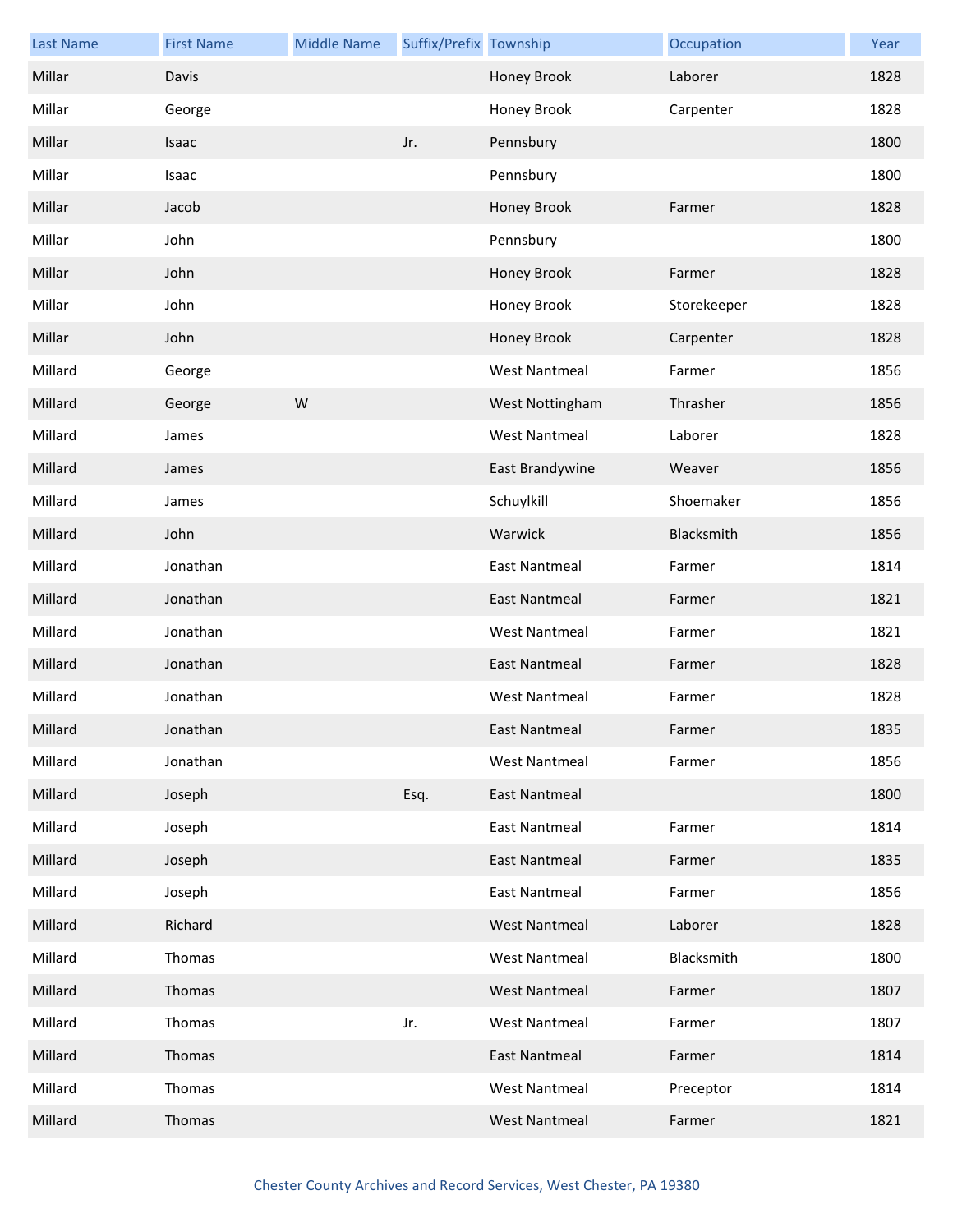| <b>Last Name</b> | <b>First Name</b> | <b>Middle Name</b> | Suffix/Prefix Township |                      | Occupation | Year |
|------------------|-------------------|--------------------|------------------------|----------------------|------------|------|
| Millard          | Thomas            |                    |                        | <b>West Nantmeal</b> | Preacher   | 1828 |
| Millard          | Thomas            |                    |                        | <b>East Nantmeal</b> | Farmer     | 1856 |
| Millars          | Jane              |                    |                        | West Nottingham      |            | 1835 |
| Millars          | Joseph            | $\mathsf C$        |                        | West Nottingham      | Farmer     | 1835 |
| Millason         | Jonathan          |                    |                        | East Goshen          | Mason      | 1856 |
| Millby           | Jacob             |                    |                        | West Goshen          | Laborer    | 1856 |
| Millecan         | David             |                    |                        | <b>West Nantmeal</b> | Weaver     | 1814 |
| Millegan         | David             |                    |                        | <b>West Nantmeal</b> | Weaver     | 1800 |
| Millegan         | David             |                    |                        | <b>West Nantmeal</b> | Weaver     | 1821 |
| Millegan         | David             |                    |                        | Honey Brook          | Laborer    | 1835 |
| Millegan         | James             |                    |                        | <b>West Nantmeal</b> |            | 1800 |
| Millegan         | James             |                    |                        | <b>West Nantmeal</b> | Shoemaker  | 1835 |
| Miller           |                   |                    |                        | <b>East Vincent</b>  |            | 1856 |
| Miller           | (Widow)           |                    | Widow                  | Vincent              |            | 1828 |
| Miller           | Abner             |                    |                        | <b>West Chester</b>  | Merchant   | 1814 |
| Miller           | Abner             |                    |                        | <b>West Chester</b>  | Innkeeper  | 1821 |
| Miller           | Abner             |                    |                        | Westtown             | Farmer     | 1828 |
| Miller           | Abner             |                    |                        | Westtown             | Farmer     | 1835 |
| Miller           | Abraham           |                    |                        | Charlestown          | Miller     | 1814 |
| Miller           | Abraham           |                    |                        | Goshen               | Laborer    | 1814 |
| Miller           | Abraham           |                    |                        | Brandywine           | Miller     | 1821 |
| Miller           | Abraham           |                    |                        | East Marlborough     | Tailor     | 1821 |
| Miller           | Abraham           |                    |                        | Newlin               | Tailor     | 1828 |
| Miller           | Abraham           |                    |                        | Pikeland             | Weaver     | 1828 |
| Miller           | Abram             |                    |                        | Pennsbury            | Laborer    | 1807 |
| Miller           | Absalom           |                    |                        | <b>East Vincent</b>  | Carpenter  | 1856 |
| Miller           | Adam              |                    |                        | Vincent              |            | 1793 |
| Miller           | Adam              |                    |                        | West Nottingham      |            | 1793 |
| Miller           | Adam              |                    |                        | West Nottingham      |            | 1800 |
| Miller           | Adam              |                    |                        | Pikeland             |            | 1800 |
| Miller           | Adam              |                    |                        | West Caln            | Laborer    | 1807 |
| Miller           | Adam              |                    |                        | West Nottingham      | Farmer     | 1807 |
| Miller           | Adam              |                    |                        | East Fallowfield     | Farmer     | 1814 |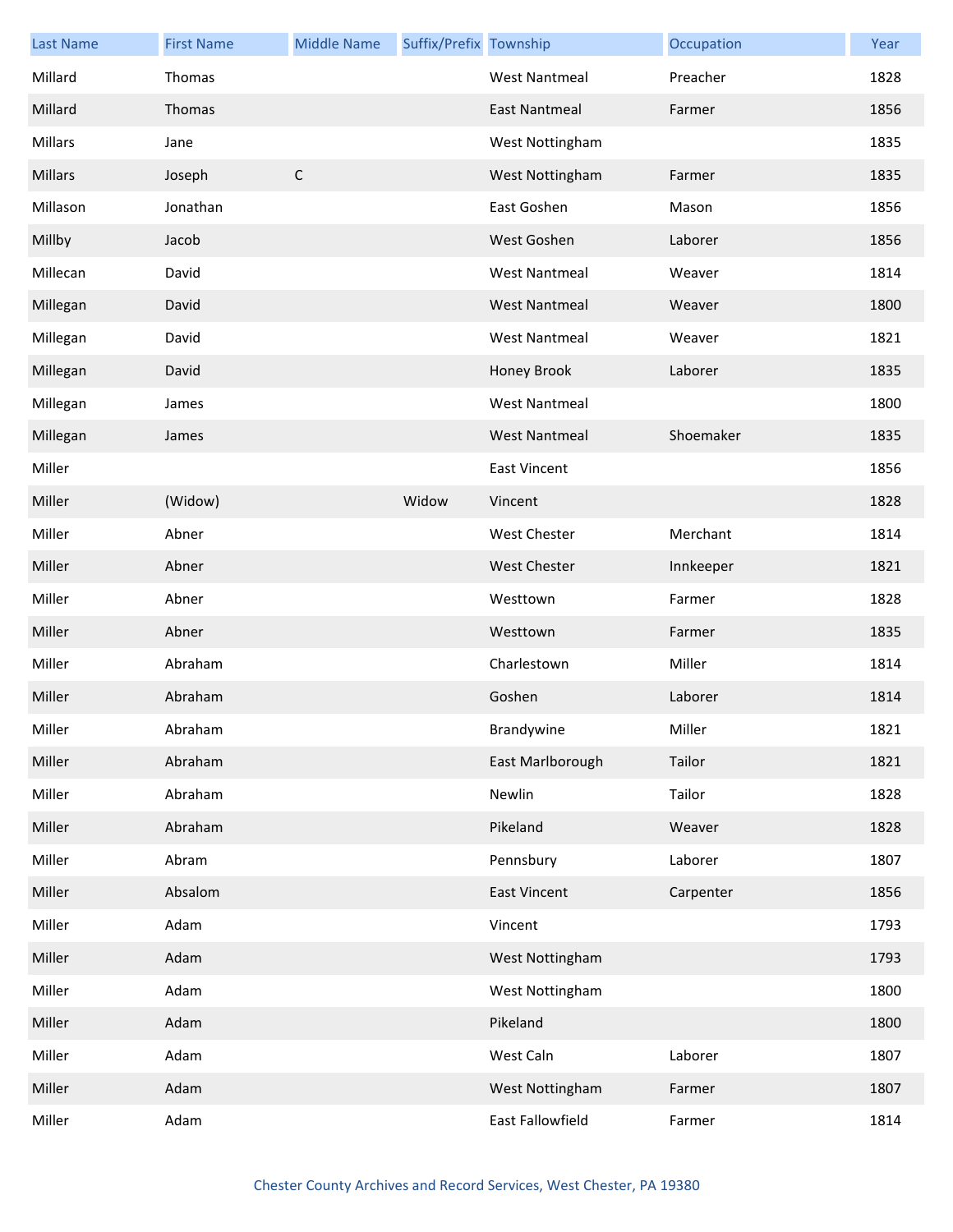| <b>Last Name</b> | <b>First Name</b> | <b>Middle Name</b> | Suffix/Prefix Township |                      | Occupation            | Year |
|------------------|-------------------|--------------------|------------------------|----------------------|-----------------------|------|
| Miller           | Adam              |                    |                        | West Nottingham      | Farmer                | 1814 |
| Miller           | Adam              |                    |                        | <b>Upper Oxford</b>  | Yeoman                | 1821 |
| Miller           | Adam              |                    |                        | <b>East Coventry</b> | Farmer                | 1856 |
| Miller           | Albin             |                    |                        | Highland             | Farmer                | 1856 |
| Miller           | Alice             | T.                 |                        | Vincent              |                       | 1828 |
| Miller           | Allen             |                    |                        | Highland             | Laborer               | 1856 |
| Miller           | Amos              |                    |                        | West Fallowfield     | Manufacturer (Cotton) | 1828 |
| Miller           | Amos              |                    |                        | Honeybrook           | Laborer               | 1856 |
| Miller           | Amos              | ${\sf M}$          |                        | West Fallowfield     | Farmer                | 1835 |
| Miller           | Amos              | M                  |                        | Highland             | Farmer                | 1856 |
| Miller           | Amos              | M.                 |                        | Londonderry          | Farmer                | 1821 |
| Miller           | Andrew            |                    |                        | New Garden           | Laborer               | 1835 |
| Miller           | Andrew            |                    |                        | <b>Upper Oxford</b>  | Machinist             | 1856 |
| Miller           | Ann               |                    |                        | Brandywine           |                       | 1807 |
| Miller           | Ann               |                    |                        | Brandywine           | Spinner               | 1821 |
| Miller           | Anthony           |                    |                        | Tredyffrin           | Laborer               | 1856 |
| Miller           | -ard              |                    |                        | Coventry             | Wheelwright           | 1835 |
| Miller           | Benanuel          | D                  |                        | <b>East Coventry</b> | Farmer                | 1856 |
| Miller           | Benjamin          |                    |                        | Goshen               |                       | 1793 |
| Miller           | Benjamin          |                    |                        | Honey Brook          |                       | 1800 |
| Miller           | Benjamin          |                    |                        | <b>West Chester</b>  | Innkeeper             | 1807 |
| Miller           | Benjamin          |                    |                        | <b>West Chester</b>  | Innkeeper             | 1814 |
| Miller           | Benjamin          |                    |                        | Honey Brook          | Carpenter             | 1821 |
| Miller           | Benjamin          |                    |                        | West Bradford        | Doctor                | 1821 |
| Miller           | Benjamin          |                    |                        | West Chester         | Innkeeper             | 1821 |
| Miller           | Benjamin          |                    |                        | West Bradford        | Farmer                | 1828 |
| Miller           | Benjamin          |                    |                        | West Chester         | Farmer                | 1828 |
| Miller           | Benjamin          |                    |                        | Honey Brook          | Carpenter             | 1835 |
| Miller           | Benjamin          |                    |                        | West Goshen          | Doctor                | 1835 |
| Miller           | Benjamin          |                    |                        | West Chester         | Gentleman             | 1835 |
| Miller           | Benjamin          |                    |                        | Coventry             |                       | 1835 |
| Miller           | Benjamin          |                    |                        | Birmingham           | Laborer               | 1856 |
| Miller           | Benjamin          |                    |                        | Valley               | Farmer                | 1856 |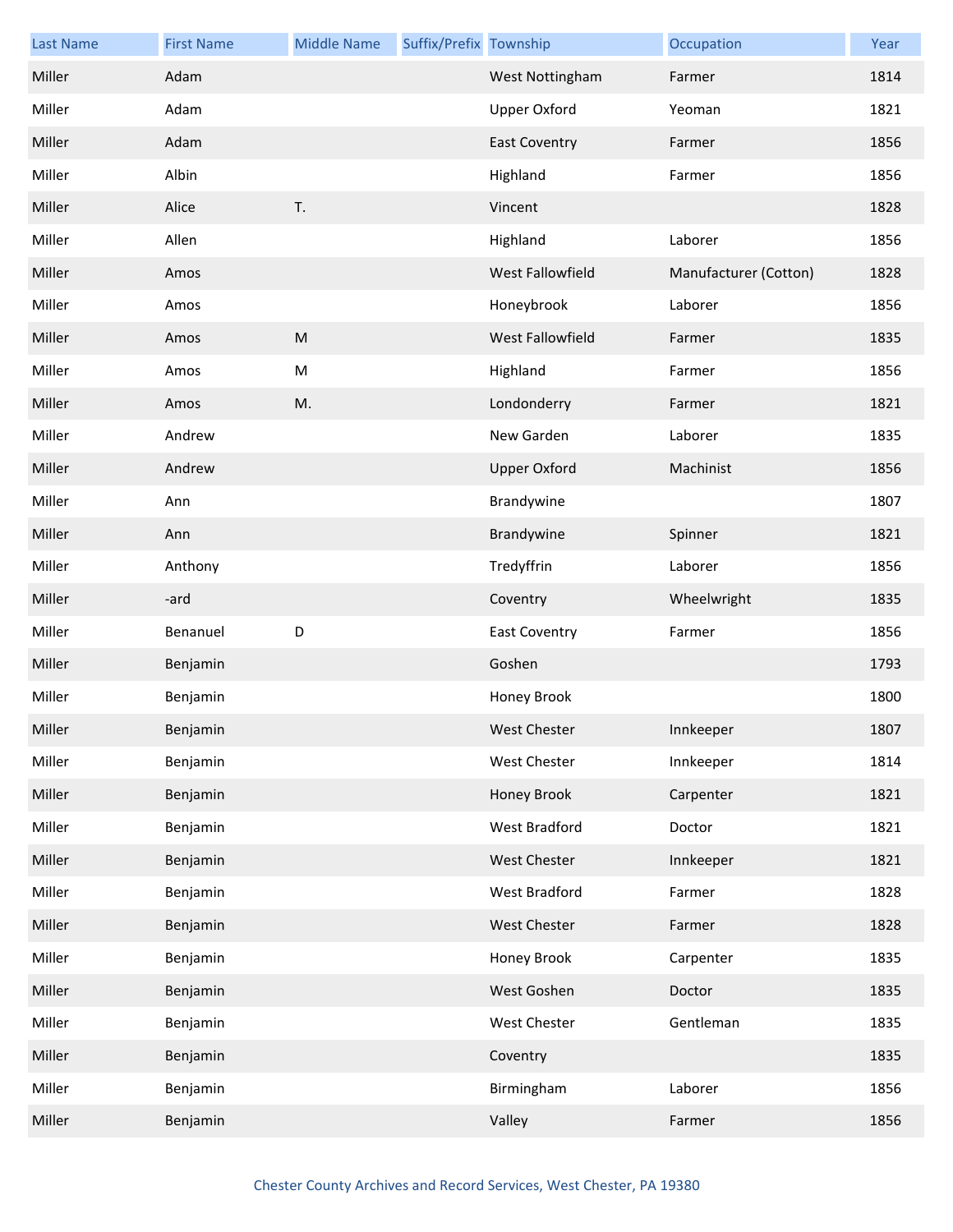| <b>Last Name</b> | <b>First Name</b> | <b>Middle Name</b> | Suffix/Prefix Township |                     | Occupation  | Year |
|------------------|-------------------|--------------------|------------------------|---------------------|-------------|------|
| Miller           | Benjamin          | I.                 |                        | East Caln           | Innkeeper   | 1828 |
| Miller           | Benjamin          | J                  |                        | East Caln           | Farmer      | 1835 |
| Miller           | Benjamin          | J.                 |                        | West Bradford       | Storekeeper | 1821 |
| Miller           | Benjamin          | JV                 |                        | Valley              | Farmer      | 1856 |
| Miller           | Brinton           |                    |                        | Pocopson            | Laborer     | 1856 |
| Miller           | Caleb             |                    |                        | Sadsbury            |             | 1793 |
| Miller           | Caleb             |                    |                        | Kennett             |             | 1793 |
| Miller           | Caleb             |                    |                        | Sadsbury            |             | 1800 |
| Miller           | Caleb             |                    |                        | Kennett             | Farmer      | 1800 |
| Miller           | Caleb             |                    |                        | Kennett             | Farmer      | 1807 |
| Miller           | Caleb             |                    |                        | Kennett             | Farmer      | 1814 |
| Miller           | Caleb             |                    |                        | Kennett             | Farmer      | 1821 |
| Miller           | Caleb             |                    |                        | Kennett             | Farmer      | 1828 |
| Miller           | Caleb             |                    |                        | Kennett             | Farmer      | 1835 |
| Miller           | Catharine         |                    |                        | <b>West Vincent</b> |             | 1835 |
| Miller           | Catharine         |                    |                        | <b>West Vincent</b> | Farmer      | 1856 |
| Miller           | Chamberlain       | D                  |                        | <b>West Chester</b> | Blacksmith  | 1856 |
| Miller           | Charles           |                    |                        | Vincent             | Shoemaker   | 1807 |
| Miller           | Charles           |                    |                        | <b>West Vincent</b> | Laborer     | 1835 |
| Miller           | Charles           |                    |                        | <b>West Vincent</b> | Laborer     | 1856 |
| Miller           | Charles           |                    |                        | West Vincent        | Supervisor  | 1856 |
| Miller           | Christian         |                    |                        | Uwchlan             | Farmer      | 1821 |
| Miller           | Conrad            |                    |                        | Vincent             |             | 1800 |
| Miller           | Conrad            |                    |                        | Vincent             | Yeoman      | 1807 |
| Miller           | Conrad            |                    |                        | Coventry            | Yeoman      | 1807 |
| Miller           | Conrad            |                    |                        | Coventry            | Yeoman      | 1814 |
| Miller           | Conrad            |                    |                        | Vincent             |             | 1814 |
| Miller           | Conrad            |                    |                        | Coventry            | Farmer      | 1821 |
| Miller           | Conrad            |                    |                        | Vincent             | Shoemaker   | 1828 |
| Miller           | Conrad            |                    | Jr.                    | <b>East Vincent</b> | Farmer      | 1835 |
| Miller           | Conrad            |                    |                        | <b>West Vincent</b> |             | 1835 |
| Miller           | Daniel            |                    |                        | Honey Brook         | Wagonmaker  | 1807 |
| Miller           | Daniel            |                    |                        | Coventry            | Cordwainer  | 1814 |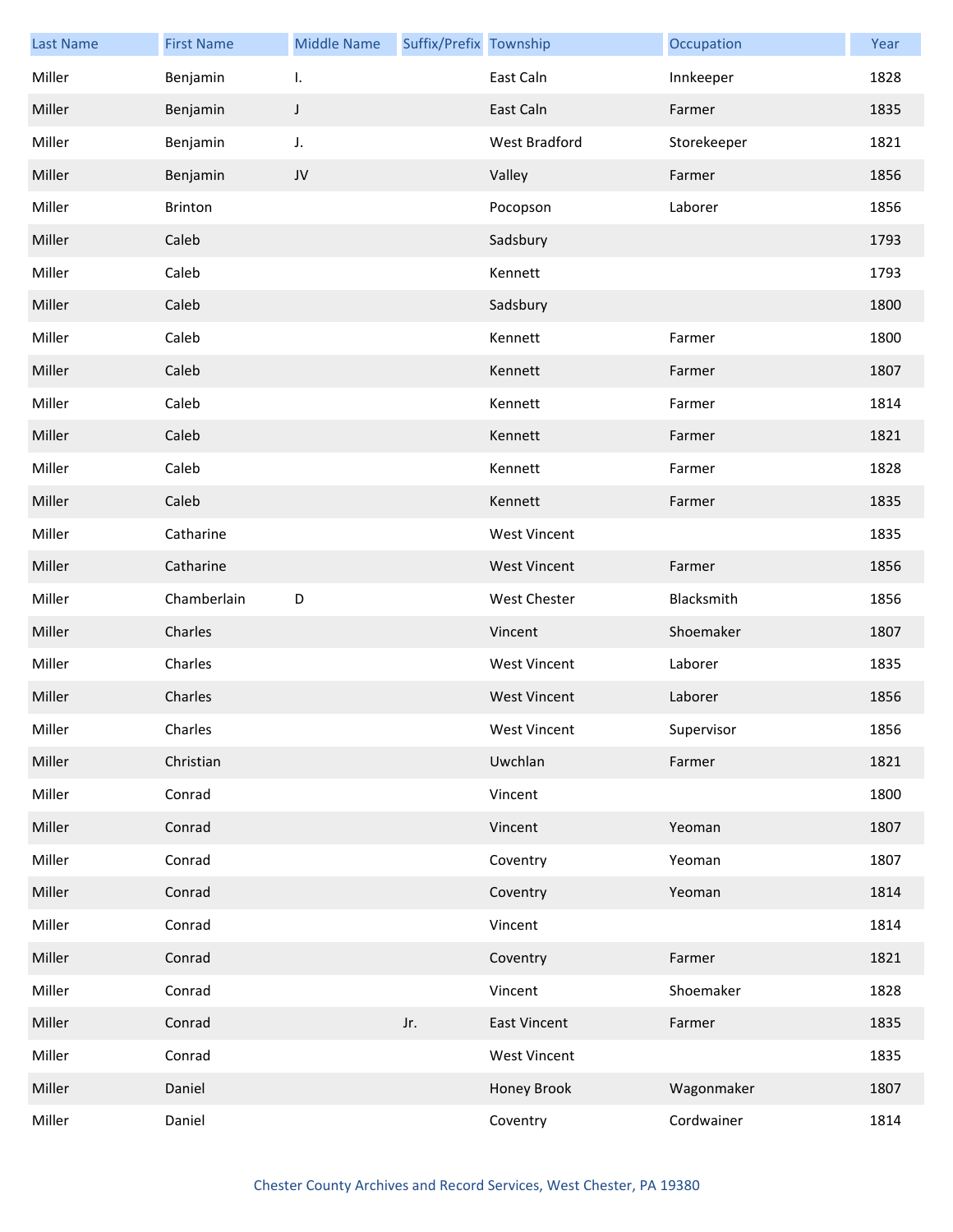| <b>Last Name</b> | <b>First Name</b> | <b>Middle Name</b> | Suffix/Prefix Township |                      | Occupation  | Year |
|------------------|-------------------|--------------------|------------------------|----------------------|-------------|------|
| Miller           | Daniel            |                    |                        | <b>East Nantmeal</b> | Miller      | 1828 |
| Miller           | Daniel            |                    |                        | Coventry             | Innkeeper   | 1828 |
| Miller           | Daniel            |                    |                        | <b>East Nantmeal</b> | Farmer      | 1835 |
| Miller           | Daniel            |                    |                        | <b>West Nantmeal</b> | Wheelwright | 1856 |
| Miller           | Daniel            |                    |                        | East Nantmeal        | Farmer      | 1856 |
| Miller           | Daniel            |                    |                        | West Whiteland       | Laborer     | 1856 |
| Miller           | David             |                    |                        | Kennett              |             | 1793 |
| Miller           | David             |                    |                        | Kennett              | Farmer      | 1800 |
| Miller           | David             |                    |                        | New Garden           | Laborer     | 1828 |
| Miller           | David             |                    |                        | West Chester         | Carpenter   | 1828 |
| Miller           | David             |                    |                        | London Grove         | Laborer     | 1835 |
| Miller           | David             |                    |                        | <b>East Coventry</b> | Farmer      | 1856 |
| Miller           | David             |                    |                        | <b>East Coventry</b> | Mason       | 1856 |
| Miller           | David             |                    |                        | West Marlborough     | Farmer      | 1856 |
| Miller           | Davis             |                    |                        | Honey Brook          | Laborer     | 1835 |
| Miller           | Davis             |                    |                        | Honeybrook           | Laborer     | 1856 |
| Miller           | Davis             |                    |                        | Charlestown          | Mechanic    | 1856 |
| Miller           | Debrah            |                    |                        | East Pikeland        | Laborer     | 1856 |
| Miller           | Diana             |                    |                        | Vincent              |             | 1793 |
| Miller           | Edward            |                    |                        | West Chester         | Shoemaker   | 1807 |
| Miller           | Edward            |                    |                        | West Marlborough     | Nail cutter | 1807 |
| Miller           | Edward            |                    |                        | <b>West Chester</b>  | Shoemaker   | 1814 |
| Miller           | Edward            |                    |                        | London Grove         | Farmer      | 1814 |
| Miller           | Edward            |                    | Jr.                    | <b>West Chester</b>  | Shoemaker   | 1821 |
| Miller           | Edward            |                    |                        | East Bradford        |             | 1821 |
| Miller           | Edward            |                    | Sr.                    | <b>West Chester</b>  | Shoemaker   | 1821 |
| Miller           | Eliot             |                    |                        | Lower Oxford         | Shoemaker   | 1835 |
| Miller           | Elizabeth         |                    |                        | Schuylkill           |             | 1856 |
| Miller           | <b>Ellis</b>      |                    |                        | East Caln            | Cooper      | 1856 |
| Miller           | Enoch             |                    |                        | Schuylkill           | Teacher     | 1835 |
| Miller           | Ephraim           |                    |                        | <b>East Vincent</b>  | Farmer      | 1856 |
| Miller           | Esau              |                    |                        | Uwchlan              | Farmer      | 1828 |
| Miller           | Esau              |                    |                        | Uwchlan              | Farmer      | 1835 |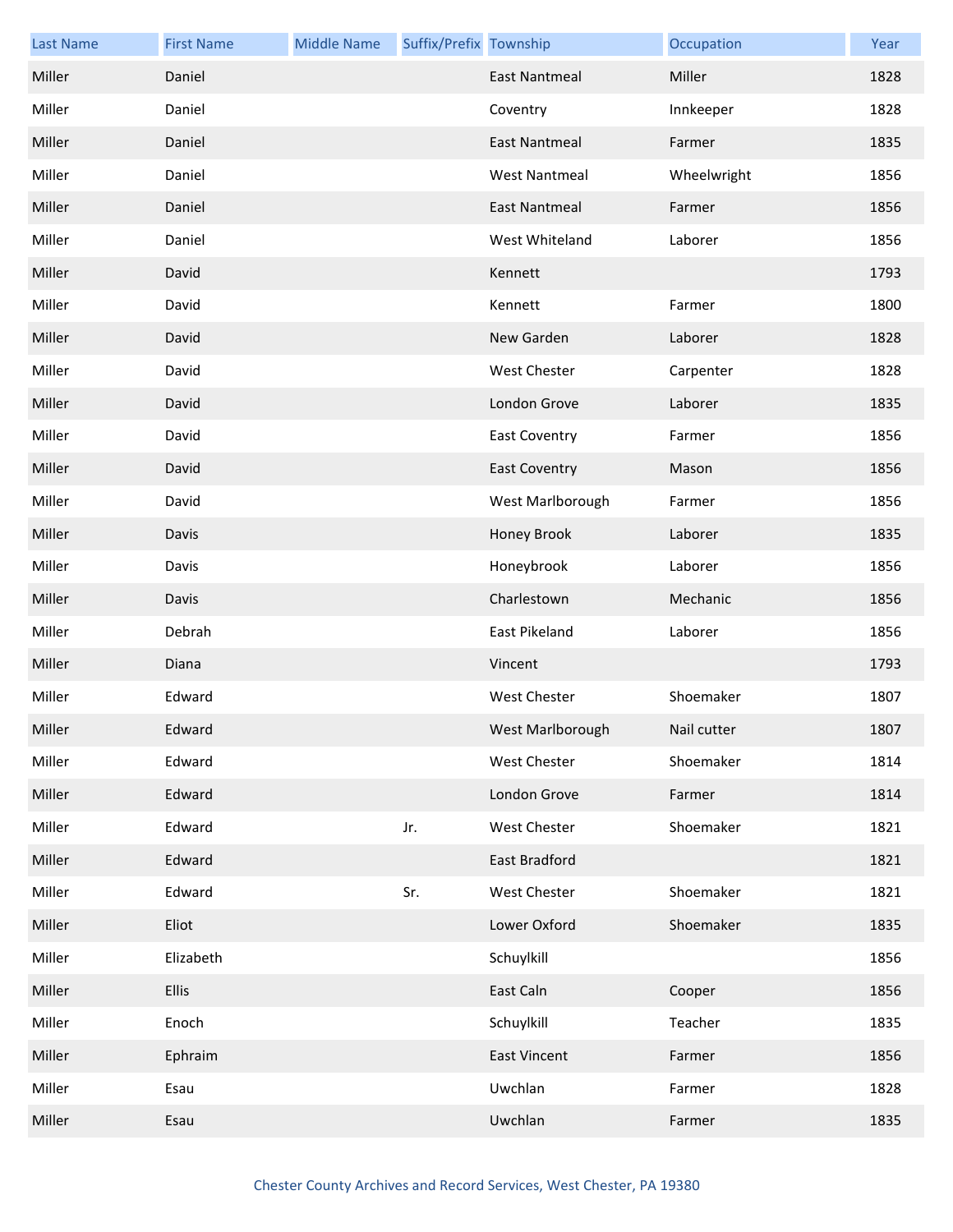| <b>Last Name</b> | <b>First Name</b> | <b>Middle Name</b> | Suffix/Prefix Township |                      | Occupation | Year |
|------------------|-------------------|--------------------|------------------------|----------------------|------------|------|
| Miller           | Firmin            |                    |                        | West Bradford        | Laborer    | 1856 |
| Miller           | Franklin          |                    |                        | <b>East Vincent</b>  | Farmer     | 1856 |
| Miller           | Frederick         |                    |                        | <b>East Nantmeal</b> | Miner      | 1807 |
| Miller           | Frederick         |                    |                        | <b>East Nantmeal</b> | Painter    | 1814 |
| Miller           | Frederick         |                    |                        | Vincent              |            | 1814 |
| Miller           | Frederick         |                    |                        | Vincent              |            | 1821 |
| Miller           | Frederick         |                    |                        | <b>East Nantmeal</b> | Sawyer     | 1821 |
| Miller           | George            |                    |                        | Vincent              |            | 1793 |
| Miller           | George            |                    |                        | Vincent              |            | 1793 |
| Miller           | George            |                    |                        | Honey Brook          |            | 1800 |
| Miller           | George            |                    |                        | Vincent              |            | 1800 |
| Miller           | George            |                    |                        | Vincent              |            | 1800 |
| Miller           | George            |                    |                        | New Garden           | Carpenter  | 1807 |
| Miller           | George            |                    |                        | <b>East Nantmeal</b> | Laborer    | 1807 |
| Miller           | George            |                    |                        | Vincent              | Yeoman     | 1807 |
| Miller           | George            |                    |                        | Vincent              | Yeoman     | 1807 |
| Miller           | George            |                    |                        | Charlestown          | Tailor     | 1807 |
| Miller           | George            |                    |                        | Vincent              |            | 1814 |
| Miller           | George            |                    |                        | Brandywine           | Tailor     | 1814 |
| Miller           | George            |                    |                        | <b>West Nantmeal</b> | Tanner     | 1814 |
| Miller           | George            |                    |                        | Honey Brook          | Carpenter  | 1814 |
| Miller           | George            |                    |                        | Vincent              |            | 1814 |
| Miller           | George            |                    |                        | West Chester         | Shoemaker  | 1814 |
| Miller           | George            |                    |                        | <b>East Nantmeal</b> | Farmer     | 1821 |
| Miller           | George            |                    |                        | Vincent              |            | 1821 |
| Miller           | George            |                    |                        | Pikeland             |            | 1821 |
| Miller           | George            |                    |                        | West Marlborough     | Cordwainer | 1821 |
| Miller           | George            |                    |                        | Vincent              |            | 1821 |
| Miller           | George            |                    |                        | Honey Brook          | Carpenter  | 1821 |
| Miller           | George            |                    |                        | <b>West Nantmeal</b> | Farmer     | 1821 |
| Miller           | George            |                    |                        | <b>West Nantmeal</b> | Farmer     | 1828 |
| Miller           | George            |                    |                        | Sadsbury             | Farmer     | 1828 |
| Miller           | George            |                    |                        | <b>East Nantmeal</b> | Farmer     | 1828 |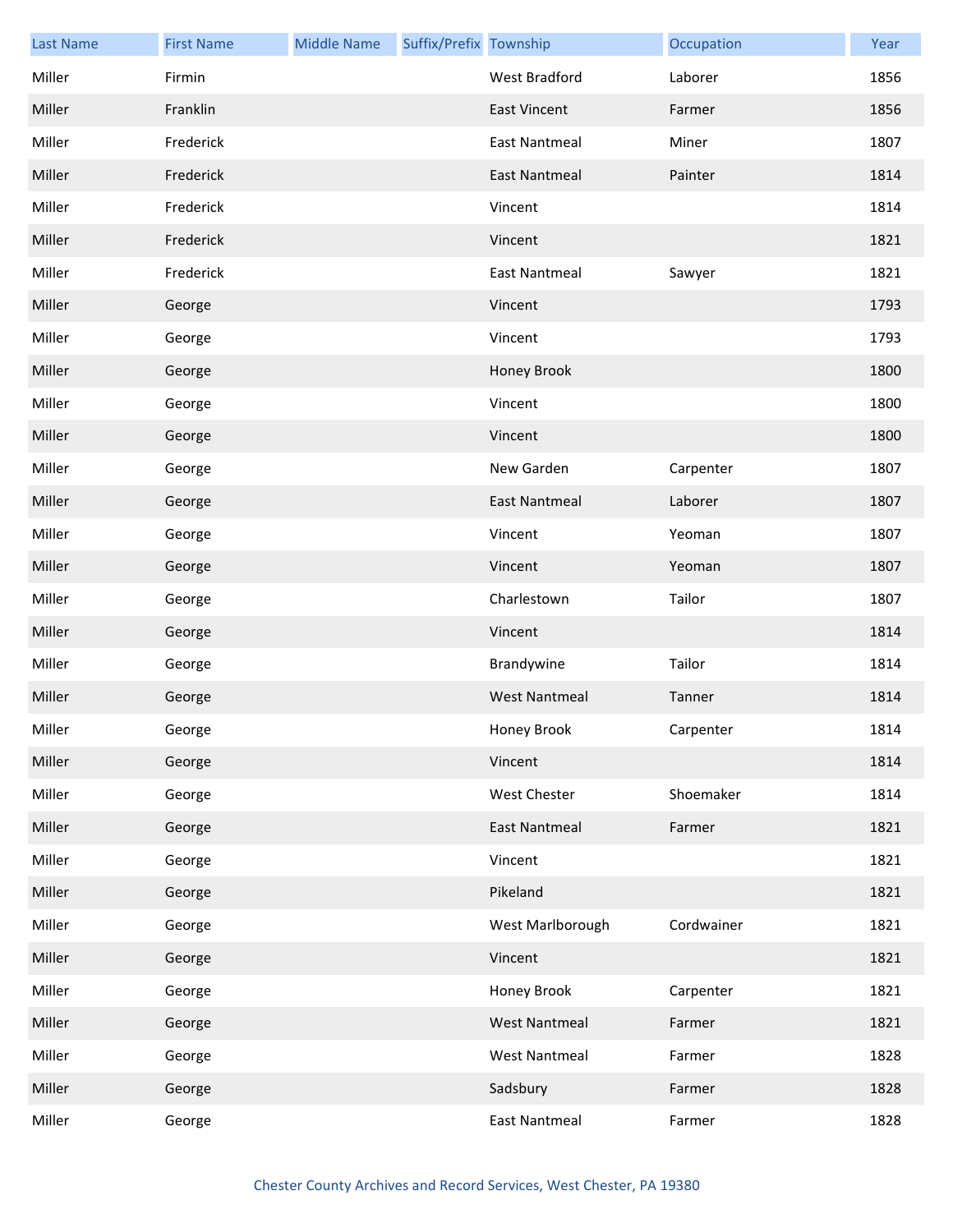| <b>Last Name</b> | <b>First Name</b> | <b>Middle Name</b> | Suffix/Prefix Township |                      | Occupation  | Year |
|------------------|-------------------|--------------------|------------------------|----------------------|-------------|------|
| Miller           | George            |                    |                        | <b>East Nantmeal</b> | Mason       | 1828 |
| Miller           | George            |                    |                        | Pikeland             | Farmer      | 1828 |
| Miller           | George            |                    |                        | Sadsbury             | Innkeeper   | 1828 |
| Miller           | George            |                    |                        | Vincent              | Laborer     | 1828 |
| Miller           | George            |                    |                        | Vincent              | Farmer      | 1828 |
| Miller           | George            |                    |                        | Charlestown          | Laborer     | 1828 |
| Miller           | George            |                    |                        | <b>East Nantmeal</b> | Wheel maker | 1828 |
| Miller           | George            |                    |                        | Vincent              | Laborer     | 1828 |
| Miller           | George            |                    |                        | <b>East Vincent</b>  | Farmer      | 1835 |
| Miller           | George            |                    |                        | <b>East Nantmeal</b> | Carpenter   | 1835 |
| Miller           | George            |                    |                        | <b>West Vincent</b>  | Blacksmith  | 1835 |
| Miller           | George            |                    |                        | Honey Brook          | Carpenter   | 1835 |
| Miller           | George            |                    |                        | <b>East Nantmeal</b> | Mason       | 1835 |
| Miller           | George            |                    |                        | West Nottingham      |             | 1835 |
| Miller           | George            |                    |                        | <b>East Nantmeal</b> | Farmer      | 1835 |
| Miller           | George            |                    |                        | Pikeland             | Mason       | 1835 |
| Miller           | George            |                    |                        | <b>West Nantmeal</b> | Farmer      | 1835 |
| Miller           | George            |                    |                        | <b>East Vincent</b>  | Shoemaker   | 1835 |
| Miller           | George            |                    |                        | Coventry             | Laborer     | 1835 |
| Miller           | George            |                    |                        | Uwchlan              | Farmer      | 1856 |
| Miller           | George            |                    |                        | Charlestown          | Laborer     | 1856 |
| Miller           | George            |                    |                        | <b>East Coventry</b> | Laborer     | 1856 |
| Miller           | George            |                    |                        | Honeybrook           | Laborer     | 1856 |
| Miller           | George            |                    |                        | Schuylkill           | Farmer      | 1856 |
| Miller           | George            |                    |                        | Tredyffrin           | Laborer     | 1856 |
| Miller           | George            |                    |                        | Honeybrook           | Carpenter   | 1856 |
| Miller           | George            |                    |                        | South Coventry       |             | 1856 |
| Miller           | George            |                    |                        | West Nottingham      | Farmer      | 1856 |
| Miller           | George            |                    |                        | <b>East Nantmeal</b> | Farmer      | 1856 |
| Miller           | George            | T.                 |                        | Vincent              |             | 1821 |
| Miller           | Godfree           |                    |                        | East Pikeland        | Laborer     | 1856 |
| Miller           | Godfrey           |                    |                        | Sadsbury             |             | 1800 |
| Miller           | Grace             |                    |                        | Tredyffrin           |             | 1856 |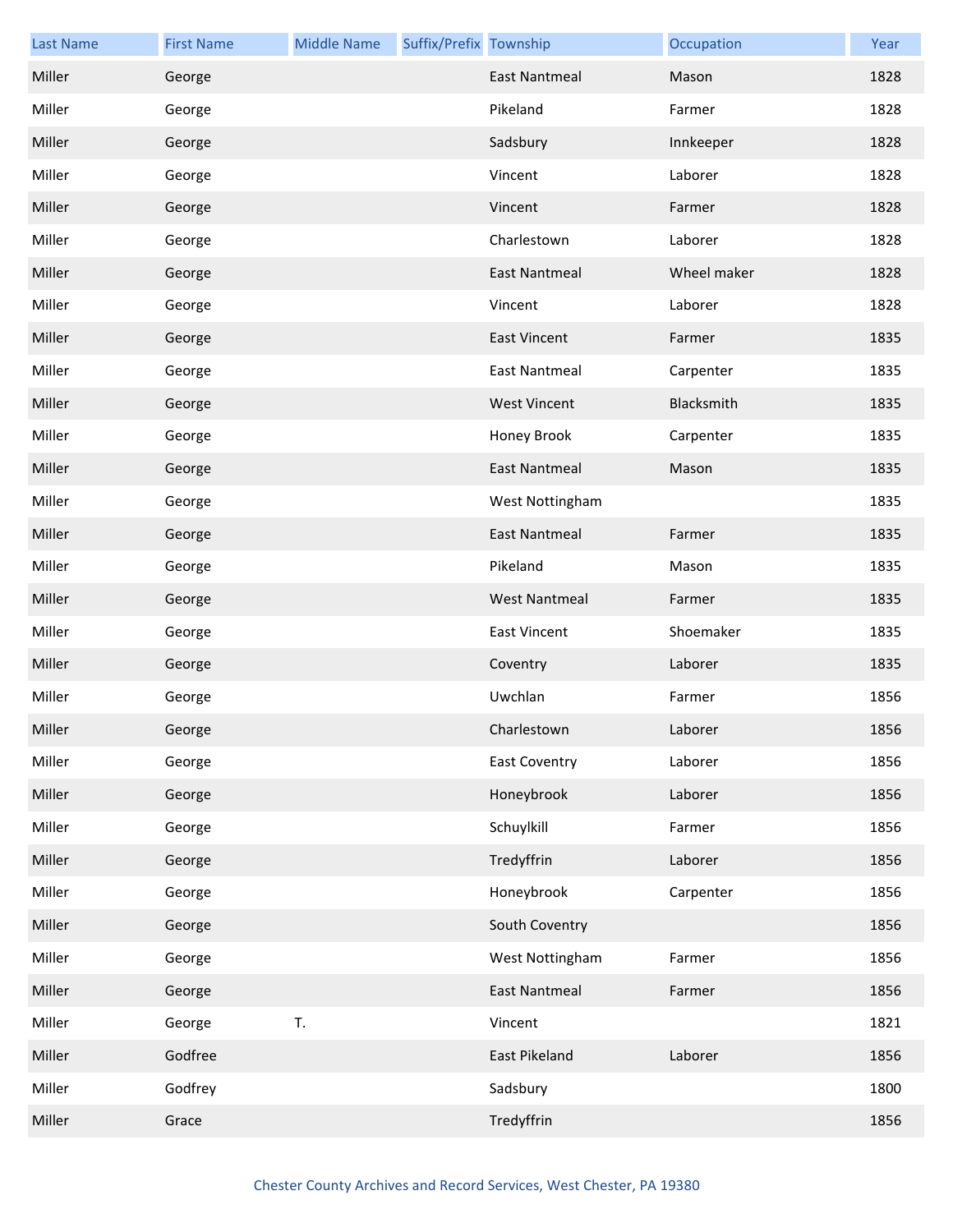| <b>Last Name</b> | <b>First Name</b> | <b>Middle Name</b> | Suffix/Prefix Township |                      | Occupation | Year |
|------------------|-------------------|--------------------|------------------------|----------------------|------------|------|
| Miller           | Griffith          |                    |                        | <b>West Nantmeal</b> | Farmer     | 1828 |
| Miller           | Harses            |                    |                        | Sadsbury             |            | 1856 |
| Miller           | Henry             |                    |                        | West Nottingham      |            | 1793 |
| Miller           | Henry             |                    |                        | Vincent              |            | 1800 |
| Miller           | Henry             |                    |                        | Vincent              |            | 1800 |
| Miller           | Henry             |                    |                        | Vincent              |            | 1800 |
| Miller           | Henry             |                    |                        | Vincent              | Carpenter  | 1807 |
| Miller           | Henry             |                    |                        | Vincent              | Cooper     | 1807 |
| Miller           | Henry             |                    |                        | Vincent              | Blacksmith | 1807 |
| Miller           | Henry             |                    |                        | New Garden           | Turner     | 1814 |
| Miller           | Henry             |                    |                        | Vincent              | Blacksmith | 1814 |
| Miller           | Henry             |                    |                        | Vincent              | Carpenter  | 1814 |
| Miller           | Henry             |                    |                        | Vincent              | Carpenter  | 1821 |
| Miller           | Henry             |                    |                        | Vincent              |            | 1821 |
| Miller           | Henry             |                    |                        | Vincent              | Carpenter  | 1821 |
| Miller           | Henry             |                    |                        | Vincent              |            | 1821 |
| Miller           | Henry             |                    |                        | <b>East Nantmeal</b> | Laborer    | 1828 |
| Miller           | Henry             |                    |                        | Vincent              | Farmer     | 1828 |
| Miller           | Henry             |                    |                        | Vincent              | Farmer     | 1828 |
| Miller           | Henry             |                    |                        | Vincent              | Farmer     | 1828 |
| Miller           | Henry             |                    |                        | East Vincent         | Carpenter  | 1835 |
| Miller           | Henry             |                    |                        | Pikeland             | Laborer    | 1835 |
| Miller           | Henry             |                    |                        | <b>West Nantmeal</b> | Miller     | 1835 |
| Miller           | Henry             |                    |                        | Coventry             | Laborer    | 1835 |
| Miller           | Henry             |                    |                        | <b>West Vincent</b>  | Farmer     | 1835 |
| Miller           | Henry             |                    |                        | <b>East Nantmeal</b> | Carpenter  | 1835 |
| Miller           | Henry             |                    |                        | East Nantmeal        | Carpenter  | 1856 |
| Miller           | Henry             |                    |                        | Uwchlan              | Farmer     | 1856 |
| Miller           | Henry             |                    |                        | Lower Oxford         | Laborer    | 1856 |
| Miller           | Henry             |                    |                        | East Pikeland        | Laborer    | 1856 |
| Miller           | Henry             |                    |                        | <b>East Coventry</b> | Shoemaker  | 1856 |
| Miller           | Henry             | Η.                 |                        | East Whiteland       | Farmer     | 1821 |
| Miller           | Horatio           |                    |                        | Sadsbury             | Farmer     | 1821 |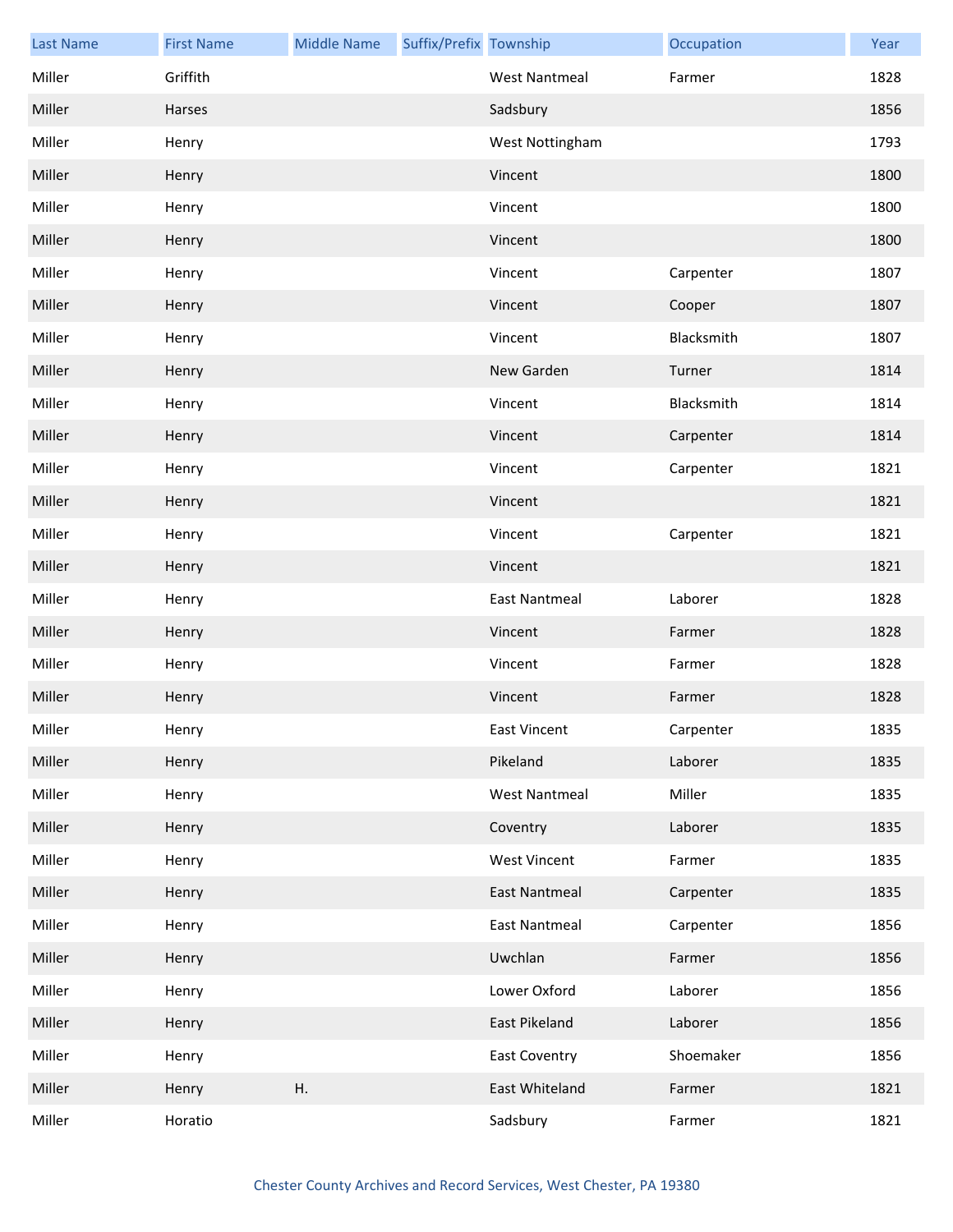| <b>Last Name</b> | <b>First Name</b> | <b>Middle Name</b> | Suffix/Prefix Township |                      | Occupation | Year |
|------------------|-------------------|--------------------|------------------------|----------------------|------------|------|
| Miller           | Horatio           |                    |                        | Sadsbury             | Farmer     | 1835 |
| Miller           | Horatio           | G.                 |                        | Sadsbury             | Farmer     | 1828 |
| Miller           | Hugh              |                    |                        | <b>West Nantmeal</b> |            | 1793 |
| Miller           | Hugh              |                    |                        | Honey Brook          |            | 1800 |
| Miller           | Hugh              |                    |                        | Honey Brook          | Farmer     | 1807 |
| Miller           | Hugh              |                    |                        | Honey Brook          |            | 1814 |
| Miller           | Hugh              |                    |                        | Honey Brook          |            | 1821 |
| Miller           | Hutchison         |                    |                        | Kennett Square       | Laborer    | 1856 |
| Miller           | Isaac             |                    |                        | Pennsbury            |            | 1793 |
| Miller           | Isaac             |                    | Jr.                    | Pennsbury            |            | 1793 |
| Miller           | Isaac             |                    |                        | New Garden           | Laborer    | 1807 |
| Miller           | Isaac             |                    |                        | Pennsbury            | Gentleman  | 1807 |
| Miller           | Isaac             |                    | Jr.                    | Pennsbury            | Farmer     | 1807 |
| Miller           | Isaac             |                    |                        | Goshen               | Laborer    | 1807 |
| Miller           | Isaac             |                    |                        | Vincent              | Carpenter  | 1814 |
| Miller           | Isaac             |                    |                        | New Garden           | Laborer    | 1814 |
| Miller           | Isaac             |                    |                        | Pennsbury            | Farmer     | 1814 |
| Miller           | Isaac             |                    |                        | Vincent              |            | 1821 |
| Miller           | Isaac             |                    |                        | Pennsbury            | Farmer     | 1821 |
| Miller           | Isaac             |                    |                        | Pennsbury            | Farmer     | 1828 |
| Miller           | Isaac             |                    |                        | New London           | Cooper     | 1828 |
| Miller           | Isaac             |                    |                        | Vincent              | Carpenter  | 1828 |
| Miller           | Isaac             |                    |                        | Willistown           | Farmer     | 1828 |
| Miller           | Isaac             |                    |                        | <b>West Vincent</b>  | Carpenter  | 1835 |
| Miller           | Isaac             |                    |                        | South Coventry       | Laborer    | 1856 |
| Miller           | Isaac             |                    |                        | <b>West Vincent</b>  | Farmer     | 1856 |
| Miller           | Isaac             |                    |                        | <b>West Vincent</b>  | Farmer     | 1856 |
| Miller           | Isaac             |                    |                        | Honeybrook           | Miller     | 1856 |
| Miller           | Isaac             |                    |                        | East Fallowfield     | Laborer    | 1856 |
| Miller           | Isaac             | L                  |                        | Willistown           | Farmer     | 1835 |
| Miller           | Isaac             | L                  |                        | Willistown           | Farmer     | 1856 |
| Miller           | Israel            |                    |                        | New Garden           | Mason      | 1800 |
| Miller           | Israel            |                    |                        | New Garden           | Mason      | 1807 |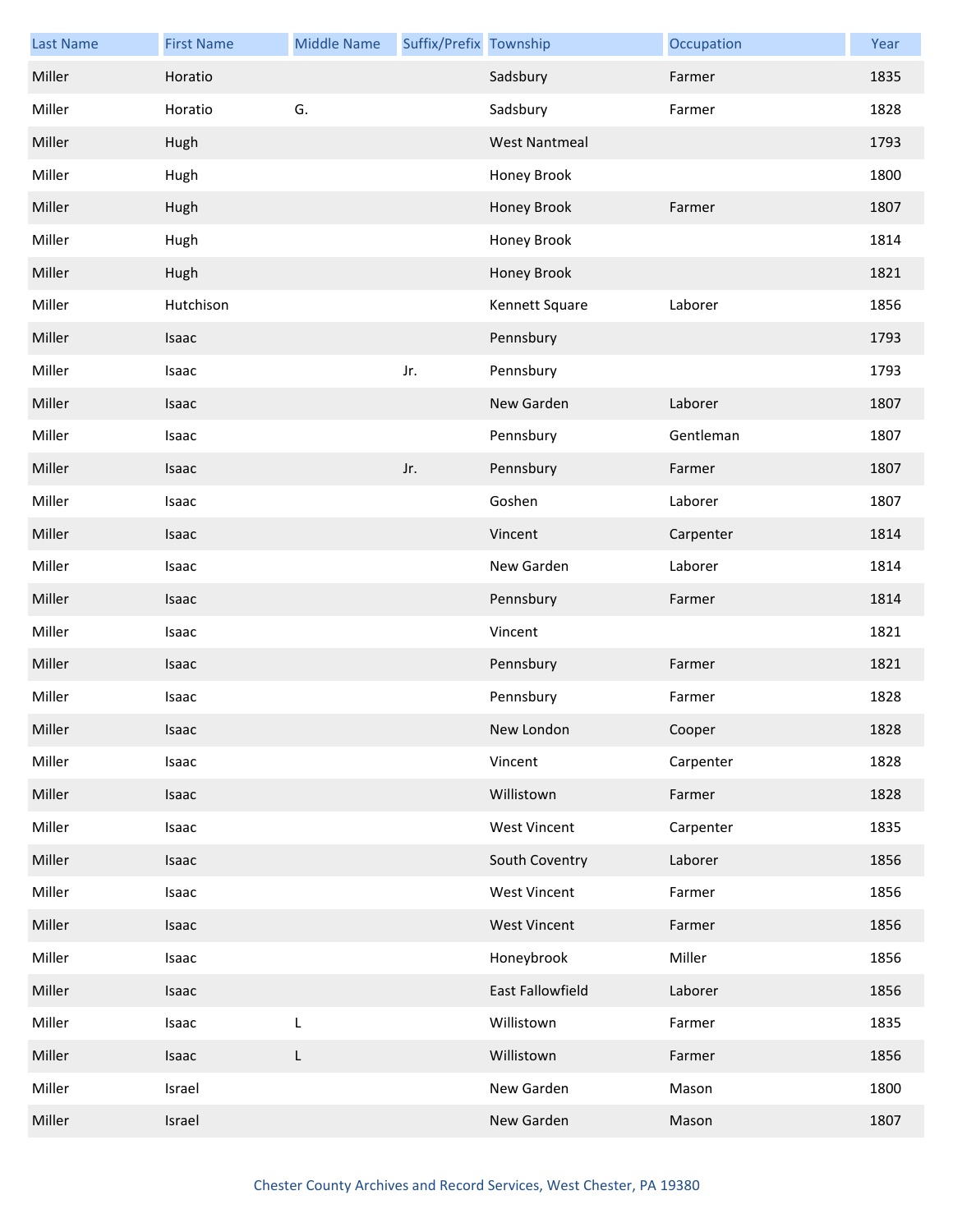| <b>Last Name</b> | <b>First Name</b> | <b>Middle Name</b> | Suffix/Prefix Township |                      | Occupation | Year |
|------------------|-------------------|--------------------|------------------------|----------------------|------------|------|
| Miller           | Jacob             |                    |                        | Honey Brook          |            | 1793 |
| Miller           | Jacob             |                    |                        | Vincent              |            | 1793 |
| Miller           | Jacob             |                    |                        | New London           | Farmer     | 1800 |
| Miller           | Jacob             |                    |                        | East Caln            | Gatekeeper | 1800 |
| Miller           | Jacob             |                    | Capt.                  | Honey Brook          |            | 1800 |
| Miller           | Jacob             |                    |                        | Vincent              |            | 1800 |
| Miller           | Jacob             |                    |                        | Vincent              | Shoemaker  | 1807 |
| Miller           | Jacob             |                    |                        | East Marlborough     | Miller     | 1807 |
| Miller           | Jacob             |                    |                        | East Whiteland       | Shoemaker  | 1807 |
| Miller           | Jacob             |                    |                        | East Caln            | Laborer    | 1807 |
| Miller           | Jacob             |                    |                        | Vincent              | Shoemaker  | 1807 |
| Miller           | Jacob             |                    |                        | Sadsbury             | Carpenter  | 1807 |
| Miller           | Jacob             |                    |                        | East Whiteland       | Shoemaker  | 1814 |
| Miller           | Jacob             |                    |                        | <b>East Nantmeal</b> | Millwright | 1814 |
| Miller           | Jacob             |                    |                        | Coventry             | Yeoman     | 1814 |
| Miller           | Jacob             |                    |                        | Vincent              |            | 1814 |
| Miller           | Jacob             |                    |                        | <b>East Nantmeal</b> | Millwright | 1821 |
| Miller           | Jacob             |                    |                        | Vincent              |            | 1821 |
| Miller           | Jacob             |                    |                        | Vincent              | Carpenter  | 1821 |
| Miller           | Jacob             |                    |                        | Coventry             | Cordwainer | 1821 |
| Miller           | Jacob             |                    |                        | Vincent              |            | 1821 |
| Miller           | Jacob             |                    |                        | East Whiteland       | Shoemaker  | 1821 |
| Miller           | Jacob             |                    |                        | Sadsbury             | Laborer    | 1828 |
| Miller           | Jacob             |                    |                        | Coventry             | Farmer     | 1828 |
| Miller           | Jacob             |                    |                        | Charlestown          | Shoemaker  | 1828 |
| Miller           | Jacob             |                    | Sr.                    | Vincent              | Farmer     | 1828 |
| Miller           | Jacob             |                    |                        | <b>East Nantmeal</b> | Carpenter  | 1828 |
| Miller           | Jacob             |                    |                        | Brandywine           | Cordwainer | 1828 |
| Miller           | Jacob             |                    |                        | Vincent              | Farmer     | 1828 |
| Miller           | Jacob             |                    |                        | <b>West Vincent</b>  | Farmer     | 1835 |
| Miller           | Jacob             |                    |                        | East Whiteland       | Farmer     | 1835 |
| Miller           | Jacob             |                    |                        | Brandywine           | Stonemason | 1835 |
| Miller           | Jacob             |                    |                        | Honey Brook          | Laborer    | 1835 |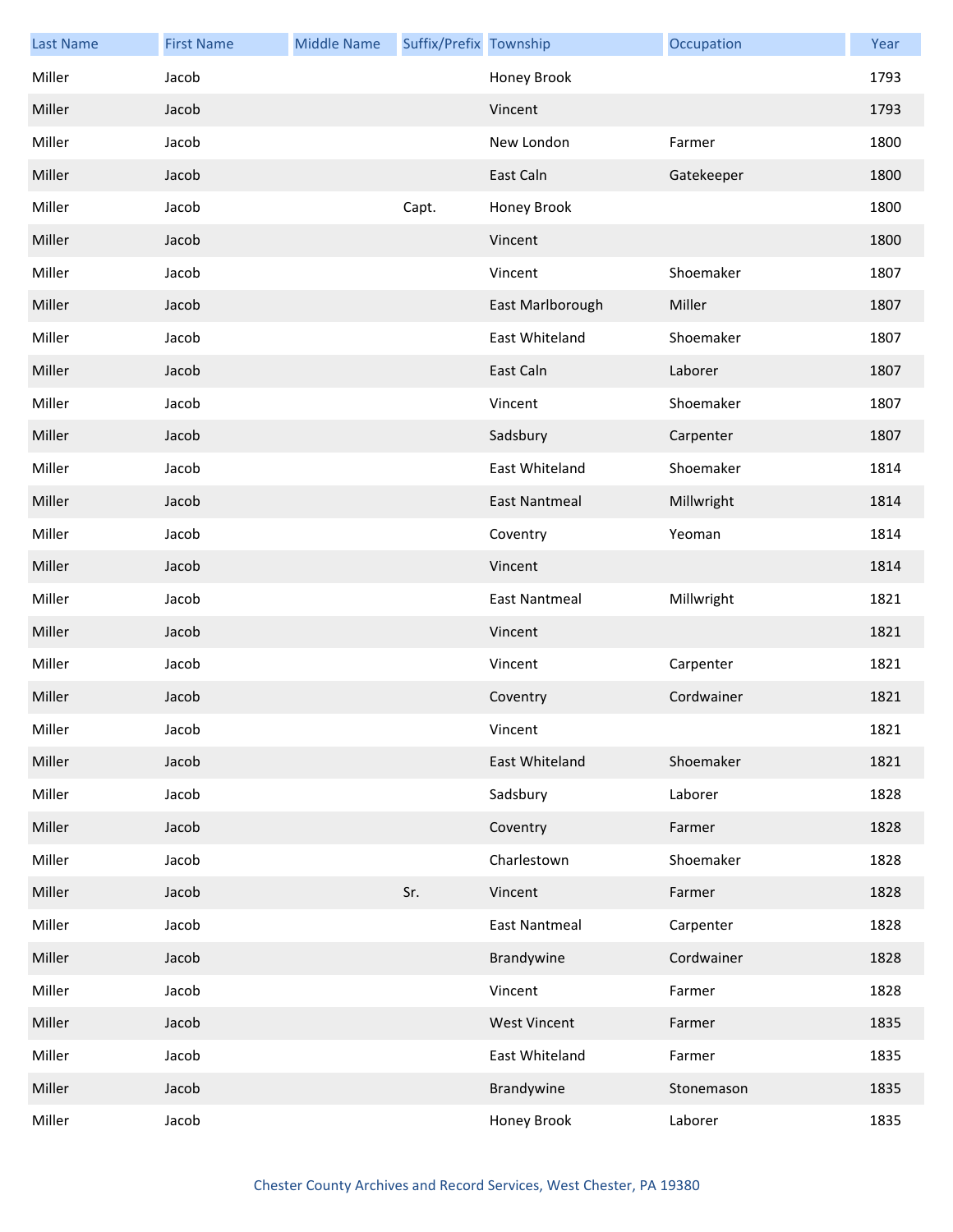| <b>Last Name</b> | <b>First Name</b> | <b>Middle Name</b> | Suffix/Prefix Township |                      | Occupation | Year |
|------------------|-------------------|--------------------|------------------------|----------------------|------------|------|
| Miller           | Jacob             |                    |                        | Coventry             | Farmer     | 1835 |
| Miller           | Jacob             |                    |                        | Honey Brook          | Blacksmith | 1835 |
| Miller           | Jacob             |                    |                        | <b>East Vincent</b>  |            | 1835 |
| Miller           | Jacob             |                    |                        | Pocopson             | Laborer    | 1856 |
| Miller           | Jacob             |                    |                        | Lower Oxford         | Laborer    | 1856 |
| Miller           | Jacob             |                    |                        | <b>West Coventry</b> | Laborer    | 1856 |
| Miller           | Jacob             |                    |                        | South Coventry       | Farmer     | 1856 |
| Miller           | Jacob             |                    |                        | <b>West Vincent</b>  | Laborer    | 1856 |
| Miller           | Jacob             |                    | Sr.                    | South Coventry       | Laborer    | 1856 |
| Miller           | Jacob             |                    |                        | Honeybrook           | Farmer     | 1856 |
| Miller           | Jacob             |                    |                        | <b>West Vincent</b>  | Farmer     | 1856 |
| Miller           | James             |                    |                        | Uwchlan              |            | 1793 |
| Miller           | James             |                    |                        | East Nottingham      |            | 1793 |
| Miller           | James             |                    |                        | New Garden           |            | 1793 |
| Miller           | James             |                    | Sr.                    | Sadsbury             |            | 1793 |
| Miller           | James             |                    |                        | Sadsbury             |            | 1793 |
| Miller           | James             |                    |                        | Brandywine           |            | 1793 |
| Miller           | James             |                    | Jr.                    | New Garden           | Farmer     | 1800 |
| Miller           | James             |                    |                        | Sadsbury             |            | 1800 |
| Miller           | James             |                    |                        | New Garden           | Farmer     | 1800 |
| Miller           | James             |                    |                        | Uwchlan              |            | 1800 |
| Miller           | James             |                    |                        | New Garden           | Farmer     | 1807 |
| Miller           | James             |                    |                        | West Chester         | Gentleman  | 1807 |
| Miller           | James             |                    |                        | East Nottingham      | Farmer     | 1807 |
| Miller           | James             |                    |                        | Uwchlan              | Farmer     | 1807 |
| Miller           | James             |                    |                        | Sadsbury             |            | 1807 |
| Miller           | James             |                    |                        | Sadsbury             | Farmer     | 1814 |
| Miller           | James             |                    |                        | New Garden           | Farmer     | 1814 |
| Miller           | James             |                    |                        | London Grove         | Farmer     | 1821 |
| Miller           | James             |                    |                        | Uwchlan              | Laborer    | 1821 |
| Miller           | James             |                    |                        | Sadsbury             | Farmer     | 1821 |
| Miller           | James             |                    |                        | New Garden           | Farmer     | 1821 |
| Miller           | James             |                    |                        | Sadsbury             | Farmer     | 1828 |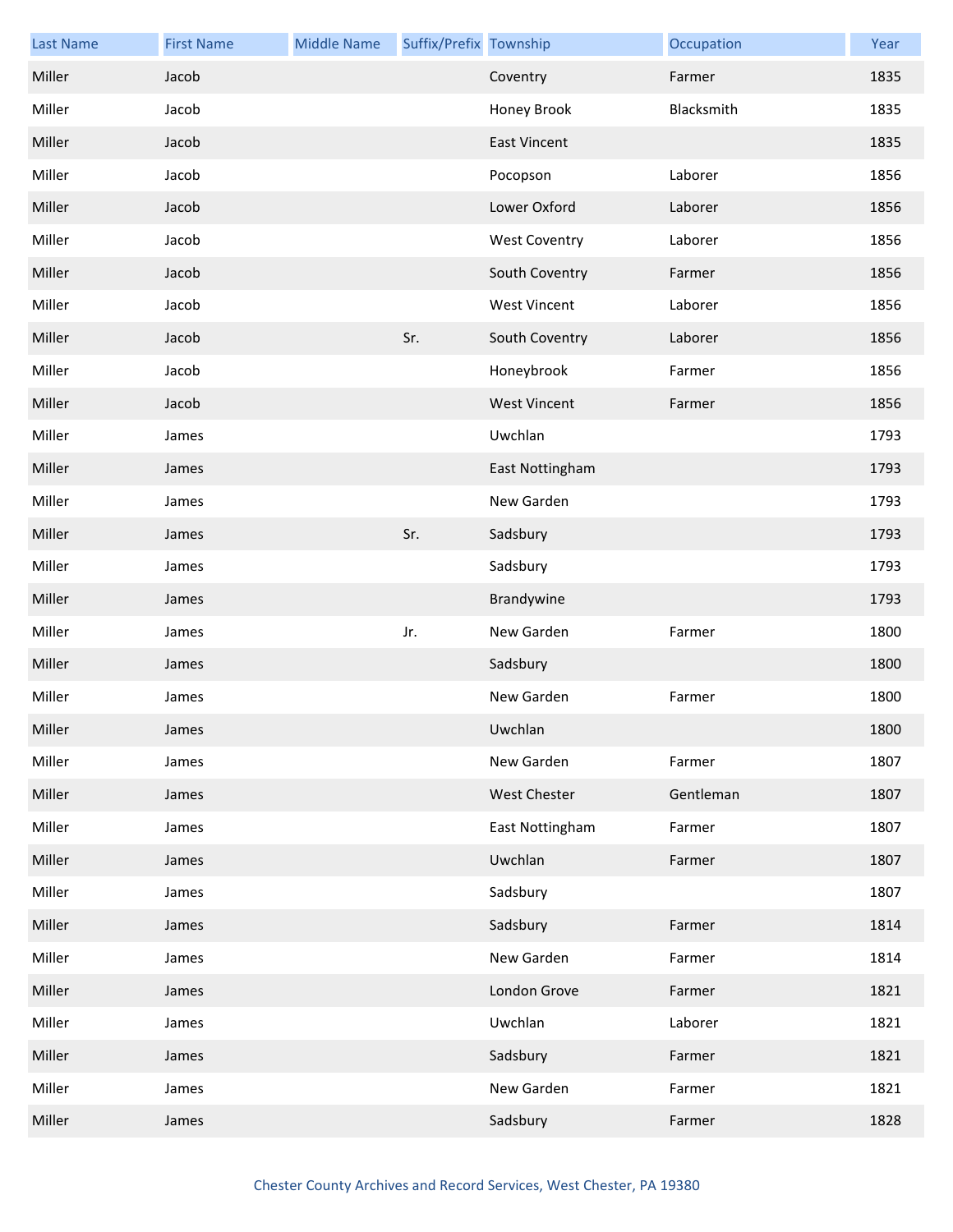| <b>Last Name</b> | <b>First Name</b> | <b>Middle Name</b> | Suffix/Prefix Township |                     | Occupation  | Year |
|------------------|-------------------|--------------------|------------------------|---------------------|-------------|------|
| Miller           | James             |                    |                        | New Garden          | Farmer      | 1828 |
| Miller           | James             |                    |                        | Schuylkill          | Tailor      | 1828 |
| Miller           | James             |                    |                        | London Grove        | Farmer      | 1828 |
| Miller           | James             |                    |                        | Uwchlan             | Farmer      | 1828 |
| Miller           | James             |                    |                        | Vincent             | Farmer      | 1828 |
| Miller           | James             |                    |                        | Easttown            | Laborer     | 1828 |
| Miller           | James             |                    |                        | <b>West Vincent</b> | Laborer     | 1835 |
| Miller           | James             |                    |                        | <b>West Vincent</b> | Farmer      | 1835 |
| Miller           | James             |                    |                        | Pennsbury           | Farmer      | 1835 |
| Miller           | James             |                    |                        | East Whiteland      | Storekeeper | 1835 |
| Miller           | James             |                    |                        | London Grove        | Farmer      | 1835 |
| Miller           | James             |                    |                        | Willistown          | Laborer     | 1835 |
| Miller           | James             |                    |                        | New Garden          | Farmer      | 1835 |
| Miller           | James             |                    |                        | East Nottingham     | Farmer      | 1835 |
| Miller           | James             |                    |                        | Uwchlan             | Laborer     | 1835 |
| Miller           | James             |                    |                        | Willistown          | Farmer      | 1856 |
| Miller           | James             |                    |                        | East Caln           | Laborer     | 1856 |
| Miller           | James             |                    |                        | Easttown            |             | 1856 |
| Miller           | James             |                    |                        | London Grove        | Farmer      | 1856 |
| Miller           | James             |                    |                        | <b>West Vincent</b> | Farmer      | 1856 |
| Miller           | Jane              |                    |                        | London Grove        |             | 1807 |
| Miller           | Jane              |                    | Widow                  | London Grove        |             | 1814 |
| Miller           | Jane              |                    |                        | London Grove        |             | 1821 |
| Miller           | Jehu              |                    |                        | Highland            | Blacksmith  | 1856 |
| Miller           | Jeremiah          |                    |                        | Honey Brook         | Laborer     | 1835 |
| Miller           | Jeremiah          |                    |                        | Honeybrook          | Drover      | 1856 |
| Miller           | Jerry             |                    |                        | West Goshen         | Laborer     | 1828 |
| Miller           | jerry             |                    |                        | West Chester        | Laborer     | 1835 |
| Miller           | Jesse             |                    |                        | Kennett             |             | 1793 |
| Miller           | Jesse             |                    |                        | Uwchlan             | Wagoner     | 1807 |
| Miller           | Jesse             |                    |                        | Sadsbury            |             | 1807 |
| Miller           | Jesse             |                    |                        | West Marlborough    | Farmer      | 1814 |
| Miller           | Jesse             |                    |                        | Uwchlan             | Wheelwright | 1814 |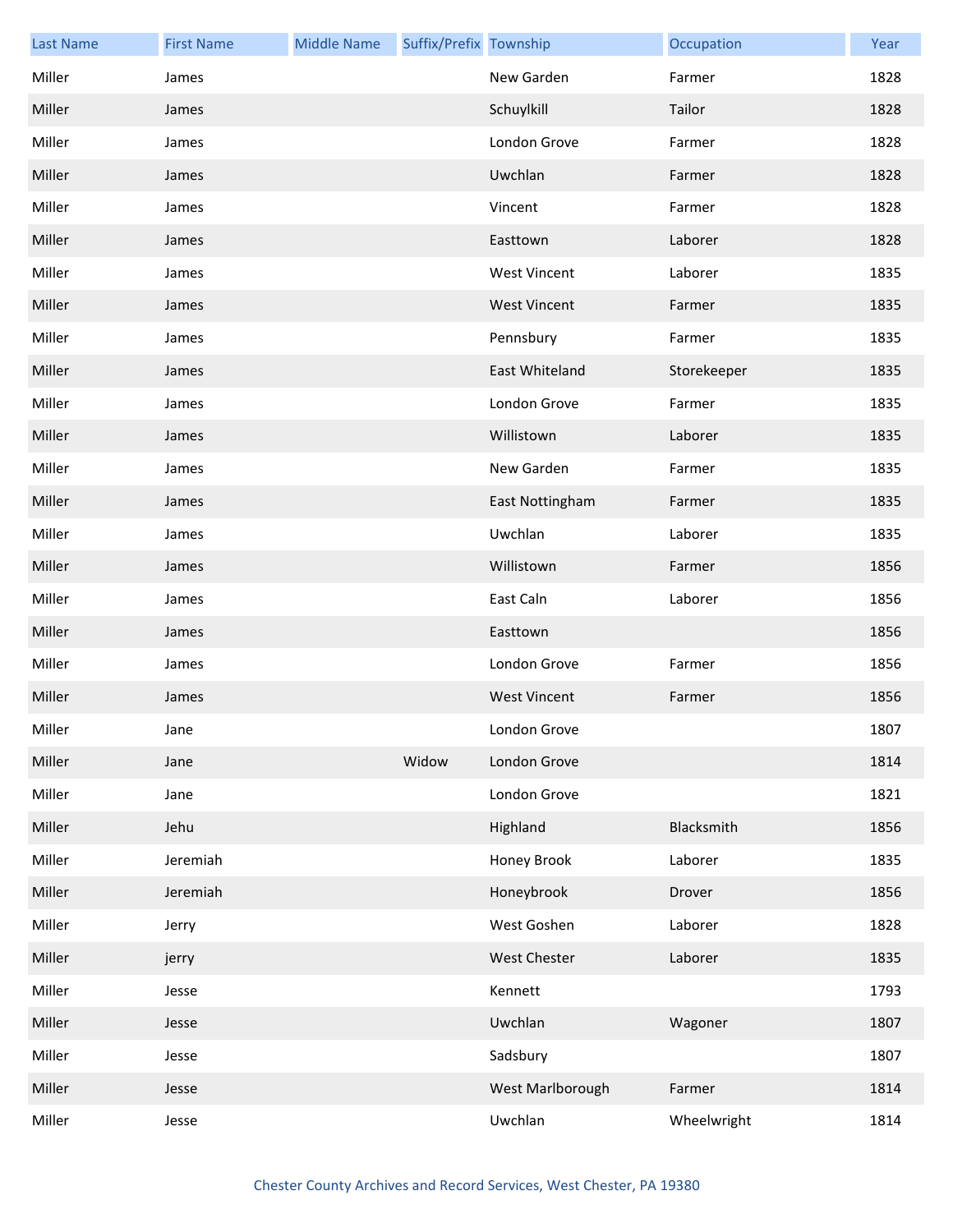| <b>Last Name</b> | <b>First Name</b> | <b>Middle Name</b> | Suffix/Prefix Township |                      | Occupation  | Year |
|------------------|-------------------|--------------------|------------------------|----------------------|-------------|------|
| Miller           | Jesse             |                    |                        | Uwchlan              | Wheelwright | 1821 |
| Miller           | Jesse             |                    |                        | East Fallowfield     | Laborer     | 1821 |
| Miller           | Jesse             |                    |                        | Kennett              | Constable   | 1821 |
| Miller           | Jesse             |                    |                        | East Marlborough     | Farmer      | 1828 |
| Miller           | Jesse             |                    |                        | Vincent              | Laborer     | 1828 |
| Miller           | Jesse             |                    |                        | Uwchlan              | Wheelwright | 1828 |
| Miller           | Jesse             |                    |                        | Vincent              | Laborer     | 1828 |
| Miller           | Jesse             |                    |                        | East Marlborough     | Farmer      | 1835 |
| Miller           | Jesse             |                    |                        | Uwchlan              | Wheelwright | 1835 |
| Miller           | Jesse             |                    |                        | Pikeland             | Farmer      | 1835 |
| Miller           | Jesse             |                    |                        | <b>East Nantmeal</b> | Laborer     | 1856 |
| Miller           | Jesse             |                    |                        | East Marlborough     | Farmer      | 1856 |
| Miller           | Jesse             |                    |                        | Kennett Square       | Butcher     | 1856 |
| Miller           | Joel              |                    |                        | Sadsbury             | Farmer      | 1828 |
| Miller           | Joel              | $\sf B$            |                        | East Caln            | Farmer      | 1835 |
| Miller           | Joel              | $\sf B$            |                        | Valley               | Farmer      | 1856 |
| Miller           | John              |                    |                        | Pennsbury            |             | 1793 |
| Miller           | John              |                    |                        | West Nottingham      |             | 1793 |
| Miller           | John              |                    |                        | New Garden           |             | 1793 |
| Miller           | John              |                    |                        | Pennsbury            |             | 1793 |
| Miller           | John              |                    | Jr.                    | New Garden           |             | 1793 |
| Miller           | John              |                    |                        | New Garden           |             | 1793 |
| Miller           | John              |                    |                        | Kennett              |             | 1793 |
| Miller           | John              |                    |                        | Vincent              |             | 1793 |
| Miller           | John              |                    |                        | Vincent              |             | 1793 |
| Miller           | John              |                    |                        | East Whiteland       |             | 1800 |
| Miller           | John              |                    |                        | Vincent              |             | 1800 |
| Miller           | John              |                    |                        | Vincent              |             | 1800 |
| Miller           | John              |                    |                        | Vincent              |             | 1800 |
| Miller           | John              |                    |                        | New Garden           | Farmer      | 1800 |
| Miller           | John              |                    |                        | Vincent              |             | 1800 |
| Miller           | John              |                    | Jr.                    | New Garden           | Farmer      | 1800 |
| Miller           | John              |                    |                        | East Whiteland       | Laborer     | 1807 |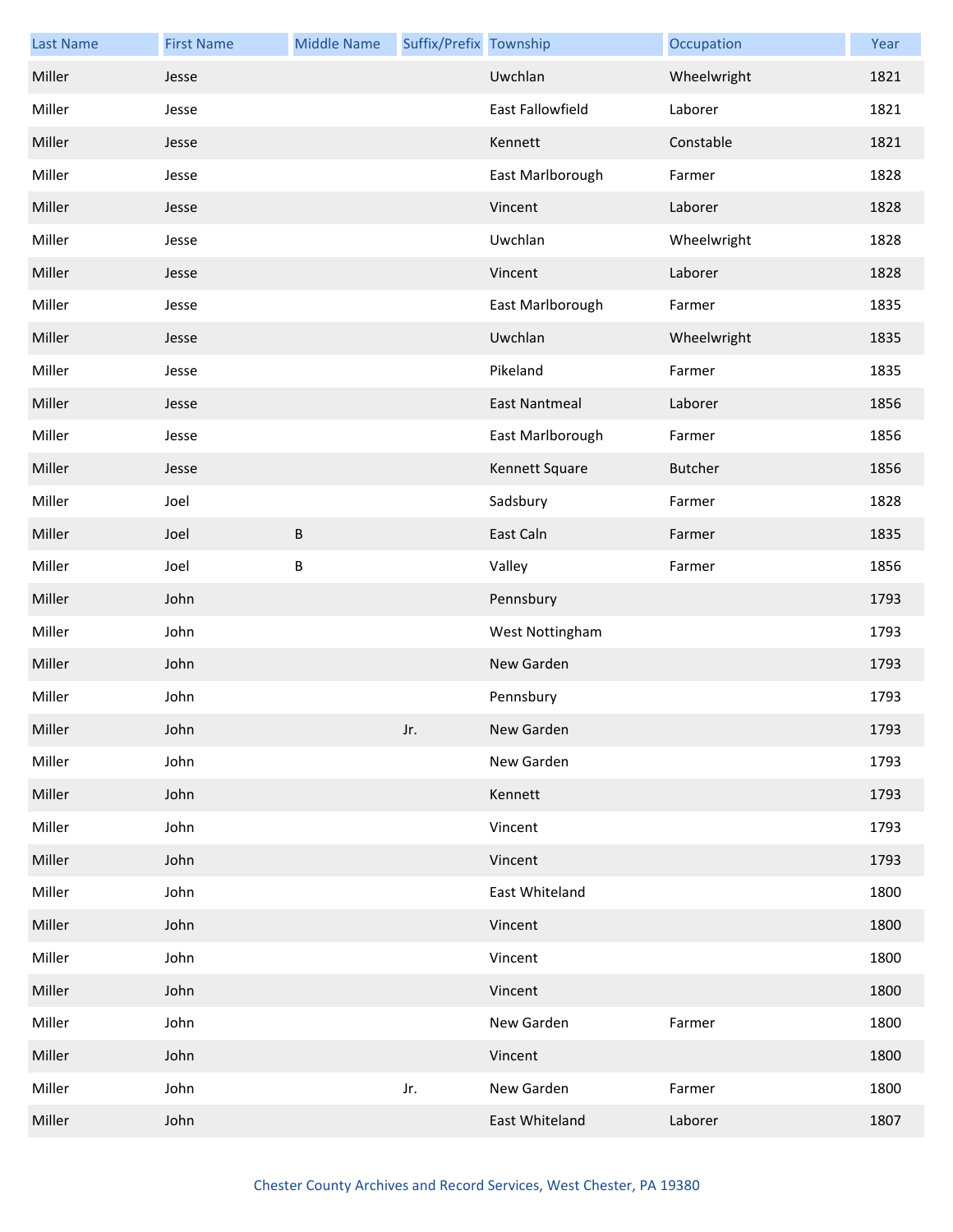| <b>Last Name</b> | <b>First Name</b> | <b>Middle Name</b> | Suffix/Prefix Township |                      | Occupation      | Year |
|------------------|-------------------|--------------------|------------------------|----------------------|-----------------|------|
| Miller           | John              |                    |                        | Vincent              | Yeoman          | 1807 |
| Miller           | John              |                    |                        | Pennsbury            | Laborer         | 1807 |
| Miller           | John              |                    | Jr.                    | New Garden           | Farmer          | 1807 |
| Miller           | John              |                    |                        | Vincent              | Weaver          | 1807 |
| Miller           | John              |                    |                        | Vincent              | Cooper          | 1807 |
| Miller           | John              |                    |                        | East Whiteland       | Carpenter       | 1807 |
| Miller           | John              |                    |                        | Pikeland             | Farmer          | 1807 |
| Miller           | John              |                    |                        | Vincent              | Shoemaker       | 1807 |
| Miller           | John              |                    |                        | Coventry             | Shoemaker       | 1807 |
| Miller           | John              |                    |                        | Pennsbury            | Tanner & Farmer | 1807 |
| Miller           | John              |                    | Sr.                    | New Garden           | Farmer          | 1807 |
| Miller           | John              |                    |                        | <b>West Nantmeal</b> | Wheelwright     | 1807 |
| Miller           | John              |                    |                        | New Garden           | Farmer          | 1814 |
| Miller           | John              |                    |                        | Pennsbury            | Tanner          | 1814 |
| Miller           | John              |                    |                        | Vincent              | Cooper          | 1814 |
| Miller           | John              |                    |                        | Charlestown          | Laborer         | 1814 |
| Miller           | John              |                    |                        | Tredyffrin           | Farmer          | 1814 |
| Miller           | John              |                    |                        | <b>East Nantmeal</b> | Miller          | 1814 |
| Miller           | John              |                    |                        | Honey Brook          | Wheelwright     | 1814 |
| Miller           | John              |                    |                        | Vincent              | Shoemaker       | 1814 |
| Miller           | John              |                    |                        | East Whiteland       | Laborer         | 1814 |
| Miller           | John              |                    |                        | East Nantmeal        | Miller          | 1821 |
| Miller           | John              |                    |                        | Uwchlan              | Tailor          | 1821 |
| Miller           | John              |                    | Capt.                  | Vincent              | Shoemaker       | 1821 |
| Miller           | John              |                    |                        | Charlestown          | Farmer          | 1821 |
| Miller           | John              |                    |                        | Vincent              | Carpenter       | 1821 |
| Miller           | John              |                    |                        | Coventry             | Laborer         | 1821 |
| Miller           | John              |                    |                        | <b>East Nantmeal</b> | Carpenter       | 1821 |
| Miller           | John              |                    |                        | Pennsbury            | Farmer          | 1821 |
| Miller           | John              |                    |                        | Honey Brook          | Miller          | 1821 |
| Miller           | John              |                    |                        | East Whiteland       | Laborer         | 1821 |
| Miller           | John              |                    |                        | Vincent              | Blacksmith      | 1821 |
| Miller           | John              |                    |                        | Pikeland             | Carpenter       | 1821 |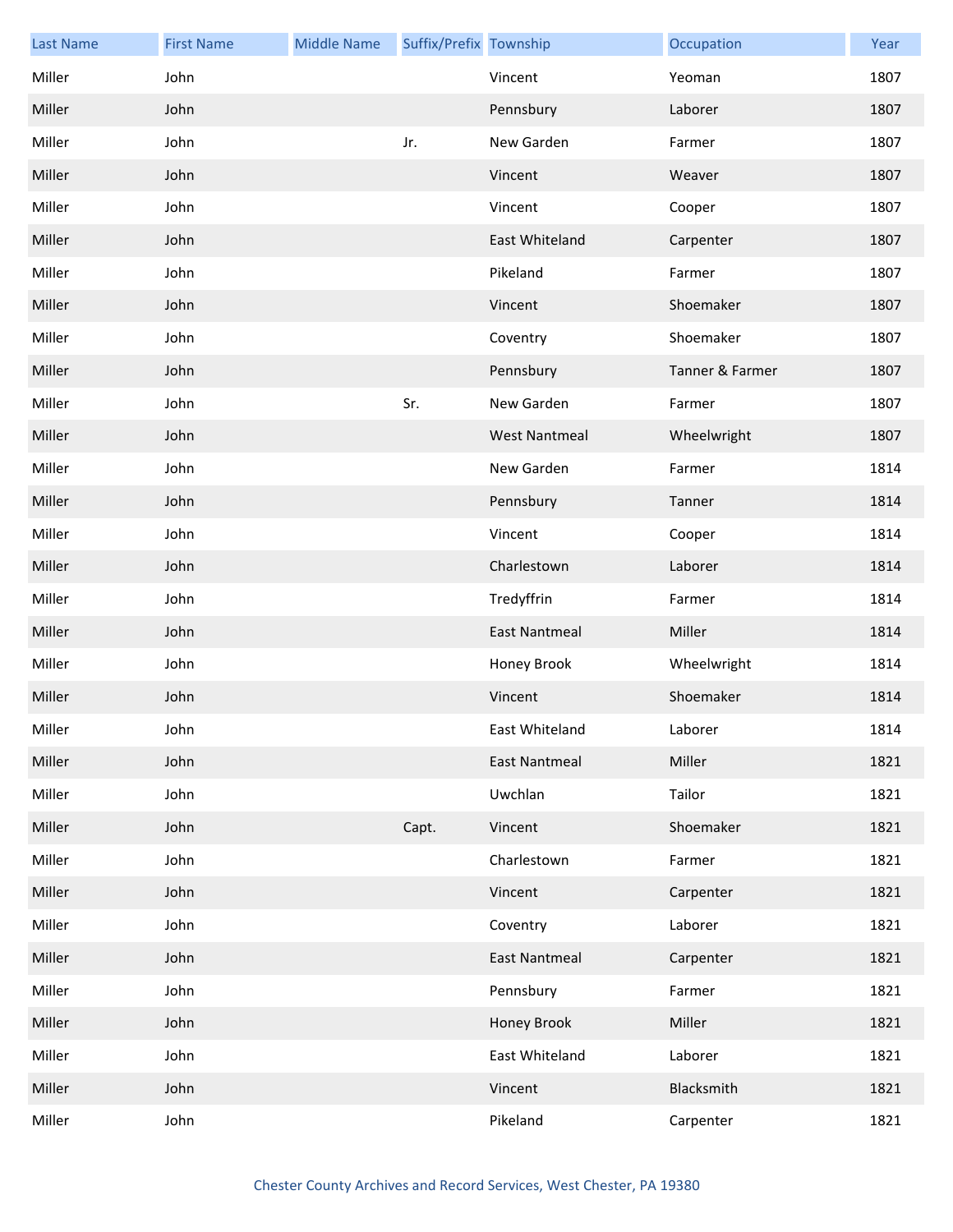| <b>Last Name</b> | <b>First Name</b> | <b>Middle Name</b> | Suffix/Prefix Township |                      | Occupation     | Year |
|------------------|-------------------|--------------------|------------------------|----------------------|----------------|------|
| Miller           | John              |                    |                        | Vincent              |                | 1821 |
| Miller           | John              |                    |                        | Honey Brook          | Wheelwright    | 1821 |
| Miller           | John              |                    |                        | New Garden           | Farmer         | 1821 |
| Miller           | John              |                    |                        | Sadsbury             | Plasterer      | 1821 |
| Miller           | John              |                    | Jr.                    | Vincent              |                | 1821 |
| Miller           | John              |                    |                        | Charlestown          | Miller         | 1828 |
| Miller           | John              |                    |                        | Vincent              | Laborer        | 1828 |
| Miller           | John              |                    |                        | West Marlborough     | Gentleman      | 1828 |
| Miller           | John              |                    |                        | Sadsbury             | Laborer        | 1828 |
| Miller           | John              |                    |                        | Coventry             | Farmer         | 1828 |
| Miller           | John              |                    |                        | Vincent              | Farmer         | 1828 |
| Miller           | John              |                    |                        | New Garden           | Farmer         | 1828 |
| Miller           | John              |                    | Jr.                    | New Garden           | Farmer         | 1828 |
| Miller           | John              |                    |                        | Vincent              | Laborer        | 1828 |
| Miller           | John              |                    |                        | Coventry             | Carpenter      | 1828 |
| Miller           | John              |                    |                        | Charlestown          | Laborer        | 1828 |
| Miller           | John              |                    |                        | Pennsbury            | Farmer         | 1828 |
| Miller           | John              |                    |                        | Schuylkill           | Miller         | 1828 |
| Miller           | John              |                    |                        | <b>East Nantmeal</b> | Mason          | 1828 |
| Miller           | John              |                    |                        | Sadsbury             | Plasterer      | 1828 |
| Miller           | John              |                    |                        | East Nantmeal        | Carpenter      | 1828 |
| Miller           | John              |                    |                        | East Nantmeal        | Carpenter      | 1828 |
| Miller           | John              |                    |                        | Charlestown          | Laborer        | 1835 |
| Miller           | John              |                    |                        | <b>East Nantmeal</b> | Miller         | 1835 |
| Miller           | John              |                    |                        | Coventry             | Fuller, farmer | 1835 |
| Miller           | John              |                    |                        | <b>East Nantmeal</b> | Mason          | 1835 |
| Miller           | John              |                    |                        | Coventry             | Carpenter      | 1835 |
| Miller           | John              |                    |                        | Honey Brook          | Carpenter      | 1835 |
| Miller           | John              |                    |                        | East Whiteland       | Laborer        | 1835 |
| Miller           | John              |                    |                        | Pennsbury            | Farmer         | 1835 |
| Miller           | John              |                    |                        | East Vincent         | Farmer         | 1835 |
| Miller           | John              |                    |                        | Coventry             | Porter bottler | 1835 |
| Miller           | John              |                    | Jr.                    | Honey Brook          | Farmer         | 1835 |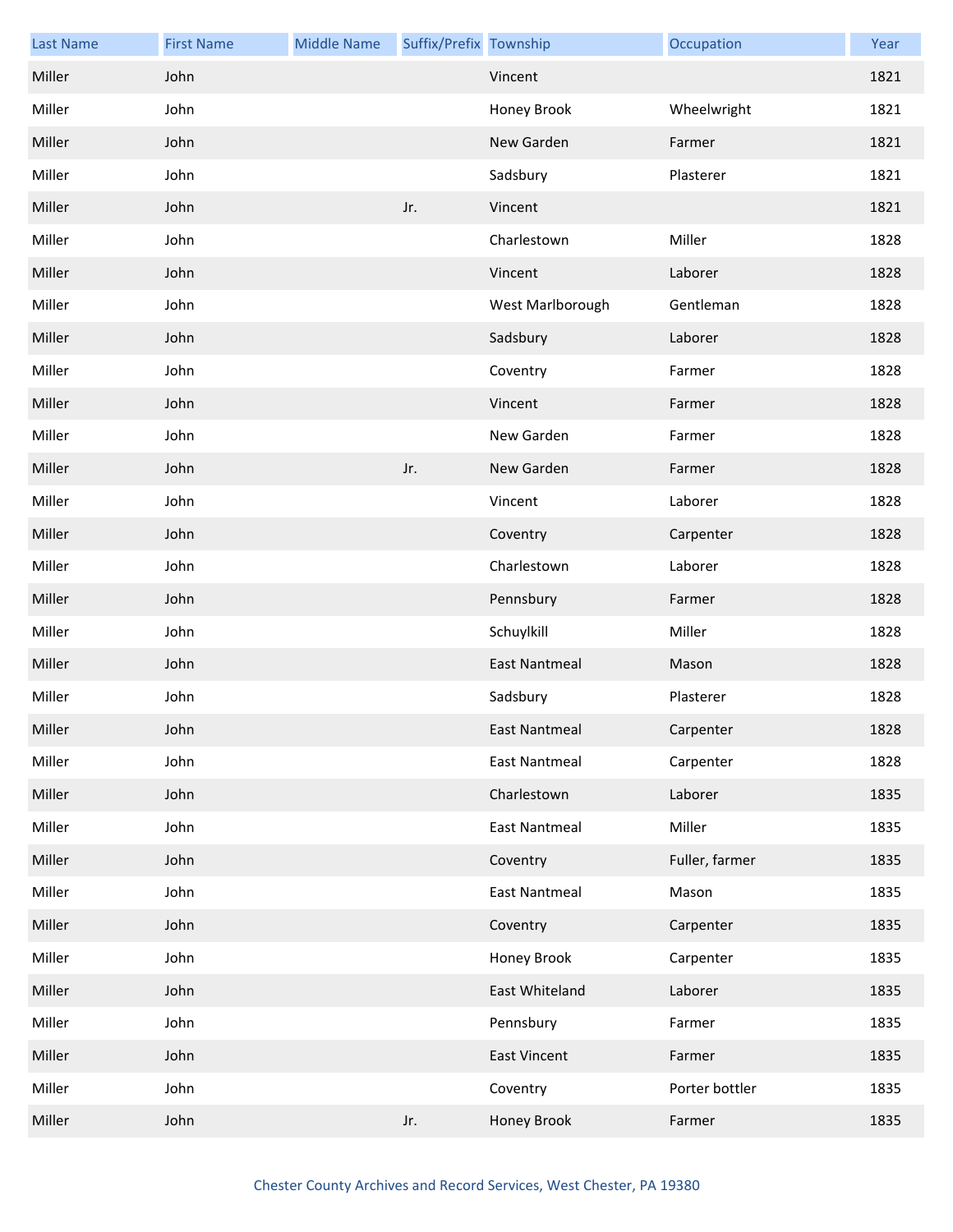| <b>Last Name</b> | <b>First Name</b> | <b>Middle Name</b> | Suffix/Prefix Township |                      | Occupation  | Year |
|------------------|-------------------|--------------------|------------------------|----------------------|-------------|------|
| Miller           | John              |                    |                        | Sadsbury             | Plasterer   | 1835 |
| Miller           | John              |                    |                        | <b>East Nantmeal</b> | Boatman     | 1835 |
| Miller           | John              |                    |                        | Kennett              |             | 1835 |
| Miller           | John              |                    |                        | <b>West Vincent</b>  | Laborer     | 1835 |
| Miller           | John              |                    |                        | <b>West Vincent</b>  |             | 1835 |
| Miller           | John              |                    |                        | Honey Brook          | Farmer      | 1835 |
| Miller           | John              |                    |                        | Schuylkill           | Miller      | 1835 |
| Miller           | John              |                    |                        | Honey Brook          | Farmer      | 1835 |
| Miller           | John              |                    |                        | Coventry             | Farmer      | 1835 |
| Miller           | John              |                    |                        | <b>West Vincent</b>  | Farmer      | 1835 |
| Miller           | John              |                    |                        | <b>East Vincent</b>  | Mason       | 1835 |
| Miller           | John              |                    |                        | East Nantmeal        | Farmer      | 1835 |
| Miller           | John              |                    |                        | <b>East Vincent</b>  | Carpenter   | 1856 |
| Miller           | John              |                    |                        | <b>West Chester</b>  | Blacksmith  | 1856 |
| Miller           | John              |                    | Jr.                    | Lower Oxford         | Plasterer   | 1856 |
| Miller           | John              |                    |                        | Penn                 | Laborer     | 1856 |
| Miller           | John              |                    |                        | Warwick              | Laborer     | 1856 |
| Miller           | John              |                    |                        | West Nottingham      | Farmer      | 1856 |
| Miller           | John              |                    |                        | Warwick              | Miner       | 1856 |
| Miller           | John              |                    |                        | Sadsbury             | State agent | 1856 |
| Miller           | John              |                    |                        | <b>West Vincent</b>  | Huckster    | 1856 |
| Miller           | John              |                    |                        | <b>West Vincent</b>  | Carpenter   | 1856 |
| Miller           | John              |                    |                        | <b>West Coventry</b> | Miller      | 1856 |
| Miller           | John              |                    |                        | Uwchlan              | Farmer      | 1856 |
| Miller           | John              |                    |                        | London Grove         | Farmer      | 1856 |
| Miller           | John              |                    |                        | London Grove         | Laborer     | 1856 |
| Miller           | John              |                    |                        | <b>East Vincent</b>  | Laborer     | 1856 |
| Miller           | John              |                    |                        | South Coventry       | Storekeeper | 1856 |
| Miller           | John              |                    |                        | <b>West Coventry</b> | Farmer      | 1856 |
| Miller           | John              |                    |                        | <b>West Vincent</b>  | Farmer      | 1856 |
| Miller           | John              |                    |                        | East Vincent         | Laborer     | 1856 |
| Miller           | John              |                    |                        | Lower Oxford         | Laborer     | 1856 |
| Miller           | John              |                    | Sr.                    | East Nantmeal        | Private     | 1856 |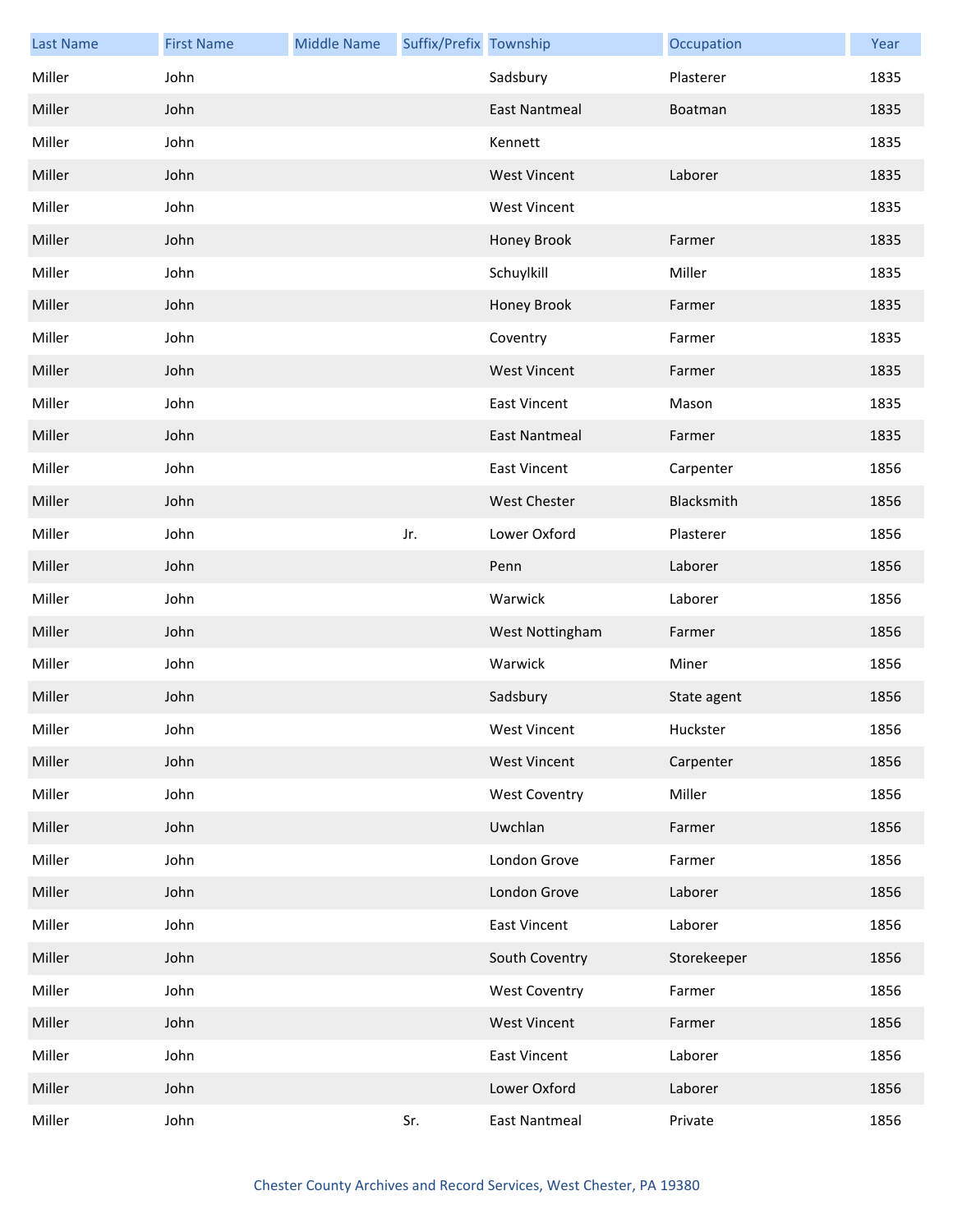| <b>Last Name</b> | <b>First Name</b> | <b>Middle Name</b> | Suffix/Prefix Township |                      | Occupation     | Year |
|------------------|-------------------|--------------------|------------------------|----------------------|----------------|------|
| Miller           | John              |                    | Sr.                    | Warwick              | Farmer         | 1856 |
| Miller           | John              |                    |                        | <b>West Nantmeal</b> | Farmer         | 1856 |
| Miller           | John              | $\sf B$            |                        | Highland             | Teacher        | 1856 |
| Miller           | John              | B                  |                        | West Marlborough     | Laborer        | 1856 |
| Miller           | John              | $\mathsf D$        |                        | Sadsbury             | Farmer         | 1835 |
| Miller           | John              | $\sf H$            |                        | Valley               | Farmer         | 1856 |
| Miller           | John              | $\sf H$            |                        | <b>East Vincent</b>  | Stonemason     | 1856 |
| Miller           | John              | $\mathsf K$        |                        | <b>West Chester</b>  | Shoemaker      | 1856 |
| Miller           | John              | ${\sf R}$          |                        | West Chester         | Painter        | 1856 |
| Miller           | John              | ${\sf R}$          |                        | <b>East Vincent</b>  | Farmer         | 1856 |
| Miller           | John              | T.                 |                        | Vincent              | Shoemaker      | 1821 |
| Miller           | John              | W                  |                        | East Goshen          | Spoke splitter | 1856 |
| Miller           | Jonathan          |                    |                        | Kennett              | Farmer         | 1800 |
| Miller           | Jonathan          |                    |                        | Kennett              | Farmer         | 1807 |
| Miller           | Jonathan          |                    |                        | Kennett              | Farmer         | 1814 |
| Miller           | Jonathan          |                    |                        | Kennett              | Farmer         | 1821 |
| Miller           | Jonathan          |                    |                        | Kennett              | Farmer         | 1828 |
| Miller           | Jonathan          |                    |                        | Kennett              | Farmer         | 1835 |
| Miller           | Joseph            |                    |                        | New Garden           |                | 1793 |
| Miller           | Joseph            |                    | Jr.                    | New Garden           |                | 1793 |
| Miller           | Joseph            |                    |                        | New Garden           | Cordwainer     | 1800 |
| Miller           | Joseph            |                    |                        | New Garden           | Sawyer         | 1800 |
| Miller           | Joseph            |                    |                        | Sadsbury             |                | 1800 |
| Miller           | Joseph            |                    |                        | New Garden           | Cordwainer     | 1807 |
| Miller           | Joseph            |                    |                        | Vincent              | Laborer        | 1807 |
| Miller           | Joseph            |                    |                        | Sadsbury             |                | 1807 |
| Miller           | Joseph            |                    |                        | <b>West Bradford</b> | Innkeeper      | 1807 |
| Miller           | Joseph            |                    |                        | New Garden           | Mason          | 1814 |
| Miller           | Joseph            |                    |                        | Vincent              | Weaver         | 1814 |
| Miller           | Joseph            |                    |                        | West Bradford        | Farmer         | 1814 |
| Miller           | Joseph            |                    |                        | Sadsbury             |                | 1814 |
| Miller           | Joseph            |                    |                        | Honey Brook          | Blacksmith     | 1814 |
| Miller           | Joseph            |                    |                        | East Caln            | Farmer         | 1814 |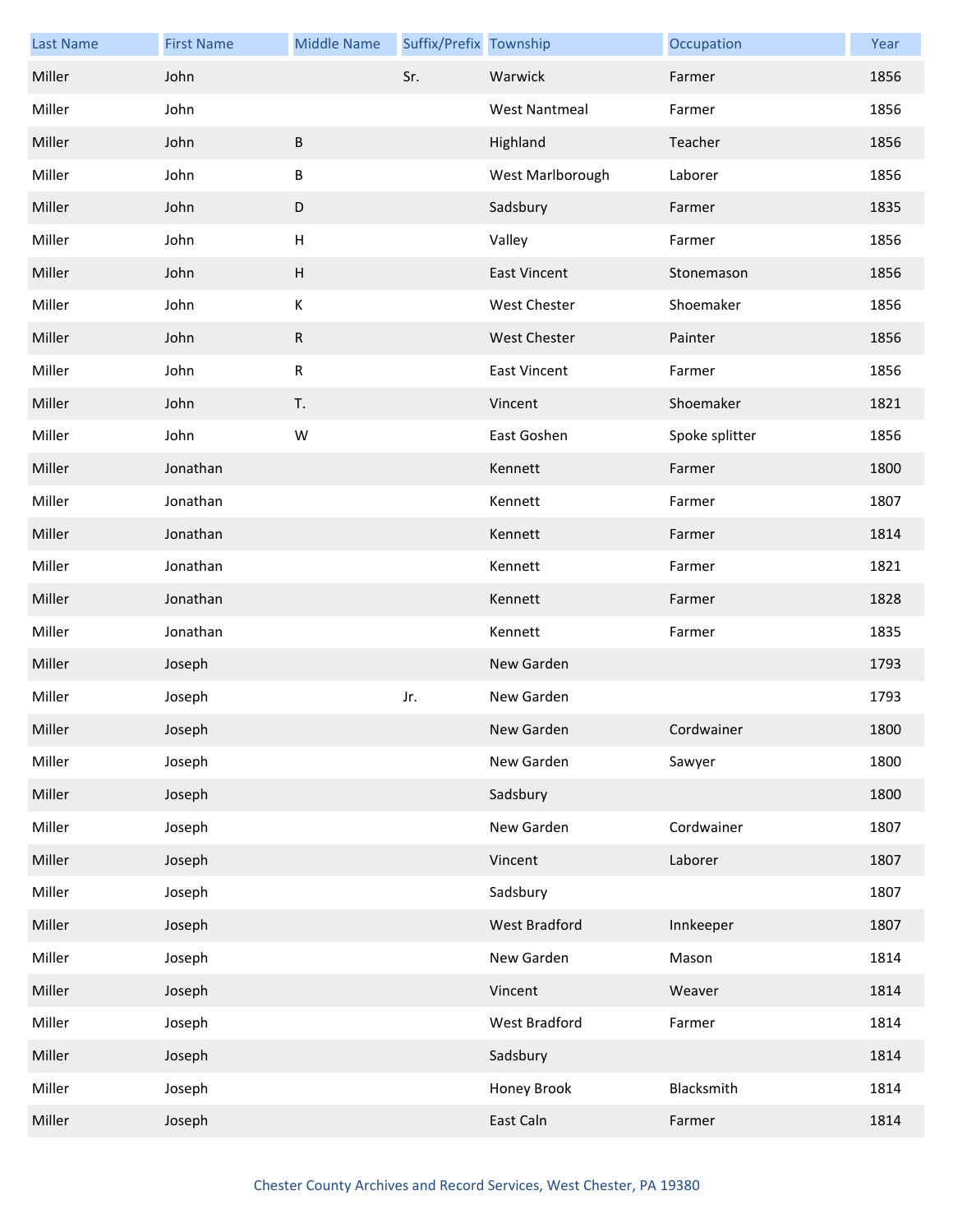| <b>Last Name</b> | <b>First Name</b> | <b>Middle Name</b> | Suffix/Prefix Township |                      | Occupation              | Year |
|------------------|-------------------|--------------------|------------------------|----------------------|-------------------------|------|
| Miller           | Joseph            |                    |                        | New Garden           | Shoemaker               | 1814 |
| Miller           | Joseph            |                    |                        | East Caln            | Innkeeper & Storekeeper | 1821 |
| Miller           | Joseph            |                    |                        | Sadsbury             | Inmate                  | 1821 |
| Miller           | Joseph            |                    |                        | <b>West Bradford</b> | Merchant                | 1821 |
| Miller           | Joseph            |                    |                        | New Garden           | Sawyer                  | 1821 |
| Miller           | Joseph            |                    |                        | New Garden           | Mason                   | 1821 |
| Miller           | Joseph            |                    |                        | Vincent              |                         | 1821 |
| Miller           | Joseph            |                    |                        | New Garden           |                         | 1821 |
| Miller           | Joseph            |                    |                        | Sadsbury             | Gentleman               | 1828 |
| Miller           | Joseph            |                    |                        | New Garden           | Mason                   | 1828 |
| Miller           | Joseph            |                    |                        | Kennett              | Laborer                 | 1828 |
| Miller           | Joseph            |                    |                        | Sadsbury             | Farmer                  | 1828 |
| Miller           | Joseph            |                    |                        | London Grove         | Laborer                 | 1828 |
| Miller           | Joseph            |                    |                        | London Grove         | Shoemaker               | 1828 |
| Miller           | Joseph            |                    |                        | Vincent              | Farmer                  | 1828 |
| Miller           | Joseph            |                    |                        | <b>East Nantmeal</b> | Mason                   | 1828 |
| Miller           | Joseph            |                    |                        | <b>East Vincent</b>  | Mason                   | 1835 |
| Miller           | Joseph            |                    |                        | Coventry             | Farmer                  | 1835 |
| Miller           | Joseph            |                    |                        | Sadsbury             |                         | 1835 |
| Miller           | Joseph            |                    |                        | Sadsbury             | Farmer                  | 1835 |
| Miller           | Joseph            |                    |                        | New Garden           | Mason                   | 1835 |
| Miller           | Joseph            |                    |                        | Kennett              | Farmer                  | 1835 |
| Miller           | Joseph            |                    |                        | <b>West Vincent</b>  | Laborer                 | 1835 |
| Miller           | Joseph            |                    |                        | <b>East Nantmeal</b> | Farmer                  | 1856 |
| Miller           | Joseph            |                    |                        | New Garden           | Farmer                  | 1856 |
| Miller           | Joseph            |                    |                        | West Chester         | Laborer                 | 1856 |
| Miller           | Joseph            |                    |                        | Pennsbury            | Farmer                  | 1856 |
| Miller           | Joseph            |                    |                        | <b>West Vincent</b>  | Farmer                  | 1856 |
| Miller           | Joseph            |                    |                        | Penn                 | Farmer                  | 1856 |
| Miller           | Joseph            |                    |                        | Valley               | Gentleman               | 1856 |
| Miller           | Joseph            |                    |                        | Valley               | Gentleman               | 1856 |
| Miller           | Joseph            | $\sf B$            |                        | Valley               | Farmer                  | 1856 |
| Miller           | Joseph            | $\sf E$            |                        | Sadsbury             | Laborer                 | 1856 |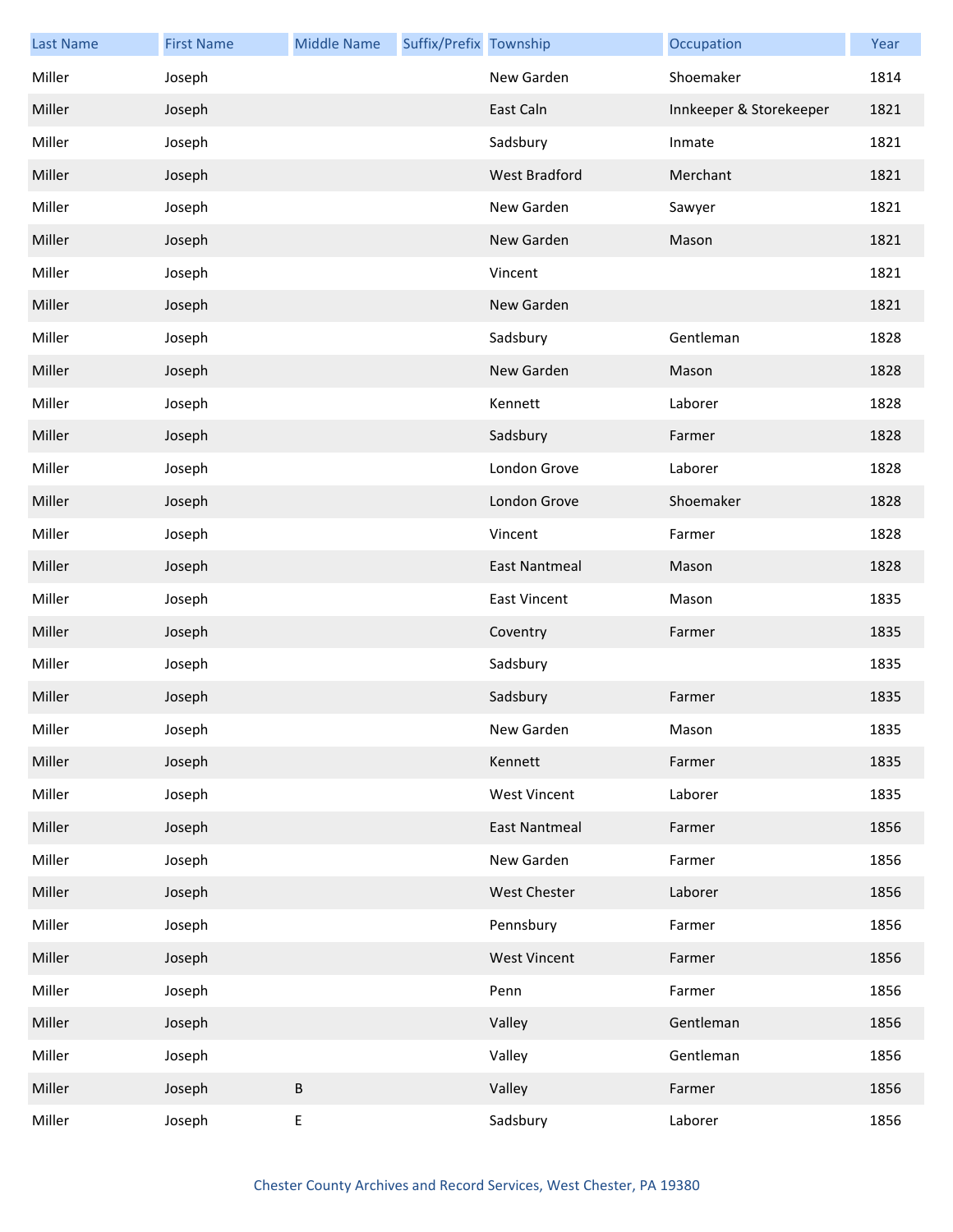| <b>Last Name</b> | <b>First Name</b> | <b>Middle Name</b> | Suffix/Prefix Township |                      | Occupation          | Year |
|------------------|-------------------|--------------------|------------------------|----------------------|---------------------|------|
| Miller           | Joseph            | F.                 |                        | Vincent              |                     | 1821 |
| Miller           | Joseph            | G                  |                        | Kennett              | Drover              | 1835 |
| Miller           | Joshua            |                    |                        | Schuylkill           | Cotton manufacturer | 1835 |
| Miller           | Joshua            |                    |                        | South Coventry       | Shoemaker           | 1856 |
| Miller           | Joshua            | T.                 |                        | Coventry             | Laborer             | 1828 |
| Miller           | Josiah            |                    |                        | <b>West Bradford</b> | Laborer             | 1856 |
| Miller           | Lavina            |                    |                        | <b>West Chester</b>  | Lady                | 1856 |
| Miller           | Levi              |                    |                        | West Nottingham      | Cordwainer          | 1807 |
| Miller           | Levi              |                    |                        | Lower Oxford         | Wagoner             | 1814 |
| Miller           | Levi              |                    |                        | Lower Oxford         | Carter              | 1821 |
| Miller           | Levi              |                    |                        | Vincent              | Laborer             | 1828 |
| Miller           | Levi              |                    |                        | West Nottingham      | Farmer              | 1828 |
| Miller           | Levi              |                    |                        | Coventry             | Wheelwright         | 1835 |
| Miller           | Levi              |                    |                        | <b>East Coventry</b> | Wheelwright         | 1856 |
| Miller           | Levi              |                    |                        | East Pikeland        | Blacksmith          | 1856 |
| Miller           | Levi              |                    |                        | <b>West Vincent</b>  | Farmer              | 1856 |
| Miller           | Lewis             |                    |                        | New Garden           |                     | 1821 |
| Miller           | Lewis             |                    |                        | New Garden           | Cordwainer          | 1828 |
| Miller           | Lewis             |                    |                        | New Garden           | Farmer              | 1835 |
| Miller           | Lewis             |                    |                        | Uwchlan              | Wheelwright         | 1835 |
| Miller           | Lewis             |                    |                        | West Vincent         | Laborer             | 1835 |
| Miller           | Lewis             |                    |                        | Penn                 | Farmer              | 1856 |
| Miller           | Lewis             |                    |                        | East Fallowfield     | Laborer             | 1856 |
| Miller           | Lewis             |                    |                        | East Marlborough     | Farmer              | 1856 |
| Miller           | Lewis             | $\mathsf J$        |                        | <b>West Vincent</b>  | Laborer             | 1856 |
| Miller           | Lossen            |                    |                        | Sadsbury             |                     | 1856 |
| Miller           | Lydia             | $\sf B$            |                        | Kennett Square       | Lady                | 1856 |
| Miller           | Magdalene         |                    |                        | <b>West Vincent</b>  | Farmer              | 1856 |
| Miller           | Mahlon            |                    |                        | Phoenixville         | Merchant            | 1856 |
| Miller           | Margaret          |                    | Widow                  | Vincent              |                     | 1807 |
| Miller           | Mark              |                    |                        | Warwick              | Plasterer           | 1856 |
| Miller           | Martha            |                    |                        | Sadsbury             |                     | 1828 |
| Miller           | Mary              |                    |                        | New Garden           |                     | 1800 |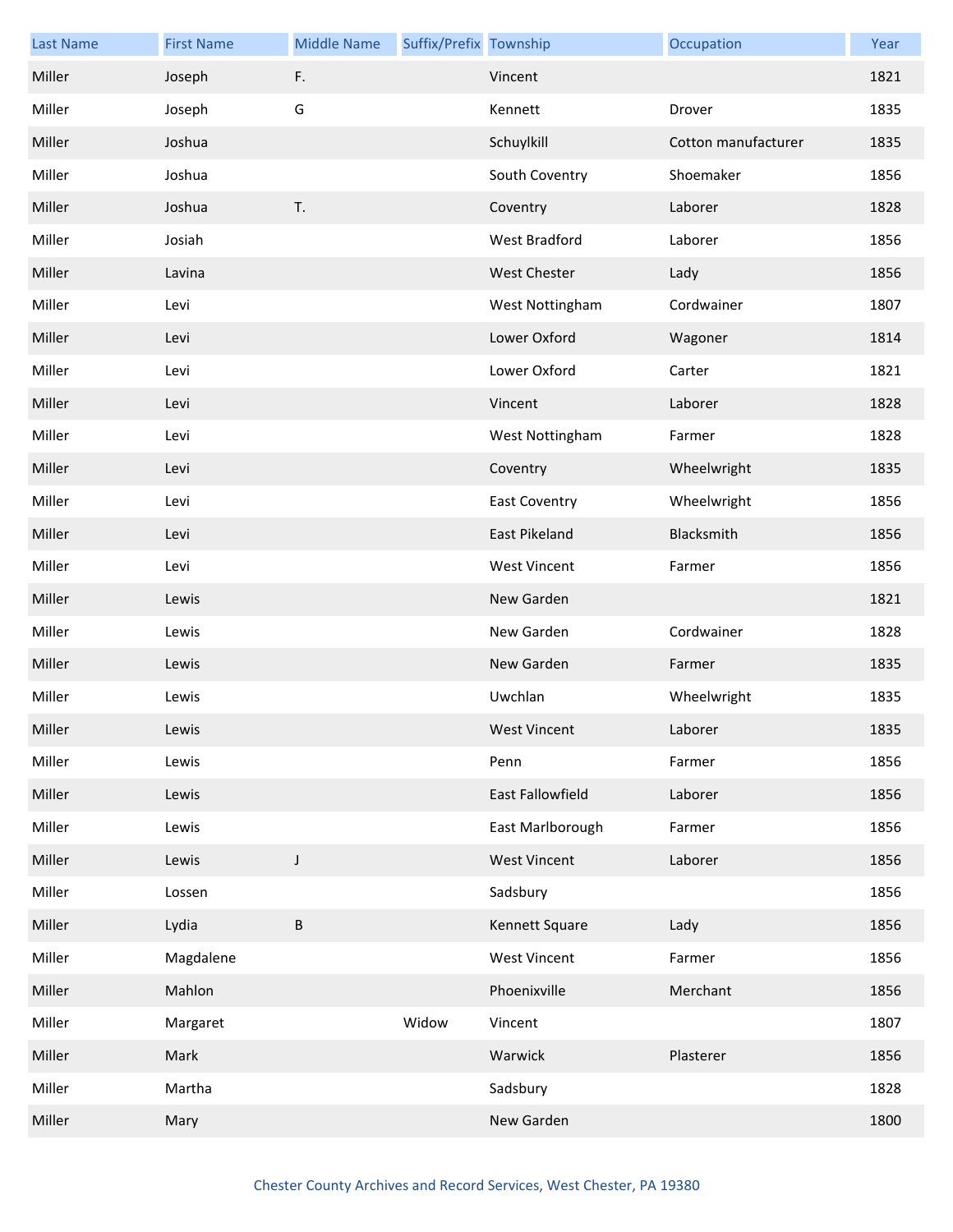| <b>Last Name</b> | <b>First Name</b> | <b>Middle Name</b> | Suffix/Prefix Township |                      | Occupation | Year |
|------------------|-------------------|--------------------|------------------------|----------------------|------------|------|
| Miller           | Mary              |                    | Widow                  | Vincent              |            | 1807 |
| Miller           | Mary              |                    |                        | Vincent              |            | 1814 |
| Miller           | Mary              |                    |                        | Vincent              |            | 1821 |
| Miller           | Mary              |                    |                        | Brandywine           |            | 1828 |
| Miller           | Mary              |                    |                        | Vincent              |            | 1828 |
| Miller           | Mary              |                    |                        | New London           | Seamstress | 1835 |
| Miller           | Melcher           |                    |                        | <b>West Nantmeal</b> |            | 1793 |
| Miller           | Michael           |                    |                        | <b>West Nantmeal</b> |            | 1793 |
| Miller           | Michael           |                    |                        | <b>West Nantmeal</b> |            | 1800 |
| Miller           | Michael           |                    |                        | <b>West Nantmeal</b> | Farmer     | 1807 |
| Miller           | Michael           |                    |                        | <b>West Nantmeal</b> | Farmer     | 1814 |
| Miller           | Mordecai          |                    |                        | Schuylkill           | Laborer    | 1828 |
| Miller           | Mordica           |                    |                        | <b>West Nantmeal</b> | Laborer    | 1835 |
| Miller           | Mordica           |                    |                        | Warwick              | Blacksmith | 1856 |
| Miller           | Mordica           |                    |                        | Warwick              | Laborer    | 1856 |
| Miller           | Moses             |                    |                        | Brandywine           | Tailor     | 1828 |
| Miller           | Nathan            |                    |                        | Tredyffrin           | Laborer    | 1828 |
| Miller           | Nathan            |                    |                        | New Garden           | Laborer    | 1856 |
| Miller           | Newton            |                    |                        | Uwchlan              | Farmer     | 1856 |
| Miller           | Otho              |                    |                        | East Marlborough     | Carpenter  | 1856 |
| Miller           | Peter             |                    |                        | West Nantmeal        |            | 1793 |
| Miller           | Peter             |                    |                        | Vincent              |            | 1793 |
| Miller           | Peter             |                    |                        | Honey Brook          |            | 1800 |
| Miller           | Peter             |                    |                        | Vincent              |            | 1800 |
| Miller           | Peter             |                    |                        | Vincent              | Carpenter  | 1807 |
| Miller           | Peter             |                    |                        | Coventry             | Weaver     | 1814 |
| Miller           | Peter             |                    |                        | Vincent              | Carpenter  | 1814 |
| Miller           | Peter             |                    | Esq.                   | Vincent              |            | 1821 |
| Miller           | Peter             |                    |                        | Coventry             | Weaver     | 1821 |
| Miller           | Peter             |                    |                        | <b>East Nantmeal</b> | Blacksmith | 1828 |
| Miller           | Peter             |                    |                        | Coventry             | Weaver     | 1828 |
| Miller           | Peter             |                    |                        | Vincent              | Laborer    | 1828 |
| Miller           | Peter             |                    |                        | Pikeland             | Laborer    | 1835 |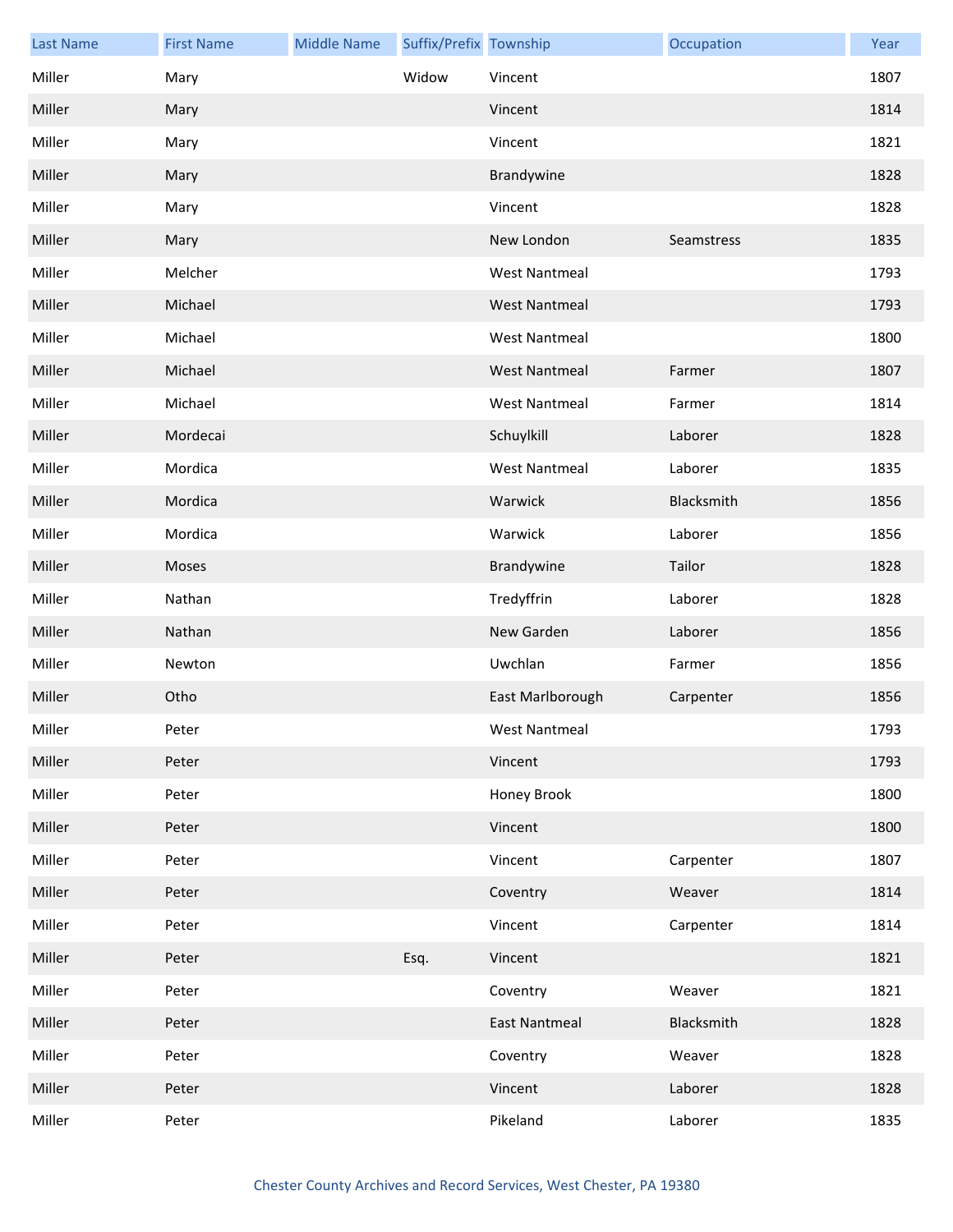| <b>Last Name</b> | <b>First Name</b> | <b>Middle Name</b> | Suffix/Prefix Township |                      | Occupation            | Year |
|------------------|-------------------|--------------------|------------------------|----------------------|-----------------------|------|
| Miller           | Peter             |                    |                        | Coventry             | Weaver, farmer        | 1835 |
| Miller           | Peter             |                    |                        | <b>East Pikeland</b> | Laborer               | 1856 |
| Miller           | Philip            |                    |                        | Coventry             |                       | 1793 |
| Miller           | Philip            |                    |                        | Vincent              |                       | 1793 |
| Miller           | Philip            |                    | Jr.                    | Vincent              |                       | 1793 |
| Miller           | Philip            |                    | Jr.                    | Vincent              |                       | 1800 |
| Miller           | Philip            |                    | Jr.                    | Vincent              |                       | 1800 |
| Miller           | Philip            |                    |                        | Coventry             | Yeoman                | 1807 |
| Miller           | Philip            |                    |                        | Brandywine           | Tailor                | 1814 |
| Miller           | Philip            |                    |                        | Brandywine           | Laborer               | 1821 |
| Miller           | Philip            |                    |                        | Coventry             | Laborer               | 1821 |
| Miller           | Philip            |                    |                        | Vincent              |                       | 1821 |
| Miller           | Philip            |                    |                        | Vincent              | Farmer                | 1828 |
| Miller           | Philip            |                    |                        | Brandywine           | Farmer                | 1828 |
| Miller           | Philip            |                    |                        | <b>East Nantmeal</b> | Blacksmith            | 1828 |
| Miller           | Philip            |                    |                        | <b>West Vincent</b>  | Farmer                | 1835 |
| Miller           | Philip            |                    |                        | <b>West Nantmeal</b> | Carpenter             | 1835 |
| Miller           | Philip            |                    |                        | Penn                 | Farmer                | 1856 |
| Miller           | Philip            |                    |                        | <b>East Nantmeal</b> | Laborer               | 1856 |
| Miller           | Phillip           |                    |                        | Vincent              | Yeoman                | 1807 |
| Miller           | Phillip           |                    |                        | <b>East Nantmeal</b> | Farmer                | 1814 |
| Miller           | Phillip           |                    |                        | Warwick              | Farmer                | 1856 |
| Miller           | Rebecca           |                    |                        | West Chester         | Seamstress            | 1856 |
| Miller           | Rebecca           |                    |                        | West Chester         | Seamstress            | 1856 |
| Miller           | Reuben            |                    |                        | East Caln            |                       | 1793 |
| Miller           | Reuben            |                    |                        | East Caln            | Farmer                | 1800 |
| Miller           | Reuben            |                    |                        | East Caln            | Laborer               | 1807 |
| Miller           | Reuben            |                    |                        | New Garden           | Laborer               | 1814 |
| Miller           | Reuben            |                    |                        | West Fallowfield     | Manufacturer          | 1821 |
| Miller           | Reuben            |                    |                        | West Fallowfield     | Manufacturer (Cotton) | 1828 |
| Miller           | Reuben            |                    | Jr.                    | Highland             | Farmer                | 1856 |
| Miller           | Reuben            |                    |                        | Pennsbury            | Farmer                | 1856 |
| Miller           | Reuben            |                    | Sr.                    | Highland             | Farmer                | 1856 |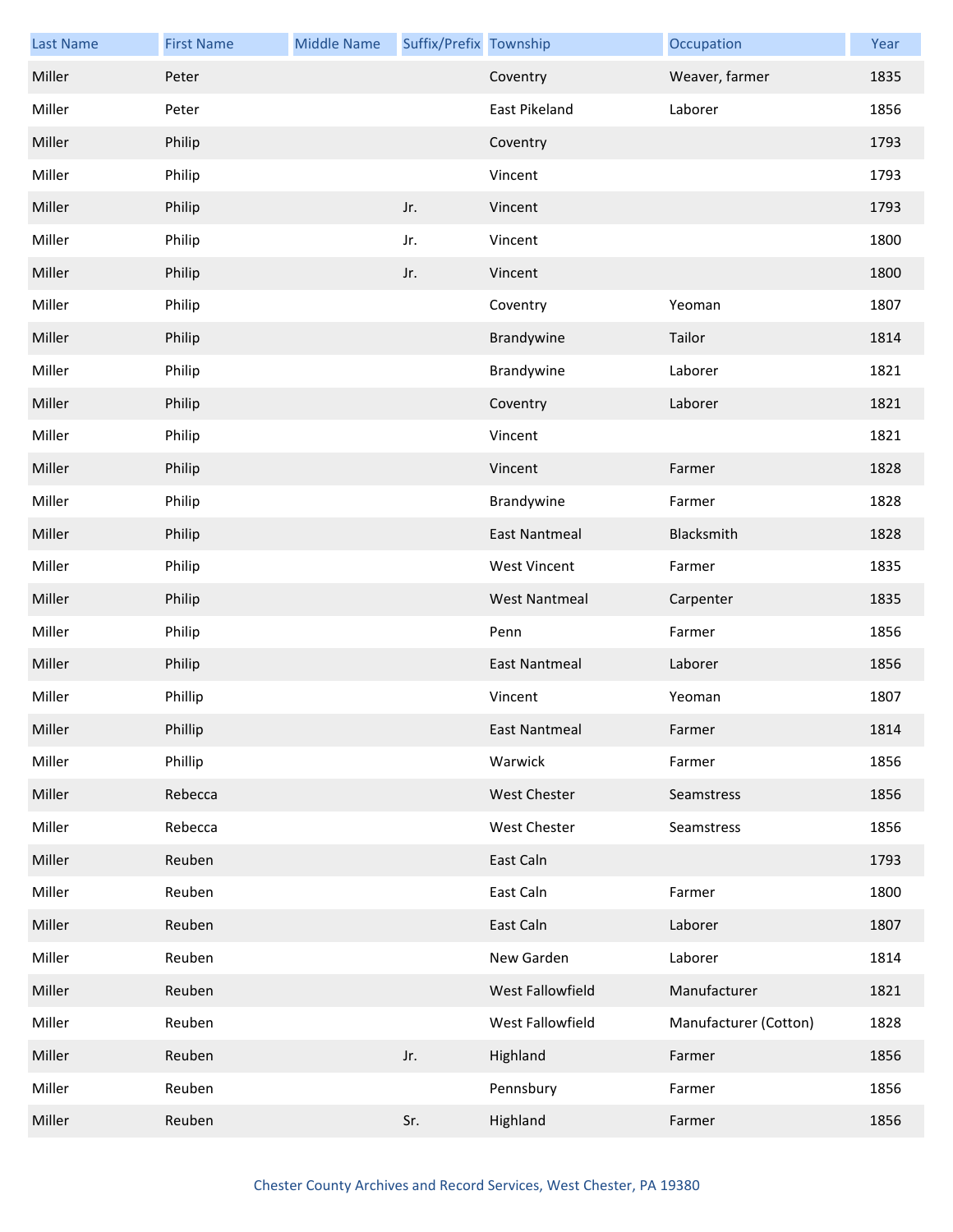| <b>Last Name</b> | <b>First Name</b> | <b>Middle Name</b>        | Suffix/Prefix Township |                     | Occupation | Year |
|------------------|-------------------|---------------------------|------------------------|---------------------|------------|------|
| Miller           | Richard           |                           |                        | Sadsbury            | Limeburner | 1856 |
| Miller           | Robert            |                           |                        | East Nottingham     |            | 1793 |
| Miller           | Robert            |                           |                        | Charlestown         |            | 1793 |
| Miller           | Robert            |                           |                        | London Grove        |            | 1793 |
| Miller           | Robert            |                           |                        | Uwchlan             |            | 1793 |
| Miller           | Robert            |                           |                        | East Caln           |            | 1793 |
| Miller           | Robert            |                           |                        | Uwchlan             |            | 1800 |
| Miller           | Robert            |                           | Esq.                   | East Caln           |            | 1800 |
| Miller           | Robert            |                           |                        | London Grove        |            | 1800 |
| Miller           | Robert            |                           |                        | Charlestown         | Tailor     | 1807 |
| Miller           | Robert            |                           |                        | Uwchlan             | Farmer     | 1807 |
| Miller           | Robert            |                           | Esq.                   | East Caln           |            | 1807 |
| Miller           | Robert            |                           |                        | Charlestown         | Tailor     | 1814 |
| Miller           | Robert            |                           |                        | East Caln           | Farmer     | 1814 |
| Miller           | Robert            |                           |                        | Uwchlan             | Farmer     | 1814 |
| Miller           | Robert            |                           |                        | Charlestown         | Tailor     | 1821 |
| Miller           | Robert            |                           |                        | East Caln           | Farmer     | 1821 |
| Miller           | Robert            |                           |                        | East Fallowfield    |            | 1828 |
| Miller           | Robert            |                           |                        | Vincent             | Laborer    | 1828 |
| Miller           | Robert            |                           |                        | Schuylkill          | Farmer     | 1828 |
| Miller           | Robert            |                           |                        | East Fallowfield    |            | 1828 |
| Miller           | Robert            |                           | Jr.                    | East Caln           | Farmer     | 1828 |
| Miller           | Robert            |                           | Esq.                   | East Caln           | Farmer     | 1828 |
| Miller           | Robert            |                           | Esq.                   | East Caln           | Farmer     | 1835 |
| Miller           | Robert            |                           |                        | <b>West Vincent</b> | Laborer    | 1835 |
| Miller           | Robert            |                           |                        | Schuylkill          | Tailor     | 1835 |
| Miller           | Robert            |                           |                        | Westtown            | Farmer     | 1835 |
| Miller           | Robert            |                           |                        | East Fallowfield    | Laborer    | 1835 |
| Miller           | Robert            |                           |                        | <b>West Vincent</b> | Farmer     | 1856 |
| Miller           | Robert            |                           |                        | Uwchlan             | Laborer    | 1856 |
| Miller           | Robert            |                           |                        | <b>West Vincent</b> | Farmer     | 1856 |
| Miller           | Robert            | $\sf B$                   |                        | East Caln           | Plasterer  | 1856 |
| Miller           | Robert            | $\boldsymbol{\mathsf{H}}$ |                        | Westtown            | Farmer     | 1856 |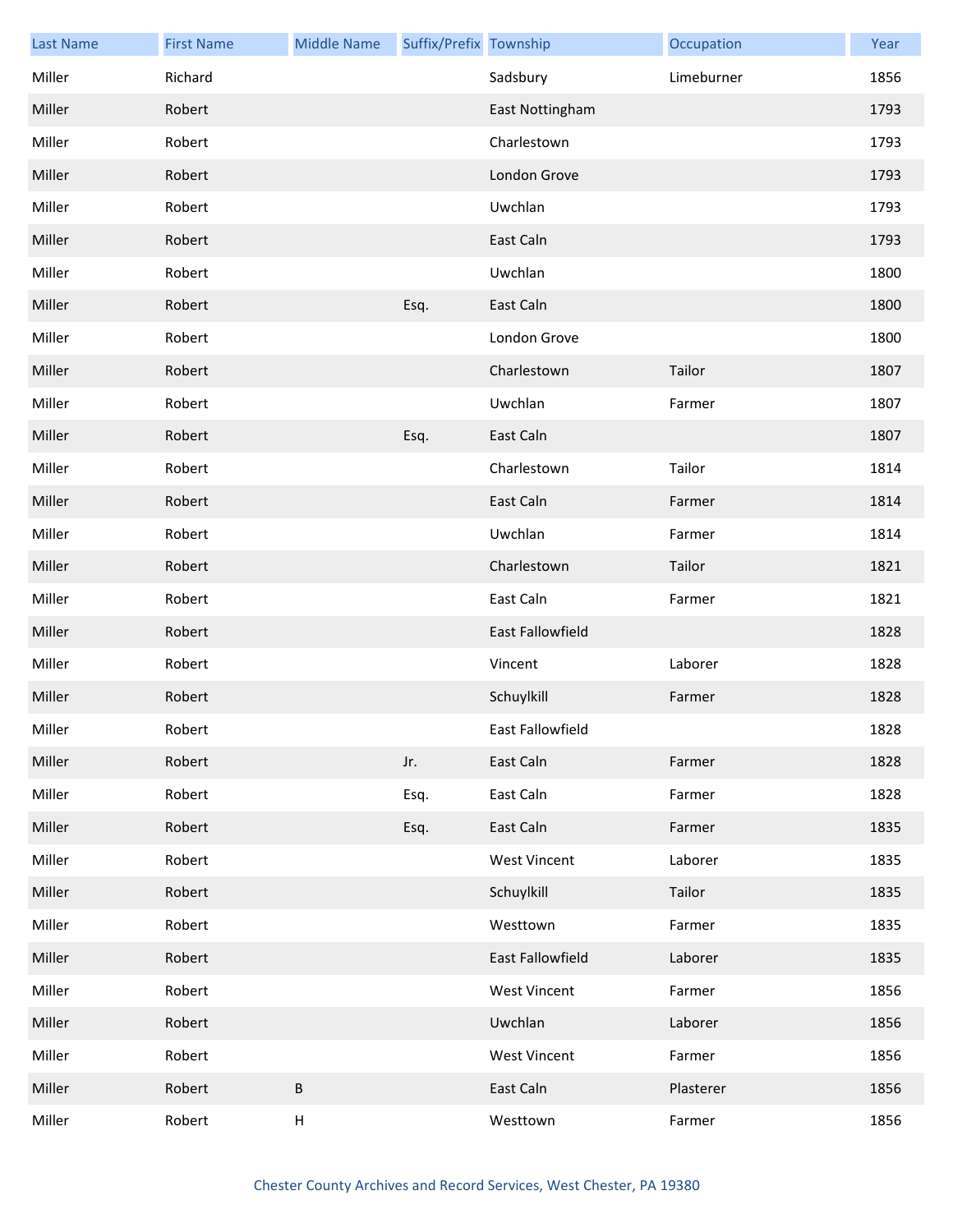| <b>Last Name</b> | <b>First Name</b> | <b>Middle Name</b> | Suffix/Prefix Township |                     | Occupation           | Year |
|------------------|-------------------|--------------------|------------------------|---------------------|----------------------|------|
| Miller           | Robert            | $\sf P$            |                        | East Caln           | Farmer               | 1835 |
| Miller           | Robert            | ${\sf P}$          |                        | Valley              | Farmer               | 1856 |
| Miller           | Russel            |                    |                        | West Marlborough    | Laborer              | 1828 |
| Miller           | russell           |                    |                        | West Goshen         | Farmer               | 1835 |
| Miller           | Samuel            |                    |                        | New Garden          |                      | 1793 |
| Miller           | Samuel            |                    |                        | East Caln           |                      | 1793 |
| Miller           | Samuel            |                    |                        | New Garden          | Farmer               | 1800 |
| Miller           | Samuel            |                    |                        | Coventry            | Turner               | 1807 |
| Miller           | Samuel            |                    |                        | Pennsbury           | Weaver               | 1807 |
| Miller           | Samuel            |                    |                        | New Garden          | Laborer              | 1807 |
| Miller           | Samuel            |                    |                        | Coventry            | Laborer              | 1814 |
| Miller           | Samuel            |                    |                        | Coventry            | Turner               | 1814 |
| Miller           | Samuel            |                    |                        | Honey Brook         |                      | 1814 |
| Miller           | Samuel            |                    |                        | New Garden          | Mason                | 1821 |
| Miller           | Samuel            |                    |                        | Vincent             |                      | 1821 |
| Miller           | Samuel            |                    |                        | Coventry            | Farmer               | 1821 |
| Miller           | Samuel            |                    |                        | East Caln           | Farmer & Miller      | 1821 |
| Miller           | Samuel            |                    |                        | Coventry            | Farmer               | 1828 |
| Miller           | Samuel            |                    | Jr.                    | East Caln           | Miller               | 1828 |
| Miller           | Samuel            |                    |                        | Vincent             | Blacksmith           | 1828 |
| Miller           | Samuel            |                    | Esq.                   | East Caln           | Farmer               | 1828 |
| Miller           | Samuel            |                    |                        | <b>West Vincent</b> | Farmer               | 1835 |
| Miller           | Samuel            |                    |                        | West Fallowfield    | Laborer              | 1835 |
| Miller           | Samuel            |                    |                        | East Caln           | Justice of the Peace | 1835 |
| Miller           | Samuel            |                    |                        | London Grove        | Laborer              | 1835 |
| Miller           | Samuel            |                    |                        | <b>East Vincent</b> |                      | 1835 |
| Miller           | Samuel            |                    |                        | Coventry            | Farmer               | 1835 |
| Miller           | Samuel            |                    |                        | West Chester        | Plasterer            | 1856 |
| Miller           | Samuel            |                    |                        | London Grove        | Laborer              | 1856 |
| Miller           | Samuel            |                    |                        | <b>East Vincent</b> | Farmer               | 1856 |
| Miller           | Samuel            |                    |                        | <b>West Chester</b> | Plasterer            | 1856 |
| Miller           | Samuel            |                    |                        | <b>West Vincent</b> | Farmer               | 1856 |
| Miller           | Samuel            |                    |                        | <b>West Vincent</b> | Carpenter            | 1856 |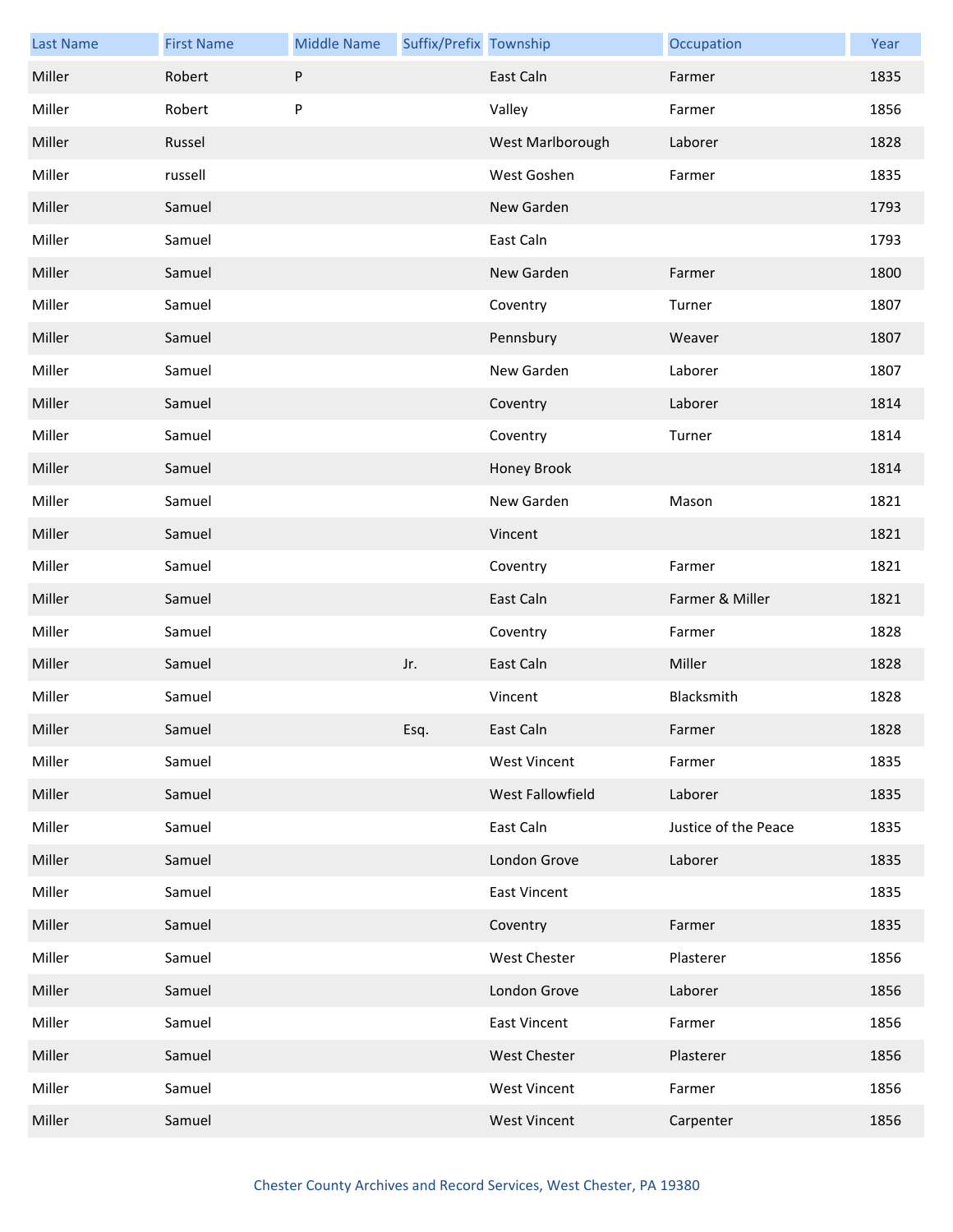| <b>Last Name</b> | <b>First Name</b> | <b>Middle Name</b> | Suffix/Prefix Township |                      | Occupation   | Year |
|------------------|-------------------|--------------------|------------------------|----------------------|--------------|------|
| Miller           | Samuel            |                    |                        | Uwchlan              | Farmer       | 1856 |
| Miller           | Samuel            |                    |                        | South Coventry       | Farmer       | 1856 |
| Miller           | Samuel            |                    |                        | Schuylkill           | Laborer      | 1856 |
| Miller           | Samuel            |                    |                        | Westtown             | Farmer       | 1856 |
| Miller           | Samuel            | $\mathsf C$        |                        | Schuylkill           | Teacher      | 1835 |
| Miller           | Samuel            | ${\sf P}$          |                        | East Caln            | Miller       | 1835 |
| Miller           | Samuel            | ${\sf P}$          |                        | East Caln            | Merchant     | 1856 |
| Miller           | Sarah             | Ann                |                        | Pennsbury            |              | 1856 |
| Miller           | Sarah             | Jane               |                        | London Grove         | Lady         | 1856 |
| Miller           | Simon             |                    |                        | Pennsbury            | Mason        | 1814 |
| Miller           | Solomon           |                    |                        | London Grove         | Mason        | 1807 |
| Miller           | Solomon           |                    |                        | New Garden           | Farmer       | 1814 |
| Miller           | Solomon           |                    |                        | West Fallowfield     | Farmer       | 1821 |
| Miller           | Solomon           |                    |                        | New Garden           | Mason        | 1828 |
| Miller           | Solomon           |                    |                        | London Grove         | Mason        | 1835 |
| Miller           | Speakman          |                    |                        | East Fallowfield     | Laborer      | 1856 |
| Miller           | Stephen           |                    |                        | New Garden           | Cabinetmaker | 1821 |
| Miller           | Stephen           |                    |                        | New London           | Joiner       | 1835 |
| Miller           | Stephen           |                    |                        | West Fallowfield     | Farmer       | 1835 |
| Miller           | Stephen           |                    |                        | Franklin             | Farmer       | 1856 |
| Miller           | Stephen           |                    |                        | West Chester         | Saddler      | 1856 |
| Miller           | Thomas            |                    |                        | Kennett              | Carpenter    | 1807 |
| Miller           | Thomas            |                    |                        | Sadsbury             | Carpenter    | 1814 |
| Miller           | Thomas            |                    |                        | East Goshen          | Tailor       | 1821 |
| Miller           | Thomas            |                    |                        | Sadsbury             | Carpenter    | 1821 |
| Miller           | Thomas            |                    |                        | New Garden           | Wheelwright  | 1828 |
| Miller           | Thomas            |                    |                        | London Britain       | Laborer      | 1835 |
| Miller           | Thomas            |                    |                        | Pennsbury            | Farmer       | 1835 |
| Miller           | Thomas            |                    |                        | Pennsbury            | Farmer       | 1856 |
| Miller           | Thomas            |                    |                        | London Britain       | Farmer       | 1856 |
| Miller           | Thomas            | $\sf B$            |                        | Oxford               | Minister     | 1856 |
| Miller           | Thomas            | $\sf B$            |                        | Highland             | Farmer       | 1856 |
| Miller           | Thomas            | ${\sf M}$          |                        | <b>West Nantmeal</b> | Forgeman     | 1835 |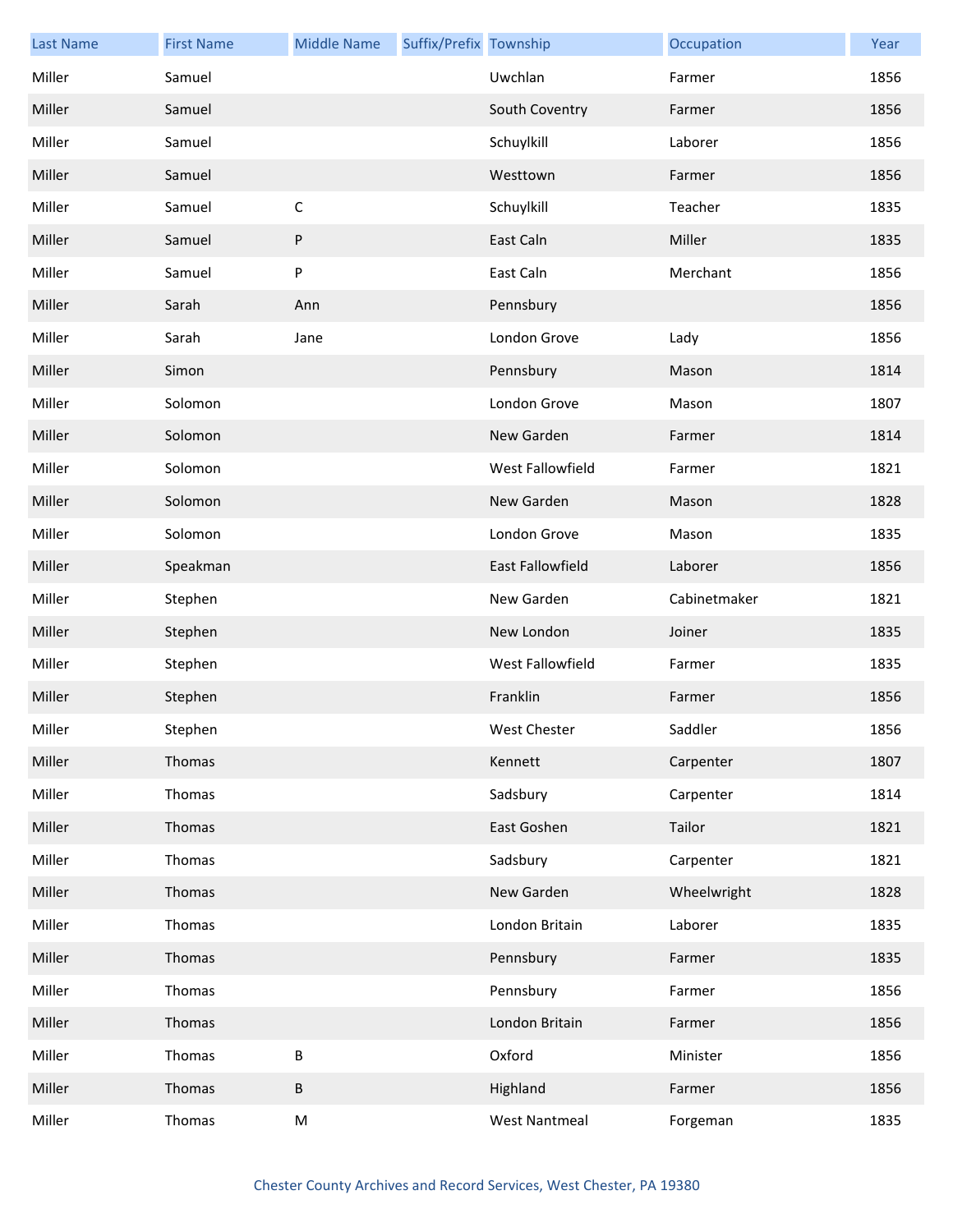| <b>Last Name</b> | <b>First Name</b> | <b>Middle Name</b> | Suffix/Prefix Township |                         | Occupation | Year |
|------------------|-------------------|--------------------|------------------------|-------------------------|------------|------|
| Miller           | Tristram          |                    |                        | Kennett                 | Carpenter  | 1807 |
| Miller           | Valentine         |                    |                        | Coventry                |            | 1793 |
| Miller           | Warrick           |                    |                        | East Caln               | Farmer     | 1807 |
| Miller           | Warrick           |                    |                        | Newlin                  | Laborer    | 1828 |
| Miller           | Warwick           |                    |                        | Sadsbury                | Doctor     | 1814 |
| Miller           | Warwick           |                    |                        | Newlin                  | Laborer    | 1821 |
| Miller           | Warwick           |                    |                        | Sadsbury                | Farmer     | 1821 |
| Miller           | Warwick           |                    |                        | West Bradford           | Laborer    | 1835 |
| Miller           | Warwick           |                    |                        | West Bradford           | Laborer    | 1856 |
| Miller           | Washington        |                    |                        | <b>East Fallowfield</b> | Plasterer  | 1856 |
| Miller           | West              |                    |                        | East Bradford           | Laborer    | 1856 |
| Miller           | William           |                    |                        | New Garden              | Smith      | 1793 |
| Miller           | William           |                    |                        | East Whiteland          |            | 1793 |
| Miller           | William           |                    | Jr.                    | New Garden              |            | 1793 |
| Miller           | William           |                    |                        | New Garden              |            | 1793 |
| Miller           | William           |                    |                        | Sadsbury                |            | 1793 |
| Miller           | William           |                    |                        | New Garden              | Blacksmith | 1800 |
| Miller           | William           |                    |                        | Sadsbury                |            | 1800 |
| Miller           | William           |                    | Jr.                    | New Garden              | Farmer     | 1800 |
| Miller           | William           |                    |                        | New Garden              | Farmer     | 1807 |
| Miller           | William           |                    |                        | Kennett                 | Farmer     | 1807 |
| Miller           | William           |                    |                        | New Garden              | Blacksmith | 1807 |
| Miller           | William           |                    |                        | Sadsbury                |            | 1807 |
| Miller           | William           |                    |                        | Kennett                 | Farmer     | 1807 |
| Miller           | William           |                    |                        | Sadsbury                | Farmer     | 1814 |
| Miller           | William           |                    |                        | New Garden              | Farmer     | 1814 |
| Miller           | William           |                    |                        | Sadsbury                | Farmer     | 1821 |
| Miller           | William           |                    |                        | West Whiteland          |            | 1821 |
| Miller           | William           |                    |                        | East Caln               | Miller     | 1821 |
| Miller           | William           |                    |                        | Lower Oxford            | Farmer     | 1821 |
| Miller           | William           |                    |                        | Uwchlan                 | Cordwainer | 1821 |
| Miller           | William           |                    |                        | Charlestown             | Laborer    | 1821 |
| Miller           | William           |                    |                        | <b>Upper Oxford</b>     | Yeoman     | 1821 |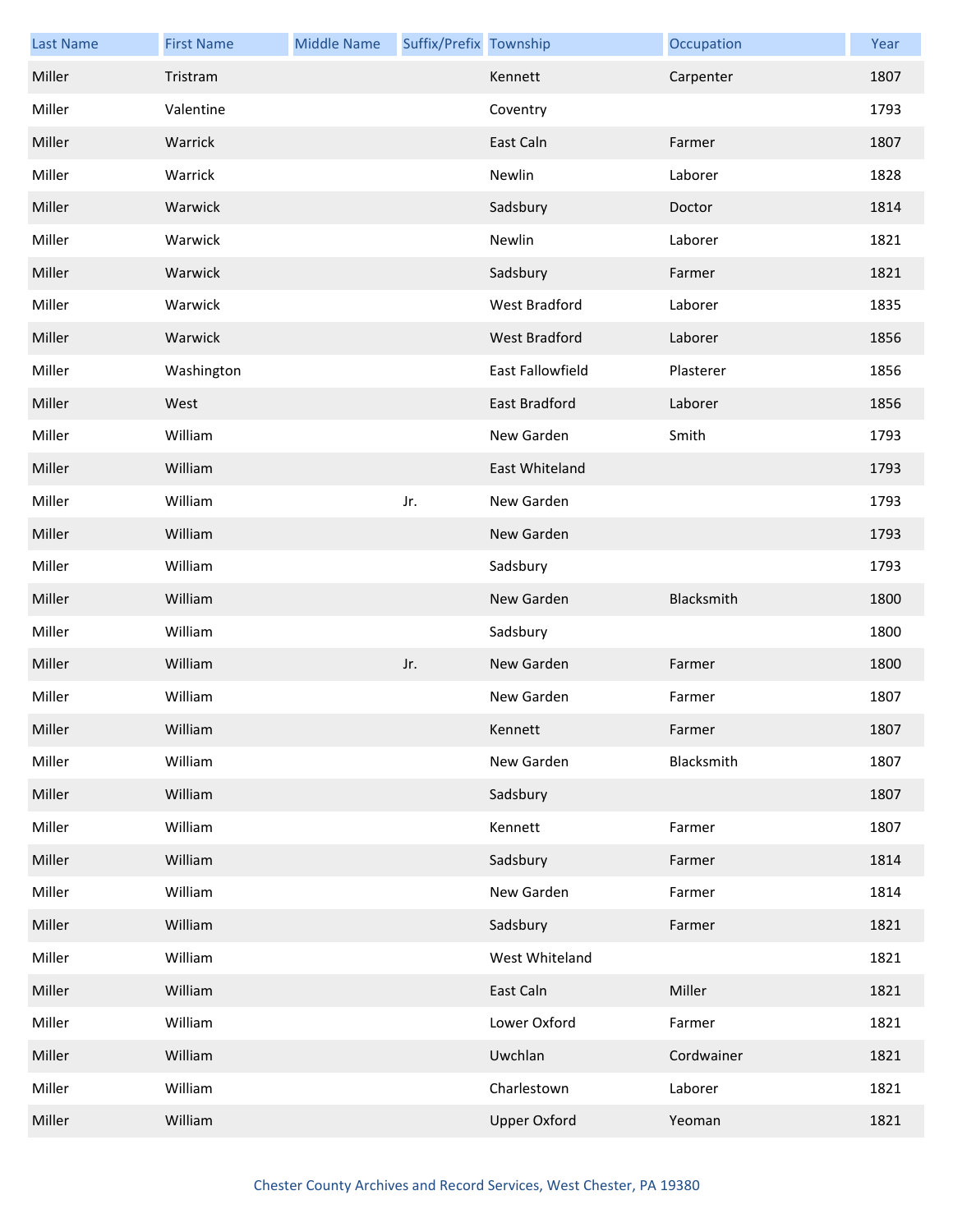| <b>Last Name</b> | <b>First Name</b> | <b>Middle Name</b> | Suffix/Prefix Township |                      | Occupation   | Year |
|------------------|-------------------|--------------------|------------------------|----------------------|--------------|------|
| Miller           | William           |                    |                        | London Grove         | Laborer      | 1828 |
| Miller           | William           |                    |                        | Tredyffrin           |              | 1828 |
| Miller           | William           |                    |                        | <b>West Nantmeal</b> | Farmer       | 1828 |
| Miller           | William           |                    |                        | Lower Oxford         | Laborer      | 1828 |
| Miller           | William           |                    |                        | Schuylkill           | Nailer       | 1828 |
| Miller           | William           |                    |                        | East Whiteland       | Laborer      | 1835 |
| Miller           | William           |                    |                        | <b>West Chester</b>  | Shoemaker    | 1835 |
| Miller           | William           |                    |                        | <b>West Nantmeal</b> | Farmer       | 1835 |
| Miller           | William           |                    |                        | Uwchlan              | Cordwainer   | 1835 |
| Miller           | William           |                    |                        | London Grove         | Laborer      | 1835 |
| Miller           | William           |                    |                        | <b>East Nantmeal</b> | Laborer      | 1856 |
| Miller           | William           |                    |                        | Warwick              | Mine digger  | 1856 |
| Miller           | William           |                    |                        | Oxford               | Brickmaker   | 1856 |
| Miller           | William           |                    |                        | Schuylkill           | Laborer      | 1856 |
| Miller           | William           |                    |                        | West Goshen          | Butcher      | 1856 |
| Miller           | William           |                    |                        | East Fallowfield     | Papermaker   | 1856 |
| Miller           | William           |                    |                        | Uwchlan              | Farmer       | 1856 |
| Miller           | William           |                    |                        | Warwick              |              | 1856 |
| Miller           | William           |                    |                        | London Grove         | Laborer      | 1856 |
| Miller           | William           |                    |                        | West Pikeland        | Hired farmer | 1856 |
| Miller           | William           |                    |                        | East Pikeland        | Farmer       | 1856 |
| Miller           | William           |                    |                        | <b>West Nantmeal</b> | Farmer       | 1856 |
| Miller           | William           | E                  |                        | <b>West Coventry</b> | Farmer       | 1856 |
| Miller           | William           | ${\sf W}$          |                        | London Grove         | Farmer       | 1856 |
| Miller           | Wilson            |                    |                        | Highland             | Laborer      | 1856 |
| Millerd          | Thomas            |                    |                        | <b>East Nantmeal</b> |              | 1793 |
| Millerson        | David             |                    |                        | Westtown             | Mason        | 1856 |
| Millerson        | Samuel            |                    |                        | Westtown             | Mason        | 1856 |
| Milles           | Frederick         |                    |                        | Lower Oxford         | Laborer      | 1821 |
| Milles           | John              |                    |                        | <b>West Bradford</b> | Gentleman    | 1835 |
| Milleson         | Abner             |                    |                        | West Bradford        | Smith        | 1814 |
| Milleson         | David             |                    |                        | Westtown             | Mason        | 1835 |
| Milleson         | Jacob             |                    |                        | Honey Brook          |              | 1793 |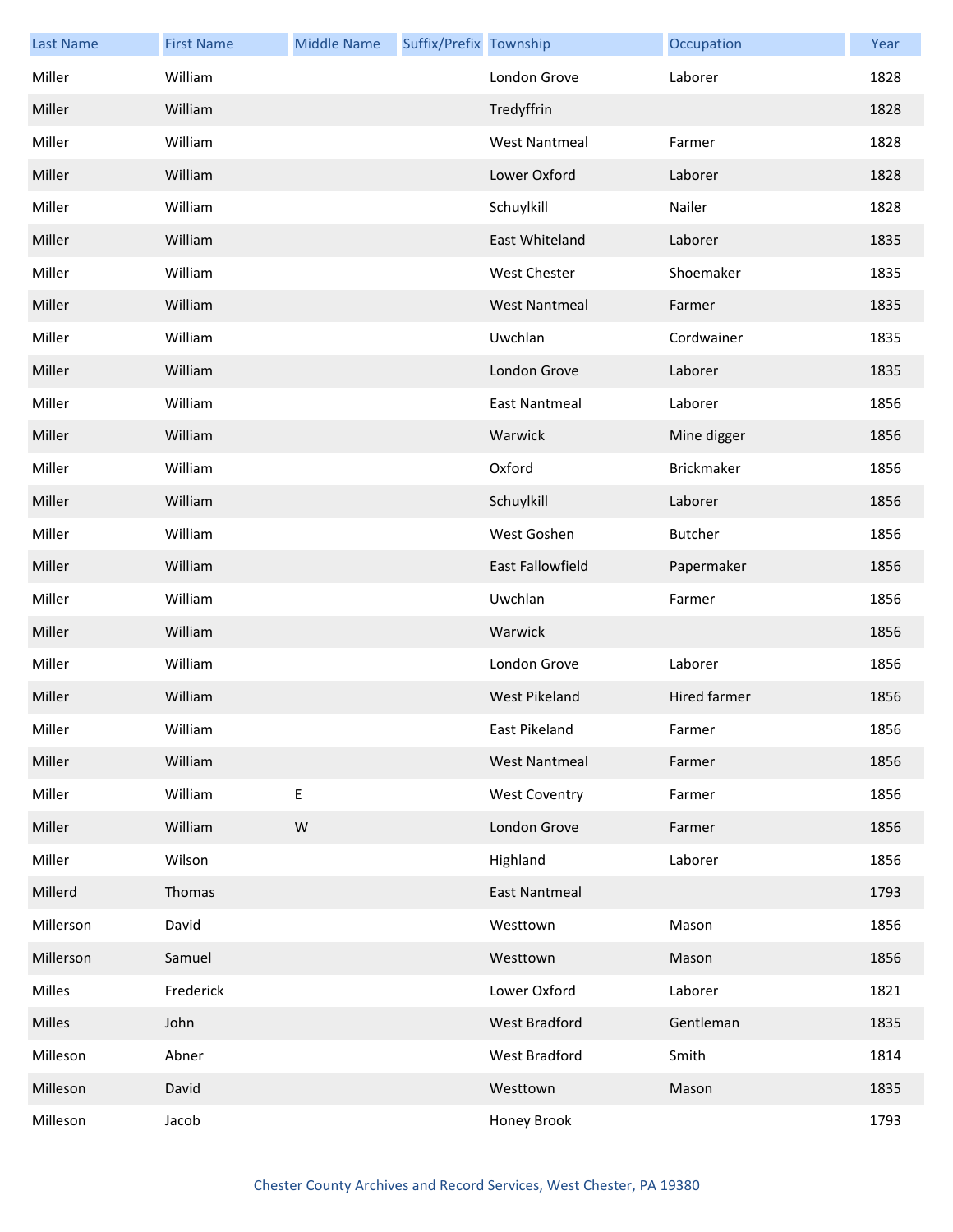| <b>Last Name</b> | <b>First Name</b> | <b>Middle Name</b> | Suffix/Prefix Township |                  | Occupation | Year |
|------------------|-------------------|--------------------|------------------------|------------------|------------|------|
| Milleson         | Jacob             |                    |                        | Honey Brook      |            | 1800 |
| Milleson         | Jacob             |                    |                        | Honey Brook      | Farmer     | 1807 |
| Milleson         | James             |                    |                        | Newlin           |            | 1793 |
| Milleson         | Jesse             |                    |                        | Goshen           | Farmer     | 1807 |
| Milleson         | Jesse             |                    |                        | West Goshen      |            | 1821 |
| Milleson         | Jesse             |                    |                        | West Goshen      | Farmer     | 1828 |
| Milleson         | Jonathan          |                    |                        | West Whiteland   |            | 1793 |
| Milleson         | Jonathan          |                    |                        | Goshen           | Farmer     | 1807 |
| Milleson         | Jonathan          |                    |                        | West Goshen      |            | 1821 |
| Milleson         | Jonathan          |                    |                        | West Goshen      | Farmer     | 1828 |
| Milleson         | Jonathan          |                    | Jr.                    | West Goshen      | Farmer     | 1828 |
| Milleson         | Joseph            |                    |                        | New Garden       | Mason      | 1856 |
| Milleson         | Richard           |                    |                        | West Bradford    |            | 1793 |
| Milleson         | Richard           |                    |                        | West Bradford    | Farmer     | 1807 |
| Milleson         | Richard           |                    |                        | West Bradford    | Smith      | 1814 |
| Milleson         | Richard           |                    |                        | West Bradford    | Farmer     | 1821 |
| Milleson         | Thomas            |                    |                        | West Goshen      |            | 1821 |
| Milleson         | Thomas            |                    |                        | East Bradford    | Farmer     | 1828 |
| Millhous         | Thomas            |                    |                        | Kennett          | Blacksmith | 1807 |
| Millhous         | Townson           |                    |                        | Kennett          | Cordwainer | 1807 |
| Millhouse        | Amos              |                    |                        | East Bradford    | Laborer    | 1835 |
| Millhouse        | Asa               |                    |                        | East Bradford    | Factoryman | 1835 |
| Millhouse        | Edward            |                    |                        | West Chester     | Coachmaker | 1835 |
| Millhouse        | G                 | Washington         |                        | Highland         | Laborer    | 1856 |
| Millhouse        | Isaac             |                    |                        | London Grove     | Blacksmith | 1814 |
| Millhouse        | Isaac             |                    |                        | Sadsbury         | Blacksmith | 1821 |
| Millhouse        | Isaac             |                    |                        | West Fallowfield | Blacksmith | 1828 |
| Millhouse        | Isaac             |                    |                        | West Fallowfield | Blacksmith | 1835 |
| Millhouse        | Isaac             |                    |                        | Highland         | Blacksmith | 1856 |
| Millhouse        | Jesse             |                    |                        | Coventry         | Yeoman     | 1807 |
| Millhouse        | Jesse             |                    |                        | New Garden       | Blacksmith | 1828 |
| Millhouse        | Jesse             |                    |                        | New Garden       | Blacksmith | 1835 |
| Millhouse        | John              |                    |                        | West Whiteland   | Carpenter  | 1807 |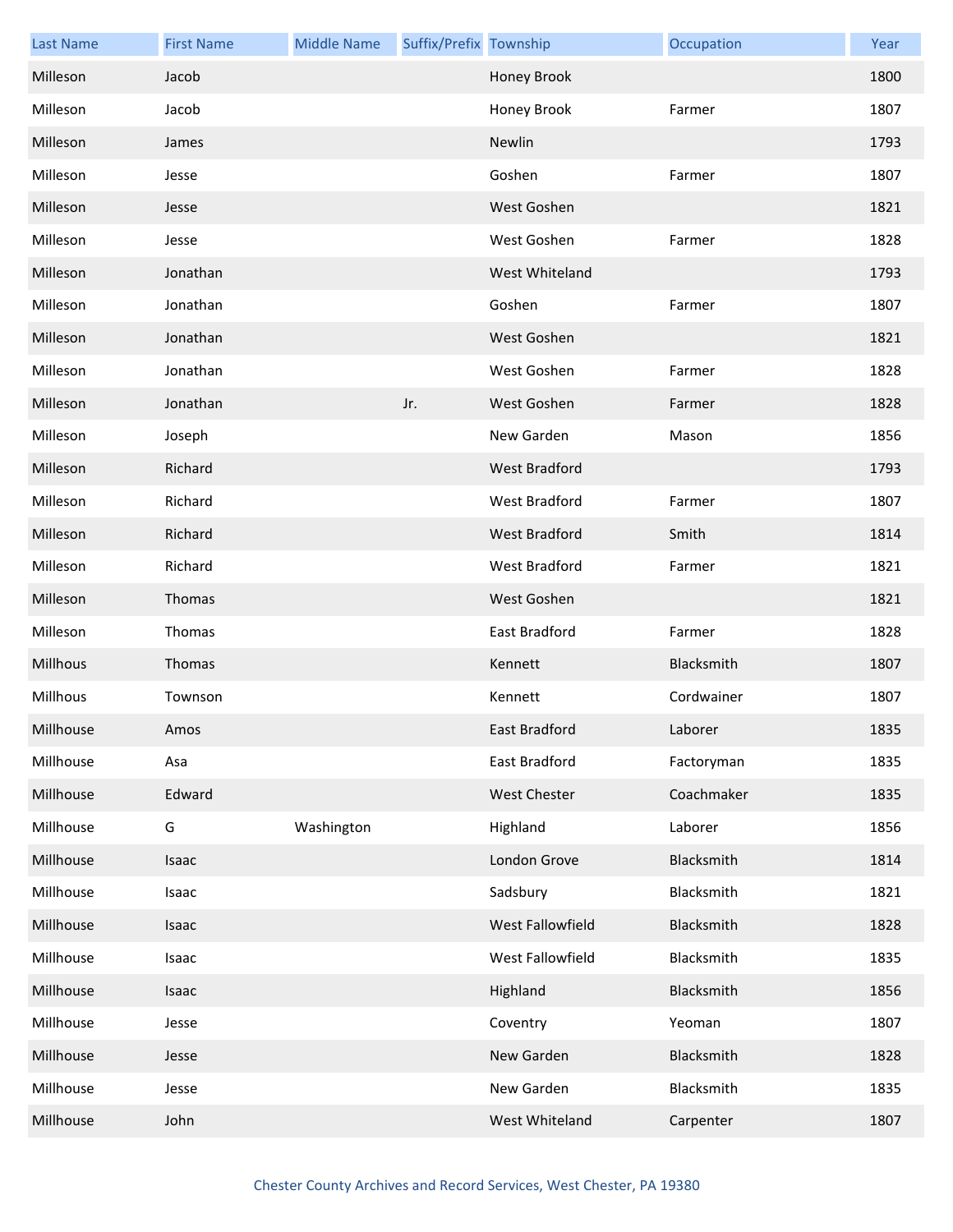| <b>Last Name</b> | <b>First Name</b> | <b>Middle Name</b> | Suffix/Prefix Township |                      | Occupation | Year |
|------------------|-------------------|--------------------|------------------------|----------------------|------------|------|
| Millhouse        | Paschall          |                    |                        | East Marlborough     | Blacksmith | 1807 |
| Millhouse        | Reuben            |                    |                        | West Marlborough     | Laborer    | 1835 |
| Millhouse        | Thomas            |                    |                        | New Garden           | Smith      | 1814 |
| Millhouse        | Thomas            |                    |                        | New Garden           | Blacksmith | 1821 |
| Millhouse        | Thomas            |                    |                        | New Garden           | Blacksmith | 1828 |
| Millhouse        | Thomas            |                    |                        | New Garden           | Farmer     | 1835 |
| Millhouse        | Townsend          |                    |                        | Kennett              | Shoemaker  | 1814 |
| Millhouse        | William           |                    |                        | Uwchlan              |            | 1793 |
| Millican         | David             |                    |                        | <b>West Nantmeal</b> | Weaver     | 1807 |
| Millican         | James             |                    |                        | <b>West Nantmeal</b> | Laborer    | 1807 |
| Millican         | James             |                    |                        | Brandywine           | Laborer    | 1821 |
| Millican         | John              |                    |                        | Brandywine           | Laborer    | 1821 |
| Millick          | Jacob             |                    |                        | Coventry             | Tanner     | 1821 |
| Milligan         | David             |                    |                        | <b>West Nantmeal</b> |            | 1793 |
| Milligan         | David             |                    |                        | <b>West Nantmeal</b> | Weaver     | 1828 |
| Milligan         | David             |                    |                        | <b>West Nantmeal</b> | Weaver     | 1835 |
| Milligan         | Isaac             |                    |                        | <b>West Nantmeal</b> | Laborer    | 1828 |
| Milligan         | Isaac             |                    |                        | <b>West Nantmeal</b> | Laborer    | 1835 |
| Milligan         | James             |                    |                        | Honey Brook          | Sexton     | 1828 |
| Milligan         | James             |                    |                        | Brandywine           | Laborer    | 1828 |
| Milligan         | James             |                    |                        | West Nantmeal        | Cordwainer | 1828 |
| Milligan         | James             |                    |                        | Honey Brook          | Laborer    | 1835 |
| Milligan         | James             |                    |                        | Wallace              | Laborer    | 1856 |
| Milligan         | Nathan            |                    |                        | Wallace              | Farmer     | 1856 |
| Millison         | Eli               | D                  |                        | West Chester         | Carpenter  | 1856 |
| Millison         | Jesse             |                    |                        | Goshen               | Farmer     | 1814 |
| Millison         | Jesse             |                    |                        | West Goshen          | Farmer     | 1835 |
| Millison         | Jonathan          |                    |                        | Goshen               | Farmer     | 1814 |
| Millison         | Jonathan          |                    |                        | West Goshen          | Farmer     | 1835 |
| Millison         | Jonathan          |                    | Jr.                    | West Goshen          | Farmer     | 1835 |
| Millison         | Oliver            | P                  |                        | West Chester         | Laborer    | 1856 |
| Millison         | Thomas            |                    |                        | West Goshen          | Farmer     | 1835 |
| Millison         | William           |                    |                        | New Garden           |            | 1793 |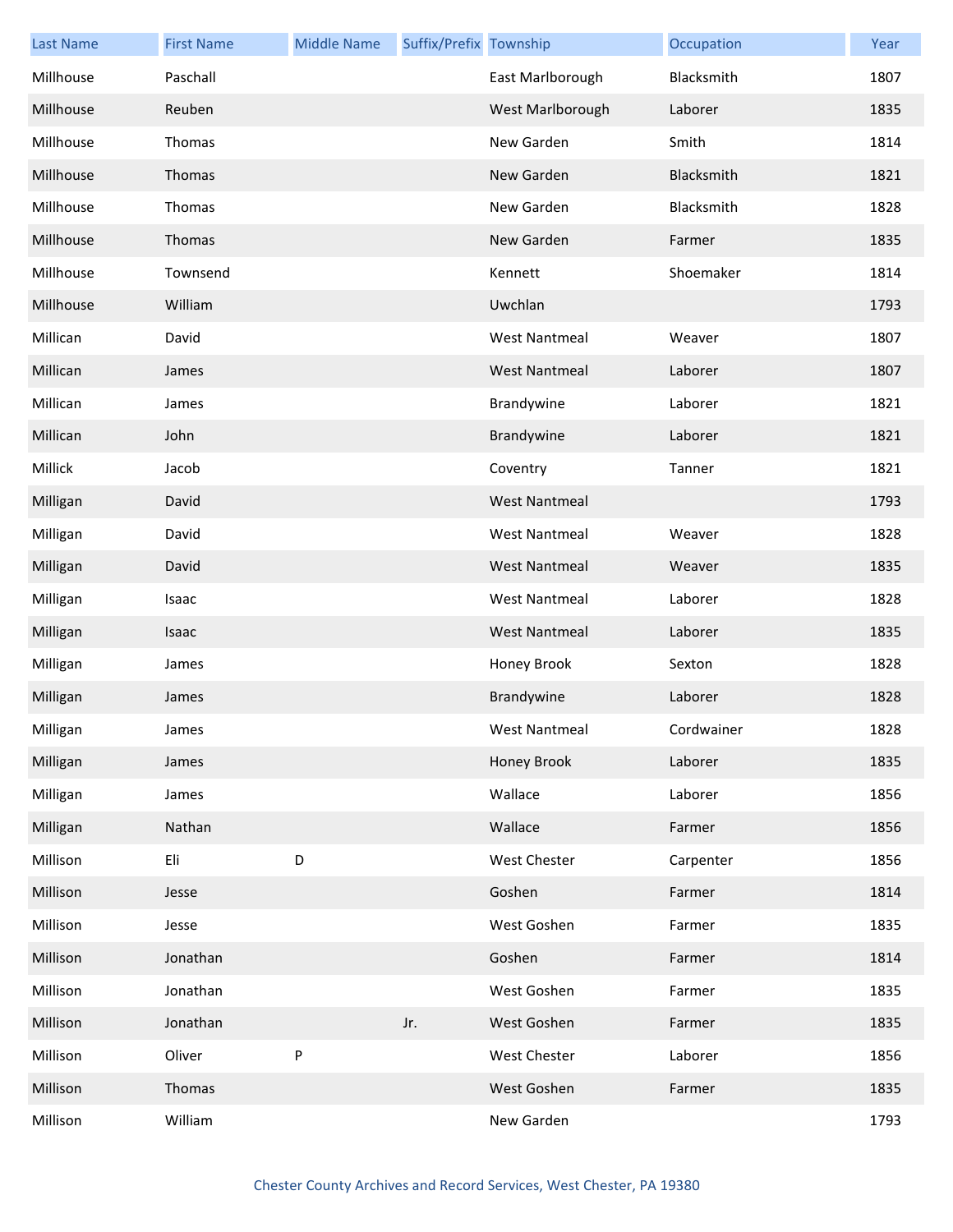| <b>Last Name</b> | <b>First Name</b> | <b>Middle Name</b> | Suffix/Prefix Township |                         | Occupation | Year |
|------------------|-------------------|--------------------|------------------------|-------------------------|------------|------|
| Mills            | Amos              |                    |                        | West Marlborough        | Laborer    | 1828 |
| Mills            | Benjamin          |                    |                        | Sadsbury                |            | 1835 |
| Mills            | George            |                    |                        | West Bradford           | Joiner     | 1828 |
| Mills            | George            |                    |                        | Coventry                | Laborer    | 1828 |
| Mills            | George            | F                  |                        | <b>Upper Oxford</b>     | Teacher    | 1856 |
| Mills            | John              |                    | Jr.                    | Newlin                  | Farmer     | 1807 |
| Mills            | John              |                    |                        | Newlin                  | Farmer     | 1807 |
| Mills            | John              |                    |                        | Coventry                | Laborer    | 1814 |
| Mills            | John              |                    |                        | Newlin                  | Farmer     | 1814 |
| Mills            | John              |                    |                        | Coventry                | Laborer    | 1821 |
| Mills            | John              |                    |                        | East Caln               | Laborer    | 1821 |
| Mills            | John              |                    |                        | East Fallowfield        | Laborer    | 1821 |
| Mills            | John              |                    |                        | East Fallowfield        | Farmer     | 1828 |
| Mills            | John              |                    |                        | Coventry                | Laborer    | 1828 |
| Mills            | John              |                    |                        | London Grove            | Laborer    | 1835 |
| Mills            | John              |                    |                        | Willistown              | Farmer     | 1856 |
| Mills            | John              |                    |                        | Warwick                 | Farmer     | 1856 |
| Mills            | Solomon           |                    |                        | <b>East Vincent</b>     | Laborer    | 1856 |
| Mills            | Thomas            |                    |                        | West Caln               | Miller     | 1856 |
| Mills            | William           |                    |                        | <b>East Fallowfield</b> |            | 1793 |
| Mills            | William           |                    |                        | Coventry                |            | 1793 |
| Mills            | William           |                    |                        | East Caln               | Laborer    | 1800 |
| Mills            | William           |                    |                        | East Bradford           | Miller     | 1807 |
| Mills            | William           |                    |                        | East Nottingham         | Cooper     | 1814 |
| Mills            | William           |                    |                        | East Bradford           | Farmer     | 1814 |
| Mills            | William           |                    |                        | East Bradford           |            | 1821 |
| Mills            | William           |                    |                        | West Caln               | Miller     | 1828 |
| Mills            | William           |                    |                        | West Caln               | Miller     | 1835 |
| Millse           | Amos              |                    |                        | London Grove            | Laborer    | 1856 |
| Milnes           | Benjamin          |                    |                        | Wallace                 | Farmer     | 1856 |
| Milnes           | Joseph            |                    |                        | Sadsbury                |            | 1835 |
| Milns            | Joseph            |                    |                        | <b>West Nantmeal</b>    | Fuller     | 1828 |
| Mils             | Benjamin          |                    |                        | Uwchlan                 | Fuller     | 1828 |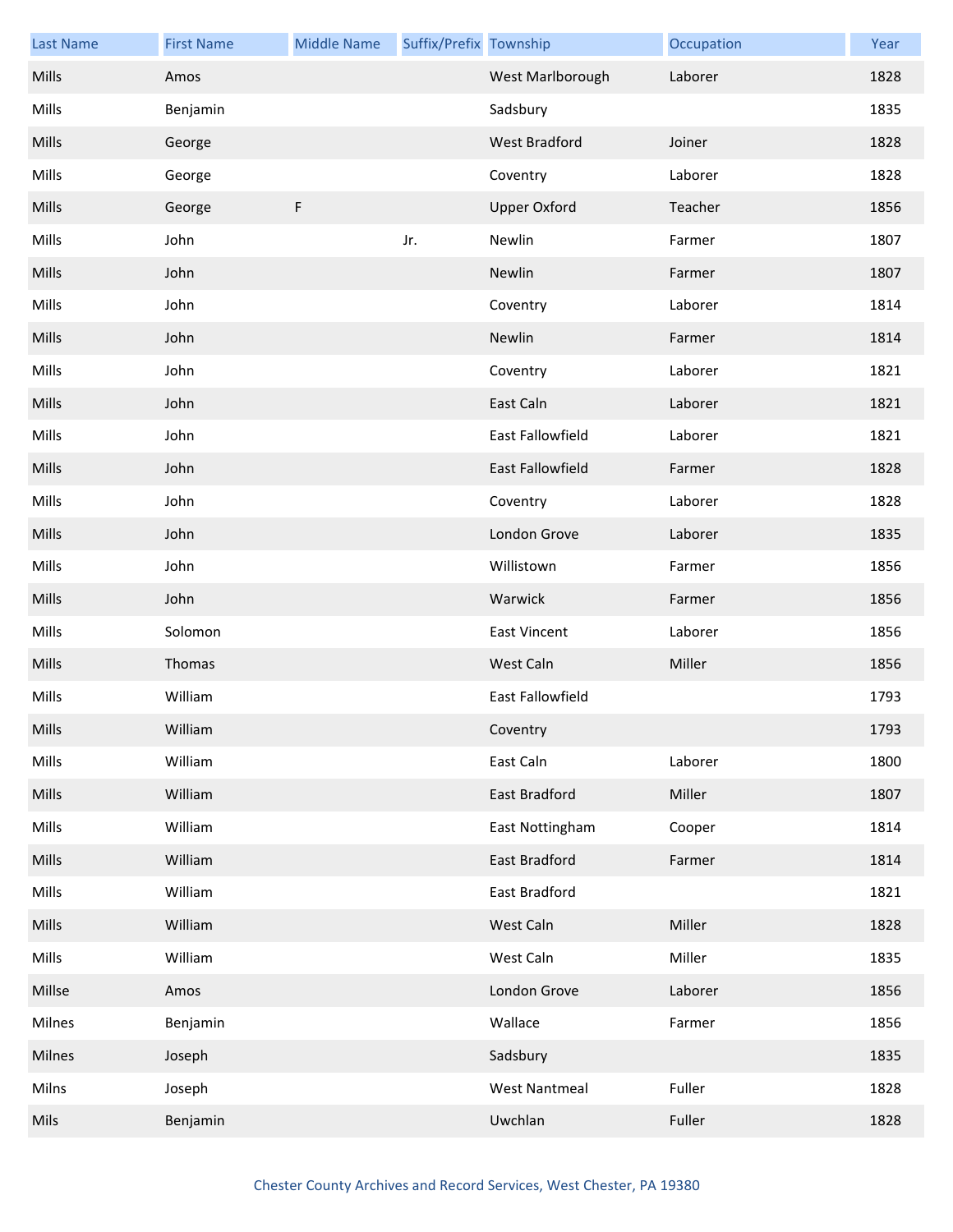| <b>Last Name</b> | <b>First Name</b> | <b>Middle Name</b> | Suffix/Prefix Township |                      | Occupation | Year |
|------------------|-------------------|--------------------|------------------------|----------------------|------------|------|
| Milsen           | James             |                    |                        | West Caln            | Laborer    | 1856 |
| Milson           | Thomas            |                    |                        | Pennsbury            | Laborer    | 1821 |
| Mimm             | Samuel            |                    |                        | West Caln            | Laborer    | 1856 |
| Mimm             | William           |                    |                        | West Caln            | Laborer    | 1856 |
| Miner            | Asher             |                    |                        | <b>West Chester</b>  | Printer    | 1828 |
| Miner            | Charles           |                    |                        | <b>West Chester</b>  | Printer    | 1821 |
| Miner            | Charles           |                    |                        | <b>West Chester</b>  | Printer    | 1828 |
| <b>Mingus</b>    | John              |                    |                        | <b>West Bradford</b> | Weaver     | 1814 |
| Minher           | willis            |                    |                        | Pikeland             | Laborer    | 1835 |
| Minister         | Enos              |                    |                        | Tredyffrin           | Miller     | 1835 |
| Minkens          | Joseph            |                    |                        | East Whiteland       | Farmer     | 1856 |
| Minker           | Henry             |                    |                        | Vincent              | Forgeman   | 1807 |
| Minker           | John              |                    |                        | West Caln            | Forgeman   | 1821 |
| Minker           | John              |                    |                        | West Caln            | Forgeman   | 1828 |
| Minker           | William           |                    |                        | <b>West Vincent</b>  | Tailor     | 1856 |
| Minker           | William           |                    |                        | New London           | Forgeman   | 1856 |
| Minker           | Willis            |                    |                        | Vincent              | Tailor     | 1828 |
| Minkier          | John              |                    |                        | West Caln            | Forgeman   | 1835 |
| Minkins          | Henry             |                    |                        | East Whiteland       | Laborer    | 1821 |
| Minkins          | Henry             |                    |                        | East Whiteland       | Farmer     | 1828 |
| Minkins          | Henry             |                    |                        | East Whiteland       | Farmer     | 1835 |
| Minkins          | Henry             |                    |                        | East Whiteland       | Farmer     | 1856 |
| Minks            | Darias            |                    |                        | East Fallowfield     | Laborer    | 1835 |
| Minks            | Darius            |                    |                        | West Bradford        | Farmer     | 1814 |
| Minks            | Darius            |                    |                        | East Fallowfield     | Laborer    | 1828 |
| Minks            | Davius            |                    |                        | West Bradford        | Laborer    | 1821 |
| Minks            | Isaac             |                    |                        | East Fallowfield     | Stonemason | 1835 |
| Minks            | Mary              |                    |                        | East Fallowfield     | Farmer     | 1856 |
| Minn             | John              | ${\sf R}$          |                        | East Bradford        | Farmer     | 1856 |
| Minn             | Joseph            |                    |                        | East Whiteland       | Farmer     | 1807 |
| Minney           | Joseph            |                    |                        | West Whiteland       | Weaver     | 1814 |
| Minnicks         | George            |                    |                        | East Pikeland        | Farmer     | 1856 |
| Minnis           | William           |                    |                        | Sadsbury             |            | 1807 |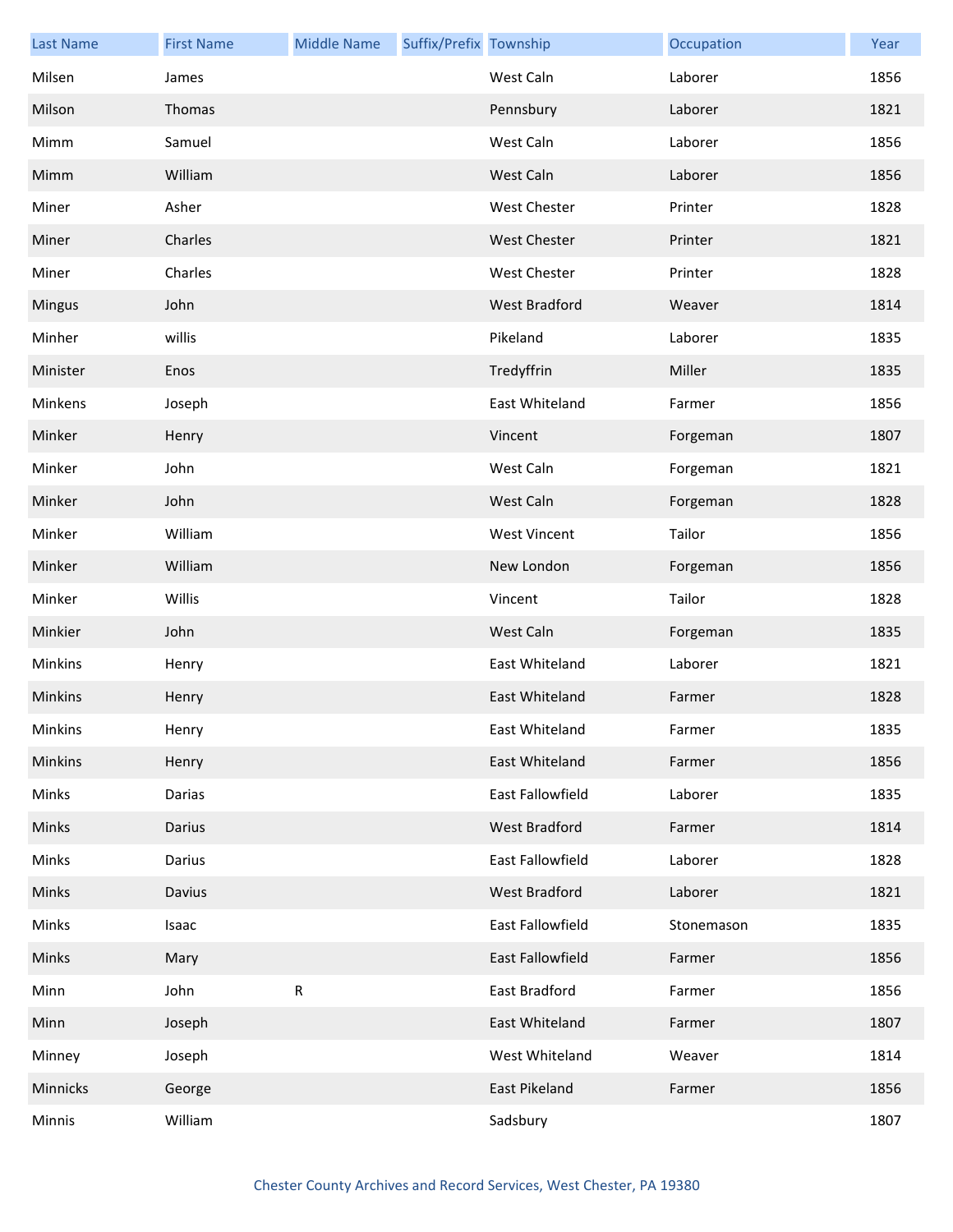| <b>Last Name</b> | <b>First Name</b> | <b>Middle Name</b> | Suffix/Prefix Township |                  | Occupation  | Year |
|------------------|-------------------|--------------------|------------------------|------------------|-------------|------|
| Minshall         | James             |                    |                        | Tredyffrin       | Farmer      | 1856 |
| Minster          | Chalkley          | G                  |                        | East Goshen      | Farmer      | 1856 |
| Minster          | Charles           | L                  |                        | East Marlborough | Carpenter   | 1835 |
| Minster          | Evan              |                    |                        | Uwchlan          | Farmer      | 1807 |
| Minster          | Evan              |                    |                        | Willistown       | Farmer      | 1814 |
| Minster          | Evan              |                    |                        | Willistown       | Laborer     | 1821 |
| Minster          | Evan              |                    |                        | Willistown       | Laborer     | 1828 |
| Minster          | Evan              |                    |                        | East Goshen      | Laborer     | 1835 |
| Minster          | Even              |                    |                        | Westtown         | Potter      | 1856 |
| Minster          | Henry             | $\mathsf C$        |                        | Valley           | Clerk       | 1856 |
| Minster          | Jacob             |                    |                        | Goshen           | Farmer      | 1807 |
| Minster          | Jacob             |                    |                        | Goshen           | Farmer      | 1814 |
| Minster          | Jacob             |                    |                        | East Goshen      | Farmer      | 1821 |
| Minster          | Jacob             |                    |                        | East Bradford    | Tailor      | 1821 |
| Minster          | Jacob             |                    |                        | West Goshen      | Storekeeper | 1828 |
| Minster          | Jacob             |                    |                        | East Caln        | Clerk       | 1835 |
| Minster          | Jacob             |                    |                        | Westtown         | Tailor      | 1835 |
| Minster          | Jacob             | $\sf T$            |                        | Valley           | Innkeeper   | 1856 |
| Minster          | Jacob             | T.                 |                        | East Whiteland   | Innkeeper   | 1828 |
| Minster          | John              |                    |                        | East Goshen      | Farmer      | 1821 |
| Minster          | John              |                    |                        | Uwchlan          | Gentleman   | 1828 |
| Minster          | John              |                    |                        | Uwchlan          |             | 1835 |
| Minster          | John              |                    |                        | East Goshen      | Laborer     | 1835 |
| Minster          | John              |                    |                        | East Goshen      | Laborer     | 1856 |
| Minster          | Shadrack          |                    |                        | West Whiteland   | Tailor      | 1807 |
| Minster          | Shadrack          |                    |                        | West Whiteland   | Tailor      | 1821 |
| Minster          | Shadrack          |                    |                        | West Whiteland   | Tailor      | 1828 |
| Minster          | Shedrick          |                    |                        | West Whiteland   | Tailor      | 1814 |
| Minster          | William           |                    |                        | Goshen           | Farmer      | 1807 |
| Minster          | William           |                    |                        | Goshen           | Farmer      | 1814 |
| Minster          | William           |                    |                        | East Goshen      | Farmer      | 1821 |
| Minster          | William           |                    |                        | Uwchlan          | Drover      | 1828 |
| Minster          | William           | B                  |                        | Valley           | Clerk       | 1856 |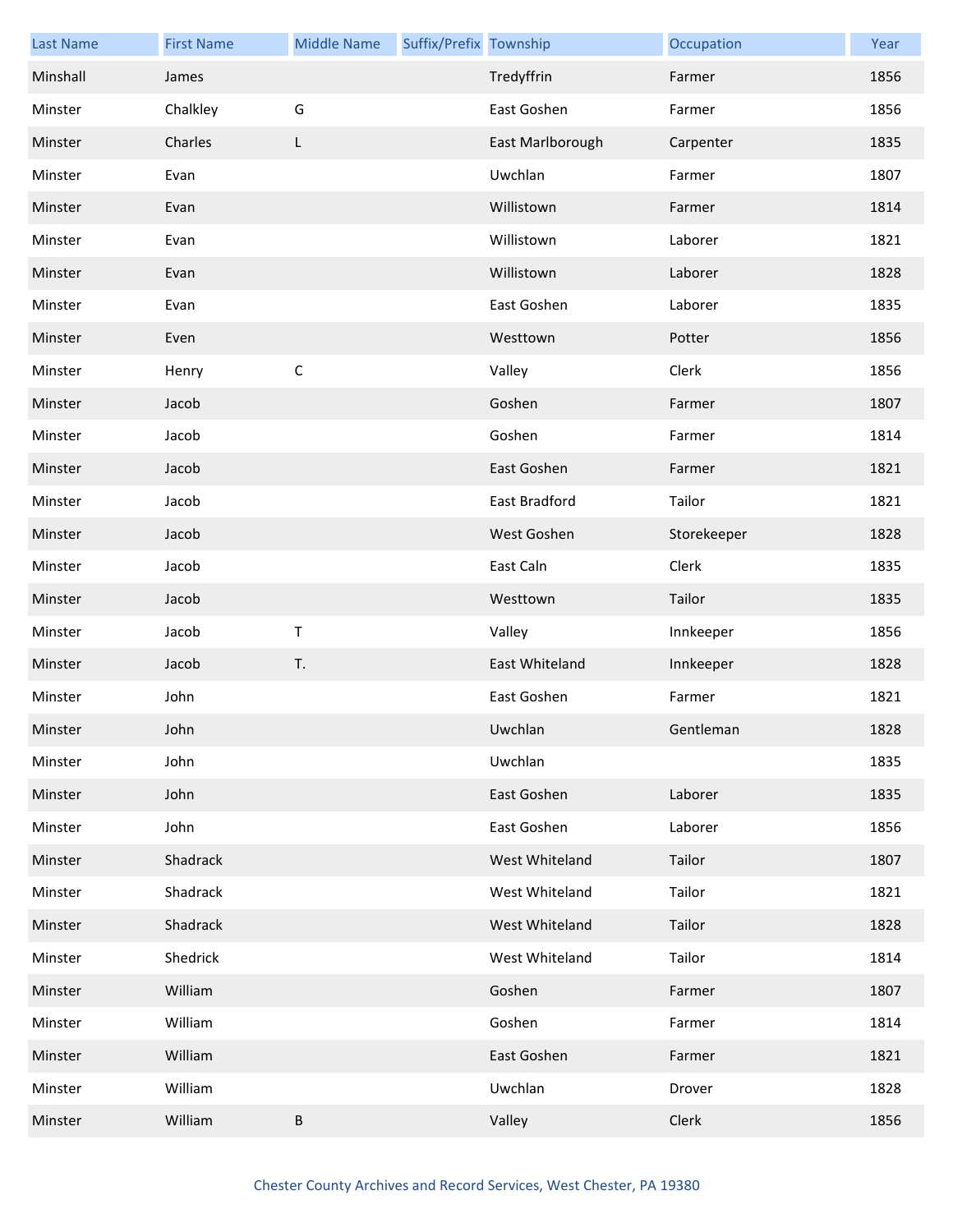| <b>Last Name</b> | <b>First Name</b> | <b>Middle Name</b> | Suffix/Prefix Township |                      | Occupation  | Year |
|------------------|-------------------|--------------------|------------------------|----------------------|-------------|------|
| Mintzer          | Henry             |                    |                        | Coventry             | Farmer      | 1835 |
| <b>Mires</b>     | Christopher       |                    |                        | Newlin               |             | 1793 |
| <b>Mires</b>     | Christopher       |                    |                        | East Bradford        | Laborer     | 1807 |
| <b>Mires</b>     | Daniel            |                    |                        | Brandywine           | Teacher     | 1828 |
| Mires            | Ephraim           |                    |                        | Newlin               | Laborer     | 1828 |
| <b>Mires</b>     | Ephraim           |                    |                        | West Marlborough     | Farmer      | 1835 |
| Mires            | George            |                    |                        | Newlin               |             | 1793 |
| Mires            | George            |                    |                        | <b>West Bradford</b> | Laborer     | 1821 |
| Mires            | George            |                    |                        | Newlin               | Shoemaker   | 1828 |
| <b>Mires</b>     | Jacob             |                    |                        | East Bradford        | Miller      | 1807 |
| <b>Mires</b>     | Jacob             |                    |                        | West Bradford        | Farmer      | 1821 |
| <b>Mires</b>     | Jacob             |                    |                        | West Bradford        | Laborer     | 1821 |
| Mires            | James             |                    |                        | East Bradford        | Farmer      | 1814 |
| <b>Mires</b>     | Jesse             |                    |                        | Newlin               |             | 1793 |
| Mires            | Jesse             |                    |                        | Brandywine           | Laborer     | 1828 |
| <b>Mires</b>     | John              |                    |                        | Newlin               | Laborer     | 1828 |
| <b>Mires</b>     | Urban             |                    |                        | East Bradford        | Laborer     | 1835 |
| Mires            | William           |                    |                        | West Bradford        | Laborer     | 1821 |
| Mires            | William           |                    |                        | West Bradford        | Farmer      | 1821 |
| Miskelly         | Hugh              |                    |                        | <b>West Nantmeal</b> | Blacksmith  | 1814 |
| Missamer         | John              |                    |                        | Coventry             | Yeoman      | 1807 |
| Misseman         | Henry             |                    |                        | Charlestown          | Storekeeper | 1856 |
| Missemer         | Cassimer          |                    |                        | London Britain       | Miller      | 1828 |
| Missemer         | Jacob             |                    |                        | London Britain       | Carpenter   | 1856 |
| Missemer         | Samuel            |                    |                        | London Britain       | Wheelwright | 1856 |
| Missemor         | Henry             |                    |                        | London Britain       | Laborer     | 1856 |
| Missimer         | Cassel            |                    |                        | Coventry             | Miller      | 1814 |
| Missimer         | Cassimer          |                    |                        | London Britain       | Farmer      | 1835 |
| Missimer         | Cassimir          |                    |                        | New Garden           | Miller      | 1821 |
| Missimer         | William           |                    |                        | Honey Brook          | Farmer      | 1835 |
| Missmer          | Jacob             |                    |                        | Coventry             | Storekeeper | 1835 |
| Missmer          | William           |                    |                        | Coventry             | Shoemaker   | 1835 |
| Mitan            | Job               |                    |                        | East Whiteland       |             | 1800 |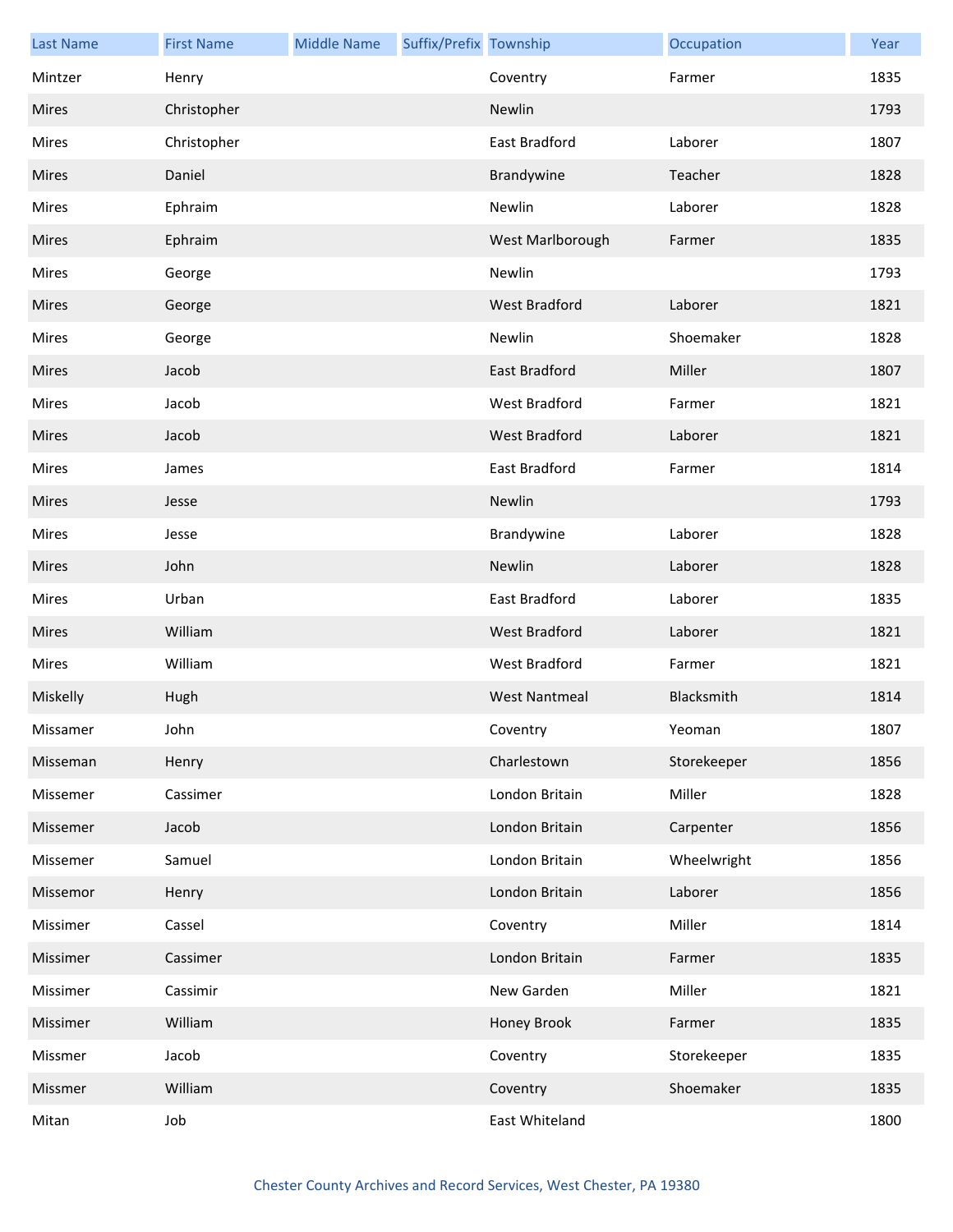| <b>Last Name</b> | <b>First Name</b> | <b>Middle Name</b> | Suffix/Prefix Township |                         | Occupation   | Year |
|------------------|-------------------|--------------------|------------------------|-------------------------|--------------|------|
| Mitch            | Samuel            |                    | Jr.                    | Schuylkill              | Laborer      | 1856 |
| Mitch            | Samuel            |                    |                        | Schuylkill              | Laborer      | 1856 |
| Mitchal          | James             |                    |                        | East Whiteland          | Laborer      | 1856 |
| Mitchaner        | Albert            |                    |                        | New Garden              | Farmer       | 1828 |
| Mitchaner        | Benjamin          |                    |                        | New Garden              | Farmer       | 1828 |
| Mitchaner        | William           |                    |                        | New Garden              | Farmer       | 1828 |
| Mitchaner        | William           |                    | Jr.                    | New Garden              | Farmer       | 1828 |
| Mitcheal         | Andrew            |                    |                        | West Marlborough        | Farmer       | 1856 |
| Mitcheal         | George            |                    |                        | West Marlborough        | Farmer       | 1856 |
| Mitchel          | Alexander         |                    | Rev.                   | Sadsbury                | Reverend     | 1807 |
| Mitchel          | Edward            |                    |                        | Lower Oxford            | Wagonmaker   | 1807 |
| Mitchel          | Edward            |                    |                        | New Garden              | Manufacturer | 1835 |
| Mitchel          | Elizabeth         |                    |                        | West Marlborough        | Farmer       | 1835 |
| Mitchel          | George            |                    |                        | West Marlborough        |              | 1793 |
| Mitchel          | George            |                    |                        | Londonderry             |              | 1793 |
| Mitchel          | George            |                    |                        | West Marlborough        |              | 1800 |
| Mitchel          | George            |                    |                        | West Marlborough        | Farmer       | 1807 |
| Mitchel          | George            |                    |                        | <b>East Fallowfield</b> | Laborer      | 1828 |
| Mitchel          | James             |                    |                        | West Marlborough        | Farmer       | 1807 |
| Mitchel          | James             |                    |                        | Willistown              | Farmer       | 1814 |
| Mitchel          | James             |                    |                        | Willistown              | Farmer       | 1821 |
| Mitchel          | James             |                    |                        | Willistown              | Farmer       | 1828 |
| Mitchel          | John              |                    |                        | West Marlborough        |              | 1793 |
| Mitchel          | John              |                    |                        | West Marlborough        |              | 1800 |
| Mitchel          | John              |                    |                        | East Nottingham         |              | 1800 |
| Mitchel          | John              |                    |                        | Uwchlan                 | Farmer       | 1807 |
| Mitchel          | John              |                    |                        | East Nottingham         | Farmer       | 1807 |
| Mitchel          | John              |                    |                        | Uwchlan                 | Laborer      | 1814 |
| Mitchel          | John              |                    |                        | West Marlborough        | Yeoman       | 1814 |
| Mitchel          | John              |                    |                        | East Nottingham         | Farmer       | 1814 |
| Mitchel          | John              |                    |                        | East Nottingham         | Farmer       | 1821 |
| Mitchel          | John              |                    |                        | Brandywine              | Laborer      | 1828 |
| Mitchel          | John              |                    |                        | Tredyffrin              | Innkeeper    | 1828 |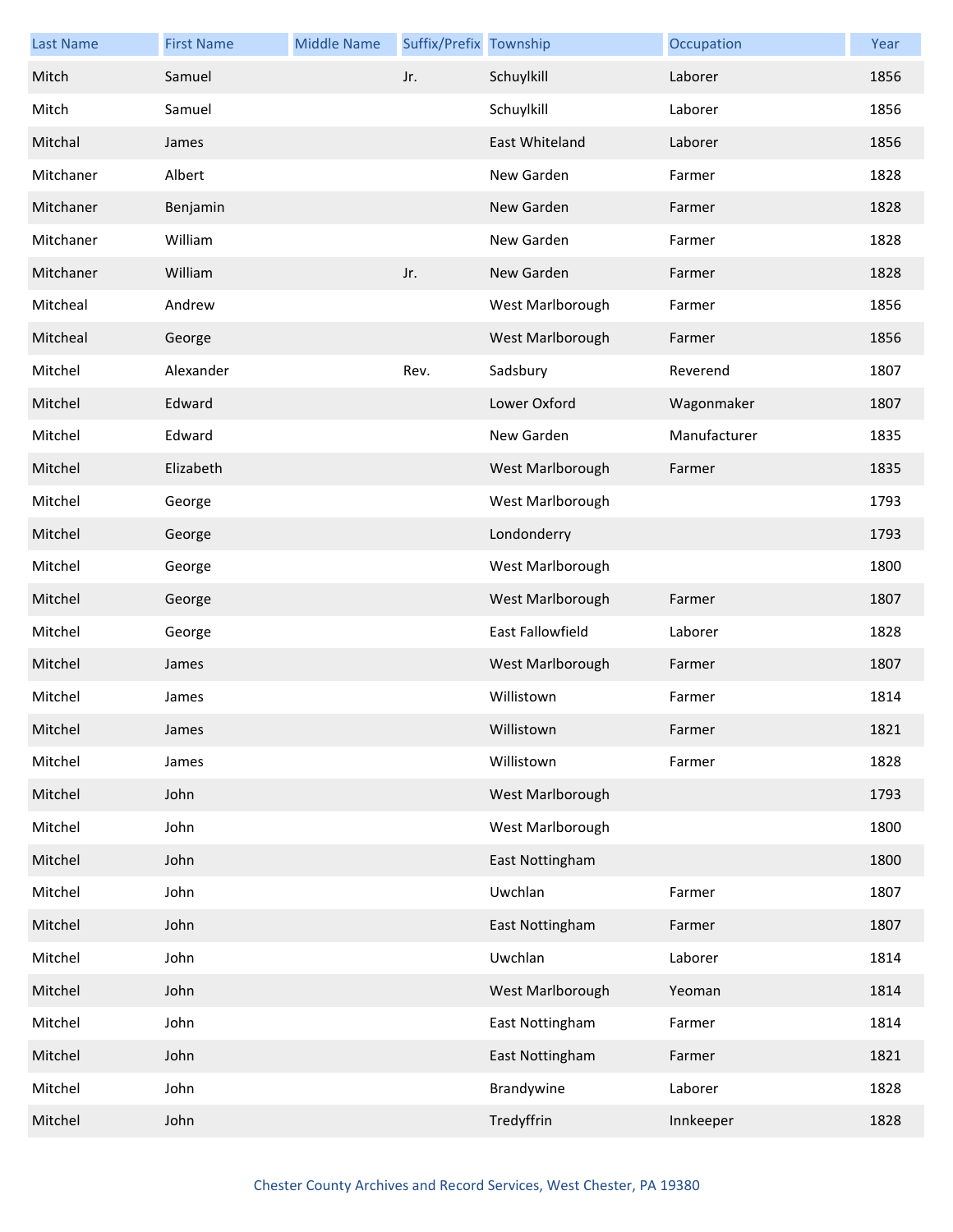| <b>Last Name</b> | <b>First Name</b> | <b>Middle Name</b> | Suffix/Prefix Township |                      | Occupation  | Year |
|------------------|-------------------|--------------------|------------------------|----------------------|-------------|------|
| Mitchel          | John              |                    |                        | East Nottingham      | Farmer      | 1828 |
| Mitchel          | John              |                    |                        | Uwchlan              | Laborer     | 1828 |
| Mitchel          | John              |                    |                        | Pikeland             | Farmer      | 1835 |
| Mitchel          | John              |                    |                        | <b>East Vincent</b>  | Laborer     | 1856 |
| Mitchel          | Joseph            |                    |                        | <b>East Vincent</b>  | Laborer     | 1856 |
| Mitchel          | Robert            |                    |                        | Uwchlan              | Carter      | 1821 |
| Mitchel          | Robert            |                    |                        | Pikeland             | Laborer     | 1835 |
| Mitchel          | Thomas            |                    |                        | West Caln            | Laborer     | 1814 |
| Mitchel          | Thomas            |                    |                        | West Caln            |             | 1821 |
| Mitchel          | Thomas            |                    |                        | West Caln            | Farmer      | 1828 |
| Mitchel          | Thomas            |                    |                        | East Marlborough     | Laborer     | 1856 |
| Mitchel          | Willaim           |                    |                        | Willistown           | Shoemaker   | 1821 |
| Mitchel          | William           |                    |                        | West Marlborough     | Farmer      | 1807 |
| Mitchel          | William           |                    |                        | Uwchlan              | Farmer      | 1807 |
| Mitchel          | William           |                    |                        | East Nottingham      | Farmer      | 1807 |
| Mitchel          | William           | F.                 |                        | West Marlborough     | Farmer      | 1821 |
| Mitchele         | George            | H                  |                        | West Brandywine      | Minister    | 1856 |
| Mitchell         | Alexander         |                    | Rev.                   | Sadsbury             |             | 1793 |
| Mitchell         | Alexander         |                    | Rev.                   | Sadsbury             |             | 1800 |
| Mitchell         | Edward            |                    |                        | New Garden           | Weaver      | 1828 |
| Mitchell         | Elizabeth         |                    |                        | West Marlborough     | Farmer      | 1828 |
| Mitchell         | Franses           |                    |                        | Easttown             | Stonemason  | 1856 |
| Mitchell         | George            |                    |                        | West Marlborough     | Farmer      | 1835 |
| Mitchell         | James             |                    |                        | Willistown           | Storekeeper | 1807 |
| Mitchell         | James             |                    |                        | Tredyffrin           | Laborer     | 1856 |
| Mitchell         | John              |                    |                        | Uwchlan              | Laborer     | 1821 |
| Mitchell         | John              |                    |                        | East Caln            | Roller      | 1828 |
| Mitchell         | John              |                    |                        | <b>East Vincent</b>  | Farmer      | 1856 |
| Mitchell         | Joseph            |                    |                        | Schuylkill           | Gunsmith    | 1828 |
| Mitchell         | Joseph            |                    |                        | Valley               | Trader      | 1856 |
| Mitchell         | Patrick           |                    |                        | West Whiteland       | Laborer     | 1856 |
| Mitchell         | Richard           |                    |                        | West Bradford        | Laborer     | 1856 |
| Mitchell         | Robert            |                    |                        | <b>West Nantmeal</b> | Farmer      | 1828 |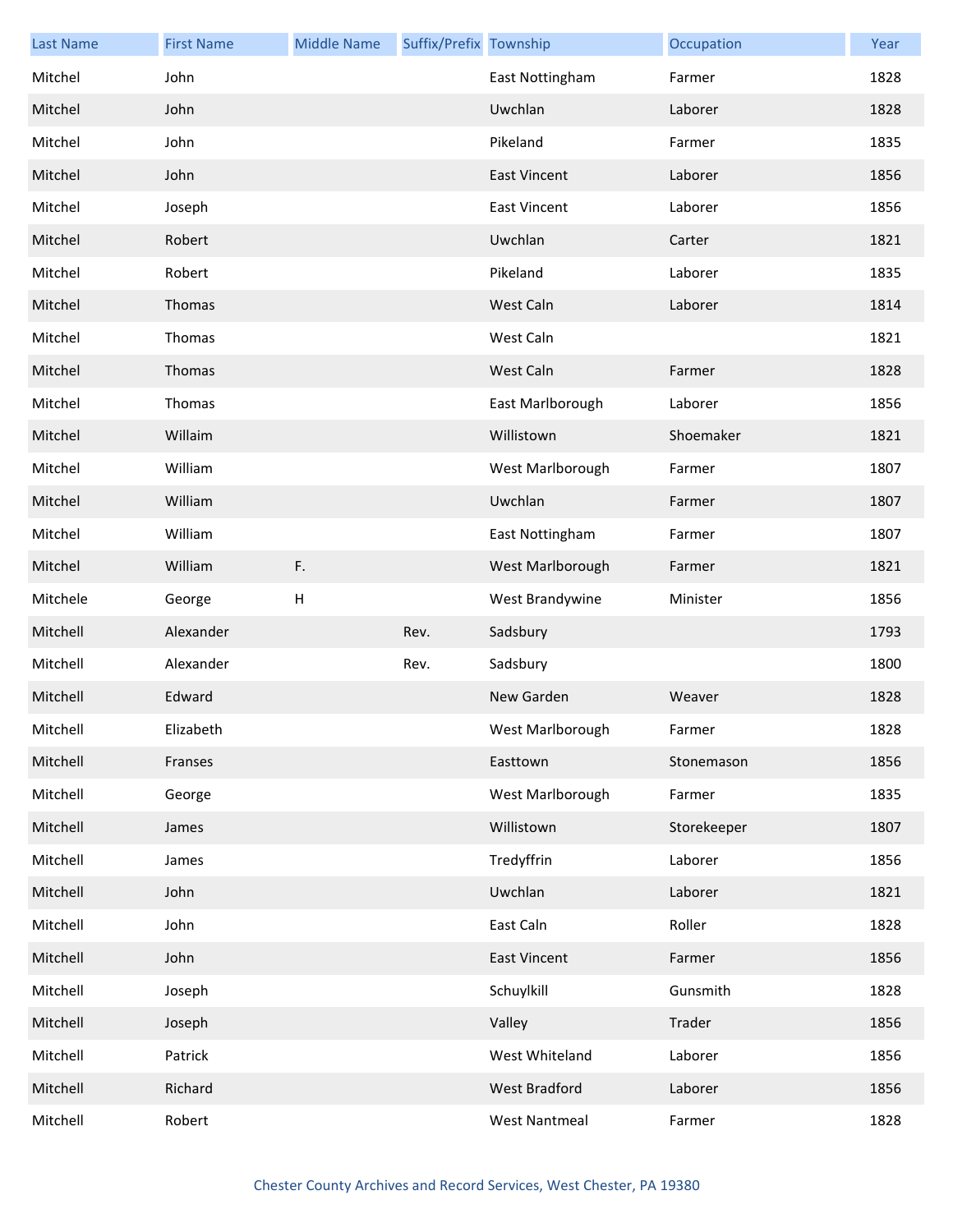| <b>Last Name</b> | <b>First Name</b> | <b>Middle Name</b> | Suffix/Prefix Township |                      | Occupation                  | Year |
|------------------|-------------------|--------------------|------------------------|----------------------|-----------------------------|------|
| Mitchell         | William           |                    |                        | Brandywine           | Farmer                      | 1814 |
| Mitchell         | William           |                    |                        | Honey Brook          |                             | 1814 |
| Mitchell         | William           |                    |                        | <b>West Nantmeal</b> | Laborer                     | 1828 |
| Mitchemer        | Nathan            |                    |                        | Coventry             | Doctor                      | 1814 |
| Mitchener        | Ann               |                    |                        | East Caln            | Merchant                    | 1814 |
| Mitchener        | Arnold            |                    |                        | West Bradford        | Farmer                      | 1807 |
| Mitchener        | Arnold            |                    |                        | West Bradford        | Farmer                      | 1814 |
| Mitchener        | Baruch            |                    |                        | London Grove         |                             | 1800 |
| Mitchener        | Benjamin          |                    |                        | New Garden           | Farmer                      | 1821 |
| Mitchener        | J                 | Courtland          |                        | Londonderry          | Farmer                      | 1856 |
| Mitchener        | Jesse             |                    |                        | Londonderry          | Farmer                      | 1856 |
| Mitchener        | John              |                    |                        | West Bradford        | Joiner                      | 1807 |
| Mitchener        | Joseph            |                    |                        | Londonderry          |                             | 1793 |
| Mitchener        | Joseph            |                    |                        | London Grove         |                             | 1800 |
| Mitchener        | Joseph            |                    |                        | London Grove         | Farmer                      | 1814 |
| Mitchener        | Joseph            |                    |                        | New Garden           | Farmer                      | 1821 |
| Mitchener        | Joseph            |                    |                        | London Grove         | Farmer                      | 1835 |
| Mitchener        | Lewis             |                    |                        | London Grove         | Farmer                      | 1835 |
| Mitchener        | Mahlon            |                    |                        | London Grove         |                             | 1800 |
| Mitchener        | Mordecai          |                    |                        | London Grove         |                             | 1800 |
| Mitchener        | Mordecai          |                    |                        | London Grove         | Farmer                      | 1814 |
| Mitchener        | Mordica           |                    |                        | London Grove         | Farmer                      | 1835 |
| Mitchener        | Nathan            |                    |                        | Coventry             | Doctor                      | 1807 |
| Mitchener        | Nathan            |                    |                        | Coventry             | <b>Medical Doctor</b>       | 1821 |
| Mitchener        | Nathan            |                    |                        | Coventry             | Doctor                      | 1828 |
| Mitchener        | Robert            |                    |                        | London Grove         | Farmer                      | 1814 |
| Mitchener        | Robert            |                    |                        | London Grove         | Farmer                      | 1835 |
| Mitchener        | William           |                    |                        | New Garden           | Farmer                      | 1821 |
| Mitchener        | William           |                    | Jr.                    | New Garden           | Farmer                      | 1821 |
| Mitchener        | William           |                    |                        | West Bradford        | Carpenter                   | 1821 |
| Mitchener        | William           |                    |                        | Newlin               | Farmer                      | 1828 |
| Mitchenon        | William           |                    |                        | West Bradford        | <b>Steward of Poorhouse</b> | 1835 |
| Mitchenor        | Amos              |                    |                        | East Caln            | Clerk; Post master          | 1856 |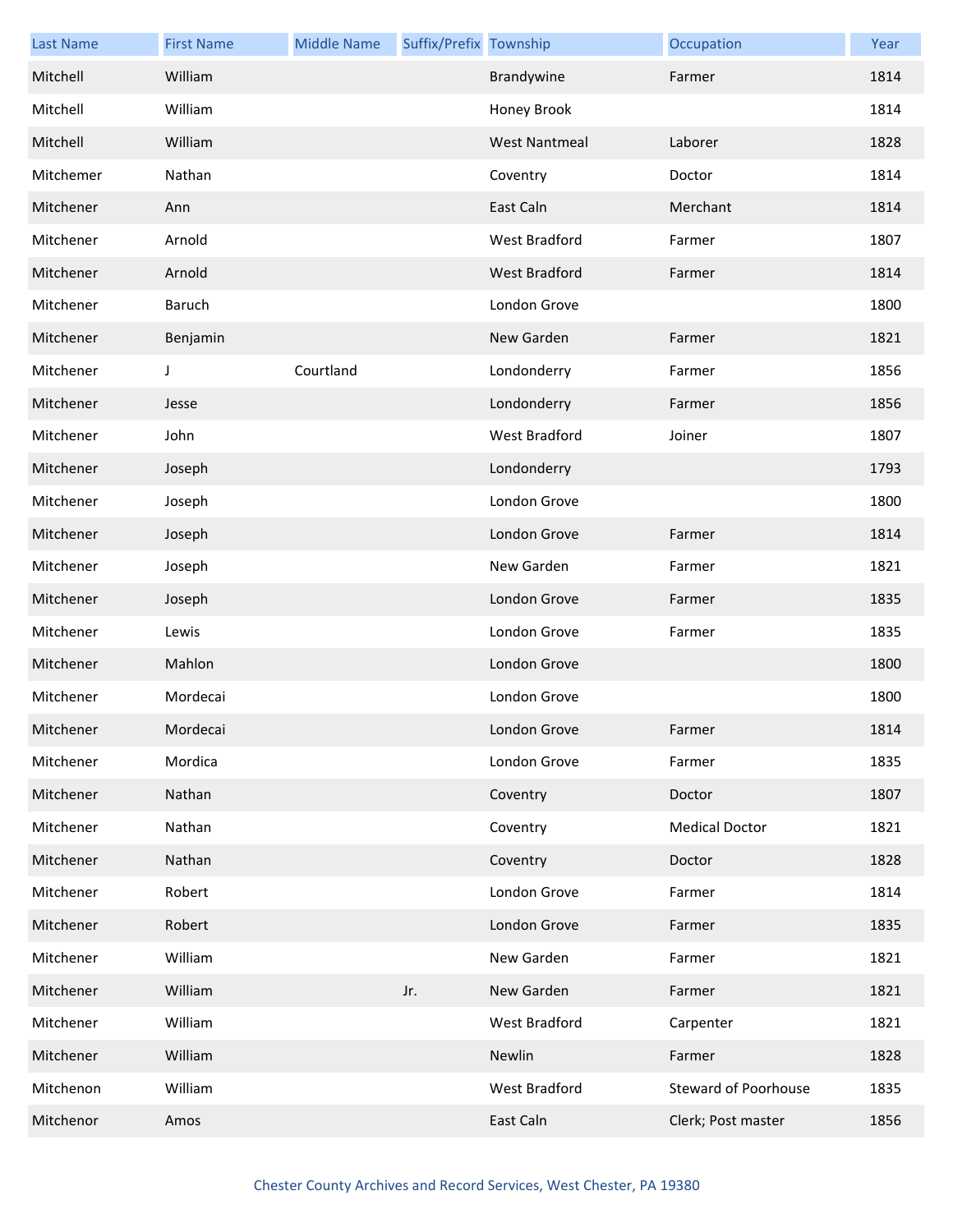| <b>Last Name</b> | <b>First Name</b> | <b>Middle Name</b> | Suffix/Prefix Township |                     | Occupation     | Year |
|------------------|-------------------|--------------------|------------------------|---------------------|----------------|------|
| Mitchenor        | Arnold            |                    |                        | West Bradford       |                | 1793 |
| Mitchenor        | Hannah            |                    |                        | Penn                | Farmer         | 1835 |
| Mitchenor        | John              |                    |                        | New Garden          | Farmer         | 1807 |
| Mitchenor        | John              |                    |                        | East Nottingham     | Farmer         | 1828 |
| Mitchenor        | Mahlon            |                    |                        | New Garden          | Farmer         | 1807 |
| Mitchenor        | Milton            |                    |                        | Londonderry         | Farmer         | 1856 |
| Mitchenor        | Philip            |                    |                        | East Nottingham     | Farmer         | 1835 |
| Mitchenor        | William           |                    |                        | New Garden          | Farmer         | 1807 |
| Mitcher          | John              |                    |                        | East Caln           | Farmer         | 1856 |
| Mitchmer         | Nathaniel         |                    |                        | Coventry            | Doctor, farmer | 1835 |
| Mitchner         | James             |                    |                        | South Coventry      | Laborer        | 1856 |
| Mitchner         | John              |                    |                        | Londonderry         | Farmer         | 1807 |
| Mitchner         | Nathan            |                    |                        | South Coventry      | Farmer         | 1856 |
| Mitchum          | John              |                    |                        | Uwchlan             | Farmer         | 1814 |
| Mitland          | Joseph            |                    |                        | East Nantmeal       | Farmer         | 1807 |
| Mitler           | John              |                    |                        | Sadsbury            | Blacksmith     | 1856 |
| Mittard          | Joseph            |                    |                        | East Nantmeal       |                | 1793 |
| Mitten           | Job               |                    |                        | East Marlborough    | Cooper         | 1835 |
| mller            | Jesse             |                    |                        | <b>West Vincent</b> | Laborer        | 1835 |
| Moahan           | Peter             |                    |                        | Phoenixville        | Pudler         | 1856 |
| Moan             | Samuel            |                    |                        | Franklin            | Farmer         | 1856 |
| Moat             | Jacob             |                    |                        | New Garden          | Cooper         | 1856 |
| Mock             | (Widow)           |                    | Widow                  | Vincent             |                | 1828 |
| Mock             | Davis             |                    |                        | <b>West Vincent</b> | Mason          | 1856 |
| Mock             | Eli               |                    |                        | Vincent             | Mason          | 1828 |
| Mock             | Eli               |                    |                        | <b>West Vincent</b> | Stonemason     | 1835 |
| Mock             | Eli               |                    |                        | <b>West Vincent</b> | Mason          | 1856 |
| Mock             | George            |                    |                        | <b>West Vincent</b> | Miner          | 1856 |
| Mock             | Isaac             |                    |                        | Vincent             | Shoemaker      | 1807 |
| Mock             | Isaac             |                    |                        | Vincent             | Shoemaker      | 1814 |
| Mock             | Isaac             |                    |                        | <b>West Vincent</b> | Cordwainer     | 1835 |
| Mock             | Jacob             |                    |                        | Vincent             | Mason          | 1828 |
| Mock             | Jacob             |                    |                        | <b>West Vincent</b> | Mason          | 1835 |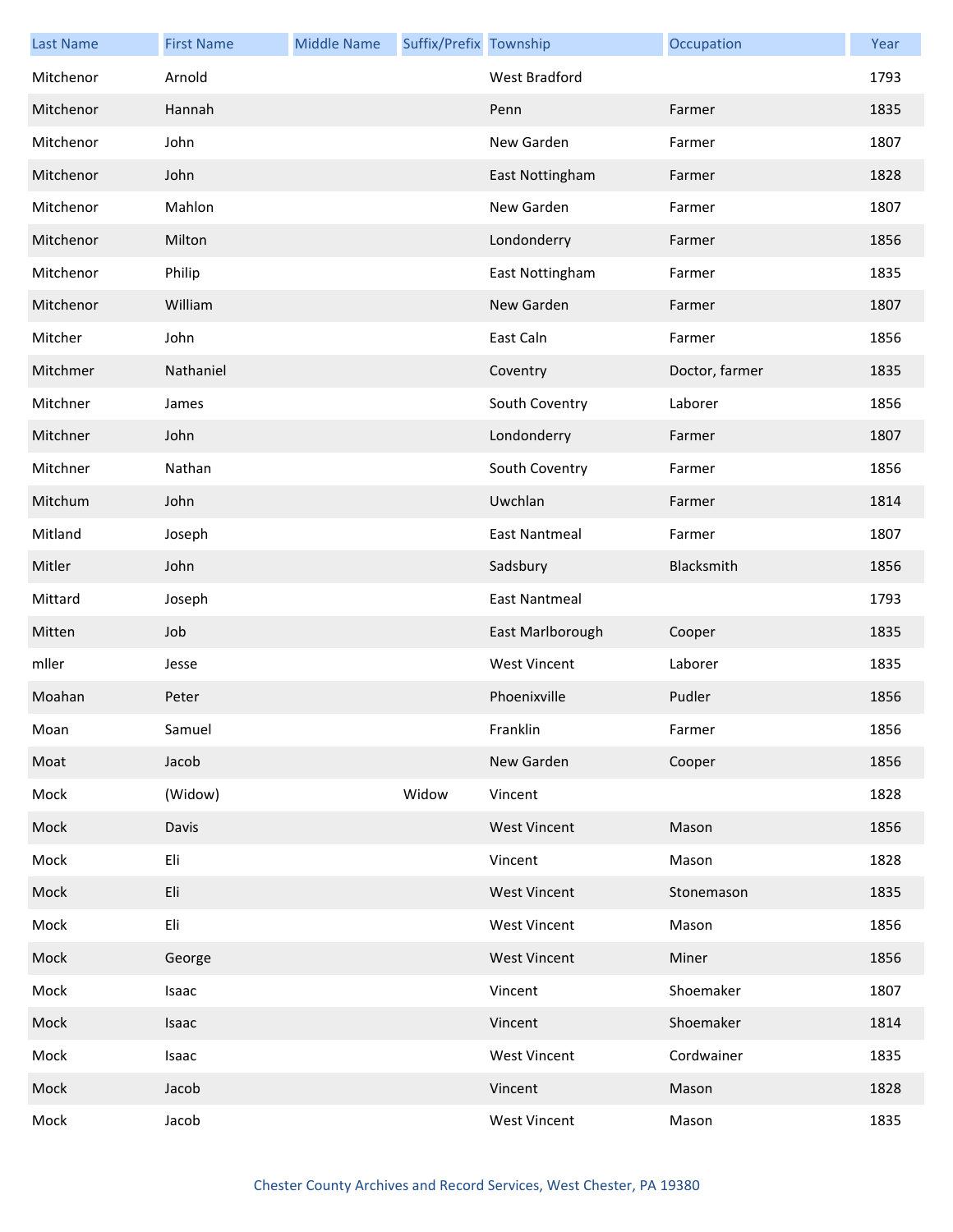| <b>Last Name</b> | <b>First Name</b> | <b>Middle Name</b> | Suffix/Prefix Township |                     | Occupation | Year |
|------------------|-------------------|--------------------|------------------------|---------------------|------------|------|
| Mock             | Jacob             |                    |                        | <b>West Vincent</b> | Laborer    | 1856 |
| Mock             | Jeferson          |                    |                        | Charlestown         | Laborer    | 1856 |
| Mock             | John              |                    |                        | Vincent             |            | 1793 |
| Mock             | Jonas             |                    |                        | Charlestown         | Laborer    | 1856 |
| Mock             | Jonathan          |                    |                        | <b>West Vincent</b> | Laborer    | 1835 |
| Mock             | Levi              |                    |                        | <b>West Vincent</b> | Carpenter  | 1835 |
| Mock             | Levi              |                    |                        | <b>West Vincent</b> | Carpenter  | 1856 |
| Mock             | Mary              |                    |                        | <b>West Vincent</b> |            | 1835 |
| Mock             | Peter             |                    |                        | Vincent             |            | 1793 |
| Mock             | Peter             |                    |                        | Vincent             |            | 1800 |
| Mock             | Peter             |                    |                        | Vincent             | Weaver     | 1807 |
| Mock             | Peter             |                    | Jr.                    | Vincent             | Mason      | 1814 |
| Mock             | Peter             |                    |                        | Vincent             | Weaver     | 1814 |
| Mock             | Samuel            |                    |                        | Charlestown         | Laborer    | 1828 |
| Mock             | Samuel            |                    |                        | Charlestown         | Laborer    | 1835 |
| Mock             | William           |                    |                        | Uwchlan             | Laborer    | 1835 |
| Mock             | William           |                    |                        | <b>West Vincent</b> | Laborer    | 1835 |
| Mock             | William           |                    |                        | <b>West Vincent</b> | Laborer    | 1856 |
| Mock             | William           |                    |                        | <b>West Vincent</b> | Laborer    | 1856 |
| Mock             | William           |                    |                        | <b>West Vincent</b> | Farmer     | 1856 |
| Mode             | Alen              |                    |                        | East Fallowfield    | Farmer     | 1835 |
| Mode             | Alexander         |                    |                        | Uwchlan             | Papermaker | 1807 |
| Mode             | Alexander         |                    |                        | East Fallowfield    | Papermaker | 1814 |
| Mode             | Alexander         |                    |                        | East Fallowfield    | Papermaker | 1821 |
| Mode             | Alexander         |                    |                        | East Fallowfield    | Papermaker | 1828 |
| Mode             | Alexander         |                    |                        | East Fallowfield    | Papermaker | 1835 |
| Mode             | Alexander         |                    |                        | East Fallowfield    | Farmer     | 1856 |
| Mode             | Alexander         | Jr                 |                        | East Fallowfield    | Papermaker | 1856 |
| Mode             | Allen             |                    |                        | East Fallowfield    | Farmer     | 1814 |
| Mode             | Allen             |                    |                        | East Fallowfield    | Farmer     | 1821 |
| Mode             | Allen             |                    |                        | East Fallowfield    | Farmer     | 1828 |
| Mode             | Allen             |                    |                        | East Fallowfield    | Farmer     | 1856 |
| Mode             | Elizabeth         |                    |                        | East Fallowfield    | Farmer     | 1856 |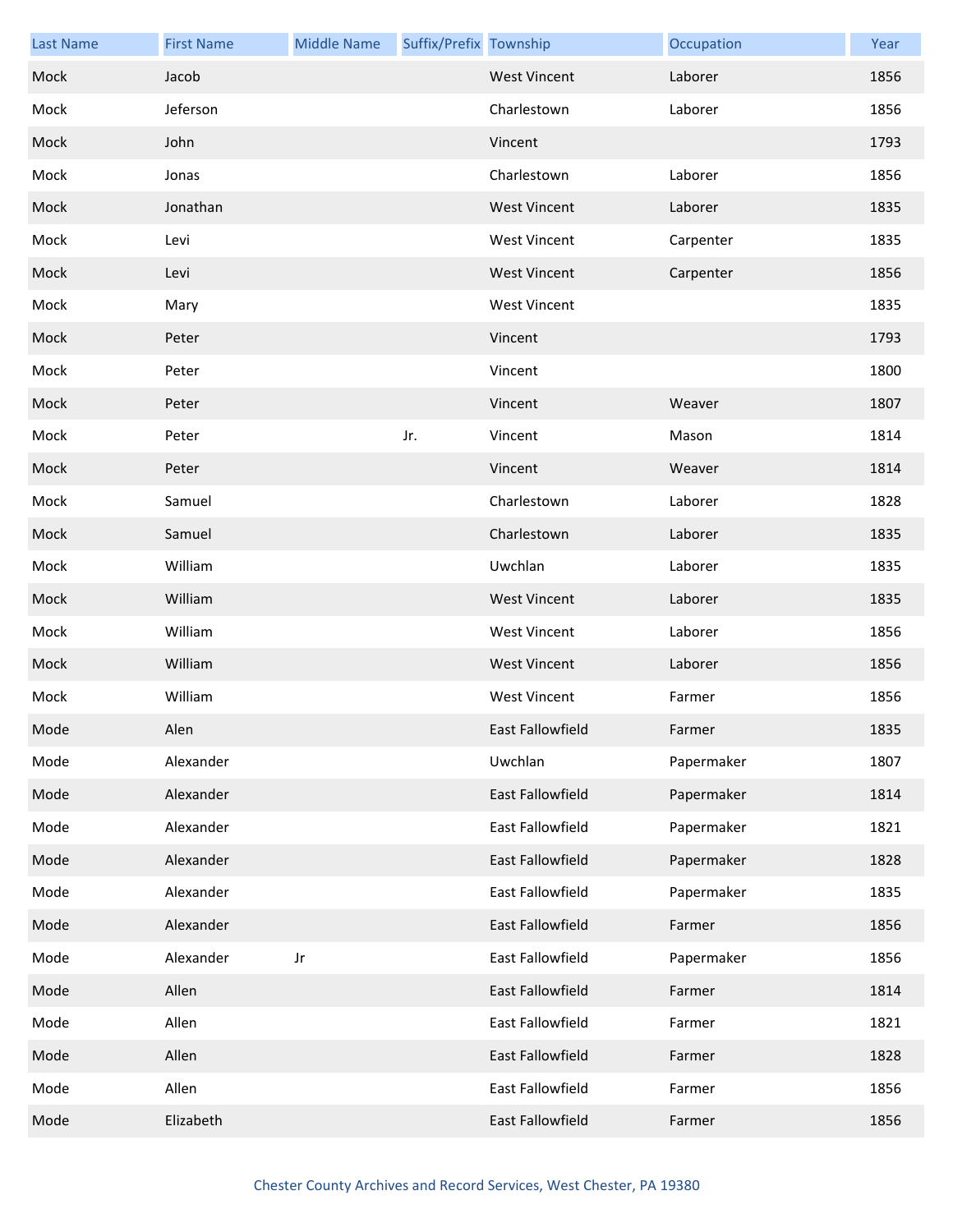| <b>Last Name</b> | <b>First Name</b> | <b>Middle Name</b> | Suffix/Prefix Township |                         | Occupation  | Year |
|------------------|-------------------|--------------------|------------------------|-------------------------|-------------|------|
| Mode             | George            |                    |                        | London Britain          | Papermaker  | 1828 |
| Mode             | James             |                    |                        | <b>East Fallowfield</b> | Speculator  | 1856 |
| Mode             | William           |                    |                        | East Fallowfield        |             | 1793 |
| Mode             | William           |                    |                        | East Fallowfield        | Farmer      | 1814 |
| Mode             | William           |                    |                        | <b>East Fallowfield</b> | Papermaker  | 1814 |
| Mode             | William           |                    |                        | <b>East Fallowfield</b> | Farmer      | 1821 |
| Mode             | William           |                    |                        | East Fallowfield        | Papermaker  | 1821 |
| Mode             | William           |                    | Sr.                    | East Fallowfield        | Farmer      | 1828 |
| Mode             | William           |                    | Jr.                    | East Fallowfield        | Papermaker  | 1828 |
| Mode             | William           |                    |                        | <b>East Fallowfield</b> | Papermaker  | 1835 |
| Mode             | William           |                    |                        | East Fallowfield        | Papermaker  | 1856 |
| Moffett          | James             |                    |                        | East Caln               | Laborer     | 1821 |
| Moffitt          | Casper            |                    | Jr.                    | West Brandywine         | Farmer      | 1856 |
| Moffitt          | Casper            | M                  |                        | West Brandywine         | Farmer      | 1856 |
| Moist            | Jacob             |                    |                        | Uwchlan                 |             | 1793 |
| Moke             | George            |                    |                        | East Fallowfield        | Iron Roller | 1828 |
| Moland           | Samuel            |                    |                        | <b>East Vincent</b>     | Tailor      | 1835 |
| Molbenow         | William           |                    |                        | Tredyffrin              | Weaver      | 1856 |
| Moles            | David             |                    |                        | Tredyffrin              |             | 1793 |
| Moleter          | David             |                    |                        | <b>West Bradford</b>    | Mason       | 1856 |
| Mollaney         | John              |                    |                        | West Whiteland          | Quarryman   | 1835 |
| Molloy           | Edward            |                    |                        | East Whiteland          | Laborer     | 1856 |
| Molsby           | John              |                    |                        | Brandywine              |             | 1793 |
| Molster          | John              |                    |                        | Schuylkill              | Laborer     | 1828 |
| Molstey          | John              |                    | Jr.                    | Schuylkill              | Roller (M)  | 1828 |
| Molstey          | John              |                    |                        | Schuylkill              | Laborer     | 1835 |
| Molstey          | Martin            |                    |                        | Schuylkill              | Roller (M)  | 1828 |
| Momair           | Christopher       |                    |                        | Thornbury               | Laborer     | 1821 |
| Monaghan         | James             |                    |                        | London Grove            | Innkeeper   | 1807 |
| Monaghan         | James             |                    |                        | West Fallowfield        | Innkeeper   | 1821 |
| Monaghan         | James             |                    |                        | West Fallowfield        | Farmer      | 1828 |
| Monaghan         | James             |                    | Esq.                   | West Fallowfield        | Farmer      | 1835 |
| Monaghan         | James             |                    | Jr.                    | West Fallowfield        | Innkeeper   | 1835 |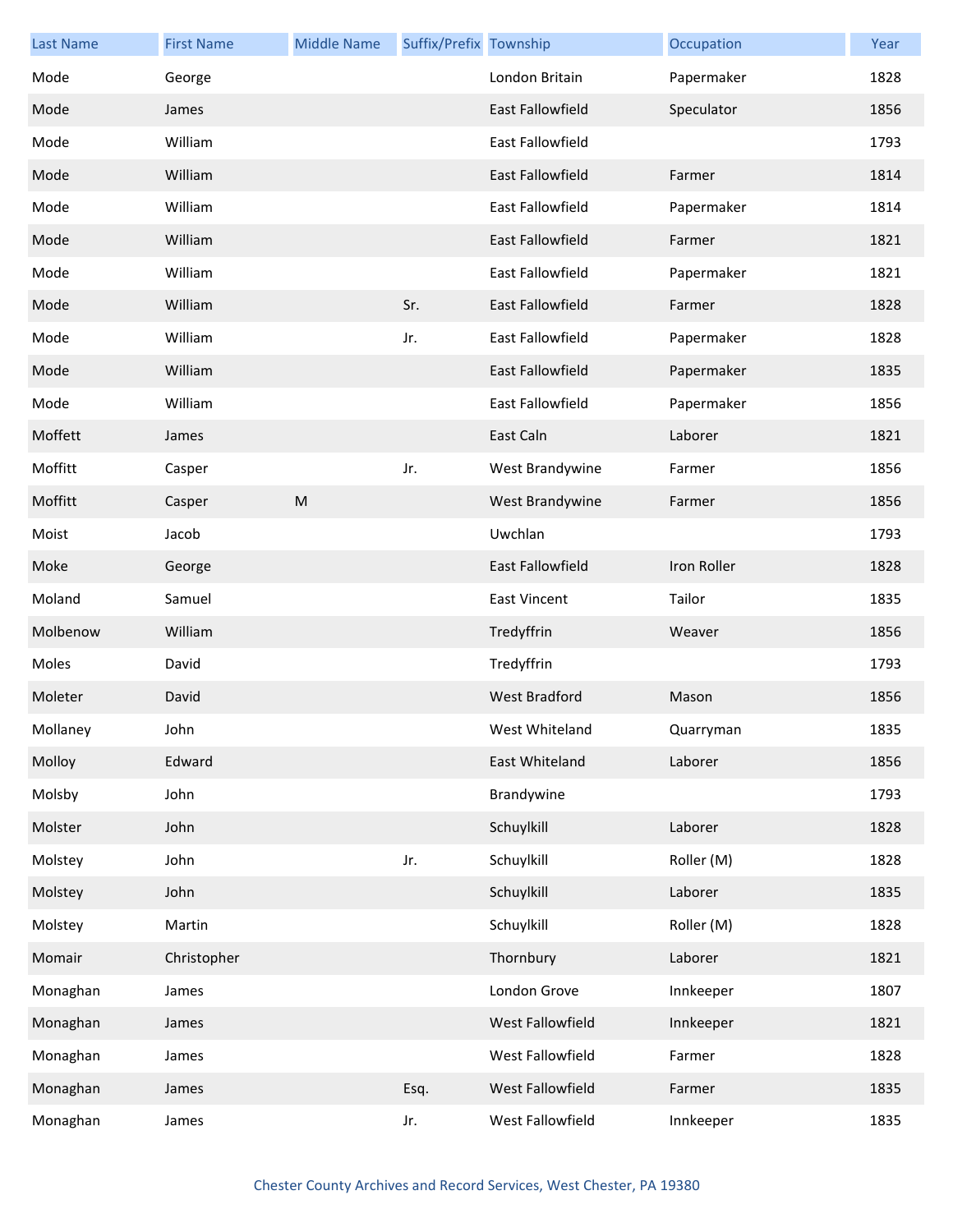| <b>Last Name</b> | <b>First Name</b> | <b>Middle Name</b>        | Suffix/Prefix Township |                      | Occupation | Year |
|------------------|-------------------|---------------------------|------------------------|----------------------|------------|------|
| Monaghan         | John              |                           |                        | Phoenixville         | Mason      | 1856 |
| Monaghan         | John              | J                         |                        | Newlin               | Farmer     | 1856 |
| Monaghan         | John              | J.                        |                        | West Fallowfield     | Tanner     | 1828 |
| Monaghan         | John              | L                         |                        | Newlin               | Farmer     | 1835 |
| Monaghan         | Jonathan          | $\mathsf J$               |                        | West Fallowfield     | Carpenter  | 1835 |
| Monaghan         | $\mathsf{R}$      | $\mathsf C$               |                        | <b>West Chester</b>  | Lawyer     | 1856 |
| Monaghan         | Richard           |                           |                        | West Whiteland       | Laborer    | 1856 |
| Monaghan         | Richard           | M                         |                        | West Fallowfield     | Farmer     | 1856 |
| Monaghar         | James             |                           |                        | West Bradford        | Foringer   | 1856 |
| Monahan          | George            |                           |                        | Goshen               | Weaver     | 1807 |
| Moncreaf         | John              |                           |                        | Phoenixville         | Laborer    | 1856 |
| Monday           | John              |                           |                        | Tredyffrin           |            | 1800 |
| Money            | John              |                           |                        | Lower Oxford         | Laborer    | 1814 |
| Money            | William           |                           |                        | New London           |            | 1793 |
| Monfourd         | Samuel            |                           |                        | <b>East Nantmeal</b> | Collier    | 1821 |
| Mongen           | Frank             |                           |                        | Phoenixville         | Laborer    | 1856 |
| Monghan          | William           |                           |                        | West Fallowfield     | Surveyor   | 1835 |
| Mongomry         | William           |                           |                        | Tredyffrin           | Shoemaker  | 1835 |
| Monholland       | Oliver            |                           |                        | East Whiteland       | Laborer    | 1856 |
| Monjoy           | Asa               |                           |                        | Charlestown          | Carpenter  | 1814 |
| Monks            | Absalom           |                           |                        | West Bradford        | Mason      | 1814 |
| Monks            | Absolom           |                           |                        | West Bradford        | Mason      | 1821 |
| Monks            | John              |                           |                        | Pennsbury            |            | 1793 |
| Monks            | John              |                           |                        | West Bradford        | Weaver     | 1807 |
| Monks            | John              |                           |                        | West Bradford        | Weaver     | 1814 |
| Monks            | John              |                           |                        | West Bradford        | Weaver     | 1821 |
| Monks            | John              |                           |                        | West Bradford        | Weaver     | 1828 |
| Monks            | John              |                           |                        | Newlin               | Weaver     | 1835 |
| Monks            | John              |                           |                        | <b>West Chester</b>  | Plasterer  | 1856 |
| Monks            | S                 | $\boldsymbol{\mathsf{A}}$ |                        | <b>West Chester</b>  | Seamstress | 1856 |
| Monks            | Thomas            |                           |                        | Pennsbury            |            | 1793 |
| Monks            | Thomas            |                           |                        | West Bradford        | Weaver     | 1807 |
| Monks            | Thomas            |                           |                        | <b>West Bradford</b> | Weaver     | 1814 |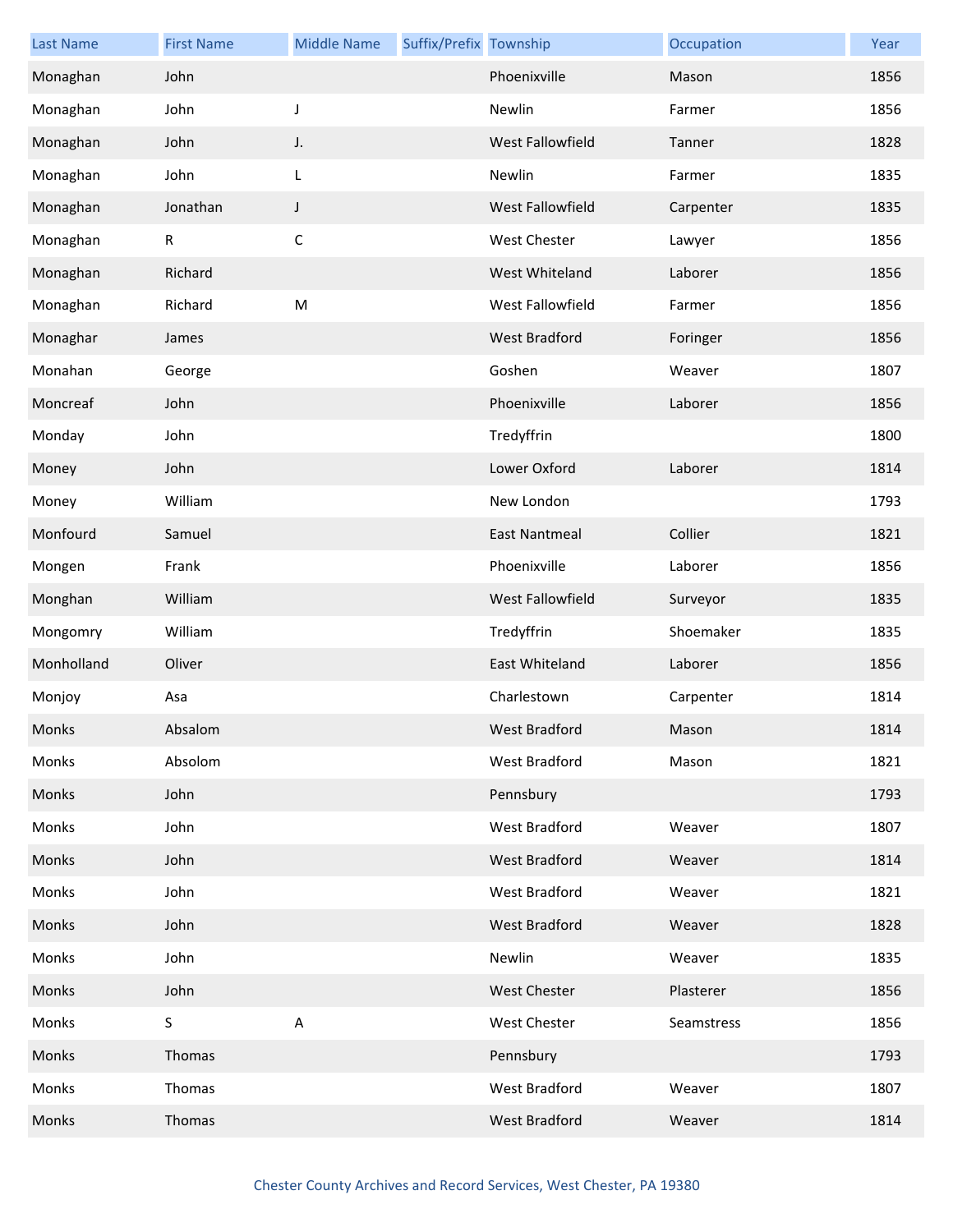| <b>Last Name</b> | <b>First Name</b> | <b>Middle Name</b> | Suffix/Prefix Township |                      | Occupation    | Year |
|------------------|-------------------|--------------------|------------------------|----------------------|---------------|------|
| Monks            | Thomas            |                    |                        | Newlin               | Farmer        | 1856 |
| Monks            | Zilla             |                    |                        | <b>West Chester</b>  | Teacher       | 1856 |
| Monleeth         | James             |                    |                        | London Grove         |               | 1793 |
| Monnahan         | Charles           |                    |                        | East Whiteland       | Laborer       | 1856 |
| Monnahan         | Dennis            |                    |                        | East Whiteland       | Laborer       | 1856 |
| Monneghan        | James             |                    |                        | London Grove         | Tavern Keeper | 1814 |
| Monner           | Francis           |                    |                        | Phoenixville         | Laborer       | 1856 |
| Monohon          | George            |                    |                        | Willistown           | Weaver        | 1814 |
| Monroe           | Charles           |                    |                        | West Marlborough     | Laborer       | 1821 |
| Monroe           | Hiram             |                    |                        | West Fallowfield     | Laborer       | 1821 |
| Monroe           | Thornton          |                    |                        | West Whiteland       | Trader        | 1856 |
| Monshower        | Benjamin          |                    |                        | Coventry             | Carpenter     | 1828 |
| Monshower        | David             |                    |                        | Coventry             | Farmer        | 1828 |
| Monshower        | Michael           |                    |                        | Pikeland             | Farmer        | 1807 |
| Monshower        | Philip            |                    |                        | Vincent              | Weaver        | 1821 |
| Montgomery       | Alexander         |                    |                        | Honeybrook           | Laborer       | 1856 |
| Montgomery       | Alexander         |                    |                        | Franklin             | Laborer       | 1856 |
| Montgomery       | Ann               |                    |                        | New London           |               | 1793 |
| Montgomery       | Catharine         |                    |                        | New London           |               | 1814 |
| Montgomery       | Catherine         |                    |                        | New London           | Farmer        | 1821 |
| Montgomery       | David             |                    |                        | New London           | Cooper        | 1828 |
| Montgomery       | David             |                    |                        | New London           | Farmer        | 1835 |
| Montgomery       | David             |                    |                        | Franklin             | Farmer        | 1856 |
| Montgomery       | James             |                    |                        | <b>Upper Oxford</b>  | Yeoman        | 1800 |
| Montgomery       | James             |                    |                        | <b>West Nantmeal</b> | Storekeeper   | 1807 |
| Montgomery       | James             |                    |                        | <b>West Nantmeal</b> | Tavern Keeper | 1835 |
| Montgomery       | James             | A                  |                        | New London           | Farmer        | 1856 |
| Montgomery       | John              |                    |                        | New London           |               | 1793 |
| Montgomery       | John              |                    |                        | New London           | Farmer        | 1814 |
| Montgomery       | John              |                    |                        | New London           | Mason         | 1821 |
| Montgomery       | John              |                    |                        | East Nottingham      | Mason         | 1828 |
| Montgomery       | John              |                    |                        | New London           | Farmer        | 1835 |
| Montgomery       | John              |                    |                        | Franklin             | Farmer        | 1856 |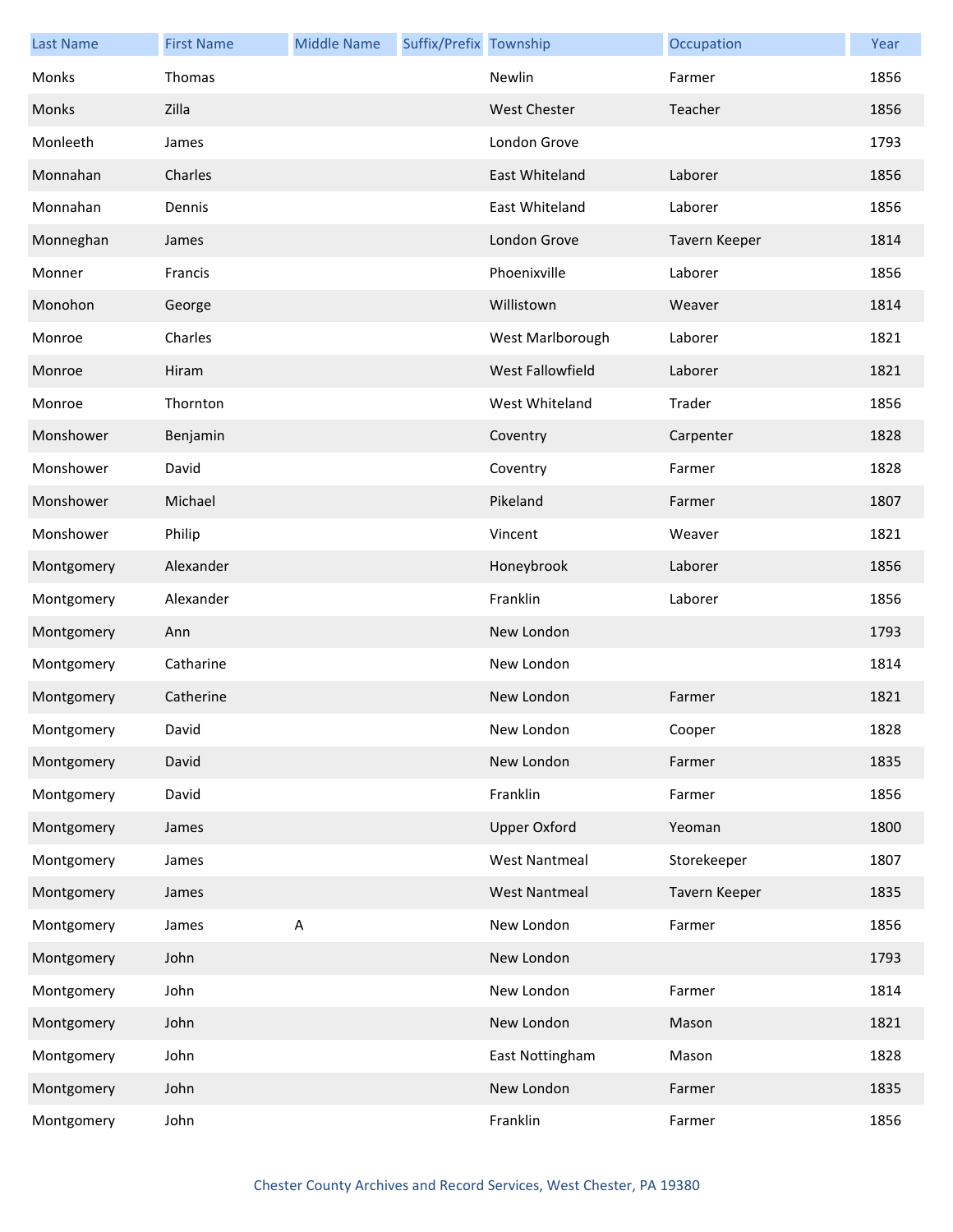| <b>Last Name</b> | <b>First Name</b> | <b>Middle Name</b> | Suffix/Prefix Township |                     | Occupation      | Year |
|------------------|-------------------|--------------------|------------------------|---------------------|-----------------|------|
| Montgomery       | John              |                    |                        | Tredyffrin          | Shoemaker       | 1856 |
| Montgomery       | John              | Е                  |                        | New London          | Farmer          | 1856 |
| Montgomery       | Joseph            |                    |                        | <b>Upper Oxford</b> | Yeoman          | 1800 |
| Montgomery       | Joseph            |                    |                        | <b>Upper Oxford</b> | Farmer          | 1807 |
| Montgomery       | Joseph            |                    |                        | New London          | Cooper          | 1828 |
| Montgomery       | Joseph            |                    |                        | New London          | Farmer          | 1835 |
| Montgomery       | Joseph            |                    |                        | Franklin            | Farmer          | 1856 |
| Montgomery       | Mary              |                    |                        | West Goshen         |                 | 1821 |
| Montgomery       | Michael           |                    |                        | New London          | Farmer          | 1814 |
| Montgomery       | Michael           |                    |                        | New London          | Farmer          | 1828 |
| Montgomery       | Michael           |                    |                        | New London          | Farmer          | 1835 |
| Montgomery       | Michael           |                    |                        | Lower Oxford        | Watchmaker      | 1856 |
| Montgomery       | Michael           |                    | Sr.                    | New London          | Farmer          | 1856 |
| Montgomery       | Michael           |                    | Jr.                    | New London          | Farmer          | 1856 |
| Montgomery       | Robert            |                    |                        | New London          |                 | 1793 |
| Montgomery       | Robert            |                    |                        | New London          | Farmer          | 1800 |
| Montgomery       | Robert            |                    |                        | New London          | Farmer          | 1807 |
| Montgomery       | Robert            |                    |                        | New London          | Mason           | 1814 |
| Montgomery       | Robert            |                    |                        | New London          | Mason           | 1814 |
| Montgomery       | Robert            |                    |                        | East Caln           | Laborer         | 1821 |
| Montgomery       | Robert            |                    |                        | East Caln           | Laborer         | 1828 |
| Montgomery       | Robert            |                    |                        | Franklin            | Farmer          | 1856 |
| Montgomery       | Samuel            |                    |                        | New London          |                 | 1793 |
| Montgomery       | Samuel            |                    |                        | New London          | Farmer          | 1800 |
| Montgomery       | Samuel            |                    |                        | New London          | Farmer          | 1807 |
| Montgomery       | Samuel            |                    |                        | New London          | Farmer          | 1814 |
| Montgomery       | Samuel            |                    |                        | New London          | Farmer & Cooper | 1821 |
| Montgomery       | Samuel            |                    |                        | New London          | Farmer          | 1828 |
| Montgomery       | Thomas            |                    |                        | Honey Brook         | Farmer          | 1821 |
| Montgomery       | Thomas            |                    |                        | New London          | Laborer         | 1821 |
| Montgomery       | Thomas            |                    |                        | Franklin            | Farmer          | 1856 |
| Montgomery       | William           |                    |                        | Franklin            | Farmer          | 1856 |
| Montgomery       | William           |                    |                        | East Whiteland      | Laborer         | 1856 |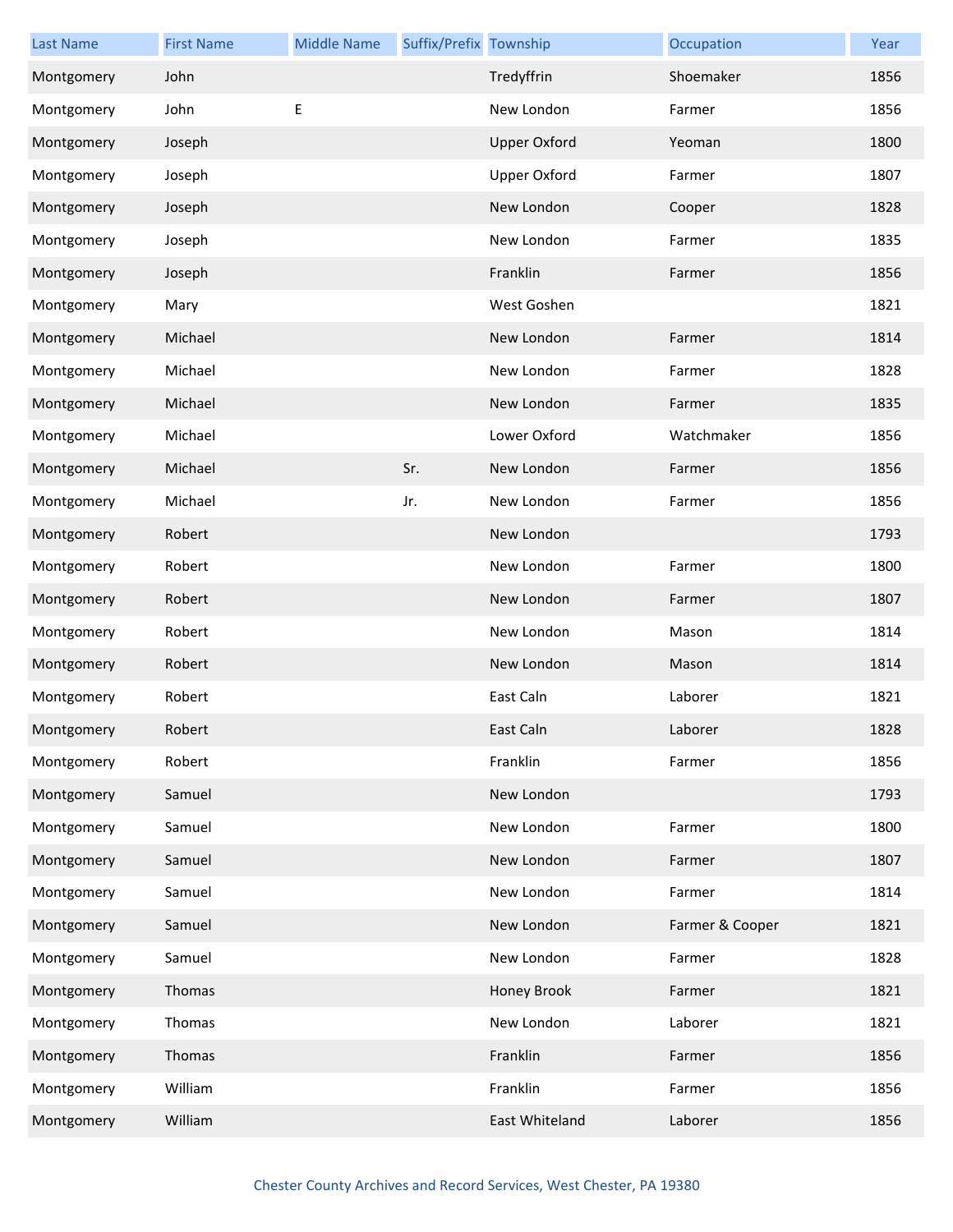| <b>Last Name</b> | <b>First Name</b> | <b>Middle Name</b>        | Suffix/Prefix Township |                         | Occupation   | Year |
|------------------|-------------------|---------------------------|------------------------|-------------------------|--------------|------|
| Mood             | Andrew            | W                         |                        | East Bradford           | Wheelwright  | 1856 |
| Moode            | Allen             |                           |                        | <b>East Fallowfield</b> | Laborer      | 1807 |
| Moode            | William           |                           |                        | East Fallowfield        | Husbandman   | 1807 |
| Moode            | William           |                           | Jr.                    | East Fallowfield        | Laborer      | 1807 |
| Moody            | Thomas            |                           |                        | New Garden              | Manufacturer | 1835 |
| Moody            | William           |                           |                        | Westtown                | Farmer       | 1856 |
| Mook             | Ephraim           |                           |                        | Penn                    | Wheelwright  | 1835 |
| Mook             | John              |                           |                        | Vincent                 |              | 1800 |
| Moon             | Samuel            |                           |                        | East Caln               | Chairmaker   | 1807 |
| Moon             | Samuel            |                           |                        | East Caln               | Painter      | 1814 |
| Moon             | Thomas            |                           |                        | Uwchlan                 |              | 1800 |
| Mooney           | James             |                           |                        | East Caln               | Laborer      | 1821 |
| Mooney           | James             |                           |                        | East Whiteland          | Laborer      | 1856 |
| Mooney           | Lary              |                           |                        | East Whiteland          | Laborer      | 1856 |
| Mooney           | Patrick           |                           |                        | West Fallowfield        | Farmer       | 1828 |
| Mooney           | Patrick           |                           | Jr.                    | <b>West Fallowfield</b> | Weaver       | 1828 |
| Mooney           | Robert            |                           |                        | Honeybrook              | Farmer       | 1856 |
| Mooney           | William           |                           |                        | Pennsbury               | Laborer      | 1856 |
| Moor             | Dinah             |                           |                        | London Grove            | Housekeeper  | 1835 |
| Moor             | Harrison          |                           |                        | London Grove            | Tailor       | 1835 |
| Moor             | Isaac             |                           |                        | London Grove            | Farmer       | 1835 |
| Moor             | James             |                           |                        | <b>West Nantmeal</b>    | Farmer       | 1856 |
| Moor             | James             | $\mathsf C$               |                        | West Fallowfield        | Laborer      | 1856 |
| Moor             | Job               |                           |                        | Schuylkill              | Stonecutter  | 1835 |
| Moor             | Joshua            |                           |                        | London Grove            | Farmer       | 1835 |
| Moor             | Philip            |                           |                        | London Grove            | Housekeeper  | 1835 |
| Moor             | Thomas            |                           |                        | West Bradford           | Tobacconist  | 1835 |
| Moor             | William           | $\boldsymbol{\mathsf{H}}$ |                        | West Fallowfield        | Laborer      | 1856 |
| Moor             | Ziba              |                           |                        | London Grove            | Farmer       | 1835 |
| Moore            |                   |                           |                        | Brandywine              |              | 1793 |
| Moore            | Abigail           |                           |                        | London Grove            |              | 1856 |
| Moore            | Abisha            |                           |                        | Sadsbury                |              | 1835 |
| Moore            | Abisha            |                           |                        | Highland                | Laborer      | 1856 |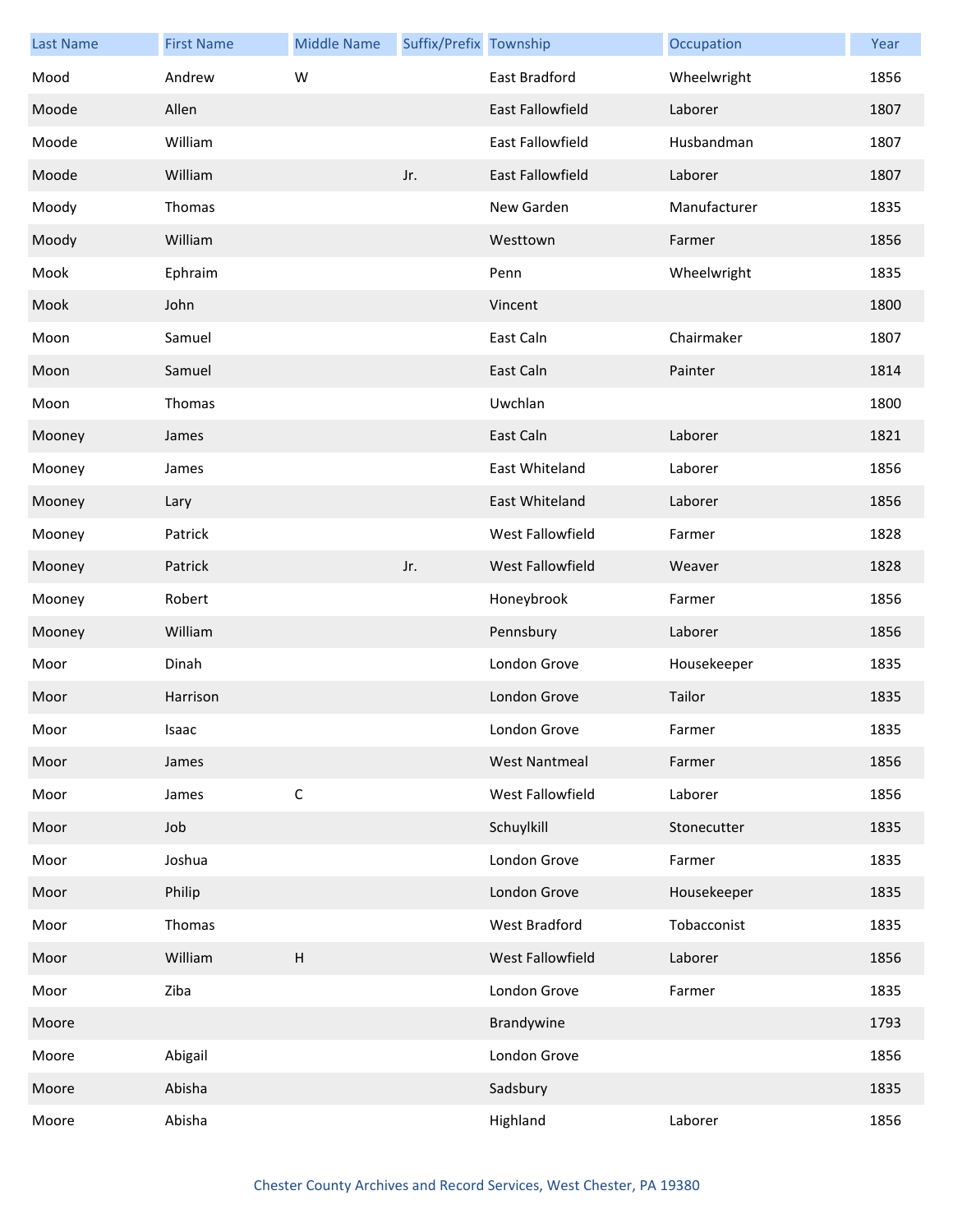| <b>Last Name</b> | <b>First Name</b> | <b>Middle Name</b> | Suffix/Prefix Township |                     | Occupation      | Year |
|------------------|-------------------|--------------------|------------------------|---------------------|-----------------|------|
| Moore            | Abraham           |                    |                        | Sadsbury            | Farmer          | 1814 |
| Moore            | Abraham           |                    |                        | Highland            | Laborer         | 1856 |
| Moore            | Abraham           |                    |                        | Honeybrook          | Laborer         | 1856 |
| Moore            | Adam              |                    |                        | West Marlborough    | Jobber          | 1807 |
| Moore            | Adam              |                    |                        | West Marlborough    | Laborer         | 1814 |
| Moore            | Adam              |                    |                        | East Marlborough    | Laborer         | 1821 |
| Moore            | Adam              |                    |                        | London Grove        | Laborer         | 1828 |
| Moore            | Alexander         |                    |                        | Sadsbury            | Miller & Sawyer | 1814 |
| Moore            | Alexander         |                    |                        | Willistown          | Factory man     | 1828 |
| Moore            | Andrew            |                    |                        | Sadsbury            |                 | 1793 |
| Moore            | Andrew            |                    |                        | Sadsbury            | Carpenter       | 1821 |
| Moore            | Andrew            |                    |                        | Sadsbury            | Carpenter       | 1828 |
| Moore            | Andrew            |                    |                        | Sadsbury            |                 | 1835 |
| Moore            | Andrew            | $\mathsf E$        |                        | Honeybrook          | Merchant        | 1856 |
| Moore            | Anselom           |                    |                        | Charlestown         | Cabinetmaker    | 1821 |
| Moore            | Anson             |                    |                        | Willistown          |                 | 1800 |
| Moore            | Asahel            |                    |                        | Sadsbury            | Farmer          | 1821 |
| Moore            | Asahel            |                    |                        | Sadsbury            |                 | 1835 |
| Moore            | Ashal             |                    |                        | Sadsbury            | Blacksmith      | 1828 |
| Moore            | Benjamin          |                    |                        | Charlestown         | Farmer          | 1814 |
| Moore            | Benjamin          |                    |                        | Charlestown         | Teacher         | 1821 |
| Moore            | Benjamin          |                    |                        | East Fallowfield    | Farmer          | 1856 |
| Moore            | Caleb             |                    |                        | London Grove        | Farmer          | 1814 |
| Moore            | Caleb             |                    |                        | London Grove        | Farmer          | 1821 |
| Moore            | Charles           |                    |                        | Vincent             | Laborer         | 1828 |
| Moore            | Charles           |                    | Rev.                   | Vincent             | Reverend        | 1828 |
| Moore            | Charles           |                    |                        | <b>West Vincent</b> | Plow maker      | 1835 |
| Moore            | Charles           |                    |                        | <b>West Vincent</b> | Clergyman       | 1835 |
| Moore            | Charles           |                    |                        | Sadsbury            | Machinist       | 1856 |
| Moore            | Charles           |                    |                        | <b>West Vincent</b> | Cabinetmaker    | 1856 |
| Moore            | Charles           |                    |                        | Uwchlan             | Laborer         | 1856 |
| Moore            | Charles           |                    |                        | Tredyffrin          | Farmer          | 1856 |
| Moore            | Charles           | $\mathsf C$        |                        | Uwchlan             | Farmer          | 1856 |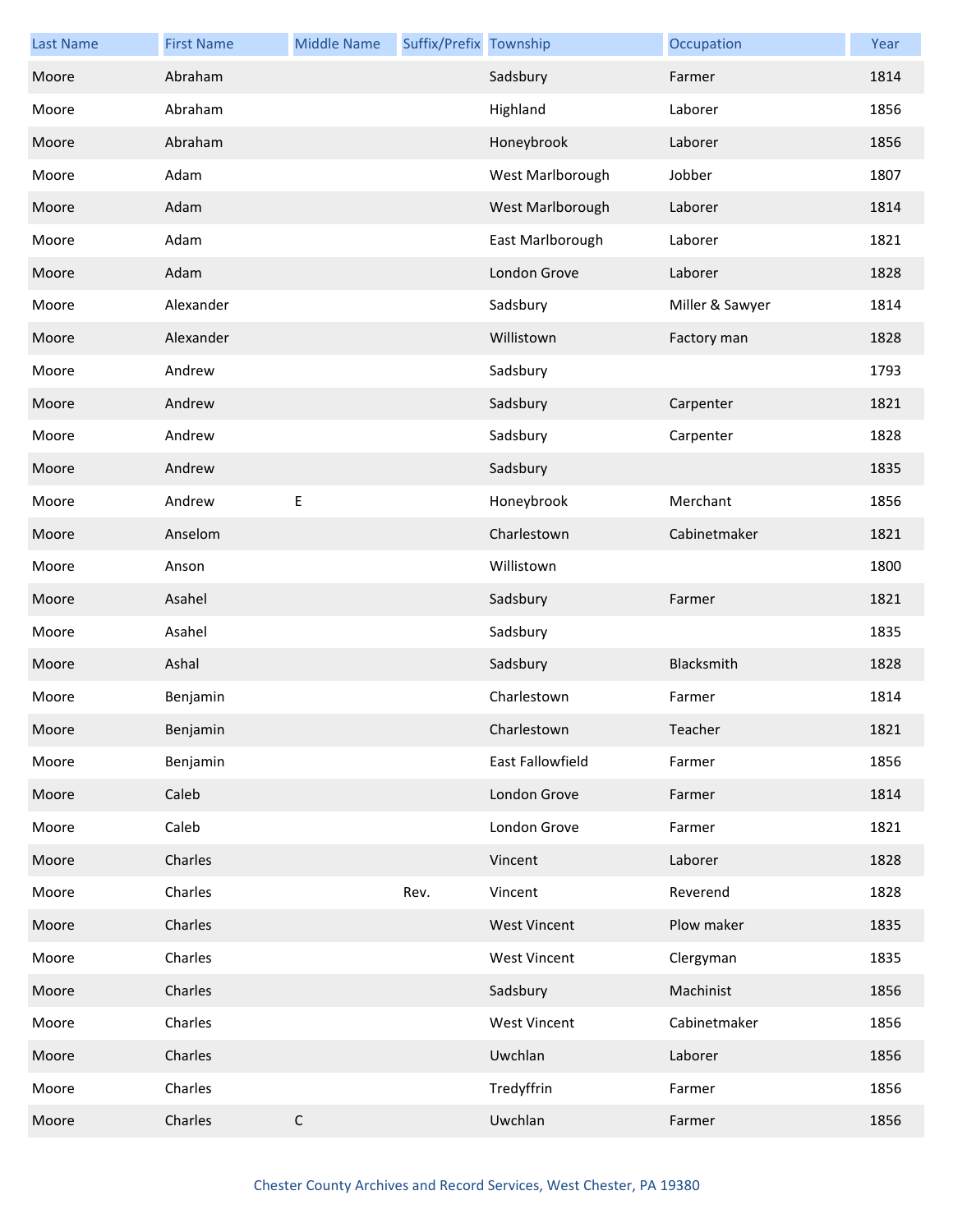| <b>Last Name</b> | <b>First Name</b> | <b>Middle Name</b>        | Suffix/Prefix Township |                      | Occupation        | Year |
|------------------|-------------------|---------------------------|------------------------|----------------------|-------------------|------|
| Moore            | Christian         |                           |                        | West Whiteland       |                   | 1793 |
| Moore            | Christian         |                           |                        | West Whiteland       | Laborer           | 1800 |
| Moore            | Christian         |                           |                        | West Whiteland       | Farmer            | 1807 |
| Moore            | Christian         |                           |                        | West Whiteland       | Farmer            | 1814 |
| Moore            | Christian         |                           |                        | West Whiteland       |                   | 1821 |
| Moore            | Christian         |                           |                        | West Whiteland       | Farmer            | 1828 |
| Moore            | Christian         |                           | Jr.                    | West Whiteland       | Laborer           | 1828 |
| Moore            | Christian         |                           | Sr.                    | West Whiteland       | Farmer            | 1835 |
| Moore            | Christian         |                           | Jr.                    | West Whiteland       | Laborer           | 1835 |
| Moore            | Christian         |                           |                        | West Whiteland       | Laborer           | 1856 |
| Moore            | Cromwell          |                           |                        | Birmingham           | Laborer           | 1856 |
| Moore            | Daniel            |                           |                        | Honey Brook          | Cooper            | 1814 |
| Moore            | Daniel            | H                         |                        | Honey Brook          | Farmer            | 1835 |
| Moore            | Daniel            | $\boldsymbol{\mathsf{H}}$ |                        | Honeybrook           | Farmer            | 1856 |
| Moore            | Daniel            | Η.                        |                        | Honey Brook          | Cooper            | 1821 |
| Moore            | Daniel            | Η.                        |                        | Honey Brook          | Cooper            | 1828 |
| Moore            | David             |                           |                        | London Britain       |                   | 1793 |
| Moore            | David             |                           |                        | West Nottingham      |                   | 1793 |
| Moore            | David             |                           |                        | London Grove         |                   | 1793 |
| Moore            | David             |                           |                        | Goshen               |                   | 1793 |
| Moore            | David             |                           |                        | New Garden           |                   | 1793 |
| Moore            | David             |                           |                        | London Grove         |                   | 1800 |
| Moore            | David             |                           |                        | London Grove         |                   | 1800 |
| Moore            | David             |                           |                        | London Grove         |                   | 1800 |
| Moore            | David             |                           | Jr.                    | London Grove         | Farmer            | 1807 |
| Moore            | David             |                           |                        | London Grove         | Farmer            | 1807 |
| Moore            | David             |                           |                        | <b>West Nantmeal</b> | Attorney & Farmer | 1807 |
| Moore            | David             |                           |                        | Honey Brook          | Schoolmaster      | 1807 |
| Moore            | David             |                           | Esq.                   | <b>West Nantmeal</b> | Farmer            | 1814 |
| Moore            | David             |                           |                        | Sadsbury             | Shoemaker         | 1814 |
| Moore            | David             |                           |                        | Honey Brook          | Schoolmaster      | 1814 |
| Moore            | David             |                           | Jr.                    | London Grove         | Farmer            | 1814 |
| Moore            | David             |                           |                        | London Grove         | Farmer            | 1814 |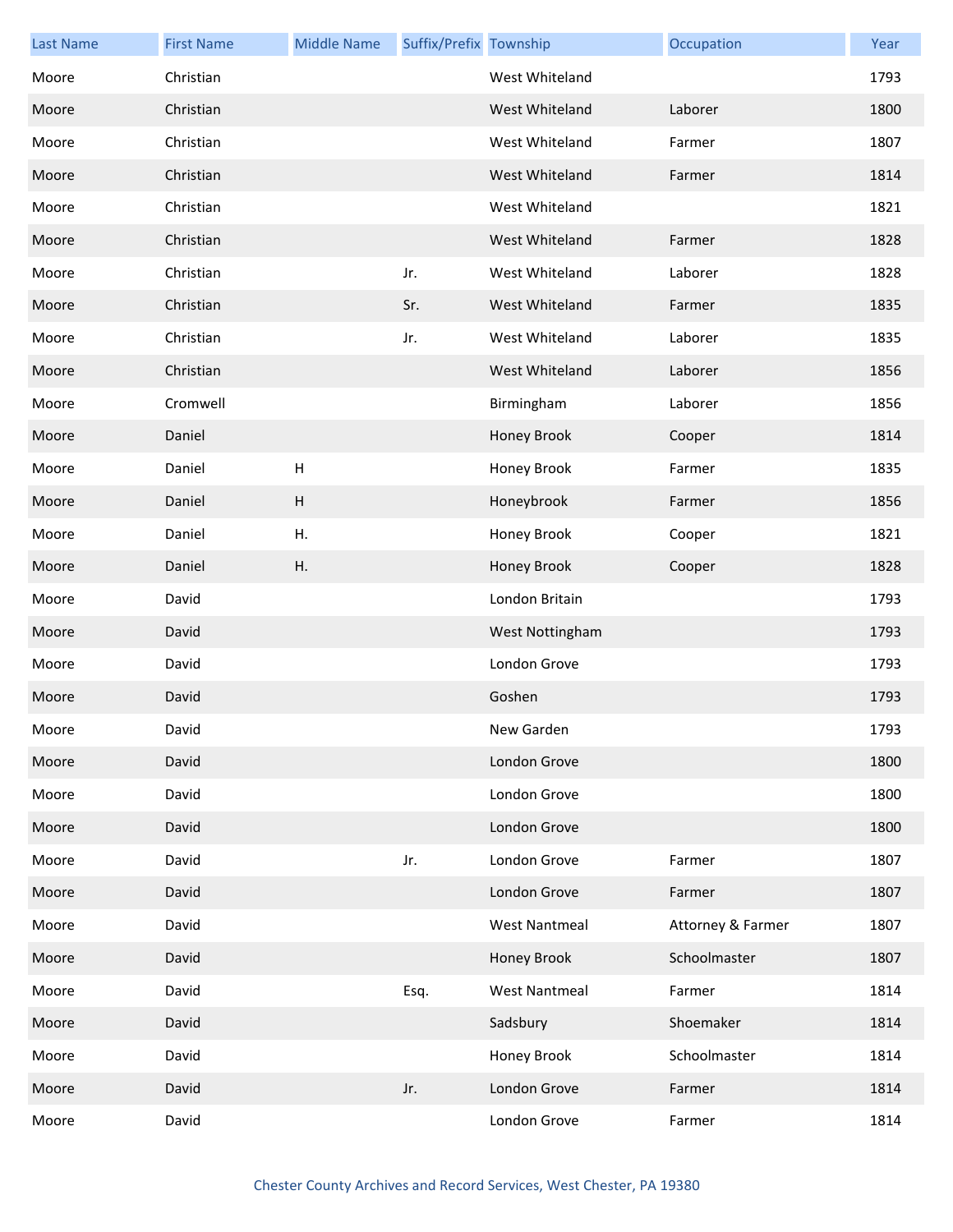| <b>Last Name</b> | <b>First Name</b> | <b>Middle Name</b>        | Suffix/Prefix Township |                      | Occupation  | Year |
|------------------|-------------------|---------------------------|------------------------|----------------------|-------------|------|
| Moore            | David             |                           |                        | London Grove         | Gentleman   | 1821 |
| Moore            | David             |                           |                        | Brandywine           | Carpenter   | 1821 |
| Moore            | David             |                           | Jr.                    | London Grove         | Farmer      | 1821 |
| Moore            | David             |                           |                        | London Grove         | Farmer      | 1856 |
| Moore            | David             | $\boldsymbol{\mathsf{A}}$ |                        | East Brandywine      | Farmer      | 1856 |
| Moore            | Dinah             |                           |                        | London Grove         |             | 1856 |
| Moore            | Downing           |                           |                        | Sadsbury             |             | 1807 |
| Moore            | Downing           |                           |                        | Sadsbury             | Woolcarder  | 1814 |
| Moore            | E                 | Oeal                      |                        | East Goshen          | Shoemaker   | 1856 |
| Moore            | Eber              |                           |                        | Thornbury            | Wheelwright | 1856 |
| Moore            | Edward            |                           |                        | West Caln            | Farmer      | 1835 |
| Moore            | Eli               |                           |                        | Sadsbury             |             | 1793 |
| Moore            | Eli               |                           |                        | Sadsbury             | Joiner      | 1800 |
| Moore            | Eli               |                           |                        | Sadsbury             | Joiner      | 1807 |
| Moore            | Eli               |                           |                        | Sadsbury             | Blacksmith  | 1814 |
| Moore            | Eli               |                           |                        | Sadsbury             | Blacksmith  | 1821 |
| Moore            | Eli               |                           |                        | Tredyffrin           | Farmer      | 1821 |
| Moore            | Eli               |                           |                        | Sadsbury             | Blacksmith  | 1828 |
| Moore            | Elias             |                           |                        | Sadsbury             | Farmer      | 1821 |
| Moore            | Elias             |                           |                        | Sadsbury             | Farmer      | 1828 |
| Moore            | Elias             |                           |                        | Sadsbury             | Farmer      | 1835 |
| Moore            | Elias             |                           |                        | Sadsbury             | Farmer      | 1856 |
| Moore            | Elijah            |                           |                        | Easttown             |             | 1793 |
| Moore            | Elijah            |                           |                        | <b>West Nantmeal</b> | Farmer      | 1807 |
| Moore            | Elijah            |                           |                        | <b>East Nantmeal</b> | Farmer      | 1814 |
| Moore            | Elijah            |                           |                        | <b>East Nantmeal</b> | Farmer      | 1821 |
| Moore            | Elisha            |                           |                        | Sadsbury             | Shoemaker   | 1828 |
| Moore            | Emmor             |                           |                        | East Bradford        | Farmer      | 1807 |
| Moore            | Emmor             |                           |                        | Goshen               | Laborer     | 1814 |
| Moore            | Enoch             |                           |                        | Kennett              | Farmer      | 1807 |
| Moore            | Enoch             |                           |                        | East Marlborough     | Farmer      | 1814 |
| Moore            | Enoch             |                           |                        | East Marlborough     | Farmer      | 1821 |
| Moore            | Enoch             |                           | Jr.                    | East Marlborough     | Farmer      | 1828 |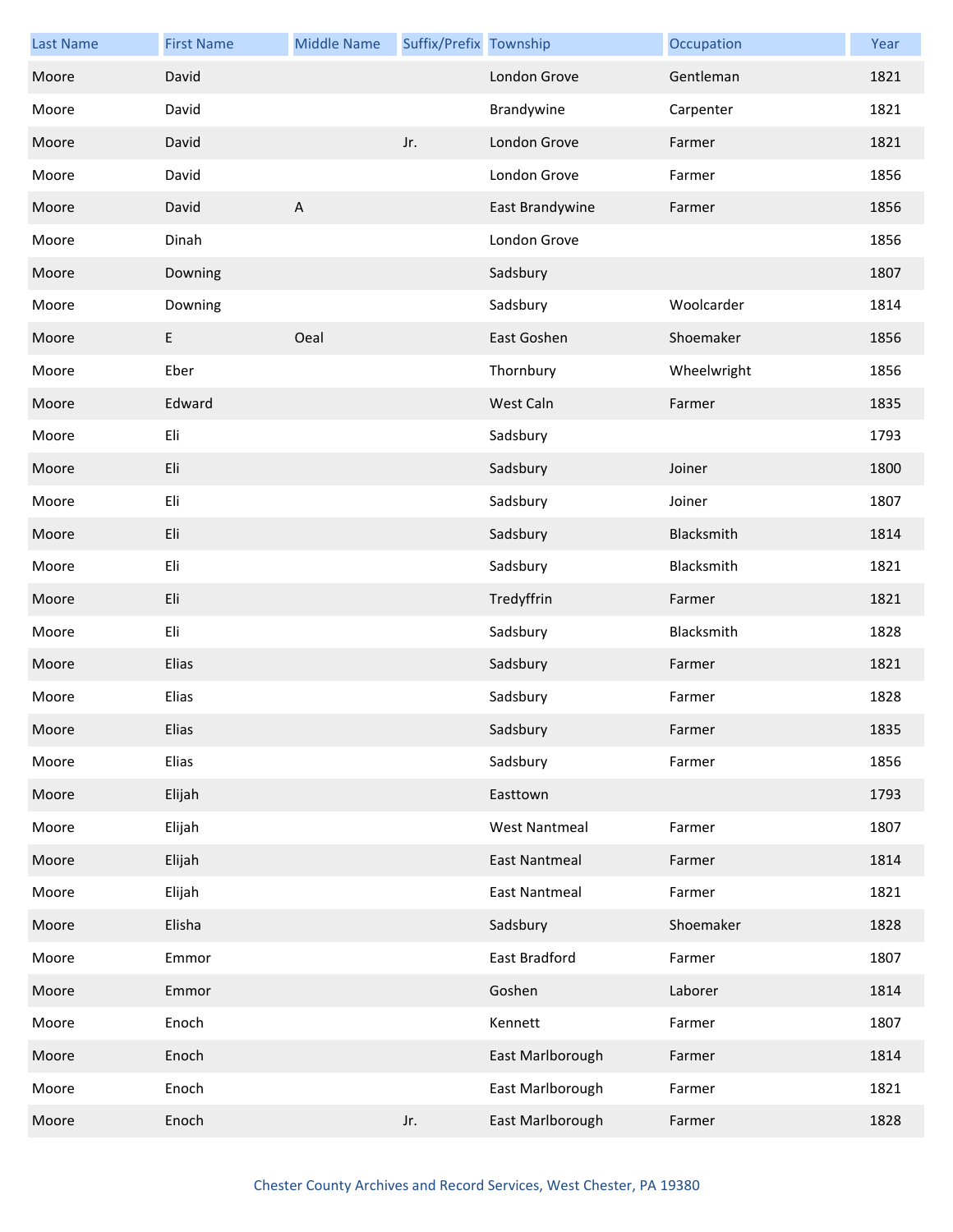| <b>Last Name</b> | <b>First Name</b> | <b>Middle Name</b> | Suffix/Prefix Township |                      | Occupation   | Year |
|------------------|-------------------|--------------------|------------------------|----------------------|--------------|------|
| Moore            | Enoch             |                    |                        | East Marlborough     | Farmer       | 1828 |
| Moore            | Enoch             |                    |                        | East Marlborough     | Farmer       | 1835 |
| Moore            | Enoch             |                    |                        | Sadsbury             | Farmer       | 1856 |
| Moore            | Enoch             |                    |                        | London Grove         | Farmer       | 1856 |
| Moore            | Francis           |                    |                        | West Chester         | Laborer      | 1856 |
| Moore            | Francis           | J                  |                        | Uwchlan              | Teacher      | 1856 |
| Moore            | Gainer            |                    |                        | Sadsbury             | Miller       | 1807 |
| Moore            | Gainor            |                    |                        | New London           | Ironmaster   | 1814 |
| Moore            | Gaius             |                    |                        | Sadsbury             | Farmer       | 1821 |
| Moore            | Gaylord           | L                  |                        | East Marlborough     | Schoolmaster | 1835 |
| Moore            | George            |                    |                        | <b>West Nantmeal</b> | Weaver       | 1807 |
| Moore            | George            |                    |                        | <b>West Nantmeal</b> | Preceptor    | 1814 |
| Moore            | George            |                    |                        | West Whiteland       |              | 1814 |
| Moore            | George            |                    |                        | <b>West Nantmeal</b> | Farmer       | 1821 |
| Moore            | George            |                    |                        | East Nottingham      | Storekeeper  | 1828 |
| Moore            | George            |                    |                        | New Garden           | Weaver       | 1828 |
| Moore            | George            |                    |                        | <b>East Nantmeal</b> | Moulder      | 1835 |
| Moore            | George            |                    |                        | Schuylkill           | Teacher      | 1856 |
| Moore            | George            |                    |                        | <b>West Bradford</b> | Laborer      | 1856 |
| Moore            | George            | L                  |                        | East Brandywine      | Cabinetmaker | 1856 |
| Moore            | Gideon            |                    |                        | West Vincent         | Carpenter    | 1835 |
| Moore            | Gideon            | L                  |                        | Uwchlan              | Teacher      | 1856 |
| Moore            | Hannah            |                    |                        | Honeybrook           | Farmer       | 1856 |
| Moore            | Henry             |                    |                        | Londonderry          |              | 1793 |
| Moore            | Henry             |                    |                        | Londonderry          | Farmer       | 1807 |
| Moore            | Henry             |                    |                        | Londonderry          | Farmer       | 1814 |
| Moore            | Henry             |                    |                        | Sadsbury             | Farmer       | 1856 |
| Moore            | Henry             | ${\sf M}$          |                        | Sadsbury             | Machinist    | 1856 |
| Moore            | Hibbard           |                    |                        | New London           | Farmer       | 1835 |
| Moore            | Hibberd           |                    |                        | New Garden           | Blacksmith   | 1828 |
| Moore            | Hugh              |                    |                        | East Nottingham      | Weaver       | 1807 |
| Moore            | Hugh              |                    |                        | Sadsbury             |              | 1807 |
| Moore            | Hugh              |                    |                        | East Nottingham      | Farmer       | 1814 |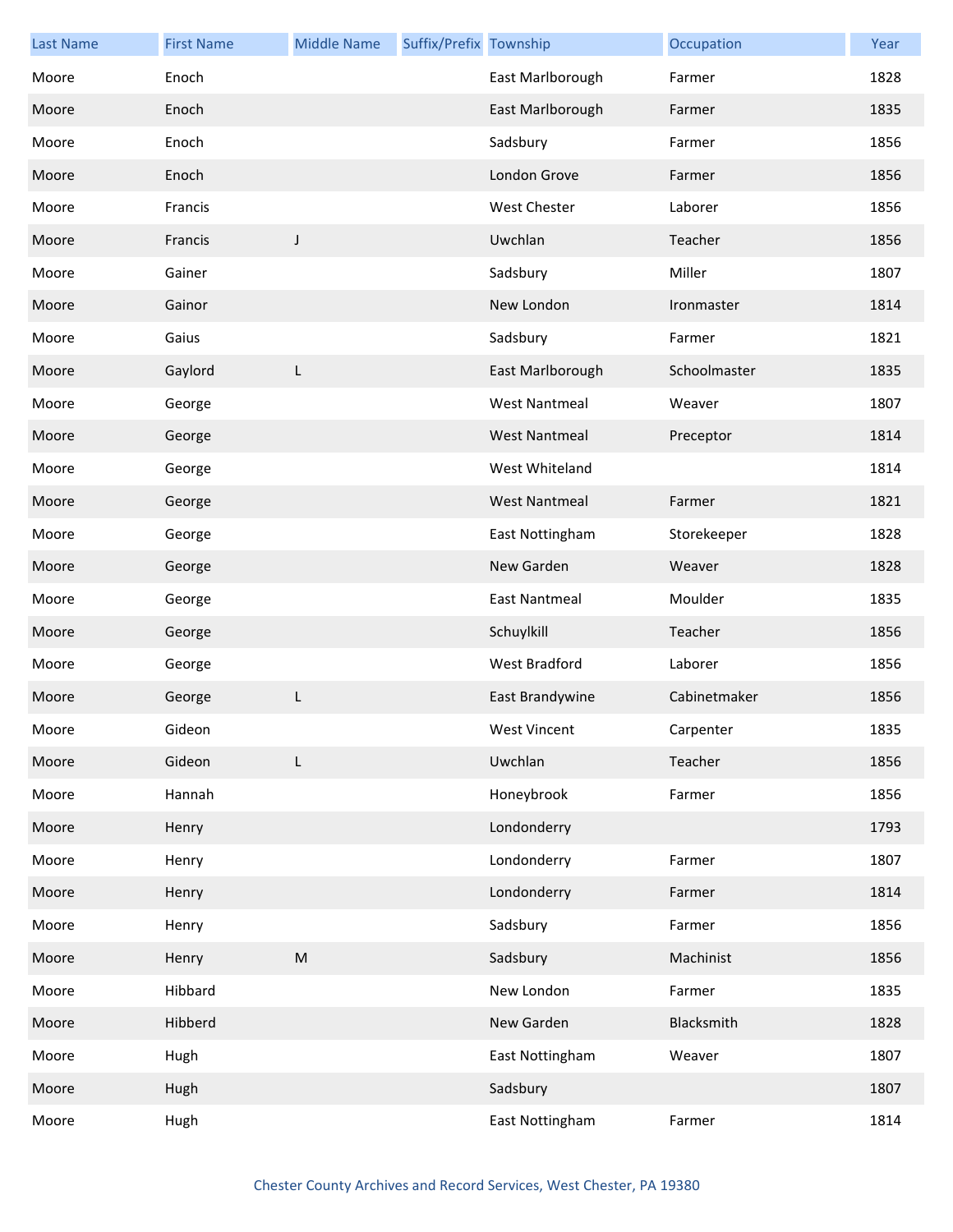| <b>Last Name</b> | <b>First Name</b> | <b>Middle Name</b> | Suffix/Prefix Township |                      | Occupation | Year |
|------------------|-------------------|--------------------|------------------------|----------------------|------------|------|
| Moore            | Hugh              |                    |                        | Uwchlan              | Laborer    | 1828 |
| Moore            | Hugh              |                    |                        | Oxford               | Carpenter  | 1856 |
| Moore            | Isaac             |                    |                        | London Grove         | Farmer     | 1814 |
| Moore            | Isaac             |                    |                        | London Grove         | Miller     | 1821 |
| Moore            | Isaac             |                    |                        | West Whiteland       |            | 1821 |
| Moore            | Isaac             |                    |                        | London Grove         | Farmer     | 1828 |
| Moore            | Isaac             |                    |                        | West Marlborough     | Laborer    | 1828 |
| Moore            | Isaac             |                    |                        | West Whiteland       | Farmer     | 1828 |
| Moore            | Isaac             |                    |                        | Tredyffrin           | Farmer     | 1835 |
| Moore            | Isaac             |                    |                        | East Goshen          | Laborer    | 1835 |
| Moore            | Isaac             |                    |                        | New London           | Smith      | 1835 |
| Moore            | Isaac             |                    |                        | Lower Oxford         | Farmer     | 1856 |
| Moore            | Isaac             |                    |                        | London Grove         | Miller     | 1856 |
| Moore            | Isaac             |                    |                        | Thornbury            |            | 1856 |
| Moore            | Jacob             |                    |                        | Sadsbury             |            | 1807 |
| Moore            | Jacob             |                    |                        | Sadsbury             | Farmer     | 1814 |
| Moore            | Jacob             |                    |                        | Highland             | Laborer    | 1856 |
| Moore            | James             |                    |                        | Sadsbury             |            | 1793 |
| Moore            | James             |                    |                        | Uwchlan              |            | 1793 |
| Moore            | James             |                    | Esq.                   | <b>West Nantmeal</b> |            | 1793 |
| Moore            | James             |                    |                        | West Fallowfield     |            | 1793 |
| Moore            | James             |                    |                        | <b>West Nantmeal</b> |            | 1793 |
| Moore            | James             |                    | Esq.                   | <b>West Nantmeal</b> |            | 1800 |
| Moore            | James             |                    |                        | Sadsbury             | Blacksmith | 1800 |
| Moore            | James             |                    |                        | Honey Brook          |            | 1800 |
| Moore            | James             |                    |                        | Sadsbury             | Blacksmith | 1807 |
| Moore            | James             |                    | Jr.                    | Sadsbury             |            | 1807 |
| Moore            | James             |                    |                        | <b>West Nantmeal</b> | Carter     | 1807 |
| Moore            | James             |                    |                        | Goshen               | Weaver     | 1807 |
| Moore            | James             |                    |                        | West Fallowfield     | Farmer     | 1814 |
| Moore            | James             |                    | Major                  | Honey Brook          |            | 1814 |
| Moore            | James             |                    |                        | Brandywine           | Carpenter  | 1814 |
| Moore            | James             |                    |                        | Sadsbury             | Farmer     | 1814 |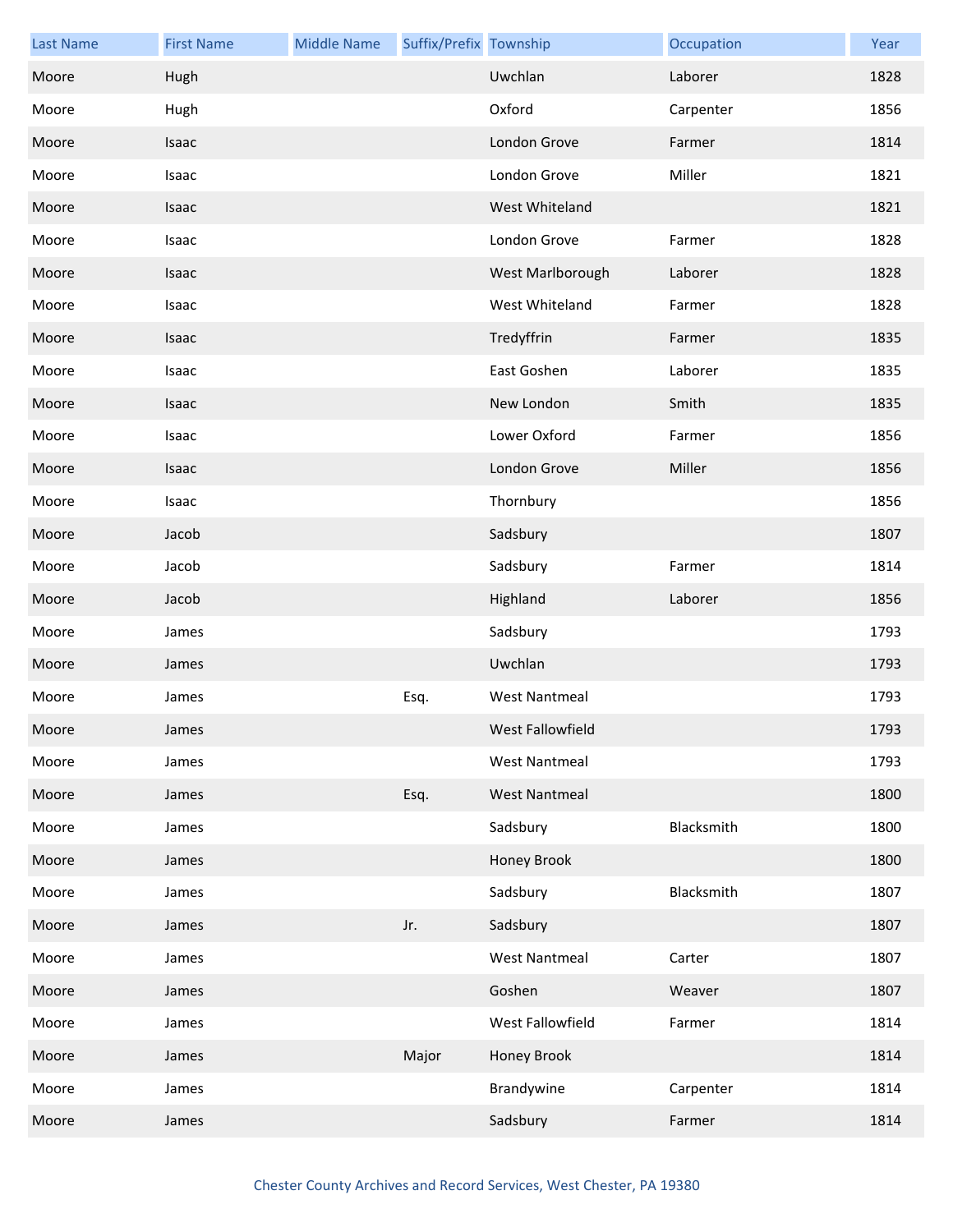| <b>Last Name</b> | <b>First Name</b> | <b>Middle Name</b> | Suffix/Prefix Township |                      | Occupation  | Year |
|------------------|-------------------|--------------------|------------------------|----------------------|-------------|------|
| Moore            | James             |                    |                        | Honey Brook          | Weaver      | 1814 |
| Moore            | James             |                    |                        | East Whiteland       | Weaver      | 1814 |
| Moore            | James             |                    |                        | East Caln            | Farmer      | 1821 |
| Moore            | James             |                    |                        | Honey Brook          | Farmer      | 1821 |
| Moore            | James             |                    |                        | Honey Brook          | Collier     | 1821 |
| Moore            | James             |                    |                        | West Fallowfield     | Farmer      | 1821 |
| Moore            | James             |                    |                        | East Goshen          | Farmer      | 1821 |
| Moore            | James             |                    |                        | Pennsbury            | Weaver      | 1821 |
| Moore            | James             |                    |                        | Vincent              | Fuller      | 1821 |
| Moore            | James             |                    |                        | Honey Brook          | Farmer      | 1828 |
| Moore            | James             |                    |                        | Tredyffrin           | Laborer     | 1828 |
| Moore            | James             |                    |                        | <b>East Nantmeal</b> | Blacksmith  | 1828 |
| Moore            | James             |                    |                        | East Goshen          | Farmer      | 1828 |
| Moore            | James             |                    |                        | East Caln            | Farmer      | 1828 |
| Moore            | James             |                    |                        | Willistown           | Factory man | 1828 |
| Moore            | James             |                    |                        | West Whiteland       | Laborer     | 1828 |
| Moore            | James             |                    |                        | Tredyffrin           | Merchant    | 1835 |
| Moore            | James             |                    |                        | Honey Brook          | Farmer      | 1835 |
| Moore            | James             |                    |                        | Lower Oxford         | Shoemaker   | 1835 |
| Moore            | James             |                    |                        | Honey Brook          | Plasterer   | 1835 |
| Moore            | James             |                    |                        | East Caln            | Laborer     | 1835 |
| Moore            | James             |                    |                        | East Caln            | Farmer      | 1835 |
| Moore            | James             |                    |                        | East Goshen          | Farmer      | 1835 |
| Moore            | James             |                    |                        | <b>Upper Oxford</b>  | Shoemaker   | 1856 |
| Moore            | James             |                    | Jr.                    | Wallace              | Laborer     | 1856 |
| Moore            | James             |                    |                        | Wallace              | Storekeeper | 1856 |
| Moore            | James             |                    |                        | Highland             | Laborer     | 1856 |
| Moore            | James             |                    |                        | East Goshen          | Gentleman   | 1856 |
| Moore            | James             |                    |                        | East Nottingham      | Wheelwright | 1856 |
| Moore            | James             | ${\sf M}$          |                        | Sadsbury             | Carpenter   | 1856 |
| Moore            | James             | P                  |                        | West Fallowfield     | Scythemaker | 1835 |
| Moore            | James             | P                  |                        | West Fallowfield     | Farmer      | 1856 |
| Moore            | James             | T.                 |                        | West Goshen          |             | 1821 |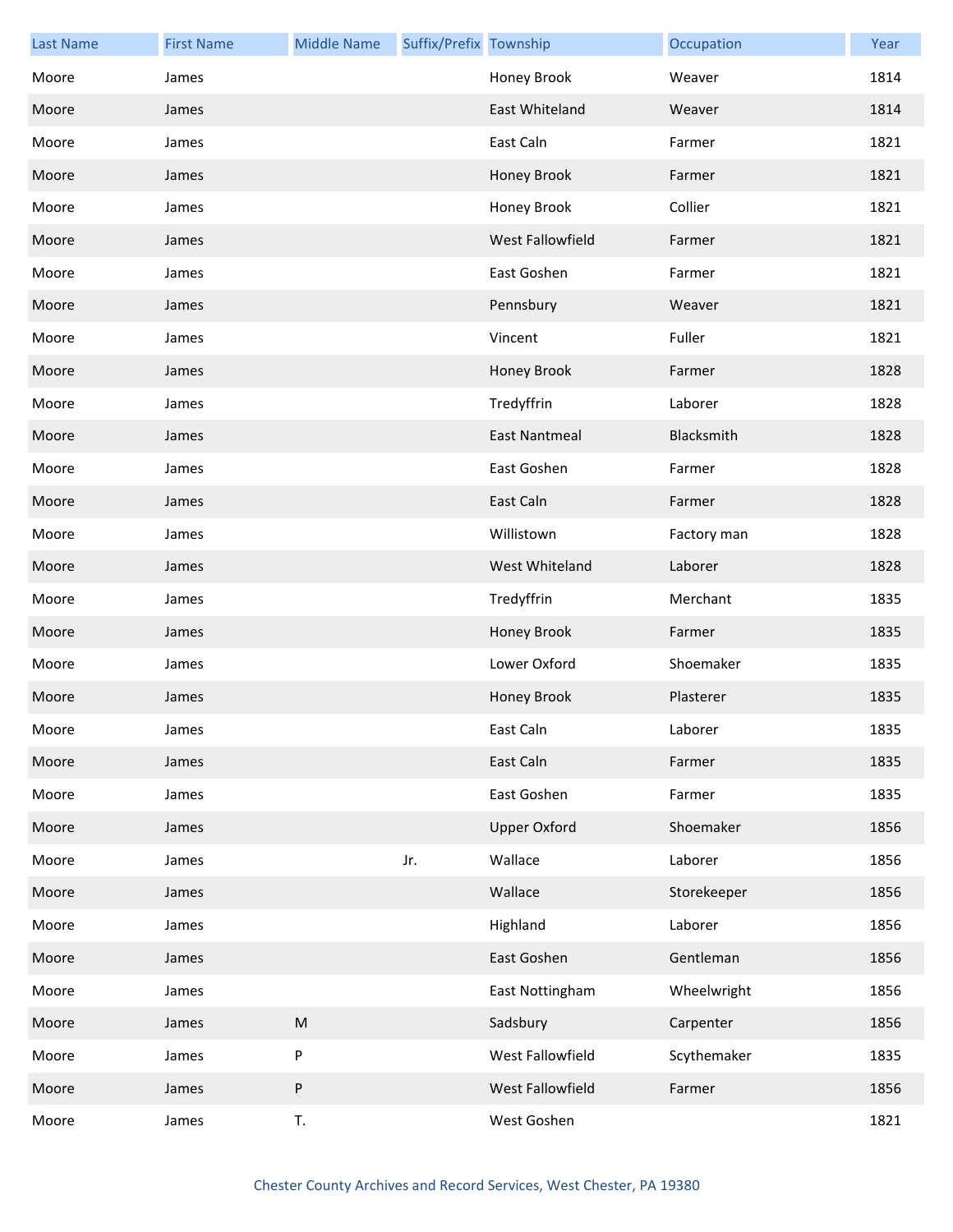| <b>Last Name</b> | <b>First Name</b> | <b>Middle Name</b> | Suffix/Prefix Township |                  | Occupation   | Year |
|------------------|-------------------|--------------------|------------------------|------------------|--------------|------|
| Moore            | Jane              |                    |                        | West Nottingham  |              | 1800 |
| Moore            | Jane              |                    |                        | Sadsbury         |              | 1800 |
| Moore            | Jane              |                    |                        | Sadsbury         |              | 1807 |
| Moore            | Jehu              |                    |                        | West Fallowfield | Carpenter    | 1835 |
| Moore            | Jeremiah          |                    |                        | Sadsbury         | Millwright   | 1814 |
| Moore            | Jeremiah          |                    |                        | Sadsbury         | Farmer       | 1828 |
| Moore            | Jeremiah          |                    |                        | Sadsbury         |              | 1828 |
| Moore            | Jeremiah          |                    |                        | Sadsbury         | Farmer       | 1835 |
| Moore            | Jeremiah          |                    |                        | Sadsbury         | Cabinetmaker | 1856 |
| Moore            | Jesse             |                    |                        | West Marlborough |              | 1800 |
| Moore            | Jesse             |                    |                        | Tredyffrin       | Laborer      | 1814 |
| Moore            | Jesse             |                    |                        | Sadsbury         | Miller       | 1814 |
| Moore            | Jesse             |                    |                        | Charlestown      | Cordwainer   | 1814 |
| Moore            | Jesse             |                    |                        | Charlestown      | Cordwainer   | 1821 |
| Moore            | Jesse             |                    |                        | Tredyffrin       | Laborer      | 1821 |
| Moore            | Jesse             |                    |                        | Sadsbury         | Farmer       | 1821 |
| Moore            | Jesse             |                    |                        | Tredyffrin       | Wheelwright  | 1828 |
| Moore            | Jesse             |                    |                        | Sadsbury         | Miller       | 1828 |
| Moore            | Jesse             |                    |                        | Schuylkill       |              | 1828 |
| Moore            | Jesse             |                    |                        | West Whiteland   | Blacksmith   | 1835 |
| Moore            | Jesse             |                    |                        | East Marlborough | Farmer       | 1835 |
| Moore            | Jesse             |                    |                        | Sadsbury         | Miller       | 1835 |
| Moore            | Jesse             |                    |                        | Sadsbury         | Miller       | 1856 |
| Moore            | Joel              |                    |                        | East Marlborough | Laborer      | 1835 |
| Moore            | John              |                    |                        | Sadsbury         |              | 1793 |
| Moore            | John              |                    |                        | West Caln        |              | 1793 |
| Moore            | John              |                    |                        | East Nantmeal    |              | 1793 |
| Moore            | John              |                    |                        | Sadsbury         |              | 1793 |
| Moore            | John              |                    |                        | East Nottingham  |              | 1793 |
| Moore            | John              |                    | Jr.                    | East Nottingham  |              | 1800 |
| Moore            | John              |                    | Sr.                    | East Nottingham  |              | 1800 |
| Moore            | John              |                    | Jr.                    | Sadsbury         |              | 1800 |
| Moore            | John              |                    | Sr.                    | Sadsbury         |              | 1800 |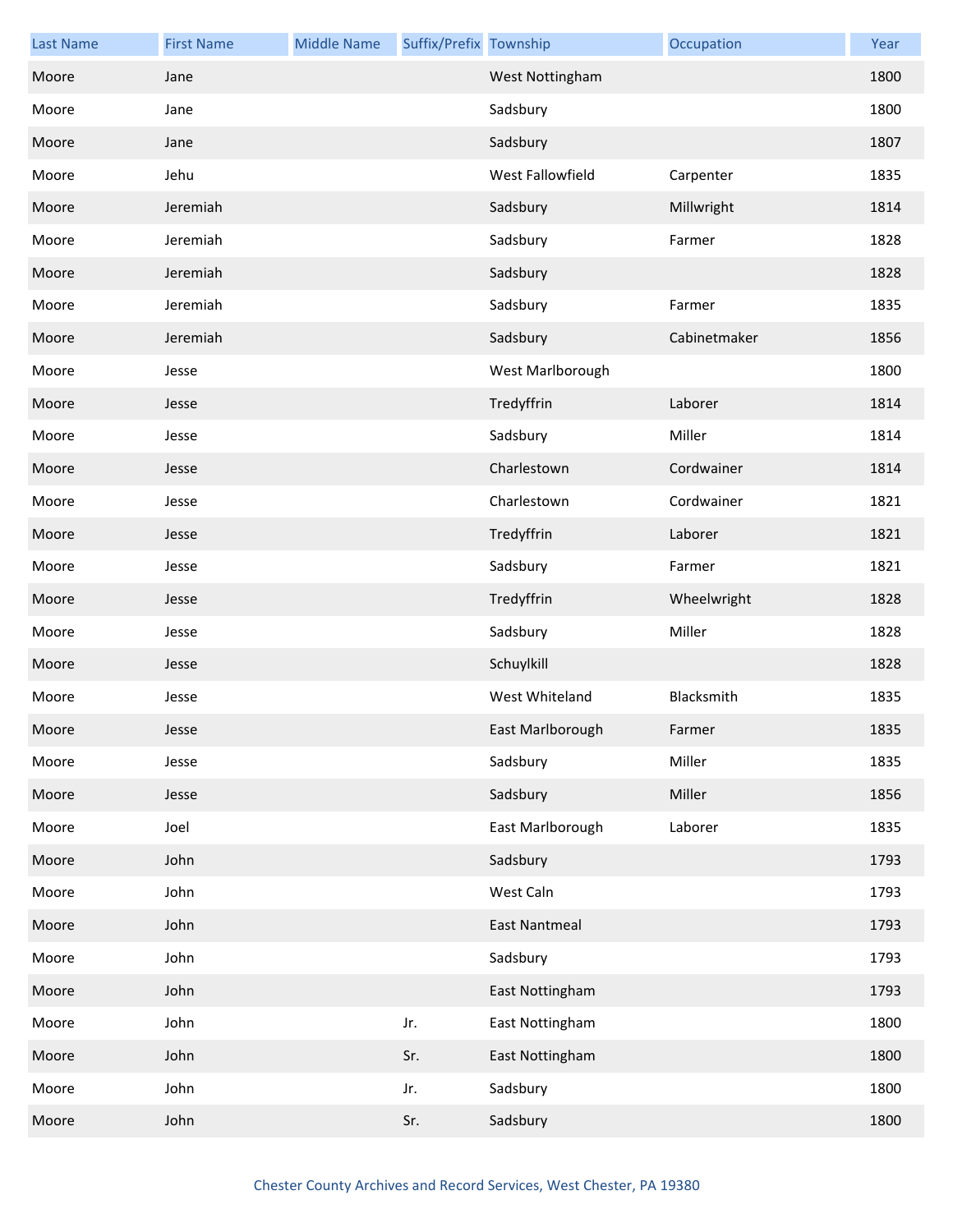| <b>Last Name</b> | <b>First Name</b> | <b>Middle Name</b> | Suffix/Prefix Township |                      | Occupation     | Year |
|------------------|-------------------|--------------------|------------------------|----------------------|----------------|------|
| Moore            | John              |                    |                        | <b>Upper Oxford</b>  | Shoemaker      | 1800 |
| Moore            | John              |                    |                        | <b>West Nantmeal</b> | Farmer         | 1807 |
| Moore            | John              |                    | Sr.                    | Lower Oxford         | Farmer         | 1807 |
| Moore            | John              |                    |                        | Lower Oxford         | Farmer         | 1807 |
| Moore            | John              |                    | Jr.                    | Sadsbury             |                | 1807 |
| Moore            | John              |                    |                        | East Nottingham      | Farmer         | 1807 |
| Moore            | John              |                    | Sr.                    | Sadsbury             |                | 1807 |
| Moore            | John              |                    |                        | <b>East Nantmeal</b> | Carpenter      | 1807 |
| Moore            | John              |                    |                        | Lower Oxford         | Farmer         | 1814 |
| Moore            | John              |                    |                        | Brandywine           | Carpenter      | 1814 |
| Moore            | John              |                    |                        | <b>West Nantmeal</b> | Farmer         | 1814 |
| Moore            | John              |                    | Sr.                    | Sadsbury             | Blacksmith     | 1814 |
| Moore            | John              |                    |                        | Lower Oxford         | Farmer         | 1814 |
| Moore            | John              |                    |                        | Easttown             | Schoolmaster   | 1814 |
| Moore            | John              |                    |                        | Sadsbury             | Carpenter      | 1814 |
| Moore            | John              |                    |                        | Sadsbury             | Farmer         | 1814 |
| Moore            | John              |                    |                        | <b>East Nantmeal</b> | Carpenter      | 1814 |
| Moore            | John              |                    |                        | Lower Oxford         | Farmer         | 1821 |
| Moore            | John              |                    |                        | West Whiteland       |                | 1821 |
| Moore            | John              |                    |                        | Lower Oxford         | Farmer         | 1821 |
| Moore            | John              |                    |                        | East Nantmeal        | Wheelwright    | 1821 |
| Moore            | John              |                    |                        | Willistown           | Schoolmaster   | 1821 |
| Moore            | John              |                    |                        | Sadsbury             | Farmer         | 1821 |
| Moore            | John              |                    |                        | Lower Oxford         | Farmer         | 1828 |
| Moore            | John              |                    |                        | Sadsbury             | Farmer         | 1828 |
| Moore            | John              |                    |                        | Easttown             | <b>Butcher</b> | 1828 |
| Moore            | John              |                    |                        | West Marlborough     | Millwright     | 1828 |
| Moore            | John              |                    |                        | West Whiteland       | Farmer         | 1828 |
| Moore            | John              |                    |                        | East Caln            | Laborer        | 1835 |
| Moore            | John              |                    |                        | Lower Oxford         | Laborer        | 1835 |
| Moore            | John              |                    |                        | West Fallowfield     | Farmer         | 1835 |
| Moore            | John              |                    |                        | West Fallowfield     | Millwright     | 1835 |
| Moore            | John              |                    |                        | London Britain       | Tailor         | 1835 |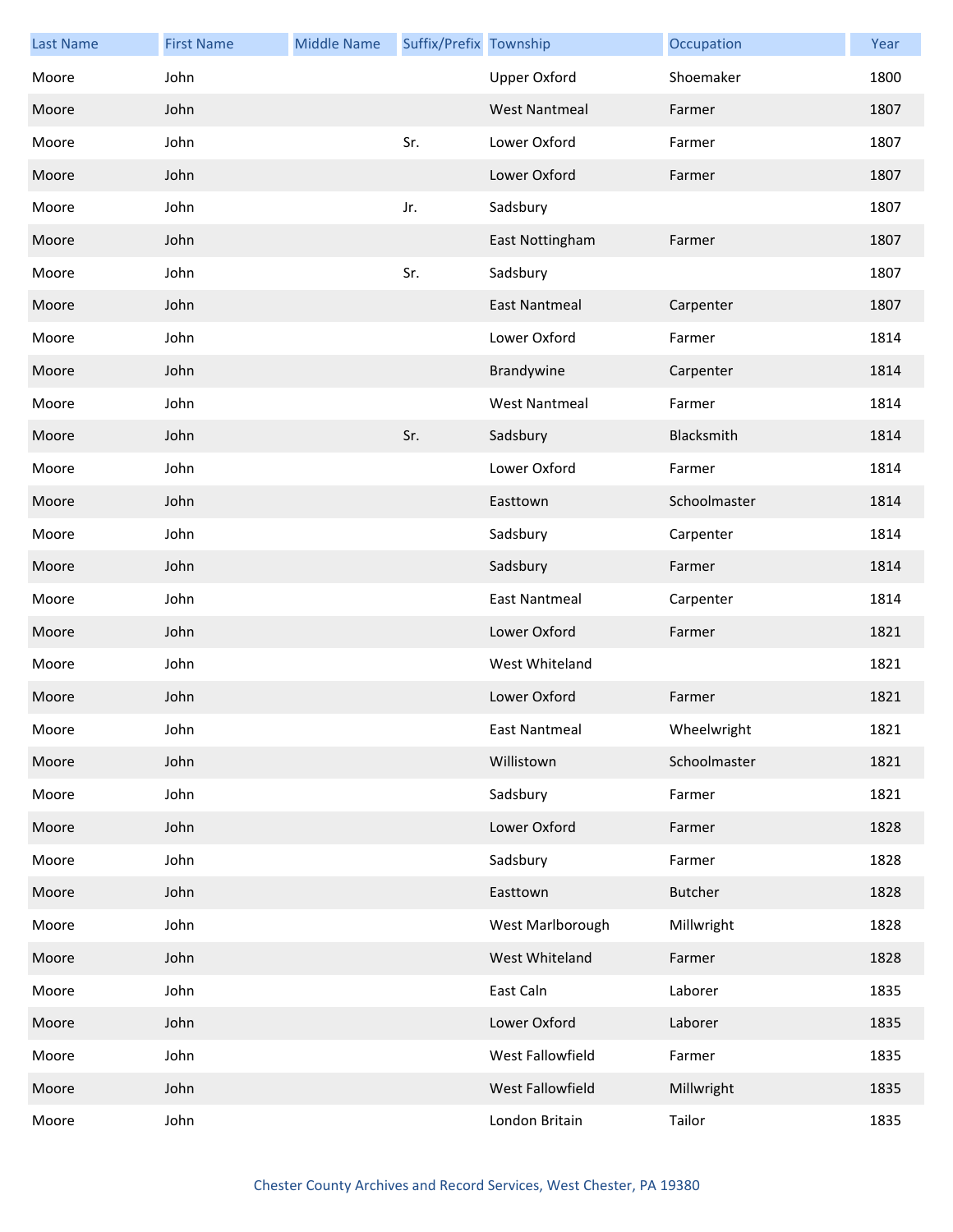| <b>Last Name</b> | <b>First Name</b> | <b>Middle Name</b> | Suffix/Prefix Township |                     | Occupation                | Year |
|------------------|-------------------|--------------------|------------------------|---------------------|---------------------------|------|
| Moore            | John              |                    |                        | Honey Brook         | Laborer                   | 1835 |
| Moore            | John              |                    |                        | Londonderry         | Millwright                | 1835 |
| Moore            | John              |                    |                        | West Whiteland      | Laborer                   | 1856 |
| Moore            | John              |                    |                        | East Goshen         | Clerk                     | 1856 |
| Moore            | John              |                    |                        | Honeybrook          | Laborer                   | 1856 |
| Moore            | John              |                    |                        | Uwchlan             |                           | 1856 |
| Moore            | John              |                    |                        | Hopewell            | Laborer                   | 1856 |
| Moore            | John              |                    |                        | East Nottingham     | Tailor                    | 1856 |
| Moore            | John              | $\sf B$            |                        | Kennett Square      | Shoemaker                 | 1856 |
| Moore            | John              | H.                 |                        | New Garden          | Tailor                    | 1828 |
| Moore            | John              | T.                 |                        | East Marlborough    | Cordwainer                | 1828 |
| Moore            | John              | W                  |                        | Valley              | Farmer                    | 1856 |
| Moore            | Jonathan          |                    |                        | New Garden          | Farmer                    | 1807 |
| Moore            | Jonathan          |                    |                        | Tredyffrin          | Farmer                    | 1835 |
| Moore            | Joseph            |                    |                        | Sadsbury            |                           | 1793 |
| Moore            | Joseph            |                    |                        | Birmingham          |                           | 1793 |
| Moore            | Joseph            |                    |                        | London Grove        |                           | 1793 |
| Moore            | Joseph            |                    | Dr.                    | Goshen              |                           | 1793 |
| Moore            | Joseph            |                    |                        | London Grove        |                           | 1800 |
| Moore            | Joseph            |                    |                        | Sadsbury            | Carpenter                 | 1800 |
| Moore            | Joseph            |                    |                        | Sadsbury            |                           | 1807 |
| Moore            | Joseph            |                    |                        | Sadsbury            | Farmer & Sawyer           | 1814 |
| Moore            | Joseph            |                    |                        | Sadsbury            | Sawyer, Plaster Grinder & | 1821 |
| Moore            | Joseph            |                    | Jr.                    | Sadsbury            | Carpenter                 | 1821 |
| Moore            | Joseph            |                    |                        | Sadsbury            | Miller                    | 1828 |
| Moore            | Joseph            |                    | Jr.                    | Sadsbury            | Farmer                    | 1828 |
| Moore            | Joseph            |                    |                        | London Grove        | Miller                    | 1828 |
| Moore            | Joseph            |                    |                        | Sadsbury            | Farmer                    | 1835 |
| Moore            | Joseph            |                    |                        | <b>West Chester</b> | Laborer                   | 1856 |
| Moore            | Joshua            |                    |                        | London Grove        |                           | 1800 |
| Moore            | Joshua            |                    |                        | London Grove        | Farmer                    | 1807 |
| Moore            | Joshua            |                    |                        | East Fallowfield    | Miller                    | 1807 |
| Moore            | Joshua            |                    |                        | London Grove        | Miller                    | 1814 |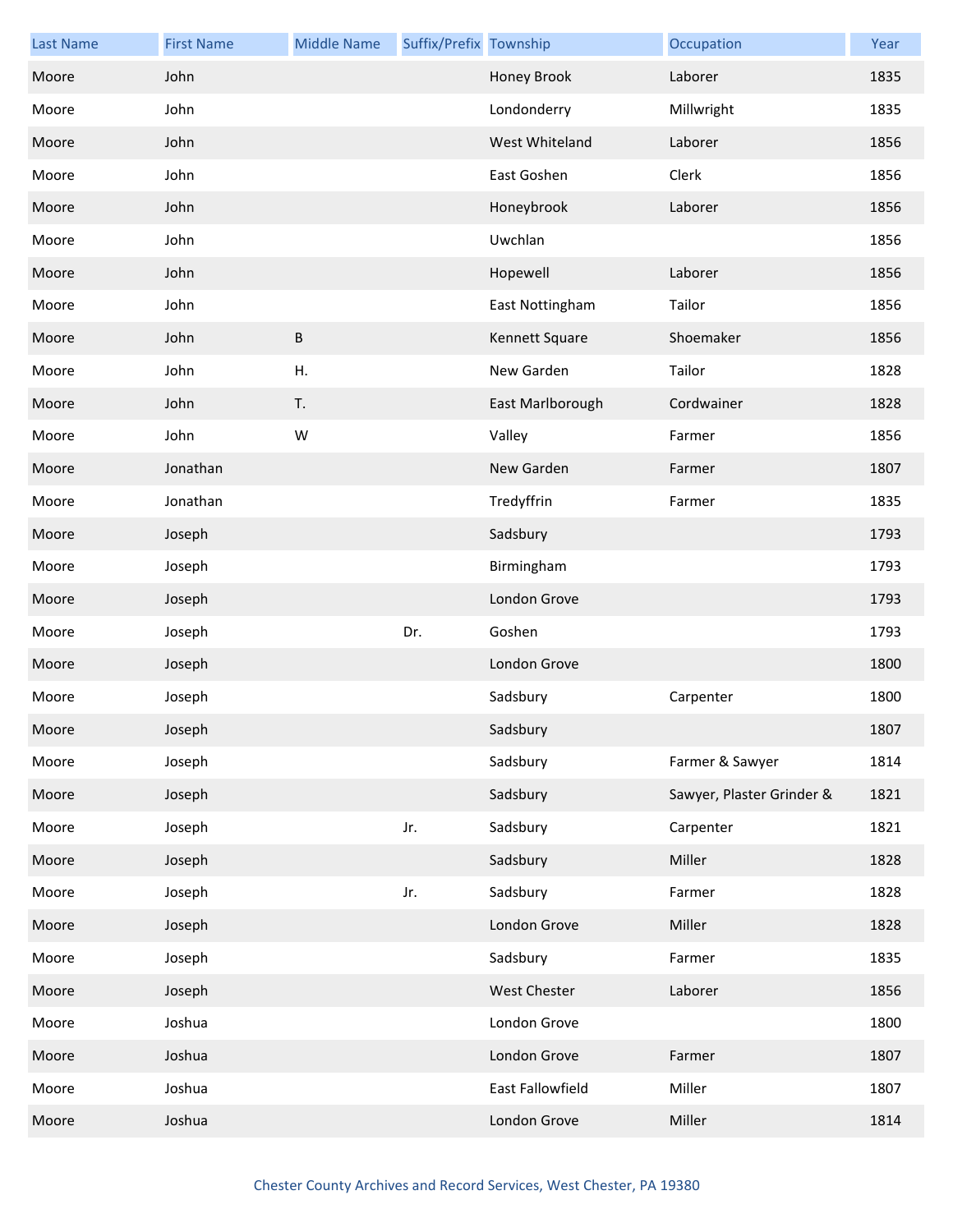| <b>Last Name</b> | <b>First Name</b> | <b>Middle Name</b> | Suffix/Prefix Township |                  | Occupation   | Year |
|------------------|-------------------|--------------------|------------------------|------------------|--------------|------|
| Moore            | Joshua            |                    |                        | London Grove     | Miller       | 1821 |
| Moore            | Joshua            |                    |                        | London Grove     | Farmer       | 1828 |
| Moore            | Lamborn           |                    |                        | West Goshen      | Laborer      | 1856 |
| Moore            | Levi              |                    |                        | Brandywine       | Carter       | 1828 |
| Moore            | Levi              |                    |                        | Sadsbury         |              | 1835 |
| Moore            | Mary              |                    |                        | Tredyffrin       | Farmer       | 1807 |
| Moore            | Mary              |                    |                        | Tredyffrin       | Farmer       | 1814 |
| Moore            | Mary              |                    |                        | Tredyffrin       |              | 1821 |
| Moore            | Mary              |                    |                        | Easttown         | Housekeeping | 1835 |
| Moore            | Mary              | Ann                |                        | East Nottingham  |              | 1835 |
| Moore            | Mary              | В                  |                        | London Grove     | Farmer       | 1856 |
| Moore            | Matthew           |                    |                        | West Fallowfield | Laborer      | 1814 |
| Moore            | Michael           |                    |                        | Tredyffrin       | Laborer      | 1814 |
| Moore            | Michael           |                    |                        | Tredyffrin       | Farmer       | 1828 |
| Moore            | Miller            |                    |                        | West Marlborough | Forgeman     | 1807 |
| Moore            | Miller            |                    |                        | West Marlborough | Forgeman     | 1814 |
| Moore            | Mordecai          |                    |                        | Easttown         |              | 1793 |
| Moore            | Moses             |                    |                        | Honey Brook      |              | 1793 |
| Moore            | Moses             |                    |                        | Tredyffrin       | Laborer      | 1821 |
| Moore            | Nathan            |                    |                        | Goshen           | Farmer       | 1807 |
| Moore            | Nathan            |                    |                        | Tredyffrin       | Mason        | 1814 |
| Moore            | Nathan            |                    |                        | Goshen           | Farmer       | 1814 |
| Moore            | Nicholas          |                    |                        | Kennett          | Mason        | 1821 |
| Moore            | Nicholas          |                    |                        | Pennsbury        | Mason        | 1828 |
| Moore            | Pearcen           |                    |                        | Tredyffrin       | Shoemaker    | 1821 |
| Moore            | Peter             |                    |                        | West Fallowfield | Laborer      | 1807 |
| Moore            | Peter             |                    |                        | West Fallowfield | Farmer       | 1835 |
| Moore            | Peter             |                    |                        | Willistown       | Carpenter    | 1856 |
| Moore            | Phebe             |                    |                        | London Grove     |              | 1856 |
| Moore            | Philip            |                    |                        | Schuylkill       | Cooper       | 1828 |
| Moore            | Rachel            |                    |                        | Uwchlan          | Housekeeper  | 1856 |
| Moore            | Rebecca           |                    |                        | West Fallowfield |              | 1856 |
| Moore            | Richard           |                    |                        | Uwchlan          | Potter       | 1856 |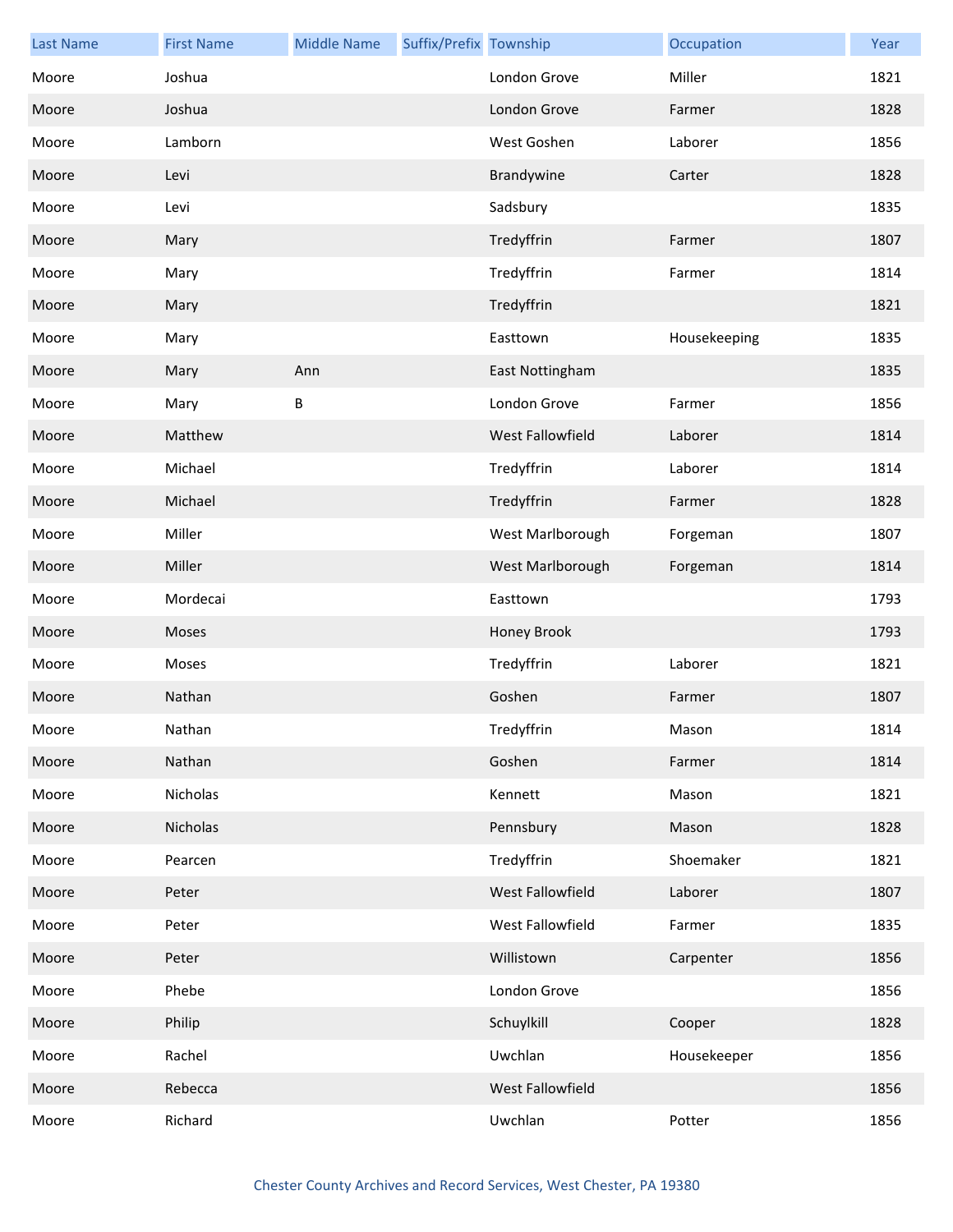| <b>Last Name</b> | <b>First Name</b> | <b>Middle Name</b> | Suffix/Prefix Township |                         | Occupation  | Year |
|------------------|-------------------|--------------------|------------------------|-------------------------|-------------|------|
| Moore            | Richard           | $\sf T$            |                        | West Whiteland          | Farmer      | 1835 |
| Moore            | Robert            |                    |                        | <b>West Nantmeal</b>    |             | 1793 |
| Moore            | Robert            |                    |                        | <b>West Nantmeal</b>    |             | 1800 |
| Moore            | Robert            |                    |                        | Goshen                  | Laborer     | 1807 |
| Moore            | Robert            |                    |                        | <b>West Fallowfield</b> | Miller      | 1807 |
| Moore            | Robert            |                    |                        | <b>West Nantmeal</b>    | Farmer      | 1807 |
| Moore            | Robert            |                    |                        | <b>West Nantmeal</b>    | Weaver      | 1814 |
| Moore            | Robert            |                    |                        | Uwchlan                 | Farmer      | 1828 |
| Moore            | Robert            |                    |                        | West Bradford           | Tobacconist | 1828 |
| Moore            | Robert            |                    |                        | Uwchlan                 | Farmer      | 1835 |
| Moore            | Sampson           |                    |                        | East Nottingham         | Carpenter   | 1807 |
| Moore            | Sampson           |                    |                        | East Nottingham         | Carpenter   | 1828 |
| Moore            | Sampson           |                    |                        | Lower Oxford            | Carpenter   | 1835 |
| Moore            | Samson            |                    |                        | East Nottingham         | Carpenter   | 1814 |
| Moore            | Samson            |                    |                        | East Nottingham         | Cartwright  | 1821 |
| Moore            | Samuel            |                    |                        | Goshen                  |             | 1793 |
| Moore            | Samuel            |                    |                        | New Garden              |             | 1793 |
| Moore            | Samuel            |                    |                        | <b>West Nantmeal</b>    | Shoemaker   | 1807 |
| Moore            | Samuel            |                    |                        | Birmingham              | Cordwainer  | 1807 |
| Moore            | Samuel            |                    |                        | East Goshen             | Laborer     | 1821 |
| Moore            | Samuel            |                    |                        | East Nottingham         | Tailor      | 1821 |
| Moore            | Samuel            |                    |                        | Charlestown             | Gunsmith    | 1821 |
| Moore            | Samuel            |                    |                        | Schuylkill              | Innkeeper   | 1828 |
| Moore            | Samuel            |                    |                        | Uwchlan                 | Farmer      | 1828 |
| Moore            | Samuel            |                    |                        | Sadsbury                | Farmer      | 1828 |
| Moore            | Samuel            |                    |                        | Newlin                  | Blacksmith  | 1828 |
| Moore            | Samuel            |                    |                        | East Nottingham         | Tailor      | 1828 |
| Moore            | Samuel            |                    |                        | West Whiteland          | Mason       | 1828 |
| Moore            | Samuel            |                    |                        | Willistown              | Factory man | 1828 |
| Moore            | Samuel            |                    |                        | Pikeland                | Trade       | 1835 |
| Moore            | Samuel            |                    |                        | East Nottingham         | Tailor      | 1835 |
| Moore            | Samuel            |                    |                        | Schuylkill              | Innkeeper   | 1835 |
| Moore            | Samuel            |                    |                        | Sadsbury                | Farmer      | 1835 |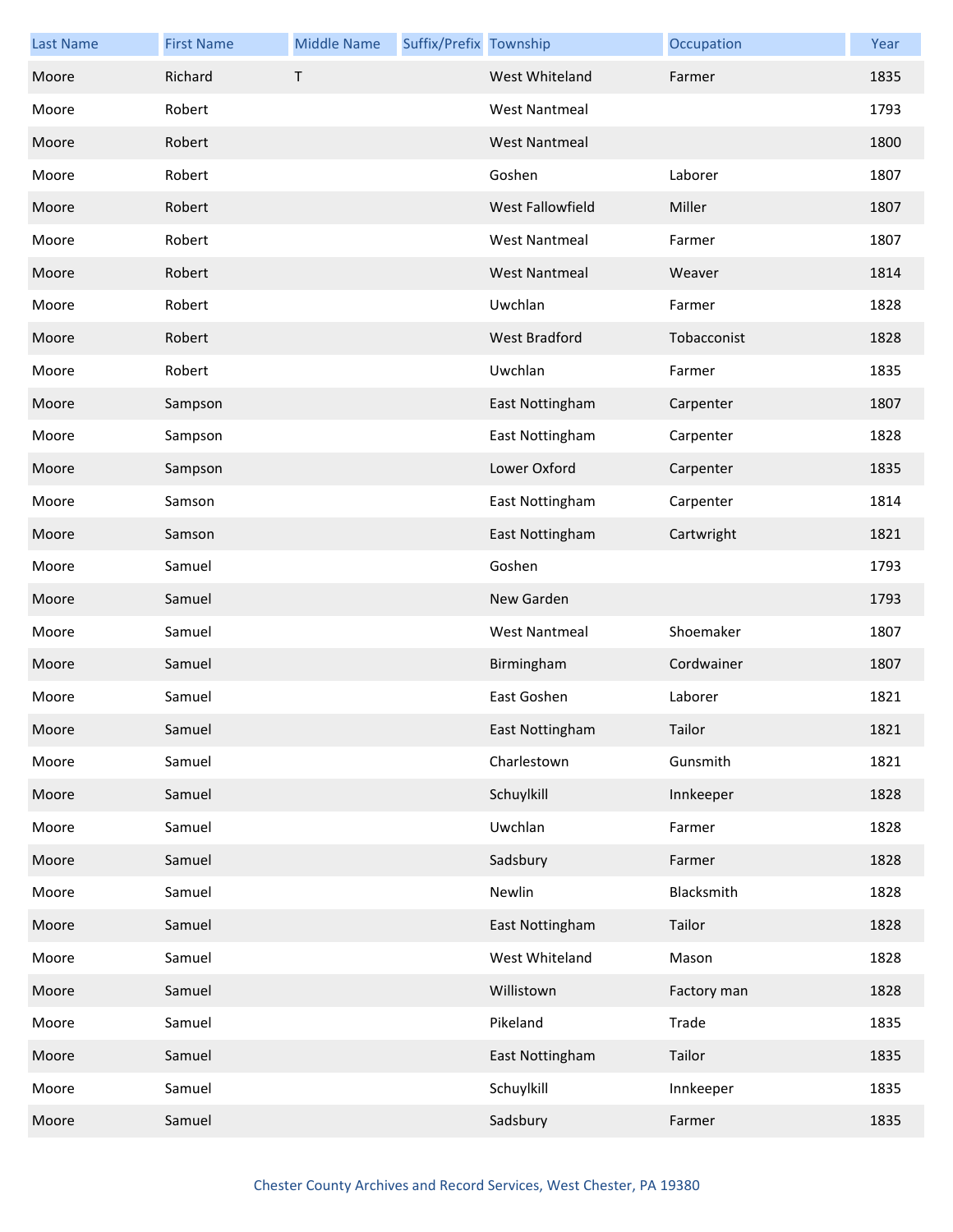| <b>Last Name</b> | <b>First Name</b> | <b>Middle Name</b> | Suffix/Prefix Township |                      | Occupation   | Year |
|------------------|-------------------|--------------------|------------------------|----------------------|--------------|------|
| Moore            | Samuel            |                    |                        | East Nottingham      | Tailor       | 1856 |
| Moore            | Samuel            |                    |                        | Sadsbury             | Farmer       | 1856 |
| Moore            | Sarah             |                    |                        | Sadsbury             |              | 1835 |
| Moore            | Sharples          |                    |                        | New Garden           | Farmer       | 1835 |
| Moore            | Sharpless         |                    |                        | New Garden           | Farmer       | 1856 |
| Moore            | Tanner            |                    |                        | West Fallowfield     | Laborer      | 1821 |
| Moore            | Thomas            |                    |                        | Sadsbury             |              | 1793 |
| Moore            | Thomas            |                    |                        | Sadsbury             |              | 1793 |
| Moore            | Thomas            |                    |                        | New Garden           |              | 1793 |
| Moore            | Thomas            |                    |                        | New Garden           | Farmer       | 1800 |
| Moore            | Thomas            |                    |                        | Tredyffrin           | Farmer       | 1807 |
| Moore            | Thomas            |                    |                        | Willistown           | Cabinetmaker | 1807 |
| Moore            | Thomas            |                    |                        | <b>East Nantmeal</b> | Carter       | 1807 |
| Moore            | Thomas            |                    |                        | Tredyffrin           | Farmer       | 1814 |
| Moore            | Thomas            |                    |                        | West Caln            | Laborer      | 1814 |
| Moore            | Thomas            |                    |                        | East Marlborough     | Laborer      | 1821 |
| Moore            | Thomas            |                    |                        | Tredyffrin           | Farmer       | 1821 |
| Moore            | Thomas            |                    |                        | Tredyffrin           | Cabinetmaker | 1821 |
| Moore            | Thomas            |                    |                        | Kennett              | Laborer      | 1828 |
| Moore            | Thomas            | ${\sf M}$          |                        | Uwchlan              | Farmer       | 1856 |
| Moore            | Tristram          |                    |                        | West Marlborough     |              | 1793 |
| Moore            | Tristram          |                    |                        | West Marlborough     |              | 1800 |
| Moore            | Tristram          |                    |                        | West Marlborough     | Cooper       | 1807 |
| Moore            | William           |                    |                        | Londonderry          |              | 1793 |
| Moore            | William           |                    |                        | <b>West Nantmeal</b> |              | 1793 |
| Moore            | William           |                    |                        | London Grove         |              | 1793 |
| Moore            | William           |                    |                        | Sadsbury             |              | 1793 |
| Moore            | William           |                    |                        | Brandywine           |              | 1793 |
| Moore            | William           |                    | Jr.                    | Sadsbury             |              | 1800 |
| Moore            | William           |                    | the younger Sadsbury   |                      |              | 1800 |
| Moore            | William           |                    |                        | <b>West Nantmeal</b> |              | 1800 |
| Moore            | William           |                    | Sr.                    | Sadsbury             |              | 1800 |
| Moore            | William           |                    |                        | Brandywine           | Farmer       | 1807 |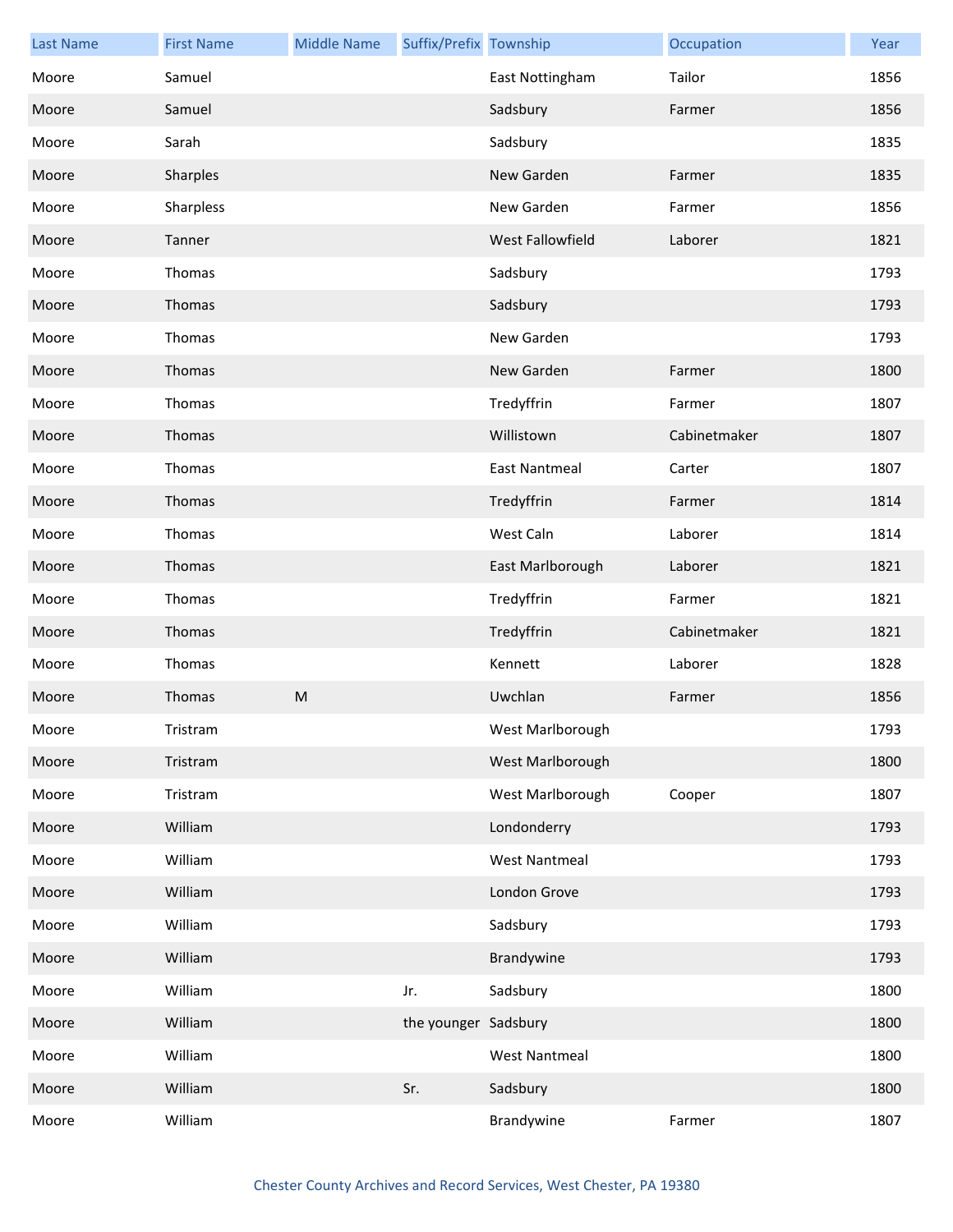| <b>Last Name</b> | <b>First Name</b> | <b>Middle Name</b> | Suffix/Prefix Township |                      | Occupation  | Year |
|------------------|-------------------|--------------------|------------------------|----------------------|-------------|------|
| Moore            | William           |                    |                        | Sadsbury             | Blacksmith  | 1807 |
| Moore            | William           |                    |                        | Sadsbury             |             | 1807 |
| Moore            | William           |                    | Jr.                    | Sadsbury             | Carpenter   | 1807 |
| Moore            | William           |                    |                        | Sadsbury             |             | 1807 |
| Moore            | William           |                    |                        | Sadsbury             | Carpenter   | 1814 |
| Moore            | William           |                    |                        | Charlestown          | Laborer     | 1814 |
| Moore            | William           |                    |                        | West Caln            | Laborer     | 1814 |
| Moore            | William           |                    |                        | Brandywine           | Farmer      | 1814 |
| Moore            | William           |                    |                        | West Marlborough     | Mason       | 1814 |
| Moore            | William           |                    |                        | Sadsbury             | Farmer      | 1814 |
| Moore            | William           |                    |                        | Sadsbury             | Farmer      | 1814 |
| Moore            | William           |                    |                        | Brandywine           | Farmer      | 1821 |
| Moore            | William           |                    |                        | Brandywine           | Carter      | 1821 |
| Moore            | William           |                    |                        | Sadsbury             | Farmer      | 1821 |
| Moore            | William           |                    |                        | New Garden           |             | 1821 |
| Moore            | William           |                    |                        | Sadsbury             | Farmer      | 1821 |
| Moore            | William           |                    |                        | Sadsbury             | Carpenter   | 1821 |
| Moore            | William           |                    |                        | Sadsbury             | Inmate      | 1821 |
| Moore            | William           |                    |                        | Tredyffrin           | Laborer     | 1821 |
| Moore            | William           |                    |                        | Kennett              | Laborer     | 1821 |
| Moore            | William           |                    |                        | Brandywine           | Farmer      | 1828 |
| Moore            | William           |                    |                        | Sadsbury             | Spinner     | 1828 |
| Moore            | William           |                    |                        | Schuylkill           | Saddler     | 1828 |
| Moore            | William           |                    |                        | Sadsbury             | Carpenter   | 1828 |
| Moore            | William           |                    |                        | Brandywine           | Carter      | 1828 |
| Moore            | William           |                    |                        | Brandywine           | Drover      | 1828 |
| Moore            | William           |                    |                        | Sadsbury             | Laborer     | 1828 |
| Moore            | William           |                    |                        | Sadsbury             | Farmer      | 1828 |
| Moore            | William           |                    |                        | Sadsbury             | Lime burner | 1828 |
| Moore            | William           |                    |                        | New Garden           | Carpenter   | 1828 |
| Moore            | William           |                    |                        | Uwchlan              | Joiner      | 1828 |
| Moore            | William           |                    |                        | Lower Oxford         | Farmer      | 1828 |
| Moore            | William           |                    |                        | <b>West Nantmeal</b> | Storekeeper | 1828 |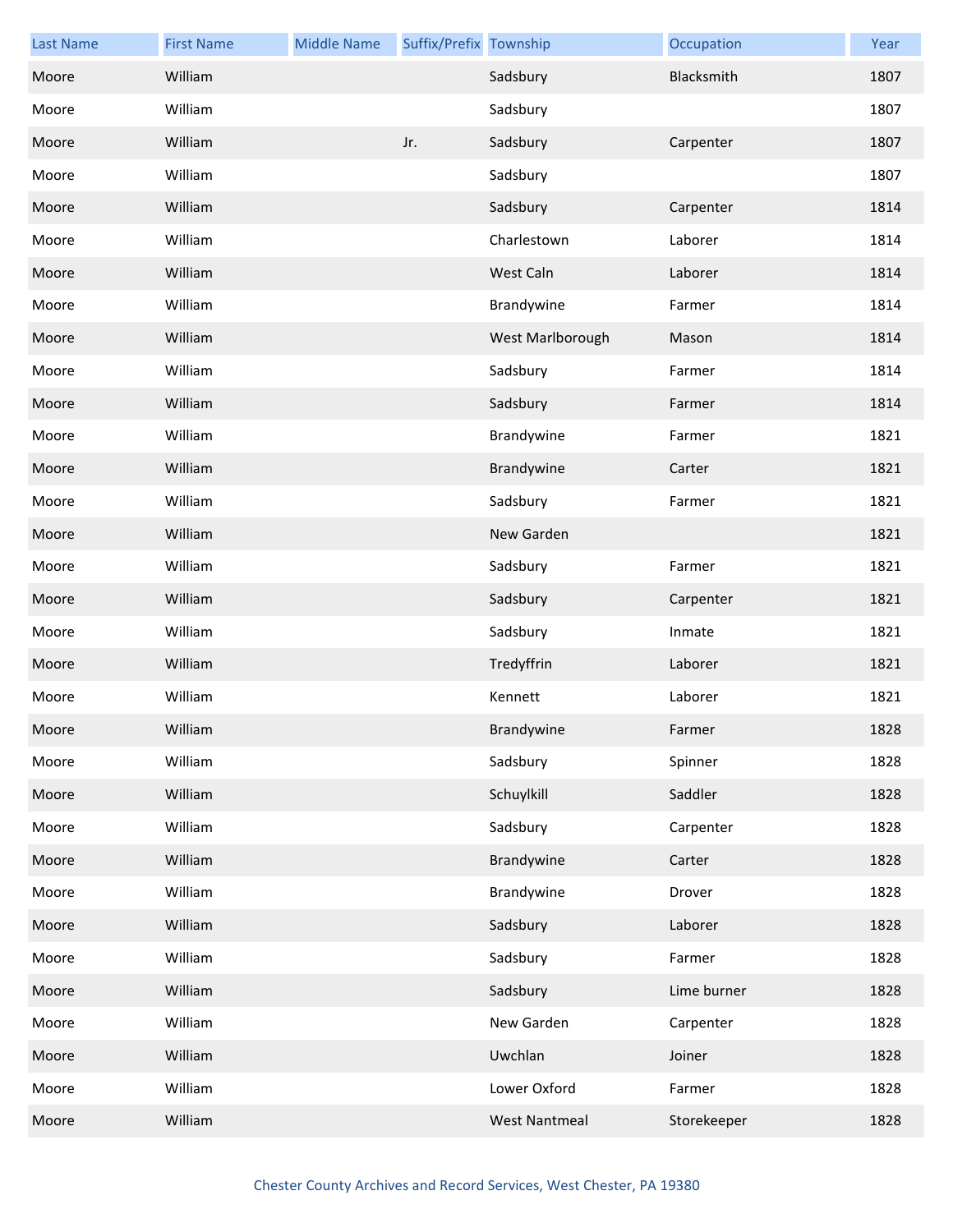| <b>Last Name</b> | <b>First Name</b> | <b>Middle Name</b> | Suffix/Prefix Township |                     | Occupation   | Year |
|------------------|-------------------|--------------------|------------------------|---------------------|--------------|------|
| Moore            | William           |                    | Sr.                    | Brandywine          | Farmer       | 1835 |
| Moore            | William           |                    |                        | Sadsbury            | Carpenter    | 1835 |
| Moore            | William           |                    | Jr.                    | Brandywine          | Farmer       | 1835 |
| Moore            | William           |                    |                        | Lower Oxford        | Laborer      | 1835 |
| Moore            | William           |                    |                        | Sadsbury            | Farmer       | 1835 |
| Moore            | William           |                    |                        | East Marlborough    | Carpenter    | 1835 |
| Moore            | William           |                    |                        | Easttown            | Farmer       | 1835 |
| Moore            | William           |                    |                        | <b>West Vincent</b> | Laborer      | 1835 |
| Moore            | William           |                    |                        | Tredyffrin          | Farmer       | 1856 |
| Moore            | William           |                    |                        | New Garden          | Laborer      | 1856 |
| Moore            | William           |                    |                        | Valley              | Farmer       | 1856 |
| Moore            | William           |                    |                        | Sadsbury            | Farmer       | 1856 |
| Moore            | William           |                    |                        | West Bradford       | Laborer      | 1856 |
| Moore            | William           |                    |                        | East Brandywine     | Farmer       | 1856 |
| Moore            | William           |                    |                        | Lower Oxford        | Stonemason   | 1856 |
| Moore            | William           |                    |                        | <b>West Chester</b> | Minister     | 1856 |
| Moore            | William           |                    |                        | <b>West Vincent</b> |              | 1856 |
| Moore            | William           | $\overline{A}$     |                        | West Brandywine     | Forgeman     | 1856 |
| Moore            | William           | A                  |                        | <b>West Chester</b> | Postmaster   | 1856 |
| Moore            | William           | $\mathsf C$        |                        | Uwchlan             | Joiner       | 1835 |
| Moore            | William           | C                  |                        | East Nottingham     | Papermaker   | 1856 |
| Moore            | Wilson            |                    |                        | West Whiteland      | Farmer       | 1856 |
| Moore            | Ziba              |                    |                        | London Grove        | Cabinetmaker | 1821 |
| Moore            | Ziba              |                    |                        | London Grove        | Farmer       | 1828 |
| Moorhead         | Obed              |                    |                        | Sadsbury            |              | 1793 |
| Mooser           | John              |                    |                        | Coventry            |              | 1793 |
| Morad            | John              |                    |                        | Schuylkill          | Laborer      | 1828 |
| Morad            | John              |                    |                        | Schuylkill          | Laborer      | 1835 |
| Morad            | Joseph            |                    |                        | Schuylkill          | Laborer      | 1835 |
| Moral            | Edward            |                    |                        | West Bradford       | Laborer      | 1856 |
| Moran            | Dennis            |                    |                        | East Whiteland      | Laborer      | 1856 |
| Moran            | Henry             |                    |                        | Phoenixville        | Pudler       | 1856 |
| Moran            | James             |                    |                        | Birmingham          | Laborer      | 1856 |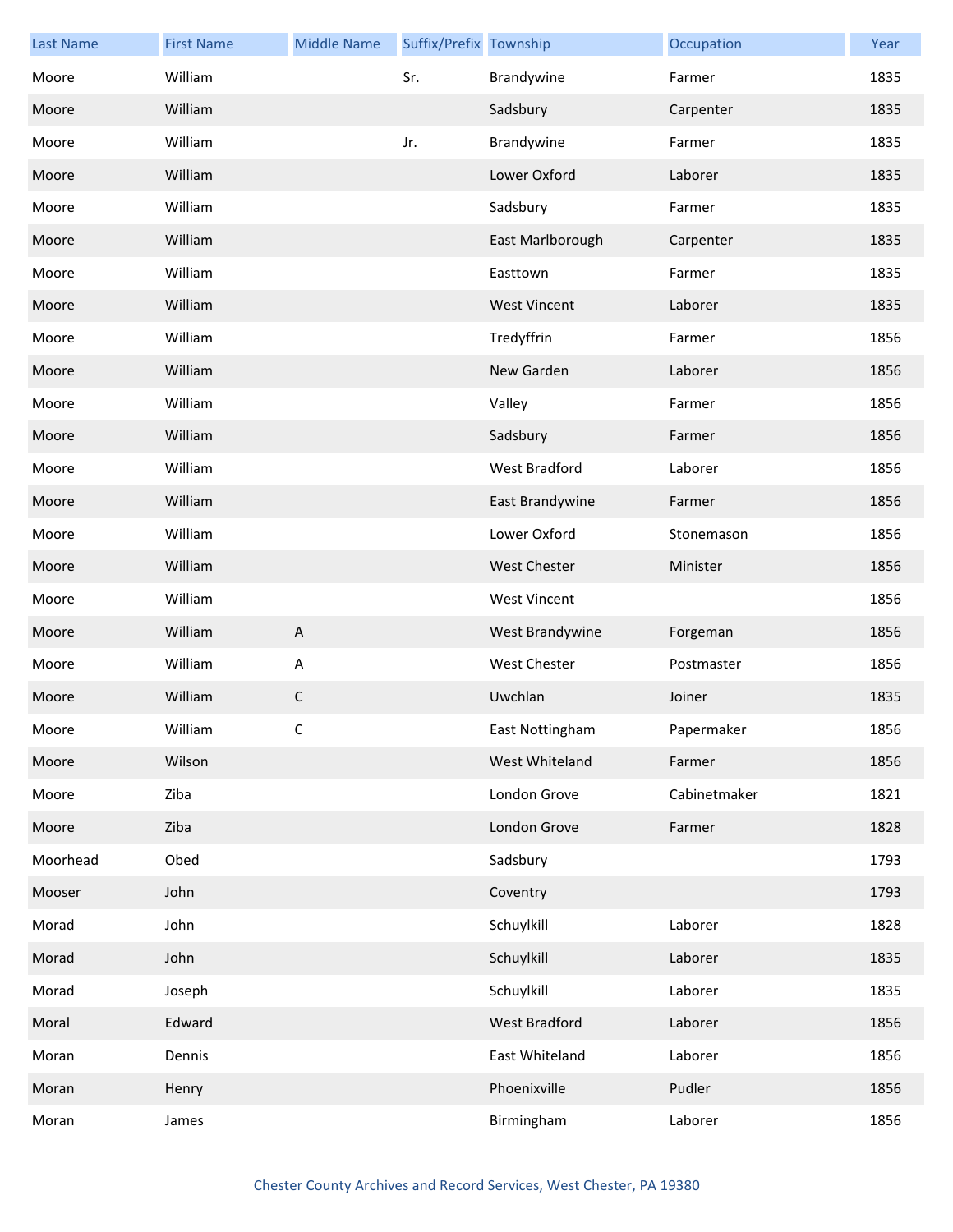| <b>Last Name</b> | <b>First Name</b> | <b>Middle Name</b> | Suffix/Prefix Township |                         | Occupation    | Year |
|------------------|-------------------|--------------------|------------------------|-------------------------|---------------|------|
| Moran            | James             |                    |                        | East Caln               | Laborer       | 1856 |
| Moran            | James             |                    |                        | <b>West Chester</b>     | Clerk         | 1856 |
| Moran            | Peter             |                    |                        | Phoenixville            | Pudler        | 1856 |
| Moran            | William           |                    |                        | East Bradford           | Spinner       | 1821 |
| Moran            | William           |                    |                        | <b>West Chester</b>     | Teamster      | 1856 |
| Moraritz         | Garrett           |                    |                        | West Bradford           | Foriner       | 1856 |
| Mordoc           | Robert            |                    |                        | <b>West Nantmeal</b>    | Farmer        | 1835 |
| Mordock          | Elexander         | Е                  |                        | <b>West Nantmeal</b>    | Farmer        | 1856 |
| Mordock          | James             |                    |                        | <b>West Nantmeal</b>    | Jobber        | 1856 |
| Mordock          | John              | $\mathsf C$        |                        | <b>West Nantmeal</b>    | Jobber        | 1856 |
| Mordock          | Robert            |                    |                        | <b>West Nantmeal</b>    | Farmer        | 1856 |
| More             | Charles           |                    |                        | East Whiteland          | Laborer       | 1856 |
| More             | Elies             |                    |                        | Pennsbury               | Farmer        | 1835 |
| More             | George            |                    |                        | <b>East Vincent</b>     | Moulder       | 1856 |
| More             | Harrison          |                    |                        | West Marlborough        | Tailor        | 1856 |
| More             | James             |                    |                        | East Whiteland          | Laborer       | 1856 |
| More             | Jesse             |                    |                        | East Whiteland          | Tavern Keeper | 1835 |
| More             | John              |                    |                        | West Goshen             | Teacher       | 1835 |
| More             | John              |                    |                        | <b>East Fallowfield</b> | Blacksmith    | 1835 |
| More             | John              |                    |                        | West Nottingham         | Stonemason    | 1856 |
| More             | Samson            |                    |                        | West Nottingham         | Carpenter     | 1856 |
| More             | Slayter           |                    |                        | Willistown              | Blacksmith    | 1835 |
| More             | Thomas            |                    |                        | Pennsbury               | Laborer       | 1835 |
| More             | William           |                    |                        | Newlin                  | Laborer       | 1856 |
| Moreland         | James             |                    |                        | West Bradford           | Foriner       | 1856 |
| Morelen          | Joshua            |                    |                        | Uwchlan                 |               | 1793 |
| Morell           | Benanuel          |                    |                        | Kennett                 | Laborer       | 1856 |
| Morey            | John              | $\sf S$            |                        | <b>East Vincent</b>     | Farmer        | 1856 |
| Morfit           | William           |                    |                        | Easttown                |               | 1856 |
| Morfy            | Thomas            |                    |                        | Pikeland                | Laborer       | 1807 |
| Morgan           | Abraham           |                    |                        | Pikeland                | Shoemaker     | 1835 |
| Morgan           | Abraham           |                    |                        | West Pikeland           | Shoemaker     | 1856 |
| Morgan           | Antrim            | F                  |                        | West Pikeland           | Farmer        | 1856 |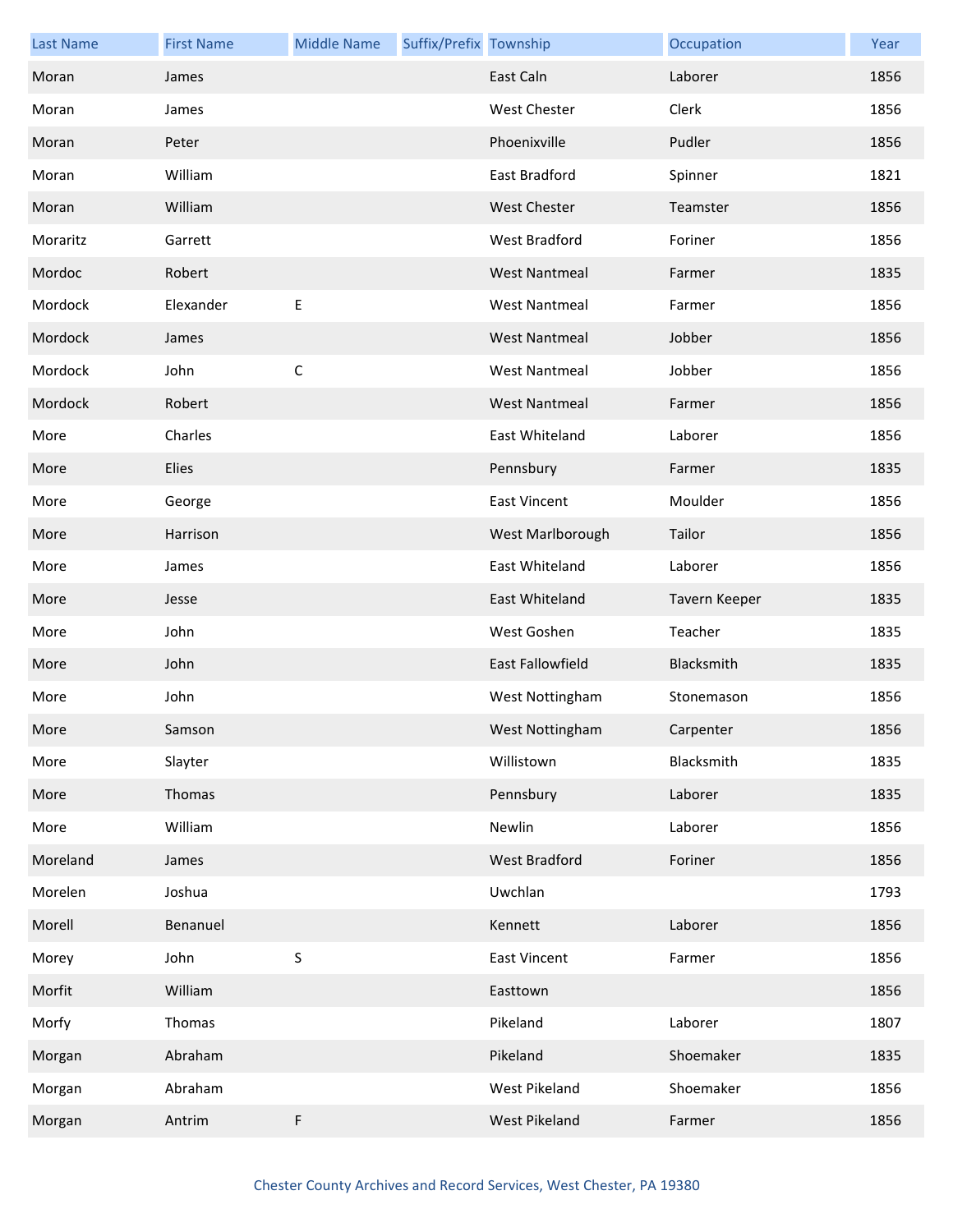| <b>Last Name</b> | <b>First Name</b> | <b>Middle Name</b> | Suffix/Prefix Township |                      | Occupation | Year |
|------------------|-------------------|--------------------|------------------------|----------------------|------------|------|
| Morgan           | Benjamin          |                    |                        | Uwchlan              |            | 1793 |
| Morgan           | Benjamin          |                    |                        | Uwchlan              | Sawyer     | 1800 |
| Morgan           | Benjamin          |                    |                        | Willistown           | Miller     | 1807 |
| Morgan           | Benjamin          |                    |                        | West Whiteland       | Laborer    | 1814 |
| Morgan           | Benjamin          |                    |                        | <b>East Vincent</b>  | Laborer    | 1856 |
| Morgan           | Benjamin          |                    |                        | Tredyffrin           | Laborer    | 1856 |
| Morgan           | Charles           |                    |                        | West Marlborough     |            | 1793 |
| Morgan           | Davis             |                    |                        | West Pikeland        | Laborer    | 1856 |
| Morgan           | Davis             | B                  |                        | Charlestown          | Miller     | 1835 |
| Morgan           | Eli               |                    |                        | Willistown           | Saddler    | 1828 |
| Morgan           | Eli               |                    |                        | Willistown           | Saddler    | 1835 |
| Morgan           | Eli               |                    |                        | West Whiteland       | Farmer     | 1856 |
| Morgan           | George            |                    |                        | Birmingham           | Laborer    | 1814 |
| Morgan           | George            | W                  |                        | Phoenixville         | Clerk      | 1856 |
| Morgan           | Isaac             |                    |                        | Charlestown          |            | 1793 |
| Morgan           | Isaac             |                    |                        | West Bradford        | Shoemaker  | 1835 |
| Morgan           | Isaac             |                    |                        | West Bradford        | Farmer     | 1856 |
| Morgan           | James             |                    |                        | West Marlborough     |            | 1793 |
| Morgan           | James             |                    |                        | Charlestown          | Ironmaster | 1807 |
| Morgan           | James             |                    |                        | <b>East Nantmeal</b> | Laborer    | 1828 |
| Morgan           | Jefferson         |                    |                        | Newlin               | Laborer    | 1821 |
| Morgan           | Jehu              |                    |                        | Honey Brook          | Laborer    | 1828 |
| Morgan           | Jesse             |                    |                        | Pennsbury            | Farmer     | 1807 |
| Morgan           | Jesse             |                    |                        | Newlin               |            | 1814 |
| Morgan           | Jesse             |                    |                        | Newlin               | Farmer     | 1821 |
| Morgan           | John              |                    |                        | Vincent              |            | 1793 |
| Morgan           | John              |                    |                        | Uwchlan              | Saddler    | 1800 |
| Morgan           | John              |                    |                        | Charlestown          | Cordwainer | 1807 |
| Morgan           | John              |                    |                        | Uwchlan              | Saddler    | 1807 |
| Morgan           | John              |                    |                        | Pikeland             | Laborer    | 1807 |
| Morgan           | John              |                    |                        | West Bradford        | Laborer    | 1807 |
| Morgan           | John              |                    |                        | Newlin               | Farmer     | 1814 |
| Morgan           | John              |                    |                        | Charlestown          | Innkeeper  | 1814 |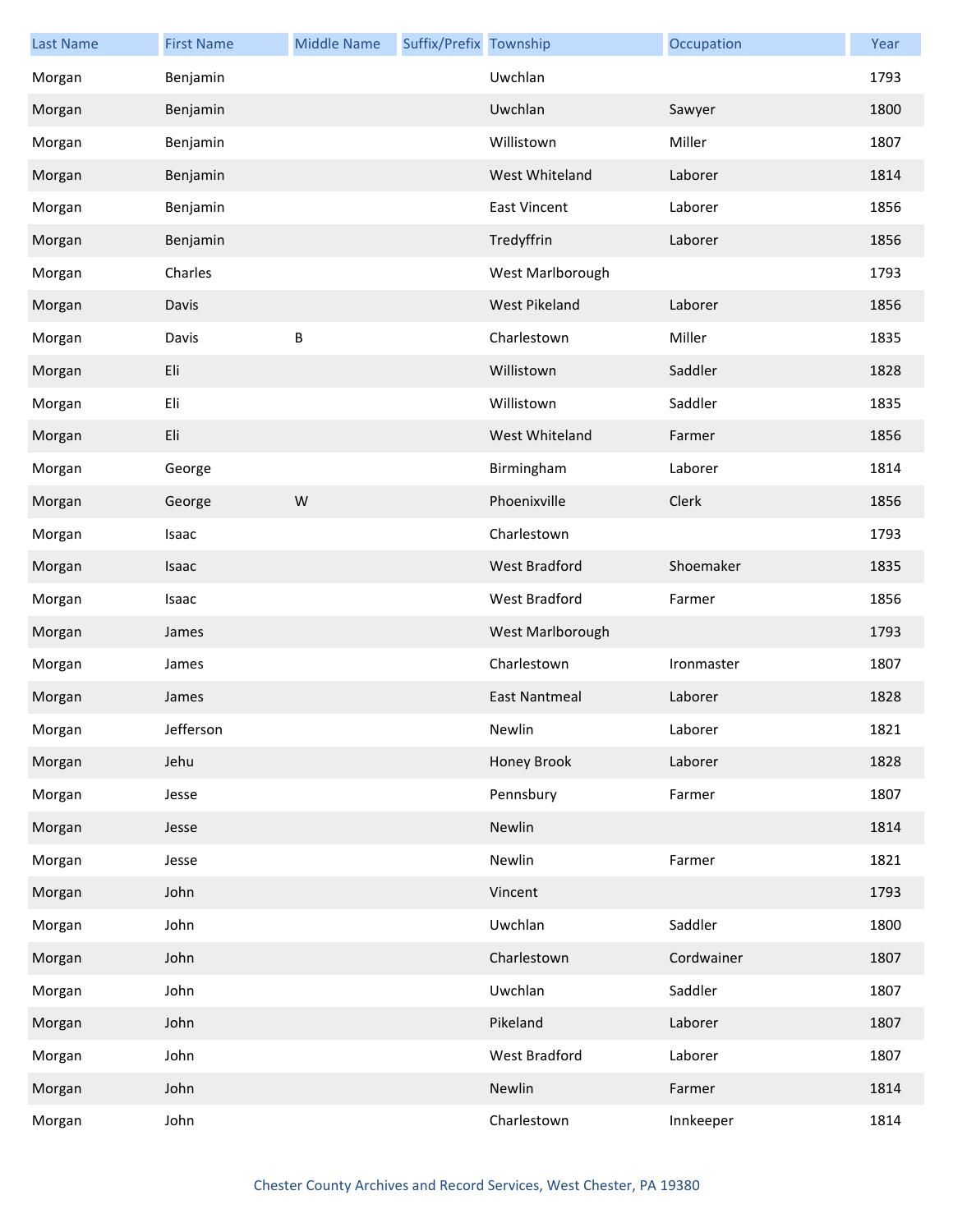| <b>Last Name</b> | <b>First Name</b> | <b>Middle Name</b> | Suffix/Prefix Township |                     | Occupation    | Year |
|------------------|-------------------|--------------------|------------------------|---------------------|---------------|------|
| Morgan           | John              |                    |                        | West Whiteland      | Saddler       | 1814 |
| Morgan           | John              |                    |                        | East Marlborough    | Carpenter     | 1821 |
| Morgan           | John              |                    |                        | West Goshen         |               | 1821 |
| Morgan           | John              |                    | Esq.                   | Charlestown         |               | 1821 |
| Morgan           | John              |                    | Esq.                   | Schuylkill          | Farmer        | 1828 |
| Morgan           | John              |                    |                        | West Goshen         | Saddler       | 1828 |
| Morgan           | John              |                    |                        | Schuylkill          | Farmer        | 1835 |
| Morgan           | John              |                    |                        | West Goshen         | Farmer        | 1835 |
| Morgan           | John              |                    |                        | West Caln           |               | 1856 |
| Morgan           | John              |                    |                        | <b>West Vincent</b> | Laborer       | 1856 |
| Morgan           | John              |                    |                        | Phoenixville        | Heater        | 1856 |
| Morgan           | John              |                    |                        | Honeybrook          | Painter       | 1856 |
| Morgan           | John              |                    |                        | West Goshen         | Farmer        | 1856 |
| Morgan           | John              |                    |                        | Phoenixville        | Gentleman     | 1856 |
| Morgan           | John              | S                  |                        | Schuylkill          | Farmer        | 1835 |
| Morgan           | Jonathan          |                    |                        | Charlestown         | Storekeeper   | 1807 |
| Morgan           | Jonathan          |                    |                        | East Whiteland      | Farmer        | 1821 |
| Morgan           | Joseph            |                    |                        | West Whiteland      | Laborer       | 1828 |
| Morgan           | Joseph            |                    |                        | West Whiteland      | Farmer        | 1835 |
| Morgan           | Joseph            |                    |                        | Tredyffrin          | Farmer        | 1856 |
| Morgan           | Joseph            |                    |                        | West Chester        | Gentleman     | 1856 |
| Morgan           | Lewis             |                    |                        | Charlestown         | Farmer        | 1807 |
| Morgan           | Lewis             |                    |                        | Charlestown         | Farmer        | 1814 |
| Morgan           | Lewis             |                    |                        | Charlestown         | Farmer        | 1821 |
| Morgan           | Lewis             |                    |                        | Willistown          | Laborer       | 1821 |
| Morgan           | Lewis             |                    |                        | Thornbury           | Shoemaker     | 1828 |
| Morgan           | Mordecai          |                    |                        | Uwchlan             | Doctor        | 1814 |
| Morgan           | Patrick           |                    |                        | West Chester        | Laborer       | 1856 |
| Morgan           | Rees              |                    |                        | Honeybrook          | Blacksmith    | 1856 |
| Morgan           | Samuel            |                    |                        | Uwchlan             | Tavern Keeper | 1814 |
| Morgan           | Samuel            |                    |                        | Charlestown         | Laborer       | 1821 |
| Morgan           | Samuel            |                    |                        | West Marlborough    | Laborer       | 1856 |
| Morgan           | Samuel            |                    |                        | Phoenixville        | Carpenter     | 1856 |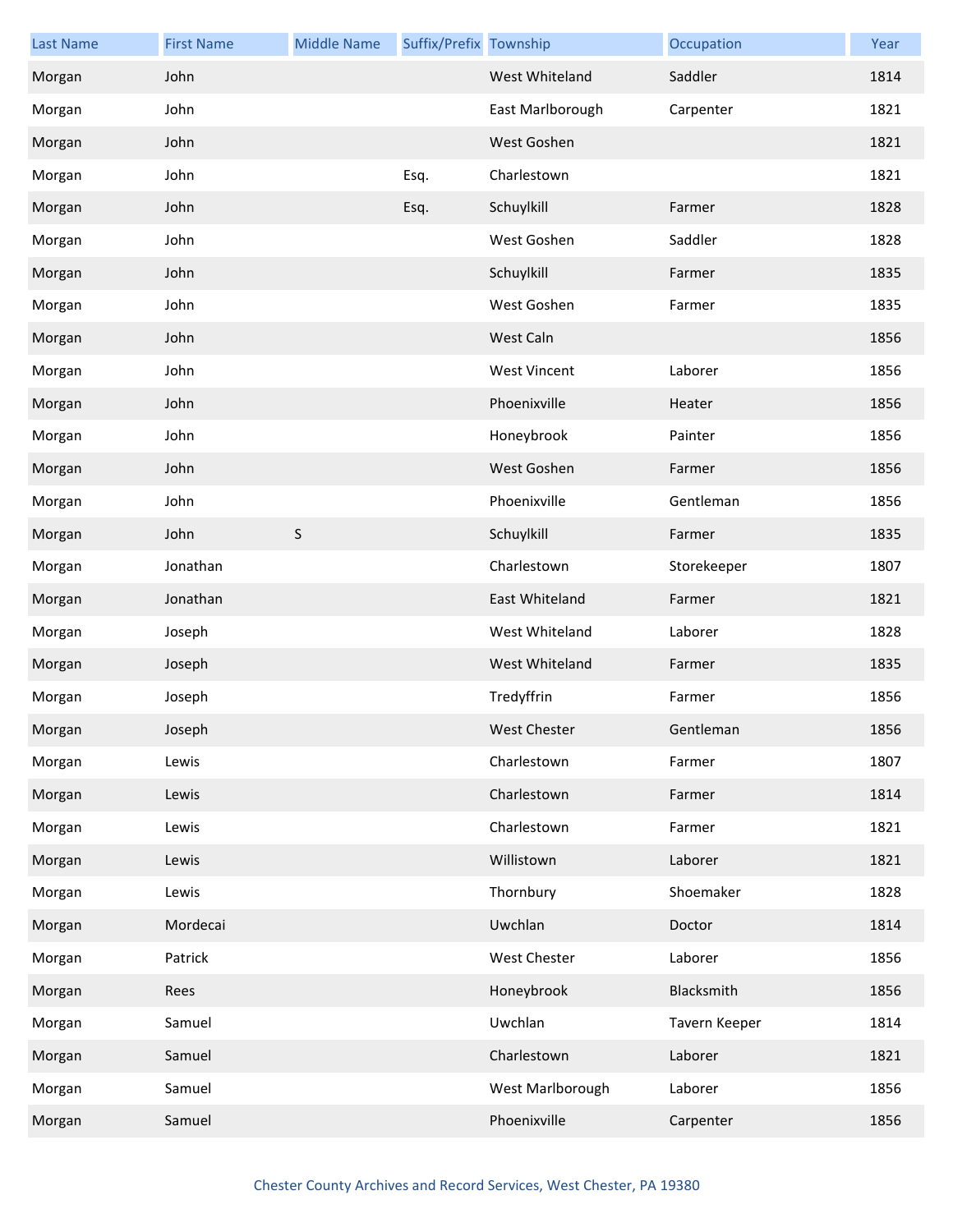| <b>Last Name</b> | <b>First Name</b> | <b>Middle Name</b> | Suffix/Prefix Township |                         | Occupation  | Year |
|------------------|-------------------|--------------------|------------------------|-------------------------|-------------|------|
| Morgan           | Thaddeus          |                    |                        | Schuylkill              | Farmer      | 1835 |
| Morgan           | William           |                    |                        | West Goshen             | Cordwainer  | 1828 |
| Morgan           | William           |                    |                        | Schuylkill              | Laborer     | 1835 |
| Morgan           | William           |                    |                        | West Goshen             | Shoemaker   | 1835 |
| Morgan           | William           |                    |                        | West Goshen             | Farmer      | 1856 |
| Morgan           | William           |                    |                        | London Grove            | Miller      | 1856 |
| Morgen           | J                 | J                  |                        | Sadsbury                | Tinner      | 1856 |
| Morgen           | John              | $\mathsf C$        |                        | Sadsbury                | Tinner      | 1856 |
| Morger           | John              |                    |                        | <b>West Nantmeal</b>    | Carpenter   | 1835 |
| Moris            | John              |                    |                        | Kennett                 | Storekeeper | 1828 |
| Morlain          | Samuel            |                    |                        | Sadsbury                |             | 1807 |
| Morland          | John              |                    |                        | Easttown                |             | 1793 |
| Morm             | Edward            |                    |                        | Penn                    | Laborer     | 1856 |
| Morough          | James             |                    |                        | East Caln               | Gatekeeper  | 1821 |
| Morrah           | Isaac             |                    |                        | West Chester            | Teacher     | 1835 |
| Morrah           | John              |                    |                        | East Caln               |             | 1793 |
| Morran           | John              |                    |                        | Pennsbury               | Laborer     | 1856 |
| Morrell          | Robert            |                    |                        | <b>East Fallowfield</b> |             | 1793 |
| Morrey           | Thomas            |                    |                        | Sadsbury                |             | 1835 |
| Morris           | Abel              |                    |                        | West Nottingham         | Farmer      | 1828 |
| Morris           | Abigail           |                    |                        | West Nantmeal           | Innkeeper   | 1828 |
| Morris           | Able              |                    |                        | West Nottingham         | Shoemaker   | 1856 |
| Morris           | Able              | $\mathsf A$        |                        | West Nottingham         | Shoemaker   | 1856 |
| Morris           | Anthony           |                    |                        | Thornbury               |             | 1793 |
| Morris           | Anthony           |                    |                        | Thornbury               |             | 1800 |
| Morris           | Anthony           |                    |                        | Thornbury               | Farmer      | 1807 |
| Morris           | Anthony           |                    |                        | Thornbury               | Farmer      | 1814 |
| Morris           | Anthony           |                    |                        | Thornbury               | Farmer      | 1821 |
| Morris           | Anthony           |                    |                        | Thornbury               | Farmer      | 1828 |
| Morris           | Anthony           |                    |                        | Valley                  | Farmer      | 1856 |
| Morris           | Benjamin          |                    |                        | Thornbury               | Laborer     | 1807 |
| Morris           | Benjamin          |                    |                        | Thornbury               | Farmer      | 1814 |
| Morris           | Benjamin          |                    |                        | Charlestown             | Gentleman   | 1821 |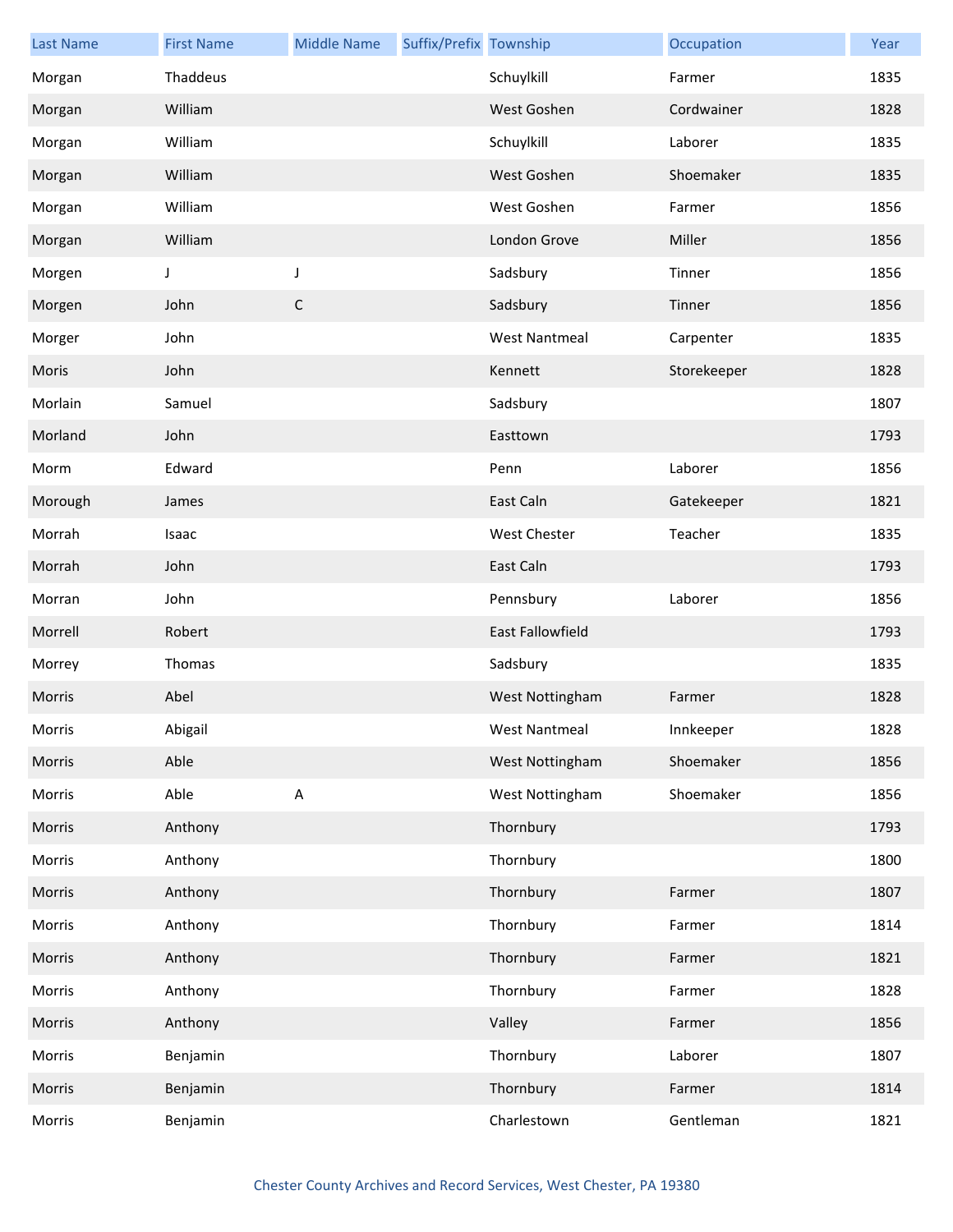| <b>Last Name</b> | <b>First Name</b> | <b>Middle Name</b> | Suffix/Prefix Township |                      | Occupation   | Year |
|------------------|-------------------|--------------------|------------------------|----------------------|--------------|------|
| Morris           | Benjamin          |                    |                        | Thornbury            | Farmer       | 1821 |
| Morris           | Benjamin          |                    |                        | Thornbury            | Farmer       | 1828 |
| Morris           | Benjamin          |                    |                        | Schuylkill           | Farmer       | 1828 |
| Morris           | Benjamin          |                    |                        | Schuylkill           | Farmer       | 1835 |
| Morris           | Benjamin          |                    |                        | Thornbury            |              | 1835 |
| Morris           | Benjamin          | F                  |                        | Valley               | Teacher      | 1856 |
| Morris           | Cadwallader       |                    |                        | West Nottingham      | Mason        | 1828 |
| Morris           | Dennis            |                    |                        | <b>East Nantmeal</b> | Blacksmith   | 1821 |
| Morris           | Edward            |                    |                        | East Whiteland       | Railroad     | 1835 |
| Morris           | Edwin             |                    |                        | <b>East Nantmeal</b> | Farmer       | 1856 |
| Morris           | Eliam             |                    |                        | West Caln            |              | 1793 |
| Morris           | Eliam             |                    |                        | West Caln            | Farmer       | 1807 |
| Morris           | Elizabeth         |                    |                        | Thornbury            |              | 1835 |
| Morris           | Elizabeth         |                    |                        | Easttown             | Home manager | 1835 |
| Morris           | Enes              |                    |                        | Uwchlan              | Wheelwright  | 1828 |
| Morris           | Enoas             |                    |                        | Uwchlan              | Farmer       | 1856 |
| Morris           | Enos              |                    |                        | Uwchlan              | Wheelwright  | 1814 |
| Morris           | Enos              |                    |                        | Uwchlan              | Wheelwright  | 1821 |
| Morris           | Enos              |                    |                        | Uwchlan              | Farmer       | 1835 |
| Morris           | Evan              |                    |                        | London Grove         |              | 1800 |
| Morris           | Evan              |                    |                        | London Grove         | Farmer       | 1807 |
| Morris           | Evan              |                    |                        | London Grove         | Farmer       | 1814 |
| Morris           | Evan              |                    |                        | London Grove         | Farmer       | 1821 |
| Morris           | George            |                    |                        | Valley               | Farmer       | 1856 |
| Morris           | George            |                    |                        | West Marlborough     | Laborer      | 1856 |
| Morris           | Harlin            |                    |                        | London Grove         | Laborer      | 1835 |
| Morris           | Harlon            |                    |                        | London Grove         | Laborer      | 1856 |
| Morris           | Harris            |                    |                        | Easttown             |              | 1856 |
| Morris           | James             |                    |                        | Easttown             |              | 1793 |
| Morris           | James             |                    | Sr.                    | Easttown             | Farmer       | 1807 |
| Morris           | James             |                    | Jr.                    | Easttown             | Farmer       | 1807 |
| Morris           | James             |                    |                        | Easttown             | Farmer       | 1814 |
| Morris           | James             |                    |                        | Honey Brook          | Tailor       | 1821 |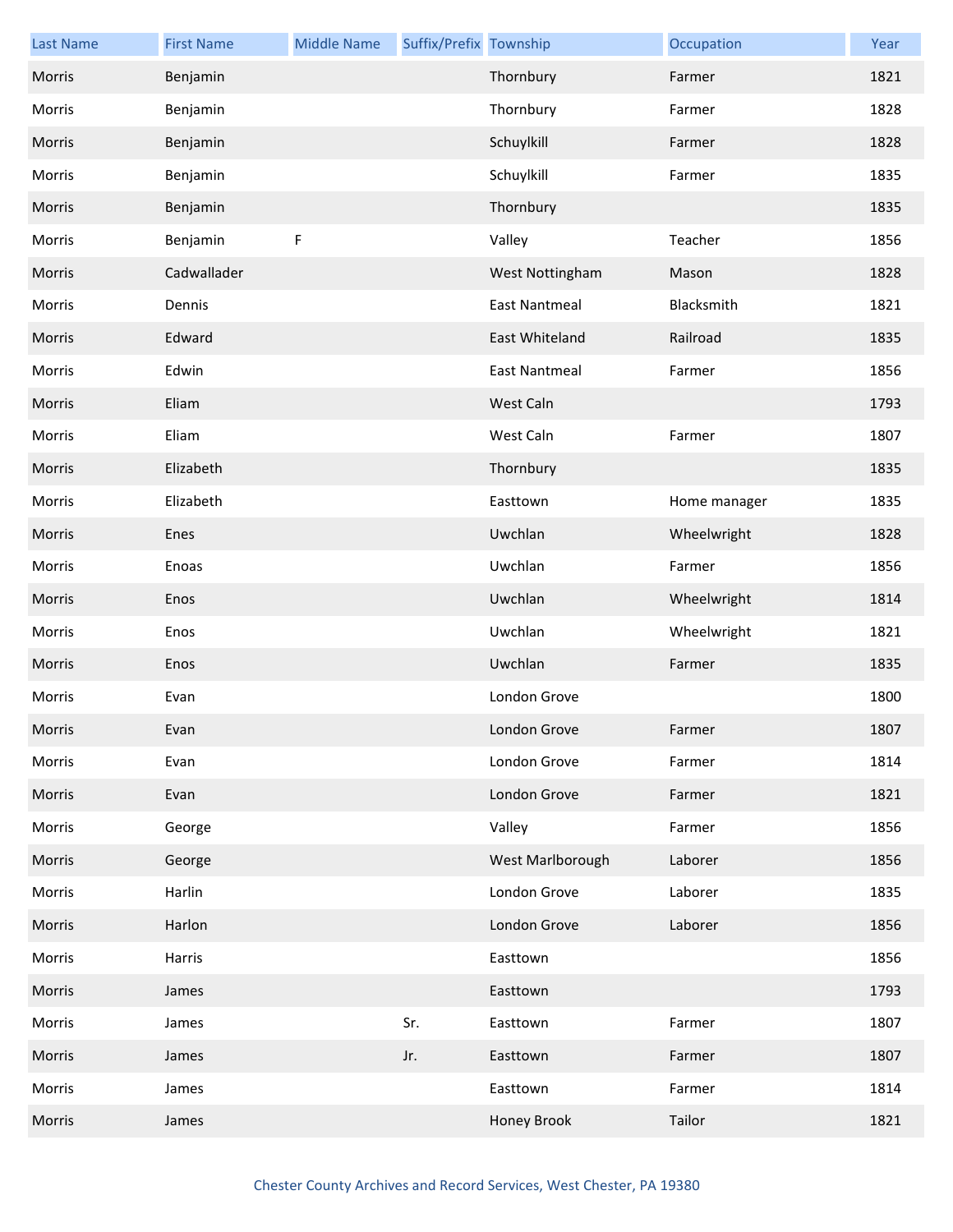| <b>Last Name</b> | <b>First Name</b> | <b>Middle Name</b> | Suffix/Prefix Township |                      | Occupation  | Year |
|------------------|-------------------|--------------------|------------------------|----------------------|-------------|------|
| Morris           | James             |                    |                        | Honey Brook          | Tailor      | 1828 |
| Morris           | James             |                    |                        | <b>West Chester</b>  | Laborer     | 1856 |
| Morris           | James             |                    |                        | Phoenixville         | Boatman     | 1856 |
| Morris           | Jehu              |                    |                        | East Marlborough     | Laborer     | 1835 |
| Morris           | Jesse             |                    |                        | Easttown             | Farmer      | 1807 |
| Morris           | Jesse             |                    |                        | Easttown             | Farmer      | 1814 |
| Morris           | Jesse             |                    |                        | Easttown             |             | 1821 |
| Morris           | John              |                    |                        | Easttown             |             | 1793 |
| Morris           | John              |                    |                        | New Garden           | Laborer     | 1807 |
| Morris           | John              |                    |                        | Thornbury            | Farmer      | 1814 |
| Morris           | John              |                    |                        | Thornbury            | Farmer      | 1821 |
| Morris           | John              |                    |                        | Charlestown          | Gentleman   | 1821 |
| Morris           | John              |                    |                        | Uwchlan              | Laborer     | 1821 |
| Morris           | John              |                    |                        | West Nottingham      | Farmer      | 1828 |
| Morris           | John              |                    |                        | Thornbury            | Farmer      | 1828 |
| Morris           | John              |                    |                        | Schuylkill           |             | 1828 |
| Morris           | John              |                    |                        | <b>West Nantmeal</b> | Shoemaker   | 1835 |
| Morris           | John              |                    |                        | Westtown             | Laborer     | 1835 |
| Morris           | John              |                    |                        | Schuylkill           | Gentleman   | 1835 |
| Morris           | John              |                    |                        | Pennsbury            | Laborer     | 1856 |
| Morris           | John              | D                  |                        | West Nottingham      |             | 1835 |
| Morris           | John              | $\mathsf S$        |                        | <b>West Nantmeal</b> | Farmer      | 1856 |
| Morris           | John              | $\mathsf S$        |                        | Schuylkill           | Farmer      | 1856 |
| Morris           | Jonathan          |                    |                        | Easttown             | Miller      | 1828 |
| Morris           | Jonathan          |                    |                        | Tredyffrin           |             | 1828 |
| Morris           | Jonathan          |                    |                        | Tredyffrin           | Shoemaker   | 1856 |
| Morris           | Jonathan          | $\sf T$            |                        | Easttown             | Miller      | 1835 |
| Morris           | Jonathan          | $\mathsf T$        |                        | Easttown             | Farmer      | 1856 |
| Morris           | Joseph            |                    |                        | Easttown             | Farmer      | 1814 |
| Morris           | Joseph            |                    |                        | Thornbury            | Carpenter   | 1814 |
| Morris           | Joseph            |                    |                        | Birmingham           | Wheelwright | 1828 |
| Morris           | Joseph            |                    |                        | Sadsbury             | Farmer      | 1835 |
| Morris           | Joseph            |                    |                        | Valley               | Farmer      | 1856 |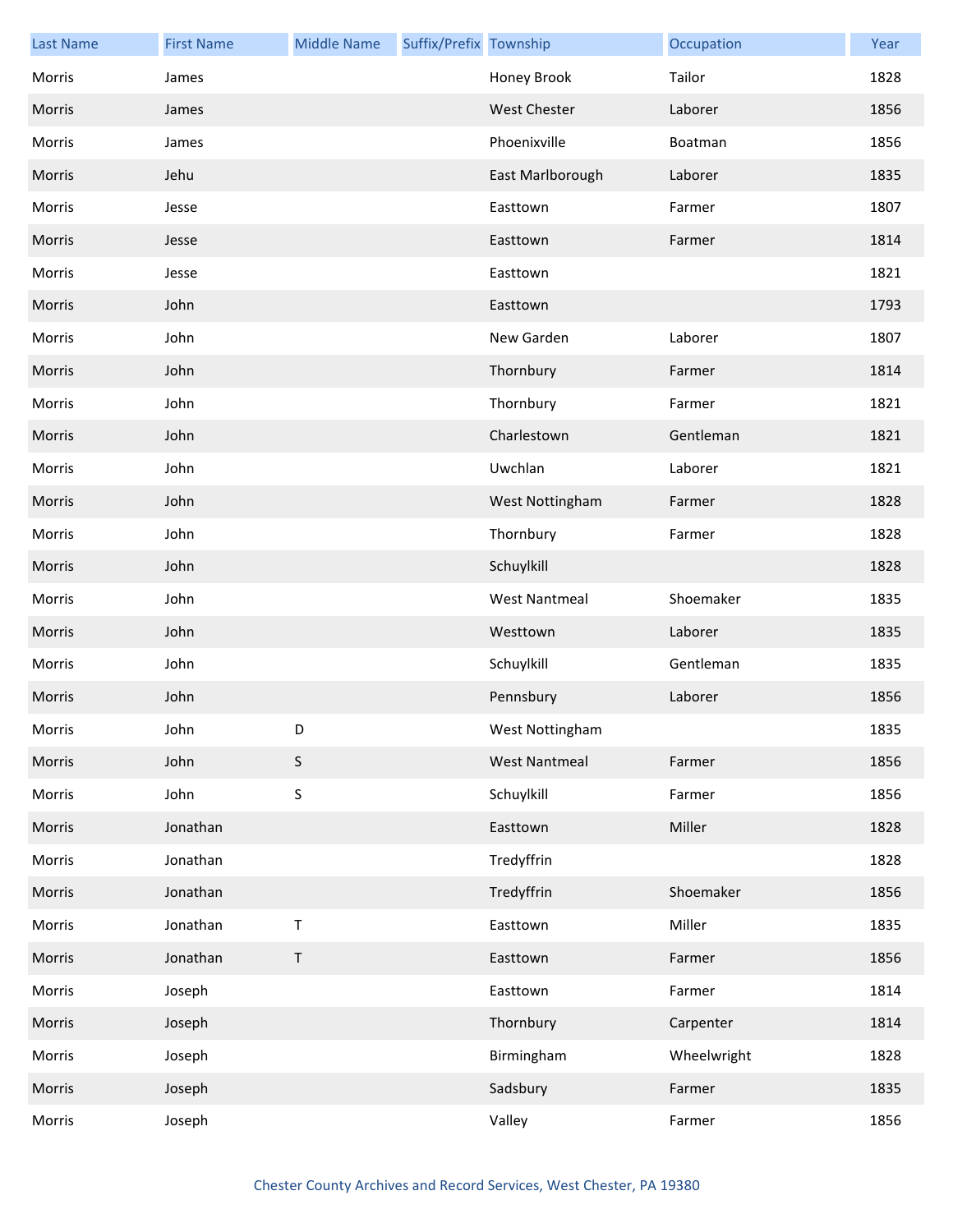| <b>Last Name</b> | <b>First Name</b> | <b>Middle Name</b> | Suffix/Prefix Township |                         | Occupation | Year |
|------------------|-------------------|--------------------|------------------------|-------------------------|------------|------|
| Morris           | Joseph            |                    |                        | Uwchlan                 | Blacksmith | 1856 |
| Morris           | Lewis             |                    |                        | Easttown                |            | 1793 |
| Morris           | Lewis             |                    | Jr.                    | Easttown                | Farmer     | 1807 |
| Morris           | Lewis             |                    | Sr.                    | Easttown                | Farmer     | 1807 |
| Morris           | Lewis             |                    |                        | Easttown                | Farmer     | 1814 |
| Morris           | Lewis             |                    | Jr.                    | Easttown                | Farmer     | 1814 |
| Morris           | Lewis             |                    | Jr.                    | Easttown                |            | 1821 |
| Morris           | Lewis             |                    |                        | Easttown                |            | 1821 |
| Morris           | Lewis             | W.                 |                        | New London              | Carpenter  | 1828 |
| Morris           | Mordecai          |                    |                        | <b>West Nantmeal</b>    | Stonemason | 1828 |
| Morris           | Mordecai          |                    |                        | <b>West Nantmeal</b>    | Stonemason | 1856 |
| Morris           | Mordica           |                    |                        | <b>West Nantmeal</b>    | Stonemason | 1835 |
| Morris           | Morris            |                    |                        | Easttown                |            | 1793 |
| Morris           | Morris            |                    |                        | New London              | Farmer     | 1807 |
| Morris           | Morris            | $\mathsf C$        |                        | Uwchlan                 | Farmer     | 1856 |
| Morris           | Nathaniel         |                    |                        | Thornbury               | Carpenter  | 1814 |
| Morris           | Nathaniel         |                    |                        | Thornbury               | Farmer     | 1821 |
| Morris           | Paschall          |                    |                        | East Bradford           | Farmer     | 1835 |
| Morris           | Paschall          |                    |                        | <b>West Chester</b>     | Florist    | 1856 |
| Morris           | Patrick           |                    |                        | <b>East Fallowfield</b> | Farmer     | 1856 |
| Morris           | Perry             |                    |                        | London Grove            | Laborer    | 1828 |
| Morris           | Phenis            |                    |                        | West Nottingham         |            | 1835 |
| Morris           | Phineas           |                    |                        | West Nottingham         | Shoemaker  | 1828 |
| Morris           | Preston           |                    |                        | Pikeland                | Farmer     | 1828 |
| Morris           | Preston           |                    |                        | Phoenixville            | Laborer    | 1856 |
| Morris           | Quintin           |                    |                        | East Nottingham         | Farmer     | 1835 |
| Morris           | Redman            |                    |                        | Tredyffrin              | Laborer    | 1835 |
| Morris           | Richard           |                    |                        | Easttown                |            | 1793 |
| Morris           | Robert            |                    |                        | East Caln               | Laborer    | 1814 |
| Morris           | Samuel            |                    |                        | Kennett                 |            | 1793 |
| Morris           | Samuel            |                    |                        | London Grove            |            | 1793 |
| Morris           | Samuel            |                    |                        | London Grove            |            | 1800 |
| Morris           | Samuel            |                    |                        | London Grove            | Farmer     | 1807 |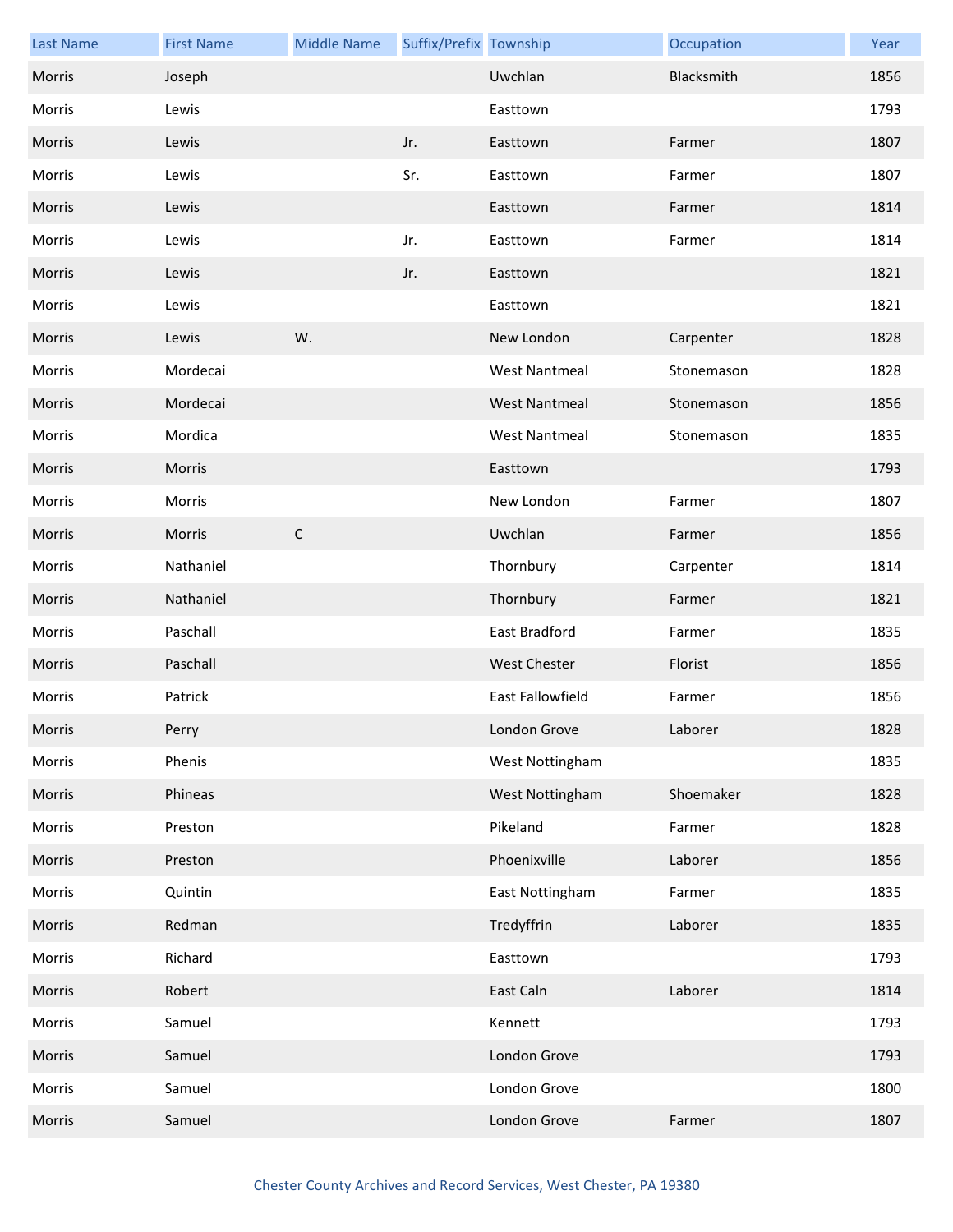| <b>Last Name</b> | <b>First Name</b> | <b>Middle Name</b> | Suffix/Prefix Township |                         | Occupation  | Year |
|------------------|-------------------|--------------------|------------------------|-------------------------|-------------|------|
| Morris           | Samuel            |                    |                        | London Grove            | Blacksmith  | 1807 |
| Morris           | Samuel            |                    |                        | East Marlborough        | Blacksmith  | 1807 |
| Morris           | Samuel            |                    |                        | London Grove            | Farmer      | 1814 |
| Morris           | Samuel            |                    |                        | East Fallowfield        | Smith       | 1821 |
| Morris           | Samuel            |                    |                        | London Grove            | Farmer      | 1821 |
| Morris           | Samuel            |                    |                        | <b>East Fallowfield</b> | Laborer     | 1828 |
| Morris           | Samuel            |                    |                        | London Grove            | Farmer      | 1828 |
| Morris           | Samuel            |                    | Jr.                    | London Grove            | Farmer      | 1835 |
| Morris           | Samuel            |                    |                        | <b>East Nantmeal</b>    | Blacksmith  | 1835 |
| Morris           | Samuel            |                    |                        | London Grove            | Farmer      | 1835 |
| Morris           | Samuel            |                    |                        | Kennett Square          | Laborer     | 1856 |
| Morris           | Samuel            |                    |                        | London Grove            | Farmer      | 1856 |
| Morris           | Stacy             |                    |                        | Sadsbury                |             | 1835 |
| Morris           | Thomas            |                    |                        | West Whiteland          |             | 1793 |
| Morris           | Thomas            |                    |                        | West Whiteland          | Farmer      | 1800 |
| Morris           | Thomas            |                    |                        | West Whiteland          | Farmer      | 1807 |
| Morris           | Thomas            |                    |                        | East Bradford           | Farmer      | 1814 |
| Morris           | William           |                    |                        | West Marlborough        |             | 1793 |
| Morris           | William           |                    |                        | West Caln               | Farmer      | 1807 |
| Morris           | William           |                    |                        | West Caln               | Farmer      | 1814 |
| Morris           | William           |                    |                        | East Nantmeal           | Blacksmith  | 1821 |
| Morris           | William           |                    |                        | Willistown              | Wheelwright | 1821 |
| Morris           | William           |                    |                        | Thornbury               | Farmer      | 1821 |
| Morris           | William           |                    |                        | <b>East Nantmeal</b>    | Blacksmith  | 1828 |
| Morris           | William           |                    |                        | West Chester            | Farmer      | 1828 |
| Morris           | William           |                    |                        | Honey Brook             |             | 1835 |
| Morris           | William           |                    |                        | <b>East Nantmeal</b>    | Blacksmith  | 1835 |
| Morris           | William           |                    |                        | West Whiteland          | Farmer      | 1856 |
| Morris           | William           |                    |                        | <b>East Nantmeal</b>    | Private     | 1856 |
| Morrison         | A                 | G                  |                        | Valley                  | Minister    | 1856 |
| Morrison         | Albert            |                    |                        | Lower Oxford            | Laborer     | 1856 |
| Morrison         | Alexander         |                    |                        | New Garden              |             | 1793 |
| Morrison         | Alexander         |                    |                        | London Grove            |             | 1793 |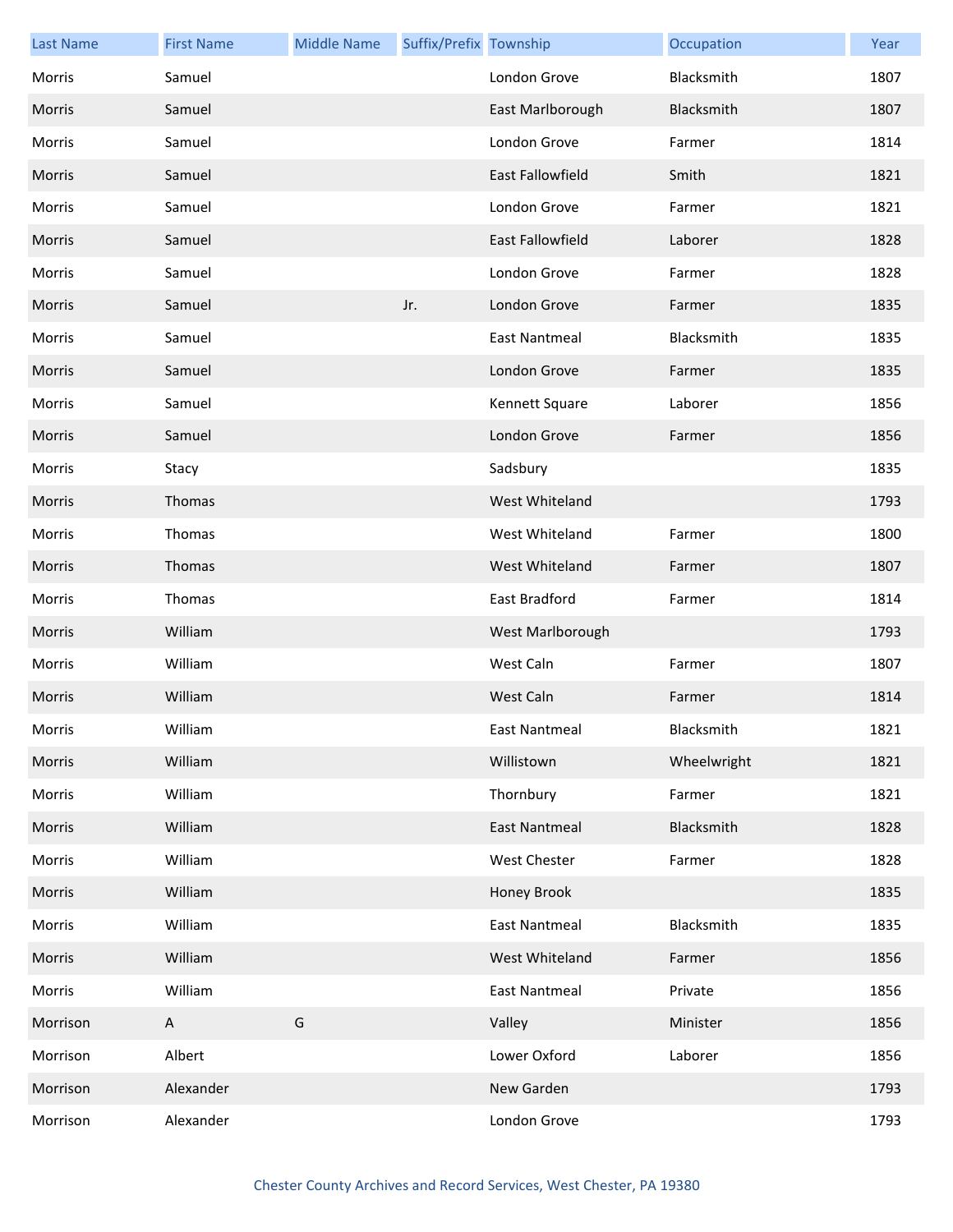| <b>Last Name</b> | <b>First Name</b> | <b>Middle Name</b> | Suffix/Prefix Township |                     | Occupation | Year |
|------------------|-------------------|--------------------|------------------------|---------------------|------------|------|
| Morrison         | Alexander         |                    |                        | New London          |            | 1793 |
| Morrison         | Alexander         |                    |                        | East Caln           | Tailor     | 1800 |
| Morrison         | Alexander         |                    |                        | New London          | Farmer     | 1800 |
| Morrison         | Alexander         |                    |                        | East Caln           | Tailor     | 1807 |
| Morrison         | Alexander         |                    |                        | New London          | Farmer     | 1807 |
| Morrison         | Alexander         |                    | Jr.                    | New London          | Farmer     | 1814 |
| Morrison         | Alexander         |                    |                        | New London          | Farmer     | 1814 |
| Morrison         | Alexander         |                    |                        | New London          | Farmer     | 1821 |
| Morrison         | Alexander         |                    |                        | East Fallowfield    | Clergyman  | 1828 |
| Morrison         | Ann               |                    |                        | West Nottingham     | Laborer    | 1828 |
| Morrison         | Ann               |                    | Widow                  | West Goshen         |            | 1828 |
| Morrison         | Benjamin          |                    |                        | Goshen              | Laborer    | 1807 |
| Morrison         | Benjamin          |                    |                        | Goshen              | Farmer     | 1814 |
| Morrison         | Benjamin          |                    |                        | West Goshen         |            | 1821 |
| Morrison         | Coroline          |                    |                        | Penn                | Farmer     | 1856 |
| Morrison         | David             |                    |                        | New London          | Farmer     | 1821 |
| Morrison         | David             |                    |                        | New London          | Farmer     | 1828 |
| Morrison         | David             |                    |                        | Lower Oxford        | Farmer     | 1856 |
| Morrison         | David             | W                  |                        | East Nottingham     | Farmer     | 1856 |
| Morrison         | Ephraim           |                    |                        | New London          |            | 1793 |
| Morrison         | Ephraim           |                    |                        | New London          | Farmer     | 1800 |
| Morrison         | Ephraim           |                    |                        | New London          | Farmer     | 1807 |
| Morrison         | Ephraim           |                    |                        | New London          | Farmer     | 1814 |
| Morrison         | Ephraim           |                    |                        | New London          | Farmer     | 1821 |
| Morrison         | Ephraim           |                    |                        | New London          | Laborer    | 1828 |
| Morrison         | Ephraim           |                    |                        | New London          | Farmer     | 1828 |
| Morrison         | Ephraim           |                    |                        | London Britain      | Farmer     | 1835 |
| Morrison         | Isaac             |                    |                        | West Nottingham     | Farmer     | 1821 |
| Morrison         | Isaac             |                    |                        | West Nottingham     | Farmer     | 1828 |
| Morrison         | Isaac             |                    |                        | West Nottingham     | Jobber     | 1835 |
| Morrison         | Isaac             |                    |                        | <b>West Vincent</b> | Plasterer  | 1856 |
| Morrison         | James             |                    |                        | East Caln           |            | 1793 |
| Morrison         | James             |                    |                        | West Nottingham     |            | 1793 |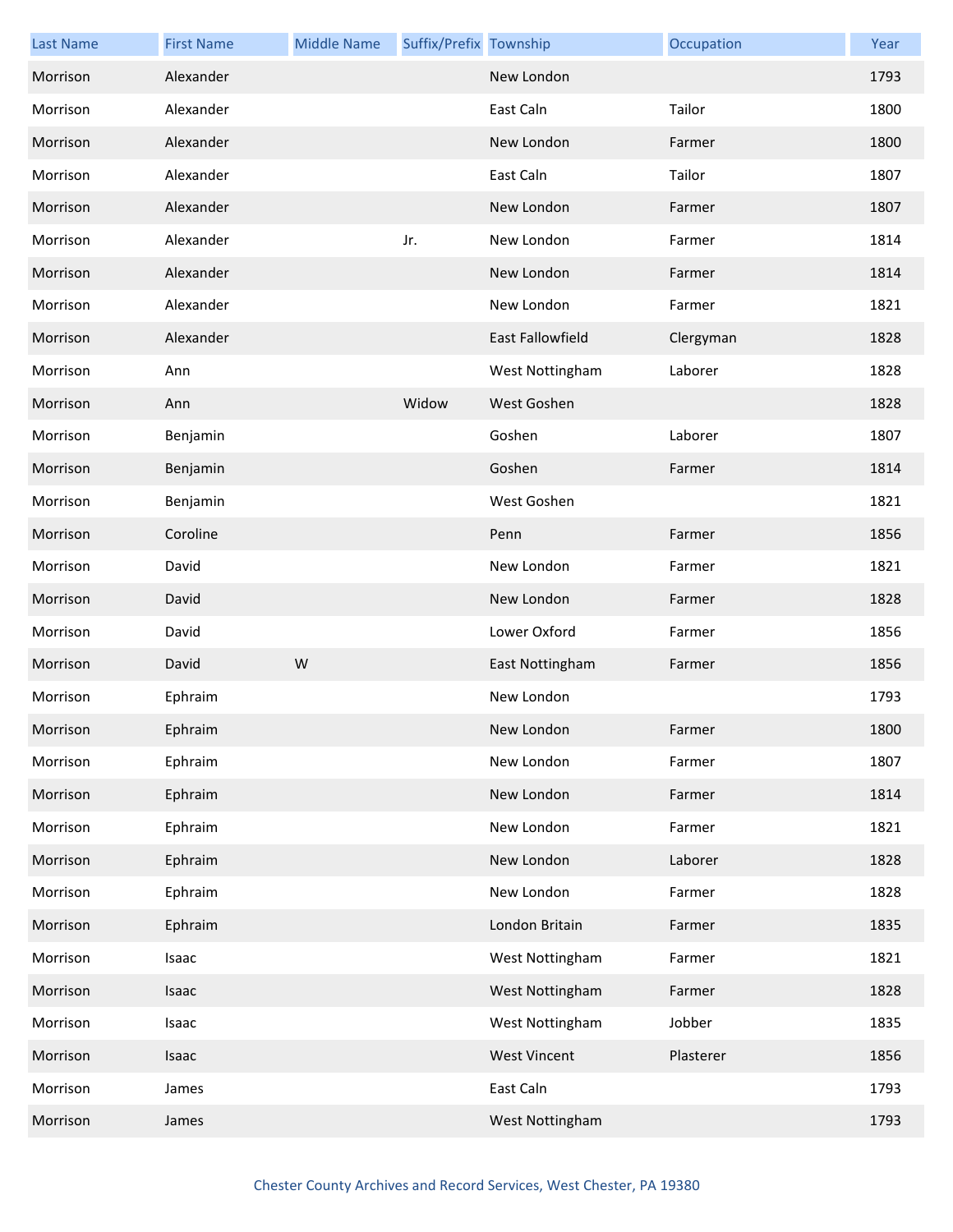| <b>Last Name</b> | <b>First Name</b> | <b>Middle Name</b> | Suffix/Prefix Township |                      | Occupation | Year |
|------------------|-------------------|--------------------|------------------------|----------------------|------------|------|
| Morrison         | James             |                    |                        | London Grove         |            | 1793 |
| Morrison         | James             |                    |                        | New London           |            | 1793 |
| Morrison         | James             |                    |                        | New London           | Laborer    | 1800 |
| Morrison         | James             |                    |                        | West Nottingham      | Cobbler    | 1807 |
| Morrison         | James             |                    |                        | East Nottingham      |            | 1814 |
| Morrison         | James             | A                  |                        | West Nottingham      | Jobber     | 1856 |
| Morrison         | Jane              |                    |                        | Uwchlan              | Farmer     | 1828 |
| Morrison         | Job               |                    |                        | West Nottingham      | Farmer     | 1821 |
| Morrison         | John              |                    |                        | Sadsbury             |            | 1793 |
| Morrison         | John              |                    |                        | Sadsbury             | Cordwainer | 1800 |
| Morrison         | John              |                    |                        | West Nottingham      | Cobbler    | 1807 |
| Morrison         | John              |                    |                        | West Caln            | Innkeeper  | 1814 |
| Morrison         | John              |                    |                        | New London           | Farmer     | 1828 |
| Morrison         | John              |                    |                        | West Nottingham      | Farmer     | 1828 |
| Morrison         | John              |                    |                        | East Nottingham      | Laborer    | 1856 |
| Morrison         | John              | D                  |                        | West Nottingham      | Farmer     | 1856 |
| Morrison         | John              | н                  |                        | New London           | Farmer     | 1835 |
| Morrison         | John              | Η.                 |                        | New London           | Farmer     | 1814 |
| Morrison         | John              | Η.                 |                        | New London           | Farmer     | 1821 |
| Morrison         | Joseph            |                    |                        | East Nottingham      |            | 1793 |
| Morrison         | Joseph            |                    |                        | New London           |            | 1793 |
| Morrison         | Joseph            |                    |                        | New London           | Laborer    | 1800 |
| Morrison         | Joseph            |                    |                        | East Nottingham      | Farmer     | 1807 |
| Morrison         | Joseph            |                    |                        | <b>West Nantmeal</b> | Laborer    | 1814 |
| Morrison         | Joseph            |                    |                        | Lower Oxford         | Laborer    | 1828 |
| Morrison         | Joseph            |                    |                        | Honeybrook           | Laborer    | 1856 |
| Morrison         | Magrette          |                    |                        | West Nottingham      | Laborer    | 1828 |
| Morrison         | Mathew            |                    |                        | Goshen               |            | 1793 |
| Morrison         | Morris            |                    |                        | West Goshen          | Laborer    | 1828 |
| Morrison         | Phineas           | P                  |                        | West Nottingham      | Shoemaker  | 1856 |
| Morrison         | Polly             |                    |                        | Lower Oxford         | Farmer     | 1835 |
| Morrison         | Robert            |                    |                        | West Nottingham      | Farmer     | 1821 |
| Morrison         | Samuel            |                    |                        | New London           | Laborer    | 1800 |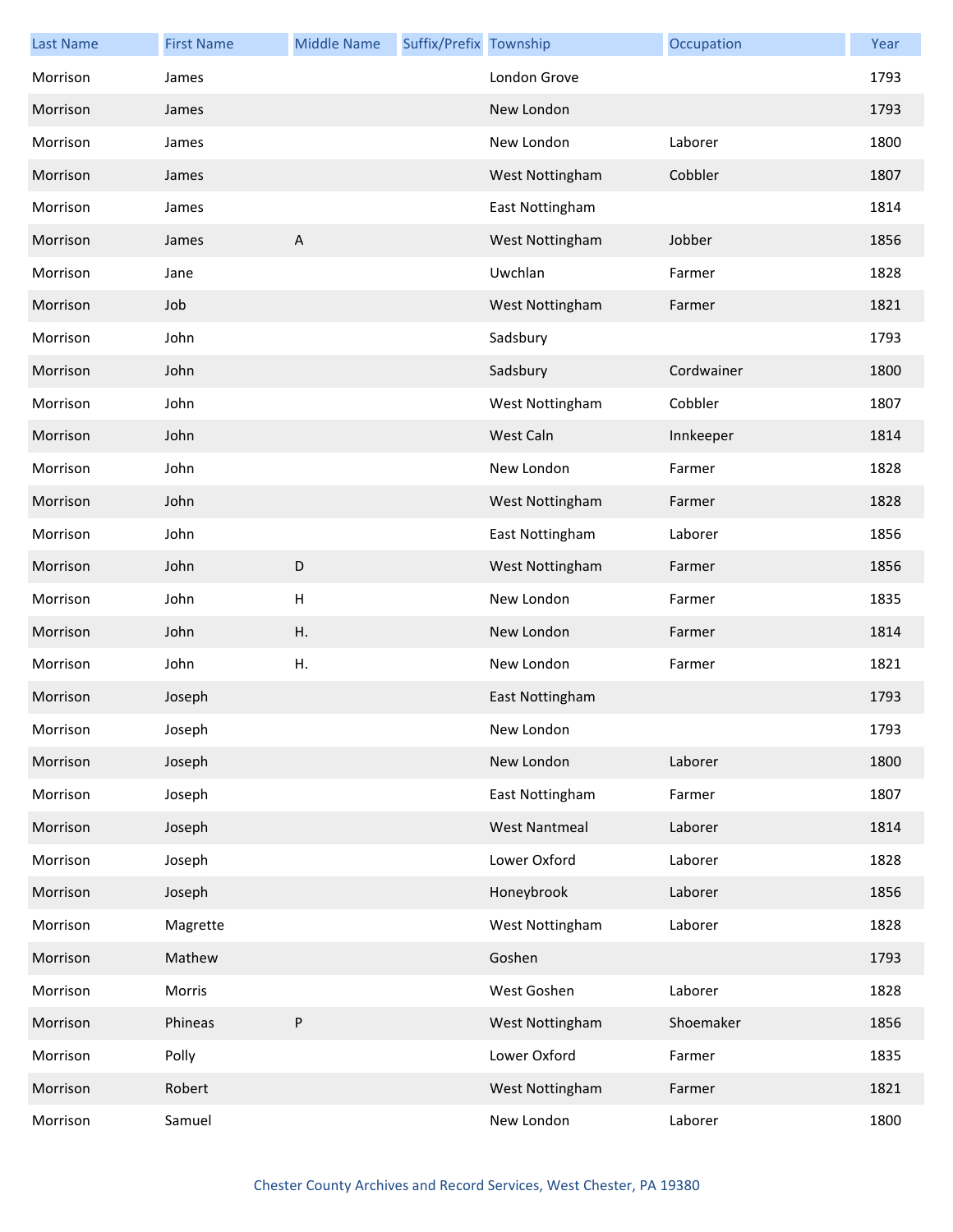| <b>Last Name</b> | <b>First Name</b> | <b>Middle Name</b> | Suffix/Prefix Township |                     | Occupation            | Year |
|------------------|-------------------|--------------------|------------------------|---------------------|-----------------------|------|
| Morrison         | Samuel            |                    |                        | New London          | Farmer                | 1821 |
| Morrison         | Samuel            |                    |                        | New London          | Laborer               | 1821 |
| Morrison         | Samuel            |                    |                        | New London          | Farmer                | 1828 |
| Morrison         | Samuel            |                    |                        | New London          | Laborer               | 1835 |
| Morrison         | Thomas            |                    |                        | Uwchlan             |                       | 1793 |
| Morrison         | Thomas            |                    |                        | Uwchlan             | Weaver                | 1800 |
| Morrison         | Thomas            |                    |                        | Uwchlan             | Weaver                | 1807 |
| Morrison         | Thomas            |                    |                        | Uwchlan             | Weaver                | 1821 |
| Morrison         | Wastly            |                    |                        | East Nottingham     | Laborer               | 1856 |
| Morrison         | William           | В                  |                        | Valley              | Teacher               | 1856 |
| Morrisson        | John              | K                  |                        | Franklin            | Carpenter             | 1856 |
| Morrow           | Hugh              |                    |                        | London Grove        | Laborer               | 1821 |
| Morrow           | James             |                    |                        | Londonderry         | Cooper                | 1807 |
| Morrow           | James             |                    |                        | Londonderry         | Cooper (Oak)          | 1814 |
| Morrow           | James             |                    |                        | Brandywine          | Laborer               | 1814 |
| Morrow           | James             |                    |                        | Lower Oxford        | Carpenter             | 1814 |
| Morrow           | James             |                    |                        | Charlestown         | Laborer               | 1814 |
| Morrow           | James             |                    |                        | Charlestown         | Laborer               | 1821 |
| Morrow           | James             |                    |                        | Londonderry         | Cooper                | 1828 |
| Morrow           | James             |                    |                        | East Caln           | <b>Toll Collector</b> | 1828 |
| Morrow           | James             |                    |                        | East Caln           | G. Keeper             | 1835 |
| Morrow           | John              |                    |                        | London Grove        |                       | 1800 |
| Morrow           | John              |                    |                        | Londonderry         | Tailor                | 1814 |
| Morrow           | John              |                    |                        | Upper Oxford        | Farmer                | 1814 |
| Morrow           | John              |                    |                        | <b>Upper Oxford</b> | Yeoman                | 1821 |
| Morrow           | John              |                    |                        | Upper Oxford        | Farmer                | 1828 |
| Morrow           | John              |                    |                        | Sadsbury            | Laborer               | 1828 |
| Morrow           | John              |                    |                        | Upper Oxford        | Farmer                | 1835 |
| Morrow           | John              |                    |                        | West Fallowfield    | Laborer               | 1835 |
| Morrow           | Nance             |                    |                        | <b>Upper Oxford</b> |                       | 1856 |
| Morrow           | Robert            |                    |                        | <b>Upper Oxford</b> | Farmer                | 1856 |
| Morrow           | Sarah             |                    |                        | Schuylkill          |                       | 1835 |
| Morrow           | Thomas            |                    |                        | Sadsbury            |                       | 1793 |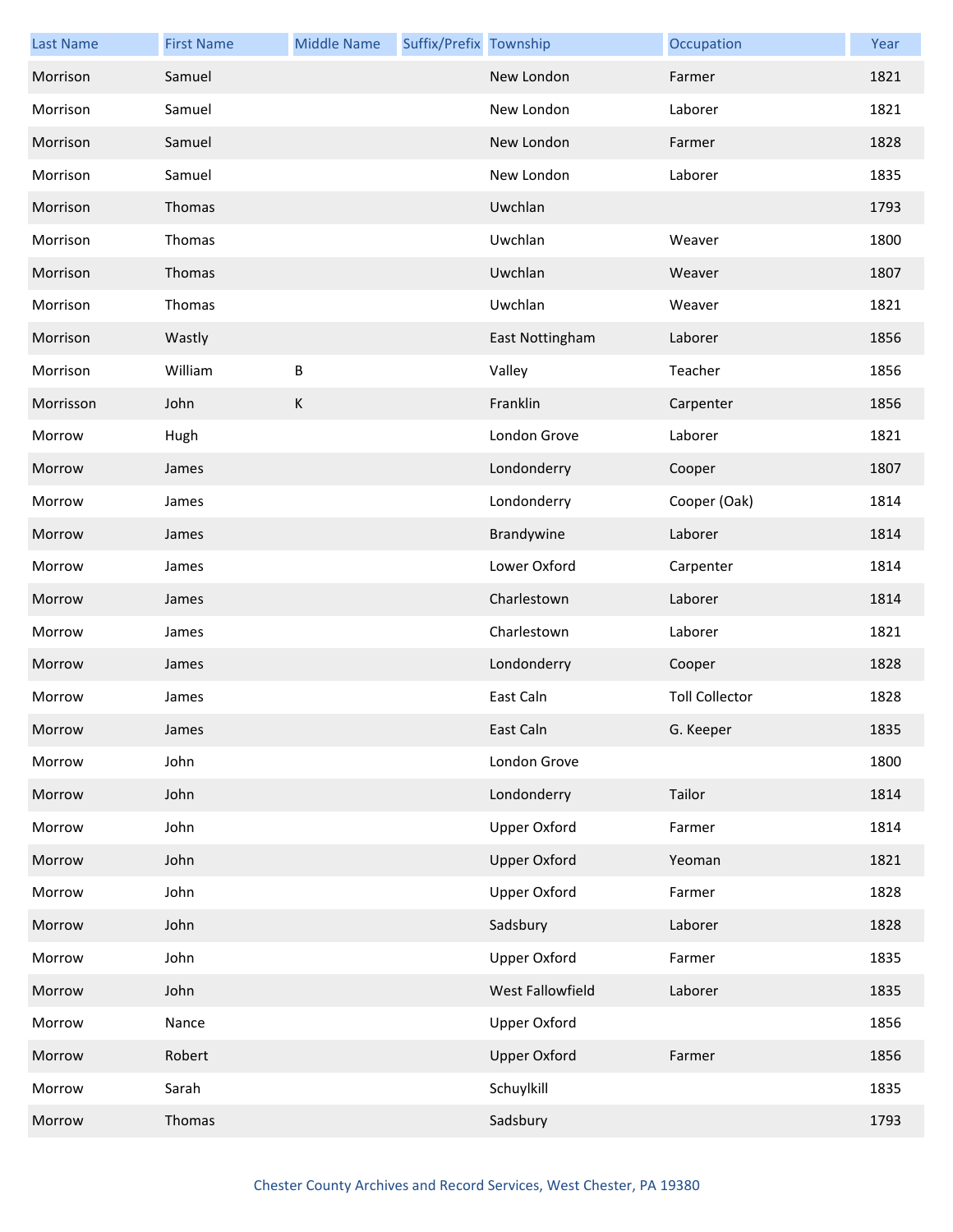| <b>Last Name</b> | <b>First Name</b> | <b>Middle Name</b> | Suffix/Prefix Township |                      | Occupation | Year |
|------------------|-------------------|--------------------|------------------------|----------------------|------------|------|
| Morrow           | William           |                    |                        | Thornbury            | Weaver     | 1807 |
| <b>Morrows</b>   | Hiram             |                    |                        | West Whiteland       |            | 1821 |
| Morry            | Jacob             |                    |                        | Coventry             | Laborer    | 1835 |
| Morsteller       | Frederick         |                    |                        | Pikeland             |            | 1800 |
| Morten           | James             |                    |                        | East Nottingham      |            | 1800 |
| Morton           | Andrew            |                    |                        | Honey Brook          | Laborer    | 1807 |
| Morton           | Andrew            |                    |                        | Brandywine           | Laborer    | 1814 |
| Morton           | Andrew            |                    |                        | East Bradford        | Weaver     | 1814 |
| Morton           | Andrew            |                    |                        | Honey Brook          | Laborer    | 1821 |
| Morton           | Andrew            |                    |                        | Honey Brook          | Laborer    | 1828 |
| Morton           | Andrew            |                    |                        | Honey Brook          | Laborer    | 1835 |
| Morton           | Benjamin          |                    |                        | West Goshen          | Carpenter  | 1856 |
| Morton           | David             |                    |                        | <b>West Nantmeal</b> |            | 1800 |
| Morton           | Elizabeth         |                    |                        | London Grove         |            | 1821 |
| Morton           | George            |                    |                        | West Chester         | Laborer    | 1835 |
| Morton           | Hugh              |                    |                        | Honey Brook          |            | 1793 |
| Morton           | Hugh              |                    |                        | Honey Brook          |            | 1800 |
| Morton           | Hugh              |                    |                        | Honey Brook          | Farmer     | 1807 |
| Morton           | James             |                    |                        | Honey Brook          |            | 1793 |
| Morton           | James             |                    |                        | Honey Brook          |            | 1800 |
| Morton           | James             |                    |                        | West Nottingham      | Miller     | 1807 |
| Morton           | James             |                    |                        | Honey Brook          | Farmer     | 1807 |
| Morton           | James             |                    |                        | New Garden           | Weaver     | 1814 |
| Morton           | James             |                    |                        | Honey Brook          |            | 1814 |
| Morton           | James             |                    |                        | Honey Brook          | Farmer     | 1821 |
| Morton           | John              |                    |                        | Honeybrook           | Farmer     | 1856 |
| Morton           | Joseph            |                    |                        | <b>West Nantmeal</b> |            | 1800 |
| Morton           | Joshua            |                    |                        | West Whiteland       | Carpenter  | 1814 |
| Morton           | Joshua            |                    |                        | East Bradford        |            | 1821 |
| Morton           | Joshua            |                    |                        | East Bradford        | Millwright | 1828 |
| Morton           | Joshua            |                    |                        | East Fallowfield     | Miller     | 1856 |
| Morton           | Mark              |                    |                        | <b>West Nantmeal</b> |            | 1800 |
| Morton           | Mary              |                    | Widow                  | Honey Brook          |            | 1814 |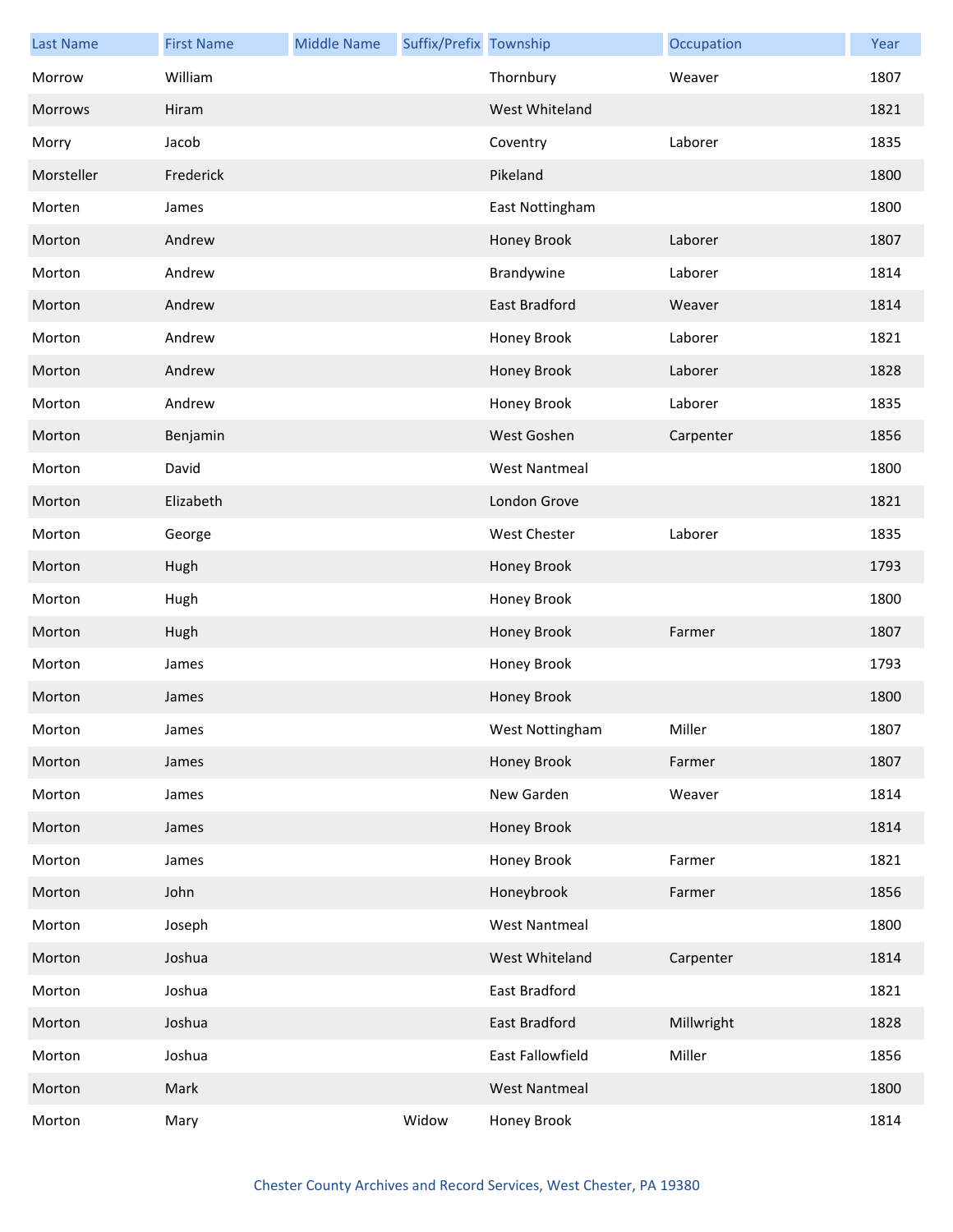| <b>Last Name</b> | <b>First Name</b> | <b>Middle Name</b> | Suffix/Prefix Township |                      | Occupation  | Year |
|------------------|-------------------|--------------------|------------------------|----------------------|-------------|------|
| Morton           | Mary              |                    |                        | Honey Brook          |             | 1821 |
| Morton           | Mary              |                    |                        | Honey Brook          | Lady        | 1828 |
| Morton           | Mary              |                    |                        | London Grove         | Farmer      | 1828 |
| Morton           | Mary              |                    |                        | London Grove         | Housekeeper | 1835 |
| Morton           | Peter             |                    |                        | Honey Brook          |             | 1814 |
| Morton           | Peter             |                    |                        | Honey Brook          | Farmer      | 1821 |
| Morton           | Peter             |                    |                        | Honey Brook          | Farmer      | 1828 |
| Morton           | Peter             |                    |                        | Honey Brook          | Farmer      | 1835 |
| Morton           | Peter             |                    |                        | Honeybrook           | Farmer      | 1856 |
| Morton           | Phebe             |                    |                        | London Grove         | Farmer      | 1828 |
| Morton           | Phebe             |                    |                        | London Grove         | Housekeeper | 1835 |
| Morton           | Robert            |                    |                        | Honey Brook          | Farmer      | 1807 |
| Morton           | Robert            |                    |                        | <b>East Bradford</b> | Weaver      | 1814 |
| Morton           | Robert            |                    |                        | Honey Brook          | Cooper      | 1814 |
| Morton           | Robert            |                    |                        | Honey Brook          | Farmer      | 1821 |
| Morton           | Robert            |                    | Esq.                   | Honey Brook          | Farmer      | 1828 |
| Morton           | Robert            |                    |                        | Honey Brook          | Farmer      | 1835 |
| Morton           | Tailor            |                    |                        | Lower Oxford         | Farmer      | 1856 |
| Morton           | Thomas            |                    |                        | London Grove         |             | 1793 |
| Morton           | Thomas            |                    |                        | London Grove         |             | 1800 |
| Morton           | <b>Thomas</b>     |                    |                        | London Grove         | Farmer      | 1807 |
| Morton           | Thomas            |                    |                        | East Marlborough     | Storekeeper | 1814 |
| Morton           | Thomas            |                    |                        | London Grove         | Farmer      | 1814 |
| Morton           | William           |                    |                        | London Grove         |             | 1793 |
| Morton           | William           |                    |                        | New London           |             | 1793 |
| Morton           | William           |                    |                        | Honey Brook          |             | 1793 |
| Morton           | William           |                    |                        | London Grove         |             | 1800 |
| Morton           | William           |                    |                        | London Grove         | Farmer      | 1807 |
| Morton           | William           |                    |                        | New Garden           |             | 1807 |
| Morton           | William           |                    |                        | East Marlborough     | Farmer      | 1807 |
| Morton           | William           |                    |                        | East Marlborough     | Farmer      | 1814 |
| Morton           | William           |                    |                        | Honey Brook          | Farmer      | 1835 |
| Morton           | William           |                    |                        | Honeybrook           | Farmer      | 1856 |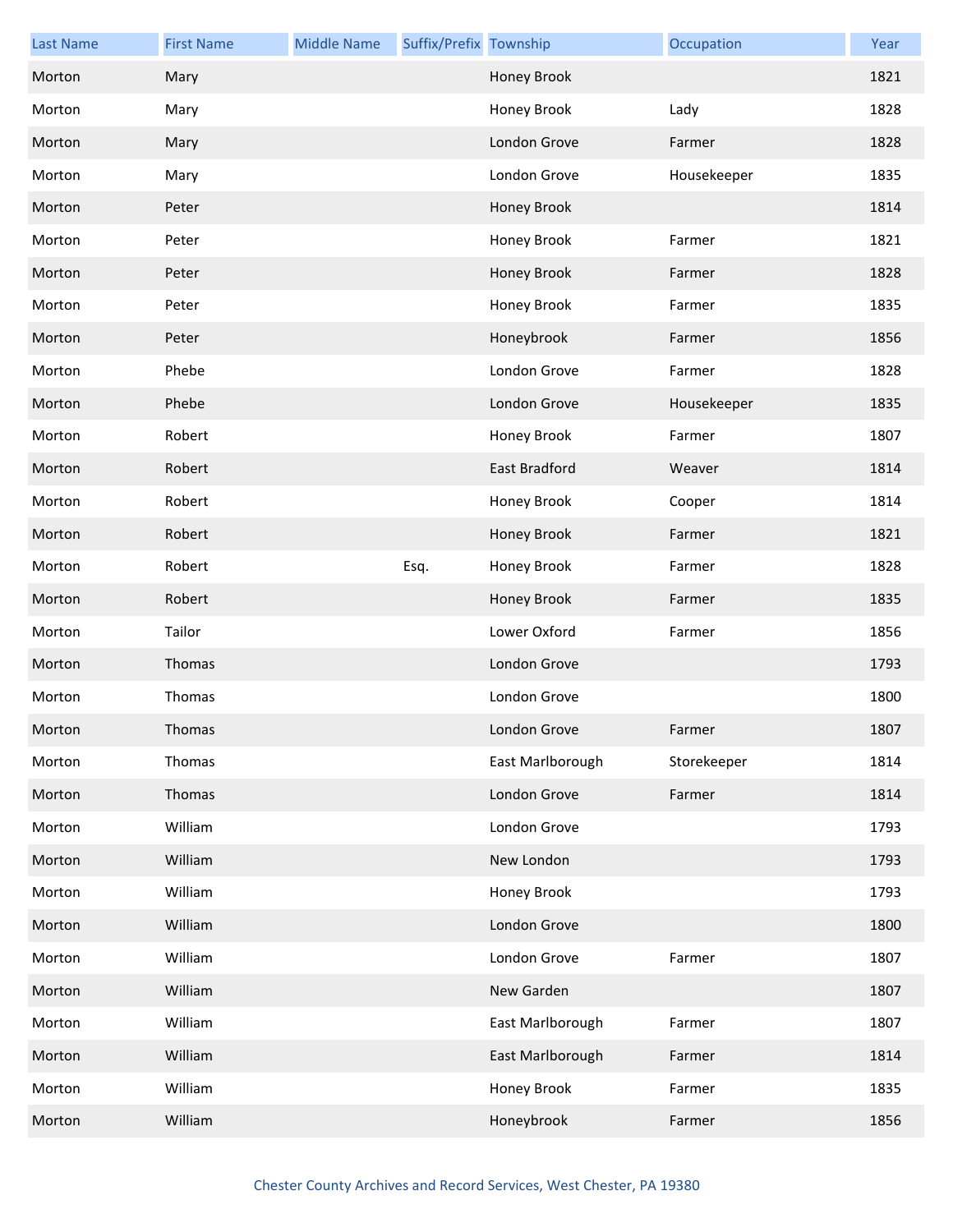| <b>Last Name</b> | <b>First Name</b> | <b>Middle Name</b> | Suffix/Prefix Township |                      | Occupation         | Year |
|------------------|-------------------|--------------------|------------------------|----------------------|--------------------|------|
| Mose             | James             |                    |                        | Charlestown          | Laborer            | 1835 |
| Moses            | Abraham           |                    |                        | Tredyffrin           | C. Smith           | 1828 |
| Moses            | Abraham           |                    |                        | Pikeland             | Blacksmith         | 1835 |
| Moses            | Abraham           |                    |                        | Charlestown          | Farmer             | 1856 |
| Moses            | Adam              |                    |                        | Pikeland             |                    | 1800 |
| Moses            | Adam              |                    |                        | Vincent              | Stonemason         | 1807 |
| Moses            | Adam              |                    |                        | Vincent              | Mason              | 1814 |
| Moses            | Adam              |                    |                        | Vincent              |                    | 1821 |
| Moses            | Adam              |                    |                        | Vincent              | Mason              | 1828 |
| Moses            | Adam              |                    |                        | <b>West Vincent</b>  | Stonemason, farmer | 1835 |
| Moses            | Conard            |                    |                        | Pikeland             | Laborer            | 1835 |
| Moses            | Conrad            |                    |                        | Vincent              | Carpenter          | 1814 |
| Moses            | Conrad            |                    |                        | Pikeland             | Carpenter          | 1821 |
| Moses            | Conrad            |                    |                        | Vincent              | Laborer            | 1828 |
| Moses            | George            |                    |                        | Pikeland             | Shoemaker          | 1814 |
| Moses            | George            |                    |                        | Charlestown          |                    | 1821 |
| Moses            | George            |                    |                        | Vincent              | Mason              | 1828 |
| Moses            | George            |                    |                        | Charlestown          | Laborer            | 1828 |
| Moses            | George            |                    |                        | <b>West Vincent</b>  | Laborer            | 1835 |
| Moses            | George            |                    |                        | Charlestown          | Laborer            | 1835 |
| Moses            | George            |                    |                        | East Vincent         | Storekeeper        | 1835 |
| Moses            | George            |                    |                        | Charlestown          | Laborer            | 1856 |
| Moses            | George            |                    |                        | <b>East Pikeland</b> | Farmer             | 1856 |
| Moses            | George            | $\mathsf D$        |                        | West Caln            | Farmer             | 1856 |
| Moses            | Henry             |                    |                        | <b>East Nantmeal</b> | Laborer            | 1814 |
| Moses            | Henry             |                    |                        | Pikeland             | Carpenter          | 1814 |
| Moses            | Henry             |                    |                        | Pikeland             |                    | 1821 |
| Moses            | Henry             |                    |                        | Coventry             | Laborer            | 1821 |
| Moses            | Henry             |                    |                        | <b>East Nantmeal</b> | Farmer             | 1828 |
| Moses            | Henry             |                    |                        | Charlestown          | Carpenter          | 1828 |
| Moses            | Henry             |                    |                        | Charlestown          | Laborer            | 1835 |
| Moses            | Henry             |                    |                        | Charlestown          | Mechanic           | 1856 |
| Moses            | Jacob             |                    |                        | <b>East Nantmeal</b> |                    | 1793 |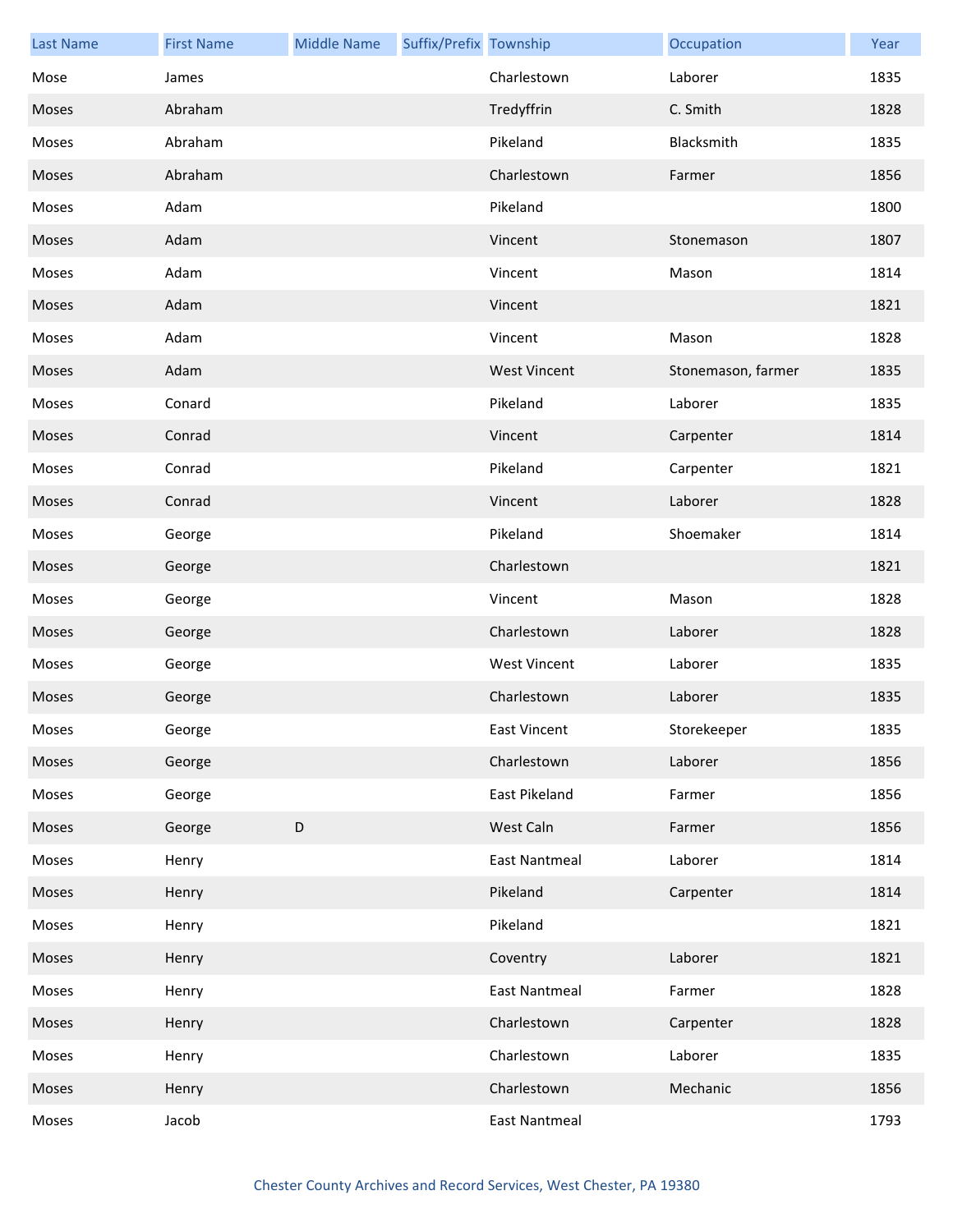| <b>Last Name</b> | <b>First Name</b> | <b>Middle Name</b> | Suffix/Prefix Township |                      | Occupation | Year |
|------------------|-------------------|--------------------|------------------------|----------------------|------------|------|
| Moses            | Jacob             |                    |                        | Vincent              |            | 1800 |
| Moses            | Jacob             |                    |                        | <b>East Nantmeal</b> | Farmer     | 1807 |
| Moses            | Jacob             |                    |                        | East Nantmeal        | Farmer     | 1814 |
| Moses            | Jacob             |                    |                        | <b>East Nantmeal</b> | Farmer     | 1821 |
| Moses            | Jacob             |                    |                        | <b>East Nantmeal</b> | Farmer     | 1828 |
| Moses            | Jacob             |                    |                        | <b>East Nantmeal</b> | Farmer     | 1835 |
| Moses            | Jacob             |                    |                        | Pikeland             | Farmer     | 1835 |
| Moses            | Jacob             |                    |                        | <b>East Nantmeal</b> | Farmer     | 1835 |
| Moses            | Jacob             |                    |                        | West Pikeland        | Farmer     | 1856 |
| Moses            | James             |                    |                        | East Pikeland        | Laborer    | 1856 |
| Moses            | John              |                    |                        | Pikeland             |            | 1793 |
| Moses            | John              |                    |                        | Pikeland             |            | 1800 |
| Moses            | John              |                    |                        | Pikeland             | Mason      | 1814 |
| Moses            | John              |                    |                        | Pikeland             | Farmer     | 1814 |
| Moses            | John              |                    |                        | Vincent              |            | 1814 |
| Moses            | John              |                    |                        | <b>East Nantmeal</b> | Laborer    | 1821 |
| Moses            | John              |                    |                        | Pikeland             | Mason      | 1821 |
| Moses            | John              |                    |                        | Vincent              | Laborer    | 1828 |
| Moses            | John              |                    |                        | Pikeland             | Farmer     | 1828 |
| Moses            | John              |                    |                        | <b>West Vincent</b>  | Blacksmith | 1835 |
| Moses            | John              |                    | Jr.                    | Pikeland             | Trade      | 1835 |
| Moses            | John              |                    | Sr.                    | Pikeland             | Farmer     | 1835 |
| Moses            | John              |                    |                        | East Pikeland        | Farmer     | 1856 |
| Moses            | John              |                    |                        | West Pikeland        | Carpenter  | 1856 |
| Moses            | John              |                    |                        | <b>West Pikeland</b> | Blacksmith | 1856 |
| Moses            | Joseph            |                    |                        | <b>East Nantmeal</b> | Laborer    | 1807 |
| Moses            | Joseph            |                    |                        | <b>East Nantmeal</b> | Laborer    | 1814 |
| Moses            | Joseph            |                    |                        | <b>East Nantmeal</b> | Farmer     | 1828 |
| Moses            | Joseph            |                    |                        | <b>West Vincent</b>  | Stonemason | 1835 |
| Moses            | Joseph            |                    |                        | Coventry             | Farmer     | 1835 |
| Moses            | Joseph            |                    |                        | <b>West Vincent</b>  | Farmer     | 1856 |
| Moses            | Martin            |                    |                        | West Pikeland        | Carpenter  | 1856 |
| Moses            | Michael           |                    |                        | Pikeland             | Mason      | 1814 |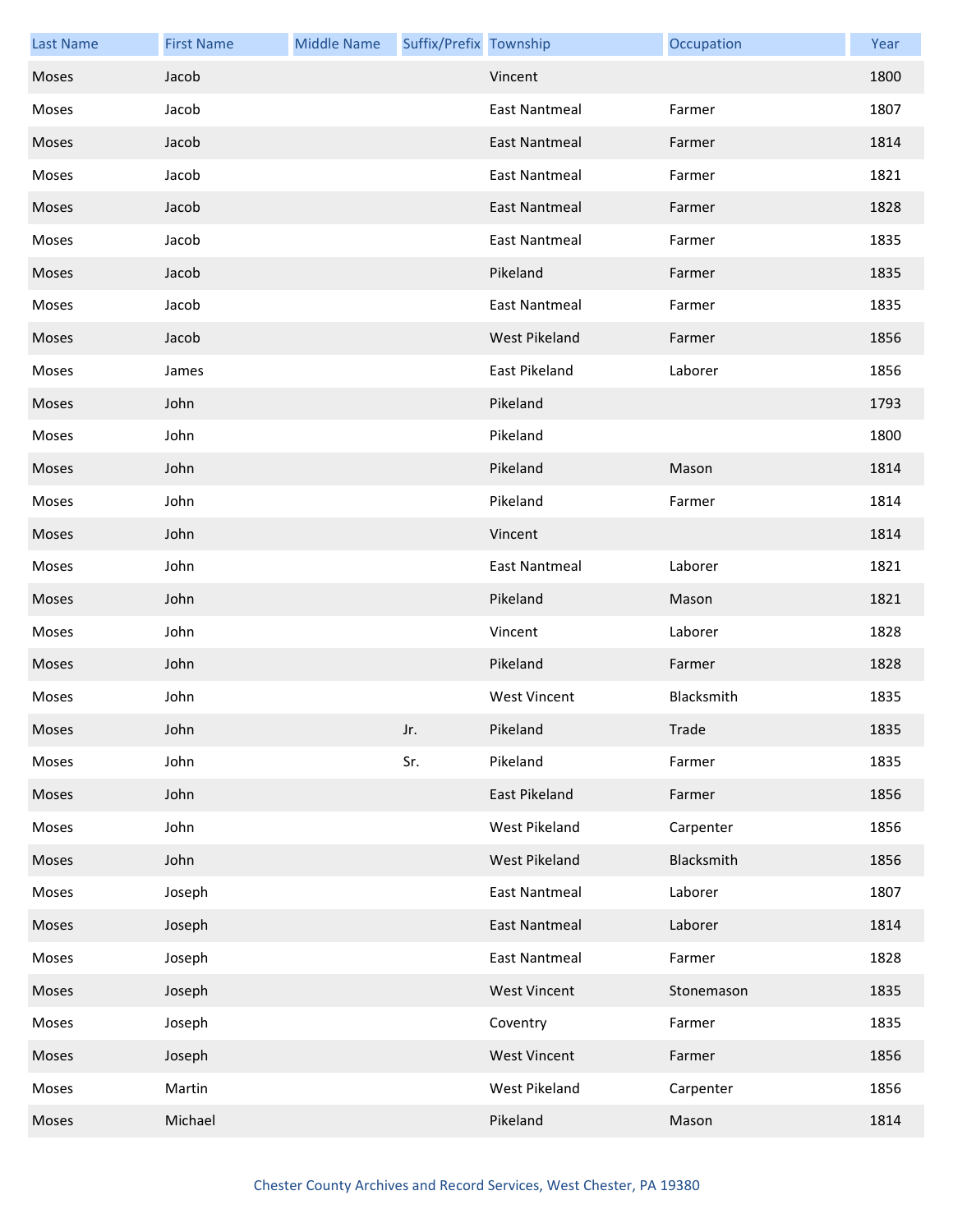| <b>Last Name</b> | <b>First Name</b> | <b>Middle Name</b> | Suffix/Prefix Township |                      | Occupation          | Year |
|------------------|-------------------|--------------------|------------------------|----------------------|---------------------|------|
| Moses            | Michael           |                    |                        | Charlestown          | Laborer             | 1821 |
| Moses            | Michael           |                    |                        | Charlestown          | Stonemason          | 1828 |
| Moses            | Michael           |                    |                        | Pikeland             | Mason               | 1835 |
| Moses            | Moses             |                    |                        | Vincent              | Mason               | 1828 |
| Moses            | Moses             |                    |                        | <b>East Vincent</b>  | Storekeeper         | 1835 |
| Moses            | Moses             |                    |                        | West Pikeland        | Farmer              | 1856 |
| Moses            | Newlin            |                    |                        | Schuylkill           | Farmer              | 1856 |
| Moses            | Ruben             |                    |                        | <b>East Nantmeal</b> | Laborer             | 1856 |
| Moses            | Samuel            |                    |                        | Coventry             | Storekeeper         | 1828 |
| Moses            | Samuel            |                    |                        | Pikeland             | Storekeeper         | 1835 |
| Moses            | Samuel            |                    |                        | Phoenixville         | Merchant            | 1856 |
| Moses            | Samuel            |                    |                        | <b>West Vincent</b>  | Farmer              | 1856 |
| Moses            | William           |                    |                        | Brandywine           | Farmer              | 1828 |
| Moses            | William           |                    |                        | Schuylkill           | Farmer              | 1856 |
| Moseth           | Conrad            |                    |                        | Pikeland             | Farmer              | 1807 |
| Moseth           | John              |                    | Jr.                    | Pikeland             | Mason               | 1807 |
| Moseth           | John              |                    |                        | Pikeland             | Farmer              | 1807 |
| Mosley           | Anthony           |                    |                        | Lower Oxford         | Blacksmith          | 1856 |
| Moss             | Charles           |                    |                        | East Fallowfield     |                     | 1793 |
| <b>Moss</b>      | Charles           |                    |                        | New Garden           | Laborer             | 1800 |
| Moss             | Daniel            |                    |                        | New Garden           |                     | 1793 |
| Moss             | Jonathan          |                    |                        | Schuylkill           | Cotton manufacturer | 1835 |
| Moss             | Joseph            |                    |                        | Thornbury            |                     | 1835 |
| Mostellar        | Henry             |                    |                        | <b>West Vincent</b>  | Farmer              | 1835 |
| Mosteller        | Abraham           |                    |                        | Pikeland             | Farmer              | 1828 |
| Mosteller        | Abraham           |                    |                        | Pikeland             | Farmer              | 1835 |
| Mosteller        | Anthony           |                    |                        | Charlestown          | Laborer             | 1856 |
| Mosteller        | Daniel            |                    |                        | <b>East Nantmeal</b> | Blacksmith          | 1821 |
| Mosteller        | Frederick         |                    |                        | Pikeland             | Farmer              | 1807 |
| Mosteller        | Frederick         |                    |                        | Pikeland             | Farmer              | 1814 |
| Mosteller        | Frederick         |                    |                        | <b>East Nantmeal</b> | Blacksmith          | 1821 |
| Mosteller        | Frederick         |                    |                        | Pikeland             |                     | 1821 |
| Mosteller        | Frederick         | W                  |                        | West Pikeland        | Farmer              | 1856 |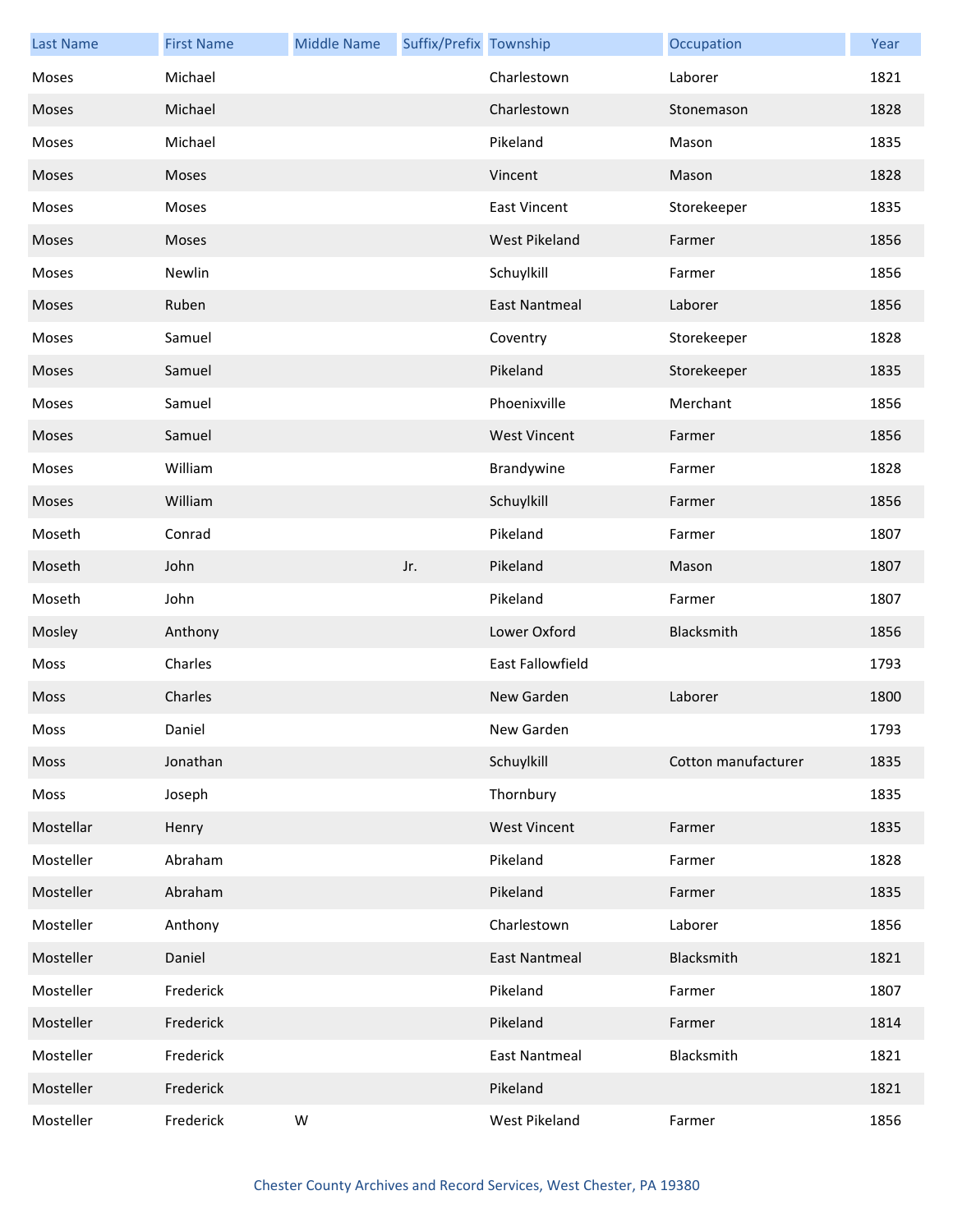| <b>Last Name</b> | <b>First Name</b> | <b>Middle Name</b> | Suffix/Prefix Township |                      | Occupation  | Year |
|------------------|-------------------|--------------------|------------------------|----------------------|-------------|------|
| Mosteller        | Henry             |                    |                        | Coventry             | Farmer      | 1821 |
| Mosteller        | Henry             |                    |                        | Vincent              | Farmer      | 1828 |
| Mosteller        | Isaac             |                    |                        | Coventry             | Blacksmith  | 1835 |
| Mosteller        | Isaac             |                    |                        | East Pikeland        | Blacksmith  | 1856 |
| Mosteller        | Mary              |                    |                        | Pikeland             | Spinster    | 1835 |
| Mostler          | Abram             |                    |                        | <b>West Vincent</b>  | Farmer      | 1856 |
| Mostler          | Benjamin          |                    |                        | <b>West Vincent</b>  | Carpenter   | 1856 |
| Mostler          | Elizabeth         |                    |                        | <b>West Vincent</b>  |             | 1856 |
| Mostler          | George            |                    |                        | <b>West Vincent</b>  | Farmer      | 1856 |
| Mostler          | Henry             |                    |                        | <b>West Vincent</b>  | Farmer      | 1856 |
| Mostler          | Henry             |                    | Jr.                    | <b>West Vincent</b>  | Farmer      | 1856 |
| Mostler          | Jacob             |                    |                        | <b>West Vincent</b>  | Farmer      | 1856 |
| Mostler          | John              |                    |                        | <b>West Vincent</b>  | Farmer      | 1856 |
| Mostler          | Samuel            | $\sf S$            |                        | <b>West Vincent</b>  | Merchant    | 1856 |
| Mote             | Jacob             |                    |                        | Westtown             | Laborer     | 1807 |
| Mote             | Jacob             |                    |                        | Birmingham           | Laborer     | 1814 |
| Mote             | John              |                    |                        | London Britain       | Laborer     | 1828 |
| Mottee           | Abraham           |                    |                        | <b>West Nantmeal</b> |             | 1800 |
| Mottee           | Abram             |                    |                        | <b>East Nantmeal</b> |             | 1793 |
| Moudy            | Christian         |                    |                        | <b>West Nantmeal</b> | Jobber      | 1856 |
| Moudy            | William           |                    |                        | West Nantmeal        | Jobber      | 1856 |
| Moudy            | William           |                    |                        | <b>West Nantmeal</b> | Jobber      | 1856 |
| Mouer            | Abraham           |                    |                        | Coventry             | Farmer      | 1835 |
| Mouer            | Peter             |                    |                        | Coventry             | Farmer      | 1835 |
| Moulder          | Garrett           |                    |                        | <b>West Chester</b>  | Blacksmith  | 1856 |
| Moulder          | William           |                    |                        | West Goshen          | Carpenter   | 1828 |
| Moulder          | William           |                    |                        | West Goshen          | Farmer      | 1835 |
| Moulder          | William           |                    |                        | West Whiteland       | Miller      | 1856 |
| Moulder          | William           |                    |                        | West Goshen          | Farmer      | 1856 |
| Mouloner         | John              |                    |                        | Sadsbury             | Shoemaker   | 1856 |
| Mount            | Madison           |                    |                        | New London           | Laborer     | 1856 |
| Mount            | William           |                    |                        | Westtown             | Tobacconist | 1828 |
| Mount            | William           |                    |                        | West Bradford        | Tobacconist | 1835 |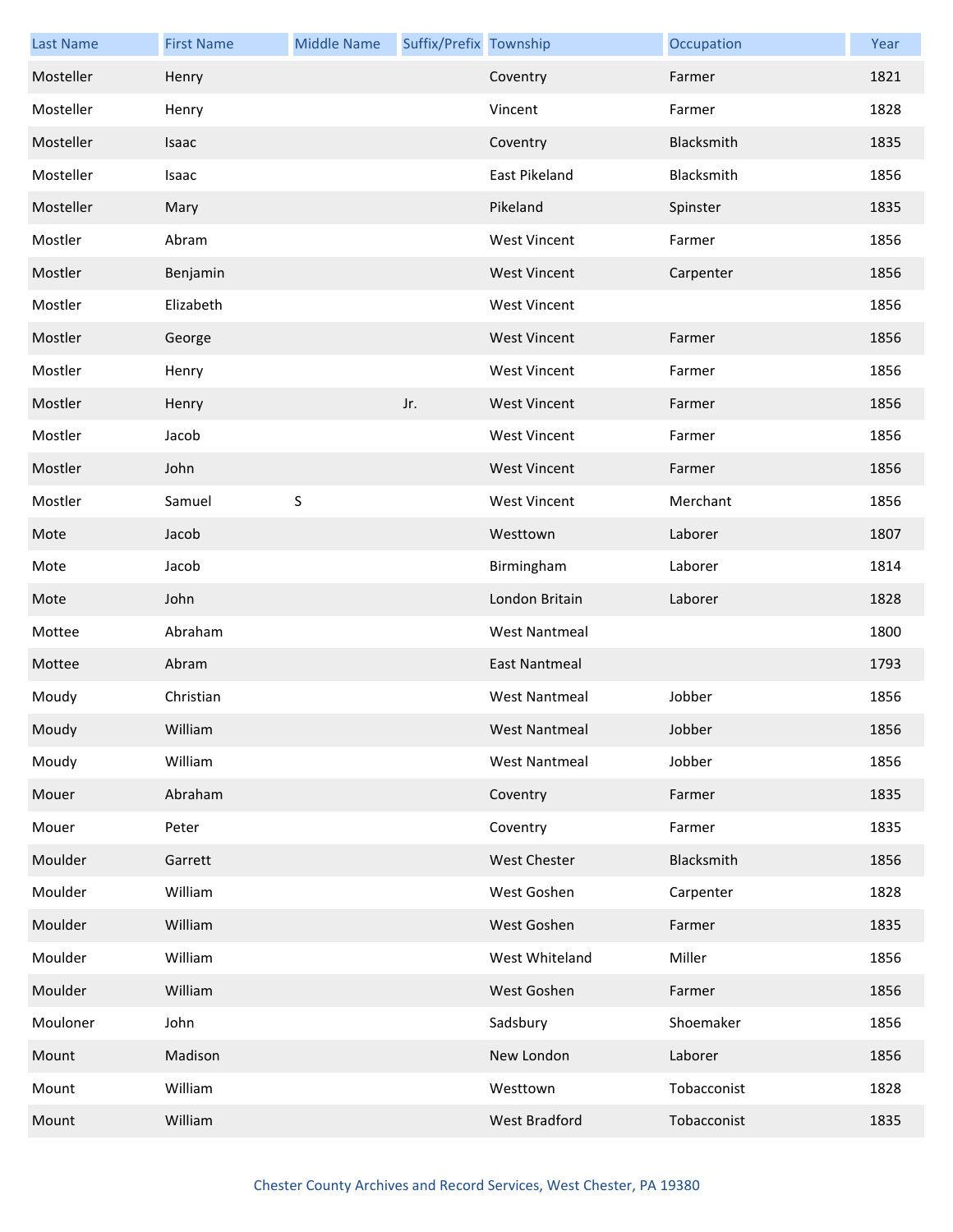| <b>Last Name</b> | <b>First Name</b> | <b>Middle Name</b> | Suffix/Prefix Township |                      | Occupation          | Year |
|------------------|-------------------|--------------------|------------------------|----------------------|---------------------|------|
| Mount            | William           | C                  |                        | New London           | Tailor              | 1835 |
| Mount            | William           | C.                 |                        | New London           | Tailor              | 1828 |
| Moure            | Jacob             |                    |                        | Vincent              |                     | 1793 |
| Moure            | Peter             |                    |                        | Coventry             |                     | 1793 |
| Moure            | Philip            |                    |                        | Vincent              |                     | 1793 |
| Mourer           | Philip            |                    |                        | Coventry             | Tailor, storekeeper | 1835 |
| moury            | George            |                    |                        | <b>West Vincent</b>  | Farmer              | 1856 |
| Mow              | John              |                    |                        | Charlestown          | Teacher             | 1821 |
| Mowdy            | William           |                    |                        | <b>West Nantmeal</b> | Forgeman            | 1828 |
| Mowe             | John              |                    |                        | Schuylkill           | Teacher             | 1828 |
| Mower            | Abraham           |                    |                        | <b>East Coventry</b> | Farmer              | 1856 |
| Mower            | Benjamin          |                    |                        | <b>East Pikeland</b> | Farmer              | 1856 |
| Mower            | Elizabeth         |                    |                        | <b>East Pikeland</b> | Seamstress          | 1856 |
| Mower            | Elizabeth         |                    |                        | East Pikeland        | Farmer              | 1856 |
| Mower            | Hannah            |                    |                        | East Pikeland        | Seamstress          | 1856 |
| Mower            | Jacob             |                    |                        | <b>East Coventry</b> | Stonemason          | 1856 |
| Mower            | Mary              |                    |                        | East Pikeland        | Seamstress          | 1856 |
| Mower            | Matta             |                    |                        | East Pikeland        | Laborer             | 1856 |
| Mower            | Peter             |                    |                        | Pikeland             | Farmer              | 1807 |
| Mower            | Peter             |                    |                        | East Pikeland        | Farmer              | 1856 |
| Mower            | Samuel            |                    |                        | East Coventry        | Farmer              | 1856 |
| Mowery           | Jacob             |                    |                        | <b>West Nantmeal</b> | Farmer              | 1835 |
| Mowery           | Phillip           |                    |                        | South Coventry       | Laborer             | 1856 |
| Mowra            | Abraham           |                    |                        | Coventry             | Farmer              | 1821 |
| Mowra            | Balsor            |                    |                        | West Fallowfield     |                     | 1793 |
| Mowra            | Isaac             |                    |                        | Vincent              | Yeoman              | 1807 |
| Mowra            | John              |                    |                        | Pikeland             |                     | 1793 |
| Mowra            | Peter             |                    |                        | Pikeland             |                     | 1793 |
| Mowra            | Peter             |                    |                        | Coventry             | Weaver              | 1821 |
| Mowra            | Tobias            |                    |                        | Coventry             | Blacksmith          | 1821 |
| Mowrah           | Abraham           |                    |                        | Coventry             | Weaver              | 1814 |
| Mowrah           | Peter             |                    |                        | Coventry             | Yeoman              | 1807 |
| Mowrah           | Peter             |                    |                        | Coventry             | Weaver              | 1814 |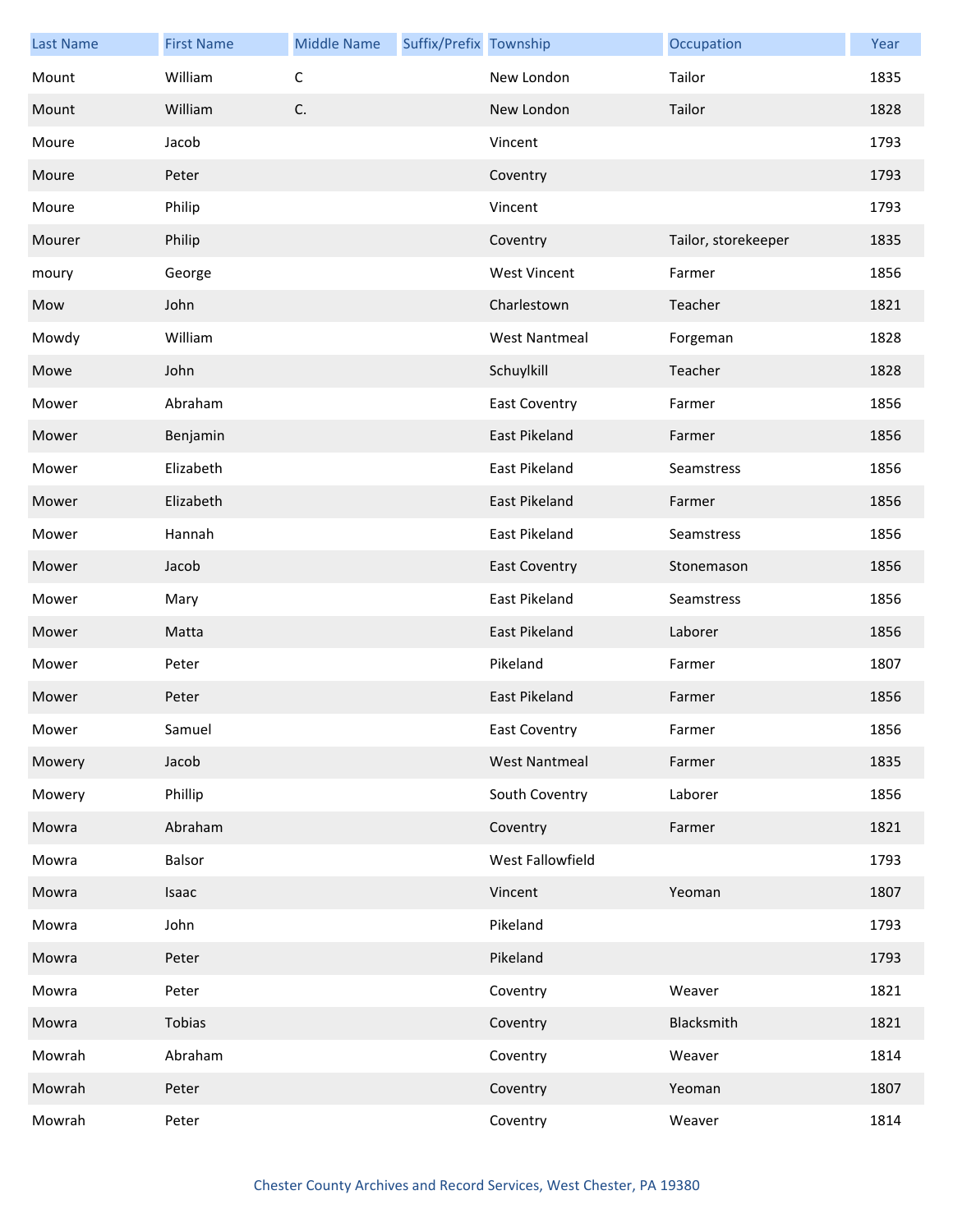| <b>Last Name</b> | <b>First Name</b> | <b>Middle Name</b> | Suffix/Prefix Township |                      | Occupation | Year |
|------------------|-------------------|--------------------|------------------------|----------------------|------------|------|
| Mowrah           | Tobias            |                    |                        | Coventry             | Blacksmith | 1814 |
| Mowre            | Isaac             |                    |                        | Vincent              |            | 1800 |
| Mowre            | Jacob             |                    |                        | Vincent              |            | 1800 |
| Mowre            | John              |                    |                        | Vincent              |            | 1800 |
| Mowre            | Peter             |                    |                        | Pikeland             |            | 1800 |
| Mowrer           | Henry             |                    |                        | <b>West Nantmeal</b> | Farmer     | 1807 |
| Mowrer           | Henry             |                    |                        | <b>West Nantmeal</b> | Farmer     | 1828 |
| Mowrer           | Isaac             |                    |                        | Vincent              |            | 1814 |
| Mowrer           | Isaac             |                    |                        | Vincent              |            | 1821 |
| Mowrer           | Isaac             |                    |                        | Vincent              | Farmer     | 1828 |
| Mowrer           | Isaac             |                    |                        | <b>East Vincent</b>  | Farmer     | 1856 |
| Mowrer           | Jacob             |                    |                        | <b>West Nantmeal</b> | Farmer     | 1814 |
| Mowrer           | Jacob             |                    |                        | <b>West Nantmeal</b> | Farmer     | 1828 |
| Mowrer           | John              |                    |                        | Pikeland             | Farmer     | 1814 |
| Mowrer           | Joseph            |                    |                        | <b>West Nantmeal</b> | Weaver     | 1814 |
| Mowrer           | Peter             |                    |                        | Pikeland             | Farmer     | 1814 |
| Mowrey           | Charles           |                    |                        | Sadsbury             | Forgeman   | 1856 |
| Mowrey           | Henry             |                    |                        | <b>West Nantmeal</b> | Farmer     | 1814 |
| Mowrey           | William           |                    |                        | Honey Brook          | Laborer    | 1835 |
| Mowry            | Abraham           |                    |                        | Coventry             | Farmer     | 1828 |
| Mowry            | Charles           |                    |                        | East Caln            | Printer    | 1814 |
| Mowry            | George            |                    |                        | Vincent              | Laborer    | 1828 |
| Mowry            | Henry             |                    |                        | <b>West Nantmeal</b> | Farmer     | 1821 |
| Mowry            | Jacob             |                    |                        | <b>West Nantmeal</b> | Farmer     | 1821 |
| Mowry            | John              |                    |                        | Pikeland             |            | 1821 |
| Mowry            | John              |                    |                        | Pikeland             | Farmer     | 1828 |
| Mowry            | John              |                    |                        | Pikeland             | Farmer     | 1835 |
| Mowry            | Joseph            |                    |                        | <b>West Nantmeal</b> | Weaver     | 1821 |
| Mowry            | Magdalene         |                    |                        | Pikeland             |            | 1821 |
| Mowry            | Peter             |                    |                        | Pikeland             | Farmer     | 1828 |
| Mowry            | Peter             |                    |                        | Coventry             | Farmer     | 1828 |
| Mowry            | Peter             |                    | Jr.                    | Coventry             | Farmer     | 1828 |
| Mowry            | Peter             |                    |                        | Pikeland             | Farmer     | 1835 |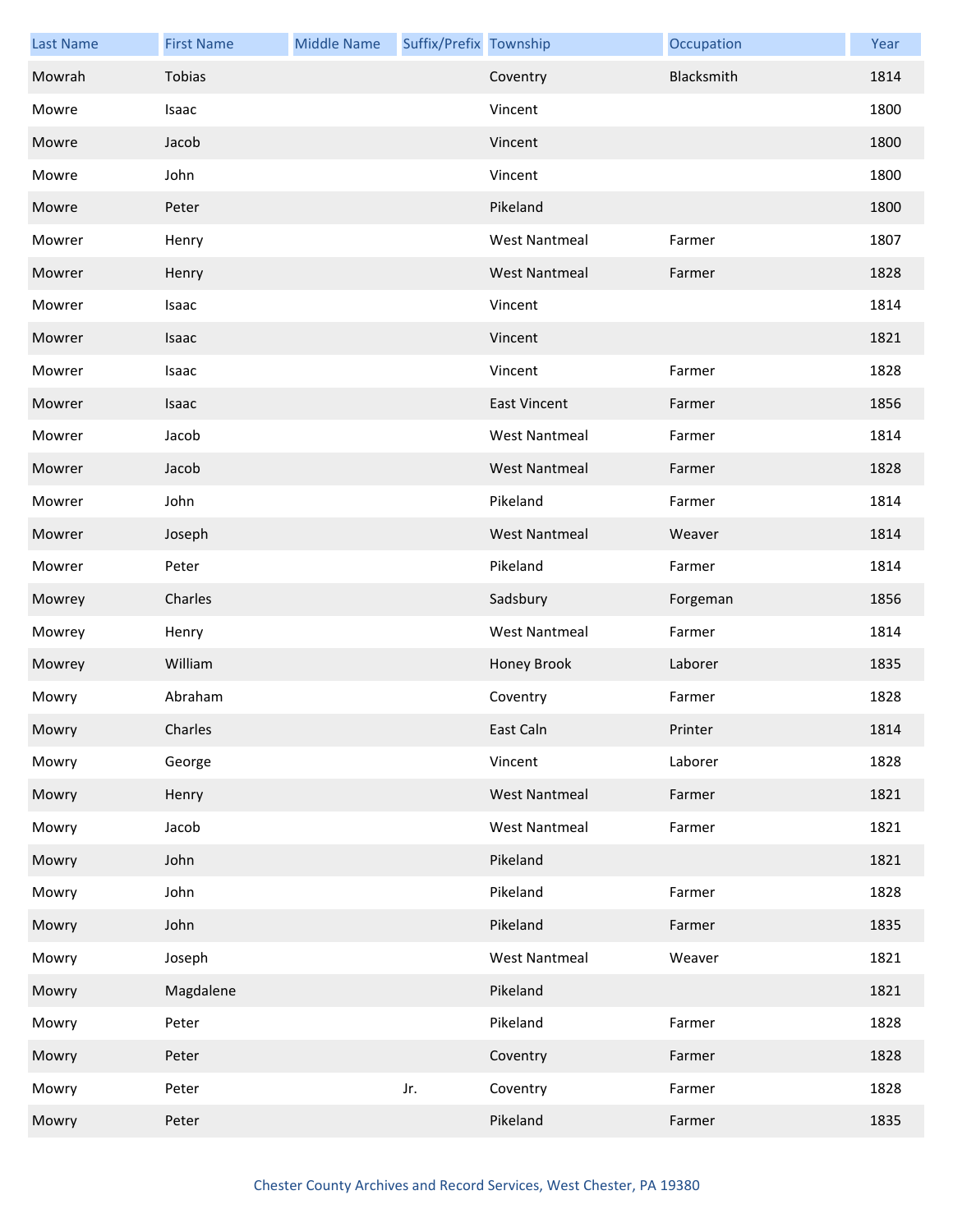| <b>Last Name</b> | <b>First Name</b> | <b>Middle Name</b> | Suffix/Prefix Township |                      | Occupation  | Year |
|------------------|-------------------|--------------------|------------------------|----------------------|-------------|------|
| Mowry            | Philip            |                    |                        | Coventry             | Tailor      | 1828 |
| Mowry            | Samuel            |                    |                        | Coventry             | Laborer     | 1828 |
| Mowry            | Tobias            |                    |                        | Schuylkill           | Blacksmith  | 1828 |
| Moyer            | Abram             |                    |                        | West Bradford        | Tobacconist | 1835 |
| Moyer            | Catharine         |                    |                        | Coventry             |             | 1835 |
| Moyer            | Christian         |                    |                        | Pikeland             | Blacksmith  | 1807 |
| Moyer            | Christian         |                    |                        | Vincent              |             | 1814 |
| Moyer            | Christian         |                    |                        | Coventry             | Blacksmith  | 1821 |
| Moyer            | Christian         |                    |                        | Coventry             | Blacksmith  | 1828 |
| Moyer            | Daniel            |                    |                        | <b>West Vincent</b>  | Smith       | 1856 |
| Moyer            | Enos              |                    |                        | <b>West Vincent</b>  | Mason       | 1856 |
| Moyer            | George            |                    |                        | Uwchlan              | Blacksmith  | 1814 |
| Moyer            | Henry             |                    |                        | Pikeland             | Shoemaker   | 1807 |
| Moyer            | Henry             |                    |                        | Pikeland             | Blacksmith  | 1814 |
| Moyer            | Henry             |                    |                        | Pikeland             | Farmer      | 1835 |
| Moyer            | Henry             |                    |                        | <b>East Pikeland</b> | Farmer      | 1856 |
| Moyer            | Isaac             |                    |                        | East Caln            | Laborer     | 1856 |
| Moyer            | Jacob             |                    |                        | Pikeland             |             | 1793 |
| Moyer            | Jacob             |                    |                        | Pikeland             |             | 1800 |
| Moyer            | Jacob             |                    |                        | Pikeland             |             | 1800 |
| Moyer            | Jacob             |                    | Jr.                    | Pikeland             | Blacksmith  | 1807 |
| Moyer            | Jacob             |                    |                        | Pikeland             | Farmer      | 1807 |
| Moyer            | Jacob             |                    |                        | Pikeland             | Shoemaker   | 1814 |
| Moyer            | Jacob             |                    |                        | Pikeland             | Blacksmith  | 1814 |
| Moyer            | Jacob             |                    | Sr.                    | Pikeland             |             | 1821 |
| Moyer            | Jacob             |                    |                        | Pikeland             |             | 1821 |
| Moyer            | Jacob             |                    |                        | Pikeland             | Farmer      | 1828 |
| Moyer            | Jacob             |                    |                        | <b>East Vincent</b>  | Farmer      | 1835 |
| Moyer            | Jacob             |                    |                        | <b>East Vincent</b>  |             | 1835 |
| Moyer            | Jacob             |                    |                        | Pikeland             | Farmer      | 1835 |
| Moyer            | Jacob             |                    |                        | East Caln            | Farmer      | 1856 |
| Moyer            | Jacob             |                    |                        | East Pikeland        | Laborer     | 1856 |
| Moyer            | John              |                    |                        | Coventry             | Shoemaker   | 1835 |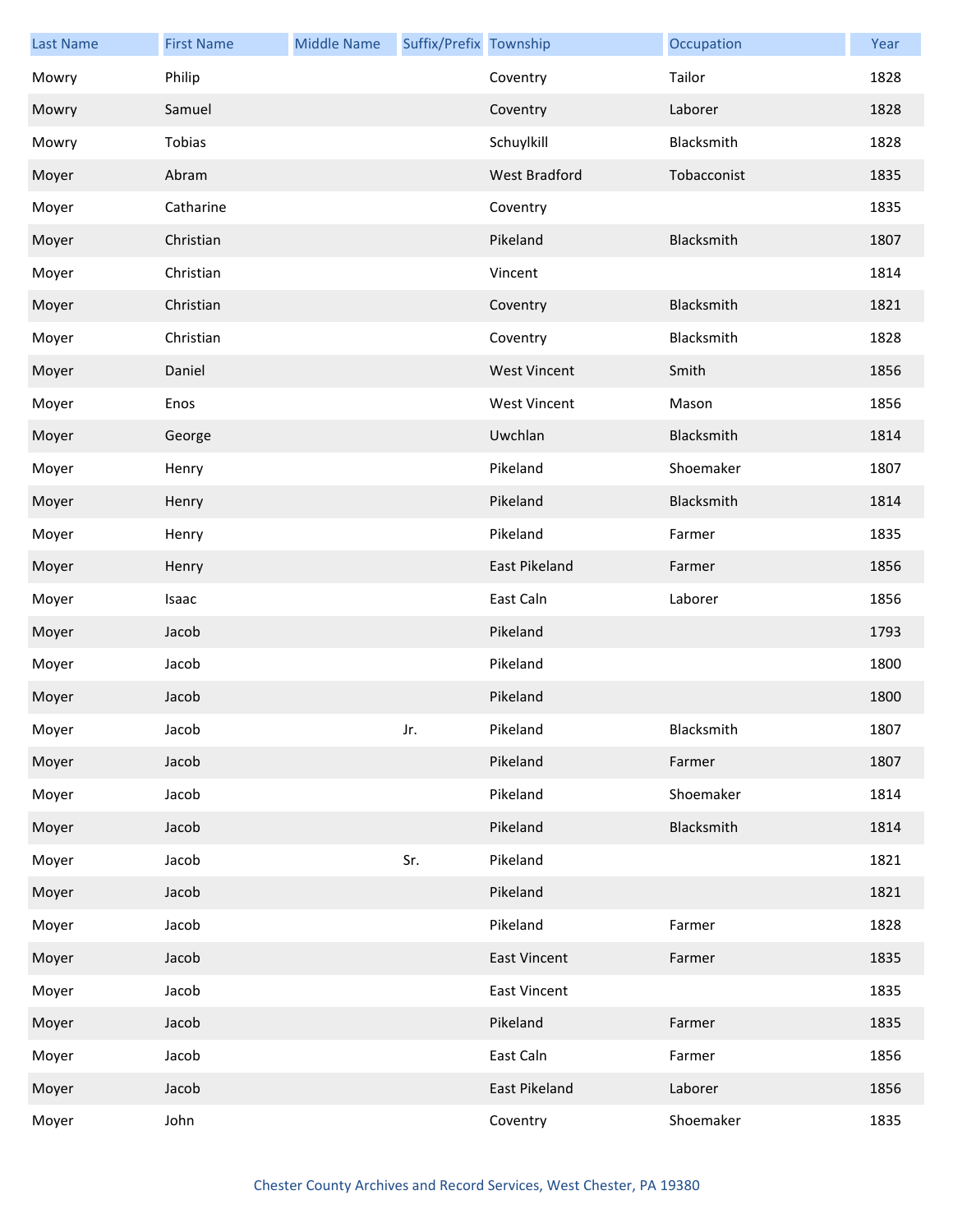| <b>Last Name</b> | <b>First Name</b> | <b>Middle Name</b> | Suffix/Prefix Township |                      | Occupation      | Year |
|------------------|-------------------|--------------------|------------------------|----------------------|-----------------|------|
| Moyer            | Lewis             |                    |                        | Vincent              | Laborer         | 1828 |
| Moyer            | Mary              |                    |                        | Coventry             |                 | 1828 |
| Moyer            | Michael           |                    |                        | <b>East Nantmeal</b> |                 | 1793 |
| Moyer            | Peter             |                    |                        | Pikeland             |                 | 1793 |
| Moyer            | Peter             |                    |                        | Pikeland             |                 | 1800 |
| Moyer            | William           |                    |                        | Pikeland             | Shoemaker       | 1828 |
| Moyer            | William           |                    |                        | Vincent              | Farmer          | 1828 |
| Moyer            | William           |                    |                        | Pikeland             | Shoemaker       | 1835 |
| Moyer            | William           |                    |                        | Coventry             | Shoemaker       | 1835 |
| Moyer            | William           |                    |                        | East Pikeland        | Farmer          | 1856 |
| Moyers           | Charles           |                    |                        | East Whiteland       |                 | 1793 |
| Moyers           | Francis           |                    |                        | Sadsbury             | Laborer         | 1821 |
| Moyers           | Frederick         |                    |                        | <b>East Nantmeal</b> | Laborer         | 1821 |
| Moyers           | George            |                    |                        | <b>Upper Oxford</b>  | Yeoman          | 1800 |
| Moyers           | Henry             |                    |                        | <b>Upper Oxford</b>  | Yeoman          | 1800 |
| Moyers           | James             |                    |                        | Uwchlan              | Laborer         | 1821 |
| Moyers           | John              |                    |                        | Charlestown          |                 | 1793 |
| Moyers           | John              |                    |                        | Sadsbury             | Laborer         | 1814 |
| Moyers           | John              |                    |                        | Uwchlan              | Laborer         | 1821 |
| Moyers           | John              |                    |                        | Sadsbury             | Laborer         | 1821 |
| Moyers           | John              | C                  |                        | Sadsbury             | Machinist       | 1856 |
| Moylan           | Stephen           |                    |                        | Goshen               |                 | 1793 |
| Moyour           | Henry             |                    |                        | Uwchlan              | Shoemaker       | 1828 |
| Muchower         | Catharine         |                    |                        | Coventry             |                 | 1835 |
| Muckelrath       | Daniel            |                    |                        | New Garden           | Laborer         | 1800 |
| Mulalice         | Thomas            |                    |                        | Sadsbury             | Fuller of cloth | 1856 |
| Mulany           | Jonathan          |                    |                        | Penn                 | Tailor          | 1835 |
| Mulberry         | Byard             |                    |                        | London Grove         | Farmer          | 1856 |
| Mulberry         | Peter             |                    |                        | Londonderry          | Shoemaker       | 1807 |
| Mulberry         | Peter             |                    |                        | Londonderry          | Shoemaker       | 1821 |
| Mulberry         | Peter             |                    |                        | Londonderry          | Shoemaker       | 1828 |
| Mulberry         | Samuel            |                    |                        | Londonderry          | Mason           | 1821 |
| Mulberry         | Samuel            |                    |                        | Londonderry          | Mason           | 1828 |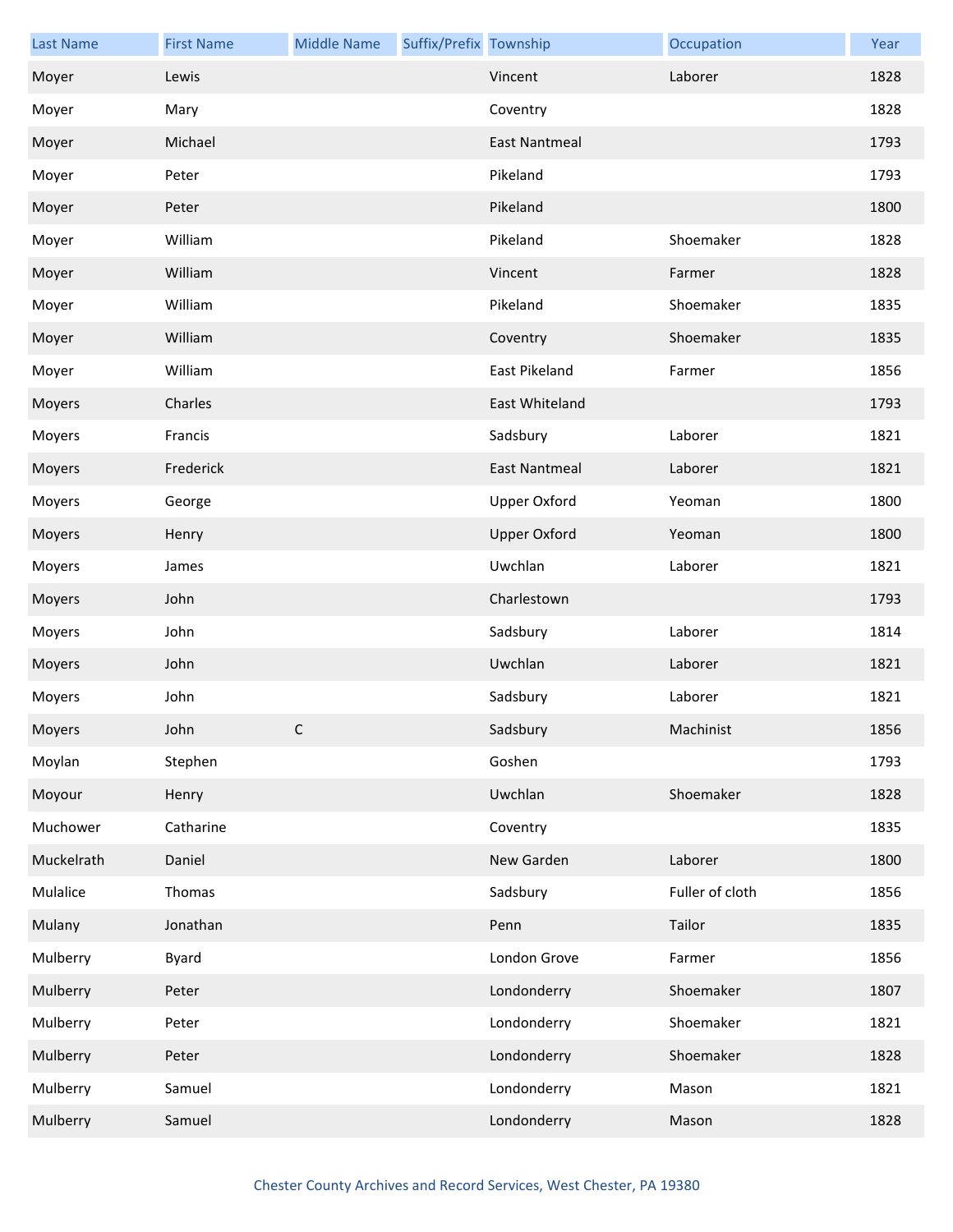| <b>Last Name</b> | <b>First Name</b> | <b>Middle Name</b> | Suffix/Prefix Township |                  | Occupation   | Year |
|------------------|-------------------|--------------------|------------------------|------------------|--------------|------|
| Mulberry         | Samuel            |                    |                        | Londonderry      | Farmer       | 1835 |
| Mulberry         | Samuel            |                    |                        | Londonderry      | Yeoman       | 1856 |
| Mulberry         | William           |                    |                        | Londonderry      | Shoemaker    | 1807 |
| Mulberry         | William           |                    |                        | Sadsbury         | Farmer       | 1814 |
| Mulberry         | William           |                    |                        | Honey Brook      | Farmer       | 1821 |
| Mulberry         | William           |                    |                        | Sadsbury         | Farmer       | 1828 |
| Mulberry         | William           |                    |                        | Sadsbury         | Farmer       | 1835 |
| Mulbery          | John              |                    |                        | Londonderry      | Mason        | 1814 |
| Mulbery          | John              |                    |                        | Sadsbury         | Doctor       | 1856 |
| Mulbery          | Millim            |                    |                        | Sadsbury         | Farmer       | 1856 |
| Mulbery          | Peter             |                    |                        | West Marlborough |              | 1793 |
| Mulbery          | Peter             |                    |                        | Londonderry      | Shoemaker    | 1814 |
| Mulbery          | Samuel            |                    |                        | Londonderry      | Mason        | 1814 |
| Muldoor          | Patrick           |                    |                        | New Garden       | Weaver       | 1807 |
| Mulen            | Reese             |                    |                        | Newlin           | Laborer      | 1856 |
| Mulford          | John              |                    |                        | Honey Brook      | Laborer      | 1835 |
| Mulherin         | Alexander         |                    |                        | West Chester     | Bookbinder   | 1835 |
| Mulhollan        | Henry             |                    |                        | Sadsbury         |              | 1807 |
| Mulholland       | Henry             |                    |                        | East Goshen      | Blacksmith   | 1821 |
| Muligan          | James             |                    |                        | East Caln        | Manufacturer | 1856 |
| Muliner          | Thomas            |                    |                        | East Goshen      | Laborer      | 1856 |
| Mull             | John              |                    |                        | London Grove     | Farmer       | 1807 |
| Mull             | John              |                    |                        | London Grove     | Farmer       | 1814 |
| Mull             | John              |                    |                        | New Garden       | Farmer       | 1821 |
| Mull             | John              |                    |                        | New Garden       | Farmer       | 1828 |
| Mull             | Joseph            |                    |                        | New Garden       |              | 1793 |
| Mull             | Joseph            |                    | Jr.                    | London Grove     |              | 1800 |
| Mull             | Joseph            |                    |                        | London Grove     |              | 1800 |
| Mull             | Joseph            |                    | Jr.                    | London Grove     | Schoolmaster | 1807 |
| Mull             | Joseph            |                    |                        | London Grove     | Farmer       | 1807 |
| Mull             | Joseph            |                    |                        | London Grove     | Farmer       | 1814 |
| Mull             | Joseph            |                    | Jr.                    | London Grove     | Schoolmaster | 1814 |
| Mull             | Joseph            |                    |                        | New Garden       | Farmer       | 1821 |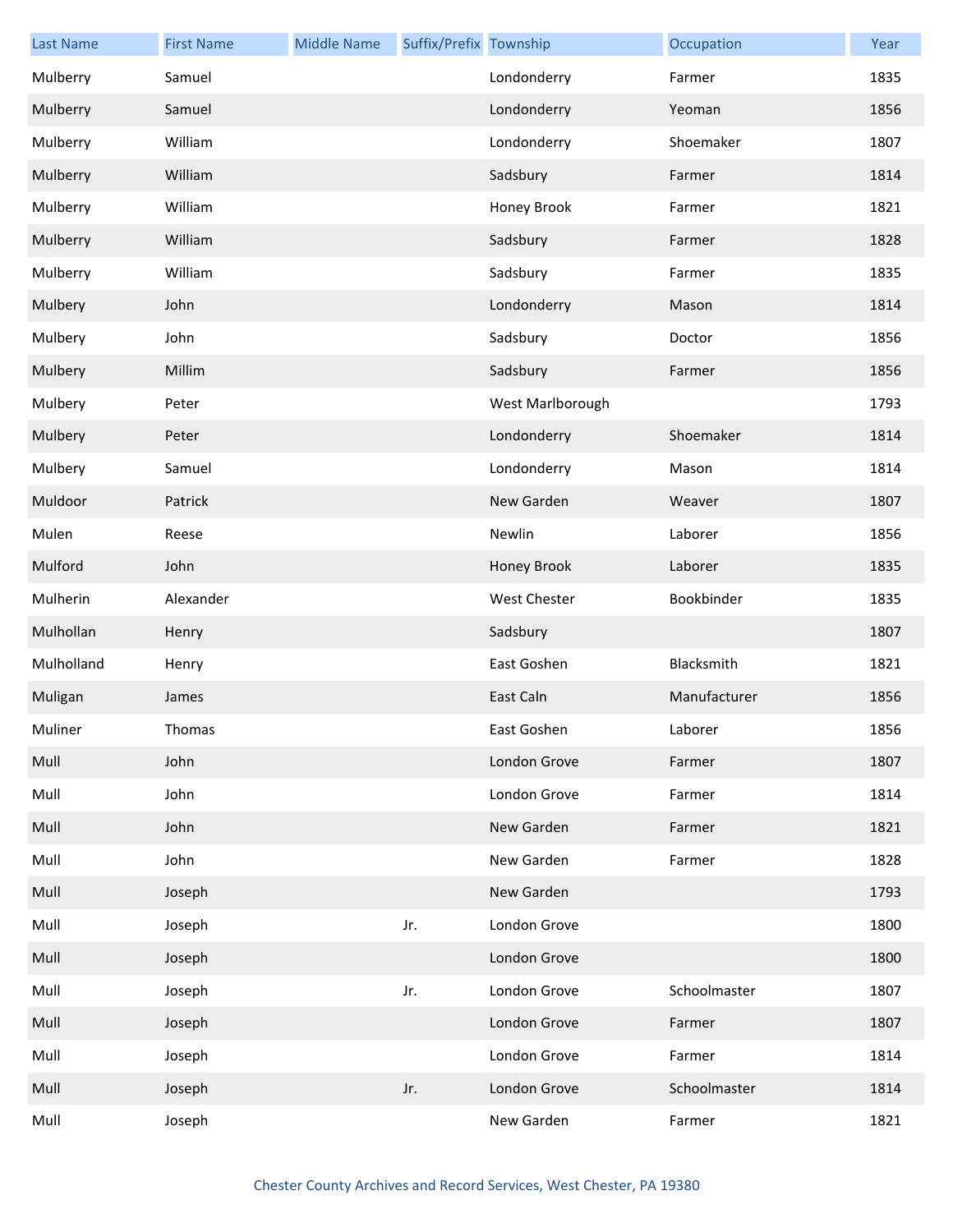| <b>Last Name</b> | <b>First Name</b> | <b>Middle Name</b>        | Suffix/Prefix Township |                  | Occupation   | Year |
|------------------|-------------------|---------------------------|------------------------|------------------|--------------|------|
| Mull             | Joseph            |                           |                        | New Garden       | Merchant     | 1828 |
| Mull             | Joseph            |                           |                        | New Garden       | Laborer      | 1835 |
| Mull             | Joseph            |                           |                        | Londonderry      | Laborer      | 1856 |
| Mullan           | John              |                           |                        | Thornbury        | Weaver       | 1814 |
| Mullar           | John              |                           |                        | Vincent          |              | 1821 |
| Mullen           | Alexander         |                           |                        | West Bradford    | Tanner       | 1814 |
| Mullen           | Alexander         |                           |                        | West Fallowfield | Farmer       | 1835 |
| Mullen           | Alexandrew        |                           |                        | West Fallowfield | Farmer       | 1856 |
| Mullen           | Alfred            |                           |                        | Highland         | Laborer      | 1856 |
| Mullen           | Charles           |                           |                        | New London       |              | 1800 |
| Mullen           | Charles           |                           |                        | New London       | Farmer       | 1814 |
| Mullen           | Charles           |                           |                        | Tredyffrin       | Farmer       | 1828 |
| Mullen           | Charles           |                           |                        | Franklin         | Farmer       | 1856 |
| Mullen           | Edward            |                           |                        | Tredyffrin       | Laborer      | 1835 |
| Mullen           | Francis           |                           |                        | Pikeland         | Laborer      | 1835 |
| Mullen           | George            |                           |                        | West Nottingham  |              | 1835 |
| Mullen           | George            |                           |                        | East Nottingham  | Farmer       | 1835 |
| Mullen           | George            |                           |                        | West Marlborough | Laborer      | 1856 |
| Mullen           | German            | J                         |                        | Highland         | Laborer      | 1856 |
| Mullen           | Isaiah            |                           |                        | New London       |              | 1793 |
| Mullen           | Isaiah            |                           |                        | New London       | Farmer       | 1800 |
| Mullen           | Isaiah            |                           |                        | New London       | Farmer       | 1807 |
| Mullen           | Isaiah            |                           |                        | New London       | Farmer       | 1814 |
| Mullen           | Isaiah            |                           |                        | New London       | Farmer       | 1821 |
| Mullen           | Isaiah            |                           | Jr.                    | New London       | Schoolmaster | 1828 |
| Mullen           | Isaiah            |                           |                        | Brandywine       | Schoolmaster | 1835 |
| Mullen           | Jacob             | $\boldsymbol{\mathsf{H}}$ |                        | Tredyffrin       | Laborer      | 1856 |
| Mullen           | James             |                           |                        | West Nottingham  |              | 1835 |
| Mullen           | John              |                           |                        | East Nottingham  |              | 1800 |
| Mullen           | John              |                           |                        | Uwchlan          | Laborer      | 1807 |
| Mullen           | John              |                           |                        | Willistown       | Laborer      | 1807 |
| Mullen           | John              |                           |                        | Westtown         | Laborer      | 1807 |
| Mullen           | John              |                           |                        | Easttown         | Weaver       | 1807 |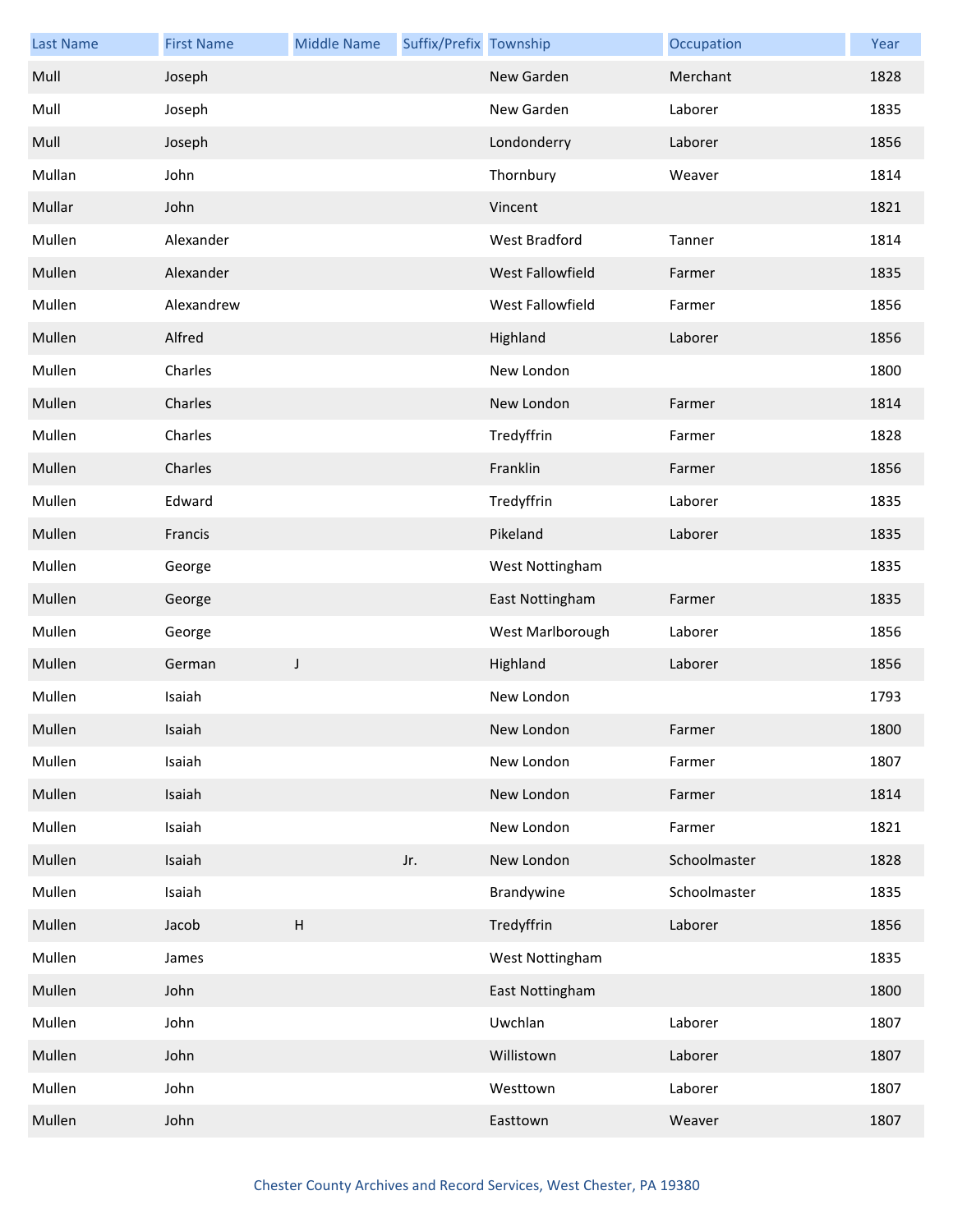| <b>Last Name</b> | <b>First Name</b> | <b>Middle Name</b> | Suffix/Prefix Township |                     | Occupation  | Year |
|------------------|-------------------|--------------------|------------------------|---------------------|-------------|------|
| Mullen           | John              |                    |                        | Easttown            | Weaver      | 1814 |
| Mullen           | John              |                    |                        | East Caln           | Laborer     | 1821 |
| Mullen           | John              |                    |                        | West Marlborough    | Laborer     | 1835 |
| Mullen           | John              |                    |                        | East Nottingham     | Laborer     | 1835 |
| Mullen           | John              |                    |                        | Tredyffrin          | Farmer      | 1835 |
| Mullen           | John              |                    |                        | Franklin            | Laborer     | 1856 |
| Mullen           | John              |                    |                        | East Caln           | Merchant    | 1856 |
| Mullen           | John              |                    |                        | West Marlborough    | Laborer     | 1856 |
| Mullen           | John              |                    |                        | Highland            | Laborer     | 1856 |
| Mullen           | John              | M                  | Esq.                   | Brandywine          | Farmer      | 1835 |
| Mullen           | John              | M.                 |                        | Brandywine          | Teacher     | 1828 |
| Mullen           | Patrick           |                    |                        | East Fallowfield    | Laborer     | 1807 |
| Mullen           | Patrick           |                    |                        | Vincent             | Laborer     | 1828 |
| Mullen           | Patrick           |                    |                        | <b>West Vincent</b> | Laborer     | 1835 |
| Mullen           | Patrick           |                    |                        | East Brandywine     | Farmer      | 1856 |
| Mullen           | Peter             |                    |                        | Easttown            |             | 1856 |
| Mullen           | Philip            |                    |                        | Willistown          | Laborer     | 1835 |
| Mullen           | Reese             |                    |                        | East Marlborough    | Laborer     | 1828 |
| Mullen           | Reese             |                    |                        | West Marlborough    | Laborer     | 1835 |
| Mullen           | Robert            |                    |                        | East Nottingham     | Laborer     | 1856 |
| Mullen           | Robert            |                    |                        | West Fallowfield    | Farmer      | 1856 |
| Mullen           | Samuel            |                    |                        | <b>West Chester</b> | Carpenter   | 1821 |
| Mullen           | Sarah             |                    |                        | West Nottingham     |             | 1835 |
| Mullen           | Sarah             |                    |                        | West Nottingham     |             | 1856 |
| Mullen           | Thomas            |                    |                        | West Marlborough    | Laborer     | 1835 |
| Mullen           | Thomas            |                    |                        | West Marlborough    | Laborer     | 1856 |
| Mullen           | Thomas            |                    |                        | East Marlborough    | Wheelwright | 1856 |
| Mullen           | William           |                    |                        | West Marlborough    |             | 1800 |
| Mullen           | William           |                    |                        | West Nottingham     | Farmer      | 1821 |
| Mullen           | William           |                    |                        | West Marlborough    | Laborer     | 1835 |
| Mullen           | William           |                    |                        | West Marlborough    | Laborer     | 1856 |
| Mullen           | William           | $\mathsf A$        |                        | West Fallowfield    | Farmer      | 1856 |
| Mullin           | (Widow)           |                    |                        | West Nottingham     |             | 1814 |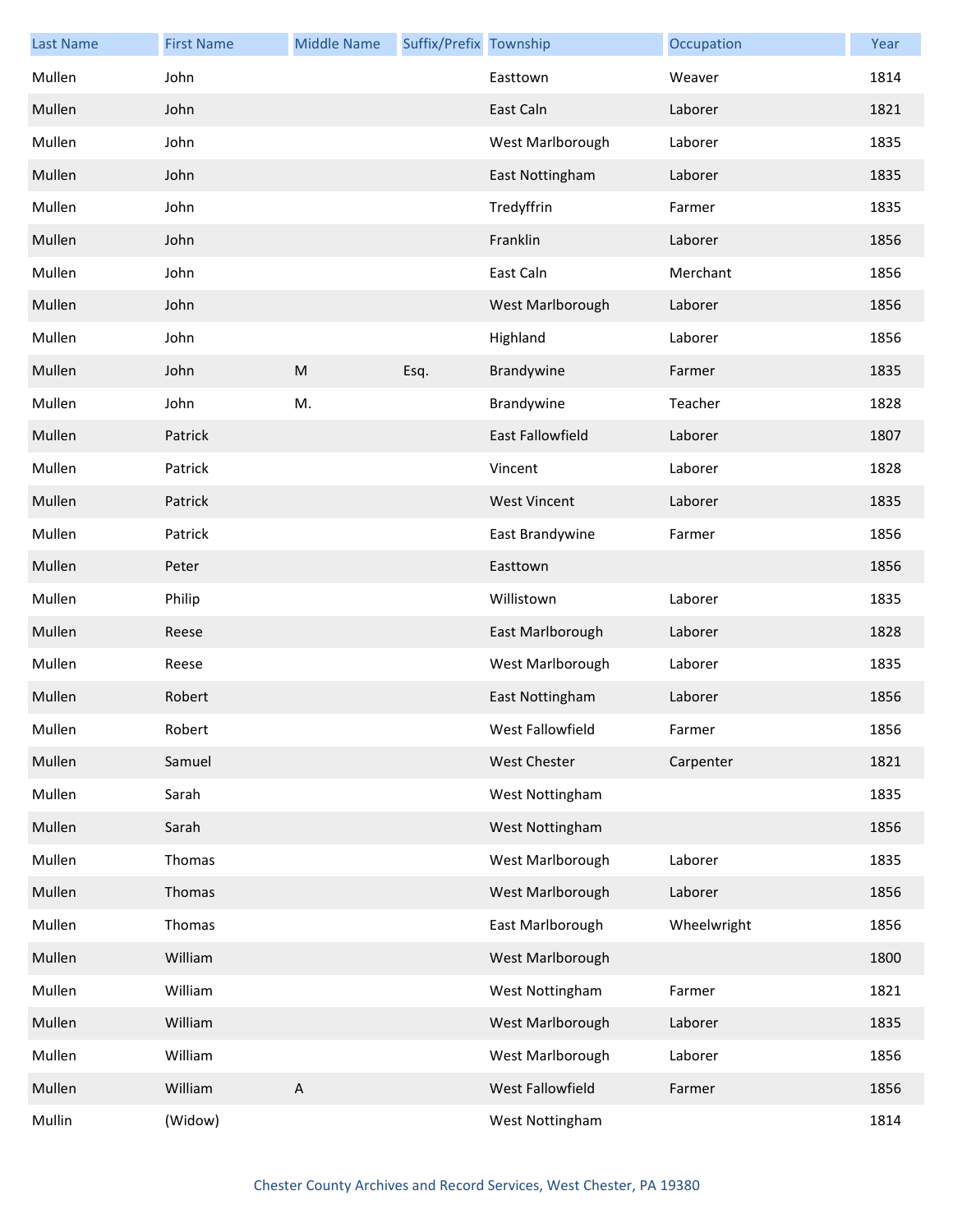| <b>Last Name</b> | <b>First Name</b> | <b>Middle Name</b> | Suffix/Prefix Township |                     | Occupation | Year |
|------------------|-------------------|--------------------|------------------------|---------------------|------------|------|
| Mullin           | <b>Bridget</b>    |                    | Widow                  | West Nottingham     |            | 1807 |
| Mullin           | <b>Bridget</b>    |                    |                        | West Nottingham     | Farmer     | 1821 |
| Mullin           | Charles           |                    |                        | Sadsbury            |            | 1793 |
| Mullin           | Charles           |                    |                        | East Caln           | Laborer    | 1800 |
| Mullin           | Charles           |                    |                        | New London          | Farmer     | 1835 |
| Mullin           | Davis             |                    |                        | Willistown          | Laborer    | 1835 |
| Mullin           | Edward            |                    |                        | Tredyffrin          | Laborer    | 1821 |
| Mullin           | Edward            |                    |                        | Tredyffrin          | Laborer    | 1828 |
| Mullin           | Elizabeth         |                    |                        | Tredyffrin          |            | 1856 |
| Mullin           | George            |                    |                        | East Caln           | Laborer    | 1807 |
| Mullin           | Hector            |                    |                        | Tredyffrin          | Laborer    | 1856 |
| Mullin           | Isaiah            |                    | Sr.                    | New London          | Farmer     | 1828 |
| Mullin           | James             |                    |                        | Uwchlan             |            | 1800 |
| Mullin           | James             |                    |                        | West Nottingham     | Farmer     | 1828 |
| Mullin           | James             |                    |                        | Willistown          | Laborer    | 1835 |
| Mullin           | John              |                    |                        | East Nottingham     |            | 1793 |
| Mullin           | John              |                    |                        | East Whiteland      | Weaver     | 1814 |
| Mullin           | John              |                    |                        | Goshen              | Laborer    | 1814 |
| Mullin           | John              |                    |                        | Easttown            |            | 1821 |
| Mullin           | John              |                    |                        | Easttown            | Weaver     | 1821 |
| Mullin           | John              |                    |                        | Westtown            | Laborer    | 1821 |
| Mullin           | John              |                    |                        | New London          | Farmer     | 1821 |
| Mullin           | John              |                    |                        | Tredyffrin          | Farmer     | 1828 |
| Mullin           | John              |                    |                        | New London          | Farmer     | 1828 |
| Mullin           | John              |                    | Jr.                    | West Marlborough    | Laborer    | 1828 |
| Mullin           | John              |                    |                        | Easttown            | Farmer     | 1828 |
| Mullin           | John              |                    |                        | Easttown            | Weaver     | 1828 |
| Mullin           | John              |                    |                        | <b>West Vincent</b> | Laborer    | 1835 |
| Mullin           | John              |                    |                        | Phoenixville        | Merchant   | 1856 |
| Mullin           | Joseph            |                    |                        | Tredyffrin          | Farmer     | 1856 |
| Mullin           | Mary              |                    |                        | East Nottingham     | Weaver     | 1828 |
| Mullin           | Patrick           |                    |                        | Phoenixville        | Pudler     | 1856 |
| Mullin           | Patrick           |                    |                        | Phoenixville        | Pudler     | 1856 |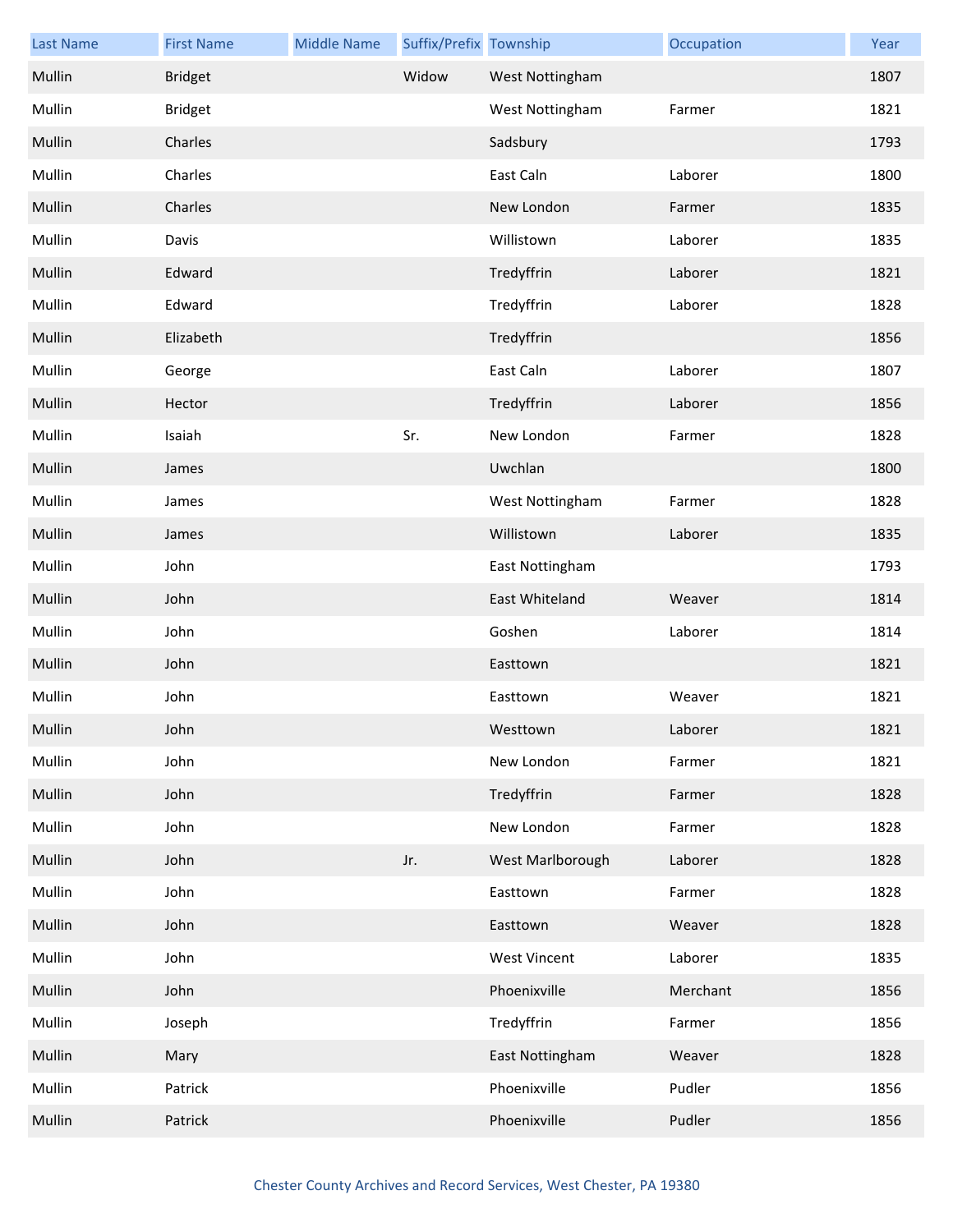| <b>Last Name</b> | <b>First Name</b> | <b>Middle Name</b> | Suffix/Prefix Township |                      | Occupation | Year |
|------------------|-------------------|--------------------|------------------------|----------------------|------------|------|
| Mullin           | Phillip           |                    |                        | East Whiteland       | Laborer    | 1828 |
| Mullin           | Robert            |                    |                        | Newlin               | Laborer    | 1807 |
| Mullin           | Robert            |                    |                        | Easttown             |            | 1821 |
| Mullin           | Thomas            |                    |                        | West Marlborough     | Laborer    | 1821 |
| Mullin           | Thomas            |                    |                        | Easttown             |            | 1821 |
| Mullin           | Thomas            |                    |                        | Easttown             | Laborer    | 1828 |
| Mullin           | Thomas            |                    |                        | Tredyffrin           | Laborer    | 1856 |
| Mullin           | William           |                    |                        | West Marlborough     | Ironsliter | 1807 |
| Mullin           | William           |                    |                        | West Nottingham      | Farmer     | 1828 |
| Mullin           | William           | $\mathsf C$        |                        | West Nottingham      | Farmer     | 1856 |
| Mullinor         | Joseph            |                    |                        | Sadsbury             | Shoemaker  | 1821 |
| Mullon           | John              |                    |                        | Easttown             | Farmer     | 1835 |
| Mullon           | John              |                    |                        | London Grove         | Laborer    | 1856 |
| Mullon           | Thomas            |                    |                        | Easttown             | Weaver     | 1835 |
| Mullon           | William           |                    |                        | London Grove         | Carpenter  | 1856 |
| Mulrain          | James             |                    |                        | Lower Oxford         | Laborer    | 1814 |
| Mulrath          | Lewis             | $\mathsf T$        |                        | Lower Oxford         | Carpenter  | 1856 |
| Mulreign         | James             |                    |                        | East Nottingham      |            | 1800 |
| Multoon          | James             |                    |                        | London Grove         | Shoemaker  | 1856 |
| Mulvean          | John              |                    |                        | East Nottingham      |            | 1793 |
| Mulvennan        | Mathew            |                    |                        | East Bradford        |            | 1793 |
| Mulvey           | Andrew            |                    |                        | <b>West Chester</b>  | Laborer    | 1856 |
| Mundle           | David             |                    |                        | Lower Oxford         | Laborer    | 1856 |
| Mundle           | John              |                    |                        | London Britain       | Weaver     | 1807 |
| Mundle           | John              |                    |                        | East Nottingham      | Weaver     | 1814 |
| Munholland       | Henry             |                    |                        | Honeybrook           | Physician  | 1856 |
| Munick           | Martin            |                    |                        | Honeybrook           | Tailor     | 1856 |
| Munks            | George            |                    |                        | Pennsbury            | Laborer    | 1807 |
| Munro            | John              |                    |                        | Sadsbury             |            | 1793 |
| Munroe           | David             |                    |                        | <b>East Nantmeal</b> | Laborer    | 1814 |
| Munroe           | Samuel            |                    |                        | East Marlborough     | Laborer    | 1828 |
| Munshauser       | Henry             |                    |                        | Vincent              |            | 1821 |
| Munshauser       | Henry             |                    |                        | Vincent              |            | 1821 |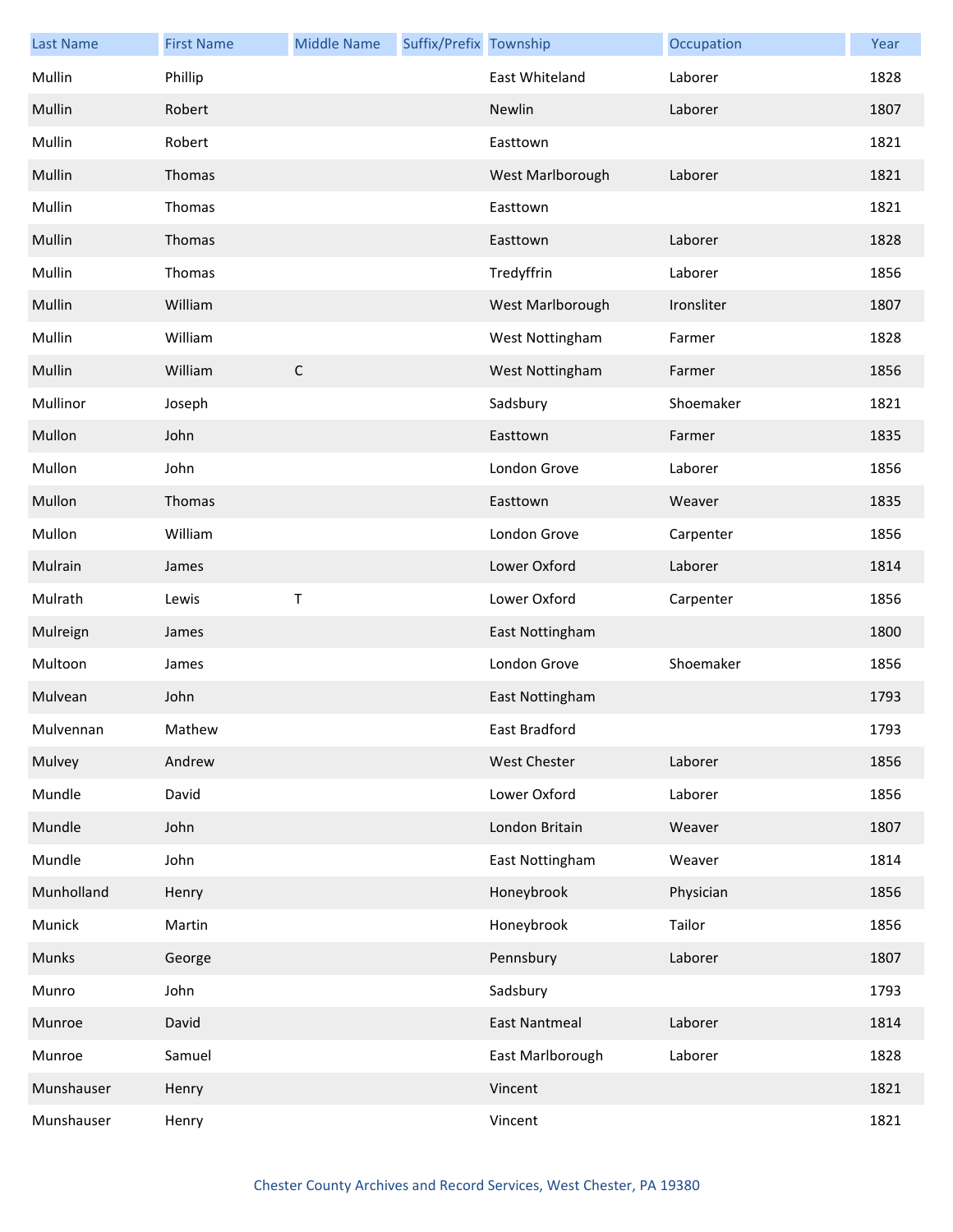| <b>Last Name</b> | <b>First Name</b> | <b>Middle Name</b> | Suffix/Prefix Township |                      | Occupation  | Year |
|------------------|-------------------|--------------------|------------------------|----------------------|-------------|------|
| Munshaw          | Jacob             |                    |                        | East Nantmeal        | Laborer     | 1835 |
| Munshouer        | Henry             |                    |                        | Vincent              |             | 1793 |
| Munshouer        | Jacob             |                    |                        | Vincent              |             | 1793 |
| Munshouer        | Michael           |                    |                        | Vincent              |             | 1793 |
| Munshour         | Henry             |                    |                        | East Whiteland       | Tailor      | 1821 |
| Munshower        | Benjamin          |                    |                        | Vincent              | Carpenter   | 1828 |
| Munshower        | Benjamin          |                    |                        | <b>East Vincent</b>  | Farmer      | 1835 |
| Munshower        | Benjamin          |                    |                        | <b>East Vincent</b>  | Farmer      | 1856 |
| Munshower        | Daniel            |                    |                        | Phoenixville         | Weaver      | 1856 |
| Munshower        | Daniel            |                    |                        | Schuylkill           | Shoemaker   | 1856 |
| Munshower        | David             |                    |                        | Coventry             | Yeoman      | 1807 |
| Munshower        | David             |                    |                        | Coventry             | Yeoman      | 1814 |
| Munshower        | David             |                    |                        | Coventry             | Farmer      | 1821 |
| Munshower        | Elizabeth         |                    |                        | Coventry             |             | 1807 |
| Munshower        | Elizabeth         |                    |                        | Coventry             |             | 1814 |
| Munshower        | Elizabeth         |                    |                        | Coventry             | Spinster    | 1821 |
| Munshower        | Henry             |                    |                        | Vincent              |             | 1800 |
| Munshower        | Henry             |                    |                        | Vincent              | Blacksmith  | 1807 |
| Munshower        | Henry             |                    |                        | Vincent              | Blacksmith  | 1814 |
| Munshower        | Henry             |                    |                        | Vincent              | Weaver      | 1828 |
| Munshower        | Henry             |                    |                        | Pikeland             | Weaver      | 1828 |
| Munshower        | Henry             |                    |                        | East Whiteland       | Tailor      | 1828 |
| Munshower        | Henry             |                    |                        | <b>East Vincent</b>  |             | 1835 |
| Munshower        | Henry             |                    |                        | <b>East Vincent</b>  | Farmer      | 1835 |
| Munshower        | Henry             |                    |                        | Tredyffrin           | Tailor      | 1835 |
| Munshower        | Henry             |                    |                        | <b>East Vincent</b>  | Storetender | 1856 |
| Munshower        | Henry             |                    |                        | Phoenixville         | Laborer     | 1856 |
| Munshower        | Jacob             |                    | Jr.                    | Vincent              |             | 1800 |
| Munshower        | Jacob             |                    |                        | Vincent              |             | 1800 |
| Munshower        | Jacob             |                    |                        | Coventry             | Yeoman      | 1807 |
| Munshower        | Jacob             |                    |                        | Vincent              | Blacksmith  | 1807 |
| Munshower        | Jacob             |                    |                        | Vincent              |             | 1814 |
| Munshower        | Jacob             |                    |                        | <b>East Nantmeal</b> | Laborer     | 1814 |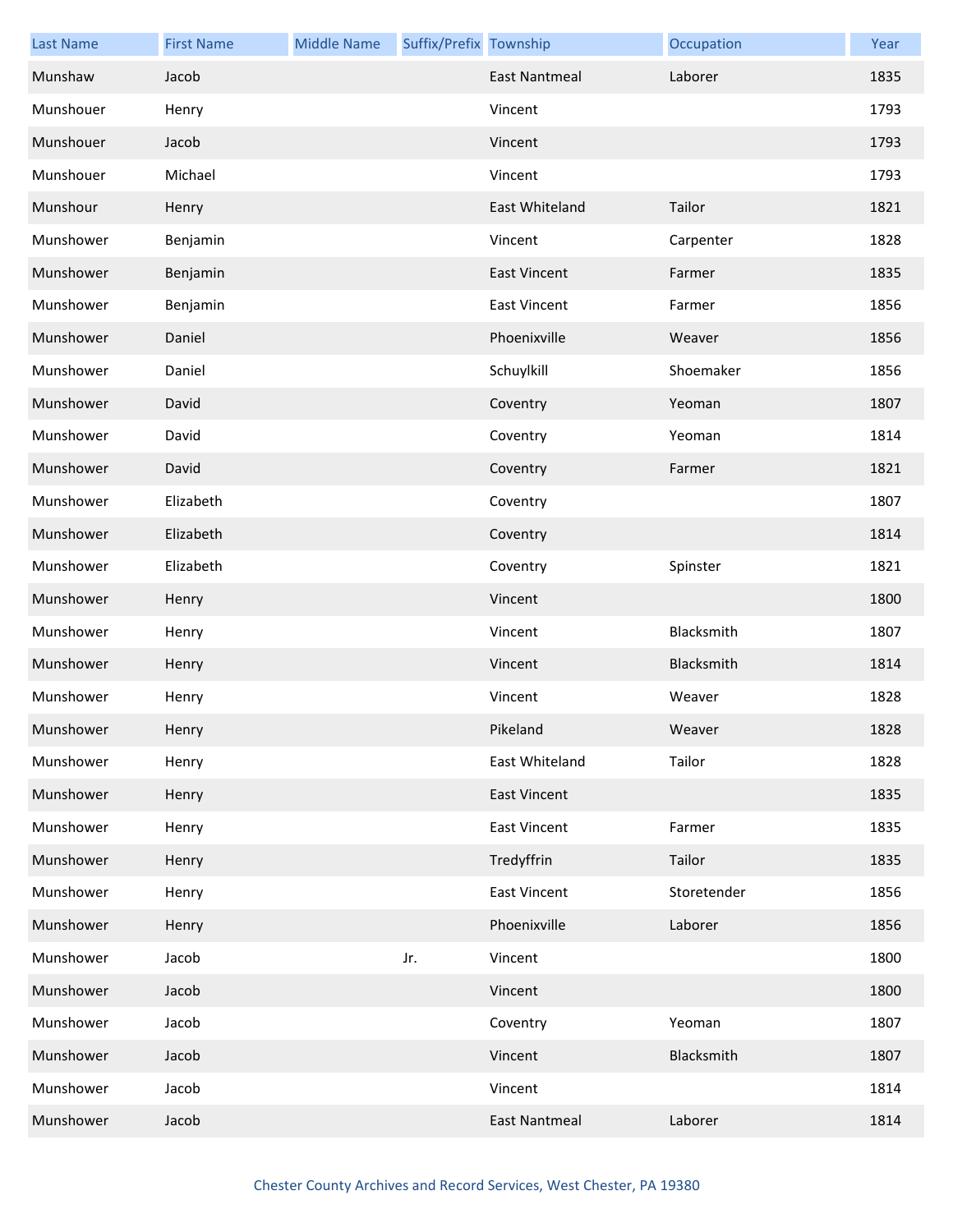| <b>Last Name</b> | <b>First Name</b> | <b>Middle Name</b> | Suffix/Prefix Township |                      | Occupation  | Year |
|------------------|-------------------|--------------------|------------------------|----------------------|-------------|------|
| Munshower        | Jacob             |                    | Jr.                    | Vincent              |             | 1821 |
| Munshower        | Jacob             |                    |                        | Vincent              |             | 1821 |
| Munshower        | Jacob             |                    | Sr.                    | Vincent              |             | 1821 |
| Munshower        | Jacob             |                    |                        | East Nantmeal        | Miller      | 1828 |
| Munshower        | Jacob             |                    |                        | Vincent              | Farmer      | 1828 |
| Munshower        | Jacob             |                    | Sr.                    | <b>East Vincent</b>  | Blacksmith  | 1835 |
| Munshower        | Jacob             |                    | Jr.                    | <b>East Vincent</b>  |             | 1835 |
| Munshower        | Jacob             |                    |                        | Warwick              | Laborer     | 1856 |
| Munshower        | Jacob             |                    |                        | <b>East Vincent</b>  | Laborer     | 1856 |
| Munshower        | John              |                    |                        | Coventry             |             | 1793 |
| Munshower        | John              |                    |                        | <b>East Vincent</b>  |             | 1835 |
| Munshower        | John              |                    |                        | <b>East Pikeland</b> | Squire      | 1856 |
| Munshower        | John              |                    |                        | East Pikeland        | Farmer      | 1856 |
| Munshower        | John              | F                  |                        | Phoenixville         | Plasterer   | 1856 |
| Munshower        | Levi              |                    |                        | Phoenixville         | Laborer     | 1856 |
| Munshower        | Michael           |                    |                        | Pikeland             |             | 1800 |
| Munshower        | Michael           |                    |                        | Vincent              |             | 1814 |
| Munshower        | Michael           |                    |                        | Vincent              |             | 1821 |
| Munshower        | Michael           |                    |                        | Vincent              | Farmer      | 1828 |
| Munshower        | Michael           |                    |                        | <b>East Vincent</b>  | Farmer      | 1835 |
| Munshower        | Michael           |                    |                        | Phoenixville         | Roler       | 1856 |
| Munshower        | Philip            |                    |                        | Vincent              | Laborer     | 1828 |
| Munshower        | Philip            |                    |                        | Phoenixville         | Laborer     | 1856 |
| Munshower        | Samuel            |                    |                        | Tredyffrin           | Tailor      | 1835 |
| Munshower        | Samuel            |                    |                        | Tredyffrin           | Tailor      | 1856 |
| Munshower        | William           |                    |                        | Vincent              | Blacksmith  | 1828 |
| Munshower        | William           |                    |                        | East Vincent         |             | 1835 |
| Munshower        | William           |                    |                        | <b>East Vincent</b>  | Plasterer   | 1856 |
| Munshower        | William           |                    |                        | East Vincent         | Blacksmith  | 1856 |
| Munton           | Mary              |                    |                        | East Fallowfield     | Housekeeper | 1835 |
| Murchee          | Gavan             |                    |                        | Schuylkill           | Laborer     | 1828 |
| Murchio          | Gavin             |                    |                        | Schuylkill           | Laborer     | 1835 |
| Murdagh          | James             | R.                 |                        | <b>Upper Oxford</b>  | Farmer      | 1814 |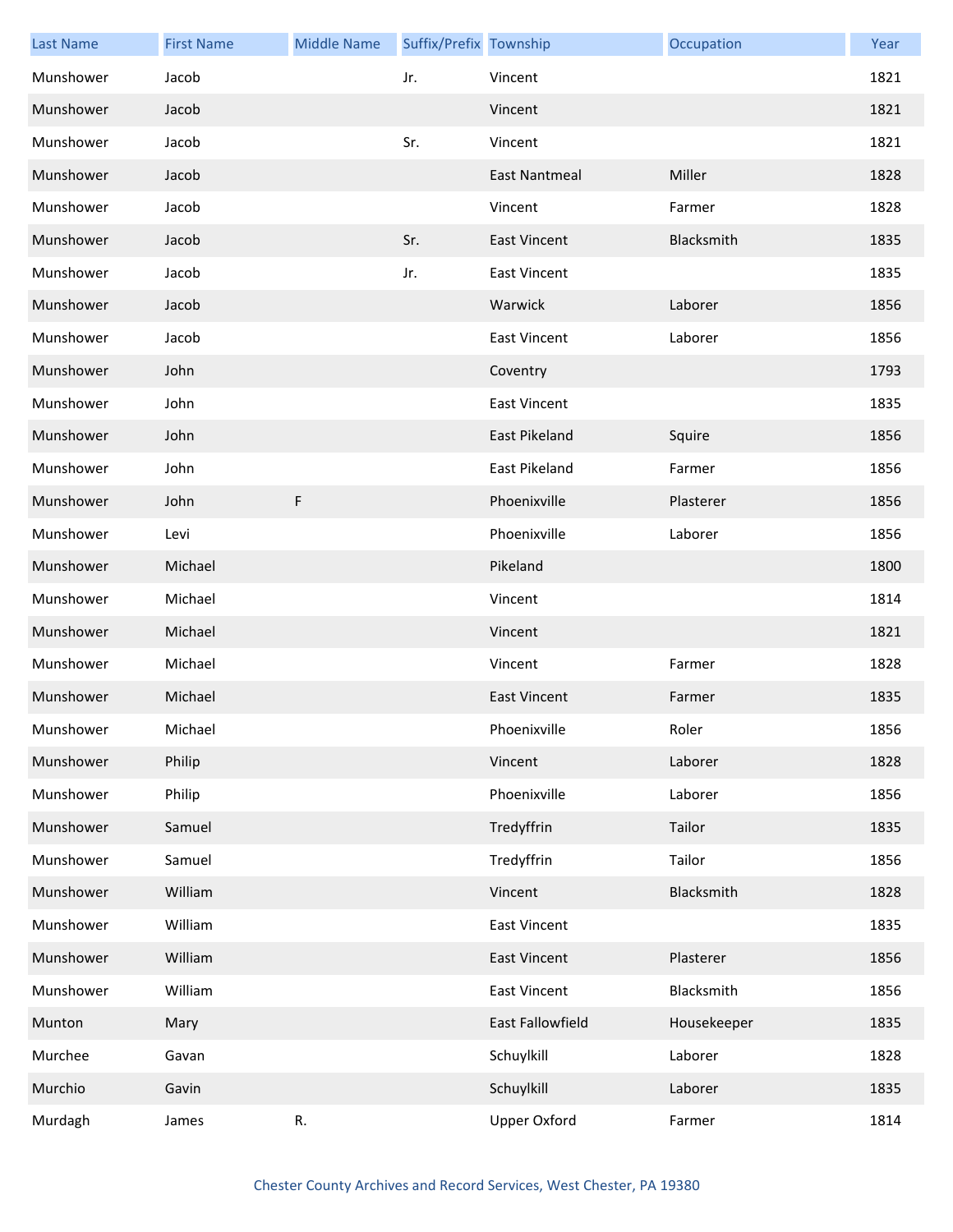| <b>Last Name</b> | <b>First Name</b> | <b>Middle Name</b> | Suffix/Prefix Township |                      | Occupation  | Year |
|------------------|-------------------|--------------------|------------------------|----------------------|-------------|------|
| Murdagh          | Joseph            |                    |                        | <b>Upper Oxford</b>  | Distiller   | 1807 |
| Murdagh          | Joseph            |                    |                        | Oxford               | Merchant    | 1856 |
| Murdagh          | Robert            |                    |                        | <b>Upper Oxford</b>  | Nailer      | 1807 |
| Murdagh          | Robert            |                    |                        | <b>Upper Oxford</b>  | Farmer      | 1814 |
| Murdagh          | Robert            |                    |                        | <b>Upper Oxford</b>  | Yeoman      | 1821 |
| Murdagh          | Robert            |                    |                        | <b>Upper Oxford</b>  | Farmer      | 1828 |
| Murdagh          | Robert            |                    |                        | Oxford               | Retired     | 1856 |
| Murdagh          | William           |                    |                        | Upper Oxford         | Nailer      | 1807 |
| Murdaugh         | James             | R.                 |                        | East Nottingham      | Smith       | 1821 |
| Murdaugh         | James             | R.                 |                        | Lower Oxford         | Blacksmith  | 1828 |
| Murdaugh         | William           |                    |                        | East Nottingham      | Innkeeper   | 1821 |
| Murden           | A                 | J                  |                        | <b>West Chester</b>  | Coachmaker  | 1856 |
| Murdoc           | James             |                    |                        | East Caln            | Blacksmith  | 1856 |
| Murdoch          | Joseph            |                    |                        | <b>Upper Oxford</b>  | Distiller   | 1800 |
| Murdock          | (Widow)           |                    |                        | <b>West Nantmeal</b> | Farmer      | 1821 |
| Murdock          | Alexander         |                    |                        | <b>West Nantmeal</b> |             | 1800 |
| Murdock          | Alexander         |                    |                        | <b>West Nantmeal</b> | Preceptor   | 1814 |
| Murdock          | Alexander         |                    |                        | <b>West Nantmeal</b> | Hatter      | 1821 |
| Murdock          | Alexander         |                    |                        | Honey Brook          | Hatter      | 1828 |
| Murdock          | Alexander         |                    |                        | Honey Brook          | Farmer      | 1835 |
| Murdock          | Alexander         |                    |                        | East Brandywine      | Laborer     | 1856 |
| Murdock          | Arthur            |                    |                        | Westtown             | Carpenter   | 1807 |
| Murdock          | James             |                    |                        | <b>West Nantmeal</b> | Wheelmaker  | 1821 |
| Murdock          | James             |                    |                        | Honey Brook          | Laborer     | 1835 |
| Murdock          | John              |                    |                        | West Fallowfield     | Cooper      | 1821 |
| Murdock          | John              |                    |                        | West Fallowfield     | Laborer     | 1835 |
| Murdock          | Mary              | Ann                |                        | Honey Brook          | Seamstress  | 1835 |
| Murdock          | Robert            |                    |                        | <b>West Nantmeal</b> | Farmer      | 1821 |
| Murdough         | Arthur            |                    |                        | Goshen               | Weaver      | 1814 |
| Murdough         | James             |                    |                        | Lower Oxford         | Blacksmith  | 1835 |
| Murdough         | James             |                    |                        | Lower Oxford         | Wheelwright | 1835 |
| Murdough         | James             |                    |                        | Lower Oxford         | Farmer      | 1856 |
| Murdough         | John              |                    |                        | West Fallowfield     | Laborer     | 1856 |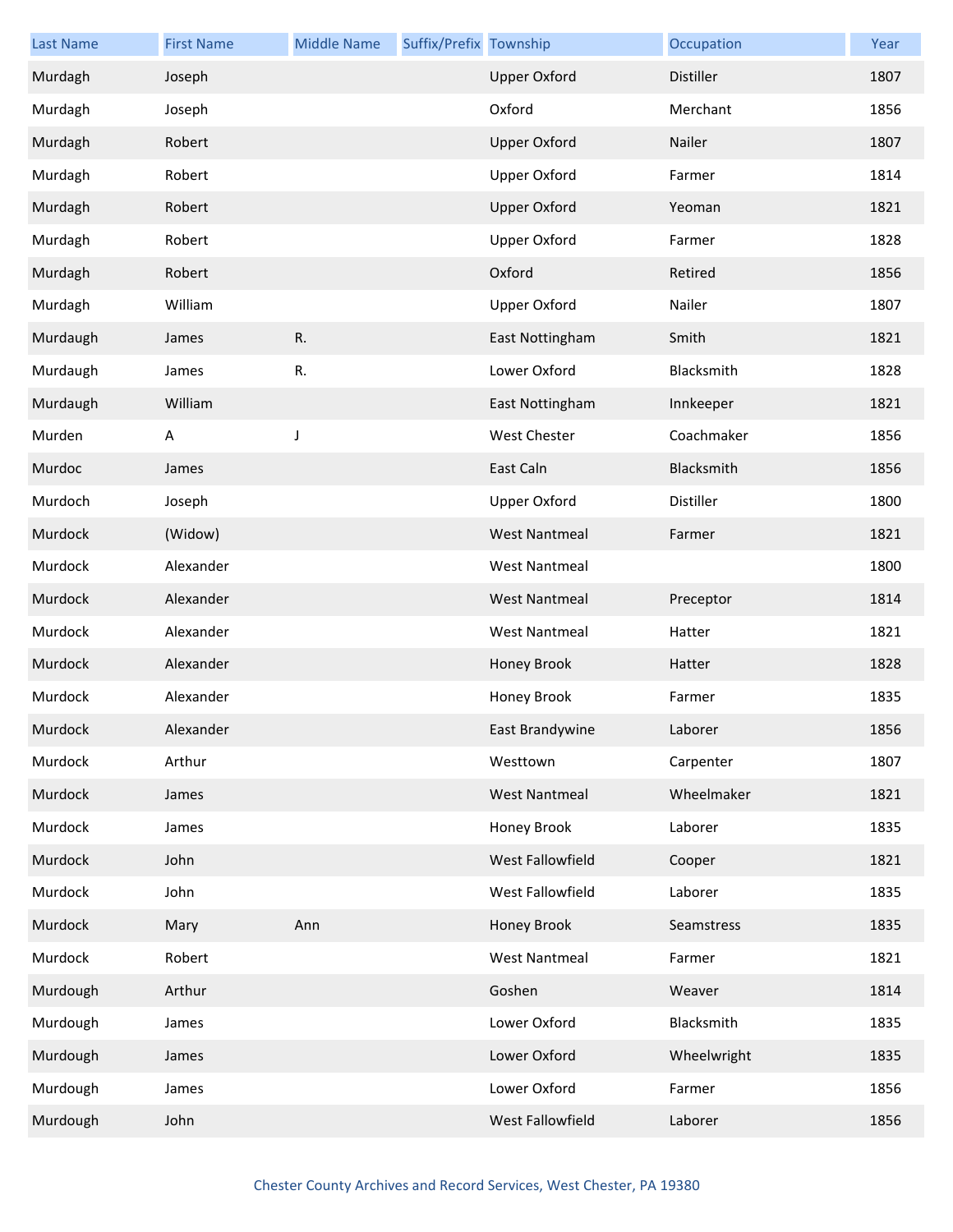| <b>Last Name</b> | <b>First Name</b> | <b>Middle Name</b> | Suffix/Prefix Township |                      | Occupation  | Year |
|------------------|-------------------|--------------------|------------------------|----------------------|-------------|------|
| Murdough         | Joseph            |                    |                        | Lower Oxford         | Farmer      | 1856 |
| Murdough         | Samuel            |                    |                        | Goshen               | Weaver      | 1814 |
| Murdough         | William           |                    |                        | Goshen               | Weaver      | 1814 |
| Muren            | Samuel            |                    |                        | Sadsbury             | Laborer     | 1828 |
| Murfe            | Zackariah         |                    |                        | Vincent              |             | 1800 |
| Murfey           | Alexander         | $\sf V$            |                        | Willistown           | Private     | 1835 |
| Murfey           | Guion             |                    |                        | Easttown             |             | 1793 |
| Murfey           | Michael           |                    |                        | East Whiteland       | Farmer      | 1856 |
| Murfey           | Patrick           |                    |                        | East Bradford        | Laborer     | 1835 |
| Murfy            | William           |                    |                        | East Whiteland       |             | 1793 |
| Murgetroyde      | Richard           |                    |                        | <b>West Chester</b>  | Stonecutter | 1835 |
| Murley           | Jacob             |                    |                        | East Caln            | Laborer     | 1856 |
| Murley           | John              |                    |                        | Charlestown          | Farmer      | 1821 |
| Murley           | John              |                    |                        | East Whiteland       | Laborer     | 1828 |
| Murnin           | Henry             |                    |                        | Honey Brook          | Weaver      | 1835 |
| Murphey          | Andrew            |                    |                        | <b>West Bradford</b> | Shoemaker   | 1821 |
| Murphey          | Andrew            |                    |                        | Sadsbury             | Weaver      | 1828 |
| Murphey          | Andrew            |                    |                        | Sadsbury             | Shoemaker   | 1828 |
| Murphey          | Andrew            |                    |                        | Sadsbury             | Doctor      | 1856 |
| Murphey          | Daniel            |                    |                        | Tredyffrin           | Laborer     | 1856 |
| Murphey          | Edward            |                    |                        | East Nantmeal        | Cooper      | 1835 |
| Murphey          | Edward            |                    |                        | Westtown             | Farmer      | 1856 |
| Murphey          | Jacob             |                    |                        | West Caln            | Laborer     | 1821 |
| Murphey          | Jacob             |                    |                        | West Caln            | Collier     | 1828 |
| Murphey          | James             |                    |                        | West Caln            | Forgeman    | 1821 |
| Murphey          | James             |                    |                        | West Caln            | Farmer      | 1821 |
| Murphey          | James             |                    |                        | West Caln            | Farmer      | 1828 |
| Murphey          | James             |                    |                        | West Caln            | Farmer      | 1835 |
| Murphey          | John              |                    |                        | New Garden           | Weaver      | 1814 |
| Murphey          | John              |                    |                        | East Fallowfield     | Laborer     | 1821 |
| Murphey          | John              |                    |                        | Sadsbury             | Laborer     | 1856 |
| Murphey          | Joseph            |                    |                        | Kennett              | Laborer     | 1835 |
| Murphey          | Lindley           |                    |                        | West Caln            | Laborer     | 1821 |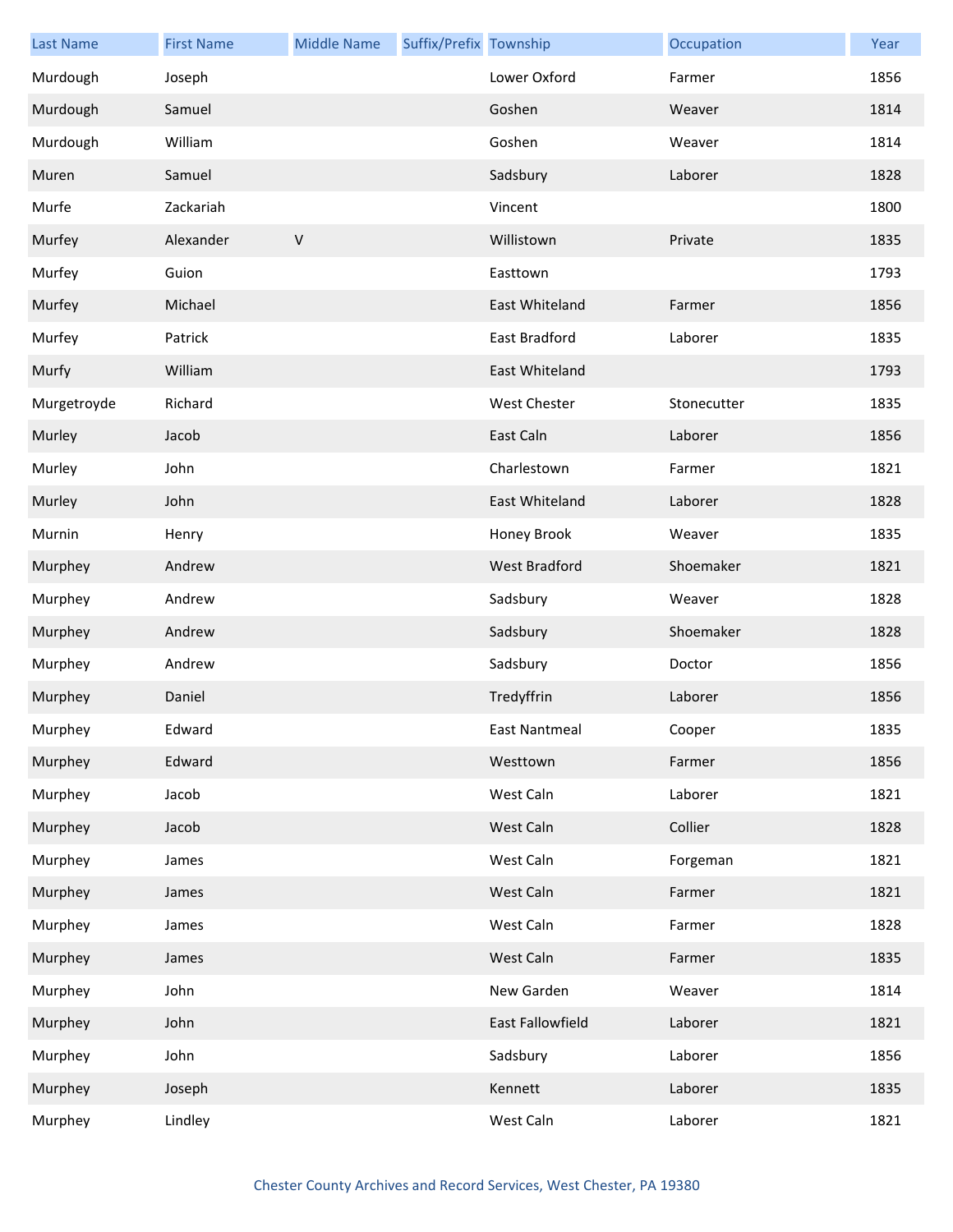| <b>Last Name</b> | <b>First Name</b> | <b>Middle Name</b> | Suffix/Prefix Township |                      | Occupation   | Year |
|------------------|-------------------|--------------------|------------------------|----------------------|--------------|------|
| Murphey          | Lindley           |                    |                        | West Caln            | Collier      | 1828 |
| Murphey          | Lindley           |                    |                        | West Caln            | Farmer       | 1835 |
| Murphey          | Richard           |                    |                        | Kennett              | Laborer      | 1835 |
| Murphey          | Samuel            |                    |                        | Vincent              |              | 1821 |
| Murphey          | Thomas            |                    |                        | West Caln            | Farmer       | 1828 |
| Murphey          | Thomas            |                    |                        | <b>West Nantmeal</b> | Wheelwright  | 1856 |
| Murphy           |                   |                    | Mrs.                   | Phoenixville         |              | 1856 |
| Murphy           | Andrew            |                    |                        | Upper Oxford         | Shoemaker    | 1835 |
| Murphy           | Andrew            |                    |                        | Sadsbury             | Physician    | 1835 |
| Murphy           | Charles           |                    |                        | Newlin               | Laborer      | 1821 |
| Murphy           | Edward            |                    |                        | Coventry             | Cooper       | 1807 |
| Murphy           | Edward            |                    |                        | Coventry             | Cooper       | 1814 |
| Murphy           | Edward            |                    |                        | <b>East Nantmeal</b> | Cooper       | 1821 |
| Murphy           | Edward            |                    |                        | <b>East Nantmeal</b> | Cooper       | 1828 |
| Murphy           | Edward            |                    |                        | <b>East Coventry</b> | Laborer      | 1856 |
| Murphy           | Francis           |                    |                        | Sadsbury             |              | 1800 |
| Murphy           | Gayen             |                    |                        | Easttown             | Laborer      | 1807 |
| Murphy           | George            |                    |                        | West Caln            | Laborer      | 1856 |
| Murphy           | James             |                    |                        | London Grove         | Farmer       | 1807 |
| Murphy           | John              |                    |                        | <b>East Nantmeal</b> | Farmer       | 1835 |
| Murphy           | John              |                    |                        | West Fallowfield     |              | 1835 |
| Murphy           | John              |                    |                        | Phoenixville         | Pudler       | 1856 |
| Murphy           | John              |                    |                        | South Coventry       | Farmer       | 1856 |
| Murphy           | John              |                    |                        | London Britain       | Laborer      | 1856 |
| Murphy           | Lawrence          |                    |                        | Valley               | Iron roller  | 1856 |
| Murphy           | Lindley           |                    |                        | West Caln            | Farmer       | 1856 |
| Murphy           | Michael           |                    |                        | New Garden           | Manufacturer | 1835 |
| Murphy           | Michael           |                    |                        | Lower Oxford         | Farmer       | 1835 |
| Murphy           | Michael           |                    |                        | Lower Oxford         | Farmer       | 1856 |
| Murphy           | Michael           |                    |                        | Tredyffrin           | Laborer      | 1856 |
| Murphy           | Miles             |                    |                        | Pocopson             | Storekeeper  | 1856 |
| Murphy           | Owen              |                    |                        | Highland             | Laborer      | 1856 |
| Murphy           | Patrick           |                    |                        | West Whiteland       | Laborer      | 1856 |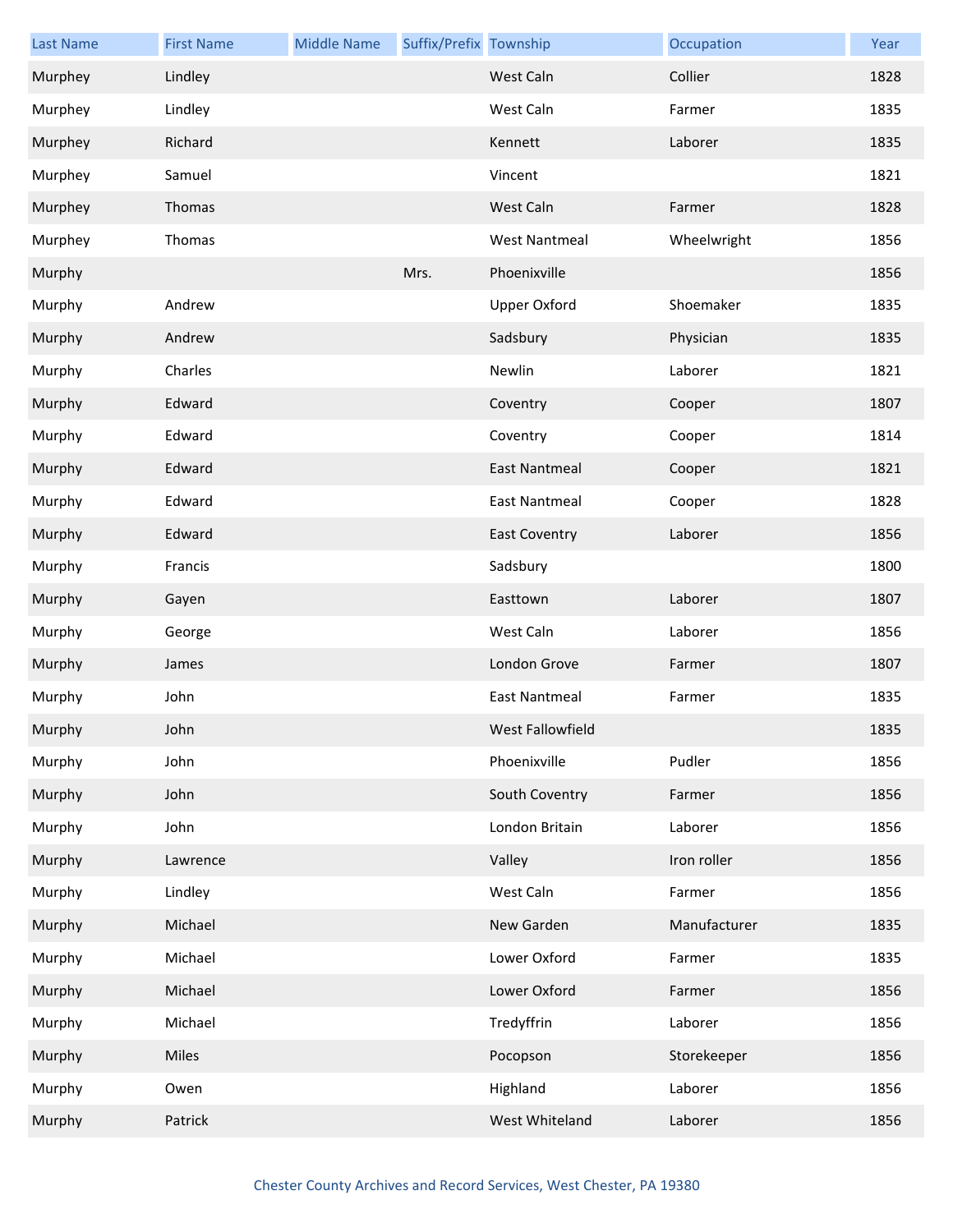| <b>Last Name</b> | <b>First Name</b> | <b>Middle Name</b> | Suffix/Prefix Township |                         | Occupation   | Year |
|------------------|-------------------|--------------------|------------------------|-------------------------|--------------|------|
| Murphy           | Robert            |                    |                        | Kennett                 | Laborer      | 1835 |
| Murphy           | Samuel            |                    |                        | <b>West Vincent</b>     | Cabinetmaker | 1856 |
| Murphy           | Samuel            |                    |                        | Phoenixville            | Pudler       | 1856 |
| Murphy           | Thomas            |                    |                        | Uwchlan                 |              | 1800 |
| Murphy           | Thomas            |                    |                        | East Caln               | Laborer      | 1800 |
| Murphy           | Thomas            |                    |                        | Brandywine              | Laborer      | 1821 |
| Murphy           | Thomas            |                    | Jr.                    | Brandywine              | Farmer       | 1821 |
| Murphy           | William           |                    |                        | <b>East Fallowfield</b> | Laborer      | 1856 |
| Murphy           | William           |                    |                        | Franklin                | Laborer      | 1856 |
| Murrain          | James             |                    |                        | New London              | Shoemaker    | 1800 |
| Murrain          | John              |                    |                        | Lower Oxford            | Laborer      | 1814 |
| Murran           | John              |                    |                        | East Goshen             | Laborer      | 1821 |
| Murray           | Abraham           |                    |                        | <b>East Nantmeal</b>    | Farmer       | 1856 |
| Murray           | David             |                    |                        | East Caln               | Laborer      | 1835 |
| Murray           | John              |                    |                        | East Caln               | Laborer      | 1835 |
| Murray           | John              |                    |                        | <b>East Nantmeal</b>    | Teacher      | 1856 |
| Murray           | Levi              |                    |                        | <b>East Nantmeal</b>    | Farmer       | 1856 |
| Murray           | Martin            |                    |                        | <b>East Nantmeal</b>    | Farmer       | 1856 |
| Murray           | Robert            |                    |                        | <b>Upper Oxford</b>     | Wheelwright  | 1800 |
| Murray           | <b>Sirus</b>      |                    |                        | <b>East Nantmeal</b>    | Laborer      | 1856 |
| Murray           | Thomas            |                    |                        | Brandywine              | Mason        | 1821 |
| Murrey           | Charles           |                    |                        | Pennsbury               | Laborer      | 1856 |
| Murrey           | Elizabeth         |                    |                        | South Coventry          |              | 1856 |
| Murrey           | James             |                    |                        | New London              | Cordwainer   | 1814 |
| Murrey           | Martin            |                    |                        | <b>West Vincent</b>     | Farmer       | 1835 |
| Murrey           | Thomas            |                    |                        | Pennsbury               |              | 1800 |
| Murrey           | Thomas            |                    |                        | South Coventry          | Mason        | 1856 |
| Murrey           | William           |                    |                        | New London              | Laborer      | 1814 |
| Murrey           | William           |                    |                        | Birmingham              | Cooper       | 1856 |
| Murrien          | James             |                    |                        | Londonderry             | Shoemaker    | 1807 |
| Murrin           | Henry             |                    |                        | Westtown                | Weaver       | 1828 |
| Murrow           | James             |                    |                        | Schuylkill              | Laborer      | 1828 |
| Murrry           | Patrick           |                    |                        | East Caln               | Laborer      | 1856 |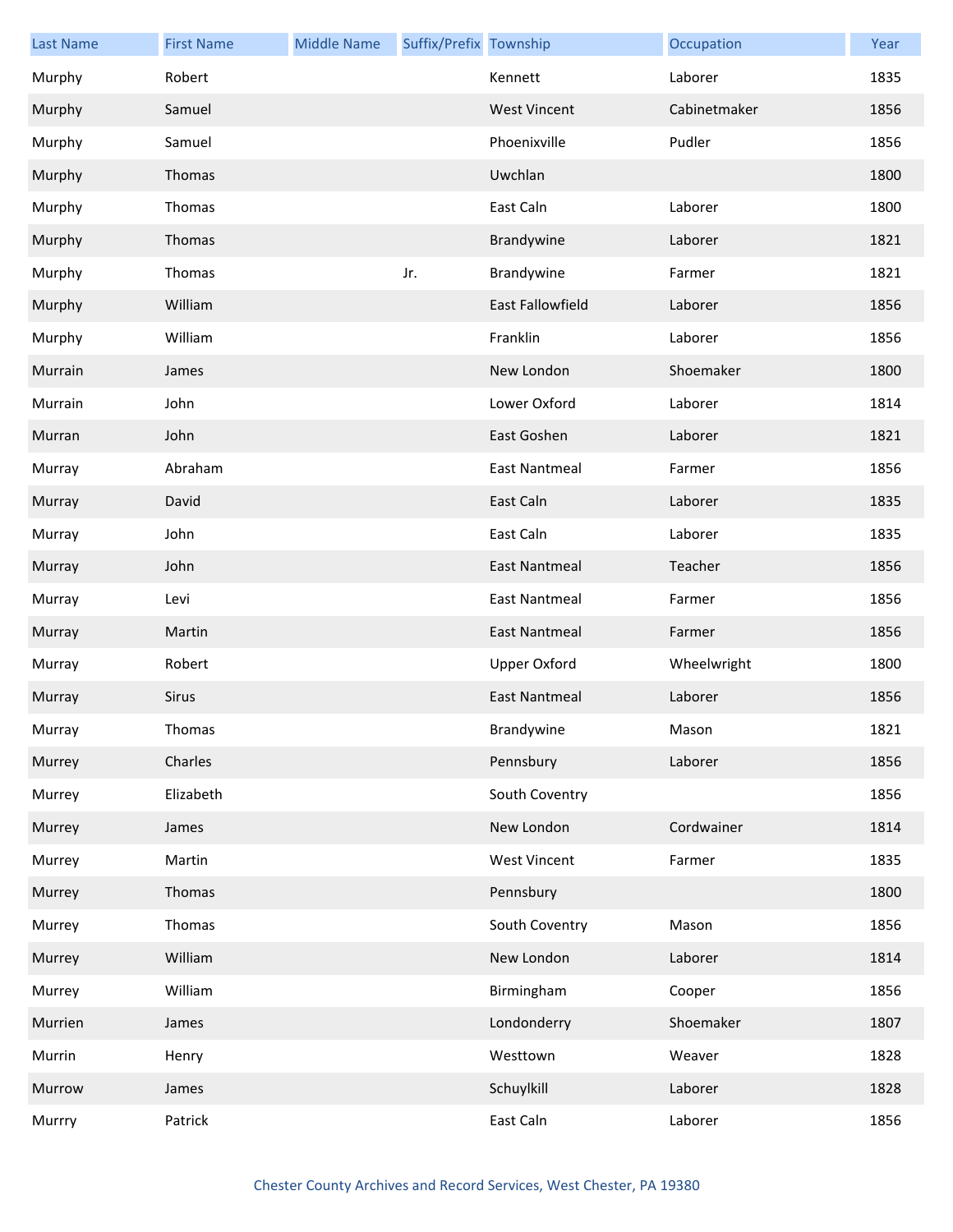| <b>Last Name</b> | <b>First Name</b> | <b>Middle Name</b> | Suffix/Prefix Township |                         | Occupation | Year |
|------------------|-------------------|--------------------|------------------------|-------------------------|------------|------|
| Murry            | Alexander         |                    |                        | East Whiteland          | Laborer    | 1807 |
| Murry            | Benjamin          |                    |                        | Tredyffrin              | Laborer    | 1856 |
| Murry            | Cary              |                    |                        | <b>East Fallowfield</b> | Laborer    | 1828 |
| Murry            | George            |                    |                        | Tredyffrin              | Laborer    | 1856 |
| Murry            | George            |                    |                        | East Brandywine         | Painter    | 1856 |
| Murry            | Henry             |                    |                        | <b>East Nantmeal</b>    | Farmer     | 1821 |
| Murry            | Jacob             |                    |                        | <b>East Nantmeal</b>    |            | 1793 |
| Murry            | Jacob             |                    |                        | <b>East Nantmeal</b>    |            | 1793 |
| Murry            | Jacob             |                    |                        | <b>East Nantmeal</b>    | Farmer     | 1800 |
| Murry            | Jacob             |                    |                        | Coventry                | Yeoman     | 1807 |
| Murry            | Jacob             |                    |                        | <b>East Nantmeal</b>    | Farmer     | 1807 |
| Murry            | Jacob             |                    |                        | Thornbury               | Laborer    | 1807 |
| Murry            | Jacob             |                    |                        | Coventry                | Yeoman     | 1814 |
| Murry            | Jacob             |                    |                        | <b>East Nantmeal</b>    | Farmer     | 1814 |
| Murry            | Jacob             |                    | Jr.                    | <b>East Nantmeal</b>    | Farmer     | 1814 |
| Murry            | Jacob             |                    |                        | Coventry                | Farmer     | 1821 |
| Murry            | Jacob             |                    | Jr.                    | Coventry                | Laborer    | 1821 |
| Murry            | Jacob             |                    |                        | <b>East Nantmeal</b>    | Farmer     | 1821 |
| Murry            | Jacob             |                    |                        | Coventry                | Laborer    | 1828 |
| Murry            | Jacob             |                    |                        | <b>East Nantmeal</b>    | Blacksmith | 1835 |
| Murry            | Jacob             |                    |                        | Warwick                 | Blacksmith | 1856 |
| Murry            | James             |                    |                        | <b>West Chester</b>     | Laborer    | 1856 |
| Murry            | John              |                    |                        | <b>East Nantmeal</b>    |            | 1793 |
| Murry            | John              |                    |                        | <b>East Nantmeal</b>    | Farmer     | 1800 |
| Murry            | John              |                    |                        | <b>East Nantmeal</b>    | Farmer     | 1807 |
| Murry            | John              |                    |                        | <b>East Nantmeal</b>    | Farmer     | 1814 |
| Murry            | John              |                    |                        | <b>East Nantmeal</b>    | Farmer     | 1821 |
| Murry            | John              |                    |                        | <b>East Nantmeal</b>    | Farmer     | 1828 |
| Murry            | John              |                    |                        | Coventry                | Laborer    | 1828 |
| Murry            | John              |                    |                        | East Caln               | Laborer    | 1828 |
| Murry            | John              |                    |                        | <b>East Nantmeal</b>    | Farmer     | 1835 |
| Murry            | John              |                    |                        | West Brandywine         | Farmer     | 1856 |
| Murry            | Levi              |                    |                        | <b>East Nantmeal</b>    | Farmer     | 1835 |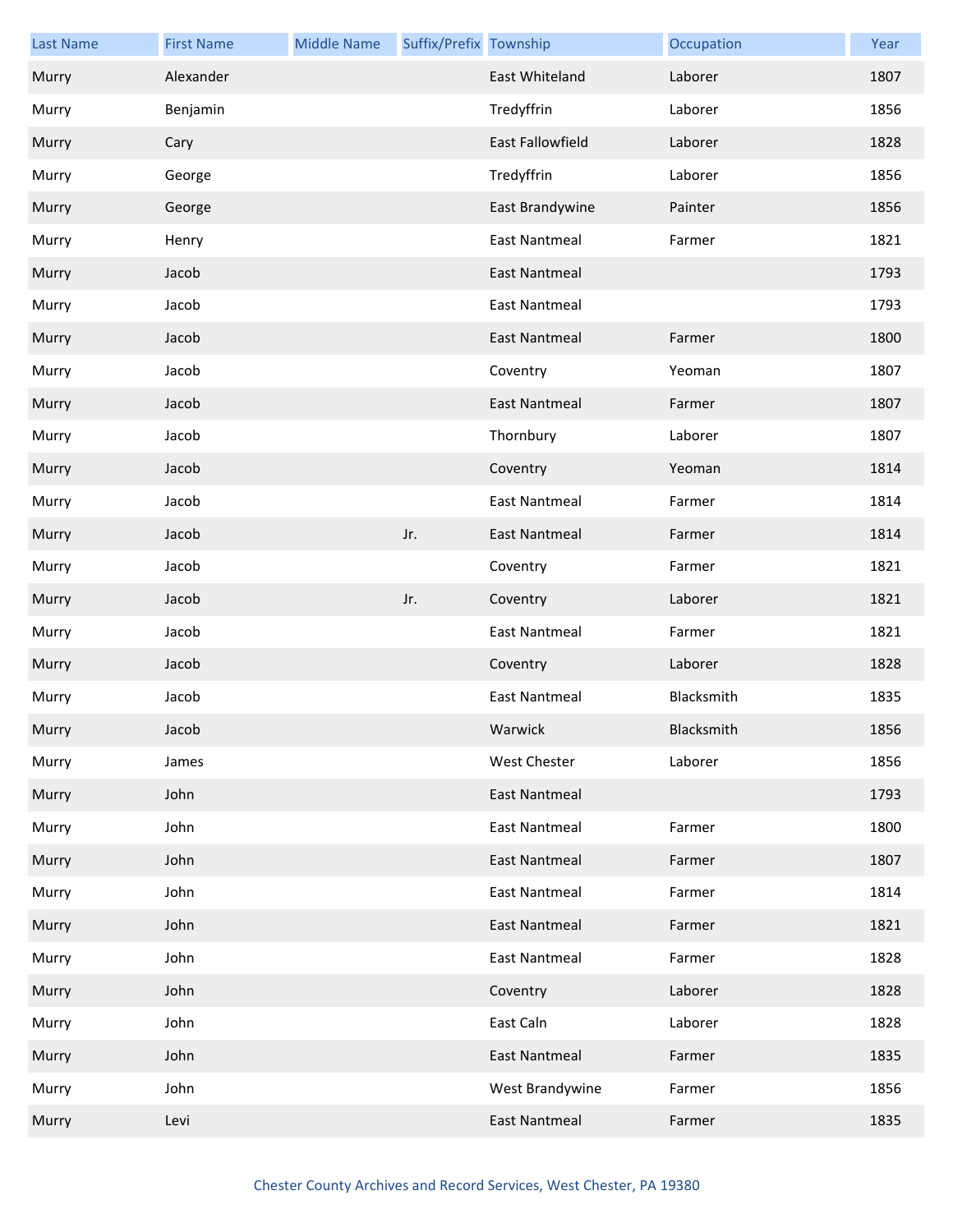| <b>Last Name</b> | <b>First Name</b> | <b>Middle Name</b>        | Suffix/Prefix Township |                         | Occupation      | Year |
|------------------|-------------------|---------------------------|------------------------|-------------------------|-----------------|------|
| Murry            | Martin            |                           |                        | <b>East Nantmeal</b>    | Farmer          | 1814 |
| Murry            | Martin            |                           |                        | <b>East Nantmeal</b>    | Farmer          | 1821 |
| Murry            | Martin            |                           |                        | <b>East Nantmeal</b>    | Farmer          | 1828 |
| Murry            | Mary              |                           |                        | Warwick                 |                 | 1856 |
| Murry            | Michael           |                           |                        | Goshen                  | Laborer         | 1807 |
| Murry            | Patrick           |                           |                        | London Grove            | Laborer         | 1856 |
| Murry            | Robert            |                           |                        | East Goshen             | Edge tool maker | 1856 |
| Murry            | Thomas            |                           |                        | Uwchlan                 | Mason           | 1814 |
| Murry            | Thomas            |                           |                        | Honey Brook             | Laborer         | 1828 |
| Murry            | Thomas            |                           |                        | West Marlborough        | Laborer         | 1856 |
| Murry            | William           |                           |                        | Kennett                 | Laborer         | 1856 |
| Murry            | William           |                           |                        | London Grove            | Laborer         | 1856 |
| Murtaugh         | Dennis            |                           |                        | New London              |                 | 1856 |
| Murthur          | Dennis            |                           |                        | New London              | Laborer         | 1835 |
| Murvine          | John              |                           |                        | <b>East Nantmeal</b>    | Collier         | 1814 |
| Murvy            | John              |                           |                        | <b>East Vincent</b>     | Farmer          | 1856 |
| Mury             | John              |                           |                        | Sadsbury                | Farmer          | 1828 |
| Muse             | James             |                           |                        | London Grove            | Farmer          | 1856 |
| Muse             | John              |                           |                        | West Fallowfield        | Laborer         | 1814 |
| Muse             | Thomas            |                           |                        | <b>West Fallowfield</b> |                 | 1814 |
| Musgrave         | Aaron             |                           |                        | Goshen                  |                 | 1793 |
| Musgrave         | Joseph            |                           |                        | East Whiteland          |                 | 1793 |
| Musgrave         | Joseph            |                           |                        | Sadsbury                | Tailor          | 1807 |
| Musgrove         | William           |                           |                        | London Britain          | Cooper          | 1814 |
| Muskuson         | Abraham           |                           |                        | Sadsbury                | Laborer         | 1828 |
| Mustard          | John              |                           |                        | East Nottingham         |                 | 1793 |
| Mustgrove        | William           |                           |                        | London Britain          | Cooper          | 1821 |
| <b>Myers</b>     | Alban             | $\boldsymbol{\mathsf{H}}$ |                        | East Fallowfield        | Farmer          | 1856 |
| Myers            | Daniel            |                           |                        | East Fallowfield        | Schoolmaster    | 1821 |
| <b>Myers</b>     | Daniel            |                           |                        | Lower Oxford            | Laborer         | 1856 |
| <b>Myers</b>     | Frederick         |                           |                        | <b>East Nantmeal</b>    | Laborer         | 1828 |
| <b>Myers</b>     | George            |                           |                        | <b>Upper Oxford</b>     | Farmer          | 1807 |
| <b>Myers</b>     | George            |                           |                        | Newlin                  | Cordwainer      | 1814 |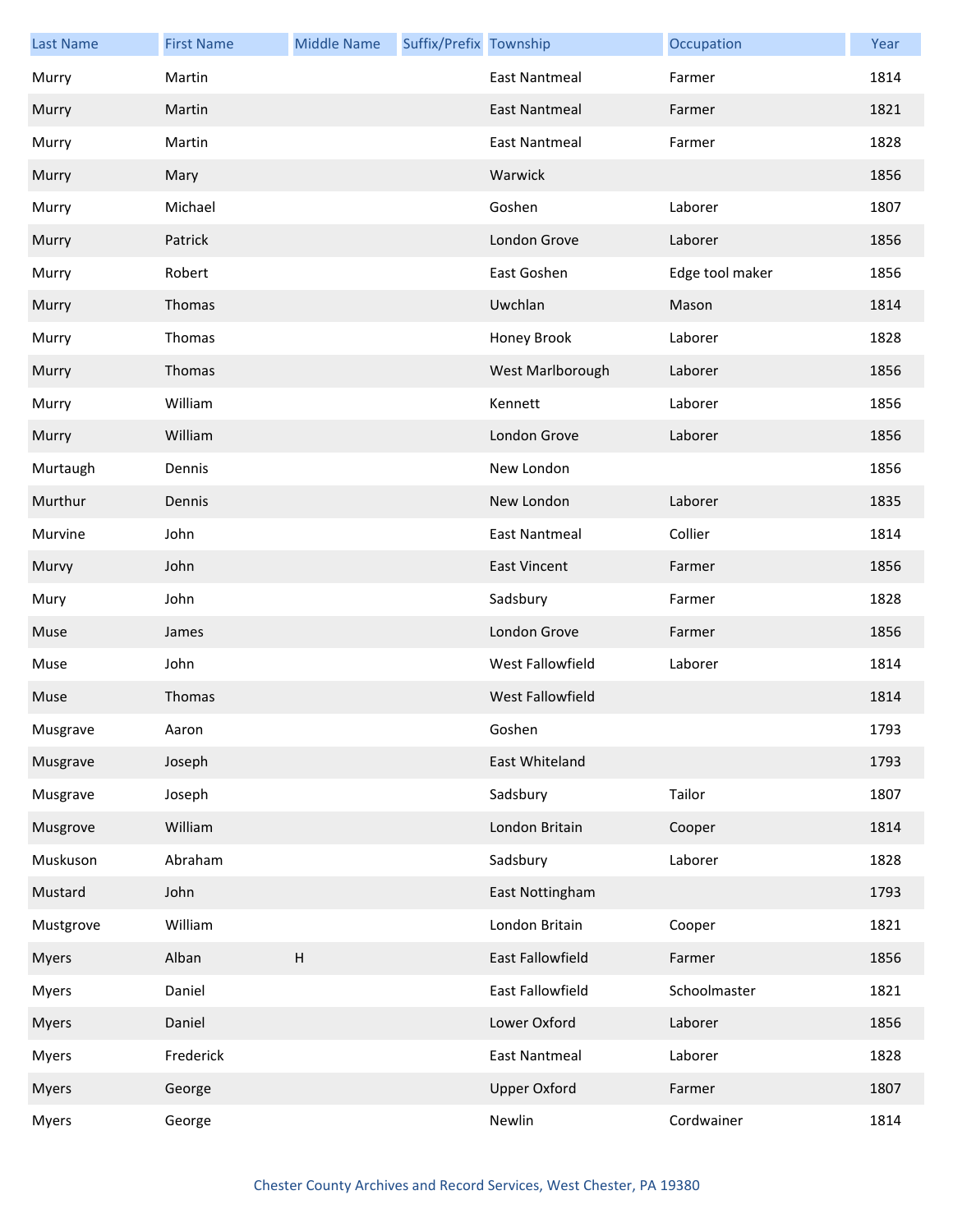| <b>Last Name</b> | <b>First Name</b> | <b>Middle Name</b> | Suffix/Prefix Township |                     | Occupation  | Year |
|------------------|-------------------|--------------------|------------------------|---------------------|-------------|------|
| <b>Myers</b>     | George            |                    |                        | Newlin              | Laborer     | 1814 |
| Myers            | George            |                    |                        | <b>Upper Oxford</b> | Farmer      | 1814 |
| <b>Myers</b>     | George            |                    |                        | Newlin              | Shoemaker   | 1821 |
| <b>Myers</b>     | George            |                    |                        | Newlin              | Forgeman    | 1821 |
| <b>Myers</b>     | George            |                    |                        | Valley              | Millwright  | 1856 |
| <b>Myers</b>     | Hannah            |                    |                        | Brandywine          | Housewifery | 1835 |
| <b>Myers</b>     | Hannah            |                    |                        | East Marlborough    |             | 1856 |
| <b>Myers</b>     | Henry             |                    |                        | Brandywine          |             | 1793 |
| <b>Myers</b>     | Henry             |                    |                        | <b>Upper Oxford</b> | Farmer      | 1807 |
| <b>Myers</b>     | Henry             |                    |                        | <b>Upper Oxford</b> | Farmer      | 1814 |
| <b>Myers</b>     | Jacob             |                    |                        | Willistown          |             | 1793 |
| <b>Myers</b>     | Jacob             |                    |                        | Willistown          |             | 1800 |
| <b>Myers</b>     | Jacob             |                    |                        | West Bradford       | Laborer     | 1814 |
| <b>Myers</b>     | Jacob             |                    |                        | East Fallowfield    | Farmer      | 1814 |
| <b>Myers</b>     | Jacob             |                    |                        | West Bradford       | Miller      | 1814 |
| <b>Myers</b>     | Jacob             |                    | Jr.                    | East Fallowfield    | Farmer      | 1821 |
| <b>Myers</b>     | Jacob             |                    |                        | East Fallowfield    | Farmer      | 1821 |
| <b>Myers</b>     | Jacob             |                    |                        | East Fallowfield    | Farmer      | 1828 |
| <b>Myers</b>     | Jacob             |                    | Jr.                    | East Fallowfield    | Weaver      | 1828 |
| <b>Myers</b>     | Jacob             |                    |                        | East Fallowfield    | Farmer      | 1835 |
| <b>Myers</b>     | Jacob             |                    |                        | East Fallowfield    | Farmer      | 1835 |
| <b>Myers</b>     | Jacob             |                    |                        | West Bradford       | Farmer      | 1856 |
| <b>Myers</b>     | Jacob             |                    |                        | East Fallowfield    | Farmer      | 1856 |
| Myers            | Jacob             |                    | Jr.                    | East Fallowfield    | Drover      | 1856 |
| <b>Myers</b>     | James             |                    |                        | East Caln           | Farmer      | 1828 |
| Myers            | James             |                    |                        | East Brandywine     | Farmer      | 1856 |
| <b>Myers</b>     | Jane              |                    |                        | East Fallowfield    |             | 1821 |
| <b>Myers</b>     | Jesse             |                    |                        | Lower Oxford        | Laborer     | 1856 |
| <b>Myers</b>     | John              |                    |                        | Sadsbury            |             | 1807 |
| <b>Myers</b>     | John              |                    |                        | East Fallowfield    | Papermaker  | 1828 |
| <b>Myers</b>     | John              |                    |                        | Sadsbury            | Farmer      | 1856 |
| <b>Myers</b>     | Lewis             |                    |                        | Valley              | Millwright  | 1856 |
| <b>Myers</b>     | Lewis             |                    |                        | Phoenixville        | Laborer     | 1856 |